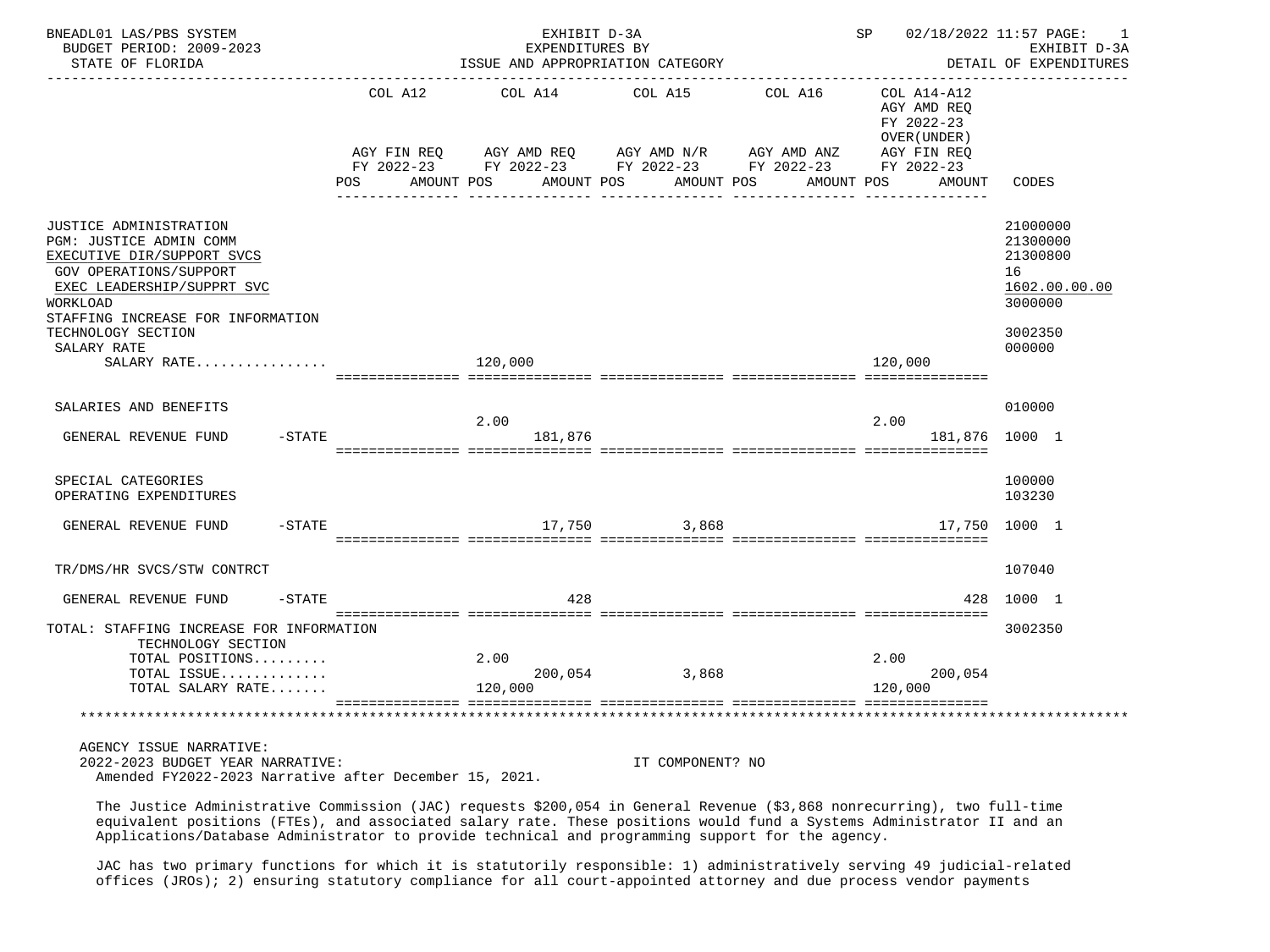| BNEADL01 LAS/PBS SYSTEM<br>BUDGET PERIOD: 2009-2023<br>STATE OF FLORIDA                                                                                                                  |                    | EXHIBIT D-3A<br>EXPENDITURES BY<br>ISSUE AND APPROPRIATION CATEGORY | SP                                                                                                                           | 02/18/2022 11:57 PAGE:<br>EXHIBIT D-3A<br>DETAIL OF EXPENDITURES |                                                          |                                                                    |
|------------------------------------------------------------------------------------------------------------------------------------------------------------------------------------------|--------------------|---------------------------------------------------------------------|------------------------------------------------------------------------------------------------------------------------------|------------------------------------------------------------------|----------------------------------------------------------|--------------------------------------------------------------------|
|                                                                                                                                                                                          | COL A12            |                                                                     | COL A14 COL A15                                                                                                              | COL A16                                                          | COL A14-A12<br>AGY AMD REO<br>FY 2022-23<br>OVER (UNDER) |                                                                    |
|                                                                                                                                                                                          | AGY FIN REO<br>POS |                                                                     | AGY AMD REO AGY AMD N/R<br>FY 2022-23 FY 2022-23 FY 2022-23 FY 2022-23<br>AMOUNT POS AMOUNT POS AMOUNT POS AMOUNT POS AMOUNT | AGY AMD ANZ                                                      | AGY FIN REO<br>FY 2022-23                                | CODES                                                              |
| JUSTICE ADMINISTRATION<br>PGM: JUSTICE ADMIN COMM<br>EXECUTIVE DIR/SUPPORT SVCS<br>GOV OPERATIONS/SUPPORT<br>EXEC LEADERSHIP/SUPPRT SVC<br>WORKLOAD<br>STAFFING INCREASE FOR INFORMATION |                    |                                                                     |                                                                                                                              |                                                                  |                                                          | 21000000<br>21300000<br>21300800<br>16<br>1602.00.00.00<br>3000000 |
| TECHNOLOGY SECTION                                                                                                                                                                       |                    |                                                                     |                                                                                                                              |                                                                  |                                                          | 3002350                                                            |

 (court-appointed payments). JAC is the 3rd largest processer of invoices, by volume, in state government. There is 88 staff handling these mission-critical functions for the JROs, who have a combined annual budget of \$957 million, and court-appointed payments with an annual budget of \$80 million. JAC can only perform these functions through the extensive leveraging of technology. Without resources to adequately support and enhance our systems, JAC will be unable to provide the exemplary service for which it is known.

 JAC's current Information Technology (IT) staff consists of seven employees responsible for every aspect of server, network, maintenance, and support; information security management; infrastructure administration; and compliance with the requirements of s. 282.318, F.S. In addition, IT Section built and maintains custom software to contract with court-appointed attorneys and related vendors, as well as track and process court-appointed payments [i.e., the Court Appointed Attorney Tracking System (CAATS) and JAC's Online Billing Submission system (JACOBS)], develops workflows used by JAC's electronic document management system (EDMS), and is heavily involved with the JAC's transition from Florida Accounting Information Resource system (FLAIR) to the Florida Planning, Accounting, and Ledger Management (PALM) system. Without these systems and support, JAC would require a much larger staff to perform the same volume of work.

JAC will use the requested FTEs to work on the following initiatives:

 1. Enhance the JACOBS to fully implement tracking of hourly bills submitted by Investigators, Mitigation Specialists, Expert Witnesses, and Attorneys. This enhancement is critical to improving audit staff's ability to identify possible fraud through excessive or duplicative payment of hours.

2. Develop a portal for clerks to upload registries for attorneys.

 3. Develop a web service to allow JROs to securely send electronic documents related to Employee Personnel Action Requests (PARs) to JAC's Human Resources Section.

4. Increase focus on cloud-first initiatives.

5. Assist JAC's EDMS Administrator in troubleshooting issues related to the electronic document management system.

6. Modify CAATS and JACOBS functionality to prepare for necessary changes required for PALM;

7. Work with vendors providing agency business applications with the transition from FLAIR to PALM.

 8. Perform administration of user accounts for the critical statewide Active Directory required for accessing Statewide Travel Management System (STMS) and PALM for JAC and the 49 JROs.

 9. Assist, during peak periods, with the deployment, configuration and administration of JAC's servers, hardware, software, and network tools needed to maintain the IT infrastructure.

 10. Improve Disaster Recovery Planning (DRP) and Continuity of Operations Plan (COOP) strategic teams to solidify the agency's DRP and COOP response capabilities.

 11. Modify an internal database to incorporate necessary data tables from the Information Warehouse in preparation for the implementation of PALM. This modification is critical for JAC's continued production of the large volume of required financial reports and providing financial data for over 400+ public records requests a year.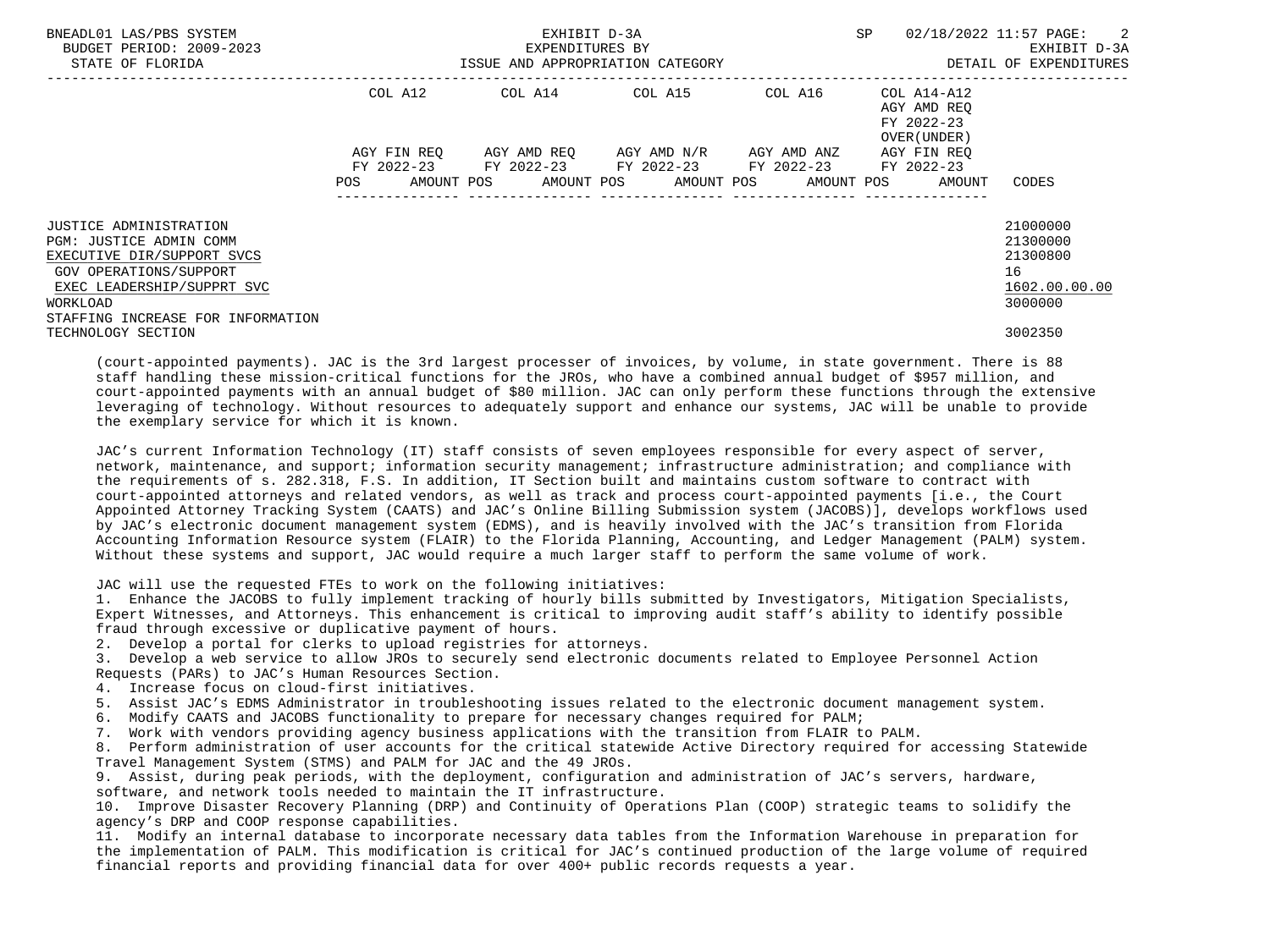| BNEADL01 LAS/PBS SYSTEM<br>BUDGET PERIOD: 2009-2023<br>STATE OF FLORIDA                                                                                                                                                                                                                                                                                                                                                                                                                                                   |      | EXHIBIT D-3A<br>EXPENDITURES BY<br>ISSUE AND APPROPRIATION CATEGORY                                                                 |                    |            | SP 02/18/2022 11:57 PAGE:<br>EXHIBIT D-3A<br>DETAIL OF EXPENDITURES |                                       |                                                                               |
|---------------------------------------------------------------------------------------------------------------------------------------------------------------------------------------------------------------------------------------------------------------------------------------------------------------------------------------------------------------------------------------------------------------------------------------------------------------------------------------------------------------------------|------|-------------------------------------------------------------------------------------------------------------------------------------|--------------------|------------|---------------------------------------------------------------------|---------------------------------------|-------------------------------------------------------------------------------|
|                                                                                                                                                                                                                                                                                                                                                                                                                                                                                                                           |      | COL A12 COL A14 COL A15 COL A16 COL A14-A12                                                                                         |                    |            | AGY AMD REO<br>FY 2022-23<br>OVER (UNDER )                          |                                       |                                                                               |
|                                                                                                                                                                                                                                                                                                                                                                                                                                                                                                                           | POS  | AGY FIN REQ AGY AMD REQ AGY AMD N/R AGY AMD ANZ AGY FIN REQ<br>FY 2022-23 FY 2022-23 FY 2022-23 FY 2022-23 FY 2022-23<br>AMOUNT POS | AMOUNT POS         | AMOUNT POS | AMOUNT POS                                                          | AMOUNT                                | CODES                                                                         |
| JUSTICE ADMINISTRATION<br>PGM: JUSTICE ADMIN COMM<br>EXECUTIVE DIR/SUPPORT SVCS<br><b>GOV OPERATIONS/SUPPORT</b><br>EXEC LEADERSHIP/SUPPRT SVC<br>WORKLOAD<br>STAFFING INCREASE FOR INFORMATION<br>TECHNOLOGY SECTION                                                                                                                                                                                                                                                                                                     |      |                                                                                                                                     |                    |            |                                                                     |                                       | 21000000<br>21300000<br>21300800<br>16<br>1602.00.00.00<br>3000000<br>3002350 |
| JAC requests two FTEs, \$200,054, and associated salary rate in the Salary and Benefits category in the General Revenue<br>Fund, equating to 2.7 percent of JAC's total operating appropriation. The FTEs will help JAC reduce its exposure to<br>various security risks and failed systems while increasing its ability to continue providing the highest level of service<br>to its 88 employees, the 49 judicial-related offices and their 10,000+ employees, and the 3,000+ court-appointed<br>attorneys and vendors. |      |                                                                                                                                     |                    |            |                                                                     |                                       |                                                                               |
| $FTE - 2.0$<br>Salary Rate Needed - 120,000<br>Salaries and Benefits Needed - \$181,876<br>Expenses Needed - \$17,750, of which \$3,868 is nonrecurring<br>HR Outsourcing Needed - \$428                                                                                                                                                                                                                                                                                                                                  |      |                                                                                                                                     |                    |            |                                                                     |                                       |                                                                               |
| Total Request - $$200,054$ of which $$3,868$ is nonrecurring.                                                                                                                                                                                                                                                                                                                                                                                                                                                             |      |                                                                                                                                     |                    |            |                                                                     |                                       |                                                                               |
| This is a new issue                                                                                                                                                                                                                                                                                                                                                                                                                                                                                                       |      |                                                                                                                                     |                    |            |                                                                     |                                       |                                                                               |
| POSITION DETAIL OF SALARIES AND BENEFITS:                                                                                                                                                                                                                                                                                                                                                                                                                                                                                 |      |                                                                                                                                     |                    |            |                                                                     |                                       |                                                                               |
|                                                                                                                                                                                                                                                                                                                                                                                                                                                                                                                           | FTE  | BASE RATE                                                                                                                           | ADDITIVES BENEFITS |            | SUBTOTAL                                                            | ာ အောက် အောက် အောက် အောက် အောက် အောက် | LAPSE LAPSED SALARIES<br>AND BENEFITS                                         |
| A14 - AGY AMD REQ FY 2022-23                                                                                                                                                                                                                                                                                                                                                                                                                                                                                              |      |                                                                                                                                     |                    |            |                                                                     |                                       |                                                                               |
| NEW POSITIONS<br>1710 PROGRAM ADMINISTRATOR<br>N0002 001                                                                                                                                                                                                                                                                                                                                                                                                                                                                  |      | $1.00$ 60,000                                                                                                                       |                    | 30,938     |                                                                     |                                       | 90,938 0.00<br>90,938                                                         |
| 1807 SYSTEMS ADMINISTRATOR II<br>N0001 001                                                                                                                                                                                                                                                                                                                                                                                                                                                                                | 1.00 | 60,000                                                                                                                              |                    | 30,938     | 90,938                                                              | 0.00                                  | 90,938                                                                        |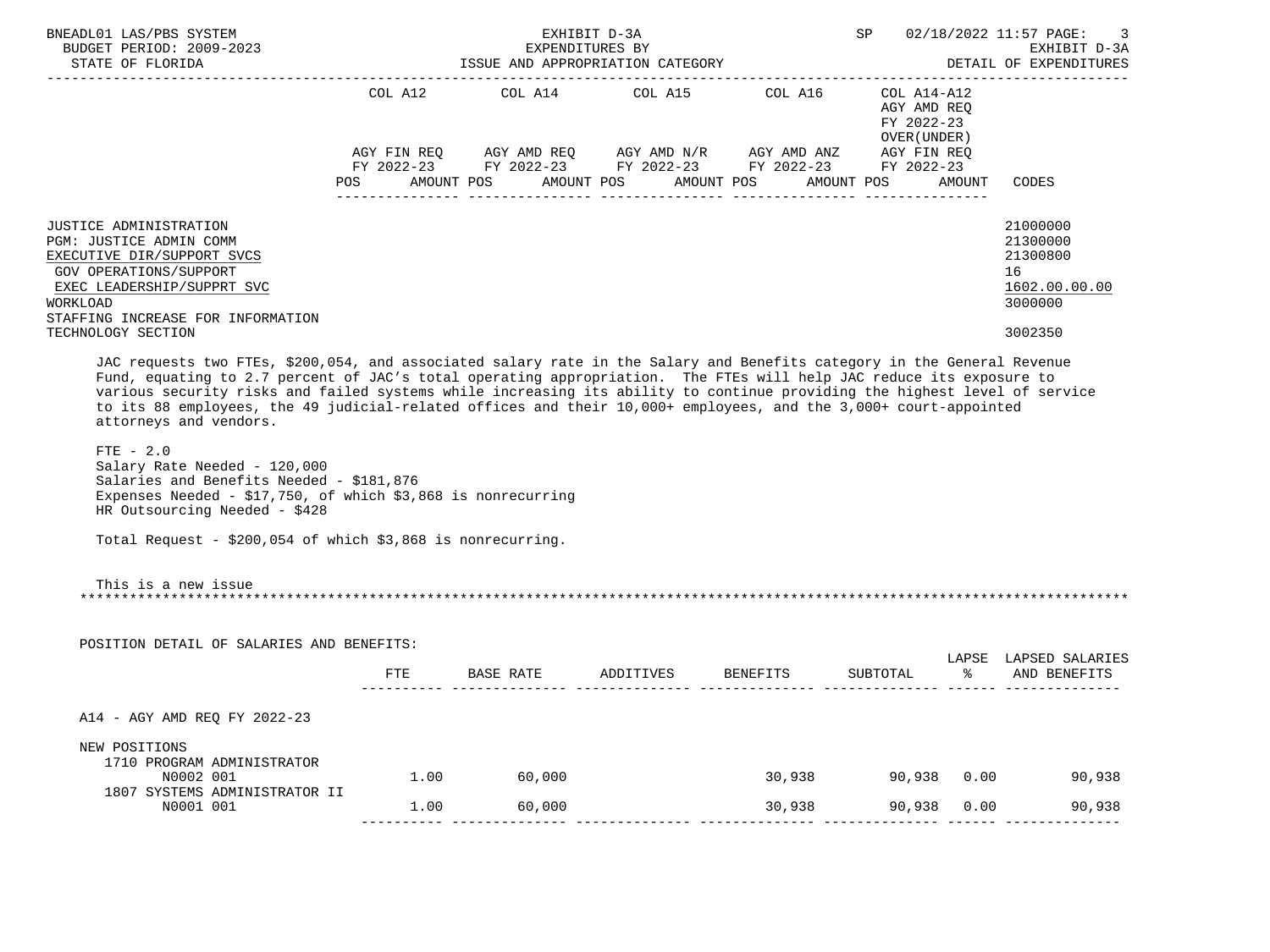| BNEADL01 LAS/PBS SYSTEM<br>BUDGET PERIOD: 2009-2023<br>STATE OF FLORIDA                                                                                                                                        |                 | EXHIBIT D-3A<br>EXPENDITURES BY | ISSUE AND APPROPRIATION CATEGORY |                                                                                                                                     | SP 02/18/2022 11:57 PAGE:                                                                                        | 4<br>EXHIBIT D-3A<br>DETAIL OF EXPENDITURES                                   |
|----------------------------------------------------------------------------------------------------------------------------------------------------------------------------------------------------------------|-----------------|---------------------------------|----------------------------------|-------------------------------------------------------------------------------------------------------------------------------------|------------------------------------------------------------------------------------------------------------------|-------------------------------------------------------------------------------|
|                                                                                                                                                                                                                | COL A12<br>POS  | COL A14<br>AMOUNT POS           | COL A15<br>AMOUNT POS AMOUNT POS | COL A16<br>AGY FIN REQ AGY AMD REQ AGY AMD N/R AGY AMD ANZ AGY FIN REQ FIN REQ AGY AMD N/R AGY AMD ANZ AGY FIN REQ<br>_____________ | COL A14-A12<br>AGY AMD REQ<br>FY 2022-23<br>OVER (UNDER)<br>AMOUNT POS<br>AMOUNT<br><u>. Bergera Bergera eta</u> | CODES                                                                         |
| JUSTICE ADMINISTRATION<br>PGM: JUSTICE ADMIN COMM<br>EXECUTIVE DIR/SUPPORT SVCS<br>GOV OPERATIONS/SUPPORT<br>EXEC LEADERSHIP/SUPPRT SVC<br>WORKLOAD<br>STAFFING INCREASE FOR INFORMATION<br>TECHNOLOGY SECTION |                 |                                 |                                  |                                                                                                                                     |                                                                                                                  | 21000000<br>21300000<br>21300800<br>16<br>1602.00.00.00<br>3000000<br>3002350 |
| POSITION DETAIL OF SALARIES AND BENEFITS:                                                                                                                                                                      | FTE             | BASE RATE                       | ADDITIVES                        | <b>BENEFITS</b>                                                                                                                     | SUBTOTAL<br>$\approx$                                                                                            | LAPSE LAPSED SALARIES<br>AND BENEFITS                                         |
| A14 - AGY AMD REQ FY 2022-23                                                                                                                                                                                   |                 |                                 |                                  |                                                                                                                                     |                                                                                                                  |                                                                               |
| NEW POSITIONS                                                                                                                                                                                                  |                 |                                 |                                  |                                                                                                                                     |                                                                                                                  |                                                                               |
| TOTALS FOR ISSUE BY FUND<br>1000 GENERAL REVENUE FUND                                                                                                                                                          |                 |                                 |                                  |                                                                                                                                     |                                                                                                                  | 181,876                                                                       |
|                                                                                                                                                                                                                | 2.00            | 120,000                         |                                  | _____________________________<br>61,876                                                                                             | 181,876                                                                                                          | -----------<br>181,876<br>==============                                      |
|                                                                                                                                                                                                                |                 |                                 |                                  |                                                                                                                                     |                                                                                                                  |                                                                               |
| NEW INFORMATION RESOURCE MANAGEMENT<br>INFRASTRUCTURE PROJECT                                                                                                                                                  |                 |                                 |                                  |                                                                                                                                     |                                                                                                                  | 3600000                                                                       |
| FLORIDA PLANNING, ACCOUNTING, AND<br>LEDGER MANAGEMENT (PALM) READINESS<br>SALARY RATE<br>$SALARY RATE$ 220,000                                                                                                |                 | 100,000                         |                                  |                                                                                                                                     | 120,000-                                                                                                         | 3600PC0<br>000000                                                             |
| SALARIES AND BENEFITS                                                                                                                                                                                          |                 |                                 |                                  |                                                                                                                                     |                                                                                                                  | 010000                                                                        |
| $-$ STATE<br>GENERAL REVENUE FUND                                                                                                                                                                              | 4.00<br>340,058 | 2.00<br>158,182                 |                                  |                                                                                                                                     | $2.00-$<br>181,876-1000 1                                                                                        |                                                                               |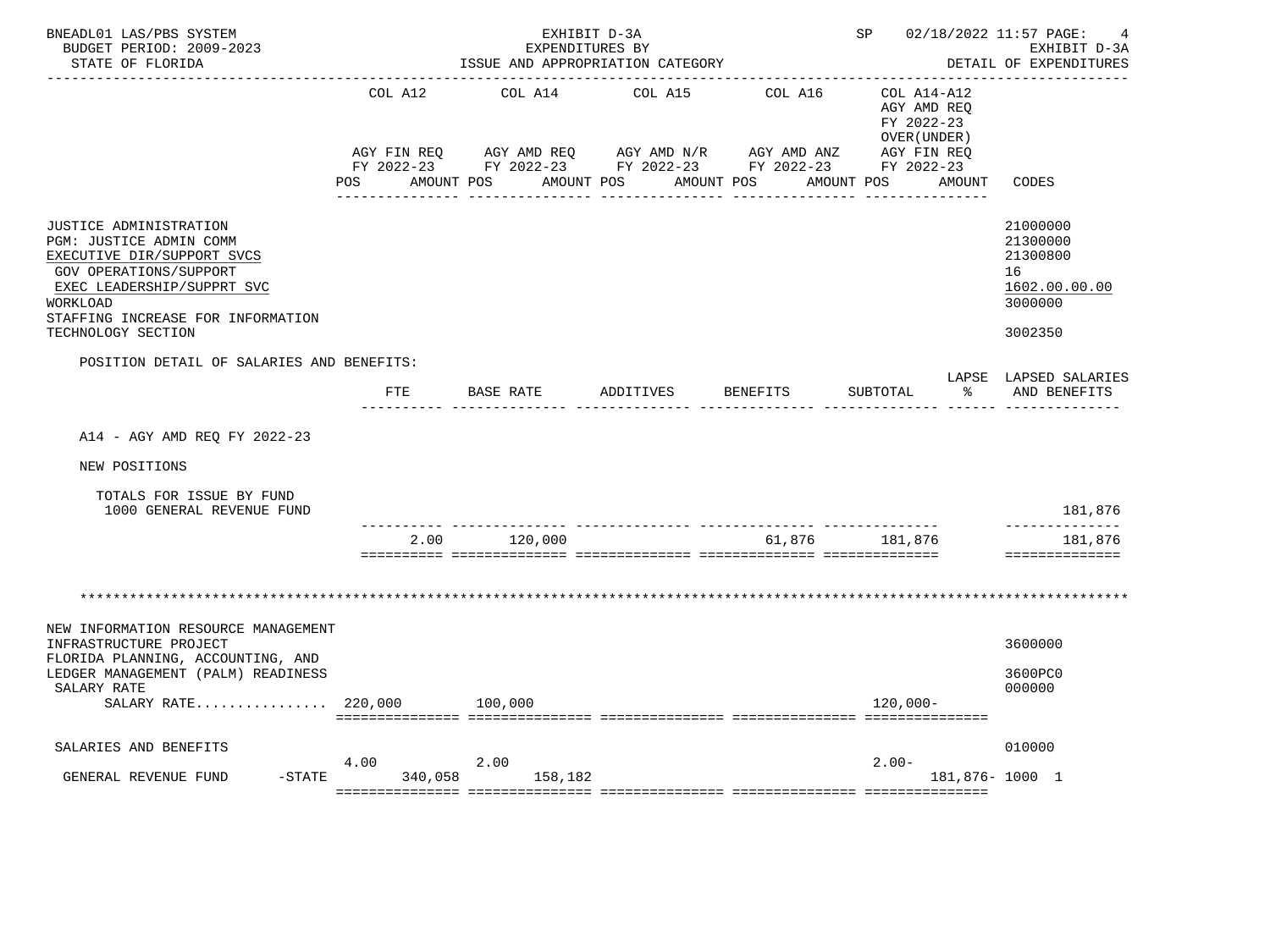| BNEADL01 LAS/PBS SYSTEM<br>BUDGET PERIOD: 2009-2023<br>STATE OF FLORIDA                                                                                                                                                                                                                                                             |              | EXHIBIT D-3A<br>EXPENDITURES BY<br>ISSUE AND APPROPRIATION CATEGORY<br>------------------------------ |                                                                                                            | SP 02/18/2022 11:57 PAGE: | EXHIBIT D-3A<br>DETAIL OF EXPENDITURES                              |                                                                                                   |
|-------------------------------------------------------------------------------------------------------------------------------------------------------------------------------------------------------------------------------------------------------------------------------------------------------------------------------------|--------------|-------------------------------------------------------------------------------------------------------|------------------------------------------------------------------------------------------------------------|---------------------------|---------------------------------------------------------------------|---------------------------------------------------------------------------------------------------|
|                                                                                                                                                                                                                                                                                                                                     |              |                                                                                                       | COL A12 COL A14 COL A15 COL A16 COL A14-A12<br>AGY FIN REQ AGY AMD REQ AGY AMD N/R AGY AMD ANZ AGY FIN REQ |                           | AGY AMD REO<br>FY 2022-23<br>OVER (UNDER )                          |                                                                                                   |
|                                                                                                                                                                                                                                                                                                                                     | POS          |                                                                                                       | FY 2022-23 FY 2022-23 FY 2022-23 FY 2022-23 FY 2022-23<br>AMOUNT POS AMOUNT POS AMOUNT POS                 | AMOUNT POS                | AMOUNT                                                              | CODES                                                                                             |
| JUSTICE ADMINISTRATION<br>PGM: JUSTICE ADMIN COMM<br>EXECUTIVE DIR/SUPPORT SVCS<br>GOV OPERATIONS/SUPPORT<br>EXEC LEADERSHIP/SUPPRT SVC<br>NEW INFORMATION RESOURCE MANAGEMENT<br>INFRASTRUCTURE PROJECT<br>FLORIDA PLANNING, ACCOUNTING, AND<br>LEDGER MANAGEMENT (PALM) READINESS<br>SPECIAL CATEGORIES<br>OPERATING EXPENDITURES |              |                                                                                                       |                                                                                                            |                           |                                                                     | 21000000<br>21300000<br>21300800<br>16<br>1602.00.00.00<br>3600000<br>3600PC0<br>100000<br>103230 |
| GENERAL REVENUE FUND -STATE 34, 212 16, 462 3, 868                                                                                                                                                                                                                                                                                  |              |                                                                                                       |                                                                                                            |                           | 17,750- 1000 1                                                      |                                                                                                   |
| TR/DMS/HR SVCS/STW CONTRCT                                                                                                                                                                                                                                                                                                          |              |                                                                                                       |                                                                                                            |                           |                                                                     | 107040                                                                                            |
| GENERAL REVENUE FUND                                                                                                                                                                                                                                                                                                                | $-STATE$ 856 | 428                                                                                                   |                                                                                                            |                           |                                                                     | $428 - 1000$ 1                                                                                    |
| TOTAL: FLORIDA PLANNING, ACCOUNTING, AND<br>LEDGER MANAGEMENT (PALM) READINESS<br>TOTAL POSITIONS 4.00<br>TOTAL SALARY RATE 220,000 100,000                                                                                                                                                                                         |              | 2.00                                                                                                  |                                                                                                            |                           | $2.00 -$<br>$200,054-$<br>$120.000 -$<br>========================== | 3600PC0                                                                                           |
|                                                                                                                                                                                                                                                                                                                                     |              |                                                                                                       |                                                                                                            |                           |                                                                     |                                                                                                   |

AGENCY ISSUE NARRATIVE:

2022-2023 BUDGET YEAR NARRATIVE: IT COMPONENT? YES

 The Justice Administrative Commission (JAC) requests \$375,126 in General Revenue (\$7,736 nonrecurring), four full-time equivalent positions (FTEs), and associated salary rate. These positions would fund a Systems Administrator II, Applications/Database Administrator to provide technical and programming support for the agency's business systems, and two Senior Management Analysts to perform the financial and data analysis required for the successful transition from FLAIR (Florida Accounting Information Resource) to Florida Planning, Accounting, and Ledger Management system (PALM).

 JAC has two primary functions for which it is statutorily responsible: 1) administratively serving 49 judicial-related offices (JROs); and 2) ensuring statutory compliance for all court-appointed attorney and due process vendor payments (court-appointed payments). JAC is the 3rd largest processer of invoices, by volume, in state government. There are 88 staff handling these mission critical functions for the JROs who have a combined annual budget of \$957 million, and for court-appointed payments which has an annual budget of \$80 million. JAC is only capable of performing these functions through the extensive leveraging of technology. Without resources to adequately support our business systems, continuing to prepare for changes required for PALM, and continuing to handle the impacts from the Statewide Travel Management System (STMS), JAC will not be able to provide the exemplary service for which it is known.

JAC's current Information Technology (IT) staff consists of seven employees who are responsible for every aspect of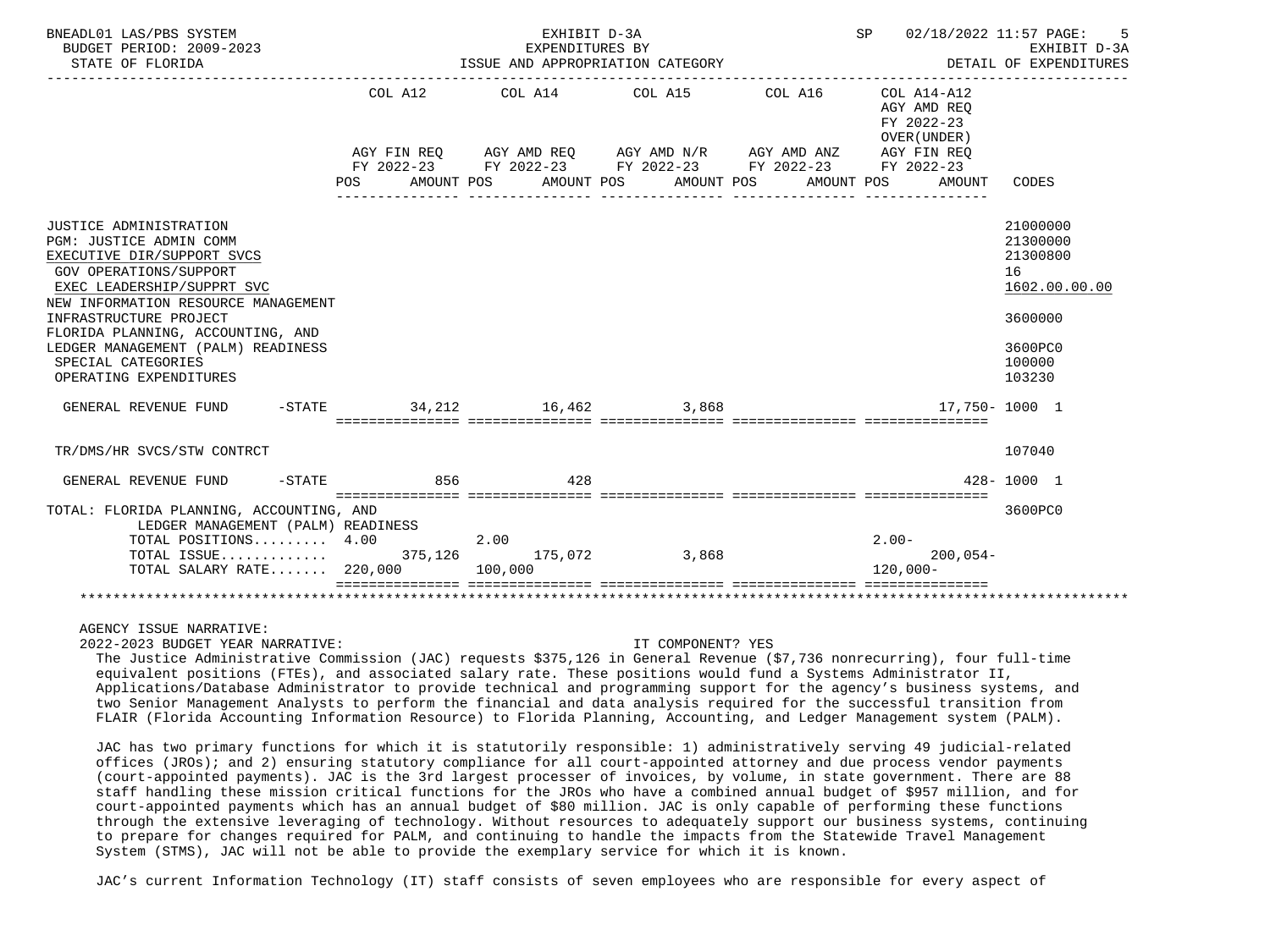| BNEADL01 LAS/PBS SYSTEM<br>BUDGET PERIOD: 2009-2023<br>STATE OF FLORIDA                                                                                                        |             | EXHIBIT D-3A<br>EXPENDITURES BY<br>ISSUE AND APPROPRIATION CATEGORY |                                     | <b>SP</b>                                                                           | 02/18/2022 11:57 PAGE: 6<br>EXHIBIT D-3A<br>DETAIL OF EXPENDITURES |
|--------------------------------------------------------------------------------------------------------------------------------------------------------------------------------|-------------|---------------------------------------------------------------------|-------------------------------------|-------------------------------------------------------------------------------------|--------------------------------------------------------------------|
|                                                                                                                                                                                | COL A12     | COL A14 COL A15 COL A16                                             |                                     | COL A14-A12<br>AGY AMD REO<br>FY 2022-23<br>OVER (UNDER)                            |                                                                    |
|                                                                                                                                                                                | AGY FIN REO | FY 2022-23 FY 2022-23 FY 2022-23 FY 2022-23                         | AGY AMD REO AGY AMD N/R AGY AMD ANZ | AGY FIN REO<br>FY 2022-23<br>POS AMOUNT POS AMOUNT POS AMOUNT POS AMOUNT POS AMOUNT | CODES                                                              |
| JUSTICE ADMINISTRATION<br>PGM: JUSTICE ADMIN COMM<br>EXECUTIVE DIR/SUPPORT SVCS<br>GOV OPERATIONS/SUPPORT<br>EXEC LEADERSHIP/SUPPRT SVC<br>NEW INFORMATION RESOURCE MANAGEMENT |             |                                                                     |                                     |                                                                                     | 21000000<br>21300000<br>21300800<br>16<br>1602.00.00.00            |
| INFRASTRUCTURE PROJECT<br>FLORIDA PLANNING, ACCOUNTING, AND<br>LEDGER MANAGEMENT (PALM) READINESS                                                                              |             |                                                                     |                                     |                                                                                     | 3600000<br>3600PC0                                                 |

server, network, maintenance and support; information security management; infrastructure administration; and compliance with the requirements of s. 282.318, F.S. In addition, JAC's IT Section built and maintains custom business systems to contract with court-appointed attorneys and related vendors, as well as track and process court-appointed payments [i.e., the Court Appointed Attorney Tracking System (CAATS) and JAC's Online Billing Submission system (JACOBS)], develops workflows used by Laserfiche (JAC's electronic document management system), and is heavily involved with the JAC's transition from FLAIR to PALM. Without these systems and support, JAC would require a much larger staff to perform the same volume of work.

 In order to prepare for transition to PALM, modifications will be needed to CAATS, JACOBS, and Laserfiche used for JRO payments and court-appointed payments. Data for approved invoices from JACOBS is currently uploaded to FLAIR and FLAIR warrant information is downloaded back into JACOBS. Both JRO and JACOBS payment documentation are electronically received and stored as image files in Laserfiche. A major change with PALM will be uploading all invoices and supporting documentation for the payments from Laserfiche to PALM. Resources are needed to prepare for programmatically uploading these images into PALM.

 Access to both Florida PALM and STMS functions are built on a premise that all agencies have an Active Directory for their staff; however, an Active Directory shared among the JROs and JAC did not exist. This is because by law, JAC does not supervise, direct, or control the JROs it serves and therefore the counties are tasked with providing IT support. In order to transition to STMS and PALM, JAC created a virtual Active Directory with existing resources. However, this Active Directory for all 50 offices and 10,000 employees requires additional resources to process the continual change of employees and supervisors among those offices. For example, the agency experienced more than 3,400 new hires and terminations during the most recent fiscal year.

 In addition, JAC produces a large volume of financial reporting and provides financial data for more than 400 public records requests a year. In order to prepare reporting, JAC merges data from tables stored in the FLAIR Information Warehouse with our internal JACOBS data. The FLAIR Information Warehouse data will be discontinued with the Financials Wave transition to PALM. During our discussions with the PALM team, JAC was notified that it will not be able to connect to the PALM tables. Timely financial information is required to generate the critical reports necessary for JAC, including those required by s. 27.405, F.S. While PALM provides many query and reporting functions that allow users to export data, the system has limited data to only 7,315 lines, which is not sufficient for JAC's needs. JAC will use the requested programmer to expand the current internal database to incorporate the data FLAIR Information Warehouse currently provides while preparing for transition to receiving data from PALM. It is critical to begin creating these tables so updates can be initiated for the large volume of queries and reports using the impacted tables before the Financials Wave goes live in 2024. There will be some table adjustment for PALM differences, but it will be minor in scope compared to the massive updates required to our current queries. Most of the chart fields in PALM are similar in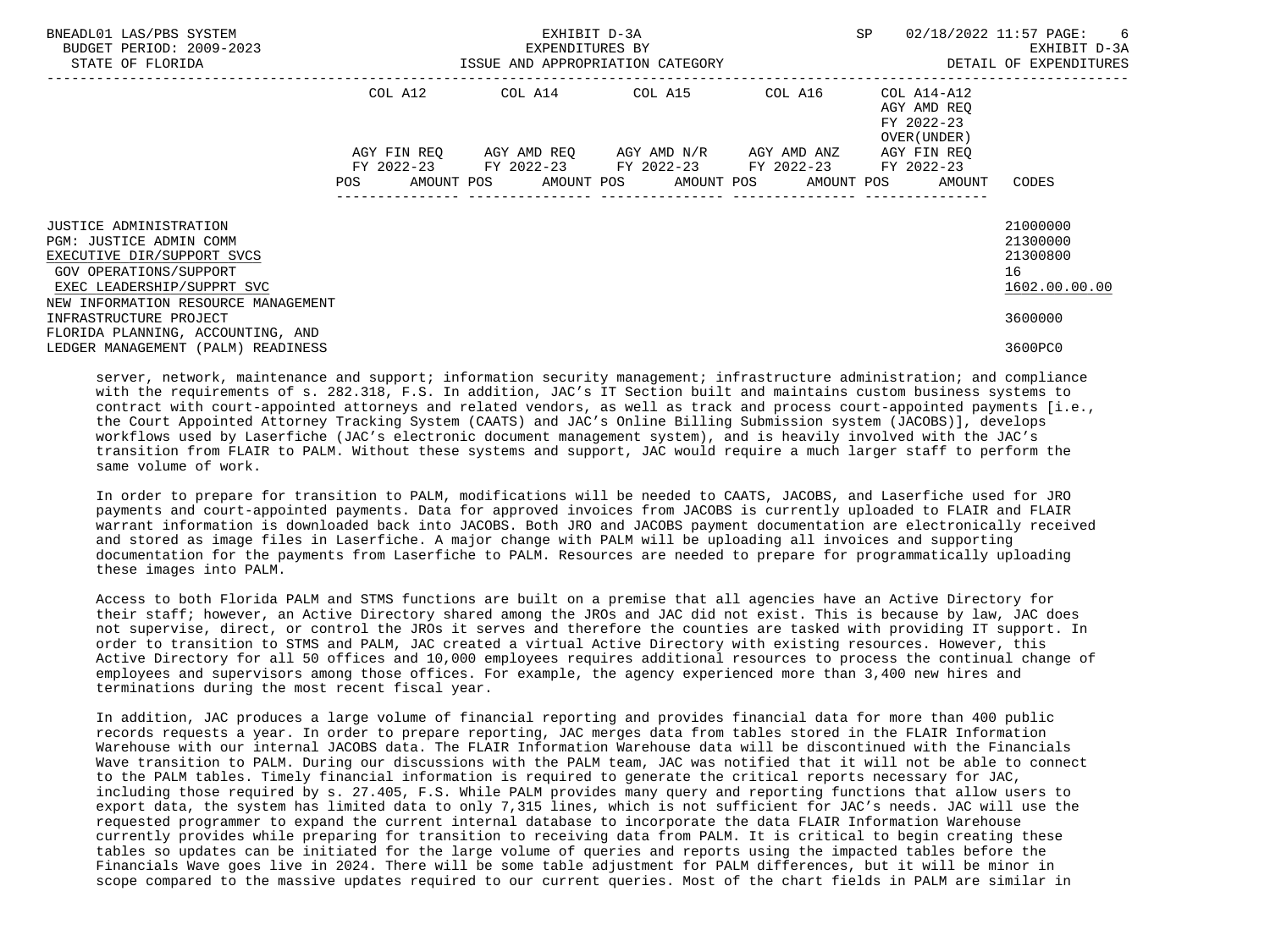| BUDGET PERIOD: 2009-2023<br>STATE OF FLORIDA                                                                                                                                                                                                                                        |            | EXPENDITURES BY<br>ISSUE AND APPROPRIATION CATEGORY                                                                                                        | DETAIL OF EXPENDITURES | 02/18/2022 11:57 PAGE: 7<br>EXHIBIT D-3A                 |                                                                               |
|-------------------------------------------------------------------------------------------------------------------------------------------------------------------------------------------------------------------------------------------------------------------------------------|------------|------------------------------------------------------------------------------------------------------------------------------------------------------------|------------------------|----------------------------------------------------------|-------------------------------------------------------------------------------|
|                                                                                                                                                                                                                                                                                     | COL A12    | COL A14 COL A15 COL A16                                                                                                                                    |                        | COL A14-A12<br>AGY AMD REQ<br>FY 2022-23<br>OVER (UNDER) |                                                                               |
|                                                                                                                                                                                                                                                                                     | <b>POS</b> | AGY FIN REO AGY AMD REO AGY AMD N/R AGY AMD ANZ<br>FY 2022-23 FY 2022-23 FY 2022-23 FY 2022-23<br>AMOUNT POS      AMOUNT POS     AMOUNT POS     AMOUNT POS |                        | AGY FIN REO<br>FY 2022-23<br>AMOUNT                      | CODES                                                                         |
| JUSTICE ADMINISTRATION<br>PGM: JUSTICE ADMIN COMM<br>EXECUTIVE DIR/SUPPORT SVCS<br>GOV OPERATIONS/SUPPORT<br>EXEC LEADERSHIP/SUPPRT SVC<br>NEW INFORMATION RESOURCE MANAGEMENT<br>INFRASTRUCTURE PROJECT<br>FLORIDA PLANNING, ACCOUNTING, AND<br>LEDGER MANAGEMENT (PALM) READINESS |            |                                                                                                                                                            |                        |                                                          | 21000000<br>21300000<br>21300800<br>16<br>1602.00.00.00<br>3600000<br>3600PC0 |

nature and size to the fields in FLAIR.

In summary, JAC will use the two requested IT FTEs to work on the following initiatives:

 1. Assist with identifying and implementing changes to transition agency business systems interfaces from FLAIR to PALM; 2. Perform administration of user accounts for the critical statewide Active Directory required for accessing STMS and

PALM for JAC and the 49 JROs;

 3. Modify an internal database to incorporate FLAIR data tables from the Information Warehouse in preparation for implementation of PALM;

4. Assist JAC's Laserfiche administrator; and

5. Provide extensive training to JAC employees for a more efficient and effective use of all the affected systems.

 The impact of PALM changes on JAC's Financial Services and Accounting sections' internal procedures is evaluated separately from the system changes above.

 When considering the preparations for PALM required in the past year, the level of research and assistance needed for the recent implementation of the CMS Wave, and the upcoming analysis and planning required by JAC's Financial Services and Accounting sections in the next fiscal year, JAC will require two FTEs to have sufficient resources to commit to the project. The two units are fully staffed, and their resources have been fully allocated to current tasks.

 This project's complexity is higher for JAC because of the administrative services provided to the 49 JROs. The Financials Wave implementation will wholly and fundamentally change how 19 Financial Services and Accounting staff perform their jobs. In addition, there will be significant changes for the Operations and Budget staff since they also use other major systems. JAC will be responsible for:

1. Analyzing and understanding the PALM business process models for workflows and future operations;

2. Cross-walking those workflows back to our internal processes;

 3. Determining the needed changes in our internal processes, how the data provided by the JROs needs to change, and how the supporting documentation has to be formatted for upload to PALM;

 4. Serving as access administrators for PALM. The system is created to support good internal controls, such as separation of duties. When JAC works to assign access to JAC and JRO staff, it will analyze how to adjust our internal process to avoid conflicts. Small staff often have limited options. Time will be needed to determine how best to allocate all of the permissions. One example is the approval of every payment in PALM; currently, JAC verifies the entries outside the system;

5. Drafting, compiling, and supplying information to finish specific PALM tasks;

6. Explaining FLAIR to PALM changes to the various JRO staff and help them understand how the changes impact their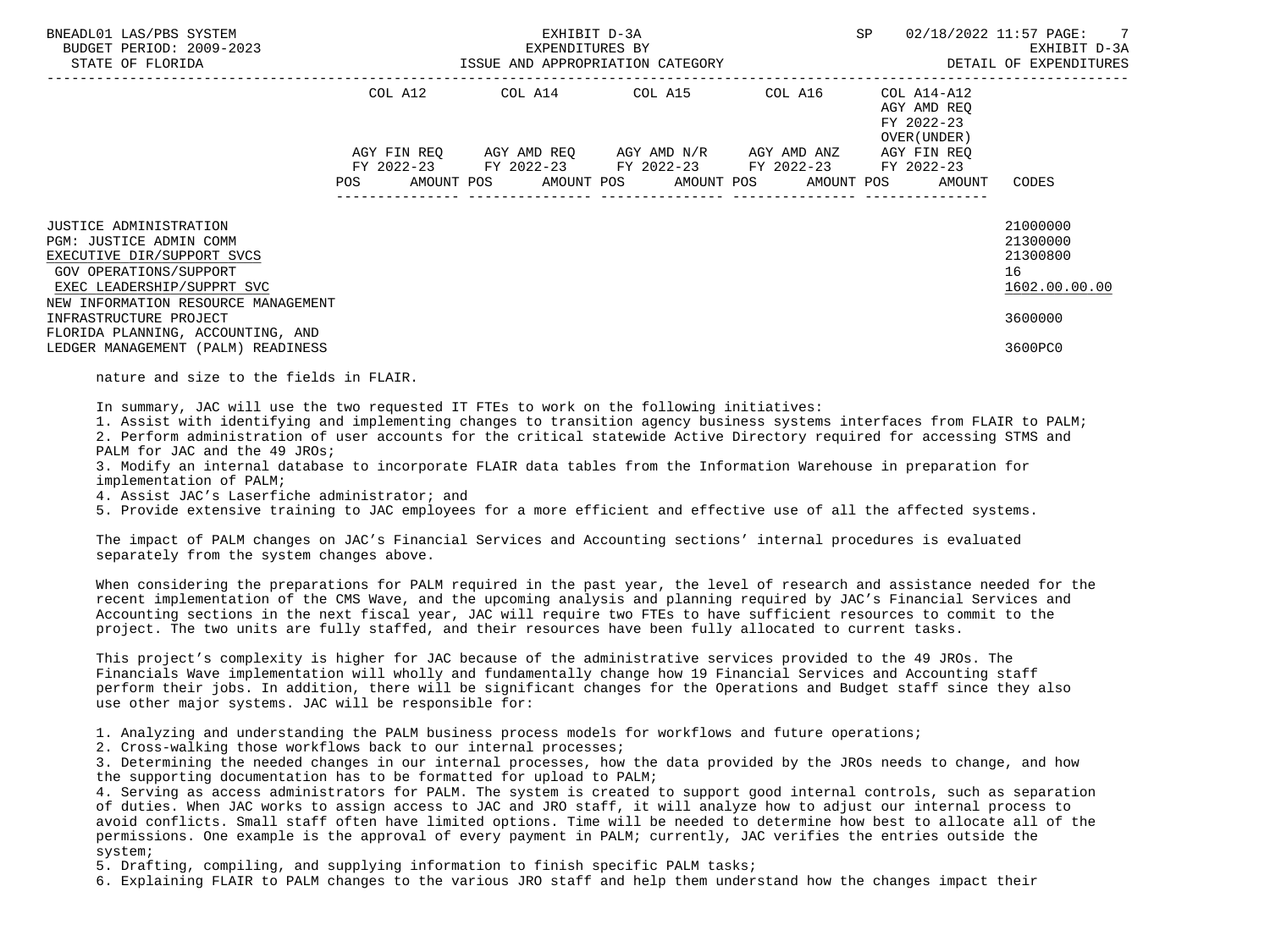| BNEADL01 LAS/PBS SYSTEM<br>BUDGET PERIOD: 2009-2023<br>STATE OF FLORIDA                                                                                                                                                                                                                                                                                                                                                                                                     |            | EXPENDITURES BY<br>ISSUE AND APPROPRIATION CATEGORY                                                                                            | EXHIBIT D-3A |                          | SP                                       | 02/18/2022 11:57 PAGE: 8<br>EXHIBIT D-3A<br>DETAIL OF EXPENDITURES            |
|-----------------------------------------------------------------------------------------------------------------------------------------------------------------------------------------------------------------------------------------------------------------------------------------------------------------------------------------------------------------------------------------------------------------------------------------------------------------------------|------------|------------------------------------------------------------------------------------------------------------------------------------------------|--------------|--------------------------|------------------------------------------|-------------------------------------------------------------------------------|
|                                                                                                                                                                                                                                                                                                                                                                                                                                                                             |            | COL A12 COL A14 COL A15 COL A16                                                                                                                |              |                          | COL A14-A12<br>AGY AMD REO<br>FY 2022-23 |                                                                               |
|                                                                                                                                                                                                                                                                                                                                                                                                                                                                             | <b>POS</b> | AGY FIN REQ AGY AMD REQ AGY AMD N/R AGY AMD ANZ AGY FIN REQ<br>FY 2022-23 FY 2022-23 FY 2022-23 FY 2022-23 FY 2022-23<br>AMOUNT POS AMOUNT POS |              | AMOUNT POS<br>AMOUNT POS | OVER (UNDER)<br>AMOUNT                   | CODES                                                                         |
| <b>JUSTICE ADMINISTRATION</b><br>PGM: JUSTICE ADMIN COMM<br>EXECUTIVE DIR/SUPPORT SVCS<br>GOV OPERATIONS/SUPPORT<br>EXEC LEADERSHIP/SUPPRT SVC<br>NEW INFORMATION RESOURCE MANAGEMENT<br>INFRASTRUCTURE PROJECT<br>FLORIDA PLANNING, ACCOUNTING, AND<br>LEDGER MANAGEMENT (PALM) READINESS                                                                                                                                                                                  |            |                                                                                                                                                |              |                          |                                          | 21000000<br>21300000<br>21300800<br>16<br>1602.00.00.00<br>3600000<br>3600PC0 |
| internal systems. This is a difficult task as JRO personnel will change, elected officials will change, and JAC is<br>unfamiliar with differences between offices;<br>7. Training JRO staff members to use PALM, once PALM goes live, in the capacities that they now use FLAIR. Training will<br>be customized to fit the agency; and<br>8. Identifying what is missing in the workflows or provided in the reports. This was a difficult experience with the CMS<br>wave. |            |                                                                                                                                                |              |                          |                                          |                                                                               |

 In order for JAC to successfully transitions to PALM, these sections will need to be able to dedicate the two requested FTEs to PALM implementation tasks.

 JAC requests \$375,126 in General Revenue (\$7,736 nonrecurring), four FTEs, and associated salary rate, equating to 5.1 percent of JAC's total appropriation, to address JAC's implementation of Florida PALM.

 $FTE - 4.0$  Salary Rate Needed - 220,000 Salaries and Benefits Needed - \$340,058 Operating Expenditures Needed - \$34,212 of which \$7,736 is nonrecurring HR Outsourcing Needed - \$856

 Total Request - \$375,126 of which \$7,736 is nonrecurring. Amended FY2022-2023 Narrative after December 15, 2021.

 The Justice Administrative Commission (JAC) requests \$175,072 in General Revenue (\$3,868 nonrecurring), two full-time equivalent positions (FTEs), and associated salary rate. These positions would fund two Senior Management Analysts to perform the financial and data analysis required for the successful transition from FLAIR (Florida Accounting Information Resource) to Florida Planning, Accounting, and Ledger Management system (PALM).

 JAC has two primary functions for which it is statutorily responsible: 1) administratively serving 49 judicial-related offices (JROs); 2) ensuring statutory compliance for all court-appointed attorney and due process vendor payments (court-appointed payments). JAC is the 3rd largest processer of invoices, by volume, in state government. There are 88 staff handling these mission critical functions for the JROs who have a combined annual budget of \$957 million, and for court-appointed payments which has an annual budget of \$80 million. Without additional resources to continue analysis of the PALM system and its impact on our current fiscal processes, JAC will not be able to provide the exemplary service for which it is known.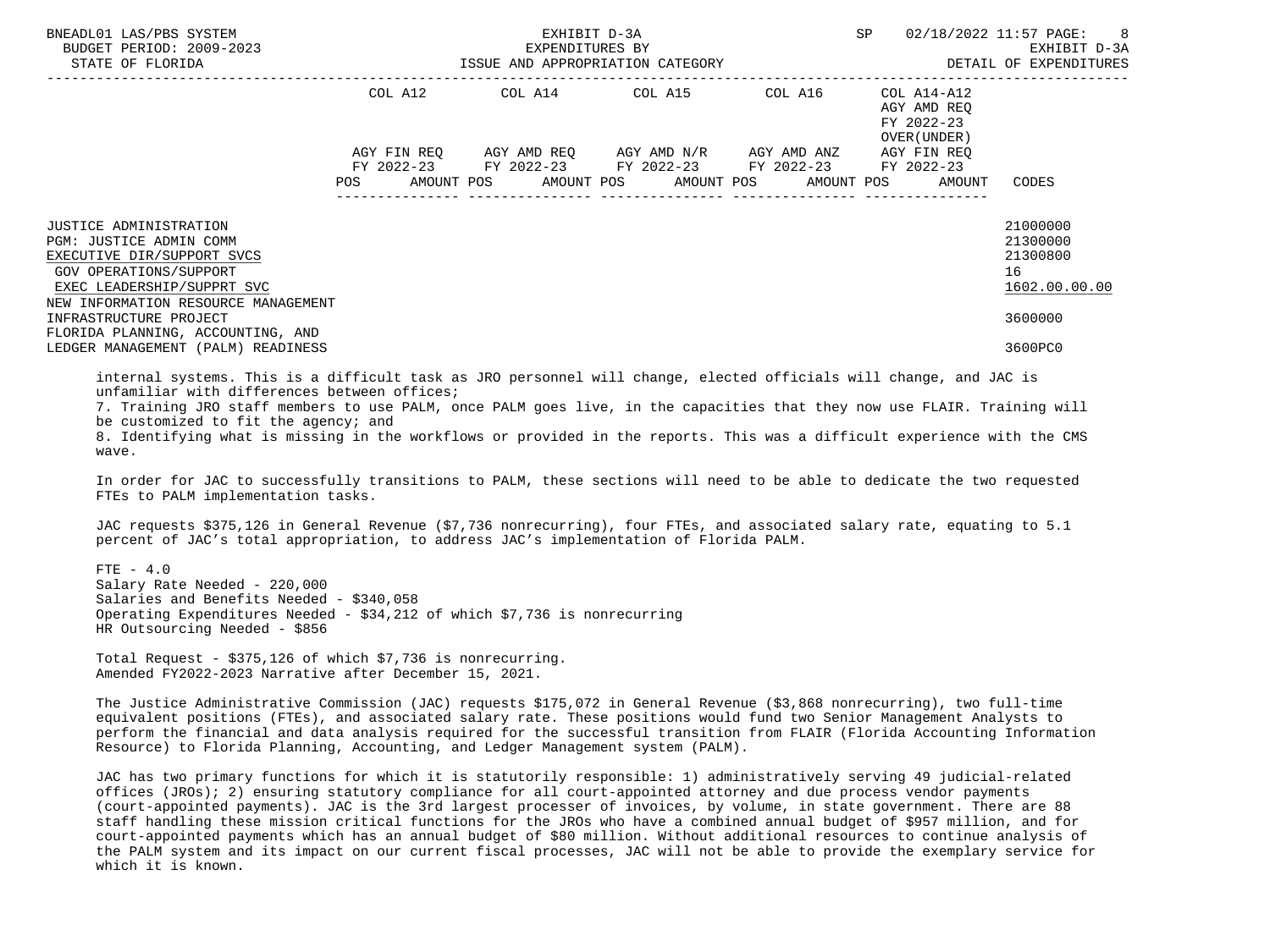| BNEADL01 LAS/PBS SYSTEM<br>BUDGET PERIOD: 2009-2023<br>STATE OF FLORIDA                                                                                                               | EXHIBIT D-3A<br>EXPENDITURES BY<br>ISSUE AND APPROPRIATION CATEGORY |         |  |                                                                                                                       |  |  | <b>SP</b> |  | 02/18/2022 11:57 PAGE: 9<br>EXHIBIT D-3A<br>DETAIL OF EXPENDITURES |                                                         |
|---------------------------------------------------------------------------------------------------------------------------------------------------------------------------------------|---------------------------------------------------------------------|---------|--|-----------------------------------------------------------------------------------------------------------------------|--|--|-----------|--|--------------------------------------------------------------------|---------------------------------------------------------|
|                                                                                                                                                                                       |                                                                     | COL A12 |  | COL A14 COL A15 COL A16                                                                                               |  |  |           |  | COL A14-A12<br>AGY AMD REO<br>FY 2022-23<br>OVER (UNDER )          |                                                         |
|                                                                                                                                                                                       |                                                                     |         |  | AGY FIN REO AGY AMD REO AGY AMD N/R AGY AMD ANZ AGY FIN REO<br>FY 2022-23 FY 2022-23 FY 2022-23 FY 2022-23 FY 2022-23 |  |  |           |  |                                                                    |                                                         |
|                                                                                                                                                                                       |                                                                     |         |  | POS AMOUNT POS AMOUNT POS AMOUNT POS AMOUNT POS AMOUNT                                                                |  |  |           |  |                                                                    | CODES                                                   |
| <b>JUSTICE ADMINISTRATION</b><br>PGM: JUSTICE ADMIN COMM<br>EXECUTIVE DIR/SUPPORT SVCS<br>GOV OPERATIONS/SUPPORT<br>EXEC LEADERSHIP/SUPPRT SVC<br>NEW INFORMATION RESOURCE MANAGEMENT |                                                                     |         |  |                                                                                                                       |  |  |           |  |                                                                    | 21000000<br>21300000<br>21300800<br>16<br>1602.00.00.00 |
| INFRASTRUCTURE PROJECT<br>FLORIDA PLANNING, ACCOUNTING, AND                                                                                                                           |                                                                     |         |  |                                                                                                                       |  |  |           |  |                                                                    | 3600000                                                 |
| LEDGER MANAGEMENT (PALM) READINESS                                                                                                                                                    |                                                                     |         |  |                                                                                                                       |  |  |           |  |                                                                    | 3600PC0                                                 |

 When considering the preparations, research and assistance needed for the July 1, 2021, implementation of the CMS Wave, and the considerable staffing resources necessary for the analysis of Business Processes and preparation for meetings this fiscal year, JAC will require two FTEs to have sufficient resources to commit to the project. The Financial Services and Accounting Sections are fully staffed, and their resources have been fully allocated to current tasks.

 This project's complexity is higher for JAC because of the administrative services provided to the 49 JROs. The Financials Wave implementation will wholly and fundamentally change how 19 Financial Services and Accounting staff perform their jobs. In addition, there will be significant changes for the Operations and Budget staff since they also use other major systems. JAC will be responsible for:

1. Analyzing and understanding the PALM conceptual workflows and future operations;

2. Cross-walking those workflows to our internal processes;

 3. Determining the needed changes in our internal processes, how the data provided by the JROs needs to change, and how the supporting documentation has to be formatted for upload to PALM;

 4. Serving as access administrators for PALM. The system is created to support good internal controls, such as separation of duties. When JAC works to assign access to JAC and JRO staff, it will analyze how to adjust our internal process to avoid conflicts. Small JRO staff often have limited options. Time will be needed to determine how best to allocate all of the permissions. One example is the approval of every payment in PALM; currently, JAC verifies the entries outside the system;

5. Drafting, compiling, and supplying information to finish specific PALM tasks;

 6. Explaining FLAIR to PALM changes to the various JRO staff and help the JROs understand how the changes impact their internal systems. This is a difficult task as JRO personnel will change, elected officials will change, and JAC is unfamiliar with differences between offices;

 7. Training JRO staff members to use PALM, once PALM goes live, in the capacities that they now use FLAIR. Training will be customized to fit the agency; and

 8. Identifying what is missing in the workflows or provided in the reports. This was a difficult experience within the CMS wave.

 9. Modifying the very complex financial reports and financial data queries necessary to produce the large volume of statutorily required reports and for more than 400 public records requests a year. These report frequently merge financial data and Court Appointed Attorney Tracking System (CAATS) data. Analysis of the current queries and identification of the new financial data in PALM is a massive task.

 When JAC successfully transitions to PALM, these sections will need to be able to dedicate the two requested FTEs to PALM tasks.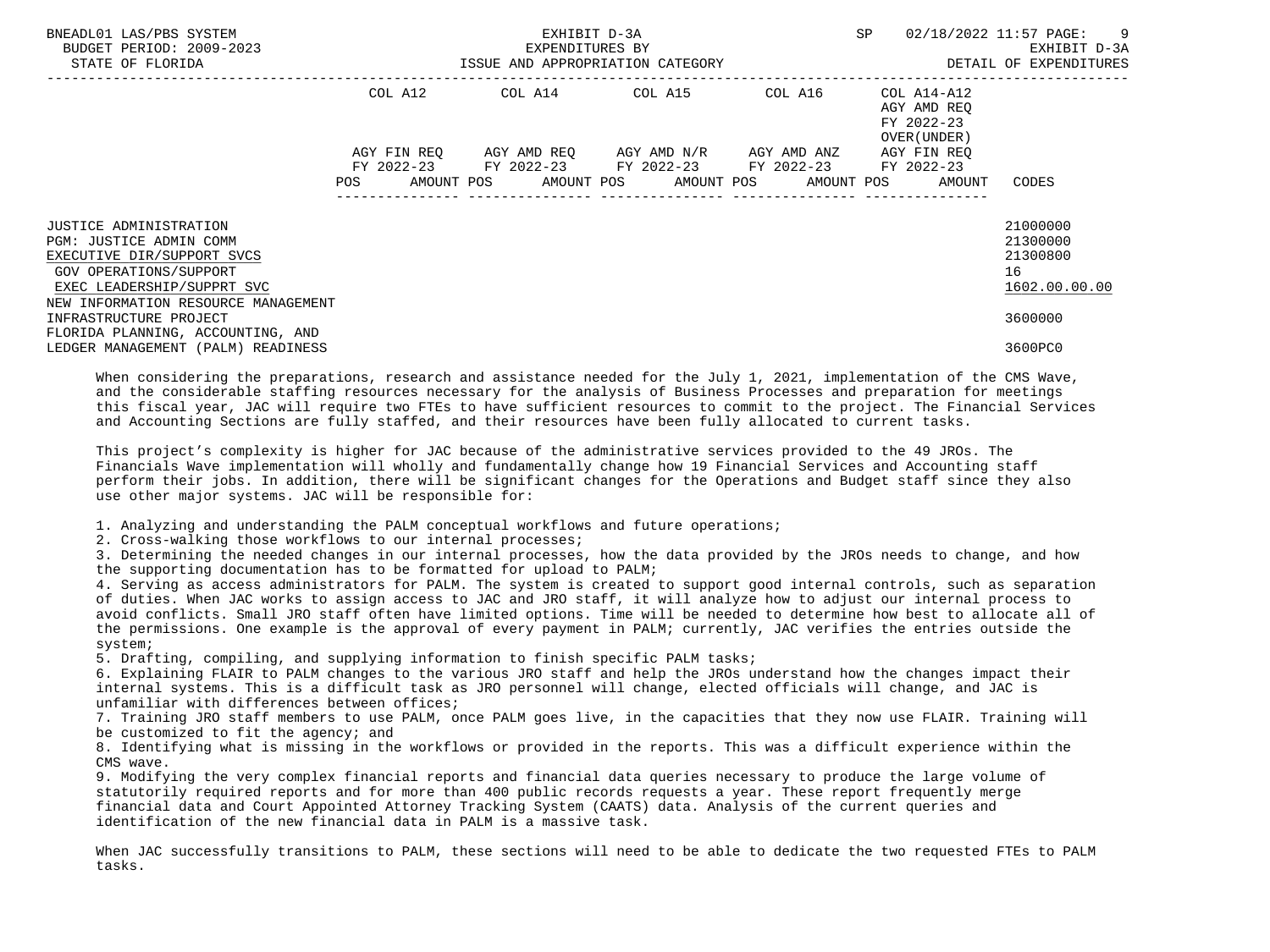| BNEADL01 LAS/PBS SYSTEM<br>BUDGET PERIOD: 2009-2023<br>STATE OF FLORIDA                                                                                                                                                                                                                                                                                                                                                                                                                                 |              | ISSUE AND APPROPRIATION CATEGORY                                                                                                                                       | EXHIBIT D-3A<br>EXPENDITURES BY |                  | <b>SP</b>                                                                                                      |               | 02/18/2022 11:57 PAGE: 10<br>EXHIBIT D-3A<br>DETAIL OF EXPENDITURES           |
|---------------------------------------------------------------------------------------------------------------------------------------------------------------------------------------------------------------------------------------------------------------------------------------------------------------------------------------------------------------------------------------------------------------------------------------------------------------------------------------------------------|--------------|------------------------------------------------------------------------------------------------------------------------------------------------------------------------|---------------------------------|------------------|----------------------------------------------------------------------------------------------------------------|---------------|-------------------------------------------------------------------------------|
|                                                                                                                                                                                                                                                                                                                                                                                                                                                                                                         | POS          | COL A12 COL A14 COL A15 COL A16<br>AGY FIN REQ AGY AMD REQ AGY AMD N/R AGY AMD ANZ AGY FIN REQ<br>FY 2022-23 FY 2022-23 FY 2022-23 FY 2022-23 FY 2022-23<br>AMOUNT POS | AMOUNT POS                      | AMOUNT POS       | -----------------------------------<br>COL A14-A12<br>AGY AMD REO<br>FY 2022-23<br>OVER (UNDER )<br>AMOUNT POS | AMOUNT        | CODES                                                                         |
| JUSTICE ADMINISTRATION<br>PGM: JUSTICE ADMIN COMM<br>EXECUTIVE DIR/SUPPORT SVCS<br>GOV OPERATIONS/SUPPORT<br>EXEC LEADERSHIP/SUPPRT SVC<br>NEW INFORMATION RESOURCE MANAGEMENT<br>INFRASTRUCTURE PROJECT<br>FLORIDA PLANNING, ACCOUNTING, AND<br>LEDGER MANAGEMENT (PALM) READINESS                                                                                                                                                                                                                     |              |                                                                                                                                                                        |                                 |                  |                                                                                                                |               | 21000000<br>21300000<br>21300800<br>16<br>1602.00.00.00<br>3600000<br>3600PC0 |
| percent of JAC's total appropriation, to address JAC's implementation of Florida PALM.<br>$FTE - 2.0$<br>Salary Rate Needed - 100,000<br>Salaries and Benefits Needed - \$158,182<br>Operating Expenditures Needed - \$16,462 of which \$3,868 is nonrecurring<br>HR Outsourcing Needed - \$428<br>Total Request - \$175,072 of which \$3,868 is nonrecurring.<br>Summary:<br>This issue is modified from 4 FTES to 2 FTES and from \$376,774 to \$175,072. The 2 FTE removed are IT related and can be |              |                                                                                                                                                                        |                                 |                  |                                                                                                                |               |                                                                               |
| found under issue code 3002350.<br>POSITION DETAIL OF SALARIES AND BENEFITS:                                                                                                                                                                                                                                                                                                                                                                                                                            |              |                                                                                                                                                                        |                                 |                  |                                                                                                                |               |                                                                               |
|                                                                                                                                                                                                                                                                                                                                                                                                                                                                                                         |              | FTE BASE RATE ADDITIVES BENEFITS SUBTOTAL                                                                                                                              |                                 |                  |                                                                                                                | $\sim$ $\sim$ | LAPSE LAPSED SALARIES<br>AND BENEFITS                                         |
| A12 - AGY FIN REQ FY 2022-23                                                                                                                                                                                                                                                                                                                                                                                                                                                                            |              |                                                                                                                                                                        |                                 |                  |                                                                                                                |               |                                                                               |
| NEW POSITIONS<br>1710 PROGRAM ADMINISTRATOR<br>N0001 001<br>1807 SYSTEMS ADMINISTRATOR II                                                                                                                                                                                                                                                                                                                                                                                                               |              | 1.00<br>60,000                                                                                                                                                         |                                 | 30,938           | 90,938   0.00                                                                                                  |               | 90,938                                                                        |
| N0002 001<br>4005 SENIOR MANAGEMENT ANALYST - JAC<br>N0003 001                                                                                                                                                                                                                                                                                                                                                                                                                                          | 1.00<br>2.00 | 60,000<br>100,000                                                                                                                                                      |                                 | 30,938<br>58,182 | 90,938<br>158,182 0.00                                                                                         | 0.00          | 90,938<br>158,182                                                             |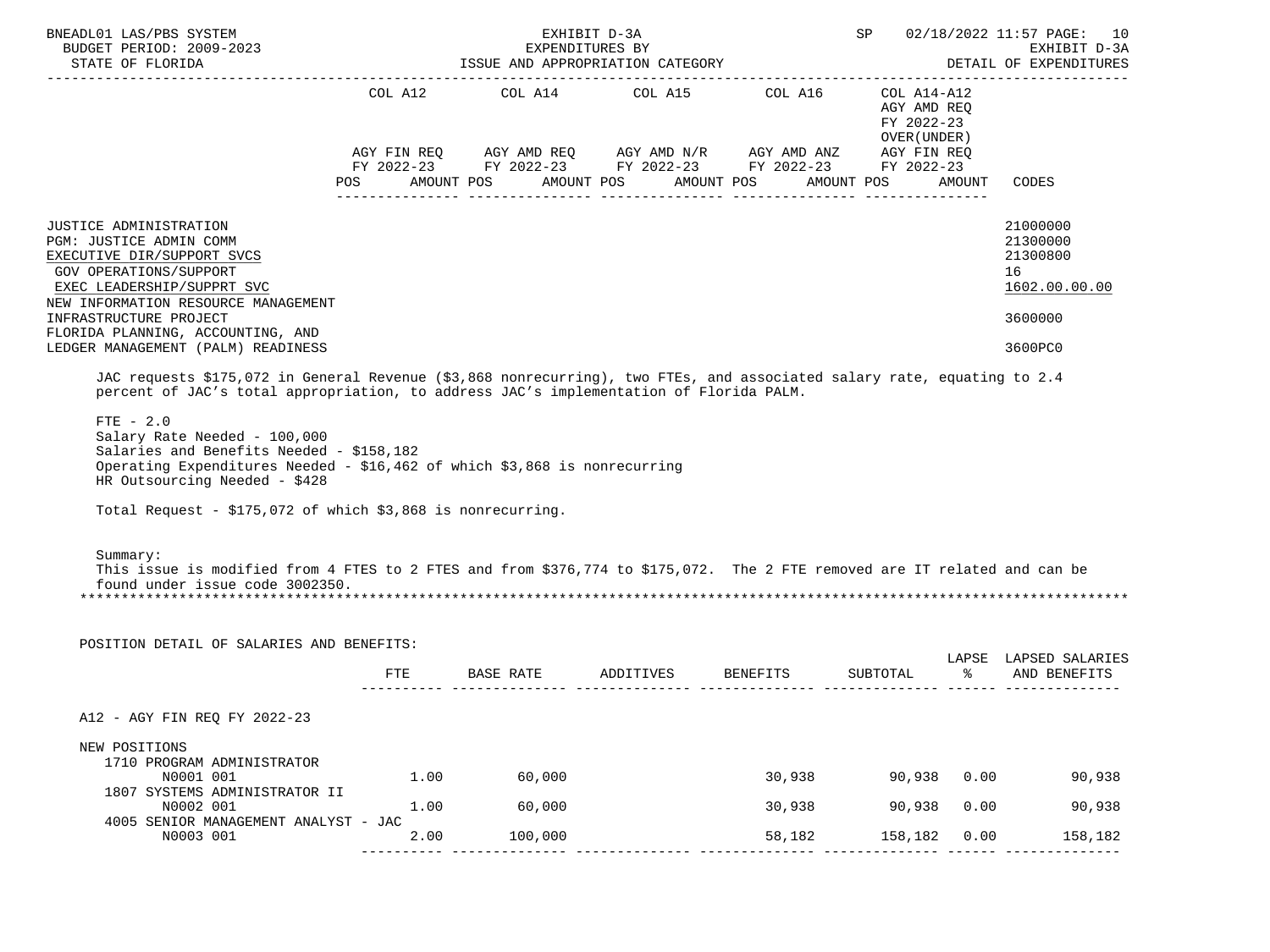| BNEADL01 LAS/PBS SYSTEM<br>BUDGET PERIOD: 2009-2023<br>STATE OF FLORIDA                                                                                                        |         | ISSUE AND APPROPRIATION CATEGORY                                         | EXHIBIT D-3A<br>EXPENDITURES BY |            |                                                                          |        | SP 02/18/2022 11:57 PAGE: 11<br>EXHIBIT D-3A<br>DETAIL OF EXPENDITURES |
|--------------------------------------------------------------------------------------------------------------------------------------------------------------------------------|---------|--------------------------------------------------------------------------|---------------------------------|------------|--------------------------------------------------------------------------|--------|------------------------------------------------------------------------|
|                                                                                                                                                                                | COL A12 | COL A14<br>AGY FIN REQ      AGY AMD REQ      AGY AMD N/R     AGY AMD ANZ | COL A15                         | COL A16    | COL A14-A12<br>AGY AMD REQ<br>FY 2022-23<br>OVER (UNDER )<br>AGY FIN REQ |        |                                                                        |
|                                                                                                                                                                                | POS     | FY 2022-23 FY 2022-23 FY 2022-23 FY 2022-23 FY 2022-23<br>AMOUNT POS     | AMOUNT POS                      | AMOUNT POS | AMOUNT POS                                                               | AMOUNT | CODES                                                                  |
|                                                                                                                                                                                |         |                                                                          |                                 |            |                                                                          |        |                                                                        |
| JUSTICE ADMINISTRATION<br>PGM: JUSTICE ADMIN COMM<br>EXECUTIVE DIR/SUPPORT SVCS<br>GOV OPERATIONS/SUPPORT<br>EXEC LEADERSHIP/SUPPRT SVC<br>NEW INFORMATION RESOURCE MANAGEMENT |         |                                                                          |                                 |            |                                                                          |        | 21000000<br>21300000<br>21300800<br>16<br>1602.00.00.00                |
| INFRASTRUCTURE PROJECT<br>FLORIDA PLANNING, ACCOUNTING, AND                                                                                                                    |         |                                                                          |                                 |            |                                                                          |        | 3600000                                                                |
| LEDGER MANAGEMENT (PALM) READINESS                                                                                                                                             |         |                                                                          |                                 |            |                                                                          |        | 3600PC0                                                                |
| POSITION DETAIL OF SALARIES AND BENEFITS:                                                                                                                                      |         |                                                                          |                                 |            |                                                                          |        | LAPSE LAPSED SALARIES                                                  |
|                                                                                                                                                                                | FTE     | BASE RATE                                                                | ADDITIVES                       | BENEFITS   | SUBTOTAL                                                                 |        | % AND BENEFITS                                                         |
| A12 - AGY FIN REQ FY 2022-23                                                                                                                                                   |         |                                                                          |                                 |            |                                                                          |        |                                                                        |
| NEW POSITIONS                                                                                                                                                                  |         |                                                                          |                                 |            |                                                                          |        |                                                                        |
| TOTALS FOR ISSUE BY FUND<br>1000 GENERAL REVENUE FUND                                                                                                                          |         |                                                                          |                                 |            |                                                                          |        | 340,058                                                                |
|                                                                                                                                                                                | 4.00    | 220,000                                                                  |                                 |            | 120,058 340,058                                                          |        | -----------<br>340,058<br>==============                               |
| A14 - AGY AMD REQ FY 2022-23                                                                                                                                                   |         |                                                                          |                                 |            |                                                                          |        |                                                                        |
| NEW POSITIONS<br>4005 SENIOR MANAGEMENT ANALYST - JAC<br>N0003 001                                                                                                             | 2.00    | 100,000                                                                  |                                 |            | 58,182   158,182   0.00   158,182                                        |        |                                                                        |
| TOTALS FOR ISSUE BY FUND<br>1000 GENERAL REVENUE FUND                                                                                                                          |         |                                                                          |                                 |            |                                                                          |        | 158,182                                                                |
|                                                                                                                                                                                |         | 2.00<br>100,000                                                          |                                 |            | 58,182 158,182                                                           |        | 158,182                                                                |
|                                                                                                                                                                                |         |                                                                          |                                 |            |                                                                          |        | ==============                                                         |
|                                                                                                                                                                                |         |                                                                          |                                 |            |                                                                          |        |                                                                        |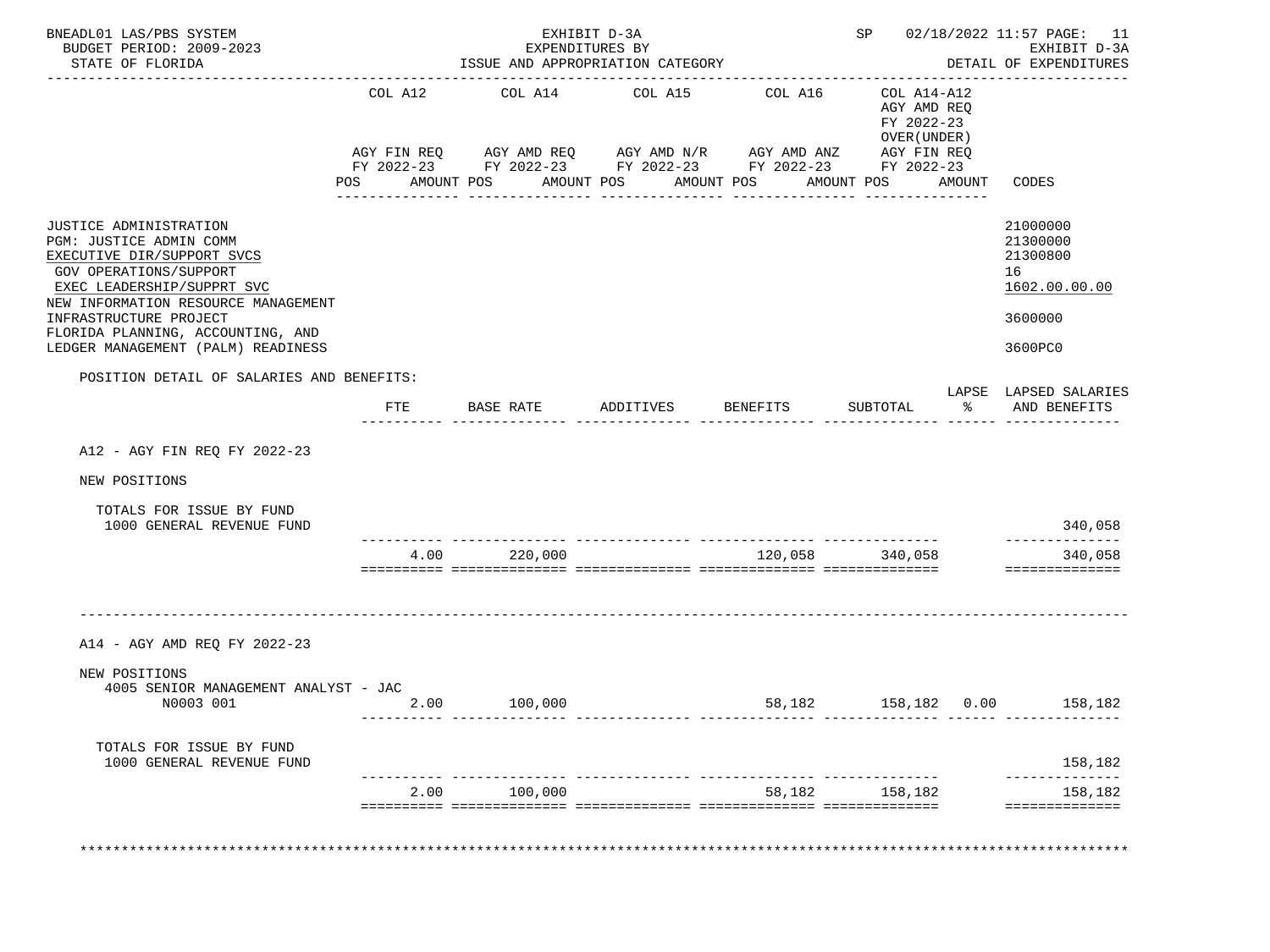| BNEADL01 LAS/PBS SYSTEM<br>BUDGET PERIOD: 2009-2023<br>STATE OF FLORIDA                                                                 |         | EXHIBIT D-3A<br>EXPENDITURES BY | SP                                                                                                                                                                              | 02/18/2022 11:57 PAGE: 12<br>EXHIBIT D-3A |                                                          |                                                         |
|-----------------------------------------------------------------------------------------------------------------------------------------|---------|---------------------------------|---------------------------------------------------------------------------------------------------------------------------------------------------------------------------------|-------------------------------------------|----------------------------------------------------------|---------------------------------------------------------|
|                                                                                                                                         | COL A12 |                                 | COL A14 COL A15 COL A16                                                                                                                                                         |                                           | COL A14-A12<br>AGY AMD REO<br>FY 2022-23<br>OVER (UNDER) |                                                         |
|                                                                                                                                         |         |                                 | AGY FIN REQ AGY AMD REQ AGY AMD N/R AGY AMD ANZ AGY FIN REQ<br>FY 2022-23 FY 2022-23 FY 2022-23 FY 2022-23 FY 2022-23<br>POS AMOUNT POS AMOUNT POS AMOUNT POS AMOUNT POS AMOUNT |                                           |                                                          | CODES                                                   |
| JUSTICE ADMINISTRATION<br>PGM: JUSTICE ADMIN COMM<br>EXECUTIVE DIR/SUPPORT SVCS<br>GOV OPERATIONS/SUPPORT<br>EXEC LEADERSHIP/SUPPRT SVC |         |                                 |                                                                                                                                                                                 |                                           |                                                          | 21000000<br>21300000<br>21300800<br>16<br>1602.00.00.00 |
| TOTAL: EXEC LEADERSHIP/SUPPRT SVC<br>BY FUND TYPE                                                                                       |         |                                 |                                                                                                                                                                                 |                                           |                                                          | 1602.00.00.00                                           |
| GENERAL REVENUE FUND 375,126 375,126 7,736<br>SALARY RATE 220,000 220,000                                                               | 4.00    | 4.00                            |                                                                                                                                                                                 |                                           |                                                          | 1000                                                    |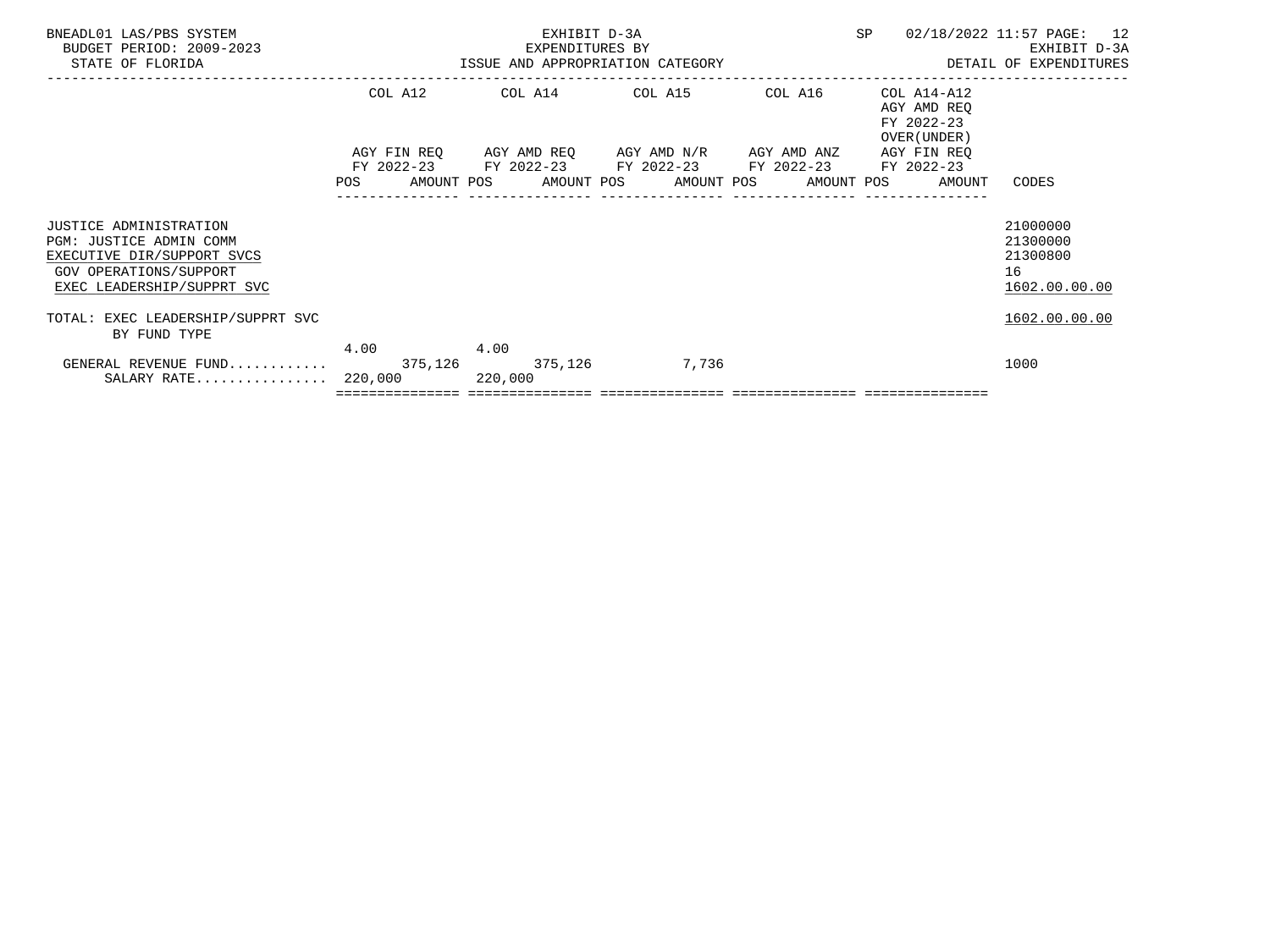| BNEADL01 LAS/PBS SYSTEM<br>BUDGET PERIOD: 2009-2023<br>STATE OF FLORIDA                                                                                                          |                         | EXHIBIT D-3A<br>EXPENDITURES BY<br>ISSUE AND APPROPRIATION CATEGORY                                                   |                                  |         | SP 02/18/2022 11:57 PAGE: 13                                                     | EXHIBIT D-3A<br>DETAIL OF EXPENDITURES                                      |
|----------------------------------------------------------------------------------------------------------------------------------------------------------------------------------|-------------------------|-----------------------------------------------------------------------------------------------------------------------|----------------------------------|---------|----------------------------------------------------------------------------------|-----------------------------------------------------------------------------|
|                                                                                                                                                                                  |                         |                                                                                                                       |                                  |         |                                                                                  |                                                                             |
|                                                                                                                                                                                  | COL A12<br>POS FOR      | COL A14<br>AGY FIN REQ AGY AMD REQ AGY AMD N/R AGY AMD ANZ AGY FIN REQ FY 2022-23 FY 2022-23 FY 2022-23<br>AMOUNT POS | COL A15<br>AMOUNT POS AMOUNT POS | COL A16 | COL A14-A12<br>AGY AMD REO<br>FY 2022-23<br>OVER (UNDER)<br>AMOUNT POS<br>AMOUNT | CODES                                                                       |
| JUSTICE ADMINISTRATION<br>PGM: STW/GUARDIAN AD LITEM<br>HEALTH AND HUMAN SERVICES<br>SERVICES/MOST VULNERABLE<br>OTHER PROGRAMS<br>ESTABLISH TRUST FUND AUTHORITY<br>SALARY RATE |                         |                                                                                                                       |                                  |         |                                                                                  | 21000000<br>21310000<br>13<br>1304.00.00.00<br>4200000<br>4203300<br>000000 |
|                                                                                                                                                                                  |                         |                                                                                                                       |                                  |         |                                                                                  |                                                                             |
| SALARIES AND BENEFITS<br>GRANTS AND DONATIONS TF -RECPNT 3,744,803 3,744,803                                                                                                     | 67.50 67.50             |                                                                                                                       |                                  |         |                                                                                  | 010000<br>2339 9                                                            |
| OTHER PERSONAL SERVICES                                                                                                                                                          |                         |                                                                                                                       |                                  |         |                                                                                  | 030000                                                                      |
| GRANTS AND DONATIONS TF                                                                                                                                                          | -RECPNT 486,147 486,147 |                                                                                                                       |                                  |         |                                                                                  | 2339 9                                                                      |
| EXPENSES                                                                                                                                                                         |                         |                                                                                                                       |                                  |         |                                                                                  | 040000                                                                      |
| GRANTS AND DONATIONS TF                                                                                                                                                          |                         | -RECPNT 166,092 166,092 15,651                                                                                        |                                  |         |                                                                                  | 2339 9                                                                      |
| TOTAL: ESTABLISH TRUST FUND AUTHORITY<br>TOTAL POSITIONS $67.50$<br>TOTAL ISSUE 4,397,042 4,397,042 15,651<br>TOTAL SALARY RATE $3,061,234$                                      |                         | 67.50<br>3,061,234                                                                                                    |                                  |         |                                                                                  | 4203300                                                                     |
|                                                                                                                                                                                  |                         |                                                                                                                       |                                  |         |                                                                                  |                                                                             |
| AGENCY ISSUE NARRATIVE:                                                                                                                                                          |                         |                                                                                                                       |                                  |         |                                                                                  |                                                                             |

2022-2023 BUDGET YEAR NARRATIVE: IT COMPONENT? NO

 Section 39.822(1) requires that a Guardian ad Litem (GAL) shall be appointed by the court at the earliest possible time to represent the child in any child abuse, abandonment, or neglect judicial proceeding, whether civil or criminal. Currently, the costs for providing such representation are funded primarily by General Revenue. Recent changes to federal policy allow Florida to claim federal reimbursement under Title IV-E for eligible legal representation costs. These costs include certain administrative costs of independent legal representation by an attorney for a child who is eligible or a candidate for Title IV-E foster care to prepare for and participate in all stages of foster care legal proceedings. The GAL Program, as an entity providing legal representation to children separate and apart from the Department of Children and Families ("DCF"), has already negotiated a Memorandum of Understanding (MOU) with DCF to participate in and receive reimbursements for eligible Title IV-E expenditures. For FY 2022-23 the Program requests an increase of \$4,397,042 million in GDTF spending authority and 67.50 new FTEs. The additional spending authority will allow the Program to meet its statutory obligation of providing legal representation to 100% of the eligible children in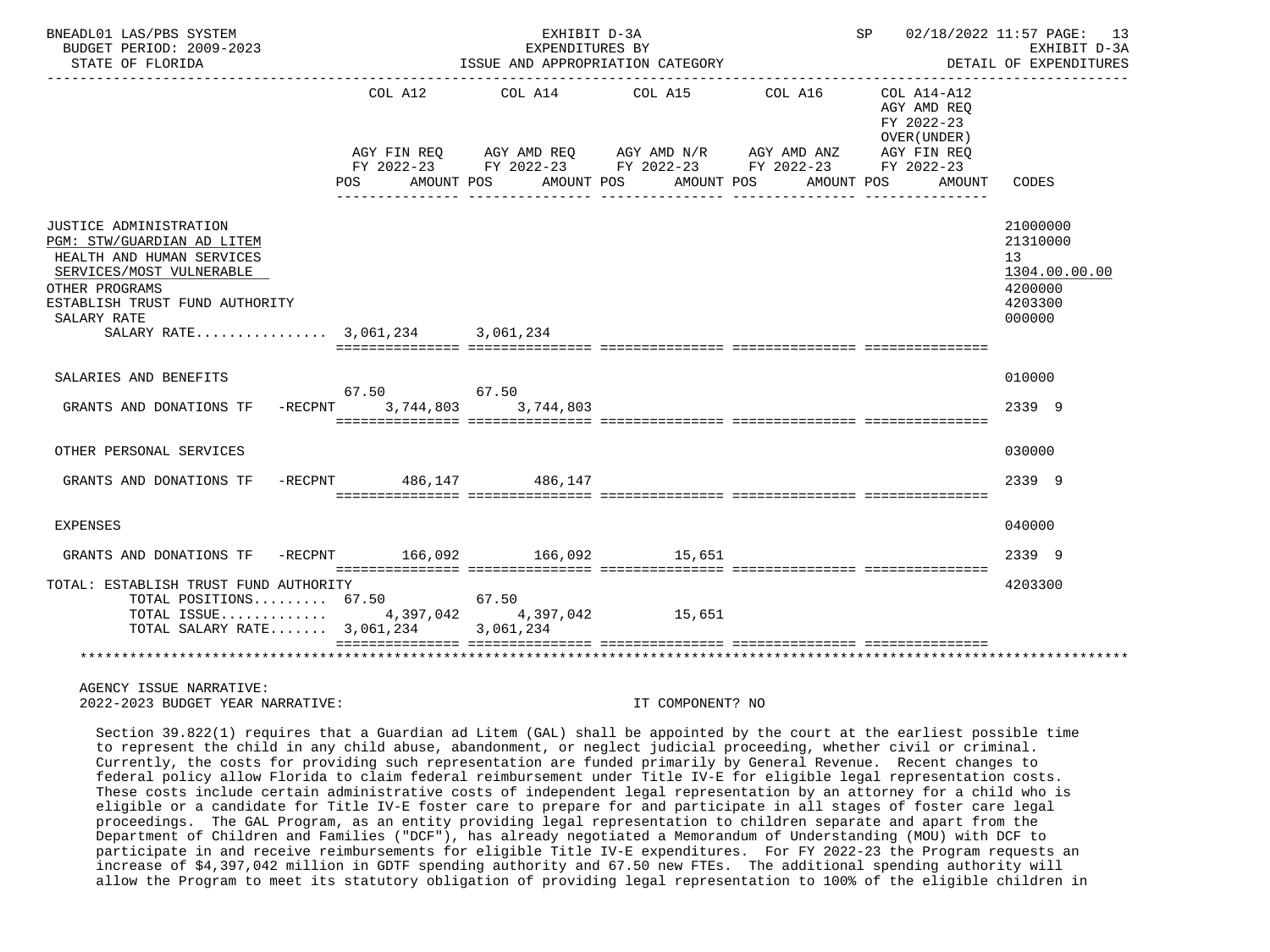| BNEADL01 LAS/PBS SYSTEM<br>BUDGET PERIOD: 2009-2023<br>STATE OF FLORIDA |             | EXHIBIT D-3A<br>EXPENDITURES BY<br>ISSUE AND APPROPRIATION CATEGORY | SP                                                          | 02/18/2022 11:57 PAGE:<br>14<br>EXHIBIT D-3A<br>DETAIL OF EXPENDITURES |                                                          |               |
|-------------------------------------------------------------------------|-------------|---------------------------------------------------------------------|-------------------------------------------------------------|------------------------------------------------------------------------|----------------------------------------------------------|---------------|
|                                                                         | COL A12     | COL A14                                                             | COL A15                                                     | COL A16                                                                | COL A14-A12<br>AGY AMD REO<br>FY 2022-23<br>OVER (UNDER) |               |
|                                                                         | AGY FIN REO |                                                                     | AGY AMD REO AGY AMD N/R                                     | AGY AMD ANZ                                                            | AGY FIN REO                                              |               |
|                                                                         |             |                                                                     | FY 2022-23 FY 2022-23 FY 2022-23 FY 2022-23 FY 2022-23      |                                                                        |                                                          |               |
|                                                                         | POS         |                                                                     | AMOUNT POS       AMOUNT POS      AMOUNT POS      AMOUNT POS |                                                                        | AMOUNT                                                   | CODES         |
| <b>JUSTICE ADMINISTRATION</b>                                           |             |                                                                     |                                                             |                                                                        |                                                          | 21000000      |
| PGM: STW/GUARDIAN AD LITEM                                              |             |                                                                     |                                                             |                                                                        |                                                          | 21310000      |
| HEALTH AND HUMAN SERVICES                                               |             |                                                                     |                                                             |                                                                        |                                                          | 13            |
| SERVICES/MOST VULNERABLE                                                |             |                                                                     |                                                             |                                                                        |                                                          | 1304.00.00.00 |
| OTHER PROGRAMS                                                          |             |                                                                     |                                                             |                                                                        |                                                          | 4200000       |
| ESTABLISH TRUST FUND AUTHORITY                                          |             |                                                                     |                                                             |                                                                        |                                                          | 4203300       |

 care by using Title IV-E funds to provide representation for the 4,035 children not currently represented by the GAL Program.

 This budget issue includes a request for 67.50 new FTEs to include seventeen and a half (17.50) Senior Attorneys; thirteen (13) Paralegals, twenty-eight (28) Child Advocate Managers; and nine (9) Child Advocate Manager Supervisors. This issue also includes sufficient rate authority for the Program to fill five (5) Senior Attorney and five (5) Child Advocate Manager FTEs that are currently unfunded in the GAL budget and ten (10) new Child Advocate Managers positions in OPS. This issue also includes additional spending authority for the operating expenditures associated with the new FTE positions. Operating expenditure for the ten (10) existing FTEs and new OPS positions will be funded with existing Program resources.

 If approved, the existing FTEs and OPS positions will be filled on July 1, 2022 and the new FTEs will be lapsed at 25% in FY 2022-23. This lapse will allow the GAL Program to work with local partners to develop the necessary infrastructure in local offices to support new positions and generate the trust fund cash balance necessary to pay salary expenses in the GDTF once the FTE positions are filled. The GAL Program will work with DCF to ensure an animalization issue is included in the 2023-24 LBR to fully fund the positions requested in this issue with Title IV-E funds.

 Total salary rate requested for 77.50 FTEs (10 existing FTEs and 67.50 new FTEs) is \$3,061,234. Positions to be funded in the Grants & Donations Trust Fund.

 Note: the OAD transaction was used with this request to increase Salary and Benefits dollars authority without additional FTE.

Amended 2022-23 Narrative after December 15, 2022

 Section 39.822(1) requires that a Guardian ad Litem (GAL) shall be appointed by the court at the earliest possible time to represent the child in any child abuse, abandonment, or neglect judicial proceeding, whether civil or criminal. Currently, the costs for providing such representation are funded primarily by General Revenue. Recent changes to federal policy allow Florida to claim federal reimbursement under Title IV-E for eligible legal representation costs. These costs include certain administrative costs of independent legal representation by an attorney for a child who is eligible or a candidate for Title IV-E foster care to prepare for and participate in all stages of foster care legal proceedings. The GAL Program, as an entity providing legal representation to children separate and apart from the Department of Children and Families ("DCF"), has already negotiated a Memorandum of Understanding (MOU) with DCF to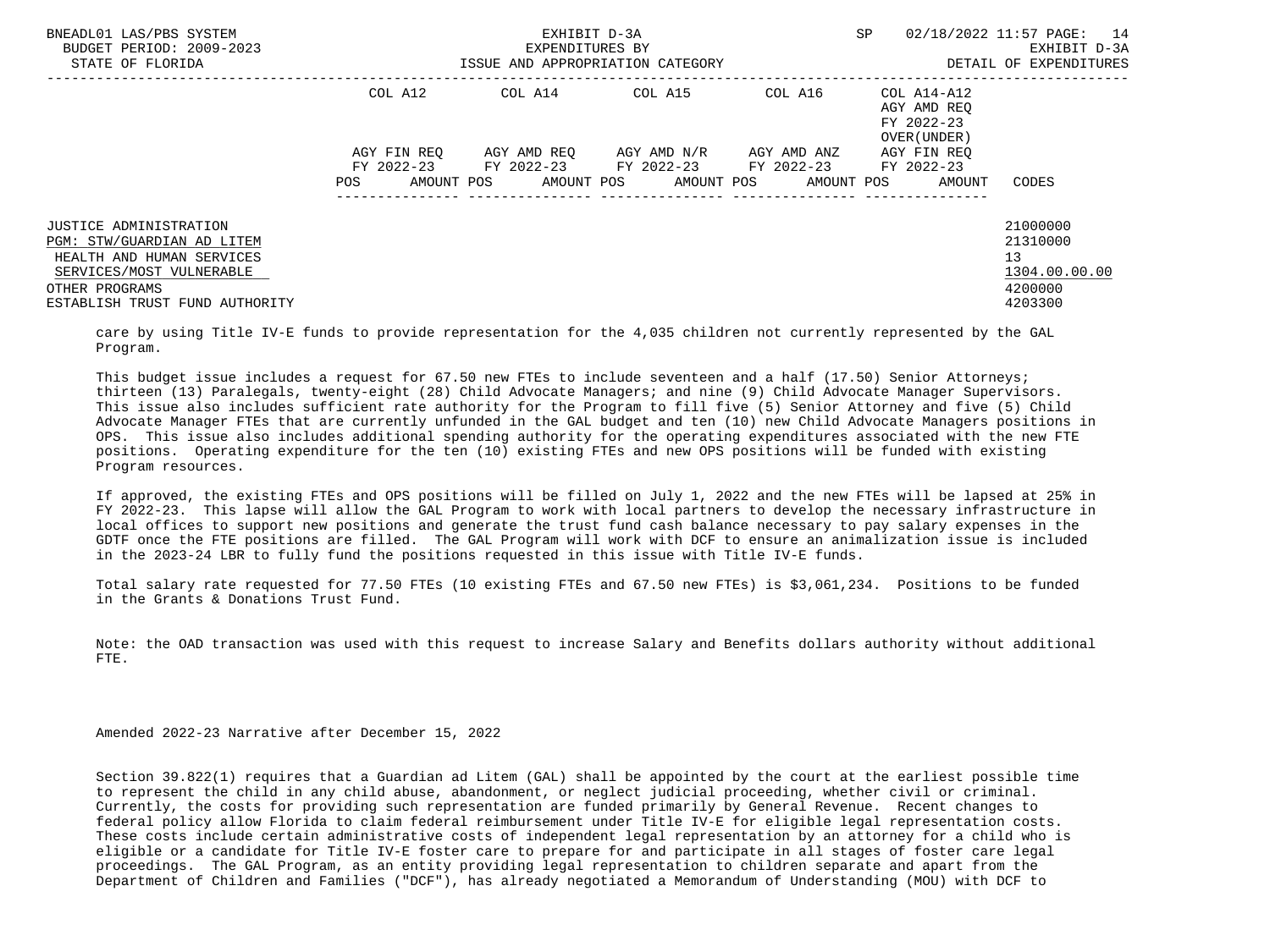| BNEADL01 LAS/PBS SYSTEM<br>BUDGET PERIOD: 2009-2023<br>STATE OF FLORIDA |             | EXHIBIT D-3A<br>EXPENDITURES BY<br>ISSUE AND APPROPRIATION CATEGORY | SP                                                     | 02/18/2022 11:57 PAGE: 15<br>EXHIBIT D-3A<br>DETAIL OF EXPENDITURES |                                                          |               |
|-------------------------------------------------------------------------|-------------|---------------------------------------------------------------------|--------------------------------------------------------|---------------------------------------------------------------------|----------------------------------------------------------|---------------|
|                                                                         | COL A12     | COL A14                                                             | COL A15                                                | COL A16                                                             | COL A14-A12<br>AGY AMD REO<br>FY 2022-23<br>OVER (UNDER) |               |
|                                                                         | AGY FIN REO |                                                                     | AGY AMD REO AGY AMD N/R                                | AGY AMD ANZ                                                         | AGY FIN REO                                              |               |
|                                                                         |             |                                                                     | FY 2022-23 FY 2022-23 FY 2022-23 FY 2022-23 FY 2022-23 |                                                                     |                                                          |               |
|                                                                         | POS         |                                                                     |                                                        |                                                                     | AMOUNT POS AMOUNT POS AMOUNT POS AMOUNT POS AMOUNT       | CODES         |
|                                                                         |             |                                                                     |                                                        |                                                                     |                                                          |               |
| JUSTICE ADMINISTRATION                                                  |             |                                                                     |                                                        |                                                                     |                                                          | 21000000      |
| PGM: STW/GUARDIAN AD LITEM                                              |             |                                                                     |                                                        |                                                                     |                                                          | 21310000      |
| HEALTH AND HUMAN SERVICES                                               |             |                                                                     |                                                        |                                                                     |                                                          | 13            |
| SERVICES/MOST VULNERABLE                                                |             |                                                                     |                                                        |                                                                     |                                                          | 1304.00.00.00 |
| OTHER PROGRAMS                                                          |             |                                                                     |                                                        |                                                                     |                                                          | 4200000       |
| ESTABLISH TRUST FUND AUTHORITY                                          |             |                                                                     |                                                        |                                                                     |                                                          | 4203300       |

 participate in and receive reimbursements for eligible Title IV-E expenditures. For FY 2022-23 the Program requests an increase of \$4,397,042 million in GDTF spending authority and 67.50 new FTEs. The additional spending authority will allow the Program to meet its statutory obligation of providing legal representation to 100% of the eligible children in care by using Title IV-E funds to provide representation for the 4,035 children not currently represented by the GAL Program.

 This budget issue includes a request for 67.50 new FTEs to include seventeen and a half (17.50) Senior Attorneys; thirteen (13) Paralegals, twenty-eight (28) Child Advocate Managers; and nine (9) Child Advocate Manager Supervisors. This issue also includes sufficient rate authority for the Program to fill five (5) Senior Attorney and five (5) Child Advocate Manager FTEs that are currently unfunded in the GAL budget and ten (10) new Child Advocate Managers positions in OPS. This issue also includes additional spending authority for the operating expenditures associated with the new FTE positions. Operating expenditure for the ten (10) existing FTEs and new OPS positions will be funded with existing Program resources.

 If approved, the existing FTEs and OPS positions will be filled on July 1, 2022 and the new FTEs will be lapsed at 25% in FY 2022-23. This lapse will allow the GAL Program to work with local partners to develop the necessary infrastructure in local offices to support new positions and generate the trust fund cash balance necessary to pay salary expenses in the GDTF once the FTE positions are filled. The GAL Program will work with DCF to ensure an annualization issue is included in the 2023-24 LBR to fully fund the positions requested in this issue with Title IV-E funds.

 Total salary rate requested for 77.50 FTEs (10 existing FTEs and 67.50 new FTEs) is \$3,061,234. Positions to be funded in the Grants & Donations Trust Fund.

 Note: the OAD transaction was used with this request to increase Salary and Benefits dollars authority without additional FTE.

 Summary: This amendment corrects a typographical error in the third paragraph. The word animalization has been corrected to read annualization. \*\*\*\*\*\*\*\*\*\*\*\*\*\*\*\*\*\*\*\*\*\*\*\*\*\*\*\*\*\*\*\*\*\*\*\*\*\*\*\*\*\*\*\*\*\*\*\*\*\*\*\*\*\*\*\*\*\*\*\*\*\*\*\*\*\*\*\*\*\*\*\*\*\*\*\*\*\*\*\*\*\*\*\*\*\*\*\*\*\*\*\*\*\*\*\*\*\*\*\*\*\*\*\*\*\*\*\*\*\*\*\*\*\*\*\*\*\*\*\*\*\*\*\*\*\*\*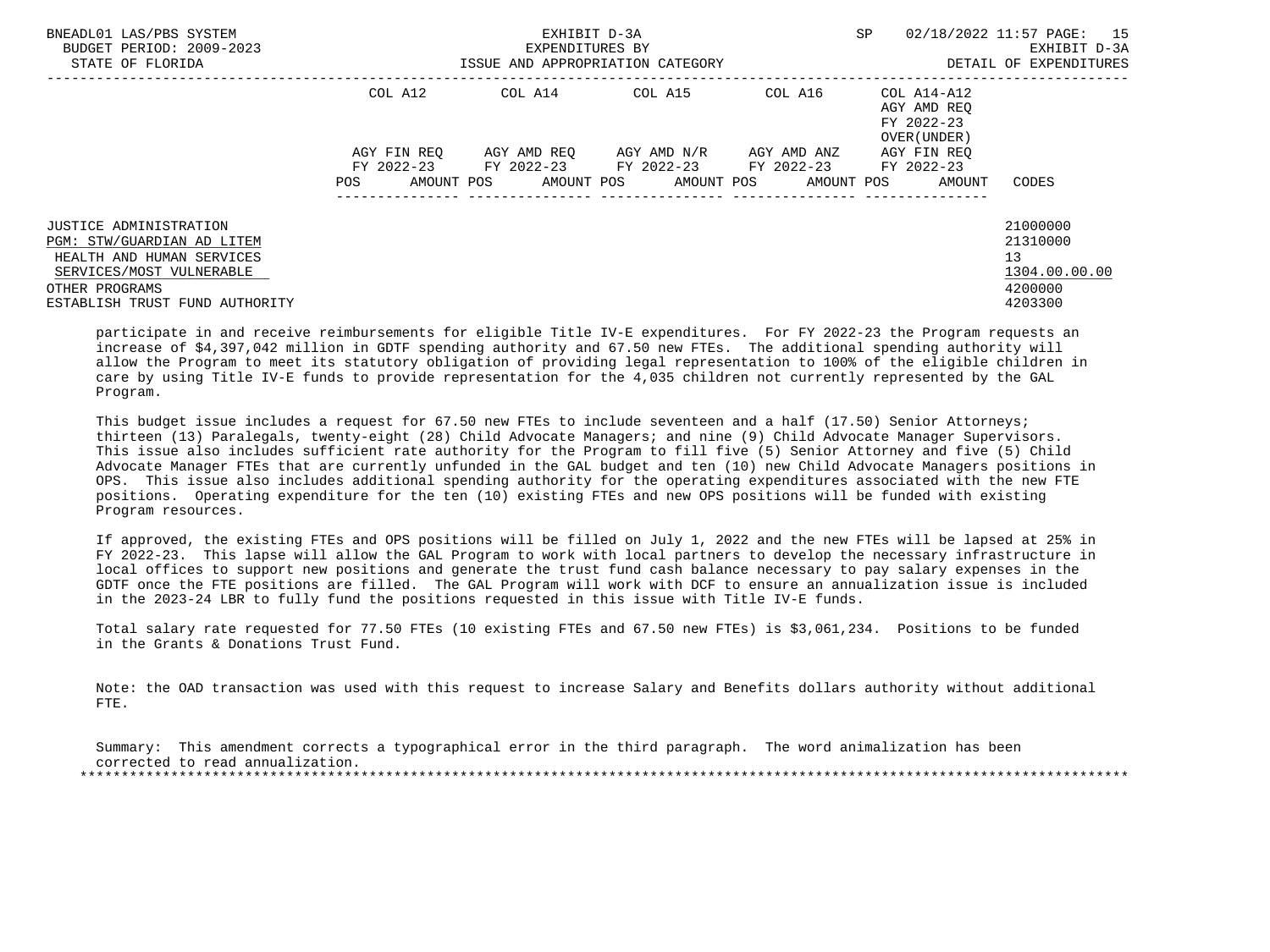| BNEADL01 LAS/PBS SYSTEM<br>BUDGET PERIOD: 2009-2023<br>STATE OF FLORIDA                                                                                           |         | EXPENDITURES BY<br>ISSUE AND APPROPRIATION CATEGORY                                                                                                                                 | EXHIBIT D-3A                              | SP 02/18/2022 11:57 PAGE: 16<br>EXHIBIT D-3A<br>DETAIL OF EXPENDITURES |                                                          |        |                                                                   |  |  |  |
|-------------------------------------------------------------------------------------------------------------------------------------------------------------------|---------|-------------------------------------------------------------------------------------------------------------------------------------------------------------------------------------|-------------------------------------------|------------------------------------------------------------------------|----------------------------------------------------------|--------|-------------------------------------------------------------------|--|--|--|
|                                                                                                                                                                   | COL A12 | COL A14<br>AGY FIN REQ AGY AMD REQ AGY AMD N/R AGY AMD ANZ AGY FIN REQ<br>FY 2022-23 FY 2022-23 FY 2022-23 FY 2022-23 FY 2022-23<br>POS AMOUNT POS AMOUNT POS AMOUNT POS AMOUNT POS | COL A15                                   | COL A16                                                                | COL A14-A12<br>AGY AMD REO<br>FY 2022-23<br>OVER (UNDER) | AMOUNT | CODES                                                             |  |  |  |
| JUSTICE ADMINISTRATION<br>PGM: STW/GUARDIAN AD LITEM<br>HEALTH AND HUMAN SERVICES<br>SERVICES/MOST VULNERABLE<br>OTHER PROGRAMS<br>ESTABLISH TRUST FUND AUTHORITY |         |                                                                                                                                                                                     |                                           |                                                                        |                                                          |        | 21000000<br>21310000<br>13<br>1304.00.00.00<br>4200000<br>4203300 |  |  |  |
| POSITION DETAIL OF SALARIES AND BENEFITS:                                                                                                                         | FTE     | BASE RATE                                                                                                                                                                           | ADDITIVES BENEFITS<br><u>------- ----</u> |                                                                        | SUBTOTAL<br>_____ _______________ ______ ____            |        | LAPSE LAPSED SALARIES<br>% AND BENEFITS                           |  |  |  |
| A12 - AGY FIN REQ FY 2022-23<br>CHANGES TO CURRENTLY AUTHORIZED POSITIONS<br>OTHER SALARY AMOUNT<br>2339 GRANTS AND DONATIONS TF                                  |         |                                                                                                                                                                                     |                                           |                                                                        |                                                          |        | 659,602<br>--------------<br>659,602<br>==============            |  |  |  |
| NEW POSITIONS<br>8401 CHILD ADVOCATE MANAGER<br>N0003 001<br>8402 SENIOR CHILD ADVOCATE MANAGER                                                                   |         | 28.00 988,960                                                                                                                                                                       |                                           |                                                                        |                                                          |        | 589,500 1,578,460 25.00 1,183,845                                 |  |  |  |
| N0004 001                                                                                                                                                         | 9.00    | 342,684                                                                                                                                                                             |                                           | 194,063                                                                | 536,747 25.00                                            |        | 402,560                                                           |  |  |  |
| 8417 PARALEGAL SPECIALIST<br>N0002 001                                                                                                                            | 13.00   | 394,150                                                                                                                                                                             |                                           | 261,689                                                                | 655,839 25.00                                            |        | 491,879                                                           |  |  |  |
| 8701 SENIOR PROGRAM ATTORNEY<br>N0001 001                                                                                                                         | 17.50   | 901,320                                                                                                                                                                             |                                           |                                                                        | 441,236 1,342,556 25.00                                  |        | 1,006,917                                                         |  |  |  |
| TOTALS FOR ISSUE BY FUND<br>2339 GRANTS AND DONATIONS TF                                                                                                          |         |                                                                                                                                                                                     |                                           |                                                                        |                                                          |        | 3,085,201                                                         |  |  |  |
|                                                                                                                                                                   |         |                                                                                                                                                                                     |                                           |                                                                        |                                                          |        | --------------                                                    |  |  |  |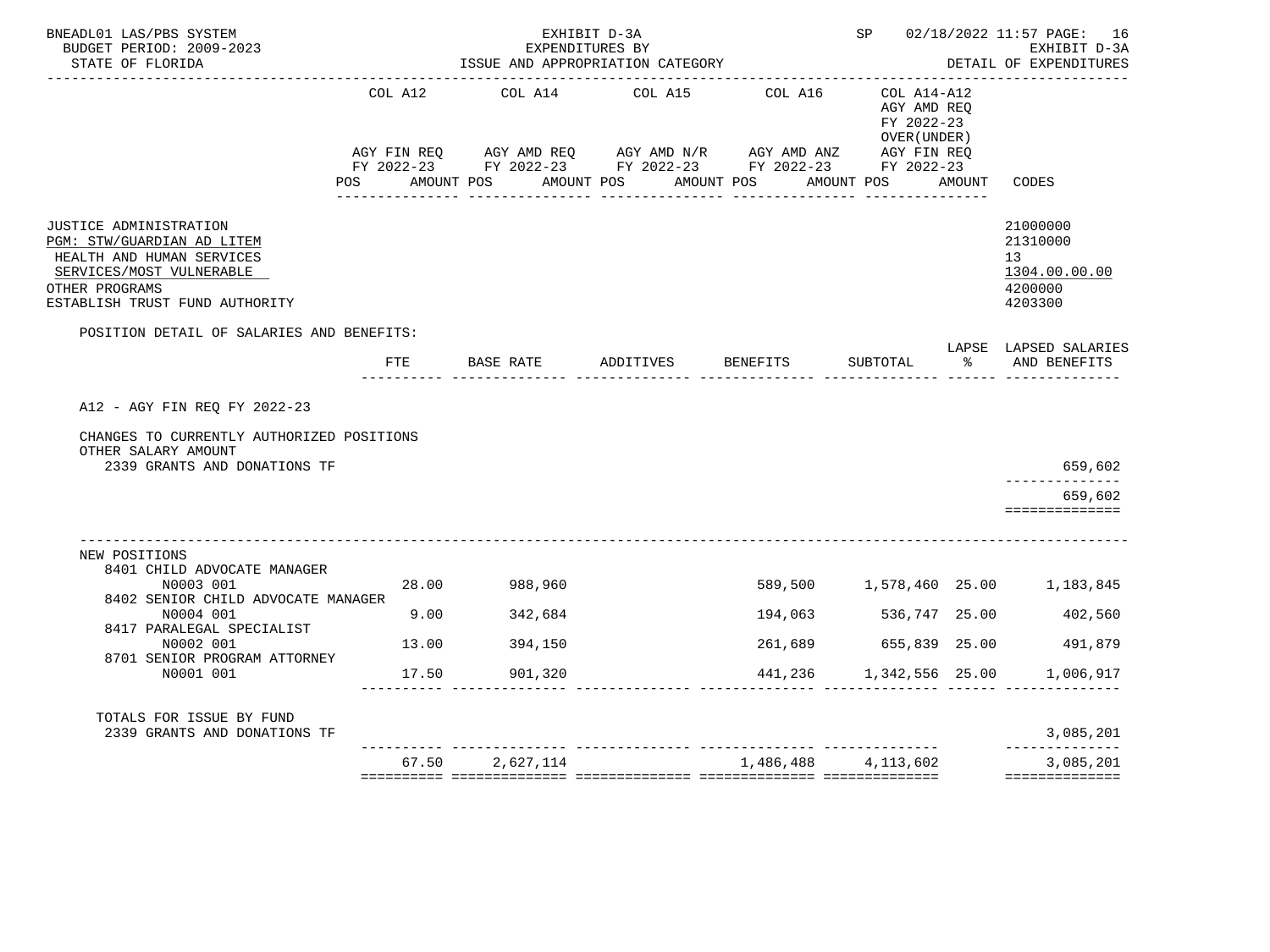|                                                            | EXPENDITURES BY                                                                                                        |                                                                                                             |                         |                                                                                             | EXHIBIT D-3A                                                                                                                                    |  |  |  |  |
|------------------------------------------------------------|------------------------------------------------------------------------------------------------------------------------|-------------------------------------------------------------------------------------------------------------|-------------------------|---------------------------------------------------------------------------------------------|-------------------------------------------------------------------------------------------------------------------------------------------------|--|--|--|--|
| ISSUE AND APPROPRIATION CATEGORY<br>DETAIL OF EXPENDITURES |                                                                                                                        |                                                                                                             |                         |                                                                                             |                                                                                                                                                 |  |  |  |  |
| COL A12<br>POS                                             |                                                                                                                        | COL A14 COL A15                                                                                             | COL A16<br>------------ | COL A14-A12<br>AGY AMD REQ<br>FY 2022-23<br>OVER (UNDER)<br>AMOUNT CODES<br>--------------- |                                                                                                                                                 |  |  |  |  |
|                                                            |                                                                                                                        |                                                                                                             |                         |                                                                                             | 21000000<br>21310000<br>13 <sup>7</sup><br>1304.00.00.00<br>4200000<br>4203300                                                                  |  |  |  |  |
| FTE                                                        |                                                                                                                        |                                                                                                             |                         | $\sim$ $\sim$                                                                               | LAPSE LAPSED SALARIES<br>AND BENEFITS                                                                                                           |  |  |  |  |
|                                                            |                                                                                                                        |                                                                                                             |                         |                                                                                             |                                                                                                                                                 |  |  |  |  |
|                                                            | 434,120                                                                                                                |                                                                                                             |                         |                                                                                             |                                                                                                                                                 |  |  |  |  |
|                                                            | 434,120                                                                                                                |                                                                                                             |                         |                                                                                             | ==============                                                                                                                                  |  |  |  |  |
|                                                            |                                                                                                                        |                                                                                                             |                         |                                                                                             | 659,602<br>------------<br>659,602                                                                                                              |  |  |  |  |
|                                                            | POSITION DETAIL OF SALARIES AND BENEFITS:<br>CHANGES TO CURRENTLY AUTHORIZED POSITIONS<br>2339 GRANTS AND DONATIONS TF | AMOUNT POS<br>BASE RATE<br>RA06 RATE ADJ - NO FTE - NO SALARY - NO BENEFITS<br>____________________________ | ADDITIVES               | AMOUNT POS AMOUNT POS<br>________________<br><b>BENEFITS</b>                                | AGY FIN REQ AGY AMD REQ AGY AMD N/R AGY AMD ANZ AGY FIN REQ<br>FY 2022-23 FY 2022-23 FY 2022-23 FY 2022-23 FY 2022-23<br>AMOUNT POS<br>SUBTOTAL |  |  |  |  |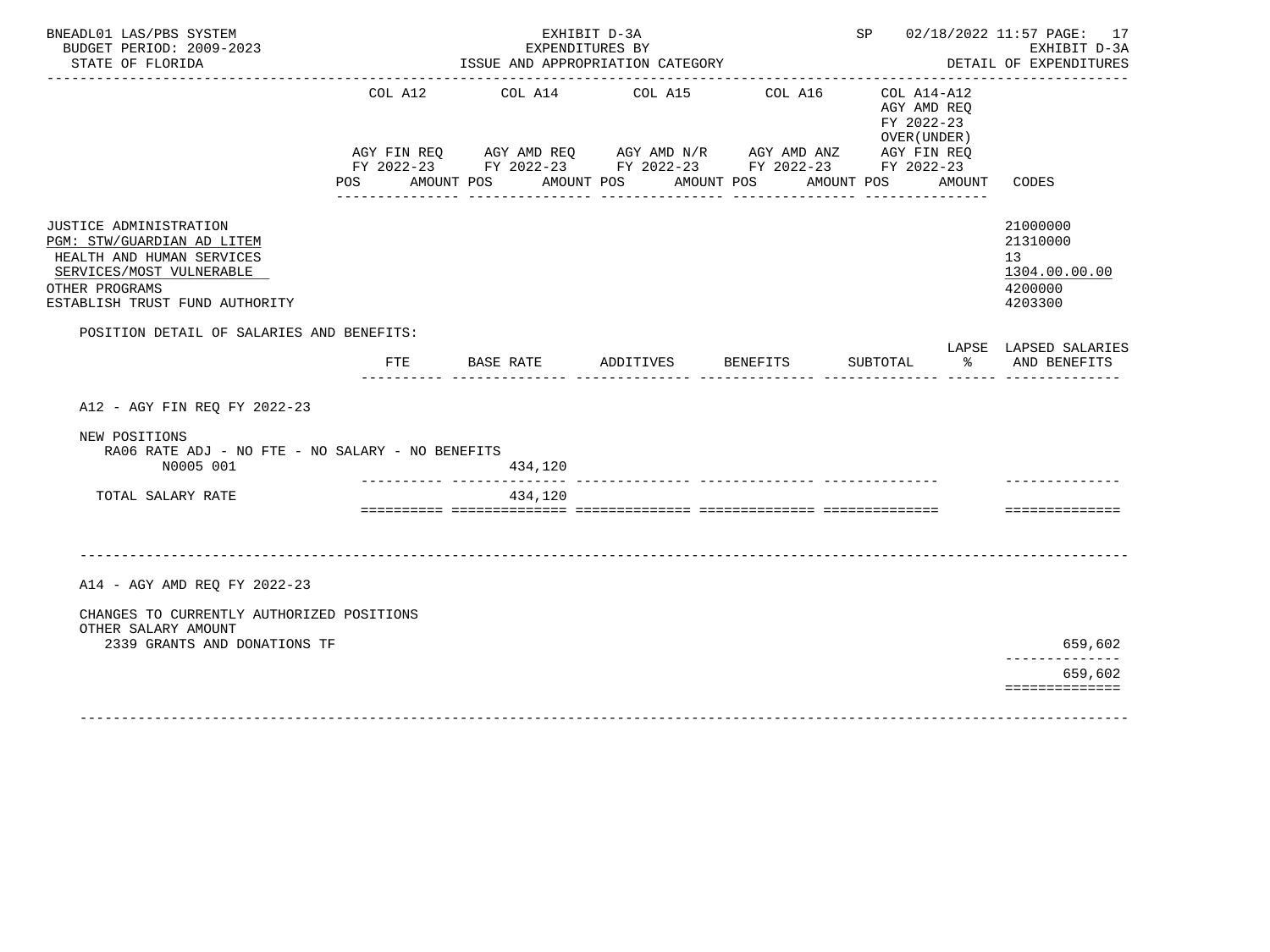| BNEADL01 LAS/PBS SYSTEM<br>BUDGET PERIOD: 2009-2023<br>STATE OF FLORIDA                                                                                           |                                                                                                                                                                                                                                                                                               | EXHIBIT D-3A<br>SP 02/18/2022 11:57 PAGE: 18<br>EXPENDITURES BY<br>EXHIBIT D-3A<br>ISSUE AND APPROPRIATION CATEGORY<br>DETAIL OF EXPENDITURES |                        |           |          |                         |       |                                                                   |  |
|-------------------------------------------------------------------------------------------------------------------------------------------------------------------|-----------------------------------------------------------------------------------------------------------------------------------------------------------------------------------------------------------------------------------------------------------------------------------------------|-----------------------------------------------------------------------------------------------------------------------------------------------|------------------------|-----------|----------|-------------------------|-------|-------------------------------------------------------------------|--|
|                                                                                                                                                                   | COL A12<br>COL A14 COL A15<br>COL A16<br>COL A14-A12<br>AGY AMD REQ<br>FY 2022-23<br>OVER (UNDER)<br>AGY FIN REQ AGY AMD REQ AGY AMD N/R AGY AMD ANZ AGY FIN REQ<br>FY 2022-23 FY 2022-23 FY 2022-23 FY 2022-23 FY 2022-23<br>AMOUNT POS<br>AMOUNT POS<br>AMOUNT POS<br>POS FOR<br>AMOUNT POS |                                                                                                                                               |                        |           |          | AMOUNT                  | CODES |                                                                   |  |
| JUSTICE ADMINISTRATION<br>PGM: STW/GUARDIAN AD LITEM<br>HEALTH AND HUMAN SERVICES<br>SERVICES/MOST VULNERABLE<br>OTHER PROGRAMS<br>ESTABLISH TRUST FUND AUTHORITY |                                                                                                                                                                                                                                                                                               |                                                                                                                                               |                        |           |          |                         |       | 21000000<br>21310000<br>13<br>1304.00.00.00<br>4200000<br>4203300 |  |
| POSITION DETAIL OF SALARIES AND BENEFITS:                                                                                                                         |                                                                                                                                                                                                                                                                                               | FTE                                                                                                                                           | BASE RATE              | ADDITIVES | BENEFITS | SUBTOTAL                | ႜ     | LAPSE LAPSED SALARIES<br>AND BENEFITS                             |  |
| A14 - AGY AMD REQ FY 2022-23<br>NEW POSITIONS                                                                                                                     |                                                                                                                                                                                                                                                                                               |                                                                                                                                               |                        |           |          |                         |       |                                                                   |  |
| 8401 CHILD ADVOCATE MANAGER<br>N0003 001<br>8402 SENIOR CHILD ADVOCATE MANAGER                                                                                    |                                                                                                                                                                                                                                                                                               | 28.00                                                                                                                                         | 988,960                |           |          |                         |       | 589,500 1,578,460 25.00 1,183,845                                 |  |
| N0004 001<br>8417 PARALEGAL SPECIALIST                                                                                                                            |                                                                                                                                                                                                                                                                                               | 9.00                                                                                                                                          | 342,684                |           | 194,063  | 536,747 25.00           |       | 402,560                                                           |  |
| N0002 001<br>8701 SENIOR PROGRAM ATTORNEY                                                                                                                         |                                                                                                                                                                                                                                                                                               | 13.00                                                                                                                                         | 394,150                |           |          | 261,689 655,839 25.00   |       | 491,879                                                           |  |
| N0001 001                                                                                                                                                         |                                                                                                                                                                                                                                                                                               | 17.50                                                                                                                                         | 901,320                |           |          | 441,236 1,342,556 25.00 |       | 1,006,917                                                         |  |
| TOTALS FOR ISSUE BY FUND<br>2339 GRANTS AND DONATIONS TF                                                                                                          |                                                                                                                                                                                                                                                                                               |                                                                                                                                               |                        |           |          |                         |       | 3,085,201<br>______________                                       |  |
|                                                                                                                                                                   |                                                                                                                                                                                                                                                                                               |                                                                                                                                               | 67.50 2,627,114        |           |          | 1,486,488 4,113,602     |       | 3,085,201<br>==============                                       |  |
| RA06 RATE ADJ - NO FTE - NO SALARY - NO BENEFITS<br>N0005 001                                                                                                     |                                                                                                                                                                                                                                                                                               |                                                                                                                                               | 434,120                |           |          |                         |       | --------------                                                    |  |
| TOTAL SALARY RATE                                                                                                                                                 |                                                                                                                                                                                                                                                                                               |                                                                                                                                               | 434,120                |           |          |                         |       | ==============                                                    |  |
| TOTAL: SERVICES/MOST VULNERABLE<br>BY FUND TYPE                                                                                                                   | 67.50                                                                                                                                                                                                                                                                                         |                                                                                                                                               | 67.50                  |           |          |                         |       | 1304.00.00.00                                                     |  |
| TRUST FUNDS<br>SALARY RATE 3,061,234                                                                                                                              |                                                                                                                                                                                                                                                                                               | 4,397,042                                                                                                                                     | 4,397,042<br>3,061,234 | 15,651    |          |                         |       | 2000                                                              |  |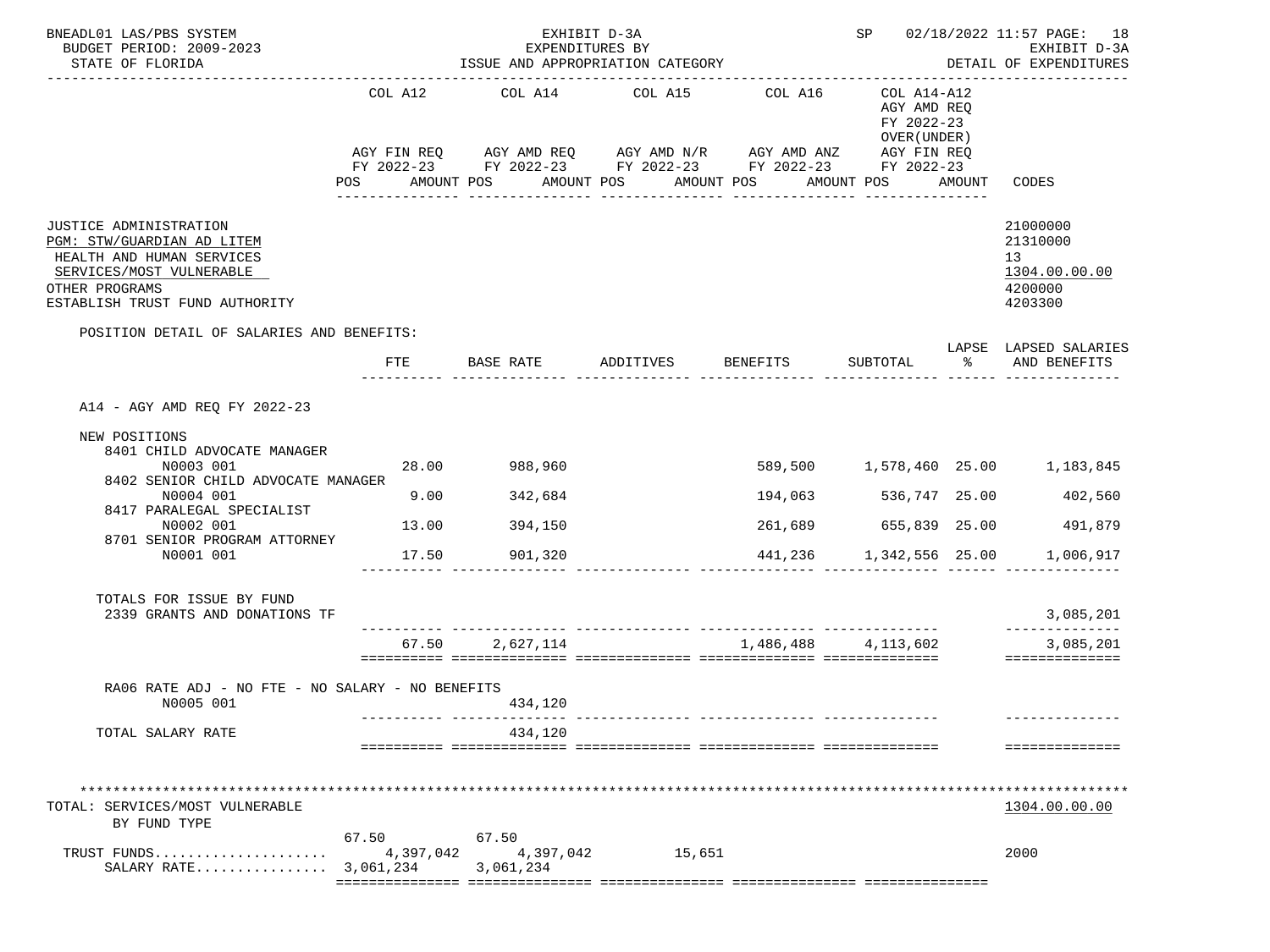| BNEADL01 LAS/PBS SYSTEM<br>BUDGET PERIOD: 2009-2023<br>STATE OF FLORIDA                                                                                                                                                          | EXHIBIT D-3A<br>EXPENDITURES BY<br>ISSUE AND APPROPRIATION CATEGORY |                        |  |  |  |                                                                                                                           |  |  | SP |                                                                                       | 02/18/2022 11:57 PAGE: 19<br>EXHIBIT D-3A<br>DETAIL OF EXPENDITURES                                            |
|----------------------------------------------------------------------------------------------------------------------------------------------------------------------------------------------------------------------------------|---------------------------------------------------------------------|------------------------|--|--|--|---------------------------------------------------------------------------------------------------------------------------|--|--|----|---------------------------------------------------------------------------------------|----------------------------------------------------------------------------------------------------------------|
|                                                                                                                                                                                                                                  |                                                                     | COL A12<br>AGY FIN REO |  |  |  | COL A14 COL A15 COL A16<br>AGY AMD REQ       AGY AMD N/R       AGY AMD ANZ<br>FY 2022-23 FY 2022-23 FY 2022-23 FY 2022-23 |  |  |    | COL A14-A12<br>AGY AMD REO<br>FY 2022-23<br>OVER (UNDER)<br>AGY FIN REO<br>FY 2022-23 |                                                                                                                |
|                                                                                                                                                                                                                                  | POS                                                                 |                        |  |  |  | AMOUNT POS AMOUNT POS AMOUNT POS AMOUNT POS                                                                               |  |  |    | AMOUNT                                                                                | CODES                                                                                                          |
| <b>JUSTICE ADMINISTRATION</b><br>STATE ATTORNEYS<br>PGM: SA-1ST JUD CIRCUIT<br>PUBLIC PROTECTION<br>LEGAL REPRESENTATION<br>EOUIPMENT NEEDS<br>REPLACEMENT OF MOTOR VEHICLES<br>SPECIAL CATEGORIES<br>ACOUISITION/MOTOR VEHICLES |                                                                     |                        |  |  |  |                                                                                                                           |  |  |    |                                                                                       | 21000000<br>21500000<br>21500100<br>12 <sup>°</sup><br>1203.00.00.00<br>2400000<br>2401500<br>100000<br>100021 |
| STATE ATTNYS REVENUE TF - STATE                                                                                                                                                                                                  |                                                                     |                        |  |  |  | $90,000$ $90,000$ $90,000$ $90,000$                                                                                       |  |  |    |                                                                                       | 2058 1                                                                                                         |
|                                                                                                                                                                                                                                  |                                                                     |                        |  |  |  |                                                                                                                           |  |  |    |                                                                                       |                                                                                                                |

 AGENCY ISSUE NARRATIVE: 2022-2023 BUDGET YEAR NARRATIVE: IT COMPONENT? NO

 The State Attorney in the First Judicial Circuit is requesting \$90,000 in non-recurring State Attorney Revenue Trust Fund funds to replace three aging vehicles currently in use by the office.

3 new vehicles @ \$30,000 each = \$90,000

 2005 Ford Explorer, VIN 1FMZU72K85ZA66913. Actual mileage as of June 30, 2021, is 184,782. This vehicle will be 17 years old and the mileage has already exceeded the 120,000 miles requirement as well as the age requirement of DMS replacement criteria.

 2012 Chevrolet Impala, VIN 2G1WF5E31C1119511. Actual mileage as of June 30, 2021 is 164,276. This vehicle will be 10 years old and the mileage has already exceeded the 120,000 miles requirement of DMS replacement criteria.

 2013 Chevrolet Impala, VIN 2G1WF5E35D1146972. Actual mileage as of June 30, 3021 is 143,591. This vehicle will be 9 years old and the mileage has already exceeded the 120,000 miles requirement of DMS replacement criteria. \*\*\*\*\*\*\*\*\*\*\*\*\*\*\*\*\*\*\*\*\*\*\*\*\*\*\*\*\*\*\*\*\*\*\*\*\*\*\*\*\*\*\*\*\*\*\*\*\*\*\*\*\*\*\*\*\*\*\*\*\*\*\*\*\*\*\*\*\*\*\*\*\*\*\*\*\*\*\*\*\*\*\*\*\*\*\*\*\*\*\*\*\*\*\*\*\*\*\*\*\*\*\*\*\*\*\*\*\*\*\*\*\*\*\*\*\*\*\*\*\*\*\*\*\*\*\*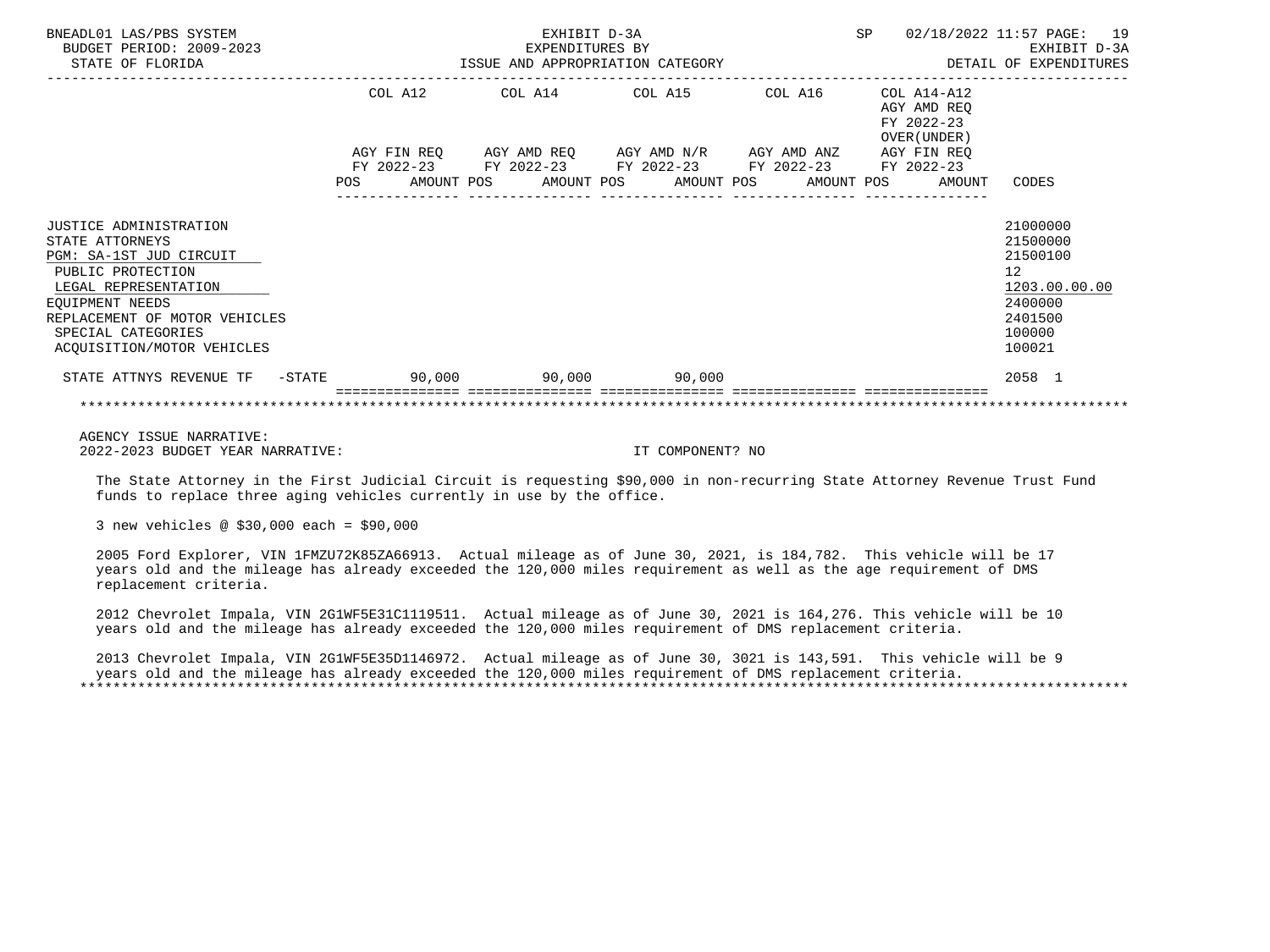| BNEADL01 LAS/PBS SYSTEM<br>BUDGET PERIOD: 2009-2023<br>STATE OF FLORIDA                                                                                                                                             | EXHIBIT D-3A<br>EXPENDITURES BY<br>ISSUE AND APPROPRIATION CATEGORY |         |  |  |  |                                                                                                                       |  |  |                                                              | SP 02/18/2022 11:57 PAGE: 20<br>EXHIBIT D-3A<br>DETAIL OF EXPENDITURES                                         |
|---------------------------------------------------------------------------------------------------------------------------------------------------------------------------------------------------------------------|---------------------------------------------------------------------|---------|--|--|--|-----------------------------------------------------------------------------------------------------------------------|--|--|--------------------------------------------------------------|----------------------------------------------------------------------------------------------------------------|
|                                                                                                                                                                                                                     |                                                                     | COL A12 |  |  |  |                                                                                                                       |  |  | AGY AMD REO<br>FY 2022-23<br>OVER (UNDER )                   |                                                                                                                |
|                                                                                                                                                                                                                     |                                                                     |         |  |  |  | AGY FIN REQ AGY AMD REQ AGY AMD N/R AGY AMD ANZ AGY FIN REQ<br>FY 2022-23 FY 2022-23 FY 2022-23 FY 2022-23 FY 2022-23 |  |  | POS AMOUNT POS AMOUNT POS AMOUNT POS AMOUNT POS AMOUNT CODES |                                                                                                                |
| JUSTICE ADMINISTRATION<br>STATE ATTORNEYS<br>PGM: SA-1ST JUD CIRCUIT<br>PUBLIC PROTECTION<br>LEGAL REPRESENTATION<br>WORKLOAD<br>ADDITIONAL OPERATIONAL EXPENSES<br>SPECIAL CATEGORIES<br>STATE ATTORNEY OPERATIONS |                                                                     |         |  |  |  |                                                                                                                       |  |  |                                                              | 21000000<br>21500000<br>21500100<br>12 <sup>°</sup><br>1203.00.00.00<br>3000000<br>3000510<br>100000<br>103225 |
| STATE ATTNYS REVENUE TF - STATE                                                                                                                                                                                     |                                                                     |         |  |  |  |                                                                                                                       |  |  | $25,000$ $25,000$ $25,000$ $2058$ $1$                        |                                                                                                                |
|                                                                                                                                                                                                                     |                                                                     |         |  |  |  |                                                                                                                       |  |  |                                                              |                                                                                                                |

 AGENCY ISSUE NARRATIVE: 2022-2023 BUDGET YEAR NARRATIVE: IT COMPONENT? NO

Amended 2022-23 Narrative after December 15, 2021

 The requested funds will be used to develop a new community juvenile engagement program, which will provide a focus to pre-at-risk juveniles in developing a work career path within the Justice System. It will provide direct engagement to interest teenage/high school level minors in the opportunities to work within the Prosecutors Office and law enforcement. It will stress mentorship of selected candidates which have not become at-risk or low risk in the behaviors, education, and character needed to work in the justice career area. Funds will facilitate workshops, meeting support, and intra-circuit student approved participation, including exposure to the work of prosecutors in the court, law enforcement relationships, and other justice careers.

 Summary: this is a new issue. \*\*\*\*\*\*\*\*\*\*\*\*\*\*\*\*\*\*\*\*\*\*\*\*\*\*\*\*\*\*\*\*\*\*\*\*\*\*\*\*\*\*\*\*\*\*\*\*\*\*\*\*\*\*\*\*\*\*\*\*\*\*\*\*\*\*\*\*\*\*\*\*\*\*\*\*\*\*\*\*\*\*\*\*\*\*\*\*\*\*\*\*\*\*\*\*\*\*\*\*\*\*\*\*\*\*\*\*\*\*\*\*\*\*\*\*\*\*\*\*\*\*\*\*\*\*\*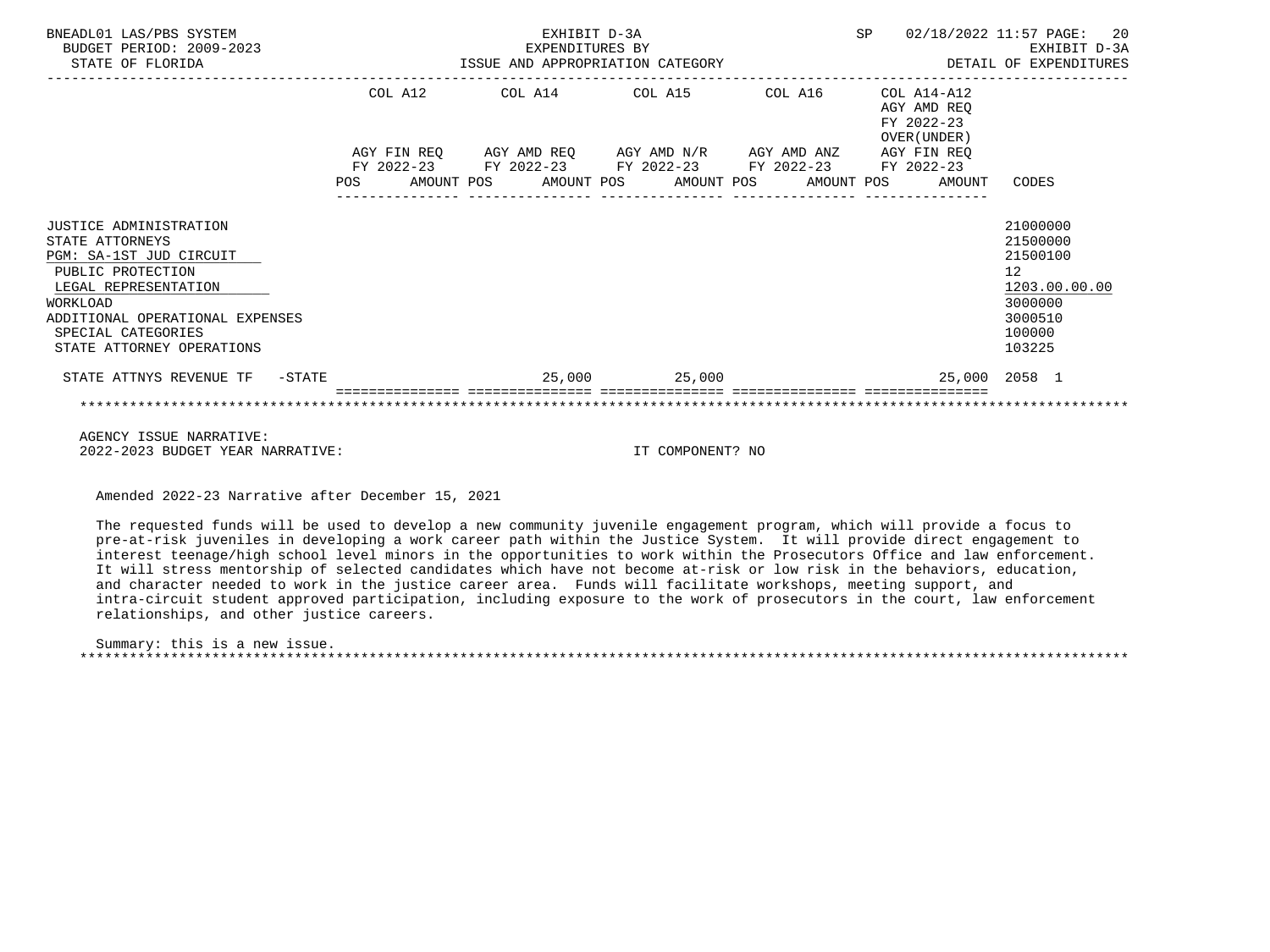| BNEADL01 LAS/PBS SYSTEM<br>BUDGET PERIOD: 2009-2023<br>STATE OF FLORIDA | EXHIBIT D-3A<br>EXPENDITURES BY<br>ISSUE AND APPROPRIATION CATEGORY | SP 02/18/2022 11:57 PAGE:<br>EXHIBIT D-3A<br>DETAIL OF EXPENDITURES | 21<br>EXHIBIT D-3A |                                                        |                    |
|-------------------------------------------------------------------------|---------------------------------------------------------------------|---------------------------------------------------------------------|--------------------|--------------------------------------------------------|--------------------|
|                                                                         |                                                                     | COL A12 COL A14 COL A15 COL A16 COL A14-A12                         |                    | AGY AMD REO<br>FY 2022-23<br>OVER (UNDER)              |                    |
|                                                                         |                                                                     | AGY FIN REO AGY AMD REO AGY AMD N/R AGY AMD ANZ AGY FIN REO         |                    |                                                        |                    |
|                                                                         |                                                                     | FY 2022-23 FY 2022-23 FY 2022-23 FY 2022-23 FY 2022-23              |                    |                                                        |                    |
|                                                                         |                                                                     |                                                                     |                    | POS AMOUNT POS AMOUNT POS AMOUNT POS AMOUNT POS AMOUNT | CODES              |
|                                                                         |                                                                     |                                                                     |                    |                                                        |                    |
| JUSTICE ADMINISTRATION                                                  |                                                                     |                                                                     |                    |                                                        | 21000000           |
| STATE ATTORNEYS                                                         |                                                                     |                                                                     |                    |                                                        | 21500000           |
| PGM: SA-1ST JUD CIRCUIT                                                 |                                                                     |                                                                     |                    |                                                        | 21500100           |
| PUBLIC PROTECTION                                                       |                                                                     |                                                                     |                    |                                                        | 12 <sup>°</sup>    |
| LEGAL REPRESENTATION                                                    |                                                                     |                                                                     |                    |                                                        | 1203.00.00.00      |
| OTHER PROGRAMS<br>ATTORNEY RECRUITMENT AND RETENTION                    |                                                                     |                                                                     |                    |                                                        | 4200000<br>4206A00 |
| SALARY RATE                                                             |                                                                     |                                                                     |                    |                                                        | 000000             |
| SALARY RATE                                                             | 800,000                                                             |                                                                     |                    | 800,000                                                |                    |
|                                                                         |                                                                     |                                                                     |                    |                                                        |                    |
| SALARIES AND BENEFITS                                                   |                                                                     |                                                                     |                    |                                                        | 010000             |
| GENERAL REVENUE FUND -STATE 6 1.093.280                                 |                                                                     |                                                                     |                    | 1,093,280 1000 1                                       |                    |
| TOTAL: ATTORNEY RECRUITMENT AND RETENTION                               |                                                                     |                                                                     |                    |                                                        | 4206A00            |
| TOTAL ISSUE                                                             | 1,093,280                                                           |                                                                     |                    | 1,093,280                                              |                    |
| TOTAL SALARY RATE                                                       | 800,000                                                             |                                                                     |                    | 800,000                                                |                    |
|                                                                         |                                                                     |                                                                     |                    |                                                        |                    |
|                                                                         |                                                                     |                                                                     |                    |                                                        |                    |

AGENCY ISSUE NARRATIVE:

 2022-2023 BUDGET YEAR NARRATIVE: IT COMPONENT? NO 2022-23 Amended Narrative after December 15, 2021

 Recruitment and retention of Assistant State Attorney (ASA) FTE is a major priority for the State Attorney's Office for the First Judicial Circuit (SA01) and the Florida Prosecuting Attorney Association (FPAA). In order to keep current ASA FTE and recruit new ASA FTE, the FPAA is requesting a \$10,000.00 pay increase for all current ASA FTE and an increase in starting pay for ASA FTE by \$10,000.00. Furthermore, the FPAA is requesting that each State Attorney be given authority to grant pay adjustments to address recruitment, retention, or pay inequities from within the requested resources.

 ASAs are leaving public service faster than they can be trained and replaced. Private law firms are paying significantly more than the starting salaries approved by the Florida legislature, and SA01 and the other offices of the FPAA are finding it increasingly difficult to compete for talent. At last count, Florida has over 270 ASA FTE vacancies and the numbers increase daily as potential hires and trial experienced ASAs are lured away to the private law firms that can pay higher salaries. High turnover rates create situations where attorneys handle serious felony cases long before they are ready to do so. SA01 currently has 8 vacant ASA FTE positions that must be filled to adequately fulfill SA01's constitutional duties and the turnover rate is not improving.

 As of the time of this request, SA01 has 72 filled ASA FTE positions with current salary & benefits set at a total of \$6,966,887, which includes \$4,391,953 in salary rate and \$2,574,934 in benefits. A \$10,000.00 pay increase for SA01's filled ASA FTE positions would be \$983,952, which includes \$720,000 in salary rate and \$263,952 in benefits. At the time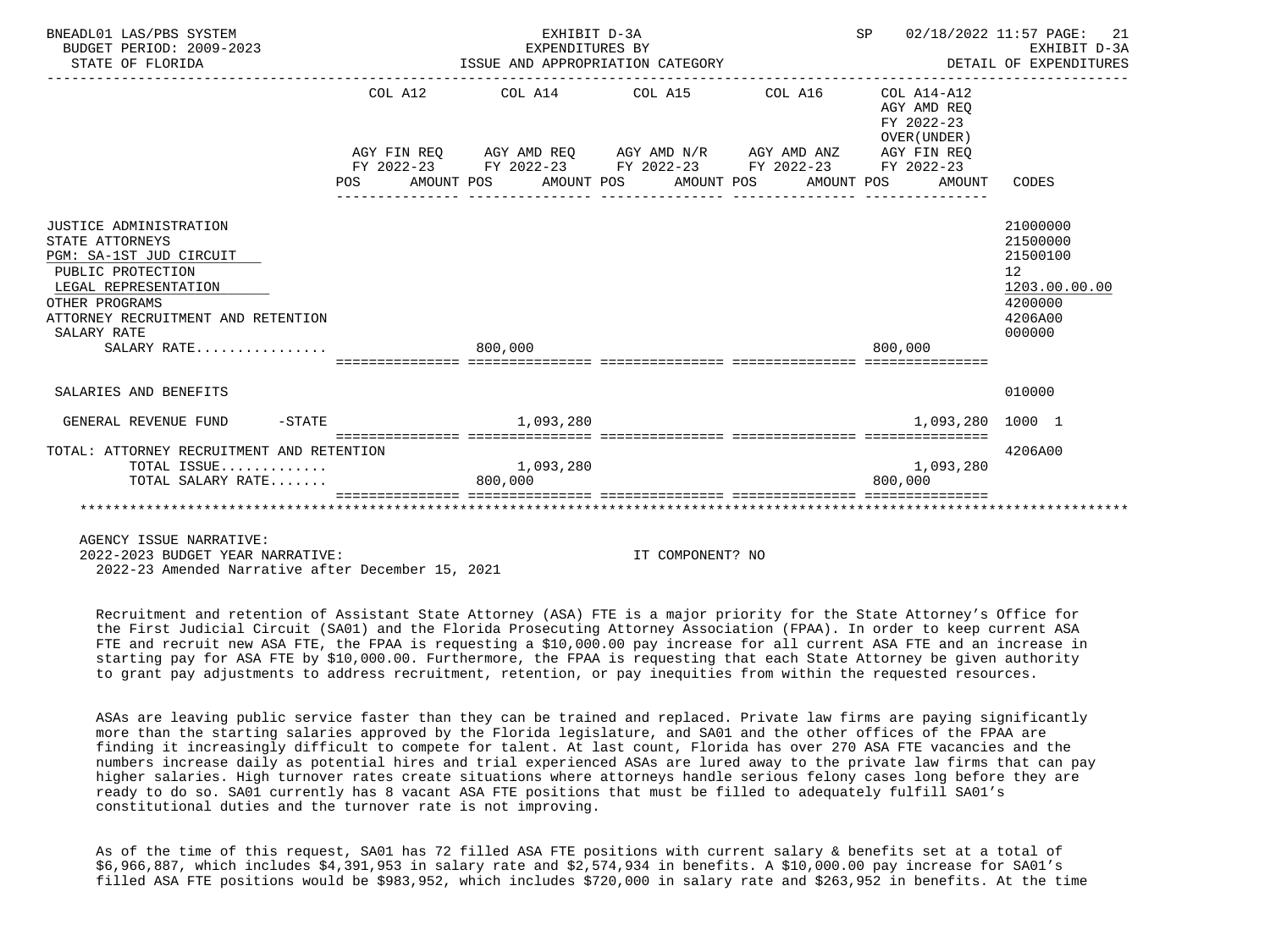| BNEADL01 LAS/PBS SYSTEM<br>BUDGET PERIOD: 2009-2023<br>STATE OF FLORIDA                                                                                                   | EXHIBIT D-3A<br>EXPENDITURES BY<br>ISSUE AND APPROPRIATION CATEGORY |                                  |  |  |  |  |  | SP |                                                                                            |  | 02/18/2022 11:57 PAGE: 22<br>EXHIBIT D-3A<br>DETAIL OF EXPENDITURES |  |                                                                                              |
|---------------------------------------------------------------------------------------------------------------------------------------------------------------------------|---------------------------------------------------------------------|----------------------------------|--|--|--|--|--|----|--------------------------------------------------------------------------------------------|--|---------------------------------------------------------------------|--|----------------------------------------------------------------------------------------------|
|                                                                                                                                                                           | COL A12                                                             |                                  |  |  |  |  |  |    | COL A14 COL A15 COL A16                                                                    |  | COL A14-A12<br>AGY AMD REO<br>FY 2022-23<br>OVER (UNDER)            |  |                                                                                              |
|                                                                                                                                                                           | AGY FIN REO                                                         |                                  |  |  |  |  |  |    | AGY AMD REO     AGY AMD N/R     AGY AMD ANZ<br>FY 2022-23 FY 2022-23 FY 2022-23 FY 2022-23 |  | AGY FIN REO<br>FY 2022-23                                           |  |                                                                                              |
|                                                                                                                                                                           | POS                                                                 | AMOUNT POS AMOUNT POS AMOUNT POS |  |  |  |  |  |    | AMOUNT POS                                                                                 |  | AMOUNT                                                              |  | CODES                                                                                        |
| JUSTICE ADMINISTRATION<br>STATE ATTORNEYS<br>PGM: SA-1ST JUD CIRCUIT<br>PUBLIC PROTECTION<br>LEGAL REPRESENTATION<br>OTHER PROGRAMS<br>ATTORNEY RECRUITMENT AND RETENTION |                                                                     |                                  |  |  |  |  |  |    |                                                                                            |  |                                                                     |  | 21000000<br>21500000<br>21500100<br>$12 \overline{ }$<br>1203.00.00.00<br>4200000<br>4206A00 |

 of this request, SA01 has 8 vacant ASA FTE positions that must be filled to properly execute SA01's constitutional duties. A \$10,000.00 pay increase for starting salary would increase the starting salary for ASA FTE from \$50,000.00 to \$60,000.00. If SA01's vacant ASA FTE positions are filled at the requested increase to \$60,000, the additional money needed to cover the increase by \$10,000.00 per position would be \$109,328, which includes \$80,000 in salary rate and \$29,328 in benefits. Therefore, SA01 is requesting \$1,093,280, which includes \$800,000.00 in salary rate and \$293,280 in benefits, to provide a \$10,000.00 pay increase to our 72 filled ASA FTE positions and 8 vacant ASA FTE positions for recruitment and retention purposes.

 Public safety is the number one priority for SA01 and the FPAA. The requested pay increases will provide SA01 and all the agencies in the FPAA with much-needed help in keeping our trained Assistant State Attorney FTE and recruiting new Assistant State Attorney FTE against the recruiting efforts of the private sector.

| POSITION DETAIL OF SALARIES AND BENEFITS:                                                          |      |           |           |                 |                   |                             |                                  |
|----------------------------------------------------------------------------------------------------|------|-----------|-----------|-----------------|-------------------|-----------------------------|----------------------------------|
|                                                                                                    | FTE  | BASE RATE | ADDITIVES | <b>BENEFITS</b> | SUBTOTAL          | LAPSE<br>$rac{1}{\sqrt{2}}$ | LAPSED SALARIES<br>AND BENEFITS  |
| A14 - AGY AMD REQ FY 2022-23                                                                       |      |           |           |                 |                   |                             |                                  |
| CHANGES TO CURRENTLY AUTHORIZED POSITIONS<br>RA01 RATE & SALARY ADJ - BENEFITS NO FTE<br>N0001 001 | 0.00 | 800,000   |           |                 |                   |                             | 293,280 1,093,280 0.00 1,093,280 |
| TOTALS FOR ISSUE BY FUND<br>1000 GENERAL REVENUE FUND                                              |      |           |           |                 |                   |                             | 1,093,280                        |
|                                                                                                    | 0.00 | 800,000   |           |                 | 293,280 1,093,280 |                             | 1,093,280                        |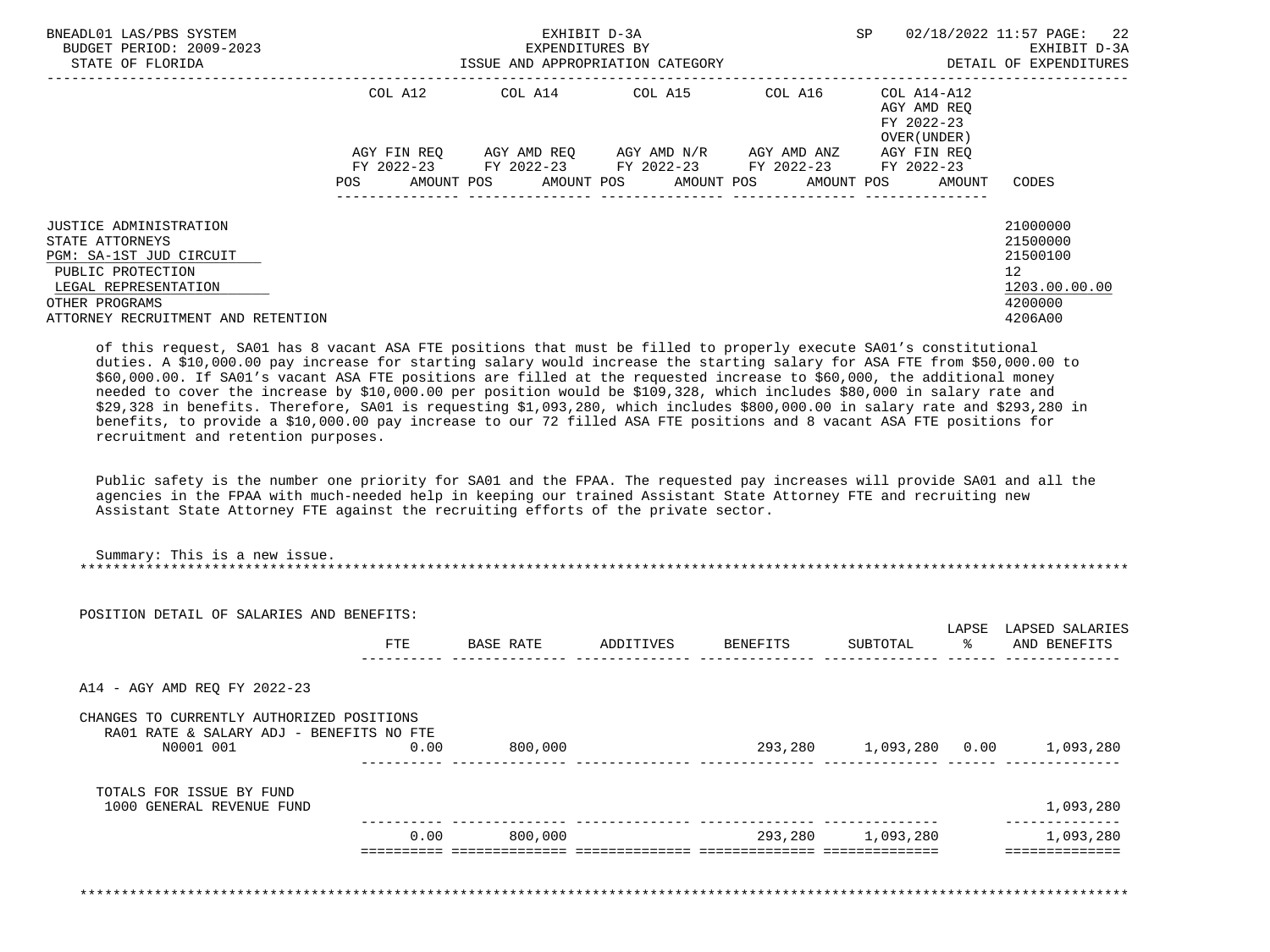| TOTAL SALARY RATE                                                           |                                                     | 800,000         |                                                                                                | 800,000                                                |                                        |
|-----------------------------------------------------------------------------|-----------------------------------------------------|-----------------|------------------------------------------------------------------------------------------------|--------------------------------------------------------|----------------------------------------|
| TOTAL PROG COMP                                                             |                                                     |                 |                                                                                                | 1, 118, 280                                            |                                        |
| TRUST FUNDS                                                                 |                                                     |                 | 90,000 115,000 115,000                                                                         | 25,000 2000                                            |                                        |
| BY FUND TYPE<br>GENERAL REVENUE FUND                                        |                                                     | 1,093,280       |                                                                                                | 1,093,280 1000                                         |                                        |
| TOTAL: LEGAL REPRESENTATION                                                 |                                                     |                 |                                                                                                |                                                        | 1203.00.00.00                          |
| PUBLIC PROTECTION<br>LEGAL REPRESENTATION                                   |                                                     |                 |                                                                                                |                                                        | 12 <sup>°</sup><br>1203.00.00.00       |
| <b>JUSTICE ADMINISTRATION</b><br>STATE ATTORNEYS<br>PGM: SA-1ST JUD CIRCUIT |                                                     |                 |                                                                                                |                                                        | 21000000<br>21500000<br>21500100       |
|                                                                             |                                                     |                 |                                                                                                |                                                        |                                        |
|                                                                             |                                                     |                 |                                                                                                | POS AMOUNT POS AMOUNT POS AMOUNT POS AMOUNT POS AMOUNT | CODES                                  |
|                                                                             |                                                     |                 | AGY FIN REQ AGY AMD REQ AGY AMD N/R AGY AMD ANZ<br>FY 2022-23 FY 2022-23 FY 2022-23 FY 2022-23 | AGY FIN REO<br>FY 2022-23                              |                                        |
|                                                                             |                                                     |                 |                                                                                                | FY 2022-23<br>OVER (UNDER)                             |                                        |
|                                                                             | COL A12                                             |                 | COL A14 COL A15 COL A16                                                                        | COL A14-A12<br>AGY AMD REO                             |                                        |
| BUDGET PERIOD: 2009-2023<br>STATE OF FLORIDA                                | EXPENDITURES BY<br>ISSUE AND APPROPRIATION CATEGORY | EXPENDITURES BY |                                                                                                |                                                        | EXHIBIT D-3A<br>DETAIL OF EXPENDITURES |
| BNEADL01 LAS/PBS SYSTEM                                                     |                                                     | EXHIBIT D-3A    |                                                                                                | SP                                                     | -23<br>02/18/2022 11:57 PAGE:          |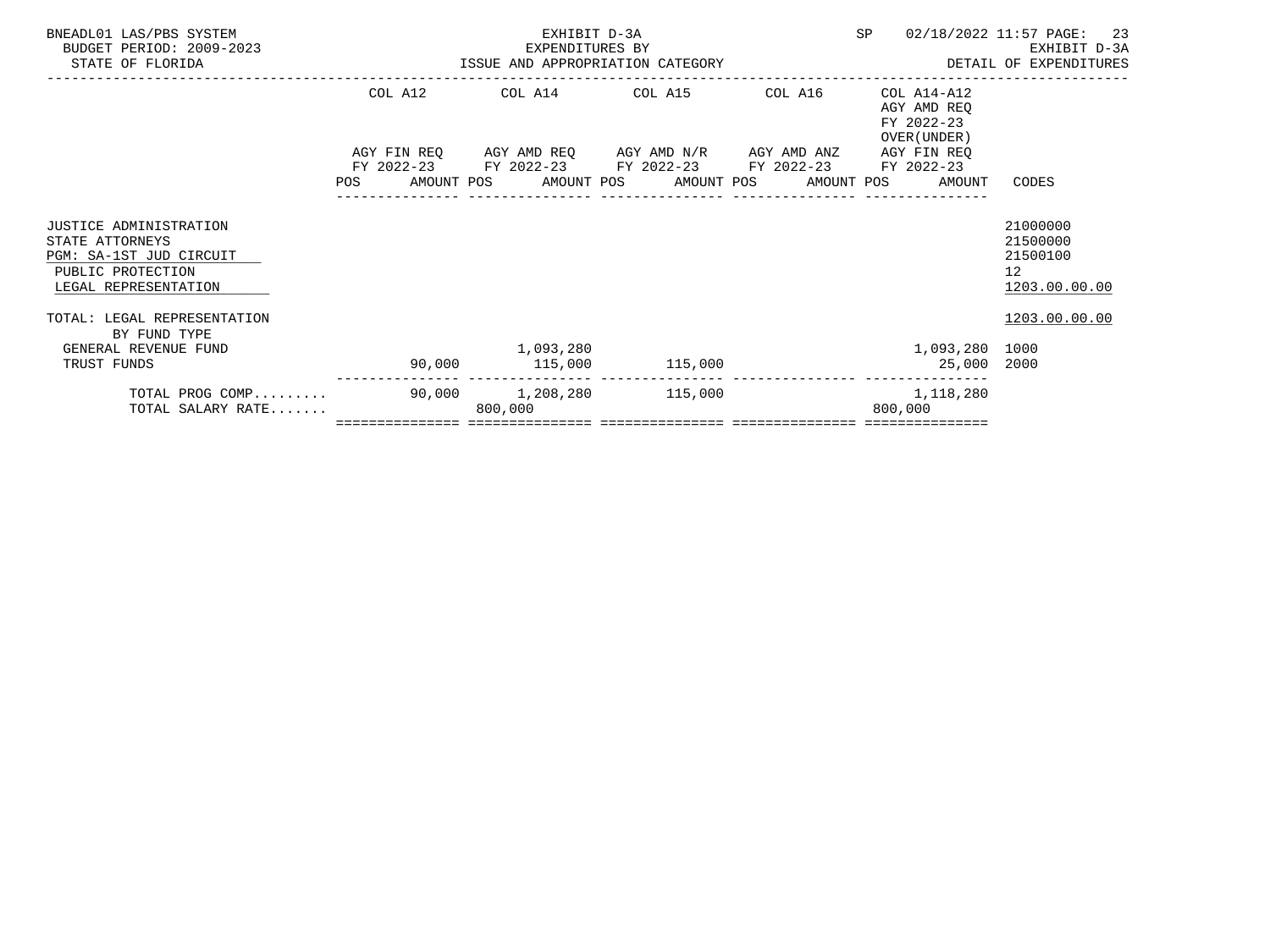| BNEADL01 LAS/PBS SYSTEM<br>BUDGET PERIOD: 2009-2023<br>STATE OF FLORIDA                                                                                                                                                                                                                                                                                                                                                                                                               | EXHIBIT D-3A<br>EXPENDITURES BY<br>ISSUE AND APPROPRIATION CATEGORY                                                                                                                                                                                                                                                                                                                                                          |                  | SP 02/18/2022 11:57 PAGE:<br>DETAIL OF EXPENDITURES               | 24<br>EXHIBIT D-3A                                                                                   |
|---------------------------------------------------------------------------------------------------------------------------------------------------------------------------------------------------------------------------------------------------------------------------------------------------------------------------------------------------------------------------------------------------------------------------------------------------------------------------------------|------------------------------------------------------------------------------------------------------------------------------------------------------------------------------------------------------------------------------------------------------------------------------------------------------------------------------------------------------------------------------------------------------------------------------|------------------|-------------------------------------------------------------------|------------------------------------------------------------------------------------------------------|
|                                                                                                                                                                                                                                                                                                                                                                                                                                                                                       | COL A12 COL A14 COL A15 COL A16 COL A14-A12<br>$\begin{array}{lllllll} {\text{AGY}} & {\text{FIN}} & {\text{REG}} & {\text{AGY}} & {\text{AMP}} & {\text{AGY}} & {\text{AMP}} & {\text{M}} & {\text{H}} & {\text{H}} & {\text{H}} & {\text{H}} \\ {\text{FY}} & 2022-23 & {\text{FY}} & 2022-23 & {\text{FY}} & 2022-23 & {\text{FY}} & 2022-23 & {\text{FY}} & 2022-23 \end{array}$<br>POS AMOUNT POS AMOUNT POS AMOUNT POS |                  | AGY AMD REO<br>FY 2022-23<br>OVER (UNDER)<br>AMOUNT POS<br>AMOUNT | CODES                                                                                                |
| JUSTICE ADMINISTRATION<br>STATE ATTORNEYS<br>PGM: SA-2ND JUD CIRCUIT<br>PUBLIC PROTECTION<br>LEGAL REPRESENTATION<br>ADJUSTMENTS TO CURRENT YEAR<br>ESTIMATED EXPENDITURES<br>TRANSFER FUNDS BETWEEN CATEGORIES<br>- ADD<br>OTHER PERSONAL SERVICES                                                                                                                                                                                                                                   |                                                                                                                                                                                                                                                                                                                                                                                                                              |                  |                                                                   | 21000000<br>21500000<br>21500200<br>12 <sup>°</sup><br>1203.00.00.00<br>1600000<br>160F010<br>030000 |
| STATE ATTNYS REVENUE TF - STATE                                                                                                                                                                                                                                                                                                                                                                                                                                                       | 75,000                                                                                                                                                                                                                                                                                                                                                                                                                       |                  |                                                                   | 75,000 2058 1                                                                                        |
| ***********************************                                                                                                                                                                                                                                                                                                                                                                                                                                                   | ******************************                                                                                                                                                                                                                                                                                                                                                                                               |                  |                                                                   |                                                                                                      |
| AGENCY ISSUE NARRATIVE:<br>2022-2023 BUDGET YEAR NARRATIVE:                                                                                                                                                                                                                                                                                                                                                                                                                           |                                                                                                                                                                                                                                                                                                                                                                                                                              | IT COMPONENT? NO |                                                                   |                                                                                                      |
| Amended 2022-23 Narrative after December 15, 2022                                                                                                                                                                                                                                                                                                                                                                                                                                     |                                                                                                                                                                                                                                                                                                                                                                                                                              |                  |                                                                   |                                                                                                      |
| The State Attorney's Office in the Second Judicial Circuit is requesting the re-approval of FY 2021-22 budget amendment<br>numbered ATTY-002-012, B7029. This amendment moved \$75,000 in Operations budget authority to the Other Personal Services<br>(OPS) category within the State Attorneys Revenue Trust Fund. The additional OPS trust fund authority is needed to<br>continue the employment of certified legal interns to assist with the case backlog created by COVID-19. |                                                                                                                                                                                                                                                                                                                                                                                                                              |                  |                                                                   |                                                                                                      |
| Please reference corresponding issue code 160F020.                                                                                                                                                                                                                                                                                                                                                                                                                                    |                                                                                                                                                                                                                                                                                                                                                                                                                              |                  |                                                                   |                                                                                                      |
| Summary: This is a new issue.                                                                                                                                                                                                                                                                                                                                                                                                                                                         |                                                                                                                                                                                                                                                                                                                                                                                                                              |                  |                                                                   |                                                                                                      |
| TRANSFER FUNDS BETWEEN CATEGORIES<br>- DEDUCT                                                                                                                                                                                                                                                                                                                                                                                                                                         |                                                                                                                                                                                                                                                                                                                                                                                                                              |                  |                                                                   | 160F020                                                                                              |

SPECIAL CATEGORIES 100000 100000 100000 100000 100000 100000 100000 100000 100000 100000 100000 100000 100000 1 STATE ATTORNEY OPERATIONS STATE ATTNYS REVENUE TF -STATE  $\begin{array}{ccc} -1.5 & 0.00 & -1.75 \\ -2.5 & 0.00 & -2.05 & -1.75 \\ \end{array}$  =============== =============== =============== =============== =============== \*\*\*\*\*\*\*\*\*\*\*\*\*\*\*\*\*\*\*\*\*\*\*\*\*\*\*\*\*\*\*\*\*\*\*\*\*\*\*\*\*\*\*\*\*\*\*\*\*\*\*\*\*\*\*\*\*\*\*\*\*\*\*\*\*\*\*\*\*\*\*\*\*\*\*\*\*\*\*\*\*\*\*\*\*\*\*\*\*\*\*\*\*\*\*\*\*\*\*\*\*\*\*\*\*\*\*\*\*\*\*\*\*\*\*\*\*\*\*\*\*\*\*\*\*\*\*

 AGENCY ISSUE NARRATIVE: 2022-2023 BUDGET YEAR NARRATIVE: IT COMPONENT? NO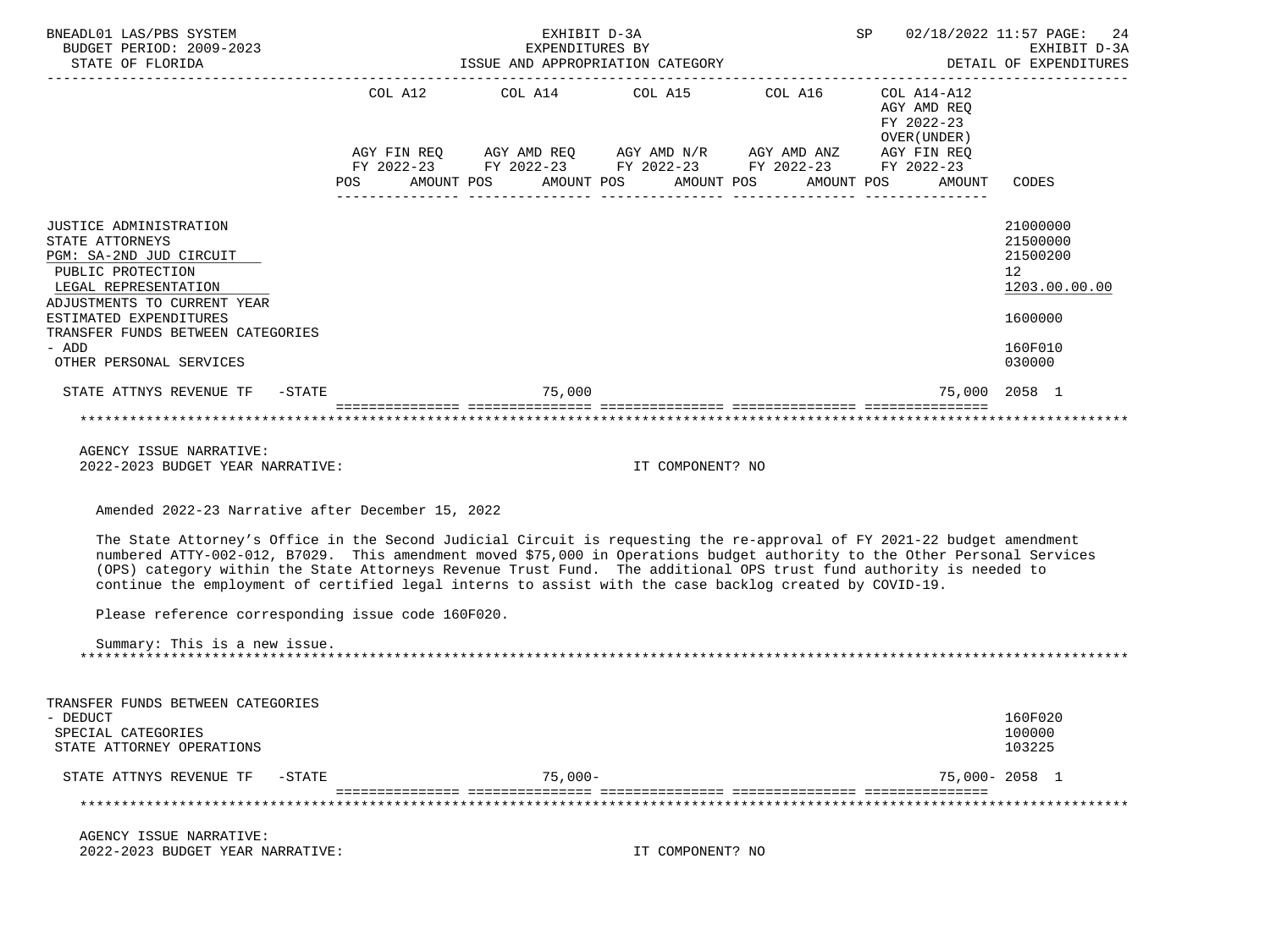| BNEADL01 LAS/PBS SYSTEM<br>BUDGET PERIOD: 2009-2023<br>STATE OF FLORIDA                                                                          |                                                                                                                |                         | SP |                                                                                                                                                            | 02/18/2022 11:57 PAGE: 25<br>EXHIBIT D-3A<br>ISSUE AND APPROPRIATION CATEGORY <b>Example 20 SETALL OF EXPENDITURES</b> |  |                                                          |                                                                      |
|--------------------------------------------------------------------------------------------------------------------------------------------------|----------------------------------------------------------------------------------------------------------------|-------------------------|----|------------------------------------------------------------------------------------------------------------------------------------------------------------|------------------------------------------------------------------------------------------------------------------------|--|----------------------------------------------------------|----------------------------------------------------------------------|
|                                                                                                                                                  |                                                                                                                | COL A12 COL A14 COL A15 |    |                                                                                                                                                            | COL A16                                                                                                                |  | COL A14-A12<br>AGY AMD REO<br>FY 2022-23<br>OVER (UNDER) |                                                                      |
|                                                                                                                                                  | POS FOR THE POST OF THE STATE STATE STATE STATE STATE STATE STATE STATE STATE STATE STATE STATE STATE STATE ST |                         |    | AGY FIN REQ      AGY AMD REQ     AGY AMD N/R     AGY AMD ANZ<br>FY 2022-23 FY 2022-23 FY 2022-23 FY 2022-23<br>AMOUNT POS AMOUNT POS AMOUNT POS AMOUNT POS |                                                                                                                        |  | AGY FIN REO<br>FY 2022-23<br>AMOUNT                      | CODES                                                                |
| JUSTICE ADMINISTRATION<br>STATE ATTORNEYS<br>PGM: SA-2ND JUD CIRCUIT<br>PUBLIC PROTECTION<br>LEGAL REPRESENTATION<br>ADJUSTMENTS TO CURRENT YEAR |                                                                                                                |                         |    |                                                                                                                                                            |                                                                                                                        |  |                                                          | 21000000<br>21500000<br>21500200<br>12 <sup>7</sup><br>1203.00.00.00 |
| ESTIMATED EXPENDITURES<br>TRANSFER FUNDS BETWEEN CATEGORIES<br>- DEDUCT                                                                          |                                                                                                                |                         |    |                                                                                                                                                            |                                                                                                                        |  |                                                          | 1600000<br>160F020                                                   |
| the contract of the contract of the contract of the contract of the contract of the contract of the contract of                                  |                                                                                                                |                         |    |                                                                                                                                                            |                                                                                                                        |  |                                                          |                                                                      |

Amended 2022-23 Narrative after December 15, 2022

 The State Attorney's Office in the Second Judicial Circuit is requesting the re-approval of FY 2021-22 budget amendment numbered ATTY-002-012, B7029. This amendment moved \$75,000 in Operations budget authority to the Other Personal Services (OPS) category within the State Attorneys Revenue Trust Fund. The additional OPS trust fund authority is needed to continue the employment of certified legal interns to assist with the case backlog created by COVID-19.

Please reference corresponding issue code 160F010.

 Summary: This is a new issue. \*\*\*\*\*\*\*\*\*\*\*\*\*\*\*\*\*\*\*\*\*\*\*\*\*\*\*\*\*\*\*\*\*\*\*\*\*\*\*\*\*\*\*\*\*\*\*\*\*\*\*\*\*\*\*\*\*\*\*\*\*\*\*\*\*\*\*\*\*\*\*\*\*\*\*\*\*\*\*\*\*\*\*\*\*\*\*\*\*\*\*\*\*\*\*\*\*\*\*\*\*\*\*\*\*\*\*\*\*\*\*\*\*\*\*\*\*\*\*\*\*\*\*\*\*\*\*

| EQUIPMENT NEEDS<br>REPLACEMENT OF MOTOR VEHICLES<br>SPECIAL CATEGORIES<br>ACOUISITION/MOTOR VEHICLES |        |        |        | 2400000<br>2401500<br>100000<br>100021 |
|------------------------------------------------------------------------------------------------------|--------|--------|--------|----------------------------------------|
| STATE ATTNYS REVENUE TF<br>$-$ STATE                                                                 | 96,000 | 96,000 | 96,000 | 2058 1                                 |
|                                                                                                      |        |        |        |                                        |

 AGENCY ISSUE NARRATIVE: 2022-2023 BUDGET YEAR NARRATIVE: IT COMPONENT? NO

 The State Attorney, Second Judicial Circuit, requests funding for replacement of 3 vehicles assigned to investigators and/or assistant state attorneys for use in their assigned duties. Assistant state attorneys are required to travel for depositions and trials within the circuit, which includes the 6 counties of Leon, Jefferson, Gadsden, Wakulla, Liberty and Franklin. Vehicles are also used to respond to violent crime scenes on a 24/7 basis. The immediate response is critical to a successfull investigation and prosecution. These vehicles are necessary in the performance of our critical mission. The FY 22/23 funding request is calculated using a price of \$32,000 per vehicle.

 The following vehicles meet the Minimum Replacement Criteria set by the Florida Department of Management Services and qualify for replacement. Each vehicle either has anticipated mileage in excess of 120,000 miles as set forth below or is 12 or more years old, and therefore has a Replacement Eligibility Factor qualifying for a "Dropdead Value".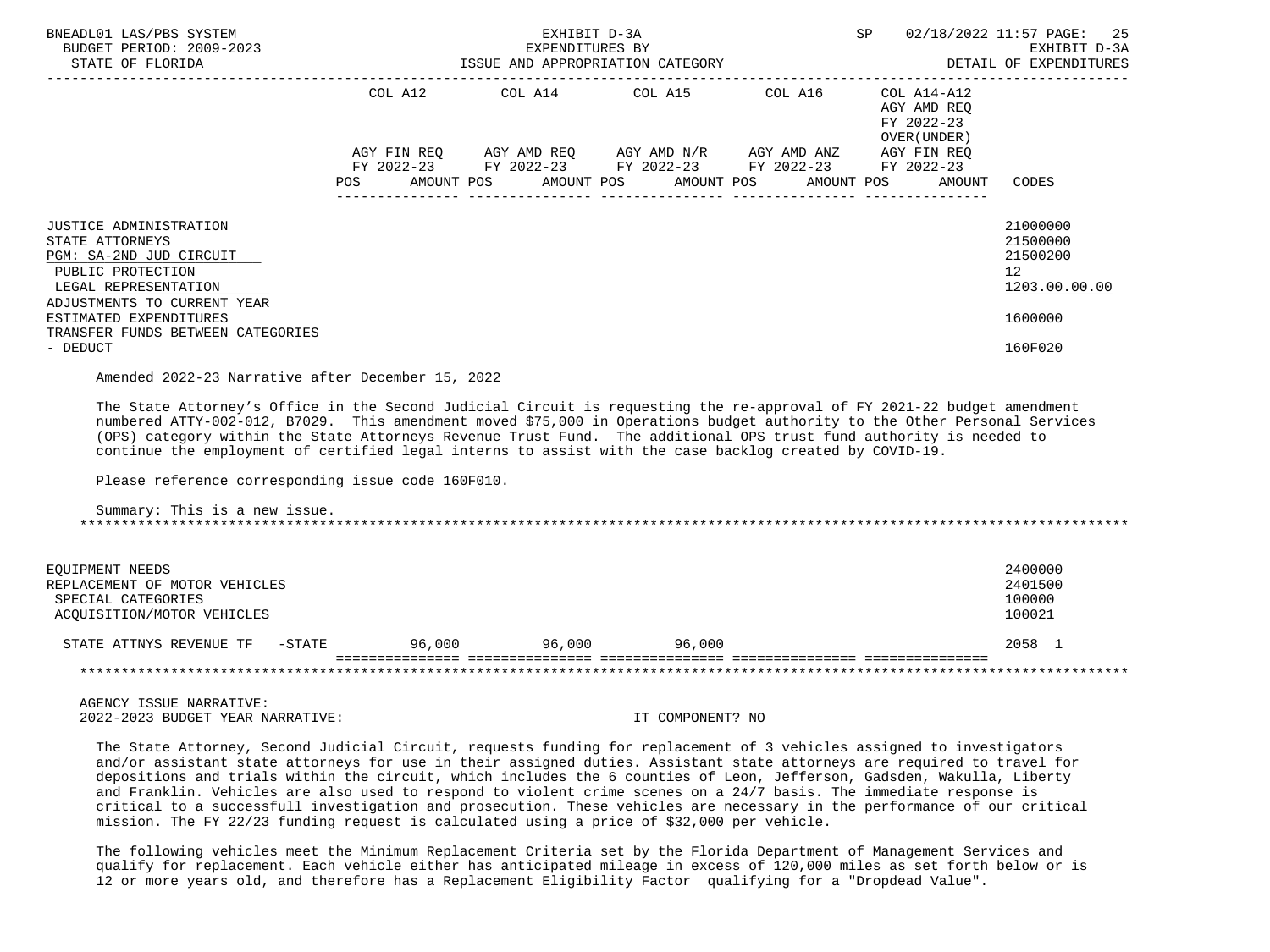| BNEADL01 LAS/PBS SYSTEM<br>BUDGET PERIOD: 2009-2023                                                                                                                   |                                                       | EXHIBIT D-3A<br>EXPENDITURES BY                                                                                                                                             |                                     |                       | SP                                                                                              | 02/18/2022 11:57 PAGE:<br>26<br>EXHIBIT D-3A                                               |
|-----------------------------------------------------------------------------------------------------------------------------------------------------------------------|-------------------------------------------------------|-----------------------------------------------------------------------------------------------------------------------------------------------------------------------------|-------------------------------------|-----------------------|-------------------------------------------------------------------------------------------------|--------------------------------------------------------------------------------------------|
| STATE OF FLORIDA                                                                                                                                                      |                                                       | ISSUE AND APPROPRIATION CATEGORY                                                                                                                                            |                                     |                       |                                                                                                 | DETAIL OF EXPENDITURES                                                                     |
|                                                                                                                                                                       | COL A12<br><b>POS</b>                                 | COL A14<br>$AGY \text{ FIN REQ} \qquad \text{AGY AMD REQ} \qquad \text{AGY AMD N/R} \qquad \text{AGY AMD ANZ}$<br>FY 2022-23 FY 2022-23 FY 2022-23 FY 2022-23<br>AMOUNT POS | COL A15<br>AMOUNT POS<br>AMOUNT POS | COL A16<br>AMOUNT POS | COL A14-A12<br>AGY AMD REO<br>FY 2022-23<br>OVER (UNDER)<br>AGY FIN REQ<br>FY 2022-23<br>AMOUNT | CODES                                                                                      |
| JUSTICE ADMINISTRATION<br>STATE ATTORNEYS<br>PGM: SA-2ND JUD CIRCUIT<br>PUBLIC PROTECTION<br>LEGAL REPRESENTATION<br>EOUIPMENT NEEDS<br>REPLACEMENT OF MOTOR VEHICLES |                                                       |                                                                                                                                                                             |                                     |                       |                                                                                                 | 21000000<br>21500000<br>21500200<br>12 <sup>°</sup><br>1203.00.00.00<br>2400000<br>2401500 |
| YEAR MAKE/MODEL<br>2013 Chevrolet Caprice 6G1MK5U35DL826324<br>2013 Ford Fusion<br>2014 Ford Interceptor                                                              | VEHICLE ID#<br>3FA6POHRXDR373356<br>1FAHP2MK5EG170266 | MILEAGE<br>121,000<br>121,000<br>122,000                                                                                                                                    |                                     |                       |                                                                                                 |                                                                                            |
| OTHER PROGRAMS<br>ATTORNEY RECRUITMENT AND RETENTION<br>SALARY RATE<br>SALARY RATE                                                                                    |                                                       | 460,000                                                                                                                                                                     |                                     |                       | 460,000                                                                                         | 4200000<br>4206A00<br>000000                                                               |
| SALARIES AND BENEFITS                                                                                                                                                 |                                                       |                                                                                                                                                                             |                                     |                       |                                                                                                 | 010000                                                                                     |
| GENERAL REVENUE FUND                                                                                                                                                  | $-STATE$                                              | 628,636                                                                                                                                                                     |                                     |                       |                                                                                                 | 628,636 1000 1                                                                             |
| TOTAL: ATTORNEY RECRUITMENT AND RETENTION<br>TOTAL ISSUE<br>TOTAL SALARY RATE                                                                                         |                                                       | 628,636<br>460,000                                                                                                                                                          |                                     |                       | 628,636<br>460,000                                                                              | 4206A00                                                                                    |
| AGENCY ISSUE NARRATIVE:<br>2022-2023 BUDGET YEAR NARRATIVE:                                                                                                           |                                                       |                                                                                                                                                                             | IT COMPONENT? NO                    |                       |                                                                                                 |                                                                                            |

Amended 2022-23 Narrative after December 15, 2021

 Recruitment and retention of Assistant State Attorney (ASA) FTE is a major priority for the State Attorney's Office for the Second Judicial Circuit (SA2) and the Florida Prosecuting Attorney Association (FPAA). In order to keep current ASA FTE and recruit new ASA FTE, the FPAA is requesting a \$10,000 pay increase for all current ASA FTE and an increase in starting pay for ASA FTE by \$10,000. Furthermore, the FPAA is requesting that each State Attorney be given authority to grant pay adjustments to address recruitment, retention, or pay inequities from within the requested resources.

ASAs are leaving public service faster than they can be trained and replaced. Private law firms are paying significantly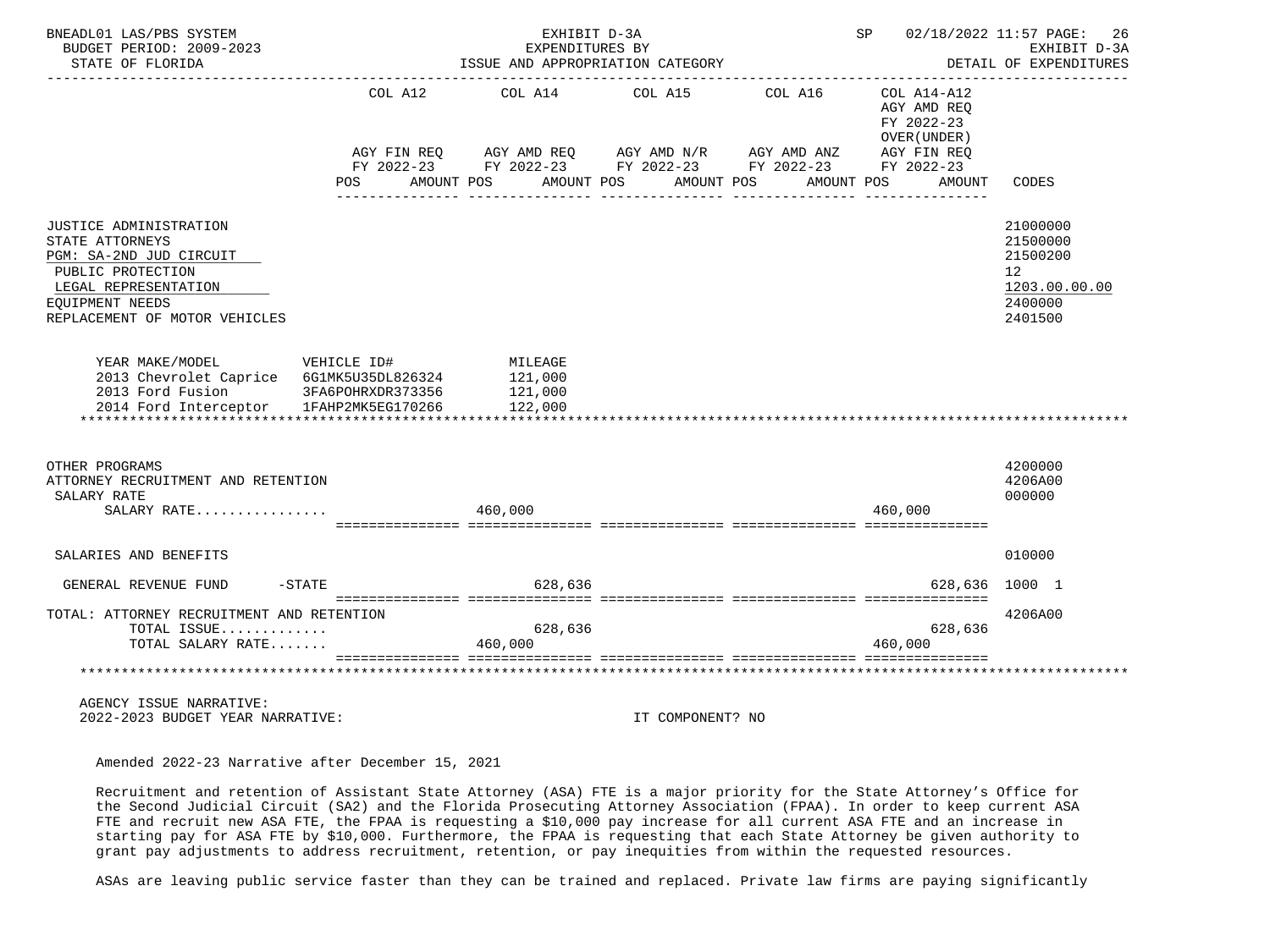| BNEADL01 LAS/PBS SYSTEM<br>BUDGET PERIOD: 2009-2023<br>STATE OF FLORIDA                                                                                                   | ISSUE AND APPROPRIATION CATEGORY | EXHIBIT D-3A<br>EXPENDITURES BY |                                                                                                                       | SP          | 02/18/2022 11:57 PAGE: 27<br>EXHIBIT D-3A<br>DETAIL OF EXPENDITURES |                                                                               |
|---------------------------------------------------------------------------------------------------------------------------------------------------------------------------|----------------------------------|---------------------------------|-----------------------------------------------------------------------------------------------------------------------|-------------|---------------------------------------------------------------------|-------------------------------------------------------------------------------|
|                                                                                                                                                                           | COL A12                          |                                 | COL A14 COL A15                                                                                                       | COL A16     | COL A14-A12<br>AGY AMD REO<br>FY 2022-23<br>OVER (UNDER)            |                                                                               |
|                                                                                                                                                                           | AGY FIN REO<br>POS               |                                 | AGY AMD REO AGY AMD N/R<br>FY 2022-23 FY 2022-23 FY 2022-23 FY 2022-23<br>AMOUNT POS AMOUNT POS AMOUNT POS AMOUNT POS | AGY AMD ANZ | AGY FIN REO<br>FY 2022-23<br>AMOUNT                                 | CODES                                                                         |
| JUSTICE ADMINISTRATION<br>STATE ATTORNEYS<br>PGM: SA-2ND JUD CIRCUIT<br>PUBLIC PROTECTION<br>LEGAL REPRESENTATION<br>OTHER PROGRAMS<br>ATTORNEY RECRUITMENT AND RETENTION |                                  |                                 |                                                                                                                       |             |                                                                     | 21000000<br>21500000<br>21500200<br>12<br>1203.00.00.00<br>4200000<br>4206A00 |

 more than the starting salaries approved by the Florida legislature, and SA2 and the other offices of the FPAA are finding it increasingly difficult to compete for talent. At last count, Florida has over 270 ASA FTE vacancies and the numbers increase daily as potential hires and trial experienced ASAs are lured away to the private law firms that can pay higher salaries. High turnover rates create situations where attorneys handle serious felony cases long before they are ready to do so.

 As of the time of this request, SA2 has 46 ASA FTE positions with current salary & benefits set at a total of \$4,881,069, which includes \$3,135,097 in salary rate and \$1,745,972 in benefits. A \$10,000 pay increase for SA2's ASA FTE positions would be \$628,636, which includes \$460,000 in salary rate and \$168,636 in benefits. A \$10,000 pay increase for starting salary would increase the starting salary for ASA FTE from \$50,000 to \$60,000.

 Public safety is the number one priority for SA2. The requested pay increases will provide SA2 and all the agencies in the FPAA with much needed help in keeping our trained staff and recruiting new staff against the recruiting efforts of the private sector.

\*\*\*\*\*\*\*\*\*\*\*\*\*\*\*\*\*\*\*\*\*\*\*\*\*\*\*\*\*\*\*\*\*\*\*\*\*\*\*\*\*\*\*\*\*\*\*\*\*\*\*\*\*\*\*\*\*\*\*\*\*\*\*\*\*\*\*\*\*\*\*\*\*\*\*\*\*\*\*\*\*\*\*\*\*\*\*\*\*\*\*\*\*\*\*\*\*\*\*\*\*\*\*\*\*\*\*\*\*\*\*\*\*\*\*\*\*\*\*\*\*\*\*\*\*\*\*

|                                                       | <b>FTE</b> | BASE RATE | ADDITIVES |             | SUBTOTAL     | LAPSE<br>ာ အေ | LAPSED SALARIES<br>AND BENEFITS |
|-------------------------------------------------------|------------|-----------|-----------|-------------|--------------|---------------|---------------------------------|
|                                                       |            |           |           | BENEFITS    |              |               |                                 |
| A14 - AGY AMD REQ FY 2022-23                          |            |           |           |             |              |               |                                 |
| CHANGES TO CURRENTLY AUTHORIZED POSITIONS             |            |           |           |             |              |               |                                 |
| RA01 RATE & SALARY ADJ - BENEFITS NO FTE<br>N0001 001 | 0.00       | 460,000   |           | 168,636 168 | 628,636 0.00 |               | 628,636                         |
|                                                       |            |           |           |             |              |               |                                 |
| TOTALS FOR ISSUE BY FUND<br>1000 GENERAL REVENUE FUND |            |           |           |             |              |               | 628,636                         |
|                                                       | 0.00       | 460,000   |           | 168,636     | 628,636      |               | 628,636                         |
|                                                       |            |           |           |             |              |               |                                 |

Summary: this is a new issue.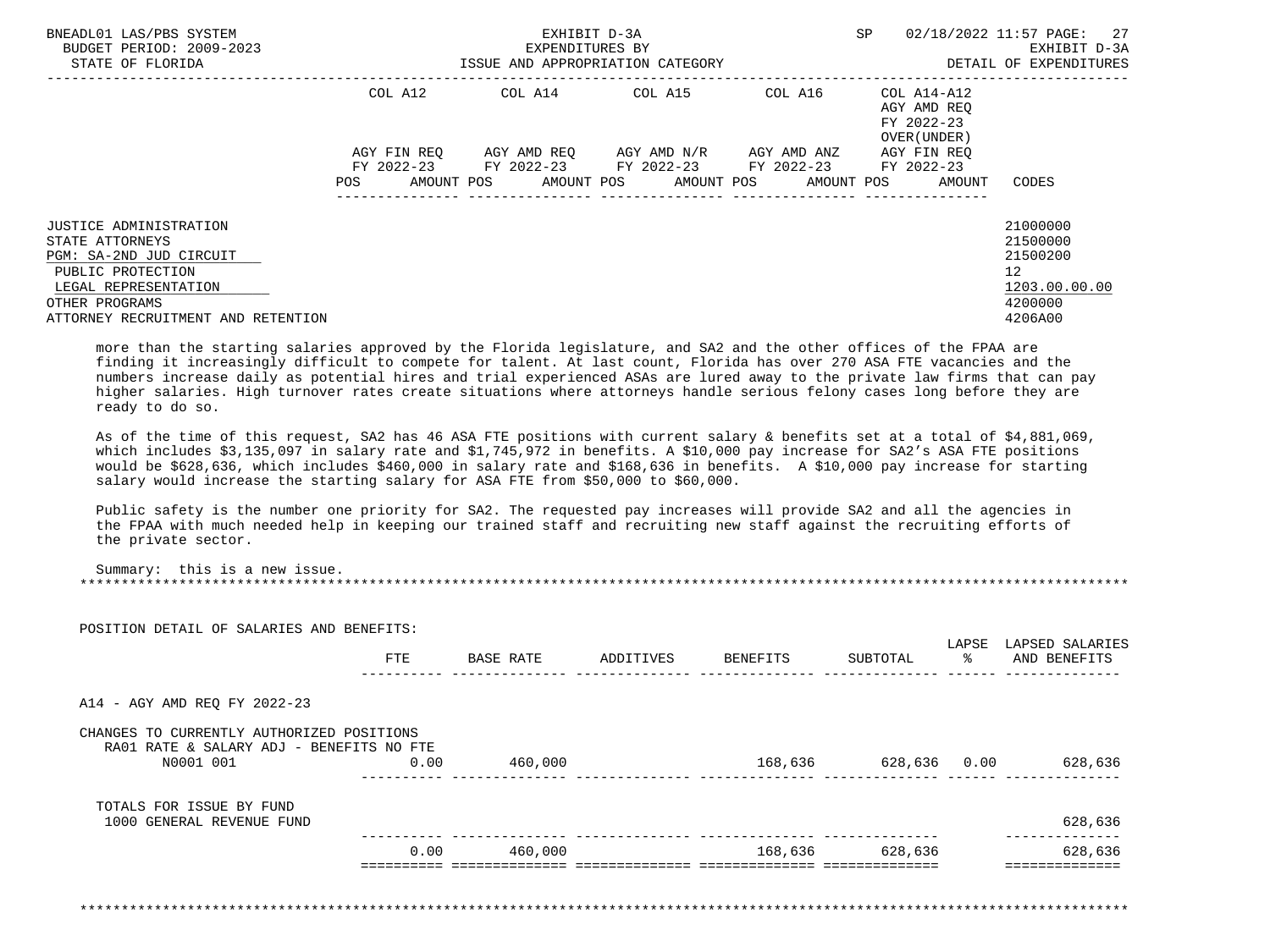| TOTAL PROG COMP<br>TOTAL SALARY RATE                                                                                     |         | 96,000 724,636 96,000<br>460,000                                                               |        |         | 628,636<br>460,000                                                                                                               |                                                                         |
|--------------------------------------------------------------------------------------------------------------------------|---------|------------------------------------------------------------------------------------------------|--------|---------|----------------------------------------------------------------------------------------------------------------------------------|-------------------------------------------------------------------------|
| TOTAL: LEGAL REPRESENTATION<br>BY FUND TYPE<br>GENERAL REVENUE FUND<br>TRUST FUNDS                                       |         | 628,636<br>96,000 96,000                                                                       | 96,000 |         | 628,636 1000                                                                                                                     | 1203.00.00.00<br>2000                                                   |
| <b>JUSTICE ADMINISTRATION</b><br>STATE ATTORNEYS<br>PGM: SA-2ND JUD CIRCUIT<br>PUBLIC PROTECTION<br>LEGAL REPRESENTATION |         |                                                                                                |        |         |                                                                                                                                  | 21000000<br>21500000<br>21500200<br>12 <sup>°</sup><br>1203.00.00.00    |
|                                                                                                                          |         | AGY FIN REQ AGY AMD REQ AGY AMD N/R AGY AMD ANZ<br>FY 2022-23 FY 2022-23 FY 2022-23 FY 2022-23 |        |         | AGY AMD REQ<br>FY 2022-23<br>OVER (UNDER)<br>AGY FIN REO<br>FY 2022-23<br>POS AMOUNT POS AMOUNT POS AMOUNT POS AMOUNT POS AMOUNT | CODES                                                                   |
|                                                                                                                          | COL A12 | COL A14 COL A15                                                                                |        | COL A16 | COL A14-A12                                                                                                                      |                                                                         |
| BNEADL01 LAS/PBS SYSTEM<br>BUDGET PERIOD: 2009-2023<br>STATE OF FLORIDA                                                  |         | EXHIBIT D-3A<br>EXPENDITURES BY<br>ISSUE AND APPROPRIATION CATEGORY                            |        |         | SP                                                                                                                               | -28<br>02/18/2022 11:57 PAGE:<br>EXHIBIT D-3A<br>DETAIL OF EXPENDITURES |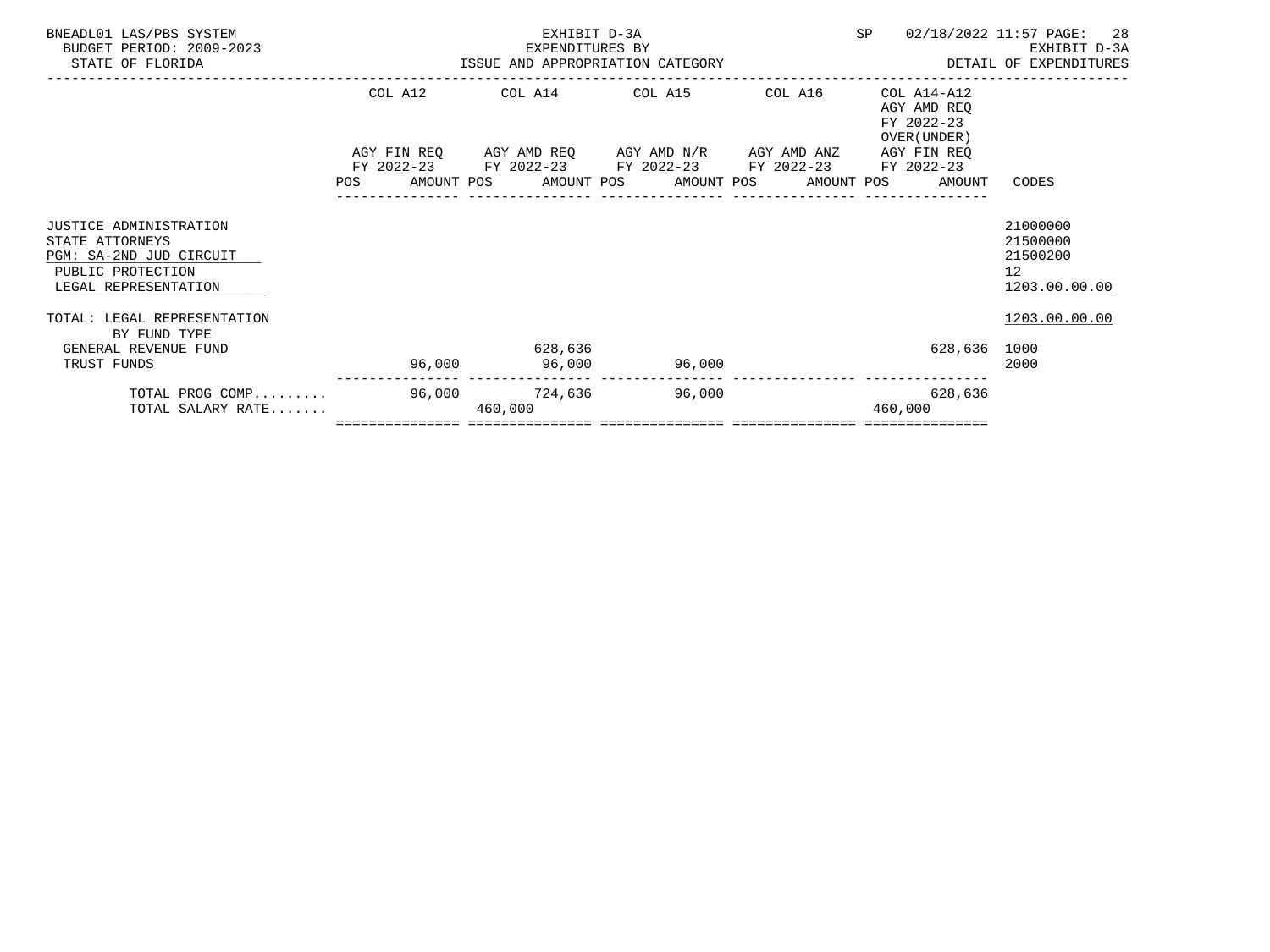| BNEADL01 LAS/PBS SYSTEM<br>BUDGET PERIOD: 2009-2023<br>STATE OF FLORIDA                                                                                                                                                   |            | ISSUE AND APPROPRIATION CATEGORY                       | EXHIBIT D-3A<br>EXPENDITURES BY |                                                                                           |  | SP |                                                           | 02/18/2022 11:57 PAGE: 29<br>EXHIBIT D-3A<br>DETAIL OF EXPENDITURES                               |
|---------------------------------------------------------------------------------------------------------------------------------------------------------------------------------------------------------------------------|------------|--------------------------------------------------------|---------------------------------|-------------------------------------------------------------------------------------------|--|----|-----------------------------------------------------------|---------------------------------------------------------------------------------------------------|
|                                                                                                                                                                                                                           |            | COL A12<br>AGY FIN REQ                                 |                                 | COL A14 COL A15 COL A16<br>AGY AMD REQ      AGY AMD N/R      AGY AMD ANZ      AGY FIN REQ |  |    | COL A14-A12<br>AGY AMD REO<br>FY 2022-23<br>OVER (UNDER ) |                                                                                                   |
|                                                                                                                                                                                                                           | <b>POS</b> | FY 2022-23 FY 2022-23 FY 2022-23 FY 2022-23 FY 2022-23 |                                 | AMOUNT POS AMOUNT POS AMOUNT POS AMOUNT POS                                               |  |    | AMOUNT                                                    | CODES                                                                                             |
| JUSTICE ADMINISTRATION<br>STATE ATTORNEYS<br>PGM: SA-3RD JUD CIRCUIT<br>PUBLIC PROTECTION<br>LEGAL REPRESENTATION<br>EQUIPMENT NEEDS<br>REPLACEMENT OF MOTOR VEHICLES<br>SPECIAL CATEGORIES<br>ACQUISITION/MOTOR VEHICLES |            |                                                        |                                 |                                                                                           |  |    |                                                           | 21000000<br>21500000<br>21500300<br>12<br>1203.00.00.00<br>2400000<br>2401500<br>100000<br>100021 |
| STATE ATTNYS REVENUE TF - STATE 60,000 60,000 60,000 60,000                                                                                                                                                               |            |                                                        |                                 |                                                                                           |  |    |                                                           | 2058 1                                                                                            |
|                                                                                                                                                                                                                           |            |                                                        |                                 |                                                                                           |  |    |                                                           |                                                                                                   |

 AGENCY ISSUE NARRATIVE: 2022-2023 BUDGET YEAR NARRATIVE: IT COMPONENT? NO

 The State Attorney's Office, Third Judicial Circuit encompasses the 7 counties of Columbia, Dixie, Hamilton, Lafayette, Madison, Suwannee, and Taylor. While the office provides prosecution services in 7 counties, offices are only located in four of those counties: Columbia, Dixie, Suwannee, and Taylor. This office maintains a pool of state owned vehicles for employees to use for their travel to courthouses in other counties, depositions, victim interviews, and meetings with law enforcement related to cases. In addition, employees who are traveling to training throughout the state may use a state vehicle to avoid reimbursement of mileage for use of a privately owned vehicle.

 For Fiscal Year 2022-2023, two (2) vehicles will meet the replacement criteria that has been set by Department of Management Services, Bureau of Motor Vehicles. It is imperative that this office have an adequate pool of reliable vehicles for travel between the 7 counties of this circuit and other areas of the state as necessary.

The vehicles meeting replacement criteria are:

 State Vehicle # YI197, 2015 Chevrolet Impala, VIN # 2G1WA5E36F1121077. This vehicle has 126,637 miles as of 6/30/2021. It was requested to be replaced in FY 2020-2021 but due to budget constraints related to the 6% holdback and unstable revenues, this agency was not able to replace the vehicle.

 State Vehicle # 24381, 2010 Ford Taurus, VIN # 1FAHP2DW7AG168869. This vehicle will meet the drop-dead age requirement of 12 years in Fiscal Year 2022 - 2023. This request is for two (2) Dodge Charger vehicles at \$30,000 each. \*\*\*\*\*\*\*\*\*\*\*\*\*\*\*\*\*\*\*\*\*\*\*\*\*\*\*\*\*\*\*\*\*\*\*\*\*\*\*\*\*\*\*\*\*\*\*\*\*\*\*\*\*\*\*\*\*\*\*\*\*\*\*\*\*\*\*\*\*\*\*\*\*\*\*\*\*\*\*\*\*\*\*\*\*\*\*\*\*\*\*\*\*\*\*\*\*\*\*\*\*\*\*\*\*\*\*\*\*\*\*\*\*\*\*\*\*\*\*\*\*\*\*\*\*\*\*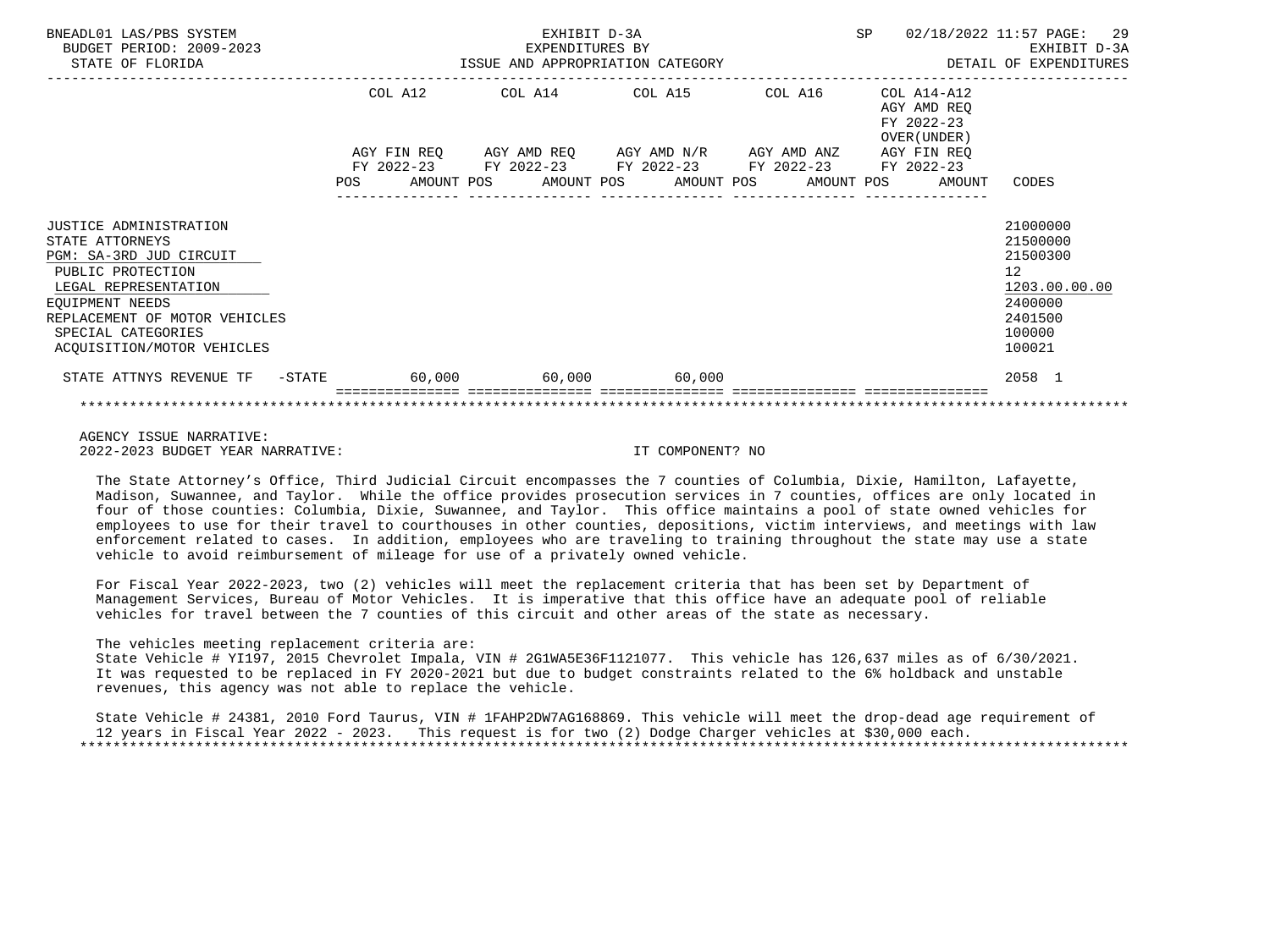| BNEADL01 LAS/PBS SYSTEM<br>BUDGET PERIOD: 2009-2023<br>STATE OF FLORIDA | ISSUE AND APPROPRIATION CATEGORY | SP 02/18/2022 11:57 PAGE: 30<br>EXHIBIT D-3A<br>EXHIBIT D-3A<br>DETAIL OF EXPENDITURES |                                                             |                                                              |                   |
|-------------------------------------------------------------------------|----------------------------------|----------------------------------------------------------------------------------------|-------------------------------------------------------------|--------------------------------------------------------------|-------------------|
|                                                                         |                                  |                                                                                        | COL A12 COL A14 COL A15 COL A16 COL A14-A12                 | AGY AMD REO<br>FY 2022-23<br>OVER (UNDER)                    |                   |
|                                                                         |                                  |                                                                                        | AGY FIN REQ AGY AMD REQ AGY AMD N/R AGY AMD ANZ AGY FIN REQ |                                                              |                   |
|                                                                         |                                  |                                                                                        | FY 2022-23 FY 2022-23 FY 2022-23 FY 2022-23 FY 2022-23      |                                                              |                   |
|                                                                         |                                  |                                                                                        |                                                             | POS AMOUNT POS AMOUNT POS AMOUNT POS AMOUNT POS AMOUNT CODES |                   |
|                                                                         |                                  |                                                                                        |                                                             |                                                              |                   |
| JUSTICE ADMINISTRATION                                                  |                                  |                                                                                        |                                                             |                                                              | 21000000          |
| STATE ATTORNEYS                                                         |                                  |                                                                                        |                                                             |                                                              | 21500000          |
| PGM: SA-3RD JUD CIRCUIT                                                 |                                  |                                                                                        |                                                             |                                                              | 21500300          |
| PUBLIC PROTECTION                                                       |                                  |                                                                                        |                                                             |                                                              | 12                |
| LEGAL REPRESENTATION                                                    |                                  |                                                                                        |                                                             |                                                              | 1203.00.00.00     |
| OTHER PROGRAMS                                                          |                                  |                                                                                        |                                                             |                                                              | 4200000           |
| ATTORNEY RECRUITMENT AND RETENTION<br>SALARY RATE                       |                                  |                                                                                        |                                                             |                                                              | 4206A00<br>000000 |
| SALARY RATE                                                             |                                  | 290,000                                                                                |                                                             | 290,000                                                      |                   |
|                                                                         |                                  |                                                                                        |                                                             |                                                              |                   |
|                                                                         |                                  |                                                                                        |                                                             |                                                              |                   |
| SALARIES AND BENEFITS                                                   |                                  |                                                                                        |                                                             |                                                              | 010000            |
| GENERAL REVENUE FUND -STATE - 296,314                                   |                                  |                                                                                        |                                                             | 396,314 1000 1                                               |                   |
| TOTAL: ATTORNEY RECRUITMENT AND RETENTION                               |                                  |                                                                                        |                                                             |                                                              | 4206A00           |
| TOTAL ISSUE                                                             |                                  | 396,314                                                                                |                                                             | 396,314                                                      |                   |
| TOTAL SALARY RATE                                                       |                                  | 290,000                                                                                |                                                             | 290.000                                                      |                   |
|                                                                         |                                  |                                                                                        |                                                             |                                                              |                   |
| ***********************                                                 |                                  |                                                                                        |                                                             |                                                              |                   |
|                                                                         |                                  |                                                                                        |                                                             |                                                              |                   |

AGENCY ISSUE NARRATIVE:

 2022-2023 BUDGET YEAR NARRATIVE: IT COMPONENT? NO 2022-23 Amended Narrative after December 15, 2021

 Recruitment and retention of Assistant State Attorney (ASA) FTE is a major priority for the State Attorney's Office for the Third Judicial Circuit (SA3) and the Florida Prosecuting Attorney Association (FPAA). In order to keep current ASA FTE and recruit new ASA FTE, the FPAA is requesting a \$10,000.00 pay increase for all current ASA FTE and an increase in starting pay for ASA FTE by \$10,000.00. Furthermore, the FPAA is requesting that each State Attorney be given authority to grant pay adjustments to address recruitment, retention, or pay inequities from within the requested resources.

 ASAs are leaving public service faster than they can be trained and replaced. Private law firms are paying significantly more than the starting salaries approved by the Florida legislature, and SA3 and the other offices of the FPAA are finding it increasingly difficult to compete for talent. At last count, Florida has over 270 ASA FTE vacancies and the numbers increase daily as potential hires and trial experienced ASAs are lured away to the private law firms that can pay higher salaries. High turnover rates create situations where attorneys handle serious felony cases long before they are ready to do so. SA3 currently has 7 vacant ASA FTE positions that must be filled to adequately fulfill SA3's constitutional duties and the turnover rate is not improving.

 As of the time of this request, SA3 has 22 filled ASA FTE positions with current salary & benefits set at a total of \$2,125,835., which includes \$1,555,565 in salary rate and \$570,270 in benefits. A \$10,000.00 pay increase for SA3's filled ASA FTE positions would be \$300,652, which includes \$220,000 in salary rate and \$80,652 in benefits. At the time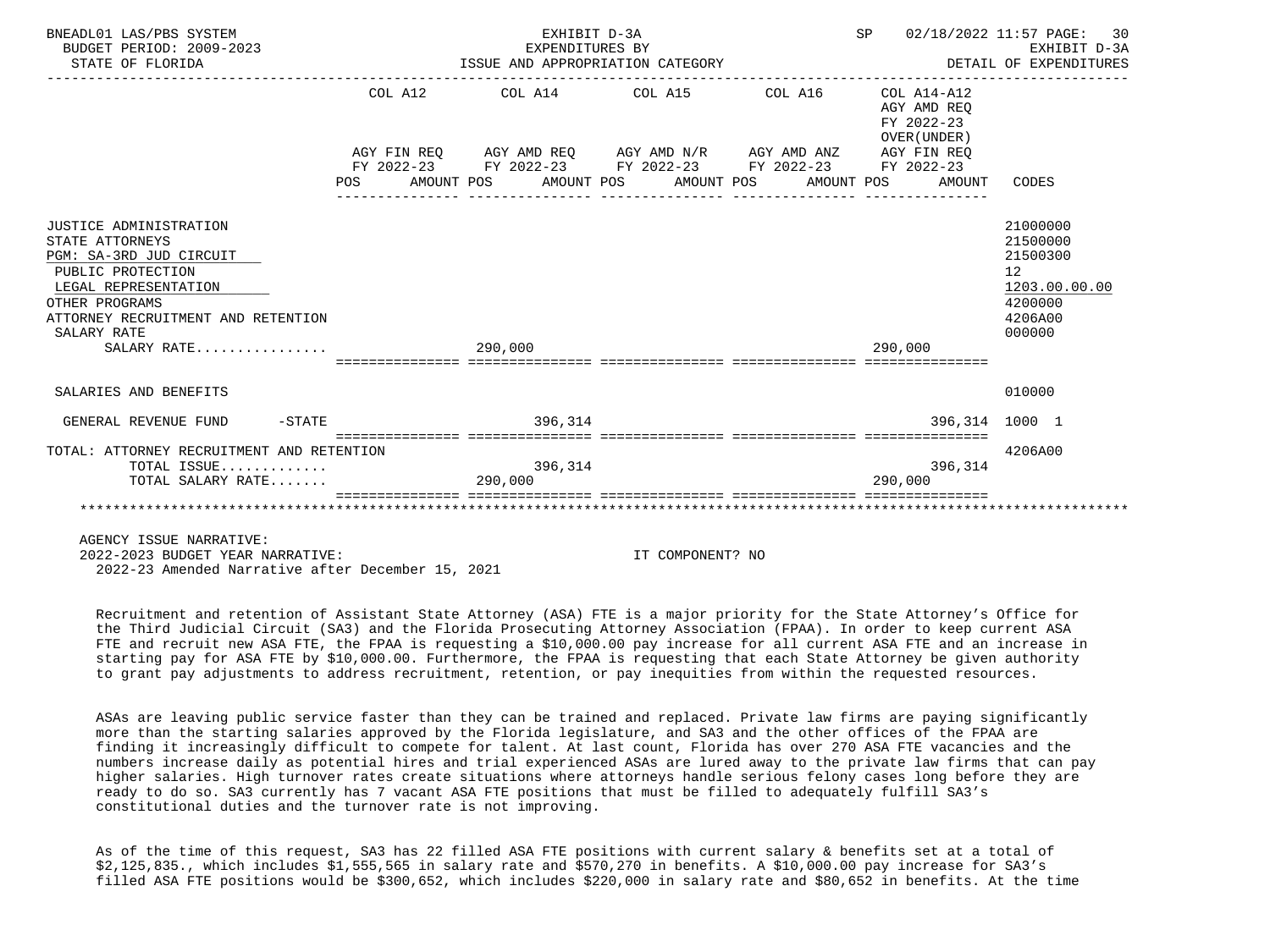| BNEADL01 LAS/PBS SYSTEM<br>BUDGET PERIOD: 2009-2023<br>STATE OF FLORIDA                                                                                                   | EXHIBIT D-3A<br>EXPENDITURES BY<br>ISSUE AND APPROPRIATION CATEGORY |  |  |  |  |  |  |                         | SP                                                         | 02/18/2022 11:57 PAGE: 31 | EXHIBIT D-3A<br>DETAIL OF EXPENDITURES                   |                                                                               |  |
|---------------------------------------------------------------------------------------------------------------------------------------------------------------------------|---------------------------------------------------------------------|--|--|--|--|--|--|-------------------------|------------------------------------------------------------|---------------------------|----------------------------------------------------------|-------------------------------------------------------------------------------|--|
|                                                                                                                                                                           | COL A12                                                             |  |  |  |  |  |  | COL A14 COL A15         | COL A16                                                    |                           | COL A14-A12<br>AGY AMD REO<br>FY 2022-23<br>OVER (UNDER) |                                                                               |  |
|                                                                                                                                                                           | AGY FIN REO                                                         |  |  |  |  |  |  | AGY AMD REO AGY AMD N/R | AGY AMD ANZ<br>FY 2022-23 FY 2022-23 FY 2022-23 FY 2022-23 |                           | AGY FIN REO<br>FY 2022-23                                |                                                                               |  |
|                                                                                                                                                                           | POS                                                                 |  |  |  |  |  |  |                         | AMOUNT POS AMOUNT POS AMOUNT POS AMOUNT POS                |                           | AMOUNT                                                   | CODES                                                                         |  |
| JUSTICE ADMINISTRATION<br>STATE ATTORNEYS<br>PGM: SA-3RD JUD CIRCUIT<br>PUBLIC PROTECTION<br>LEGAL REPRESENTATION<br>OTHER PROGRAMS<br>ATTORNEY RECRUITMENT AND RETENTION |                                                                     |  |  |  |  |  |  |                         |                                                            |                           |                                                          | 21000000<br>21500000<br>21500300<br>12<br>1203.00.00.00<br>4200000<br>4206A00 |  |

 of this request, SA3 has 7 vacant ASA FTE positions that must be filled to properly execute SA3's constitutional duties. A \$10,000.00 pay increase for starting salary would increase the starting salary for ASA FTE from \$50,000.00 to \$60,000.00. If SA3's vacant ASA FTE positions are filled at the requested increase to \$60,000, the additional money needed to cover the increase by \$10,000.00 per position would be \$95,662, which includes \$70,000.00 in salary rate and \$25,662 in benefits. Therefore, SA3 is requesting \$396,314 which includes \$290,000 in salary rate and \$106,314 in benefits, to provide a \$10,000.00 pay increase to our 22 filled ASA FTE positions and 7 vacant ASA FTE positions for recruitment and retention purposes.

 Public safety is the number one priority for SA3. The requested pay increases will provide SA3 and all the agencies in the FPAA with much needed help in keeping our trained staff and recruiting new staff against the recruiting efforts of the private sector.

| POSITION DETAIL OF SALARIES AND BENEFITS:                                                          |      |         |                                                                                                |  |                       |
|----------------------------------------------------------------------------------------------------|------|---------|------------------------------------------------------------------------------------------------|--|-----------------------|
|                                                                                                    | FTE  |         | BASE RATE         ADDITIVES         BENEFITS           SUBTOTAL                   AND BENEFITS |  | LAPSE LAPSED SALARIES |
| A14 - AGY AMD REO FY 2022-23                                                                       |      |         |                                                                                                |  |                       |
| CHANGES TO CURRENTLY AUTHORIZED POSITIONS<br>RA01 RATE & SALARY ADJ - BENEFITS NO FTE<br>N0001 001 | 0.00 | 290,000 | $106,314$ $396,314$ $0.00$ $396,314$                                                           |  |                       |
| TOTALS FOR ISSUE BY FUND<br>1000 GENERAL REVENUE FUND                                              |      |         |                                                                                                |  | 396,314               |
|                                                                                                    |      | 0.00    | $290,000$ and $106,314$ and $396,314$                                                          |  | 396,314               |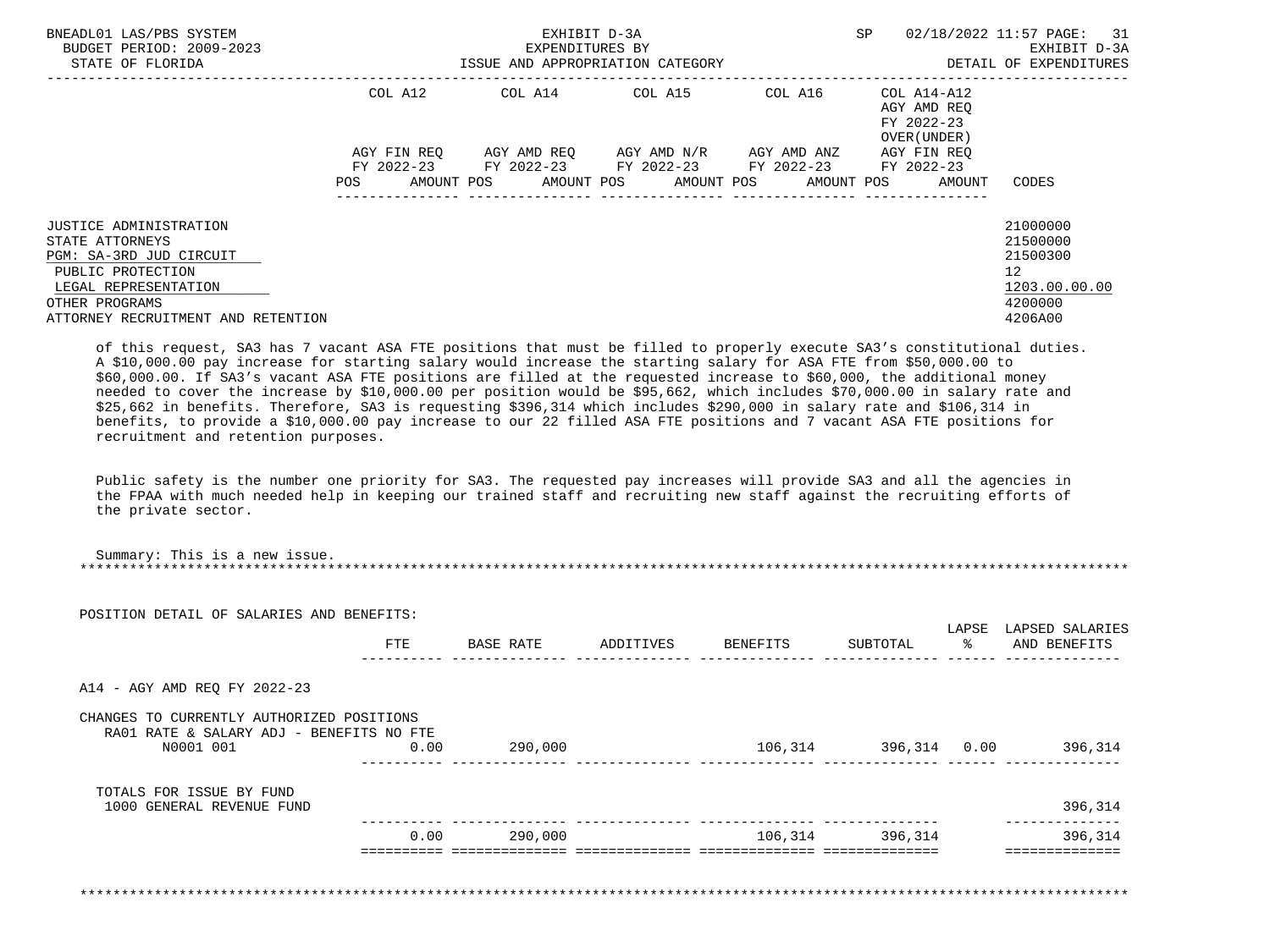| BNEADL01 LAS/PBS SYSTEM<br>BUDGET PERIOD: 2009-2023 |         | EXHIBIT D-3A<br>EXPENDITURES BY<br>EXPENDITURES BY<br>ISSUE AND APPROPRIATION CATEGORY |         | SP                        | 02/18/2022 11:57 PAGE: 32<br>EXHIBIT D-3A |
|-----------------------------------------------------|---------|----------------------------------------------------------------------------------------|---------|---------------------------|-------------------------------------------|
| STATE OF FLORIDA                                    |         |                                                                                        |         |                           | DETAIL OF EXPENDITURES                    |
|                                                     | COL A12 | COL A14 COL A15                                                                        | COL A16 | COL A14-A12               |                                           |
|                                                     |         |                                                                                        |         | AGY AMD REO<br>FY 2022-23 |                                           |
|                                                     |         |                                                                                        |         | OVER (UNDER)              |                                           |
|                                                     |         | AGY FIN REQ AGY AMD REQ AGY AMD N/R AGY AMD ANZ                                        |         | AGY FIN REO               |                                           |
|                                                     |         | FY 2022-23 FY 2022-23 FY 2022-23 FY 2022-23                                            |         | FY 2022-23                |                                           |
|                                                     |         | POS AMOUNT POS AMOUNT POS AMOUNT POS AMOUNT POS AMOUNT                                 |         |                           | CODES                                     |
| <b>JUSTICE ADMINISTRATION</b>                       |         |                                                                                        |         |                           | 21000000                                  |
| STATE ATTORNEYS                                     |         |                                                                                        |         |                           | 21500000                                  |
| PGM: SA-3RD JUD CIRCUIT                             |         |                                                                                        |         |                           | 21500300                                  |
| PUBLIC PROTECTION                                   |         |                                                                                        |         |                           | 12 <sup>°</sup>                           |
| LEGAL REPRESENTATION                                |         |                                                                                        |         |                           | 1203.00.00.00                             |
| TOTAL: LEGAL REPRESENTATION                         |         |                                                                                        |         |                           | 1203.00.00.00                             |
| BY FUND TYPE                                        |         |                                                                                        |         |                           |                                           |
| GENERAL REVENUE FUND                                |         | 396,314                                                                                |         | 396,314 1000              |                                           |
| TRUST FUNDS                                         |         | $60,000$ $60,000$ $60,000$                                                             |         |                           | 2000                                      |
| TOTAL PROG COMP                                     |         | 60,000 456,314 60,000                                                                  |         | 396,314                   |                                           |
| TOTAL SALARY RATE                                   |         | 290,000                                                                                |         | 290,000                   |                                           |
|                                                     |         |                                                                                        |         |                           |                                           |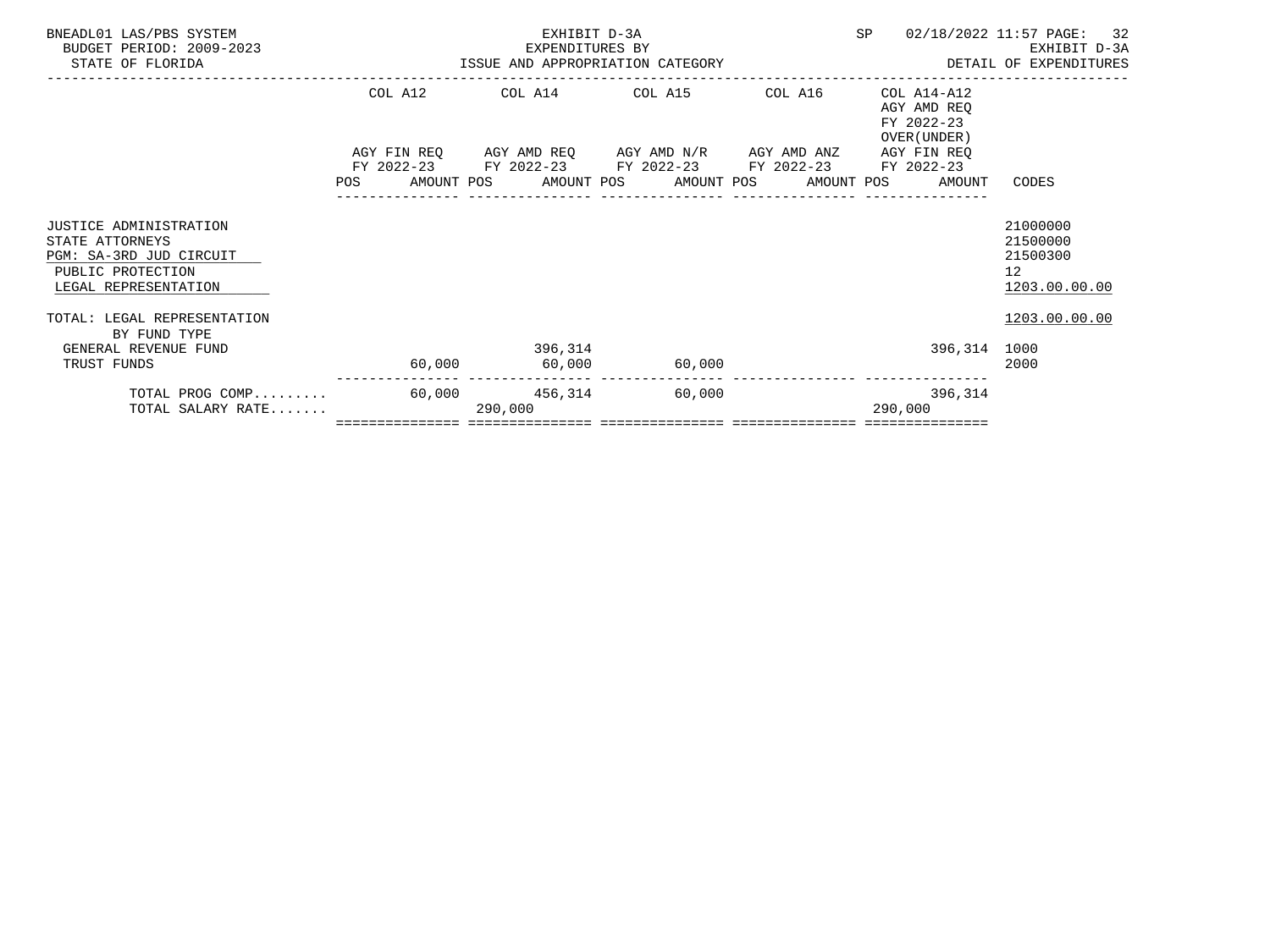| BNEADL01 LAS/PBS SYSTEM<br>BUDGET PERIOD: 2009-2023<br>STATE OF FLORIDA                                                                                                                                                                                                                                                           |                                                             | EXHIBIT D-3A | EXPENDITURES BY  |  |                                                              | SP 02/18/2022 11:57 PAGE: 33<br>EXHIBIT D-3A<br>ISSUE AND APPROPRIATION CATEGORY DETAIL OF EXPENDITURES |
|-----------------------------------------------------------------------------------------------------------------------------------------------------------------------------------------------------------------------------------------------------------------------------------------------------------------------------------|-------------------------------------------------------------|--------------|------------------|--|--------------------------------------------------------------|---------------------------------------------------------------------------------------------------------|
|                                                                                                                                                                                                                                                                                                                                   | COL A12 COL A14 COL A15 COL A16                             |              |                  |  | COL A14-A12<br>AGY AMD REO<br>FY 2022-23<br>OVER (UNDER)     |                                                                                                         |
|                                                                                                                                                                                                                                                                                                                                   | AGY FIN REQ AGY AMD REQ AGY AMD N/R AGY AMD ANZ AGY FIN REQ |              |                  |  |                                                              |                                                                                                         |
|                                                                                                                                                                                                                                                                                                                                   | FY 2022-23 FY 2022-23 FY 2022-23 FY 2022-23 FY 2022-23      |              |                  |  | POS AMOUNT POS AMOUNT POS AMOUNT POS AMOUNT POS AMOUNT CODES |                                                                                                         |
| JUSTICE ADMINISTRATION                                                                                                                                                                                                                                                                                                            |                                                             |              |                  |  |                                                              | 21000000                                                                                                |
| STATE ATTORNEYS                                                                                                                                                                                                                                                                                                                   |                                                             |              |                  |  |                                                              | 21500000                                                                                                |
| PGM: SA-4TH JUD CIRCUIT                                                                                                                                                                                                                                                                                                           |                                                             |              |                  |  |                                                              | 21500400                                                                                                |
| PUBLIC PROTECTION<br>LEGAL REPRESENTATION                                                                                                                                                                                                                                                                                         |                                                             |              |                  |  |                                                              | 12<br>1203.00.00.00                                                                                     |
| EOUIPMENT NEEDS                                                                                                                                                                                                                                                                                                                   |                                                             |              |                  |  |                                                              | 2400000                                                                                                 |
| REPLACEMENT OF MOTOR VEHICLES                                                                                                                                                                                                                                                                                                     |                                                             |              |                  |  |                                                              | 2401500                                                                                                 |
| SPECIAL CATEGORIES                                                                                                                                                                                                                                                                                                                |                                                             |              |                  |  |                                                              | 100000                                                                                                  |
| ACOUISITION/MOTOR VEHICLES                                                                                                                                                                                                                                                                                                        |                                                             |              |                  |  |                                                              | 100021                                                                                                  |
| GENERAL REVENUE FUND -STATE 150,000 150,000 150,000 150,000                                                                                                                                                                                                                                                                       |                                                             |              |                  |  |                                                              | 1000 1                                                                                                  |
|                                                                                                                                                                                                                                                                                                                                   |                                                             |              |                  |  |                                                              |                                                                                                         |
| AGENCY ISSUE NARRATIVE:                                                                                                                                                                                                                                                                                                           |                                                             |              |                  |  |                                                              |                                                                                                         |
| 2022-2023 BUDGET YEAR NARRATIVE:                                                                                                                                                                                                                                                                                                  |                                                             |              | IT COMPONENT? NO |  |                                                              |                                                                                                         |
| The State Attorney's Office in the 4th Judicial Circuit is requesting General Revenue Funds to purchase 5 vehicles to<br>replace its current aging fleet. Each replacement vehicle is estimated to cost \$30,000. The vehicles listed below each<br>meet one of the two DMS criteria for replacement (10 years or 120,000 miles). |                                                             |              |                  |  |                                                              |                                                                                                         |

| 2817<br>142,012<br>2011<br>2G1WF5EK0B1168446<br>3016<br>2G1WF5E37C1190888<br>144,000<br>2012<br>3179<br>2013<br>2G1WF5E39D1145484<br>135,406<br>3321<br>130,121<br>2014<br>2G1WD5E33E1160067<br>3631<br>2013<br>180,376<br>2GKFLTEK5D6226937 | Asset # | Year | <b>VIN</b> | Mileage |
|----------------------------------------------------------------------------------------------------------------------------------------------------------------------------------------------------------------------------------------------|---------|------|------------|---------|
|                                                                                                                                                                                                                                              |         |      |            |         |
|                                                                                                                                                                                                                                              |         |      |            |         |
|                                                                                                                                                                                                                                              |         |      |            |         |
|                                                                                                                                                                                                                                              |         |      |            |         |
|                                                                                                                                                                                                                                              |         |      |            |         |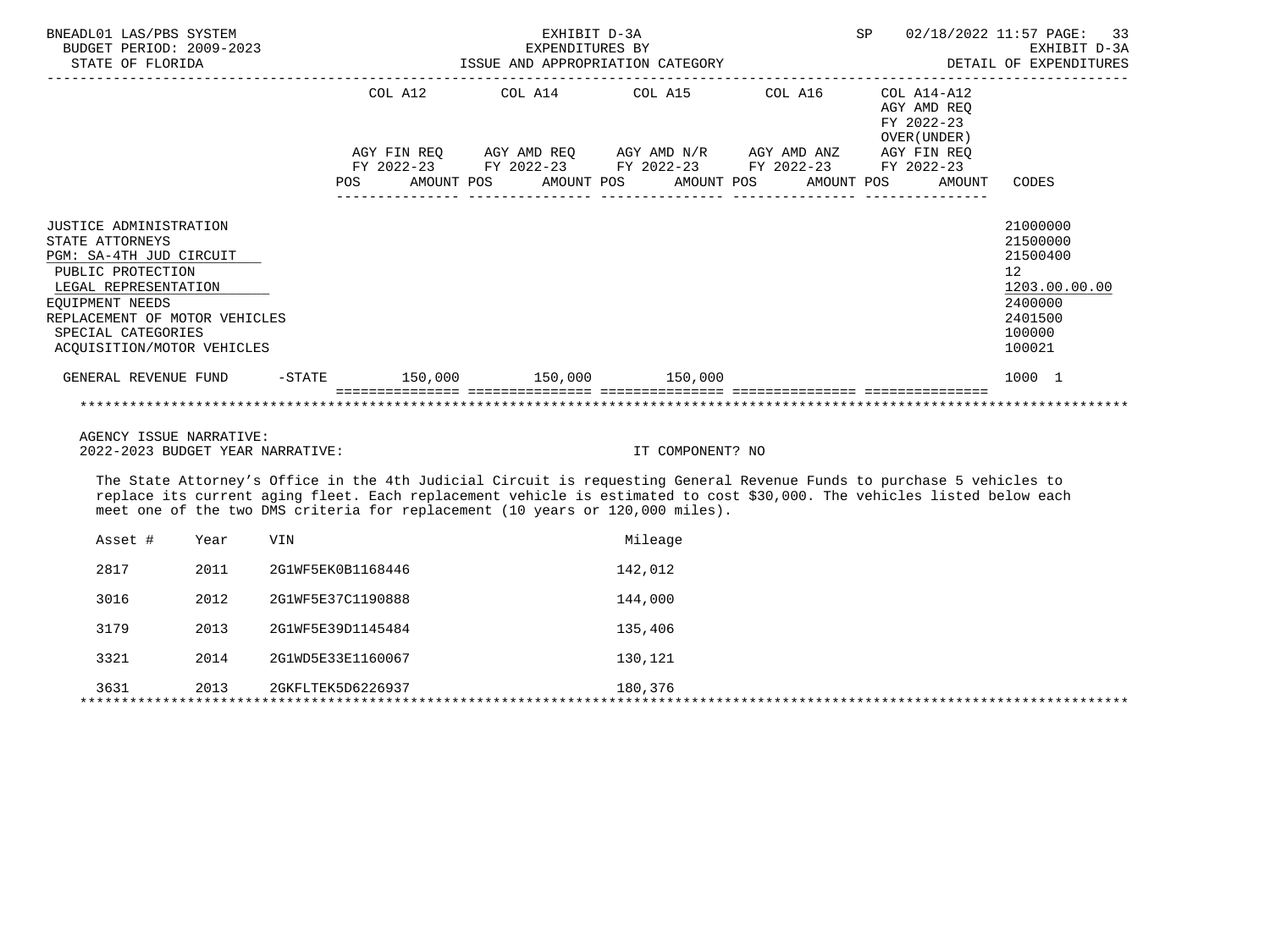| BNEADL01 LAS/PBS SYSTEM<br>BUDGET PERIOD: 2009-2023<br>STATE OF FLORIDA                                                                                                                                                                  | EXHIBIT D-3A<br>EXPENDITURES BY<br>ISSUE AND APPROPRIATION CATEGORY |         |  |                                                                                            |  | SP              |            | 02/18/2022 11:57 PAGE: 34<br>EXHIBIT D-3A<br>DETAIL OF EXPENDITURES |                                                          |                                                                                                   |
|------------------------------------------------------------------------------------------------------------------------------------------------------------------------------------------------------------------------------------------|---------------------------------------------------------------------|---------|--|--------------------------------------------------------------------------------------------|--|-----------------|------------|---------------------------------------------------------------------|----------------------------------------------------------|---------------------------------------------------------------------------------------------------|
|                                                                                                                                                                                                                                          |                                                                     | COL A12 |  | COL A14 COL A15<br>AGY FIN REQ AGY AMD REQ AGY AMD N/R AGY AMD ANZ AGY FIN REQ             |  |                 | COL A16    |                                                                     | COL A14-A12<br>AGY AMD REO<br>FY 2022-23<br>OVER (UNDER) |                                                                                                   |
|                                                                                                                                                                                                                                          | POS                                                                 |         |  | FY 2022-23 FY 2022-23 FY 2022-23 FY 2022-23 FY 2022-23<br>AMOUNT POS AMOUNT POS AMOUNT POS |  |                 | AMOUNT POS |                                                                     | AMOUNT                                                   | CODES                                                                                             |
| JUSTICE ADMINISTRATION<br>STATE ATTORNEYS<br>PGM: SA-4TH JUD CIRCUIT<br>PUBLIC PROTECTION<br>LEGAL REPRESENTATION<br>AGENCY-WIDE INFORMATION TECHNOLOGY<br>ELECTRONIC CASE MANAGEMENT<br>SPECIAL CATEGORIES<br>STATE ATTORNEY OPERATIONS |                                                                     |         |  |                                                                                            |  |                 |            |                                                                     |                                                          | 21000000<br>21500000<br>21500400<br>12<br>1203.00.00.00<br>3620000<br>36230C0<br>100000<br>103225 |
| FORFEIT/INVES SUPPORT TF -STATE                                                                                                                                                                                                          |                                                                     |         |  |                                                                                            |  | 800,000 800,000 |            |                                                                     | 800,000 2316 1                                           |                                                                                                   |
|                                                                                                                                                                                                                                          |                                                                     |         |  |                                                                                            |  |                 |            |                                                                     |                                                          |                                                                                                   |
| AGENCY ISSUE NARRATIVE:                                                                                                                                                                                                                  |                                                                     |         |  |                                                                                            |  |                 |            |                                                                     |                                                          |                                                                                                   |

 2022-2023 BUDGET YEAR NARRATIVE: IT COMPONENT? YES 2022-23 Amended Narrative Request after December 15, 2021

 The State Attorney's Office seeks funding to migrate to a new case management system. The current case management system, STAC, was implemented in 2003. In 2017, the MacArthur Foundation selected the office as part of a grant project for its Safety and Justice Challenge to develop prosecutorial performance indicators or PPIs. PPIs are data points prosecutors can use to create data-driven policies and measure changes over time. An objective of the project was to transform our case management system into an analytical tool. Along with offices in Chicago, Milwaukee, and Tampa, we developed a data dashboard to meet the objective. This project culminated in the publication of the State Attorney's Office data dashboard (https://sao4thdatadashboard.com/) in late 2020.

 In response to the pandemic, the office moved toward a paperless filing system and greater paperless and file-less options while employees worked remotely. The office added a digital portal for electronic discovery. However, as the office focuses on data-driven policies and greater paperless and file-less solutions, the need for a new case management system becomes more evident. Moreover, with attorneys, investigators, paralegals, victim advocates, and clerical staff using one system, the need to change the user interface for each group is significant, and the capacity of our current system to make these changes is limited.

 The State Attorney's Office began receiving quotes from national vendors for a new case management system last October and November. On average, the cost to implement a new case management system for an office the size of the Fourth Judicial Circuit is approximately \$600,000 to \$800,000. For example, a national company with many years of experience developing case management systems for prosecutors quoted the State Attorney's Office implementation cost of a new case management system at almost \$600,000 with an annual support fee of \$135,000. While this vendor's product has not yet been implemented in Florida but is used by over 350 agencies in 29 states. In a recent demonstration, it is clear the product provides the most current case management technology available and is superior to our current system. It provides cloud-based hosting, which allows for greater resiliency, storage growth, and data stability. The eDiscovery portal allows our office to share discovery both reports and digital media directly with defense attorneys. Unlike our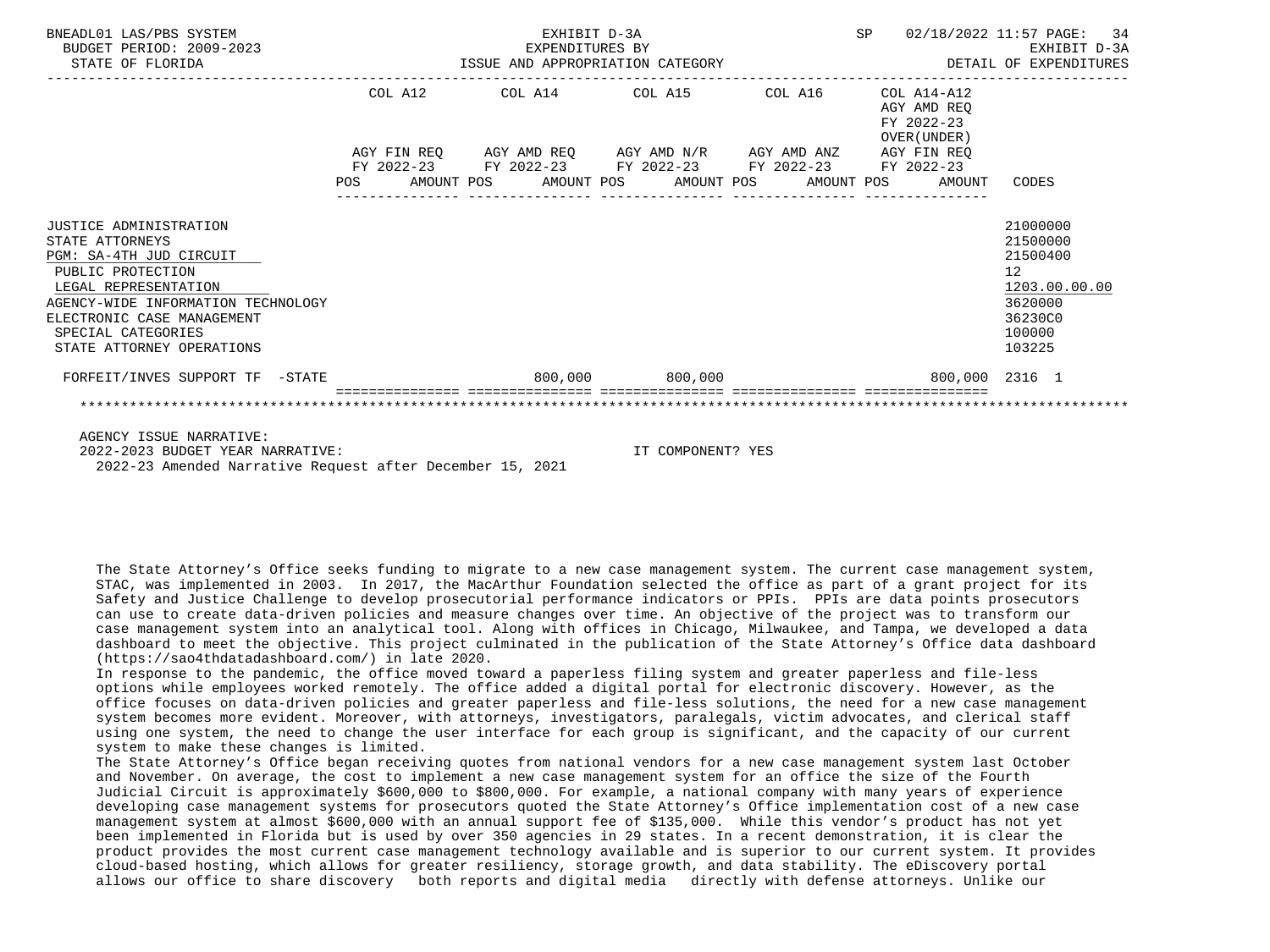| BNEADL01 LAS/PBS SYSTEM<br>BUDGET PERIOD: 2009-2023<br>STATE OF FLORIDA                                                                                                               | ISSUE AND APPROPRIATION CATEGORY | EXHIBIT D-3A<br>EXPENDITURES BY                                                            | SP.                                 | 02/18/2022 11:57 PAGE: 35<br>EXHIBIT D-3A<br>DETAIL OF EXPENDITURES |                                                          |                                                                                            |
|---------------------------------------------------------------------------------------------------------------------------------------------------------------------------------------|----------------------------------|--------------------------------------------------------------------------------------------|-------------------------------------|---------------------------------------------------------------------|----------------------------------------------------------|--------------------------------------------------------------------------------------------|
|                                                                                                                                                                                       | COL A12                          | COL A14 COL A15 COL A16                                                                    |                                     |                                                                     | COL A14-A12<br>AGY AMD REQ<br>FY 2022-23<br>OVER (UNDER) |                                                                                            |
|                                                                                                                                                                                       | AGY FIN REO<br>POS               | FY 2022-23 FY 2022-23 FY 2022-23 FY 2022-23<br>AMOUNT POS AMOUNT POS AMOUNT POS AMOUNT POS | AGY AMD REO AGY AMD N/R AGY AMD ANZ |                                                                     | AGY FIN REO<br>FY 2022-23<br>AMOUNT                      | CODES                                                                                      |
| JUSTICE ADMINISTRATION<br>STATE ATTORNEYS<br>PGM: SA-4TH JUD CIRCUIT<br>PUBLIC PROTECTION<br>LEGAL REPRESENTATION<br>AGENCY-WIDE INFORMATION TECHNOLOGY<br>ELECTRONIC CASE MANAGEMENT |                                  |                                                                                            |                                     |                                                                     |                                                          | 21000000<br>21500000<br>21500400<br>12 <sup>°</sup><br>1203.00.00.00<br>3620000<br>36230C0 |

 current system, there is a configuration that would allow law enforcement to file reports and cases directly into our system. The discovery and law enforcement portals represent significant time savings in case processing. Improving overall efficiencies in case processing would save workforce costs as well.

 Moreover, this vendor's system integrates with various software programs, including Microsoft Outlook/365, Microsoft Word, Evidence.Com, and Westlaw Legal Research. From a grant perspective, it has a built-in function for VOCA and VAWA reporting. These integrations allow for better workflows and more straightforward procedures for both attorneys and staff.

 Purchasing a system would consume our annual GR or Trust Fund operations dollars at a rate the office cannot sustain. The State Attorney's Office seeks additional appropriation to purchase a case management system. Currently, the State Attorney's Office has more than 1 Million dollars in forfeiture funding but does not have sufficient authority in forfeiture funds to implement a case management system. This office is requesting additional authority in FIST funding to utilize unspent cash.

| Summary: This is a new issue.                                                  |                        |           |                              |  |  |  |  |
|--------------------------------------------------------------------------------|------------------------|-----------|------------------------------|--|--|--|--|
| OTHER PROGRAMS<br>SALARY AND BENEFITS ADJUSTMENT<br>SALARY RATE<br>SALARY RATE | 1,475,000              | 1,475,000 | 4200000<br>4205A40<br>000000 |  |  |  |  |
|                                                                                |                        |           |                              |  |  |  |  |
| SALARIES AND BENEFITS                                                          |                        |           | 010000                       |  |  |  |  |
| GENERAL REVENUE FUND                                                           | 2,015,736<br>$-$ STATE | 2,015,736 | 1000 1                       |  |  |  |  |
|                                                                                |                        |           |                              |  |  |  |  |
| TOTAL: SALARY AND BENEFITS ADJUSTMENT                                          |                        |           | 4205A40                      |  |  |  |  |
| TOTAL ISSUE                                                                    | 2,015,736              | 2,015,736 |                              |  |  |  |  |
| TOTAL SALARY RATE                                                              | 1,475,000              | 1,475,000 |                              |  |  |  |  |
|                                                                                |                        |           |                              |  |  |  |  |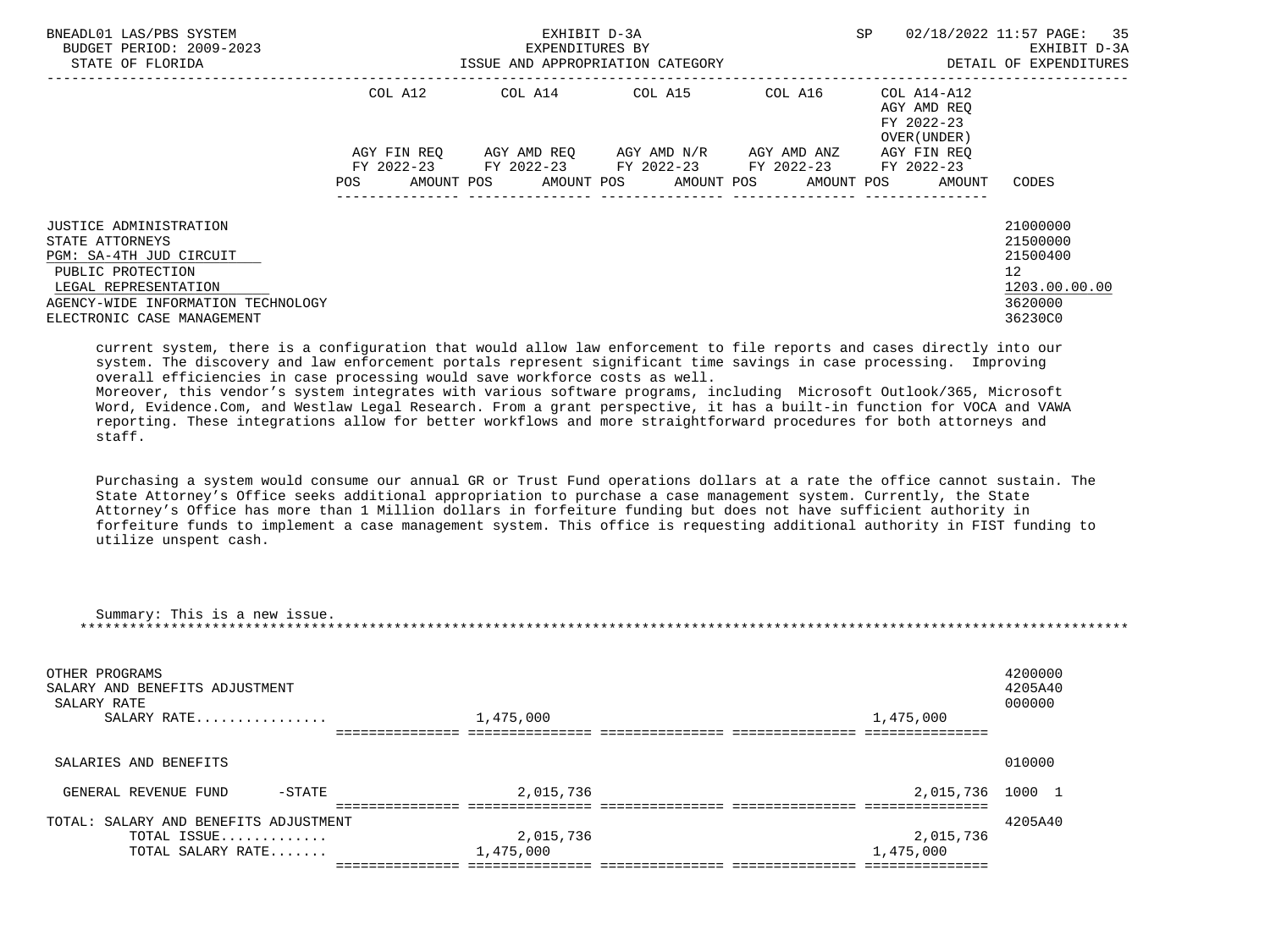| BNEADL01 LAS/PBS SYSTEM<br>BUDGET PERIOD: 2009-2023<br>STATE OF FLORIDA                                                             |                           | EXHIBIT D-3A<br>EXPENDITURES BY<br>ISSUE AND APPROPRIATION CATEGORY | SP                                                                                | 02/18/2022 11:57 PAGE: 36<br>EXHIBIT D-3A<br>DETAIL OF EXPENDITURES |                                                                   |                                                                    |
|-------------------------------------------------------------------------------------------------------------------------------------|---------------------------|---------------------------------------------------------------------|-----------------------------------------------------------------------------------|---------------------------------------------------------------------|-------------------------------------------------------------------|--------------------------------------------------------------------|
|                                                                                                                                     | COL A12                   | COL A14                                                             | COL A15                                                                           | COL A16                                                             | COL A14-A12<br>AGY AMD REO<br>FY 2022-23<br>OVER (UNDER)          |                                                                    |
|                                                                                                                                     | AGY FIN REO<br><b>POS</b> |                                                                     | AGY AMD REQ      AGY AMD N/R      AGY AMD ANZ<br>FY 2022-23 FY 2022-23 FY 2022-23 | FY 2022-23 FY 2022-23                                               | AGY FIN REO<br>AMOUNT POS AMOUNT POS AMOUNT POS AMOUNT POS AMOUNT | CODES                                                              |
| JUSTICE ADMINISTRATION<br>STATE ATTORNEYS<br>PGM: SA-4TH JUD CIRCUIT<br>PUBLIC PROTECTION<br>LEGAL REPRESENTATION<br>OTHER PROGRAMS |                           |                                                                     |                                                                                   |                                                                     |                                                                   | 21000000<br>21500000<br>21500400<br>12<br>1203.00.00.00<br>4200000 |
| SALARY AND BENEFITS ADJUSTMENT                                                                                                      |                           |                                                                     |                                                                                   |                                                                     |                                                                   | 4205A40                                                            |

AGENCY ISSUE NARRATIVE:

 2022-2023 BUDGET YEAR NARRATIVE: IT COMPONENT? NO 2022-23 Amended Narrative after December 15, 2021

 Florida's state prosecutors represent the State of Florida in the prosecution of all criminal matters in their respective circuits, ranging from theft and fraud, child molestation, sexual assault, public corruption to capital murder. Like our law enforcement partners, prosecutors are charged with protecting the public, maintaining public safety, upholding the rule of law, and respecting the constitutional rights of all Floridians. While law enforcement officers make arrests and seek to solve crime, it is our state's prosecutors who are ultimately responsible for ensuring the guilty are held accountable and that dangerous and violent offenders are incapacitated. In this Freedom First Budget, Governor DeSantis proposed an increase of up to 25% for law enforcement officers. The Fourth Judicial Circuit seeks consideration of the same for its prosecutors commensurate with the 25% increase proposed for law enforcement in the Governor's proposed budget. Providing this increase will make salaries competitive with the rest of the country and acknowledge the significant workload increase shouldered by our current prosecutors. However, our state prosecutor's average salary is the forty-seventh (47th) lowest in the nation (and \$16,000.00 below the national average salary of their peers). Florida's average salary (across all prosecutors in the state) is \$6,000.00 lower than the starting national average starting prosecutor salary. Our prosecutor salaries are also lower than other public sector legal jobs within the state. In Jacksonville, the starting salary for our prosecutors is \$13,000-14,000 lower than the starting salary for attorney positions in our city's Office of General Counsel or the Attorney General's Office.

 Additionally, the pandemic-related increase of our state's prosecutor workloads warrants their inclusion in your budget. In Duval County, felony case counts have increased by 40% since March 2020 a surge replicated across the state. In just the first six months of 2021, our office received over 30,000 criminal referrals. Several prosecutors in our office are currently carrying felony caseloads in excess of 100 cases. In July 2021, the state's trial courts estimated almost 1 million pending cases "above normal" and expect that "above normal" number to remain over 700,000 cases in 2022. This backlog is predicted to remain our new reality for years to come. These cases and the victims represented in these cases deserve the same attention and quality of service as provided in any other case.

 Moreover, unique to Jacksonville is the cost of its housing market. According to Zillow.com, Jacksonville's housing market is expected to be the second most active in the country, and it predicts Duval County home values will jump 22% through November. The average home value in Jacksonville is slightly more than \$300,000. The Jacksonville News and Daily record reported that Jacksonville saw a record increase in 2021 of 22% year over year of rent growth. According to the Florida Apartment Association, the average monthly rent in the Jacksonville area went from \$1,125 in 2020 to \$1,411 in 2022. At the current starting salary of \$50,000, recruiting and retaining newly admitted attorneys is challenging when a significant portion of their monthly salary is devoted to housing costs.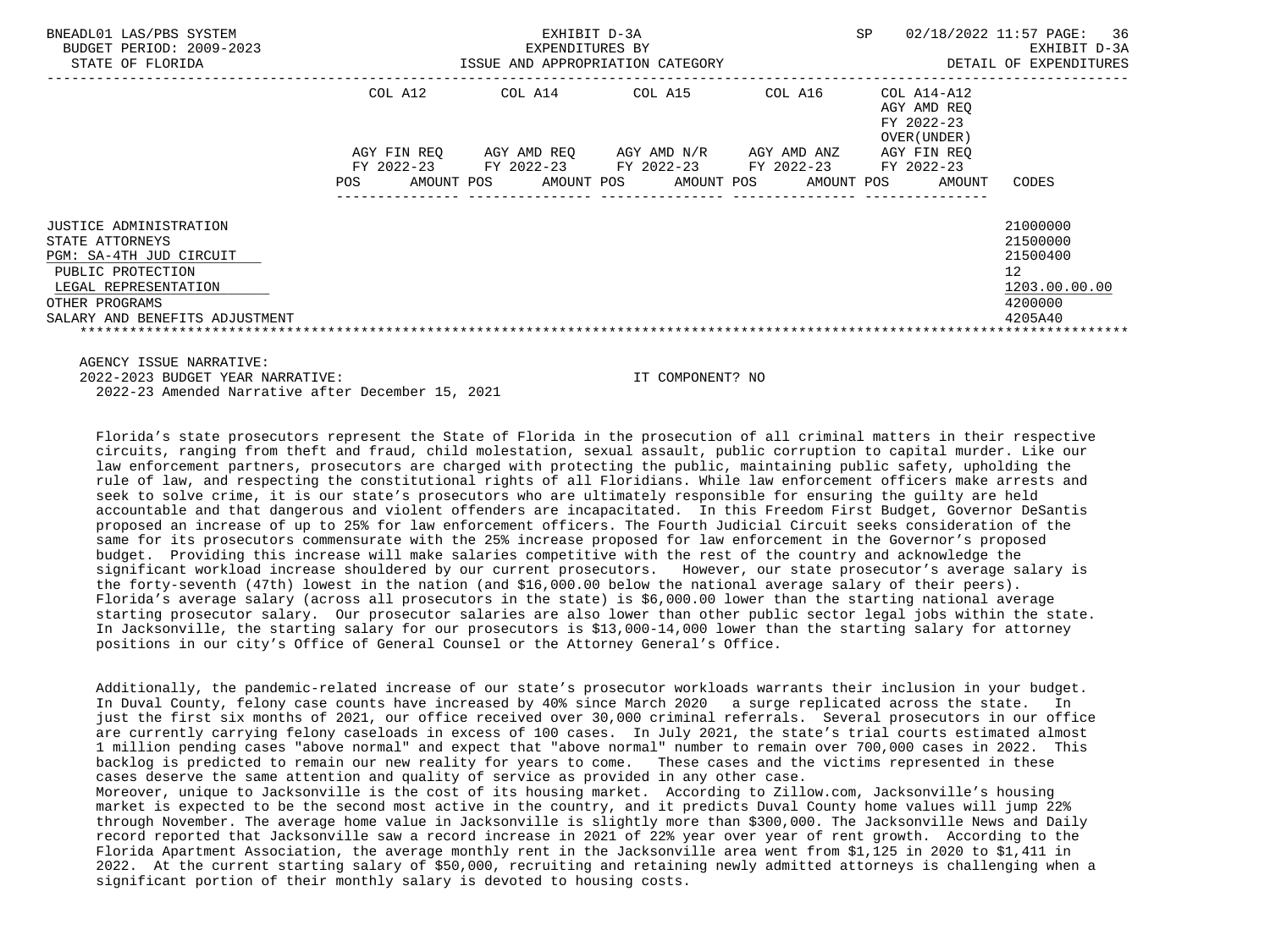| BNEADL01 LAS/PBS SYSTEM<br>BUDGET PERIOD: 2009-2023<br>STATE OF FLORIDA                                                                                                      |             | EXHIBIT D-3A<br>EXPENDITURES BY<br>ISSUE AND APPROPRIATION CATEGORY |                                     |         | SP.                                                               | 02/18/2022 11:57 PAGE: 37<br>EXHIBIT D-3A<br>DETAIL OF EXPENDITURES           |
|------------------------------------------------------------------------------------------------------------------------------------------------------------------------------|-------------|---------------------------------------------------------------------|-------------------------------------|---------|-------------------------------------------------------------------|-------------------------------------------------------------------------------|
|                                                                                                                                                                              | COL A12     | COL A14 COL A15                                                     |                                     | COL A16 | COL A14-A12<br>AGY AMD REO<br>FY 2022-23<br>OVER (UNDER)          |                                                                               |
|                                                                                                                                                                              | AGY FIN REO | FY 2022-23 FY 2022-23 FY 2022-23 FY 2022-23 FY 2022-23              | AGY AMD REO AGY AMD N/R AGY AMD ANZ |         | AGY FIN REO<br>AMOUNT POS AMOUNT POS AMOUNT POS AMOUNT POS AMOUNT | CODES                                                                         |
| <b>JUSTICE ADMINISTRATION</b><br>STATE ATTORNEYS<br>PGM: SA-4TH JUD CIRCUIT<br>PUBLIC PROTECTION<br>LEGAL REPRESENTATION<br>OTHER PROGRAMS<br>SALARY AND BENEFITS ADJUSTMENT |             |                                                                     |                                     |         |                                                                   | 21000000<br>21500000<br>21500400<br>12<br>1203.00.00.00<br>4200000<br>4205A40 |

 In addition to the funding request under issue code 4206A00, Attorney Recruitment and Retention, the State Attorney's Office requests that ASA FTE salaries should be raised commensurate with the Governor's proposed law enforcement increase to address both the low salary levels and the added housing cost of living in our circuit. This request would raise the starting salary for ASAs from 50,0000 to 62,500 before benefits. The total cost of raising salaries \$12,500 per ASA would be \$2,015,736, \$1,475,000 in base pay and \$540,736 in additional benefits.

 Summary: This is a new issue. \*\*\*\*\*\*\*\*\*\*\*\*\*\*\*\*\*\*\*\*\*\*\*\*\*\*\*\*\*\*\*\*\*\*\*\*\*\*\*\*\*\*\*\*\*\*\*\*\*\*\*\*\*\*\*\*\*\*\*\*\*\*\*\*\*\*\*\*\*\*\*\*\*\*\*\*\*\*\*\*\*\*\*\*\*\*\*\*\*\*\*\*\*\*\*\*\*\*\*\*\*\*\*\*\*\*\*\*\*\*\*\*\*\*\*\*\*\*\*\*\*\*\*\*\*\*\*

|                                                                                                    | FTE  | BASE RATE | ADDITIVES | BENEFITS | SUBTOTAL  | LAPSE | LAPSED SALARIES<br>AND BENEFITS  |
|----------------------------------------------------------------------------------------------------|------|-----------|-----------|----------|-----------|-------|----------------------------------|
| A14 - AGY AMD REQ FY 2022-23                                                                       |      |           |           |          |           |       |                                  |
| CHANGES TO CURRENTLY AUTHORIZED POSITIONS<br>RA01 RATE & SALARY ADJ - BENEFITS NO FTE<br>N0001 001 | 0.00 | 1,475,000 |           |          |           |       | 540,736 2,015,736 0.00 2,015,736 |
| TOTALS FOR ISSUE BY FUND<br>1000 GENERAL REVENUE FUND                                              |      |           |           |          |           |       | 2,015,736                        |
|                                                                                                    | 0.00 | 1,475,000 |           | 540,736  | 2,015,736 |       | 2,015,736                        |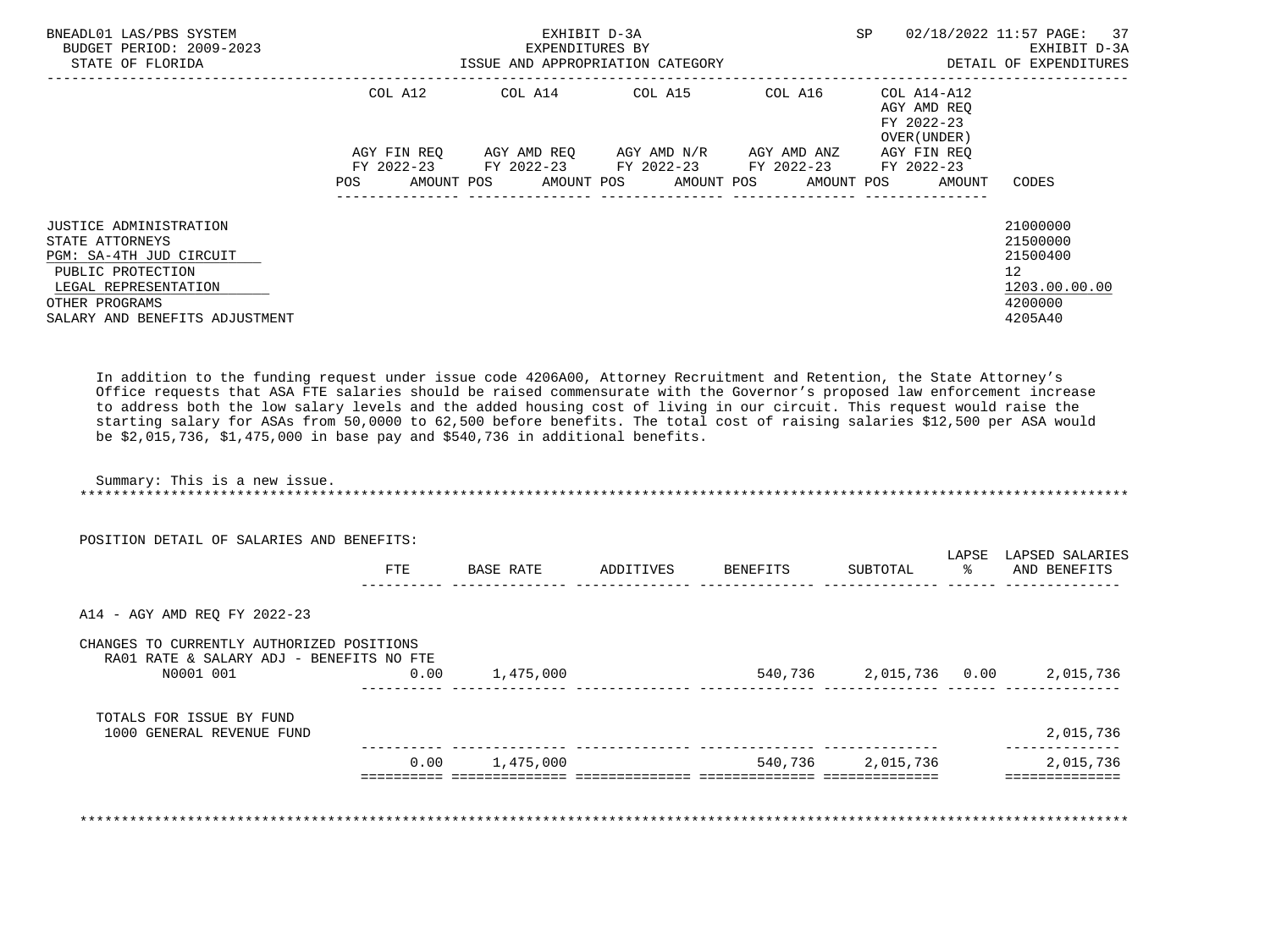| BNEADL01 LAS/PBS SYSTEM<br>BUDGET PERIOD: 2009-2023<br>STATE OF FLORIDA                                                                                                                                   |         | EXHIBIT D-3A<br>EXPENDITURES BY | ISSUE AND APPROPRIATION CATEGORY                                                                                      | SP 02/18/2022 11:57 PAGE:<br>DETAIL OF EXPENDITURES<br>___________________________________ | 38<br>EXHIBIT D-3A                                                                                   |
|-----------------------------------------------------------------------------------------------------------------------------------------------------------------------------------------------------------|---------|---------------------------------|-----------------------------------------------------------------------------------------------------------------------|--------------------------------------------------------------------------------------------|------------------------------------------------------------------------------------------------------|
|                                                                                                                                                                                                           | COL A12 |                                 | COL A14 COL A15 COL A16                                                                                               | $COL A14- A12$<br>AGY AMD REO<br>FY 2022-23<br>OVER (UNDER)                                |                                                                                                      |
|                                                                                                                                                                                                           |         |                                 | AGY FIN REQ AGY AMD REQ AGY AMD N/R AGY AMD ANZ AGY FIN REQ<br>FY 2022-23 FY 2022-23 FY 2022-23 FY 2022-23 FY 2022-23 |                                                                                            |                                                                                                      |
|                                                                                                                                                                                                           | POS FOR |                                 | AMOUNT POS      AMOUNT POS     AMOUNT POS     AMOUNT POS                                                              | AMOUNT                                                                                     | CODES                                                                                                |
| JUSTICE ADMINISTRATION<br>STATE ATTORNEYS<br>PGM: SA-4TH JUD CIRCUIT<br>PUBLIC PROTECTION<br>LEGAL REPRESENTATION<br>OTHER PROGRAMS<br>ATTORNEY RECRUITMENT AND RETENTION<br>SALARY RATE<br>$SALARY$ RATE |         | 1,180,000                       |                                                                                                                       | 1,180,000                                                                                  | 21000000<br>21500000<br>21500400<br>12 <sup>°</sup><br>1203.00.00.00<br>4200000<br>4206A00<br>000000 |
| SALARIES AND BENEFITS                                                                                                                                                                                     |         |                                 |                                                                                                                       |                                                                                            | 010000                                                                                               |
| $-$ STATE<br>GENERAL REVENUE FUND                                                                                                                                                                         |         | 1,612,588                       |                                                                                                                       | 1,612,588 1000 1                                                                           |                                                                                                      |
| TOTAL: ATTORNEY RECRUITMENT AND RETENTION<br>TOTAL ISSUE<br>TOTAL SALARY RATE                                                                                                                             |         | 1,612,588<br>1,180,000          |                                                                                                                       | 1,612,588<br>1,180,000                                                                     | 4206A00                                                                                              |
| AGENCY ISSUE NARRATIVE:                                                                                                                                                                                   |         |                                 |                                                                                                                       |                                                                                            |                                                                                                      |

 2022-2023 BUDGET YEAR NARRATIVE: IT COMPONENT? NO 2022-23 Amended Narrative after December 15, 2021

 Recruitment and retention of Assistant State Attorney (ASA) FTE is a major priority for the State Attorney's Office for the Fourth Judicial Circuit (SA4) and the Florida Prosecuting Attorney Association (FPAA). In order to keep current ASA FTE and recruit new ASA FTE, the FPAA is requesting a \$10,000.00 pay increase for all current ASA FTE and an increase in starting pay for ASA FTE by \$10,000.00. Furthermore, the FPAA is requesting that each State Attorney be given authority to grant pay adjustments to address recruitment, retention, or pay inequities from within the requested resources.

 ASAs are leaving public service faster than they can be trained and replaced. Private law firms are paying significantly more than the starting salaries approved by the Florida legislature, and SA4 and the other offices of the FPAA are finding it increasingly difficult to compete for talent. At last count, Florida has over 270 ASA FTE vacancies and the numbers increase daily as potential hires and trial experienced ASAs are lured away to the private law firms that can pay higher salaries. High turnover rates create situations where attorneys handle serious felony cases long before they are ready to do so.

 As of the time of this request, SA4 has 118 filled ASA FTE positions and 6 vacant ASA FTE positions. A \$10,000.00 pay increase for starting salary would increase the starting salary for ASA FTE from \$50,000.00 to \$60,000.00. If SA4's vacant ASA FTE positions are filled at the requested increase to \$60,000, additional money is needed to cover the increase by \$10,000.00 per position. Therefore, SA4 is requesting an increase in salary rate and in benefits, to provide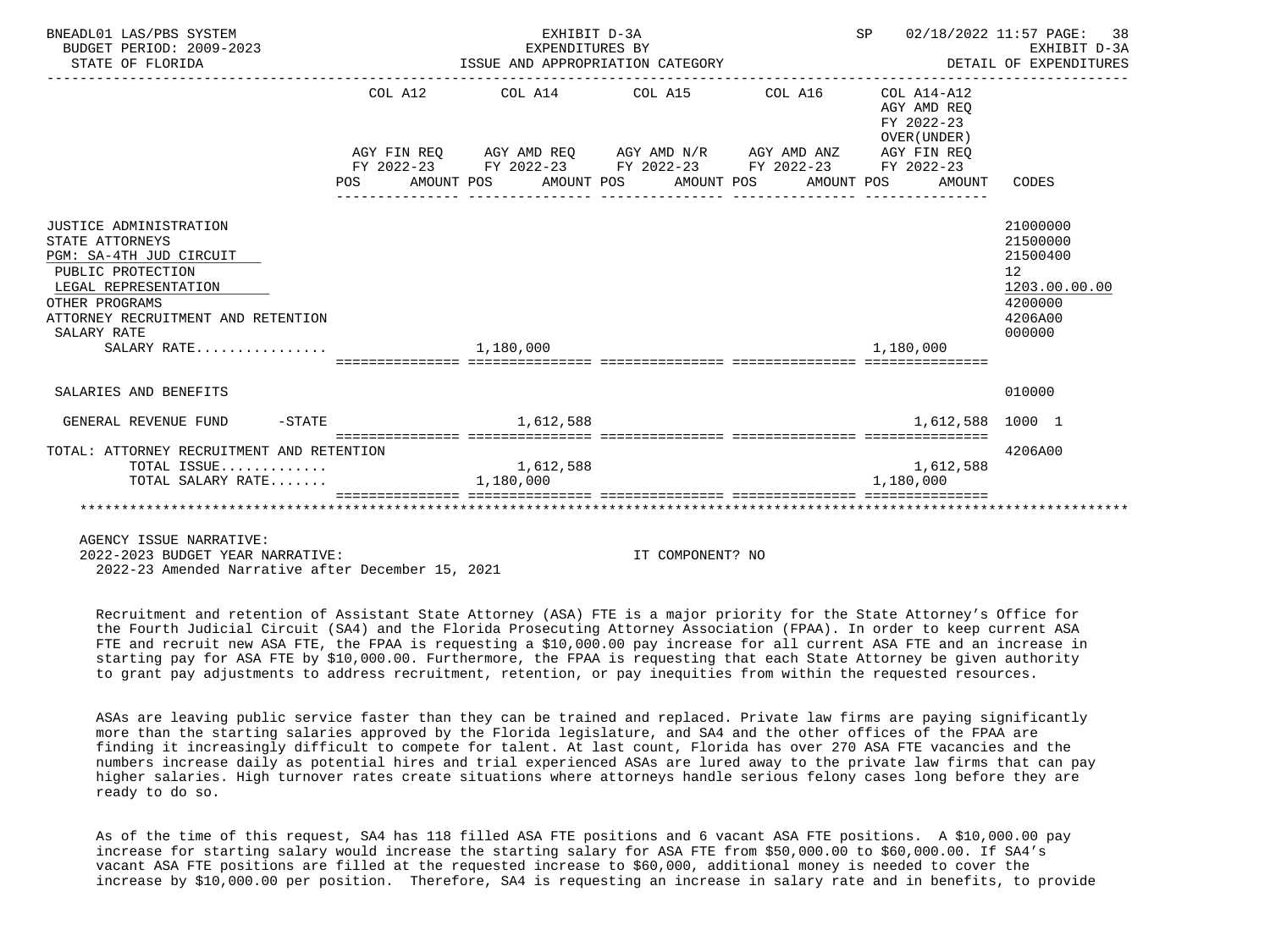| BNEADL01 LAS/PBS SYSTEM<br>BUDGET PERIOD: 2009-2023<br>STATE OF FLORIDA                                                                                                          |                           | EXHIBIT D-3A<br>EXPENDITURES BY<br>ISSUE AND APPROPRIATION CATEGORY                                          |                                                                                        | SP |                                                          | 02/18/2022 11:57 PAGE: 39<br>EXHIBIT D-3A<br>DETAIL OF EXPENDITURES                         |
|----------------------------------------------------------------------------------------------------------------------------------------------------------------------------------|---------------------------|--------------------------------------------------------------------------------------------------------------|----------------------------------------------------------------------------------------|----|----------------------------------------------------------|---------------------------------------------------------------------------------------------|
|                                                                                                                                                                                  |                           | COL A12 COL A14 COL A15 COL A16                                                                              |                                                                                        |    | COL A14-A12<br>AGY AMD REO<br>FY 2022-23<br>OVER (UNDER) |                                                                                             |
|                                                                                                                                                                                  | AGY FIN REO<br><b>POS</b> | FY 2022-23 FY 2022-23 FY 2022-23 FY 2022-23 FY 2022-23<br>AMOUNT POS AMOUNT POS AMOUNT POS AMOUNT POS AMOUNT | AGY AMD REQ        AGY AMD N/R        AGY AMD ANZ<br>---------------- ---------------- |    | AGY FIN REO                                              | CODES                                                                                       |
| <b>JUSTICE ADMINISTRATION</b><br>STATE ATTORNEYS<br>PGM: SA-4TH JUD CIRCUIT<br>PUBLIC PROTECTION<br>LEGAL REPRESENTATION<br>OTHER PROGRAMS<br>ATTORNEY RECRUITMENT AND RETENTION |                           |                                                                                                              |                                                                                        |    |                                                          | 21000000<br>21500000<br>21500400<br>12 <sup>12</sup><br>1203.00.00.00<br>4200000<br>4206A00 |

 a \$10,000.00 pay increase to our 118 filled ASA FTE positions and the 6 vacant ASA FTE positions for recruitment and retention purposes.

 Public safety is the number one priority for SA4 and the FPAA. The requested pay increases will provide SA4 and all the agencies in the FPAA with much-needed help in keeping our trained Assistant State Attorney FTE and recruiting new Assistant State Attorney FTE against the recruiting efforts of the private sector.

Summary: This is a new issue.

\*\*\*\*\*\*\*\*\*\*\*\*\*\*\*\*\*\*\*\*\*\*\*\*\*\*\*\*\*\*\*\*\*\*\*\*\*\*\*\*\*\*\*\*\*\*\*\*\*\*\*\*\*\*\*\*\*\*\*\*\*\*\*\*\*\*\*\*\*\*\*\*\*\*\*\*\*\*\*\*\*\*\*\*\*\*\*\*\*\*\*\*\*\*\*\*\*\*\*\*\*\*\*\*\*\*\*\*\*\*\*\*\*\*\*\*\*\*\*\*\*\*\*\*\*\*\*

|                                                                                                    | <b>FTE</b> | BASE RATE | ADDITIVES | BENEFITS | SUBTOTAL       | LAPSE<br>$\frac{1}{6}$ | LAPSED SALARIES<br>AND BENEFITS |
|----------------------------------------------------------------------------------------------------|------------|-----------|-----------|----------|----------------|------------------------|---------------------------------|
| A14 - AGY AMD REQ FY 2022-23                                                                       |            |           |           |          |                |                        |                                 |
| CHANGES TO CURRENTLY AUTHORIZED POSITIONS<br>RA01 RATE & SALARY ADJ - BENEFITS NO FTE<br>N0001 001 | 0.00       | 1,180,000 |           | 432,588  | 1,612,588 0.00 |                        | 1,612,588                       |
|                                                                                                    |            |           |           |          |                |                        |                                 |
| TOTALS FOR ISSUE BY FUND<br>1000 GENERAL REVENUE FUND                                              |            |           |           |          |                |                        | 1,612,588                       |

\*\*\*\*\*\*\*\*\*\*\*\*\*\*\*\*\*\*\*\*\*\*\*\*\*\*\*\*\*\*\*\*\*\*\*\*\*\*\*\*\*\*\*\*\*\*\*\*\*\*\*\*\*\*\*\*\*\*\*\*\*\*\*\*\*\*\*\*\*\*\*\*\*\*\*\*\*\*\*\*\*\*\*\*\*\*\*\*\*\*\*\*\*\*\*\*\*\*\*\*\*\*\*\*\*\*\*\*\*\*\*\*\*\*\*\*\*\*\*\*\*\*\*\*\*\*\*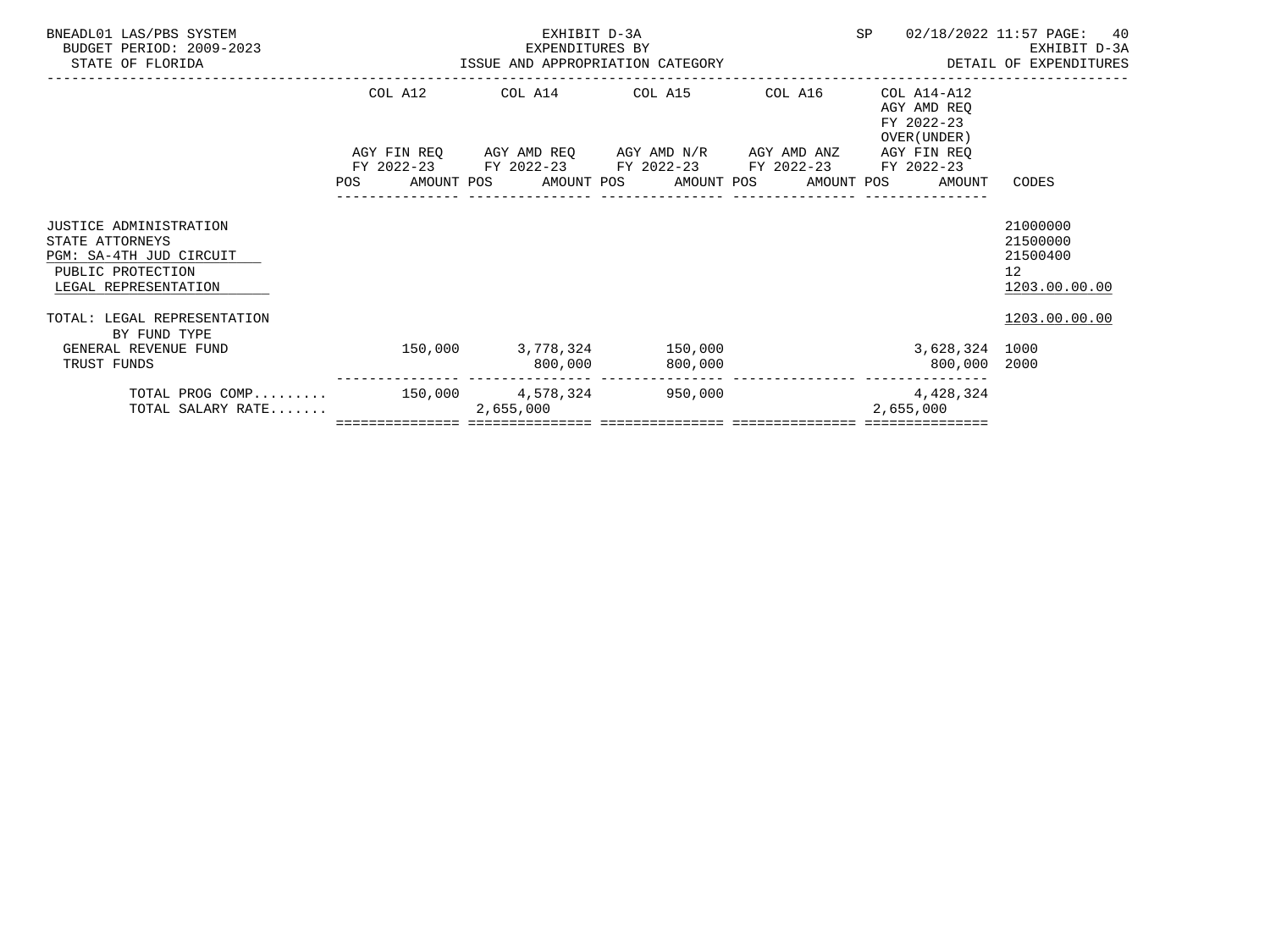| BNEADL01 LAS/PBS SYSTEM<br>BUDGET PERIOD: 2009-2023<br>STATE OF FLORIDA                                                                                                                                                   |         | EXHIBIT D-3A<br>EXPENDITURES BY<br>ISSUE AND APPROPRIATION CATEGORY                        |  | <b>SP</b>                                                 | 02/18/2022 11:57 PAGE:<br>41<br>EXHIBIT D-3A<br>DETAIL OF EXPENDITURES                                         |
|---------------------------------------------------------------------------------------------------------------------------------------------------------------------------------------------------------------------------|---------|--------------------------------------------------------------------------------------------|--|-----------------------------------------------------------|----------------------------------------------------------------------------------------------------------------|
|                                                                                                                                                                                                                           | COL A12 | COL A14 COL A15 COL A16<br>AGY FIN REQ AGY AMD REQ AGY AMD N/R AGY AMD ANZ AGY FIN REQ     |  | COL A14-A12<br>AGY AMD REO<br>FY 2022-23<br>OVER (UNDER ) |                                                                                                                |
|                                                                                                                                                                                                                           | POS     | FY 2022-23 FY 2022-23 FY 2022-23 FY 2022-23 FY 2022-23<br>AMOUNT POS AMOUNT POS AMOUNT POS |  | AMOUNT POS<br>AMOUNT                                      | CODES                                                                                                          |
| JUSTICE ADMINISTRATION<br>STATE ATTORNEYS<br>PGM: SA-5TH JUD CIRCUIT<br>PUBLIC PROTECTION<br>LEGAL REPRESENTATION<br>EQUIPMENT NEEDS<br>REPLACEMENT OF MOTOR VEHICLES<br>SPECIAL CATEGORIES<br>ACQUISITION/MOTOR VEHICLES |         |                                                                                            |  |                                                           | 21000000<br>21500000<br>21500500<br>12 <sup>°</sup><br>1203.00.00.00<br>2400000<br>2401500<br>100000<br>100021 |
| STATE ATTNYS REVENUE TF - STATE 136,000 136,000 136,000 136,000                                                                                                                                                           |         |                                                                                            |  |                                                           | 2058 1                                                                                                         |
|                                                                                                                                                                                                                           |         |                                                                                            |  |                                                           |                                                                                                                |

 AGENCY ISSUE NARRATIVE: 2022-2023 BUDGET YEAR NARRATIVE: IT COMPONENT? NO

 The State Attorney's Office, Fifth Judicial Circuit is requesting (4) replacement vehicles. The Fifth Circuit covers 4,558 square miles including five counties. To serve this area and conduct business for the State, the State Attorney maintains a fleet of vehicles which are used by attorneys, investigators, and victim-witness coordinators for locating, interviewing and transporting victims and witnesses. Vehicles are also used to carry out various administrative duties. Of the vehicles in this fleet, three currently have a combined mileage of 398,338 and one is 20 years old. In the near future these vehicles will have to be retired due to the costly repairs and maintenance. The only current alternative is to pay employees \$.445 cent per mile for the use of private vehicles.

 SAO5 is requesting to purchase (4) 2021 Ford Explorer 4FWD XLT (K8D). The Explorer's will also be used to investigate and evaluate crime scenes in rural areas. The need for a front wheel drive vehicle is warranted because the counties cover approximately 1,500 acres of The Ocala National Forest and many other areas that require 4-wheel drive to access. These rural roads are comprised of sand, mud, gravel and various unimproved roads which a 4-wheel drive vehicle is better equipped to handle.

(4) 2021 Ford Explorer's 4WD \$34,000 each.

| Year Make/Model                            | VIN               | Actual Mileage |
|--------------------------------------------|-------------------|----------------|
| 2001 Ford                                  | 1FAFP522X1A254771 | 86,387         |
| 2003 Chevy Impala                          | 2G1WF52E639373013 | 167,520        |
| 2006 Ford Crown Victoria 2FAFP73V86X122739 |                   | 84,946         |
| 2006 Ford Crown Victoria 2FAFP73V46X122740 |                   | 145.872        |
|                                            |                   |                |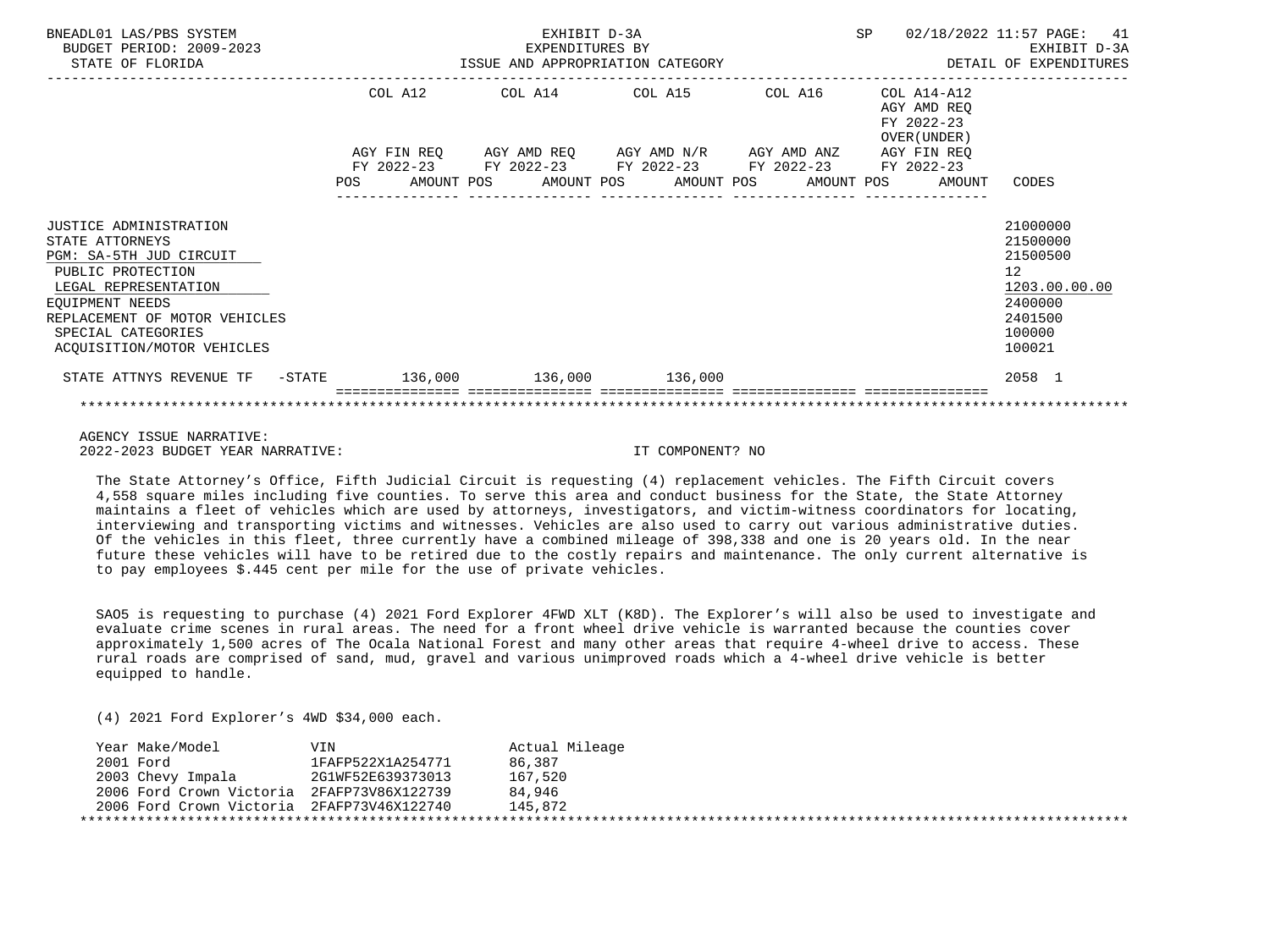| BNEADL01 LAS/PBS SYSTEM<br>BUDGET PERIOD: 2009-2023<br>STATE OF FLORIDA                                                                                                                                 |           | EXHIBIT D-3A<br>EXPENDITURES BY | ISSUE AND APPROPRIATION CATEGORY                                                                      | SP<br>DETAIL OF EXPENDITURES                             | 02/18/2022 11:57 PAGE:<br>42<br>EXHIBIT D-3A                                            |
|---------------------------------------------------------------------------------------------------------------------------------------------------------------------------------------------------------|-----------|---------------------------------|-------------------------------------------------------------------------------------------------------|----------------------------------------------------------|-----------------------------------------------------------------------------------------|
|                                                                                                                                                                                                         | COL A12   |                                 | COL A14 COL A15 COL A16                                                                               | COL A14-A12<br>AGY AMD REO<br>FY 2022-23<br>OVER (UNDER) |                                                                                         |
|                                                                                                                                                                                                         |           |                                 | AGY FIN REQ AGY AMD REQ AGY AMD N/R AGY AMD ANZ AGY FIN REQ                                           |                                                          |                                                                                         |
|                                                                                                                                                                                                         | POS DO    |                                 | FY 2022-23 FY 2022-23 FY 2022-23 FY 2022-23 FY 2022-23<br>AMOUNT POS AMOUNT POS AMOUNT POS AMOUNT POS | AMOUNT                                                   | CODES                                                                                   |
| JUSTICE ADMINISTRATION<br>STATE ATTORNEYS<br>PGM: SA-5TH JUD CIRCUIT<br>PUBLIC PROTECTION<br>LEGAL REPRESENTATION<br>OTHER PROGRAMS<br>ATTORNEY RECRUITMENT AND RETENTION<br>SALARY RATE<br>SALARY RATE |           | 1,110,000                       |                                                                                                       | 1,110,000                                                | 21000000<br>21500000<br>21500500<br>12<br>1203.00.00.00<br>4200000<br>4206A00<br>000000 |
| SALARIES AND BENEFITS                                                                                                                                                                                   |           |                                 |                                                                                                       |                                                          | 010000                                                                                  |
| $-$ STATE<br>GENERAL REVENUE FUND                                                                                                                                                                       |           | 1,516,926                       |                                                                                                       | 1,516,926 1000 1                                         |                                                                                         |
| TOTAL: ATTORNEY RECRUITMENT AND RETENTION                                                                                                                                                               |           |                                 |                                                                                                       | ================================                         | 4206A00                                                                                 |
| TOTAL ISSUE<br>TOTAL SALARY RATE                                                                                                                                                                        | 1,110,000 | 1,516,926                       |                                                                                                       | 1,516,926<br>1,110,000                                   |                                                                                         |
|                                                                                                                                                                                                         |           |                                 |                                                                                                       |                                                          |                                                                                         |
| ACFNOV ISSUE NAPPATIVE:                                                                                                                                                                                 |           |                                 |                                                                                                       |                                                          |                                                                                         |

2022-2023 BUDGET YEAR NARRATIVE: IT COMPONENT? NO

2022-23 Amended Narrative after December 15, 2021

 Recruitment and retention of Assistant State Attorney (ASA) FTE is a major priority for the State Attorney's Office for the Fifth Judicial Circuit (SA5) and the Florida Prosecuting Attorney Association (FPAA). In order to keep current ASA FTE and recruit new ASA FTE, the FPAA is requesting a \$10,000.00 pay increase for all current ASA FTE and an increase in starting pay for ASA FTE by \$10,000.00. Furthermore, the FPAA is requesting that each State Attorney be given authority to grant pay adjustments to address recruitment, retention, or pay inequities from within the requested resources.

 ASAs are leaving public service faster than they can be trained and replaced. Private law firms are paying significantly more than the starting salaries approved by the Florida legislature, and SA5 and the other offices of the FPAA are finding it increasingly difficult to compete for talent. At last count, Florida has over 270 ASA FTE vacancies and the numbers increase daily as potential hires and trial experienced ASAs are lured away to the private law firms that can pay higher salaries. High turnover rates create situations where attorneys handle serious felony cases long before they are ready to do so. SA5 currently has 16 vacant ASA FTE positions that must be filled to adequately fulfill SA5's constitutional duties and the turnover rate is not improving.

 In order to accomplish this issue, the additional cost for the 95 filled ASA positions would be \$1,298,270, which includes \$950,000 in salary rate and benefits of \$348.270. At the time of this request, SA5 has 16 vacant ASA FTE positions that must be filled to properly execute SA5's constitutional duties. A \$10,000.00 pay increase for starting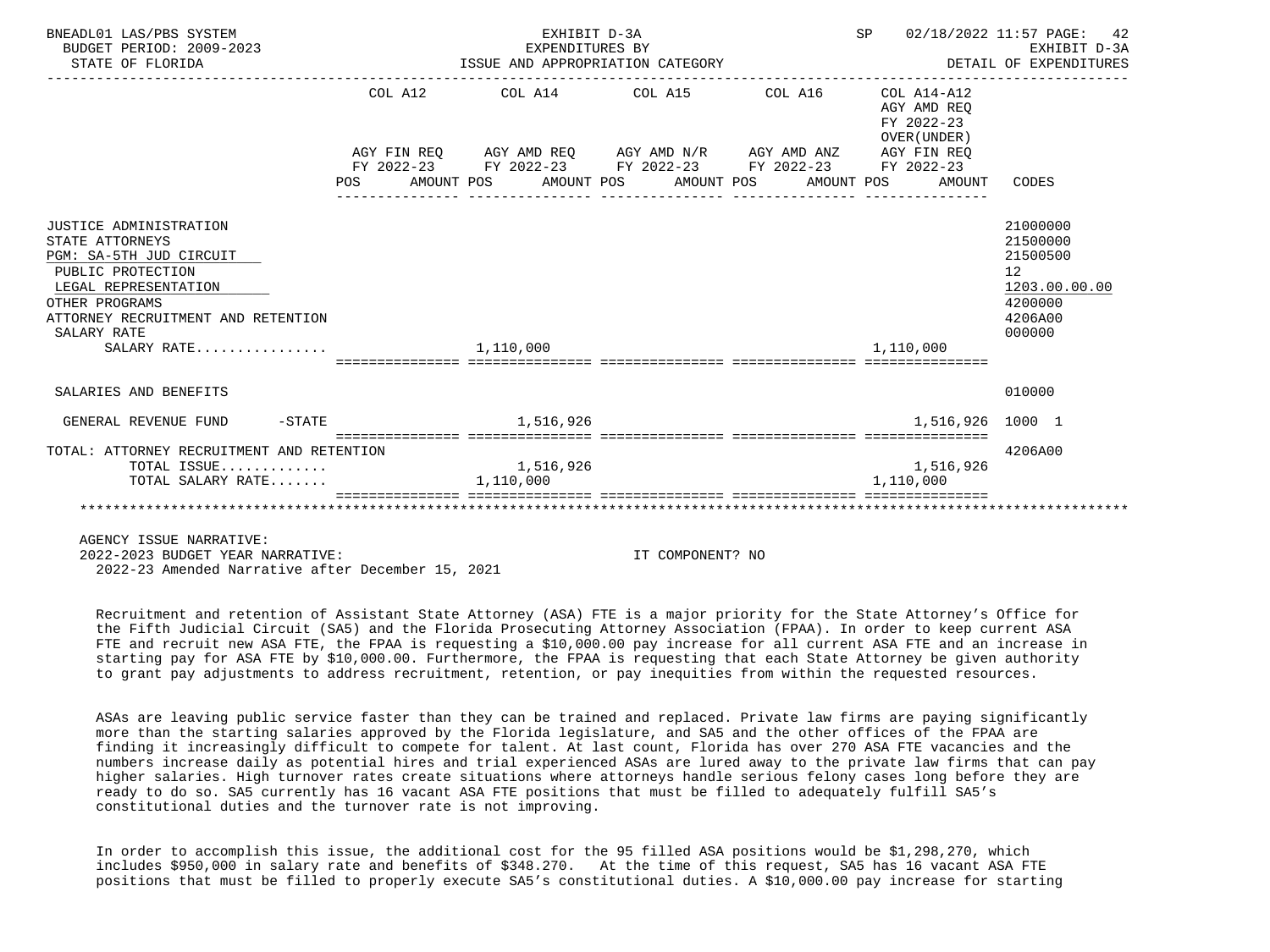| BNEADL01 LAS/PBS SYSTEM<br>BUDGET PERIOD: 2009-2023<br>STATE OF FLORIDA                                                                                                                                                                                                                                      |             | EXHIBIT D-3A<br>EXPENDITURES BY | ISSUE AND APPROPRIATION CATEGORY                                                            |            | SP                                                       | 02/18/2022 11:57 PAGE:<br>43<br>EXHIBIT D-3A<br>DETAIL OF EXPENDITURES                     |
|--------------------------------------------------------------------------------------------------------------------------------------------------------------------------------------------------------------------------------------------------------------------------------------------------------------|-------------|---------------------------------|---------------------------------------------------------------------------------------------|------------|----------------------------------------------------------|--------------------------------------------------------------------------------------------|
|                                                                                                                                                                                                                                                                                                              | COL A12     |                                 | COL A14 COL A15                                                                             | COL A16    | COL A14-A12<br>AGY AMD REO<br>FY 2022-23<br>OVER (UNDER) |                                                                                            |
|                                                                                                                                                                                                                                                                                                              | AGY FIN REO |                                 | AGY AMD REQ      AGY AMD N/R     AGY AMD ANZ<br>FY 2022-23 FY 2022-23 FY 2022-23 FY 2022-23 |            | AGY FIN REO<br>FY 2022-23                                |                                                                                            |
|                                                                                                                                                                                                                                                                                                              | <b>POS</b>  |                                 | AMOUNT POS AMOUNT POS AMOUNT POS                                                            | AMOUNT POS | AMOUNT                                                   | CODES                                                                                      |
| JUSTICE ADMINISTRATION<br>STATE ATTORNEYS<br>PGM: SA-5TH JUD CIRCUIT<br>PUBLIC PROTECTION<br>LEGAL REPRESENTATION<br>OTHER PROGRAMS<br>ATTORNEY RECRUITMENT AND RETENTION                                                                                                                                    |             |                                 |                                                                                             |            |                                                          | 21000000<br>21500000<br>21500500<br>12 <sup>°</sup><br>1203.00.00.00<br>4200000<br>4206A00 |
| salary would increase the starting salary for ASA FTE from \$50,000.00 to \$60,000.00. If SA5's vacant ASA FTE positions<br>are filled at the requested increase to \$60,000, the additional money needed to cover the increase would be \$218.656,<br>which includes \$160,000 in salary rate and \$58,656. |             |                                 |                                                                                             |            |                                                          |                                                                                            |

 Public safety is the number one priority for SA5 and the FPAA. The requested pay increases will provide SA5 and all of the agencies in the FPAA with much-needed help in retention of our trained Assistant State Attorneys and recruiting new ones in a competitive fashion against the private sector.

| Summary: This is a new issue. |  |  |
|-------------------------------|--|--|
|                               |  |  |

|                                                       | <b>FTE</b> | BASE RATE | ADDITIVES | BENEFITS | SUBTOTAL | LAPSE<br>ႜၟ | LAPSED SALARIES<br>AND BENEFITS |
|-------------------------------------------------------|------------|-----------|-----------|----------|----------|-------------|---------------------------------|
|                                                       |            |           |           |          |          |             |                                 |
| A14 - AGY AMD REQ FY 2022-23                          |            |           |           |          |          |             |                                 |
| CHANGES TO CURRENTLY AUTHORIZED POSITIONS             |            |           |           |          |          |             |                                 |
| RA01 RATE & SALARY ADJ - BENEFITS NO FTE<br>N0001 001 | 0.00       | 1,110,000 |           | 406,926  |          |             | 1,516,926                       |
|                                                       |            |           |           |          |          |             |                                 |
| TOTALS FOR ISSUE BY FUND                              |            |           |           |          |          |             | 1,516,926                       |
| 1000 GENERAL REVENUE FUND                             |            |           |           |          |          |             |                                 |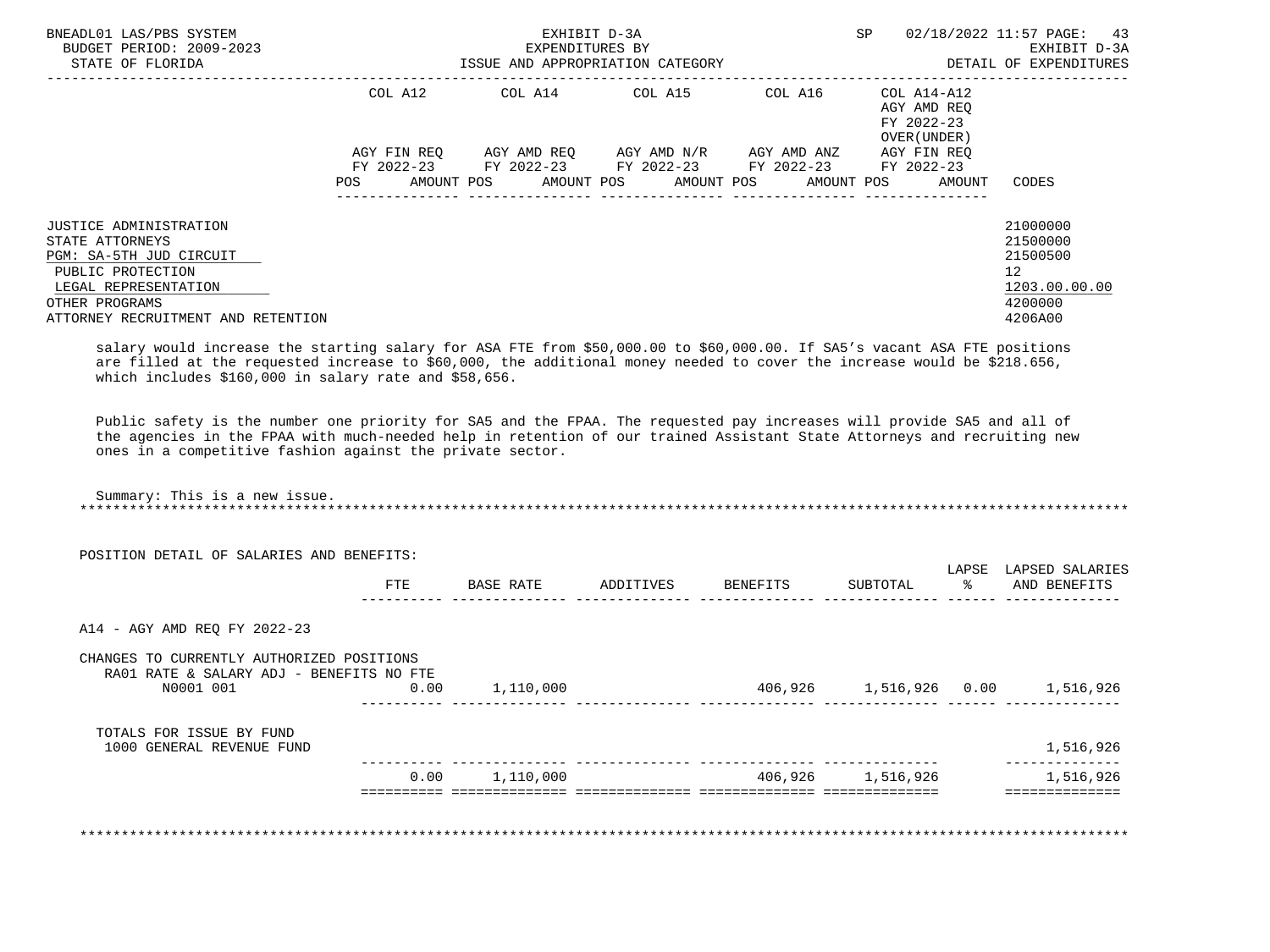| BNEADL01 LAS/PBS SYSTEM<br>BUDGET PERIOD: 2009-2023<br>STATE OF FLORIDA                                                  | EXPENDITURES BY<br>ISSUE AND APPROPRIATION CATEGORY | EXHIBIT D-3A<br>EXPENDITURES BY |                                                                                                      |         | SP                                                                                                  | 02/18/2022 11:57 PAGE: 44<br>EXHIBIT D-3A<br>DETAIL OF EXPENDITURES  |
|--------------------------------------------------------------------------------------------------------------------------|-----------------------------------------------------|---------------------------------|------------------------------------------------------------------------------------------------------|---------|-----------------------------------------------------------------------------------------------------|----------------------------------------------------------------------|
|                                                                                                                          | COL A12                                             |                                 | COL A14 COL A15                                                                                      | COL A16 | COL A14-A12<br>AGY AMD REO<br>FY 2022-23                                                            |                                                                      |
|                                                                                                                          |                                                     |                                 | AGY FIN REQ 6 AGY AMD REQ 6 AGY AMD N/R 6 AGY AMD ANZ<br>FY 2022-23 FY 2022-23 FY 2022-23 FY 2022-23 |         | OVER (UNDER)<br>AGY FIN REO<br>FY 2022-23<br>POS AMOUNT POS AMOUNT POS AMOUNT POS AMOUNT POS AMOUNT | CODES                                                                |
| <b>JUSTICE ADMINISTRATION</b><br>STATE ATTORNEYS<br>PGM: SA-5TH JUD CIRCUIT<br>PUBLIC PROTECTION<br>LEGAL REPRESENTATION |                                                     |                                 |                                                                                                      |         |                                                                                                     | 21000000<br>21500000<br>21500500<br>12 <sup>°</sup><br>1203.00.00.00 |
| TOTAL: LEGAL REPRESENTATION<br>BY FUND TYPE                                                                              |                                                     |                                 |                                                                                                      |         |                                                                                                     | 1203.00.00.00                                                        |
| GENERAL REVENUE FUND<br>TRUST FUNDS                                                                                      |                                                     | 1,516,926                       | 136,000 136,000 136,000                                                                              |         | 1,516,926 1000                                                                                      | 2000                                                                 |
| TOTAL PROG COMP 136,000 1,652,926 136,000<br>TOTAL SALARY RATE                                                           |                                                     | 1,110,000                       |                                                                                                      |         | 1,516,926<br>1,110,000                                                                              |                                                                      |
|                                                                                                                          |                                                     |                                 |                                                                                                      |         |                                                                                                     |                                                                      |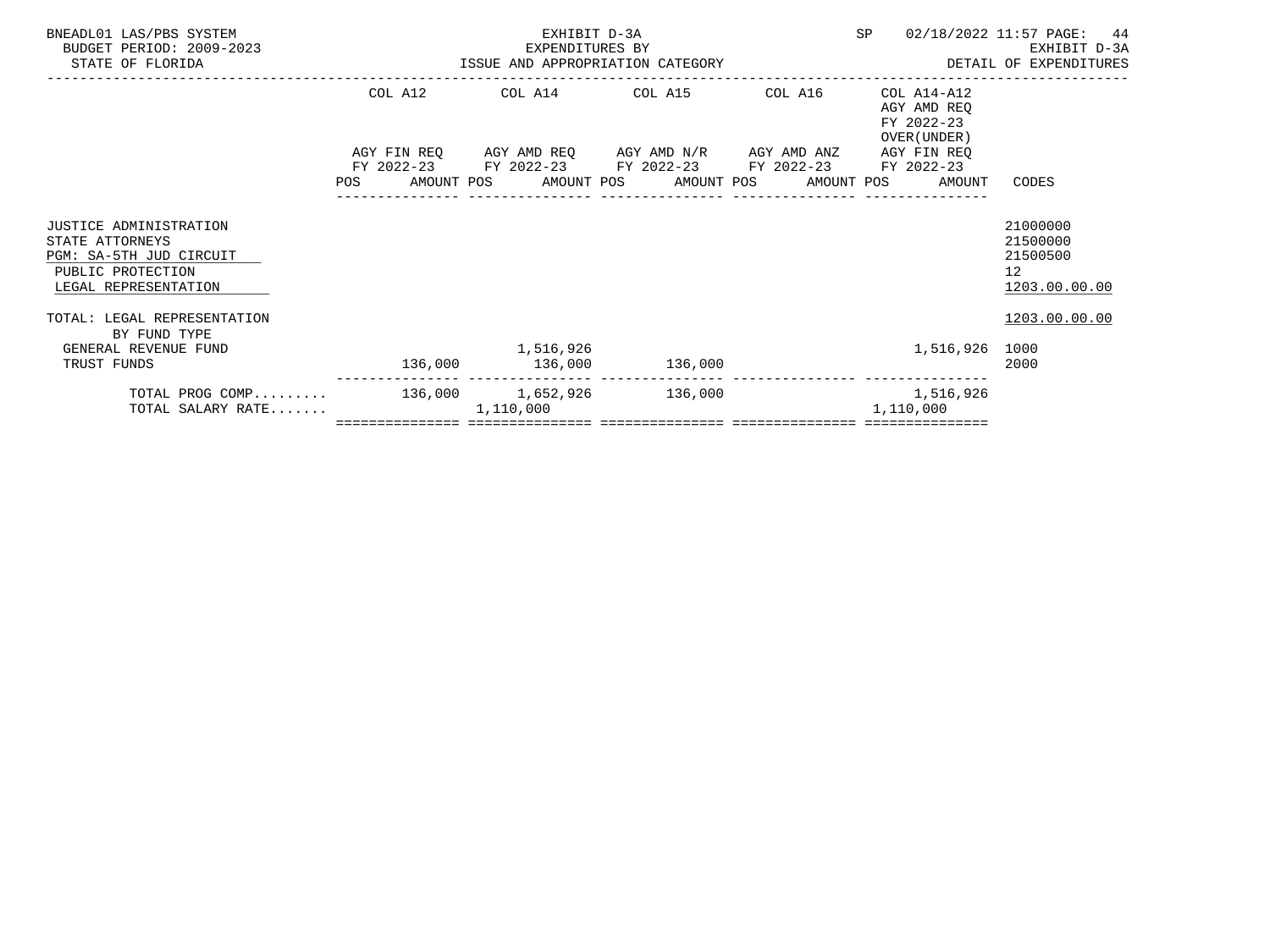| BNEADL01 LAS/PBS SYSTEM<br>BUDGET PERIOD: 2009-2023<br>STATE OF FLORIDA                                                                                                                                                   |                                                                            | EXHIBIT D-3A<br>EXPENDITURES BY<br>EXPENDITURES BI<br>ISSUE AND APPROPRIATION CATEGORY <b>AND ALL CALL DETAIL OF EXPENDITURES</b> | SP 02/18/2022 11:57 PAGE: 45                             | EXHIBIT D-3A                                                                                                   |
|---------------------------------------------------------------------------------------------------------------------------------------------------------------------------------------------------------------------------|----------------------------------------------------------------------------|-----------------------------------------------------------------------------------------------------------------------------------|----------------------------------------------------------|----------------------------------------------------------------------------------------------------------------|
|                                                                                                                                                                                                                           |                                                                            | COL A12 COL A14 COL A15 COL A16                                                                                                   | COL A14-A12<br>AGY AMD REO<br>FY 2022-23<br>OVER (UNDER) |                                                                                                                |
|                                                                                                                                                                                                                           |                                                                            | AGY FIN REQ AGY AMD REQ AGY AMD N/R AGY AMD ANZ AGY FIN REQ                                                                       |                                                          |                                                                                                                |
|                                                                                                                                                                                                                           |                                                                            | FY 2022-23 FY 2022-23 FY 2022-23 FY 2022-23 FY 2022-23<br>POS AMOUNT POS AMOUNT POS AMOUNT POS AMOUNT POS AMOUNT CODES            |                                                          |                                                                                                                |
| JUSTICE ADMINISTRATION<br>STATE ATTORNEYS<br>PGM: SA-6TH JUD CIRCUIT<br>PUBLIC PROTECTION<br>LEGAL REPRESENTATION<br>EOUIPMENT NEEDS<br>REPLACEMENT OF MOTOR VEHICLES<br>SPECIAL CATEGORIES<br>ACOUISITION/MOTOR VEHICLES |                                                                            |                                                                                                                                   |                                                          | 21000000<br>21500000<br>21500600<br>12 <sup>°</sup><br>1203.00.00.00<br>2400000<br>2401500<br>100000<br>100021 |
| STATE ATTNYS REVENUE TF - STATE 81,000 136,000 136,000                                                                                                                                                                    |                                                                            |                                                                                                                                   | 55,000 2058 1                                            |                                                                                                                |
|                                                                                                                                                                                                                           |                                                                            |                                                                                                                                   |                                                          |                                                                                                                |
| AGENCY ISSUE NARRATIVE:<br>2022-2023 BUDGET YEAR NARRATIVE:                                                                                                                                                               |                                                                            | IT COMPONENT? NO                                                                                                                  |                                                          |                                                                                                                |
| REPLACE ASSET<br>YEAR MAKE/MODEL<br>2022-23 11600<br>2013<br>2022-23 10976 2011 Chevy Impala<br>2022-23 11604 2013 Dodge Charger 2C3CDXBG1DH535624 135,000                                                                | VIN<br>Dodge Charger 2C3CDXBG8DH535622 132,674<br>2G1WF5EK1B1173865 68,000 | EST MILEAGE 6/30/2023                                                                                                             |                                                          |                                                                                                                |

 The qualification for vehicle replacement is that vehicles have over 120,000 miles or aged over 12 years. Asset 11600 and 11604 qualify by mileage, and Asset 10976 qualifies by age.

The vehicles are necessary and are linked to agency activities: felony, misdemeanor, and juvenile prosecution.

Amended FY 2022 - 2023 Narrative after December 15, 2021

| REPLACE     |       |      | ASSET # YEAR MAKE/MODEL | VIN                             | EST MILEAGE 6/30/2022 |
|-------------|-------|------|-------------------------|---------------------------------|-----------------------|
| $2022 - 23$ | 11600 | 2013 |                         | Dodge Charger 2C3CDXBG8DH535622 | 132,674               |
| $2022 - 23$ | 10976 | 2011 | Chevy Impala            | 2G1WF5EK1B1173865               | 65,690                |
| $2022 - 23$ | 11604 | 2013 | Dodge Charger           | 2C3CDXBG1DH535624               | 135,000               |
| $2022 - 23$ | 11626 | 2013 |                         | Dodge Charger 2C3CDXBG4DH655563 | 142,000               |

 This is an amended issue code 2401500 for Replacement Equipment - Motor Vehicles. The amended issue is to add an additional vehicle and request additional funds to purchase replacement motor vehicles.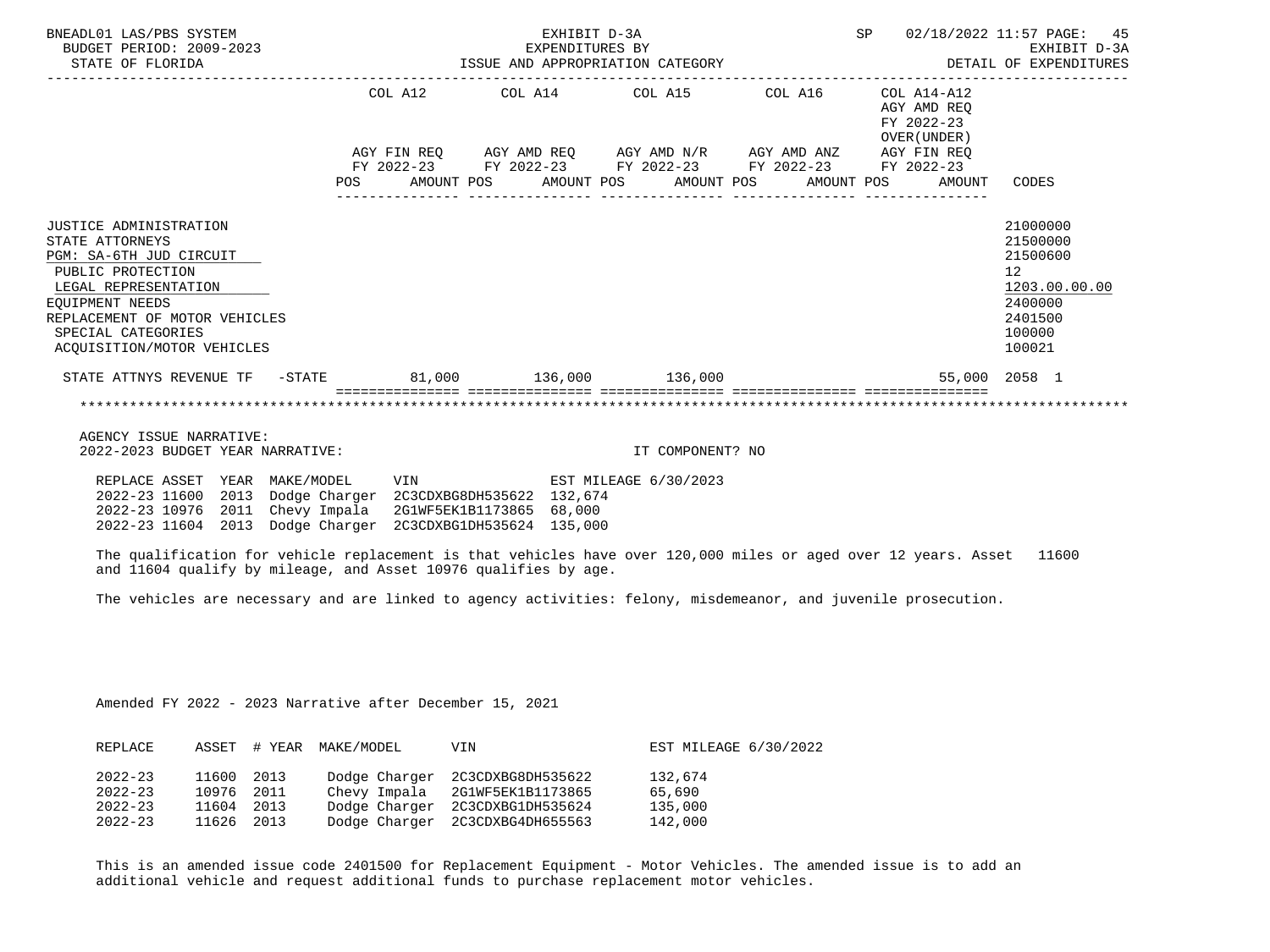| SP<br>02/18/2022 11:57 PAGE:<br>BNEADL01 LAS/PBS SYSTEM<br>EXHIBIT D-3A<br>BUDGET PERIOD: 2009-2023<br>EXPENDITURES BY<br>STATE OF FLORIDA<br>ISSUE AND APPROPRIATION CATEGORY | 46<br>EXHIBIT D-3A<br>DETAIL OF EXPENDITURES |
|--------------------------------------------------------------------------------------------------------------------------------------------------------------------------------|----------------------------------------------|
| COL A14 COL A15 COL A16 COL A14-A12<br>COL A12<br>AGY AMD REO<br>FY 2022-23<br>OVER (UNDER)                                                                                    |                                              |
| AGY AMD REO AGY AMD N/R AGY AMD ANZ<br>AGY FIN REO<br>AGY FIN REO                                                                                                              |                                              |
| FY 2022-23 FY 2022-23 FY 2022-23 FY 2022-23 FY 2022-23<br>AMOUNT POS AMOUNT POS AMOUNT POS AMOUNT POS<br><b>POS</b><br>AMOUNT                                                  | CODES                                        |
| <b>JUSTICE ADMINISTRATION</b><br>STATE ATTORNEYS<br>PGM: SA-6TH JUD CIRCUIT                                                                                                    | 21000000<br>21500000<br>21500600             |
| PUBLIC PROTECTION<br>LEGAL REPRESENTATION                                                                                                                                      | 12 <sup>°</sup><br>1203.00.00.00             |
| EOUIPMENT NEEDS<br>REPLACEMENT OF MOTOR VEHICLES                                                                                                                               | 2400000<br>2401500                           |

 The State of Florida's purchasing contract for vehicles was released on November 17, 2021, and there was a significant increase in purchase price for several vehicles. This amended issue is being submitted to add a 2013 Dodge Charger (VIN# 2C3CDXBG4DH655563) that we were not able to purchase during fiscal year 2021-2022 because the price is now more than the authority granted to us in Trust authority to make the purchase. We were given authority of \$25,000.00 to make this purchase but the price pursuant to the State of Florida purchasing contract for a Dodge Charger is now \$29,375.00.

 With the increase in price, we are requested additional authority to purchase each of the replacement motor vehicles, included the added motor vehicle. The authority requested is Trust authority as we will be purchasing these replacement motor vehicles with Trust money.

 The qualification for vehicle replacement is that vehicles have over 120,000 miles or aged over 12 years. Asset #s 11626, 11600, & 11604 qualify by mileage, and Asset # 10976 qualifies by age.

The vehicles are necessary and are linked to agency activities: felony, misdemeanor, and juvenile prosecution.

Summary:

 SA06 requests an increase of \$55,000 in the acquisition of motor vehicles appropriation category to cover the increased cost of the original requested vehicles as well as replace an additional vehicle. \*\*\*\*\*\*\*\*\*\*\*\*\*\*\*\*\*\*\*\*\*\*\*\*\*\*\*\*\*\*\*\*\*\*\*\*\*\*\*\*\*\*\*\*\*\*\*\*\*\*\*\*\*\*\*\*\*\*\*\*\*\*\*\*\*\*\*\*\*\*\*\*\*\*\*\*\*\*\*\*\*\*\*\*\*\*\*\*\*\*\*\*\*\*\*\*\*\*\*\*\*\*\*\*\*\*\*\*\*\*\*\*\*\*\*\*\*\*\*\*\*\*\*\*\*\*\*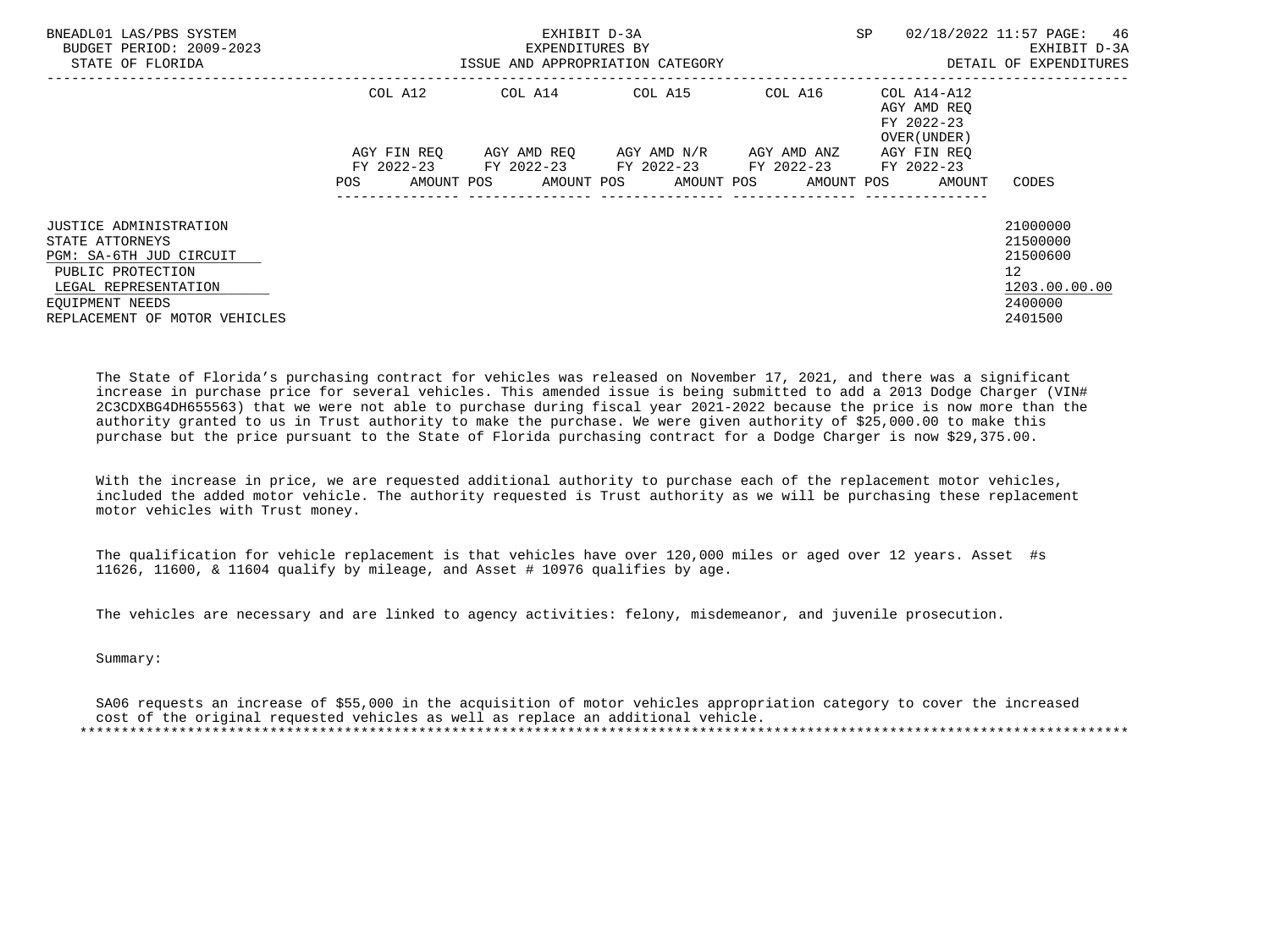| BNEADL01 LAS/PBS SYSTEM<br>BUDGET PERIOD: 2009-2023<br>STATE OF FLORIDA                                                                                                                        |            |         |       | EXHIBIT D-3A<br>EXPENDITURES BY<br>ISSUE AND APPROPRIATION CATEGORY                                                                                             |                  |  | <b>SP</b> | 02/18/2022 11:57 PAGE:                                   | 47<br>EXHIBIT D-3A<br>DETAIL OF EXPENDITURES                                            |
|------------------------------------------------------------------------------------------------------------------------------------------------------------------------------------------------|------------|---------|-------|-----------------------------------------------------------------------------------------------------------------------------------------------------------------|------------------|--|-----------|----------------------------------------------------------|-----------------------------------------------------------------------------------------|
|                                                                                                                                                                                                |            | COL A12 |       | COL A14 COL A15 COL A16                                                                                                                                         |                  |  |           | COL A14-A12<br>AGY AMD REO<br>FY 2022-23<br>OVER (UNDER) |                                                                                         |
|                                                                                                                                                                                                | <b>POS</b> |         |       | AGY FIN REQ 6 AGY AMD REQ 6 AGY AMD N/R 66 AGY AMD ANZ<br>FY 2022-23 FY 2022-23 FY 2022-23 FY 2022-23 FY 2022-23<br>AMOUNT POS AMOUNT POS AMOUNT POS AMOUNT POS |                  |  |           | AGY FIN REO<br>AMOUNT                                    | CODES                                                                                   |
| <b>JUSTICE ADMINISTRATION</b><br>STATE ATTORNEYS<br>PGM: SA-6TH JUD CIRCUIT<br>PUBLIC PROTECTION<br>LEGAL REPRESENTATION<br>WORKLOAD<br>INCREASED CURRENT PROSECUTION<br>SALARIES AND BENEFITS |            |         |       |                                                                                                                                                                 |                  |  |           |                                                          | 21000000<br>21500000<br>21500600<br>12<br>1203.00.00.00<br>3000000<br>3000080<br>010000 |
|                                                                                                                                                                                                |            |         | 15.00 |                                                                                                                                                                 |                  |  |           | 15.00                                                    |                                                                                         |
| AGENCY ISSUE NARRATIVE:<br>2022-2023 BUDGET YEAR NARRATIVE:<br>Amended 2022-23 Narrative after December 15, 2021                                                                               |            |         |       |                                                                                                                                                                 | IT COMPONENT? NO |  |           |                                                          |                                                                                         |

 The State Attorney's Office in the 6th Judicial Circuit is requesting authority for 15.00 additional FTE, Assistant State Attorney positions, with zero fiscal impact. The reason for the increase in this specific FTE is the continued population growth of the Sixth Judicial Circuit and the corollary increase in workload. With the current population and caseload increases, our office needs additional Assistant State Attorney FTE to keep up with the workload. In particular, the caseloads in Pasco County have increased to a point that additional FTE is an absolute necessity.

 The Sixth Judicial Circuit is growing exponentially. According to The Florida Legislature's Office of Economic and Demographic Research's published county population estimates, in 2012, Pasco County had a population of 468,562 and Pinellas County had a population of 920,381. According to The Florida Legislature's Office of Economic and Demographic Research's published county population estimates, in 2020, Pasco County had a population of 542,638 and Pinellas County had a population of 984,054. This is a total estimated population increase of 137,749 residents in the Sixth Judicial Circuit. With the current rate of population increase and the visible construction boom in both Pasco and Pinellas counties, the population of the Sixth Circuit will continue to skyrocket.

 With the rise in population, there has been a corollary and exponential rise in caseloads. Our office has had to expand existing specialty divisions in our Pinellas County office with additional, seasoned Assistant State Attorneys due to increased caseloads that involve complex cases. With the increase in population in Pasco alone, the increase in caseloads requires us to create new FTE Assistant State Attorney positions to meet the increased workload and the need to create specialized divisions with additional, seasoned Assistant State Attorneys to keep Pasco County safe.

 As of November 30, 2021, there were 18,492 total active, pending felony and misdemeanor cases in our office. Of that total, 7,029 cases are in Pasco county which is 38% of the total Circuit workload. There are currently no specialized divisions in Pasco County. In Pinellas County, the current caseloads in specialized divisions, which includes the Career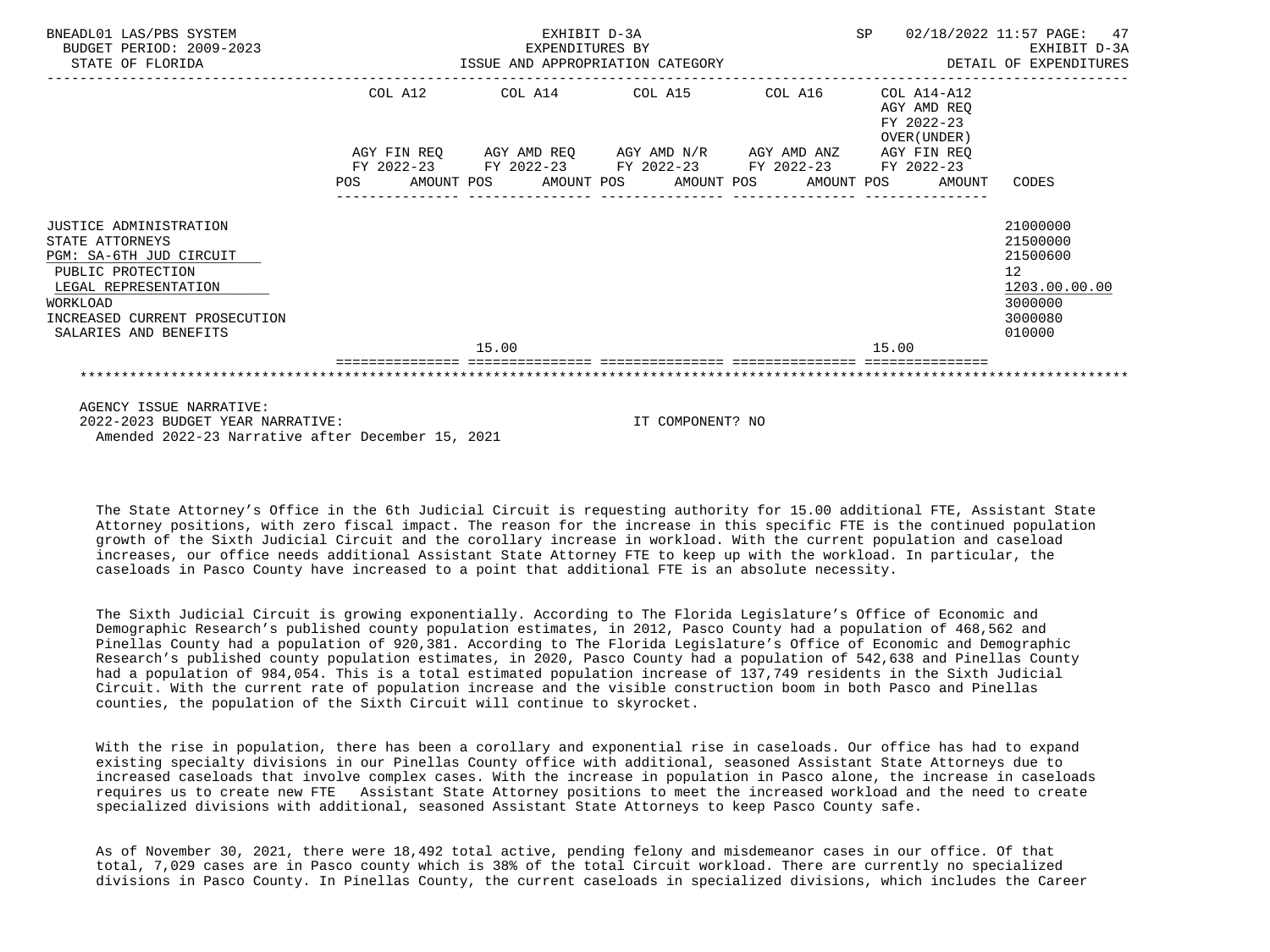| BNEADL01 LAS/PBS SYSTEM<br>BUDGET PERIOD: 2009-2023<br>STATE OF FLORIDA                                                                                        | EXHIBIT D-3A<br>EXPENDITURES BY<br>ISSUE AND APPROPRIATION CATEGORY |  |                                                                                                                                             |                  | <b>SP</b>                                                | 02/18/2022 11:57 PAGE: 48<br>EXHIBIT D-3A<br>DETAIL OF EXPENDITURES                        |
|----------------------------------------------------------------------------------------------------------------------------------------------------------------|---------------------------------------------------------------------|--|---------------------------------------------------------------------------------------------------------------------------------------------|------------------|----------------------------------------------------------|--------------------------------------------------------------------------------------------|
|                                                                                                                                                                | COL A12                                                             |  | COL A14 COL A15                                                                                                                             | COL A16          | COL A14-A12<br>AGY AMD REO<br>FY 2022-23<br>OVER (UNDER) |                                                                                            |
|                                                                                                                                                                | AGY FIN REO<br>POS                                                  |  | AGY AMD REO      AGY AMD N/R      AGY AMD ANZ<br>FY 2022-23 FY 2022-23 FY 2022-23 FY 2022-23<br>AMOUNT POS AMOUNT POS AMOUNT POS AMOUNT POS | ---------------- | AGY FIN REO<br>FY 2022-23<br>AMOUNT                      | CODES                                                                                      |
| JUSTICE ADMINISTRATION<br>STATE ATTORNEYS<br>PGM: SA-6TH JUD CIRCUIT<br>PUBLIC PROTECTION<br>LEGAL REPRESENTATION<br>WORKLOAD<br>INCREASED CURRENT PROSECUTION |                                                                     |  |                                                                                                                                             |                  |                                                          | 21000000<br>21500000<br>21500600<br>12 <sup>°</sup><br>1203.00.00.00<br>3000000<br>3000080 |

 Criminal Division (301), the Sex Crimes Division (167), the White Collar and Consumer Fraud Divisions (120), and the Gang Prosecution Division (269), has a total caseload of 857 cases. These specialized divisions have a combined total of 14 assigned FTE Assistant State Attorney positions. The cases handled by these specialized divisions are complex, felony cases and require extra work and attention per case. In Pasco County, there were 2,495 pending felony cases on December 31, 2012, and as of November 30, 2021, there were 4,200 pending felony cases for a 59% increase in felony workload alone.

 Our Office currently is authorized to have 187 Assistant State Attorney FTE positions and we currently have 172 of those positions filled. Due to the pandemic and the corresponding problems with recruiting new attorneys, we are in a crunch with positions if we once again become fully staffed by filling the entry-level Assistant State Attorney vacancies. Especially with the need for creating specialized divisions in our Pasco office, the need to increase Assistant State Attorney FTE in our office is urgent. We do not currently need to request any addition money, and therefore, are only requesting authority for the FTE.

|                                                             | POSITION DETAIL OF SALARIES AND BENEFITS: |           |           |          |          |                   |                                 |
|-------------------------------------------------------------|-------------------------------------------|-----------|-----------|----------|----------|-------------------|---------------------------------|
|                                                             | FTE                                       | BASE RATE | ADDITIVES | BENEFITS | SUBTOTAL | LAPSE<br>$\sim$ 8 | LAPSED SALARIES<br>AND BENEFITS |
| A14 - AGY AMD REQ FY 2022-23                                |                                           |           |           |          |          |                   |                                 |
| NEW POSITIONS<br>6901 ASSISTANT STATE ATTORNEY-OVER MILLION | 15.00                                     |           |           |          |          | 0.00              |                                 |
|                                                             |                                           |           |           |          |          |                   |                                 |
| N0001 001                                                   |                                           |           |           |          |          |                   |                                 |
| TOTALS FOR ISSUE BY FUND                                    |                                           |           |           |          |          |                   |                                 |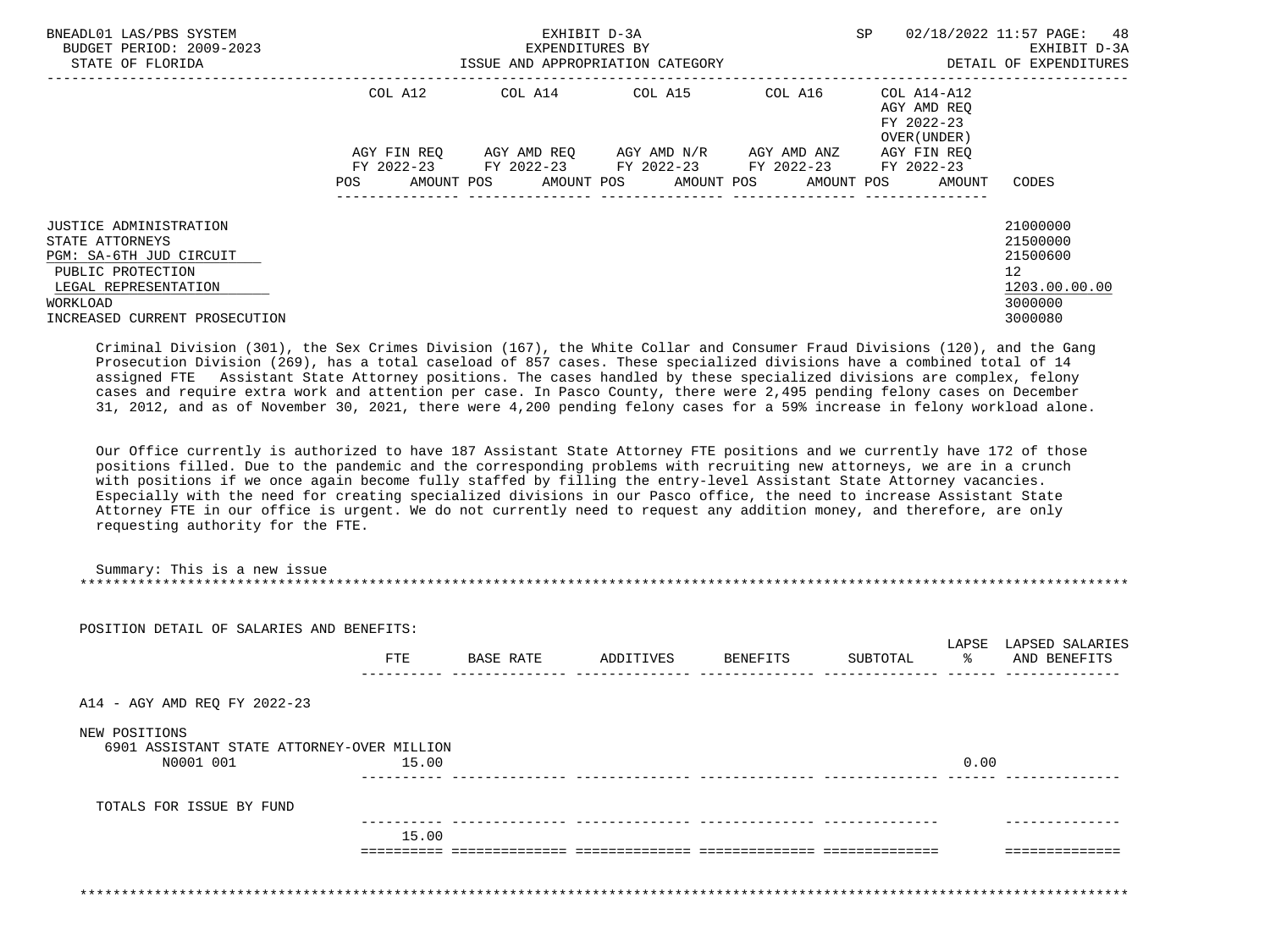| BNEADL01 LAS/PBS SYSTEM<br>BUDGET PERIOD: 2009-2023<br>STATE OF FLORIDA                                                                                                                                                                     |                                  | EXHIBIT D-3A<br>EXPENDITURES BY | ISSUE AND APPROPRIATION CATEGORY                  |                                                           | SP 02/18/2022 11:57 PAGE: 49                              | EXHIBIT D-3A<br>DETAIL OF EXPENDITURES                                          |
|---------------------------------------------------------------------------------------------------------------------------------------------------------------------------------------------------------------------------------------------|----------------------------------|---------------------------------|---------------------------------------------------|-----------------------------------------------------------|-----------------------------------------------------------|---------------------------------------------------------------------------------|
|                                                                                                                                                                                                                                             | COL A12                          | COL A14                         | COL A15                                           | COL A16                                                   | COL A14-A12<br>AGY AMD REQ<br>FY 2022-23<br>OVER (UNDER ) |                                                                                 |
|                                                                                                                                                                                                                                             | AGY FIN REO<br>POS<br>AMOUNT POS | AMOUNT POS                      | AGY AMD REQ AGY AMD N/R AGY AMD ANZ<br>AMOUNT POS | FY 2022-23 FY 2022-23 FY 2022-23 FY 2022-23<br>AMOUNT POS | AGY FIN REQ<br>FY 2022-23<br>AMOUNT                       | CODES                                                                           |
|                                                                                                                                                                                                                                             |                                  |                                 |                                                   |                                                           |                                                           |                                                                                 |
| <b>JUSTICE ADMINISTRATION</b><br>STATE ATTORNEYS<br>PGM: SA-6TH JUD CIRCUIT<br>PUBLIC PROTECTION<br>LEGAL REPRESENTATION<br>WORKLOAD                                                                                                        |                                  |                                 |                                                   |                                                           |                                                           | 21000000<br>21500000<br>21500600<br>12 <sup>°</sup><br>1203.00.00.00<br>3000000 |
| STAFFING ADJUSTMENTS FOR WORKLOAD<br>AND INCREASED JUDGESHIPS<br>SALARY RATE<br>SALARY RATE 273,376 273,376                                                                                                                                 |                                  |                                 |                                                   |                                                           |                                                           | 3001060<br>000000                                                               |
| SALARIES AND BENEFITS                                                                                                                                                                                                                       |                                  |                                 |                                                   |                                                           |                                                           | 010000                                                                          |
| GENERAL REVENUE FUND                                                                                                                                                                                                                        | 7.00<br>$-STATE$<br>466,638      | 7.00<br>466,638                 |                                                   |                                                           |                                                           | 1000 1                                                                          |
| SPECIAL CATEGORIES<br>STATE ATTORNEY OPERATIONS                                                                                                                                                                                             |                                  |                                 |                                                   |                                                           |                                                           | 100000<br>103225                                                                |
| GENERAL REVENUE FUND                                                                                                                                                                                                                        | $-$ STATE                        | 35,427 35,427                   | 23,803                                            |                                                           |                                                           | 1000 1                                                                          |
| TR/DMS/HR SVCS/STW CONTRCT                                                                                                                                                                                                                  |                                  |                                 |                                                   |                                                           |                                                           | 107040                                                                          |
| -STATE<br>GENERAL REVENUE FUND                                                                                                                                                                                                              | 1,498                            | 1,498                           |                                                   |                                                           |                                                           | 1000 1                                                                          |
| TOTAL: STAFFING ADJUSTMENTS FOR WORKLOAD<br>AND INCREASED JUDGESHIPS<br>TOTAL POSITIONS 7.00<br>TOTAL SALARY RATE 273,376                                                                                                                   |                                  | 7.00<br>503,563<br>273,376      | 23,803                                            |                                                           |                                                           | 3001060                                                                         |
|                                                                                                                                                                                                                                             |                                  |                                 |                                                   |                                                           |                                                           |                                                                                 |
| AGENCY ISSUE NARRATIVE:<br>2022-2023 BUDGET YEAR NARRATIVE:                                                                                                                                                                                 |                                  |                                 | IT COMPONENT? NO                                  |                                                           |                                                           |                                                                                 |
| If additional criminal judges are appointed and criminal divisions created, it will become necessary for the State<br>Attorney to staff them accordingly. This request reflects the resources necessary for the State Attorney to staff one |                                  |                                 |                                                   |                                                           |                                                           |                                                                                 |

 Attorney to staff them accordingly. This request reflects the resources necessary for the State Attorney to staff one newly created criminal division based on the Florida Prosecuting Attorney's Association (FPAA) model. This configuration will need to be repeated for each new criminal division created in the Sixth Judicial Circuit.

 Link to Agency Activities: Felony, misdemeanor, and juvenile prosecution. \*\*\*\*\*\*\*\*\*\*\*\*\*\*\*\*\*\*\*\*\*\*\*\*\*\*\*\*\*\*\*\*\*\*\*\*\*\*\*\*\*\*\*\*\*\*\*\*\*\*\*\*\*\*\*\*\*\*\*\*\*\*\*\*\*\*\*\*\*\*\*\*\*\*\*\*\*\*\*\*\*\*\*\*\*\*\*\*\*\*\*\*\*\*\*\*\*\*\*\*\*\*\*\*\*\*\*\*\*\*\*\*\*\*\*\*\*\*\*\*\*\*\*\*\*\*\*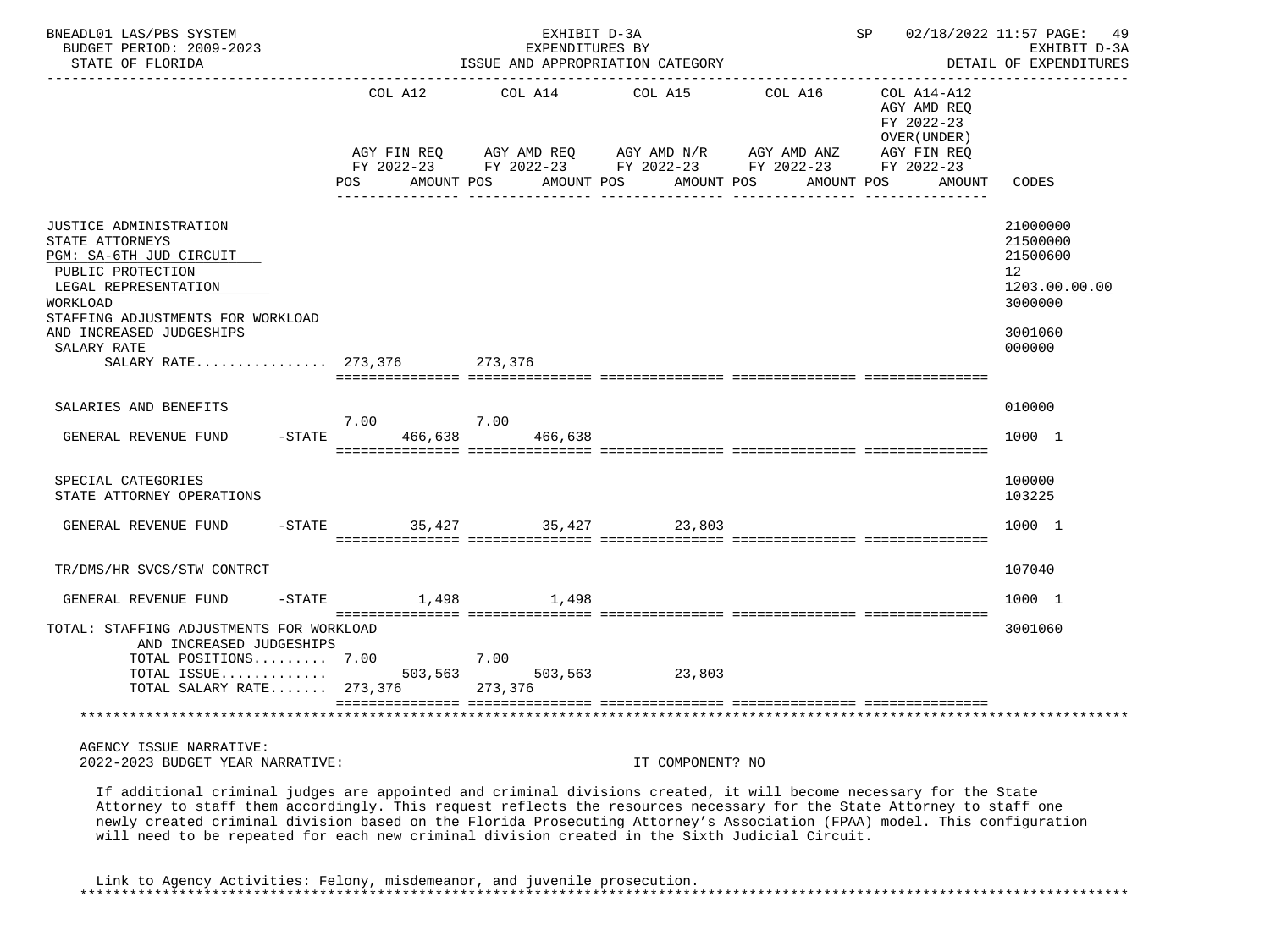| BNEADL01 LAS/PBS SYSTEM                                                                                                                                                                                                           |              | EXHIBIT D-3A                     |                                                                                                                                                                                            |                   |                                                          |      | SP 02/18/2022 11:57 PAGE: 50<br>EXHIBIT D-3A                                  |  |
|-----------------------------------------------------------------------------------------------------------------------------------------------------------------------------------------------------------------------------------|--------------|----------------------------------|--------------------------------------------------------------------------------------------------------------------------------------------------------------------------------------------|-------------------|----------------------------------------------------------|------|-------------------------------------------------------------------------------|--|
| BUDGET PERIOD: 2009-2023<br>STATE OF FLORIDA                                                                                                                                                                                      |              | EXPENDITURES BY                  | ISSUE AND APPROPRIATION CATEGORY                                                                                                                                                           |                   |                                                          |      | DETAIL OF EXPENDITURES                                                        |  |
|                                                                                                                                                                                                                                   | COL A12      | COL A14                          | COL A15<br>AGY FIN REQ AGY AMD REQ AGY AMD N/R AGY AMD ANZ AGY FIN REQ<br>FY 2022-23 FY 2022-23 FY 2022-23 FY 2022-23 FY 2022-23<br>POS AMOUNT POS AMOUNT POS AMOUNT POS AMOUNT POS AMOUNT | COL A16           | COL A14-A12<br>AGY AMD REQ<br>FY 2022-23<br>OVER (UNDER) |      | CODES                                                                         |  |
| JUSTICE ADMINISTRATION<br>STATE ATTORNEYS<br>PGM: SA-6TH JUD CIRCUIT<br>PUBLIC PROTECTION<br>LEGAL REPRESENTATION<br>WORKLOAD<br>STAFFING ADJUSTMENTS FOR WORKLOAD<br>AND INCREASED JUDGESHIPS                                    |              |                                  |                                                                                                                                                                                            |                   |                                                          |      | 21000000<br>21500000<br>21500600<br>12<br>1203.00.00.00<br>3000000<br>3001060 |  |
| POSITION DETAIL OF SALARIES AND BENEFITS:                                                                                                                                                                                         |              |                                  |                                                                                                                                                                                            |                   |                                                          |      | LAPSE LAPSED SALARIES                                                         |  |
|                                                                                                                                                                                                                                   | FTE          | BASE RATE                        | ADDITIVES BENEFITS                                                                                                                                                                         |                   | SUBTOTAL                                                 |      | % AND BENEFITS                                                                |  |
| A12 - AGY FIN REQ FY 2022-23<br>NEW POSITIONS<br>6112 LEGAL ASSISTANT/SECRETARY II<br>N0002 001<br>6561 WITNESS COORDINATOR I<br>N0003 001<br>6901 ASSISTANT STATE ATTORNEY-OVER MILLION<br>N0001 001<br>TOTALS FOR ISSUE BY FUND | 2.00<br>4.00 | 52,758<br>1.00 20,614<br>200,004 |                                                                                                                                                                                            | 18,337<br>136,121 | 38,951   0.00<br>336,125 0.00                            |      | 38,804 91,562 0.00 91,562<br>38,951<br>336,125                                |  |
| 1000 GENERAL REVENUE FUND                                                                                                                                                                                                         |              |                                  |                                                                                                                                                                                            |                   |                                                          |      | 466,638                                                                       |  |
|                                                                                                                                                                                                                                   | 7.00         | 273,376                          | soosoosoo aadoodoodooda aadoodoodooda aadoodoodooda aadoodoodoodo                                                                                                                          | 193,262 466,638   |                                                          |      | --------------<br>466,638<br>==============                                   |  |
| A14 - AGY AMD REQ FY 2022-23<br>NEW POSITIONS                                                                                                                                                                                     |              |                                  |                                                                                                                                                                                            |                   |                                                          |      |                                                                               |  |
| 6112 LEGAL ASSISTANT/SECRETARY II<br>N0002 001                                                                                                                                                                                    | 2.00         | 52,758                           |                                                                                                                                                                                            | 38,804            | 91,562 0.00                                              |      | 91,562                                                                        |  |
| 6561 WITNESS COORDINATOR I<br>N0003 001                                                                                                                                                                                           | 1.00         | 20,614                           |                                                                                                                                                                                            | 18,337            | 38,951                                                   | 0.00 | 38,951                                                                        |  |
| 6901 ASSISTANT STATE ATTORNEY-OVER MILLION<br>N0001 001                                                                                                                                                                           | 4.00         | 200,004                          |                                                                                                                                                                                            | 136,121           | 336,125                                                  | 0.00 | 336,125                                                                       |  |
|                                                                                                                                                                                                                                   |              |                                  |                                                                                                                                                                                            |                   |                                                          |      |                                                                               |  |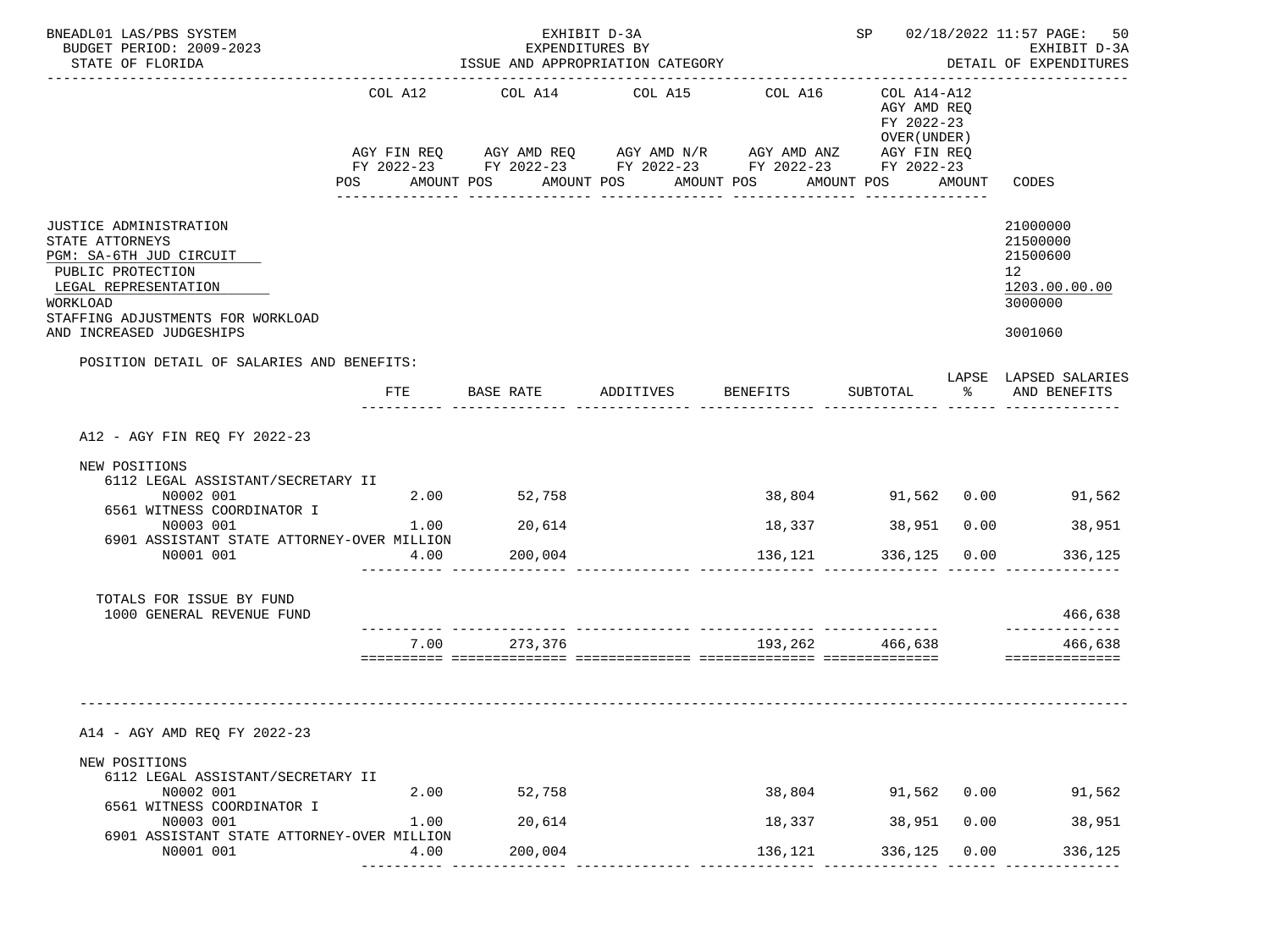| BNEADL01 LAS/PBS SYSTEM<br>BUDGET PERIOD: 2009-2023<br>STATE OF FLORIDA                                                                                                                               |                                                                                                                           | EXHIBIT D-3A<br>EXPENDITURES BY<br>ISSUE AND APPROPRIATION CATEGORY |                                                                                                                                                           | SP 02/18/2022 11:57 PAGE:<br>-------------------------- | 51<br>EXHIBIT D-3A<br>DETAIL OF EXPENDITURES                                                               |                                                                                            |
|-------------------------------------------------------------------------------------------------------------------------------------------------------------------------------------------------------|---------------------------------------------------------------------------------------------------------------------------|---------------------------------------------------------------------|-----------------------------------------------------------------------------------------------------------------------------------------------------------|---------------------------------------------------------|------------------------------------------------------------------------------------------------------------|--------------------------------------------------------------------------------------------|
|                                                                                                                                                                                                       | COL A12<br>POS FOR THE POST OF THE STATE STATE STATE STATE STATE STATE STATE STATE STATE STATE STATE STATE STATE STATE ST | COL A14<br>AMOUNT POS                                               | COL A15<br>AGY FIN REQ AGY AMD REQ AGY AMD N/R AGY AMD ANZ AGY FIN REQ<br>FY 2022-23 FY 2022-23 FY 2022-23 FY 2022-23 FY 2022-23<br>AMOUNT POS AMOUNT POS | COL A16<br>---------------                              | COL A14-A12<br>AGY AMD REO<br>FY 2022-23<br>OVER (UNDER)<br>AMOUNT POS<br>AMOUNT CODES<br>---------------- |                                                                                            |
| <b>JUSTICE ADMINISTRATION</b><br>STATE ATTORNEYS<br>PGM: SA-6TH JUD CIRCUIT<br>PUBLIC PROTECTION<br>LEGAL REPRESENTATION<br>WORKLOAD<br>STAFFING ADJUSTMENTS FOR WORKLOAD<br>AND INCREASED JUDGESHIPS |                                                                                                                           |                                                                     |                                                                                                                                                           |                                                         |                                                                                                            | 21000000<br>21500000<br>21500600<br>12 <sup>°</sup><br>1203.00.00.00<br>3000000<br>3001060 |
| POSITION DETAIL OF SALARIES AND BENEFITS:                                                                                                                                                             | FTE                                                                                                                       | BASE RATE                                                           | ADDITIVES                                                                                                                                                 | <b>BENEFITS</b>                                         | $\sim$ $\sim$ $\sim$<br>SUBTOTAL                                                                           | LAPSE LAPSED SALARIES<br>AND BENEFITS                                                      |
| A14 - AGY AMD REQ FY 2022-23<br>NEW POSITIONS<br>TOTALS FOR ISSUE BY FUND<br>1000 GENERAL REVENUE FUND                                                                                                |                                                                                                                           |                                                                     |                                                                                                                                                           |                                                         |                                                                                                            | 466,638                                                                                    |
|                                                                                                                                                                                                       |                                                                                                                           | 7.00 273,376                                                        |                                                                                                                                                           | 193,262 466,638                                         |                                                                                                            | ------------<br>466,638<br>==============                                                  |
| OTHER PROGRAMS<br>ATTORNEY RECRUITMENT AND RETENTION<br>SALARY RATE<br>SALARY RATE                                                                                                                    |                                                                                                                           | 1,840,000                                                           |                                                                                                                                                           |                                                         | 1,840,000                                                                                                  | 4200000<br>4206A00<br>000000                                                               |
| SALARIES AND BENEFITS                                                                                                                                                                                 |                                                                                                                           |                                                                     |                                                                                                                                                           |                                                         |                                                                                                            | 010000                                                                                     |
| GENERAL REVENUE FUND<br>$-$ STATE                                                                                                                                                                     |                                                                                                                           | 2,514,544                                                           |                                                                                                                                                           |                                                         | 2,514,544                                                                                                  | 1000 1                                                                                     |
| TOTAL: ATTORNEY RECRUITMENT AND RETENTION<br>TOTAL ISSUE<br>TOTAL SALARY RATE                                                                                                                         |                                                                                                                           | 2,514,544<br>1,840,000                                              |                                                                                                                                                           |                                                         | 2,514,544<br>1,840,000                                                                                     | 4206A00                                                                                    |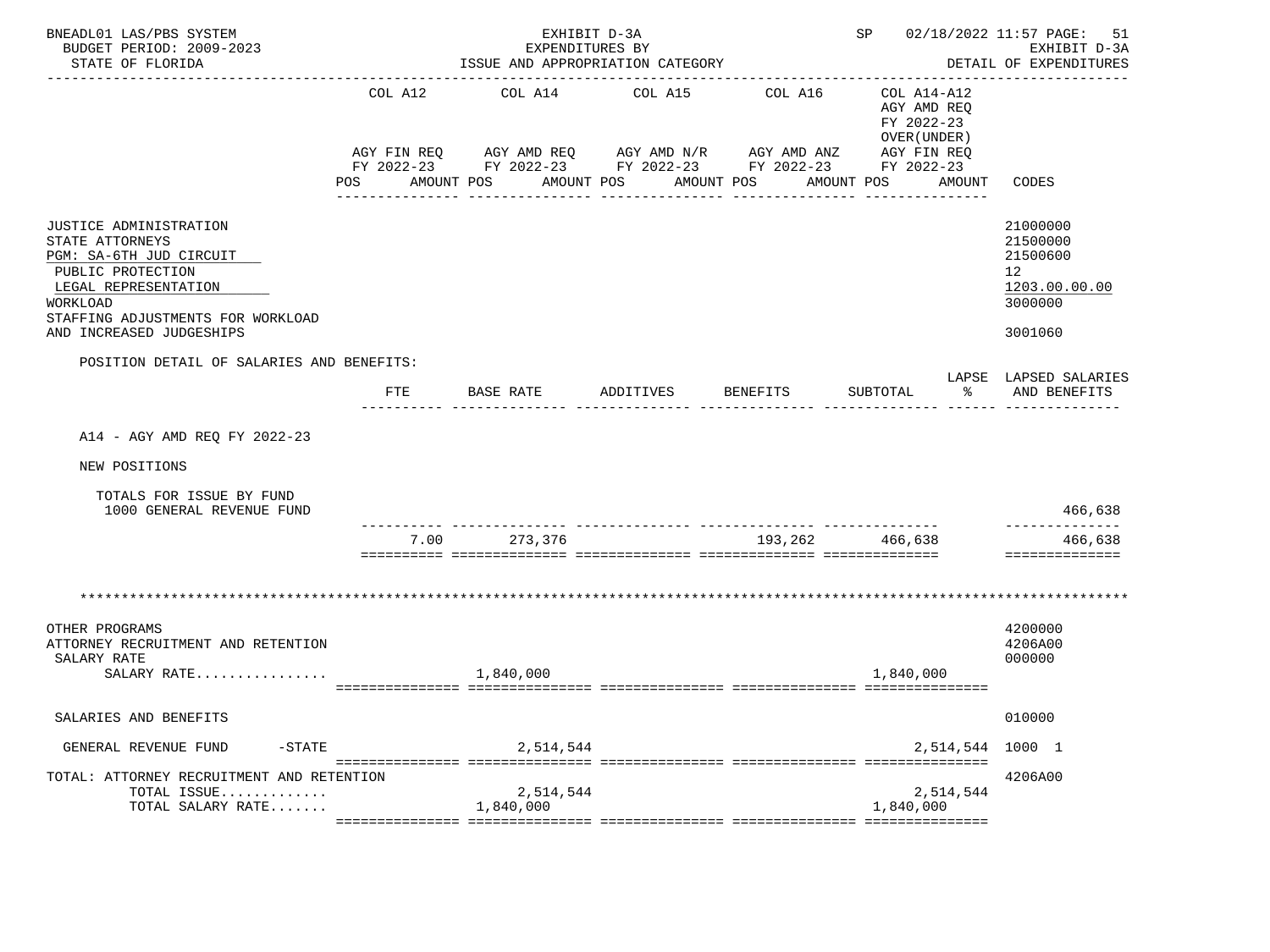| BNEADL01 LAS/PBS SYSTEM<br>BUDGET PERIOD: 2009-2023                                                                                                                       |                                                 | EXHIBIT D-3A<br>EXPENDITURES BY | SP                                                             | 02/18/2022 11:57 PAGE:<br>52<br>EXHIBIT D-3A |                                                          |                                                                               |
|---------------------------------------------------------------------------------------------------------------------------------------------------------------------------|-------------------------------------------------|---------------------------------|----------------------------------------------------------------|----------------------------------------------|----------------------------------------------------------|-------------------------------------------------------------------------------|
| STATE OF FLORIDA                                                                                                                                                          |                                                 |                                 | ISSUE AND APPROPRIATION CATEGORY                               |                                              |                                                          | DETAIL OF EXPENDITURES                                                        |
|                                                                                                                                                                           | COL A12                                         | COL A14                         | COL A15                                                        | COL A16                                      | COL A14-A12<br>AGY AMD REO<br>FY 2022-23<br>OVER (UNDER) |                                                                               |
|                                                                                                                                                                           | AGY FIN REO<br>FY 2022-23<br>AMOUNT POS<br>POS. | FY 2022-23                      | AGY AMD REO AGY AMD N/R<br>FY 2022-23<br>AMOUNT POS AMOUNT POS | AGY AMD ANZ<br>FY 2022-23<br>AMOUNT POS      | AGY FIN REO<br>FY 2022-23<br>AMOUNT                      | CODES                                                                         |
| JUSTICE ADMINISTRATION<br>STATE ATTORNEYS<br>PGM: SA-6TH JUD CIRCUIT<br>PUBLIC PROTECTION<br>LEGAL REPRESENTATION<br>OTHER PROGRAMS<br>ATTORNEY RECRUITMENT AND RETENTION |                                                 |                                 |                                                                |                                              |                                                          | 21000000<br>21500000<br>21500600<br>12<br>1203.00.00.00<br>4200000<br>4206A00 |

 AGENCY ISSUE NARRATIVE: 2022-2023 BUDGET YEAR NARRATIVE: IT COMPONENT? NO 2022-23 Amended Narrative as of December 15, 2021

 Recruitment and retention of Assistant State Attorney (ASA) FTE is a major priority for the State Attorney's Office for the Sixth Judicial Circuit (SA6) and the Florida Prosecuting Attorney Association (FPAA). In order to keep current ASA FTE and recruit new ASA FTE, the FPAA is requesting a \$10,000.00 pay increase for all current ASA FTE and an increase in starting pay for ASA FTE by \$10,000.00. Furthermore, the FPAA is requesting that each State Attorney be given authority to grant pay adjustments to address recruitment, retention, or pay inequities from within the requested resources.

 ASAs are leaving public service faster than they can be trained and replaced. Private law firms are paying significantly more than the starting salaries approved by the Florida legislature, and SA6 and the other offices of the FPAA are finding it increasingly difficult to compete for talent. At last count, Florida has over 270 ASA FTE vacancies and the numbers increase daily as potential hires and trial experienced ASAs are lured away to the private law firms that can pay higher salaries. High turnover rates create situations where attorneys handle serious felony cases long before they are ready to do so. SA6 currently has 15 vacant ASA FTE positions that must be filled to adequately fulfill SA6's constitutional duties and the turnover rate is not improving.

 As of the time of this request, SA6 has 169 filled ASA FTE positions with current salary & benefits set at a total of \$16,956,978.12, which includes \$12,408,150.24 in salary rate and \$4,548,827.88 in benefits. A \$10,000.00 pay increase for SA6's filled ASA FTE positions would be \$2,309,554.00, which includes \$1,690,000.00 in salary rate and \$619,554.00 in benefits. At the time of this request, SA6 has 15 vacant ASA FTE positions that must be filled to properly execute SA6's constitutional duties. A \$10,000.00 pay increase for starting salary would increase the starting salary for ASA FTE from \$50,000.00 to \$60,000.00. If SA6's vacant ASA FTE positions are filled at the requested increase to \$60,000, the additional money needed to cover the increase by \$10,000.00 per position would be \$204,990.00, which includes \$150,000.00 in salary rate and \$54,990.00 in benefits. Therefore, SA6 is requesting \$2,514,544.00, which includes \$1,840,000.00 in salary rate and \$674,544.00 in benefits, to provide a \$10,000.00 pay increase to our 169 filled ASA FTE positions and 15 vacant ASA FTE positions for recruitment and retention purposes.

 Public safety is the number one priority for SA6 and the FPAA. The requested pay increases will provide SA6 and all the agencies in the FPAA with much-needed help in keeping our trained Assistant State Attorney FTE and recruiting new Assistant State Attorney FTE against the recruiting efforts of the private sector.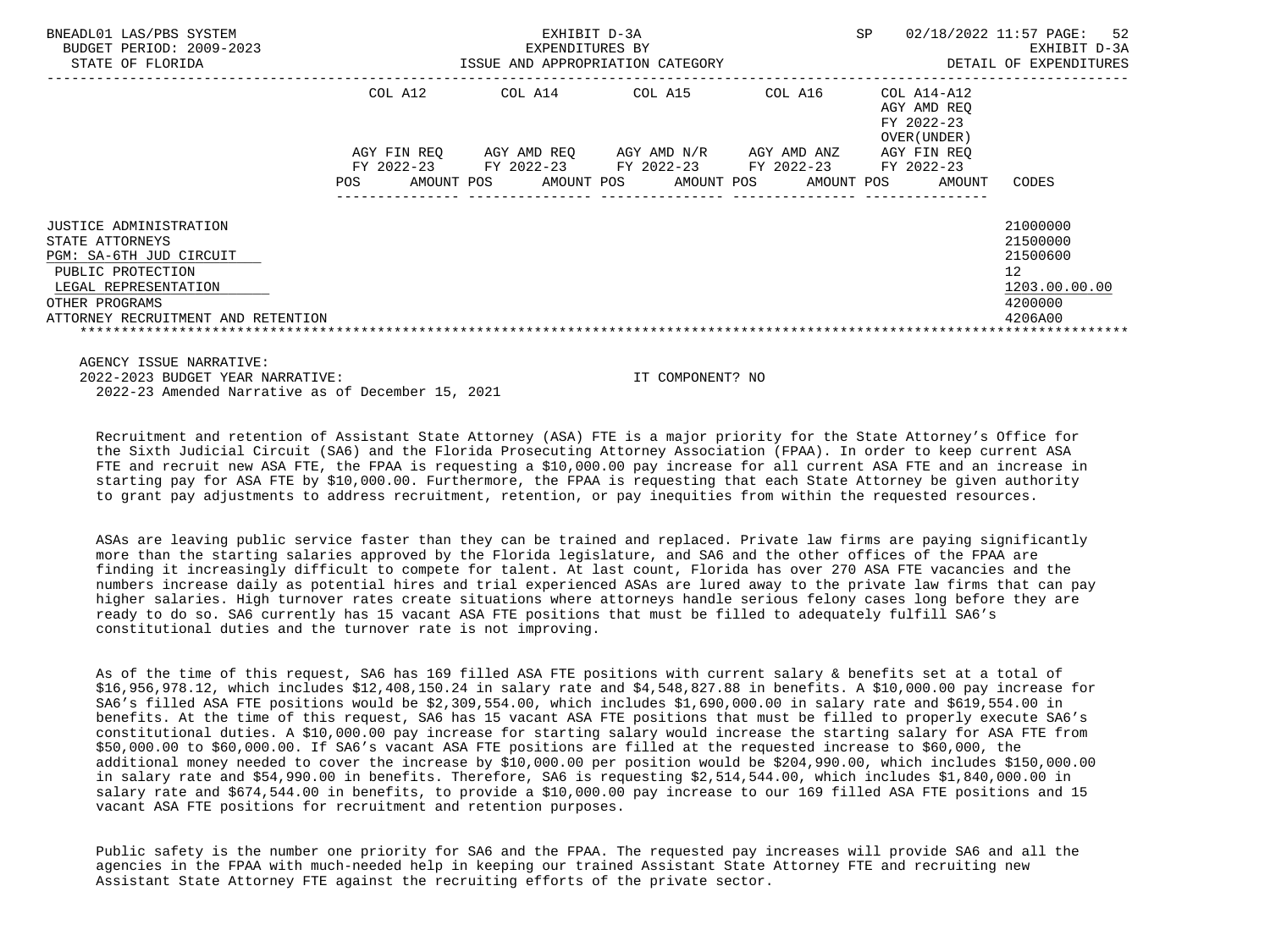| BNEADL01 LAS/PBS SYSTEM<br>BUDGET PERIOD: 2009-2023<br>STATE OF FLORIDA                                                                                                   |                           | EXHIBIT D-3A<br>EXPENDITURES BY   | ISSUE AND APPROPRIATION CATEGORY                                                                                             |                   | SP 02/18/2022 11:57 PAGE: 53                                             | EXHIBIT D-3A<br>DETAIL OF EXPENDITURES                                                     |
|---------------------------------------------------------------------------------------------------------------------------------------------------------------------------|---------------------------|-----------------------------------|------------------------------------------------------------------------------------------------------------------------------|-------------------|--------------------------------------------------------------------------|--------------------------------------------------------------------------------------------|
|                                                                                                                                                                           | COL A12                   |                                   | COL A14 COL A15<br>AGY FIN REQ AGY AMD REQ AGY AMD N/R AGY AMD ANZ<br>FY 2022-23 FY 2022-23 FY 2022-23 FY 2022-23 FY 2022-23 | COL A16           | COL A14-A12<br>AGY AMD REQ<br>FY 2022-23<br>OVER (UNDER )<br>AGY FIN REQ |                                                                                            |
|                                                                                                                                                                           |                           | POS AMOUNT POS AMOUNT POS         | AMOUNT POS<br>___________________________________                                                                            | -------------     | AMOUNT POS AMOUNT<br>----------------                                    | CODES                                                                                      |
| JUSTICE ADMINISTRATION<br>STATE ATTORNEYS<br>PGM: SA-6TH JUD CIRCUIT<br>PUBLIC PROTECTION<br>LEGAL REPRESENTATION<br>OTHER PROGRAMS<br>ATTORNEY RECRUITMENT AND RETENTION |                           |                                   |                                                                                                                              |                   |                                                                          | 21000000<br>21500000<br>21500600<br>12 <sup>°</sup><br>1203.00.00.00<br>4200000<br>4206A00 |
| Summary: This is a new issue.                                                                                                                                             |                           |                                   |                                                                                                                              |                   |                                                                          |                                                                                            |
| POSITION DETAIL OF SALARIES AND BENEFITS:                                                                                                                                 | FTE                       | BASE RATE                         | ADDITIVES                                                                                                                    | BENEFITS          | SUBTOTAL                                                                 | LAPSE LAPSED SALARIES<br>% AND BENEFITS                                                    |
|                                                                                                                                                                           |                           |                                   |                                                                                                                              |                   |                                                                          |                                                                                            |
| A14 - AGY AMD REQ FY 2022-23                                                                                                                                              |                           |                                   |                                                                                                                              |                   |                                                                          |                                                                                            |
| CHANGES TO CURRENTLY AUTHORIZED POSITIONS<br>RA01 RATE & SALARY ADJ - BENEFITS NO FTE<br>N0001 001                                                                        | 0.00                      | 1,840,000                         |                                                                                                                              |                   | $674,544$ 2,514,544 0.00                                                 | 2,514,544                                                                                  |
| TOTALS FOR ISSUE BY FUND<br>1000 GENERAL REVENUE FUND                                                                                                                     |                           |                                   |                                                                                                                              |                   |                                                                          | 2,514,544                                                                                  |
|                                                                                                                                                                           |                           | 0.00 1,840,000                    |                                                                                                                              | 674,544 2,514,544 |                                                                          | 2,514,544<br>==============                                                                |
| TOTAL: LEGAL REPRESENTATION<br>BY FUND TYPE                                                                                                                               |                           |                                   |                                                                                                                              |                   |                                                                          | 1203.00.00.00                                                                              |
| GENERAL REVENUE FUND<br>TRUST FUNDS                                                                                                                                       | 81,000                    | 503,563 3,018,107<br>136,000      | 23,803<br>136,000                                                                                                            |                   | 2,514,544 1000<br>55,000 2000<br>---------                               |                                                                                            |
| TOTAL POSITIONS 7.00<br>TOTAL PROG COMP<br>TOTAL SALARY RATE 273,376                                                                                                      | --------------<br>584,563 | 22.00<br>3, 154, 107<br>2,113,376 | 159,803                                                                                                                      |                   | 15.00<br>2,569,544<br>1,840,000                                          |                                                                                            |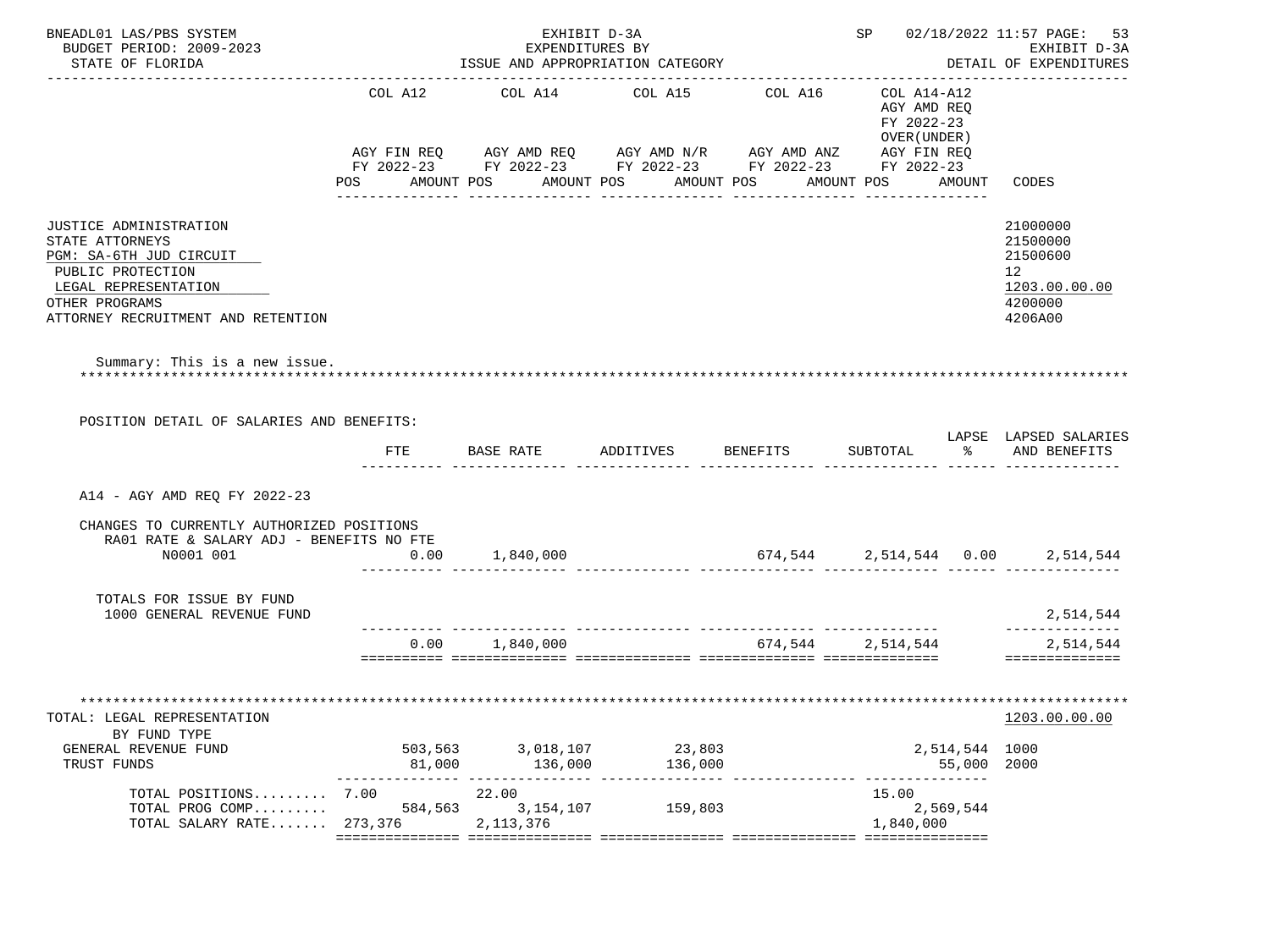| BNEADL01 LAS/PBS SYSTEM<br>BUDGET PERIOD: 2009-2023<br>STATE OF FLORIDA                                                                                                                                                   |            |                        | EXHIBIT D-3A<br>EXPENDITURES BY | ISSUE AND APPROPRIATION CATEGORY                                                                      |  | <b>SP</b> |                                                           | 02/18/2022 11:57 PAGE: 54<br>EXHIBIT D-3A<br>DETAIL OF EXPENDITURES                               |
|---------------------------------------------------------------------------------------------------------------------------------------------------------------------------------------------------------------------------|------------|------------------------|---------------------------------|-------------------------------------------------------------------------------------------------------|--|-----------|-----------------------------------------------------------|---------------------------------------------------------------------------------------------------|
|                                                                                                                                                                                                                           |            | COL A12<br>AGY FIN REQ |                                 | COL A14 COL A15 COL A16<br>AGY AMD REQ AGY AMD N/R AGY AMD ANZ AGY FIN REQ                            |  |           | COL A14-A12<br>AGY AMD REO<br>FY 2022-23<br>OVER (UNDER ) |                                                                                                   |
|                                                                                                                                                                                                                           | <b>POS</b> |                        |                                 | FY 2022-23 FY 2022-23 FY 2022-23 FY 2022-23 FY 2022-23<br>AMOUNT POS AMOUNT POS AMOUNT POS AMOUNT POS |  |           | AMOUNT                                                    | CODES                                                                                             |
| JUSTICE ADMINISTRATION<br>STATE ATTORNEYS<br>PGM: SA-7TH JUD CIRCUIT<br>PUBLIC PROTECTION<br>LEGAL REPRESENTATION<br>EQUIPMENT NEEDS<br>REPLACEMENT OF MOTOR VEHICLES<br>SPECIAL CATEGORIES<br>ACQUISITION/MOTOR VEHICLES |            |                        |                                 |                                                                                                       |  |           |                                                           | 21000000<br>21500000<br>21500700<br>12<br>1203.00.00.00<br>2400000<br>2401500<br>100000<br>100021 |
| STATE ATTNYS REVENUE TF - STATE 180,000 180,000 180,000 180,000                                                                                                                                                           |            |                        |                                 |                                                                                                       |  |           |                                                           | 2058 1                                                                                            |
|                                                                                                                                                                                                                           |            |                        |                                 |                                                                                                       |  |           |                                                           |                                                                                                   |

 AGENCY ISSUE NARRATIVE: 2022-2023 BUDGET YEAR NARRATIVE: IT COMPONENT? NO

 The following vehicles meet the Minimum Replacement Criteria set by the Florida Department of Management Services and quality for replacement with the FY 19/20 budget year. Each vehicle has mileage in excess of 120,000 miles as set forth below, and has a Replacement Eligibility Factor of 999, qualifying for "Dropdead Value". These vehicles are necessary in the performance of SAO Seventh Circuit's critical mission that covers a four county area, much of it rural. Vehicles are used to respond to violent crime scenes on a 24/7 basis. Homicide scenes are often situated in remote, inaccesible areas, often at night requiring Investigators and Assistant State Attorneys to be capable of responding preloaded with the necessary equipment and supplies to conduct the investigation at all hours of the night. An immediate response to all violent crimes is critical for a successful investigation and prosecution. Vehicles are also used to locate fugitives, serve warrants, transport witnesses and evidence in our four county jurisdiction.

Link to Agency Activities: Felony, Misdemeanor, and Juvenile investigations and prosecutions

| YEAR | MAKE/MODEL    | VIN#              | REPLACEMENT ELIGIBILITY FACTOR | MILEAGE |
|------|---------------|-------------------|--------------------------------|---------|
| 2017 | FORD/EXPLORER | 1FM5K7B84HGA04434 | DROPDEAD 999                   | 127,822 |
| 2013 | FORD/TAURUS   | 1FAHP2D88EG171710 | DROPDEAD 999                   | 120,503 |
| 2013 | CHEVY/IMPALA  | 2G1WF5E36D1144891 | DROPDEAD 999                   | 124,444 |
| 2014 | FORD/TAURUS   | 1FAHP2D81EG171709 | DROPDEAD 999                   | 123,257 |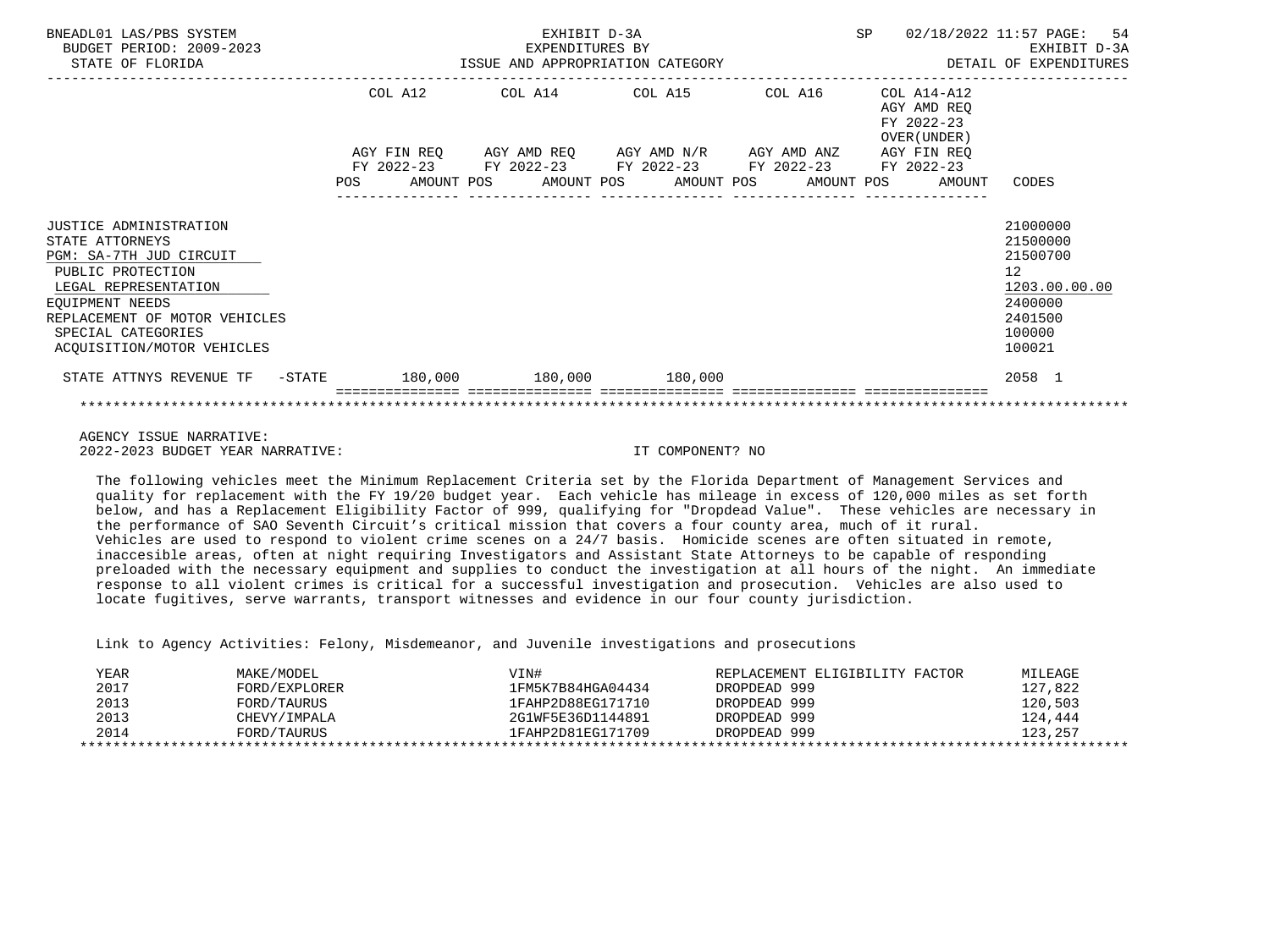| BNEADL01 LAS/PBS SYSTEM<br>BUDGET PERIOD: 2009-2023<br>STATE OF FLORIDA                                                                                                                                                                                                                                                                                                                                                                                                                                                                                                                                                                                                                                                                                   |                             | EXHIBIT D-3A<br>EXPENDITURES BY<br>ISSUE AND APPROPRIATION CATEGORY                                                     |                                     |         | SP 02/18/2022 11:57 PAGE:                                                                                     | 55<br>EXHIBIT D-3A<br>DETAIL OF EXPENDITURES                                                         |
|-----------------------------------------------------------------------------------------------------------------------------------------------------------------------------------------------------------------------------------------------------------------------------------------------------------------------------------------------------------------------------------------------------------------------------------------------------------------------------------------------------------------------------------------------------------------------------------------------------------------------------------------------------------------------------------------------------------------------------------------------------------|-----------------------------|-------------------------------------------------------------------------------------------------------------------------|-------------------------------------|---------|---------------------------------------------------------------------------------------------------------------|------------------------------------------------------------------------------------------------------|
|                                                                                                                                                                                                                                                                                                                                                                                                                                                                                                                                                                                                                                                                                                                                                           | COL A12<br>POS              | COL A14<br>AGY FIN REQ AGY AMD REQ AGY AMD N/R AGY AMD ANZ<br>FY 2022-23 FY 2022-23 FY 2022-23 FY 2022-23<br>AMOUNT POS | COL A15<br>AMOUNT POS<br>AMOUNT POS | COL A16 | COL A14-A12<br>AGY AMD REQ<br>FY 2022-23<br>OVER (UNDER)<br>AGY FIN REQ<br>FY 2022-23<br>AMOUNT POS<br>AMOUNT | CODES                                                                                                |
| JUSTICE ADMINISTRATION<br>STATE ATTORNEYS<br>PGM: SA-7TH JUD CIRCUIT<br>PUBLIC PROTECTION<br>LEGAL REPRESENTATION<br>WORKLOAD<br>STAFFING ADJUSTMENTS FOR WORKLOAD<br>AND INCREASED JUDGESHIPS<br>SALARY RATE<br>SALARY RATE 319,456 319,456                                                                                                                                                                                                                                                                                                                                                                                                                                                                                                              |                             |                                                                                                                         |                                     |         |                                                                                                               | 21000000<br>21500000<br>21500700<br>12 <sup>°</sup><br>1203.00.00.00<br>3000000<br>3001060<br>000000 |
| SALARIES AND BENEFITS<br>$-STATE$<br>GENERAL REVENUE FUND                                                                                                                                                                                                                                                                                                                                                                                                                                                                                                                                                                                                                                                                                                 | 7.00<br>529,553             | 7.00<br>529,553                                                                                                         |                                     |         |                                                                                                               | 010000<br>1000 1                                                                                     |
| SPECIAL CATEGORIES<br>STATE ATTORNEY OPERATIONS                                                                                                                                                                                                                                                                                                                                                                                                                                                                                                                                                                                                                                                                                                           |                             |                                                                                                                         |                                     |         |                                                                                                               | 100000<br>103225                                                                                     |
| GENERAL REVENUE FUND                                                                                                                                                                                                                                                                                                                                                                                                                                                                                                                                                                                                                                                                                                                                      | -STATE 34,727 34,727 23,803 |                                                                                                                         |                                     |         |                                                                                                               | 1000 1                                                                                               |
| TR/DMS/HR SVCS/STW CONTRCT                                                                                                                                                                                                                                                                                                                                                                                                                                                                                                                                                                                                                                                                                                                                |                             |                                                                                                                         |                                     |         |                                                                                                               | 107040                                                                                               |
| GENERAL REVENUE FUND                                                                                                                                                                                                                                                                                                                                                                                                                                                                                                                                                                                                                                                                                                                                      | $-$ STATE $1,498$ $1,498$   |                                                                                                                         |                                     |         |                                                                                                               | 1000 1                                                                                               |
| TOTAL: STAFFING ADJUSTMENTS FOR WORKLOAD<br>AND INCREASED JUDGESHIPS<br>TOTAL POSITIONS 7.00<br>TOTAL ISSUE 565,778 565,778 23,803<br>TOTAL SALARY RATE 319,456 319,456                                                                                                                                                                                                                                                                                                                                                                                                                                                                                                                                                                                   |                             | 7.00                                                                                                                    |                                     |         |                                                                                                               | 3001060                                                                                              |
| AGENCY ISSUE NARRATIVE:<br>2022-2023 BUDGET YEAR NARRATIVE:                                                                                                                                                                                                                                                                                                                                                                                                                                                                                                                                                                                                                                                                                               |                             |                                                                                                                         | IT COMPONENT? NO                    |         |                                                                                                               |                                                                                                      |
| Two new Judge positions have been added in the 7th Circuit in the past 3 years. It is necessary to fund these positions<br>for the office to staff both divisions. This request reflects the resources necessary to staff both newly created<br>Judgeships based on our experience within the Seventh Circuit. NDAA, and FPAA staffing models. The staffing model would<br>need to be repeated if any further Judgeships are to be created in the future. However, the creation of this new Division<br>to address the increased workload in the Circuit creates identical demand for resources from the office as the creation<br>of a new Judgeship by the Legislature would create. The office does not have any excess staff to adequately cover this |                             |                                                                                                                         |                                     |         |                                                                                                               |                                                                                                      |

expansion

\*\*\*\*\*\*\*\*\*\*\*\*\*\*\*\*\*\*\*\*\*\*\*\*\*\*\*\*\*\*\*\*\*\*\*\*\*\*\*\*\*\*\*\*\*\*\*\*\*\*\*\*\*\*\*\*\*\*\*\*\*\*\*\*\*\*\*\*\*\*\*\*\*\*\*\*\*\*\*\*\*\*\*\*\*\*\*\*\*\*\*\*\*\*\*\*\*\*\*\*\*\*\*\*\*\*\*\*\*\*\*\*\*\*\*\*\*\*\*\*\*\*\*\*\*\*\*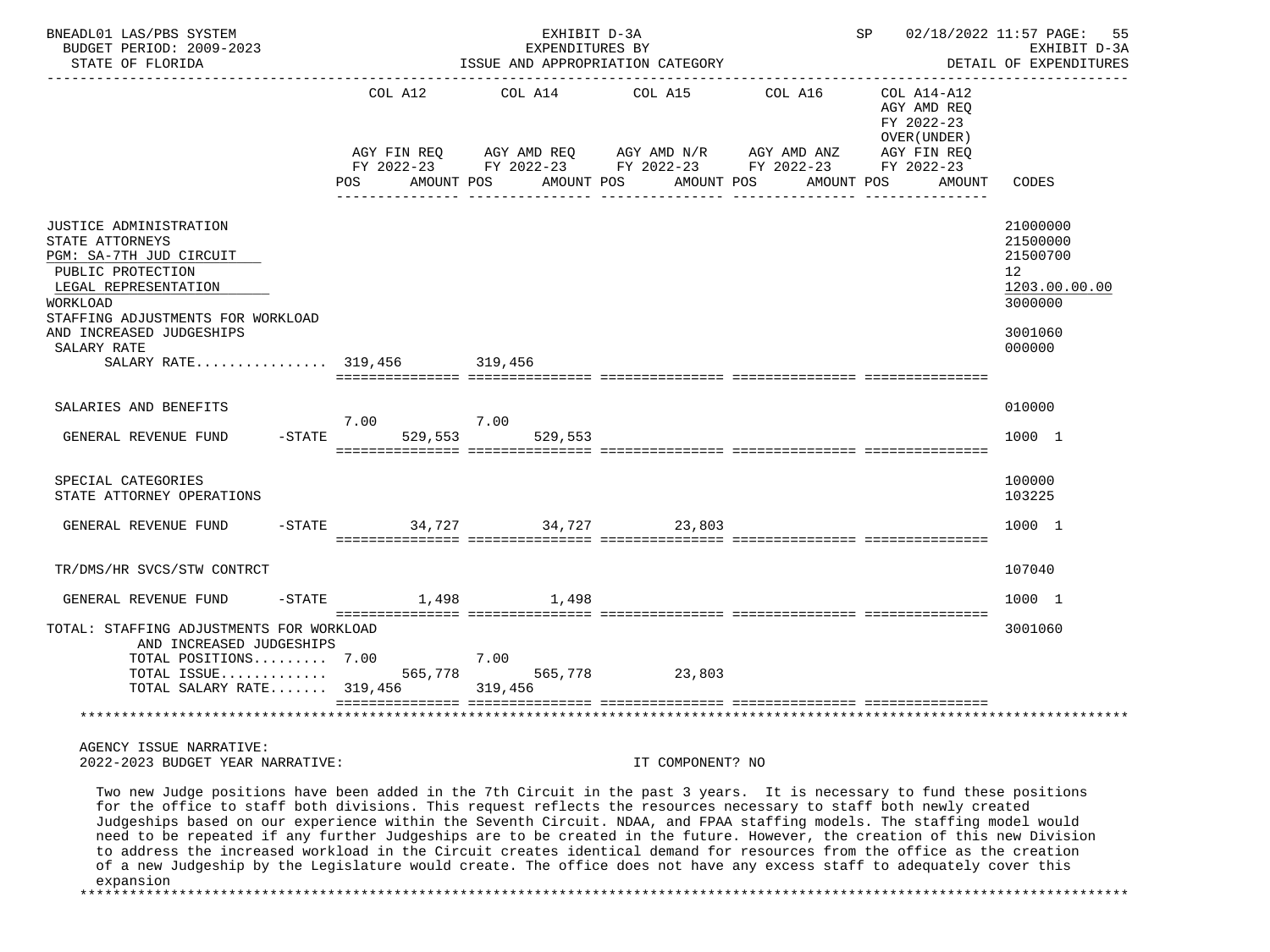| BNEADL01 LAS/PBS SYSTEM                                                                                                                                                                        |              | EXHIBIT D-3A                                                                                                                                                                                       |                 |                                       |                                                          |              | SP 02/18/2022 11:57 PAGE: 56                                                                |
|------------------------------------------------------------------------------------------------------------------------------------------------------------------------------------------------|--------------|----------------------------------------------------------------------------------------------------------------------------------------------------------------------------------------------------|-----------------|---------------------------------------|----------------------------------------------------------|--------------|---------------------------------------------------------------------------------------------|
| BUDGET PERIOD: 2009-2023<br>STATE OF FLORIDA                                                                                                                                                   |              | ISSUE AND APPROPRIATION CATEGORY                                                                                                                                                                   | EXPENDITURES BY |                                       |                                                          |              | EXHIBIT D-3A<br>DETAIL OF EXPENDITURES                                                      |
|                                                                                                                                                                                                | COL A12      | COL A14 COL A15<br>AGY FIN REQ AGY AMD REQ AGY AMD N/R AGY AMD ANZ AGY FIN REQ<br>FY 2022-23 FY 2022-23 FY 2022-23 FY 2022-23 FY 2022-23<br>POS AMOUNT POS AMOUNT POS AMOUNT POS AMOUNT POS AMOUNT |                 | COL A16<br>_______________            | COL A14-A12<br>AGY AMD REQ<br>FY 2022-23<br>OVER (UNDER) |              | CODES                                                                                       |
| JUSTICE ADMINISTRATION<br>STATE ATTORNEYS<br>PGM: SA-7TH JUD CIRCUIT<br>PUBLIC PROTECTION<br>LEGAL REPRESENTATION<br>WORKLOAD<br>STAFFING ADJUSTMENTS FOR WORKLOAD<br>AND INCREASED JUDGESHIPS |              |                                                                                                                                                                                                    |                 |                                       |                                                          |              | 21000000<br>21500000<br>21500700<br>12 <sup>12</sup><br>1203.00.00.00<br>3000000<br>3001060 |
| POSITION DETAIL OF SALARIES AND BENEFITS:                                                                                                                                                      |              |                                                                                                                                                                                                    |                 |                                       |                                                          |              | LAPSE LAPSED SALARIES                                                                       |
|                                                                                                                                                                                                | FTE          | BASE RATE                                                                                                                                                                                          | ADDITIVES       | <b>BENEFITS</b>                       | SUBTOTAL                                                 |              | % AND BENEFITS                                                                              |
| A12 - AGY FIN REQ FY 2022-23                                                                                                                                                                   |              |                                                                                                                                                                                                    |                 |                                       |                                                          |              |                                                                                             |
| NEW POSITIONS<br>6151 LEGAL ASSISTANT I<br>N0002 001<br>6561 WITNESS COORDINATOR I<br>N0003 001<br>6661 INVESTIGATOR I<br>N0004 001<br>6901 ASSISTANT STATE ATTORNEY-OVER MILLION<br>N0001 001 | 3.00         | 2.00 41,228<br>$1.00$ 20,614<br>$1.00$ 32,614<br>225,000                                                                                                                                           |                 | 36,675<br>18,337<br>25,469<br>129,616 | 58,083<br>354,616 0.00                                   |              | 77,903 0.00 77,903<br>38,951 0.00<br>38,951<br>0.00<br>58,083<br>354,616                    |
| TOTALS FOR ISSUE BY FUND<br>1000 GENERAL REVENUE FUND                                                                                                                                          |              |                                                                                                                                                                                                    |                 |                                       |                                                          |              | 529,553                                                                                     |
|                                                                                                                                                                                                | 7.00         | 319,456                                                                                                                                                                                            |                 | 210,097                               | 529,553                                                  |              | 529,553<br>==============                                                                   |
| A14 - AGY AMD REO FY 2022-23<br>NEW POSITIONS<br>6151 LEGAL ASSISTANT I<br>N0002 001<br>6561 WITNESS COORDINATOR I<br>N0003 001                                                                | 2.00<br>1.00 | 41,228<br>20,614                                                                                                                                                                                   |                 | 36,675<br>18,337                      | 77,903<br>38,951                                         | 0.00<br>0.00 | 77,903<br>38,951                                                                            |
| 6661 INVESTIGATOR I<br>N0004 001                                                                                                                                                               | 1.00         | 32,614                                                                                                                                                                                             |                 | 25,469                                | 58,083                                                   | 0.00         | 58,083                                                                                      |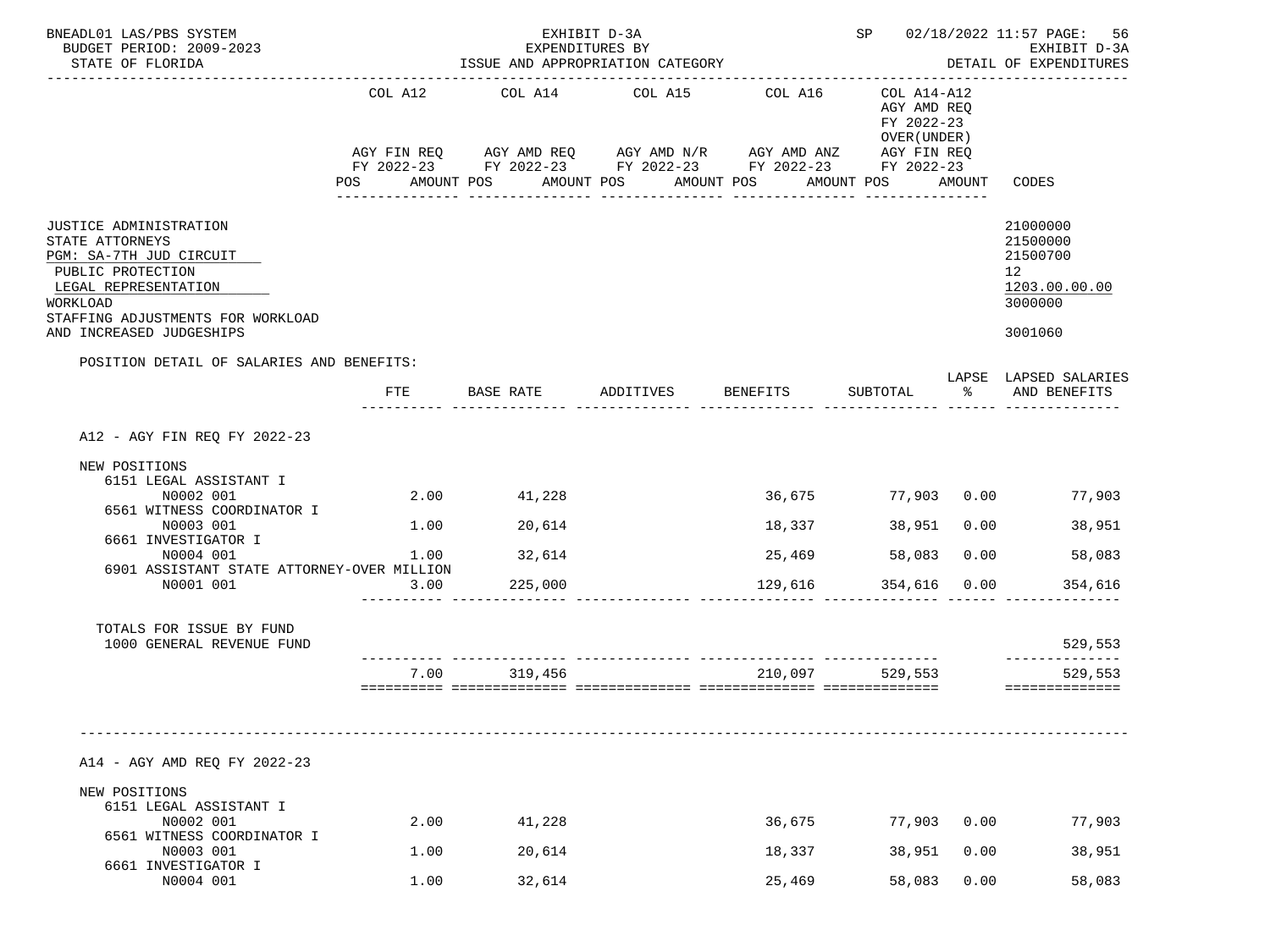| BNEADL01 LAS/PBS SYSTEM<br>BUDGET PERIOD: 2009-2023                                                                                                                                            |         | EXHIBIT D-3A<br>EXPENDITURES BY |                                                                                                                                                                      |                             |                                                                                                      | SP 02/18/2022 11:57 PAGE: 57<br>EXHIBIT D-3A                                               |
|------------------------------------------------------------------------------------------------------------------------------------------------------------------------------------------------|---------|---------------------------------|----------------------------------------------------------------------------------------------------------------------------------------------------------------------|-----------------------------|------------------------------------------------------------------------------------------------------|--------------------------------------------------------------------------------------------|
| STATE OF FLORIDA                                                                                                                                                                               |         |                                 | ISSUE AND APPROPRIATION CATEGORY                                                                                                                                     |                             | -------------------------                                                                            | DETAIL OF EXPENDITURES                                                                     |
|                                                                                                                                                                                                | COL A12 | COL A14                         | COL A15<br>AGY FIN REQ AGY AMD REQ AGY AMD N/R AGY AMD ANZ AGY FIN REQ<br>FY 2022-23 FY 2022-23 FY 2022-23 FY 2022-23 FY 2022-23<br>AMOUNT POS AMOUNT POS AMOUNT POS | COL A16<br>________________ | COL A14-A12<br>AGY AMD REQ<br>FY 2022-23<br>OVER (UNDER)<br>AMOUNT POS<br>AMOUNT<br>---------------- | CODES                                                                                      |
| JUSTICE ADMINISTRATION<br>STATE ATTORNEYS<br>PGM: SA-7TH JUD CIRCUIT<br>PUBLIC PROTECTION<br>LEGAL REPRESENTATION<br>WORKLOAD<br>STAFFING ADJUSTMENTS FOR WORKLOAD<br>AND INCREASED JUDGESHIPS |         |                                 |                                                                                                                                                                      |                             |                                                                                                      | 21000000<br>21500000<br>21500700<br>12 <sup>°</sup><br>1203.00.00.00<br>3000000<br>3001060 |
| POSITION DETAIL OF SALARIES AND BENEFITS:                                                                                                                                                      |         |                                 |                                                                                                                                                                      |                             |                                                                                                      | LAPSE LAPSED SALARIES                                                                      |
|                                                                                                                                                                                                | FTE     | BASE RATE                       | ADDITIVES                                                                                                                                                            | BENEFITS                    | SUBTOTAL                                                                                             | % AND BENEFITS                                                                             |
| A14 - AGY AMD REQ FY 2022-23<br>NEW POSITIONS<br>6901 ASSISTANT STATE ATTORNEY-OVER MILLION<br>N0001 001                                                                                       | 3.00    | 225,000                         |                                                                                                                                                                      |                             | 129,616 354,616 0.00 354,616                                                                         |                                                                                            |
| TOTALS FOR ISSUE BY FUND<br>1000 GENERAL REVENUE FUND                                                                                                                                          |         |                                 |                                                                                                                                                                      |                             |                                                                                                      | 529,553                                                                                    |
|                                                                                                                                                                                                | 7.00    | 319,456                         |                                                                                                                                                                      | 210,097                     | 529,553                                                                                              | -------------<br>529,553<br>==============                                                 |
|                                                                                                                                                                                                |         |                                 |                                                                                                                                                                      |                             |                                                                                                      |                                                                                            |
| OTHER PROGRAMS<br>ATTORNEY RECRUITMENT AND RETENTION<br>SALARY RATE<br>SALARY RATE                                                                                                             |         | 820,000                         |                                                                                                                                                                      |                             | 820,000                                                                                              | 4200000<br>4206A00<br>000000                                                               |
| SALARIES AND BENEFITS                                                                                                                                                                          |         |                                 |                                                                                                                                                                      |                             |                                                                                                      | 010000                                                                                     |
| GENERAL REVENUE FUND<br>$-STATE$                                                                                                                                                               |         | 1,120,612                       |                                                                                                                                                                      |                             | 1,120,612                                                                                            | 1000 1                                                                                     |
| TOTAL: ATTORNEY RECRUITMENT AND RETENTION<br>TOTAL ISSUE<br>TOTAL SALARY RATE                                                                                                                  |         | 1,120,612<br>820,000            |                                                                                                                                                                      |                             | 1,120,612<br>820,000                                                                                 | 4206A00                                                                                    |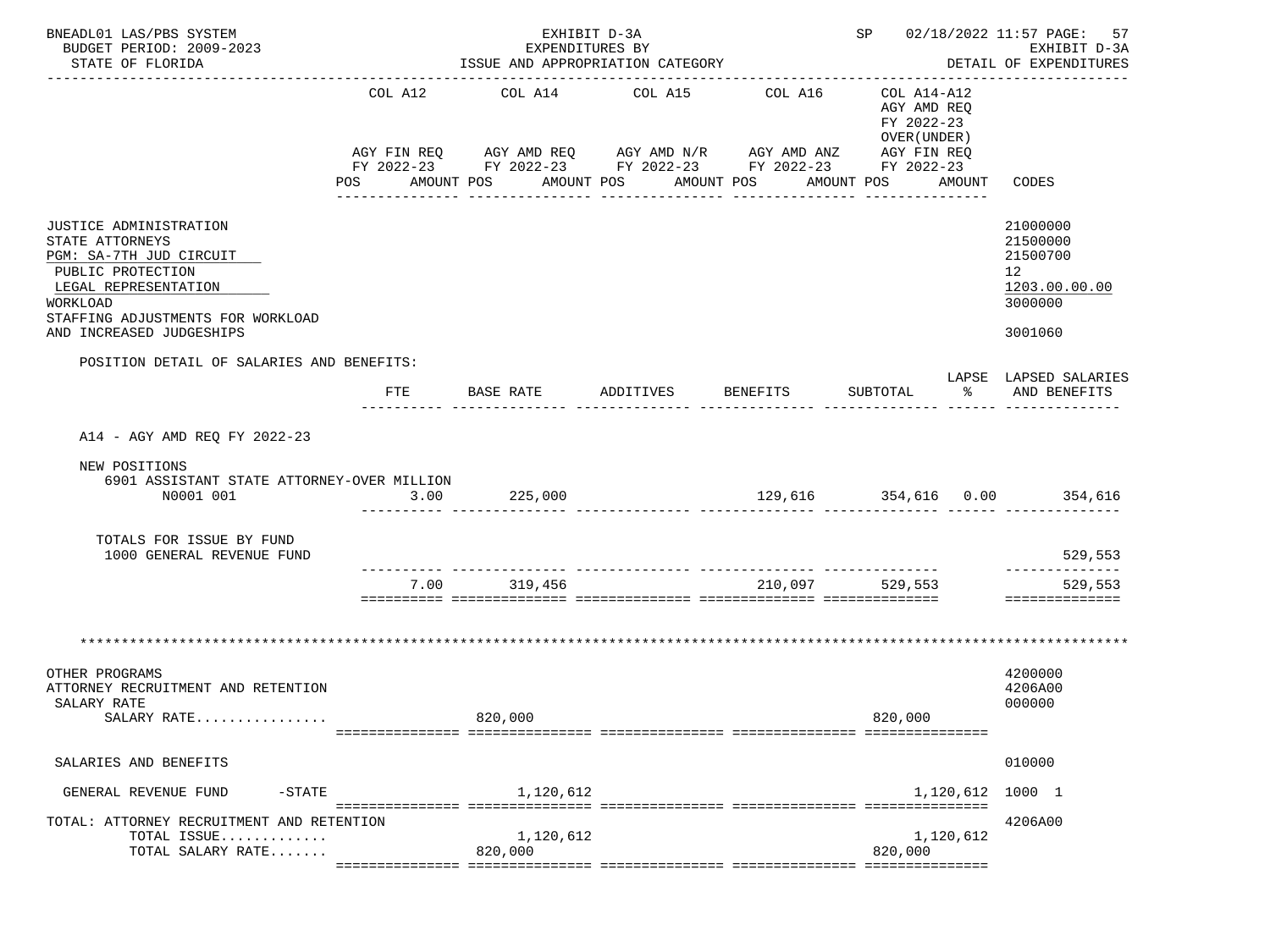| BNEADL01 LAS/PBS SYSTEM<br>BUDGET PERIOD: 2009-2023                                                                                                                       |                                                 | EXHIBIT D-3A<br>EXPENDITURES BY |                                                       |                                         | SP                                                       | 02/18/2022 11:57 PAGE:<br>58<br>EXHIBIT D-3A                                  |
|---------------------------------------------------------------------------------------------------------------------------------------------------------------------------|-------------------------------------------------|---------------------------------|-------------------------------------------------------|-----------------------------------------|----------------------------------------------------------|-------------------------------------------------------------------------------|
| STATE OF FLORIDA                                                                                                                                                          |                                                 |                                 | ISSUE AND APPROPRIATION CATEGORY                      |                                         |                                                          | DETAIL OF EXPENDITURES                                                        |
|                                                                                                                                                                           | COL A12                                         | COL A14                         | COL A15                                               | COL A16                                 | COL A14-A12<br>AGY AMD REO<br>FY 2022-23<br>OVER (UNDER) |                                                                               |
|                                                                                                                                                                           | AGY FIN REO<br>FY 2022-23<br>AMOUNT POS<br>POS. | AGY AMD REQ<br>FY 2022-23       | AGY AMD N/R<br>FY 2022-23<br>AMOUNT POS<br>AMOUNT POS | AGY AMD ANZ<br>FY 2022-23<br>AMOUNT POS | AGY FIN REO<br>FY 2022-23<br>AMOUNT                      | CODES                                                                         |
| JUSTICE ADMINISTRATION<br>STATE ATTORNEYS<br>PGM: SA-7TH JUD CIRCUIT<br>PUBLIC PROTECTION<br>LEGAL REPRESENTATION<br>OTHER PROGRAMS<br>ATTORNEY RECRUITMENT AND RETENTION |                                                 |                                 |                                                       |                                         |                                                          | 21000000<br>21500000<br>21500700<br>12<br>1203.00.00.00<br>4200000<br>4206A00 |

 AGENCY ISSUE NARRATIVE: 2022-2023 BUDGET YEAR NARRATIVE: IT COMPONENT? NO 2022-23 Amended Narrative after December 15, 2021

 Recruitment and retention of Assistant State Attorney (ASA) FTE is a major priority for the State Attorney's Office for the Seventh Judicial Circuit (SA7) and the Florida Prosecuting Attorney Association (FPAA). In order to keep current ASA FTE and recruit new ASA FTE, the FPAA is requesting a \$10,000.00 pay increase for all current ASA FTE and an increase in starting pay for ASA FTE by \$10,000.00. Furthermore, the FPAA is requesting that each State Attorney be given authority to grant pay adjustments to address recruitment, retention, or pay inequities from within the requested resources.

 ASAs are leaving public service faster than they can be trained and replaced. Private law firms are paying significantly more than the starting salaries approved by the Florida legislature, and SA7 and the other offices of the FPAA are finding it increasingly difficult to compete for talent. At last count, Florida has over 270 ASA FTE vacancies and the numbers increase daily as potential hires and trial experienced ASAs are lured away to the private law firms that can pay higher salaries. High turnover rates create situations where attorneys handle serious felony cases long before they are ready to do so. SA7 currently has 12 vacant ASA FTE positions that must be filled to adequately fulfill SA7's constitutional duties and the turnover rate is not improving.

 As of the time of this request, SA7 has 70 filled ASA FTE positions with current salary & benefits set at a total of \$8,331,853 which includes \$6,125,774 in salary rate and \$2,205,279 in benefits. A \$10,000.00 pay increase for SA7's filled ASA FTE positions would be \$952,000.00, which includes \$700,000.00 in salary rate and \$256,620.00 in benefits. At the time of this request, SA7 has 12 vacant ASA FTE positions that must be filled to properly execute SA7's constitutional duties. A \$10,000.00 pay increase for starting salary would increase the starting salary for ASA FTE from \$50,000.00 to \$60,000.00. If SA7's vacant ASA FTE positions are filled at the requested increase to \$60,000, the additional money needed to cover the increase by \$10,000.00 per position would be \$163,992.00, which includes \$120,000.00 in salary rate and \$43,992.00 in benefits. Therefore, SA7 is requesting \$1,120,612.00, which includes \$820,000.00 in salary rate and \$300,612 in benefits, to provide a \$10,000.00 pay increase to our 70 filled ASA FTE positions and 12 vacant ASA FTE positions for recruitment and retention purposes.

 Public safety is the number one priority for SA7. The requested pay increases will provide SA7 and all the agencies in the FPAA with much needed help in keeping our trained staff and recruiting new staff against the recruiting efforts of the private sector.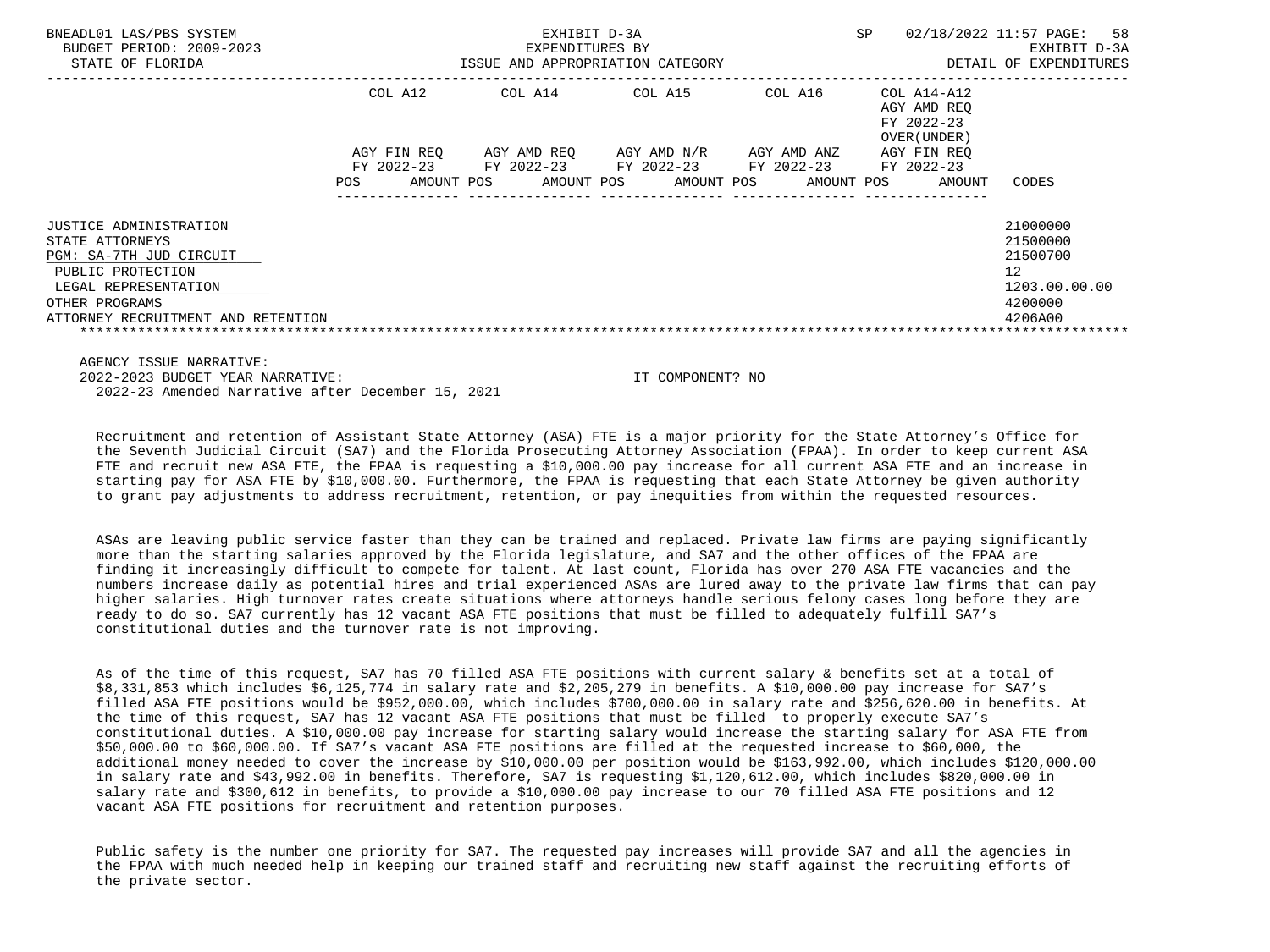| BNEADL01 LAS/PBS SYSTEM<br>BUDGET PERIOD: 2009-2023<br>STATE OF FLORIDA                                                            |            |         | EXHIBIT D-3A<br>EXPENDITURES BY<br>ISSUE AND APPROPRIATION CATEGORY                                                                                                                                         |                                                          |        | SP 02/18/2022 11:57 PAGE: 59<br>EXHIBIT D-3A<br>DETAIL OF EXPENDITURES                     |
|------------------------------------------------------------------------------------------------------------------------------------|------------|---------|-------------------------------------------------------------------------------------------------------------------------------------------------------------------------------------------------------------|----------------------------------------------------------|--------|--------------------------------------------------------------------------------------------|
|                                                                                                                                    |            |         | COL A12 COL A14 COL A15 COL A16<br>AGY FIN REQ AGY AMD REQ AGY AMD N/R AGY AMD ANZ AGY FIN REQ<br>FY 2022-23 FY 2022-23 FY 2022-23 FY 2022-23 FY 2022-23<br>POS AMOUNT POS AMOUNT POS AMOUNT POS AMOUNT POS | COL A14-A12<br>AGY AMD REO<br>FY 2022-23<br>OVER (UNDER) | AMOUNT | CODES                                                                                      |
| JUSTICE ADMINISTRATION<br>STATE ATTORNEYS<br>PGM: SA-7TH JUD CIRCUIT<br>PUBLIC PROTECTION<br>LEGAL REPRESENTATION                  |            |         |                                                                                                                                                                                                             |                                                          |        | 21000000<br>21500000<br>21500700<br>12 <sup>°</sup><br>1203.00.00.00<br>4200000<br>4206A00 |
| OTHER PROGRAMS<br>ATTORNEY RECRUITMENT AND RETENTION                                                                               |            |         |                                                                                                                                                                                                             |                                                          |        |                                                                                            |
| Summary: This is a new issue.<br>POSITION DETAIL OF SALARIES AND BENEFITS:                                                         | <b>FTE</b> |         | BASE RATE ADDITIVES BENEFITS                                                                                                                                                                                | SUBTOTAL                                                 |        | LAPSE LAPSED SALARIES<br>% AND BENEFITS                                                    |
|                                                                                                                                    |            |         |                                                                                                                                                                                                             |                                                          |        |                                                                                            |
| A14 - AGY AMD REQ FY 2022-23<br>CHANGES TO CURRENTLY AUTHORIZED POSITIONS<br>RA01 RATE & SALARY ADJ - BENEFITS NO FTE<br>N0001 001 | 0.00       | 820,000 |                                                                                                                                                                                                             |                                                          |        | $300,612$ 1,120,612 0.00 1,120,612                                                         |
| TOTALS FOR ISSUE BY FUND<br>1000 GENERAL REVENUE FUND                                                                              |            |         |                                                                                                                                                                                                             |                                                          |        | 1,120,612<br>______________                                                                |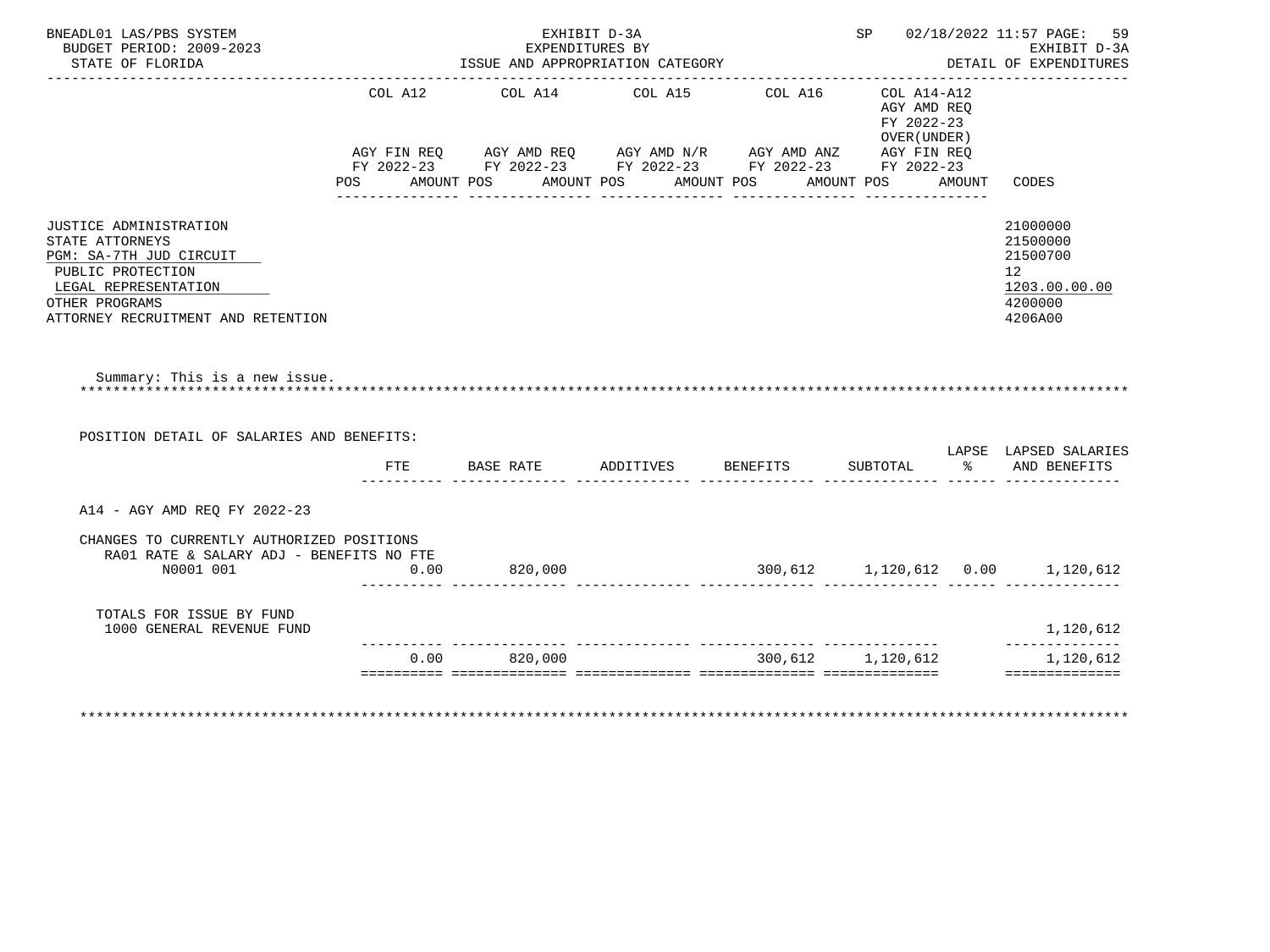| BNEADL01 LAS/PBS SYSTEM<br>BUDGET PERIOD: 2009-2023<br>ISSUE AND APPROPRIATION CATEGORY<br>STATE OF FLORIDA                                                                                     |         | EXHIBIT D-3A<br>EXPENDITURES BY |                  |                                                                                                                               |         |                                                          | SP 02/18/2022 11:57 PAGE:<br>EXHIBIT D-3A<br>DETAIL OF EXPENDITURES                                  | 60 |
|-------------------------------------------------------------------------------------------------------------------------------------------------------------------------------------------------|---------|---------------------------------|------------------|-------------------------------------------------------------------------------------------------------------------------------|---------|----------------------------------------------------------|------------------------------------------------------------------------------------------------------|----|
|                                                                                                                                                                                                 | COL A12 |                                 |                  | COL A14 COL A15 COL A16                                                                                                       |         | COL A14-A12<br>AGY AMD REO<br>FY 2022-23<br>OVER (UNDER) |                                                                                                      |    |
|                                                                                                                                                                                                 |         |                                 |                  | AGY FIN REQ 6 AGY AMD REQ 6 AGY AMD N/R 6 AGY AMD ANZ 6 AGY FIN REQ<br>FY 2022-23 FY 2022-23 FY 2022-23 FY 2022-23 FY 2022-23 |         |                                                          |                                                                                                      |    |
|                                                                                                                                                                                                 |         |                                 |                  | POS AMOUNT POS AMOUNT POS AMOUNT POS AMOUNT POS AMOUNT CODES<br>---------------                                               |         |                                                          |                                                                                                      |    |
| JUSTICE ADMINISTRATION<br>STATE ATTORNEYS<br>PGM: SA-7TH JUD CIRCUIT<br>PUBLIC PROTECTION<br>LEGAL REPRESENTATION<br>SALARY RATE ADJUSTMENTS<br>INCREASE CURRENT AUTHORIZED RATE<br>SALARY RATE |         |                                 |                  |                                                                                                                               |         |                                                          | 21000000<br>21500000<br>21500700<br>12 <sup>°</sup><br>1203.00.00.00<br>51R0000<br>51R0100<br>000000 |    |
| SALARY RATE                                                                                                                                                                                     | 675,000 |                                 |                  |                                                                                                                               | 675,000 |                                                          |                                                                                                      |    |
|                                                                                                                                                                                                 |         |                                 |                  |                                                                                                                               |         |                                                          |                                                                                                      |    |
| AGENCY ISSUE NARRATIVE:<br>2022-2023 BUDGET YEAR NARRATIVE:                                                                                                                                     |         |                                 | IT COMPONENT? NO |                                                                                                                               |         |                                                          |                                                                                                      |    |

2022-23 Amended Narrative after December 15, 2021

 During this fiscal year we have experienced various issues including the increase in minimum wage, compression, retention of employees, inability to attract qualified job applicants, and of course covid. We have developed a strategy to address these issues in the coming fiscal year but to implement the plan we will require additional Rate. After filling the FTE's we are currently hiring for and making some salary adjustments we will have approximately \$45,000 Rate left. We have sufficient vacant positions (FTE's) as well as sufficient Authority and funding to meet our requested Rate increase. Cash balance for GDTF & SARTF is currently \$3,069,737, with \$2,510,132 in unused Salary Authority. We are committed to spend an additional \$800,000 this fiscal year in addition to the \$425,000 we have already spent on salaries, all of which we have sufficient Rate, Authority and funding for. We have sufficient funding and Authority to complete our strategy to perform our constitutional and statutory duties, but we do not have enough Rate. We had sufficient Rate in past years when we received increases in GDTF and SARTF funds and therefore did not request additional Rate at those times. However, since then we have used our Rate to address compression, covid and other issues. We receive approximately \$1,800,000 in Trust Funds annually, which with our Funding and Authority balances will completely fund and authorize our requested Rate increase of \$675,000. Therefore, we respectfully request an increase in our Rate of \$675,000 to implement our ongoing plan of addressing our staffing needs to perform the statutory and constitutional duties of the State Attorney's Office Seventh Circuit. We do not need any additional positions or authority.

 Summary: This is a new issue. \*\*\*\*\*\*\*\*\*\*\*\*\*\*\*\*\*\*\*\*\*\*\*\*\*\*\*\*\*\*\*\*\*\*\*\*\*\*\*\*\*\*\*\*\*\*\*\*\*\*\*\*\*\*\*\*\*\*\*\*\*\*\*\*\*\*\*\*\*\*\*\*\*\*\*\*\*\*\*\*\*\*\*\*\*\*\*\*\*\*\*\*\*\*\*\*\*\*\*\*\*\*\*\*\*\*\*\*\*\*\*\*\*\*\*\*\*\*\*\*\*\*\*\*\*\*\*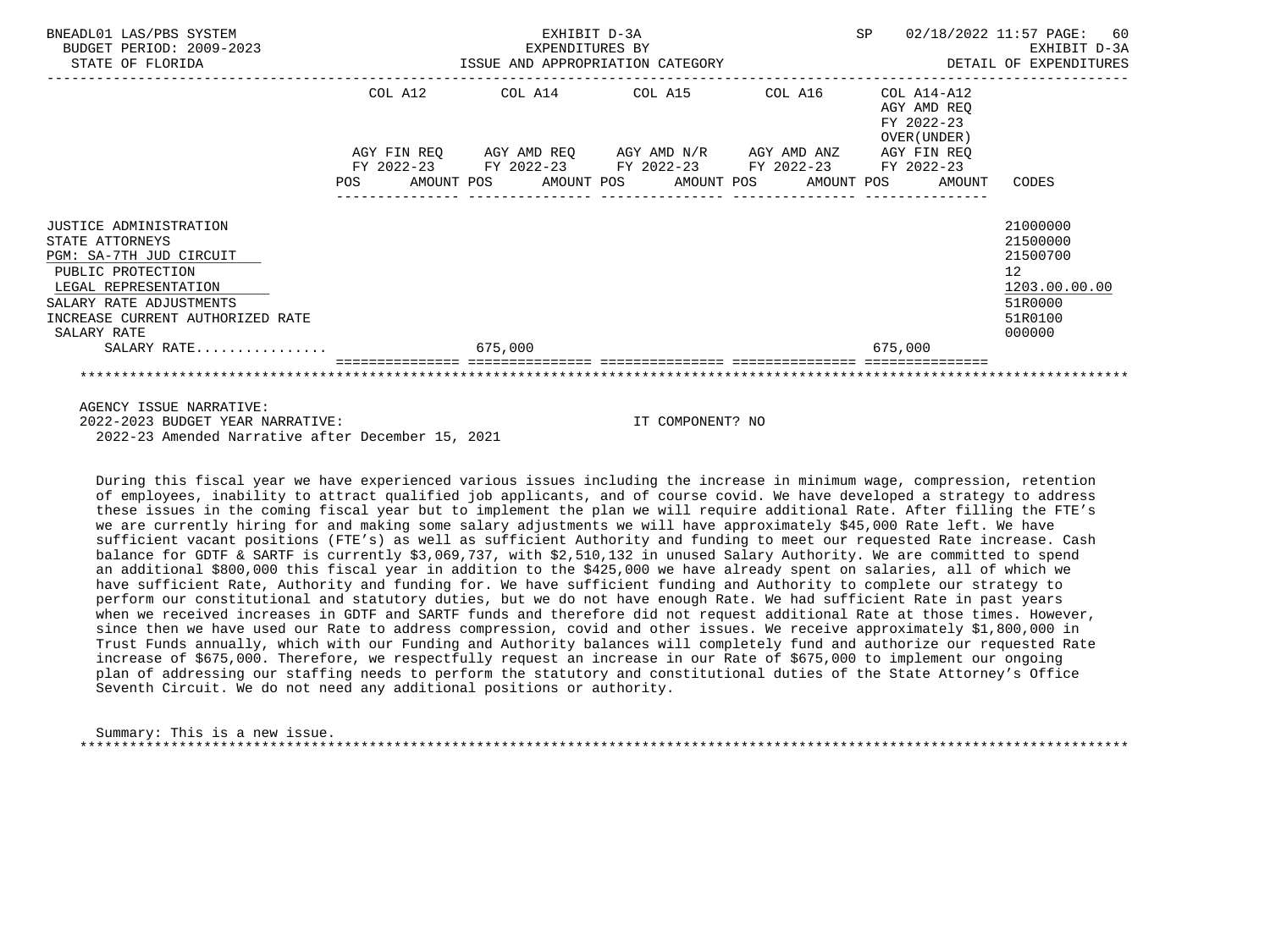| BNEADL01 LAS/PBS SYSTEM<br>BUDGET PERIOD: 2009-2023<br>STATE OF FLORIDA                                                                                                          |                                                 | EXHIBIT D-3A<br>EXPENDITURES BY | ISSUE AND APPROPRIATION CATEGORY                                                                                      | SP 02/18/2022 11:57 PAGE: 61                        | EXHIBIT D-3A<br>DETAIL OF EXPENDITURES                                        |
|----------------------------------------------------------------------------------------------------------------------------------------------------------------------------------|-------------------------------------------------|---------------------------------|-----------------------------------------------------------------------------------------------------------------------|-----------------------------------------------------|-------------------------------------------------------------------------------|
|                                                                                                                                                                                  | POS AMOUNT POS AMOUNT POS AMOUNT POS AMOUNT POS |                                 | AGY FIN REQ AGY AMD REQ AGY AMD N/R AGY AMD ANZ AGY FIN REQ<br>FY 2022-23 FY 2022-23 FY 2022-23 FY 2022-23 FY 2022-23 | AGY AMD REO<br>FY 2022-23<br>OVER (UNDER)<br>AMOUNT | CODES                                                                         |
| JUSTICE ADMINISTRATION<br>STATE ATTORNEYS<br>PGM: SA-7TH JUD CIRCUIT<br>PUBLIC PROTECTION<br>LEGAL REPRESENTATION<br>SALARY RATE ADJUSTMENTS<br>INCREASE CURRENT AUTHORIZED RATE |                                                 |                                 |                                                                                                                       |                                                     | 21000000<br>21500000<br>21500700<br>12<br>1203.00.00.00<br>51R0000<br>51R0100 |
| POSITION DETAIL OF SALARIES AND BENEFITS:                                                                                                                                        |                                                 |                                 |                                                                                                                       |                                                     | LAPSE LAPSED SALARIES                                                         |
|                                                                                                                                                                                  | FTE                                             | BASE RATE                       | ADDITIVES BENEFITS                                                                                                    | SUBTOTAL                                            | % AND BENEFITS                                                                |
| A14 - AGY AMD REO FY 2022-23<br>CHANGES TO CURRENTLY AUTHORIZED POSITIONS<br>RA06 RATE ADJ - NO FTE - NO SALARY - NO BENEFITS<br>N0001 001                                       |                                                 | 675,000                         |                                                                                                                       |                                                     |                                                                               |
| TOTAL SALARY RATE                                                                                                                                                                | ___________ ____________                        | 675,000                         |                                                                                                                       |                                                     |                                                                               |
|                                                                                                                                                                                  |                                                 |                                 |                                                                                                                       |                                                     | ---------------                                                               |
| TOTAL: LEGAL REPRESENTATION<br>BY FUND TYPE                                                                                                                                      |                                                 |                                 |                                                                                                                       |                                                     | 1203.00.00.00                                                                 |
| GENERAL REVENUE FUND<br>TRUST FUNDS                                                                                                                                              | 565,778 1,686,390 23,803                        |                                 |                                                                                                                       | 1,120,612 1000                                      | 2000                                                                          |
| TOTAL POSITIONS $7.00$ 7.00<br>TOTAL PROG COMP 745,778 1,866,390 203,803<br>TOTAL SALARY RATE 319,456 1,814,456                                                                  |                                                 |                                 |                                                                                                                       | 1,120,612<br>1,495,000                              |                                                                               |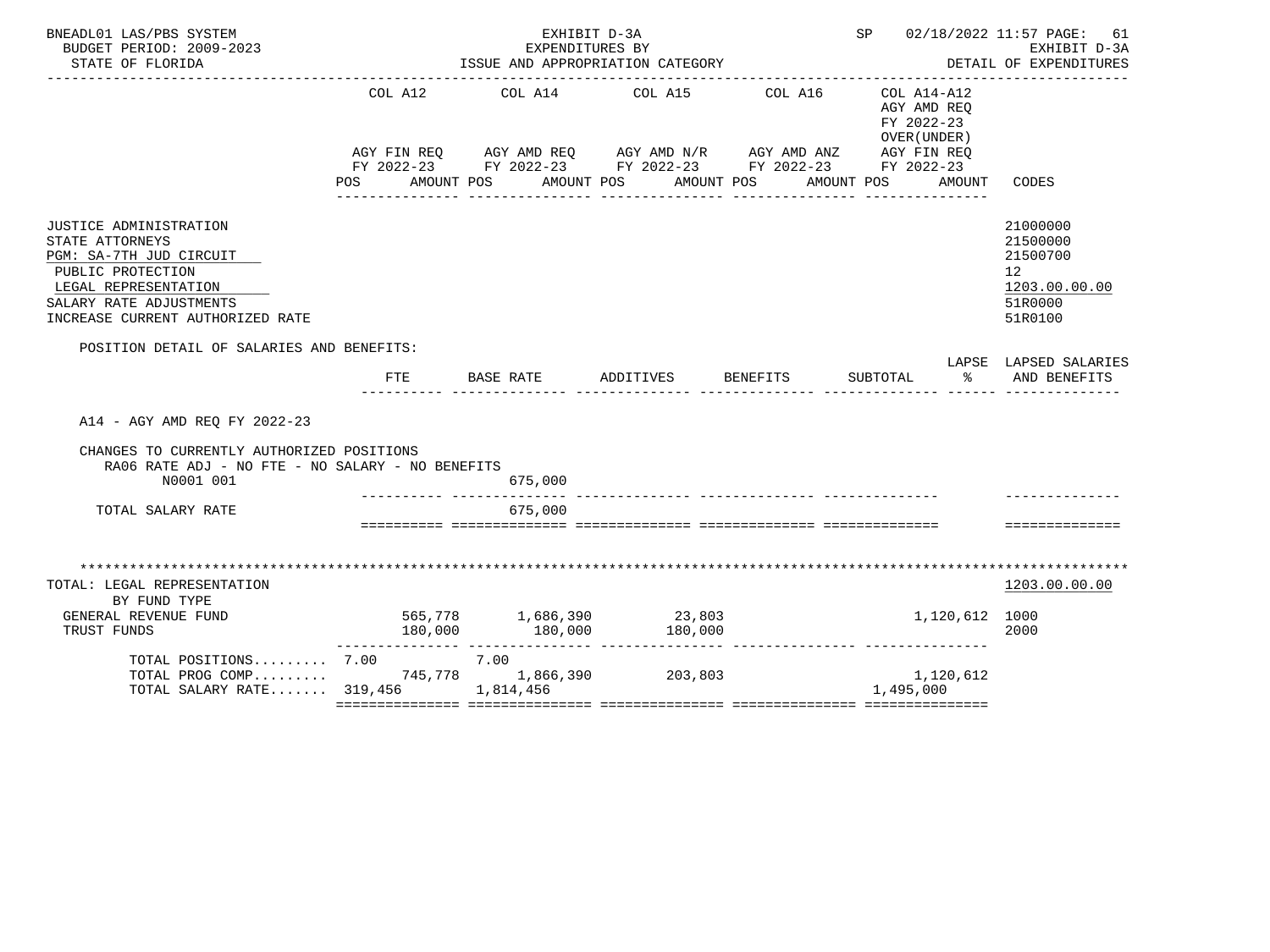| BNEADL01 LAS/PBS SYSTEM<br>BUDGET PERIOD: 2009-2023<br>STATE OF FLORIDA                                                                                                                                                          |            |                        | EXHIBIT D-3A<br>EXPENDITURES BY | ISSUE AND APPROPRIATION CATEGORY                                                                      |  | SP |                                                           | 02/18/2022 11:57 PAGE: 62<br>EXHIBIT D-3A<br>DETAIL OF EXPENDITURES                               |
|----------------------------------------------------------------------------------------------------------------------------------------------------------------------------------------------------------------------------------|------------|------------------------|---------------------------------|-------------------------------------------------------------------------------------------------------|--|----|-----------------------------------------------------------|---------------------------------------------------------------------------------------------------|
|                                                                                                                                                                                                                                  |            | COL A12<br>AGY FIN REO |                                 | COL A14 COL A15 COL A16<br>AGY AMD REQ AGY AMD N/R AGY AMD ANZ AGY FIN REQ                            |  |    | COL A14-A12<br>AGY AMD REO<br>FY 2022-23<br>OVER (UNDER ) |                                                                                                   |
|                                                                                                                                                                                                                                  | <b>POS</b> |                        |                                 | FY 2022-23 FY 2022-23 FY 2022-23 FY 2022-23 FY 2022-23<br>AMOUNT POS AMOUNT POS AMOUNT POS AMOUNT POS |  |    | AMOUNT                                                    | CODES                                                                                             |
| <b>JUSTICE ADMINISTRATION</b><br>STATE ATTORNEYS<br>PGM: SA-8TH JUD CIRCUIT<br>PUBLIC PROTECTION<br>LEGAL REPRESENTATION<br>EQUIPMENT NEEDS<br>REPLACEMENT OF MOTOR VEHICLES<br>SPECIAL CATEGORIES<br>ACQUISITION/MOTOR VEHICLES |            |                        |                                 |                                                                                                       |  |    |                                                           | 21000000<br>21500000<br>21500800<br>12<br>1203.00.00.00<br>2400000<br>2401500<br>100000<br>100021 |
| STATE ATTNYS REVENUE TF - STATE 170,000 170,000 170,000 170,000                                                                                                                                                                  |            |                        |                                 |                                                                                                       |  |    |                                                           | 2058 1                                                                                            |
|                                                                                                                                                                                                                                  |            |                        |                                 |                                                                                                       |  |    |                                                           |                                                                                                   |

 AGENCY ISSUE NARRATIVE: 2022-2023 BUDGET YEAR NARRATIVE: IT COMPONENT? NO

 The State Attorney, Eighth Judicial Circuit, requests replacement of vehicles assigned to investigators and/or assistant state attorneys for use in their assigned duties, State Attorney Investigators are certified law enforcement officers and are available 24/7 to respond to crime scenes, conduct criminal investigations, locate and transport witnesses and victims for required criminal justice appearances and the serve subpoenas. Assistant State Attorneys are required to travel for depositions and trials within the Eighth Judicial Circuit which encompasses 3,466 square miles. This issue impacts all of our agency activities including Felony, Misdemeanor, Juvenile and Civil cases, therefore it is critical that we have sufficient funding to provide quality public safety. The following five vehicles either meet or will meet the Department of Management Services (DMS) replacement criteria by June 30, 2022.

| Year | Make             | Model | VIN#                                          | Mileage as of 06/30/2021 | Estimated Mileage 06/30/2022 |
|------|------------------|-------|-----------------------------------------------|--------------------------|------------------------------|
| 2013 | Ford             | F150  | 1FTEX1EM7DKG12791                             | 125,283                  | 148,860                      |
| 2013 | Ford             | F150  | 1FTEX1EM9DKG12792                             | 113,141                  | 123,641                      |
| 2011 | Chevrolet Impala |       | 2G1WF5EK5B1133840                             | 113,973                  | 122,000                      |
| 2010 | Chevrolet Impala |       | 2G1WA5EK8A1115278                             | 120,564                  | 129,558                      |
| 2013 |                  |       | Chevrolet Silverado 3GCPCSEAXDG195948 110,886 |                          | 129,051                      |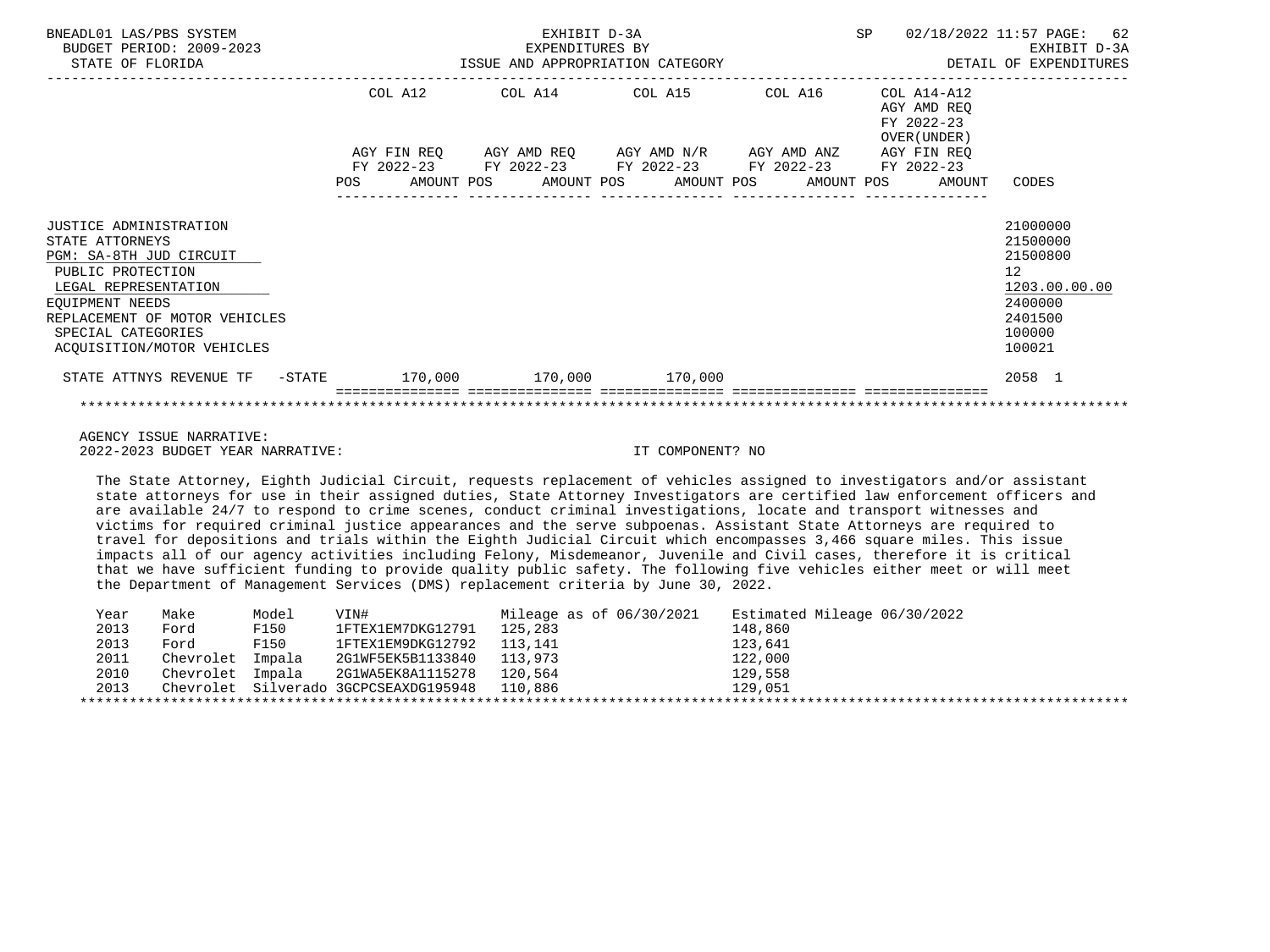| BNEADL01 LAS/PBS SYSTEM<br>BUDGET PERIOD: 2009-2023<br>STATE OF FLORIDA                                                                                                                                                                                                                                                                                                                                                                                       |                | EXHIBIT D-3A<br>EXPENDITURES BY<br>ISSUE AND APPROPRIATION CATEGORY |                  |                                                                                                                                                                              | SP                                                                  | 02/18/2022 11:57 PAGE:<br>63<br>EXHIBIT D-3A<br>DETAIL OF EXPENDITURES                                                   |
|---------------------------------------------------------------------------------------------------------------------------------------------------------------------------------------------------------------------------------------------------------------------------------------------------------------------------------------------------------------------------------------------------------------------------------------------------------------|----------------|---------------------------------------------------------------------|------------------|------------------------------------------------------------------------------------------------------------------------------------------------------------------------------|---------------------------------------------------------------------|--------------------------------------------------------------------------------------------------------------------------|
|                                                                                                                                                                                                                                                                                                                                                                                                                                                               | COL A12<br>POS | AMOUNT POS                                                          | AMOUNT POS       | COL A14 COL A15 COL A16<br>AGY FIN REQ AGY AMD REQ AGY AMD N/R AGY AMD ANZ AGY FIN REQ<br>FY 2022-23 FY 2022-23 FY 2022-23 FY 2022-23 FY 2022-23<br>AMOUNT POS<br>AMOUNT POS | COL A14-A12<br>AGY AMD REQ<br>FY 2022-23<br>OVER (UNDER )<br>AMOUNT |                                                                                                                          |
|                                                                                                                                                                                                                                                                                                                                                                                                                                                               |                |                                                                     |                  |                                                                                                                                                                              |                                                                     | CODES                                                                                                                    |
| JUSTICE ADMINISTRATION<br>STATE ATTORNEYS<br>PGM: SA-8TH JUD CIRCUIT<br>PUBLIC PROTECTION<br>LEGAL REPRESENTATION<br>STATE FUNDING REDUCTIONS<br>REDUCE TRUST FUND AUTHORITY<br>SPECIAL CATEGORIES<br>STATE ATTORNEY OPERATIONS<br>FORFEIT/INVES SUPPORT TF -FEDERL 27,026- 27,026-                                                                                                                                                                           |                |                                                                     |                  |                                                                                                                                                                              |                                                                     | 21000000<br>21500000<br>21500800<br>12 <sup>°</sup><br>1203.00.00.00<br>3300000<br>3301510<br>100000<br>103225<br>2316 3 |
| AGENCY ISSUE NARRATIVE:<br>2022-2023 BUDGET YEAR NARRATIVE:<br>The State Attorney, Eighth Judicial Circuit plans to fully expend the funds in this account during FY 2021-2022 to<br>provide necessary equipment and programs for our Investigators needed to perform their duties. We do not expect to<br>receive any additional funding during the next several years therefore we are requesting to reduce the authority in this<br>fund by $( $27,026)$ . |                |                                                                     | IT COMPONENT? NO |                                                                                                                                                                              |                                                                     |                                                                                                                          |
| OTHER PROGRAMS<br>ATTORNEY RECRUITMENT AND RETENTION<br>SALARY RATE<br>SALARY RATE                                                                                                                                                                                                                                                                                                                                                                            | 575,000        |                                                                     |                  |                                                                                                                                                                              | 575,000                                                             | 4200000<br>4206A00<br>000000                                                                                             |
| SALARIES AND BENEFITS                                                                                                                                                                                                                                                                                                                                                                                                                                         |                |                                                                     |                  |                                                                                                                                                                              |                                                                     | 010000                                                                                                                   |
| $-$ STATE<br>GENERAL REVENUE FUND                                                                                                                                                                                                                                                                                                                                                                                                                             |                | 785,796                                                             |                  |                                                                                                                                                                              | 785,796 1000 1                                                      |                                                                                                                          |
| TOTAL: ATTORNEY RECRUITMENT AND RETENTION<br>TOTAL ISSUE<br>TOTAL SALARY RATE<br>***************                                                                                                                                                                                                                                                                                                                                                              |                | 785,796<br>575,000                                                  |                  |                                                                                                                                                                              | 785,796<br>575,000                                                  | 4206A00                                                                                                                  |
| AGENCY ISSUE NARRATIVE:<br>2022-2023 BUDGET YEAR NARRATIVE:<br>2022-23 Amended Narrative after December 15, 2021                                                                                                                                                                                                                                                                                                                                              |                |                                                                     | IT COMPONENT? NO |                                                                                                                                                                              |                                                                     |                                                                                                                          |

Recruitment and retention of Assistant State Attorney (ASA) FTE is a major priority for the State Attorney's Office for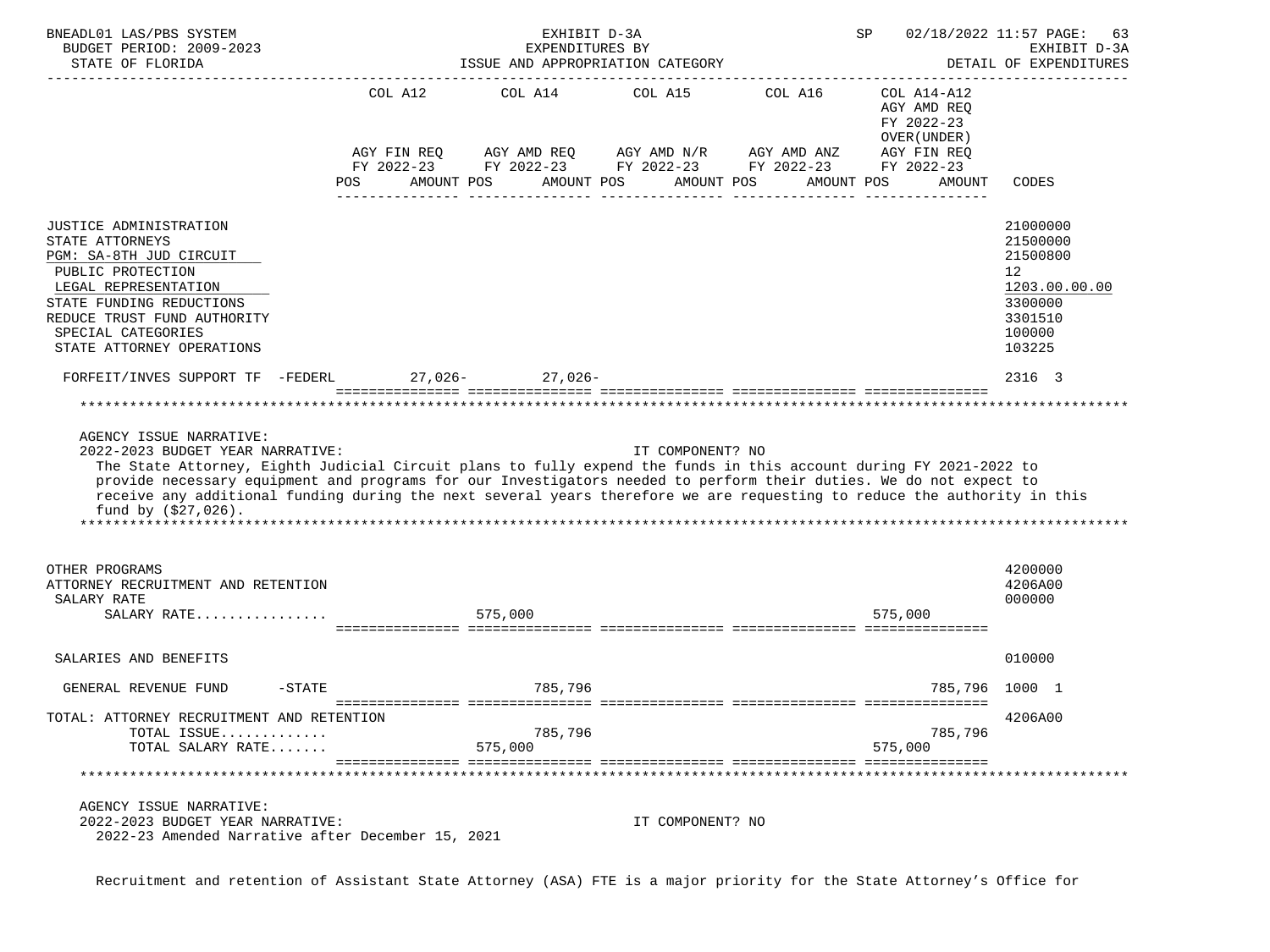| BNEADL01 LAS/PBS SYSTEM<br>BUDGET PERIOD: 2009-2023<br>STATE OF FLORIDA                                                             |                          | EXHIBIT D-3A<br>EXPENDITURES BY<br>ISSUE AND APPROPRIATION CATEGORY                                             |                       | <b>SP</b>                                                                                      | 02/18/2022 11:57 PAGE: 64<br>EXHIBIT D-3A<br>DETAIL OF EXPENDITURES |
|-------------------------------------------------------------------------------------------------------------------------------------|--------------------------|-----------------------------------------------------------------------------------------------------------------|-----------------------|------------------------------------------------------------------------------------------------|---------------------------------------------------------------------|
|                                                                                                                                     | COL A12<br>AGY FIN REO   | COL A14 COL A15<br>AGY AMD REO      AGY AMD N/R      AGY AMD ANZ<br>FY 2022-23 FY 2022-23 FY 2022-23 FY 2022-23 |                       | COL A16 COL A14-A12<br>AGY AMD REO<br>FY 2022-23<br>OVER (UNDER )<br>AGY FIN REO<br>FY 2022-23 |                                                                     |
|                                                                                                                                     | AMOUNT POS<br><b>POS</b> |                                                                                                                 | AMOUNT POS AMOUNT POS | AMOUNT POS<br>AMOUNT                                                                           | CODES                                                               |
| JUSTICE ADMINISTRATION<br>STATE ATTORNEYS<br>PGM: SA-8TH JUD CIRCUIT<br>PUBLIC PROTECTION<br>LEGAL REPRESENTATION<br>OTHER PROGRAMS |                          |                                                                                                                 |                       |                                                                                                | 21000000<br>21500000<br>21500800<br>12<br>1203.00.00.00<br>4200000  |
| ATTORNEY RECRUITMENT AND RETENTION                                                                                                  |                          |                                                                                                                 |                       |                                                                                                | 4206A00                                                             |

 the Eighth Judicial Circuit (SA8) and the Florida Prosecuting Attorney Association (FPAA). In order to keep current ASA FTE and recruit new ASA FTE, the FPAA is requesting a \$10,000.00 pay increase for all current ASA FTE and an increase in starting pay for ASA FTE by \$10,000.00. Furthermore, the FPAA is requesting that each State Attorney be given authority to grant pay adjustments to address recruitment, retention, or pay inequities from within the requested resources.

 ASAs are leaving public service faster than they can be trained and replaced. Private law firms are paying significantly more than the starting salaries approved by the Florida legislature, and SA8 and the other offices of the FPAA are finding it increasingly difficult to compete for talent. At last count, Florida has over 270 ASA FTE vacancies and the numbers increase daily as potential hires and trial experienced ASAs are lured away to the private law firms that can pay higher salaries. High turnover rates create situations where attorneys handle serious felony cases long before they are ready to do so. SA8 currently has 11.50 vacant ASA FTE positions that must be filled to adequately fulfill SA8's constitutional duties and the turnover rate is not improving.

 A \$10,000.00 pay increase for SA8's 46 filled ASA FTE positions would be \$628,636.00, which includes \$460,000.00 in salary rate and \$168,636.00 in benefits. At the time of this request, SA8 has 11.50 vacant ASA FTE positions that must be filled for to properly execute SA8's constitutional duties. A \$10,000.00 pay increase for starting salary would increase the starting salary for ASA FTE from \$50,000.00 to \$60,000.00. If SA8's vacant ASA FTE positions are filled at the requested increase to \$60,000, the additional money needed to cover the increase by \$10,000.00 per position would be \$157,159.00, which includes \$115,000.00 in salary rate and \$42,159.00 in benefits. Therefore, SA8 is requesting \$785,795.00, which includes \$575,000.00 in salary rate and \$210,795.00 in benefits, to provide a \$10,000.00 pay increase to our 46 filled ASA FTE positions and 11.50 vacant ASA FTE positions for recruitment and retention purposes.

 Public safety is the number one priority for SA8. The requested pay increases will provide SA8 and all the agencies in the FPAA with much needed help in keeping our trained staff and recruiting new staff against the recruiting efforts of the private sector.

 Summary: This is a new issue. \*\*\*\*\*\*\*\*\*\*\*\*\*\*\*\*\*\*\*\*\*\*\*\*\*\*\*\*\*\*\*\*\*\*\*\*\*\*\*\*\*\*\*\*\*\*\*\*\*\*\*\*\*\*\*\*\*\*\*\*\*\*\*\*\*\*\*\*\*\*\*\*\*\*\*\*\*\*\*\*\*\*\*\*\*\*\*\*\*\*\*\*\*\*\*\*\*\*\*\*\*\*\*\*\*\*\*\*\*\*\*\*\*\*\*\*\*\*\*\*\*\*\*\*\*\*\*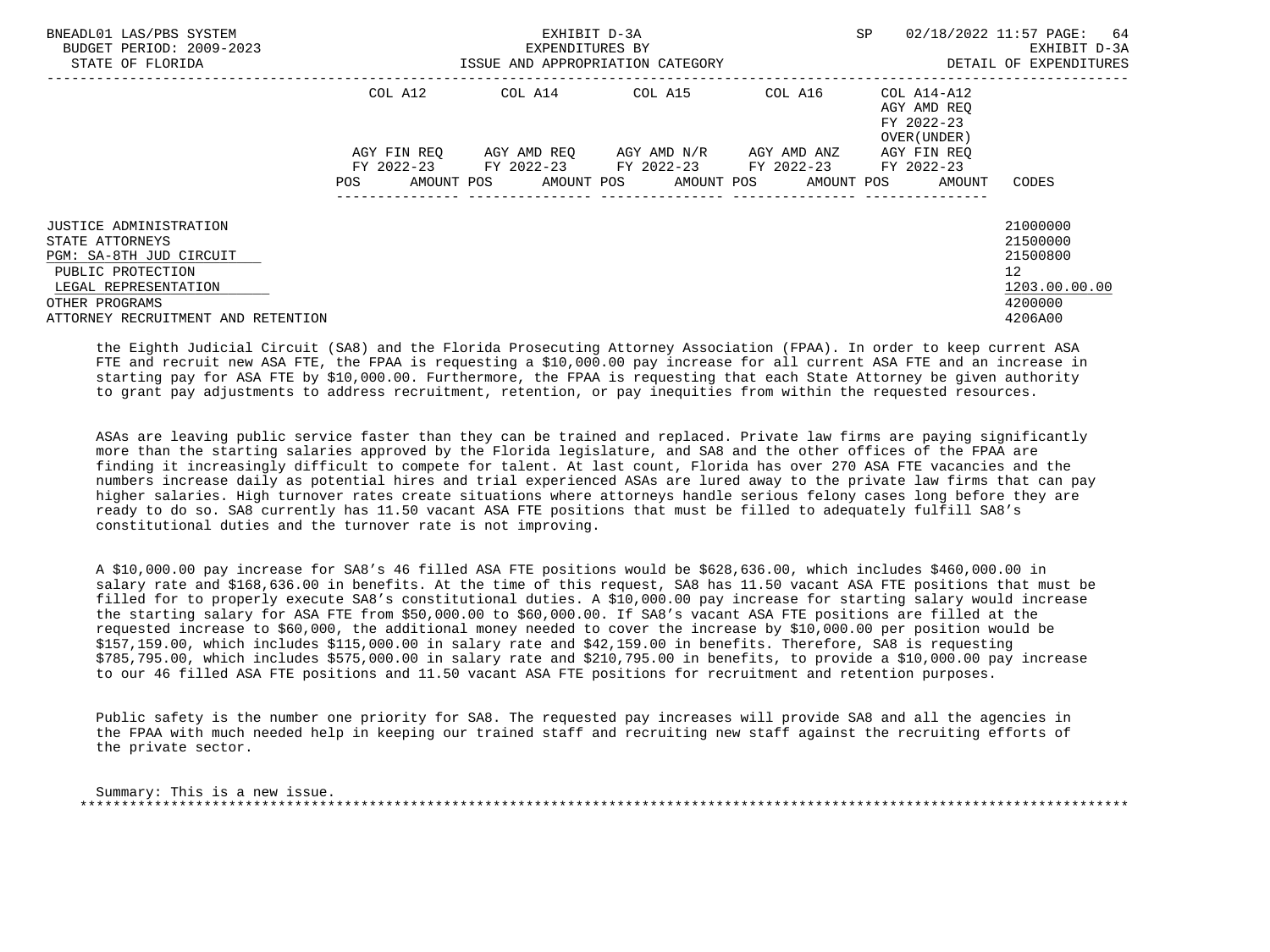| BNEADL01 LAS/PBS SYSTEM<br>BUDGET PERIOD: 2009-2023<br>STATE OF FLORIDA                                                                                                   |                | EXHIBIT D-3A<br>EXPENDITURES BY<br>ISSUE AND APPROPRIATION CATEGORY                                                                                       |                 |          | SP 02/18/2022 11:57 PAGE: 65                                                        | EXHIBIT D-3A<br>DETAIL OF EXPENDITURES                                                     |
|---------------------------------------------------------------------------------------------------------------------------------------------------------------------------|----------------|-----------------------------------------------------------------------------------------------------------------------------------------------------------|-----------------|----------|-------------------------------------------------------------------------------------|--------------------------------------------------------------------------------------------|
|                                                                                                                                                                           | COL A12<br>POS | AGY FIN REQ AGY AMD REQ AGY AMD N/R AGY AMD ANZ AGY FIN REQ<br>FY 2022-23 FY 2022-23 FY 2022-23 FY 2022-23 FY 2022-23<br>AMOUNT POS AMOUNT POS AMOUNT POS | COL A14 COL A15 | COL A16  | $COL A14- A12$<br>AGY AMD REQ<br>FY 2022-23<br>OVER (UNDER)<br>AMOUNT POS<br>AMOUNT | CODES                                                                                      |
| JUSTICE ADMINISTRATION<br>STATE ATTORNEYS<br>PGM: SA-8TH JUD CIRCUIT<br>PUBLIC PROTECTION<br>LEGAL REPRESENTATION<br>OTHER PROGRAMS<br>ATTORNEY RECRUITMENT AND RETENTION |                |                                                                                                                                                           |                 |          |                                                                                     | 21000000<br>21500000<br>21500800<br>12 <sup>7</sup><br>1203.00.00.00<br>4200000<br>4206A00 |
| POSITION DETAIL OF SALARIES AND BENEFITS:                                                                                                                                 | FTE            | BASE RATE                                                                                                                                                 | ADDITIVES       | BENEFITS | SUBTOTAL<br>$\sim$ $\approx$                                                        | LAPSE LAPSED SALARIES<br>AND BENEFITS                                                      |
| A14 - AGY AMD REQ FY 2022-23<br>CHANGES TO CURRENTLY AUTHORIZED POSITIONS<br>RA01 RATE & SALARY ADJ - BENEFITS NO FTE<br>N0001 001                                        | 0.00           | 575,000                                                                                                                                                   |                 |          | 210,796 785,796 0.00 785,796                                                        |                                                                                            |
| TOTALS FOR ISSUE BY FUND<br>1000 GENERAL REVENUE FUND                                                                                                                     |                |                                                                                                                                                           |                 |          |                                                                                     | 785,796                                                                                    |
|                                                                                                                                                                           |                | $0.00$ 575,000                                                                                                                                            |                 |          | 210,796 785,796                                                                     | _________<br>785,796<br>==============                                                     |
| *******************************<br>TOTAL: LEGAL REPRESENTATION<br>BY FUND TYPE<br>GENERAL REVENUE FUND<br>TRUST FUNDS                                                     |                | 785,796                                                                                                                                                   |                 |          | 785,796 1000                                                                        | ****************<br>1203.00.00.00<br>2000                                                  |
| TOTAL PROG COMP<br>TOTAL SALARY RATE                                                                                                                                      |                | 142,974 928,770<br>575,000                                                                                                                                | 170,000         |          | 785,796<br>575,000                                                                  |                                                                                            |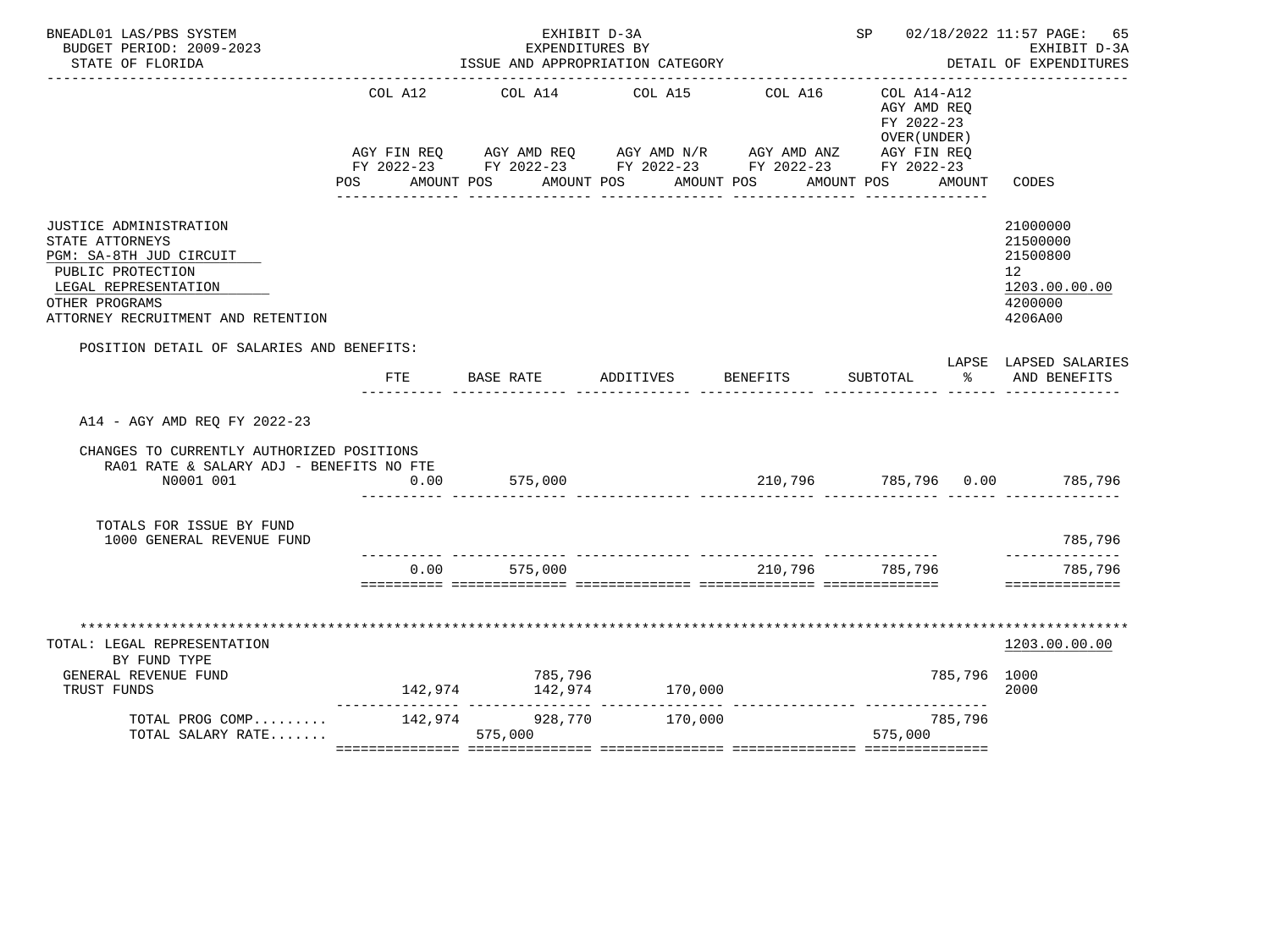| BNEADL01 LAS/PBS SYSTEM<br>BUDGET PERIOD: 2009-2023<br>STATE OF FLORIDA                                                                                                                                                   |            | EXHIBIT D-3A<br>EXPENDITURES BY |                                  | ISSUE AND APPROPRIATION CATEGORY                                                                                         | SP                                                       | 66<br>02/18/2022 11:57 PAGE:<br>EXHIBIT D-3A<br>DETAIL OF EXPENDITURES                            |
|---------------------------------------------------------------------------------------------------------------------------------------------------------------------------------------------------------------------------|------------|---------------------------------|----------------------------------|--------------------------------------------------------------------------------------------------------------------------|----------------------------------------------------------|---------------------------------------------------------------------------------------------------|
|                                                                                                                                                                                                                           | COL A12    |                                 |                                  | COL A14 COL A15 COL A16                                                                                                  | COL A14-A12<br>AGY AMD REO<br>FY 2022-23<br>OVER (UNDER) |                                                                                                   |
|                                                                                                                                                                                                                           | <b>POS</b> |                                 | AMOUNT POS AMOUNT POS AMOUNT POS | AGY FIN REQ AGY AMD REQ AGY AMD N/R AGY AMD ANZ AGY FIN REQ<br>FY 2022-23 FY 2022-23 FY 2022-23 FY 2022-23<br>AMOUNT POS | FY 2022-23<br>AMOUNT                                     | CODES                                                                                             |
| JUSTICE ADMINISTRATION<br>STATE ATTORNEYS<br>PGM: SA-9TH JUD CIRCUIT<br>PUBLIC PROTECTION<br>LEGAL REPRESENTATION<br>EOUIPMENT NEEDS<br>REPLACEMENT OF MOTOR VEHICLES<br>SPECIAL CATEGORIES<br>ACOUISITION/MOTOR VEHICLES |            |                                 |                                  |                                                                                                                          |                                                          | 21000000<br>21500000<br>21500900<br>12<br>1203.00.00.00<br>2400000<br>2401500<br>100000<br>100021 |
| STATE ATTNYS REVENUE TF - STATE 578,000 150,000 150,000 150,000                                                                                                                                                           |            |                                 |                                  |                                                                                                                          |                                                          | 72,000 2058 1                                                                                     |
|                                                                                                                                                                                                                           |            |                                 |                                  |                                                                                                                          |                                                          |                                                                                                   |

 AGENCY ISSUE NARRATIVE: 2022-2023 BUDGET YEAR NARRATIVE: IT COMPONENT? NO

 The State Attorney's Office, Ninth Judicial Circuit is requesting \$78K to replace three motor vehicles. These vehicles will be approaching the 120,000 miles marker by June 30, 2022 as outlined in the Replacement Eligibility Factor (REF). These funds are available within the State Attorney Revenue Trust Fund, Cost of Prosecution. The three replacement vehicles are listed below:

| Unit# | Year | Make/Model  | VIN Number        | Mileage as of $6/30/21$ | Est. Mileage as of $06/30/2022$ |
|-------|------|-------------|-------------------|-------------------------|---------------------------------|
| 14720 | 2013 | Ford Taurus | 1FAHP2D81DG144945 | 113,874                 | 125,000                         |
| 14738 | 2013 | Ford Taurus | 1FAHP2D87DG181689 | 114,411                 | 127,000                         |
| 14930 | 2015 | Ford Taurus | 1FAHP2D81FG132099 | 117,280                 | 130,000                         |

This issue supports all State Attorney activities.

The issue is for Orange and Osceola Counties.

3 @ \$26,000 = \$78,000

2022-23 Amended Narrative after December 15, 2021

 The State Attorney's Office, Ninth Judicial Circuit is requesting \$150K to replace five motor vehicles. Three of the vehicles will be approaching the 120,000 miles marker by June 30, 2022 as outlined in the Replacement Eligibility Factor (REF). The two remaining vehicles do not meet the 120,000 mile marker however, the cars were totaled in two separate car accidents and per DMS, damaged beyond economical repair. These funds are available within our State Attorney Revenue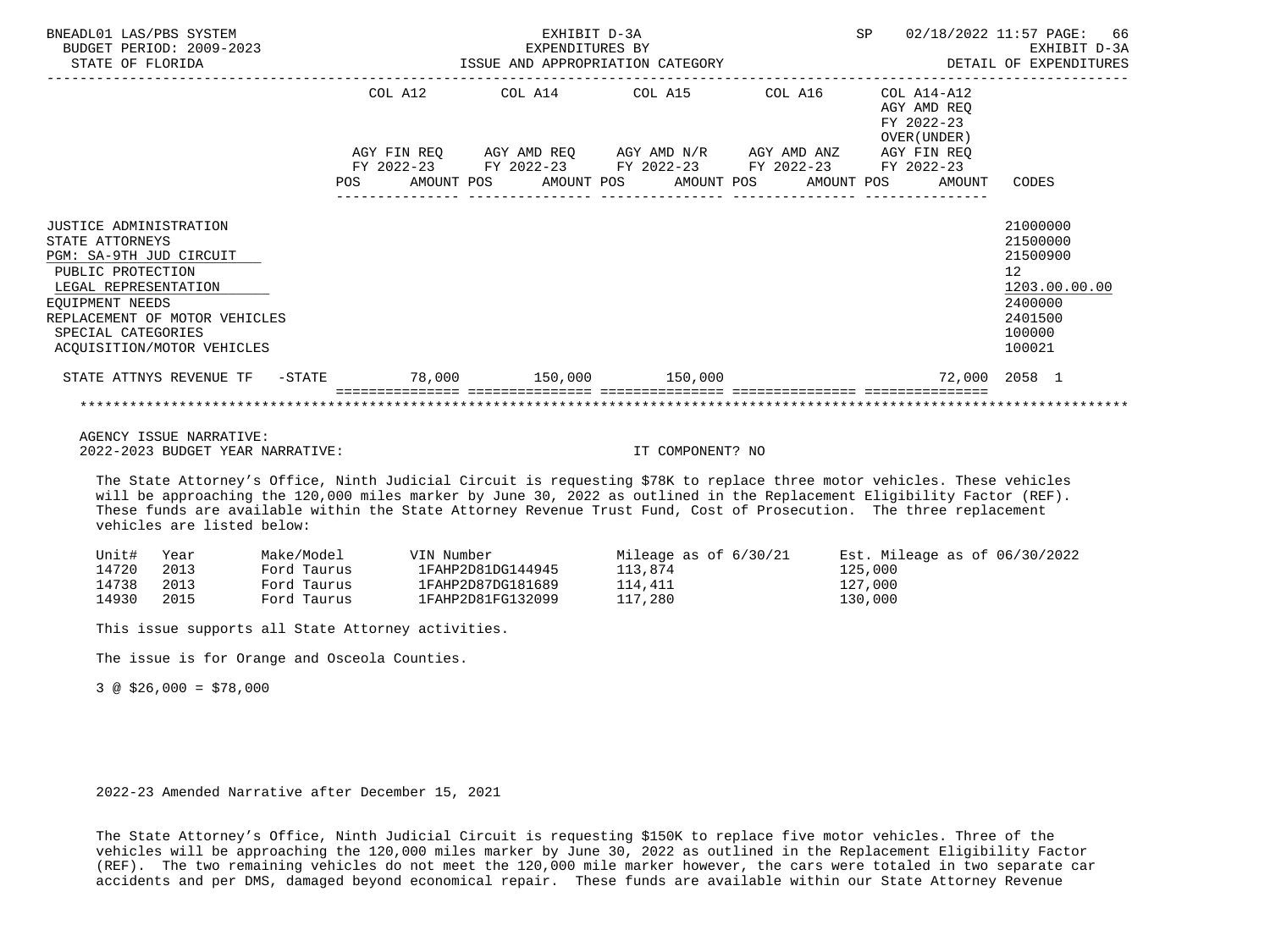| BNEADL01 LAS/PBS SYSTEM<br>BUDGET PERIOD: 2009-2023<br>STATE OF FLORIDA                                                                                                      |         | EXHIBIT D-3A<br>EXPENDITURES BY | ISSUE AND APPROPRIATION CATEGORY                                                                                                              |         | SP                                                       | 02/18/2022 11:57 PAGE: 67<br>EXHIBIT D-3A<br>DETAIL OF EXPENDITURES           |
|------------------------------------------------------------------------------------------------------------------------------------------------------------------------------|---------|---------------------------------|-----------------------------------------------------------------------------------------------------------------------------------------------|---------|----------------------------------------------------------|-------------------------------------------------------------------------------|
|                                                                                                                                                                              | COL A12 |                                 | COL A14 COL A15                                                                                                                               | COL A16 | COL A14-A12<br>AGY AMD REO<br>FY 2022-23<br>OVER (UNDER) |                                                                               |
|                                                                                                                                                                              | POS     |                                 | AGY FIN REQ 6GY AMD REQ 6GY AMD N/R 6GY AMD ANZ<br>FY 2022-23 FY 2022-23 FY 2022-23 FY 2022-23<br>AMOUNT POS AMOUNT POS AMOUNT POS AMOUNT POS |         | AGY FIN REO<br>FY 2022-23<br>AMOUNT                      | CODES                                                                         |
| <b>JUSTICE ADMINISTRATION</b><br>STATE ATTORNEYS<br>PGM: SA-9TH JUD CIRCUIT<br>PUBLIC PROTECTION<br>LEGAL REPRESENTATION<br>EOUIPMENT NEEDS<br>REPLACEMENT OF MOTOR VEHICLES |         |                                 |                                                                                                                                               |         |                                                          | 21000000<br>21500000<br>21500900<br>12<br>1203.00.00.00<br>2400000<br>2401500 |

Trust Fund, Cost of Prosecution. The five replacement vehicles are listed below:

| Unit# Year |            | Make/Model  | VIN Number        | Mileage as of $6/30/21$ | Est. Mileage as of $6/30/22$ |
|------------|------------|-------------|-------------------|-------------------------|------------------------------|
| 14720 2013 |            | Ford Taurus | 1FAHP2D81DG144945 | 113,874                 | 125,000                      |
| 14738 2013 |            | Ford Taurus | 1FAHP2D87DG181689 | 114,411                 | 127,000                      |
|            | 14930 2015 | Ford Taurus | 1FAHP2D81FG132099 | 117,280                 | 130,000                      |
| 16181 2016 |            | Ford Fusion | 3FA6P0G71GR398084 | 43,412                  | 49,492                       |
|            | 16180 2016 | Ford Fusion | 3FA6P0G71GR398103 | 47,952                  | 48,337                       |

 This issue supports all State Attorney activities. The issue is for Orange and Osceola Counties.  $5 \circledcirc$  \$30,000 = \$150,000

 Summary: SA09 is amending its original request for Motor Vehicle funding in the State Attorney Revenue Trust Fund to include additional funding for replacement of two additional vehicles. The amended request also increases per vehicle from \$26,000 to \$30,000 to account for the changes made in the State Term Contract for vehicle purchases. \*\*\*\*\*\*\*\*\*\*\*\*\*\*\*\*\*\*\*\*\*\*\*\*\*\*\*\*\*\*\*\*\*\*\*\*\*\*\*\*\*\*\*\*\*\*\*\*\*\*\*\*\*\*\*\*\*\*\*\*\*\*\*\*\*\*\*\*\*\*\*\*\*\*\*\*\*\*\*\*\*\*\*\*\*\*\*\*\*\*\*\*\*\*\*\*\*\*\*\*\*\*\*\*\*\*\*\*\*\*\*\*\*\*\*\*\*\*\*\*\*\*\*\*\*\*\*

| AGENCY-WIDE INFORMATION TECHNOLOGY<br>INFORMATION TECHNOLOGY NEEDS<br>SPECIAL CATEGORIES<br>STATE ATTORNEY OPERATIONS |          |         |         |                | 3620000<br>36202C0<br>100000<br>103225 |  |
|-----------------------------------------------------------------------------------------------------------------------|----------|---------|---------|----------------|----------------------------------------|--|
| GENERAL REVENUE FUND                                                                                                  | $-STATE$ | 287,000 | 287,000 | 287,000 1000 1 |                                        |  |
|                                                                                                                       |          |         |         |                |                                        |  |

 AGENCY ISSUE NARRATIVE: 2022-2023 BUDGET YEAR NARRATIVE: IT COMPONENT? YES

2022-23 Amended Narrative after December 15, 2021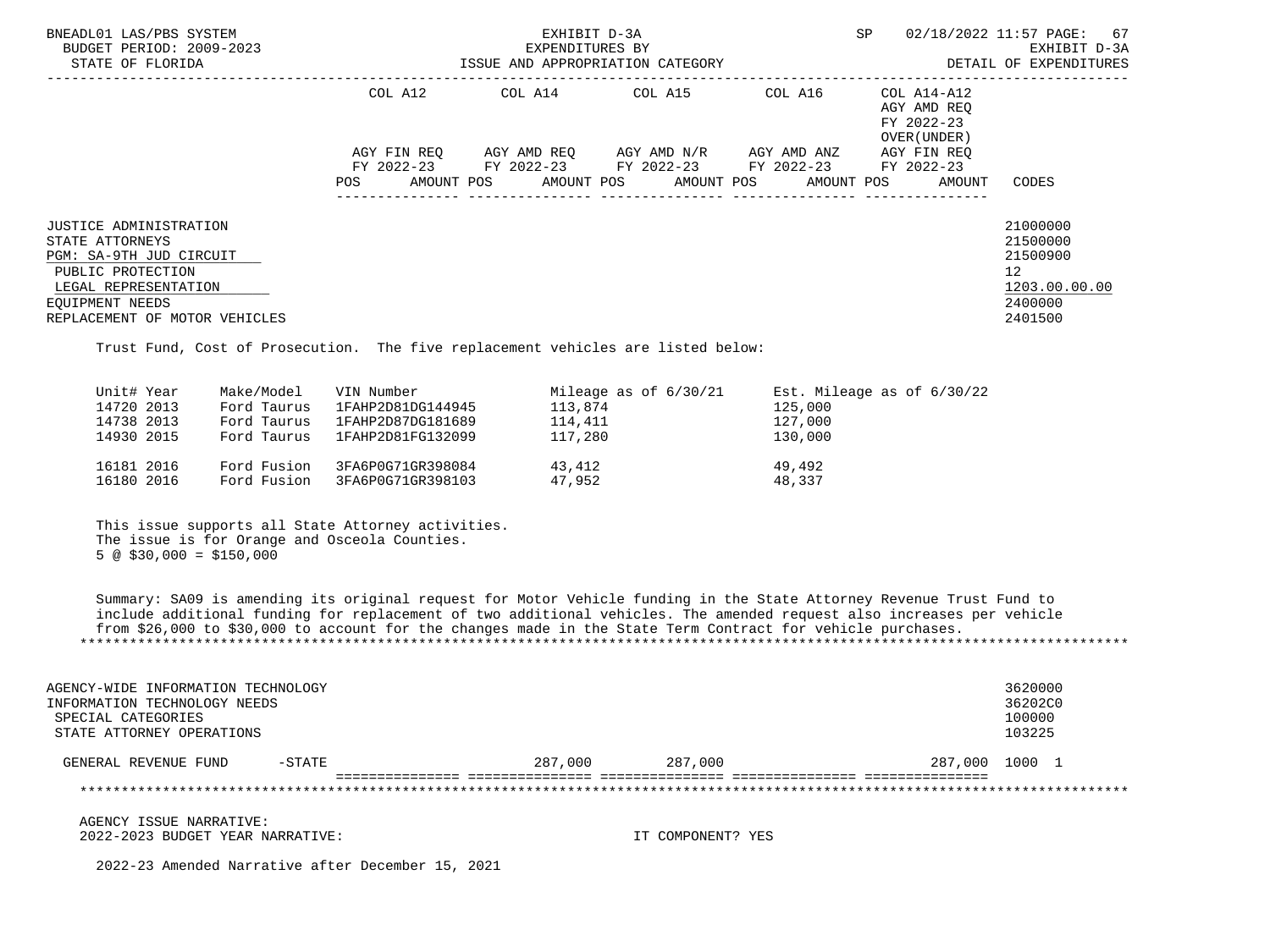| BNEADL01 LAS/PBS SYSTEM<br>BUDGET PERIOD: 2009-2023<br>STATE OF FLORIDA |     |             | EXHIBIT D-3A<br>EXPENDITURES BY<br>ISSUE AND APPROPRIATION CATEGORY |  |             |                          | SP |                                                                  | 02/18/2022 11:57 PAGE:<br>68<br>EXHIBIT D-3A<br>DETAIL OF EXPENDITURES |  |
|-------------------------------------------------------------------------|-----|-------------|---------------------------------------------------------------------|--|-------------|--------------------------|----|------------------------------------------------------------------|------------------------------------------------------------------------|--|
|                                                                         |     | COL A12     | COL A14 COL A15                                                     |  |             |                          |    | COL A16 COL A14-A12<br>AGY AMD REO<br>FY 2022-23<br>OVER (UNDER) |                                                                        |  |
|                                                                         |     | AGY FIN REO | AGY AMD REO AGY AMD N/R                                             |  | AGY AMD ANZ |                          |    | AGY FIN REO                                                      |                                                                        |  |
|                                                                         | POS | AMOUNT POS  | FY 2022-23 FY 2022-23 FY 2022-23<br>AMOUNT POS AMOUNT POS           |  |             | FY 2022-23<br>AMOUNT POS |    | FY 2022-23<br>AMOUNT                                             | CODES                                                                  |  |
|                                                                         |     |             |                                                                     |  |             |                          |    |                                                                  |                                                                        |  |
| JUSTICE ADMINISTRATION                                                  |     |             |                                                                     |  |             |                          |    |                                                                  | 21000000                                                               |  |
| STATE ATTORNEYS                                                         |     |             |                                                                     |  |             |                          |    |                                                                  | 21500000                                                               |  |
| PGM: SA-9TH JUD CIRCUIT                                                 |     |             |                                                                     |  |             |                          |    |                                                                  | 21500900                                                               |  |
| PUBLIC PROTECTION                                                       |     |             |                                                                     |  |             |                          |    |                                                                  | 12 <sup>°</sup>                                                        |  |
| LEGAL REPRESENTATION                                                    |     |             |                                                                     |  |             |                          |    |                                                                  | 1203.00.00.00                                                          |  |
| AGENCY-WIDE INFORMATION TECHNOLOGY                                      |     |             |                                                                     |  |             |                          |    |                                                                  | 3620000                                                                |  |
| INFORMATION TECHNOLOGY NEEDS                                            |     |             |                                                                     |  |             |                          |    |                                                                  | 36202C0                                                                |  |

## A. Summary of the Issue

 The impact of digital evidence has been overwhelming, significantly increasing our workload and severely depleting our technological capacity to manage digital evidence. Most criminal cases received from law enforcement have body worn camera, dash cameras, or other video surveillance (especially retail stores with self-checkout surveillance and home surveillance like Nest Cams, Ring doorbell, etc.). To offer prospective, since just April 2021, there have been over 10,000+ cases with body cams evidence provided to our office, and each case typically has 5 or more videos for review, processing and management, that can last anywhere between 5 minutes to several hours.

 The quality of video surveillance has also increased exponentially. Older store-surveillance systems would record at standard video resolution (at most 640x480 pixels) but now record in full HD or higher (1280x720 pixels and up). This means most newer surveillance systems produce much larger files. Body Worn Cameras also record in HD and above and produce larger file sizes. While the increase in the number of videos would already be a lot to ingest into our systems, the sizes of the videos add even more to the problem and increases cost to manage.

 With respect to storing digital evidence, once we receive these files, we must store them for some time and cannot delete any files. The number and size of these files means we must increase our server storage capacity greatly. With one agency, OPD, we're storing about 50-70 GB a day of BWC (1.5 TB a month). Once we store the files, they must be backed up. That means for every 1 GB of BWC video we receive, we need 2 GB of storage space. This storage must be maintained and encrypted, which requires specialized staff. This also requires additional spending.

 Further, redacting and converting videos has also become a much larger task. Many surveillance systems use proprietary formats, meaning that in order to redact things for trial, or to make it easier for a jury to watch, those videos need to be converted to a universal format. With the larger availability of surveillance systems, staff workload of converting videos has increased. The number of redactions needed has also increased greatly. Everybody camera on scene, every witness-captured cellphone video, every Ring camera is potentially a video that is going to need some redactions. Public Records requests for all these items also require reviewing, and possibly converting and redacting.

 Lastly, our Assistant State Attorneys and dedicated staff members have to watch hours of videos for a single case since currently, almost all criminal incidents are captured on multiple BWC videos and other digital devices. Our multimedia team also must redact more videos than ever before for trial and court proceedings, since that evidence is necessary for most proceedings.

 As such, our office must invest in upgraded hardware and software to be able to store and organize the significant increase in videos and other digital evidence, as well as reduce highly time-consuming manual tasks into rapid, automated, and auditable workflows. Our current system will not support this need.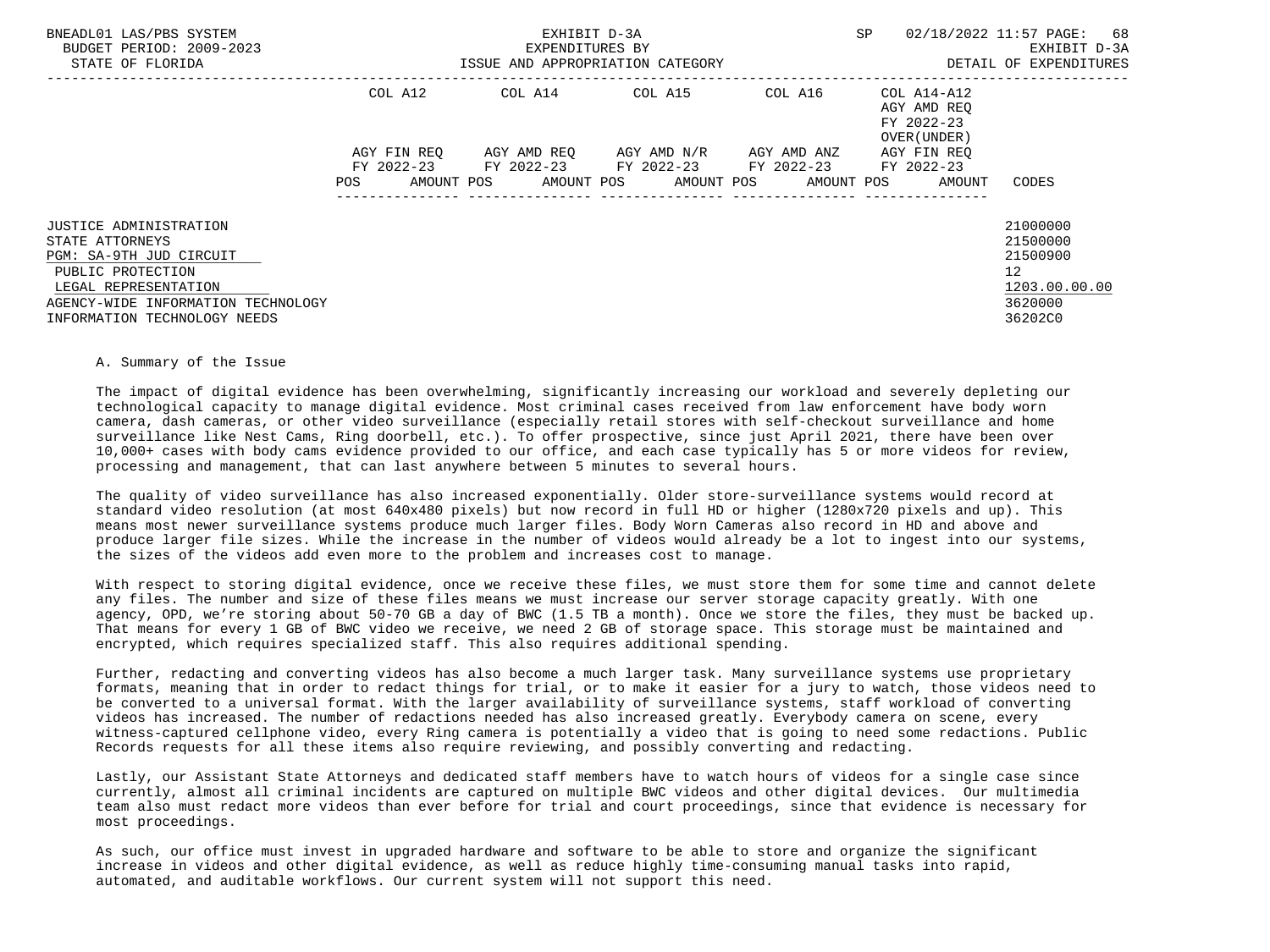| BNEADL01 LAS/PBS SYSTEM<br>BUDGET PERIOD: 2009-2023<br>STATE OF FLORIDA         |             | EXHIBIT D-3A<br>EXPENDITURES BY<br>ISSUE AND APPROPRIATION CATEGORY |                                     |                     | <b>SP</b>                                 | 02/18/2022 11:57 PAGE:<br>69<br>EXHIBIT D-3A<br>DETAIL OF EXPENDITURES |
|---------------------------------------------------------------------------------|-------------|---------------------------------------------------------------------|-------------------------------------|---------------------|-------------------------------------------|------------------------------------------------------------------------|
|                                                                                 | COL A12     | COL A14 COL A15                                                     |                                     | COL A16 COL A14-A12 | AGY AMD REO<br>FY 2022-23<br>OVER (UNDER) |                                                                        |
|                                                                                 | AGY FIN REO | FY 2022-23 FY 2022-23 FY 2022-23 FY 2022-23 FY 2022-23              | AGY AMD REO AGY AMD N/R AGY AMD ANZ |                     | AGY FIN REO                               |                                                                        |
|                                                                                 | POS         | AMOUNT POS AMOUNT POS AMOUNT POS AMOUNT POS                         |                                     |                     | AMOUNT                                    | CODES                                                                  |
| JUSTICE ADMINISTRATION<br>STATE ATTORNEYS<br>PGM: SA-9TH JUD CIRCUIT            |             |                                                                     |                                     |                     |                                           | 21000000<br>21500000<br>21500900                                       |
| PUBLIC PROTECTION<br>LEGAL REPRESENTATION<br>AGENCY-WIDE INFORMATION TECHNOLOGY |             |                                                                     |                                     |                     |                                           | 12 <sup>°</sup><br>1203.00.00.00<br>3620000                            |
| INFORMATION TECHNOLOGY NEEDS                                                    |             |                                                                     |                                     |                     |                                           | 36202C0                                                                |

B. Funding Request - Digital Evidence Solution (DES) Software System - \$287,000 (non-recurring)

 Our office has vetted several providers of digital media solutions, and have identified NICE Public Safety, Inc. as the best option to resolve our digital media issues. Its Digital Evidence Solution (DES) will integrate with our in-house Case Management system (CM) and serve as a central point of collection, analysis and sharing of all types of digital evidence from all sources, enabling complete, fast, and secure information exchange among users from 9th Circuit Law Enforcement, State Attorney's Office, Public Defender, and Courts.

Specifically, this system will provide:

 - uniform process of evidence collection from any number of law enforcement agencies, automatically organizing and standardizing all evidence items for centralized, synchronized viewing and playback.

 - comprehensive, automated evidence collection and automated case building via the integration to the State Attorney's Case Management system, while also leveraging intelligence and workflow automation throughout the evidence request and collection process.

 - staff will be able to rapidly assemble and share evidence for disclosure, with increased level of confidence in its completeness

 Regardless of the source and format of each evidence item (video, documents, images), NICE solutions provide universal, standardized viewing and playback for every authorized user at any stage of the process via automated transcoding; no need to search for countless video players and codecs.

 - built-in tools for redaction of document and media evidence, along with clear, organized views of what has been collected and reviewed, expedite the preparation of disclosure packets.

 - built-in transcription services for audio and video evidence expedite the preparation of exhibits for court - a rare functionality in a DEMS solution.

 - video processing to standardize video from virtually any sources and formats, making it immediately, universally playable by any SA staff and their justice partners.

- integrated sharing of discovery to Defense in a streaming and downloadable format minimizes follow-up communications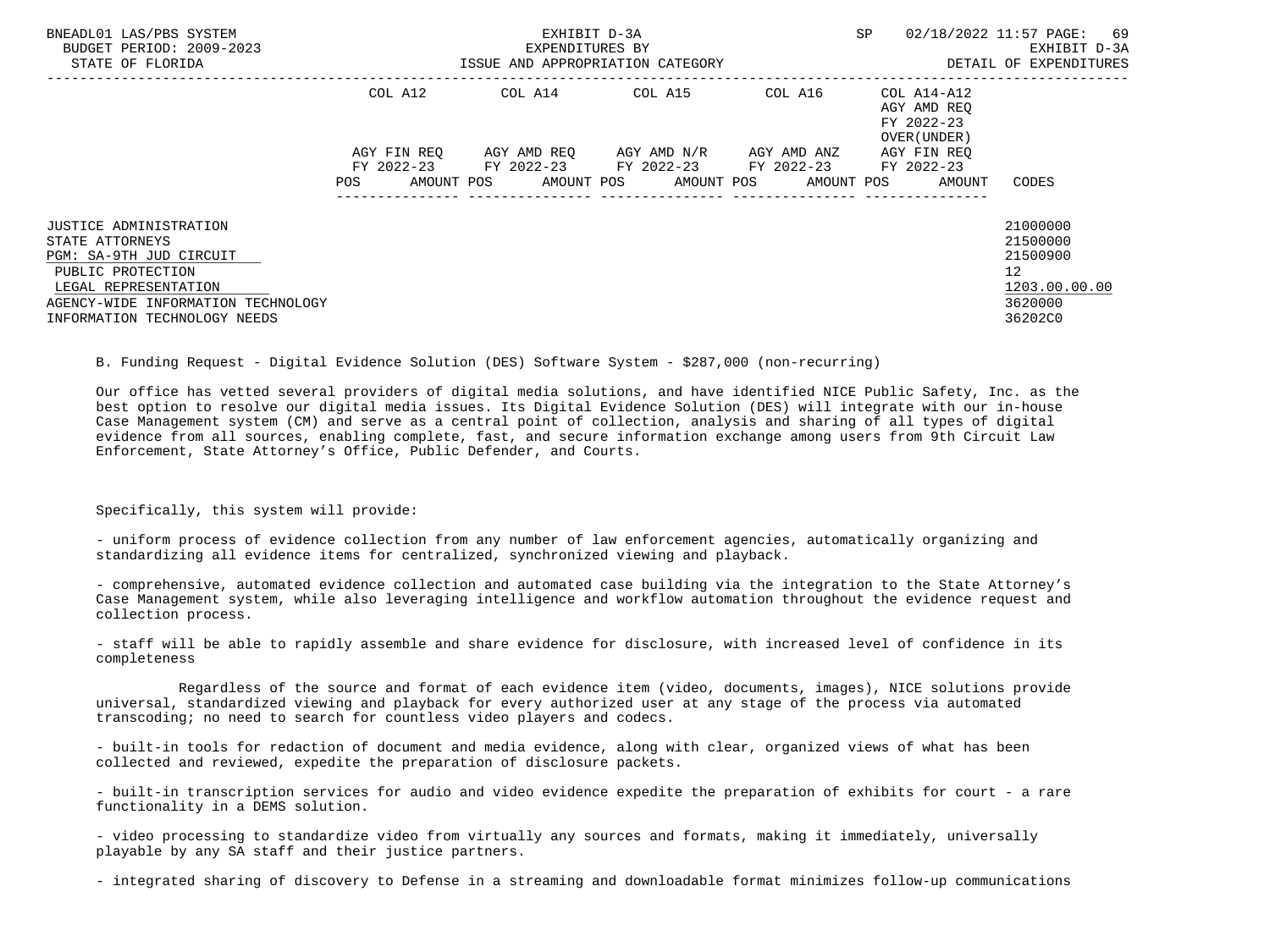| BNEADL01 LAS/PBS SYSTEM<br>BUDGET PERIOD: 2009-2023<br>STATE OF FLORIDA                                                                                                                                                               |            | EXHIBIT D-3A<br>EXPENDITURES BY<br>ISSUE AND APPROPRIATION CATEGORY                        |                  | SP 02/18/2022 11:57 PAGE: 70                              | EXHIBIT D-3A<br>DETAIL OF EXPENDITURES                                        |
|---------------------------------------------------------------------------------------------------------------------------------------------------------------------------------------------------------------------------------------|------------|--------------------------------------------------------------------------------------------|------------------|-----------------------------------------------------------|-------------------------------------------------------------------------------|
|                                                                                                                                                                                                                                       |            | COL A12 COL A14 COL A15 COL A16                                                            |                  | COL A14-A12<br>AGY AMD REQ<br>FY 2022-23<br>OVER (UNDER ) |                                                                               |
|                                                                                                                                                                                                                                       |            | AGY FIN REQ AGY AMD REQ AGY AMD N/R AGY AMD ANZ AGY FIN REQ                                |                  |                                                           |                                                                               |
|                                                                                                                                                                                                                                       | <b>POS</b> | FY 2022-23 FY 2022-23 FY 2022-23 FY 2022-23 FY 2022-23<br>AMOUNT POS AMOUNT POS AMOUNT POS |                  | AMOUNT POS<br>AMOUNT                                      | CODES                                                                         |
| JUSTICE ADMINISTRATION<br>STATE ATTORNEYS<br>PGM: SA-9TH JUD CIRCUIT<br>PUBLIC PROTECTION<br>LEGAL REPRESENTATION<br>AGENCY-WIDE INFORMATION TECHNOLOGY<br>INFORMATION TECHNOLOGY NEEDS<br>related to access and viewing of evidence. |            |                                                                                            |                  |                                                           | 21000000<br>21500000<br>21500900<br>12<br>1203.00.00.00<br>3620000<br>36202C0 |
| As such, the 9th Circuit requests \$287,000 in non-recurring funds to implement the software for use. See attached NICE<br>Public Safety, Inc. pricing sheet.                                                                         |            |                                                                                            |                  |                                                           |                                                                               |
| Summary: This is a new issue. It is submitted in conjunction with IC 5008010 - Body Camera Evidence Review.                                                                                                                           |            |                                                                                            |                  |                                                           |                                                                               |
| OTHER PROGRAMS<br>SALARY AND BENEFITS ADJUSTMENT<br>SALARY RATE<br>SALARY RATE                                                                                                                                                        |            | 3,930,000                                                                                  |                  | 3,930,000                                                 | 4200000<br>4205A40<br>000000                                                  |
|                                                                                                                                                                                                                                       |            |                                                                                            |                  |                                                           |                                                                               |
| SALARIES AND BENEFITS                                                                                                                                                                                                                 |            |                                                                                            |                  |                                                           | 010000                                                                        |
| GENERAL REVENUE FUND                                                                                                                                                                                                                  | $-STATE$   | 5,086,974                                                                                  |                  | 5,086,974 1000 1                                          |                                                                               |
| TOTAL: SALARY AND BENEFITS ADJUSTMENT<br>TOTAL ISSUE<br>TOTAL SALARY RATE                                                                                                                                                             |            | 5,086,974<br>3,930,000                                                                     |                  | 5,086,974<br>3,930,000                                    | 4205A40                                                                       |
|                                                                                                                                                                                                                                       |            |                                                                                            |                  |                                                           |                                                                               |
|                                                                                                                                                                                                                                       |            |                                                                                            |                  |                                                           |                                                                               |
| AGENCY ISSUE NARRATIVE:<br>2022-2023 BUDGET YEAR NARRATIVE:<br>2022-23 Amended Narrative after December 15, 2021                                                                                                                      |            |                                                                                            | IT COMPONENT? NO |                                                           |                                                                               |

 The inability to recruit and retain Assistant State Attorneys and Support Staff is of ongoing critical concern for the 9th Judicial Circuit State Attorney's Office. Public safety is at risk. The COVID pandemic and labor market decreases has exacerbated the staffing shortages to critical levels. Prosecutor and support staff vacancies are at an all-time high and we cannot recruit or retain skilled prosecutors, or the staff they rely on, to assist our already traumatized victims and witnesses of crime.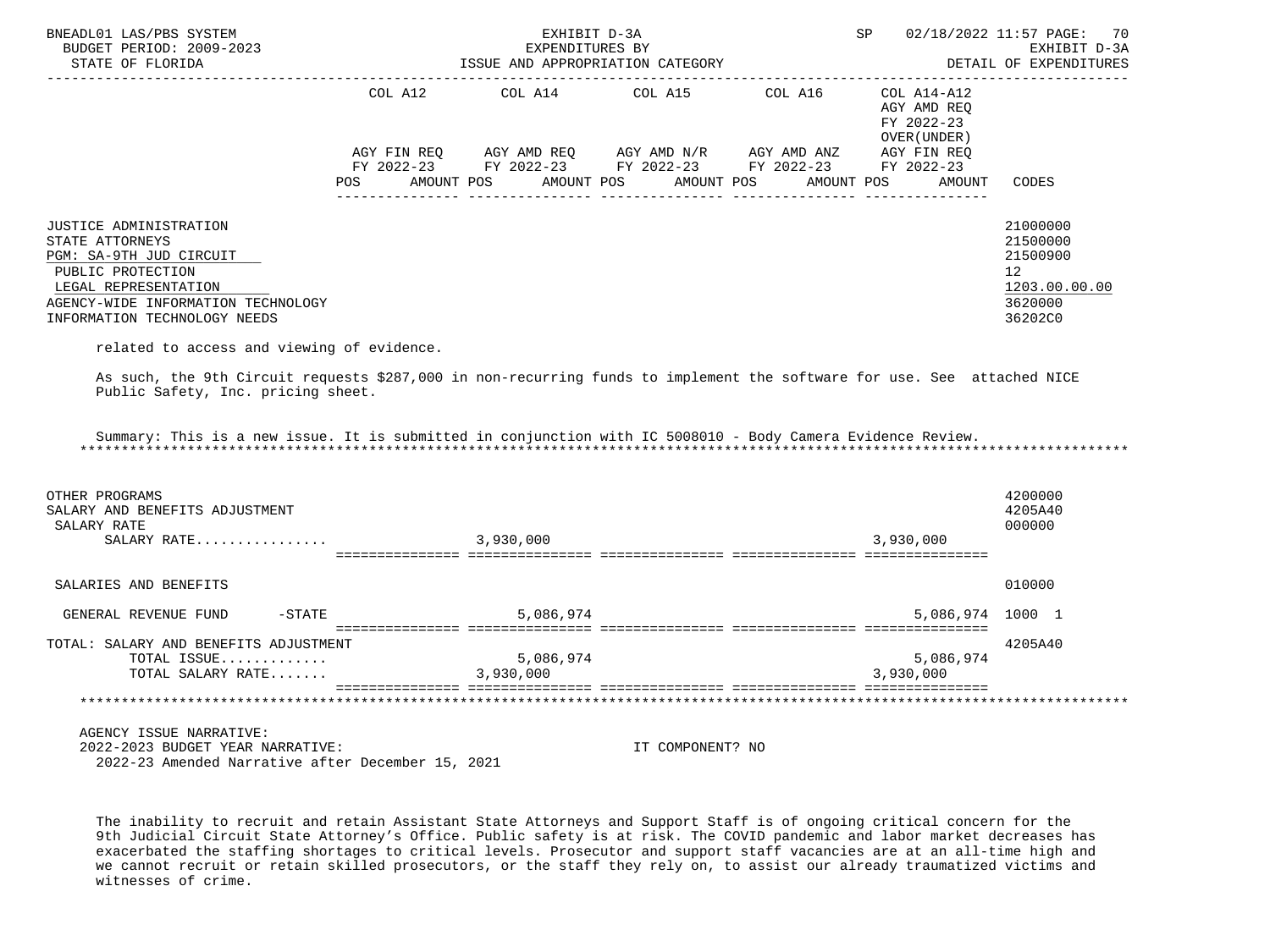| BNEADL01 LAS/PBS SYSTEM<br>BUDGET PERIOD: 2009-2023<br>STATE OF FLORIDA                                                                                               |                          | EXHIBIT D-3A<br>EXPENDITURES BY<br>ISSUE AND APPROPRIATION CATEGORY |                         |             | SP                                                      | 02/18/2022 11:57 PAGE:<br>-71<br>EXHIBIT D-3A<br>DETAIL OF EXPENDITURES                    |
|-----------------------------------------------------------------------------------------------------------------------------------------------------------------------|--------------------------|---------------------------------------------------------------------|-------------------------|-------------|---------------------------------------------------------|--------------------------------------------------------------------------------------------|
|                                                                                                                                                                       | COL A12                  | COL A14 COL A15 COL A16 COL A14-A12                                 |                         |             | AGY AMD REO<br>FY 2022-23<br>OVER (UNDER)               |                                                                                            |
|                                                                                                                                                                       | AGY FIN REO              | FY 2022-23 FY 2022-23 FY 2022-23 FY 2022-23 FY 2022-23              | AGY AMD REO AGY AMD N/R | AGY AMD ANZ | AGY FIN REO                                             |                                                                                            |
|                                                                                                                                                                       | <b>POS</b><br>AMOUNT POS |                                                                     |                         |             | AMOUNT POS       AMOUNT POS      AMOUNT POS      AMOUNT | CODES                                                                                      |
| JUSTICE ADMINISTRATION<br>STATE ATTORNEYS<br>PGM: SA-9TH JUD CIRCUIT<br>PUBLIC PROTECTION<br>LEGAL REPRESENTATION<br>OTHER PROGRAMS<br>SALARY AND BENEFITS ADJUSTMENT |                          |                                                                     |                         |             |                                                         | 21000000<br>21500000<br>21500900<br>12 <sup>°</sup><br>1203.00.00.00<br>4200000<br>4205A40 |

 Our Assistant State Attorneys (ASA) are willing to forego the much higher salaries they can earn in private practice, and exemplify the true meaning of public service. However, that should not mean that they have to take a vow of poverty. We cannot have an effective criminal justice system if we cannot recruit or retain skilled ASAs, especially when criminal caseloads have skyrocketed due to the pandemic. In the last year alone, the 9th Circuit has lost more than 46 prosecutors, and has not been able to recruit nearly that amount. Today, prosecutors who handle violent crime cases, such as attempted murders, aggravated assaults and rapes, have tried less than a handful of felony cases. Additionally, we have several support staff vacancies and receive resignations daily for higher paying jobs, and our remaining staff struggles to complete even the most critical tasks in a timely manner. Simply stated, starting salaries for all SAO team members need to be increased significantly.

 In Orange County, the lack of proper funding is further compounded by the increasing cost-of-living. Orange County is recognized as the 22nd most expensive housing market in the United States, but our prosecutors start at \$24.00 per hour. This starting salary is the second lowest rate among big city prosecution offices (as highlighted by the National Jurist in an article titled, "Starting assistant DA salaries seem criminally low"). Our young lawyers are also often burdened with student loans surpassing \$120k and with increasing costs for rents and mortgages, food and clothing that they can barely afford. We recognize that increasing salaries is expensive, but the alternative is far more costly and far more dangerous to our community. The community depends on us for their safety and well-being.

 The 9th Circuit completely supports the FPAA's request for \$10,000.00 increase per ASA FTE under issue code 4206A00, Attorney Recruitment and Retention. However, in addition, the 9th Circuit also requests that ASA FTE salaries be raised an additional \$15,000.00 per FTE (i.e., the ASA starting salary will be \$75,000) to address both the low salaries and the added high cost of living in our circuit. At the time of this request, the 9th Circuit has 158 ASA positions. The additional money needed to cover the increase of \$15,000 per ASA FTE would be \$3,238,842 which includes \$2,370,000 in salary rate and \$868,842,in retirement and Fica.

 Additionally, the 9th Circuit requests \$8,000. per Support Staff FTE. At the time of this request, the 9th Circuit has 195 Support Staff positions. The additional money needed to cover the increase of \$8,000. per support staff FTE would be \$1,848,132 which includes \$1,560,000 in salary rate and \$288,132 in retirement and Fica. Therefore, the 9th Circuit requests funding in the amount of \$5,086,974 which includes \$3,930,000 in salary rate and \$1,176,974 in benefits to provide a \$15,000 per ASA FTE and \$8,000 per support staff FTE request.

 This issue impacts the following activities of this agency: Violent Crime and Felony Prosecution, Misdemeanor Prosecution, Juvenile Prosecution, Investigations, Witness Coordination and Civil Prosecution.

 Non Approval Impact statement: Non approval of this request will impair essential victim services to the citizens of the 9th Circuit in the investigation and prosecution of crimes.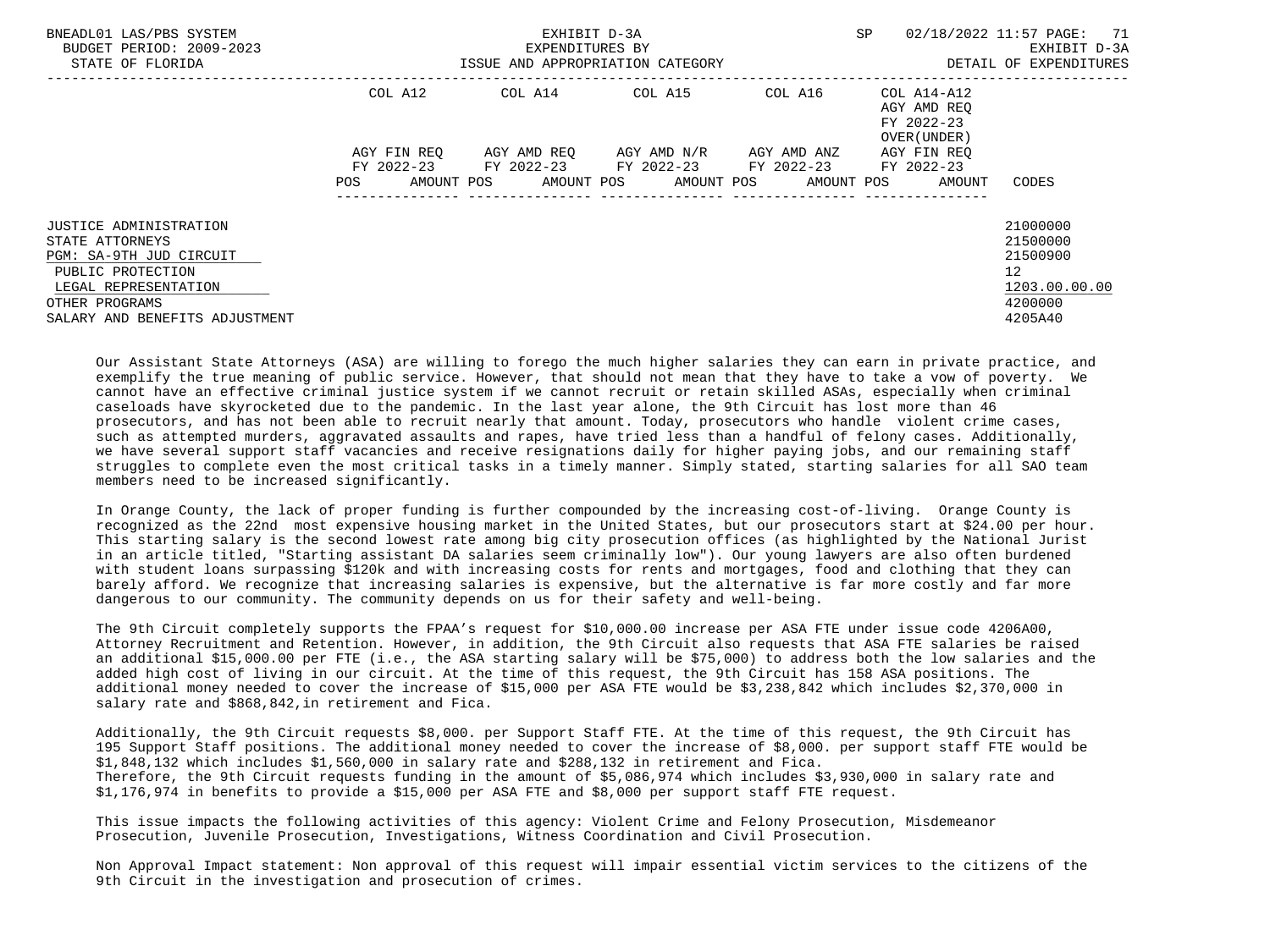| BNEADL01 LAS/PBS SYSTEM                                                                                    |            |            | EXHIBIT D-3A                                                                                                                                                         |                        |                                                          |        | SP 02/18/2022 11:57 PAGE: 72                                                               |
|------------------------------------------------------------------------------------------------------------|------------|------------|----------------------------------------------------------------------------------------------------------------------------------------------------------------------|------------------------|----------------------------------------------------------|--------|--------------------------------------------------------------------------------------------|
| BUDGET PERIOD: 2009-2023<br>STATE OF FLORIDA                                                               |            |            | EXPENDITURES BY<br>ISSUE AND APPROPRIATION CATEGORY                                                                                                                  |                        |                                                          |        | EXHIBIT D-3A<br>DETAIL OF EXPENDITURES                                                     |
| POS                                                                                                        | COL A12    | AMOUNT POS | COL A14 COL A15<br>AGY FIN REQ AGY AMD REQ AGY AMD N/R AGY AMD ANZ AGY FIN REQ<br>FY 2022-23 FY 2022-23 FY 2022-23 FY 2022-23 FY 2022-23<br>AMOUNT POS<br>AMOUNT POS | COL A16<br>AMOUNT POS  | COL A14-A12<br>AGY AMD REO<br>FY 2022-23<br>OVER (UNDER) | AMOUNT | CODES                                                                                      |
| JUSTICE ADMINISTRATION<br>STATE ATTORNEYS<br>PGM: SA-9TH JUD CIRCUIT<br>PUBLIC PROTECTION                  |            |            |                                                                                                                                                                      |                        |                                                          |        | 21000000<br>21500000<br>21500900<br>12 <sup>°</sup><br>1203.00.00.00<br>4200000<br>4205A40 |
| LEGAL REPRESENTATION<br>OTHER PROGRAMS<br>SALARY AND BENEFITS ADJUSTMENT                                   |            |            |                                                                                                                                                                      |                        |                                                          |        |                                                                                            |
| Summary: This is a new issue.<br>POSITION DETAIL OF SALARIES AND BENEFITS:                                 |            |            |                                                                                                                                                                      |                        |                                                          |        | LAPSE LAPSED SALARIES                                                                      |
|                                                                                                            | <b>FTE</b> | BASE RATE  | ADDITIVES BENEFITS                                                                                                                                                   |                        | SUBTOTAL                                                 |        | % AND BENEFITS                                                                             |
| A14 - AGY AMD REO FY 2022-23                                                                               |            |            |                                                                                                                                                                      |                        |                                                          |        |                                                                                            |
| CHANGES TO CURRENTLY AUTHORIZED POSITIONS<br>RA01 RATE & SALARY ADJ - BENEFITS NO FTE<br>N0002 001<br>0.00 |            | 1,560,000  |                                                                                                                                                                      |                        |                                                          |        | 288,132 1,848,132 0.00 1,848,132                                                           |
| RA01 RATE & SALARY ADJ - BENEFITS NO FTE<br>N0001 001                                                      | 0.00       | 2,370,000  |                                                                                                                                                                      | 868,842 3,238,842 0.00 |                                                          |        | 3,238,842                                                                                  |
| TOTALS FOR ISSUE BY FUND<br>1000 GENERAL REVENUE FUND                                                      |            |            |                                                                                                                                                                      |                        |                                                          |        | 5,086,974<br>-------------                                                                 |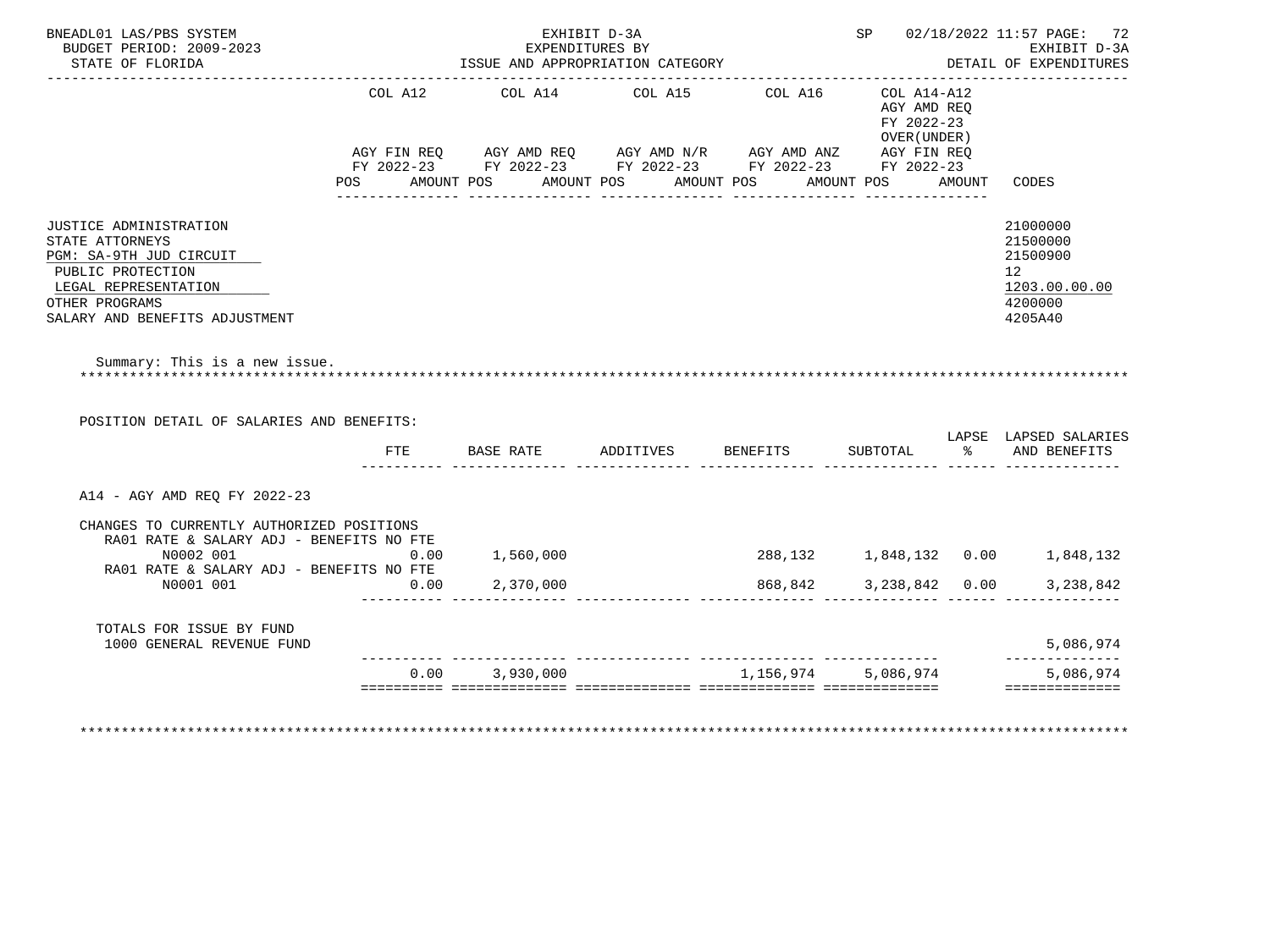| BNEADL01 LAS/PBS SYSTEM<br>BUDGET PERIOD: 2009-2023<br>STATE OF FLORIDA                                                                                                                                 |     | EXHIBIT D-3A<br>EXPENDITURES BY<br>ISSUE AND APPROPRIATION CATEGORY<br>--------------------------------- | SP 02/18/2022 11:57 PAGE:<br>___________________________________                                                                                                                             | 73<br>EXHIBIT D-3A<br>DETAIL OF EXPENDITURES |                                                                    |                                                                                                      |
|---------------------------------------------------------------------------------------------------------------------------------------------------------------------------------------------------------|-----|----------------------------------------------------------------------------------------------------------|----------------------------------------------------------------------------------------------------------------------------------------------------------------------------------------------|----------------------------------------------|--------------------------------------------------------------------|------------------------------------------------------------------------------------------------------|
|                                                                                                                                                                                                         | POS |                                                                                                          | COL A12 COL A14 COL A15 COL A16<br>AGY FIN REQ AGY AMD REQ AGY AMD N/R AGY AMD ANZ AGY FIN REQ<br>FY 2022-23 FY 2022-23 FY 2022-23 FY 2022-23 FY 2022-23<br>AMOUNT POS AMOUNT POS AMOUNT POS | AMOUNT POS                                   | COL A14-A12<br>AGY AMD REO<br>FY 2022-23<br>OVER (UNDER)<br>AMOUNT | CODES                                                                                                |
| JUSTICE ADMINISTRATION<br>STATE ATTORNEYS<br>PGM: SA-9TH JUD CIRCUIT<br>PUBLIC PROTECTION<br>LEGAL REPRESENTATION<br>OTHER PROGRAMS<br>ATTORNEY RECRUITMENT AND RETENTION<br>SALARY RATE<br>SALARY RATE |     | 1,880,000                                                                                                |                                                                                                                                                                                              |                                              | 1,880,000                                                          | 21000000<br>21500000<br>21500900<br>12 <sup>°</sup><br>1203.00.00.00<br>4200000<br>4206A00<br>000000 |
| SALARIES AND BENEFITS                                                                                                                                                                                   |     |                                                                                                          |                                                                                                                                                                                              |                                              |                                                                    | 010000                                                                                               |
| GENERAL REVENUE FUND                                                                                                                                                                                    |     | $-$ STATE 2,569,208                                                                                      |                                                                                                                                                                                              |                                              | 2,569,208 1000 1                                                   |                                                                                                      |
| TOTAL: ATTORNEY RECRUITMENT AND RETENTION<br>TOTAL ISSUE<br>TOTAL SALARY RATE                                                                                                                           |     | 2,569,208<br>1,880,000                                                                                   |                                                                                                                                                                                              |                                              | 2,569,208<br>1,880,000                                             | 4206A00                                                                                              |
|                                                                                                                                                                                                         |     |                                                                                                          |                                                                                                                                                                                              |                                              |                                                                    |                                                                                                      |
| AGENCY ISSUE NARRATIVE:                                                                                                                                                                                 |     |                                                                                                          |                                                                                                                                                                                              |                                              |                                                                    |                                                                                                      |

 2022-2023 BUDGET YEAR NARRATIVE: IT COMPONENT? NO 2022-23 Amended Narrative after December 15, 2021

 Recruitment and retention of Assistant State Attorney (ASA) FTE is a major priority for the State Attorney's Office for the Ninth Judicial Circuit (SA9) and the Florida Prosecuting Attorney Association (FPAA). In order to keep current ASA FTE and recruit new ASA FTE, the FPAA is requesting a \$10,000.00 pay increase for all current ASA FTE and an increase in starting pay for ASA FTE by \$10,000.00. Furthermore, the FPAA is requesting that each State Attorney be given authority to grant pay adjustments to address recruitment, retention, or pay inequities from within the requested resources.

 ASAs are leaving public service faster than they can be trained and replaced. Private law firms are paying significantly more than the starting salaries approved by the Florida legislature, and SA9 and the other offices of the FPAA are finding it increasingly difficult to compete for talent. At last count, Florida has over 270 ASA FTE vacancies and the numbers increase daily as potential hires and trial experienced ASAs are lured away to the private law firms that can pay higher salaries. High turnover rates create situations where attorneys handle serious felony cases long before they are ready to do so. SA9 currently has 30 vacant ASA FTE positions that must be filled to adequately fulfill SA9's constitutional duties and the turnover rate is not improving.

 As of the time of this request, SA9 has 158 filled ASA FTE positions with current salary & benefits set at a total of \$16,111,720.71, which includes \$10,458,371.88 in salary rate and \$5,653,348.83 in benefits. A \$10,000.00 pay increase for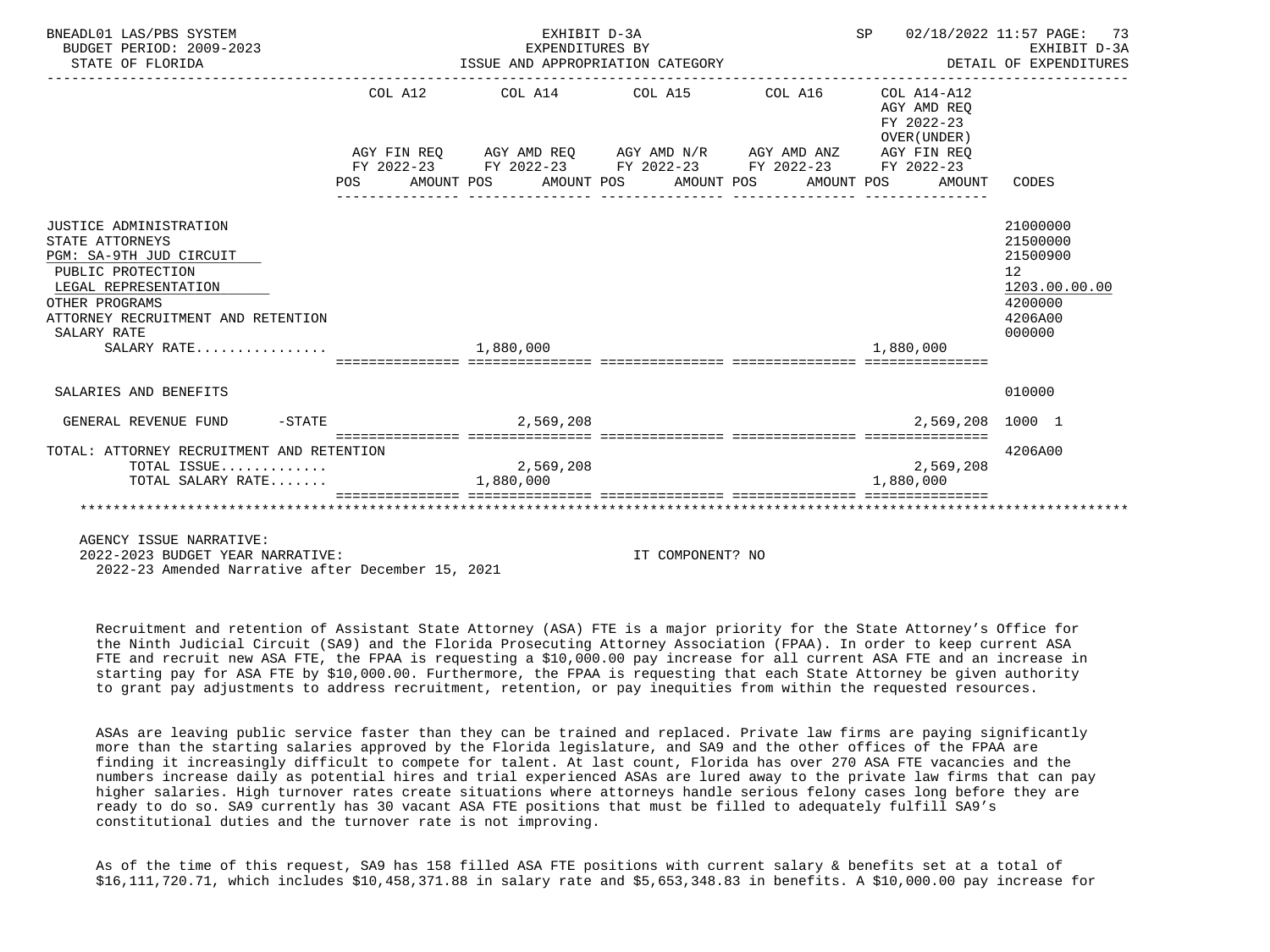| BNEADL01 LAS/PBS SYSTEM<br>BUDGET PERIOD: 2009-2023<br>STATE OF FLORIDA                                                                                                   |                                      | EXHIBIT D-3A<br>EXPENDITURES BY<br>ISSUE AND APPROPRIATION CATEGORY                                                                          | SP                                            | 02/18/2022 11:57 PAGE: 74<br>EXHIBIT D-3A<br>DETAIL OF EXPENDITURES |                                                                     |                                                                                            |
|---------------------------------------------------------------------------------------------------------------------------------------------------------------------------|--------------------------------------|----------------------------------------------------------------------------------------------------------------------------------------------|-----------------------------------------------|---------------------------------------------------------------------|---------------------------------------------------------------------|--------------------------------------------------------------------------------------------|
|                                                                                                                                                                           | COL A12<br>AGY FIN REO<br><b>POS</b> | COL A14 COL A15 COL A16 COL A14-A12<br>FY 2022-23 FY 2022-23 FY 2022-23 FY 2022-23 FY 2022-23<br>AMOUNT POS AMOUNT POS AMOUNT POS AMOUNT POS | AGY AMD REO      AGY AMD N/R      AGY AMD ANZ |                                                                     | AGY AMD REO<br>FY 2022-23<br>OVER (UNDER )<br>AGY FIN REO<br>AMOUNT | CODES                                                                                      |
| JUSTICE ADMINISTRATION<br>STATE ATTORNEYS<br>PGM: SA-9TH JUD CIRCUIT<br>PUBLIC PROTECTION<br>LEGAL REPRESENTATION<br>OTHER PROGRAMS<br>ATTORNEY RECRUITMENT AND RETENTION |                                      |                                                                                                                                              |                                               |                                                                     |                                                                     | 21000000<br>21500000<br>21500900<br>12 <sup>°</sup><br>1203.00.00.00<br>4200000<br>4206A00 |

 SA9's filled ASA FTE positions would be \$2,159,228.00, which includes \$1,580,000.00 in salary rate and \$579,228.00 in benefits. At the time of this request, SA9 has 30 vacant ASA FTE positions that must be filled for to properly execute SA9's constitutional duties. A \$10,000.00 pay increase for starting salary would increase the starting salary for ASA FTE from \$50,000.00 to \$60,000.00. If SA9's vacant ASA FTE positions are filled at the requested increase to \$60,000, the additional money needed to cover the increase by \$10,000.00 per position would be \$409,980.00, which includes \$300,000.00 in salary rate and \$109,980.00 in benefits. Therefore, SA9 is requesting \$2,569,208.00, which includes \$1,880,000.00 in salary rate and \$649,711.00 in benefits, to provide a \$10,000.00 pay increase to our 158 filled ASA FTE positions and 30 vacant ASA FTE positions for recruitment and retention purposes.

 Public safety is the number one priority for SA9. The requested pay increases will provide SA9 and all the agencies in the FPAA with much needed help in keeping our trained staff and recruiting new staff against the recruiting efforts of the private sector.

Summary: This is a new issue.

| POSITION DETAIL OF SALARIES AND BENEFITS:             |      |           |                    |                   |                                         |
|-------------------------------------------------------|------|-----------|--------------------|-------------------|-----------------------------------------|
|                                                       | FTE  | BASE RATE | ADDITIVES BENEFITS | SUBTOTAL          | LAPSE LAPSED SALARIES<br>% AND BENEFITS |
| A14 - AGY AMD REQ FY 2022-23                          |      |           |                    |                   |                                         |
| CHANGES TO CURRENTLY AUTHORIZED POSITIONS             |      |           |                    |                   |                                         |
| RA01 RATE & SALARY ADJ - BENEFITS NO FTE<br>N0001 001 | 0.00 | 1,880,000 |                    |                   | 689,208 2,569,208 0.00 2,569,208        |
| TOTALS FOR ISSUE BY FUND                              |      |           |                    |                   |                                         |
| 1000 GENERAL REVENUE FUND                             |      |           |                    |                   | 2,569,208                               |
|                                                       | 0.00 | 1,880,000 |                    | 689,208 2,569,208 | 2,569,208                               |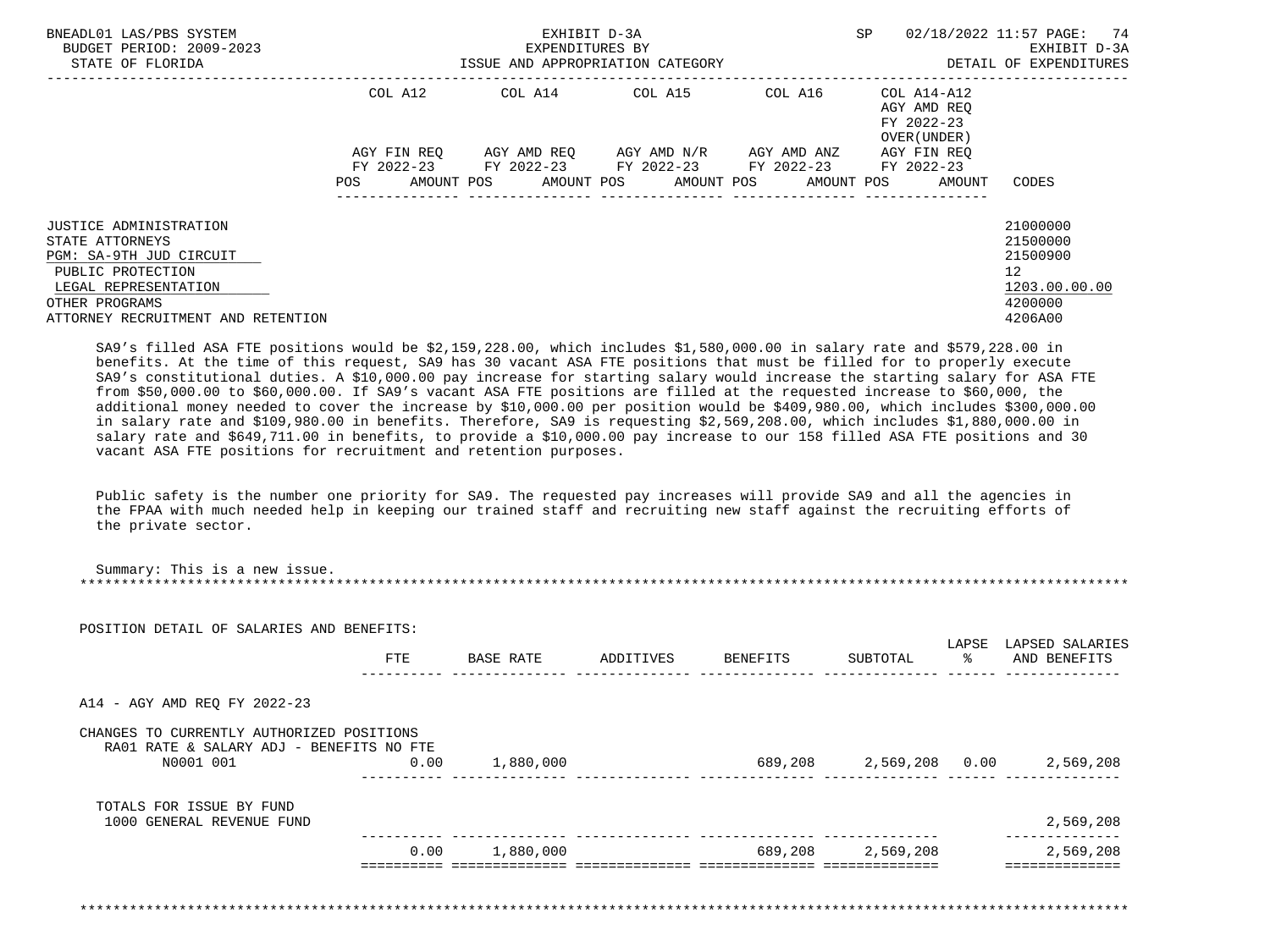| BNEADL01 LAS/PBS SYSTEM<br>BUDGET PERIOD: 2009-2023<br>STATE OF FLORIDA                                                                                                                                                      |         | EXHIBIT D-3A<br>EXPENDITURES BY<br>ISSUE AND APPROPRIATION CATEGORY                                                                                       |                 | SP 02/18/2022 11:57 PAGE: 75                                 | EXHIBIT D-3A<br>DETAIL OF EXPENDITURES                                                            |
|------------------------------------------------------------------------------------------------------------------------------------------------------------------------------------------------------------------------------|---------|-----------------------------------------------------------------------------------------------------------------------------------------------------------|-----------------|--------------------------------------------------------------|---------------------------------------------------------------------------------------------------|
|                                                                                                                                                                                                                              | COL A12 | COL A14 COL A15 COL A16                                                                                                                                   |                 | $COL A14 - A12$<br>AGY AMD REO<br>FY 2022-23<br>OVER (UNDER) |                                                                                                   |
|                                                                                                                                                                                                                              | POS     | AGY FIN REQ AGY AMD REQ AGY AMD N/R AGY AMD ANZ AGY FIN REQ<br>FY 2022-23 FY 2022-23 FY 2022-23 FY 2022-23 FY 2022-23<br>AMOUNT POS AMOUNT POS AMOUNT POS |                 | AMOUNT POS<br>AMOUNT                                         | CODES                                                                                             |
| JUSTICE ADMINISTRATION<br>STATE ATTORNEYS<br>PGM: SA-9TH JUD CIRCUIT<br>PUBLIC PROTECTION<br>LEGAL REPRESENTATION<br>IMPROVED PROGRAMS<br>STATE SPONSORED DAY CARE CENTER<br>SPECIAL CATEGORIES<br>STATE ATTORNEY OPERATIONS |         |                                                                                                                                                           |                 |                                                              | 21000000<br>21500000<br>21500900<br>12<br>1203.00.00.00<br>5000000<br>5006010<br>100000<br>103225 |
| GENERAL REVENUE FUND<br>$-$ STATE                                                                                                                                                                                            |         |                                                                                                                                                           | 380,000 380,000 | 380,000 1000 1                                               |                                                                                                   |
| AGENCY ISSUE NARRATIVE:                                                                                                                                                                                                      |         |                                                                                                                                                           |                 |                                                              |                                                                                                   |

 2022-2023 BUDGET YEAR NARRATIVE: IT COMPONENT? NO 2022-23 Amended Narrative after December 15, 2021

## A. Summary of the Issue

 The inability to recruit and retain Assistant State Attorneys and Support Staff in the current overly competitive job market is of critical concern the 9th Circuit. In the last year alone, we have lost more than 46 prosecutors, and have not been able to recruit nearly that amount. 73% of those prosecutors have expressly stated that they have resigned for higher paying jobs and simply can't afford to live on a prosecutor's salary. Additionally, we also receive daily resignations by Support Staff who have been able to obtain higher paying jobs with less work and job stress.

 The 9th Circuit is requesting funding to operate a State-Sponsored Day Care Center for the benefit of our employees in order to increase our ability to retain more employees. The more non-monetary benefits we can provide our employees, the more likely we are to retain them and recruit other qualified employees.

## B. Monthly Child Care Costs

 Monthly infant care in Florida costs an average of \$770 (and can go as high as \$1.050 per month). Florida prosecutor salaries start at \$50,000, the fifth lowest prosecutor salary in the nation. The average salary for our support staff is \$36,041 (similar to the median wage in Florida in 2018 which was \$34,560). As such, a family earning two median incomes would spend 13.3% of gross income on infant care services for one child, and a single parent would spend 26%. See Child Care Costs by State 2020 - Procare Solutions (procaresoftware.com)

 If we could offer our employees an average stipend of \$7,000 8,000 a year for child-care, which would also be conveniently located at their place of employment, we would be able to compete with local employers and retain our talented prosecutors and support staff long term.

C. Budget Request Cost to Renovate Agency Space for Day Care Center \$207,000-280,000 (non-recurring)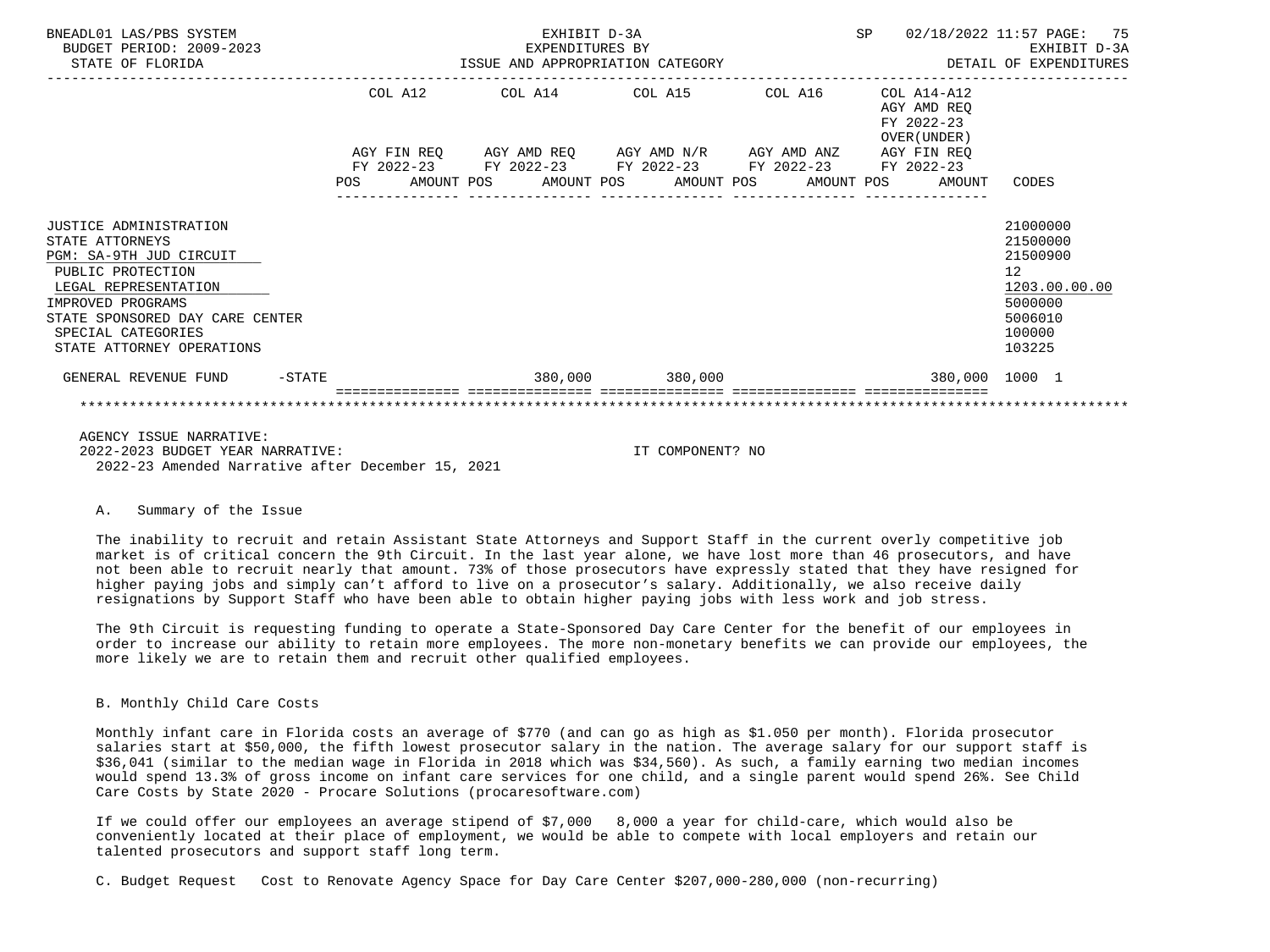| BNEADL01 LAS/PBS SYSTEM<br>BUDGET PERIOD: 2009-2023<br>STATE OF FLORIDA                                           |                           | EXHIBIT D-3A<br>EXPENDITURES BY<br>ISSUE AND APPROPRIATION CATEGORY | SP                      | 02/18/2022 11:57 PAGE: 76<br>EXHIBIT D-3A<br>DETAIL OF EXPENDITURES |                                                           |                                                         |
|-------------------------------------------------------------------------------------------------------------------|---------------------------|---------------------------------------------------------------------|-------------------------|---------------------------------------------------------------------|-----------------------------------------------------------|---------------------------------------------------------|
|                                                                                                                   | COL A12                   |                                                                     | COL A14 COL A15         | COL A16                                                             | COL A14-A12<br>AGY AMD REO<br>FY 2022-23<br>OVER (UNDER ) |                                                         |
|                                                                                                                   | AGY FIN REO<br>FY 2022-23 | FY 2022-23 FY 2022-23                                               | AGY AMD REO AGY AMD N/R | AGY AMD ANZ<br>FY 2022-23                                           | AGY FIN REO<br>FY 2022-23                                 |                                                         |
|                                                                                                                   | AMOUNT POS<br>POS.        |                                                                     | AMOUNT POS AMOUNT POS   | AMOUNT POS                                                          | AMOUNT                                                    | CODES                                                   |
| JUSTICE ADMINISTRATION<br>STATE ATTORNEYS<br>PGM: SA-9TH JUD CIRCUIT<br>PUBLIC PROTECTION<br>LEGAL REPRESENTATION |                           |                                                                     |                         |                                                                     |                                                           | 21000000<br>21500000<br>21500900<br>12<br>1203.00.00.00 |
| IMPROVED PROGRAMS<br>STATE SPONSORED DAY CARE CENTER                                                              |                           |                                                                     |                         |                                                                     |                                                           | 5000000<br>5006010                                      |

 Under the State Employee Child Care Program, individual agencies may sponsor worksite childcare centers, operated by private sector childcare providers, to be housed in state-owned or leased space. Such work-site centers shall be open to all eligible state employees with employees of the sponsoring agency having first priority for child enrollment. See Section 110.151 , F.S., State officers' and employees' child care services ; Rule 60L-38, F.A.C., State Child Care Program. The current physical set-up of the office would require renovations to create a feasible space for child-care operations. The estimated cost would be between \$207,000-280,000. See Attached estimate. The estimated cost for furniture and start-up equipment is \$100,000.Accordingly, the 9th Circuit is requesting a \$380,000 non-recurring appropriation to cover the cost of the childcare space renovation, furniture and start-up equipment, and any other unknown related variable renovation expenses that may arise.

This issue impacts the following activities of this agency: Employee Retention

| Summary: This is a new issue.                       |        |                        |                    |                               |               |
|-----------------------------------------------------|--------|------------------------|--------------------|-------------------------------|---------------|
| TOTAL: LEGAL REPRESENTATION                         |        |                        |                    |                               | 1203.00.00.00 |
| BY FUND TYPE<br>GENERAL REVENUE FUND<br>TRUST FUNDS | 78,000 | 8,323,182<br>150,000   | 667,000<br>150,000 | 8,323,182 1000<br>72,000 2000 |               |
| TOTAL PROG COMP<br>TOTAL SALARY RATE                | 78,000 | 8,473,182<br>5,810,000 | 817,000            | 8,395,182<br>5,810,000        |               |
|                                                     |        |                        |                    |                               |               |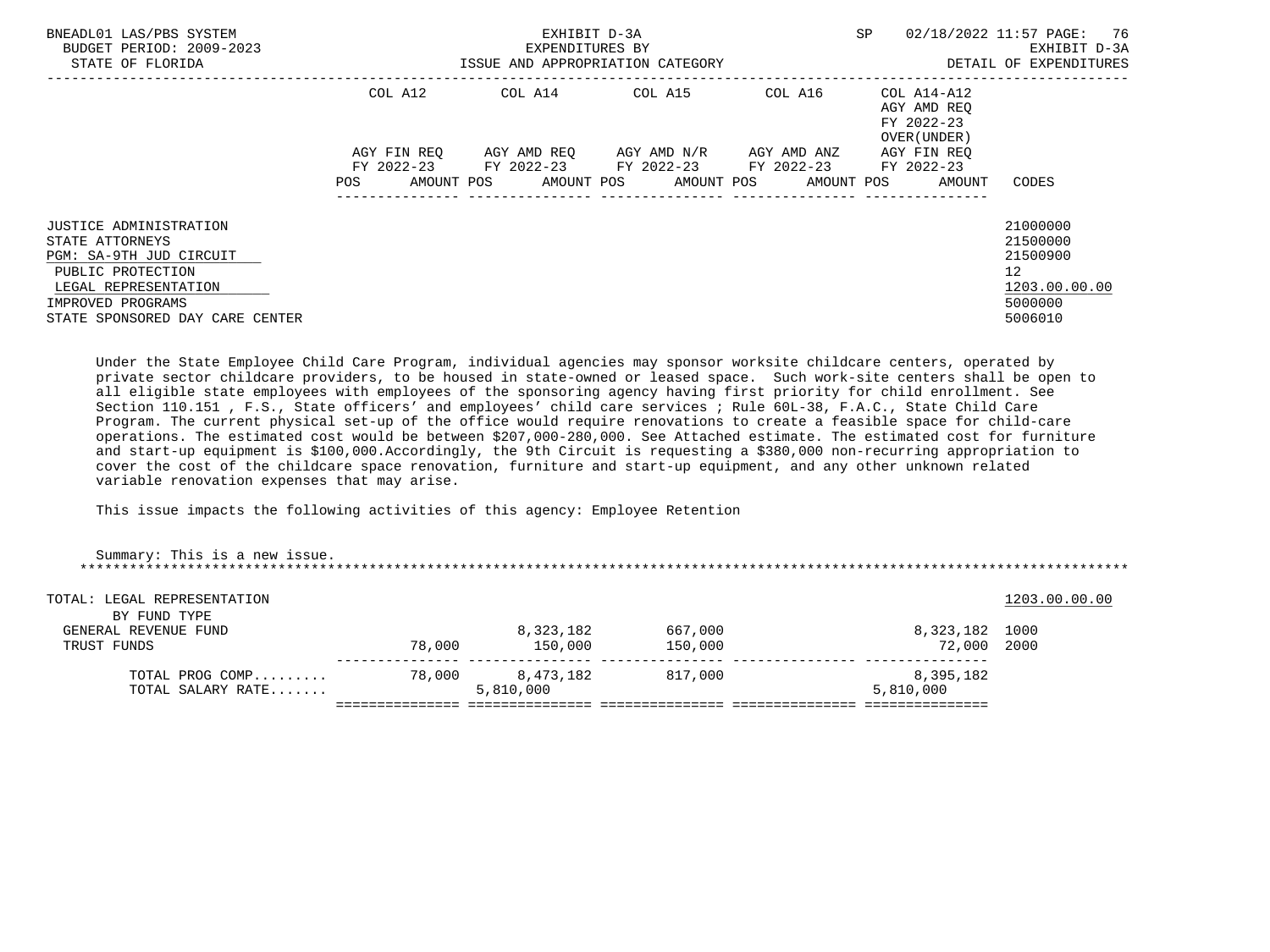| BNEADL01 LAS/PBS SYSTEM<br>BUDGET PERIOD: 2009-2023<br>STATE OF FLORIDA                                                                                                                                                                                                                                        |                          | EXHIBIT D-3A<br>EXPENDITURES BY<br>ISSUE AND APPROPRIATION CATEGORY                                                                                                                                                                                                                                                                                                                                           |                                           | SP                                                                                                                                       | 02/18/2022 11:57 PAGE: 77<br>EXHIBIT D-3A<br>DETAIL OF EXPENDITURES  |
|----------------------------------------------------------------------------------------------------------------------------------------------------------------------------------------------------------------------------------------------------------------------------------------------------------------|--------------------------|---------------------------------------------------------------------------------------------------------------------------------------------------------------------------------------------------------------------------------------------------------------------------------------------------------------------------------------------------------------------------------------------------------------|-------------------------------------------|------------------------------------------------------------------------------------------------------------------------------------------|----------------------------------------------------------------------|
|                                                                                                                                                                                                                                                                                                                | COL A12                  | COL A14 COL A15 COL A16 COL A14-A12<br>$\begin{array}{lllllll} \textsc{AGY} & \textsc{FIN} & \textsc{REG} & \textsc{AGY} & \textsc{AND} & \textsc{NN} \textsc{N} / \textsc{R} & \textsc{AGY} & \textsc{AND} & \textsc{ANZ} & \textsc{AGY} & \textsc{FIN} & \textsc{REG} \\ \textsc{FY} & 2022-23 & \textsc{FY} & 2022-23 & \textsc{FY} & 2022-23 & \textsc{FY} & 2022-23 & \textsc{FY} & 2022-23 \end{array}$ |                                           | AGY AMD REQ<br>FY 2022-23<br>OVER (UNDER )                                                                                               |                                                                      |
|                                                                                                                                                                                                                                                                                                                | AMOUNT POS<br><b>POS</b> |                                                                                                                                                                                                                                                                                                                                                                                                               | AMOUNT POS AMOUNT POS                     | AMOUNT POS<br>AMOUNT                                                                                                                     | CODES                                                                |
| JUSTICE ADMINISTRATION<br>STATE ATTORNEYS<br>PGM: SA-10TH JUD CIRCUIT<br>PUBLIC PROTECTION<br>LEGAL REPRESENTATION                                                                                                                                                                                             |                          |                                                                                                                                                                                                                                                                                                                                                                                                               |                                           |                                                                                                                                          | 21000000<br>21500000<br>21501000<br>12 <sup>°</sup><br>1203.00.00.00 |
| EOUIPMENT NEEDS<br>REPLACEMENT OF MOTOR VEHICLES<br>SPECIAL CATEGORIES<br>ACQUISITION/MOTOR VEHICLES                                                                                                                                                                                                           |                          |                                                                                                                                                                                                                                                                                                                                                                                                               |                                           |                                                                                                                                          | 2400000<br>2401500<br>100000<br>100021                               |
| STATE ATTNYS REVENUE TF $-$ STATE 90,000 90,000 90,000 90,000                                                                                                                                                                                                                                                  |                          |                                                                                                                                                                                                                                                                                                                                                                                                               |                                           |                                                                                                                                          | 2058 1                                                               |
| AGENCY ISSUE NARRATIVE:<br>2022-2023 BUDGET YEAR NARRATIVE:<br>YEAR<br>MAKE/ MODEL<br>2009                                                                                                                                                                                                                     |                          | VIN OF THE USE OF THE USE OF THE USE OF THE USE OF THE USE OF THE USE OF THE USE OF THE USE OF THE USE OF THE                                                                                                                                                                                                                                                                                                 | IT COMPONENT? NO<br>EST MILEAGE 6/30/2022 | Chevrolet Impala 2G1WB57K291318267 120,000 Meets Dropdead Mileage for Replacement                                                        |                                                                      |
| 2011<br>Ford Fusion<br>2012                                                                                                                                                                                                                                                                                    | Chevrolet Impala         |                                                                                                                                                                                                                                                                                                                                                                                                               |                                           | 2G1WF5EK7B1174597 135,000 Meets Dropdead Mileage for Replacement<br>3FAHP0GA3CR350973   124,051   Meets Dropdead Mileage for Replacement |                                                                      |
| The qualification for vehicle replacement is that vehicles have over 120,000 miles or aged over 12 years.                                                                                                                                                                                                      |                          |                                                                                                                                                                                                                                                                                                                                                                                                               |                                           |                                                                                                                                          |                                                                      |
| The vehicles are necessary and are linked to agency activities: felony, misdemeanor, and juvenile prosecution. As a note<br>these vehicle were listed on the 20-21 LBR however due to budget concerns they were not replaced. This request is for<br>three replacement vehicles for the cost of \$30,000 each. |                          |                                                                                                                                                                                                                                                                                                                                                                                                               |                                           |                                                                                                                                          |                                                                      |
| WORKLOAD                                                                                                                                                                                                                                                                                                       |                          |                                                                                                                                                                                                                                                                                                                                                                                                               |                                           |                                                                                                                                          | 3000000                                                              |
| STAFFING ADJUSTMENTS FOR WORKLOAD<br>AND INCREASED JUDGESHIPS<br>SALARY RATE<br>$SALARY RATE$ 260,004                                                                                                                                                                                                          |                          | 260,004                                                                                                                                                                                                                                                                                                                                                                                                       |                                           |                                                                                                                                          | 3001060<br>000000                                                    |
|                                                                                                                                                                                                                                                                                                                |                          |                                                                                                                                                                                                                                                                                                                                                                                                               |                                           |                                                                                                                                          |                                                                      |
| SALARIES AND BENEFITS                                                                                                                                                                                                                                                                                          |                          |                                                                                                                                                                                                                                                                                                                                                                                                               |                                           |                                                                                                                                          | 010000                                                               |
| GENERAL REVENUE FUND<br>$-$ STATE                                                                                                                                                                                                                                                                              | 6.00<br>436,267          | 6.00<br>436,267                                                                                                                                                                                                                                                                                                                                                                                               |                                           |                                                                                                                                          | 1000 1                                                               |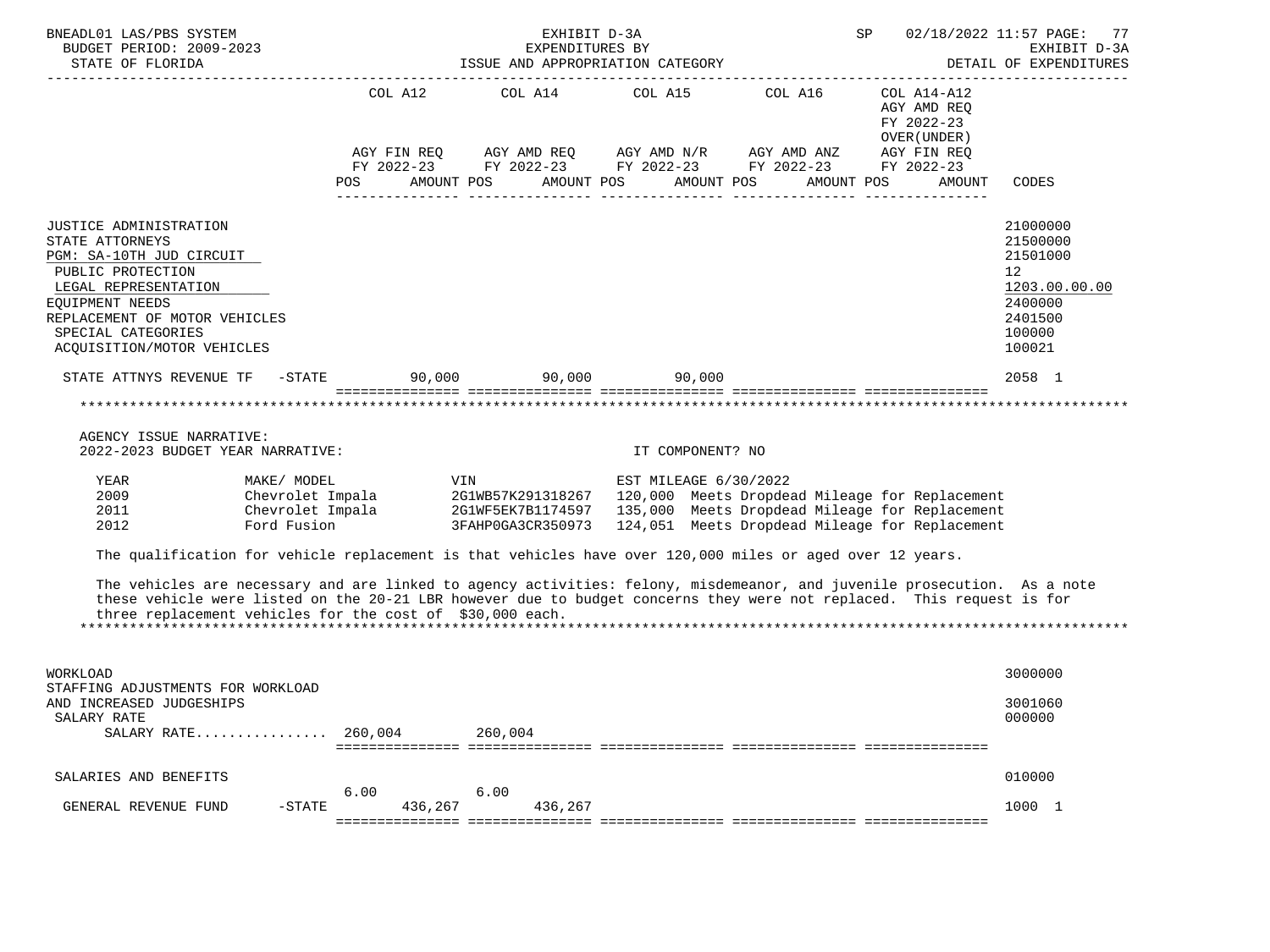| BNEADL01 LAS/PBS SYSTEM<br>BUDGET PERIOD: 2009-2023<br>STATE OF FLORIDA                                                               |         |            |         | EXHIBIT D-3A<br>EXPENDITURES BY   | ISSUE AND APPROPRIATION CATEGORY                                                                                                               |            |                                                          | SP 02/18/2022 11:57 PAGE: 78<br>EXHIBIT D-3A<br>DETAIL OF EXPENDITURES          |
|---------------------------------------------------------------------------------------------------------------------------------------|---------|------------|---------|-----------------------------------|------------------------------------------------------------------------------------------------------------------------------------------------|------------|----------------------------------------------------------|---------------------------------------------------------------------------------|
|                                                                                                                                       |         | COL A12    |         | COL A14 COL A15                   |                                                                                                                                                | COL A16    | COL A14-A12<br>AGY AMD REO<br>FY 2022-23<br>OVER (UNDER) |                                                                                 |
|                                                                                                                                       | POS FOR | AMOUNT POS |         |                                   | AGY FIN REQ AGY AMD REQ AGY AMD N/R AGY AMD ANZ AGY FIN REQ<br>FY 2022-23 FY 2022-23 FY 2022-23 FY 2022-23 FY 2022-23<br>AMOUNT POS AMOUNT POS | AMOUNT POS |                                                          | AMOUNT CODES                                                                    |
| JUSTICE ADMINISTRATION<br>STATE ATTORNEYS<br>PGM: SA-10TH JUD CIRCUIT<br>PUBLIC PROTECTION<br>LEGAL REPRESENTATION<br><b>WORKLOAD</b> |         |            |         |                                   |                                                                                                                                                |            |                                                          | 21000000<br>21500000<br>21501000<br>12 <sup>°</sup><br>1203.00.00.00<br>3000000 |
| STAFFING ADJUSTMENTS FOR WORKLOAD<br>AND INCREASED JUDGESHIPS<br>SPECIAL CATEGORIES<br>STATE ATTORNEY OPERATIONS                      |         |            |         |                                   |                                                                                                                                                |            |                                                          | 3001060<br>100000<br>103225                                                     |
| GENERAL REVENUE FUND                                                                                                                  |         |            |         |                                   | $-$ STATE $31,110$ $31,110$ $20,602$                                                                                                           |            |                                                          | 1000 1                                                                          |
| TR/DMS/HR SVCS/STW CONTRCT                                                                                                            |         |            |         |                                   |                                                                                                                                                |            |                                                          | 107040                                                                          |
| GENERAL REVENUE FUND                                                                                                                  |         |            |         | $-$ STATE 1, 284 1, 284           |                                                                                                                                                |            |                                                          | 1000 1                                                                          |
| TOTAL: STAFFING ADJUSTMENTS FOR WORKLOAD<br>AND INCREASED JUDGESHIPS<br>TOTAL POSITIONS 6.00<br>TOTAL ISSUE 468,661 468,661 20,602    |         |            | 6.00    |                                   |                                                                                                                                                |            |                                                          | 3001060                                                                         |
| TOTAL SALARY RATE $260,004$                                                                                                           |         |            | 260,004 | ================================= |                                                                                                                                                |            |                                                          |                                                                                 |
| AGENCY ISSUE NARRATIVE:<br>2022-2023 BUDGET YEAR NARRATIVE:                                                                           |         |            |         |                                   | IT COMPONENT? NO                                                                                                                               |            |                                                          |                                                                                 |
| If additional aximinal judges are appointed and griminal divisions greated it will become pessessy for the State                      |         |            |         |                                   |                                                                                                                                                |            |                                                          |                                                                                 |

 If additional criminal judges are appointed and criminal divisions created, it will become necessary for the State Attorney to staff them accordingly. This request reflects the resources necessary for the State Attorney to staff one newly created criminal division based on the Florida Prosecuting Attorney's Association (FPAA) model. This configuration will need to be repeated for each new criminal division created in the Tenth Judicial Circuit.

 Link to Agency Activities: Felony, misdemeanor, and juvenile prosecution. \*\*\*\*\*\*\*\*\*\*\*\*\*\*\*\*\*\*\*\*\*\*\*\*\*\*\*\*\*\*\*\*\*\*\*\*\*\*\*\*\*\*\*\*\*\*\*\*\*\*\*\*\*\*\*\*\*\*\*\*\*\*\*\*\*\*\*\*\*\*\*\*\*\*\*\*\*\*\*\*\*\*\*\*\*\*\*\*\*\*\*\*\*\*\*\*\*\*\*\*\*\*\*\*\*\*\*\*\*\*\*\*\*\*\*\*\*\*\*\*\*\*\*\*\*\*\*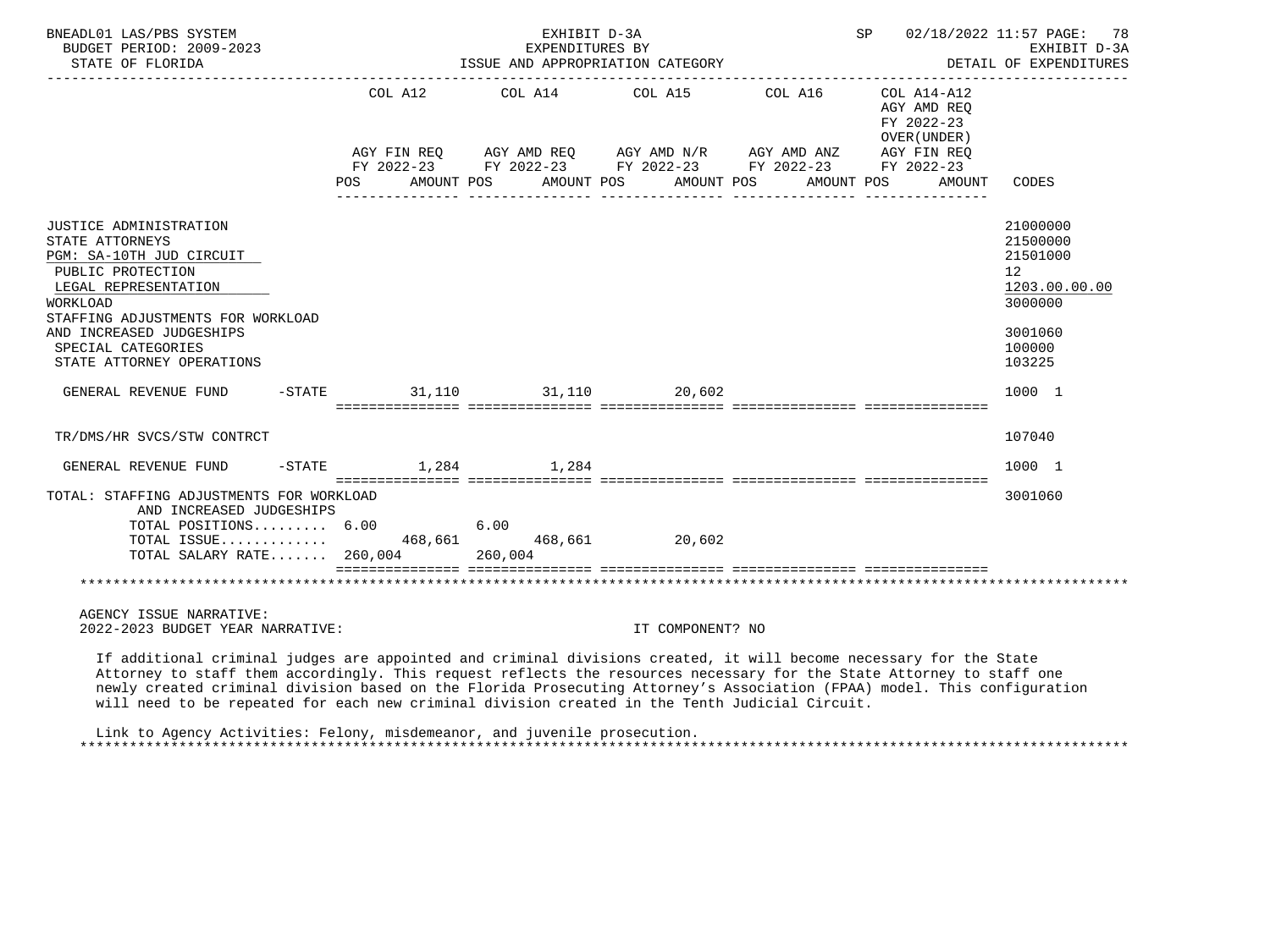| BNEADL01 LAS/PBS SYSTEM<br>BUDGET PERIOD: 2009-2023<br>STATE OF FLORIDA                                                                                                                         |         | EXHIBIT D-3A<br>EXPENDITURES BY | ISSUE AND APPROPRIATION CATEGORY                                                                                                                                                    |                 |                                                          | SP 02/18/2022 11:57 PAGE: 79<br>EXHIBIT D-3A<br>DETAIL OF EXPENDITURES        |
|-------------------------------------------------------------------------------------------------------------------------------------------------------------------------------------------------|---------|---------------------------------|-------------------------------------------------------------------------------------------------------------------------------------------------------------------------------------|-----------------|----------------------------------------------------------|-------------------------------------------------------------------------------|
|                                                                                                                                                                                                 | COL A12 | COL A14                         | COL A15<br>AGY FIN REQ AGY AMD REQ AGY AMD N/R AGY AMD ANZ AGY FIN REQ<br>FY 2022-23 FY 2022-23 FY 2022-23 FY 2022-23 FY 2022-23<br>POS AMOUNT POS AMOUNT POS AMOUNT POS AMOUNT POS | COL A16         | COL A14-A12<br>AGY AMD REQ<br>FY 2022-23<br>OVER (UNDER) | AMOUNT CODES                                                                  |
| JUSTICE ADMINISTRATION<br>STATE ATTORNEYS<br>PGM: SA-10TH JUD CIRCUIT<br>PUBLIC PROTECTION<br>LEGAL REPRESENTATION<br>WORKLOAD<br>STAFFING ADJUSTMENTS FOR WORKLOAD<br>AND INCREASED JUDGESHIPS |         |                                 |                                                                                                                                                                                     |                 |                                                          | 21000000<br>21500000<br>21501000<br>12<br>1203.00.00.00<br>3000000<br>3001060 |
| POSITION DETAIL OF SALARIES AND BENEFITS:                                                                                                                                                       | FTE     | BASE RATE                       | ADDITIVES BENEFITS                                                                                                                                                                  |                 | SUBTOTAL                                                 | LAPSE LAPSED SALARIES<br>% AND BENEFITS                                       |
| A12 - AGY FIN REQ FY 2022-23                                                                                                                                                                    |         |                                 |                                                                                                                                                                                     |                 |                                                          |                                                                               |
| NEW POSITIONS<br>6152 LEGAL ASSISTANT II<br>N0002 001<br>6901 ASSISTANT STATE ATTORNEY-OVER MILLION                                                                                             |         | 2.00 60,000                     |                                                                                                                                                                                     |                 |                                                          |                                                                               |
| N0001 001                                                                                                                                                                                       | 4.00    | 200,004                         |                                                                                                                                                                                     | 136,121         | 336,125 0.00                                             | 336,125                                                                       |
| TOTALS FOR ISSUE BY FUND<br>1000 GENERAL REVENUE FUND                                                                                                                                           |         |                                 |                                                                                                                                                                                     |                 |                                                          | 436,267<br>-------------                                                      |
|                                                                                                                                                                                                 | 6.00    | 260,004                         |                                                                                                                                                                                     | 176,263 436,267 |                                                          | 436,267<br>==============                                                     |
| A14 - AGY AMD REQ FY 2022-23                                                                                                                                                                    |         |                                 |                                                                                                                                                                                     |                 |                                                          |                                                                               |
| NEW POSITIONS<br>6152 LEGAL ASSISTANT II<br>N0002 001                                                                                                                                           |         | 2.00 60,000                     |                                                                                                                                                                                     |                 |                                                          |                                                                               |
| 6901 ASSISTANT STATE ATTORNEY-OVER MILLION<br>N0001 001                                                                                                                                         | 4.00    | 200,004                         |                                                                                                                                                                                     | 136, 121        | 336,125 0.00                                             | 336,125                                                                       |
|                                                                                                                                                                                                 |         |                                 |                                                                                                                                                                                     |                 |                                                          |                                                                               |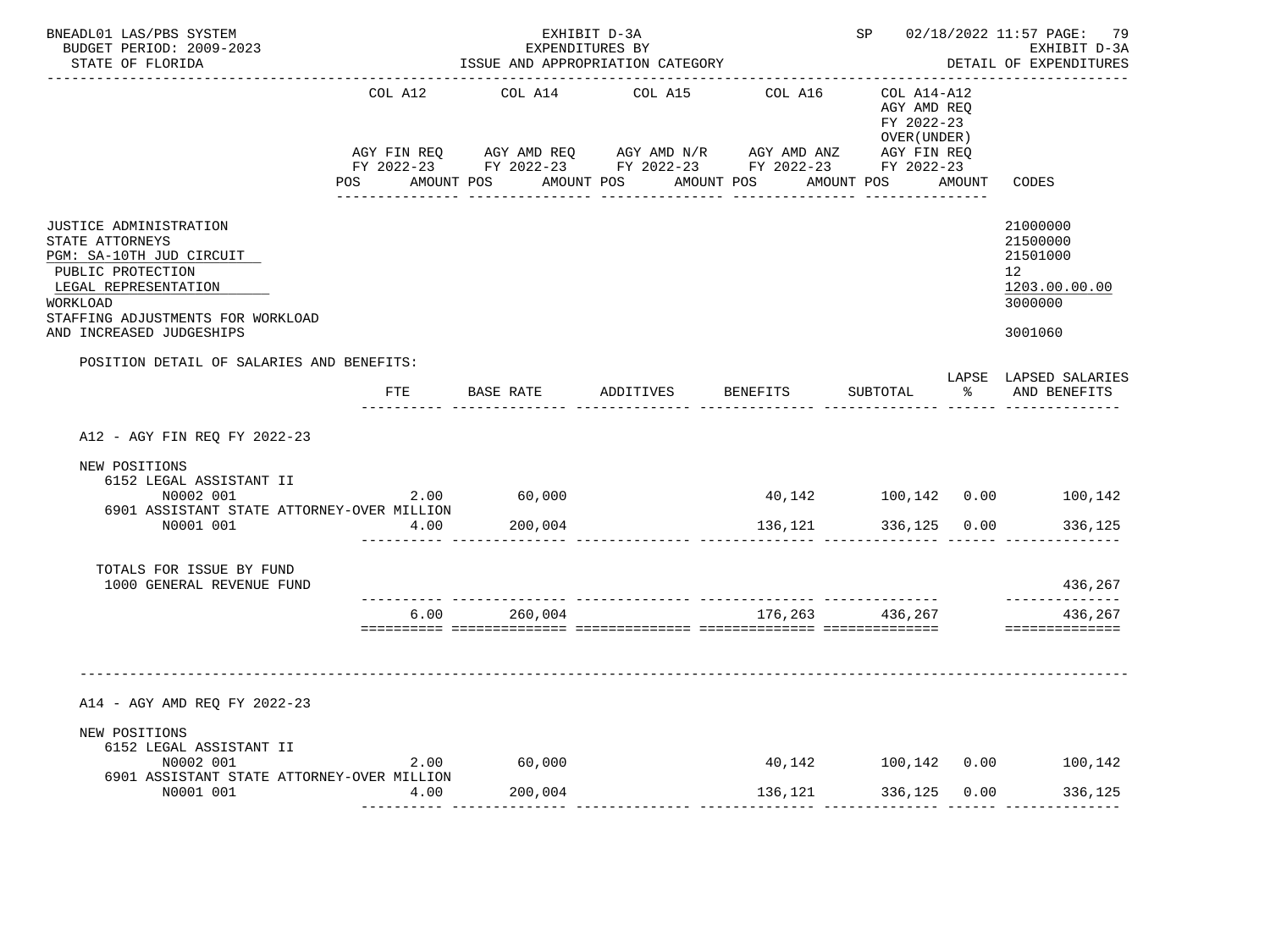| BNEADL01 LAS/PBS SYSTEM<br>BUDGET PERIOD: 2009-2023<br>STATE OF FLORIDA                                                                                                                                |                           | EXHIBIT D-3A<br>EXPENDITURES BY     | ISSUE AND APPROPRIATION CATEGORY                                                                                                                                  |                             | SP 02/18/2022 11:57 PAGE: 80                                                                               | EXHIBIT D-3A<br>DETAIL OF EXPENDITURES                                                     |
|--------------------------------------------------------------------------------------------------------------------------------------------------------------------------------------------------------|---------------------------|-------------------------------------|-------------------------------------------------------------------------------------------------------------------------------------------------------------------|-----------------------------|------------------------------------------------------------------------------------------------------------|--------------------------------------------------------------------------------------------|
|                                                                                                                                                                                                        | COL A12<br>POS AMOUNT POS |                                     | COL A14 COL A15<br>AGY FIN REQ AGY AMD REQ AGY AMD N/R AGY AMD ANZ AGY FIN REQ<br>FY 2022-23 FY 2022-23 FY 2022-23 FY 2022-23 FY 2022-23<br>AMOUNT POS AMOUNT POS | COL A16<br>________________ | COL A14-A12<br>AGY AMD REO<br>FY 2022-23<br>OVER (UNDER)<br>AMOUNT POS<br>AMOUNT CODES<br>________________ |                                                                                            |
| <b>JUSTICE ADMINISTRATION</b><br>STATE ATTORNEYS<br>PGM: SA-10TH JUD CIRCUIT<br>PUBLIC PROTECTION<br>LEGAL REPRESENTATION<br>WORKLOAD<br>STAFFING ADJUSTMENTS FOR WORKLOAD<br>AND INCREASED JUDGESHIPS |                           |                                     |                                                                                                                                                                   |                             |                                                                                                            | 21000000<br>21500000<br>21501000<br>12 <sup>°</sup><br>1203.00.00.00<br>3000000<br>3001060 |
| POSITION DETAIL OF SALARIES AND BENEFITS:                                                                                                                                                              | FTE                       | BASE RATE                           | ADDITIVES                                                                                                                                                         | <b>BENEFITS</b>             | $\frac{1}{6}$<br>SUBTOTAL                                                                                  | LAPSE LAPSED SALARIES<br>AND BENEFITS                                                      |
| A14 - AGY AMD REQ FY 2022-23                                                                                                                                                                           |                           |                                     |                                                                                                                                                                   |                             |                                                                                                            |                                                                                            |
| NEW POSITIONS                                                                                                                                                                                          |                           |                                     |                                                                                                                                                                   |                             |                                                                                                            |                                                                                            |
| TOTALS FOR ISSUE BY FUND<br>1000 GENERAL REVENUE FUND                                                                                                                                                  |                           |                                     |                                                                                                                                                                   |                             |                                                                                                            | 436,267                                                                                    |
|                                                                                                                                                                                                        | 6.00                      | 260,004                             |                                                                                                                                                                   | 176,263 436,267             |                                                                                                            | ______________<br>436,267<br>==============                                                |
|                                                                                                                                                                                                        |                           |                                     |                                                                                                                                                                   |                             |                                                                                                            |                                                                                            |
| STATE FUNDING REDUCTIONS<br>REDUCE TRUST FUND AUTHORITY<br>SALARY RATE<br>SALARY RATE                                                                                                                  |                           | $81,120-$                           |                                                                                                                                                                   |                             | $81,120-$                                                                                                  | 3300000<br>3301510<br>000000                                                               |
| SALARIES AND BENEFITS                                                                                                                                                                                  |                           |                                     |                                                                                                                                                                   |                             |                                                                                                            | 010000                                                                                     |
| GRANTS AND DONATIONS TF<br>-RECPNT                                                                                                                                                                     |                           | $3.00 -$<br>$153,580-$              |                                                                                                                                                                   |                             | $3.00 -$<br>153,580-2339 9                                                                                 |                                                                                            |
| TOTAL: REDUCE TRUST FUND AUTHORITY<br>TOTAL POSITIONS<br>TOTAL ISSUE<br>TOTAL SALARY RATE                                                                                                              |                           | $3.00 -$<br>$153,580-$<br>$81,120-$ |                                                                                                                                                                   |                             | $3.00 -$<br>153,580-<br>$81,120-$                                                                          | 3301510                                                                                    |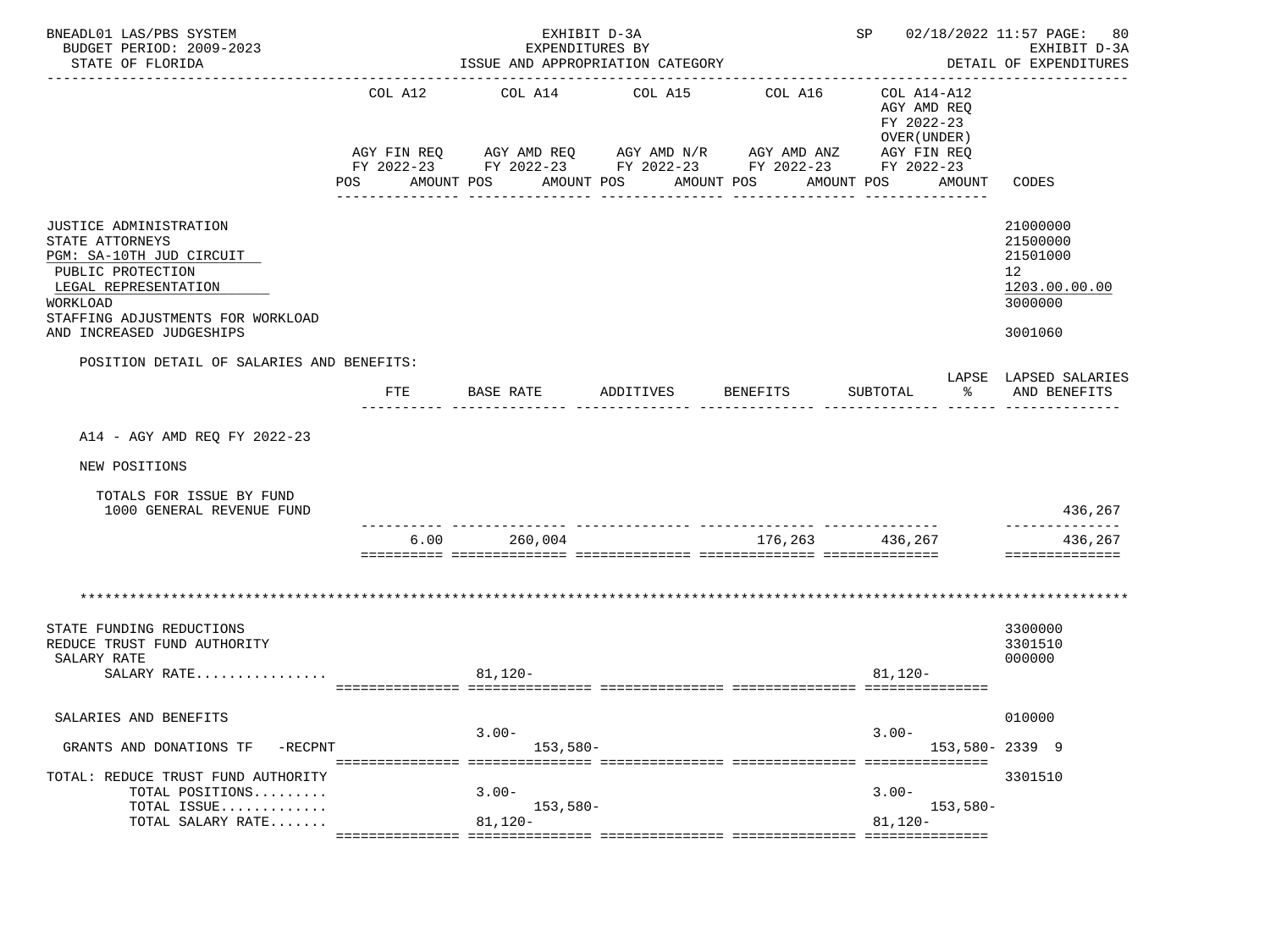| BNEADL01 LAS/PBS SYSTEM<br>BUDGET PERIOD: 2009-2023<br>STATE OF FLORIDA 1SSUE AND APPROPRIATION CATEGORY DETAIL OF EXPENDITURES                                                                                                                                                                                                                                                                                                                                                                                                                                                                                               |          |                                      | EXHIBIT D-3A<br>EXPENDITURES BY |         |                                                                                                                                                                                                                                                                                    | SP 02/18/2022 11:57 PAGE: 81<br>EXHIBIT D-3A<br>DETAIL OF EXPENDITURES                     |
|-------------------------------------------------------------------------------------------------------------------------------------------------------------------------------------------------------------------------------------------------------------------------------------------------------------------------------------------------------------------------------------------------------------------------------------------------------------------------------------------------------------------------------------------------------------------------------------------------------------------------------|----------|--------------------------------------|---------------------------------|---------|------------------------------------------------------------------------------------------------------------------------------------------------------------------------------------------------------------------------------------------------------------------------------------|--------------------------------------------------------------------------------------------|
|                                                                                                                                                                                                                                                                                                                                                                                                                                                                                                                                                                                                                               |          | POS AMOUNT POS AMOUNT POS AMOUNT POS |                                 |         | COL A12 $\qquad$ COL A14 $\qquad$ COL A15 $\qquad$ COL A16 $\qquad$ COL A14-A12<br>AGY AMD REQ<br>FY 2022-23<br>OVER ( UNDER )<br>AGY FIN REQ AGY AMD REQ AGY AMD N/R AGY AMD ANZ AGY FIN REQ<br>FY 2022-23 FY 2022-23 FY 2022-23 FY 2022-23 FY 2022-23<br>AMOUNT POS AMOUNT CODES |                                                                                            |
| JUSTICE ADMINISTRATION<br>STATE ATTORNEYS<br>PGM: SA-10TH JUD CIRCUIT<br>PUBLIC PROTECTION<br>LEGAL REPRESENTATION<br>STATE FUNDING REDUCTIONS<br>REDUCE TRUST FUND AUTHORITY                                                                                                                                                                                                                                                                                                                                                                                                                                                 |          |                                      |                                 |         |                                                                                                                                                                                                                                                                                    | 21000000<br>21500000<br>21501000<br>12 <sup>°</sup><br>1203.00.00.00<br>3300000<br>3301510 |
| AGENCY ISSUE NARRATIVE:<br>2022-2023 BUDGET YEAR NARRATIVE:                                                                                                                                                                                                                                                                                                                                                                                                                                                                                                                                                                   |          |                                      | IT COMPONENT? NO                |         |                                                                                                                                                                                                                                                                                    |                                                                                            |
| Amended 2022-23 Narrative after December 15, 2021<br>Three trust funded Victims of Crime Act (VOCA) Grant positions: position # 16146, 16147, 16148, are all Victim Advocate<br>I positions. These positions are no longer needed since the VOCA contract will not be renewed. The contract expired<br>09/30/2021. The State Attorney's Office, 10th Circuit, requests to remove the VOCA Trust Fund Budget in the amount of<br>\$153,580 and also remove the VOCA positions. The three VOCA positions are at the rate of \$27,040, the total rate for<br>those three positions is \$81,120.<br>Summary: this is a new issue. |          |                                      |                                 |         |                                                                                                                                                                                                                                                                                    |                                                                                            |
| POSITION DETAIL OF SALARIES AND BENEFITS:                                                                                                                                                                                                                                                                                                                                                                                                                                                                                                                                                                                     |          |                                      |                                 |         |                                                                                                                                                                                                                                                                                    | LAPSE LAPSED SALARIES                                                                      |
|                                                                                                                                                                                                                                                                                                                                                                                                                                                                                                                                                                                                                               |          |                                      |                                 |         | FTE BASE RATE ADDITIVES BENEFITS SUBTOTAL $\ast$ AND BENEFITS                                                                                                                                                                                                                      |                                                                                            |
| A14 - AGY AMD REQ FY 2022-23                                                                                                                                                                                                                                                                                                                                                                                                                                                                                                                                                                                                  |          |                                      |                                 |         |                                                                                                                                                                                                                                                                                    |                                                                                            |
| CHANGES TO CURRENTLY AUTHORIZED POSITIONS<br>6551 VICTIM WITNESS COUNSELOR I<br>N0001 001                                                                                                                                                                                                                                                                                                                                                                                                                                                                                                                                     |          | $3.00 - 81,120 -$                    | ------------- ---------         |         | 58,573- 139,693- 0.00                                                                                                                                                                                                                                                              | $139,693-$                                                                                 |
| TOTALS FOR ISSUE BY FUND<br>2339 GRANTS AND DONATIONS TF                                                                                                                                                                                                                                                                                                                                                                                                                                                                                                                                                                      |          |                                      |                                 |         |                                                                                                                                                                                                                                                                                    | $139,693-$                                                                                 |
|                                                                                                                                                                                                                                                                                                                                                                                                                                                                                                                                                                                                                               | $3.00 -$ | 81,120-                              |                                 | 58,573- | 139,693-                                                                                                                                                                                                                                                                           | --------------<br>139,693-<br>==============                                               |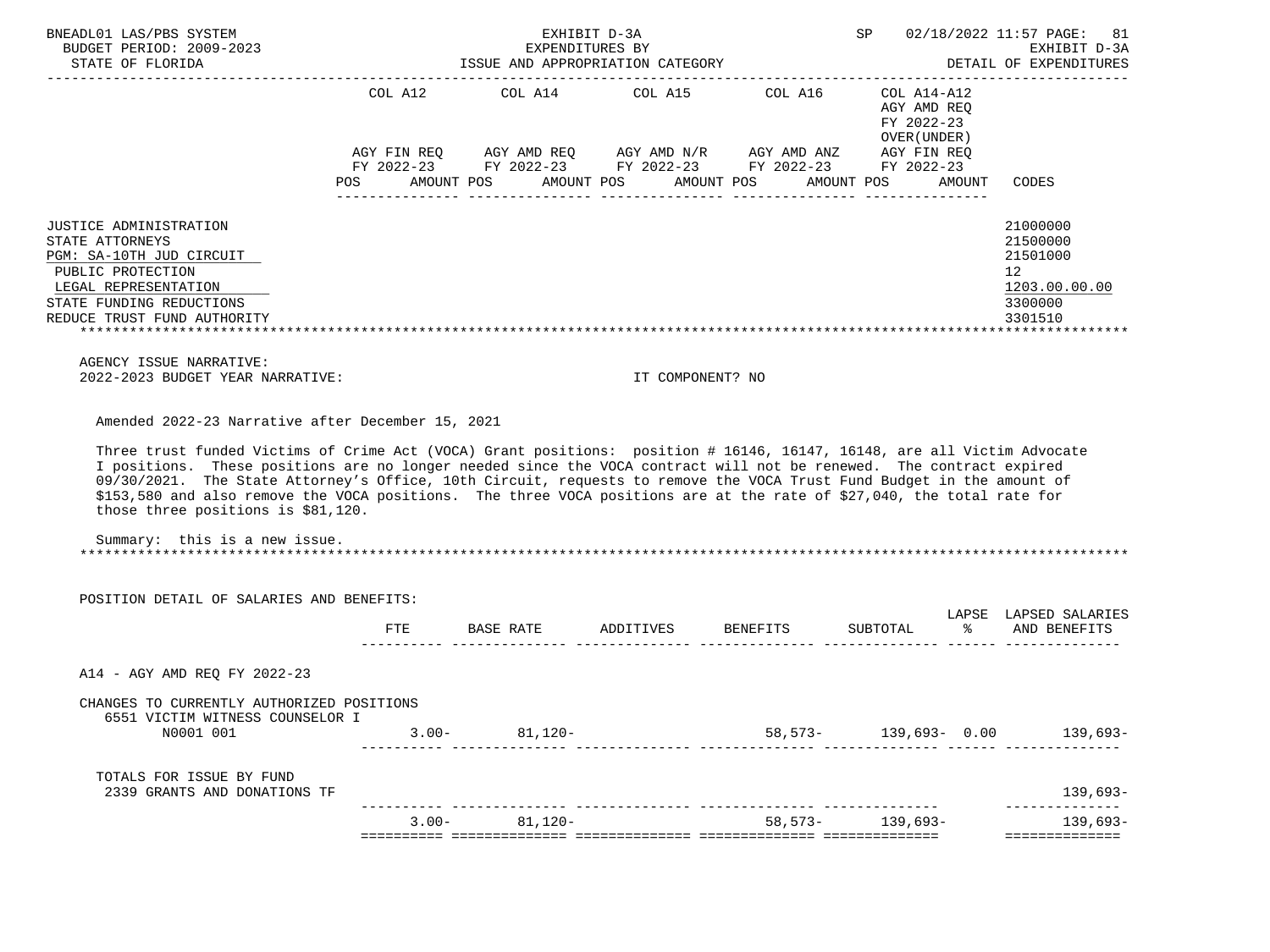| BNEADL01 LAS/PBS SYSTEM<br>BUDGET PERIOD: 2009-2023<br>STATE OF FLORIDA                                                                                                       |                               | EXHIBIT D-3A<br>EXPENDITURES BY<br>ISSUE AND APPROPRIATION CATEGORY                                                 |                               | ------------------------------------ | SP 02/18/2022 11:57 PAGE:                                                                                     | 82<br>EXHIBIT D-3A<br>DETAIL OF EXPENDITURES                                               |
|-------------------------------------------------------------------------------------------------------------------------------------------------------------------------------|-------------------------------|---------------------------------------------------------------------------------------------------------------------|-------------------------------|--------------------------------------|---------------------------------------------------------------------------------------------------------------|--------------------------------------------------------------------------------------------|
|                                                                                                                                                                               | COL A12<br>AGY FIN REQ<br>POS | COL A14 COL A15<br>AGY AMD REQ AGY AMD N/R AGY AMD ANZ<br>FY 2022-23 FY 2022-23 FY 2022-23 FY 2022-23<br>AMOUNT POS | AMOUNT POS<br>_______________ | COL A16<br>AMOUNT POS                | COL A14-A12<br>AGY AMD REQ<br>FY 2022-23<br>OVER (UNDER)<br>AGY FIN REQ<br>FY 2022-23<br>AMOUNT POS<br>AMOUNT | CODES                                                                                      |
| JUSTICE ADMINISTRATION<br>STATE ATTORNEYS<br>PGM: SA-10TH JUD CIRCUIT<br>PUBLIC PROTECTION<br>LEGAL REPRESENTATION<br>STATE FUNDING REDUCTIONS<br>REDUCE TRUST FUND AUTHORITY |                               |                                                                                                                     |                               |                                      |                                                                                                               | 21000000<br>21500000<br>21501000<br>12 <sup>°</sup><br>1203.00.00.00<br>3300000<br>3301510 |
| POSITION DETAIL OF SALARIES AND BENEFITS:                                                                                                                                     |                               |                                                                                                                     |                               |                                      |                                                                                                               | LAPSE LAPSED SALARIES                                                                      |
|                                                                                                                                                                               | FTE                           | BASE RATE                                                                                                           | ADDITIVES                     | BENEFITS                             | SUBTOTAL<br>ႜ                                                                                                 | AND BENEFITS                                                                               |
| A14 - AGY AMD REO FY 2022-23<br>CHANGES TO CURRENTLY AUTHORIZED POSITIONS<br>OTHER SALARY AMOUNT<br>2339 GRANTS AND DONATIONS TF                                              |                               |                                                                                                                     |                               |                                      |                                                                                                               | 13,887-<br>$153,580-$<br>==============                                                    |
|                                                                                                                                                                               |                               |                                                                                                                     |                               |                                      |                                                                                                               |                                                                                            |
| OTHER PROGRAMS<br>ATTORNEY RECRUITMENT AND RETENTION<br>SALARY RATE<br>SALARY RATE                                                                                            |                               | 1,020,000                                                                                                           |                               |                                      | 1,020,000                                                                                                     | 4200000<br>4206A00<br>000000                                                               |
| SALARIES AND BENEFITS                                                                                                                                                         |                               |                                                                                                                     |                               |                                      |                                                                                                               | 010000                                                                                     |
| $-\mathtt{STATE}$<br>GENERAL REVENUE FUND                                                                                                                                     |                               | 1,393,932                                                                                                           |                               |                                      | 1,393,932 1000 1                                                                                              |                                                                                            |
| TOTAL: ATTORNEY RECRUITMENT AND RETENTION<br>TOTAL ISSUE<br>TOTAL SALARY RATE                                                                                                 |                               | 1,393,932<br>1,020,000                                                                                              |                               |                                      | 1,393,932<br>1,020,000                                                                                        | 4206A00                                                                                    |
|                                                                                                                                                                               |                               |                                                                                                                     |                               |                                      |                                                                                                               |                                                                                            |
| AGENCY ISSUE NARRATIVE:<br>2022-2023 BUDGET YEAR NARRATIVE:<br>2022-23 Amended Narrative after December 15, 2021                                                              |                               |                                                                                                                     | IT COMPONENT? NO              |                                      |                                                                                                               |                                                                                            |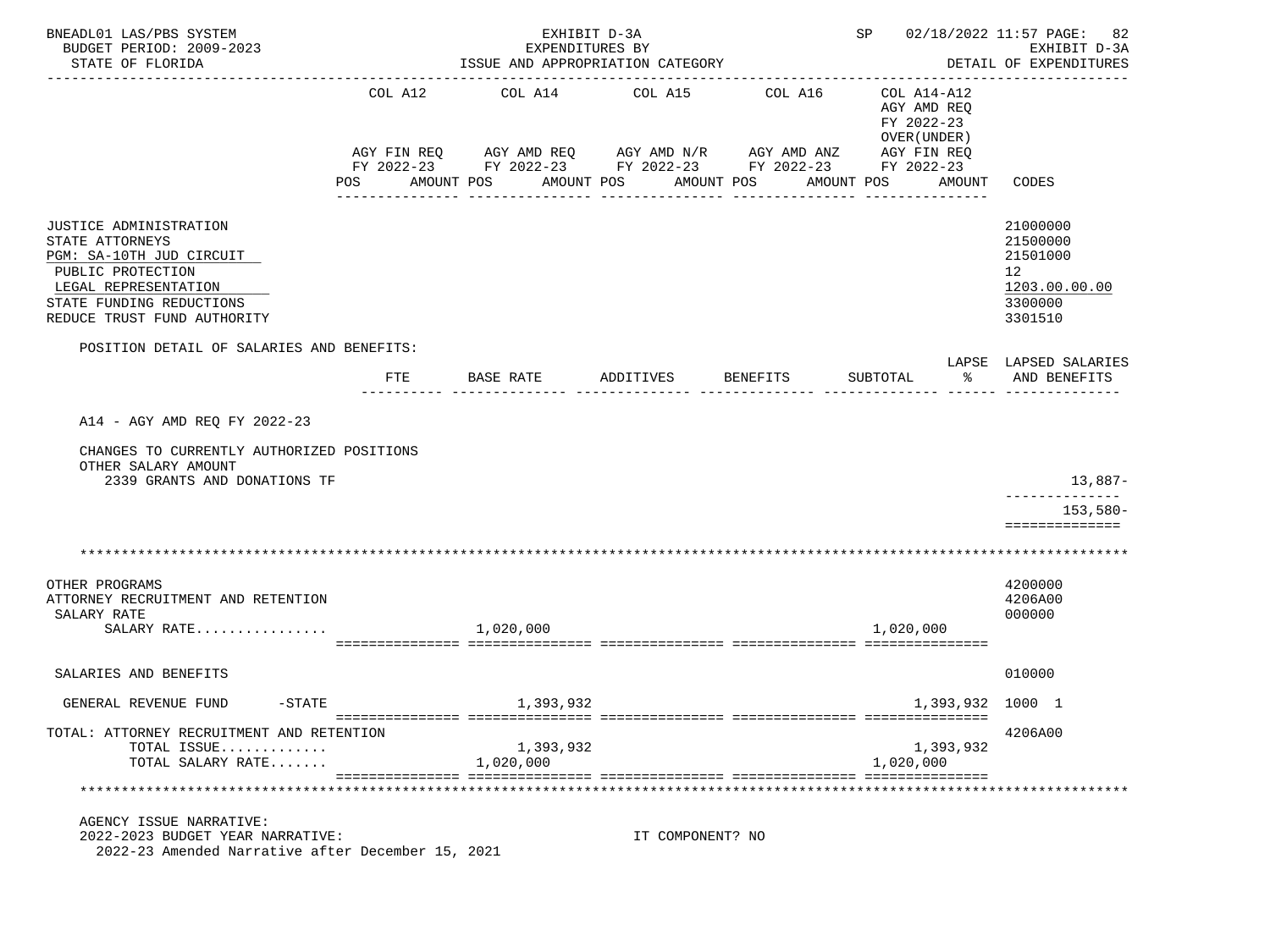| BNEADL01 LAS/PBS SYSTEM<br>BUDGET PERIOD: 2009-2023<br>STATE OF FLORIDA                                            |             | EXHIBIT D-3A<br>EXPENDITURES BY<br>ISSUE AND APPROPRIATION CATEGORY | <b>SP</b>                                     | 02/18/2022 11:57 PAGE: 83<br>EXHIBIT D-3A<br>DETAIL OF EXPENDITURES |                                           |                                                         |
|--------------------------------------------------------------------------------------------------------------------|-------------|---------------------------------------------------------------------|-----------------------------------------------|---------------------------------------------------------------------|-------------------------------------------|---------------------------------------------------------|
|                                                                                                                    | COL A12     |                                                                     |                                               |                                                                     | AGY AMD REO<br>FY 2022-23<br>OVER (UNDER) |                                                         |
|                                                                                                                    | AGY FIN REO | FY 2022-23 FY 2022-23 FY 2022-23 FY 2022-23 FY 2022-23              | AGY AMD REO      AGY AMD N/R      AGY AMD ANZ |                                                                     | AGY FIN REO                               |                                                         |
|                                                                                                                    | <b>POS</b>  | AMOUNT POS AMOUNT POS AMOUNT POS                                    |                                               |                                                                     | AMOUNT POS<br>AMOUNT                      | CODES                                                   |
| JUSTICE ADMINISTRATION<br>STATE ATTORNEYS<br>PGM: SA-10TH JUD CIRCUIT<br>PUBLIC PROTECTION<br>LEGAL REPRESENTATION |             |                                                                     |                                               |                                                                     |                                           | 21000000<br>21500000<br>21501000<br>12<br>1203.00.00.00 |
| OTHER PROGRAMS<br>ATTORNEY RECRUITMENT AND RETENTION                                                               |             |                                                                     |                                               |                                                                     |                                           | 4200000<br>4206A00                                      |

 Recruitment and retention of Assistant State Attorney (ASA) FTE is a major priority for the State Attorney's Office for the Tenth Judicial Circuit (SA10) and the Florida Prosecuting Attorney Association (FPAA). In order to keep current ASA FTE and recruit new ASA FTE, the FPAA is requesting a \$10,000.00 pay increase for all current ASA FTE and an increase in starting pay for ASA FTE by \$10,000.00. Furthermore, the FPAA is requesting that each State Attorney be given authority to grant pay adjustments to address recruitment, retention, or pay inequities from within the requested resources.

 ASAs are leaving public service faster than they can be trained and replaced. Private law firms are paying significantly more than the starting salaries approved by the Florida legislature, and SA10 and the other offices of the FPAA are finding it increasingly difficult to compete for talent. At last count, Florida has over 270 ASA FTE vacancies and the numbers increase daily as potential hires and trial experienced ASAs are lured away to the private law firms that can pay higher salaries. High turnover rates create situations where attorneys handle serious felony cases long before they are ready to do so. SA10 currently has 16 vacant ASA FTE positions that must be filled to adequately fulfill SA10's constitutional duties and the turnover rate is not improving.

 As of the time of this request, SA10 has 86 filled ASA FTE positions with current salary & benefits set at a total of \$10,422,975.17, which includes \$6,627,217.80 in salary rate and \$3,795,757.37 in benefits. A \$10,000.00 pay increase for SA10's filled ASA FTE positions would be \$1,175,276.00, which includes \$860,000.00 in salary rate and \$315,276.00 in benefits. At the time of this request, SA10 has 16 vacant ASA FTE positions that must be filled to properly execute SA10's constitutional duties. A \$10,000.00 pay increase for starting salary would increase the starting salary for ASA FTE from \$50,000.00 to \$60,000.00. If SA10's vacant ASA FTE positions are filled at the requested increase to \$60,000, the additional money needed to cover the increase by \$10,000.00 per position would be \$218,656.00, which includes \$160,000.00 in salary rate and \$58,656.00 in benefits. Therefore, SA10 is requesting \$1,393,932.00, which includes \$1,020,000.00 in salary rate and \$373,932.00 in benefits, to provide a \$10,000.00 pay increase to our 86 filled ASA FTE positions and 16 vacant ASA FTE positions for recruitment and retention purposes.

 Public safety is the number one priority for SA10 and the FPAA. The requested pay increases will provide SA10 and all the agencies in the FPAA with much-needed help in keeping our trained Assistant State Attorney FTE and recruiting new Assistant State Attorney FTE against the recruiting efforts of the private sector.

 Summary: This is a new issue. \*\*\*\*\*\*\*\*\*\*\*\*\*\*\*\*\*\*\*\*\*\*\*\*\*\*\*\*\*\*\*\*\*\*\*\*\*\*\*\*\*\*\*\*\*\*\*\*\*\*\*\*\*\*\*\*\*\*\*\*\*\*\*\*\*\*\*\*\*\*\*\*\*\*\*\*\*\*\*\*\*\*\*\*\*\*\*\*\*\*\*\*\*\*\*\*\*\*\*\*\*\*\*\*\*\*\*\*\*\*\*\*\*\*\*\*\*\*\*\*\*\*\*\*\*\*\*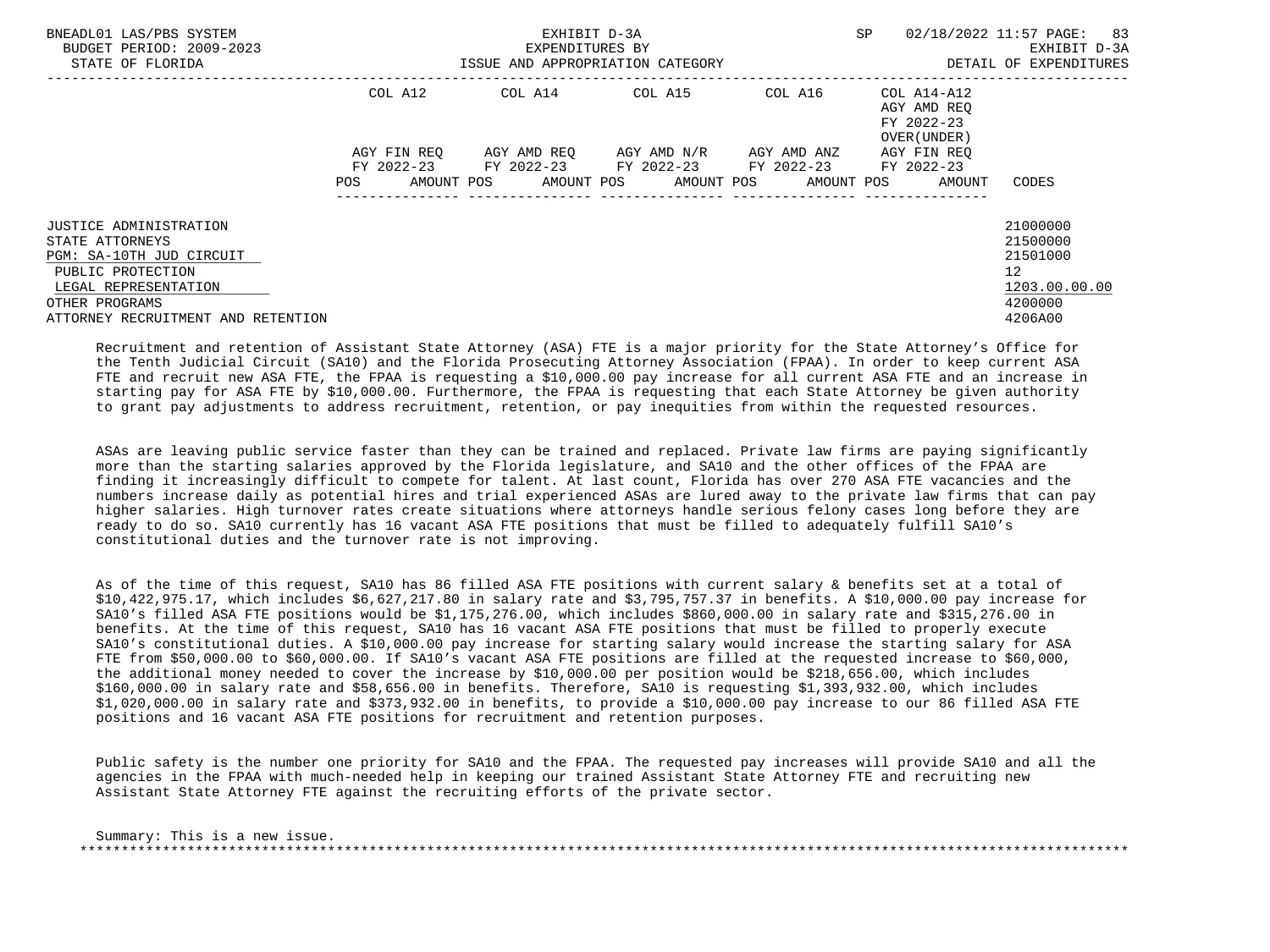| BNEADL01 LAS/PBS SYSTEM<br>BUDGET PERIOD: 2009-2023<br>STATE OF FLORIDA                                                                                                    |                       | EXHIBIT D-3A<br>EXPENDITURES BY<br>ISSUE AND APPROPRIATION CATEGORY                                                                                                             |                    |         | SP 02/18/2022 11:57 PAGE:                                           | 84<br>EXHIBIT D-3A<br>DETAIL OF EXPENDITURES                                               |
|----------------------------------------------------------------------------------------------------------------------------------------------------------------------------|-----------------------|---------------------------------------------------------------------------------------------------------------------------------------------------------------------------------|--------------------|---------|---------------------------------------------------------------------|--------------------------------------------------------------------------------------------|
|                                                                                                                                                                            | COL A12<br><b>POS</b> | COL A14<br>AGY FIN REQ AGY AMD REQ AGY AMD N/R AGY AMD ANZ AGY FIN REQ<br>FY 2022-23 FY 2022-23 FY 2022-23 FY 2022-23 FY 2022-23<br>AMOUNT POS AMOUNT POS AMOUNT POS AMOUNT POS | COL A15            | COL A16 | COL A14-A12<br>AGY AMD REO<br>FY 2022-23<br>OVER (UNDER )<br>AMOUNT | CODES                                                                                      |
| JUSTICE ADMINISTRATION<br>STATE ATTORNEYS<br>PGM: SA-10TH JUD CIRCUIT<br>PUBLIC PROTECTION<br>LEGAL REPRESENTATION<br>OTHER PROGRAMS<br>ATTORNEY RECRUITMENT AND RETENTION |                       |                                                                                                                                                                                 |                    |         |                                                                     | 21000000<br>21500000<br>21501000<br>12 <sup>°</sup><br>1203.00.00.00<br>4200000<br>4206A00 |
| POSITION DETAIL OF SALARIES AND BENEFITS:                                                                                                                                  | FTE                   | BASE RATE                                                                                                                                                                       | ADDITIVES BENEFITS |         | SUBTOTAL                                                            | LAPSE LAPSED SALARIES<br>% AND BENEFITS                                                    |
| A14 - AGY AMD REO FY 2022-23<br>CHANGES TO CURRENTLY AUTHORIZED POSITIONS<br>RA01 RATE & SALARY ADJ - BENEFITS NO FTE<br>N0001 001                                         | 0.00                  | 1,020,000                                                                                                                                                                       |                    |         |                                                                     |                                                                                            |
| TOTALS FOR ISSUE BY FUND<br>1000 GENERAL REVENUE FUND                                                                                                                      | 0.00                  | 1,020,000                                                                                                                                                                       |                    | 373,932 | 1,393,932                                                           | 1,393,932<br>1,393,932                                                                     |
| TOTAL: LEGAL REPRESENTATION<br>BY FUND TYPE<br>GENERAL REVENUE FUND                                                                                                        |                       | 468,661 1,862,593 20,602<br>90,000 63,580- 90,000                                                                                                                               |                    |         | 1,393,932 1000                                                      | ==============<br>1203.00.00.00                                                            |
| TRUST FUNDS<br>TOTAL POSITIONS $6.00$ 3.00<br>TOTAL PROG COMP 558,661 1,799,013 110,602<br>TOTAL SALARY RATE 260,004 1,198,884                                             |                       |                                                                                                                                                                                 |                    |         | 153,580-2000<br>$3.00 -$<br>1,240,352<br>938,880                    |                                                                                            |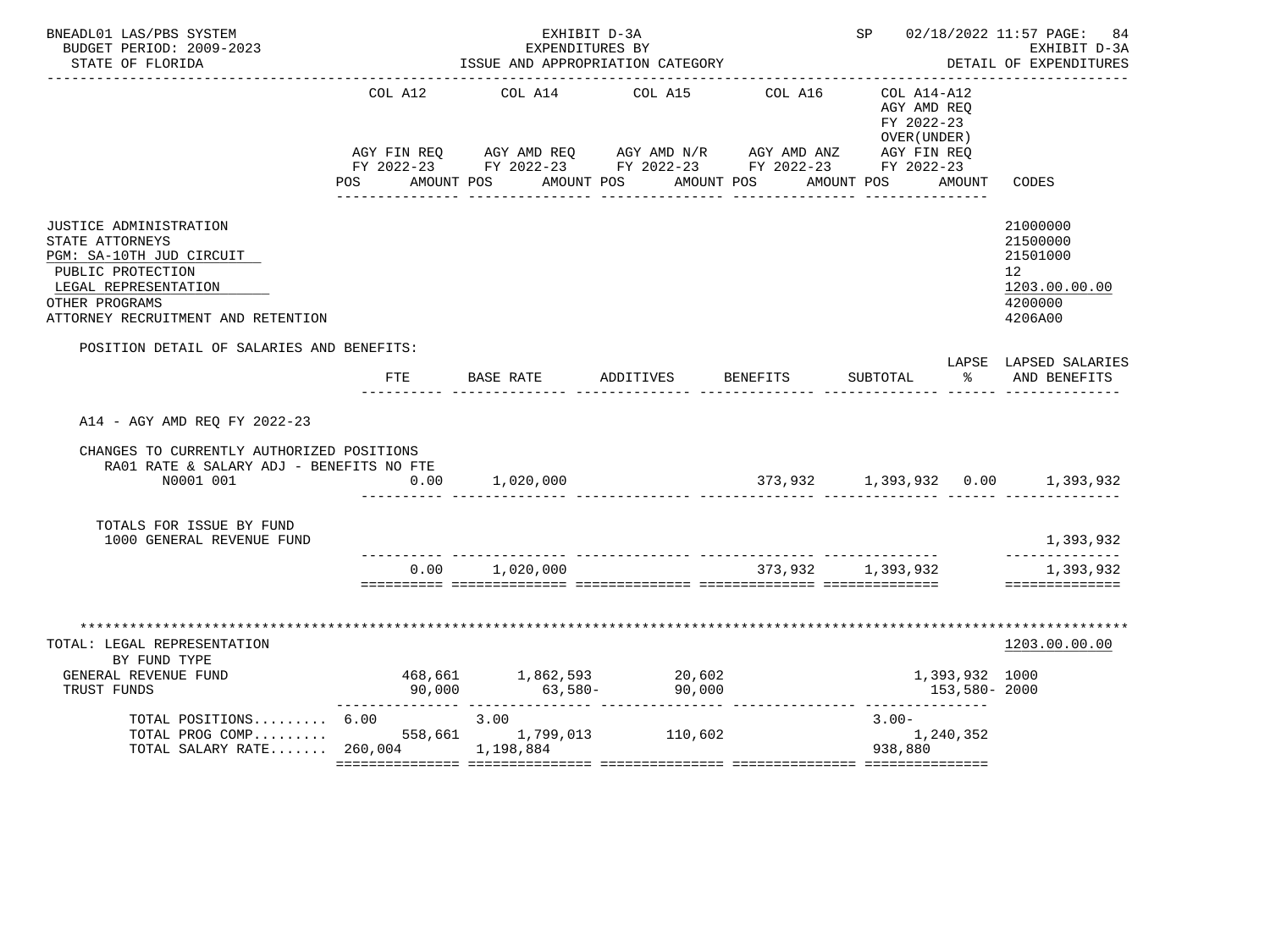| BNEADL01 LAS/PBS SYSTEM<br>BUDGET PERIOD: 2009-2023<br>STATE OF FLORIDA                                                                                                                                                                                                                                                                                                                                                                                                       | <b>SP</b><br>EXHIBIT D-3A                                                                                                                                                |         |                                                                                                 |                             |                                                                                                                                                                                                                                                      |                                                                                                                |  |
|-------------------------------------------------------------------------------------------------------------------------------------------------------------------------------------------------------------------------------------------------------------------------------------------------------------------------------------------------------------------------------------------------------------------------------------------------------------------------------|--------------------------------------------------------------------------------------------------------------------------------------------------------------------------|---------|-------------------------------------------------------------------------------------------------|-----------------------------|------------------------------------------------------------------------------------------------------------------------------------------------------------------------------------------------------------------------------------------------------|----------------------------------------------------------------------------------------------------------------|--|
|                                                                                                                                                                                                                                                                                                                                                                                                                                                                               | COL A12<br>AGY FIN REQ AGY AMD REQ AGY AMD N/R AGY AMD ANZ AGY FIN REQ<br>FY 2022-23 FY 2022-23 FY 2022-23 FY 2022-23 FY 2022-23<br>POS AMOUNT POS AMOUNT POS AMOUNT POS | COL A14 |                                                                                                 | COL A15 COL A16 COL A14-A12 | AGY AMD REQ<br>FY 2022-23<br>OVER (UNDER )<br>AMOUNT POS                                                                                                                                                                                             | AMOUNT CODES                                                                                                   |  |
| JUSTICE ADMINISTRATION<br>STATE ATTORNEYS<br>PGM: SA-11TH JUD CIRCUIT<br>PUBLIC PROTECTION<br>LEGAL REPRESENTATION<br>EOUIPMENT NEEDS<br>REPLACEMENT OF MOTOR VEHICLES<br>SPECIAL CATEGORIES<br>ACOUISITION/MOTOR VEHICLES                                                                                                                                                                                                                                                    |                                                                                                                                                                          |         |                                                                                                 |                             |                                                                                                                                                                                                                                                      | 21000000<br>21500000<br>21501100<br>12 <sup>°</sup><br>1203.00.00.00<br>2400000<br>2401500<br>100000<br>100021 |  |
| FORFEIT/INVES SUPPORT TF -STATE 270,000 270,000 270,000                                                                                                                                                                                                                                                                                                                                                                                                                       | scribberoscore consecuentes and described experiences and described and                                                                                                  |         |                                                                                                 |                             |                                                                                                                                                                                                                                                      | 2316 1                                                                                                         |  |
| AGENCY ISSUE NARRATIVE:<br>2022-2023 BUDGET YEAR NARRATIVE:<br>Year Make/Model Identification # Actual Miles 6/30/21 Estimate Miles 12/31/22 Replacement Criteria Replacement Cost                                                                                                                                                                                                                                                                                            |                                                                                                                                                                          |         | IT COMPONENT? NO                                                                                |                             |                                                                                                                                                                                                                                                      |                                                                                                                |  |
| 2012* Chevrolet Impala 2G1WF5E34C1216783 112,300<br>2013* Chevrolet Impala 2G1WF5E37D1168729 108,100<br>2014* Chevrolet Impala 2G1WA5E36E1155468 112,600<br>2013* Chevrolet Impala 2G1WF5E33D1170350 106,700<br>2013* Chevrolet Impala 2G1WF5E31D1178107 100,900<br>2011* Chevrolet Impala 2G1WF5EK3B1152757 95,000<br>2013* Chevrolet Impala 2G1WF5E35D1169152 84,400<br>2013* Chevrolet Impala 2G1WF5E31D1169410 75,800<br>2013* Chevrolet Impala 2G1WF5E33401169062 76,500 |                                                                                                                                                                          |         | 130,000<br>130,000<br>130,000<br>130,000<br>120,000<br>110,000<br>120,000<br>120,000<br>120,000 |                             | Dropdead (miles)<br>Dropdead (miles)<br>$\ddot{\mathsf{S}}$<br>Dropdead (miles)<br>\$<br>\$<br>Dropdead (miles)<br>Dropdead (miles)<br>12 Years (age)<br>$\boldsymbol{\dot{\mathsf{S}}}$<br>Dropdead (miles)<br>Dropdead (miles)<br>Dropdead (miles) | \$30,000<br>30,000<br>30,000<br>30,000<br>30,000<br>\$30,000<br>\$30,000<br>\$30,000<br>\$30,000<br>\$270,000  |  |

 The above vehicles will meet the Department of Management Services' replacement criteria in FY 2022-23. Maintaining these older vehicles in a safe road worthy condition is not cost effective when compared to the purchase price of newer, more efficient vehicles. This request is for nine (9) vehicles.

 \*These cars were approved for replacement in FY 2021-22, but upon calculating actual mileage it is likely they will not meet the drop-dead criteria by June 2022. Rather than replace cars that are still serviceable, it is requested that they be replaced in FY2022-23.

 This issue impacts the following activities of this agency: Felony Prosecution, Misdemeanor Prosecution, Juvenile Prosecution, Investigations, Witness Coordination, Child Support Enforcement and Civil Prosecution.

 Non-Approval impact: Non approval of this request will impair essential services to the citizens of Miami-Dade County in the investigation and prosecution of criminal, civil, misdemeanor crimes and Child Support Enforcement. \*\*\*\*\*\*\*\*\*\*\*\*\*\*\*\*\*\*\*\*\*\*\*\*\*\*\*\*\*\*\*\*\*\*\*\*\*\*\*\*\*\*\*\*\*\*\*\*\*\*\*\*\*\*\*\*\*\*\*\*\*\*\*\*\*\*\*\*\*\*\*\*\*\*\*\*\*\*\*\*\*\*\*\*\*\*\*\*\*\*\*\*\*\*\*\*\*\*\*\*\*\*\*\*\*\*\*\*\*\*\*\*\*\*\*\*\*\*\*\*\*\*\*\*\*\*\*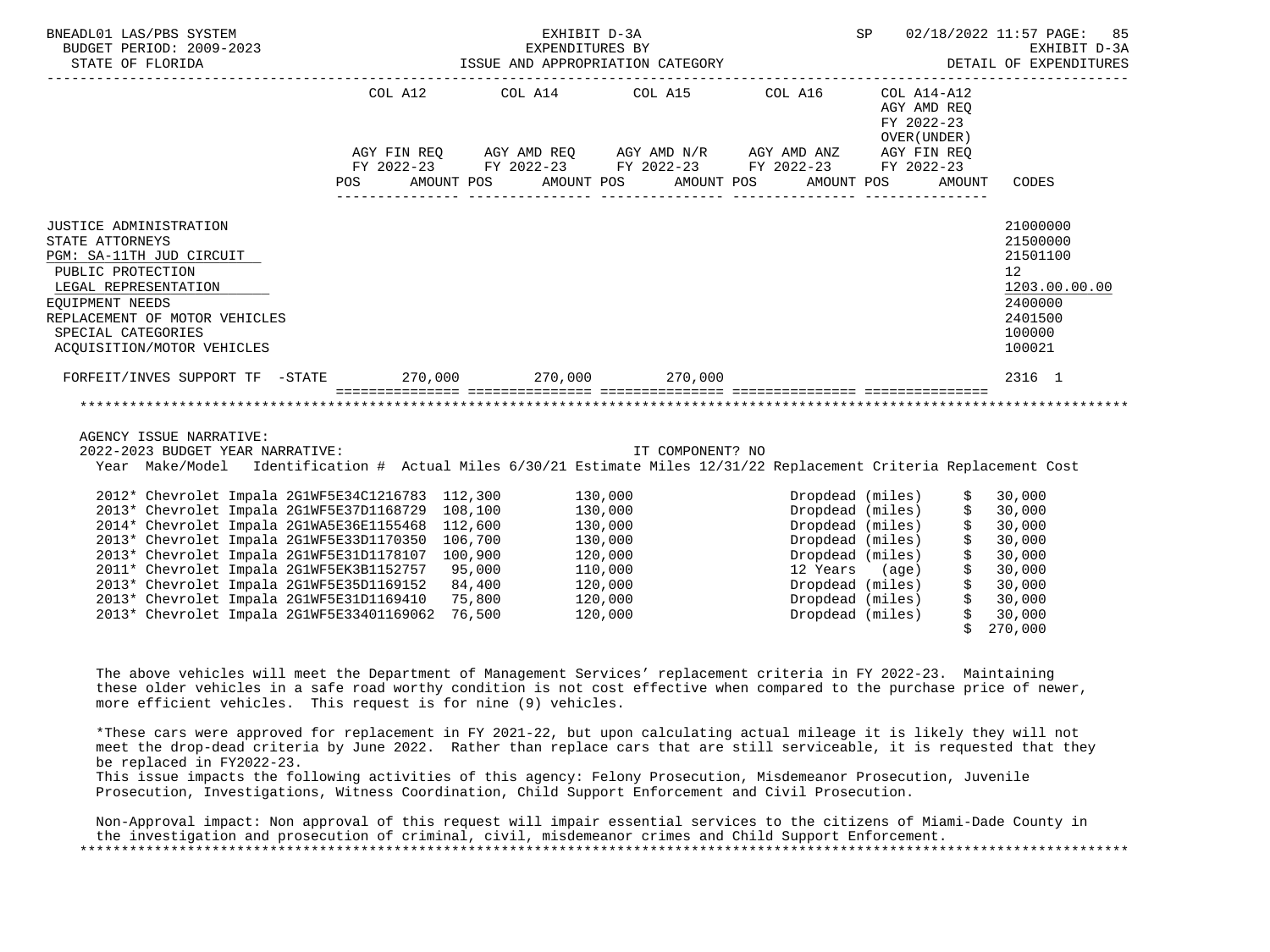| BNEADL01 LAS/PBS SYSTEM<br>BUDGET PERIOD: 2009-2023                                                                                                                                                                                        |            | SP 02/18/2022 11:57 PAGE: |                                                                                                                                                                                          | 86<br>EXHIBIT D-3A |                                                                                  |                                                                                     |                        |
|--------------------------------------------------------------------------------------------------------------------------------------------------------------------------------------------------------------------------------------------|------------|---------------------------|------------------------------------------------------------------------------------------------------------------------------------------------------------------------------------------|--------------------|----------------------------------------------------------------------------------|-------------------------------------------------------------------------------------|------------------------|
| STATE OF FLORIDA                                                                                                                                                                                                                           |            |                           | ISSUE AND APPROPRIATION CATEGORY                                                                                                                                                         |                    |                                                                                  |                                                                                     | DETAIL OF EXPENDITURES |
|                                                                                                                                                                                                                                            |            | COL A12                   | COL A14 COL A15 COL A16<br>AGY FIN REQ AGY AMD REQ AGY AMD N/R AGY AMD ANZ AGY FIN REQ<br>FY 2022-23 FY 2022-23 FY 2022-23 FY 2022-23 FY 2022-23<br>POS AMOUNT POS AMOUNT POS AMOUNT POS |                    | COL A14-A12<br>AGY AMD REO<br>FY 2022-23<br>OVER (UNDER)<br>AMOUNT POS<br>AMOUNT | CODES                                                                               |                        |
| JUSTICE ADMINISTRATION<br>STATE ATTORNEYS<br>PGM: SA-11TH JUD CIRCUIT<br>PUBLIC PROTECTION<br>LEGAL REPRESENTATION<br>OTHER PROGRAMS<br>COMPETITIVE AREA DIFFERENTIAL<br>FUNDING FOR SUPPORT STAFF<br>SALARY RATE<br>SALARY RATE 4.156.944 |            |                           |                                                                                                                                                                                          |                    | $4.156.944-$                                                                     | 21000000<br>21500000<br>21501100<br>12 <sup>°</sup><br>4200000<br>4200A10<br>000000 | 1203.00.00.00          |
| SALARIES AND BENEFITS                                                                                                                                                                                                                      |            |                           |                                                                                                                                                                                          |                    |                                                                                  | 010000                                                                              |                        |
| GENERAL REVENUE FUND -STATE 2.730.734                                                                                                                                                                                                      |            |                           |                                                                                                                                                                                          |                    | 2,730,734-1000 1                                                                 |                                                                                     |                        |
| CHILD SUPPORT TRUST FUND -MATCH 284,328                                                                                                                                                                                                    | $-$ RECPNT | 1,542,413                 |                                                                                                                                                                                          |                    | 284,328-2084 2<br>1,542,413-2084 9                                               |                                                                                     |                        |
| TOTAL CHILD SUPPORT TRUST FUND                                                                                                                                                                                                             |            | 1,826,741                 |                                                                                                                                                                                          |                    | 1,826,741- 2084                                                                  |                                                                                     |                        |
| GRANTS AND DONATIONS TF -STATE 367.257                                                                                                                                                                                                     |            |                           |                                                                                                                                                                                          |                    | 367, 257 - 2339 1                                                                |                                                                                     |                        |
| TOTAL APPRO 4.924.732                                                                                                                                                                                                                      |            |                           |                                                                                                                                                                                          |                    | 4.924.732-                                                                       |                                                                                     |                        |
| TOTAL: COMPETITIVE AREA DIFFERENTIAL<br>FUNDING FOR SUPPORT STAFF                                                                                                                                                                          |            |                           |                                                                                                                                                                                          |                    |                                                                                  | 4200A10                                                                             |                        |
| TOTAL ISSUE $4,924,732$<br>TOTAL SALARY RATE 4,156,944                                                                                                                                                                                     |            |                           |                                                                                                                                                                                          |                    | 4,924,732-<br>$4.156.944-$                                                       |                                                                                     |                        |
|                                                                                                                                                                                                                                            |            |                           |                                                                                                                                                                                          |                    |                                                                                  |                                                                                     |                        |

## AGENCY ISSUE NARRATIVE:

2022-2023 BUDGET YEAR NARRATIVE: IT COMPONENT? NO

 Salary and benefits funding is requested for the Eleventh Judicial Circuit, State Attorney's Office to implement a Competitive Area Differential (CAD) comparable to those already in effect for state employees in Miami-Dade County. It is essential that we establish a competitive position within the job market to recruit and retain vital employees that are high quality and susceptible to recruitment by other employers and local government. The substantial difference in the cost of living across counties severely impacts our operations and the amount of training required because we cannot compete with other local government agencies and the private sector.

 The role of support staff to the State Attorney's Office operations is the critical link to the prosecution of the insurmountable amount of cases handled by our office. A Miami-Dade County Legal Secretary 1 entry level position pays a minimum annual salary of \$31,444.92 in comparison to the State Attorney's General Revenue salary pay plan's Legal Assistant I entry level minimum annual salary of \$27,040.08. That is a difference of over \$4,000 for a similar comparison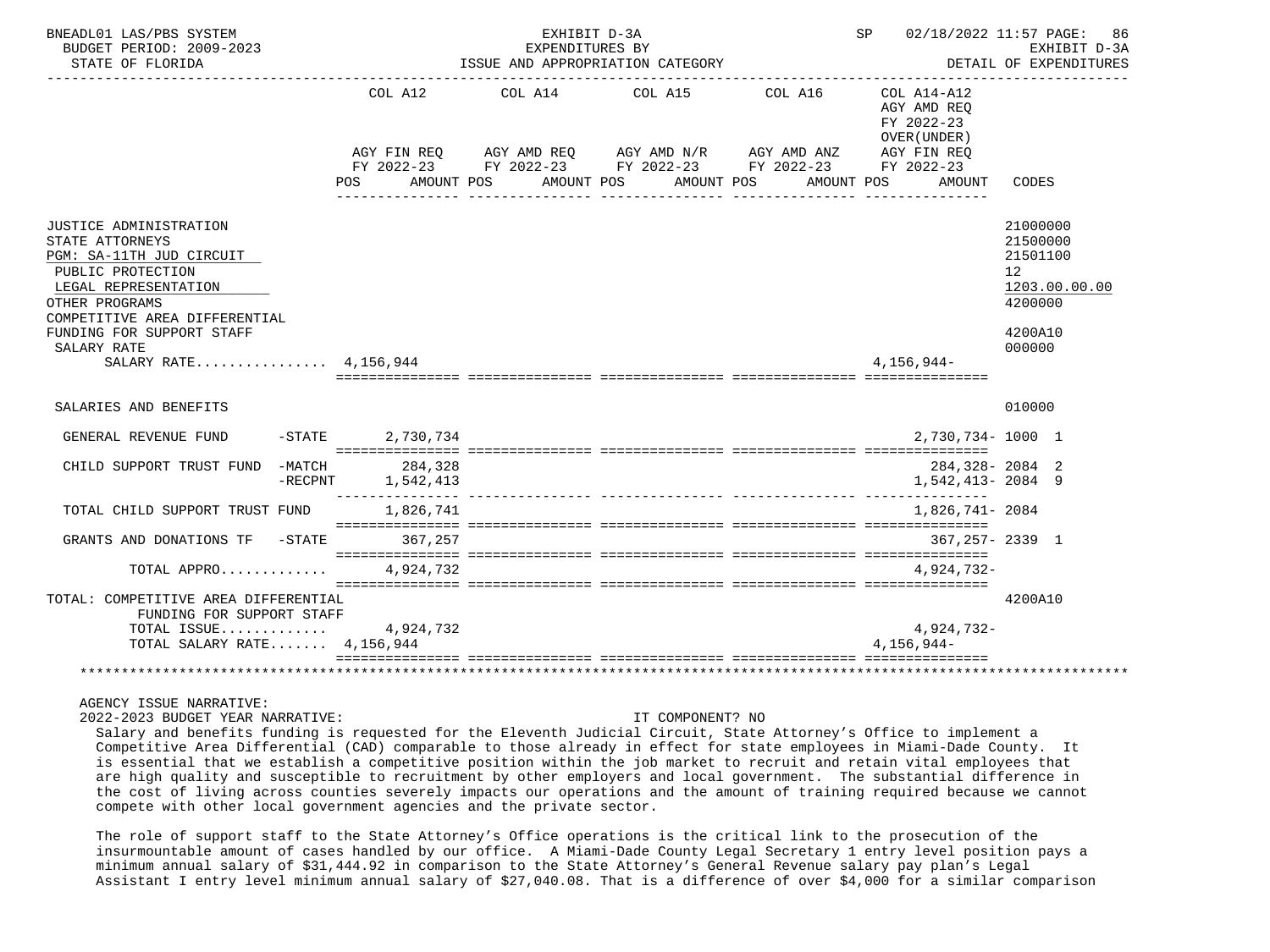| BNEADL01 LAS/PBS SYSTEM<br>BUDGET PERIOD: 2009-2023<br>STATE OF FLORIDA                                                                                                                                   | EXHIBIT D-3A<br>EXPENDITURES BY<br>ISSUE AND APPROPRIATION CATEGORY |         |  |                         |  |                                                                                                               |         |                                                |                                                                                     | SP 02/18/2022 11:57 PAGE: 87<br>EXHIBIT D-3A<br>DETAIL OF EXPENDITURES                     |  |
|-----------------------------------------------------------------------------------------------------------------------------------------------------------------------------------------------------------|---------------------------------------------------------------------|---------|--|-------------------------|--|---------------------------------------------------------------------------------------------------------------|---------|------------------------------------------------|-------------------------------------------------------------------------------------|--------------------------------------------------------------------------------------------|--|
|                                                                                                                                                                                                           |                                                                     | COL A12 |  |                         |  | COL A14 COL A15 COL A16                                                                                       |         |                                                | COL A14-A12<br>AGY AMD REO<br>FY 2022-23<br>OVER (UNDER)                            |                                                                                            |  |
|                                                                                                                                                                                                           |                                                                     |         |  |                         |  | AGY FIN REQ      AGY AMD REQ      AGY AMD N/R      AGY AMD ANZ<br>FY 2022-23 FY 2022-23 FY 2022-23 FY 2022-23 |         |                                                | AGY FIN REQ<br>FY 2022-23<br>POS AMOUNT POS AMOUNT POS AMOUNT POS AMOUNT POS AMOUNT | CODES                                                                                      |  |
| <b>JUSTICE ADMINISTRATION</b><br>STATE ATTORNEYS<br>PGM: SA-11TH JUD CIRCUIT<br>PUBLIC PROTECTION<br>LEGAL REPRESENTATION<br>OTHER PROGRAMS<br>COMPETITIVE AREA DIFFERENTIAL<br>FUNDING FOR SUPPORT STAFF |                                                                     |         |  |                         |  |                                                                                                               |         |                                                |                                                                                     | 21000000<br>21500000<br>21501100<br>12 <sup>°</sup><br>1203.00.00.00<br>4200000<br>4200A10 |  |
| of duties. State Attorney Office employees deserve better.                                                                                                                                                |                                                                     |         |  |                         |  |                                                                                                               |         |                                                |                                                                                     |                                                                                            |  |
| General Revenue Support Staff<br>Grants and Donations Support Staff                                                                                                                                       |                                                                     |         |  | <b>FTE</b><br>461<br>62 |  |                                                                                                               | \$5,000 | CAD Rate<br>$$5,000$ $$2,305,000$<br>\$310,000 |                                                                                     |                                                                                            |  |

Child Support Staff\* 347 \$3,752 \$1,301,944 --- ------------- Totals \$4,156,944 \$1,156,944

Child Support Staff 48 \$5,000 \$ 240,000

 Recognizing that comparative area differentials have been approved for other state agencies in Miami-Dade County, an adjustment to our Rate is requested for implementation of CAD for our support staff

 \* The Department of Revenue currently funds a \$1,248 CAD for Child Support personnel in pay grades 40-47. This issue includes other CSP Support Staff positions plus the difference needed to bring the CAD for all Child Support support staff to the same level.

 This issue impacts the following activities of this agency: Felony Prosecution, Misdemeanor Prosecution, Juvenile Prosecution, Investigations, Witness Coordination, Child Support and Civil Prosecutions.

 Non Approval Impact statement: Non approval of this request will impair essential victim services to the citizens of Miami-Dade County in the investigation and prosecution of criminal, civil, misdemeanor crimes and Child Support Enforcement.

Amended 2022-2023 Narrative after December 15, 2021

 Summary: This issue has been deleted. \*\*\*\*\*\*\*\*\*\*\*\*\*\*\*\*\*\*\*\*\*\*\*\*\*\*\*\*\*\*\*\*\*\*\*\*\*\*\*\*\*\*\*\*\*\*\*\*\*\*\*\*\*\*\*\*\*\*\*\*\*\*\*\*\*\*\*\*\*\*\*\*\*\*\*\*\*\*\*\*\*\*\*\*\*\*\*\*\*\*\*\*\*\*\*\*\*\*\*\*\*\*\*\*\*\*\*\*\*\*\*\*\*\*\*\*\*\*\*\*\*\*\*\*\*\*\*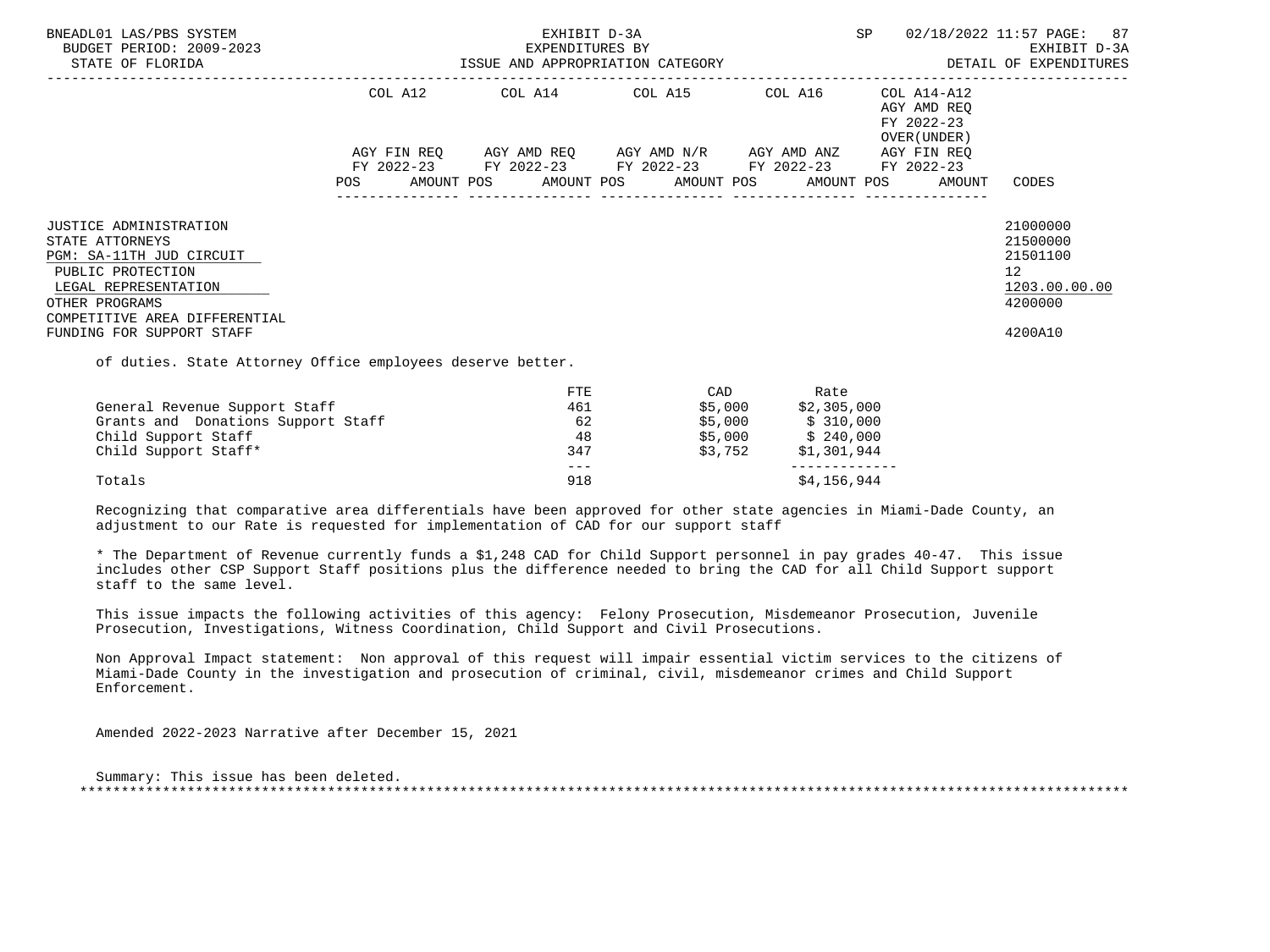| COL A12                                                                                                             | COL A14                                    | COL A15<br>AGY FIN REQ AGY AMD REQ AGY AMD N/R AGY AMD ANZ<br>FY 2022-23 FY 2022-23 FY 2022-23 FY 2022-23 FY 2022-23<br>POS AMOUNT POS AMOUNT POS AMOUNT POS AMOUNT POS | COL A16           | COL A14-A12<br>AGY AMD REQ<br>FY 2022-23<br>OVER (UNDER)<br>AGY FIN REQ | AMOUNT | CODES<br>21000000                                                                               |
|---------------------------------------------------------------------------------------------------------------------|--------------------------------------------|-------------------------------------------------------------------------------------------------------------------------------------------------------------------------|-------------------|-------------------------------------------------------------------------|--------|-------------------------------------------------------------------------------------------------|
|                                                                                                                     |                                            |                                                                                                                                                                         |                   |                                                                         |        |                                                                                                 |
|                                                                                                                     |                                            |                                                                                                                                                                         |                   |                                                                         |        |                                                                                                 |
|                                                                                                                     |                                            |                                                                                                                                                                         |                   |                                                                         |        |                                                                                                 |
|                                                                                                                     |                                            |                                                                                                                                                                         |                   |                                                                         |        |                                                                                                 |
|                                                                                                                     |                                            |                                                                                                                                                                         |                   |                                                                         |        | 21500000                                                                                        |
|                                                                                                                     |                                            |                                                                                                                                                                         |                   |                                                                         |        | 21501100                                                                                        |
|                                                                                                                     |                                            |                                                                                                                                                                         |                   |                                                                         |        | 12                                                                                              |
|                                                                                                                     |                                            |                                                                                                                                                                         |                   |                                                                         |        | 1203.00.00.00<br>4200000                                                                        |
|                                                                                                                     |                                            |                                                                                                                                                                         |                   |                                                                         |        |                                                                                                 |
|                                                                                                                     |                                            |                                                                                                                                                                         |                   |                                                                         |        | 4200A10                                                                                         |
|                                                                                                                     |                                            |                                                                                                                                                                         |                   |                                                                         |        |                                                                                                 |
|                                                                                                                     |                                            |                                                                                                                                                                         |                   | SUBTOTAL                                                                |        | LAPSE LAPSED SALARIES<br>% AND BENEFITS                                                         |
| RA01 RATE & SALARY ADJ - BENEFITS NO FTE<br>$\begin{array}{c} 0\,.\,0\,0 \\ 0\,.\,0\,0 \end{array}$<br>0.00<br>0.00 |                                            |                                                                                                                                                                         | 57,257<br>44,328  |                                                                         |        | 367,257<br>284,328<br>1,542,413                                                                 |
|                                                                                                                     |                                            |                                                                                                                                                                         |                   |                                                                         |        |                                                                                                 |
|                                                                                                                     |                                            |                                                                                                                                                                         |                   |                                                                         |        | 2,730,734<br>367,257<br>1,826,741                                                               |
|                                                                                                                     | ---- ---------------<br>$0.00$ 4, 156, 944 |                                                                                                                                                                         | 767,788 4,924,732 |                                                                         |        | ------------                                                                                    |
|                                                                                                                     |                                            | FTE BASE RATE<br>2,305,000<br>310,000<br>240,000<br>1,301,944                                                                                                           |                   | ADDITIVES BENEFITS                                                      |        | 425,734  2,730,734  0.00  2,730,734<br>$367,257$ 0.00<br>284,328 0.00<br>240,469 1,542,413 0.00 |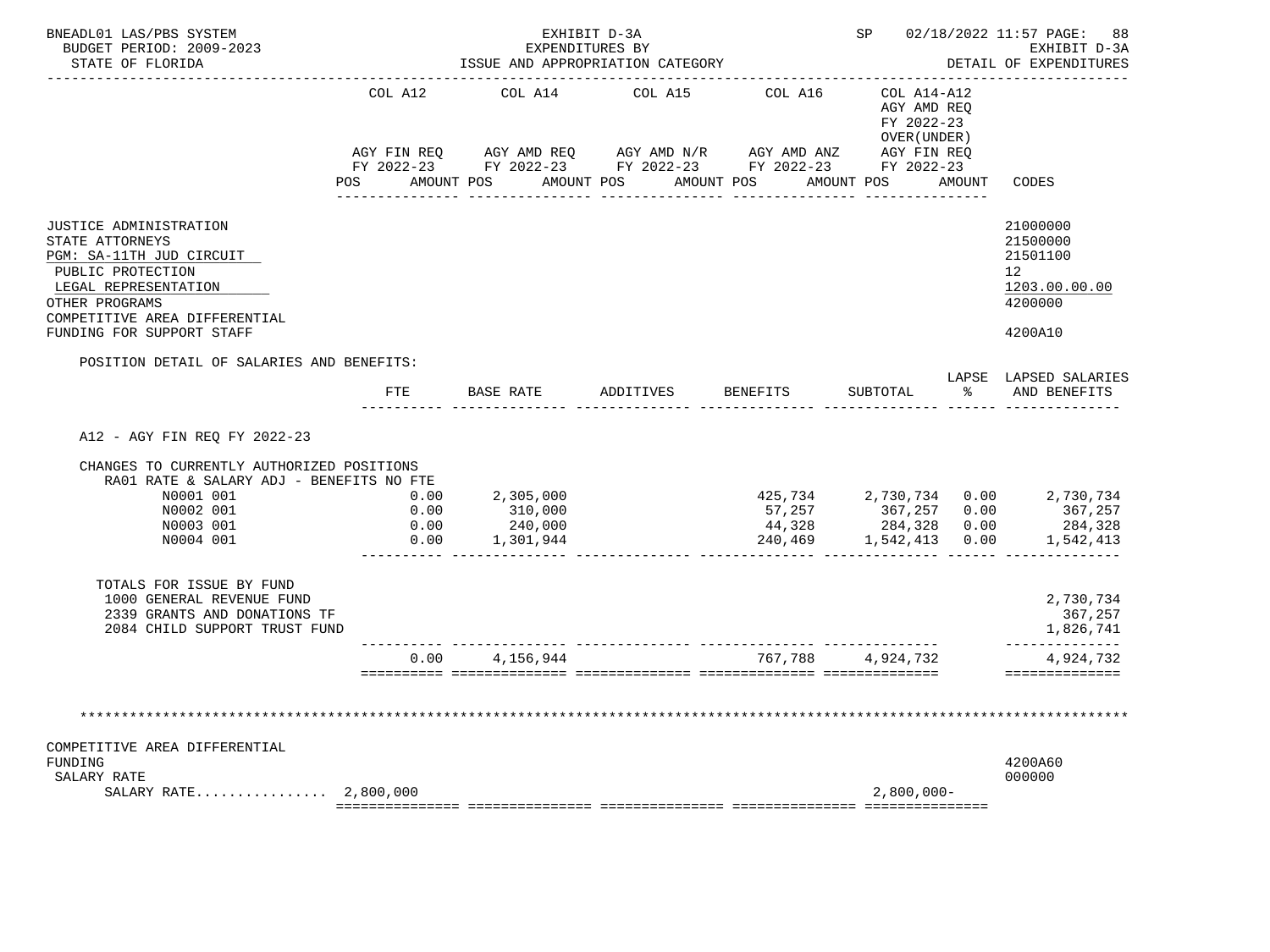| BNEADL01 LAS/PBS SYSTEM<br>BUDGET PERIOD: 2009-2023<br>STATE OF FLORIDA                                                                                                          |                    |           | EXHIBIT D-3A<br>EXPENDITURES BY | ISSUE AND APPROPRIATION CATEGORY |                                                                                                                                                                      | SP | 02/18/2022 11:57 PAGE:                    |                                                              | 89<br>EXHIBIT D-3A<br>DETAIL OF EXPENDITURES |
|----------------------------------------------------------------------------------------------------------------------------------------------------------------------------------|--------------------|-----------|---------------------------------|----------------------------------|----------------------------------------------------------------------------------------------------------------------------------------------------------------------|----|-------------------------------------------|--------------------------------------------------------------|----------------------------------------------|
|                                                                                                                                                                                  |                    |           |                                 |                                  | COL A12 COL A14 COL A15 COL A16 COL A14-A12<br>AGY FIN REQ AGY AMD REQ AGY AMD N/R AGY AMD ANZ AGY FIN REQ<br>FY 2022-23 FY 2022-23 FY 2022-23 FY 2022-23 FY 2022-23 |    | AGY AMD REO<br>FY 2022-23<br>OVER (UNDER) |                                                              |                                              |
|                                                                                                                                                                                  | POS AMOUNT POS     |           |                                 | AMOUNT POS AMOUNT POS            | AMOUNT POS                                                                                                                                                           |    | AMOUNT<br><u>_______________</u>          | CODES                                                        |                                              |
| JUSTICE ADMINISTRATION<br>STATE ATTORNEYS<br>PGM: SA-11TH JUD CIRCUIT<br>PUBLIC PROTECTION<br>LEGAL REPRESENTATION<br>OTHER PROGRAMS<br>COMPETITIVE AREA DIFFERENTIAL<br>FUNDING |                    |           |                                 |                                  |                                                                                                                                                                      |    |                                           | 21000000<br>21500000<br>21501100<br>12<br>4200000<br>4200A60 | 1203.00.00.00                                |
| SALARIES AND BENEFITS                                                                                                                                                            |                    |           |                                 |                                  |                                                                                                                                                                      |    |                                           | 010000                                                       |                                              |
| GENERAL REVENUE FUND                                                                                                                                                             | $-STATE$ 3.443.832 |           |                                 |                                  |                                                                                                                                                                      |    | $3.443.832 - 1000$ 1                      |                                                              |                                              |
| CHILD SUPPORT TRUST FUND -MATCH 85,494                                                                                                                                           | $-RECPNT$ 165,960  |           |                                 |                                  |                                                                                                                                                                      |    | 85,494-20842<br>165,960-2084 9            |                                                              |                                              |
| TOTAL CHILD SUPPORT TRUST FUND                                                                                                                                                   |                    | 251,454   |                                 |                                  |                                                                                                                                                                      |    | 251,454-2084                              |                                                              |                                              |
| GRANTS AND DONATIONS TF -STATE 131.194                                                                                                                                           |                    |           |                                 |                                  |                                                                                                                                                                      |    | 131, 194 - 2339 1                         |                                                              |                                              |
| TOTAL APPRO                                                                                                                                                                      |                    | 3,826,480 |                                 |                                  |                                                                                                                                                                      |    | $3.826.480 -$                             |                                                              |                                              |
| TOTAL: COMPETITIVE AREA DIFFERENTIAL<br>FUNDING                                                                                                                                  |                    |           |                                 |                                  |                                                                                                                                                                      |    |                                           | 4200A60                                                      |                                              |
| TOTAL ISSUE 3,826,480<br>TOTAL SALARY RATE $2,800,000$                                                                                                                           |                    |           |                                 |                                  |                                                                                                                                                                      |    | $3,826,480-$<br>$2,800,000 -$             |                                                              |                                              |
|                                                                                                                                                                                  |                    |           |                                 |                                  |                                                                                                                                                                      |    |                                           |                                                              |                                              |

AGENCY ISSUE NARRATIVE:

2022-2023 BUDGET YEAR NARRATIVE: IT COMPONENT? NO

 Salary and benefits funding is requested to support a Comparative Area Differential for all Assistant State Attorneys. The rationale for paying comparative area differentials is that the cost of living is higher in certain parts of the state. The substantial difference in the cost of living between Miami-Dade County and other parts of the state severely affects our ability to recruit and retain quality prosecutors and to compete with local governmental agencies and other state agencies for attorneys. The cost of living in Miami Dade is 14% higher than the national average with housing 44% higher than the national average. Even within the state of Florida, the cost of living in Miami-Dade remains higher than every other county (salary.com). It is no surprise that our ASA turnover rate remains very high. Our annual turnover requires that we hire a "medium-sized law firm" every year, which for the last 5 fiscal years has required us to hire and train more than 50 new hires and lateral transfers annually. This is due to the low salaries paid to Assistant State Attorneys residing in Miami-Dade County and the exorbitant costs of residing here. The federal government recognizes this and as of 2021, has a Locality Pay Adjustment for Miami that is 23.51%, which means that federal employees in this area are paid 23.51% more then the General Schedule Base Pay in locality pay alone. This in conjunction with higher starting salaries makes it very difficult to recruit and nearly impossible to retain qualified attorneys. As such, we are requesting a Comparative Area Differential be provided to the Assistant State Attorneys of the Miami-Dade State Attorney's Office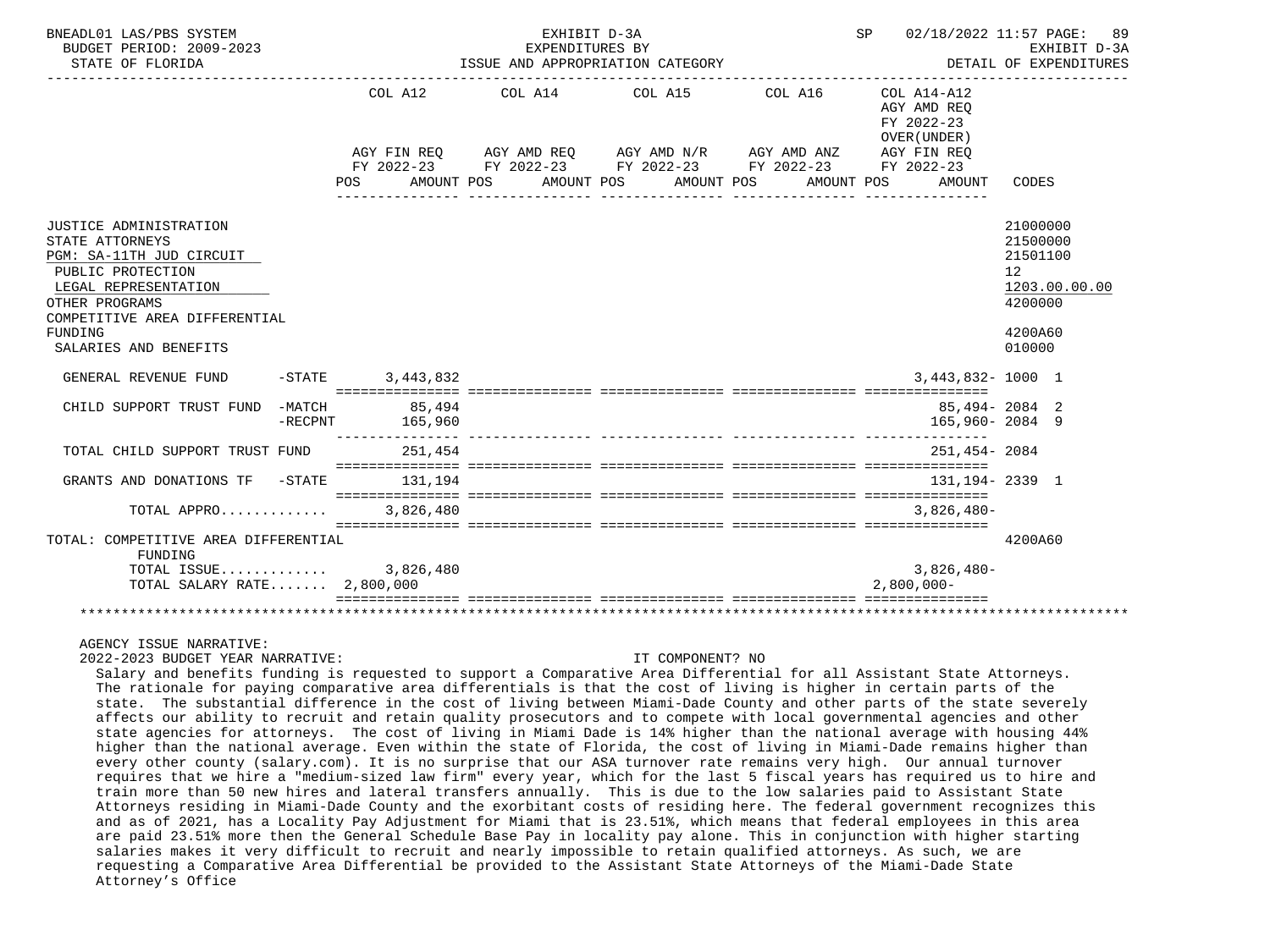| BNEADL01 LAS/PBS SYSTEM<br>BUDGET PERIOD: 2009-2023<br>STATE OF FLORIDA                                                                                                                 |            | EXHIBIT D-3A<br>EXPENDITURES BY<br>ISSUE AND APPROPRIATION CATEGORY | SP                                                                                                    |                                | 02/18/2022 11:57 PAGE: 90<br>EXHIBIT D-3A<br>DETAIL OF EXPENDITURES |                                              |                                                                               |
|-----------------------------------------------------------------------------------------------------------------------------------------------------------------------------------------|------------|---------------------------------------------------------------------|-------------------------------------------------------------------------------------------------------|--------------------------------|---------------------------------------------------------------------|----------------------------------------------|-------------------------------------------------------------------------------|
|                                                                                                                                                                                         |            |                                                                     | COL A12 COL A14 COL A15 COL A16                                                                       |                                | COL A14-A12<br>AGY AMD REO<br>FY 2022-23<br>OVER (UNDER)            |                                              |                                                                               |
|                                                                                                                                                                                         |            |                                                                     | AGY FIN REQ AGY AMD REQ AGY AMD N/R AGY AMD ANZ AGY FIN REQ                                           |                                |                                                                     |                                              |                                                                               |
|                                                                                                                                                                                         | <b>POS</b> |                                                                     | FY 2022-23 FY 2022-23 FY 2022-23 FY 2022-23 FY 2022-23<br>AMOUNT POS AMOUNT POS AMOUNT POS AMOUNT POS |                                |                                                                     | AMOUNT                                       | CODES                                                                         |
| <b>JUSTICE ADMINISTRATION</b><br>STATE ATTORNEYS<br>PGM: SA-11TH JUD CIRCUIT<br>PUBLIC PROTECTION<br>LEGAL REPRESENTATION<br>OTHER PROGRAMS<br>COMPETITIVE AREA DIFFERENTIAL<br>FUNDING |            |                                                                     |                                                                                                       |                                |                                                                     |                                              | 21000000<br>21500000<br>21501100<br>12<br>1203.00.00.00<br>4200000<br>4200A60 |
| General Revenue Assistant State Attorneys<br>Grants and Donations Assistant State Attorneys<br>Child Support Assistant State Attorneys                                                  |            | FTE<br>315<br>12<br>23                                              |                                                                                                       | CAD<br>8,000<br>8,000<br>8,000 |                                                                     | Rate<br>\$2,520,000<br>\$96,000<br>\$184,000 |                                                                               |
| Totals                                                                                                                                                                                  |            | 350                                                                 |                                                                                                       |                                |                                                                     | \$2,800,000                                  |                                                                               |

 This issue impacts the following activities of this agency: Felony Prosecution, Misdemeanor Prosecution, Juvenile Prosecution, Investigations, Witness Coordination, Child Support Enforcement and Civil Prosecutions.

 Non Approval Impact statement: Non approval of this request will impair essential victim services to the citizens of Miami-Dade County in the investigation and prosecution of criminal, civil, misdemeanor crimes and Child Support Enforcement

Amended 2022-2023 Narrative after December 15, 2021

 Summary: This issue has been deleted. \*\*\*\*\*\*\*\*\*\*\*\*\*\*\*\*\*\*\*\*\*\*\*\*\*\*\*\*\*\*\*\*\*\*\*\*\*\*\*\*\*\*\*\*\*\*\*\*\*\*\*\*\*\*\*\*\*\*\*\*\*\*\*\*\*\*\*\*\*\*\*\*\*\*\*\*\*\*\*\*\*\*\*\*\*\*\*\*\*\*\*\*\*\*\*\*\*\*\*\*\*\*\*\*\*\*\*\*\*\*\*\*\*\*\*\*\*\*\*\*\*\*\*\*\*\*\*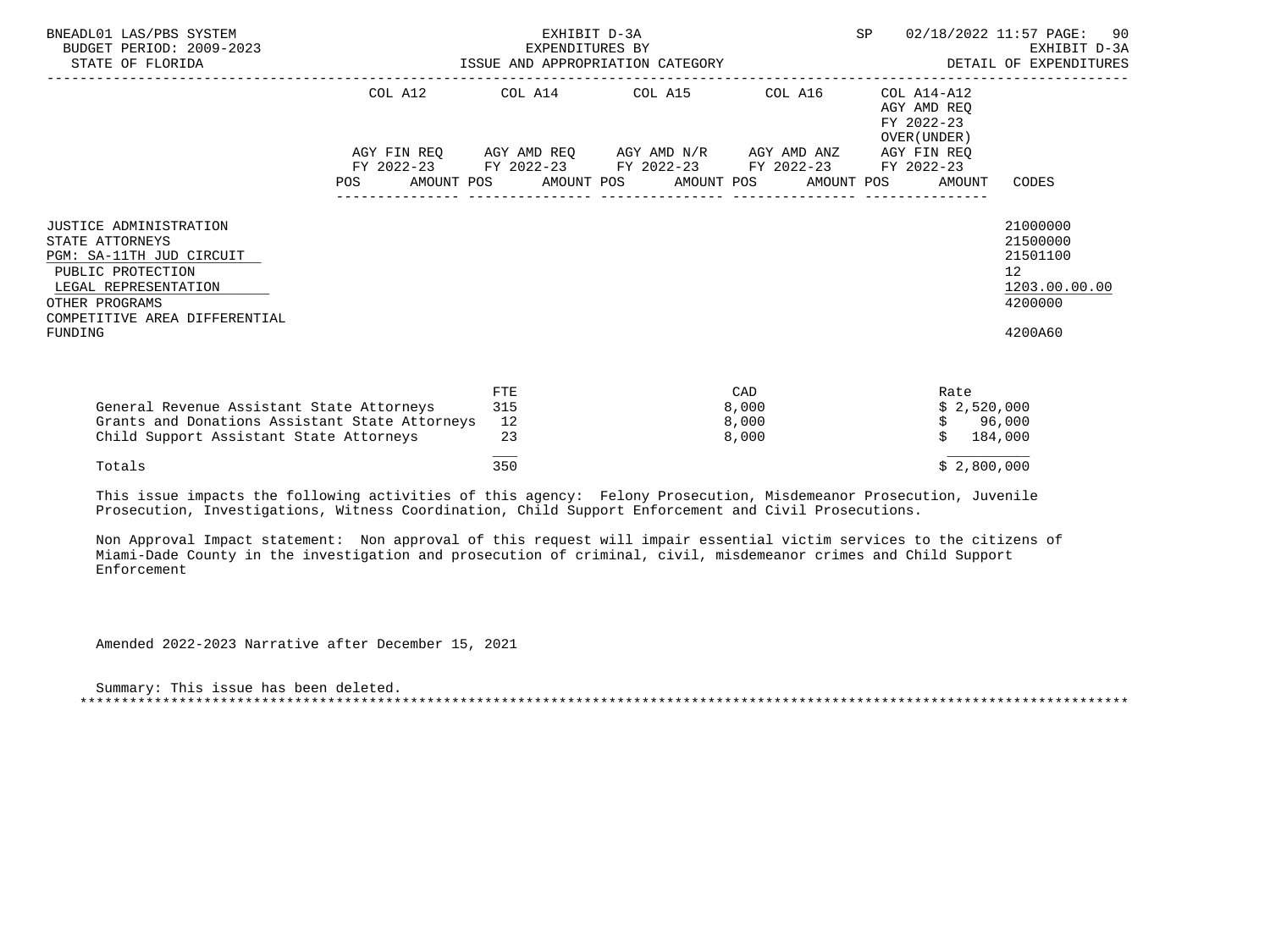| BNEADL01 LAS/PBS SYSTEM<br>BUDGET PERIOD: 2009-2023<br>STATE OF FLORIDA                                                                                                          |                      | EXHIBIT D-3A<br>EXPENDITURES BY<br>ISSUE AND APPROPRIATION CATEGORY                                                                                                                        |                    |                     | SP 02/18/2022 11:57 PAGE: 91<br>EXHIBIT D-3A<br>DETAIL OF EXPENDITURES |                     |                                                                                            |
|----------------------------------------------------------------------------------------------------------------------------------------------------------------------------------|----------------------|--------------------------------------------------------------------------------------------------------------------------------------------------------------------------------------------|--------------------|---------------------|------------------------------------------------------------------------|---------------------|--------------------------------------------------------------------------------------------|
|                                                                                                                                                                                  | COL A12              | COL A14<br>AGY FIN REQ AGY AMD REQ AGY AMD N/R AGY AMD ANZ AGY FIN REQ<br>FY 2022-23 FY 2022-23 FY 2022-23 FY 2022-23 FY 2022-23<br>POS AMOUNT POS AMOUNT POS AMOUNT POS AMOUNT POS AMOUNT | COL A15            | COL A16             | COL A14-A12<br>AGY AMD REQ<br>FY 2022-23<br>OVER (UNDER)               |                     | CODES                                                                                      |
| JUSTICE ADMINISTRATION<br>STATE ATTORNEYS<br>PGM: SA-11TH JUD CIRCUIT<br>PUBLIC PROTECTION<br>LEGAL REPRESENTATION<br>OTHER PROGRAMS<br>COMPETITIVE AREA DIFFERENTIAL<br>FUNDING |                      |                                                                                                                                                                                            |                    |                     |                                                                        |                     | 21000000<br>21500000<br>21501100<br>12 <sup>°</sup><br>1203.00.00.00<br>4200000<br>4200A60 |
| POSITION DETAIL OF SALARIES AND BENEFITS:                                                                                                                                        | FTE                  | BASE RATE                                                                                                                                                                                  | ADDITIVES BENEFITS |                     | SUBTOTAL                                                               | $\approx$ $\approx$ | LAPSE LAPSED SALARIES<br>AND BENEFITS                                                      |
| A12 - AGY FIN REO FY 2022-23<br>CHANGES TO CURRENTLY AUTHORIZED POSITIONS<br>RA01 RATE & SALARY ADJ - BENEFITS NO FTE<br>N0001 001<br>N0002 001<br>N0003 001                     | 0.00<br>0.00<br>0.00 | 2,520,000<br>96,000<br>184,000                                                                                                                                                             |                    | 67,454              | 251,454 0.00                                                           |                     | 251,454                                                                                    |
| TOTALS FOR ISSUE BY FUND<br>1000 GENERAL REVENUE FUND<br>2339 GRANTS AND DONATIONS TF<br>2084 CHILD SUPPORT TRUST FUND                                                           |                      |                                                                                                                                                                                            |                    |                     |                                                                        |                     | 3,443,832<br>131,194<br>251,454                                                            |
|                                                                                                                                                                                  |                      | 0.00 2,800,000                                                                                                                                                                             |                    | 1,026,480 3,826,480 |                                                                        |                     | -------------<br>3,826,480<br>==============                                               |
| ADDED SALARY AND LOCALITY PAY<br>ADDITIVE<br>SALARY RATE                                                                                                                         |                      |                                                                                                                                                                                            |                    |                     |                                                                        |                     | 4200A90<br>000000                                                                          |
| SALARY RATE                                                                                                                                                                      |                      | 12,587,000                                                                                                                                                                                 |                    |                     | 12,587,000                                                             |                     |                                                                                            |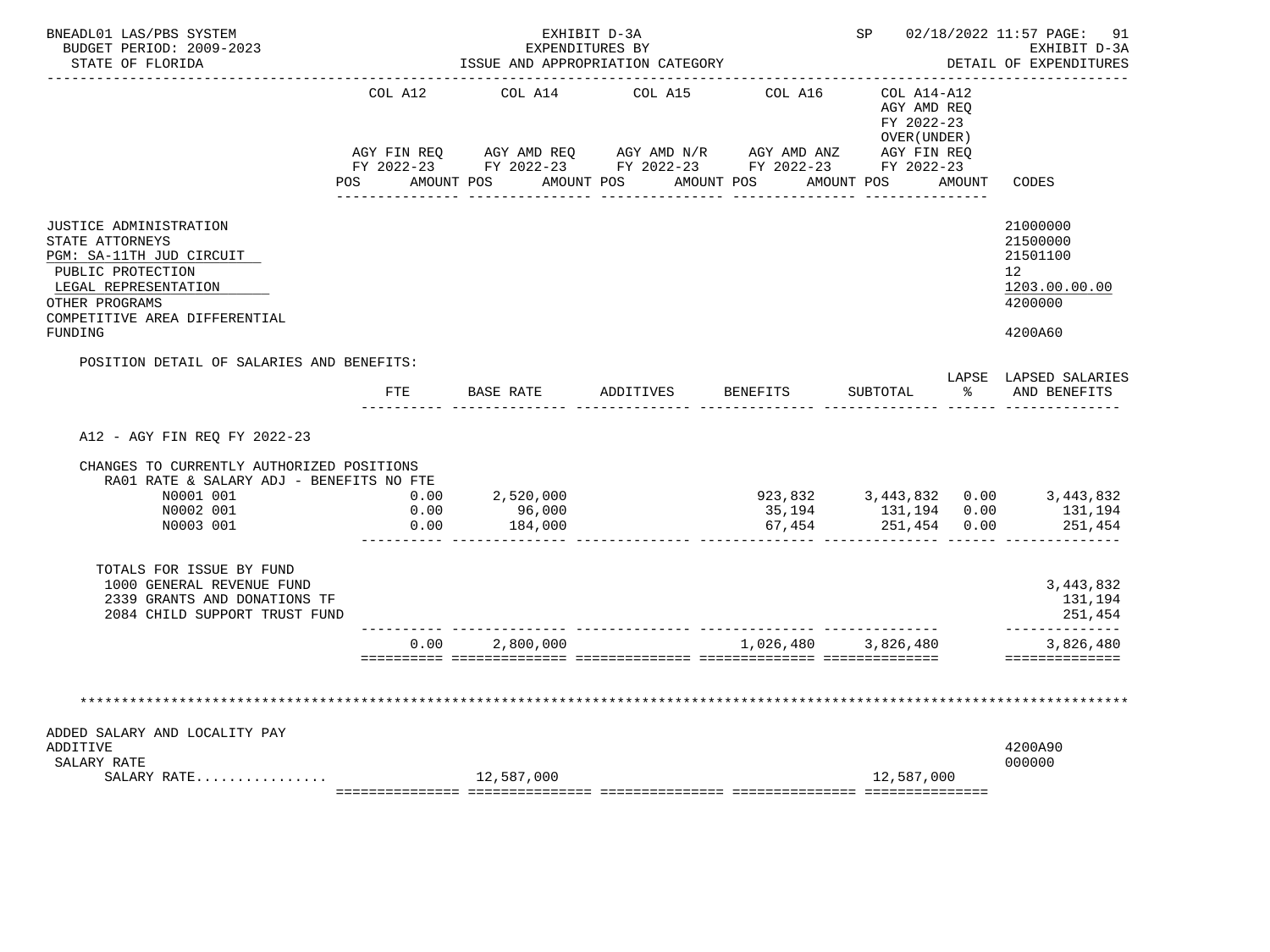| BNEADL01 LAS/PBS SYSTEM<br>BUDGET PERIOD: 2009-2023<br>STATE OF FLORIDA                                                                                                                                    |            |         |  | EXHIBIT D-3A<br>EXPENDITION OF THE STATEGORY<br>ISSUE AND APPROPRIATION CATEGORY                                                                             |  |            | SP | 02/18/2022 11:57 PAGE:<br>DETAIL OF EXPENDITURES |                                                                        | 92<br>EXHIBIT D-3A |
|------------------------------------------------------------------------------------------------------------------------------------------------------------------------------------------------------------|------------|---------|--|--------------------------------------------------------------------------------------------------------------------------------------------------------------|--|------------|----|--------------------------------------------------|------------------------------------------------------------------------|--------------------|
|                                                                                                                                                                                                            |            | COL A12 |  | COL A14 COL A15 COL A16 COL A14-A12<br>AGY FIN REQ AGY AMD REQ AGY AMD N/R AGY AMD ANZ AGY FIN REQ<br>FY 2022-23 FY 2022-23 FY 2022-23 FY 2022-23 FY 2022-23 |  |            |    | AGY AMD REO<br>FY 2022-23<br>OVER (UNDER)        |                                                                        |                    |
|                                                                                                                                                                                                            |            | POS     |  | AMOUNT POS AMOUNT POS AMOUNT POS                                                                                                                             |  | AMOUNT POS |    | AMOUNT                                           | CODES                                                                  |                    |
| JUSTICE ADMINISTRATION<br>STATE ATTORNEYS<br>PGM: SA-11TH JUD CIRCUIT<br>PUBLIC PROTECTION<br>LEGAL REPRESENTATION<br>OTHER PROGRAMS<br>ADDED SALARY AND LOCALITY PAY<br>ADDITIVE<br>SALARIES AND BENEFITS |            |         |  |                                                                                                                                                              |  |            |    |                                                  | 21000000<br>21500000<br>21501100<br>12<br>4200000<br>4200A90<br>010000 | 1203.00.00.00      |
| GENERAL REVENUE FUND                                                                                                                                                                                       |            |         |  | $-STATE$ 10,651,950                                                                                                                                          |  |            |    | 10,651,950 1000 1                                |                                                                        |                    |
| CHILD SUPPORT TRUST FUND -MATCH                                                                                                                                                                            | $-$ RECPNT |         |  | 1,433,093<br>2,781,887                                                                                                                                       |  |            |    | 1,433,093<br>2,781,887                           | 2084 2<br>2084 9                                                       |                    |
| TOTAL CHILD SUPPORT TRUST FUND                                                                                                                                                                             |            |         |  | 4,214,980                                                                                                                                                    |  |            |    | 4,214,980                                        | 2084                                                                   |                    |
| GRANTS AND DONATIONS TF -STATE                                                                                                                                                                             |            |         |  | 997,136                                                                                                                                                      |  |            |    | 997.136                                          | 2339 1                                                                 |                    |
| TOTAL APPRO                                                                                                                                                                                                |            |         |  | 15,864,066                                                                                                                                                   |  |            |    | 15.864.066                                       |                                                                        |                    |
| TOTAL: ADDED SALARY AND LOCALITY PAY<br>ADDITIVE<br>TOTAL ISSUE<br>TOTAL SALARY RATE 12,587,000                                                                                                            |            |         |  | 15,864,066                                                                                                                                                   |  |            |    | 15,864,066<br>12,587,000                         | 4200A90                                                                |                    |
|                                                                                                                                                                                                            |            |         |  |                                                                                                                                                              |  |            |    | ===========================                      |                                                                        |                    |
|                                                                                                                                                                                                            |            |         |  |                                                                                                                                                              |  |            |    |                                                  |                                                                        |                    |

 AGENCY ISSUE NARRATIVE: 2022-2023 BUDGET YEAR NARRATIVE: IT COMPONENT? NO

2022-2023 Amended Narrative after December 15, 2021

 The inability to recruit and retain Assistant State Attorneys and Support Staff is an ongoing concern for the Eleventh Judicial Circuit State Attorney's Office (SA11). The COVID pandemic has exacerbated the staffing shortages to critical levels. Prosecutor and Support Staff vacancies are at an all-time high and we cannot recruit or retain skilled prosecutors or the staff they rely on to assist our already traumatized victims and witnesses of crime.

 Our Assistant State Attorneys (ASA) are willing to forego the much higher salaries they can get in private practice and exemplify the true meaning of public service, but that should not mean having to take a vow of poverty. We cannot have an effective criminal justice system if we cannot recruit or retain ASAs, especially when our caseloads have skyrocketed due to the pandemic. In the last year alone, SA11 has lost more than 81 prosecutors. Today, Prosecutors on violent crime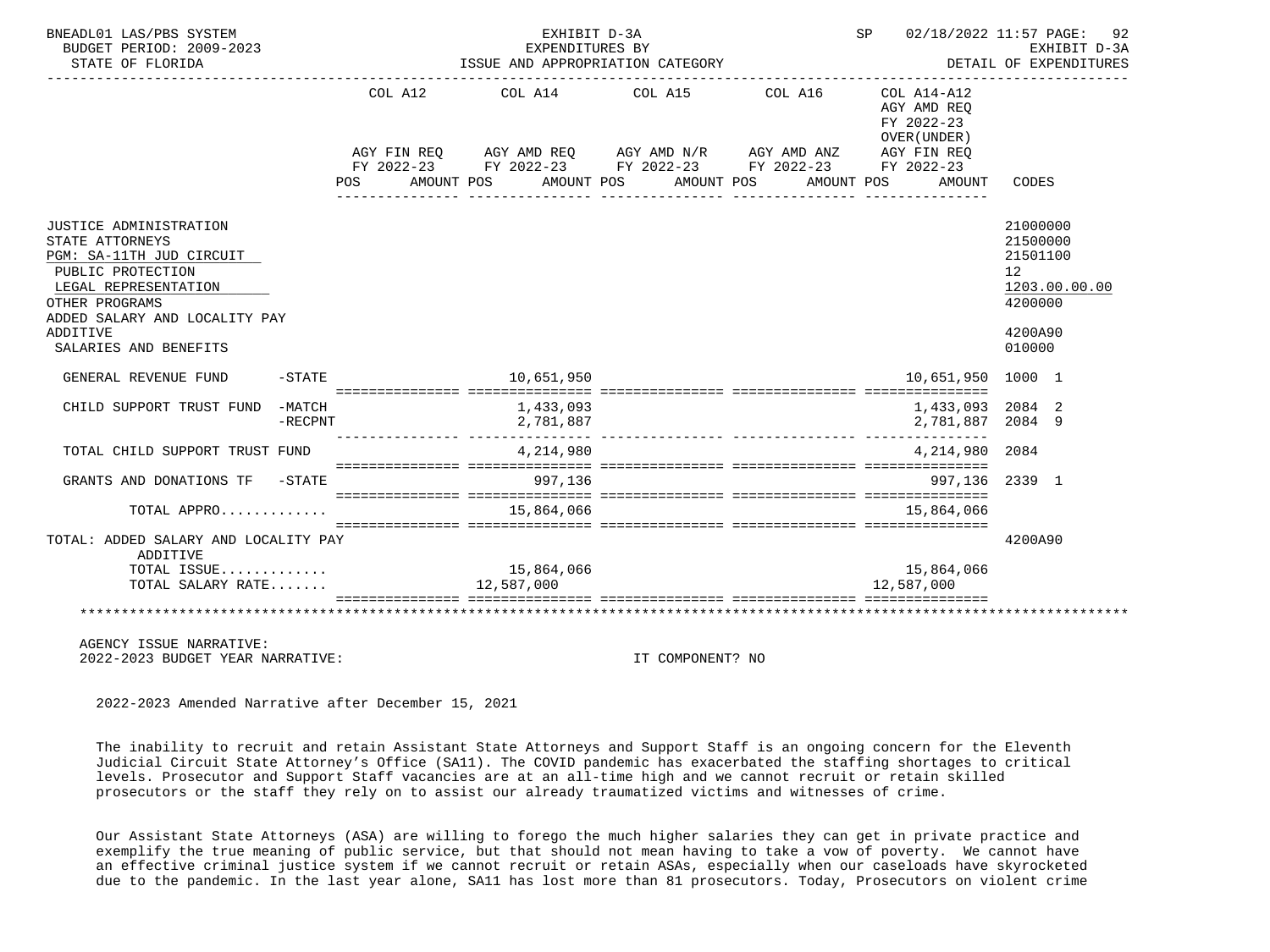| BNEADL01 LAS/PBS SYSTEM<br>BUDGET PERIOD: 2009-2023<br>STATE OF FLORIDA                                                                                               | ISSUE AND APPROPRIATION CATEGORY | EXHIBIT D-3A<br>EXPENDITURES BY                        | SP 02/18/2022 11:57 PAGE: 93                    | EXHIBIT D-3A<br>DETAIL OF EXPENDITURES                                      |                                                                                  |
|-----------------------------------------------------------------------------------------------------------------------------------------------------------------------|----------------------------------|--------------------------------------------------------|-------------------------------------------------|-----------------------------------------------------------------------------|----------------------------------------------------------------------------------|
|                                                                                                                                                                       | COL A12                          | COL A14 COL A15 COL A16                                |                                                 | COL A14-A12<br>AGY AMD REO<br>FY 2022-23<br>OVER (UNDER)                    |                                                                                  |
|                                                                                                                                                                       | AGY FIN REO                      | FY 2022-23 FY 2022-23 FY 2022-23 FY 2022-23 FY 2022-23 | AGY AMD REQ       AGY AMD N/R       AGY AMD ANZ | AGY FIN REO<br>POS AMOUNT POS AMOUNT POS AMOUNT POS AMOUNT POS AMOUNT CODES |                                                                                  |
| JUSTICE ADMINISTRATION<br>STATE ATTORNEYS<br>PGM: SA-11TH JUD CIRCUIT<br>PUBLIC PROTECTION<br>LEGAL REPRESENTATION<br>OTHER PROGRAMS<br>ADDED SALARY AND LOCALITY PAY |                                  |                                                        |                                                 |                                                                             | 21000000<br>21500000<br>21501100<br>12 <sup>12</sup><br>1203.00.00.00<br>4200000 |
| ADDITIVE                                                                                                                                                              |                                  |                                                        |                                                 |                                                                             | 4200A90                                                                          |

 cases such as attempted murders and rapes have tried less than a handful of felony cases. Additionally, we have over 180 Support Staff vacancies and our remaining staff struggles to complete even the most critical tasks on time. Simply stated, starting salaries for all SAO team members need to be increased significantly.

 In Miami, the lack of proper funding is compounded by our uniquely high cost-of-living. Miami is recognized as the 2nd most expensive housing market in the US, second only to New York, and the 19th least affordable housing market in the world. Yet our prosecutors start at \$24.00 per hour. Our starting salary was the second lowest rate among a group of big city offices highlighted by the National Jurist in an article entitled, Starting Assistant DA Salaries Seem Criminally Low. Our young lawyers often are burdened with student loans surpassing \$120k and with rents and mortgages they can barely afford. The Federal government recognizes the high cost of living in South Florida and provides their employees a 23.51% locality pay salary additive for the Miami Ft. Lauderdale area. Our prosecutors and Support Staff deserve no less. We recognize that increasing salaries and providing locality pay additives is expensive, but the alternative is far more costly and far more dangerous to our community. The community depends on us for their safety and well-being.

 SA11 completely supports the FPAA's request for \$10,000 increase per ASA FTE under issue code 4206A00, Attorney Recruitment and Retention. However, SA11 requests that ASA FTE salaries be raised an additional \$15,000 per FTE to address both the low salary levels and the added high cost of living in our circuit. At the time of this request, SA11 has 349 ASA positions. The additional money needed to cover the increase of \$15,000 per ASA FTE would be \$7,154,152. which includes \$5,235,000. in Salary and \$1,919,152. in Retirement & FICA.

 Additionally, SA11 requests \$8,000 per Support Staff FTE. At the time of this request, SA11 has 919 Support Staff positions. The additional money needed to cover the increase of \$8,000 per Support Staff FTE would be \$8,709,914 which includes \$7,352,000. in Salary and \$1,357,914 in Retirement & FICA.

 This is a new issue. \*\*\*\*\*\*\*\*\*\*\*\*\*\*\*\*\*\*\*\*\*\*\*\*\*\*\*\*\*\*\*\*\*\*\*\*\*\*\*\*\*\*\*\*\*\*\*\*\*\*\*\*\*\*\*\*\*\*\*\*\*\*\*\*\*\*\*\*\*\*\*\*\*\*\*\*\*\*\*\*\*\*\*\*\*\*\*\*\*\*\*\*\*\*\*\*\*\*\*\*\*\*\*\*\*\*\*\*\*\*\*\*\*\*\*\*\*\*\*\*\*\*\*\*\*\*\*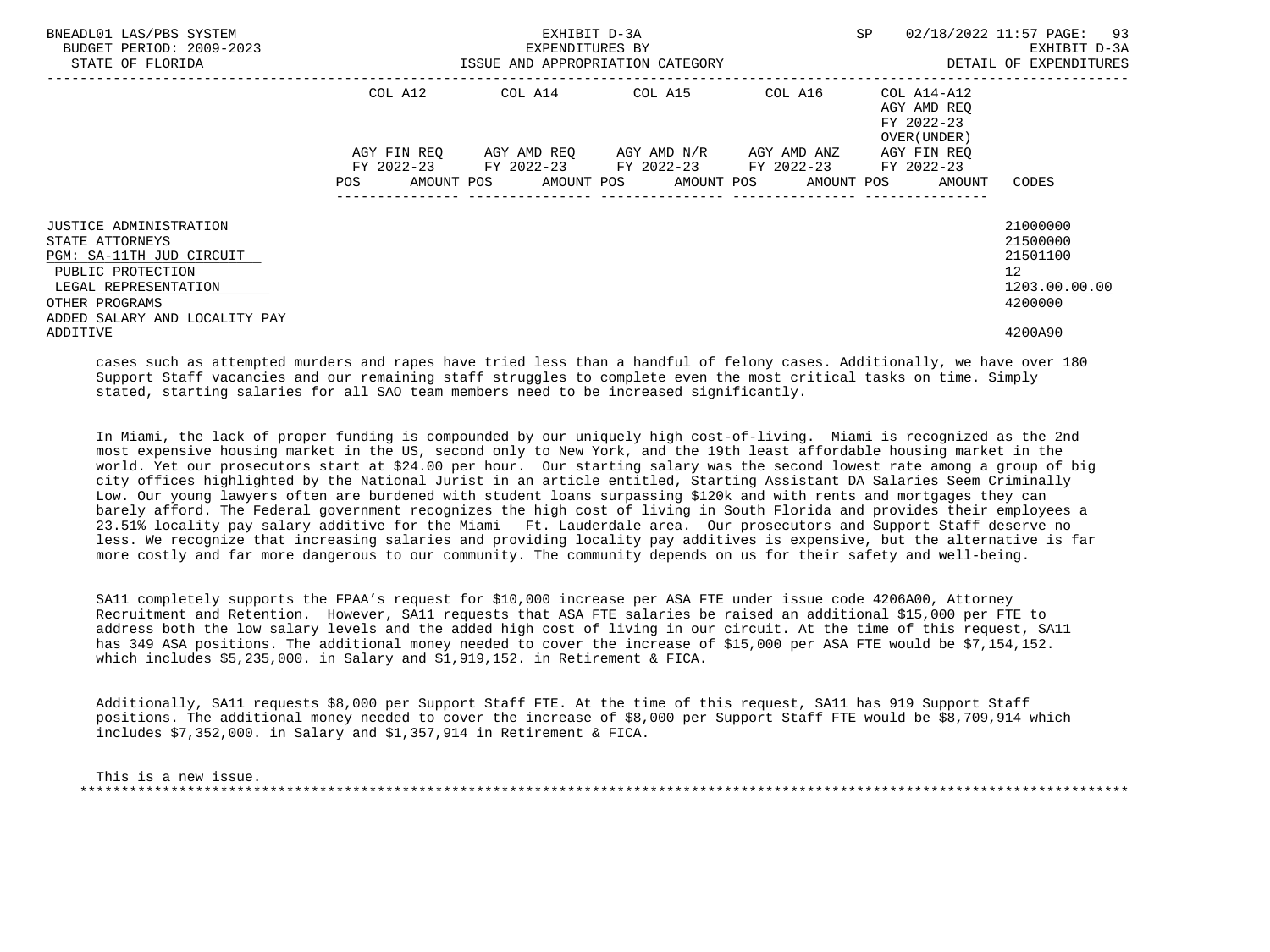| BNEADL01 LAS/PBS SYSTEM<br>BUDGET PERIOD: 2009-2023                                                                                                                                         |              | EXHIBIT D-3A<br>EXPENDITURES BY                                                                                                                                                  |           |                          |                                                                               | SP 02/18/2022 11:57 PAGE: 94<br>EXHIBIT D-3A                                               |  |  |
|---------------------------------------------------------------------------------------------------------------------------------------------------------------------------------------------|--------------|----------------------------------------------------------------------------------------------------------------------------------------------------------------------------------|-----------|--------------------------|-------------------------------------------------------------------------------|--------------------------------------------------------------------------------------------|--|--|
| STATE OF FLORIDA<br>___________________                                                                                                                                                     |              | ISSUE AND APPROPRIATION CATEGORY                                                                                                                                                 |           |                          |                                                                               | DETAIL OF EXPENDITURES                                                                     |  |  |
|                                                                                                                                                                                             | COL A12      | COL A14 COL A15<br>AGY FIN REQ AGY AMD REQ AGY AMD N/R AGY AMD ANZ AGY FIN REQ<br>FY 2022-23 FY 2022-23 FY 2022-23 FY 2022-23 FY 2022-23<br>POS AMOUNT POS AMOUNT POS AMOUNT POS |           | COL A16                  | COL A14-A12<br>AGY AMD REQ<br>FY 2022-23<br>OVER (UNDER)<br>AMOUNT POS AMOUNT | CODES                                                                                      |  |  |
| JUSTICE ADMINISTRATION<br>STATE ATTORNEYS<br>PGM: SA-11TH JUD CIRCUIT<br>PUBLIC PROTECTION<br>LEGAL REPRESENTATION<br>OTHER PROGRAMS<br>ADDED SALARY AND LOCALITY PAY<br>ADDITIVE           |              |                                                                                                                                                                                  |           |                          |                                                                               | 21000000<br>21500000<br>21501100<br>12 <sup>°</sup><br>1203.00.00.00<br>4200000<br>4200A90 |  |  |
| POSITION DETAIL OF SALARIES AND BENEFITS:                                                                                                                                                   | FTE          | BASE RATE                                                                                                                                                                        | ADDITIVES | <b>BENEFITS</b>          |                                                                               | LAPSE LAPSED SALARIES<br>SUBTOTAL % AND BENEFITS                                           |  |  |
| A14 - AGY AMD REQ FY 2022-23<br>CHANGES TO CURRENTLY AUTHORIZED POSITIONS<br>RA01 RATE & SALARY ADJ - BENEFITS NO FTE<br>N0002 001<br>RA01 RATE & SALARY ADJ - BENEFITS NO FTE<br>N0001 001 | 0.00<br>0.00 | 7,352,000<br>5,235,000                                                                                                                                                           |           | 1,919,152 7,154,152 0.00 |                                                                               | 1,357,914 8,709,914 0.00 8,709,914<br>7,154,152                                            |  |  |
| TOTALS FOR ISSUE BY FUND<br>1000 GENERAL REVENUE FUND<br>2339 GRANTS AND DONATIONS TF<br>2084 CHILD SUPPORT TRUST FUND                                                                      |              |                                                                                                                                                                                  |           |                          |                                                                               | 10,651,950<br>997,136<br>4,214,980                                                         |  |  |
|                                                                                                                                                                                             |              | $0.00$ $12.587.000$                                                                                                                                                              |           | 3,277,066 15,864,066     |                                                                               | --------------<br>15,864,066<br>---------------                                            |  |  |
|                                                                                                                                                                                             |              |                                                                                                                                                                                  |           |                          |                                                                               |                                                                                            |  |  |
| ATTORNEY RECRUITMENT AND RETENTION<br>SALARY RATE<br>SALARY RATE                                                                                                                            |              | 3,490,000                                                                                                                                                                        |           |                          | 3,490,000                                                                     | 4206A00<br>000000                                                                          |  |  |
| SALARIES AND BENEFITS                                                                                                                                                                       |              |                                                                                                                                                                                  |           |                          |                                                                               | 010000                                                                                     |  |  |
| GENERAL REVENUE FUND<br>$-$ STATE                                                                                                                                                           |              | 4,769,434                                                                                                                                                                        |           |                          |                                                                               | 4,769,434 1000 1                                                                           |  |  |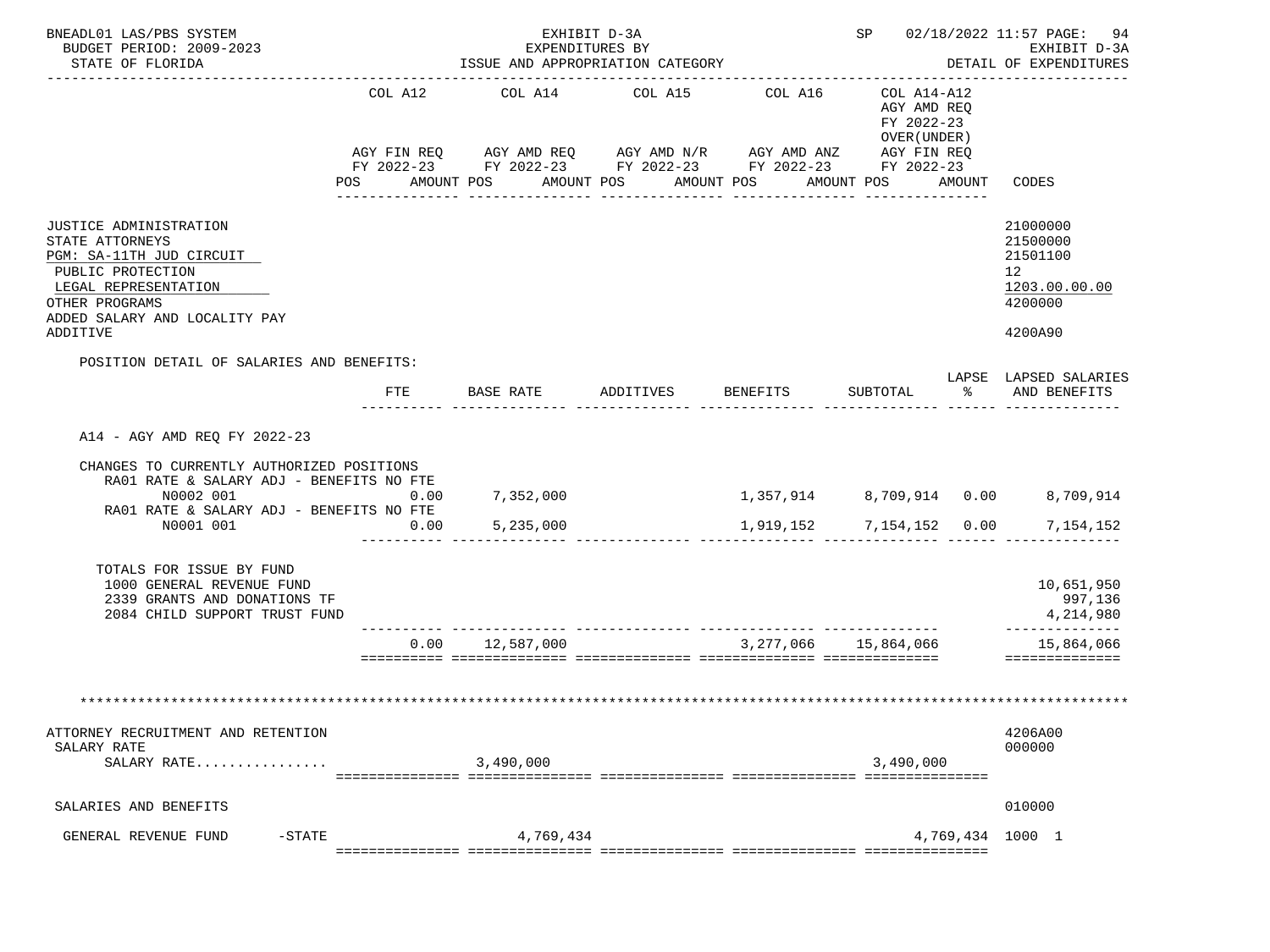| BNEADL01 LAS/PBS SYSTEM<br>BUDGET PERIOD: 2009-2023<br>STATE OF FLORIDA |  |           | EXHIBIT D-3A |                                                             |  |           |                                                          | SP 02/18/2022 11:57 PAGE: 95 |
|-------------------------------------------------------------------------|--|-----------|--------------|-------------------------------------------------------------|--|-----------|----------------------------------------------------------|------------------------------|
|                                                                         |  |           |              | COL A12 COL A14 COL A15 COL A16                             |  |           | COL A14-A12<br>AGY AMD REO<br>FY 2022-23<br>OVER (UNDER) |                              |
|                                                                         |  |           |              | AGY FIN REQ AGY AMD REQ AGY AMD N/R AGY AMD ANZ AGY FIN REQ |  |           |                                                          |                              |
|                                                                         |  |           |              | FY 2022-23 FY 2022-23 FY 2022-23 FY 2022-23 FY 2022-23      |  |           |                                                          |                              |
|                                                                         |  |           |              | POS AMOUNT POS AMOUNT POS AMOUNT POS AMOUNT POS             |  |           | AMOUNT                                                   | CODES                        |
|                                                                         |  |           |              |                                                             |  |           |                                                          |                              |
| JUSTICE ADMINISTRATION<br>STATE ATTORNEYS                               |  |           |              |                                                             |  |           |                                                          | 21000000<br>21500000         |
| PGM: SA-11TH JUD CIRCUIT                                                |  |           |              |                                                             |  |           |                                                          | 21501100                     |
| PUBLIC PROTECTION                                                       |  |           |              |                                                             |  |           |                                                          | 12                           |
| LEGAL REPRESENTATION                                                    |  |           |              |                                                             |  |           |                                                          | 1203.00.00.00                |
| OTHER PROGRAMS                                                          |  |           |              |                                                             |  |           |                                                          | 4200000                      |
| ATTORNEY RECRUITMENT AND RETENTION                                      |  |           |              |                                                             |  |           |                                                          | 4206A00                      |
| TOTAL: ATTORNEY RECRUITMENT AND RETENTION                               |  |           |              |                                                             |  |           |                                                          | 4206A00                      |
| TOTAL ISSUE                                                             |  |           | 4,769,434    |                                                             |  |           | 4,769,434                                                |                              |
| TOTAL SALARY RATE                                                       |  | 3,490,000 |              |                                                             |  | 3,490,000 |                                                          |                              |
|                                                                         |  |           |              |                                                             |  |           |                                                          |                              |
| AGENCY ISSUE NARRATIVE:                                                 |  |           |              |                                                             |  |           |                                                          |                              |
| 2022-2023 BUDGET YEAR NARRATIVE:                                        |  |           |              | IT COMPONENT? NO                                            |  |           |                                                          |                              |
| 2022-23 Amended Narrative after December 15, 2021                       |  |           |              |                                                             |  |           |                                                          |                              |

 Recruitment and retention of Assistant State Attorney (ASA) FTE is a major priority for the State Attorney's Office for the Eleventh Judicial Circuit (SA11) and the Florida Prosecuting Attorney Association (FPAA). In order to keep current ASA FTE and recruit new ASA FTE, the FPAA is requesting a \$10,000 pay increase for all current ASA FTE and an increase in starting pay for ASA FTE by \$10,000. Furthermore, the FPAA is requesting that each State Attorney be given authority to grant pay adjustments to address recruitment, retention, or pay inequities from within the requested resources.

 ASAs are leaving public service faster than they can be trained and replaced. Private law firms are paying significantly more than the starting salaries approved by the Florida legislature, and SA11 and the other offices of the FPAA are finding it increasingly difficult to compete for talent. At last count, Florida has over 270 ASA FTE vacancies and the numbers increase daily as potential hires and trial experienced ASAs are lured away to the private law firms that can pay higher salaries. High turnover rates create situations where attorneys handle serious felony cases long before they are ready to do so. SA11 currently has 56 vacant ASA FTE positions that must be filled to adequately fulfill SA11's constitutional duties and the turnover rate is not improving.

 As of the time of this request, SA11 has 293 filled ASA FTE positions with current Salary & Retirement & FICA set at a total of \$27,699,824 which includes \$20,269,154 in Salary and \$7,430,670 in Retirement & FICA. A \$10,000 pay increase for SA11's 293 filled ASA FTE positions would be \$4,004,138 which includes \$2,930,000 in Salary and \$1,074,138 in Retirement & FICA. At the time of this request, SA11 has 56 vacant ASA FTE positions that must be filled to properly execute SA11's constitutional duties. A \$10,000 pay increase for starting salary would increase the starting salary for ASA FTE from \$50,000 to \$60,000. If SA11's vacant ASA FTE positions are filled at the requested increase to \$60,000, the additional money needed to cover the increase by \$10,000 per position would be \$765,296. which includes \$560,000 in Salary and \$205,296 in Retirement & FICA. Therefore, SA11 is requesting \$4,769,434, which includes \$3,490,000 in Salary and \$1,279,434 in Retirement & FICA to provide a \$10,000 pay increase to our 293 filled ASA FTE positions and 56 vacant ASA FTE positions for recruitment and retention purposes.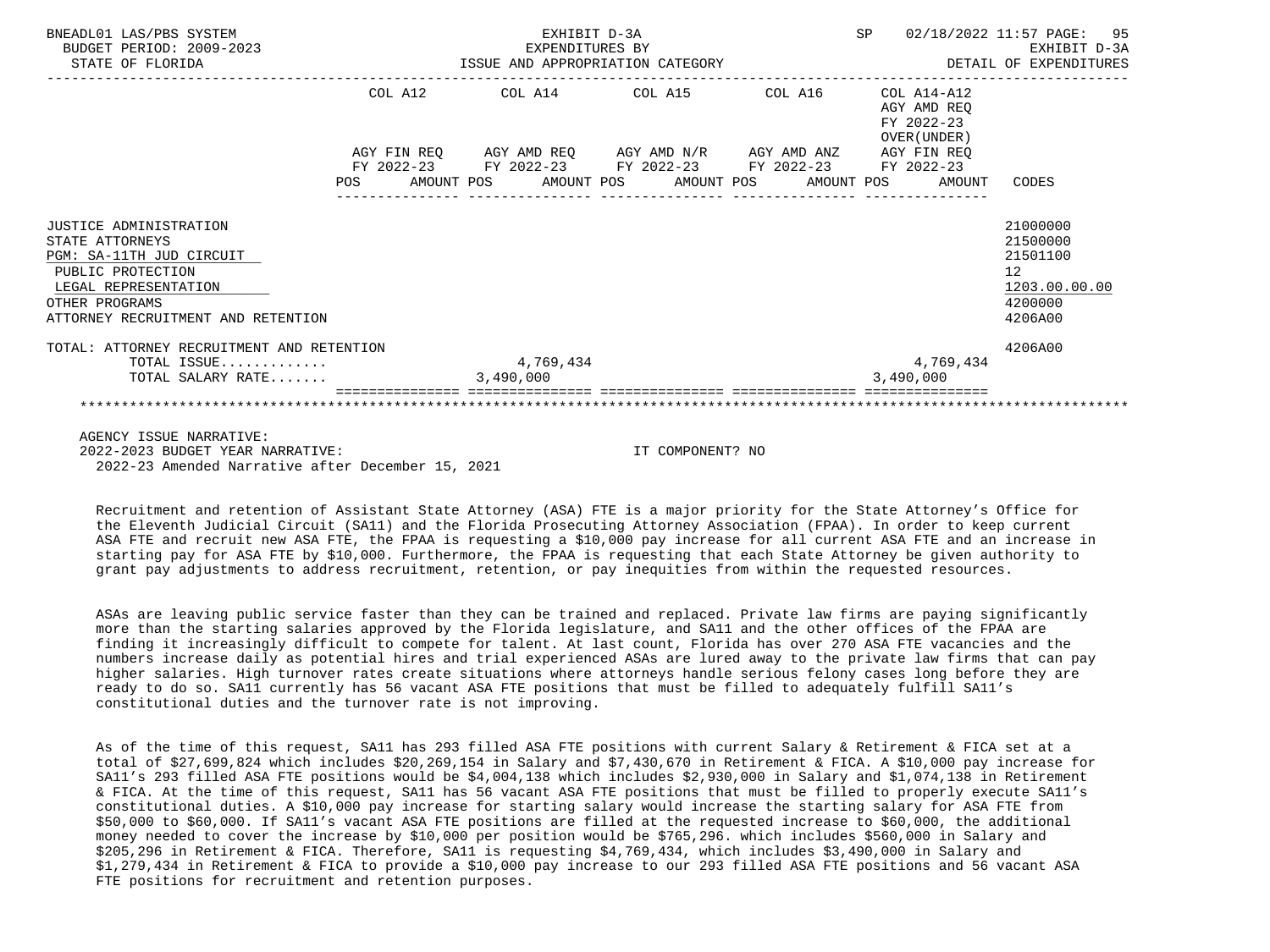| BNEADL01 LAS/PBS SYSTEM<br>BUDGET PERIOD: 2009-2023<br>STATE OF FLORIDA                                                                                                    |                                               | EXHIBIT D-3A<br>EXPENDITURES BY | ISSUE AND APPROPRIATION CATEGORY                                                                                                   |             | SP.                                                      | 02/18/2022 11:57 PAGE: 96<br>EXHIBIT D-3A<br>DETAIL OF EXPENDITURES                        |
|----------------------------------------------------------------------------------------------------------------------------------------------------------------------------|-----------------------------------------------|---------------------------------|------------------------------------------------------------------------------------------------------------------------------------|-------------|----------------------------------------------------------|--------------------------------------------------------------------------------------------|
|                                                                                                                                                                            | COL A12                                       |                                 | COL A14 COL A15                                                                                                                    | COL A16     | COL A14-A12<br>AGY AMD REO<br>FY 2022-23<br>OVER (UNDER) |                                                                                            |
|                                                                                                                                                                            | AGY FIN REO<br>POS FOR THE POST OF THE STREET |                                 | AGY AMD REO AGY AMD N/R<br>FY 2022-23 FY 2022-23 FY 2022-23 FY 2022-23<br>AMOUNT POS      AMOUNT POS     AMOUNT POS     AMOUNT POS | AGY AMD ANZ | AGY FIN REO<br>FY 2022-23<br>AMOUNT                      | CODES                                                                                      |
| JUSTICE ADMINISTRATION<br>STATE ATTORNEYS<br>PGM: SA-11TH JUD CIRCUIT<br>PUBLIC PROTECTION<br>LEGAL REPRESENTATION<br>OTHER PROGRAMS<br>ATTORNEY RECRUITMENT AND RETENTION |                                               |                                 |                                                                                                                                    |             |                                                          | 21000000<br>21500000<br>21501100<br>12 <sup>°</sup><br>1203.00.00.00<br>4200000<br>4206A00 |

 Public safety is the number one priority for SA11 and the FPAA. The requested pay increases will provide SA11 and all the agencies in the FPAA with much-needed help in keeping our trained Assistant State Attorney FTE and recruiting new Assistant State Attorney FTE against the recruiting efforts of the private sector.

 This issue impacts the following activities of this agency: Felony Prosecution, Misdemeanor Prosecution, Juvenile Prosecution, Investigations, Witness Coordination and Civil Prosecution.

 Non Approval Impact statement: Non approval of this request will impair essential victim services to the citizens of Miami-Dade County in the investigation and prosecution of criminal, civil, misdemeanor crimes and Child Support cases.

|                                                                                       | POSITION DETAIL OF SALARIES AND BENEFITS: |                  |           |                                            |                     | LAPSE | LAPSED SALARIES |
|---------------------------------------------------------------------------------------|-------------------------------------------|------------------|-----------|--------------------------------------------|---------------------|-------|-----------------|
|                                                                                       | FTE                                       | BASE RATE        | ADDITIVES | BENEFITS                                   | SUBTOTAL            |       | AND BENEFITS    |
| A14 - AGY AMD REQ FY 2022-23                                                          |                                           |                  |           |                                            |                     |       |                 |
| CHANGES TO CURRENTLY AUTHORIZED POSITIONS<br>RA01 RATE & SALARY ADJ - BENEFITS NO FTE |                                           |                  |           |                                            |                     |       |                 |
| N0001 001                                                                             | 0.00                                      | 3,490,000        |           | $1,279,434$ $4,769,434$ $0.00$ $4,769,434$ |                     |       |                 |
| TOTALS FOR ISSUE BY FUND                                                              |                                           |                  |           |                                            |                     |       |                 |
| 1000 GENERAL REVENUE FUND                                                             |                                           |                  |           |                                            |                     |       | 4,769,434       |
|                                                                                       |                                           | $0.00$ 3,490,000 |           |                                            | 1,279,434 4,769,434 |       | 4,769,434       |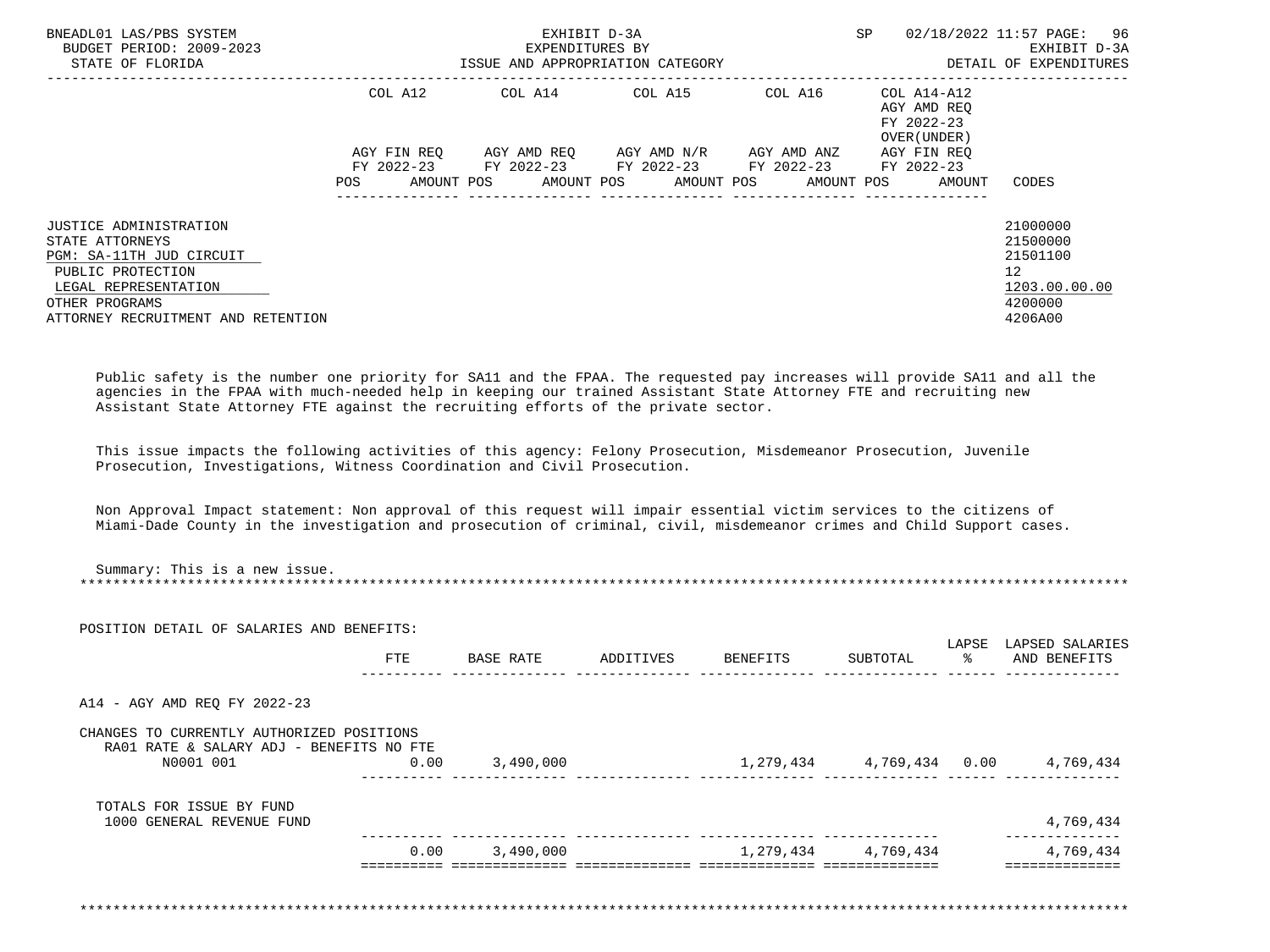| BNEADL01 LAS/PBS SYSTEM<br>BUDGET PERIOD: 2009-2023                                                                       |                                                           | EXHIBIT D-3A<br>EXPENDITURES BY |                                                                                                               |         | SP                                                                                  | 97<br>02/18/2022 11:57 PAGE:<br>EXHIBIT D-3A                         |
|---------------------------------------------------------------------------------------------------------------------------|-----------------------------------------------------------|---------------------------------|---------------------------------------------------------------------------------------------------------------|---------|-------------------------------------------------------------------------------------|----------------------------------------------------------------------|
| STATE OF FLORIDA                                                                                                          | -2023 EXPENDITURES BY<br>ISSUE AND APPROPRIATION CATEGORY |                                 |                                                                                                               |         |                                                                                     | DETAIL OF EXPENDITURES                                               |
|                                                                                                                           | COL A12                                                   |                                 | COL A14 COL A15                                                                                               | COL A16 | COL A14-A12<br>AGY AMD REO<br>FY 2022-23<br>OVER (UNDER)                            |                                                                      |
|                                                                                                                           |                                                           |                                 | AGY FIN REQ      AGY AMD REQ      AGY AMD N/R      AGY AMD ANZ<br>FY 2022-23 FY 2022-23 FY 2022-23 FY 2022-23 |         | AGY FIN REO<br>FY 2022-23<br>POS AMOUNT POS AMOUNT POS AMOUNT POS AMOUNT POS AMOUNT | CODES                                                                |
| <b>JUSTICE ADMINISTRATION</b><br>STATE ATTORNEYS<br>PGM: SA-11TH JUD CIRCUIT<br>PUBLIC PROTECTION<br>LEGAL REPRESENTATION |                                                           |                                 |                                                                                                               |         |                                                                                     | 21000000<br>21500000<br>21501100<br>12 <sup>°</sup><br>1203.00.00.00 |
| TOTAL: LEGAL REPRESENTATION<br>BY FUND TYPE                                                                               |                                                           |                                 |                                                                                                               |         |                                                                                     | 1203.00.00.00                                                        |
| GENERAL REVENUE FUND<br>TRUST FUNDS                                                                                       | 6, 174, 566 15, 421, 384                                  |                                 | $2,846,646$ $5,482,116$ $270,000$                                                                             |         | 9,246,818 1000<br>2,635,470 2000                                                    |                                                                      |
| TOTAL PROG COMP 9,021,212 20,903,500 270,000<br>TOTAL SALARY RATE 6,956,944 16,077,000                                    |                                                           |                                 |                                                                                                               |         | 11,882,288<br>9,120,056                                                             |                                                                      |
|                                                                                                                           |                                                           |                                 |                                                                                                               |         |                                                                                     |                                                                      |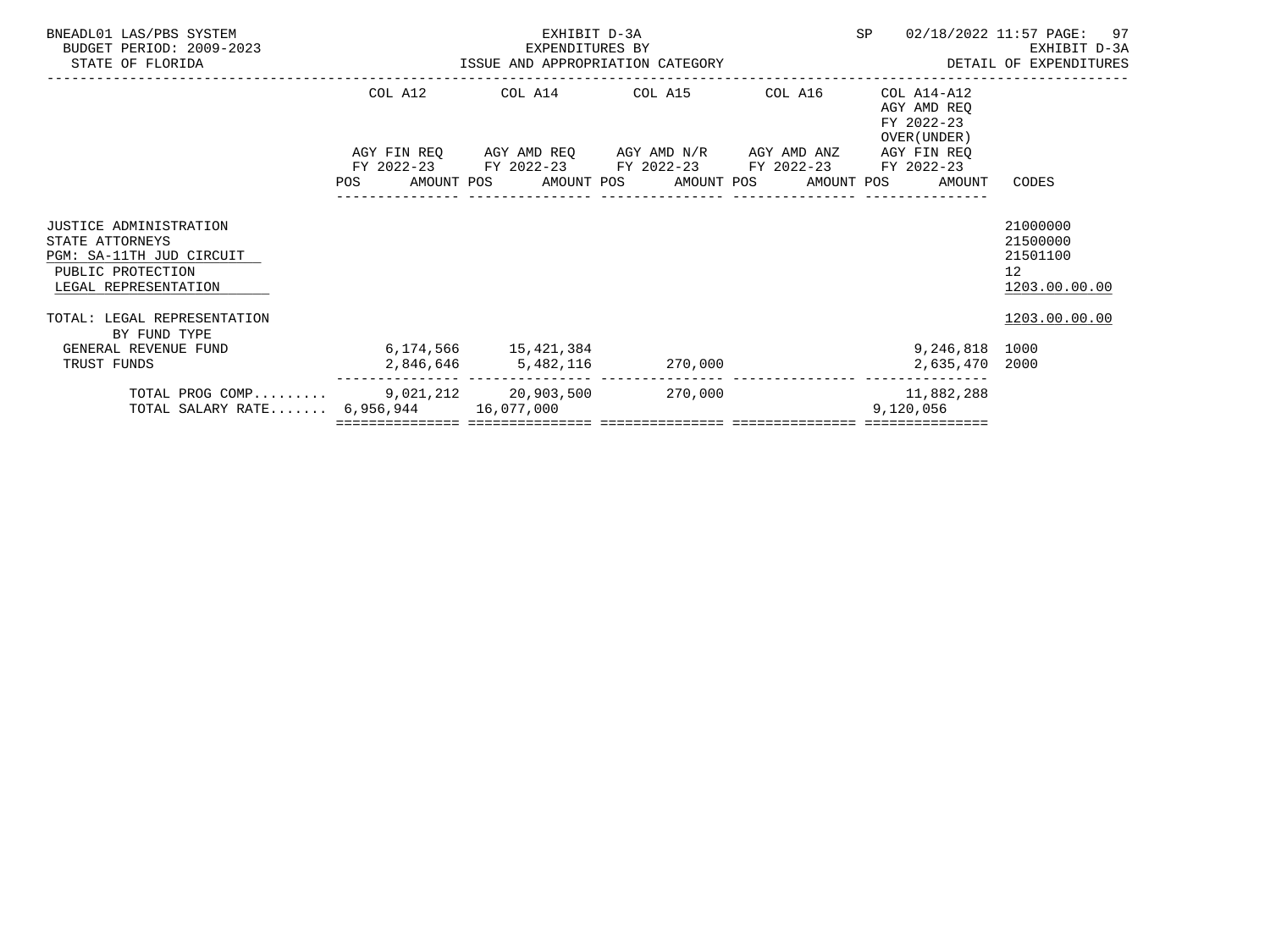| BNEADL01 LAS/PBS SYSTEM<br>BUDGET PERIOD: 2009-2023<br>STATE OF FLORIDA                                                                                                                                                    |                                                                                                                                                         | EXHIBIT D-3A                                                |                                    |           |                                                             | SP 02/18/2022 11:57 PAGE: 98<br>EXPENDITURES BY EXEMPLE EXPENDITURES BY EXHIBIT D-3A<br>ISSUE AND APPROPRIATION CATEGORY EXPENDITURES |
|----------------------------------------------------------------------------------------------------------------------------------------------------------------------------------------------------------------------------|---------------------------------------------------------------------------------------------------------------------------------------------------------|-------------------------------------------------------------|------------------------------------|-----------|-------------------------------------------------------------|---------------------------------------------------------------------------------------------------------------------------------------|
|                                                                                                                                                                                                                            |                                                                                                                                                         | COL A12 COL A14 COL A15 COL A16                             |                                    |           | $COL A14- A12$<br>AGY AMD REQ<br>FY 2022-23<br>OVER (UNDER) |                                                                                                                                       |
|                                                                                                                                                                                                                            |                                                                                                                                                         | AGY FIN REQ AGY AMD REQ AGY AMD N/R AGY AMD ANZ AGY FIN REQ |                                    |           |                                                             |                                                                                                                                       |
|                                                                                                                                                                                                                            |                                                                                                                                                         | FY 2022-23 FY 2022-23 FY 2022-23 FY 2022-23 FY 2022-23      |                                    |           |                                                             |                                                                                                                                       |
|                                                                                                                                                                                                                            |                                                                                                                                                         | POS AMOUNT POS AMOUNT POS AMOUNT POS AMOUNT POS             |                                    |           |                                                             | AMOUNT CODES                                                                                                                          |
| JUSTICE ADMINISTRATION<br>STATE ATTORNEYS<br>PGM: SA-12TH JUD CIRCUIT<br>PUBLIC PROTECTION<br>LEGAL REPRESENTATION<br>EOUIPMENT NEEDS<br>REPLACEMENT OF MOTOR VEHICLES<br>SPECIAL CATEGORIES<br>ACOUISITION/MOTOR VEHICLES |                                                                                                                                                         |                                                             |                                    |           |                                                             | 21000000<br>21500000<br>21501200<br>12 <sup>°</sup><br>1203.00.00.00<br>2400000<br>2401500<br>100000<br>100021                        |
| STATE ATTNYS REVENUE TF -STATE 116,000 132,000 132,000                                                                                                                                                                     |                                                                                                                                                         |                                                             |                                    |           | 16,000 2058 1                                               |                                                                                                                                       |
| AGENCY ISSUE NARRATIVE:<br>2022-2023 BUDGET YEAR NARRATIVE:                                                                                                                                                                |                                                                                                                                                         |                                                             | IT COMPONENT? NO<br>Estimated      | Estimated |                                                             |                                                                                                                                       |
| Year<br>2012<br>2013<br>Chevy Impala                                                                                                                                                                                       | Make/Model Vehicle Identification Number FY 2021-22 Mileage FY 2022-23 Mileage 12 Year Threshold<br>Chevy Impala 2G1WF5E35C1154780<br>2G1WF5E31D1148721 |                                                             | 119,013 142,077<br>110,780 123,474 |           |                                                             |                                                                                                                                       |

 The State Attorney's Office, 12th Judicial Circuit requests replacement of the above vehicles that will meet the statutory requirements for replacement in FY 2022-23. Our vehicles are essential to the day-to-day operations of our office. We depend on them to safely and timely transport our prosecutors and staff to their destinations with reliability. Without replacement, these vehicles become more unreliable and the cost to repair them grows, with the added burden of the loss of their use during repair. With loss of use, we are left scrambling to provide another vehicle, one that may be in the same type of unreliable condition as the one it is replacing as it too may be in need of replacement. For these reasons, we are requesting replacement for four vehicles as it is critical to ensuring the efficient operation of our office and will allow us to better perform our constitutional and statutorily mandated duties.

 Replacement Policy: The State Attorney follows the State standard for replacement vehicles which is twelve (12) years old and/or have in excess of 120,000 miles. Vehicles are used by our investigator and prosecutors to respond to crime scenes and to travel to and from depositions and seminars and by staff to travel between four office locations. Our DeSoto County office is located 100 miles roundtrip from the main office.

Link to Agency Activities: Felony, misdemeanor, juvenile prosecution and civil matters.

 2013 Chevy Impala 2G1WF5E3XD1177330 121,658 143,738 2G1WB5E32E1131049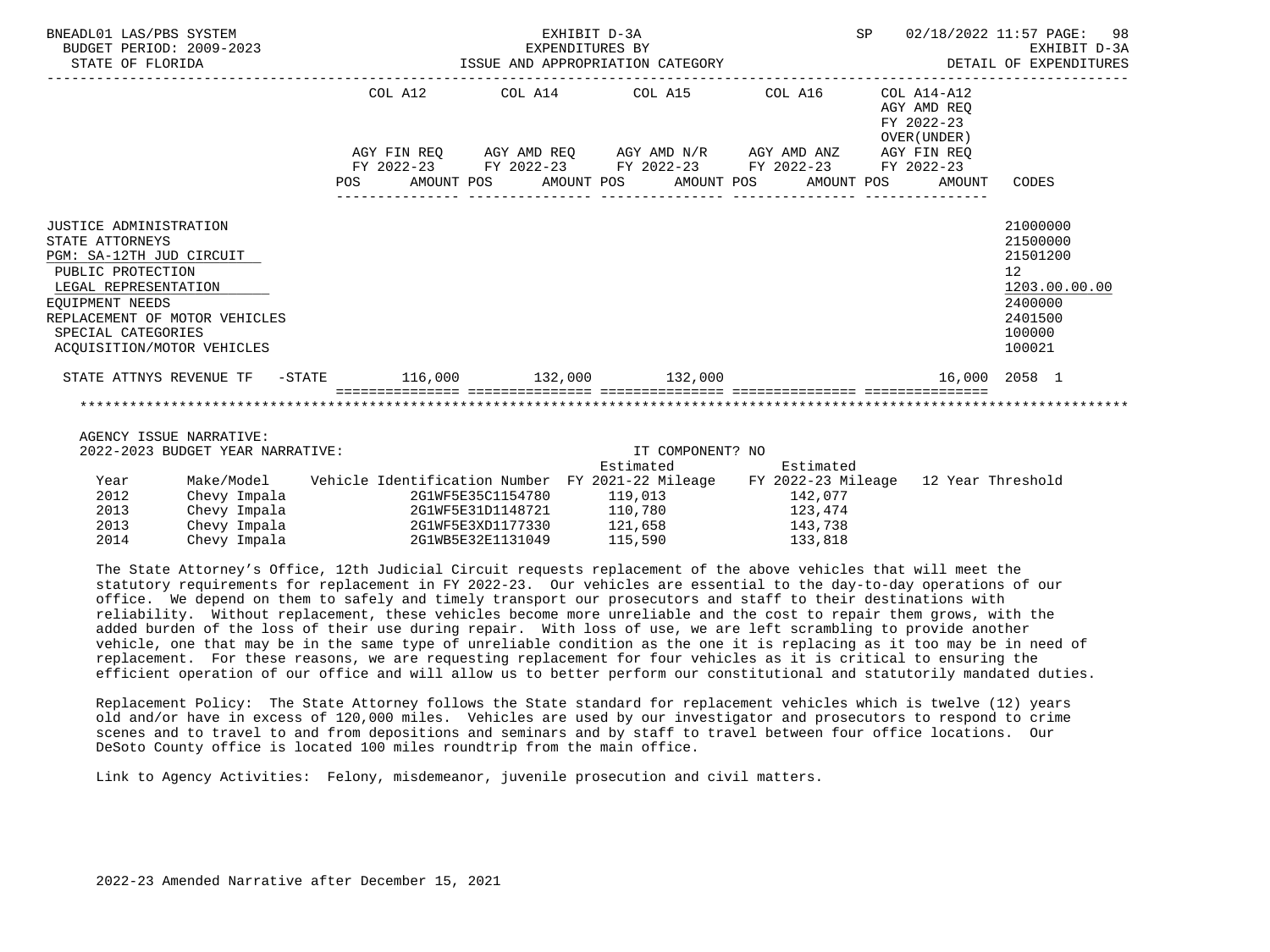| BNEADL01 LAS/PBS SYSTEM<br>BUDGET PERIOD: 2009-2023<br>STATE OF FLORIDA                                                                                                       |                   | EXHIBIT D-3A<br>EXPENDITURES BY<br>ISSUE AND APPROPRIATION CATEGORY | <b>SP</b>                                                              | 02/18/2022 11:57 PAGE: 99<br>EXHIBIT D-3A<br>DETAIL OF EXPENDITURES |                                                           |                                                                                            |
|-------------------------------------------------------------------------------------------------------------------------------------------------------------------------------|-------------------|---------------------------------------------------------------------|------------------------------------------------------------------------|---------------------------------------------------------------------|-----------------------------------------------------------|--------------------------------------------------------------------------------------------|
|                                                                                                                                                                               | COL A12           |                                                                     | COL A14 COL A15                                                        | COL A16                                                             | COL A14-A12<br>AGY AMD REO<br>FY 2022-23<br>OVER (UNDER ) |                                                                                            |
|                                                                                                                                                                               | AGY FIN REO       |                                                                     | AGY AMD REQ AGY AMD N/R<br>FY 2022-23 FY 2022-23 FY 2022-23 FY 2022-23 | AGY AMD ANZ                                                         | AGY FIN REO<br>FY 2022-23                                 |                                                                                            |
|                                                                                                                                                                               | AMOUNT POS<br>POS |                                                                     | AMOUNT POS AMOUNT POS                                                  |                                                                     | AMOUNT POS<br>AMOUNT                                      | CODES                                                                                      |
| <b>JUSTICE ADMINISTRATION</b><br>STATE ATTORNEYS<br>PGM: SA-12TH JUD CIRCUIT<br>PUBLIC PROTECTION<br>LEGAL REPRESENTATION<br>EOUIPMENT NEEDS<br>REPLACEMENT OF MOTOR VEHICLES |                   |                                                                     |                                                                        |                                                                     |                                                           | 21000000<br>21500000<br>21501200<br>12 <sup>°</sup><br>1203.00.00.00<br>2400000<br>2401500 |

|      | Estimated         |                    | Estimated |                    |
|------|-------------------|--------------------|-----------|--------------------|
| Year | Make/Model<br>VIN | FY 2021-22 Mileage |           | FY 2022-23 Mileage |
| 2012 | Chevy Impala      | 2G1WF5E35C1154780  | 119,013   | 142,077            |
| 2013 | Chevy Impala      | 2G1WF5E31D1148721  | 110,780   | 123,474            |
| 2013 | Chevy Impala      | 2G1WF5E3XD1177330  | 121,658   | 143,738            |
| 2014 | Chevy Impala      | 2G1WB5E32E1131049  | 115,590   | 133,818            |

 The State Attorney's Office, 12th Judicial Circuit requests replacement of the above vehicles that will meet the statutory requirements for replacement in FY 2022-23. Our vehicles are essential to the day-to-day operations of our office. We depend on them to safely and timely transport our prosecutors and staff to their destinations with reliability. Without replacement, these vehicles become more unreliable and the cost to repair them grows, with the added burden of the loss of their use during repair. With loss of use, we are left scrambling to provide another vehicle, one that may be in the same type of unreliable condition as the one it is replacing as it too may be in need of replacement. For these reasons, we are requesting replacement for these vehicles as it is critical to ensuring the efficient operation of our office and will allow us to better perform our constitutional and statutorily mandated duties.

 Replacement Policy: The State Attorney follows the State standard for replacement vehicles which is twelve (12) years old and/or have in excess of 120,000 miles. Vehicles are used by our investigator and prosecutors to respond to crime scenes and to travel to and from depositions and seminars and by staff to travel between four office locations. Our DeSoto County office is located 100 miles roundtrip from the main office.

Link to Agency Activities: Felony, misdemeanor, juvenile prosecution and civil matters.

 Summary: This amended issue seeks an additional \$16,000 of authority to cover increases in the State of Florida contract prices for vehicles. Therefore, the total request for this issue is \$132,000 to cover the cost of replacement of these vehicles. \*\*\*\*\*\*\*\*\*\*\*\*\*\*\*\*\*\*\*\*\*\*\*\*\*\*\*\*\*\*\*\*\*\*\*\*\*\*\*\*\*\*\*\*\*\*\*\*\*\*\*\*\*\*\*\*\*\*\*\*\*\*\*\*\*\*\*\*\*\*\*\*\*\*\*\*\*\*\*\*\*\*\*\*\*\*\*\*\*\*\*\*\*\*\*\*\*\*\*\*\*\*\*\*\*\*\*\*\*\*\*\*\*\*\*\*\*\*\*\*\*\*\*\*\*\*\*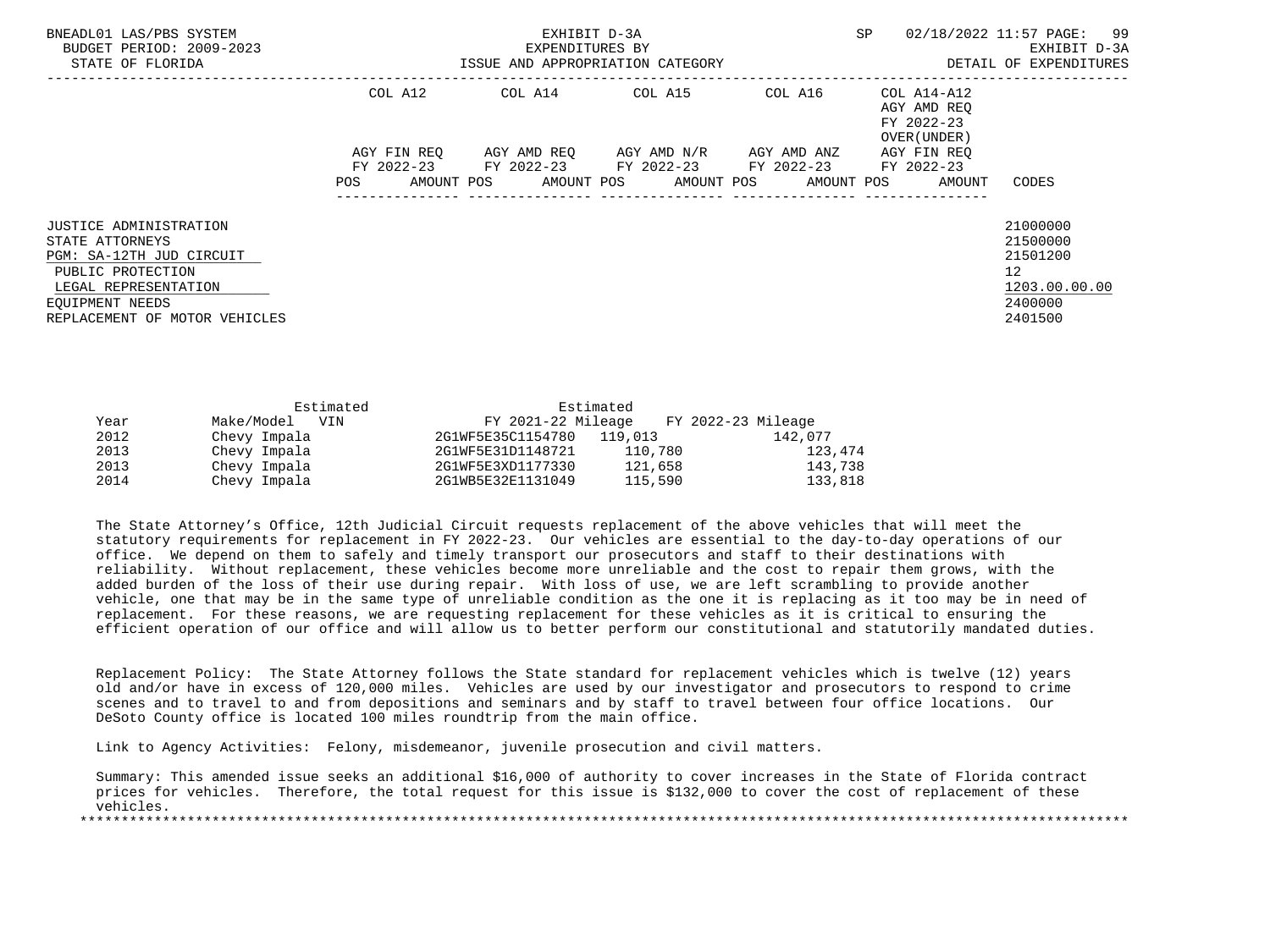| BNEADL01 LAS/PBS SYSTEM<br>BUDGET PERIOD: 2009-2023<br>STATE OF FLORIDA                                                                                                                                                                       |                                  | EXHIBIT D-3A<br>EXPENDITURES BY | ISSUE AND APPROPRIATION CATEGORY                                                                                                                                         |            |                                                                    | SP 02/18/2022 11:57 PAGE: 100<br>EXHIBIT D-3A<br>DETAIL OF EXPENDITURES                              |
|-----------------------------------------------------------------------------------------------------------------------------------------------------------------------------------------------------------------------------------------------|----------------------------------|---------------------------------|--------------------------------------------------------------------------------------------------------------------------------------------------------------------------|------------|--------------------------------------------------------------------|------------------------------------------------------------------------------------------------------|
|                                                                                                                                                                                                                                               | AGY FIN REO<br>POS<br>AMOUNT POS |                                 | COL A12 COL A14 COL A15 COL A16<br>AGY AMD REQ AGY AMD N/R AGY AMD ANZ AGY FIN REQ<br>FY 2022-23 FY 2022-23 FY 2022-23 FY 2022-23 FY 2022-23<br>AMOUNT POS<br>AMOUNT POS | AMOUNT POS | COL A14-A12<br>AGY AMD REQ<br>FY 2022-23<br>OVER (UNDER)<br>AMOUNT | CODES                                                                                                |
| JUSTICE ADMINISTRATION<br>STATE ATTORNEYS<br>PGM: SA-12TH JUD CIRCUIT<br>PUBLIC PROTECTION<br>LEGAL REPRESENTATION<br>WORKLOAD<br>STAFFING ADJUSTMENTS FOR WORKLOAD<br>AND INCREASED JUDGESHIPS<br>SALARY RATE<br>SALARY RATE 262,404 262,404 |                                  |                                 |                                                                                                                                                                          |            |                                                                    | 21000000<br>21500000<br>21501200<br>12 <sup>°</sup><br>1203.00.00.00<br>3000000<br>3001060<br>000000 |
| SALARIES AND BENEFITS<br>GENERAL REVENUE FUND                                                                                                                                                                                                 | 6.00<br>$-STATE$<br>439,111      | 6.00<br>439,111                 |                                                                                                                                                                          |            |                                                                    | 010000<br>1000 1                                                                                     |
| SPECIAL CATEGORIES<br>STATE ATTORNEY OPERATIONS                                                                                                                                                                                               |                                  |                                 |                                                                                                                                                                          |            |                                                                    | 100000<br>103225                                                                                     |
| GENERAL REVENUE FUND -STATE 25,702 25,702 15,930                                                                                                                                                                                              |                                  |                                 |                                                                                                                                                                          |            |                                                                    | 1000 1                                                                                               |
| TR/DMS/HR SVCS/STW CONTRCT                                                                                                                                                                                                                    |                                  |                                 |                                                                                                                                                                          |            |                                                                    | 107040                                                                                               |
| GENERAL REVENUE FUND                                                                                                                                                                                                                          | $-$ STATE $1,284$ $1,284$        |                                 |                                                                                                                                                                          |            |                                                                    | 1000 1                                                                                               |
| TOTAL: STAFFING ADJUSTMENTS FOR WORKLOAD<br>AND INCREASED JUDGESHIPS<br>TOTAL POSITIONS 6.00<br>TOTAL ISSUE 466,097 466,097 15,930                                                                                                            |                                  | 6.00                            |                                                                                                                                                                          |            |                                                                    | 3001060                                                                                              |
| TOTAL SALARY RATE 262,404 262,404                                                                                                                                                                                                             |                                  |                                 |                                                                                                                                                                          |            |                                                                    |                                                                                                      |

AGENCY ISSUE NARRATIVE:

2022-2023 BUDGET YEAR NARRATIVE: IT COMPONENT? NO

 The State Attorney's Office, 12th Judicial Circuit requests the funding necessary to staff four (4) criminal divisions created by the Chief Judge in the 12th Circuit. These divisions were created as a result of judges on the civil bench being assigned to four new criminal divisions, two in Sarasota County and two in Manatee County. The Judiciary created the additional criminal divisions without our office having sufficient necessary to support them. Personnel was shifted to cover the courtrooms which has created a great burden over time and a shortage of the staff necessary to properly manage the existing and additional divisions and courtrooms.

This general revenue request is for salary rate necessary to hire four Assistant State Attorneys at the default rate and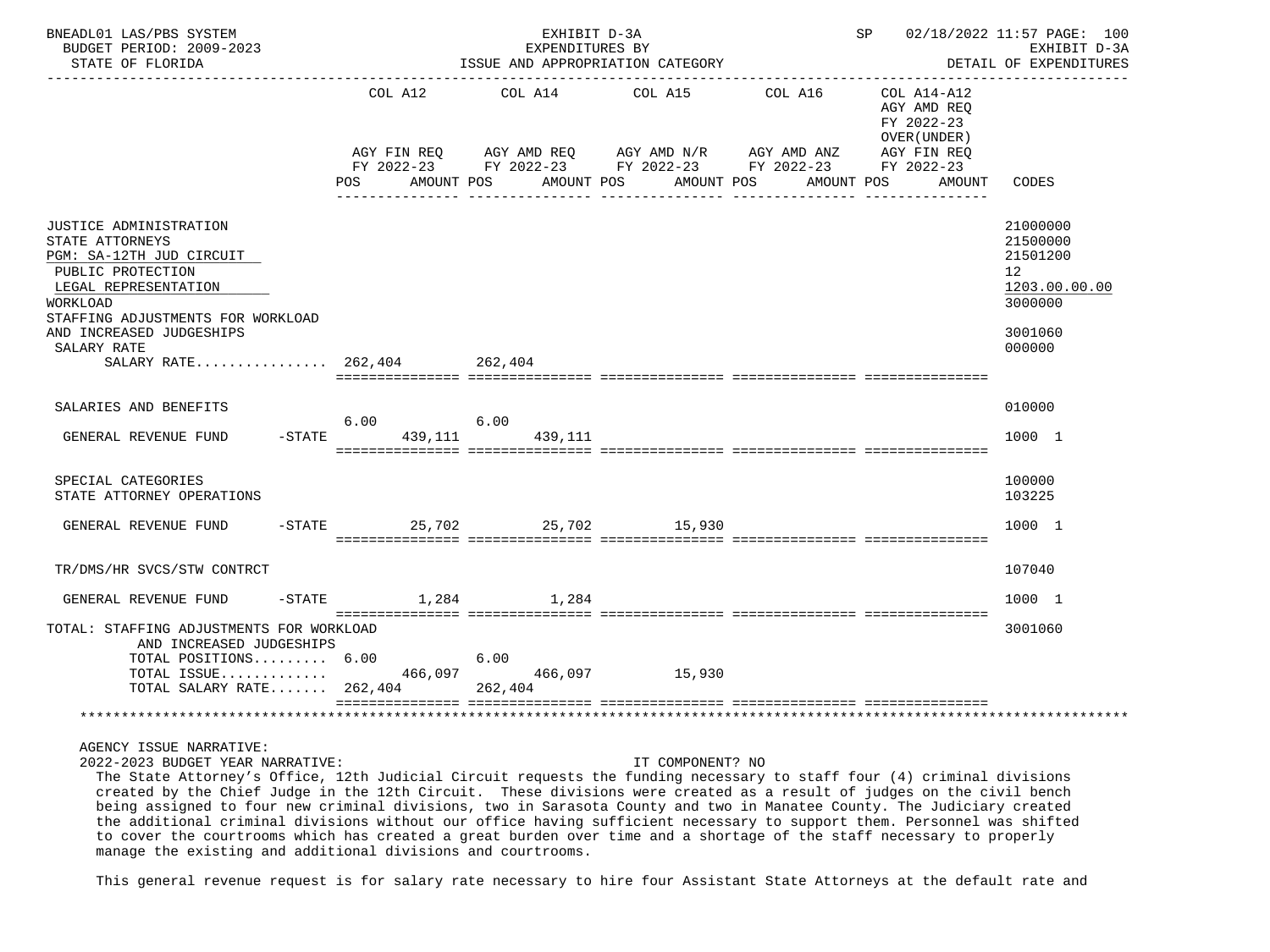| JUSTICE ADMINISTRATION<br>STATE ATTORNEYS<br>PGM: SA-12TH JUD CIRCUIT<br>PUBLIC PROTECTION<br>LEGAL REPRESENTATION<br>WORKLOAD<br>STAFFING ADJUSTMENTS FOR WORKLOAD<br>AND INCREASED JUDGESHIPS<br>two legal assistants (2 @ \$31,200 each) to cover the needs of our four office locations and three counties, Sarasota<br>Manatee and DeSoto. State Attorney Operating Expenditures budget of \$25,702 (\$15,930 non-recurring) is requested to<br>establish the positions as per Standard # 3, modified for State Attorneys.<br>Link to Agency Activities: Felony, misdemeanor, juvenile prosecution and civil matters.<br>POSITION DETAIL OF SALARIES AND BENEFITS: | COL A12 | COL A14<br>POS AMOUNT POS AMOUNT POS AMOUNT POS | COL A15 | COL A16<br>AGY FIN REQ AGY AMD REQ AGY AMD N/R AGY AMD ANZ AGY FIN REQ<br>FY 2022-23 FY 2022-23 FY 2022-23 FY 2022-23 FY 2022-23 | COL A14-A12<br>AGY AMD REQ<br>FY 2022-23<br>OVER (UNDER)<br>AMOUNT POS | AMOUNT                  | <b>CODES</b><br>21000000<br>21500000<br>21501200<br>12 <sup>°</sup><br>1203.00.00.00<br>3000000<br>3001060 |
|-------------------------------------------------------------------------------------------------------------------------------------------------------------------------------------------------------------------------------------------------------------------------------------------------------------------------------------------------------------------------------------------------------------------------------------------------------------------------------------------------------------------------------------------------------------------------------------------------------------------------------------------------------------------------|---------|-------------------------------------------------|---------|----------------------------------------------------------------------------------------------------------------------------------|------------------------------------------------------------------------|-------------------------|------------------------------------------------------------------------------------------------------------|
|                                                                                                                                                                                                                                                                                                                                                                                                                                                                                                                                                                                                                                                                         |         |                                                 |         |                                                                                                                                  |                                                                        |                         |                                                                                                            |
|                                                                                                                                                                                                                                                                                                                                                                                                                                                                                                                                                                                                                                                                         |         |                                                 |         |                                                                                                                                  |                                                                        |                         |                                                                                                            |
|                                                                                                                                                                                                                                                                                                                                                                                                                                                                                                                                                                                                                                                                         | FTE     |                                                 |         | BASE RATE ADDITIVES BENEFITS                                                                                                     | SUBTOTAL                                                               | $\sim$ $\approx$ $\sim$ | LAPSE LAPSED SALARIES<br>AND BENEFITS                                                                      |
| A12 - AGY FIN REO FY 2022-23                                                                                                                                                                                                                                                                                                                                                                                                                                                                                                                                                                                                                                            |         |                                                 |         |                                                                                                                                  |                                                                        |                         |                                                                                                            |
| NEW POSITIONS<br>6151 LEGAL ASSISTANT I<br>N0002 001<br>6901 ASSISTANT STATE ATTORNEY-OVER MILLION                                                                                                                                                                                                                                                                                                                                                                                                                                                                                                                                                                      |         | 2.00 62,400                                     |         |                                                                                                                                  |                                                                        |                         | 40,586    102,986    0.00    102,986                                                                       |
| N0001 001                                                                                                                                                                                                                                                                                                                                                                                                                                                                                                                                                                                                                                                               | 4.00    | 200,004                                         |         | 136,121                                                                                                                          | 336,125 0.00                                                           |                         | 336,125                                                                                                    |
| TOTALS FOR ISSUE BY FUND<br>1000 GENERAL REVENUE FUND                                                                                                                                                                                                                                                                                                                                                                                                                                                                                                                                                                                                                   |         |                                                 |         |                                                                                                                                  |                                                                        |                         | 439,111                                                                                                    |
|                                                                                                                                                                                                                                                                                                                                                                                                                                                                                                                                                                                                                                                                         |         |                                                 |         |                                                                                                                                  |                                                                        |                         | --------------                                                                                             |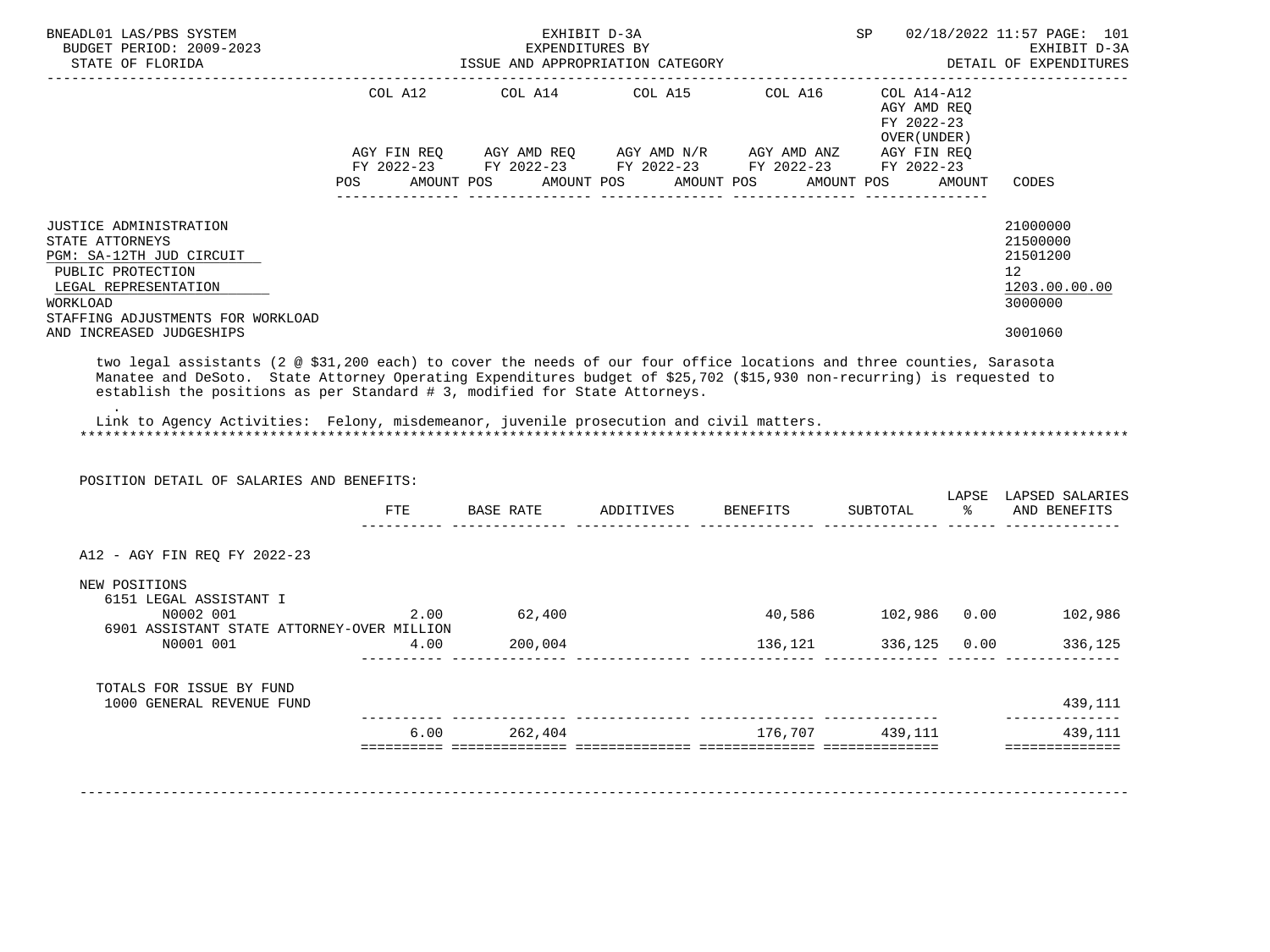|         | EXHIBIT D-3A                                                                            |                     |                 |                                                                  |                                                                                        | SP 02/18/2022 11:57 PAGE: 102<br>EXHIBIT D-3A                                                                                                                                                                                                                             |
|---------|-----------------------------------------------------------------------------------------|---------------------|-----------------|------------------------------------------------------------------|----------------------------------------------------------------------------------------|---------------------------------------------------------------------------------------------------------------------------------------------------------------------------------------------------------------------------------------------------------------------------|
|         |                                                                                         |                     |                 |                                                                  |                                                                                        | DETAIL OF EXPENDITURES                                                                                                                                                                                                                                                    |
| COL A12 |                                                                                         |                     |                 |                                                                  |                                                                                        | CODES                                                                                                                                                                                                                                                                     |
|         |                                                                                         |                     |                 |                                                                  |                                                                                        | 21000000<br>21500000<br>21501200<br>12 <sup>°</sup><br>1203.00.00.00<br>3000000<br>3001060                                                                                                                                                                                |
|         |                                                                                         |                     |                 |                                                                  |                                                                                        |                                                                                                                                                                                                                                                                           |
| FTE     |                                                                                         |                     |                 |                                                                  |                                                                                        | LAPSE LAPSED SALARIES                                                                                                                                                                                                                                                     |
|         |                                                                                         |                     |                 |                                                                  |                                                                                        |                                                                                                                                                                                                                                                                           |
|         |                                                                                         |                     |                 |                                                                  |                                                                                        |                                                                                                                                                                                                                                                                           |
|         | 200,004                                                                                 |                     |                 |                                                                  |                                                                                        | 336,125                                                                                                                                                                                                                                                                   |
|         |                                                                                         |                     |                 |                                                                  |                                                                                        | 439,111<br>---------------                                                                                                                                                                                                                                                |
|         |                                                                                         |                     |                 |                                                                  |                                                                                        |                                                                                                                                                                                                                                                                           |
|         | POSITION DETAIL OF SALARIES AND BENEFITS:<br>6901 ASSISTANT STATE ATTORNEY-OVER MILLION | 2.00 62,400<br>4.00 | EXPENDITURES BY | ISSUE AND APPROPRIATION CATEGORY<br>BASE RATE ADDITIVES BENEFITS | COL A14 COL A15 COL A16<br>POS AMOUNT POS AMOUNT POS AMOUNT POS AMOUNT POS<br>136, 121 | $COL A14 - A12$<br>AGY AMD REO<br>FY 2022-23<br>OVER (UNDER)<br>AGY FIN REQ AGY AMD REQ AGY AMD N/R AGY AMD ANZ AGY FIN REQ<br>FY 2022-23 FY 2022-23 FY 2022-23 FY 2022-23 FY 2022-23<br>AMOUNT<br>SUBTOTAL % AND BENEFITS<br>40,586 102,986 0.00 102,986<br>336,125 0.00 |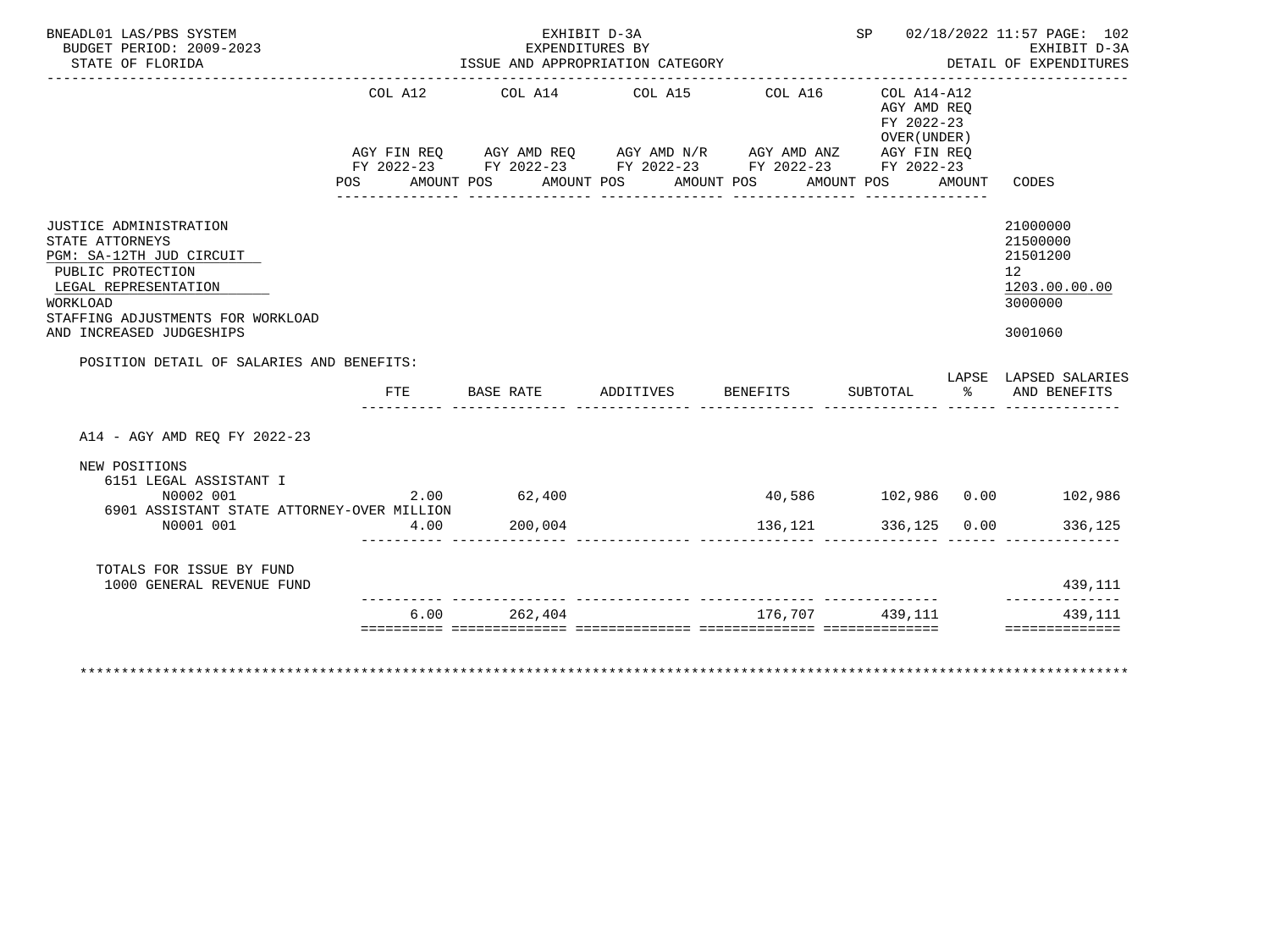| BNEADL01 LAS/PBS SYSTEM<br>BUDGET PERIOD: 2009-2023<br>STATE OF FLORIDA                                                                                                                                  | EXHIBIT D-3A<br>EXPENDITURES BY<br>ISSUE AND APPROPRIATION CATEGORY                                                                                                                                                     |                  | SP 02/18/2022 11:57 PAGE: 103<br>EARLBII D-3A<br>DETAIL OF EXPENDITURES | EXHIBIT D-3A                                                                            |
|----------------------------------------------------------------------------------------------------------------------------------------------------------------------------------------------------------|-------------------------------------------------------------------------------------------------------------------------------------------------------------------------------------------------------------------------|------------------|-------------------------------------------------------------------------|-----------------------------------------------------------------------------------------|
|                                                                                                                                                                                                          | COL A12 COL A14 COL A15 COL A16 COL A14-A12<br>AGY FIN REQ AGY AMD REQ AGY AMD N/R AGY AMD ANZ AGY FIN REQ<br>FY 2022-23 FY 2022-23 FY 2022-23 FY 2022-23 FY 2022-23<br>POS AMOUNT POS AMOUNT POS AMOUNT POS AMOUNT POS |                  | AGY AMD REO<br>FY 2022-23<br>OVER (UNDER)<br>AMOUNT                     | CODES                                                                                   |
| JUSTICE ADMINISTRATION<br>STATE ATTORNEYS<br>PGM: SA-12TH JUD CIRCUIT<br>PUBLIC PROTECTION<br>LEGAL REPRESENTATION<br>OTHER PROGRAMS<br>ATTORNEY RECRUITMENT AND RETENTION<br>SALARY RATE<br>SALARY RATE | 820,000                                                                                                                                                                                                                 |                  | 820,000                                                                 | 21000000<br>21500000<br>21501200<br>12<br>1203.00.00.00<br>4200000<br>4206A00<br>000000 |
| SALARIES AND BENEFITS                                                                                                                                                                                    |                                                                                                                                                                                                                         |                  |                                                                         | 010000                                                                                  |
| $-$ STATE<br>GENERAL REVENUE FUND                                                                                                                                                                        | 1,120,612                                                                                                                                                                                                               |                  | 1,120,612 1000 1                                                        |                                                                                         |
| TOTAL: ATTORNEY RECRUITMENT AND RETENTION<br>TOTAL ISSUE<br>TOTAL SALARY RATE                                                                                                                            | 1,120,612<br>820,000                                                                                                                                                                                                    |                  | 1,120,612<br>820,000                                                    | 4206A00                                                                                 |
| AGENCY ISSUE NARRATIVE:<br>2022-2023 BUDGET YEAR NARRATIVE:                                                                                                                                              |                                                                                                                                                                                                                         | IT COMPONENT? NO |                                                                         |                                                                                         |

 Recruitment and retention of Assistant State Attorney (ASA) FTE is a major priority for the State Attorney's Office for the Twelfth Judicial Circuit (SA12) and the Florida Prosecuting Attorney Association (FPAA). In order to keep current ASA FTE and recruit new ASA FTE, the FPAA is requesting a \$10,000.00 pay increase for all current ASA FTE and an increase in starting pay for ASA FTE by \$10,000.00. Furthermore, the FPAA is requesting that each State Attorney be given authority to grant pay adjustments to address recruitment, retention, or pay inequities from within the requested resources.

2022-23 Amended Narrative after December 15, 2021

 ASAs are leaving public service faster than they can be trained and replaced. Private law firms are paying significantly more than the starting salaries approved by the Florida legislature, and SA12 and the other offices of the FPAA are finding it increasingly difficult to compete for talent. At last count, Florida has over 270 ASA FTE vacancies and the numbers increase daily as potential hires and trial experienced ASAs are lured away to the private law firms that can pay higher salaries. High turnover rates create situations where attorneys handle serious felony cases long before they are ready to do so. SA12 currently has 6 vacant ASA FTE positions that must be filled to adequately fulfill SA12's constitutional duties and the turnover rate is not improving.

As of the time of this request, SA12 has 76 filled ASA FTE positions with current salary & benefits set at a total of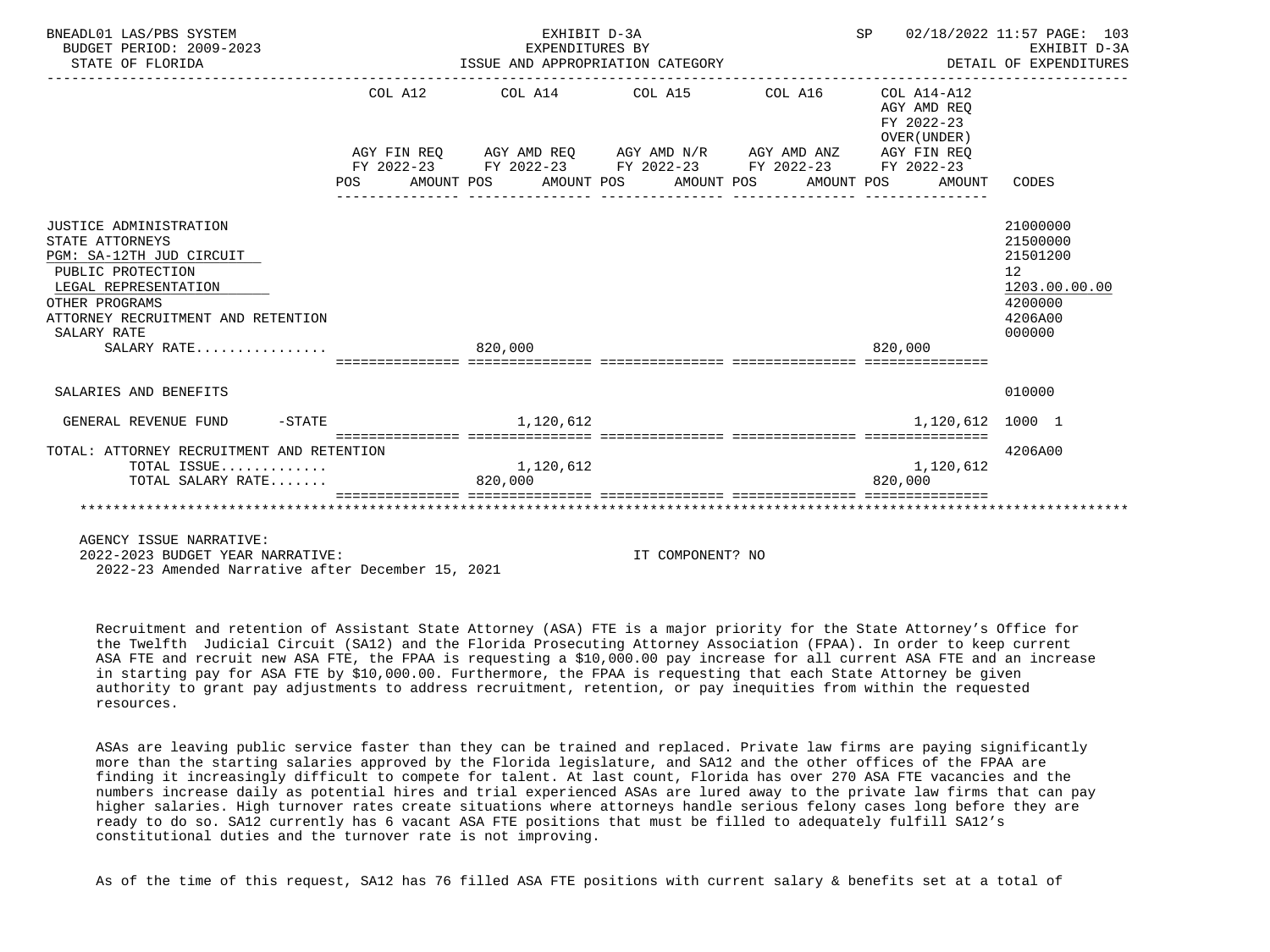| BNEADL01 LAS/PBS SYSTEM<br>BUDGET PERIOD: 2009-2023<br>STATE OF FLORIDA                                                                                                           |             | EXHIBIT D-3A<br>EXPENDITURES BY<br>ISSUE AND APPROPRIATION CATEGORY | <b>SP</b>                                     | 02/18/2022 11:57 PAGE: 104<br>EXHIBIT D-3A<br>DETAIL OF EXPENDITURES |                                                          |                                                                               |
|-----------------------------------------------------------------------------------------------------------------------------------------------------------------------------------|-------------|---------------------------------------------------------------------|-----------------------------------------------|----------------------------------------------------------------------|----------------------------------------------------------|-------------------------------------------------------------------------------|
|                                                                                                                                                                                   | COL A12     | COL A14 COL A15                                                     |                                               | COL A16                                                              | COL A14-A12<br>AGY AMD REO<br>FY 2022-23<br>OVER (UNDER) |                                                                               |
|                                                                                                                                                                                   | AGY FIN REO | FY 2022-23 FY 2022-23 FY 2022-23 FY 2022-23 FY 2022-23              | AGY AMD REO      AGY AMD N/R      AGY AMD ANZ |                                                                      | AGY FIN REO                                              |                                                                               |
|                                                                                                                                                                                   | POS         | AMOUNT POS AMOUNT POS AMOUNT POS                                    |                                               |                                                                      | AMOUNT POS<br>AMOUNT                                     | CODES                                                                         |
| <b>JUSTICE ADMINISTRATION</b><br>STATE ATTORNEYS<br>PGM: SA-12TH JUD CIRCUIT<br>PUBLIC PROTECTION<br>LEGAL REPRESENTATION<br>OTHER PROGRAMS<br>ATTORNEY RECRUITMENT AND RETENTION |             |                                                                     |                                               |                                                                      |                                                          | 21000000<br>21500000<br>21501200<br>12<br>1203.00.00.00<br>4200000<br>4206A00 |

 \$8,571,749.64, which includes \$5,425,180.92 in salary rate and \$3,146,568.72 in benefits. A \$10,000.00 pay increase for SA12's filled ASA FTE positions would be \$1,038,616, which includes \$760,000 in salary rate and \$278,616 in benefits. At the time of this request, SA12 has 6 vacant ASA FTE positions that must be filled to properly execute SA12's constitutional duties. A \$10,000.00 pay increase for starting salary would increase the starting salary for ASA FTE from \$50,000.00 to \$60,000.00. If SA12's vacant ASA FTE positions are filled at the requested increase to \$60,000, the additional money needed to cover the increase by \$10,000.00 per position would be \$81,996 which includes \$60,000 in salary rate and \$21,996 in benefits. Therefore, SA12 is requesting \$1,120,612, which includes \$820,000 in salary rate and \$300,612 in benefits, to provide a \$10,000.00 pay increase to our 76 filled ASA FTE positions and 6 vacant ASA FTE positions for recruitment and retention purposes.

 Public safety is the number one priority for SA12 and the FPAA. The requested pay increases will provide SA12 and all the agencies in the FPAA with much-needed help in keeping our trained Assistant State Attorney FTE and recruiting new Assistant State Attorney FTE against the recruiting efforts of the private sector.

Link to Agency Activities: Felony, misdemeanor, juvenile prosecution and civil matters..

| Summary: This is a new issue.                                                         |            |           |           |                 |                  |             |                                 |
|---------------------------------------------------------------------------------------|------------|-----------|-----------|-----------------|------------------|-------------|---------------------------------|
| POSITION DETAIL OF SALARIES AND BENEFITS:                                             | <b>FTE</b> | BASE RATE | ADDITIVES | <b>BENEFITS</b> | SUBTOTAL         | LAPSE<br>ႜႜ | LAPSED SALARIES<br>AND BENEFITS |
| A14 - AGY AMD REO FY 2022-23                                                          |            |           |           |                 |                  |             |                                 |
| CHANGES TO CURRENTLY AUTHORIZED POSITIONS<br>RA01 RATE & SALARY ADJ - BENEFITS NO FTE |            |           |           |                 |                  |             |                                 |
| N0001 001                                                                             | 0.00       | 820,000   |           | 300,612         | 1,120,612   0.00 |             | 1,120,612                       |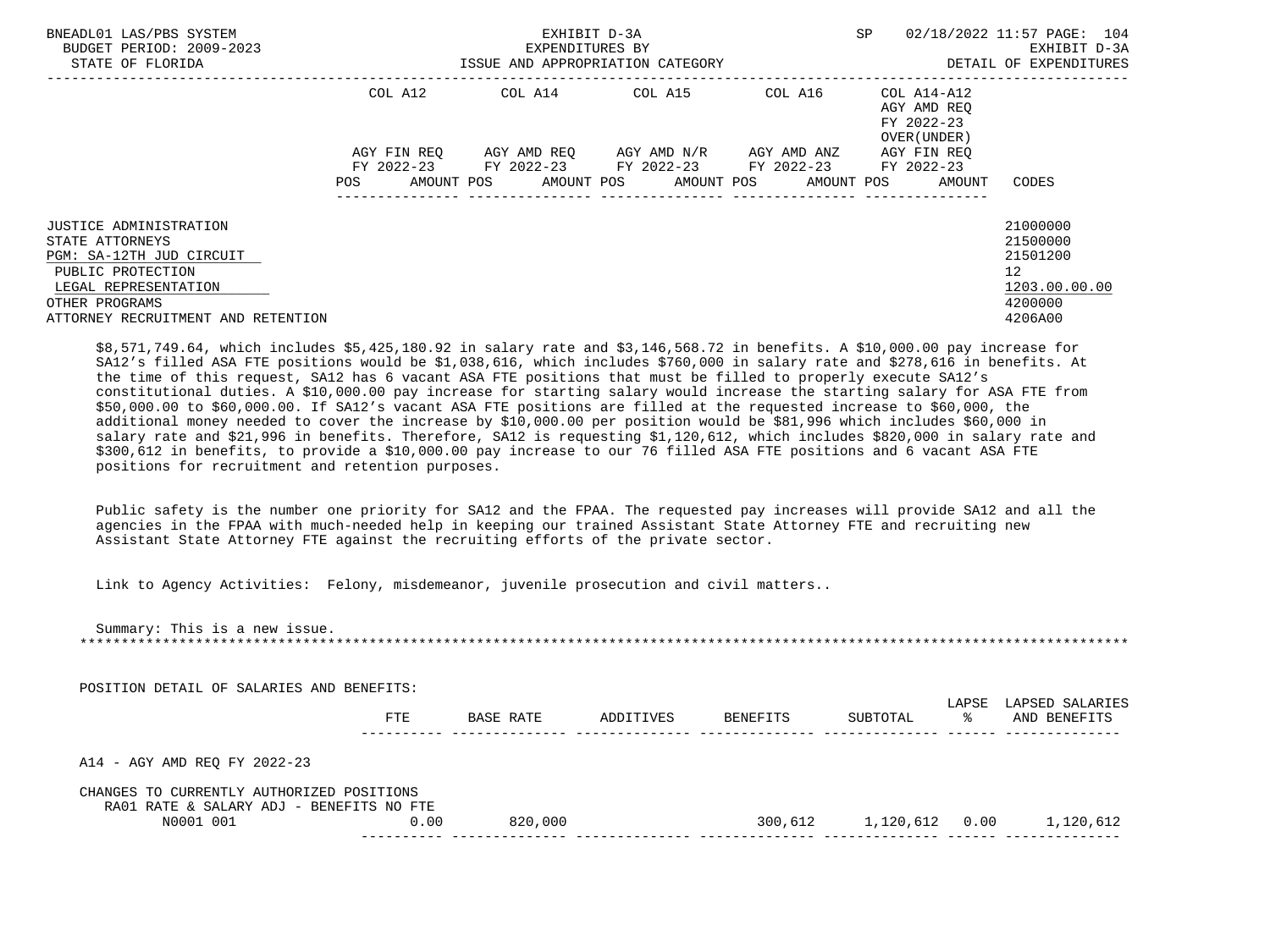| BNEADL01 LAS/PBS SYSTEM<br>BUDGET PERIOD: 2009-2023<br>STATE OF FLORIDA                                                                                                    |                          | EXHIBIT D-3A<br>EXPENDITURES BY<br>ISSUE AND APPROPRIATION CATEGORY |                                                                                                                                                                          | SP 02/18/2022 11:57 PAGE: 105<br>EXHIBIT D-3A<br>DETAIL OF EXPENDITURES |                                                                                                                       |                                                                               |
|----------------------------------------------------------------------------------------------------------------------------------------------------------------------------|--------------------------|---------------------------------------------------------------------|--------------------------------------------------------------------------------------------------------------------------------------------------------------------------|-------------------------------------------------------------------------|-----------------------------------------------------------------------------------------------------------------------|-------------------------------------------------------------------------------|
|                                                                                                                                                                            | POS FOR                  | AMOUNT POS                                                          | COL A12 COL A14 COL A15 COL A16<br>AGY FIN REQ $AGY$ AMD REQ AGY AMD N/R AGY AMD ANZ AGY FIN REQ<br>FY 2022-23 FY 2022-23 FY 2022-23 FY 2022-23 FY 2022-23<br>AMOUNT POS | AMOUNT POS                                                              | ---------------------------------<br>COL A14-A12<br>AGY AMD REO<br>FY 2022-23<br>OVER (UNDER)<br>AMOUNT POS<br>AMOUNT | CODES                                                                         |
| JUSTICE ADMINISTRATION<br>STATE ATTORNEYS<br>PGM: SA-12TH JUD CIRCUIT<br>PUBLIC PROTECTION<br>LEGAL REPRESENTATION<br>OTHER PROGRAMS<br>ATTORNEY RECRUITMENT AND RETENTION |                          |                                                                     |                                                                                                                                                                          |                                                                         |                                                                                                                       | 21000000<br>21500000<br>21501200<br>12<br>1203.00.00.00<br>4200000<br>4206A00 |
| POSITION DETAIL OF SALARIES AND BENEFITS:                                                                                                                                  |                          |                                                                     | FTE BASE RATE ADDITIVES BENEFITS                                                                                                                                         |                                                                         | SUBTOTAL % AND BENEFITS                                                                                               | LAPSE LAPSED SALARIES                                                         |
| A14 - AGY AMD REO FY 2022-23<br>CHANGES TO CURRENTLY AUTHORIZED POSITIONS                                                                                                  |                          |                                                                     |                                                                                                                                                                          |                                                                         |                                                                                                                       |                                                                               |
| TOTALS FOR ISSUE BY FUND<br>1000 GENERAL REVENUE FUND                                                                                                                      |                          |                                                                     |                                                                                                                                                                          |                                                                         |                                                                                                                       | 1,120,612<br>--------------                                                   |
|                                                                                                                                                                            |                          | $0.00$ 820,000                                                      |                                                                                                                                                                          | 300,612 1,120,612                                                       |                                                                                                                       | 1,120,612<br>==============                                                   |
| TOTAL: LEGAL REPRESENTATION<br>BY FUND TYPE                                                                                                                                |                          |                                                                     |                                                                                                                                                                          |                                                                         |                                                                                                                       | 1203.00.00.00                                                                 |
| GENERAL REVENUE FUND<br>TRUST FUNDS                                                                                                                                        | 466,097 1,586,709 15,930 |                                                                     |                                                                                                                                                                          |                                                                         | 1,120,612 1000<br>$116,000$ $132,000$ $132,000$ $132,000$ $16,000$<br>16,000 2000                                     |                                                                               |
| TOTAL POSITIONS 6.00 6.00<br>TOTAL PROG COMP 582,097 1,718,709 147,930<br>TOTAL SALARY RATE 262,404 1,082,404                                                              |                          |                                                                     |                                                                                                                                                                          |                                                                         | 1,136,612<br>820,000                                                                                                  |                                                                               |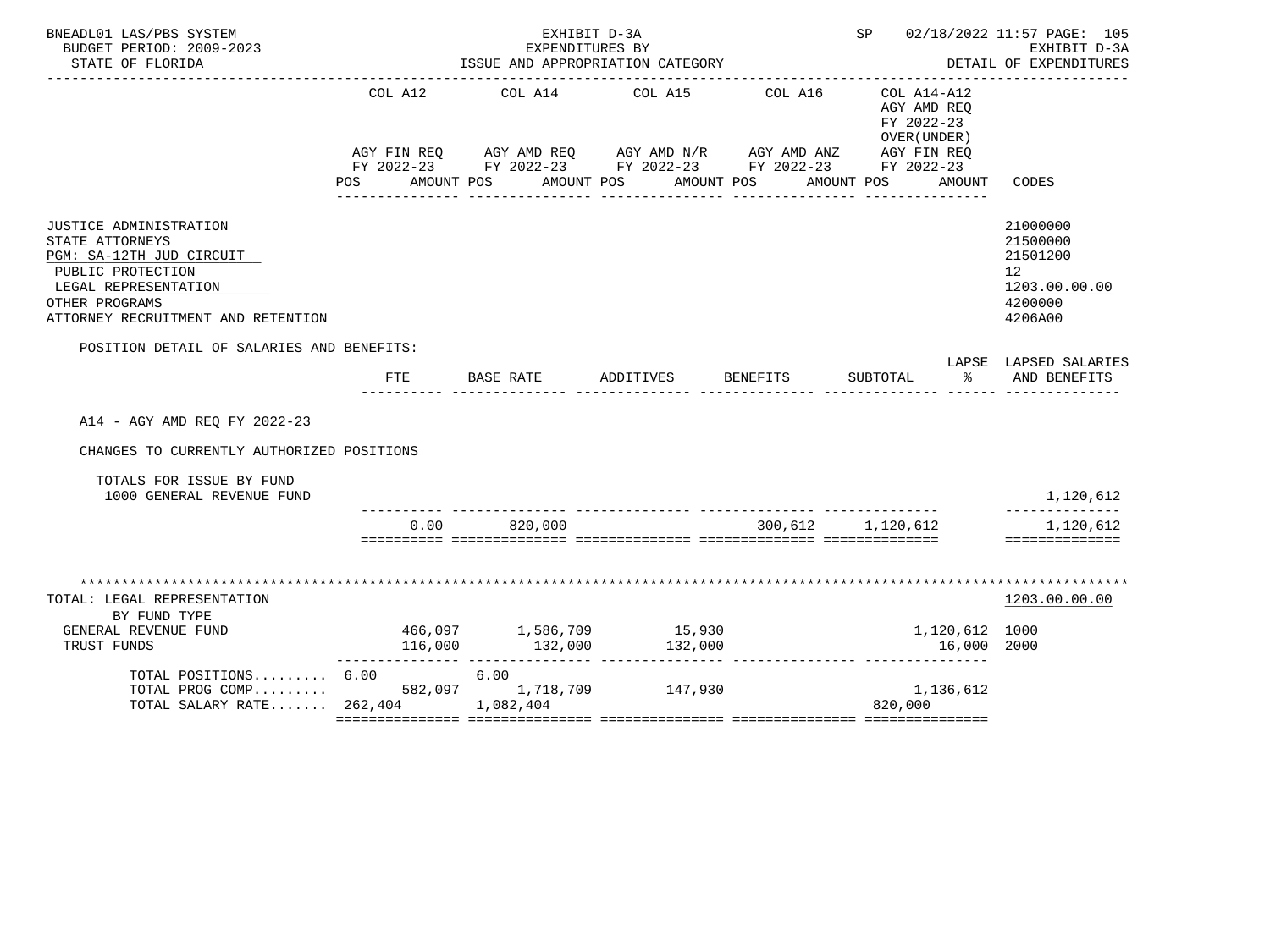| BNEADL01 LAS/PBS SYSTEM<br>BUDGET PERIOD: 2009-2023<br>STATE OF FLORIDA                                                                                                                                                    | EXHIBIT D-3A<br>expenditures by<br>ISSUE AND APPROPRIATION CATEGORY |  |  |                  |  |                                                             |  |  | SP 02/18/2022 11:57 PAGE: 106<br>EXHIBIT D-3A<br>DETAIL OF EXPENDITURES |                                                                                                                |
|----------------------------------------------------------------------------------------------------------------------------------------------------------------------------------------------------------------------------|---------------------------------------------------------------------|--|--|------------------|--|-------------------------------------------------------------|--|--|-------------------------------------------------------------------------|----------------------------------------------------------------------------------------------------------------|
|                                                                                                                                                                                                                            |                                                                     |  |  |                  |  | COL A12 COL A14 COL A15 COL A16 COL A14-A12                 |  |  | AGY AMD REO<br>FY 2022-23<br>OVER (UNDER)                               |                                                                                                                |
|                                                                                                                                                                                                                            |                                                                     |  |  |                  |  | AGY FIN REQ AGY AMD REQ AGY AMD N/R AGY AMD ANZ AGY FIN REQ |  |  |                                                                         |                                                                                                                |
|                                                                                                                                                                                                                            |                                                                     |  |  | ________________ |  | FY 2022-23 FY 2022-23 FY 2022-23 FY 2022-23 FY 2022-23      |  |  | POS AMOUNT POS AMOUNT POS AMOUNT POS AMOUNT POS AMOUNT CODES            |                                                                                                                |
| JUSTICE ADMINISTRATION<br>STATE ATTORNEYS<br>PGM: SA-13TH JUD CIRCUIT<br>PUBLIC PROTECTION<br>LEGAL REPRESENTATION<br>EOUIPMENT NEEDS<br>REPLACEMENT OF MOTOR VEHICLES<br>SPECIAL CATEGORIES<br>ACOUISITION/MOTOR VEHICLES |                                                                     |  |  |                  |  |                                                             |  |  |                                                                         | 21000000<br>21500000<br>21501300<br>12 <sup>°</sup><br>1203.00.00.00<br>2400000<br>2401500<br>100000<br>100021 |
| STATE ATTNYS REVENUE TF -STATE 579.000 84,000 84,000                                                                                                                                                                       |                                                                     |  |  |                  |  |                                                             |  |  |                                                                         | 9.000 2058 1                                                                                                   |
|                                                                                                                                                                                                                            |                                                                     |  |  |                  |  |                                                             |  |  |                                                                         |                                                                                                                |
| AGENCY ISSUE NARRATIVE:<br>2022-2023 BUDGET YEAR NARRATIVE:                                                                                                                                                                |                                                                     |  |  |                  |  | IT COMPONENT? NO                                            |  |  |                                                                         |                                                                                                                |

Priority #5:

 This Issue benefits all four core activities of the State Attorney, 13th Judicial Circuit, Hillsborough County. These activities are Felony Prosecution, Misdemeanor Prosecution, Juvenile Prosecution and Civil Action Services. The cost to replace three (3) vehicles is estimated to be \$25,000 each, for a total request of \$75,000. The vehicles slated for replacement are projected to meet the Florida Department of Management Services Minimum Equipment Replacement Criteria by FY22/23.

|  |  |  |  | Vehicle #: 89217; Year: 2011 Ford/Fusion; ID#: 3FAHP0HG0BR344422; Milage as of 06/30/21: 120,540      |  |  |
|--|--|--|--|-------------------------------------------------------------------------------------------------------|--|--|
|  |  |  |  | Vehicle #: 89221; Year: 2013 Dodge/Charger; ID#: 2C3CDXBG5DH531799; Milage as of 06/30/21: 114,231    |  |  |
|  |  |  |  | Vehicle #: 89229; Year: 2014 Dodge/Charger; ID#: 2C3CDXBG8EH132712; Milage as of $06/30/21$ : 135,173 |  |  |

Amended 2022-23 Narrative after December 15, 2021

 Priority #5: This Issue benefits all four core activities of the State Attorney, 13th Judicial Circuit, Hillsborough County. These activities are Felony Prosecution, Misdemeanor Prosecution, Juvenile Prosecution and Civil Action Services. The cost to replace three (3) vehicles is estimated to be \$28,000 each, for a total request of \$84,000. The vehicles slated for replacement are projected to meet the Florida Department of Management Services Minimum Equipment Replacement Criteria by FY22/23. Summary: This request is being amended due to an increase to the cost of each vehicle as outlined in State Term Contract No. 25100000-21-STC For Motor Vehicles beginning November 17, 2021, expiring on November 16, 2022. Our initial request was \$75,000 in State Attorney Revenue Trust Fund authority; however, due to the increase in cost of each vehicle the State Attorney, 13th Judicial Circuit, Hillsborough County is requesting \$84,000 in State Attorney Revenue Trust Fund authority.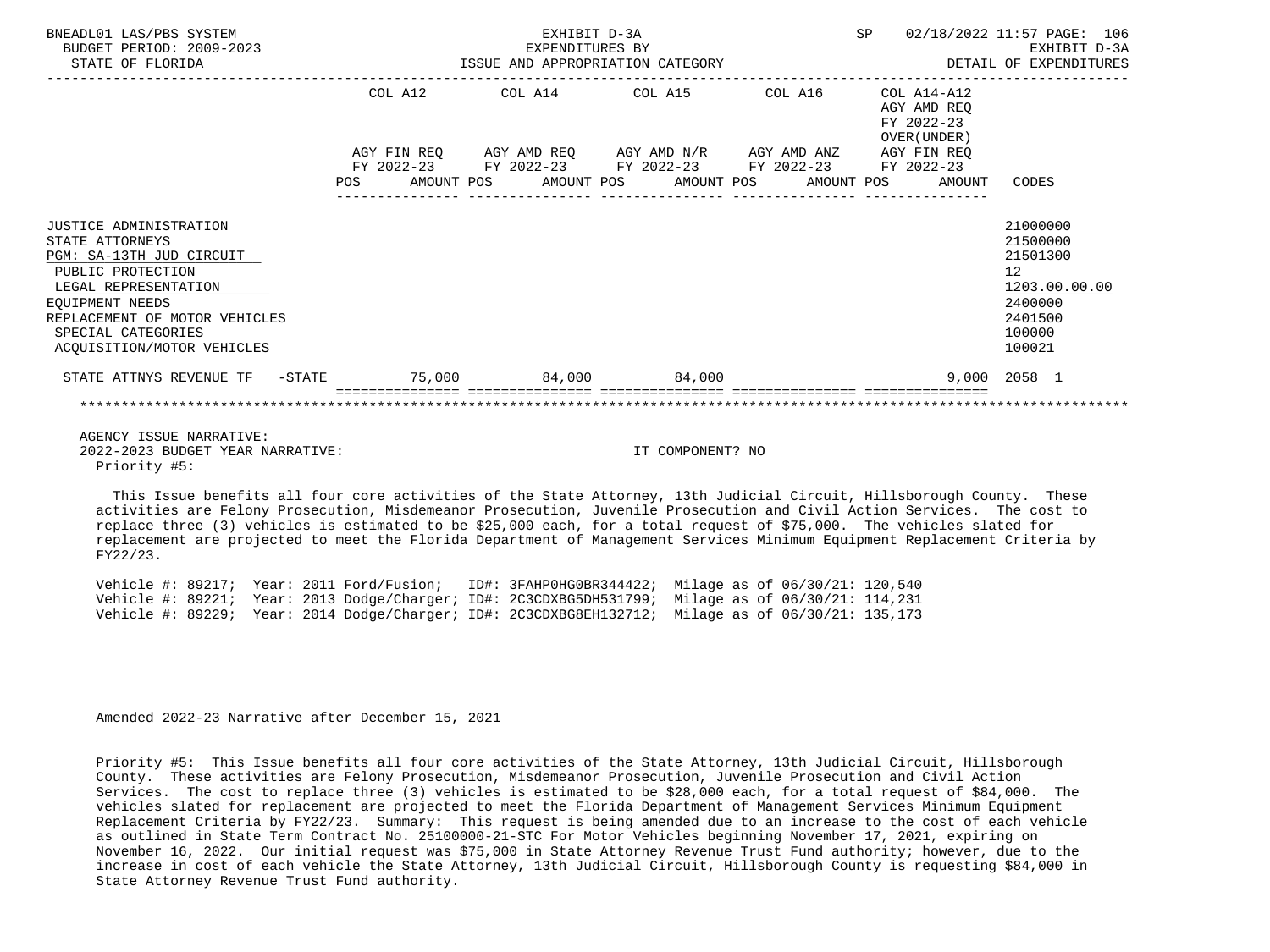| BNEADL01 LAS/PBS SYSTEM<br>BUDGET PERIOD: 2009-2023<br>STATE OF FLORIDA                                                                                                                                                                                                                                      |                                            | EXHIBIT D-3A<br>EXPENDITURES BY<br>ISSUE AND APPROPRIATION CATEGORY                                          | SP                    | 02/18/2022 11:57 PAGE: 107<br>EXHIBIT D-3A<br>DETAIL OF EXPENDITURES |                                                                                                 |                                                                                              |
|--------------------------------------------------------------------------------------------------------------------------------------------------------------------------------------------------------------------------------------------------------------------------------------------------------------|--------------------------------------------|--------------------------------------------------------------------------------------------------------------|-----------------------|----------------------------------------------------------------------|-------------------------------------------------------------------------------------------------|----------------------------------------------------------------------------------------------|
|                                                                                                                                                                                                                                                                                                              | COL A12<br>FY 2022-23<br>POS<br>AMOUNT POS | COL A14<br>AGY FIN REQ AGY AMD REQ AGY AMD N/R AGY AMD ANZ<br>FY 2022-23 FY 2022-23 FY 2022-23<br>AMOUNT POS | COL A15<br>AMOUNT POS | COL A16<br>AMOUNT POS                                                | COL A14-A12<br>AGY AMD REQ<br>FY 2022-23<br>OVER (UNDER)<br>AGY FIN REQ<br>FY 2022-23<br>AMOUNT | CODES                                                                                        |
| JUSTICE ADMINISTRATION<br>STATE ATTORNEYS<br>PGM: SA-13TH JUD CIRCUIT<br>PUBLIC PROTECTION<br>LEGAL REPRESENTATION<br>EQUIPMENT NEEDS<br>REPLACEMENT OF MOTOR VEHICLES                                                                                                                                       |                                            |                                                                                                              |                       | ---------------                                                      |                                                                                                 | 21000000<br>21500000<br>21501300<br>$12 \overline{ }$<br>1203.00.00.00<br>2400000<br>2401500 |
| Vehicle #: 89217; Year: 2011 Ford/Fusion; ID#: 3FAHP0HG0BR344422; Milage as of 06/30/21: 120,540<br>Vehicle #: 89221; Year: 2013 Dodge/Charger; ID#: 2C3CDXBG5DH531799; Milage as of 06/30/21: 114,231<br>Vehicle #: 89229; Year: 2014 Dodge/Charger; ID#: 2C3CDXBG8EH132712; Milage as of 06/30/21: 135,173 |                                            |                                                                                                              |                       |                                                                      |                                                                                                 |                                                                                              |
| Summary: The State Attorney's Office in the Thirteenth Judicial Circuit is requesting an additional \$9,000, for a new<br>total of \$84,000, for the purchase of three new vehicles.                                                                                                                         |                                            |                                                                                                              |                       |                                                                      |                                                                                                 |                                                                                              |
| WORKLOAD<br>STAFFING ADJUSTMENTS FOR WORKLOAD<br>AND INCREASED JUDGESHIPS<br>SALARY RATE<br>SALARY RATE 974,555 974,555                                                                                                                                                                                      |                                            |                                                                                                              |                       |                                                                      |                                                                                                 | 3000000<br>3001060<br>000000                                                                 |
| SALARIES AND BENEFITS<br>GENERAL REVENUE FUND<br>$-$ STATE                                                                                                                                                                                                                                                   | 7.00<br>1,397,103                          | 7.00<br>1,397,103                                                                                            |                       |                                                                      |                                                                                                 | 010000<br>1000 1                                                                             |
| SPECIAL CATEGORIES<br>STATE ATTORNEY OPERATIONS                                                                                                                                                                                                                                                              |                                            |                                                                                                              |                       |                                                                      |                                                                                                 | 100000<br>103225                                                                             |
| GENERAL REVENUE FUND<br>$-$ STATE                                                                                                                                                                                                                                                                            | 39,333                                     | 39,333                                                                                                       | 24,850                |                                                                      |                                                                                                 | 1000 1                                                                                       |
| TR/DMS/HR SVCS/STW CONTRCT                                                                                                                                                                                                                                                                                   |                                            |                                                                                                              |                       |                                                                      |                                                                                                 | 107040                                                                                       |
| GENERAL REVENUE FUND<br>$-STATE$                                                                                                                                                                                                                                                                             | 1,498                                      | 1,498                                                                                                        |                       |                                                                      |                                                                                                 | 1000 1                                                                                       |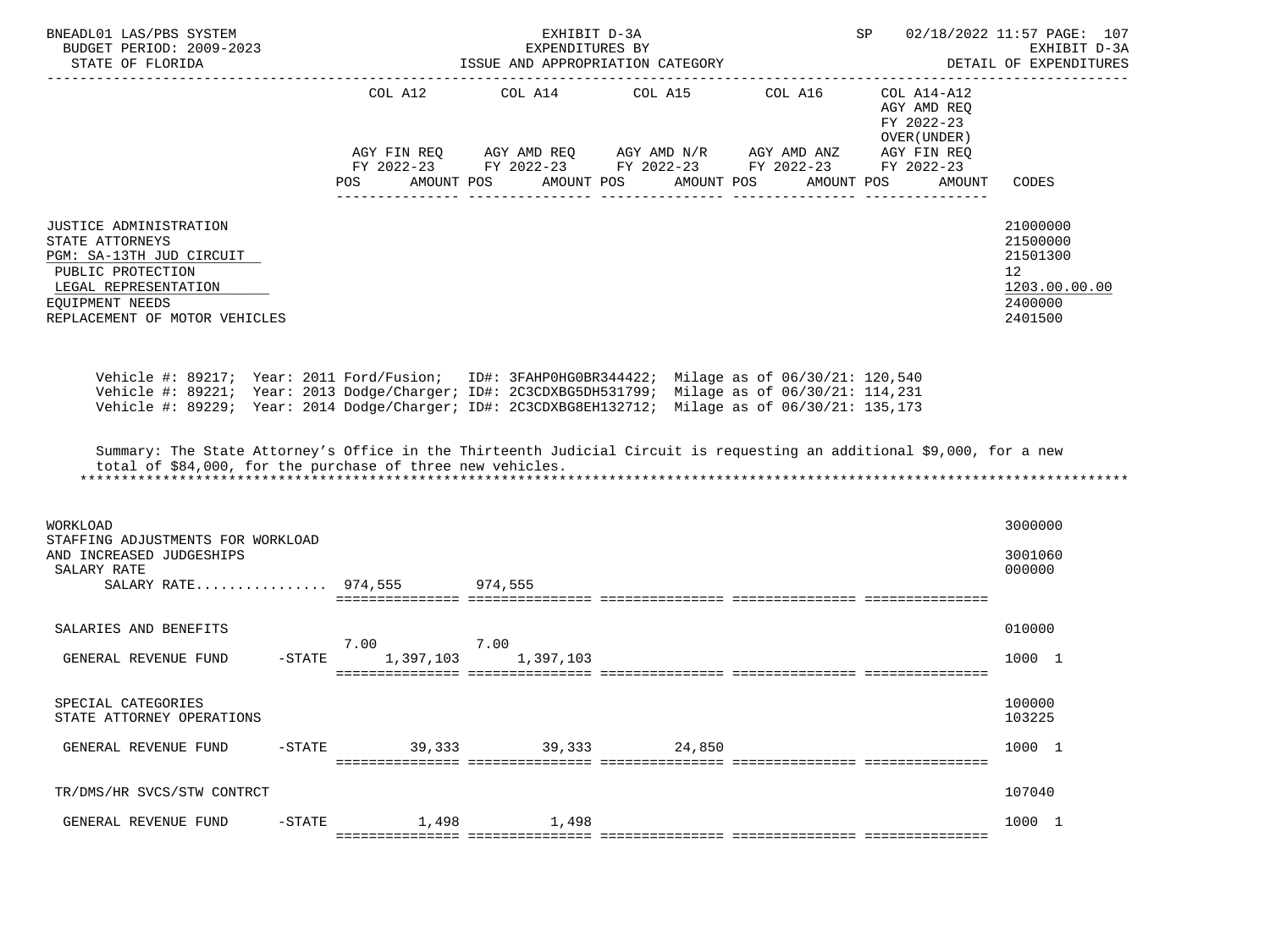| BNEADL01 LAS/PBS SYSTEM<br>BUDGET PERIOD: 2009-2023<br>STATE OF FLORIDA                                                                                                                         |            | EXHIBIT D-3A<br>EXPENDITURES BY                                                                                                                                                                         | --------------------------------- | SP 02/18/2022 11:57 PAGE: 108<br>EXHIBIT D-3A |                                                                    |                                                                                            |
|-------------------------------------------------------------------------------------------------------------------------------------------------------------------------------------------------|------------|---------------------------------------------------------------------------------------------------------------------------------------------------------------------------------------------------------|-----------------------------------|-----------------------------------------------|--------------------------------------------------------------------|--------------------------------------------------------------------------------------------|
|                                                                                                                                                                                                 | <b>POS</b> | COL A12 COL A14 COL A15 COL A16<br>AGY FIN REQ AGY AMD REQ AGY AMD N/R AGY AMD ANZ AGY FIN REQ<br>FY 2022-23 FY 2022-23 FY 2022-23 FY 2022-23 FY 2022-23<br>AMOUNT POS AMOUNT POS AMOUNT POS AMOUNT POS |                                   |                                               | COL A14-A12<br>AGY AMD REO<br>FY 2022-23<br>OVER (UNDER)<br>AMOUNT | CODES                                                                                      |
| JUSTICE ADMINISTRATION<br>STATE ATTORNEYS<br>PGM: SA-13TH JUD CIRCUIT<br>PUBLIC PROTECTION<br>LEGAL REPRESENTATION<br>WORKLOAD<br>STAFFING ADJUSTMENTS FOR WORKLOAD<br>AND INCREASED JUDGESHIPS |            |                                                                                                                                                                                                         |                                   |                                               |                                                                    | 21000000<br>21500000<br>21501300<br>12 <sup>°</sup><br>1203.00.00.00<br>3000000<br>3001060 |
| TOTAL: STAFFING ADJUSTMENTS FOR WORKLOAD<br>AND INCREASED JUDGESHIPS<br>TOTAL POSITIONS 7.00 7.00                                                                                               |            |                                                                                                                                                                                                         |                                   |                                               |                                                                    | 3001060                                                                                    |
| TOTAL ISSUE 1,437,934 1,437,934 24,850<br>TOTAL SALARY RATE 974,555 974,555                                                                                                                     |            |                                                                                                                                                                                                         |                                   |                                               |                                                                    |                                                                                            |
|                                                                                                                                                                                                 |            |                                                                                                                                                                                                         |                                   |                                               |                                                                    |                                                                                            |
| AGENCY ISSUE NARRATIVE:<br>2022-2023 BUDGET YEAR NARRATIVE:<br>Priority #2:                                                                                                                     |            |                                                                                                                                                                                                         | IT COMPONENT? NO                  |                                               |                                                                    |                                                                                            |
| For County Criminal Division:                                                                                                                                                                   |            |                                                                                                                                                                                                         |                                   |                                               |                                                                    |                                                                                            |
|                                                                                                                                                                                                 |            |                                                                                                                                                                                                         |                                   |                                               |                                                                    |                                                                                            |

 The State Attorney's Office, Thirteenth Judicial Circuit, requests the funding necessary to staff two (2) county criminal divisions. The Chief Judge in the Thirteenth Judicial Circuit has reinstated county criminal division B and plans to create one (1) new county criminal division. County criminal division B was previously dissolved in January 2021 by order of the Chief Judge. Assistant State Attorneys were moved into existing divisions and support staff were moved to other divisions with existing vacancies. As a result, we no longer have funding to fill support staff positions in county criminal division B; and therefore, we are requesting salaries and benefits for three (3) support staff positions. The Office of the State Attorney, Thirteenth Judicial Circuit, is also requesting salaries and benefits for four (4) Assistant State Attorney positions and three (3) support staff positions for the newly created county criminal division. The new county criminal division is being created to keep up with the number of cases and case assignments in Hillsborough County.

 The reinstated County Criminal Division B requires the following positions: 3 Legal Assistant I (Salary \$29,120.04 x 3 = \$87,360.12) Salary Rate: \$87,360.12

 The new County Criminal Division requires the following positions: 4 Entry Level Assistant State Attorneys (Salary \$50,000 x 4 = \$ \$200,000)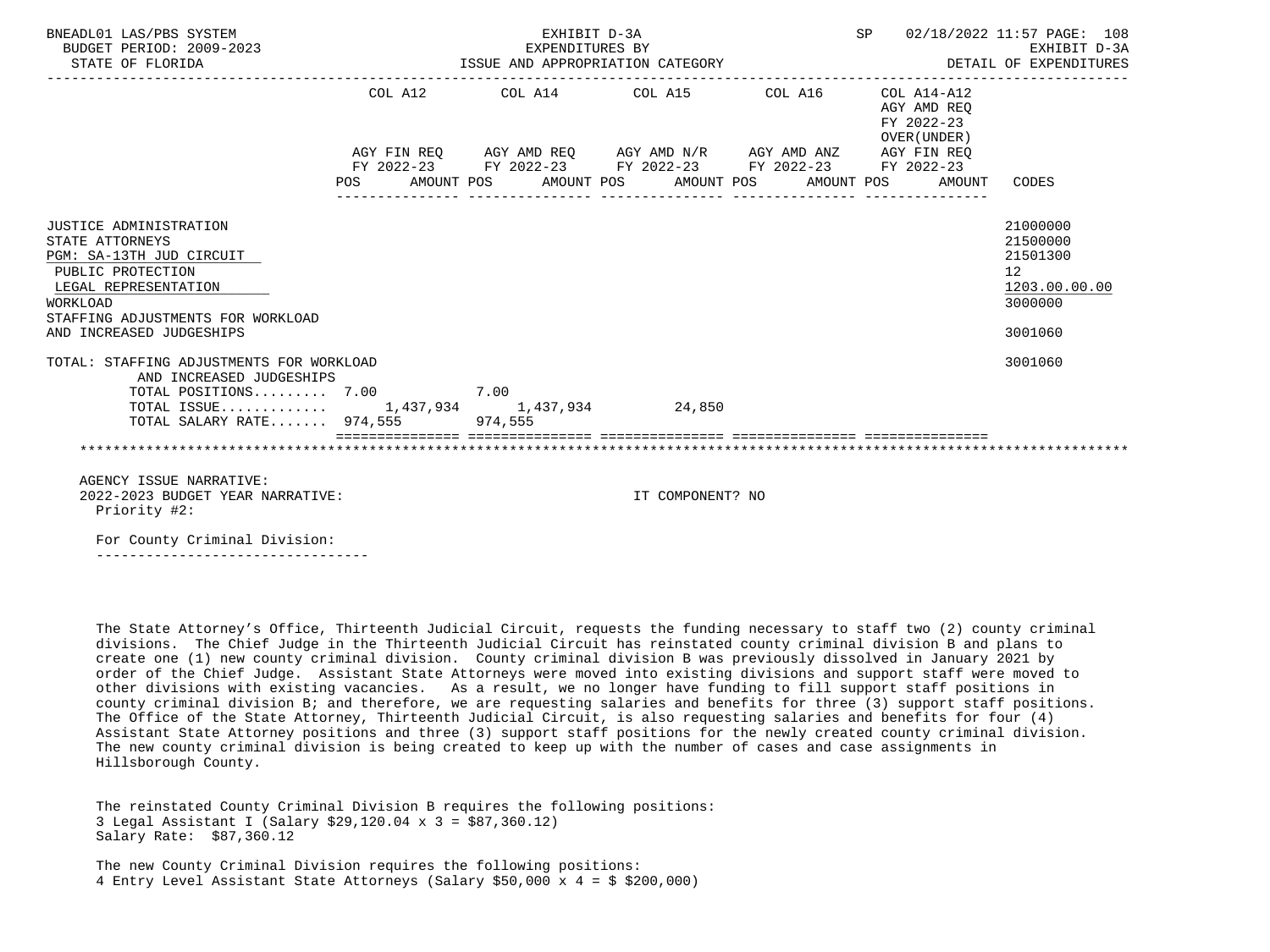| BNEADL01 LAS/PBS SYSTEM<br>BUDGET PERIOD: 2009-2023<br>STATE OF FLORIDA                                                                                                                                |         | EXHIBIT D-3A<br>EXPENDITURES BY<br>ISSUE AND APPROPRIATION CATEGORY | SP                                                                                                            | 02/18/2022 11:57 PAGE: 109<br>EXHIBIT D-3A<br>DETAIL OF EXPENDITURES |                                                                       |                                                                               |
|--------------------------------------------------------------------------------------------------------------------------------------------------------------------------------------------------------|---------|---------------------------------------------------------------------|---------------------------------------------------------------------------------------------------------------|----------------------------------------------------------------------|-----------------------------------------------------------------------|-------------------------------------------------------------------------------|
|                                                                                                                                                                                                        | COL A12 |                                                                     | COL A14 COL A15 COL A16                                                                                       |                                                                      | COL A14-A12<br>AGY AMD REO<br>FY 2022-23<br>OVER (UNDER )             |                                                                               |
|                                                                                                                                                                                                        |         |                                                                     | AGY FIN REQ 6 AGY AMD REQ 6 AGY AMD N/R 6GY AMD ANZ<br>FY 2022-23 FY 2022-23 FY 2022-23 FY 2022-23 FY 2022-23 |                                                                      | AGY FIN REO<br>POS AMOUNT POS AMOUNT POS AMOUNT POS AMOUNT POS AMOUNT | CODES                                                                         |
| <b>JUSTICE ADMINISTRATION</b><br>STATE ATTORNEYS<br>PGM: SA-13TH JUD CIRCUIT<br>PUBLIC PROTECTION<br>LEGAL REPRESENTATION<br>WORKLOAD<br>STAFFING ADJUSTMENTS FOR WORKLOAD<br>AND INCREASED JUDGESHIPS |         |                                                                     |                                                                                                               |                                                                      |                                                                       | 21000000<br>21500000<br>21501300<br>12<br>1203.00.00.00<br>3000000<br>3001060 |
| 3 Legal Assistant I (Salary \$29,120.04 x 3 = \$87,360.12)<br>Salary Rate: \$287,360.12                                                                                                                |         |                                                                     |                                                                                                               |                                                                      |                                                                       |                                                                               |

Total Salary Rate (2 Divisions): \$374,720.24

\_\_\_\_\_\_\_\_\_\_\_\_\_\_\_\_\_\_\_\_\_\_\_\_\_\_\_\_\_\_\_\_\_\_\_\_\_\_\_\_\_\_\_\_\_

 The Office of the State Attorney, 13th Judicial Circuit, is requesting salaries and benefits, no FTE positions. It may be necessary to make changes to this Issue Code at a later date depending on additional Administrative Orders issued by the Chief Judge.

 For Felony Prosecution: ----------------------------

 This issue also benefits the Felony Prosecution activity of the Office of the State Attorney, 13th Judicial Circuit, Hillsborough County.

 Funding for one (1) Felony Prosecution Division is requested in order to staff one (1) new Felony Judgeship anticipated to be certified for this circuit. It is imperative to have proper funding in order to staff this new division if the Judgeship is added.

The new Felony Prosecution Division would require the following positions:

 1 Felony Division Chief Assistant State Attorney (Salary \$94,500) 1 Felony Division Deputy Chief Assistant State Attorney (Salary \$78,000) 1 Felony Division Lead Trial Assistant State Attorney (Salary \$68,000) 3 Felony Line Assistant State Attorneys (Salary \$59,000 x 3 = \$177,000) 1 Intake Assistant State Attorney (Salary \$70,000) 2 Legal Assistant II (Salary \$31,167.24 x 2 = \$62,334.48) 1 Investigator I (Salary \$50,000) Total Salary Rate: \$599,334.48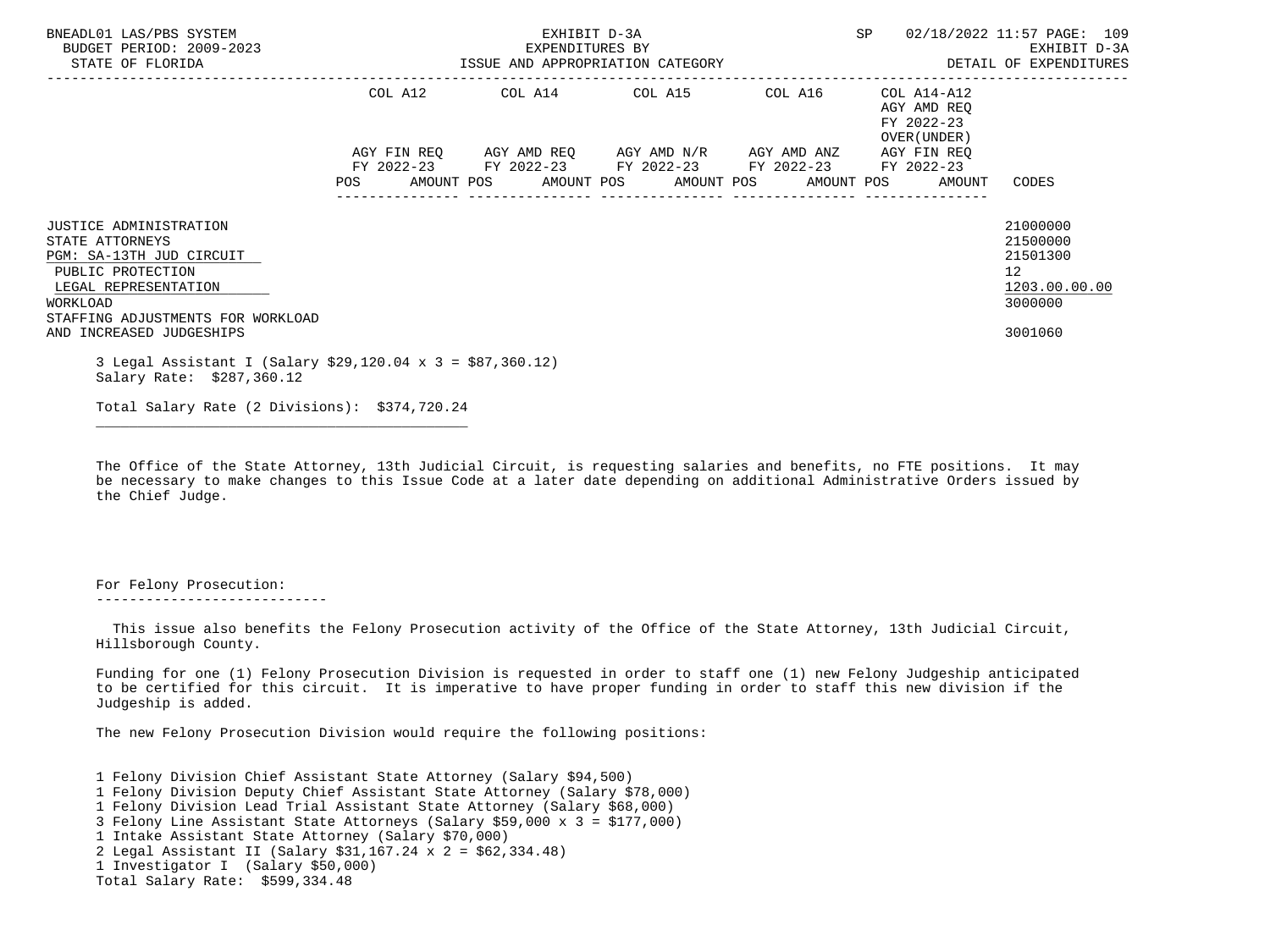| BNEADL01 LAS/PBS SYSTEM<br>BUDGET PERIOD: 2009-2023<br>STATE OF FLORIDA                                                                                                                                                                                                                                                                   |         | ISSUE AND APPROPRIATION CATEGORY                            | EXHIBIT D-3A<br>EXPENDITURES BY |         |                                            |        | SP 02/18/2022 11:57 PAGE: 110<br>EXHIBIT D-3A<br>DETAIL OF EXPENDITURES |
|-------------------------------------------------------------------------------------------------------------------------------------------------------------------------------------------------------------------------------------------------------------------------------------------------------------------------------------------|---------|-------------------------------------------------------------|---------------------------------|---------|--------------------------------------------|--------|-------------------------------------------------------------------------|
|                                                                                                                                                                                                                                                                                                                                           | COL A12 |                                                             |                                 |         | AGY AMD REO<br>FY 2022-23<br>OVER (UNDER ) |        |                                                                         |
|                                                                                                                                                                                                                                                                                                                                           |         | AGY FIN REQ AGY AMD REQ AGY AMD N/R AGY AMD ANZ AGY FIN REQ |                                 |         |                                            |        |                                                                         |
|                                                                                                                                                                                                                                                                                                                                           |         | FY 2022-23 FY 2022-23 FY 2022-23 FY 2022-23 FY 2022-23      |                                 |         |                                            |        |                                                                         |
|                                                                                                                                                                                                                                                                                                                                           | POS     | AMOUNT POS AMOUNT POS AMOUNT POS                            |                                 |         | AMOUNT POS                                 | AMOUNT | CODES                                                                   |
| JUSTICE ADMINISTRATION                                                                                                                                                                                                                                                                                                                    |         |                                                             |                                 |         |                                            |        | 21000000                                                                |
| STATE ATTORNEYS                                                                                                                                                                                                                                                                                                                           |         |                                                             |                                 |         |                                            |        | 21500000                                                                |
| PGM: SA-13TH JUD CIRCUIT                                                                                                                                                                                                                                                                                                                  |         |                                                             |                                 |         |                                            |        | 21501300                                                                |
| PUBLIC PROTECTION                                                                                                                                                                                                                                                                                                                         |         |                                                             |                                 |         |                                            |        | 12                                                                      |
| LEGAL REPRESENTATION                                                                                                                                                                                                                                                                                                                      |         |                                                             |                                 |         |                                            |        | 1203.00.00.00                                                           |
| WORKLOAD                                                                                                                                                                                                                                                                                                                                  |         |                                                             |                                 |         |                                            |        | 3000000                                                                 |
| STAFFING ADJUSTMENTS FOR WORKLOAD<br>AND INCREASED JUDGESHIPS                                                                                                                                                                                                                                                                             |         |                                                             |                                 |         |                                            |        | 3001060                                                                 |
|                                                                                                                                                                                                                                                                                                                                           |         |                                                             |                                 |         |                                            |        |                                                                         |
|                                                                                                                                                                                                                                                                                                                                           |         |                                                             |                                 |         |                                            |        |                                                                         |
| The Office of the State Attorney, 13th Judicial Circuit, is requesting seven (7) Assistant State Attorney FTE positions<br>with salaries and benefits. We are also requesting salaries and benefits for two (2) Legal Assistant II and one (1)<br>Investigator I. It may be necessary to make changes to this Issue Code at a later date. |         |                                                             |                                 |         |                                            |        |                                                                         |
| POSITION DETAIL OF SALARIES AND BENEFITS:                                                                                                                                                                                                                                                                                                 |         | FTE BASE RATE ADDITIVES BENEFITS SUBTOTAL $\frac{1}{2}$     |                                 |         |                                            |        | LAPSE LAPSED SALARIES<br>AND BENEFITS                                   |
|                                                                                                                                                                                                                                                                                                                                           |         |                                                             |                                 |         |                                            |        |                                                                         |
| A12 - AGY FIN REQ FY 2022-23                                                                                                                                                                                                                                                                                                              |         |                                                             |                                 |         |                                            |        |                                                                         |
| CHANGES TO CURRENTLY AUTHORIZED POSITIONS                                                                                                                                                                                                                                                                                                 |         |                                                             |                                 |         |                                            |        |                                                                         |
| RA01 RATE & SALARY ADJ - BENEFITS NO FTE                                                                                                                                                                                                                                                                                                  |         |                                                             |                                 |         |                                            |        |                                                                         |
| NOOO2 001 0.00                                                                                                                                                                                                                                                                                                                            |         | 174,720                                                     |                                 |         |                                            |        | 32,271 206,991 0.00 206,991                                             |
| N0004 001                                                                                                                                                                                                                                                                                                                                 | 0.00    | 62,335                                                      |                                 |         |                                            |        | 11,514 73,849 0.00 73,849                                               |
| N0005 001                                                                                                                                                                                                                                                                                                                                 | 0.00    | 50,000                                                      |                                 | 16,770  |                                            |        | 66,770 0.00 66,770                                                      |
| RA01 RATE & SALARY ADJ - BENEFITS NO FTE<br>N0001 001                                                                                                                                                                                                                                                                                     | 0.00    | 200,000                                                     |                                 |         |                                            |        | 273,320                                                                 |
|                                                                                                                                                                                                                                                                                                                                           |         |                                                             |                                 |         |                                            |        |                                                                         |
| TOTALS FOR ISSUE BY FUND<br>1000 GENERAL REVENUE FUND                                                                                                                                                                                                                                                                                     |         |                                                             |                                 |         |                                            |        | 620,930                                                                 |
|                                                                                                                                                                                                                                                                                                                                           | 0.00    | 487,055                                                     |                                 | 133,875 | 620,930                                    |        | 620,930                                                                 |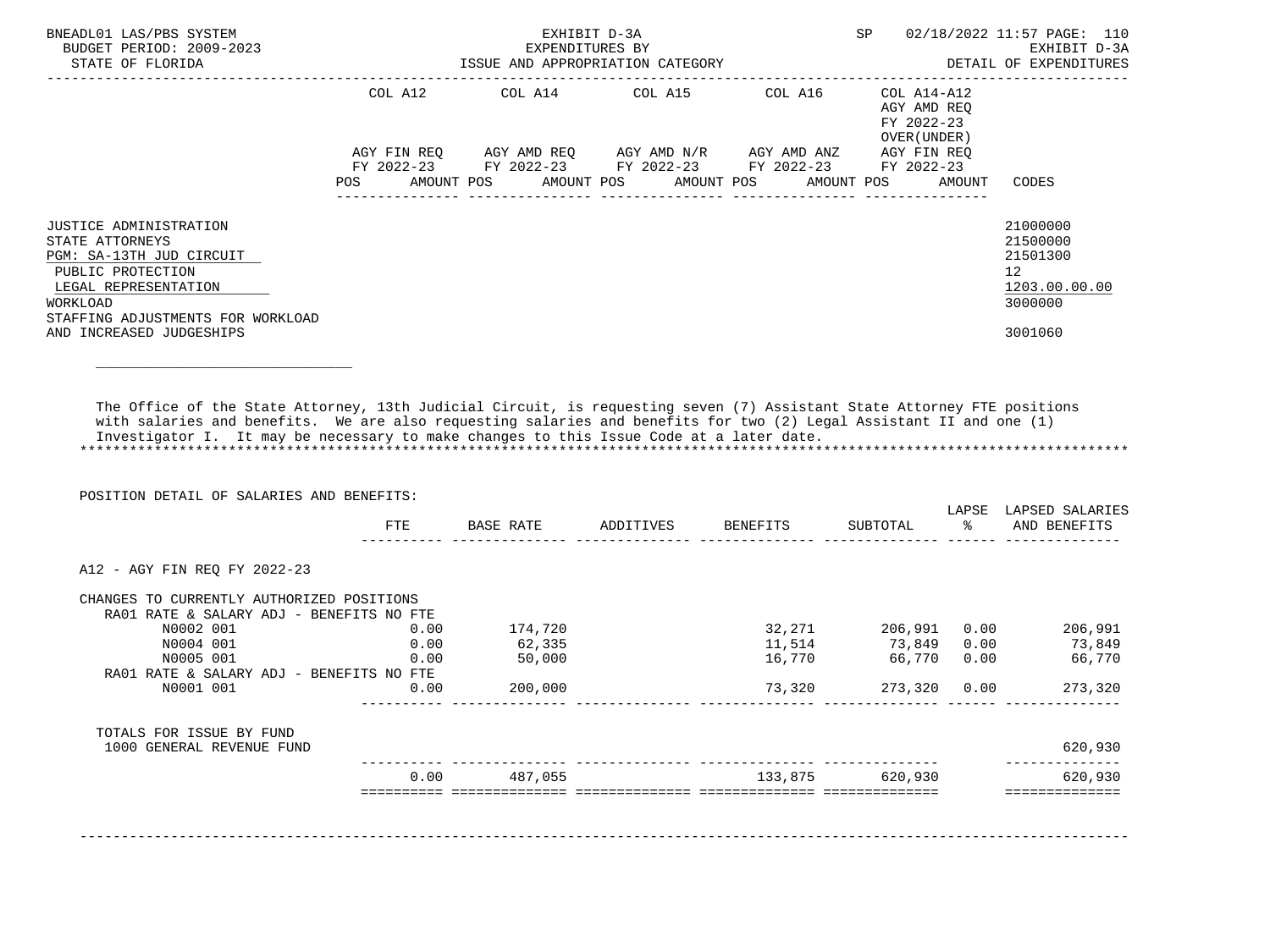| BNEADL01 LAS/PBS SYSTEM<br>BUDGET PERIOD: 2009-2023<br>STATE OF FLORIDA                                  |         | EXHIBIT D-3A<br>EXPENDITURES BY<br>ISSUE AND APPROPRIATION CATEGORY                                                    |                    |         |                                                          | SP 02/18/2022 11:57 PAGE: 111<br>EXHIBIT D-3A<br>DETAIL OF EXPENDITURES                                                  |
|----------------------------------------------------------------------------------------------------------|---------|------------------------------------------------------------------------------------------------------------------------|--------------------|---------|----------------------------------------------------------|--------------------------------------------------------------------------------------------------------------------------|
|                                                                                                          | COL A12 | COL A14                                                                                                                | COL A15            | COL A16 | COL A14-A12<br>AGY AMD REQ<br>FY 2022-23<br>OVER (UNDER) |                                                                                                                          |
|                                                                                                          |         | AGY FIN REQ AGY AMD REQ AGY AMD N/R AGY AMD ANZ AGY FIN REQ                                                            |                    |         |                                                          |                                                                                                                          |
|                                                                                                          |         | FY 2022-23 FY 2022-23 FY 2022-23 FY 2022-23 FY 2022-23<br>POS AMOUNT POS AMOUNT POS AMOUNT POS AMOUNT POS AMOUNT CODES |                    |         |                                                          |                                                                                                                          |
| JUSTICE ADMINISTRATION                                                                                   |         |                                                                                                                        |                    |         |                                                          | 21000000                                                                                                                 |
| STATE ATTORNEYS                                                                                          |         |                                                                                                                        |                    |         |                                                          | 21500000                                                                                                                 |
| PGM: SA-13TH JUD CIRCUIT                                                                                 |         |                                                                                                                        |                    |         |                                                          | 21501300                                                                                                                 |
| PUBLIC PROTECTION<br>LEGAL REPRESENTATION                                                                |         |                                                                                                                        |                    |         |                                                          | 12 <sup>12</sup><br>1203.00.00.00                                                                                        |
| WORKLOAD                                                                                                 |         |                                                                                                                        |                    |         |                                                          | 3000000                                                                                                                  |
| STAFFING ADJUSTMENTS FOR WORKLOAD                                                                        |         |                                                                                                                        |                    |         |                                                          |                                                                                                                          |
| AND INCREASED JUDGESHIPS                                                                                 |         |                                                                                                                        |                    |         |                                                          | 3001060                                                                                                                  |
| POSITION DETAIL OF SALARIES AND BENEFITS:                                                                |         |                                                                                                                        |                    |         |                                                          |                                                                                                                          |
|                                                                                                          | FTE     | BASE RATE                                                                                                              | ADDITIVES BENEFITS |         | SUBTOTAL                                                 | LAPSE LAPSED SALARIES<br>% AND BENEFITS                                                                                  |
| A12 - AGY FIN REQ FY 2022-23<br>NEW POSITIONS<br>6901 ASSISTANT STATE ATTORNEY-OVER MILLION<br>N0003 001 |         | 7.00 487,500                                                                                                           |                    |         |                                                          | 288,673 776,173 0.00 776,173                                                                                             |
| TOTALS FOR ISSUE BY FUND<br>1000 GENERAL REVENUE FUND                                                    |         |                                                                                                                        |                    |         |                                                          | 776,173                                                                                                                  |
|                                                                                                          | 7.00    | 487,500                                                                                                                |                    |         | 288,673 776,173                                          | ______________<br>776,173                                                                                                |
|                                                                                                          |         |                                                                                                                        |                    |         |                                                          | ---------------                                                                                                          |
| A14 - AGY AMD REQ FY 2022-23                                                                             |         |                                                                                                                        |                    |         |                                                          |                                                                                                                          |
| CHANGES TO CURRENTLY AUTHORIZED POSITIONS<br>RA01 RATE & SALARY ADJ - BENEFITS NO FTE                    |         |                                                                                                                        |                    |         |                                                          |                                                                                                                          |
| N0002 001                                                                                                | 0.00    | 174,720                                                                                                                |                    |         |                                                          | $\begin{array}{cccc} 32\,, 271 & 206\,, 991 & 0.00 & 206\,, 991 \\ 11\,, 514 & 73\,, 849 & 0.00 & 73\,, 849 \end{array}$ |
| N0004 001                                                                                                | 0.00    | 62,335                                                                                                                 |                    |         |                                                          |                                                                                                                          |
| N0005 001<br>RA01 RATE & SALARY ADJ - BENEFITS NO FTE                                                    | 0.00    | 50,000                                                                                                                 |                    | 16,770  | 66,770 0.00                                              | 66,770                                                                                                                   |
| N0001 001                                                                                                | 0.00    | 200,000                                                                                                                |                    | 73,320  |                                                          | 273,320 0.00 273,320                                                                                                     |
|                                                                                                          |         |                                                                                                                        |                    |         |                                                          |                                                                                                                          |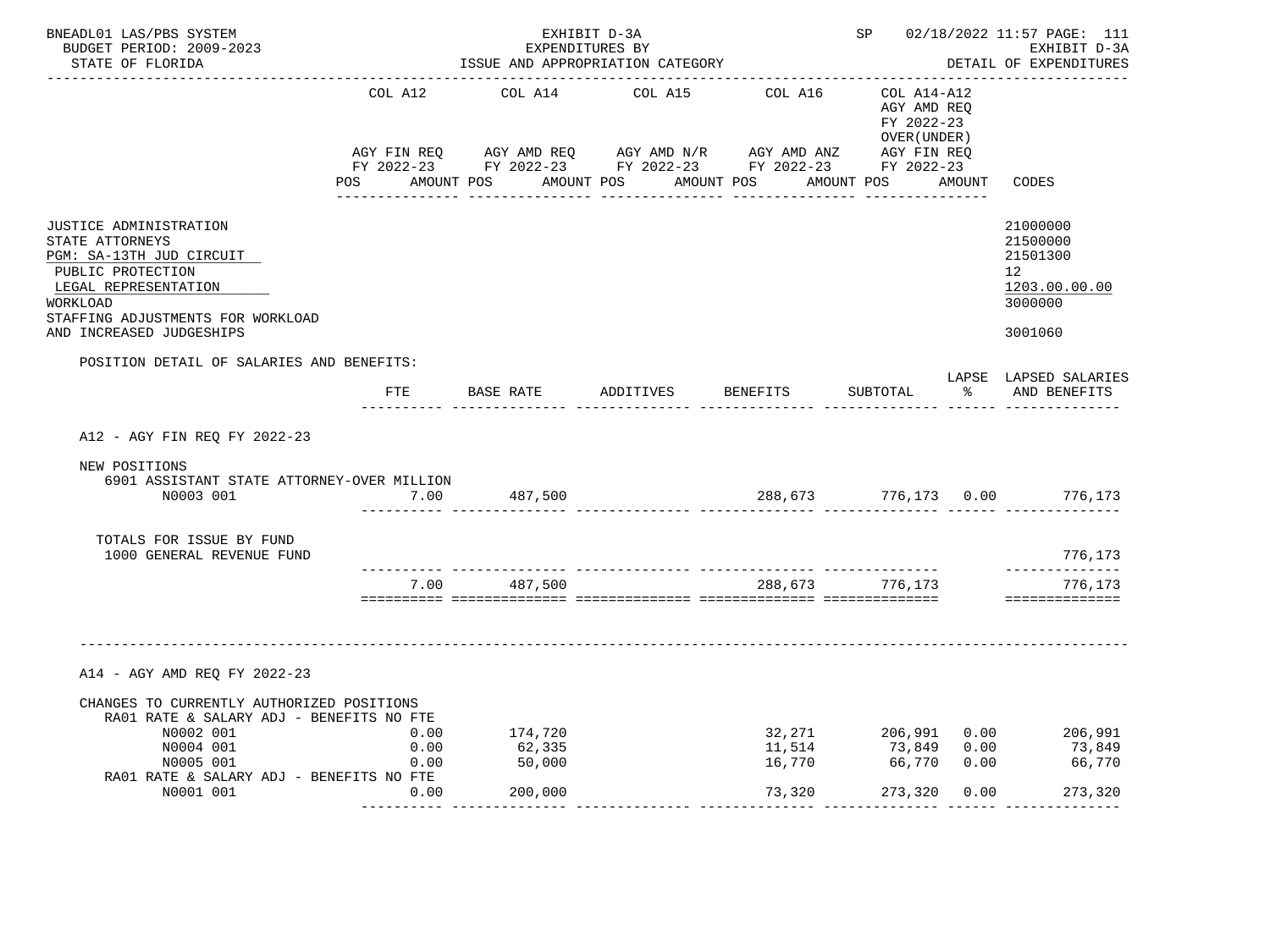| BNEADL01 LAS/PBS SYSTEM<br>BUDGET PERIOD: 2009-2023<br>STATE OF FLORIDA                                                                                                                         |         | EXHIBIT D-3A<br>EXPENDITURES BY | ISSUE AND APPROPRIATION CATEGORY                                                                                                                                                         |         |                                                                               | SP 02/18/2022 11:57 PAGE: 112<br>EXHIBIT D-3A<br>DETAIL OF EXPENDITURES                    |
|-------------------------------------------------------------------------------------------------------------------------------------------------------------------------------------------------|---------|---------------------------------|------------------------------------------------------------------------------------------------------------------------------------------------------------------------------------------|---------|-------------------------------------------------------------------------------|--------------------------------------------------------------------------------------------|
|                                                                                                                                                                                                 | COL A12 |                                 | COL A14 COL A15 COL A16<br>AGY FIN REQ AGY AMD REQ AGY AMD N/R AGY AMD ANZ AGY FIN REQ<br>FY 2022-23 FY 2022-23 FY 2022-23 FY 2022-23 FY 2022-23<br>POS AMOUNT POS AMOUNT POS AMOUNT POS |         | COL A14-A12<br>AGY AMD REO<br>FY 2022-23<br>OVER (UNDER)<br>AMOUNT POS AMOUNT | CODES                                                                                      |
|                                                                                                                                                                                                 |         |                                 |                                                                                                                                                                                          |         |                                                                               |                                                                                            |
| JUSTICE ADMINISTRATION<br>STATE ATTORNEYS<br>PGM: SA-13TH JUD CIRCUIT<br>PUBLIC PROTECTION<br>LEGAL REPRESENTATION<br>WORKLOAD<br>STAFFING ADJUSTMENTS FOR WORKLOAD<br>AND INCREASED JUDGESHIPS |         |                                 |                                                                                                                                                                                          |         |                                                                               | 21000000<br>21500000<br>21501300<br>12 <sup>1</sup><br>1203.00.00.00<br>3000000<br>3001060 |
| POSITION DETAIL OF SALARIES AND BENEFITS:                                                                                                                                                       |         |                                 |                                                                                                                                                                                          |         |                                                                               | LAPSE LAPSED SALARIES                                                                      |
|                                                                                                                                                                                                 | FTE     | BASE RATE                       | ADDITIVES BENEFITS                                                                                                                                                                       |         | SUBTOTAL                                                                      | % AND BENEFITS                                                                             |
| A14 - AGY AMD REQ FY 2022-23<br>CHANGES TO CURRENTLY AUTHORIZED POSITIONS<br>TOTALS FOR ISSUE BY FUND<br>1000 GENERAL REVENUE FUND                                                              |         |                                 |                                                                                                                                                                                          |         |                                                                               | 620,930                                                                                    |
|                                                                                                                                                                                                 |         | $0.00$ 487,055                  |                                                                                                                                                                                          |         |                                                                               | -----------                                                                                |
|                                                                                                                                                                                                 |         |                                 |                                                                                                                                                                                          |         | 133,875 620,930                                                               | 620,930<br>==============                                                                  |
| NEW POSITIONS<br>6901 ASSISTANT STATE ATTORNEY-OVER MILLION<br>N0003 001                                                                                                                        | 7.00    | 487,500                         |                                                                                                                                                                                          |         |                                                                               | 288,673 776,173 0.00 776,173                                                               |
|                                                                                                                                                                                                 |         |                                 |                                                                                                                                                                                          |         |                                                                               |                                                                                            |
| TOTALS FOR ISSUE BY FUND<br>1000 GENERAL REVENUE FUND                                                                                                                                           |         |                                 |                                                                                                                                                                                          |         |                                                                               | 776,173<br>--------------                                                                  |
|                                                                                                                                                                                                 | 7.00    | 487,500                         |                                                                                                                                                                                          | 288,673 | 776,173                                                                       | 776,173                                                                                    |
|                                                                                                                                                                                                 |         |                                 |                                                                                                                                                                                          |         |                                                                               |                                                                                            |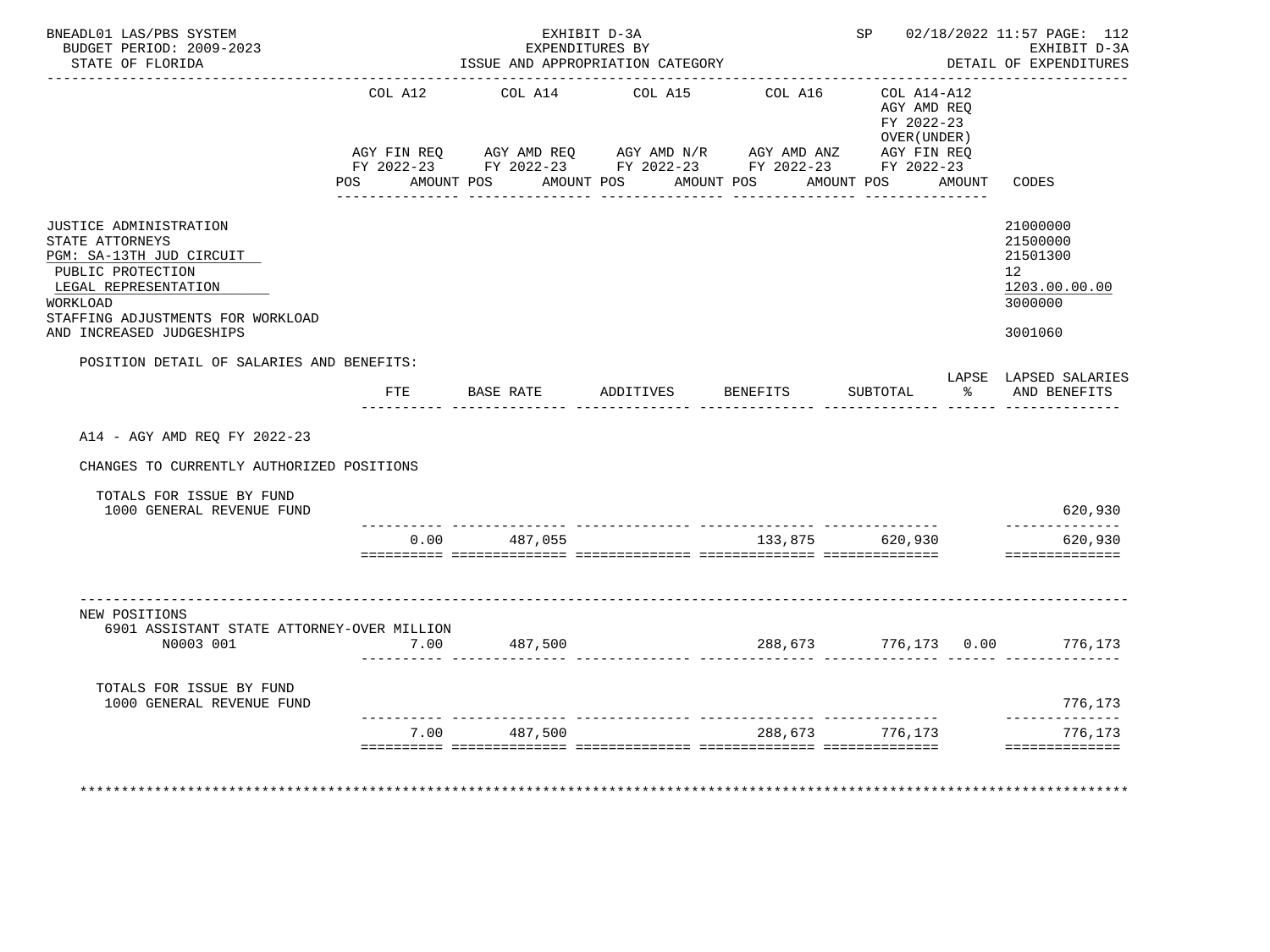| BNEADL01 LAS/PBS SYSTEM<br>BUDGET PERIOD: 2009-2023<br>STATE OF FLORIDA                                                                                                                                |                                                 |                                                                                                                                                                                                                      |                  |                                                          |                                                                                                      |
|--------------------------------------------------------------------------------------------------------------------------------------------------------------------------------------------------------|-------------------------------------------------|----------------------------------------------------------------------------------------------------------------------------------------------------------------------------------------------------------------------|------------------|----------------------------------------------------------|------------------------------------------------------------------------------------------------------|
|                                                                                                                                                                                                        |                                                 | COL A12 COL A14 COL A15 COL A16                                                                                                                                                                                      |                  | COL A14-A12<br>AGY AMD REQ<br>FY 2022-23<br>OVER (UNDER) |                                                                                                      |
|                                                                                                                                                                                                        |                                                 | $\verb AGY\text{ FIN REQ} \qquad \verb AGY\text{ AMD REQ} \qquad \verb AGY\text{ AMD N/R} \qquad \verb AGY\text{ AMD ANZ} \qquad \verb AGY\text{ FIN REQ}$<br>FY 2022-23 FY 2022-23 FY 2022-23 FY 2022-23 FY 2022-23 |                  |                                                          |                                                                                                      |
|                                                                                                                                                                                                        | POS AMOUNT POS AMOUNT POS AMOUNT POS AMOUNT POS |                                                                                                                                                                                                                      |                  | AMOUNT                                                   | CODES                                                                                                |
| JUSTICE ADMINISTRATION<br>STATE ATTORNEYS<br>PGM: SA-13TH JUD CIRCUIT<br>PUBLIC PROTECTION<br>LEGAL REPRESENTATION<br>STATE FUNDING REDUCTIONS<br>REDUCE TRUST FUND AUTHORITY<br>SALARIES AND BENEFITS |                                                 |                                                                                                                                                                                                                      |                  |                                                          | 21000000<br>21500000<br>21501300<br>12 <sup>°</sup><br>1203.00.00.00<br>3300000<br>3301510<br>010000 |
| GRANTS AND DONATIONS TF $-$ STATE 25,000-<br>25,000-<br>25,000-                                                                                                                                        |                                                 |                                                                                                                                                                                                                      |                  |                                                          | 2339 1                                                                                               |
| SPECIAL CATEGORIES<br>STATE ATTORNEY OPERATIONS                                                                                                                                                        |                                                 |                                                                                                                                                                                                                      |                  |                                                          | 100000<br>103225                                                                                     |
| STATE ATTNYS REVENUE TF                                                                                                                                                                                | $-$ STATE 170,000 - 170,000 -                   |                                                                                                                                                                                                                      |                  |                                                          | 2058 1                                                                                               |
| TOTAL: REDUCE TRUST FUND AUTHORITY<br>TOTAL ISSUE 195,000- 195,000-                                                                                                                                    |                                                 |                                                                                                                                                                                                                      |                  |                                                          | 3301510                                                                                              |
|                                                                                                                                                                                                        |                                                 |                                                                                                                                                                                                                      |                  |                                                          |                                                                                                      |
| AGENCY ISSUE NARRATIVE:<br>2022-2023 BUDGET YEAR NARRATIVE:                                                                                                                                            |                                                 |                                                                                                                                                                                                                      | IT COMPONENT? NO |                                                          |                                                                                                      |

 The office of the State Attorney, 13th Judicial Circuit, has a negative unreserved fund balance on the Trust Fund Schedule I reports of the FY2022-2023 Legislative Budget Request. This office is requesting a reduction of \$170,000 in unfunded State Attorney Revenue Trust Fund authority.

 The Office of the State Attorney, 13th Judicial Circuit, entered into an agreement with the Florida International University (MacArthur Grant Subaward #2) on 10/31/19. The Subaward became effective January 1, 2020 and terminated December 31, 2020; therefore the Office of the State Attorney, 13th Judicial Circuit, is requesting to eliminate \$25,000 in GDTF Authority.

 Note: The Other Salary Amount (OAD) transaction was used to request reducing Salaries and Benefits authority without impacting positions or salary rate. \*\*\*\*\*\*\*\*\*\*\*\*\*\*\*\*\*\*\*\*\*\*\*\*\*\*\*\*\*\*\*\*\*\*\*\*\*\*\*\*\*\*\*\*\*\*\*\*\*\*\*\*\*\*\*\*\*\*\*\*\*\*\*\*\*\*\*\*\*\*\*\*\*\*\*\*\*\*\*\*\*\*\*\*\*\*\*\*\*\*\*\*\*\*\*\*\*\*\*\*\*\*\*\*\*\*\*\*\*\*\*\*\*\*\*\*\*\*\*\*\*\*\*\*\*\*\*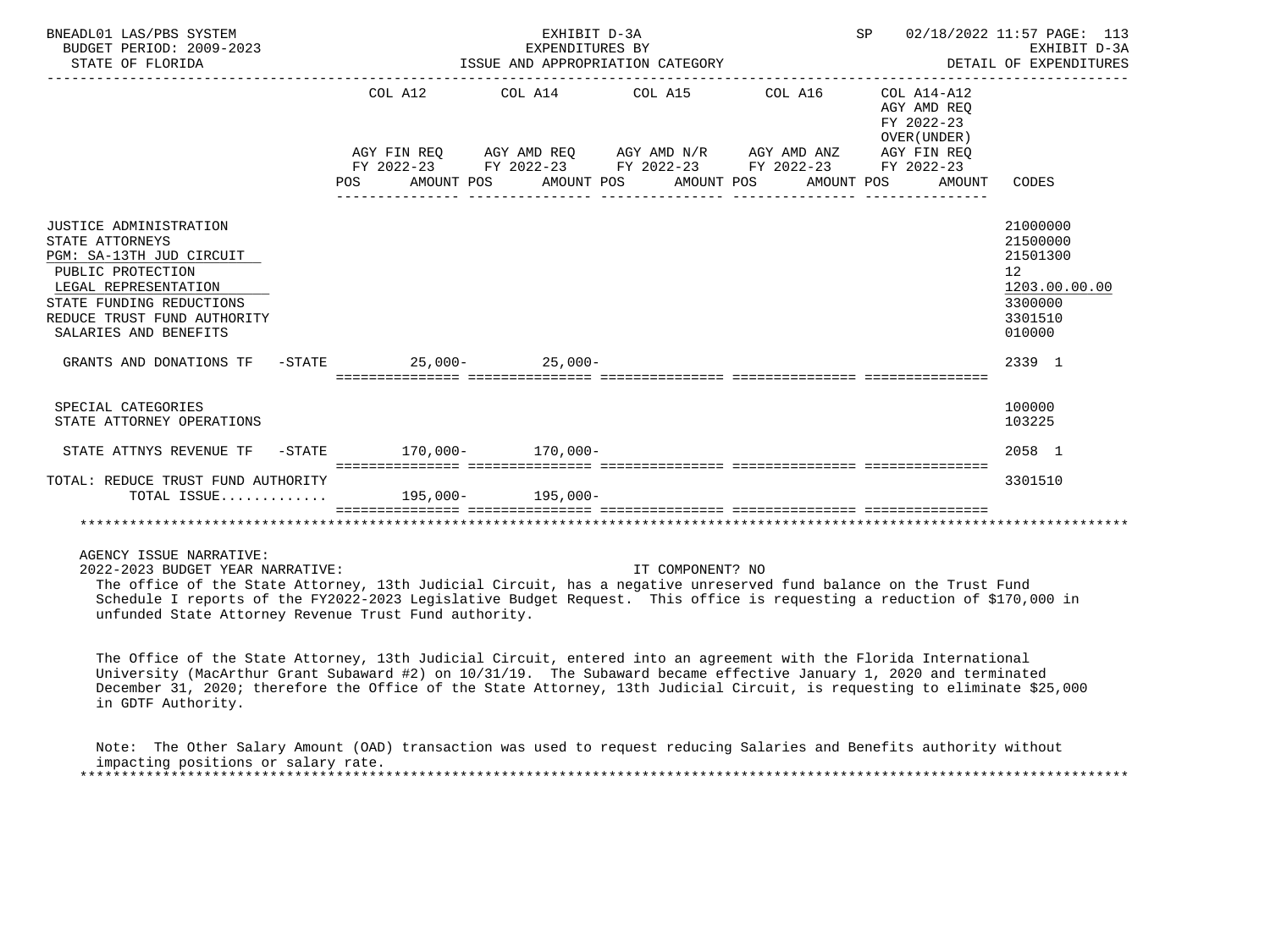| BNEADL01 LAS/PBS SYSTEM<br>BUDGET PERIOD: 2009-2023                                                                                                                           |                | EXHIBIT D-3A<br>EXPENDITURES BY                                                                                                                        |                       |                                   |                                                                        |        | SP 02/18/2022 11:57 PAGE: 114<br>EXHIBIT D-3A                                              |
|-------------------------------------------------------------------------------------------------------------------------------------------------------------------------------|----------------|--------------------------------------------------------------------------------------------------------------------------------------------------------|-----------------------|-----------------------------------|------------------------------------------------------------------------|--------|--------------------------------------------------------------------------------------------|
| STATE OF FLORIDA<br>.                                                                                                                                                         |                | ISSUE AND APPROPRIATION CATEGORY                                                                                                                       |                       | --------------------------------- |                                                                        |        | DETAIL OF EXPENDITURES<br>-------------                                                    |
|                                                                                                                                                                               | COL A12<br>POS | COL A14 COL A15<br>AGY FIN REQ AGY AMD REQ AGY AMD N/R AGY AMD ANZ AGY FIN REQ<br>FY 2022-23 FY 2022-23 FY 2022-23 FY 2022-23 FY 2022-23<br>AMOUNT POS | AMOUNT POS AMOUNT POS | COL A16                           | COL A14-A12<br>AGY AMD REO<br>FY 2022-23<br>OVER (UNDER)<br>AMOUNT POS | AMOUNT | CODES                                                                                      |
| JUSTICE ADMINISTRATION<br>STATE ATTORNEYS<br>PGM: SA-13TH JUD CIRCUIT<br>PUBLIC PROTECTION<br>LEGAL REPRESENTATION<br>STATE FUNDING REDUCTIONS<br>REDUCE TRUST FUND AUTHORITY |                |                                                                                                                                                        |                       |                                   |                                                                        |        | 21000000<br>21500000<br>21501300<br>12 <sup>°</sup><br>1203.00.00.00<br>3300000<br>3301510 |
| POSITION DETAIL OF SALARIES AND BENEFITS:                                                                                                                                     |                |                                                                                                                                                        |                       |                                   |                                                                        |        | LAPSE LAPSED SALARIES                                                                      |
|                                                                                                                                                                               | FTE            | BASE RATE                                                                                                                                              | ADDITIVES             | <b>BENEFITS</b>                   | SUBTOTAL                                                               |        | % AND BENEFITS                                                                             |
| A12 - AGY FIN REQ FY 2022-23                                                                                                                                                  |                |                                                                                                                                                        |                       |                                   |                                                                        |        |                                                                                            |
| CHANGES TO CURRENTLY AUTHORIZED POSITIONS<br>OTHER SALARY AMOUNT<br>2339 GRANTS AND DONATIONS TF                                                                              |                |                                                                                                                                                        |                       |                                   |                                                                        |        | $25,000-$                                                                                  |
|                                                                                                                                                                               |                |                                                                                                                                                        |                       |                                   |                                                                        |        | ------------<br>$25,000-$                                                                  |
|                                                                                                                                                                               |                |                                                                                                                                                        |                       |                                   |                                                                        |        | ==============                                                                             |
| A14 - AGY AMD REQ FY 2022-23                                                                                                                                                  |                |                                                                                                                                                        |                       |                                   |                                                                        |        |                                                                                            |
| CHANGES TO CURRENTLY AUTHORIZED POSITIONS<br>OTHER SALARY AMOUNT                                                                                                              |                |                                                                                                                                                        |                       |                                   |                                                                        |        |                                                                                            |
| 2339 GRANTS AND DONATIONS TF                                                                                                                                                  |                |                                                                                                                                                        |                       |                                   |                                                                        |        | $25,000-$<br>-------------                                                                 |
|                                                                                                                                                                               |                |                                                                                                                                                        |                       |                                   |                                                                        |        | $25,000-$<br>==============                                                                |
|                                                                                                                                                                               |                |                                                                                                                                                        |                       |                                   |                                                                        |        |                                                                                            |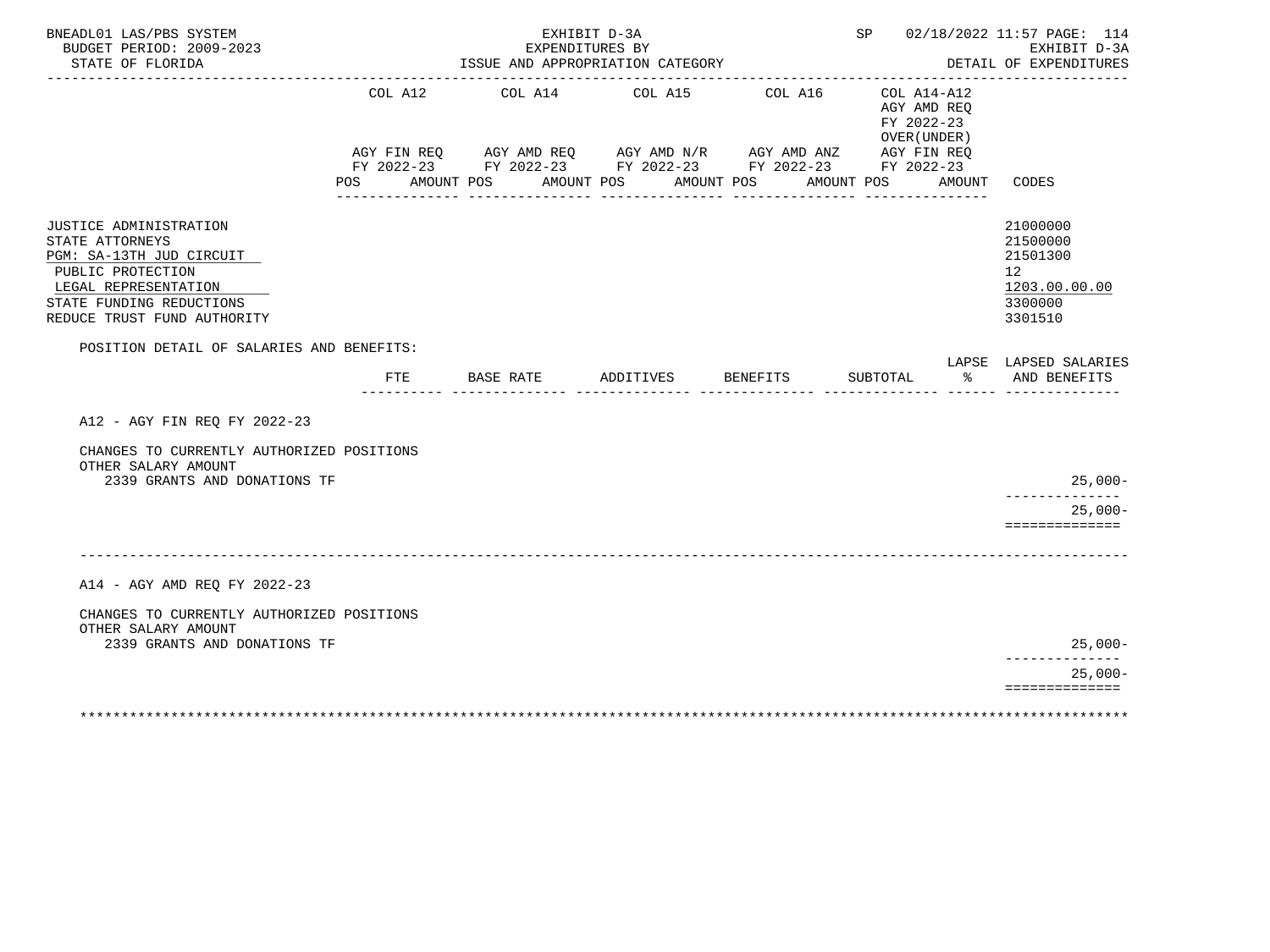| BNEADL01 LAS/PBS SYSTEM<br>BUDGET PERIOD: 2009-2023<br>STATE OF FLORIDA | EXHIBIT D-3A<br>EXPENDITURES BY | EXPENDITURES BY<br>ISSUE AND APPROPRIATION CATEGORY THE SECTION OF EXPENDITURES                                       | SP 02/18/2022 11:57 PAGE: 115             | EXHIBIT D-3A                     |
|-------------------------------------------------------------------------|---------------------------------|-----------------------------------------------------------------------------------------------------------------------|-------------------------------------------|----------------------------------|
|                                                                         |                                 | COL A12 COL A14 COL A15 COL A16 COL A14-A12                                                                           | AGY AMD REO<br>FY 2022-23<br>OVER (UNDER) |                                  |
|                                                                         |                                 | AGY FIN REQ AGY AMD REQ AGY AMD N/R AGY AMD ANZ AGY FIN REQ<br>FY 2022-23 FY 2022-23 FY 2022-23 FY 2022-23 FY 2022-23 |                                           |                                  |
|                                                                         |                                 | POS AMOUNT POS AMOUNT POS AMOUNT POS AMOUNT POS AMOUNT CODES                                                          |                                           |                                  |
|                                                                         |                                 |                                                                                                                       |                                           |                                  |
| JUSTICE ADMINISTRATION<br>STATE ATTORNEYS<br>PGM: SA-13TH JUD CIRCUIT   |                                 |                                                                                                                       |                                           | 21000000<br>21500000<br>21501300 |
| PUBLIC PROTECTION<br>LEGAL REPRESENTATION                               |                                 |                                                                                                                       |                                           | 12 <sup>°</sup>                  |
| OTHER PROGRAMS                                                          |                                 |                                                                                                                       |                                           | 1203.00.00.00<br>4200000         |
| ATTORNEY RECRUITMENT AND RETENTION<br>SALARY RATE                       |                                 |                                                                                                                       |                                           | 4206A00<br>000000                |
| SALARY RATE                                                             | 1,380,000                       | sicicicicici intricticici intrictici interestici intricticiali interestici                                            | 1,380,000                                 |                                  |
| SALARIES AND BENEFITS                                                   |                                 |                                                                                                                       |                                           | 010000                           |
| GENERAL REVENUE FUND -STATE 4 285,908                                   |                                 |                                                                                                                       | 1,885,908 1000 1                          |                                  |
| TOTAL: ATTORNEY RECRUITMENT AND RETENTION                               |                                 |                                                                                                                       |                                           | 4206A00                          |
| TOTAL ISSUE<br>TOTAL SALARY RATE                                        | 1,885,908<br>1,380,000          |                                                                                                                       | 1,885,908<br>1,380,000                    |                                  |
|                                                                         |                                 |                                                                                                                       |                                           |                                  |
|                                                                         |                                 |                                                                                                                       |                                           |                                  |

 2022-2023 BUDGET YEAR NARRATIVE: IT COMPONENT? NO 2022-23 Amended Narrative after December 15, 2021

 Recruitment and retention of Assistant State Attorney (ASA) FTE is a major priority for the State Attorney's Office for the Thirteenth Judicial Circuit (SA13) and the Florida Prosecuting Attorney Association (FPAA). In order to keep current ASA FTE and recruit new ASA FTE, the FPAA is requesting a \$10,000.00 pay increase for all current ASA FTE and an increase in starting pay for ASA FTE by \$10,000.00. Furthermore, the FPAA is requesting that each State Attorney be given authority to grant pay adjustments to address recruitment, retention, or pay inequities from within the requested resources.

 ASAs are leaving public service faster than they can be trained and replaced. Private law firms are paying significantly more than the starting salaries approved by the Florida legislature, and SA13 and the other offices of the FPAA are finding it increasingly difficult to compete for talent. At last count, Florida has over 270 ASA FTE vacancies and the numbers increase daily as potential hires and trial experienced ASAs are lured away to the private law firms that can pay higher salaries. High turnover rates create situations where attorneys handle serious felony cases long before they are ready to do so. SA13 currently has 12 vacant ASA FTE positions that must be filled to adequately fulfill SA13's constitutional duties and the turnover rate is not improving.

 As of the time of this request, SA13 has 126 filled ASA FTE positions with current salary & benefits set at a total of \$14,987,281.75, which includes \$9,532,738.56 in salary rate and \$5,454,543.19 in benefits. A \$10,000.00 pay increase for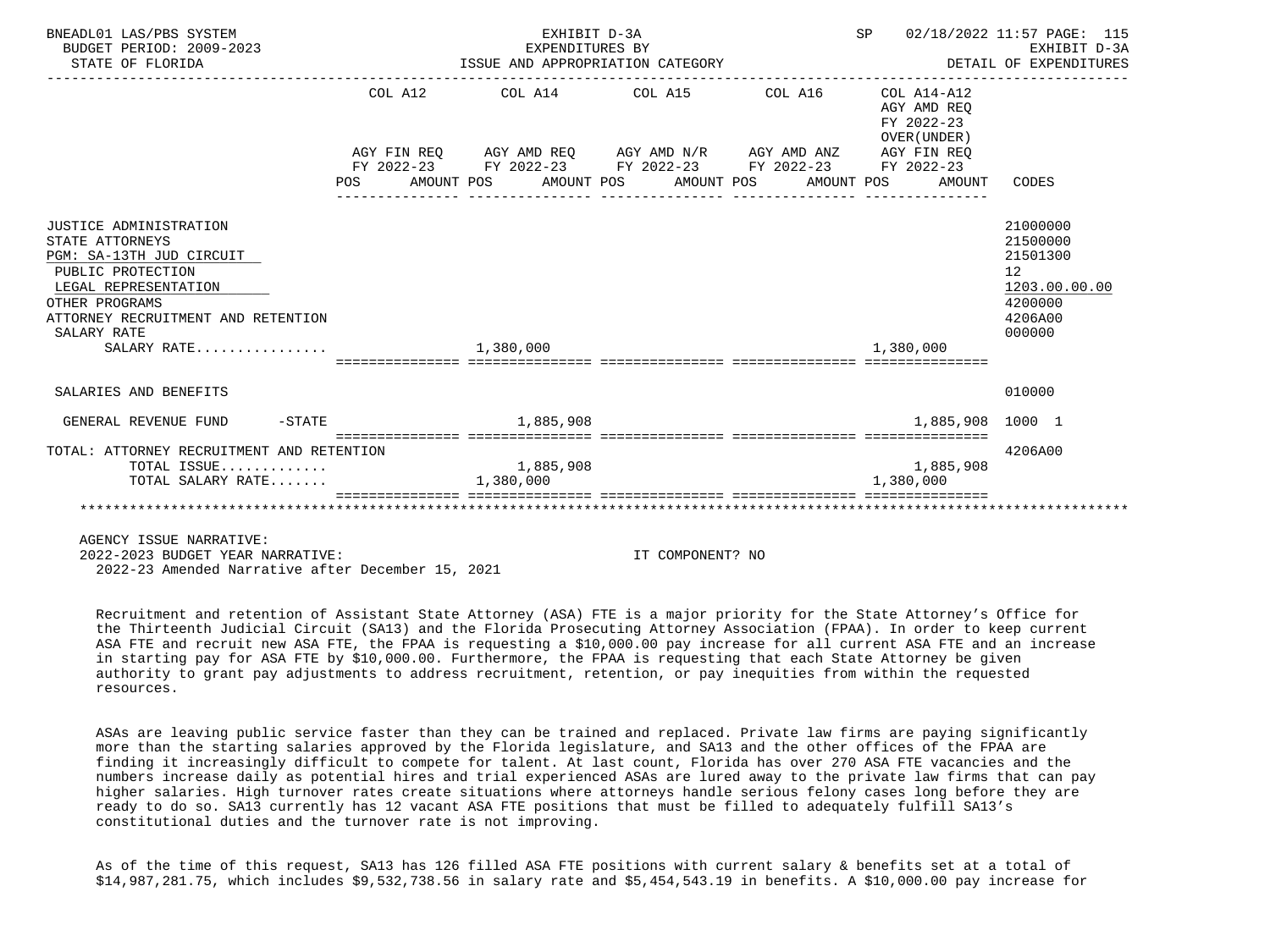| BNEADL01 LAS/PBS SYSTEM<br>BUDGET PERIOD: 2009-2023<br>STATE OF FLORIDA                                                                                                           | EXHIBIT D-3A<br>EXPENDITURES BY<br>ISSUE AND APPROPRIATION CATEGORY |  |                                                                                                         |  |  |                 | <b>SP</b>  |  | 02/18/2022 11:57 PAGE: 116<br>EXHIBIT D-3A<br>DETAIL OF EXPENDITURES |                                                                               |
|-----------------------------------------------------------------------------------------------------------------------------------------------------------------------------------|---------------------------------------------------------------------|--|---------------------------------------------------------------------------------------------------------|--|--|-----------------|------------|--|----------------------------------------------------------------------|-------------------------------------------------------------------------------|
|                                                                                                                                                                                   | COL A12                                                             |  |                                                                                                         |  |  |                 |            |  | AGY AMD REQ<br>FY 2022-23<br>OVER (UNDER )                           |                                                                               |
|                                                                                                                                                                                   | AGY FIN REO                                                         |  | AGY AMD REO      AGY AMD N/R      AGY AMD ANZ<br>FY 2022-23 FY 2022-23 FY 2022-23 FY 2022-23 FY 2022-23 |  |  |                 |            |  | AGY FIN REO                                                          |                                                                               |
|                                                                                                                                                                                   | POS                                                                 |  | AMOUNT POS AMOUNT POS AMOUNT POS                                                                        |  |  | --------------- | AMOUNT POS |  | AMOUNT                                                               | CODES                                                                         |
| <b>JUSTICE ADMINISTRATION</b><br>STATE ATTORNEYS<br>PGM: SA-13TH JUD CIRCUIT<br>PUBLIC PROTECTION<br>LEGAL REPRESENTATION<br>OTHER PROGRAMS<br>ATTORNEY RECRUITMENT AND RETENTION |                                                                     |  |                                                                                                         |  |  |                 |            |  |                                                                      | 21000000<br>21500000<br>21501300<br>12<br>1203.00.00.00<br>4200000<br>4206A00 |

 SA13's filled ASA FTE positions would be \$1,721,916.00, which includes \$1,260,000.00 in salary rate and \$461,916.00 in benefits. At the time of this request, SA13 has 12 vacant ASA FTE positions that must be filled to properly execute SA13's constitutional duties. A \$10,000.00 pay increase for starting salary would increase the starting salary for ASA FTE from \$53,000.00 to \$63,000.00. If SA13's vacant ASA FTE positions are filled at the requested increase to \$63,000, the additional money needed to cover the increase by \$10,000.00 per position would be \$163,992.00, which includes \$120,000.00 in salary rate and \$43,992.00 in benefits. Therefore, SA13 is requesting \$1,885,908.00, which includes \$1,380,000.00 in salary rate and \$505,908.00 in benefits, to provide a \$10,000.00 pay increase to our 126 filled ASA FTE positions and 12 vacant ASA FTE positions for recruitment and retention purposes.

 Public safety is the number one priority for SA13 and the FPAA. The requested pay increases will provide SA13 and all the agencies in the FPAA with much-needed help in keeping our trained Assistant State Attorney FTE and recruiting new Assistant State Attorney FTE against the recruiting efforts of the private sector.

| POSITION DETAIL OF SALARIES AND BENEFITS:                                                          |      |           |           |          |           |                        |                                           |
|----------------------------------------------------------------------------------------------------|------|-----------|-----------|----------|-----------|------------------------|-------------------------------------------|
|                                                                                                    | FTE  | BASE RATE | ADDITIVES | BENEFITS | SUBTOTAL  | LAPSE<br>$\sim$ $\sim$ | LAPSED SALARIES<br>AND BENEFITS           |
| A14 - AGY AMD REQ FY 2022-23                                                                       |      |           |           |          |           |                        |                                           |
| CHANGES TO CURRENTLY AUTHORIZED POSITIONS<br>RA01 RATE & SALARY ADJ - BENEFITS NO FTE<br>N0001 001 | 0.00 | 1,380,000 |           |          |           |                        | 505,908    1,885,908    0.00    1,885,908 |
| TOTALS FOR ISSUE BY FUND<br>1000 GENERAL REVENUE FUND                                              |      |           |           |          |           |                        | 1,885,908                                 |
|                                                                                                    | 0.00 | 1,380,000 |           | 505,908  | 1,885,908 |                        | 1,885,908                                 |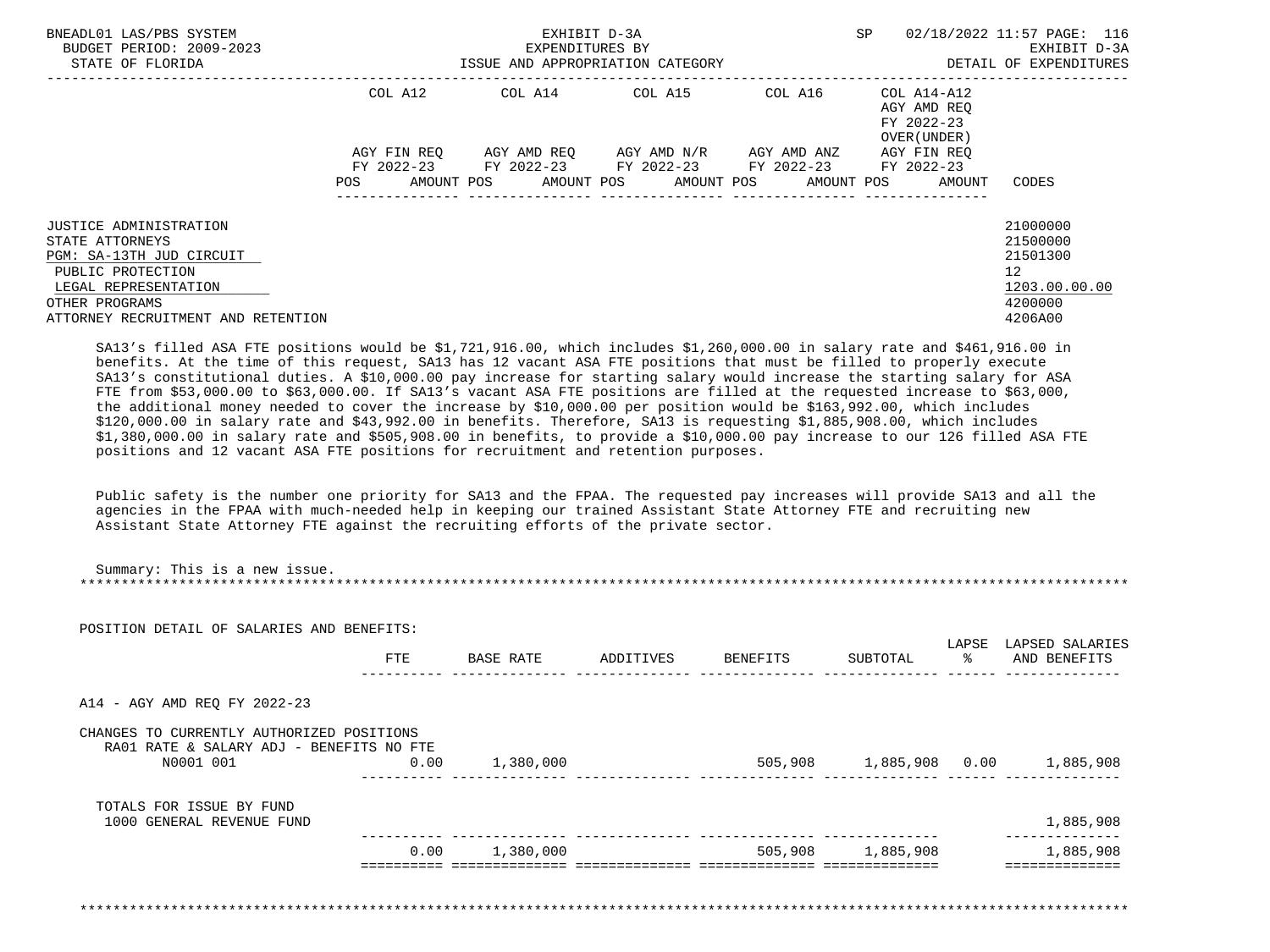| BNEADL01 LAS/PBS SYSTEM<br>BUDGET PERIOD: 2009-2023<br>STATE OF FLORIDA                                                   | EXHIBIT D-3A<br>EXPENDITURES BY EXERCITY D-3A EXERCITY D-3A EXHIBIT D-3A EXHIBIT D-3A EXHIBIT D-3A EXHIBIT D-3A                                   |  | SP                                                       | 02/18/2022 11:57 PAGE: 117                                           |
|---------------------------------------------------------------------------------------------------------------------------|---------------------------------------------------------------------------------------------------------------------------------------------------|--|----------------------------------------------------------|----------------------------------------------------------------------|
|                                                                                                                           | COL A12 COL A14 COL A15 COL A16                                                                                                                   |  | COL A14-A12<br>AGY AMD REO<br>FY 2022-23<br>OVER (UNDER) |                                                                      |
|                                                                                                                           | AGY FIN REQ AGY AMD REQ AGY AMD N/R AGY AMD ANZ<br>FY 2022-23 FY 2022-23 FY 2022-23 FY 2022-23<br>POS AMOUNT POS AMOUNT POS AMOUNT POS AMOUNT POS |  | AGY FIN REO<br>FY 2022-23<br>AMOUNT                      | CODES                                                                |
| <b>JUSTICE ADMINISTRATION</b><br>STATE ATTORNEYS<br>PGM: SA-13TH JUD CIRCUIT<br>PUBLIC PROTECTION<br>LEGAL REPRESENTATION |                                                                                                                                                   |  |                                                          | 21000000<br>21500000<br>21501300<br>12 <sup>°</sup><br>1203.00.00.00 |
| TOTAL: LEGAL REPRESENTATION<br>BY FUND TYPE<br>GENERAL REVENUE FUND<br>TRUST FUNDS                                        | 1,437,934 3,323,842 24,850                                                                                                                        |  | 1,885,908 1000<br>$9.000$ 2000                           | 1203.00.00.00                                                        |
| TOTAL POSITIONS 7.00 7.00<br>TOTAL PROG COMP 1,317,934 3,212,842 108,850 1,894,908<br>TOTAL SALARY RATE 974,555           | $120,000-111,000-84,000$<br>2,354,555                                                                                                             |  | 1,380,000                                                |                                                                      |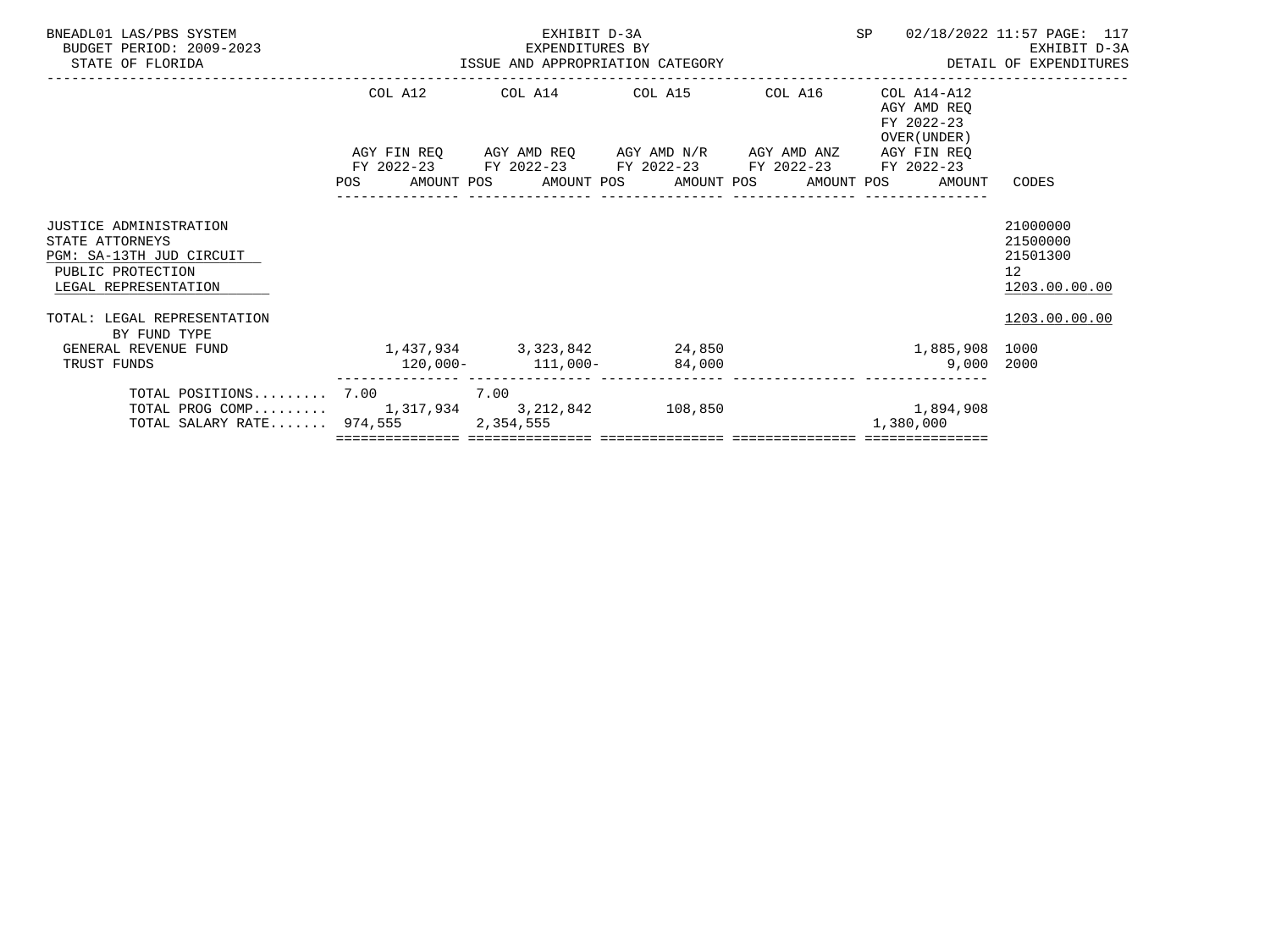| BNEADL01 LAS/PBS SYSTEM<br>BUDGET PERIOD: 2009-2023<br>STATE OF FLORIDA                                                                                                                                                    |            |                                                        | EXHIBIT D-3A<br>EXPENDITURES BY<br>ISSUE AND APPROPRIATION CATEGORY |  |                                                                            |  | SP |                                                           | 02/18/2022 11:57 PAGE: 118<br>EXHIBIT D-3A<br>DETAIL OF EXPENDITURES                                           |  |
|----------------------------------------------------------------------------------------------------------------------------------------------------------------------------------------------------------------------------|------------|--------------------------------------------------------|---------------------------------------------------------------------|--|----------------------------------------------------------------------------|--|----|-----------------------------------------------------------|----------------------------------------------------------------------------------------------------------------|--|
|                                                                                                                                                                                                                            |            | COL A12<br>AGY FIN REO                                 |                                                                     |  | COL A14 COL A15 COL A16<br>AGY AMD REQ AGY AMD N/R AGY AMD ANZ AGY FIN REQ |  |    | COL A14-A12<br>AGY AMD REO<br>FY 2022-23<br>OVER (UNDER ) |                                                                                                                |  |
|                                                                                                                                                                                                                            | <b>POS</b> | FY 2022-23 FY 2022-23 FY 2022-23 FY 2022-23 FY 2022-23 |                                                                     |  | AMOUNT POS AMOUNT POS AMOUNT POS AMOUNT POS                                |  |    | AMOUNT                                                    | CODES                                                                                                          |  |
| JUSTICE ADMINISTRATION<br>STATE ATTORNEYS<br>PGM: SA-14TH JUD CIRCUIT<br>PUBLIC PROTECTION<br>LEGAL REPRESENTATION<br>EQUIPMENT NEEDS<br>REPLACEMENT OF MOTOR VEHICLES<br>SPECIAL CATEGORIES<br>ACQUISITION/MOTOR VEHICLES |            |                                                        |                                                                     |  |                                                                            |  |    |                                                           | 21000000<br>21500000<br>21501400<br>12 <sup>°</sup><br>1203.00.00.00<br>2400000<br>2401500<br>100000<br>100021 |  |
| STATE ATTNYS REVENUE TF -STATE $27,000$ 31,000 31,000                                                                                                                                                                      |            |                                                        |                                                                     |  |                                                                            |  |    |                                                           | 4,000 2058 1                                                                                                   |  |
|                                                                                                                                                                                                                            |            |                                                        |                                                                     |  |                                                                            |  |    |                                                           |                                                                                                                |  |

2022-2023 BUDGET YEAR NARRATIVE: IT COMPONENT? NO

 The following vehicle was approved for replacement in the 2020-2021 General Appropriations Act, with \$27,000 in State Attorney Revenue Trust Fund (SARTF) budget authority for the State Attorney's Office, 14th Judicial Circuit, allocated for replacement. This issue is being submitted in an abundance of caution in the event that the replacement vehicle is not delivered by the certified forward spend deadline in the last week of September, 2021. Due to the release holdbacks in FY 2020-2021, the replacement vehicle was ordered on March 25, 2021. At that time, delivery time was stated to be within four months. The dealership has advised that there is currently a microchip shortage and delivery could be delayed. This issue requests the same \$27,000 in SARTF budget authority that was previously allocated be carried over, to ensure that the office can pay for the vehicle when it is delivered. If the vehicle is delivered prior to the deadline, this office will delete the issue in an amended LBR in December, 2021.

 The following information on the vehicle that is being replaced was provided in the 2020-2021 LBR: Asset #: 03097 Year: 2007 Make/Model: Ford Econoline E-150 Van VIN: 1FMNE11W37DA90422 Mileage 06/30/2021: 57,113

Amended 2022-23 Narrative After December 15, 2021

 The State Attorney's Office, 14th Judicial Circuit, requests \$31,000 in State Attorney Revenue Trust Fund (SARTF) budget authority to replace a vehicle that was initially approved for replacement in the 2020-2021 General Appropriations Act (GAA). The vehicle meets the DMS replacement criteria due to age, and is in need of major repair. Due to the release holdbacks in FY 2020-2021, the replacement vehicle was ordered on March 25, 2021. At that time, delivery time was stated to be within four months. Due to a microchip shortage, delivery of the vehicle was delayed until after the certified-forward deadline for fiscal year 2020-2021. When the vehicle finally arrived at the dealership, it was not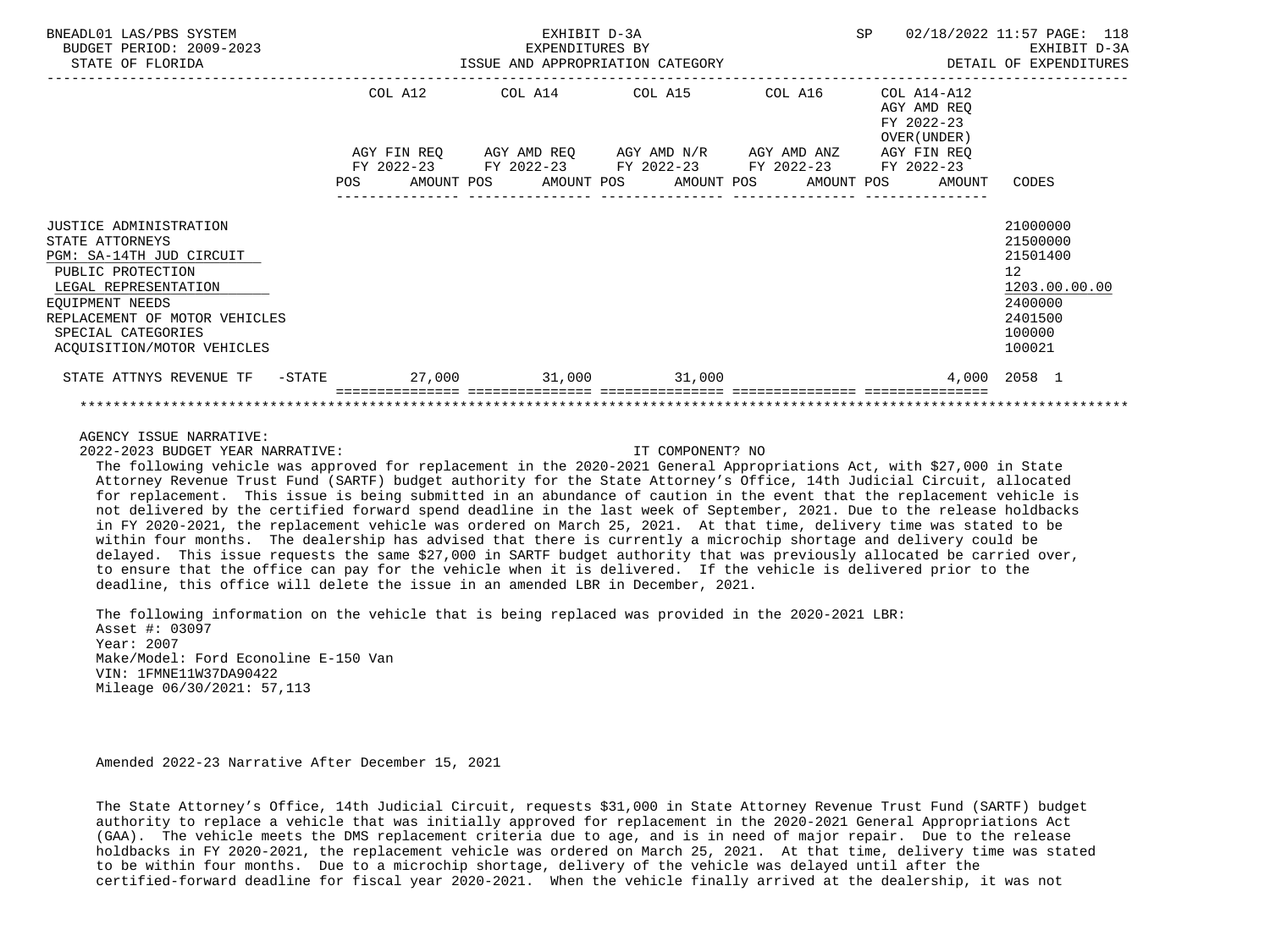| BNEADL01 LAS/PBS SYSTEM<br>BUDGET PERIOD: 2009-2023<br>STATE OF FLORIDA                                                                                                |                    | EXHIBIT D-3A<br>EXPENDITURES BY<br>ISSUE AND APPROPRIATION CATEGORY                        | SP                                  | 02/18/2022 11:57 PAGE: 119<br>EXHIBIT D-3A<br>DETAIL OF EXPENDITURES |                                                           |                                                                               |
|------------------------------------------------------------------------------------------------------------------------------------------------------------------------|--------------------|--------------------------------------------------------------------------------------------|-------------------------------------|----------------------------------------------------------------------|-----------------------------------------------------------|-------------------------------------------------------------------------------|
|                                                                                                                                                                        | COL A12            |                                                                                            | COL A14 COL A15                     | COL A16                                                              | COL A14-A12<br>AGY AMD REO<br>FY 2022-23<br>OVER (UNDER ) |                                                                               |
|                                                                                                                                                                        | AGY FIN REO<br>POS | FY 2022-23 FY 2022-23 FY 2022-23 FY 2022-23<br>AMOUNT POS AMOUNT POS AMOUNT POS AMOUNT POS | AGY AMD REO AGY AMD N/R AGY AMD ANZ |                                                                      | AGY FIN REO<br>FY 2022-23<br>AMOUNT                       | CODES                                                                         |
| JUSTICE ADMINISTRATION<br>STATE ATTORNEYS<br>PGM: SA-14TH JUD CIRCUIT<br>PUBLIC PROTECTION<br>LEGAL REPRESENTATION<br>EOUIPMENT NEEDS<br>REPLACEMENT OF MOTOR VEHICLES |                    |                                                                                            |                                     |                                                                      |                                                           | 21000000<br>21500000<br>21501400<br>12<br>1203.00.00.00<br>2400000<br>2401500 |

what was ordered, and the order was cancelled.

 The 2020-2021 GAA authorized \$27,000 in SARTF budget authority. Due to the price increases in the new State Term Contract for motor vehicles, the State Attorney's Office, 14th Judicial Circuit, requests \$31,000 in SARTF budget authority to replace the vehicle.

 Asset #: 03097 Year: 2007 Make/Model: Ford Econoline E-150 Van VIN: 1FMNE11W37DA90422 06/30/2021 Mileage: 57,113

 Summary: The State Attorney's Office in the 14th Judicial Circuit requests an increase of \$4,000 to purchase a new van. This additional authority is needed due to price increases in the new State Term Contract for motor vehicles. \*\*\*\*\*\*\*\*\*\*\*\*\*\*\*\*\*\*\*\*\*\*\*\*\*\*\*\*\*\*\*\*\*\*\*\*\*\*\*\*\*\*\*\*\*\*\*\*\*\*\*\*\*\*\*\*\*\*\*\*\*\*\*\*\*\*\*\*\*\*\*\*\*\*\*\*\*\*\*\*\*\*\*\*\*\*\*\*\*\*\*\*\*\*\*\*\*\*\*\*\*\*\*\*\*\*\*\*\*\*\*\*\*\*\*\*\*\*\*\*\*\*\*\*\*\*\*

| WORKLOAD<br>STAFFING ADJUSTMENTS FOR WORKLOAD<br>AND INCREASED JUDGESHIPS<br>SALARY RATE<br>$SALARY RATE$ 100,002 | 100,002      |         | 3000000<br>3001060<br>000000 |  |
|-------------------------------------------------------------------------------------------------------------------|--------------|---------|------------------------------|--|
| SALARIES AND BENEFITS                                                                                             | 2.00<br>2.00 |         | 010000                       |  |
| GENERAL REVENUE FUND<br>$-$ STATE                                                                                 | 168,063      | 168,063 | 1000 1                       |  |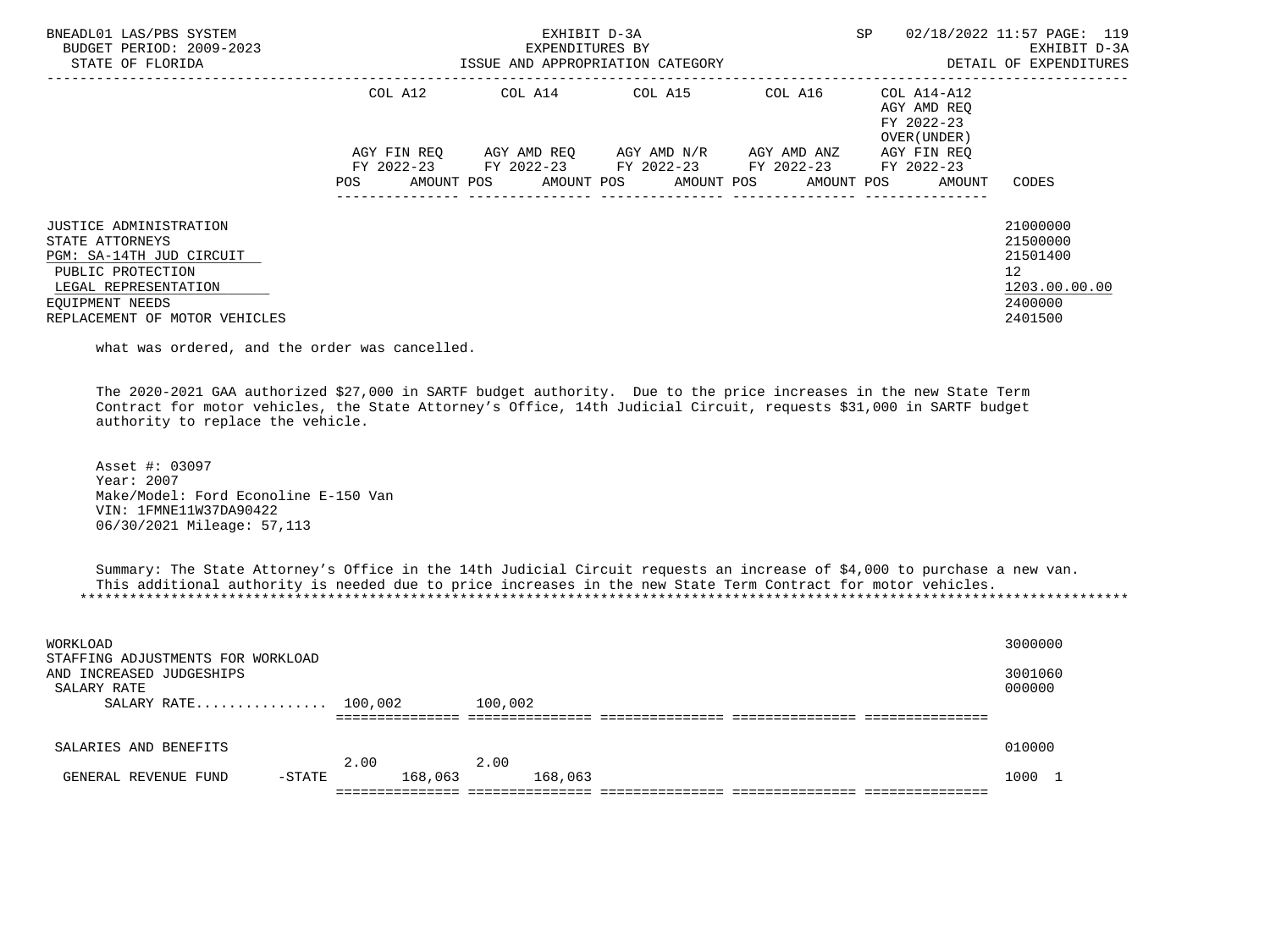| BNEADL01 LAS/PBS SYSTEM<br>BUDGET PERIOD: 2009-2023<br>STATE OF FLORIDA                                                                                                                                                                                                                                           |           |     |                                              |         | EXHIBIT D-3A<br>EXPENDITURES BY |         | ISSUE AND APPROPRIATION CATEGORY                            |  |            |            |                                                | SP 02/18/2022 11:57 PAGE: 120<br>EXHIBIT D-3A<br>DETAIL OF EXPENDITURES |
|-------------------------------------------------------------------------------------------------------------------------------------------------------------------------------------------------------------------------------------------------------------------------------------------------------------------|-----------|-----|----------------------------------------------|---------|---------------------------------|---------|-------------------------------------------------------------|--|------------|------------|------------------------------------------------|-------------------------------------------------------------------------|
|                                                                                                                                                                                                                                                                                                                   |           |     | COL A12                                      | COL A14 |                                 | COL A15 | AGY FIN REO AGY AMD REO AGY AMD N/R AGY AMD ANZ AGY FIN REO |  | COL A16    | FY 2022-23 | $COL A14 - A12$<br>AGY AMD REO<br>OVER (UNDER) |                                                                         |
|                                                                                                                                                                                                                                                                                                                   |           |     |                                              |         |                                 |         | FY 2022-23 FY 2022-23 FY 2022-23 FY 2022-23 FY 2022-23      |  |            |            |                                                |                                                                         |
|                                                                                                                                                                                                                                                                                                                   |           | POS | AMOUNT POS                                   |         | AMOUNT POS                      |         | AMOUNT POS                                                  |  | AMOUNT POS |            | AMOUNT                                         | CODES                                                                   |
| JUSTICE ADMINISTRATION<br>STATE ATTORNEYS<br>PGM: SA-14TH JUD CIRCUIT<br>PUBLIC PROTECTION<br>LEGAL REPRESENTATION<br>WORKLOAD                                                                                                                                                                                    |           |     |                                              |         |                                 |         |                                                             |  |            |            |                                                | 21000000<br>21500000<br>21501400<br>12<br>1203.00.00.00<br>3000000      |
| STAFFING ADJUSTMENTS FOR WORKLOAD<br>AND INCREASED JUDGESHIPS<br>SPECIAL CATEGORIES<br>STATE ATTORNEY OPERATIONS                                                                                                                                                                                                  |           |     |                                              |         |                                 |         |                                                             |  |            |            |                                                | 3001060<br>100000<br>103225                                             |
| GENERAL REVENUE FUND                                                                                                                                                                                                                                                                                              |           |     | $-$ STATE $-$ 11, 238 $-$ 11, 238 $-$ 7, 100 |         |                                 |         |                                                             |  |            |            |                                                | 1000 1                                                                  |
| TR/DMS/HR SVCS/STW CONTRCT                                                                                                                                                                                                                                                                                        |           |     |                                              |         |                                 |         |                                                             |  |            |            |                                                | 107040                                                                  |
| GENERAL REVENUE FUND                                                                                                                                                                                                                                                                                              | $-$ STATE |     | 428                                          |         | 428                             |         |                                                             |  |            |            |                                                | 1000 1                                                                  |
| TOTAL: STAFFING ADJUSTMENTS FOR WORKLOAD<br>AND INCREASED JUDGESHIPS                                                                                                                                                                                                                                              |           |     |                                              |         |                                 |         |                                                             |  |            |            |                                                | 3001060                                                                 |
| TOTAL POSITIONS 2.00<br>TOTAL ISSUE 179,729 179,729 7,100<br>TOTAL SALARY RATE 100,002 100,002                                                                                                                                                                                                                    |           |     |                                              | 2.00    |                                 |         |                                                             |  |            |            |                                                |                                                                         |
|                                                                                                                                                                                                                                                                                                                   |           |     |                                              |         |                                 |         |                                                             |  |            |            |                                                |                                                                         |
| AGENCY ISSUE NARRATIVE:<br>2022-2023 BUDGET YEAR NARRATIVE:<br>The 14th Judicial Circuit has been allocated two additional circuit judgeships in the past two fiscal years, FY 2020-2021<br>and FY 2021-2022, through Chapter 2020-112, Laws of Florida, and Chapter 2021-45, Laws of Florida. The Chief Judge of |           |     |                                              |         |                                 |         | IT COMPONENT? NO                                            |  |            |            |                                                |                                                                         |

 and FY 2021-2022, through Chapter 2020-112, Laws of Florida, and Chapter 2021-45, Laws of Florida. The Chief Judge of the 14th Judicial Circuit has issued a judicial assignments plan that assigns these judges to two counties that previously shared judges with another county. As a result, four counties within the 14th Judicial Circuit that previously shared two circuit judges will each have their own circuit judge assigned. The State Attorney's Office, 14th Judicial Circuit, requests general revenue funding for the salary and benefits of two entry-level Assistant State Attorneys to assist the senior attorneys in these counties with the additional court proceedings these counties will take on.

 Link to agency activities: felony, misdemeanor, and juvenile prosecutions, and civil matters. \*\*\*\*\*\*\*\*\*\*\*\*\*\*\*\*\*\*\*\*\*\*\*\*\*\*\*\*\*\*\*\*\*\*\*\*\*\*\*\*\*\*\*\*\*\*\*\*\*\*\*\*\*\*\*\*\*\*\*\*\*\*\*\*\*\*\*\*\*\*\*\*\*\*\*\*\*\*\*\*\*\*\*\*\*\*\*\*\*\*\*\*\*\*\*\*\*\*\*\*\*\*\*\*\*\*\*\*\*\*\*\*\*\*\*\*\*\*\*\*\*\*\*\*\*\*\*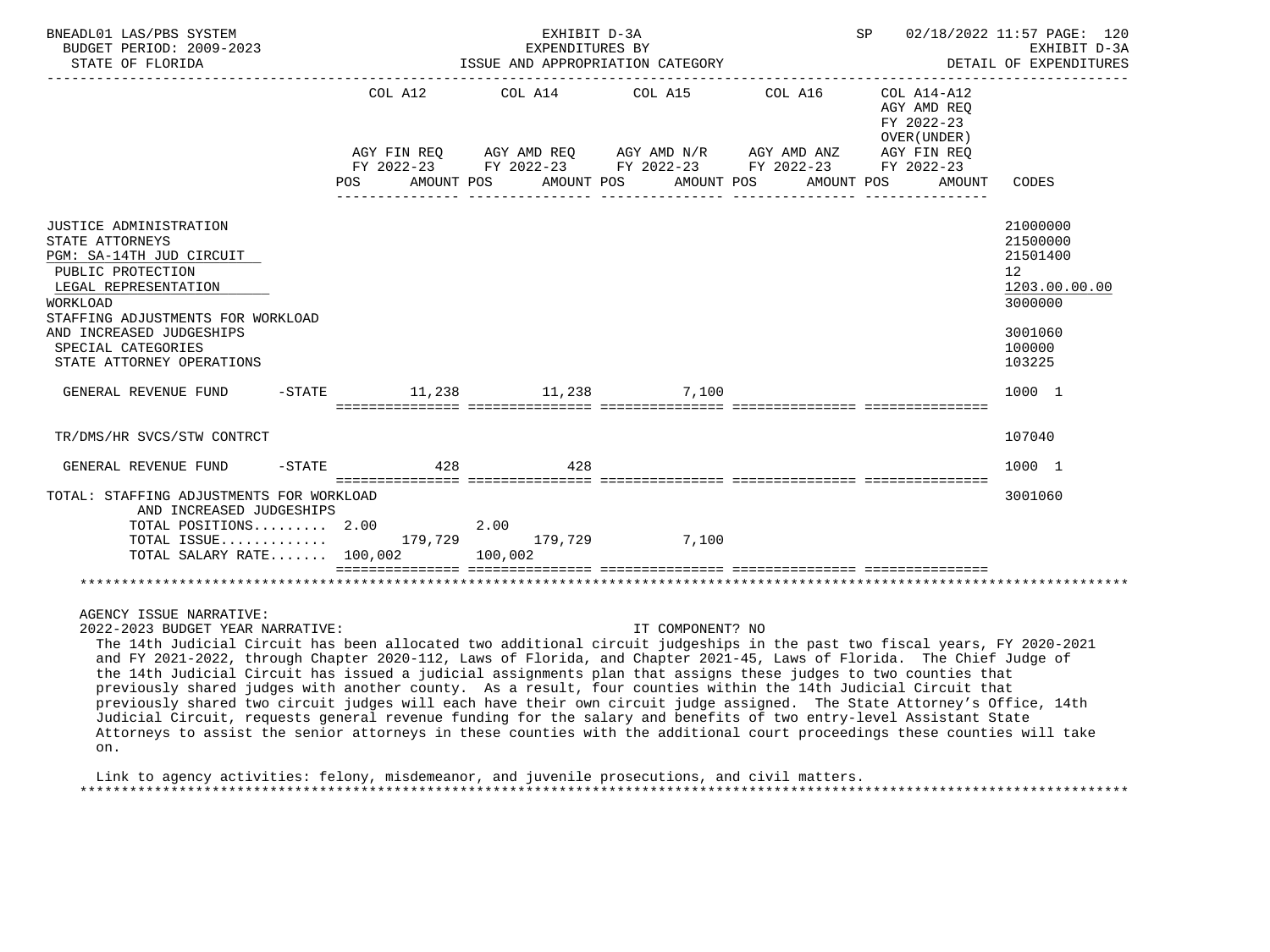| BNEADL01 LAS/PBS SYSTEM<br>BUDGET PERIOD: 2009-2023<br>STATE OF FLORIDA                                                                                                                         |                       | EXHIBIT D-3A<br>EXPENDITURES BY<br>ISSUE AND APPROPRIATION CATEGORY                                                                                                  |                    |                                                                   |                                                                                           |        | SP 02/18/2022 11:57 PAGE: 121<br>EXHIBIT D-3A<br>DETAIL OF EXPENDITURES                    |
|-------------------------------------------------------------------------------------------------------------------------------------------------------------------------------------------------|-----------------------|----------------------------------------------------------------------------------------------------------------------------------------------------------------------|--------------------|-------------------------------------------------------------------|-------------------------------------------------------------------------------------------|--------|--------------------------------------------------------------------------------------------|
|                                                                                                                                                                                                 | COL A12<br><b>POS</b> | COL A14<br>AGY FIN REQ AGY AMD REQ AGY AMD N/R AGY AMD ANZ AGY FIN REQ<br>FY 2022-23 FY 2022-23 FY 2022-23 FY 2022-23 FY 2022-23<br>AMOUNT POS AMOUNT POS AMOUNT POS | COL A15            | -----------------------------------<br>COL A16<br>_______________ | COL A14-A12<br>AGY AMD REQ<br>FY 2022-23<br>OVER (UNDER)<br>AMOUNT POS<br>--------------- | AMOUNT | CODES                                                                                      |
| JUSTICE ADMINISTRATION<br>STATE ATTORNEYS<br>PGM: SA-14TH JUD CIRCUIT<br>PUBLIC PROTECTION<br>LEGAL REPRESENTATION<br>WORKLOAD<br>STAFFING ADJUSTMENTS FOR WORKLOAD<br>AND INCREASED JUDGESHIPS |                       |                                                                                                                                                                      |                    |                                                                   |                                                                                           |        | 21000000<br>21500000<br>21501400<br>12 <sub>1</sub><br>1203.00.00.00<br>3000000<br>3001060 |
| POSITION DETAIL OF SALARIES AND BENEFITS:                                                                                                                                                       |                       |                                                                                                                                                                      |                    |                                                                   |                                                                                           |        | LAPSE LAPSED SALARIES                                                                      |
|                                                                                                                                                                                                 | FTE                   | BASE RATE                                                                                                                                                            | ADDITIVES BENEFITS |                                                                   | SUBTOTAL                                                                                  |        | % AND BENEFITS                                                                             |
| A12 - AGY FIN REO FY 2022-23                                                                                                                                                                    |                       |                                                                                                                                                                      |                    |                                                                   |                                                                                           |        |                                                                                            |
| NEW POSITIONS<br>6901 ASSISTANT STATE ATTORNEY-OVER MILLION<br>N0001 001                                                                                                                        |                       | 2.00 100,002                                                                                                                                                         |                    |                                                                   |                                                                                           |        | 68,061 168,063 0.00 168,063                                                                |
| TOTALS FOR ISSUE BY FUND<br>1000 GENERAL REVENUE FUND                                                                                                                                           |                       |                                                                                                                                                                      |                    |                                                                   |                                                                                           |        | 168,063<br>____________                                                                    |
|                                                                                                                                                                                                 | 2.00                  | 100,002                                                                                                                                                              |                    | 68,061                                                            | 168,063                                                                                   |        | 168,063<br>==============                                                                  |
| A14 - AGY AMD REQ FY 2022-23                                                                                                                                                                    |                       |                                                                                                                                                                      |                    |                                                                   |                                                                                           |        |                                                                                            |
| NEW POSITIONS<br>6901 ASSISTANT STATE ATTORNEY-OVER MILLION                                                                                                                                     |                       |                                                                                                                                                                      |                    |                                                                   |                                                                                           |        |                                                                                            |
| N0001 001                                                                                                                                                                                       | 2.00                  | 100,002                                                                                                                                                              |                    |                                                                   | 68,061 168,063 0.00                                                                       |        | 168,063                                                                                    |
| TOTALS FOR ISSUE BY FUND                                                                                                                                                                        |                       |                                                                                                                                                                      |                    |                                                                   |                                                                                           |        | 168,063                                                                                    |
| 1000 GENERAL REVENUE FUND                                                                                                                                                                       |                       |                                                                                                                                                                      |                    |                                                                   |                                                                                           |        | -------------                                                                              |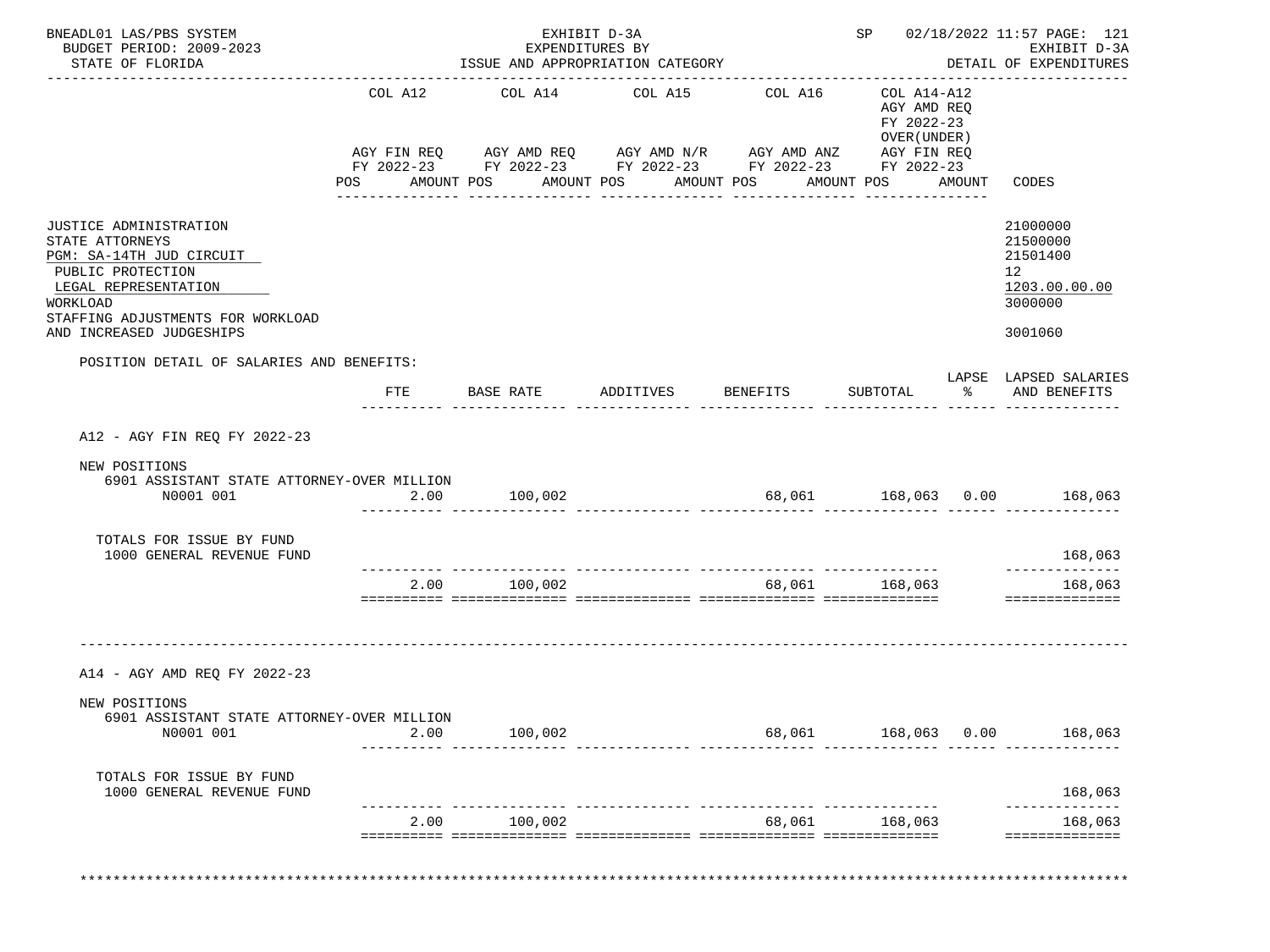| BNEADL01 LAS/PBS SYSTEM<br>BUDGET PERIOD: 2009-2023<br>STATE OF FLORIDA                                                                                                                                  |         | EXHIBIT D-3A<br>EXPENDITURES BY<br>ISSUE AND APPROPRIATION CATEGORY                                                                                                                                     |                  | SP 02/18/2022 11:57 PAGE: 122<br>DETAIL OF EXPENDITURES            | EXHIBIT D-3A                                                                            |
|----------------------------------------------------------------------------------------------------------------------------------------------------------------------------------------------------------|---------|---------------------------------------------------------------------------------------------------------------------------------------------------------------------------------------------------------|------------------|--------------------------------------------------------------------|-----------------------------------------------------------------------------------------|
|                                                                                                                                                                                                          | POS FOR | COL A12 COL A14 COL A15 COL A16<br>AGY FIN REQ AGY AMD REQ AGY AMD N/R AGY AMD ANZ AGY FIN REQ<br>FY 2022-23 FY 2022-23 FY 2022-23 FY 2022-23 FY 2022-23<br>AMOUNT POS AMOUNT POS AMOUNT POS AMOUNT POS |                  | COL A14-A12<br>AGY AMD REO<br>FY 2022-23<br>OVER (UNDER)<br>AMOUNT | CODES                                                                                   |
| JUSTICE ADMINISTRATION<br>STATE ATTORNEYS<br>PGM: SA-14TH JUD CIRCUIT<br>PUBLIC PROTECTION<br>LEGAL REPRESENTATION<br>OTHER PROGRAMS<br>ATTORNEY RECRUITMENT AND RETENTION<br>SALARY RATE<br>SALARY RATE |         | 410,000                                                                                                                                                                                                 |                  | 410,000                                                            | 21000000<br>21500000<br>21501400<br>12<br>1203.00.00.00<br>4200000<br>4206A00<br>000000 |
| SALARIES AND BENEFITS                                                                                                                                                                                    |         |                                                                                                                                                                                                         |                  |                                                                    | 010000                                                                                  |
| $-$ STATE<br>GENERAL REVENUE FUND                                                                                                                                                                        |         | 560,306                                                                                                                                                                                                 |                  | 560,306 1000 1                                                     |                                                                                         |
| TOTAL: ATTORNEY RECRUITMENT AND RETENTION<br>TOTAL ISSUE<br>TOTAL SALARY RATE                                                                                                                            |         | 560,306<br>410,000                                                                                                                                                                                      |                  | 560,306<br>410,000                                                 | 4206A00                                                                                 |
| AGENCY ISSUE NARRATIVE:<br>2022-2023 BUDGET YEAR NARRATIVE:                                                                                                                                              |         |                                                                                                                                                                                                         | IT COMPONENT? NO |                                                                    |                                                                                         |

2022-23 Amended Narrative after December 15, 2021

 Recruitment and retention of Assistant State Attorney (ASA) FTE is a major priority for the State Attorney's Office for the Fourteenth Judicial Circuit (SA14) and the Florida Prosecuting Attorney Association (FPAA). In order to keep current ASA FTE and recruit new ASA FTE, the FPAA is requesting a \$10,000.00 pay increase for all current ASA FTE and an increase in starting pay for ASA FTE by \$10,000.00. Furthermore, the FPAA is requesting that each State Attorney be given authority to grant pay adjustments to address recruitment, retention, or pay inequities from within the requested resources.

 ASAs are leaving public service faster than they can be trained and replaced. Private law firms are paying significantly more than the starting salaries approved by the Florida legislature, and SA14 and the other offices of the FPAA are finding it increasingly difficult to compete for talent. At last count, Florida has over 270 ASA FTE vacancies and the numbers increase daily as potential hires and trial experienced ASAs are lured away to the private law firms that can pay higher salaries. High turnover rates create situations where attorneys handle serious felony cases long before they are ready to do so. SA14 currently has 14.75 vacant ASA FTE positions that must be filled to adequately fulfill SA14's constitutional duties and the turnover rate is not improving.

As of the time of this request, SA14 has 26.25 filled ASA FTE positions with current salary & benefits set at a total of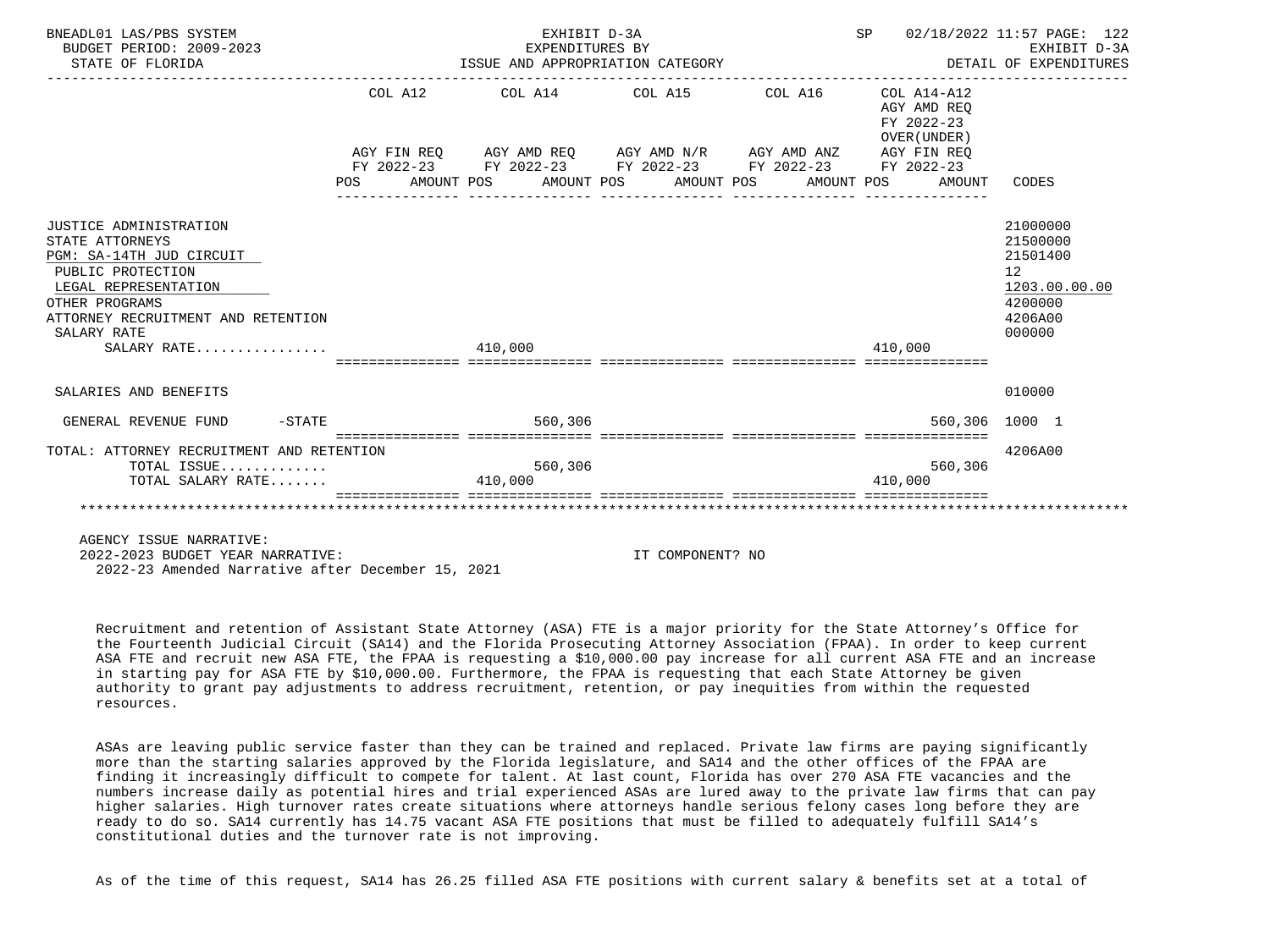| BNEADL01 LAS/PBS SYSTEM<br>BUDGET PERIOD: 2009-2023<br>STATE OF FLORIDA                                                                                                    | ISSUE AND APPROPRIATION CATEGORY | EXHIBIT D-3A<br>EXPENDITURES BY | SP                                                           | 02/18/2022 11:57 PAGE: 123<br>EXHIBIT D-3A<br>DETAIL OF EXPENDITURES |                                                          |                                                                                            |
|----------------------------------------------------------------------------------------------------------------------------------------------------------------------------|----------------------------------|---------------------------------|--------------------------------------------------------------|----------------------------------------------------------------------|----------------------------------------------------------|--------------------------------------------------------------------------------------------|
|                                                                                                                                                                            | COL A12                          |                                 | COL A14 COL A15                                              | COL A16                                                              | COL A14-A12<br>AGY AMD REO<br>FY 2022-23<br>OVER (UNDER) |                                                                                            |
|                                                                                                                                                                            | AGY FIN REO<br>FY 2022-23        |                                 | AGY AMD REO AGY AMD N/R AGY AMD ANZ<br>FY 2022-23 FY 2022-23 | FY 2022-23                                                           | AGY FIN REO<br>FY 2022-23                                |                                                                                            |
|                                                                                                                                                                            | POS<br>AMOUNT POS                |                                 | AMOUNT POS AMOUNT POS                                        | AMOUNT POS                                                           | AMOUNT                                                   | CODES                                                                                      |
| JUSTICE ADMINISTRATION<br>STATE ATTORNEYS<br>PGM: SA-14TH JUD CIRCUIT<br>PUBLIC PROTECTION<br>LEGAL REPRESENTATION<br>OTHER PROGRAMS<br>ATTORNEY RECRUITMENT AND RETENTION |                                  |                                 |                                                              |                                                                      |                                                          | 21000000<br>21500000<br>21501400<br>12 <sup>°</sup><br>1203.00.00.00<br>4200000<br>4206A00 |

 \$2,947,970.04, which includes \$2,175,479.28 in salary rate and \$772,490.76 in benefits. A \$10,000.00 pay increase for SA14's filled ASA FTE positions would be \$358,732.50, which includes \$262,500.00 in salary rate and \$96,232.50 in benefits. At the time of this request, SA14 has 14.75 vacant ASA FTE positions that must be filled for to properly execute SA14's constitutional duties. A \$10,000.00 pay increase for starting salary would increase the starting salary for ASA FTE from \$50,000.00 to \$60,000.00. If SA14's vacant ASA FTE positions are filled at the requested increase to \$60,000, the additional money needed to cover the increase by \$10,000.00 per position would be \$201,573.50, which includes \$147,500.00 in salary rate and \$54,073.50 in benefits. Therefore, SA14 is requesting \$560,306.00, which includes \$410,000.00 in salary rate and \$150,306.00 in benefits, to provide a \$10,000.00 pay increase to our 26.25 filled ASA FTE positions and 14.75 vacant ASA FTE positions for recruitment and retention purposes.

 Public safety is the number one priority for SA14. The requested pay increases will provide SA14 and all the agencies in the FPAA with much needed help in keeping our trained staff and recruiting new staff against the recruiting efforts of the private sector.

 Summary: This is a new issue. \*\*\*\*\*\*\*\*\*\*\*\*\*\*\*\*\*\*\*\*\*\*\*\*\*\*\*\*\*\*\*\*\*\*\*\*\*\*\*\*\*\*\*\*\*\*\*\*\*\*\*\*\*\*\*\*\*\*\*\*\*\*\*\*\*\*\*\*\*\*\*\*\*\*\*\*\*\*\*\*\*\*\*\*\*\*\*\*\*\*\*\*\*\*\*\*\*\*\*\*\*\*\*\*\*\*\*\*\*\*\*\*\*\*\*\*\*\*\*\*\*\*\*\*\*\*\*

|                                                                                                    | <b>FTE</b> | BASE RATE | ADDITIVES | BENEFITS | SUBTOTAL             | LAPSE<br>$rac{8}{6}$ | LAPSED SALARIES<br>AND BENEFITS |
|----------------------------------------------------------------------------------------------------|------------|-----------|-----------|----------|----------------------|----------------------|---------------------------------|
| A14 - AGY AMD REQ FY 2022-23                                                                       |            |           |           |          |                      |                      |                                 |
| CHANGES TO CURRENTLY AUTHORIZED POSITIONS<br>RA01 RATE & SALARY ADJ - BENEFITS NO FTE<br>N0001 001 | 0.00       | 410,000   |           |          | 150,306 560,306 0.00 |                      | 560,306                         |
| TOTALS FOR ISSUE BY FUND<br>1000 GENERAL REVENUE FUND                                              |            |           |           |          |                      |                      | 560,306                         |
|                                                                                                    | 0.00       | 410,000   |           | 150,306  | 560,306              |                      | 560,306                         |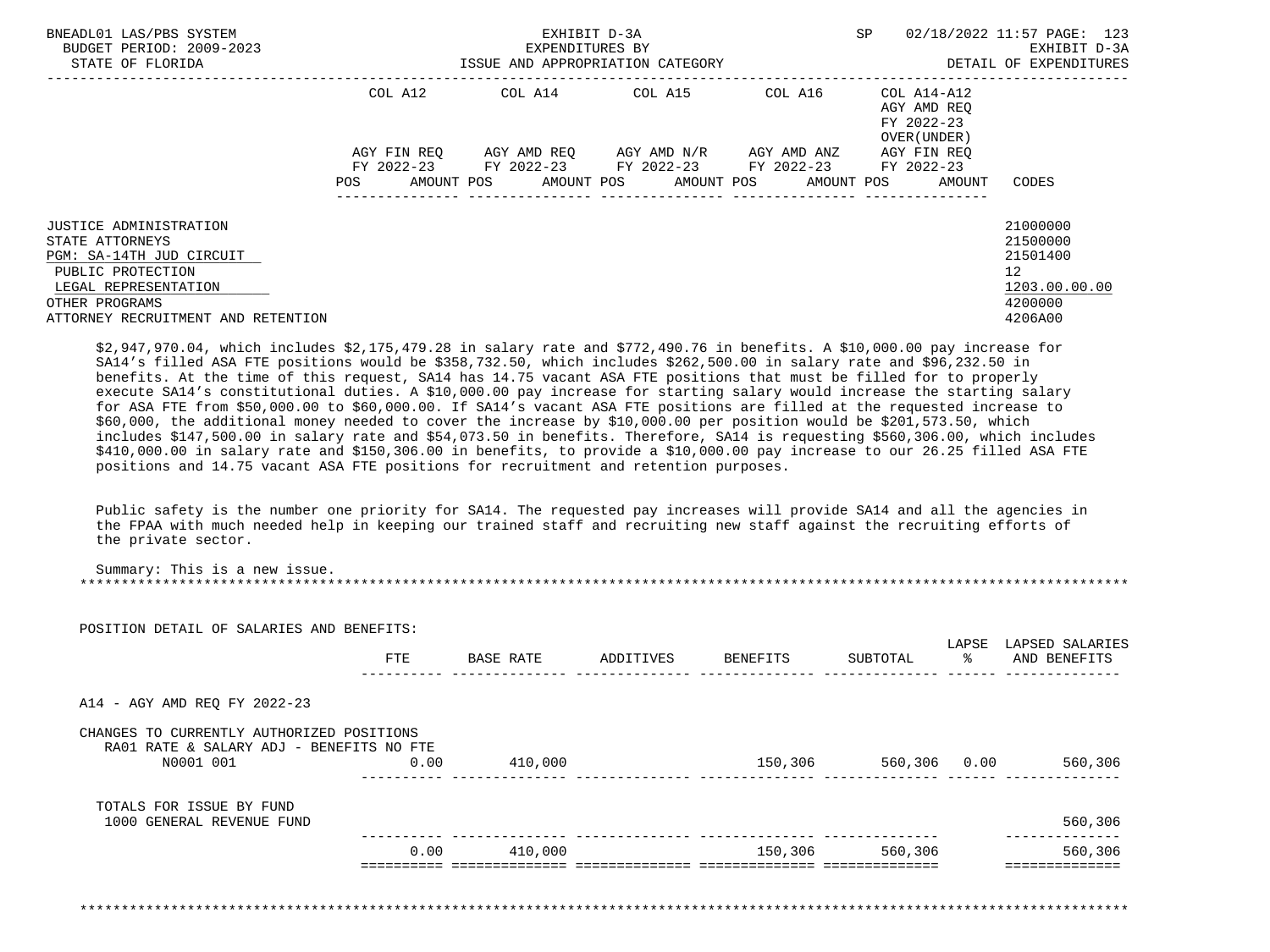| BNEADL01 LAS/PBS SYSTEM<br>BUDGET PERIOD: 2009-2023<br>STATE OF FLORIDA                                            |            | EXHIBIT D-3A                                                                               |                | SP                                                       | 02/18/2022 11:57 PAGE: 124                                            |
|--------------------------------------------------------------------------------------------------------------------|------------|--------------------------------------------------------------------------------------------|----------------|----------------------------------------------------------|-----------------------------------------------------------------------|
|                                                                                                                    |            | COL A12 COL A14 COL A15 COL A16                                                            |                | COL A14-A12<br>AGY AMD REO<br>FY 2022-23<br>OVER (UNDER) |                                                                       |
|                                                                                                                    | <b>POS</b> | FY 2022-23 FY 2022-23 FY 2022-23 FY 2022-23<br>AMOUNT POS AMOUNT POS AMOUNT POS AMOUNT POS |                | AGY FIN REO<br>FY 2022-23<br>AMOUNT                      | CODES                                                                 |
| JUSTICE ADMINISTRATION<br>STATE ATTORNEYS<br>PGM: SA-14TH JUD CIRCUIT<br>PUBLIC PROTECTION<br>LEGAL REPRESENTATION |            |                                                                                            |                |                                                          | 21000000<br>21500000<br>21501400<br>12 <sup>12</sup><br>1203.00.00.00 |
| TOTAL: LEGAL REPRESENTATION<br>BY FUND TYPE                                                                        |            |                                                                                            |                |                                                          | 1203.00.00.00                                                         |
| GENERAL REVENUE FUND<br>TRUST FUNDS                                                                                |            | $179,729$ $740,035$ $7,100$<br>$27,000$ $31,000$ $31,000$                                  |                | 560,306 1000<br>4,000 2000                               |                                                                       |
| TOTAL POSITIONS $2.00$ 2.00<br>TOTAL PROG COMP $206,729$<br>TOTAL SALARY RATE 100.002                              |            | 510,002                                                                                    | 771,035 38,100 | 564,306<br>410,000                                       |                                                                       |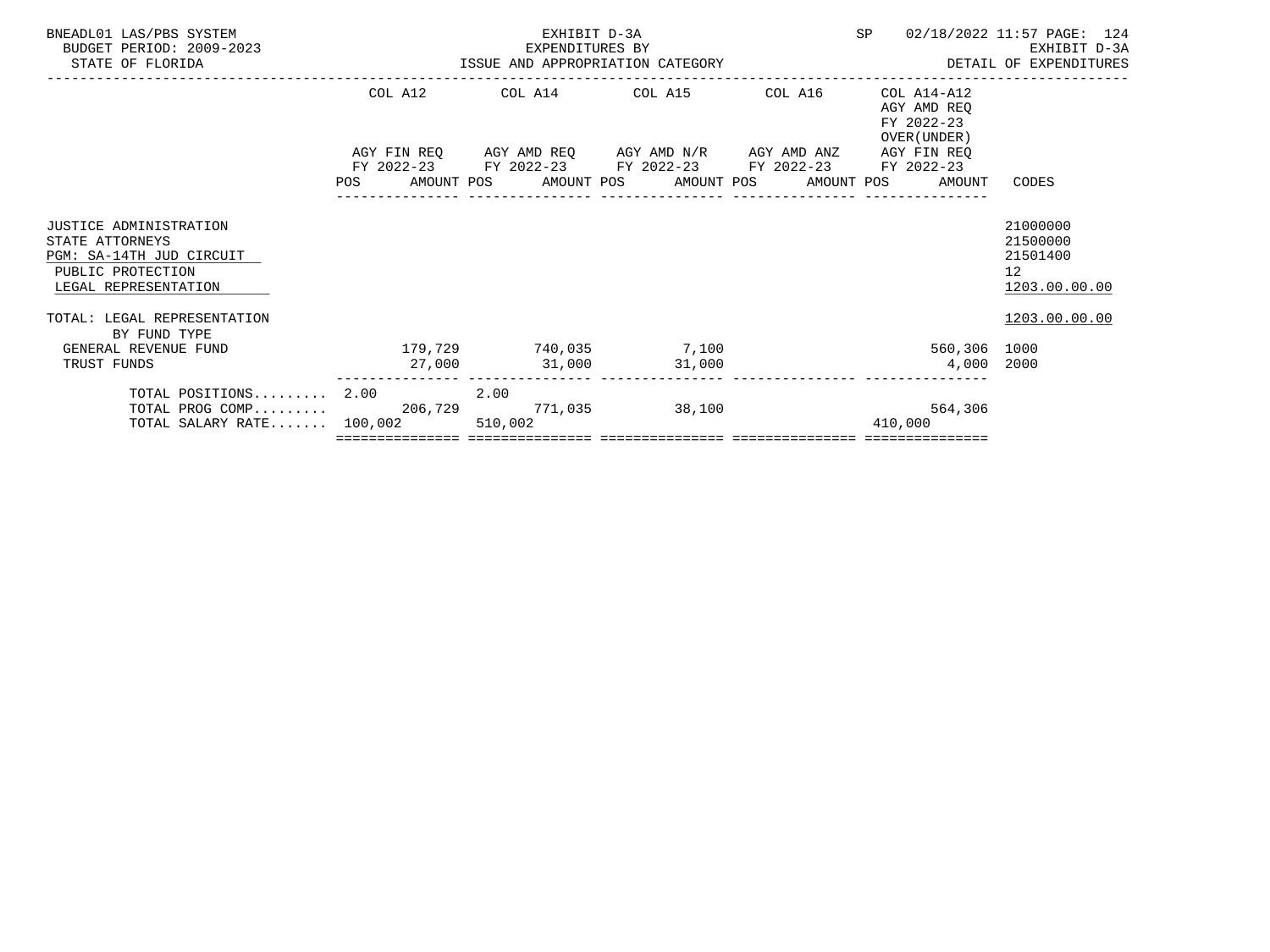| BNEADL01 LAS/PBS SYSTEM<br>BUDGET PERIOD: 2009-2023<br>STATE OF FLORIDA                                                                                                                                                                                                                                                                                                                                                                                                         |                                                                                                                                                                                                                  |            |             | EXHIBIT D-3A |                  | EXPENDITURES BY<br>ISSUE AND APPROPRIATION CATEGORY |          |                                            |        | SP 02/18/2022 11:57 PAGE: 125<br>EXHIBIT D-3A<br>DETAIL OF EXPENDITURES         |
|---------------------------------------------------------------------------------------------------------------------------------------------------------------------------------------------------------------------------------------------------------------------------------------------------------------------------------------------------------------------------------------------------------------------------------------------------------------------------------|------------------------------------------------------------------------------------------------------------------------------------------------------------------------------------------------------------------|------------|-------------|--------------|------------------|-----------------------------------------------------|----------|--------------------------------------------|--------|---------------------------------------------------------------------------------|
|                                                                                                                                                                                                                                                                                                                                                                                                                                                                                 | $\begin{tabular}{lllllllllllllllllllll} \bf AGY & FIN & REQ & & AGY & AMD & N/R & & AGY & AMD & ANZ & & AGY & FIN & REQ \\ \bf FY & 2022-23 & & FY & 2022-23 & & FY & 2022-23 & & FY & 2022-23 \\ \end{tabular}$ |            |             |              |                  | COL A12 $COL$ A14 $COL$ A15 $COL$ A16 $COL$ A14-A12 |          | AGY AMD REQ<br>FY 2022-23<br>OVER (UNDER ) |        |                                                                                 |
|                                                                                                                                                                                                                                                                                                                                                                                                                                                                                 | POS AMOUNT POS AMOUNT POS AMOUNT POS AMOUNT POS                                                                                                                                                                  |            |             |              |                  |                                                     |          |                                            | AMOUNT | CODES                                                                           |
|                                                                                                                                                                                                                                                                                                                                                                                                                                                                                 |                                                                                                                                                                                                                  |            |             |              |                  |                                                     |          |                                            |        |                                                                                 |
| JUSTICE ADMINISTRATION<br>STATE ATTORNEYS<br>PGM: SA-15TH JUD CIRCUIT<br>PUBLIC PROTECTION<br>LEGAL REPRESENTATION<br>ADJUSTMENTS TO CURRENT YEAR<br>ESTIMATED EXPENDITURES<br>REAPPROVAL OF SALARY RATE TRANSFER                                                                                                                                                                                                                                                               |                                                                                                                                                                                                                  |            |             |              |                  |                                                     |          |                                            |        | 21000000<br>21500000<br>21501500<br>12 <sup>°</sup><br>1203.00.00.00<br>1600000 |
| BETWEEN BUDGET ENTITIES                                                                                                                                                                                                                                                                                                                                                                                                                                                         |                                                                                                                                                                                                                  |            |             |              |                  |                                                     |          |                                            |        | 1600A20                                                                         |
| SALARY RATE<br>SALARY RATE                                                                                                                                                                                                                                                                                                                                                                                                                                                      |                                                                                                                                                                                                                  | $200,000-$ |             |              |                  |                                                     |          | $200,000 -$                                |        | 000000                                                                          |
|                                                                                                                                                                                                                                                                                                                                                                                                                                                                                 |                                                                                                                                                                                                                  |            |             |              |                  |                                                     |          |                                            |        |                                                                                 |
| AGENCY ISSUE NARRATIVE:                                                                                                                                                                                                                                                                                                                                                                                                                                                         |                                                                                                                                                                                                                  |            |             |              |                  |                                                     |          |                                            |        |                                                                                 |
| 2022-2023 BUDGET YEAR NARRATIVE:                                                                                                                                                                                                                                                                                                                                                                                                                                                |                                                                                                                                                                                                                  |            |             |              | IT COMPONENT? NO |                                                     |          |                                            |        |                                                                                 |
| Amended 2022-23 Narrative after December 15, 2021                                                                                                                                                                                                                                                                                                                                                                                                                               |                                                                                                                                                                                                                  |            |             |              |                  |                                                     |          |                                            |        |                                                                                 |
| This issue is to request the reapproval of FY21-22 budget amendment numbered ATTY-015-021, EOG Code P0026 which was<br>approved on December 10, 2021.                                                                                                                                                                                                                                                                                                                           |                                                                                                                                                                                                                  |            |             |              |                  |                                                     |          |                                            |        |                                                                                 |
| The Office of State Attorney, Twentieth Judicial Circuit is preparing to fill 30 vacant positions, this includes both<br>Legal and Support staff. The 20th Circuit has the appropriation to fill these positions, but additional rate is needed to<br>complete this process. This office has agreed to transfer 200,000 in Rate to enable the 20th Circuit to fill these<br>positions. No positions or salary dollars are changing between offices as a result of this request. |                                                                                                                                                                                                                  |            |             |              |                  |                                                     |          |                                            |        |                                                                                 |
| Summary: This is a new issue.                                                                                                                                                                                                                                                                                                                                                                                                                                                   |                                                                                                                                                                                                                  |            |             |              |                  |                                                     |          |                                            |        |                                                                                 |
| POSITION DETAIL OF SALARIES AND BENEFITS:                                                                                                                                                                                                                                                                                                                                                                                                                                       |                                                                                                                                                                                                                  |            |             |              |                  |                                                     |          |                                            |        |                                                                                 |
|                                                                                                                                                                                                                                                                                                                                                                                                                                                                                 | FTE                                                                                                                                                                                                              | BASE RATE  |             | ADDITIVES    |                  | <b>BENEFITS</b>                                     | SUBTOTAL |                                            |        | LAPSE LAPSED SALARIES<br>AND BENEFITS                                           |
| A14 - AGY AMD REO FY 2022-23                                                                                                                                                                                                                                                                                                                                                                                                                                                    |                                                                                                                                                                                                                  |            |             |              |                  |                                                     |          |                                            |        |                                                                                 |
| CHANGES TO CURRENTLY AUTHORIZED POSITIONS<br>RA06 RATE ADJ - NO FTE - NO SALARY - NO BENEFITS<br>N0001 001                                                                                                                                                                                                                                                                                                                                                                      |                                                                                                                                                                                                                  |            | 200,000-    |              |                  |                                                     |          |                                            |        |                                                                                 |
| TOTAL SALARY RATE                                                                                                                                                                                                                                                                                                                                                                                                                                                               |                                                                                                                                                                                                                  |            | $200,000 -$ |              |                  |                                                     |          |                                            |        |                                                                                 |
|                                                                                                                                                                                                                                                                                                                                                                                                                                                                                 |                                                                                                                                                                                                                  |            |             |              |                  |                                                     |          |                                            |        |                                                                                 |
|                                                                                                                                                                                                                                                                                                                                                                                                                                                                                 |                                                                                                                                                                                                                  |            |             |              |                  |                                                     |          |                                            |        |                                                                                 |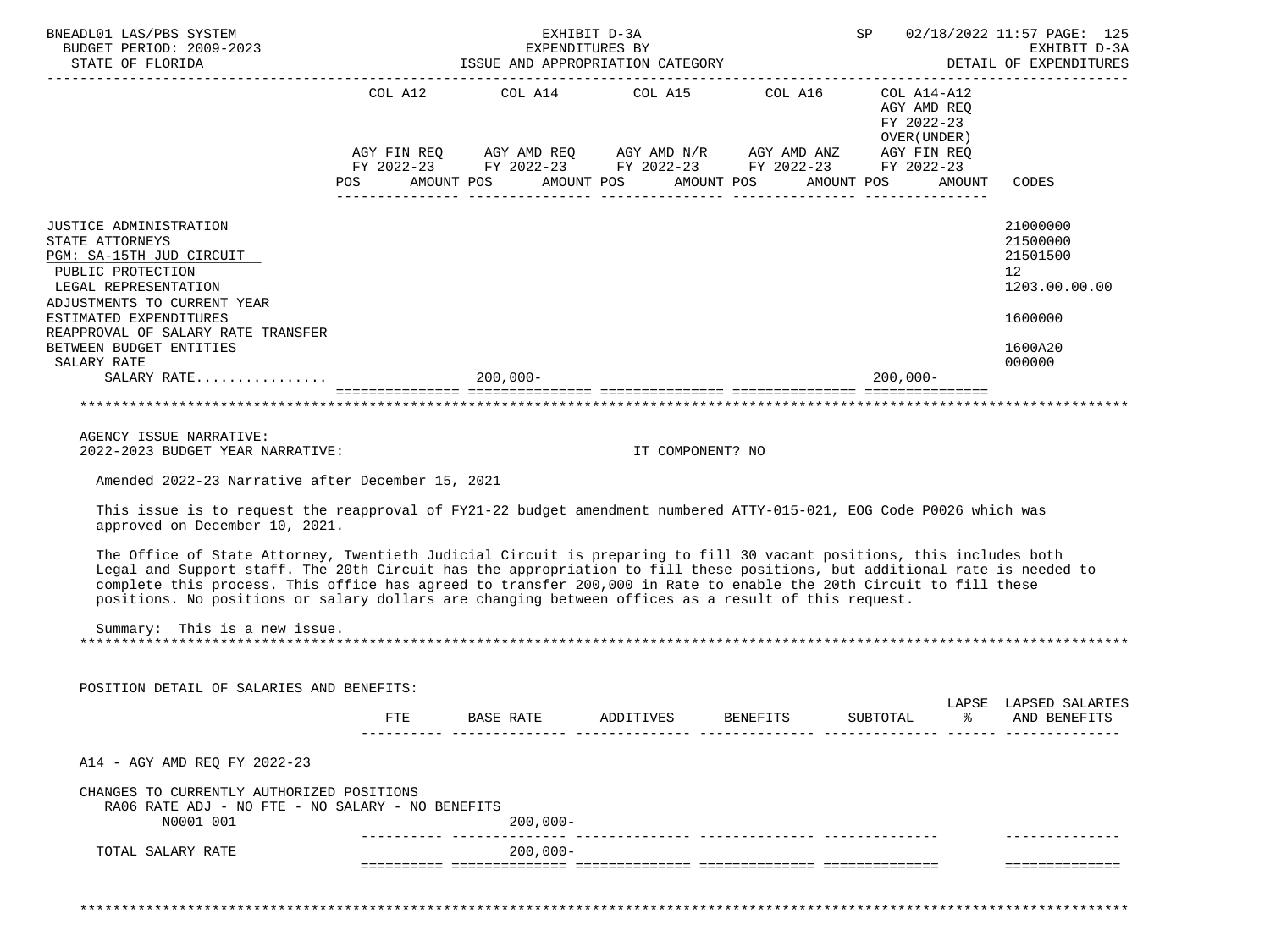| BNEADL01 LAS/PBS SYSTEM<br>BUDGET PERIOD: 2009-2023<br>STATE OF FLORIDA                                                                                                                                                    |     |         | EXHIBIT D-3A<br>EXPENDITURES BY<br>ISSUE AND APPROPRIATION CATEGORY                                                                                       |  |            |                                                          | SP 02/18/2022 11:57 PAGE: 126<br>EXHIBIT D-3A<br>DETAIL OF EXPENDITURES                           |
|----------------------------------------------------------------------------------------------------------------------------------------------------------------------------------------------------------------------------|-----|---------|-----------------------------------------------------------------------------------------------------------------------------------------------------------|--|------------|----------------------------------------------------------|---------------------------------------------------------------------------------------------------|
|                                                                                                                                                                                                                            |     | COL A12 | COL A14 COL A15 COL A16                                                                                                                                   |  |            | COL A14-A12<br>AGY AMD REO<br>FY 2022-23<br>OVER (UNDER) |                                                                                                   |
|                                                                                                                                                                                                                            | POS |         | AGY FIN REQ AGY AMD REQ AGY AMD N/R AGY AMD ANZ AGY FIN REQ<br>FY 2022-23 FY 2022-23 FY 2022-23 FY 2022-23 FY 2022-23<br>AMOUNT POS AMOUNT POS AMOUNT POS |  | AMOUNT POS | AMOUNT                                                   | CODES                                                                                             |
| JUSTICE ADMINISTRATION<br>STATE ATTORNEYS<br>PGM: SA-15TH JUD CIRCUIT<br>PUBLIC PROTECTION<br>LEGAL REPRESENTATION<br>EOUIPMENT NEEDS<br>REPLACEMENT OF MOTOR VEHICLES<br>SPECIAL CATEGORIES<br>ACOUISITION/MOTOR VEHICLES |     |         |                                                                                                                                                           |  |            |                                                          | 21000000<br>21500000<br>21501500<br>12<br>1203.00.00.00<br>2400000<br>2401500<br>100000<br>100021 |
| STATE ATTNYS REVENUE TF - STATE                                                                                                                                                                                            |     |         | $25,000$ 30,000 30,000                                                                                                                                    |  |            |                                                          | 5,000 2058 1                                                                                      |
| AGENCY ISSUE NARRATIVE:                                                                                                                                                                                                    |     |         |                                                                                                                                                           |  |            |                                                          |                                                                                                   |

2022-2023 BUDGET YEAR NARRATIVE: IT COMPONENT? NO

BLACK DODGE CHARGER- 2014 VIN 2C3CDXBG7EH263467 MILEAGE-JUNE 30, 21 = 110592

 State Attorney 15th Circuit presently has 1 vehicle that currently has 111,000 miles and will have 125,000 miles by June 2022. The vehicle is being driven by an investigator who covers the entire county while searching for victims and witnesses, meeting with law enforcement, viewing evidence and crime scenes, transporting victims/witnesses in emergency situations and undertaking investigations in pending prosecutions. The pool vehicles are also used by Assistant State Attorneys and staff to attend out of county depositions, trainings and seminars in lieu of paying mileage for personal vehicle use. This vehicle is averaging approx. 15,000 miles per year.

UNMARKED LAW ENFORCEMENT VEHICLES @25,000 EACH

Linked to Agency Activities: Felony, Misdemeanor, Juvenile and Civil prosecutions

Amended FY2022-2023 Narrative after December 15,2021

VEHICLE BLACK DODGE CHARGER- 2014 VIN 2C3CDXBG7EH263467 MILEAGE-JUNE 30, 21 =110592

 State Attorney 15th Circuit presently has 1 vehicle that currently has 111,000 miles and will have 125,000 miles by June 2022. The vehicle is being driven by an investigator who covers the entire county while searching for victims and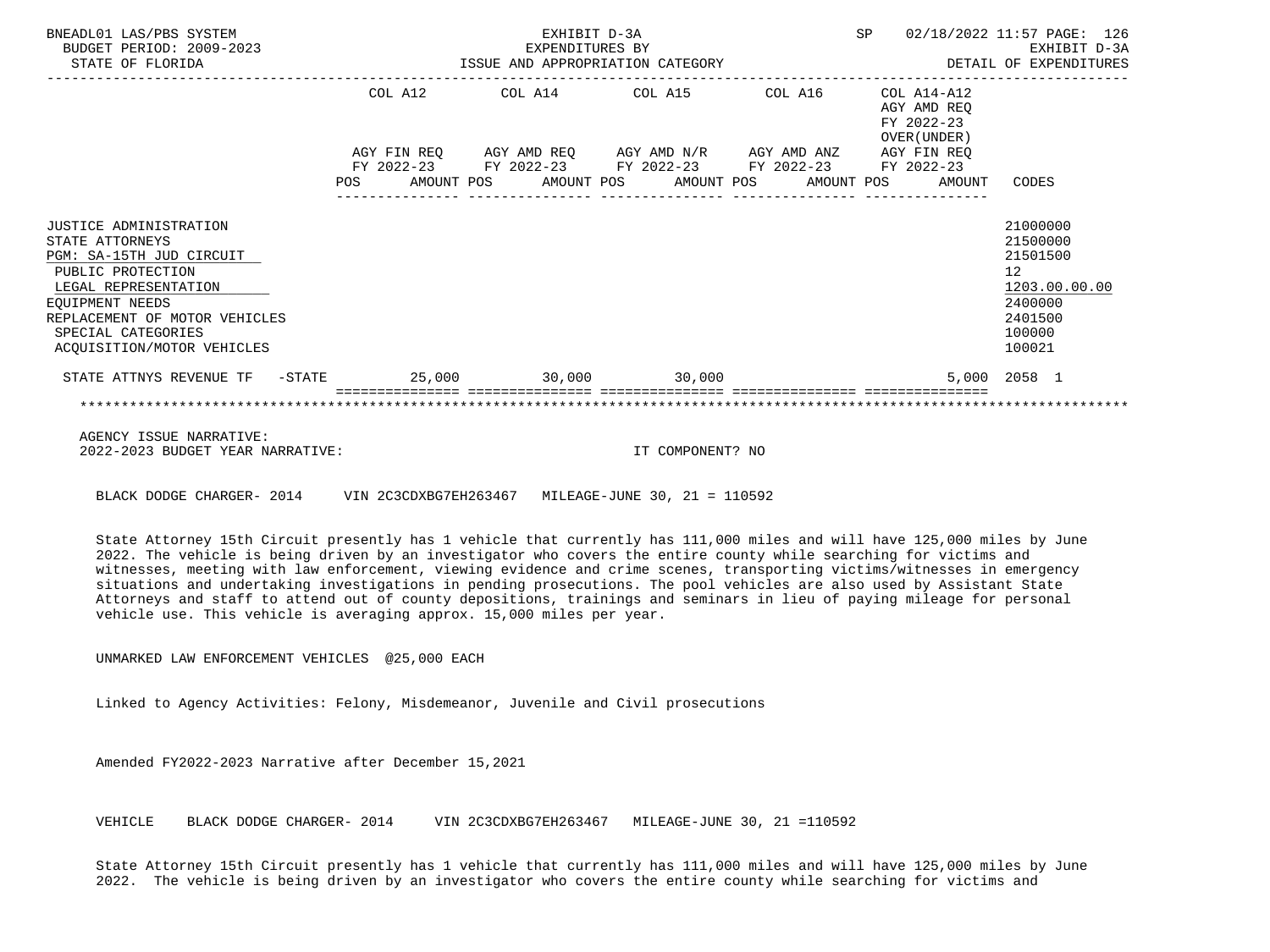| BNEADL01 LAS/PBS SYSTEM<br>BUDGET PERIOD: 2009-2023<br>STATE OF FLORIDA                                                                                                |                               | EXHIBIT D-3A<br>EXPENDITURES BY<br>ISSUE AND APPROPRIATION CATEGORY | SP                                                                                                                                                                                                  | 02/18/2022 11:57 PAGE: 127<br>EXHIBIT D-3A<br>DETAIL OF EXPENDITURES |                                                                    |                                                                                            |
|------------------------------------------------------------------------------------------------------------------------------------------------------------------------|-------------------------------|---------------------------------------------------------------------|-----------------------------------------------------------------------------------------------------------------------------------------------------------------------------------------------------|----------------------------------------------------------------------|--------------------------------------------------------------------|--------------------------------------------------------------------------------------------|
|                                                                                                                                                                        | COL A12<br>AGY FIN REO<br>POS |                                                                     | $COL A14$ $COL A15$ $COL A16$ $COL A14-A12$<br>AGY AMD REO     AGY AMD N/R     AGY AMD ANZ<br>FY 2022-23 FY 2022-23 FY 2022-23 FY 2022-23 FY 2022-23<br>AMOUNT POS AMOUNT POS AMOUNT POS AMOUNT POS |                                                                      | AGY AMD REO<br>FY 2022-23<br>OVER (UNDER)<br>AGY FIN REO<br>AMOUNT | CODES                                                                                      |
| JUSTICE ADMINISTRATION<br>STATE ATTORNEYS<br>PGM: SA-15TH JUD CIRCUIT<br>PUBLIC PROTECTION<br>LEGAL REPRESENTATION<br>EOUIPMENT NEEDS<br>REPLACEMENT OF MOTOR VEHICLES |                               |                                                                     |                                                                                                                                                                                                     |                                                                      |                                                                    | 21000000<br>21500000<br>21501500<br>12 <sup>°</sup><br>1203.00.00.00<br>2400000<br>2401500 |

 witnesses, meeting with law enforcement, viewing evidence and crime scene, transporting victims/witnesses in emergency situations and undertaking investigations in pending prosecutions. The pool vehicles are also used by Assistant State Attorneys and staff to attend out of county depositions, trainings and seminars in lieu of paying mileage for personal<br>vehicle use. This vehicle is averaging approx. 15,000 miles per year. The current auto contract has rai vehicle use. This vehicle is averaging approx. 15,000 miles per year. for replacement vehicles and more authority is needed to meet these new prices.

 Summary: In reviewing the current auto sales contract and the issues surrounding the inability to purchase certain law enforcement vehicles SA15 is currently asking for \$30,000 in authority to replace this vehicle instead of the standard<br>25,000. There are a couple vehicles this circuit will attempt to purchase that are around 27,000-29,000 25,000. There are a couple vehicles this circuit will attempt to purchase that are around 27,000-29,000 so the request is 30,000 authority.

UNMARKED LAW ENFORCEMENT VEHICLES @30,000 EACH instead of 25,000

 Linked to Agency Activities: Felony, Misdemeanor, Juvenile and Civil prosecutions \*\*\*\*\*\*\*\*\*\*\*\*\*\*\*\*\*\*\*\*\*\*\*\*\*\*\*\*\*\*\*\*\*\*\*\*\*\*\*\*\*\*\*\*\*\*\*\*\*\*\*\*\*\*\*\*\*\*\*\*\*\*\*\*\*\*\*\*\*\*\*\*\*\*\*\*\*\*\*\*\*\*\*\*\*\*\*\*\*\*\*\*\*\*\*\*\*\*\*\*\*\*\*\*\*\*\*\*\*\*\*\*\*\*\*\*\*\*\*\*\*\*\*\*\*\*\*

| OTHER PROGRAMS<br>ATTORNEY RECRUITMENT AND RETENTION<br>SALARY RATE<br>SALARY RATE | 1,250,000              | 4200000<br>4206A00<br>000000<br>1,250,000 |
|------------------------------------------------------------------------------------|------------------------|-------------------------------------------|
| SALARIES AND BENEFITS                                                              |                        | 010000                                    |
| $-$ STATE<br>GENERAL REVENUE FUND                                                  | 1,708,250              | 1,708,250<br>1000                         |
| TOTAL: ATTORNEY RECRUITMENT AND RETENTION<br>TOTAL ISSUE<br>TOTAL SALARY RATE      | 1,708,250<br>1,250,000 | 4206A00<br>1,708,250<br>1,250,000         |
|                                                                                    |                        |                                           |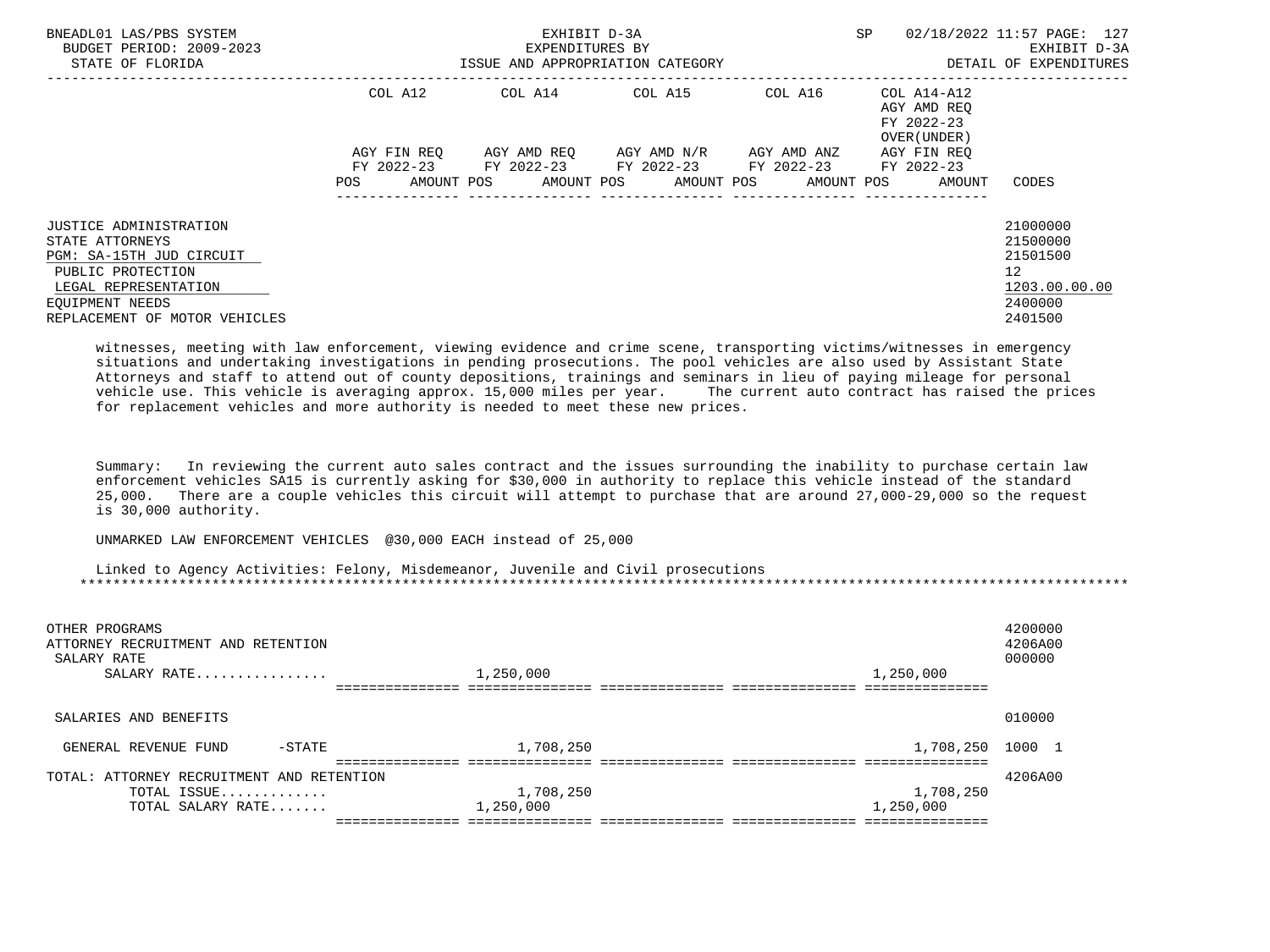|                                         |             | EXPENDITURES BY |                                                              |                                                          | EXHIBIT D-3A                                                                  |
|-----------------------------------------|-------------|-----------------|--------------------------------------------------------------|----------------------------------------------------------|-------------------------------------------------------------------------------|
|                                         |             |                 |                                                              |                                                          | DETAIL OF EXPENDITURES                                                        |
| COL A12                                 | COL A14     | COL A15         | COL A16                                                      | COL A14-A12<br>AGY AMD REO<br>FY 2022-23<br>OVER (UNDER) |                                                                               |
| AGY FIN REO<br>FY 2022-23<br><b>POS</b> | AGY AMD REQ | FY 2022-23      | AGY AMD ANZ<br>FY 2022-23                                    | AGY FIN REO<br>FY 2022-23<br>AMOUNT                      | CODES                                                                         |
|                                         |             |                 |                                                              |                                                          | 21000000<br>21500000<br>21501500<br>12<br>1203.00.00.00<br>4200000<br>4206A00 |
|                                         |             | AMOUNT POS      | ISSUE AND APPROPRIATION CATEGORY<br>FY 2022-23<br>AMOUNT POS | AGY AMD N/R<br>AMOUNT POS                                | AMOUNT POS                                                                    |

 AGENCY ISSUE NARRATIVE: 2022-2023 BUDGET YEAR NARRATIVE: IT COMPONENT? NO

Amended 2022-2023 Narrative after December 15, 2021

 Recruitment and retention of Assistant State Attorney (ASA) FTE is a major priority for the State Attorney's Office for the Fifteenth Judicial Circuit (SA15) and the Florida Prosecuting Attorney Association (FPAA). In order to keep current ASA FTE and recruit new ASA FTE, the FPAA is requesting a \$10,000 pay increase for all current ASA FTE and an increase in starting pay for ASA FTE by \$10,000. Furthermore, the FPAA is requesting that each State Attorney be given authority to grant pay adjustments to address recruitment, retention, or pay inequities from within the requested resources.

 ASAs are leaving public service faster than they can be trained and replaced. Private law firms are paying significantly more than the starting salaries approved by the Florida legislature, and SA15 and the other offices of the FPAA are finding it increasingly difficult to compete for talent. At last count, Florida has over 270 ASA FTE vacancies and the numbers increase daily as potential hires and trial experienced ASAs are lured away to the private law firms that can pay higher salaries. High turnover rates create situations where attorneys handle serious felony cases long before they are ready to do so. SA15 currently has 20 vacant ASA FTE positions that must be filled to adequately fulfill SA15's constitutional duties and the turnover rate is not improving.

 As of the time of this request, SA15 has 105 filled ASA FTE positions with current salary & benefits set at a total of \$17,247,265, which includes \$12,641,063 in salary rate and \$4,606,202 in benefits. A \$10,000 pay increase for SA15's filled ASA FTE positions would be \$1,434,930, which includes \$1,050,000 in salary rate and \$384,930 in benefits. At the time of this request, SA15 has 20 vacant ASA FTE positions that must be filled for to properly execute SA15's constitutional duties. A \$10,000 pay increase for starting salary would increase the starting salary for ASA FTE from \$50,000 to \$60,000. If SA15's vacant ASA FTE positions are filled at the requested increase to \$60,000, the additional money needed to cover the increase by \$10,000 per position would be \$273,320 which includes \$200,000 in salary rate and 73,320 in benefits. Therefore, SA15 is requesting \$1,708,250 which includes \$1,250,000 in salary rate and \$458,250 in benefits, to provide a \$10,000 pay increase to our 105 filled ASA FTE positions and 20 vacant ASA FTE positions for recruitment and retention purposes.

 Public safety is the number one priority for SA15. The requested pay increases will provide SA15 and all the agencies in the FPAA with much needed help in keeping our trained staff and recruiting new staff against the recruiting efforts of the private sector.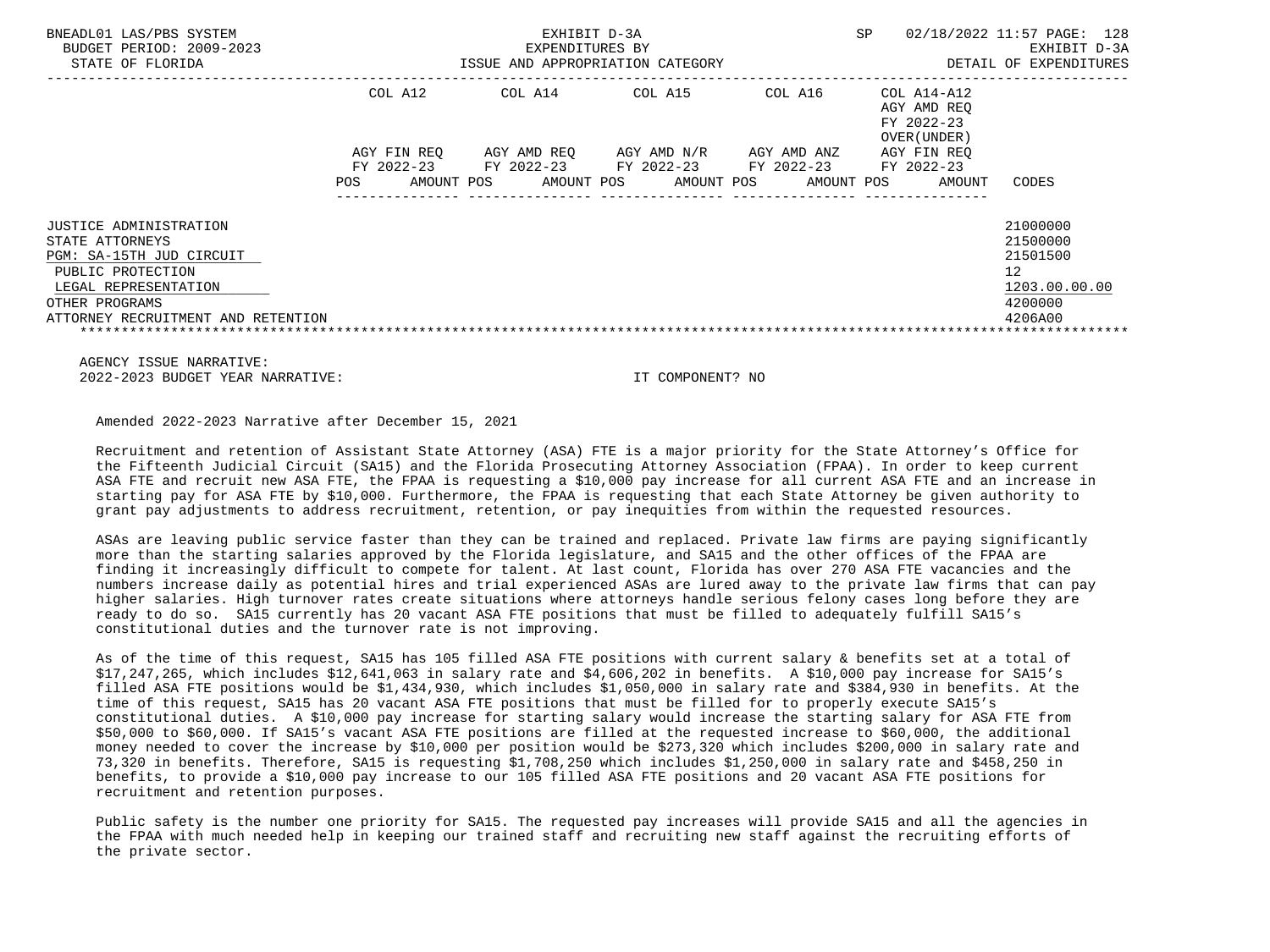| BNEADL01 LAS/PBS SYSTEM<br>BUDGET PERIOD: 2009-2023<br>STATE OF FLORIDA                                                                                                    |            | EXHIBIT D-3A<br>EXPENDITURES BY                                                                                       | ISSUE AND APPROPRIATION CATEGORY            |                   |                                                          | SP 02/18/2022 11:57 PAGE: 129<br>EXHIBIT D-3A<br>DETAIL OF EXPENDITURES       |
|----------------------------------------------------------------------------------------------------------------------------------------------------------------------------|------------|-----------------------------------------------------------------------------------------------------------------------|---------------------------------------------|-------------------|----------------------------------------------------------|-------------------------------------------------------------------------------|
|                                                                                                                                                                            | COL A12    | COL A14                                                                                                               | COL A15                                     | COL A16           | COL A14-A12<br>AGY AMD REO<br>FY 2022-23<br>OVER (UNDER) |                                                                               |
|                                                                                                                                                                            |            | AGY FIN REQ AGY AMD REQ AGY AMD N/R AGY AMD ANZ AGY FIN REQ<br>FY 2022-23 FY 2022-23 FY 2022-23 FY 2022-23 FY 2022-23 |                                             |                   |                                                          |                                                                               |
|                                                                                                                                                                            | <b>POS</b> |                                                                                                                       | AMOUNT POS AMOUNT POS AMOUNT POS AMOUNT POS |                   |                                                          | AMOUNT CODES                                                                  |
| JUSTICE ADMINISTRATION<br>STATE ATTORNEYS<br>PGM: SA-15TH JUD CIRCUIT<br>PUBLIC PROTECTION<br>LEGAL REPRESENTATION<br>OTHER PROGRAMS<br>ATTORNEY RECRUITMENT AND RETENTION |            |                                                                                                                       |                                             |                   |                                                          | 21000000<br>21500000<br>21501500<br>12<br>1203.00.00.00<br>4200000<br>4206A00 |
| Summary: This is a new issue.                                                                                                                                              |            |                                                                                                                       |                                             |                   |                                                          |                                                                               |
| POSITION DETAIL OF SALARIES AND BENEFITS:                                                                                                                                  |            |                                                                                                                       |                                             |                   |                                                          |                                                                               |
|                                                                                                                                                                            | FTE        | <b>BASE RATE</b>                                                                                                      | ADDITIVES BENEFITS                          |                   | SUBTOTAL                                                 | LAPSE LAPSED SALARIES<br>နွေ တ<br>AND BENEFITS                                |
| A14 - AGY AMD REQ FY 2022-23                                                                                                                                               |            |                                                                                                                       |                                             |                   |                                                          |                                                                               |
| CHANGES TO CURRENTLY AUTHORIZED POSITIONS<br>RA01 RATE & SALARY ADJ - BENEFITS NO FTE<br>N0001 001                                                                         | 0.00       | 1,250,000                                                                                                             |                                             |                   |                                                          |                                                                               |
| TOTALS FOR ISSUE BY FUND<br>1000 GENERAL REVENUE FUND                                                                                                                      |            |                                                                                                                       |                                             |                   |                                                          | 1,708,250                                                                     |
|                                                                                                                                                                            |            | $0.00$ 1,250,000                                                                                                      |                                             | 458,250 1,708,250 |                                                          | ______________<br>1,708,250<br>==============                                 |
| TOTAL: LEGAL REPRESENTATION<br>BY FUND TYPE<br>GENERAL REVENUE FUND<br>TRUST FUNDS                                                                                         | 25,000     | 1,708,250<br>30,000                                                                                                   | 30,000                                      |                   | 1,708,250 1000                                           | 1203.00.00.00<br>5,000 2000                                                   |
| TOTAL PROG COMP 25,000 $1,738,250$<br>TOTAL SALARY RATE 1,050,000                                                                                                          |            |                                                                                                                       | 30,000                                      |                   | 1,713,250<br>1,050,000                                   |                                                                               |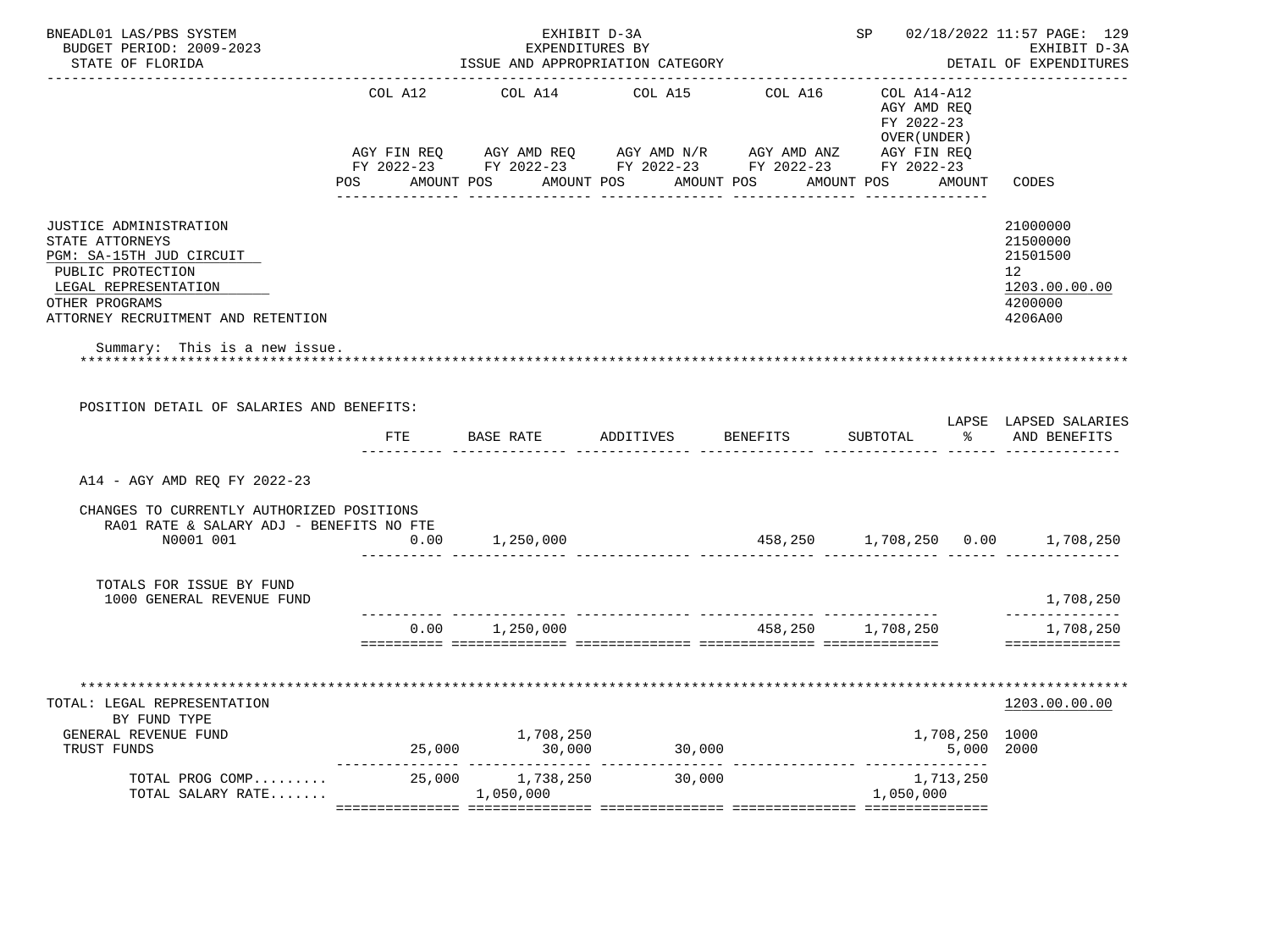| BNEADL01 LAS/PBS SYSTEM<br>BUDGET PERIOD: 2009-2023<br>STATE OF FLORIDA                                                                                                                                  | EXHIBIT D-3A<br>EXPENDITURES BY        |                                                             | SP 02/18/2022 11:57 PAGE: 130<br>EARLBIT D-SA<br>ISSUE AND APPROPRIATION CATEGORY <b>AND A SECULATION CATEGORY</b> DETAIL OF EXPENDITURES | EXHIBIT D-3A                                                                            |
|----------------------------------------------------------------------------------------------------------------------------------------------------------------------------------------------------------|----------------------------------------|-------------------------------------------------------------|-------------------------------------------------------------------------------------------------------------------------------------------|-----------------------------------------------------------------------------------------|
|                                                                                                                                                                                                          |                                        | COL A12 COL A14 COL A15 COL A16 COL A14-A12                 | AGY AMD REO<br>FY 2022-23<br>OVER (UNDER)                                                                                                 |                                                                                         |
|                                                                                                                                                                                                          |                                        | AGY FIN REQ AGY AMD REQ AGY AMD N/R AGY AMD ANZ AGY FIN REQ |                                                                                                                                           |                                                                                         |
|                                                                                                                                                                                                          |                                        | FY 2022-23 FY 2022-23 FY 2022-23 FY 2022-23 FY 2022-23      |                                                                                                                                           |                                                                                         |
|                                                                                                                                                                                                          | <u> Liberalis en Liberal</u>           |                                                             | POS AMOUNT POS AMOUNT POS AMOUNT POS AMOUNT POS AMOUNT                                                                                    | CODES                                                                                   |
| JUSTICE ADMINISTRATION<br>STATE ATTORNEYS<br>PGM: SA-16TH JUD CIRCUIT<br>PUBLIC PROTECTION<br>LEGAL REPRESENTATION<br>OTHER PROGRAMS<br>ATTORNEY RECRUITMENT AND RETENTION<br>SALARY RATE<br>SALARY RATE | 200,000<br>=========================== |                                                             | 200,000                                                                                                                                   | 21000000<br>21500000<br>21501600<br>12<br>1203.00.00.00<br>4200000<br>4206A00<br>000000 |
| SALARIES AND BENEFITS                                                                                                                                                                                    |                                        |                                                             |                                                                                                                                           | 010000                                                                                  |
| $-$ STATE<br>GENERAL REVENUE FUND                                                                                                                                                                        | 273,320                                |                                                             | 273.320 1000 1                                                                                                                            |                                                                                         |
| TOTAL: ATTORNEY RECRUITMENT AND RETENTION                                                                                                                                                                |                                        |                                                             |                                                                                                                                           | 4206A00                                                                                 |
| TOTAL ISSUE                                                                                                                                                                                              | 273,320                                |                                                             | 273,320                                                                                                                                   |                                                                                         |
| TOTAL SALARY RATE                                                                                                                                                                                        | 200,000                                |                                                             | 200,000                                                                                                                                   |                                                                                         |
|                                                                                                                                                                                                          |                                        |                                                             |                                                                                                                                           |                                                                                         |

 2022-2023 BUDGET YEAR NARRATIVE: IT COMPONENT? NO 2022-23 Amended Narrative after December 15, 2021

 Recruitment and retention of Assistant State Attorney (ASA) is the major priority for the State Attorney's Office for the Sixteenth Judicial Circuit(SA 16) and the Florida Prosecuting Attorney Association(FPAA). In order to keep current ASA and recruit new ASAs, the FPAA is requesting a \$10,000 pay increase for all current ASAs. Furthermore, the FPAA is requesting that each State Attorney be given the authority to grant pay adjustments to address recruitment, retention, or pay inequities from within the requested resources. ASAs are leaving public service faster than they can be trained and replaced. Private law firms are paying significantly more than the starting salaries approved by the Florida legislature, and SA 16 and other offices of the FPAA are finding it increasingly difficult to compete for talent. At last count Florida has over 270 ASA vacancies and the numbers increase daily as potential hires and trial experienced ASAs are lured away to the private law firms that can pay higher salaries. High turnover rates create situations where attorneys handle serious felony cases long before they are ready to do so. Vacant positions must be filled to adequately fulfill SA16's constitutional duties and we are unable to do so at the current rates. SA 16 has 20 ASA positions. A \$10,0000 pay increase would be \$200,000 in salary, and \$73,200 in benefits. Therefore SA 16 is asking for \$273,200 for salary and benefits. Public safety is the number one priority for SA16 and the FPAA. The requested pay increases will provide SA16 and all the agencies in the FPAA with much needed help in keeping our trained ASAs and recruiting new attorneys.

 Summary: This is a new issue. \*\*\*\*\*\*\*\*\*\*\*\*\*\*\*\*\*\*\*\*\*\*\*\*\*\*\*\*\*\*\*\*\*\*\*\*\*\*\*\*\*\*\*\*\*\*\*\*\*\*\*\*\*\*\*\*\*\*\*\*\*\*\*\*\*\*\*\*\*\*\*\*\*\*\*\*\*\*\*\*\*\*\*\*\*\*\*\*\*\*\*\*\*\*\*\*\*\*\*\*\*\*\*\*\*\*\*\*\*\*\*\*\*\*\*\*\*\*\*\*\*\*\*\*\*\*\*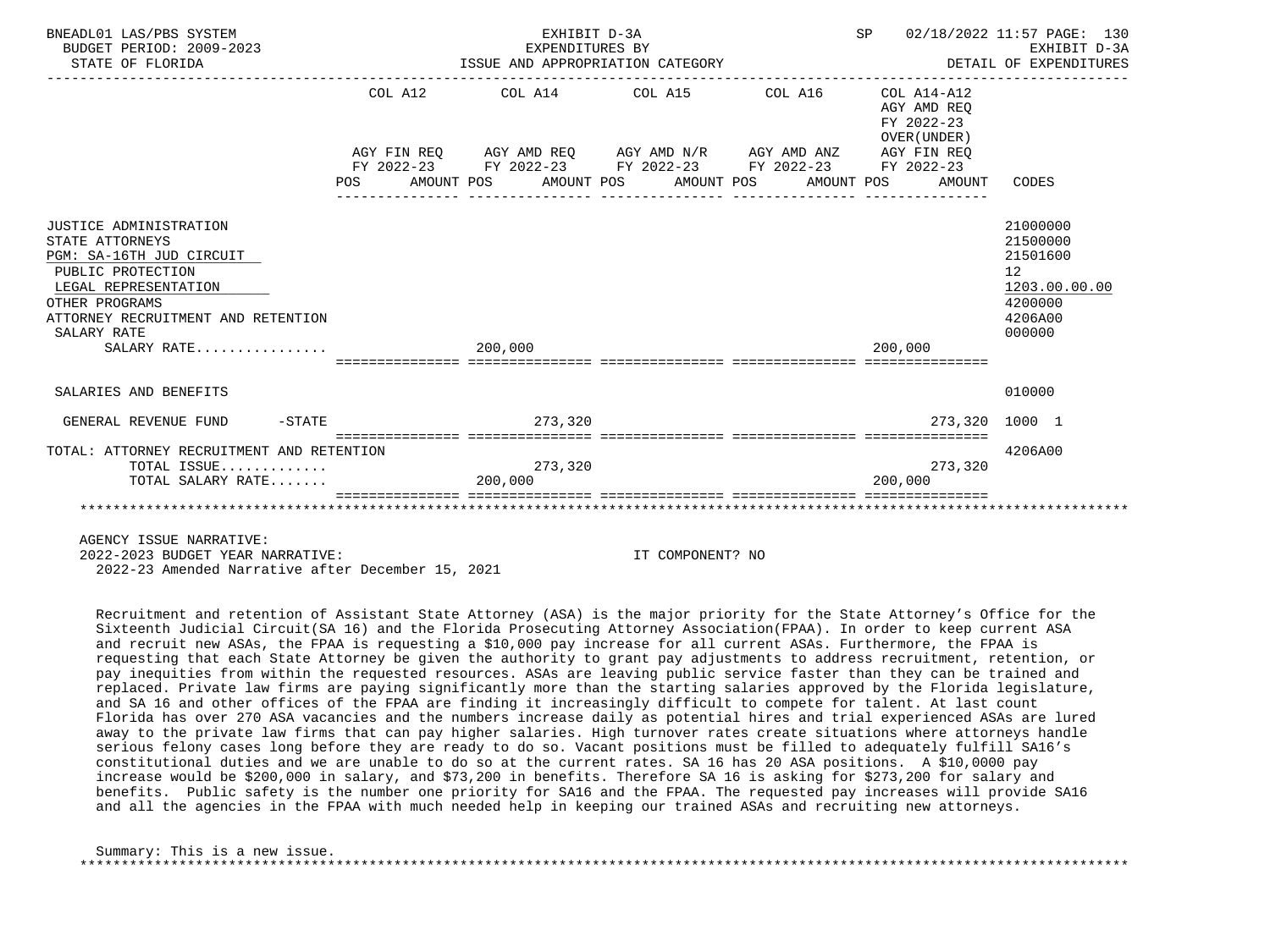| BNEADL01 LAS/PBS SYSTEM                                                               |                                                                                                                | EXHIBIT D-3A                                                |                                       |                                     |                                          |               | SP 02/18/2022 11:57 PAGE: 131          |
|---------------------------------------------------------------------------------------|----------------------------------------------------------------------------------------------------------------|-------------------------------------------------------------|---------------------------------------|-------------------------------------|------------------------------------------|---------------|----------------------------------------|
| BUDGET PERIOD: 2009-2023<br>STATE OF FLORIDA                                          |                                                                                                                | EXPENDITURES BY<br>ISSUE AND APPROPRIATION CATEGORY         |                                       |                                     |                                          |               | EXHIBIT D-3A<br>DETAIL OF EXPENDITURES |
|                                                                                       |                                                                                                                |                                                             |                                       |                                     |                                          |               |                                        |
|                                                                                       | COL A12                                                                                                        | COL A14 COL A15                                             |                                       | COL A16                             | COL A14-A12<br>AGY AMD REO<br>FY 2022-23 |               |                                        |
|                                                                                       |                                                                                                                |                                                             |                                       |                                     | OVER (UNDER)                             |               |                                        |
|                                                                                       |                                                                                                                | AGY FIN REQ AGY AMD REQ AGY AMD N/R AGY AMD ANZ AGY FIN REQ |                                       |                                     |                                          |               |                                        |
|                                                                                       |                                                                                                                | FY 2022-23 FY 2022-23 FY 2022-23 FY 2022-23 FY 2022-23      |                                       |                                     |                                          |               |                                        |
|                                                                                       | POS FOR THE POST OF THE STATE STATE STATE STATE STATE STATE STATE STATE STATE STATE STATE STATE STATE STATE ST | AMOUNT POS AMOUNT POS AMOUNT POS AMOUNT POS                 | _____________________________________ | _______________                     | _______________                          | AMOUNT        | CODES                                  |
| JUSTICE ADMINISTRATION                                                                |                                                                                                                |                                                             |                                       |                                     |                                          |               | 21000000                               |
| STATE ATTORNEYS                                                                       |                                                                                                                |                                                             |                                       |                                     |                                          |               | 21500000                               |
| PGM: SA-16TH JUD CIRCUIT                                                              |                                                                                                                |                                                             |                                       |                                     |                                          |               | 21501600                               |
| PUBLIC PROTECTION                                                                     |                                                                                                                |                                                             |                                       |                                     |                                          |               | 12                                     |
| LEGAL REPRESENTATION                                                                  |                                                                                                                |                                                             |                                       |                                     |                                          |               | 1203.00.00.00                          |
| OTHER PROGRAMS                                                                        |                                                                                                                |                                                             |                                       |                                     |                                          |               | 4200000                                |
| ATTORNEY RECRUITMENT AND RETENTION                                                    |                                                                                                                |                                                             |                                       |                                     |                                          |               | 4206A00                                |
| POSITION DETAIL OF SALARIES AND BENEFITS:                                             |                                                                                                                |                                                             |                                       |                                     |                                          |               |                                        |
|                                                                                       | FTE                                                                                                            | BASE RATE                                                   | ADDITIVES                             | BENEFITS                            | SUBTOTAL                                 | $\sim$ $\sim$ | LAPSE LAPSED SALARIES<br>AND BENEFITS  |
|                                                                                       |                                                                                                                |                                                             |                                       |                                     |                                          |               |                                        |
| A14 - AGY AMD REO FY 2022-23                                                          |                                                                                                                |                                                             |                                       |                                     |                                          |               |                                        |
| CHANGES TO CURRENTLY AUTHORIZED POSITIONS<br>RA01 RATE & SALARY ADJ - BENEFITS NO FTE |                                                                                                                |                                                             |                                       |                                     |                                          |               |                                        |
| N0001 001                                                                             | 0.00                                                                                                           | 200,000                                                     |                                       | $73,320$ $273,320$ $0.00$ $273,320$ |                                          |               |                                        |
|                                                                                       |                                                                                                                |                                                             |                                       |                                     |                                          |               |                                        |
| TOTALS FOR ISSUE BY FUND                                                              |                                                                                                                |                                                             |                                       |                                     |                                          |               |                                        |
| 1000 GENERAL REVENUE FUND                                                             |                                                                                                                |                                                             |                                       |                                     |                                          |               | 273,320<br>--------------              |
|                                                                                       | 0.00                                                                                                           | 200,000                                                     |                                       |                                     | 73,320 273,320                           |               | 273,320                                |
|                                                                                       |                                                                                                                |                                                             |                                       |                                     |                                          |               | ==============                         |
|                                                                                       |                                                                                                                |                                                             |                                       |                                     |                                          |               |                                        |
| TOTAL: LEGAL REPRESENTATION                                                           |                                                                                                                |                                                             |                                       |                                     |                                          |               | 1203.00.00.00                          |
| BY FUND TYPE                                                                          |                                                                                                                |                                                             |                                       |                                     |                                          |               |                                        |
| GENERAL REVENUE FUND                                                                  |                                                                                                                | 273,320                                                     |                                       |                                     |                                          | 273,320 1000  |                                        |
|                                                                                       |                                                                                                                |                                                             |                                       |                                     |                                          |               |                                        |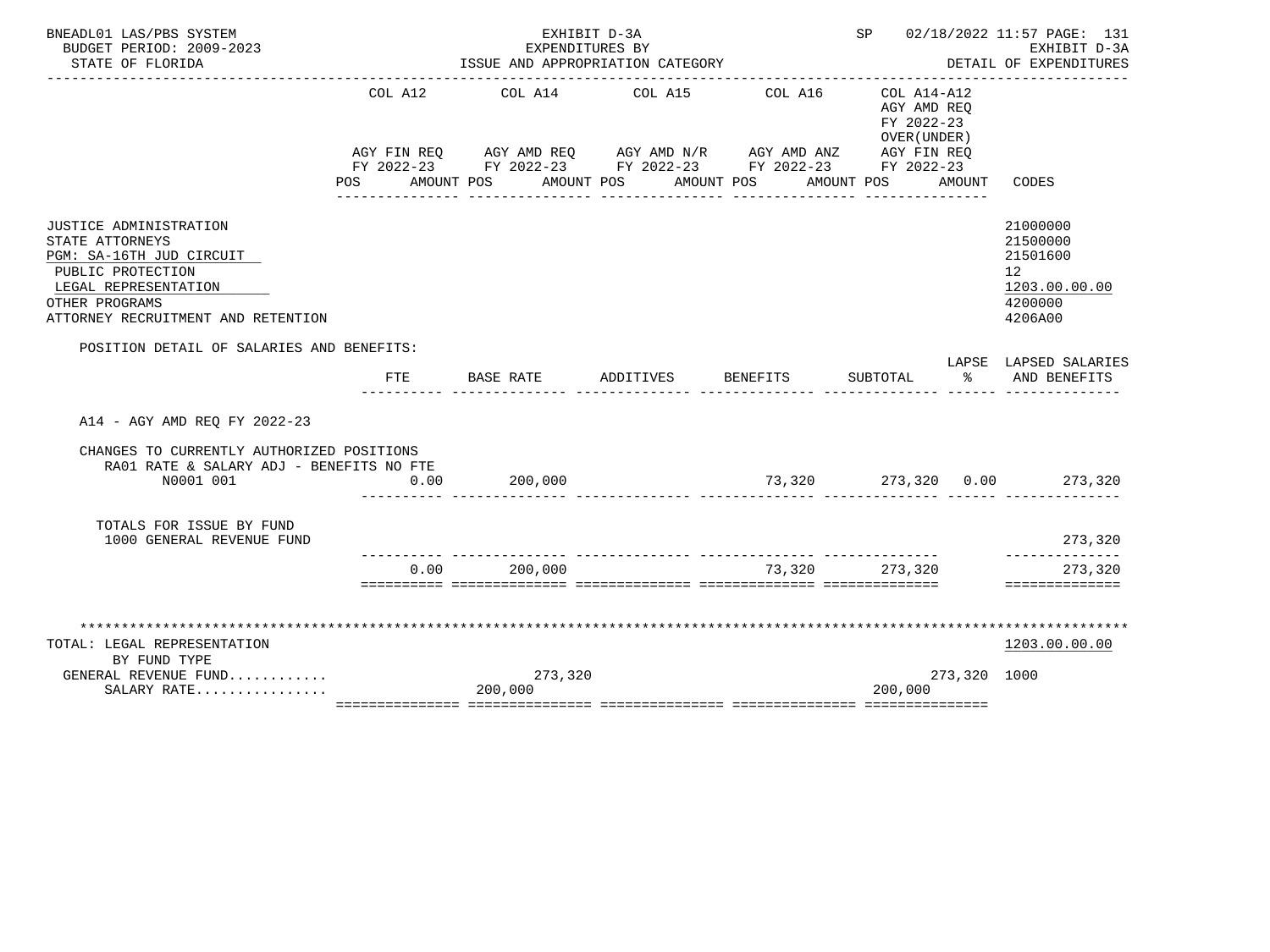| BNEADL01 LAS/PBS SYSTEM<br>BUDGET PERIOD: 2009-2023<br>STATE OF FLORIDA                                                                                                                                  | EXHIBIT D-3A<br>EXPENDITURES BY |                                                                                                                       | SP<br>EXPENDITURES BI<br>ISSUE AND APPROPRIATION CATEGORY THE SERVICE OF EXPENDITURES | 02/18/2022 11:57 PAGE: 132<br>EXHIBIT D-3A                                              |
|----------------------------------------------------------------------------------------------------------------------------------------------------------------------------------------------------------|---------------------------------|-----------------------------------------------------------------------------------------------------------------------|---------------------------------------------------------------------------------------|-----------------------------------------------------------------------------------------|
|                                                                                                                                                                                                          |                                 | COL A12 COL A14 COL A15 COL A16 COL A14-A12                                                                           | AGY AMD REO<br>FY 2022-23<br>OVER (UNDER)                                             |                                                                                         |
|                                                                                                                                                                                                          |                                 | AGY FIN REQ AGY AMD REQ AGY AMD N/R AGY AMD ANZ AGY FIN REQ<br>FY 2022-23 FY 2022-23 FY 2022-23 FY 2022-23 FY 2022-23 | POS AMOUNT POS AMOUNT POS AMOUNT POS AMOUNT POS AMOUNT CODES                          |                                                                                         |
| JUSTICE ADMINISTRATION<br>STATE ATTORNEYS<br>PGM: SA-17TH JUD CIRCUIT<br>PUBLIC PROTECTION<br>LEGAL REPRESENTATION<br>OTHER PROGRAMS<br>ATTORNEY RECRUITMENT AND RETENTION<br>SALARY RATE<br>SALARY RATE | 2,310,000                       |                                                                                                                       | 2,310,000                                                                             | 21000000<br>21500000<br>21501700<br>12<br>1203.00.00.00<br>4200000<br>4206A00<br>000000 |
| SALARIES AND BENEFITS                                                                                                                                                                                    |                                 |                                                                                                                       |                                                                                       | 010000                                                                                  |
| $-STATE$<br>GENERAL REVENUE FUND                                                                                                                                                                         | 3,156,846                       |                                                                                                                       | 3,156,846 1000 1                                                                      |                                                                                         |
| TOTAL: ATTORNEY RECRUITMENT AND RETENTION<br>TOTAL ISSUE<br>TOTAL SALARY RATE                                                                                                                            | 3, 156, 846<br>2,310,000        |                                                                                                                       | =========================<br>3,156,846<br>2,310,000                                   | 4206A00                                                                                 |
|                                                                                                                                                                                                          |                                 |                                                                                                                       |                                                                                       |                                                                                         |

 2022-2023 BUDGET YEAR NARRATIVE: IT COMPONENT? NO 2022-23 Amended Narrative after December 15, 2021

 Recruitment and retention of Assistant State Attorney (ASA) FTE is a major priority for the State Attorney's Office for the Seventeenth Judicial Circuit (SA17) and the Florida Prosecuting Attorney Association (FPAA). In order to keep current ASA FTE and recruit new ASA FTE, the FPAA is requesting a \$10,000.00 pay increase for all current ASA FTE and an increase in starting pay for ASA FTE by \$10,000.00. Furthermore, the FPAA is requesting that each State Attorney be given authority to grant pay adjustments to address recruitment, retention, or pay inequities from within the requested resources.

 ASAs are leaving public service faster than they can be trained and replaced. Private law firms are paying significantly more than the starting salaries approved by the Florida legislature, and SA17 and the other offices of the FPAA are finding it increasingly difficult to compete for talent. At last count, Florida has over 270 ASA FTE vacancies and the numbers increase daily as potential hires and trial experienced ASAs are lured away to the private law firms that can pay higher salaries. High turnover rates create situations where attorneys handle serious felony cases long before they are ready to do so. SA17 currently has 32 vacant ASA FTE positions that must be filled to adequately fulfill SA17's constitutional duties and the turnover rate is not improving.

 As of the time of this request, SA17 has 199 filled ASA FTE positions with current salary & benefits set at a total of \$23,068,766 which includes \$14,835,018 in salary rate and \$8,233,748 in benefits. A \$10,000.00 pay increase for SA17's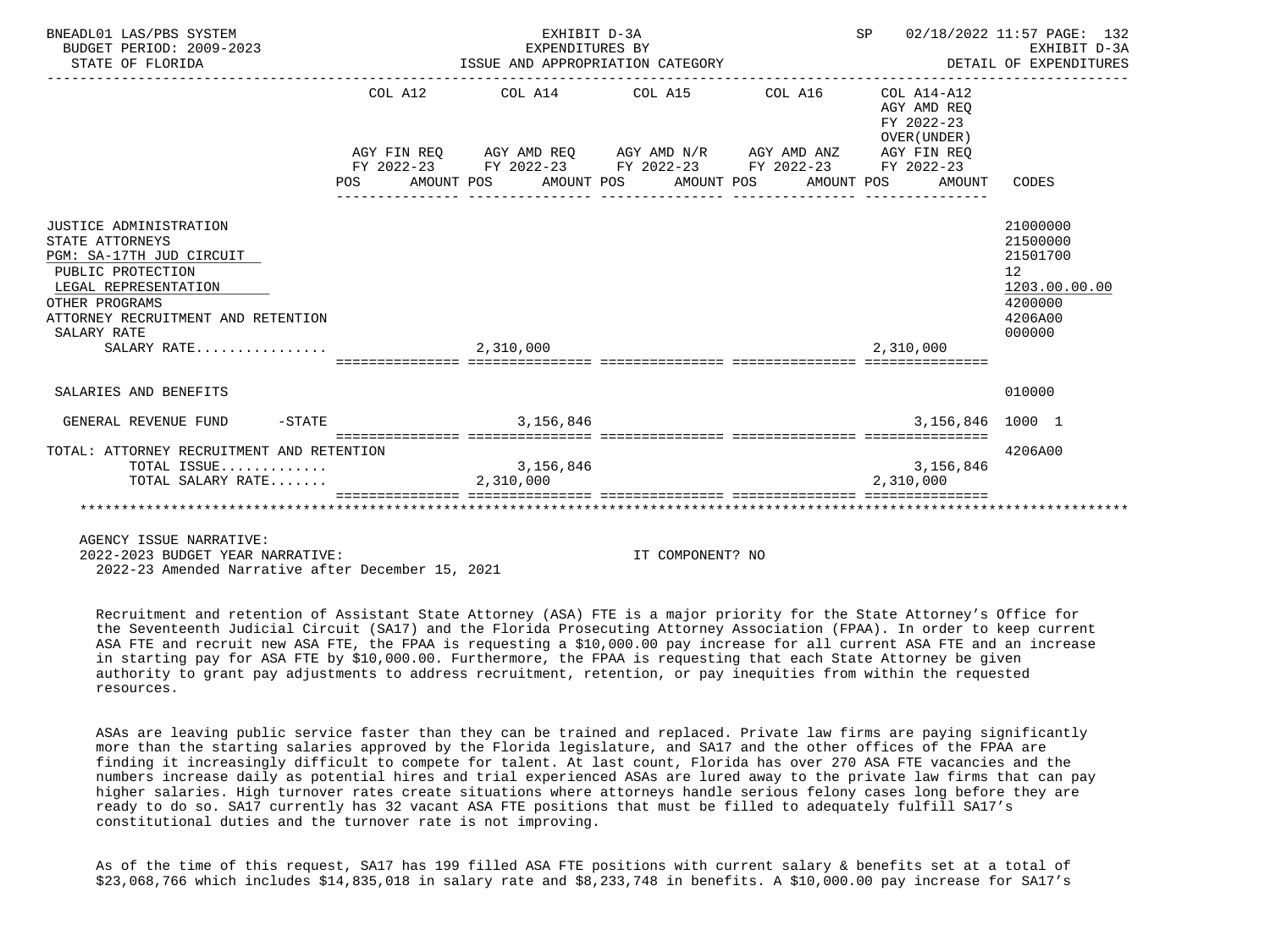| BNEADL01 LAS/PBS SYSTEM<br>BUDGET PERIOD: 2009-2023<br>STATE OF FLORIDA                                                                                                    |             | EXHIBIT D-3A<br>EXPENDITURES BY<br>ISSUE AND APPROPRIATION CATEGORY               |             | <b>SP</b>                                                         | 02/18/2022 11:57 PAGE: 133<br>EXHIBIT D-3A<br>DETAIL OF EXPENDITURES          |
|----------------------------------------------------------------------------------------------------------------------------------------------------------------------------|-------------|-----------------------------------------------------------------------------------|-------------|-------------------------------------------------------------------|-------------------------------------------------------------------------------|
|                                                                                                                                                                            | COL A12     | COL A14 COL A15                                                                   |             | COL A16 COL A14-A12<br>AGY AMD REO<br>FY 2022-23<br>OVER (UNDER ) |                                                                               |
|                                                                                                                                                                            | AGY FIN REO | AGY AMD REO AGY AMD N/R<br>FY 2022-23 FY 2022-23 FY 2022-23 FY 2022-23 FY 2022-23 | AGY AMD ANZ | AGY FIN REO                                                       |                                                                               |
|                                                                                                                                                                            | POS         | AMOUNT POS AMOUNT POS AMOUNT POS                                                  |             | AMOUNT POS<br>AMOUNT                                              | CODES                                                                         |
| JUSTICE ADMINISTRATION<br>STATE ATTORNEYS<br>PGM: SA-17TH JUD CIRCUIT<br>PUBLIC PROTECTION<br>LEGAL REPRESENTATION<br>OTHER PROGRAMS<br>ATTORNEY RECRUITMENT AND RETENTION |             |                                                                                   |             |                                                                   | 21000000<br>21500000<br>21501700<br>12<br>1203.00.00.00<br>4200000<br>4206A00 |

 filled ASA FTE positions would be \$3,411,329, which includes \$1,990,000 in salary rate and \$729,534 in benefits. At the time of this request, SA17 has 32 vacant ASA FTE positions that must be filled to properly execute SA17's constitutional duties. A \$10,000.00 pay increase for starting salary would increase the starting salary for ASA FTE from \$50,000.00 to \$60,000.00. If SA17's vacant ASA FTE positions are filled at the requested increase to \$60,000, the additional money needed to cover the increase by \$10,000.00 per position would be \$437,312, which includes \$320,000 in salary rate and \$117,312 in benefits. Therefore, SA17 is requesting \$3,156,846, which includes \$2,310,000 in salary rate and \$846,846 in benefits, to provide a \$10,000.00 pay increase to our 199 filled ASA FTE positions and 32 vacant ASA FTE positions for recruitment and retention purposes.

 Public safety is the number one priority for SA17 and the FPAA. The requested pay increases will provide SA17 and all the agencies in the FPAA with much-needed help in keeping our trained Assistant State Attorney FTE and recruiting new Assistant State Attorney FTE against the recruiting efforts of the private sector.

|                                                                                                    | 0.00       | 2,310,000 |           |          | 846,846 3,156,846 |                        | 3,156,846                        |
|----------------------------------------------------------------------------------------------------|------------|-----------|-----------|----------|-------------------|------------------------|----------------------------------|
| TOTALS FOR ISSUE BY FUND<br>1000 GENERAL REVENUE FUND                                              |            |           |           |          |                   |                        | 3,156,846                        |
| CHANGES TO CURRENTLY AUTHORIZED POSITIONS<br>RA01 RATE & SALARY ADJ - BENEFITS NO FTE<br>N0001 001 | 0.00       | 2,310,000 |           |          |                   |                        | 846,846 3,156,846 0.00 3,156,846 |
| A14 - AGY AMD REQ FY 2022-23                                                                       |            |           |           |          |                   |                        |                                  |
| POSITION DETAIL OF SALARIES AND BENEFITS:                                                          | <b>FTE</b> | BASE RATE | ADDITIVES | BENEFITS | SUBTOTAL          | LAPSE<br>$\sim$ $\sim$ | LAPSED SALARIES<br>AND BENEFITS  |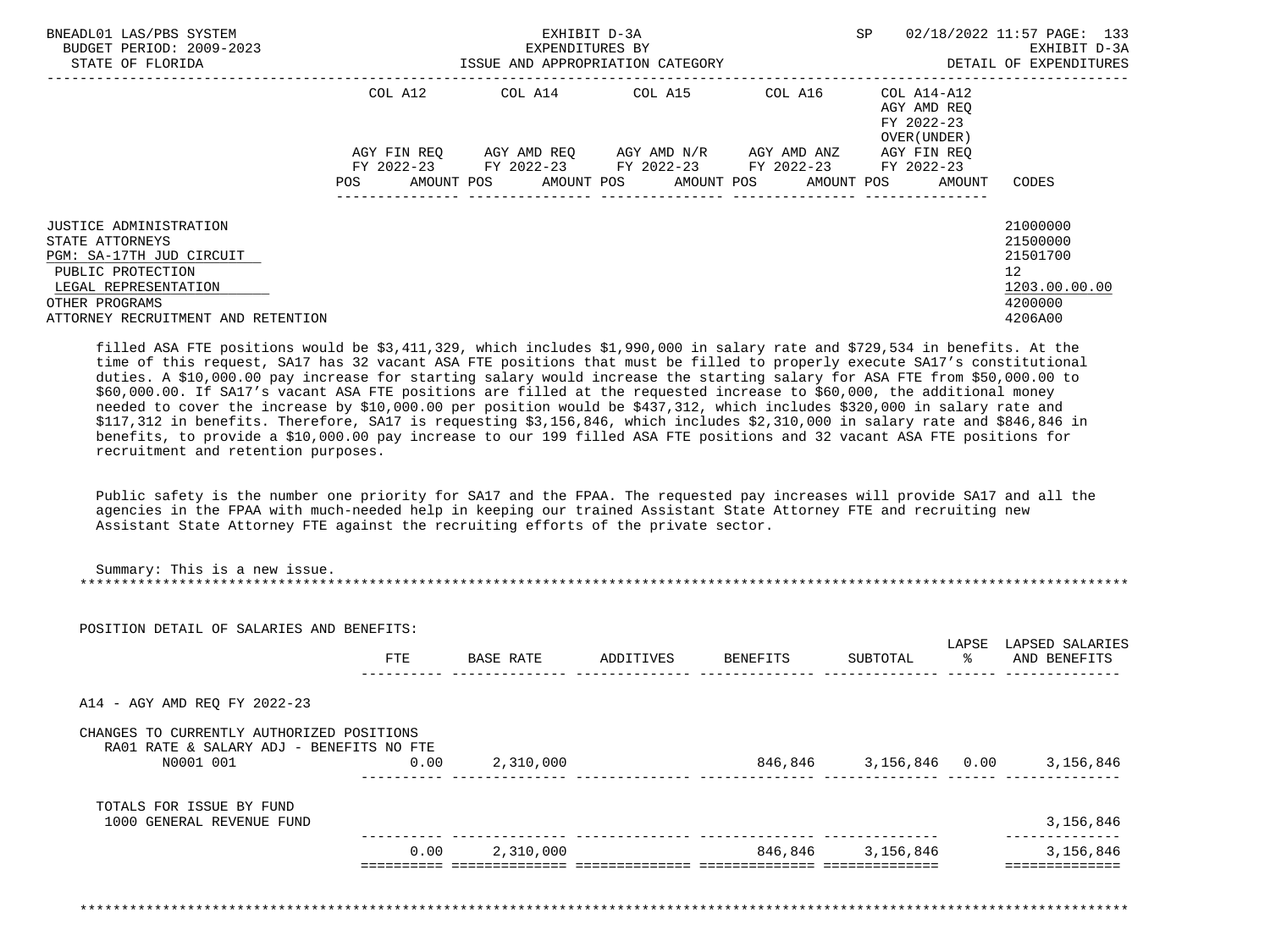| BNEADL01 LAS/PBS SYSTEM<br>BUDGET PERIOD: 2009-2023<br>STATE OF FLORIDA                                            |         | EXHIBIT D-3A             | EXPENDITURES BY<br>ISSUE AND APPROPRIATION CATEGORY                                                                                                             |         | SP                                                        | 02/18/2022 11:57 PAGE: 134<br>EXHIBIT D-3A<br>DETAIL OF EXPENDITURES |
|--------------------------------------------------------------------------------------------------------------------|---------|--------------------------|-----------------------------------------------------------------------------------------------------------------------------------------------------------------|---------|-----------------------------------------------------------|----------------------------------------------------------------------|
|                                                                                                                    | COL A12 |                          | COL A14 COL A15                                                                                                                                                 | COL A16 | COL A14-A12<br>AGY AMD REO<br>FY 2022-23<br>OVER (UNDER ) |                                                                      |
|                                                                                                                    | POS     |                          | AGY FIN REQ 6 AGY AMD REQ 6 AGY AMD N/R 66 AGY AMD ANZ<br>FY 2022-23 FY 2022-23 FY 2022-23 FY 2022-23 FY 2022-23<br>AMOUNT POS AMOUNT POS AMOUNT POS AMOUNT POS |         | AGY FIN REO<br>AMOUNT                                     | CODES                                                                |
| JUSTICE ADMINISTRATION<br>STATE ATTORNEYS<br>PGM: SA-17TH JUD CIRCUIT<br>PUBLIC PROTECTION<br>LEGAL REPRESENTATION |         |                          |                                                                                                                                                                 |         |                                                           | 21000000<br>21500000<br>21501700<br>12 <sup>°</sup><br>1203.00.00.00 |
| TOTAL: LEGAL REPRESENTATION<br>BY FUND TYPE<br>GENERAL REVENUE FUND<br>SALARY RATE                                 |         | 3, 156, 846<br>2,310,000 |                                                                                                                                                                 |         | 3,156,846 1000<br>2,310,000                               | 1203.00.00.00                                                        |
|                                                                                                                    |         |                          |                                                                                                                                                                 |         |                                                           |                                                                      |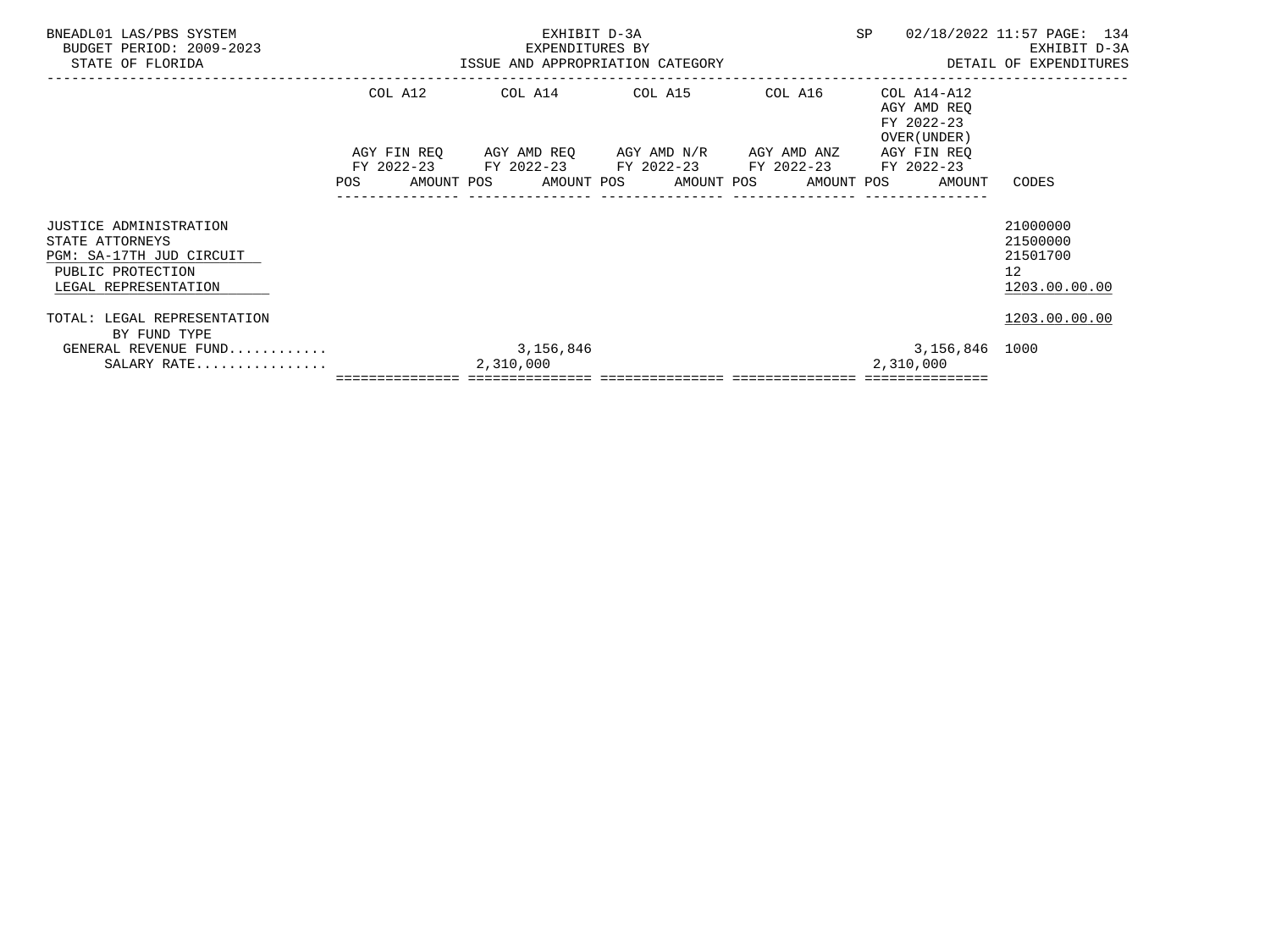| BNEADL01 LAS/PBS SYSTEM<br>BUDGET PERIOD: 2009-2023<br>STATE OF FLORIDA                                                                                                                                                    |         | EXHIBIT D-3A<br>EXPENDITURES BY<br>ISSUE AND APPROPRIATION CATEGORY                                                   | SP 02/18/2022 11:57 PAGE: 135                                | EXHIBIT D-3A<br>DETAIL OF EXPENDITURES                                                            |
|----------------------------------------------------------------------------------------------------------------------------------------------------------------------------------------------------------------------------|---------|-----------------------------------------------------------------------------------------------------------------------|--------------------------------------------------------------|---------------------------------------------------------------------------------------------------|
|                                                                                                                                                                                                                            | COL A12 | $COL A14$ $COL A15$ $COL A16$ $COL A14-A12$                                                                           | AGY AMD REO<br>FY 2022-23<br>OVER (UNDER)                    |                                                                                                   |
|                                                                                                                                                                                                                            |         | AGY FIN REQ AGY AMD REQ AGY AMD N/R AGY AMD ANZ AGY FIN REQ<br>FY 2022-23 FY 2022-23 FY 2022-23 FY 2022-23 FY 2022-23 | POS AMOUNT POS AMOUNT POS AMOUNT POS AMOUNT POS AMOUNT CODES |                                                                                                   |
| JUSTICE ADMINISTRATION<br>STATE ATTORNEYS<br>PGM: SA-18TH JUD CIRCUIT<br>PUBLIC PROTECTION<br>LEGAL REPRESENTATION<br>EQUIPMENT NEEDS<br>REPLACEMENT OF MOTOR VEHICLES<br>SPECIAL CATEGORIES<br>ACQUISITION/MOTOR VEHICLES |         |                                                                                                                       |                                                              | 21000000<br>21500000<br>21501800<br>12<br>1203.00.00.00<br>2400000<br>2401500<br>100000<br>100021 |
| STATE ATTNYS REVENUE TF - STATE 50,000 90,000 90,000 90,000                                                                                                                                                                |         |                                                                                                                       |                                                              | 2058 1                                                                                            |
|                                                                                                                                                                                                                            |         |                                                                                                                       |                                                              |                                                                                                   |

2022-2023 BUDGET YEAR NARRATIVE: IT COMPONENT? NO

The State Attorney's Office, 18th Judicial Circuit, is requesting budget authority to replace the following vehicles.

| Year | Make/Model            | Identification Number                   | Mileage | As Of     |
|------|-----------------------|-----------------------------------------|---------|-----------|
|      | 2013 CHEVROLET IMPALA | 2G1WF5E35D1100588                       | 86,768  | 7/15/2021 |
|      |                       | 2013 CHEVROLET IMPALA 2G1WF5E30D1105455 | 89,356  | 7/15/2021 |
|      | 2012 CHEVROLET IMPALA | 2G1WF5E37C1139259                       | 95.348  | 7/15/2021 |

 The operating costs for these vehicles will exceed the vehicle's value as maintenance and repair increases with older vehicles. The safety and dependability of these vehicles will also become an issue. The vehicles listed for replacement were purchased with state funds and meet the state guidelines for replacement. Total requested dollars was determined based on the price of prior year vehicle purchases and allowing for anticipated inflation.

 We are requesting two vehicles to be replaced with mid-size SUVs that are the same price or less than the traditional sedan that has been purchased previously. The SUVs will provide greater versatility in moving equipment, materials, and staff around the Eighteenth Judicial Circuit and the State of Florida. The SUVs will be able to accommodate staff members and luggage traveling during assignments and the supplies and equipment needed for community outreach events. The vehicle may also be utilized by the Investigative Division for training and other purposes as needed.

 Motor vehicles are used by Investigators and Assistant State Attorneys for agencies activities; Felony Prosecution, Misdemeanor Prosecution, Juvenile Prosecution, and Civil Action Services. This issue is in support of all State Attorney Activities.

This issue is for Brevard and Seminole Counties.

\*\*\*\*\*\*\*\*\*\*\*\*\*\*\*\*\*\*\*\*\*\*\*\*\*\*\*\*\*\*\*\*\*\*\*\*\*\*\*\*\*\*\*\*\*\*\*\*\*\*\*\*\*\*\*\*\*\*\*\*\*\*\*\*\*\*\*\*\*\*\*\*\*\*\*\*\*\*\*\*\*\*\*\*\*\*\*\*\*\*\*\*\*\*\*\*\*\*\*\*\*\*\*\*\*\*\*\*\*\*\*\*\*\*\*\*\*\*\*\*\*\*\*\*\*\*\*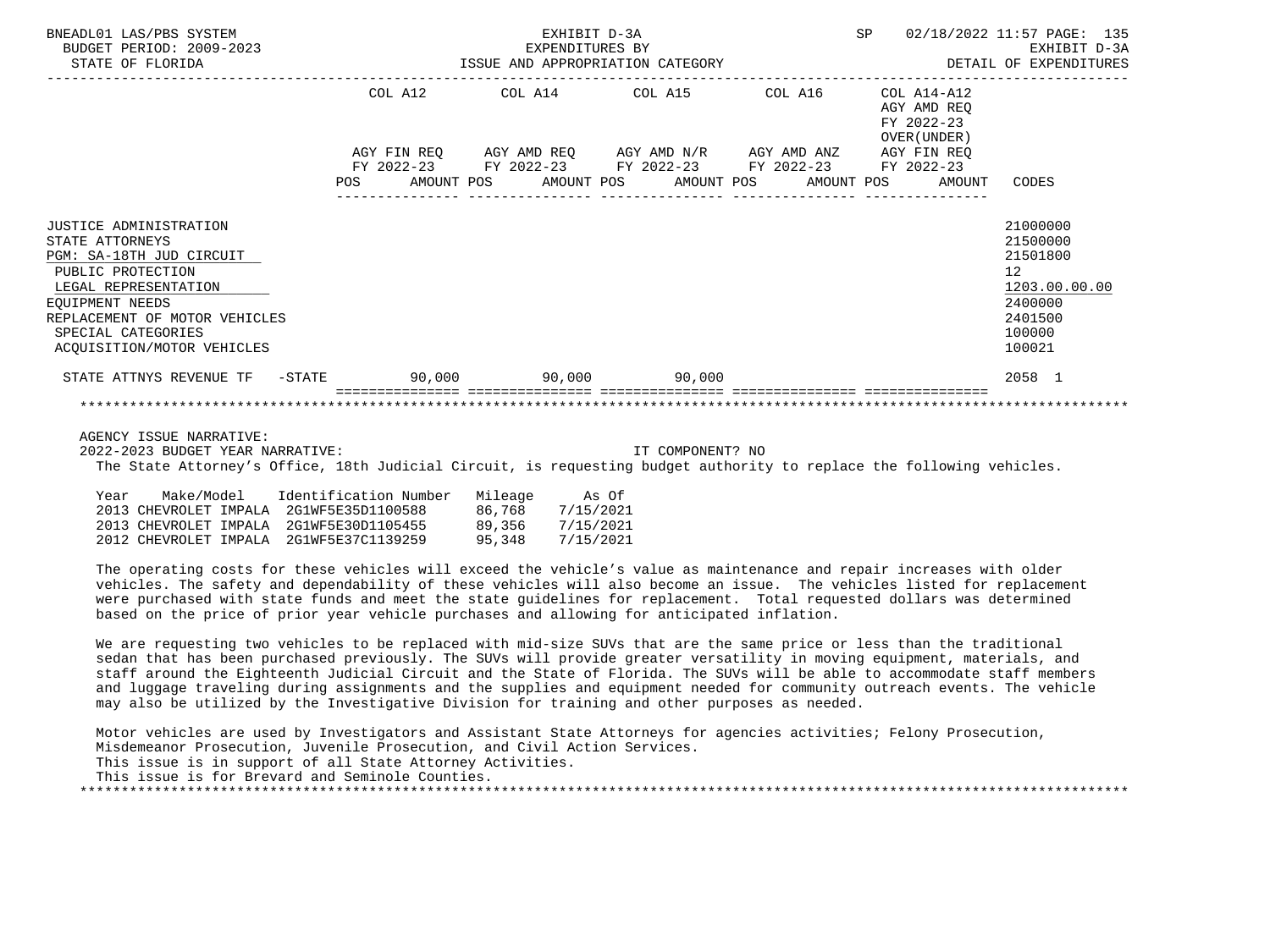| BNEADL01 LAS/PBS SYSTEM<br>BUDGET PERIOD: 2009-2023<br>STATE OF FLORIDA                                                                                                                                  |           | EXHIBIT D-3A<br>EXPENDITURES BY |                                                             | SP 02/18/2022 11:57 PAGE: 136             | EXHIBIT D-3A                                                                            |
|----------------------------------------------------------------------------------------------------------------------------------------------------------------------------------------------------------|-----------|---------------------------------|-------------------------------------------------------------|-------------------------------------------|-----------------------------------------------------------------------------------------|
|                                                                                                                                                                                                          | COL A12   |                                 | COL A14 COL A15 COL A16 COL A14-A12                         | AGY AMD REO<br>FY 2022-23<br>OVER (UNDER) |                                                                                         |
|                                                                                                                                                                                                          |           |                                 | AGY FIN REQ AGY AMD REQ AGY AMD N/R AGY AMD ANZ AGY FIN REQ |                                           |                                                                                         |
|                                                                                                                                                                                                          |           |                                 | FY 2022-23 FY 2022-23 FY 2022-23 FY 2022-23 FY 2022-23      |                                           |                                                                                         |
|                                                                                                                                                                                                          |           |                                 | POS AMOUNT POS AMOUNT POS AMOUNT POS AMOUNT POS AMOUNT      |                                           | CODES                                                                                   |
|                                                                                                                                                                                                          |           |                                 |                                                             |                                           |                                                                                         |
| JUSTICE ADMINISTRATION<br>STATE ATTORNEYS<br>PGM: SA-18TH JUD CIRCUIT<br>PUBLIC PROTECTION<br>LEGAL REPRESENTATION<br>OTHER PROGRAMS<br>ATTORNEY RECRUITMENT AND RETENTION<br>SALARY RATE<br>SALARY RATE | 1,260,000 |                                 |                                                             | 1,260,000                                 | 21000000<br>21500000<br>21501800<br>12<br>1203.00.00.00<br>4200000<br>4206A00<br>000000 |
| SALARIES AND BENEFITS                                                                                                                                                                                    |           |                                 |                                                             |                                           | 010000                                                                                  |
| $-STATE$<br>GENERAL REVENUE FUND                                                                                                                                                                         |           | 1,721,916                       |                                                             | 1,721,916 1000 1                          |                                                                                         |
| TOTAL: ATTORNEY RECRUITMENT AND RETENTION                                                                                                                                                                |           |                                 |                                                             |                                           | 4206A00                                                                                 |
| TOTAL ISSUE                                                                                                                                                                                              |           | 1,721,916                       |                                                             | 1,721,916                                 |                                                                                         |
| TOTAL SALARY RATE                                                                                                                                                                                        |           | 1,260,000                       |                                                             | 1,260,000                                 |                                                                                         |
|                                                                                                                                                                                                          |           |                                 |                                                             |                                           |                                                                                         |

 2022-2023 BUDGET YEAR NARRATIVE: IT COMPONENT? NO 2022-23 Amended Narrative after December 15, 2021

 Recruitment and retention of Assistant State Attorney (ASA) FTE is a major priority for the State Attorney's Office for the Eightieth Judicial Circuit (SA18) and the Florida Prosecuting Attorney Association (FPAA). In order to keep current ASA FTE and recruit new ASA FTE, the FPAA is requesting a \$10,000.00 pay increase for all current ASA FTE and an increase in starting pay for ASA FTE by \$10,000.00. Furthermore, the FPAA is requesting that each State Attorney be given authority to grant pay adjustments to address recruitment, retention, or pay inequities from within the requested resources.

 ASAs are leaving public service faster than they can be trained and replaced. Private law firms are paying significantly more than the starting salaries approved by the Florida legislature, and SA18 and the other offices of the FPAA are finding it increasingly difficult to compete for talent. At last count, Florida has over 270 ASA FTE vacancies and the numbers increase daily as potential hires and trial experienced ASAs are lured away to the private law firms that can pay higher salaries. High turnover rates create situations where attorneys handle serious felony cases long before they are ready to do so. SA18 currently has 19 vacant ASA FTE positions that must be filled to adequately fulfill SA18's constitutional duties and the turnover rate is not improving.

 As of the time of this request, SA18 has 107 filled ASA FTE positions with current salary & benefits set at a total of \$12,792,790.00, which includes \$8,598,818.00 in salary rate and \$4,193,972.00 in benefits. A \$10,000.00 pay increase for SA18's filled ASA FTE positions would be \$1,462,048.00, which includes \$1,070,000.00 in salary rate and \$392,300.00 in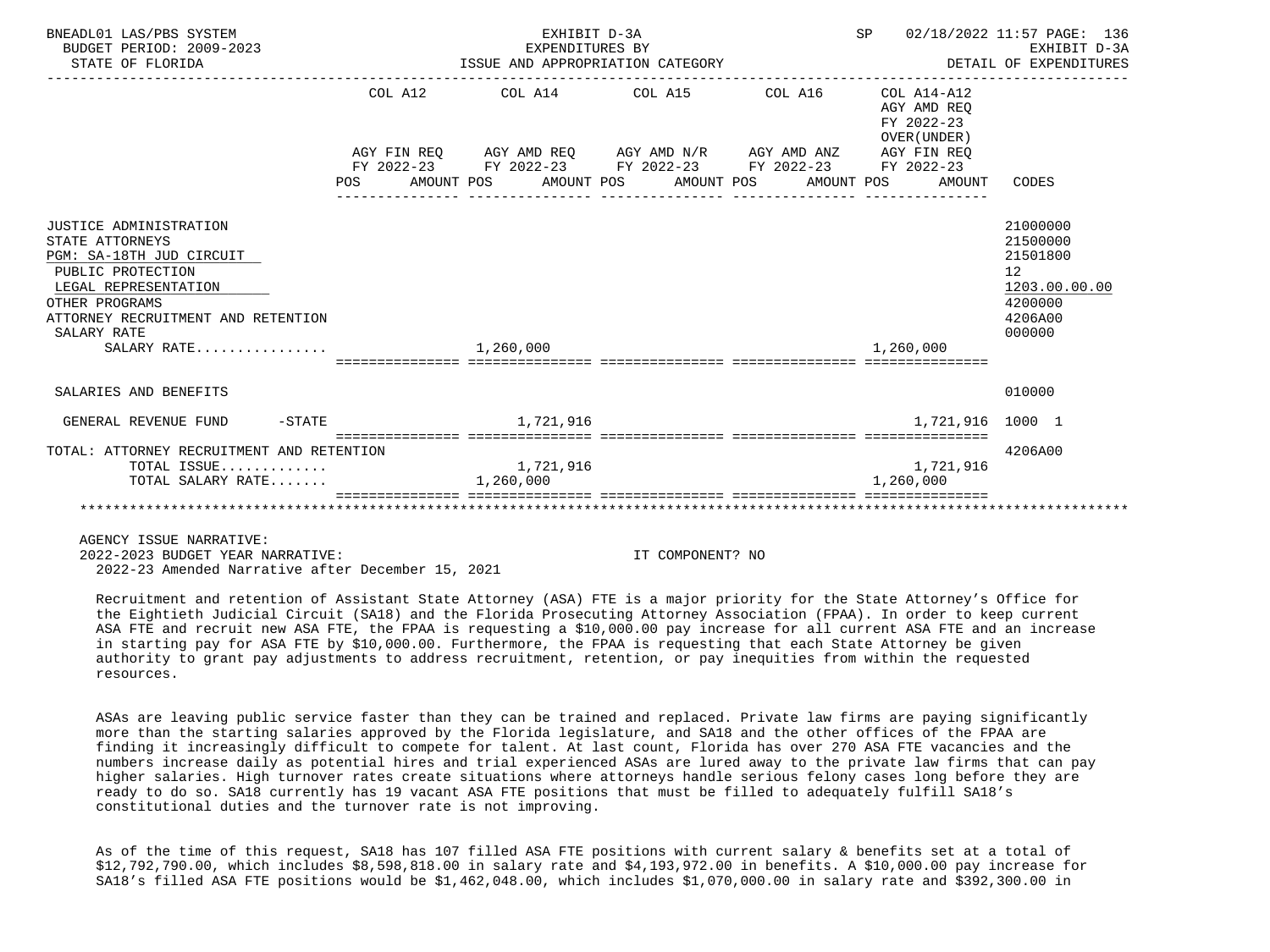| BNEADL01 LAS/PBS SYSTEM<br>BUDGET PERIOD: 2009-2023<br>STATE OF FLORIDA                                                                                                    |             | EXHIBIT D-3A<br>EXPENDITURES BY<br>ISSUE AND APPROPRIATION CATEGORY |                                     |                               | SP                                                       | 02/18/2022 11:57 PAGE: 137<br>EXHIBIT D-3A<br>DETAIL OF EXPENDITURES                       |
|----------------------------------------------------------------------------------------------------------------------------------------------------------------------------|-------------|---------------------------------------------------------------------|-------------------------------------|-------------------------------|----------------------------------------------------------|--------------------------------------------------------------------------------------------|
|                                                                                                                                                                            | COL A12     | COL A14 COL A15                                                     |                                     | COL A16                       | COL A14-A12<br>AGY AMD REO<br>FY 2022-23<br>OVER (UNDER) |                                                                                            |
|                                                                                                                                                                            | AGY FIN REO | FY 2022-23 FY 2022-23 FY 2022-23 FY 2022-23                         | AGY AMD REO AGY AMD N/R AGY AMD ANZ |                               | AGY FIN REO<br>FY 2022-23                                |                                                                                            |
|                                                                                                                                                                            | POS         | AMOUNT POS AMOUNT POS AMOUNT POS                                    |                                     | AMOUNT POS<br>--------------- | AMOUNT                                                   | CODES                                                                                      |
| JUSTICE ADMINISTRATION<br>STATE ATTORNEYS<br>PGM: SA-18TH JUD CIRCUIT<br>PUBLIC PROTECTION<br>LEGAL REPRESENTATION<br>OTHER PROGRAMS<br>ATTORNEY RECRUITMENT AND RETENTION |             |                                                                     |                                     |                               |                                                          | 21000000<br>21500000<br>21501800<br>12 <sup>°</sup><br>1203.00.00.00<br>4200000<br>4206A00 |

 benefits. At the time of this request, SA18 has 19 vacant ASA FTE positions that must be filled for to properly execute SA18's constitutional duties. A \$10,000.00 pay increase for starting salary would increase the starting salary for ASA FTE from \$50,000.00 to \$60,000.00. If SA18's vacant ASA FTE positions are filled at the requested increase to \$60,000, the additional money needed to cover the increase by \$10,000.00 per position would be \$259,616.00, which includes \$190,000.00 in salary rate and \$69,616.00 in benefits. Therefore, SA18 is requesting \$1,721,916.00, which includes \$1,260,000.00 in salary rate and \$461,916.00 in benefits, to provide a \$10,000.00 pay increase to our 107 filled ASA FTE positions and 19 vacant ASA FTE positions for recruitment and retention purposes.

 Public safety is the number one priority for SA18. The requested pay increases will provide SA18 and all the agencies in the FPAA with much needed help in keeping our trained staff and recruiting new staff against the recruiting efforts of the private sector.

| POSITION DETAIL OF SALARIES AND BENEFITS:                                                          |      |           |                    |                   |                   |                                 |
|----------------------------------------------------------------------------------------------------|------|-----------|--------------------|-------------------|-------------------|---------------------------------|
|                                                                                                    | FTE  | BASE RATE | ADDITIVES BENEFITS | SUBTOTAL          | LAPSE<br>$\sim$ 8 | LAPSED SALARIES<br>AND BENEFITS |
| A14 - AGY AMD REQ FY 2022-23                                                                       |      |           |                    |                   |                   |                                 |
| CHANGES TO CURRENTLY AUTHORIZED POSITIONS<br>RA01 RATE & SALARY ADJ - BENEFITS NO FTE<br>N0001 001 | 0.00 | 1,260,000 |                    |                   |                   |                                 |
| TOTALS FOR ISSUE BY FUND<br>1000 GENERAL REVENUE FUND                                              |      |           |                    |                   |                   | 1,721,916                       |
|                                                                                                    | 0.00 | 1,260,000 |                    | 461,916 1,721,916 |                   | 1,721,916                       |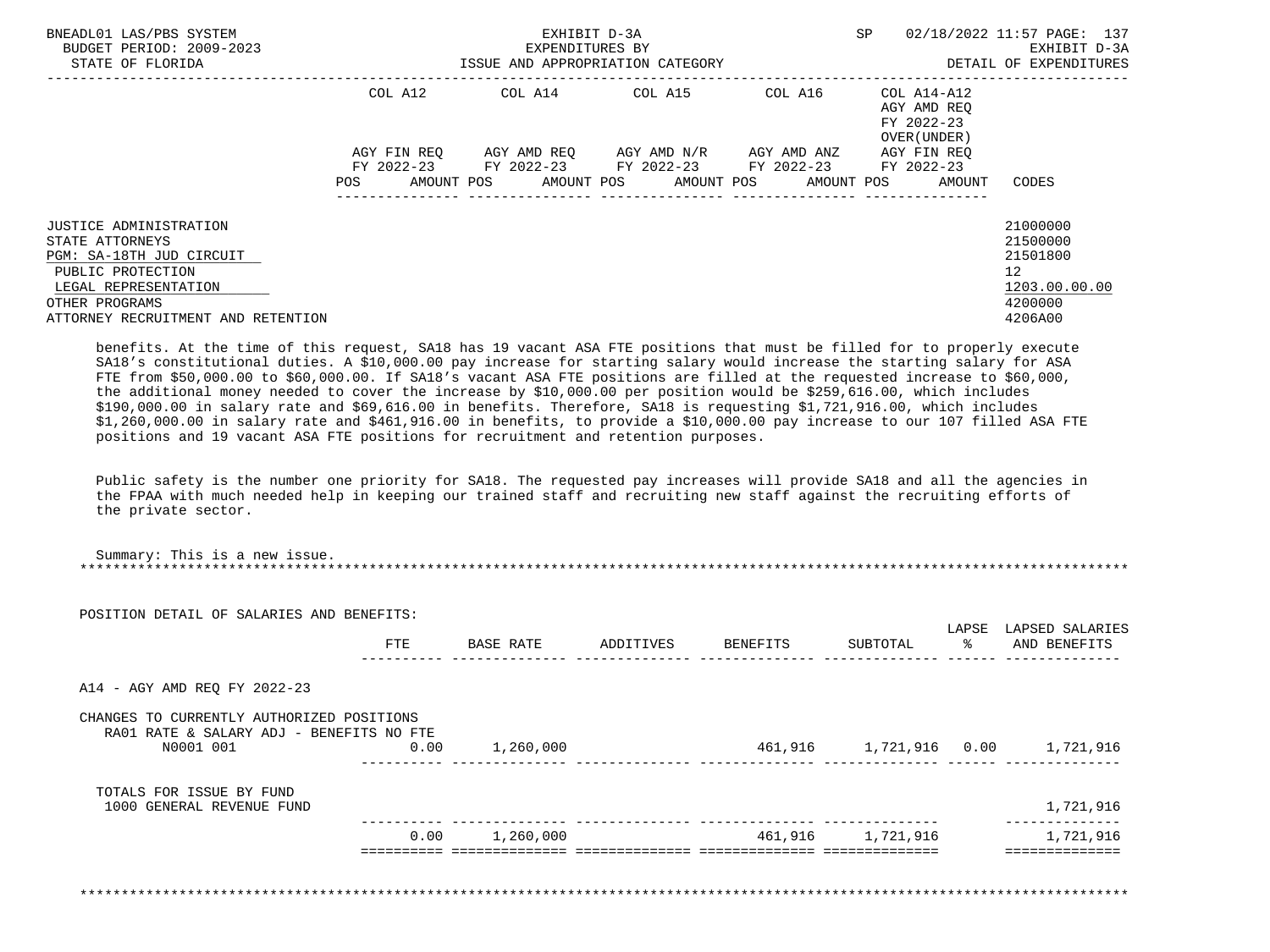| BNEADL01 LAS/PBS SYSTEM<br>BUDGET PERIOD: 2009-2023<br>STATE OF FLORIDA                                            | EXPENDITURES BY<br>ISSUE AND APPROPRIATION CATEGORY | EXHIBIT D-3A<br>EXPENDITURES BY                 |        |         | SP                                                                   | 02/18/2022 11:57 PAGE: 138<br>EXHIBIT D-3A<br>DETAIL OF EXPENDITURES |
|--------------------------------------------------------------------------------------------------------------------|-----------------------------------------------------|-------------------------------------------------|--------|---------|----------------------------------------------------------------------|----------------------------------------------------------------------|
|                                                                                                                    | COL A12                                             | COL A14 COL A15                                 |        | COL A16 | COL A14-A12                                                          |                                                                      |
|                                                                                                                    |                                                     |                                                 |        |         | AGY AMD REO<br>FY 2022-23<br>OVER (UNDER)                            |                                                                      |
|                                                                                                                    |                                                     | AGY FIN REQ 6GY AMD REQ 6GY AMD N/R 6GY AMD ANZ |        |         | AGY FIN REO                                                          |                                                                      |
|                                                                                                                    |                                                     | FY 2022-23 FY 2022-23 FY 2022-23 FY 2022-23     |        |         | FY 2022-23<br>POS AMOUNT POS AMOUNT POS AMOUNT POS AMOUNT POS AMOUNT | CODES                                                                |
| JUSTICE ADMINISTRATION<br>STATE ATTORNEYS<br>PGM: SA-18TH JUD CIRCUIT<br>PUBLIC PROTECTION<br>LEGAL REPRESENTATION |                                                     |                                                 |        |         |                                                                      | 21000000<br>21500000<br>21501800<br>12 <sup>°</sup><br>1203.00.00.00 |
| TOTAL: LEGAL REPRESENTATION<br>BY FUND TYPE                                                                        |                                                     |                                                 |        |         |                                                                      | 1203.00.00.00                                                        |
| GENERAL REVENUE FUND<br>TRUST FUNDS                                                                                |                                                     | 1,721,916<br>90,000 90,000 90,000               |        |         | 1,721,916 1000                                                       | 2000                                                                 |
| TOTAL PROG COMP<br>TOTAL SALARY RATE                                                                               |                                                     | 90,000 1,811,916<br>1,260,000                   | 90,000 |         | 1,721,916<br>1,260,000                                               |                                                                      |
|                                                                                                                    |                                                     |                                                 |        |         |                                                                      |                                                                      |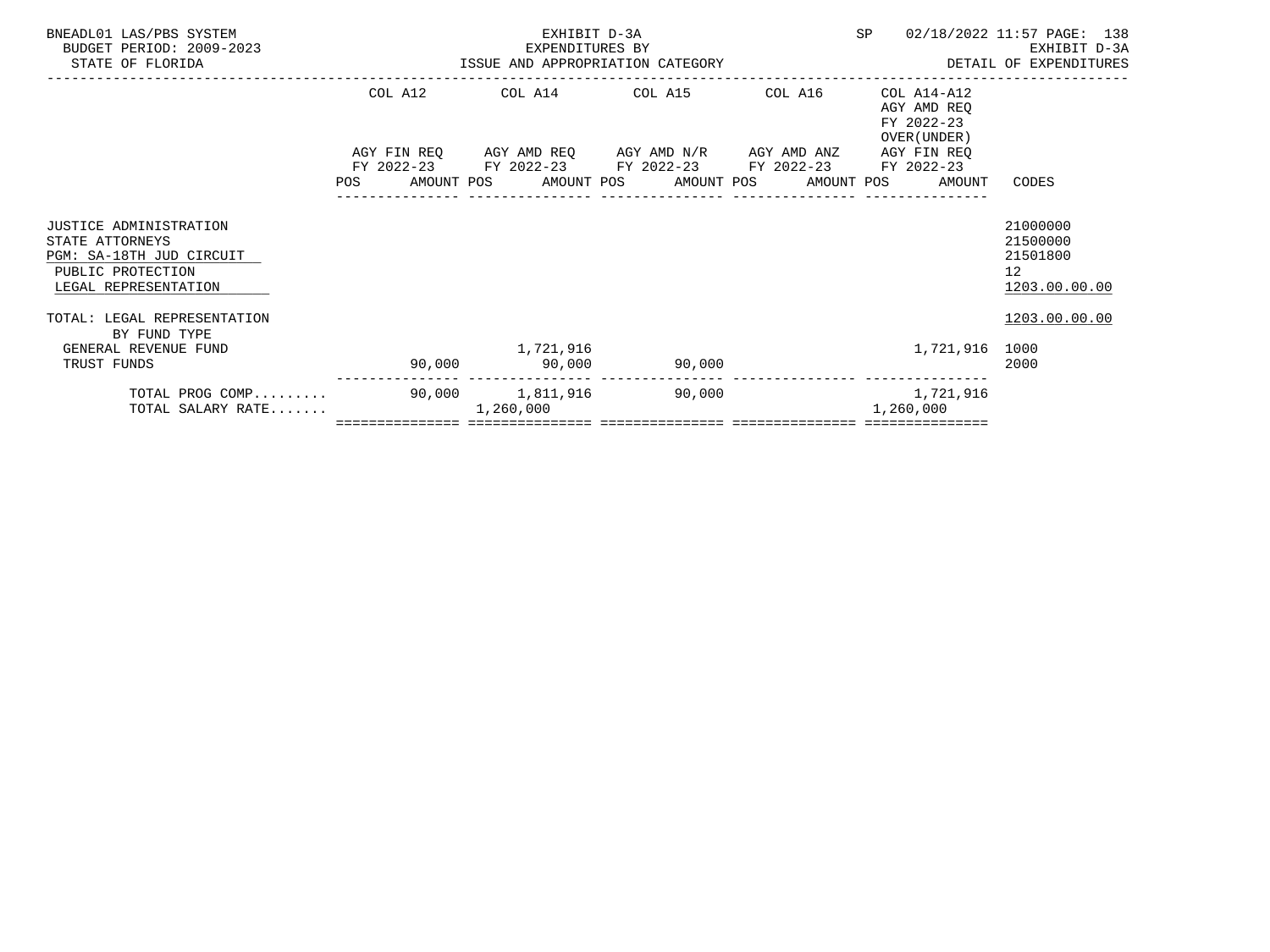| BNEADL01 LAS/PBS SYSTEM<br>BUDGET PERIOD: 2009-2023<br>STATE OF FLORIDA                                                                                                                                                           |     | ISSUE AND APPROPRIATION CATEGORY  | EXHIBIT D-3A<br>EXPENDITURES BY |                                  |                                                                                                                                                  | SP                        |                             | 02/18/2022 11:57 PAGE: 139<br>EXHIBIT D-3A<br>DETAIL OF EXPENDITURES                              |  |  |  |  |
|-----------------------------------------------------------------------------------------------------------------------------------------------------------------------------------------------------------------------------------|-----|-----------------------------------|---------------------------------|----------------------------------|--------------------------------------------------------------------------------------------------------------------------------------------------|---------------------------|-----------------------------|---------------------------------------------------------------------------------------------------|--|--|--|--|
|                                                                                                                                                                                                                                   |     | COL A12                           |                                 |                                  | COL A14 COL A15 COL A16<br>AGY FIN REQ AGY AMD REQ AGY AMD N/R AGY AMD ANZ AGY FIN REQ<br>FY 2022-23 FY 2022-23 FY 2022-23 FY 2022-23 FY 2022-23 | COL A14-A12<br>FY 2022-23 | AGY AMD REO<br>OVER (UNDER) |                                                                                                   |  |  |  |  |
|                                                                                                                                                                                                                                   | POS |                                   |                                 | AMOUNT POS AMOUNT POS AMOUNT POS | AMOUNT POS                                                                                                                                       |                           | AMOUNT                      | CODES                                                                                             |  |  |  |  |
| JUSTICE ADMINISTRATION<br>STATE ATTORNEYS<br>PGM: SA-19TH JUD CIRCUIT<br>PUBLIC PROTECTION<br>LEGAL REPRESENTATION<br><b>EOUIPMENT NEEDS</b><br>REPLACEMENT OF MOTOR VEHICLES<br>SPECIAL CATEGORIES<br>ACOUISITION/MOTOR VEHICLES |     |                                   |                                 |                                  |                                                                                                                                                  |                           |                             | 21000000<br>21500000<br>21501900<br>12<br>1203.00.00.00<br>2400000<br>2401500<br>100000<br>100021 |  |  |  |  |
| GENERAL REVENUE FUND                                                                                                                                                                                                              |     | $-$ STATE 108,000 108,000 108,000 |                                 |                                  |                                                                                                                                                  |                           |                             | 1000 1                                                                                            |  |  |  |  |
|                                                                                                                                                                                                                                   |     |                                   |                                 |                                  |                                                                                                                                                  |                           |                             |                                                                                                   |  |  |  |  |

 2022-2023 BUDGET YEAR NARRATIVE: IT COMPONENT? NO THIS ISSUE AFFECTS OUR ENTIRE SERVICE AREA AND ALL ACTIVITIES

 Below please find the four (4) vehicles we are seeking to replace based on the Minimum Replacement Criteria set by the Florida Department of Management Services.:

| 2004 Ford Crown Vic - 2FAHP71W14X151582 Current Mileage as of June 30, 2021: |  | 179,838 (DROP DEAD AGE AND MILEAGE)   |
|------------------------------------------------------------------------------|--|---------------------------------------|
| 2006 Ford Crown Vic - 2FAFP74V86X112663 Current Mileage as of June 30, 2021: |  | 181,234 (DROP DEAD AGE AND MILEAGE)   |
| 2005 Ford Freestar - 2FMZA50695BA17953 Current Mileage as of June 30, 2021:  |  | 88,622 (DROP DEAD BASED ON AGE ALONE) |
| 2009 Ford Crown Vic - 2FAHP71V39X142655 Current Mileage as of June 30, 2021: |  | 131,925 (DROP DEAD AGE AND MILEAGE)   |

 The State Attorney, 19th Judicial Circuit, requests funding for replacement of four (4) vehicles currently driven by investigators and/or assistant state attorneys for use in their assigned duties. Assistant state attorneys are required to travel for depositions and trials inside and outside of our four county circuit. Vehicles are also used to respond to violent crime scenes on a 24/7 basis. The immediate response is critical to a successful investigation and prosecution. These vehicles are necessary in the performance of our critical mission. This funding request is calculated using a price of \$27,000 per vehicle. The following vehicles meet the Minimum Replacement Criteria set by the Florida Department of Management Services and qualify for replacement. Three of our vehicles currently have mileage in excess of 120,000 miles as set forth below, and have a Replacement Eligibility Factor qualifying for a "Drop dead Value". One of our vehicles meets the "Drop dead Value" on age alone.

 We are requesting General Revenue funding in lieu of trust fund authority, as our trust fund receipts are insufficient and we typically use all our trust fund revenues to reimburse our General Revenue Salary account; thus, leaving no available funds for vehicle replacements. \*\*\*\*\*\*\*\*\*\*\*\*\*\*\*\*\*\*\*\*\*\*\*\*\*\*\*\*\*\*\*\*\*\*\*\*\*\*\*\*\*\*\*\*\*\*\*\*\*\*\*\*\*\*\*\*\*\*\*\*\*\*\*\*\*\*\*\*\*\*\*\*\*\*\*\*\*\*\*\*\*\*\*\*\*\*\*\*\*\*\*\*\*\*\*\*\*\*\*\*\*\*\*\*\*\*\*\*\*\*\*\*\*\*\*\*\*\*\*\*\*\*\*\*\*\*\*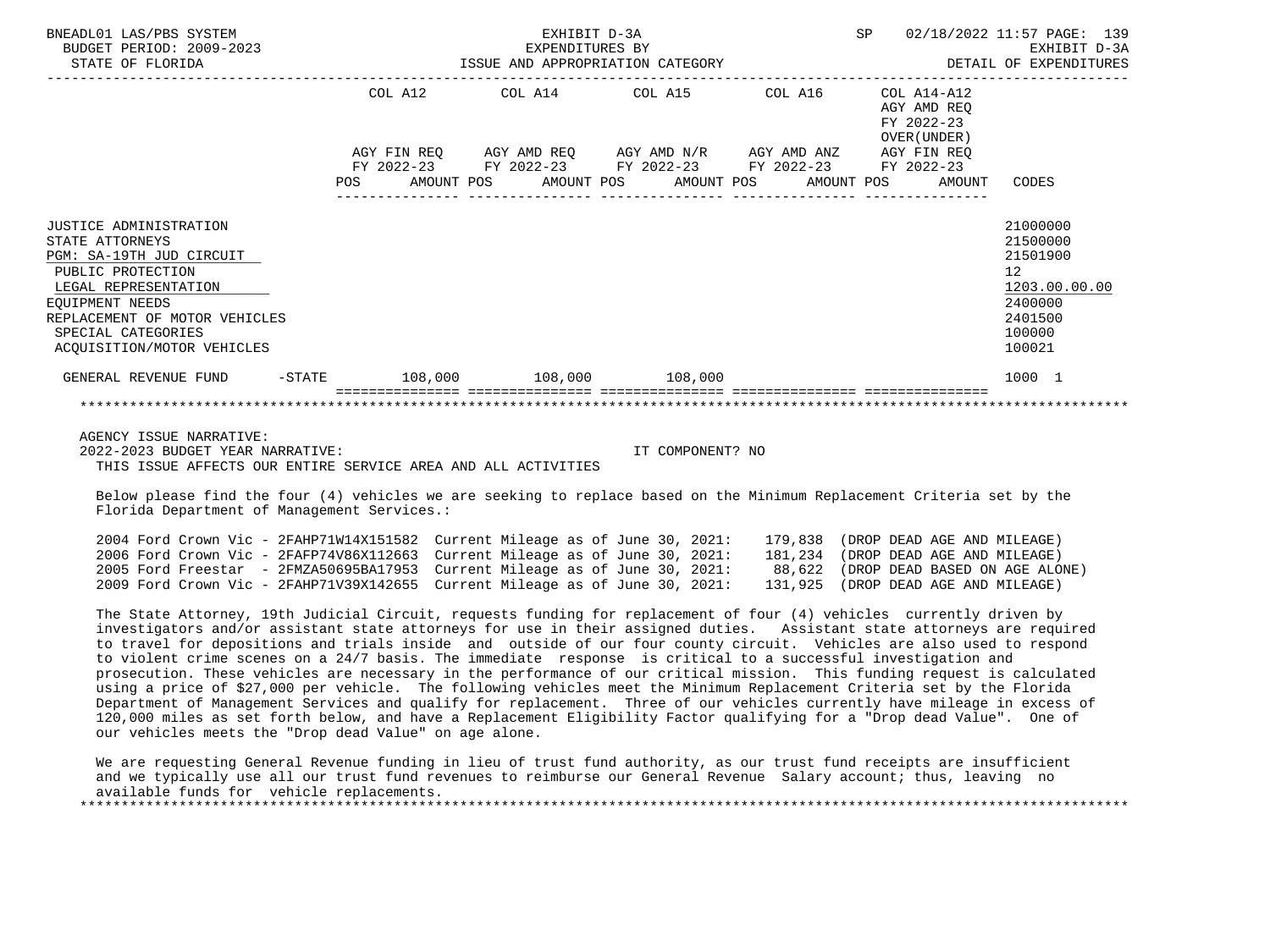| BNEADL01 LAS/PBS SYSTEM<br>BUDGET PERIOD: 2009-2023<br>STATE OF FLORIDA                                                                                                                                  |  |         | EXHIBIT D-3A<br>EXPENDITURES BY<br>ISSUE AND APPROPRIATION CATEGORY |  |                  |                                                                                                                                                                                                                         | SP 02/18/2022 11:57 PAGE: 140<br>DETAIL OF EXPENDITURES |                                                                                     | EXHIBIT D-3A  |
|----------------------------------------------------------------------------------------------------------------------------------------------------------------------------------------------------------|--|---------|---------------------------------------------------------------------|--|------------------|-------------------------------------------------------------------------------------------------------------------------------------------------------------------------------------------------------------------------|---------------------------------------------------------|-------------------------------------------------------------------------------------|---------------|
|                                                                                                                                                                                                          |  |         |                                                                     |  |                  | COL A12 COL A14 COL A15 COL A16 COL A14-A12<br>AGY FIN REQ AGY AMD REQ AGY AMD N/R AGY AMD ANZ AGY FIN REQ<br>FY 2022-23 FY 2022-23 FY 2022-23 FY 2022-23 FY 2022-23<br>POS AMOUNT POS AMOUNT POS AMOUNT POS AMOUNT POS | AGY AMD REO<br>FY 2022-23<br>OVER (UNDER)<br>AMOUNT     | CODES                                                                               |               |
| JUSTICE ADMINISTRATION<br>STATE ATTORNEYS<br>PGM: SA-19TH JUD CIRCUIT<br>PUBLIC PROTECTION<br>LEGAL REPRESENTATION<br>OTHER PROGRAMS<br>ATTORNEY RECRUITMENT AND RETENTION<br>SALARY RATE<br>SALARY RATE |  | 580,000 |                                                                     |  |                  |                                                                                                                                                                                                                         | 580,000                                                 | 21000000<br>21500000<br>21501900<br>12 <sup>°</sup><br>4200000<br>4206A00<br>000000 | 1203.00.00.00 |
| SALARIES AND BENEFITS                                                                                                                                                                                    |  |         |                                                                     |  |                  |                                                                                                                                                                                                                         |                                                         | 010000                                                                              |               |
| $-STATE$<br>GENERAL REVENUE FUND                                                                                                                                                                         |  |         | 792,628                                                             |  |                  |                                                                                                                                                                                                                         | 792,628 1000 1                                          |                                                                                     |               |
| TOTAL: ATTORNEY RECRUITMENT AND RETENTION<br>TOTAL ISSUE<br>TOTAL SALARY RATE                                                                                                                            |  | 580,000 | 792,628                                                             |  |                  |                                                                                                                                                                                                                         | 792,628<br>580,000                                      | 4206A00                                                                             |               |
| AGENCY ISSUE NARRATIVE:<br>2022-2023 BUDGET YEAR NARRATIVE:                                                                                                                                              |  |         |                                                                     |  | IT COMPONENT? NO |                                                                                                                                                                                                                         |                                                         |                                                                                     |               |

2022-23 Amended Narrative after December 15, 2021

 Recruitment and retention of Assistant State Attorney (ASA) FTE is a major priority for the State Attorney's Office for the Nineteenth Judicial Circuit (SA19) and the Florida Prosecuting Attorney Association (FPAA). In order to keep current ASA FTE and recruit new ASA FTE, the FPAA is requesting a \$10,000.00 pay increase for all current ASA FTE and an increase in starting pay for ASA FTE by \$10,000.00. Furthermore, the FPAA is requesting that each State Attorney be given authority to grant pay adjustments to address recruitment, retention, or pay inequities from within the requested resources.

 ASAs are leaving public service faster than they can be trained and replaced. Private law firms are paying significantly more than the starting salaries approved by the Florida legislature, and SA19 and the other offices of the FPAA are finding it increasingly difficult to compete for talent. At last count, Florida has over 270 ASA FTE vacancies and the numbers increase daily as potential hires and trial experienced ASAs are lured away to the private law firms that can pay higher salaries. High turnover rates create situations where attorneys handle serious felony cases long before they are ready to do so. SA19 currently has 14 vacant ASA FTE positions that must be filled to adequately fulfill SA19's constitutional duties and the turnover rate is not improving.

As of the time of this request, SA19 has 44 filled ASA FTE positions with current salary & benefits set at a total of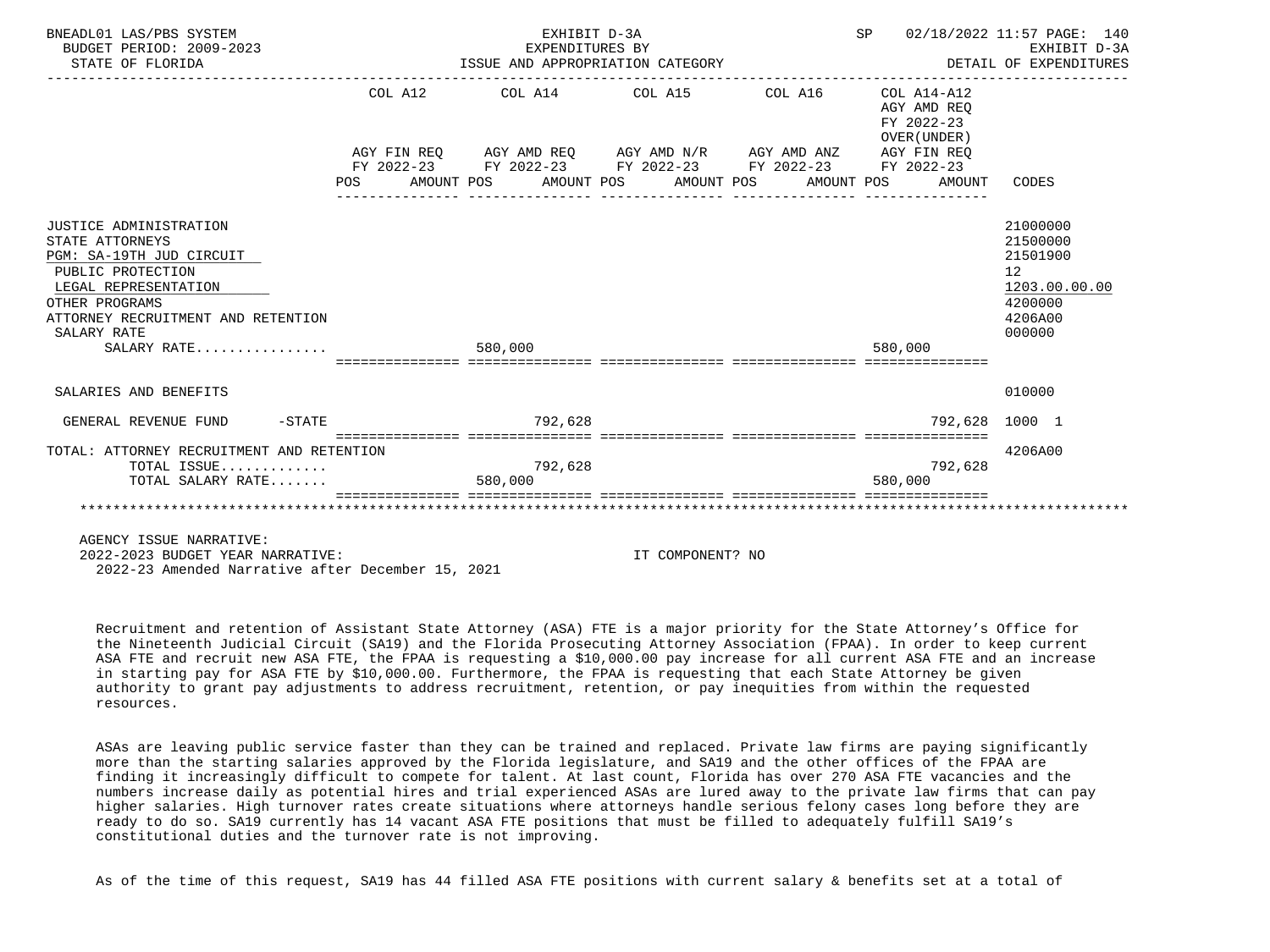| BNEADL01 LAS/PBS SYSTEM<br>BUDGET PERIOD: 2009-2023<br>STATE OF FLORIDA                                                                                                           |             | EXHIBIT D-3A<br>EXPENDITURES BY<br>ISSUE AND APPROPRIATION CATEGORY | SP                                  | 02/18/2022 11:57 PAGE: 141<br>EXHIBIT D-3A<br>DETAIL OF EXPENDITURES |                                                          |                                                                                              |  |  |
|-----------------------------------------------------------------------------------------------------------------------------------------------------------------------------------|-------------|---------------------------------------------------------------------|-------------------------------------|----------------------------------------------------------------------|----------------------------------------------------------|----------------------------------------------------------------------------------------------|--|--|
|                                                                                                                                                                                   | COL A12     | COL A14 COL A15                                                     |                                     | COL A16                                                              | COL A14-A12<br>AGY AMD REO<br>FY 2022-23<br>OVER (UNDER) |                                                                                              |  |  |
|                                                                                                                                                                                   | AGY FIN REQ | FY 2022-23 FY 2022-23 FY 2022-23 FY 2022-23 FY 2022-23              | AGY AMD REO AGY AMD N/R AGY AMD ANZ |                                                                      | AGY FIN REO                                              |                                                                                              |  |  |
|                                                                                                                                                                                   | POS         | AMOUNT POS AMOUNT POS AMOUNT POS                                    |                                     |                                                                      | AMOUNT POS<br>AMOUNT                                     | CODES                                                                                        |  |  |
| <b>JUSTICE ADMINISTRATION</b><br>STATE ATTORNEYS<br>PGM: SA-19TH JUD CIRCUIT<br>PUBLIC PROTECTION<br>LEGAL REPRESENTATION<br>OTHER PROGRAMS<br>ATTORNEY RECRUITMENT AND RETENTION |             |                                                                     |                                     |                                                                      |                                                          | 21000000<br>21500000<br>21501900<br>$12 \overline{ }$<br>1203.00.00.00<br>4200000<br>4206A00 |  |  |

 \$5,107,038.88 which includes \$3,737,587. in salary rate and \$1,369,451.88 in benefits. A \$10,000.00 pay increase for SA19's filled ASA FTE positions would be \$601,216., which includes \$440,000. in salary rate and \$161,304. in benefits. At the time of this request, SA19 has 14 vacant ASA FTE positions that must be filled to properly execute SA19's constitutional duties. A \$10,000.00 pay increase for starting salary would increase the starting salary for ASA FTE from \$50,000.00 to \$60,000.00. If SA19's vacant ASA FTE positions are filled at the requested increase to \$60,000, the additional money needed to cover the increase by \$10,000.00 per position would be \$191,296., which includes \$140,000. in salary rate and \$51,324. in benefits. Therefore, SA19 is requesting \$792,628. which includes \$580,000 in salary rate and \$212,628. in benefits, to provide a \$10,000.00 pay increase to our 44 filled ASA FTE positions and 14 vacant ASA FTE positions for recruitment and retention purposes.

 Public safety is the number one priority for SA19 and the FPAA. The requested pay increases will provide SA6 and all the agencies in the FPAA with much-needed help in keeping our trained Assistant State Attorney FTE and recruiting new Assistant State Attorney FTE against the recruiting efforts of the private sector.

| POSITION DETAIL OF SALARIES AND BENEFITS: |      |                  |                    |                      |               | LAPSE LAPSED SALARIES   |
|-------------------------------------------|------|------------------|--------------------|----------------------|---------------|-------------------------|
|                                           | FTE  | <b>BASE RATE</b> | ADDITIVES BENEFITS | SUBTOTAL             | $\frac{1}{6}$ | AND BENEFITS            |
| A14 - AGY AMD REQ FY 2022-23              |      |                  |                    |                      |               |                         |
| CHANGES TO CURRENTLY AUTHORIZED POSITIONS |      |                  |                    |                      |               |                         |
| RA01 RATE & SALARY ADJ - BENEFITS NO FTE  |      |                  |                    | 212,628 792,628 0.00 |               | 792,628                 |
| N0001 001                                 | 0.00 | 580,000          |                    |                      |               |                         |
| TOTALS FOR ISSUE BY FUND                  |      |                  |                    |                      |               |                         |
| 1000 GENERAL REVENUE FUND                 |      |                  |                    |                      |               | 792,628<br>------------ |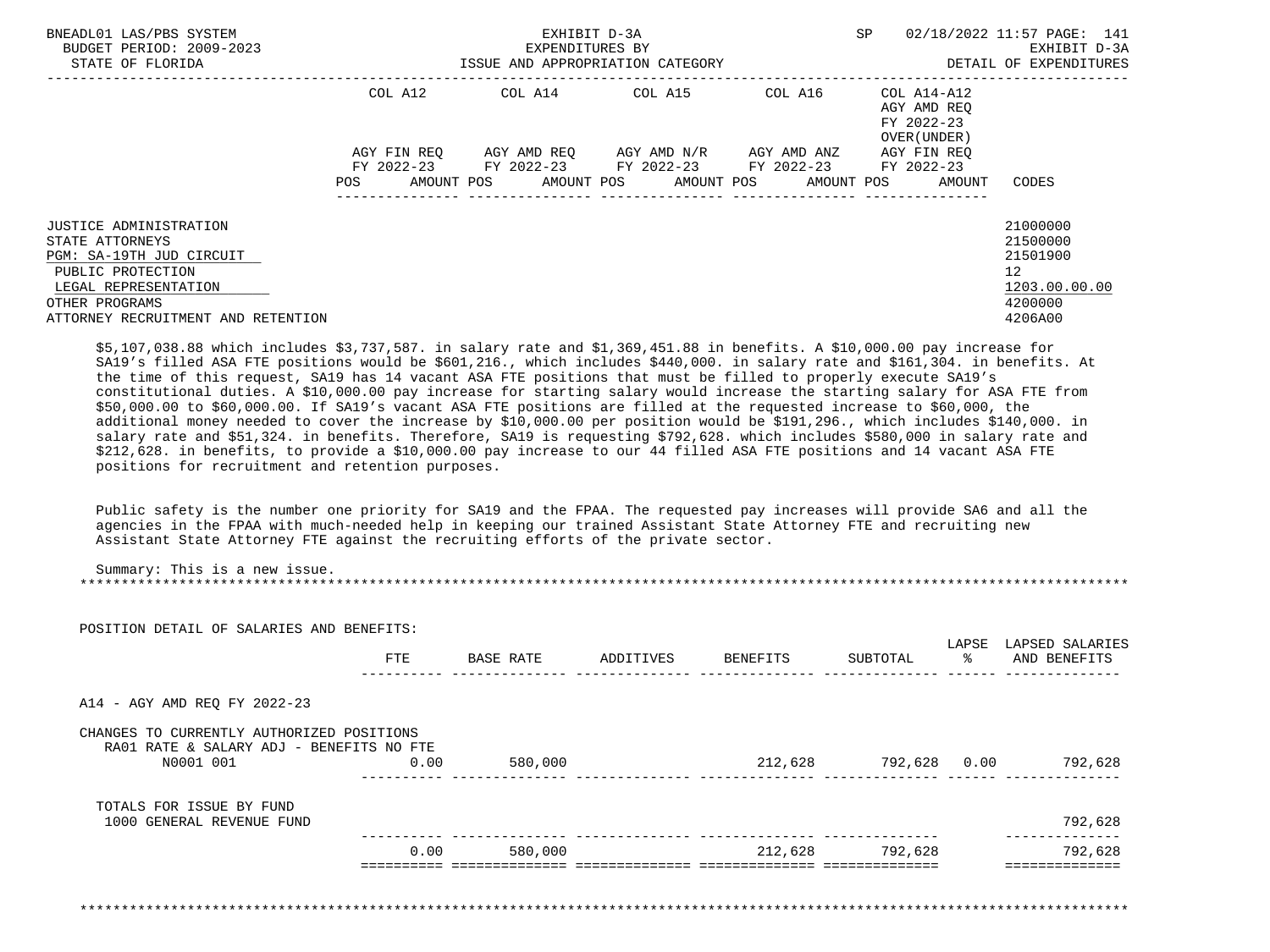| BNEADL01 LAS/PBS SYSTEM<br>BUDGET PERIOD: 2009-2023<br>STATE OF FLORIDA                                            |            |         |                                                                                                                                                                        |         | EM EXHIBIT D-3A SP 02/1<br>EXPENDITURES BY EXPENDITURES BY SP 02/1<br>ISSUE AND APPROPRIATION CATEGORY<br>02/18/2022 11:57 PAGE: 142<br>DETAIL OF EXPENDITURES |                                                         |  |  |  |
|--------------------------------------------------------------------------------------------------------------------|------------|---------|------------------------------------------------------------------------------------------------------------------------------------------------------------------------|---------|----------------------------------------------------------------------------------------------------------------------------------------------------------------|---------------------------------------------------------|--|--|--|
|                                                                                                                    | COL A12    |         | COL A14 COL A15                                                                                                                                                        | COL A16 | COL A14-A12<br>AGY AMD REO<br>FY 2022-23<br>OVER (UNDER )                                                                                                      |                                                         |  |  |  |
|                                                                                                                    | <b>POS</b> |         | AGY FIN REQ AGY AMD REQ AGY AMD N/R AGY AMD ANZ<br>FY 2022-23 FY 2022-23 FY 2022-23 FY 2022-23 FY 2022-23<br>AMOUNT POS      AMOUNT POS      AMOUNT POS     AMOUNT POS |         | AGY FIN REO<br>AMOUNT                                                                                                                                          | CODES                                                   |  |  |  |
| JUSTICE ADMINISTRATION<br>STATE ATTORNEYS<br>PGM: SA-19TH JUD CIRCUIT<br>PUBLIC PROTECTION<br>LEGAL REPRESENTATION |            |         |                                                                                                                                                                        |         |                                                                                                                                                                | 21000000<br>21500000<br>21501900<br>12<br>1203.00.00.00 |  |  |  |
| TOTAL: LEGAL REPRESENTATION<br>BY FUND TYPE<br>GENERAL REVENUE FUND 108,000 900,628 108,000<br>$SALARY$ RATE       |            | 580,000 |                                                                                                                                                                        |         | 792,628 1000<br>580,000                                                                                                                                        | 1203.00.00.00                                           |  |  |  |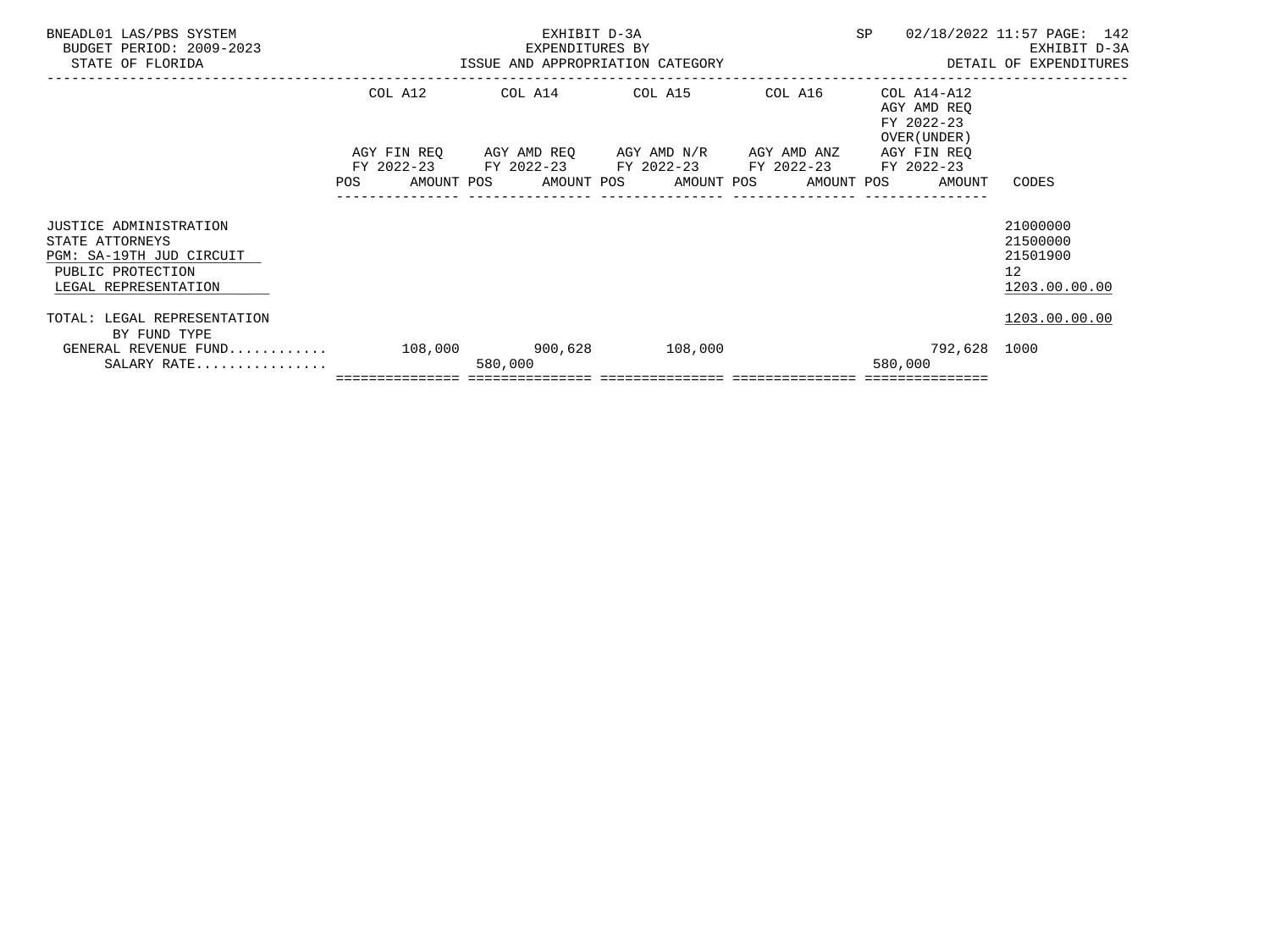| BNEADL01 LAS/PBS SYSTEM<br>BUDGET PERIOD: 2009-2023<br>STATE OF FLORIDA                                                                           |     |         |         | EXHIBIT D-3A<br>EXPENDITURES BY | ISSUE AND APPROPRIATION CATEGORY                                                                                                                          |  | SP<br>02/18/2022 11:57 PAGE: 143<br>EXHIBIT D-3A<br>DETAIL OF EXPENDITURES |                                           |                                                         |  |
|---------------------------------------------------------------------------------------------------------------------------------------------------|-----|---------|---------|---------------------------------|-----------------------------------------------------------------------------------------------------------------------------------------------------------|--|----------------------------------------------------------------------------|-------------------------------------------|---------------------------------------------------------|--|
|                                                                                                                                                   |     | COL A12 |         |                                 | COL A14 COL A15 COL A16 COL A14-A12                                                                                                                       |  |                                                                            | AGY AMD REO<br>FY 2022-23<br>OVER (UNDER) |                                                         |  |
|                                                                                                                                                   | POS |         |         |                                 | AGY FIN REQ AGY AMD REQ AGY AMD N/R AGY AMD ANZ AGY FIN REQ<br>FY 2022-23 FY 2022-23 FY 2022-23 FY 2022-23 FY 2022-23<br>AMOUNT POS AMOUNT POS AMOUNT POS |  |                                                                            | AMOUNT POS AMOUNT                         | CODES                                                   |  |
| JUSTICE ADMINISTRATION<br>STATE ATTORNEYS<br>PGM: SA-20TH JUD CIRCUIT<br>PUBLIC PROTECTION<br>LEGAL REPRESENTATION<br>ADJUSTMENTS TO CURRENT YEAR |     |         |         |                                 |                                                                                                                                                           |  |                                                                            |                                           | 21000000<br>21500000<br>21502000<br>12<br>1203.00.00.00 |  |
| ESTIMATED EXPENDITURES<br>REAPPROVAL OF SALARY RATE TRANSFER<br>BETWEEN BUDGET ENTITIES<br>SALARY RATE                                            |     |         |         |                                 |                                                                                                                                                           |  |                                                                            |                                           | 1600000<br>1600A20<br>000000                            |  |
| SALARY RATE                                                                                                                                       |     |         | 200,000 |                                 |                                                                                                                                                           |  | 200,000                                                                    |                                           |                                                         |  |
|                                                                                                                                                   |     |         |         |                                 |                                                                                                                                                           |  |                                                                            |                                           |                                                         |  |

 AGENCY ISSUE NARRATIVE: 2022-2023 BUDGET YEAR NARRATIVE: IT COMPONENT? NO

Amended 2022-23 Narrative after December 15, 2021

 This issue is to request the reapproval of FY21-22 budget amendment numbered ATTY-015-021, EOG Code P0026 which was approved on December 10, 2021.

 The Office of State Attorney, Twentieth Judicial Circuit is preparing to fill 30 vacant positions, this includes both Legal and Support staff. Our agency has the appropriation to fill these positions, but additional rate is needed to complete this process. Filling these positions would require \$547,500 in additional rate at this time, our agency has \$343,746 available, leaving us \$206,414 short in rate. To fill these vacant positions would require additional rate of approximately \$200,000.

 Filling these positions is critical to our agency. Due to the pandemic, hiring staff has been difficult and the lack of staffing has created additional workload on our existing staff members. Overworked staff fuels the high turnover rate. To stabilize our overworked workforce, these staff members need to be hired. Rate from the 15th Circuit would enable this to happen. No positions or salary dollars are changing between offices as a result of this request.

 Summary: This is a new issue. \*\*\*\*\*\*\*\*\*\*\*\*\*\*\*\*\*\*\*\*\*\*\*\*\*\*\*\*\*\*\*\*\*\*\*\*\*\*\*\*\*\*\*\*\*\*\*\*\*\*\*\*\*\*\*\*\*\*\*\*\*\*\*\*\*\*\*\*\*\*\*\*\*\*\*\*\*\*\*\*\*\*\*\*\*\*\*\*\*\*\*\*\*\*\*\*\*\*\*\*\*\*\*\*\*\*\*\*\*\*\*\*\*\*\*\*\*\*\*\*\*\*\*\*\*\*\*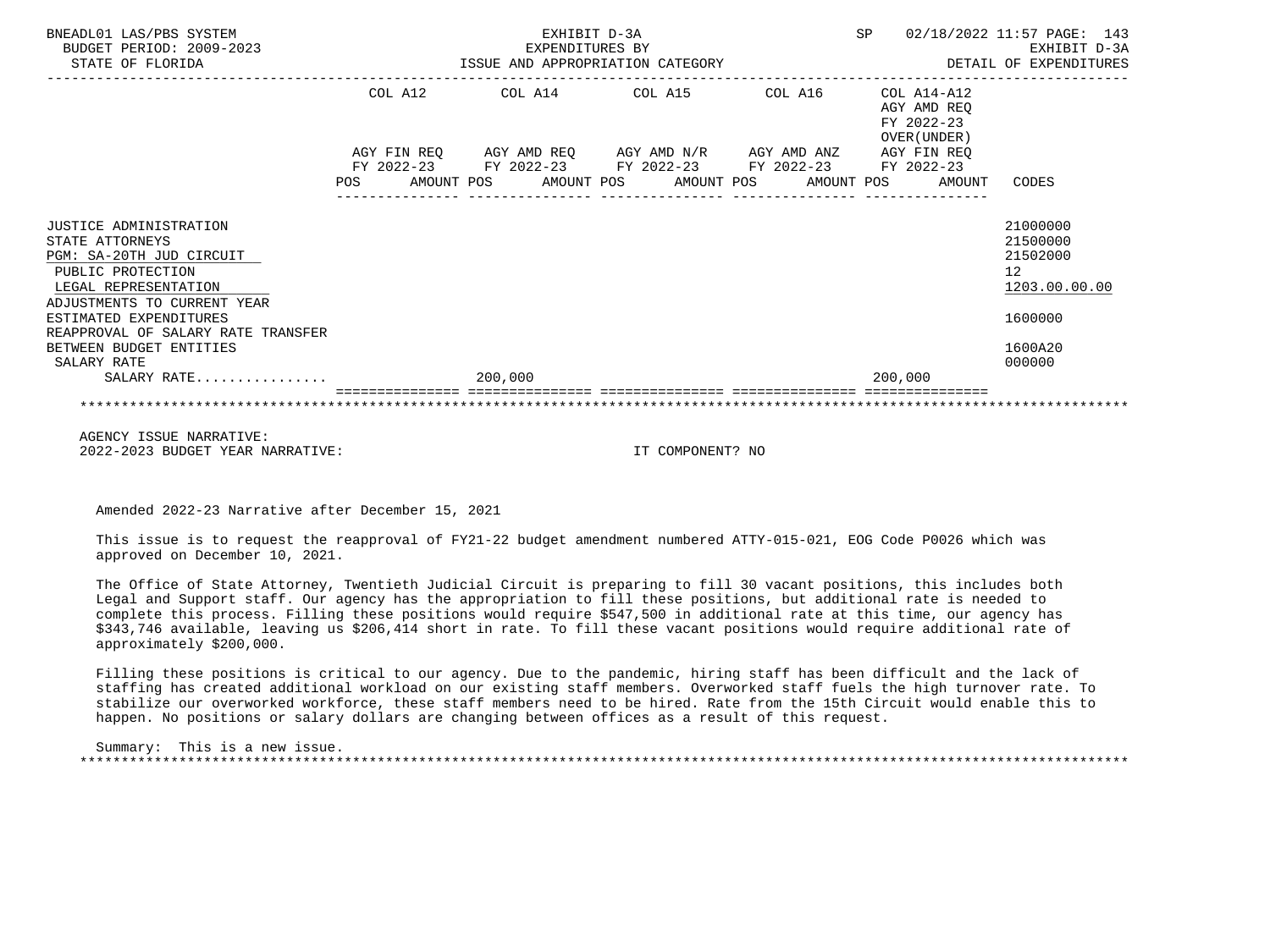| BNEADL01 LAS/PBS SYSTEM<br>BUDGET PERIOD: 2009-2023<br>STATE OF FLORIDA                                                                                                                                                                      |                                                            |                                                                                  | EXHIBIT D-3A<br>EXPENDITURES BY<br>ISSUE AND APPROPRIATION CATEGORY        |                                          |                                                                                                        |                                                                                   | SP 02/18/2022 11:57 PAGE: 144<br>EXHIBIT D-3A<br>DETAIL OF EXPENDITURES       |
|----------------------------------------------------------------------------------------------------------------------------------------------------------------------------------------------------------------------------------------------|------------------------------------------------------------|----------------------------------------------------------------------------------|----------------------------------------------------------------------------|------------------------------------------|--------------------------------------------------------------------------------------------------------|-----------------------------------------------------------------------------------|-------------------------------------------------------------------------------|
|                                                                                                                                                                                                                                              |                                                            | COL A12<br>POS<br>AMOUNT POS                                                     | COL A14 COL A15 COL A16<br>AGY FIN REQ AGY AMD REQ AGY AMD N/R AGY AMD ANZ | AMOUNT POS                               | FY 2022-23 FY 2022-23 FY 2022-23 FY 2022-23 FY 2022-23<br>AMOUNT POS<br>AMOUNT POS<br>________________ | COL A14-A12<br>AGY AMD REO<br>FY 2022-23<br>OVER (UNDER)<br>AGY FIN REQ<br>AMOUNT | CODES                                                                         |
| JUSTICE ADMINISTRATION<br>STATE ATTORNEYS<br>PGM: SA-20TH JUD CIRCUIT<br>PUBLIC PROTECTION<br>LEGAL REPRESENTATION<br>ADJUSTMENTS TO CURRENT YEAR<br>ESTIMATED EXPENDITURES<br>REAPPROVAL OF SALARY RATE TRANSFER<br>BETWEEN BUDGET ENTITIES |                                                            |                                                                                  |                                                                            |                                          |                                                                                                        |                                                                                   | 21000000<br>21500000<br>21502000<br>12<br>1203.00.00.00<br>1600000<br>1600A20 |
| POSITION DETAIL OF SALARIES AND BENEFITS:                                                                                                                                                                                                    |                                                            | <b>FTE</b>                                                                       | BASE RATE                                                                  | ADDITIVES                                | BENEFITS                                                                                               | SUBTOTAL<br>$\sim$ $\sim$                                                         | LAPSE LAPSED SALARIES<br>AND BENEFITS                                         |
| A14 - AGY AMD REO FY 2022-23<br>CHANGES TO CURRENTLY AUTHORIZED POSITIONS<br>N0001 001                                                                                                                                                       |                                                            | RA06 RATE ADJ - NO FTE - NO SALARY - NO BENEFITS                                 | 200,000                                                                    |                                          |                                                                                                        |                                                                                   |                                                                               |
| TOTAL SALARY RATE                                                                                                                                                                                                                            |                                                            |                                                                                  | 200,000                                                                    |                                          |                                                                                                        |                                                                                   |                                                                               |
|                                                                                                                                                                                                                                              |                                                            |                                                                                  |                                                                            |                                          |                                                                                                        |                                                                                   | ==============                                                                |
| EQUIPMENT NEEDS<br>REPLACEMENT OF MOTOR VEHICLES<br>SPECIAL CATEGORIES<br>ACQUISITION/MOTOR VEHICLES                                                                                                                                         |                                                            |                                                                                  |                                                                            |                                          |                                                                                                        |                                                                                   | 2400000<br>2401500<br>100000<br>100021                                        |
| STATE ATTNYS REVENUE TF -STATE 270,000                                                                                                                                                                                                       |                                                            |                                                                                  | 305,000 305,000                                                            |                                          |                                                                                                        |                                                                                   | 35,000 2058 1                                                                 |
|                                                                                                                                                                                                                                              |                                                            |                                                                                  |                                                                            |                                          |                                                                                                        |                                                                                   |                                                                               |
| AGENCY ISSUE NARRATIVE:<br>2022-2023 BUDGET YEAR NARRATIVE:<br>Year                                                                                                                                                                          | Make/Model                                                 | Identification Number                                                            |                                                                            | IT COMPONENT? NO<br>FY21-22<br>Mileage   | $FY22-23$<br>Mileage                                                                                   | Unit #                                                                            |                                                                               |
| 2012<br>Toyota Camry<br>2012<br>2012<br>2013                                                                                                                                                                                                 | Chevrolet Traverse<br>Chevrolet Malibu<br>Chevrolet Impala | 4T1BF1FK8CU610808<br>1GNKRGED5CJ385676<br>1G1ZC5EU5CF393902<br>2G1WG5E32D1130869 |                                                                            | 118,762<br>132,536<br>127,363<br>127,149 | 133,846<br>147,272<br>131,483<br>129,217                                                               | STV202<br>STV203<br>STV206<br>STV208                                              |                                                                               |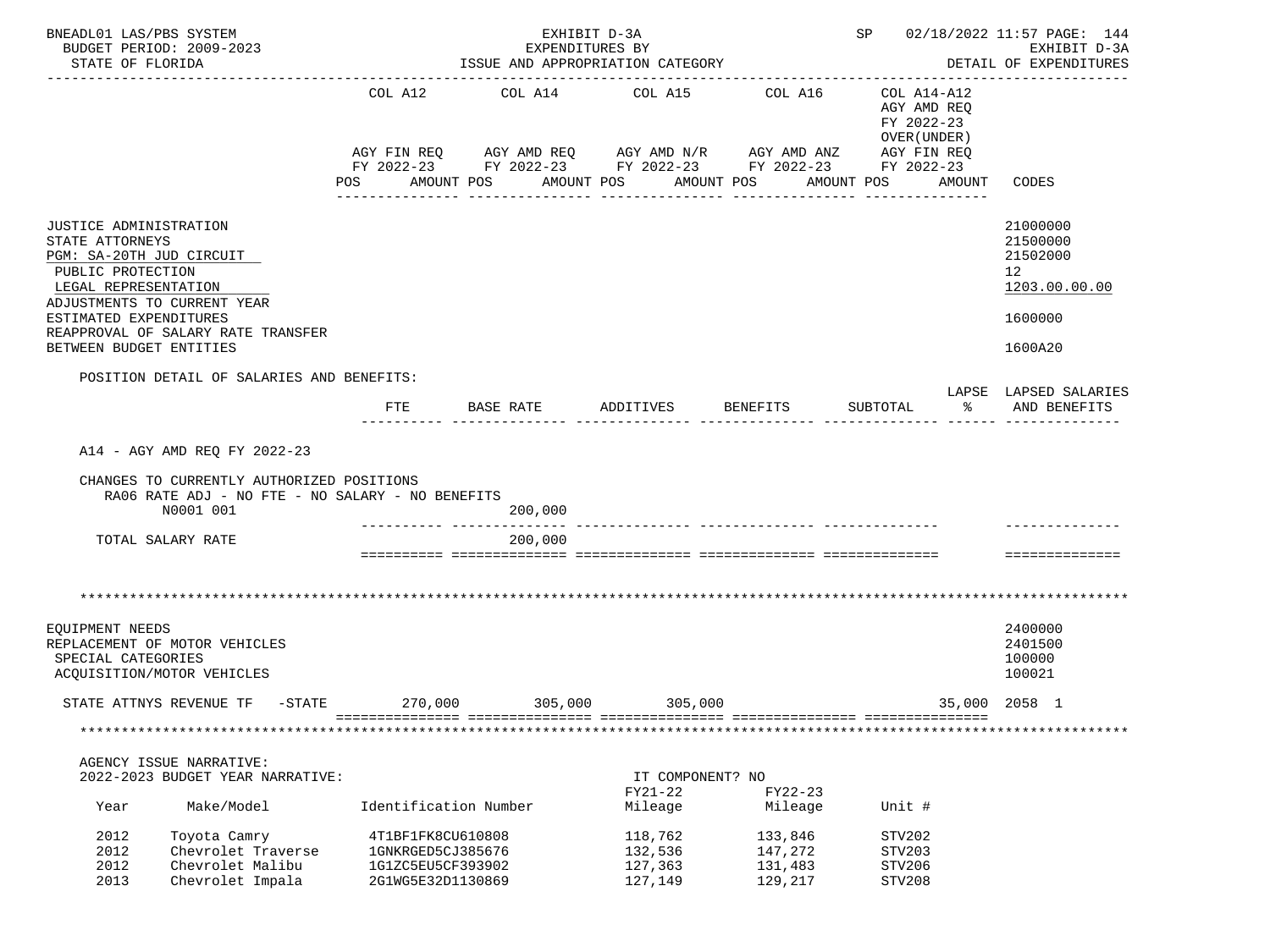| BNEADL01 LAS/PBS SYSTEM<br>STATE OF FLORIDA                                                                                                  | BUDGET PERIOD: 2009-2023                                                                                                                           |             | EXHIBIT D-3A<br>EXPENDITURES BY<br>ISSUE AND APPROPRIATION CATEGORY | SP                                                                                         | 02/18/2022 11:57 PAGE: 145<br>EXHIBIT D-3A<br>DETAIL OF EXPENDITURES |                                                           |                                                                                            |
|----------------------------------------------------------------------------------------------------------------------------------------------|----------------------------------------------------------------------------------------------------------------------------------------------------|-------------|---------------------------------------------------------------------|--------------------------------------------------------------------------------------------|----------------------------------------------------------------------|-----------------------------------------------------------|--------------------------------------------------------------------------------------------|
|                                                                                                                                              |                                                                                                                                                    | COL A12     |                                                                     | COL A14 COL A15 COL A16                                                                    |                                                                      | COL A14-A12<br>AGY AMD REO<br>FY 2022-23<br>OVER (UNDER ) |                                                                                            |
|                                                                                                                                              |                                                                                                                                                    | AGY FIN REO |                                                                     | AGY AMD REQ AGY AMD N/R AGY AMD ANZ AGY FIN REQ                                            |                                                                      |                                                           |                                                                                            |
|                                                                                                                                              |                                                                                                                                                    | <b>POS</b>  |                                                                     | FY 2022-23 FY 2022-23 FY 2022-23 FY 2022-23<br>AMOUNT POS AMOUNT POS AMOUNT POS AMOUNT POS |                                                                      | FY 2022-23<br>AMOUNT                                      | CODES                                                                                      |
| <b>JUSTICE ADMINISTRATION</b><br>STATE ATTORNEYS<br>PGM: SA-20TH JUD CIRCUIT<br>PUBLIC PROTECTION<br>LEGAL REPRESENTATION<br>EOUIPMENT NEEDS | REPLACEMENT OF MOTOR VEHICLES                                                                                                                      |             |                                                                     |                                                                                            |                                                                      |                                                           | 21000000<br>21500000<br>21502000<br>12 <sup>°</sup><br>1203.00.00.00<br>2400000<br>2401500 |
| 2012<br>2013<br>2013<br>2013<br>2014                                                                                                         | Toyota Prius                     JTDKN3DU3C1592386<br>Chevrolet Equinox<br>Chevrolet Cruze<br>Nissan Frontier 1N6AD0ER4DN721413<br>Chevrolet Cruze |             | 2GNALDEKXD6168505<br>1G1PK5SB1D7229412<br>1G1PK5SB8E7167119         | 124,490 138,238<br>106,082                                                                 | 125,371 136,391<br>127,629 144,157<br>110,450 127,178<br>125,478     | STV209<br>STV210<br>STV230<br>STV231<br>STV233            |                                                                                            |

 A safe and reliable fleet is imperative to our agency as we are the largest geographical circuit in the State serving over a million citizens, and encompassing over 5,400 square miles. It is anticipated that all nine (9) vehicles listed above will meet the Department of Management Services replacement criteria of 120,000 miles or 12 years.

## Amended 2022-23 Narrative after December 15, 2021

| Year | Make/Model         | Identification Number | FY21-22<br>Mileage | FY22-23<br>Mileage | Unit # |
|------|--------------------|-----------------------|--------------------|--------------------|--------|
| 2012 | Toyota Camry       | 4T1BF1FK8CU610808     | 118,762            | 133,846            | STV202 |
| 2012 | Chevrolet Traverse | 1GNKRGED5CJ385676     | 132,536            | 147,272            | STV203 |
| 2012 | Chevrolet Malibu   | 1G1ZC5EU5CF393902     | 127,363            | 131,483            | STV206 |
| 2013 | Chevrolet Impala   | 2G1WG5E32D1130869     | 127,149            | 129,217            | STV208 |
| 2012 | Toyota Prius       | JTDKN3DU3C1592386     | 124,490            | 138,238            | STV209 |
| 2013 | Chevrolet Equinox  | 2GNALDEKXD6168505     | 125,371            | 136,391            | STV210 |
| 2013 | Chevrolet Cruze    | 1G1PK5SB1D7229412     | 127,629            | 144,157            | STV230 |
| 2013 | Nissan Frontier    | 1N6AD0ER4DN721413     | 110,450            | 127,178            | STV231 |
| 2014 | Chevrolet Cruze    | 1G1PK5SB8E7167119     | 106,082            | 125,478            | STV233 |
| 2013 | Ford $F-150$       | 1FTFW1EF2DKD31491     | 140,887            | 150,887            | STV227 |
|      |                    |                       |                    |                    |        |

 A safe and reliable fleet is imperative to our agency as we are the largest geographical circuit in the State serving over a million citizens, and encompassing over 5,400 square miles. It is anticipated that all ten (10) vehicles listed above will meet the Department of Management Services replacement criteria of 120,000 miles or 12 years.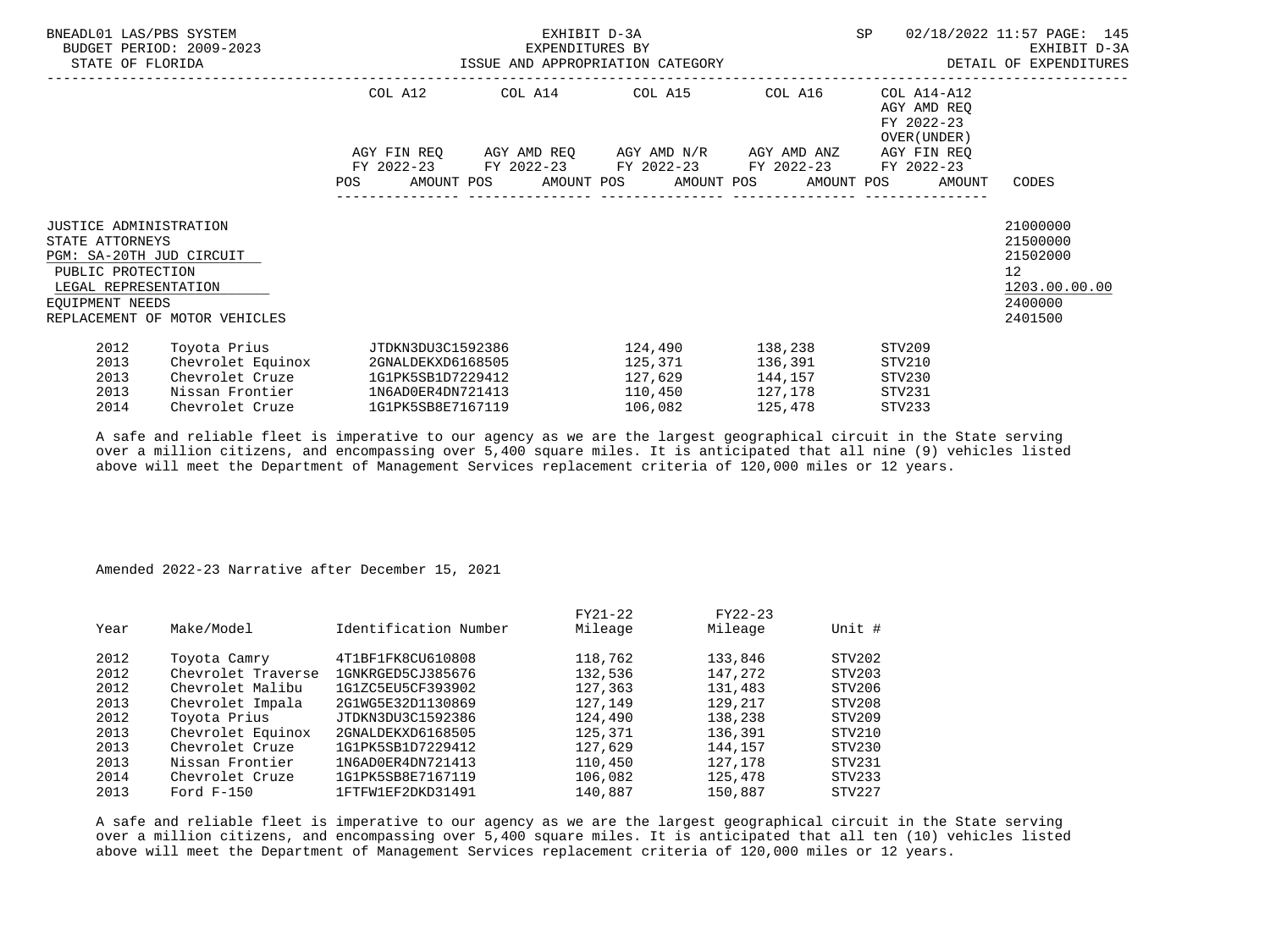| BNEADL01 LAS/PBS SYSTEM<br>BUDGET PERIOD: 2009-2023<br>STATE OF FLORIDA                                                                                                                                                                                                                                                                                        |                                                                  | EXHIBIT D-3A<br>EXPENDITURES BY<br>ISSUE AND APPROPRIATION CATEGORY                                   | SP                                                        | 02/18/2022 11:57 PAGE: 146<br>EXHIBIT D-3A<br>DETAIL OF EXPENDITURES |                                                                                                 |                                                                                              |
|----------------------------------------------------------------------------------------------------------------------------------------------------------------------------------------------------------------------------------------------------------------------------------------------------------------------------------------------------------------|------------------------------------------------------------------|-------------------------------------------------------------------------------------------------------|-----------------------------------------------------------|----------------------------------------------------------------------|-------------------------------------------------------------------------------------------------|----------------------------------------------------------------------------------------------|
|                                                                                                                                                                                                                                                                                                                                                                | COL A12<br>AGY FIN REQ<br>FY 2022-23<br><b>POS</b><br>AMOUNT POS | COL A14<br>AGY AMD REQ AGY AMD N/R AGY AMD ANZ<br>AMOUNT POS<br>_____________________________________ | COL A15<br>FY 2022-23 FY 2022-23 FY 2022-23<br>AMOUNT POS | COL A16<br>AMOUNT POS<br>---------------                             | COL A14-A12<br>AGY AMD REQ<br>FY 2022-23<br>OVER (UNDER)<br>AGY FIN REQ<br>FY 2022-23<br>AMOUNT | <b>CODES</b>                                                                                 |
| JUSTICE ADMINISTRATION<br>STATE ATTORNEYS<br>PGM: SA-20TH JUD CIRCUIT<br>PUBLIC PROTECTION<br>LEGAL REPRESENTATION<br>EQUIPMENT NEEDS<br>REPLACEMENT OF MOTOR VEHICLES<br>Summary:<br>The State Attorney's Office in the Twentieth Judicial Circuit is requesting an additional \$35,000 in Acquisition of Motor<br>Vehicles to replace an additional vehicle. |                                                                  |                                                                                                       |                                                           |                                                                      |                                                                                                 | 21000000<br>21500000<br>21502000<br>$12 \overline{ }$<br>1203.00.00.00<br>2400000<br>2401500 |
| WORKLOAD<br>STAFFING ADJUSTMENTS FOR WORKLOAD<br>AND INCREASED JUDGESHIPS<br>SALARY RATE<br>SALARY RATE                                                                                                                                                                                                                                                        |                                                                  | 79,540                                                                                                |                                                           |                                                                      | 79,540                                                                                          | 3000000<br>3001060<br>000000                                                                 |
| SALARIES AND BENEFITS<br>$-$ STATE<br>GENERAL REVENUE FUND                                                                                                                                                                                                                                                                                                     |                                                                  | 2.00<br>132,374                                                                                       |                                                           |                                                                      | 2.00<br>132,374                                                                                 | 010000<br>1000 1                                                                             |
| SPECIAL CATEGORIES<br>STATE ATTORNEY OPERATIONS                                                                                                                                                                                                                                                                                                                |                                                                  |                                                                                                       |                                                           |                                                                      |                                                                                                 | 100000<br>103225                                                                             |
| GENERAL REVENUE FUND<br>$-$ STATE                                                                                                                                                                                                                                                                                                                              |                                                                  | 9,936                                                                                                 | 6,751                                                     |                                                                      | 9,936                                                                                           | 1000 1                                                                                       |
| TR/DMS/HR SVCS/STW CONTRCT                                                                                                                                                                                                                                                                                                                                     |                                                                  |                                                                                                       |                                                           |                                                                      |                                                                                                 | 107040                                                                                       |
| GENERAL REVENUE FUND<br>$-STATE$                                                                                                                                                                                                                                                                                                                               |                                                                  | 428                                                                                                   |                                                           |                                                                      | 428                                                                                             | 1000 1                                                                                       |
| TOTAL: STAFFING ADJUSTMENTS FOR WORKLOAD<br>AND INCREASED JUDGESHIPS<br>TOTAL POSITIONS<br>TOTAL ISSUE<br>TOTAL SALARY RATE                                                                                                                                                                                                                                    |                                                                  | 2.00<br>142,738<br>79,540                                                                             | 6,751                                                     |                                                                      | 2.00<br>142,738<br>79,540                                                                       | 3001060                                                                                      |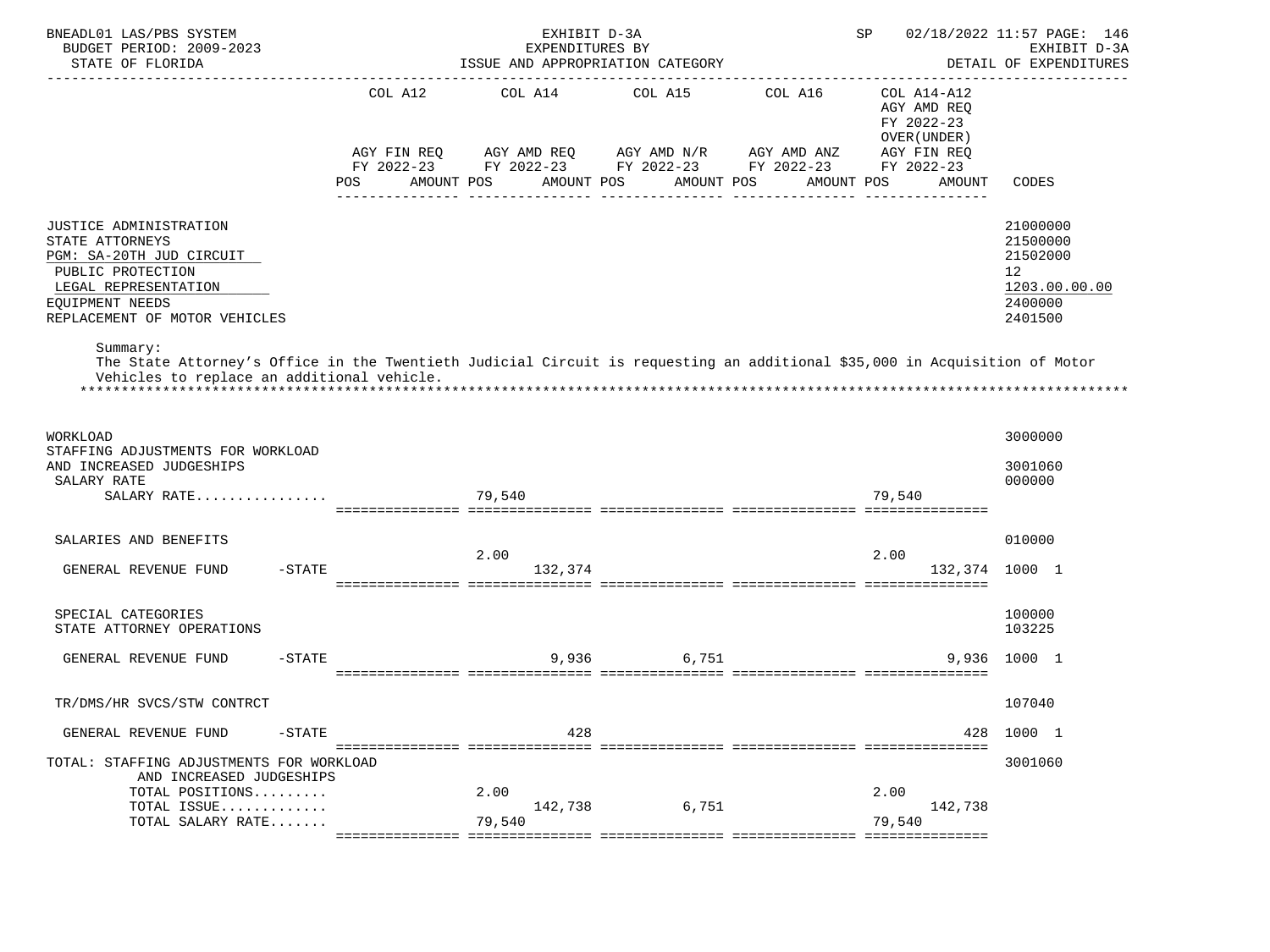| BNEADL01 LAS/PBS SYSTEM<br>BUDGET PERIOD: 2009-2023<br>STATE OF FLORIDA                                                                                                                         | SP<br>EXHIBIT D-3A<br>EXPENDITURES BY<br>ISSUE AND APPROPRIATION CATEGORY |                                         |  |                                                              |  |                       |  |                          |  |                                                          | 02/18/2022 11:57 PAGE: 147<br>EXHIBIT D-3A<br>DETAIL OF EXPENDITURES          |
|-------------------------------------------------------------------------------------------------------------------------------------------------------------------------------------------------|---------------------------------------------------------------------------|-----------------------------------------|--|--------------------------------------------------------------|--|-----------------------|--|--------------------------|--|----------------------------------------------------------|-------------------------------------------------------------------------------|
|                                                                                                                                                                                                 |                                                                           | COL A12                                 |  | COL A14 COL A15                                              |  |                       |  | COL A16                  |  | COL A14-A12<br>AGY AMD REO<br>FY 2022-23<br>OVER (UNDER) |                                                                               |
|                                                                                                                                                                                                 | POS                                                                       | AGY FIN REO<br>FY 2022-23<br>AMOUNT POS |  | AGY AMD REQ AGY AMD N/R AGY AMD ANZ<br>FY 2022-23 FY 2022-23 |  | AMOUNT POS AMOUNT POS |  | FY 2022-23<br>AMOUNT POS |  | AGY FIN REO<br>FY 2022-23<br>AMOUNT                      | CODES                                                                         |
| JUSTICE ADMINISTRATION<br>STATE ATTORNEYS<br>PGM: SA-20TH JUD CIRCUIT<br>PUBLIC PROTECTION<br>LEGAL REPRESENTATION<br>WORKLOAD<br>STAFFING ADJUSTMENTS FOR WORKLOAD<br>AND INCREASED JUDGESHIPS |                                                                           |                                         |  |                                                              |  |                       |  |                          |  |                                                          | 21000000<br>21500000<br>21502000<br>12<br>1203.00.00.00<br>3000000<br>3001060 |
|                                                                                                                                                                                                 |                                                                           |                                         |  |                                                              |  |                       |  |                          |  |                                                          |                                                                               |

 AGENCY ISSUE NARRATIVE: 2022-2023 BUDGET YEAR NARRATIVE: IT COMPONENT? NO Amended 2022-23 Narrative after December 15,2021

 HB 5301 revised the number of circuit and county Judges with the state of Florida. Within the 20/21 State budget, court operations was appropriated for 6 county court Judgeships (1 for Lee County, 1 for Orange County, and 4 for Hillsborough County).

 There is a direct correlation between the number of Judges allocated within a circuit and the numbers of Prosecutors required to represent the citizens of Florida. When a new Judgeship is created the effect on the Prosecutors office is not just one of Attorney staffing but a "prosecution team" that is necessary to meet the workload demands.

 The prosecution team would consist of an Attorney and a Legal Secretary. This request reflects the necessary positions and operating expenditures to staff the "Courts Divisionalization" that was created when the added judgeship was received.

 Summary: This is a new issue \*\*\*\*\*\*\*\*\*\*\*\*\*\*\*\*\*\*\*\*\*\*\*\*\*\*\*\*\*\*\*\*\*\*\*\*\*\*\*\*\*\*\*\*\*\*\*\*\*\*\*\*\*\*\*\*\*\*\*\*\*\*\*\*\*\*\*\*\*\*\*\*\*\*\*\*\*\*\*\*\*\*\*\*\*\*\*\*\*\*\*\*\*\*\*\*\*\*\*\*\*\*\*\*\*\*\*\*\*\*\*\*\*\*\*\*\*\*\*\*\*\*\*\*\*\*\*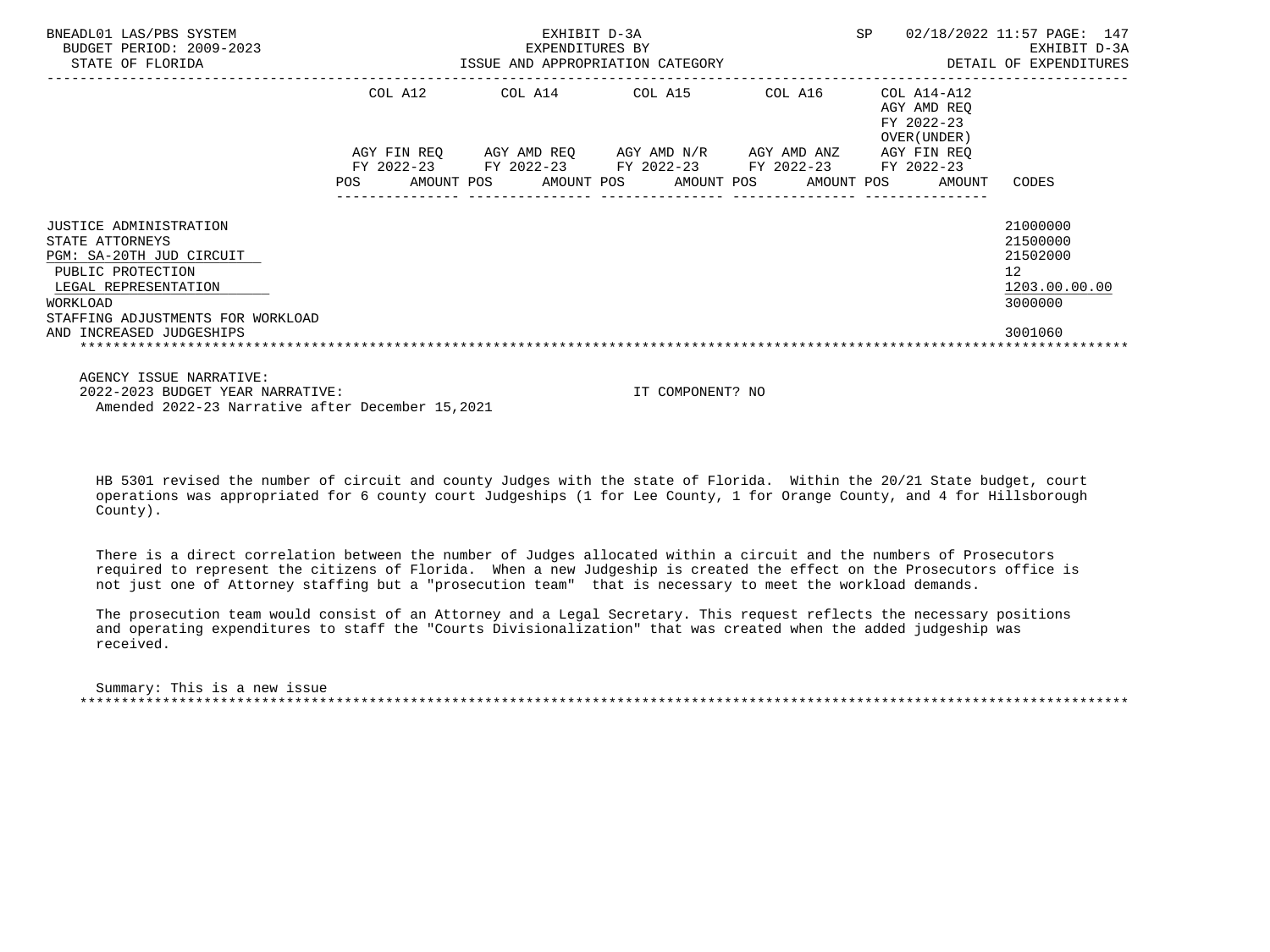| BNEADL01 LAS/PBS SYSTEM<br>BUDGET PERIOD: 2009-2023                                                                                                                                             |                | EXHIBIT D-3A                                                                                                                                                                                                 | EXPENDITURES BY |                 |                                                          |        | SP 02/18/2022 11:57 PAGE: 148<br>EXHIBIT D-3A                                              |
|-------------------------------------------------------------------------------------------------------------------------------------------------------------------------------------------------|----------------|--------------------------------------------------------------------------------------------------------------------------------------------------------------------------------------------------------------|-----------------|-----------------|----------------------------------------------------------|--------|--------------------------------------------------------------------------------------------|
| STATE OF FLORIDA                                                                                                                                                                                |                | ISSUE AND APPROPRIATION CATEGORY                                                                                                                                                                             |                 |                 |                                                          |        | DETAIL OF EXPENDITURES                                                                     |
|                                                                                                                                                                                                 | COL A12<br>POS | COL A14 COL A15 COL A16<br>AGY FIN REQ AGY AMD REQ AGY AMD N/R AGY AMD ANZ AGY FIN REQ<br>FY 2022-23 FY 2022-23 FY 2022-23 FY 2022-23 FY 2022-23<br>AMOUNT POS      AMOUNT POS     AMOUNT POS     AMOUNT POS |                 |                 | COL A14-A12<br>AGY AMD REO<br>FY 2022-23<br>OVER (UNDER) | AMOUNT | CODES                                                                                      |
| JUSTICE ADMINISTRATION<br>STATE ATTORNEYS<br>PGM: SA-20TH JUD CIRCUIT<br>PUBLIC PROTECTION<br>LEGAL REPRESENTATION<br>WORKLOAD<br>STAFFING ADJUSTMENTS FOR WORKLOAD<br>AND INCREASED JUDGESHIPS |                |                                                                                                                                                                                                              |                 |                 |                                                          |        | 21000000<br>21500000<br>21502000<br>12 <sup>°</sup><br>1203.00.00.00<br>3000000<br>3001060 |
| POSITION DETAIL OF SALARIES AND BENEFITS:                                                                                                                                                       |                |                                                                                                                                                                                                              |                 |                 |                                                          |        | LAPSE LAPSED SALARIES                                                                      |
|                                                                                                                                                                                                 | FTE            | BASE RATE                                                                                                                                                                                                    | ADDITIVES       | <b>BENEFITS</b> |                                                          |        | SUBTOTAL % AND BENEFITS                                                                    |
| A14 - AGY AMD REO FY 2022-23                                                                                                                                                                    |                |                                                                                                                                                                                                              |                 |                 |                                                          |        |                                                                                            |
| CHANGES TO CURRENTLY AUTHORIZED POSITIONS<br>6151 LEGAL ASSISTANT I                                                                                                                             |                |                                                                                                                                                                                                              |                 |                 |                                                          |        |                                                                                            |
| N0002 001<br>6901 ASSISTANT STATE ATTORNEY-OVER MILLION                                                                                                                                         | 1.00           | 27,040                                                                                                                                                                                                       |                 |                 |                                                          |        | 19,525 46,565 0.00 46,565                                                                  |
| N0001 001                                                                                                                                                                                       | 1.00           | 52,500                                                                                                                                                                                                       |                 | 33,309          |                                                          |        | 85,809 0.00<br>85,809                                                                      |
| TOTALS FOR ISSUE BY FUND<br>1000 GENERAL REVENUE FUND                                                                                                                                           |                |                                                                                                                                                                                                              |                 |                 |                                                          |        | 132,374<br>--------------                                                                  |
|                                                                                                                                                                                                 |                | 2.00 79.540                                                                                                                                                                                                  |                 |                 | 52,834 132,374                                           |        | 132,374                                                                                    |
| *************************                                                                                                                                                                       |                |                                                                                                                                                                                                              |                 |                 |                                                          |        | ==============                                                                             |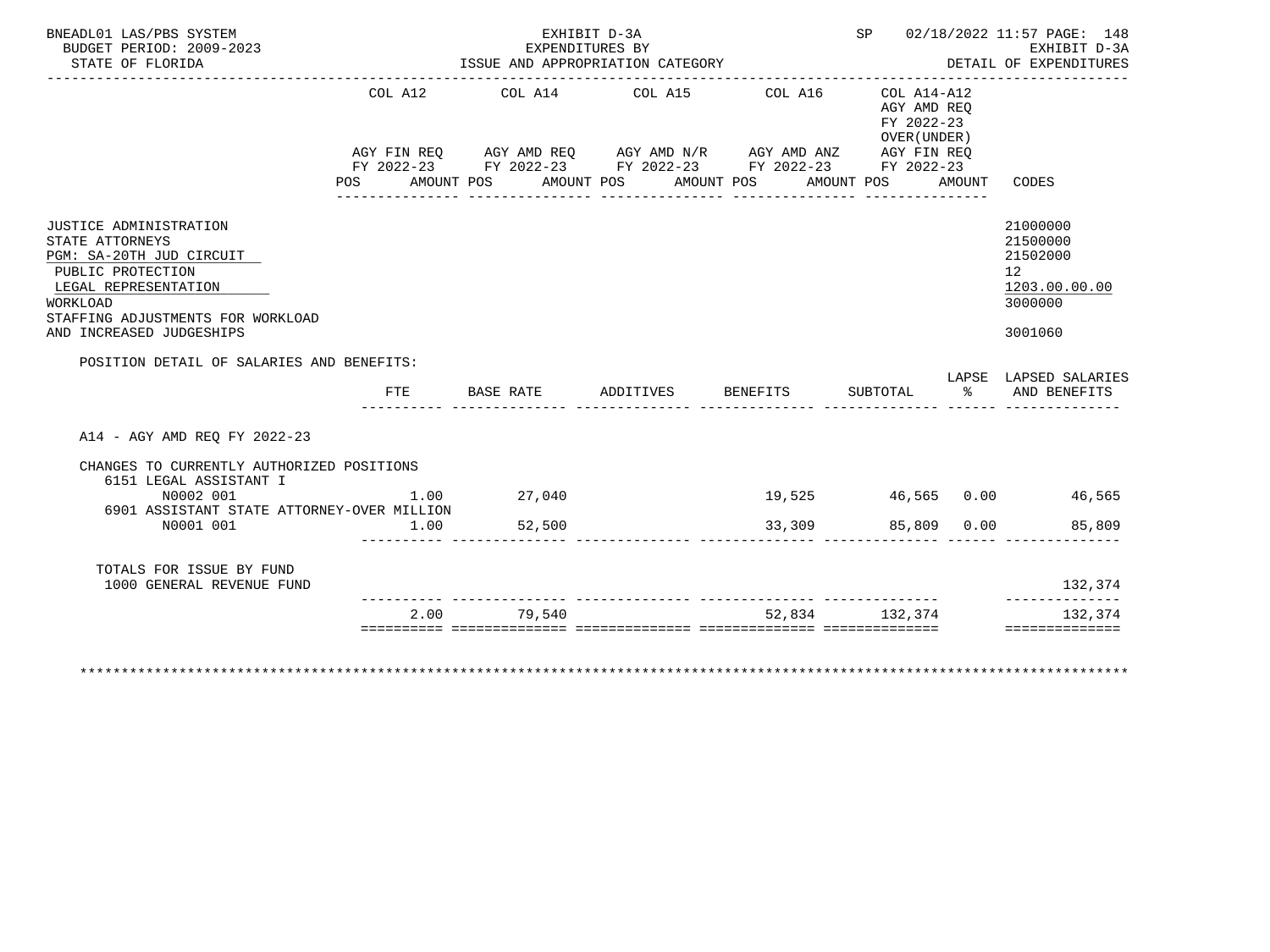| BNEADL01 LAS/PBS SYSTEM<br>BUDGET PERIOD: 2009-2023<br>STATE OF FLORIDA                                                                                                                                  |                       | EXHIBIT D-3A<br>EXPENDITURES BY |                                                                                                                                                                          | SP 02/18/2022 11:57 PAGE: 149<br>EXPENDITURES BI<br>ISSUE AND APPROPRIATION CATEGORY <b>AND APPROPRIATION CATEGORY</b> DETAIL OF EXPENDITURES | EXHIBIT D-3A                                                                            |
|----------------------------------------------------------------------------------------------------------------------------------------------------------------------------------------------------------|-----------------------|---------------------------------|--------------------------------------------------------------------------------------------------------------------------------------------------------------------------|-----------------------------------------------------------------------------------------------------------------------------------------------|-----------------------------------------------------------------------------------------|
|                                                                                                                                                                                                          |                       |                                 | COL A12 COL A14 COL A15 COL A16 COL A14-A12                                                                                                                              | AGY AMD REO<br>FY 2022-23<br>OVER (UNDER)                                                                                                     |                                                                                         |
|                                                                                                                                                                                                          |                       |                                 | AGY FIN REQ AGY AMD REQ AGY AMD N/R AGY AMD ANZ AGY FIN REQ<br>FY 2022-23 FY 2022-23 FY 2022-23 FY 2022-23 FY 2022-23<br>POS AMOUNT POS AMOUNT POS AMOUNT POS AMOUNT POS | AMOUNT                                                                                                                                        | CODES                                                                                   |
| JUSTICE ADMINISTRATION<br>STATE ATTORNEYS<br>PGM: SA-20TH JUD CIRCUIT<br>PUBLIC PROTECTION<br>LEGAL REPRESENTATION<br>OTHER PROGRAMS<br>ATTORNEY RECRUITMENT AND RETENTION<br>SALARY RATE<br>SALARY RATE |                       | 1, 230, 000                     |                                                                                                                                                                          | 1,230,000                                                                                                                                     | 21000000<br>21500000<br>21502000<br>12<br>1203.00.00.00<br>4200000<br>4206A00<br>000000 |
| SALARIES AND BENEFITS                                                                                                                                                                                    |                       |                                 |                                                                                                                                                                          |                                                                                                                                               | 010000                                                                                  |
| GENERAL REVENUE FUND                                                                                                                                                                                     | $-$ STATE $1,680,918$ |                                 |                                                                                                                                                                          | $1,680,918$ 1000 1                                                                                                                            |                                                                                         |
| TOTAL: ATTORNEY RECRUITMENT AND RETENTION<br>TOTAL ISSUE<br>TOTAL SALARY RATE                                                                                                                            |                       | 1,680,918<br>1,230,000          |                                                                                                                                                                          | 1,680,918<br>1,230,000                                                                                                                        | 4206A00                                                                                 |

 AGENCY ISSUE NARRATIVE: 2022-2023 BUDGET YEAR NARRATIVE: IT COMPONENT? NO

Amended 2022-23 Narrative after December 15, 2021

 Recruitment and retention of Assistant State Attorney (ASA) FTE is a major priority for the State Attorney's Office for the Twentieth Judicial Circuit (SA20) and the Florida Prosecuting Attorney Association (FPAA). In order to keep current ASA FTE and recruit new ASA FTE, the FPAA is requesting a \$10,000 pay increase for all current ASA FTE and an increase in starting pay for ASA FTE by \$10,000. Furthermore, the FPAA is requesting that each State Attorney be given authority to grant pay adjustments to address recruitment, retention, or pay inequities from within the requested resources.

 ASAs are leaving public service faster than they can be trained and replaced. Private law firms are paying significantly more than the starting salaries approved by the Florida legislature, and SA20 and the other offices of the FPAA are finding it increasingly difficult to compete for talent. At last count, Florida has over 270 ASA FTE vacancies and the numbers increase daily as potential hires and trial experienced ASAs are lured away to the private law firms that can pay higher salaries. High turnover rates create situations where attorneys handle serious felony cases long before they are ready to do so. SA20 currently has 15 vacant ASA FTE positions that must be filled to adequately fulfill SA20's constitutional duties and the turnover rate is not improving.

 At the time of this request, SA20 has 108 filled ASA FTE positions with current salary & benefits set at a total of \$12,788,122.92, which includes \$8,144,910.96 in salary rate and \$4,643,211.96 in benefits. A \$10,000 pay increase for SA20's filled ASA FTE positions would be \$1,475,928, which includes \$1,080,000 in salary rate and \$395,928 in benefits. At the time of this request, SA20 has 15 vacant ASA FTE positions that must be filled to properly execute SA20's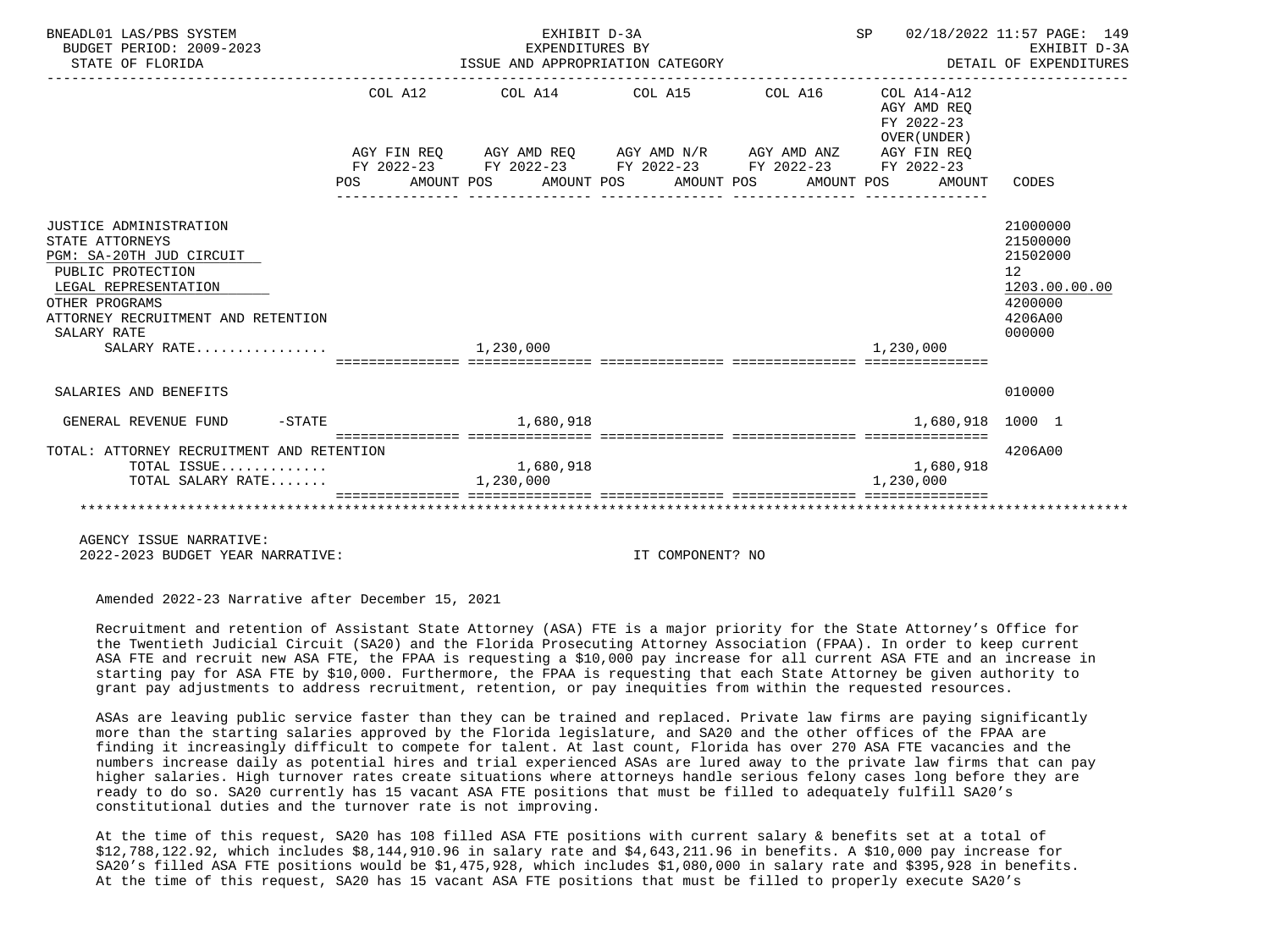| BNEADL01 LAS/PBS SYSTEM<br>BUDGET PERIOD: 2009-2023<br>STATE OF FLORIDA                                                                                                                                                                             | EXHIBIT D-3A<br>EXPENDITURES BY<br>ISSUE AND APPROPRIATION CATEGORY |                                         |  |            |  |                                                             |  | SP                                             |  | 02/18/2022 11:57 PAGE: 150<br>EXHIBIT D-3A<br>DETAIL OF EXPENDITURES |                                                                                            |
|-----------------------------------------------------------------------------------------------------------------------------------------------------------------------------------------------------------------------------------------------------|---------------------------------------------------------------------|-----------------------------------------|--|------------|--|-------------------------------------------------------------|--|------------------------------------------------|--|----------------------------------------------------------------------|--------------------------------------------------------------------------------------------|
|                                                                                                                                                                                                                                                     |                                                                     | COL A12                                 |  |            |  | COL A14 COL A15                                             |  | COL A16                                        |  | COL A14-A12<br>AGY AMD REO<br>FY 2022-23<br>OVER (UNDER)             |                                                                                            |
|                                                                                                                                                                                                                                                     | POS                                                                 | AGY FIN REO<br>FY 2022-23<br>AMOUNT POS |  | AMOUNT POS |  | AGY AMD REO      AGY AMD N/R      AGY AMD ANZ<br>AMOUNT POS |  | FY 2022-23 FY 2022-23 FY 2022-23<br>AMOUNT POS |  | AGY FIN REO<br>FY 2022-23<br>AMOUNT                                  | CODES                                                                                      |
| JUSTICE ADMINISTRATION<br>STATE ATTORNEYS<br>PGM: SA-20TH JUD CIRCUIT<br>PUBLIC PROTECTION<br>LEGAL REPRESENTATION<br>OTHER PROGRAMS<br>ATTORNEY RECRUITMENT AND RETENTION                                                                          |                                                                     |                                         |  |            |  |                                                             |  |                                                |  |                                                                      | 21000000<br>21500000<br>21502000<br>12 <sup>°</sup><br>1203.00.00.00<br>4200000<br>4206A00 |
| constitutional duties. A \$10,000 pay increase for starting salary would increase the starting salary for ASA FTE from<br>\$50,000 to \$60,000. If SA20's vacant ASA FTE positions are filled at the requested increase to \$60,000, the additional |                                                                     |                                         |  |            |  |                                                             |  |                                                |  |                                                                      |                                                                                            |

 money needed to cover the increase by \$10,000 per position would be \$204,990, which includes \$150,000 in salary rate and \$54,990 in benefits. Therefore, SA20 is requesting \$1,680,918, which includes \$1,230,000 in salary rate and \$450,918 in benefits, to provide a \$10,000 pay increase to our 108 filled ASA FTE positions and 15 vacant ASA FTE positions for recruitment and retention purposes.

 Public safety is the number one priority for SA20 and the FPAA. The requested pay increases will provide SA20 and all the agencies in the FPAA with much-needed help in keeping our trained Assistant State Attorney FTE and recruiting new Assistant State Attorney FTE against the recruiting efforts of the private sector.

 Summary: This is a new issue. \*\*\*\*\*\*\*\*\*\*\*\*\*\*\*\*\*\*\*\*\*\*\*\*\*\*\*\*\*\*\*\*\*\*\*\*\*\*\*\*\*\*\*\*\*\*\*\*\*\*\*\*\*\*\*\*\*\*\*\*\*\*\*\*\*\*\*\*\*\*\*\*\*\*\*\*\*\*\*\*\*\*\*\*\*\*\*\*\*\*\*\*\*\*\*\*\*\*\*\*\*\*\*\*\*\*\*\*\*\*\*\*\*\*\*\*\*\*\*\*\*\*\*\*\*\*\*

|                                                                                                    | FTE  | BASE RATE | ADDITIVES | BENEFITS | SUBTOTAL  | LAPSE<br>ႜၟ | LAPSED SALARIES<br>AND BENEFITS |
|----------------------------------------------------------------------------------------------------|------|-----------|-----------|----------|-----------|-------------|---------------------------------|
| A14 - AGY AMD REO FY 2022-23                                                                       |      |           |           |          |           |             |                                 |
| CHANGES TO CURRENTLY AUTHORIZED POSITIONS<br>RA01 RATE & SALARY ADJ - BENEFITS NO FTE<br>N0001 001 | 0.00 | 1,230,000 |           | 450,918  | 1,680,918 | 0.00        | 1,680,918                       |
| TOTALS FOR ISSUE BY FUND                                                                           |      |           |           |          |           |             | 1,680,918                       |
| 1000 GENERAL REVENUE FUND                                                                          |      |           |           |          |           |             |                                 |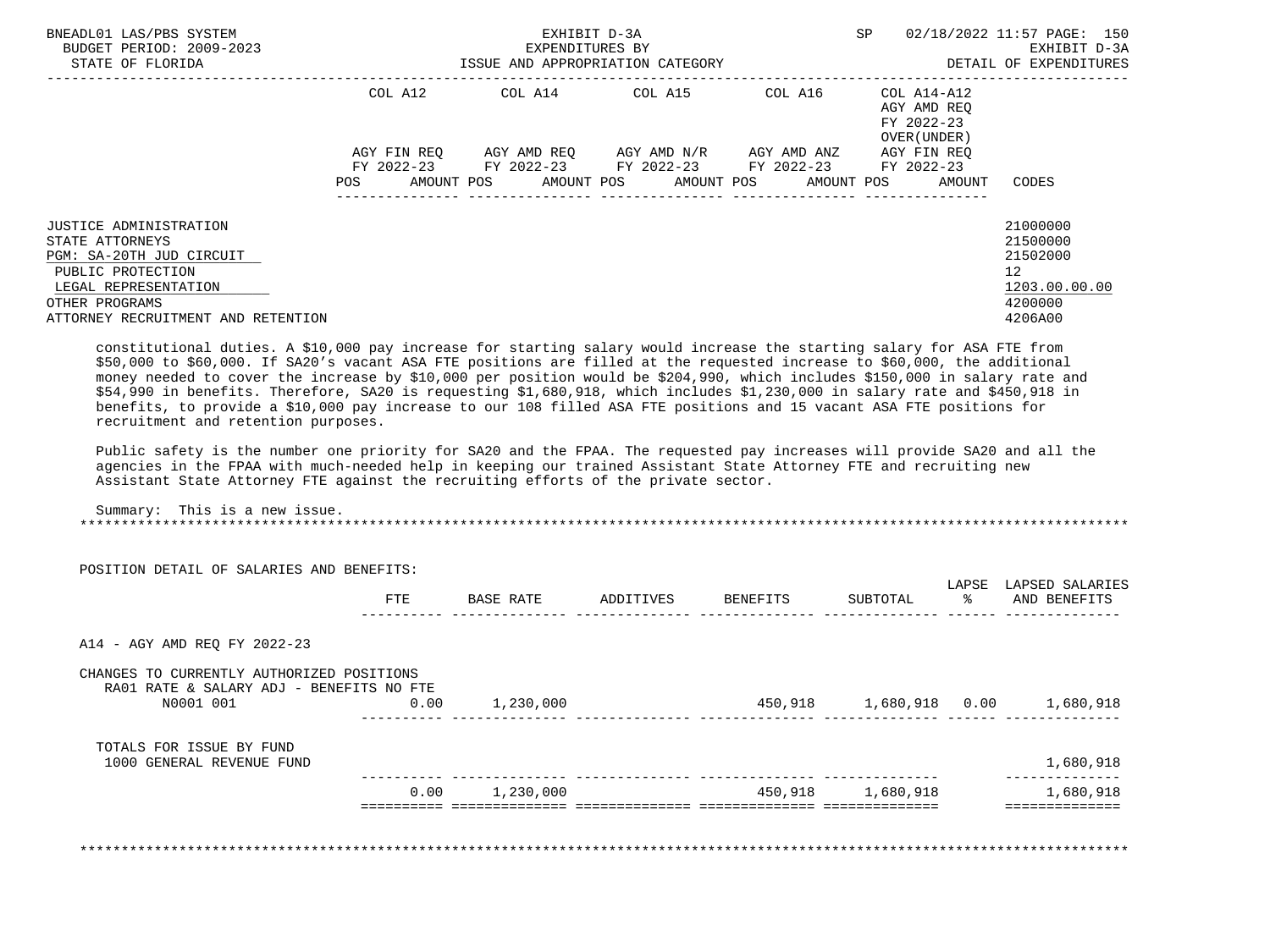| BNEADL01 LAS/PBS SYSTEM<br>BUDGET PERIOD: 2009-2023<br>STATE OF FLORIDA                                            |            | EXHIBIT D-3A<br>-2023 EXPENDITURES BY<br>ISSUE AND APPROPRIATION CATEGORY                                                                                       |                 | SP                                                       | 02/18/2022 11:57 PAGE: 151<br>EXHIBIT D-3A<br>DETAIL OF EXPENDITURES |
|--------------------------------------------------------------------------------------------------------------------|------------|-----------------------------------------------------------------------------------------------------------------------------------------------------------------|-----------------|----------------------------------------------------------|----------------------------------------------------------------------|
|                                                                                                                    |            | COL A12 COL A14 COL A15 COL A16                                                                                                                                 |                 | COL A14-A12<br>AGY AMD REO<br>FY 2022-23<br>OVER (UNDER) |                                                                      |
|                                                                                                                    | <b>POS</b> | AGY FIN REQ       AGY AMD REQ       AGY AMD N/R       AGY AMD ANZ<br>FY 2022-23 FY 2022-23 FY 2022-23 FY 2022-23<br>AMOUNT POS AMOUNT POS AMOUNT POS AMOUNT POS |                 | AGY FIN REO<br>FY 2022-23<br>AMOUNT                      | CODES                                                                |
| JUSTICE ADMINISTRATION<br>STATE ATTORNEYS<br>PGM: SA-20TH JUD CIRCUIT<br>PUBLIC PROTECTION<br>LEGAL REPRESENTATION |            |                                                                                                                                                                 |                 |                                                          | 21000000<br>21500000<br>21502000<br>12 <sup>°</sup><br>1203.00.00.00 |
| TOTAL: LEGAL REPRESENTATION<br>BY FUND TYPE                                                                        |            |                                                                                                                                                                 |                 |                                                          | 1203.00.00.00                                                        |
| GENERAL REVENUE FUND<br>TRUST FUNDS                                                                                |            | 270,000 305,000 305,000                                                                                                                                         | 1,823,656 6,751 | 1,823,656 1000<br>35,000 2000                            |                                                                      |
| TOTAL POSITIONS<br>TOTAL PROG COMP 270,000 2,128,656 311,751 311,751 1,858,656<br>TOTAL SALARY RATE                |            | 2.00<br>1,509,540                                                                                                                                               |                 | 2.00<br>1,509,540                                        |                                                                      |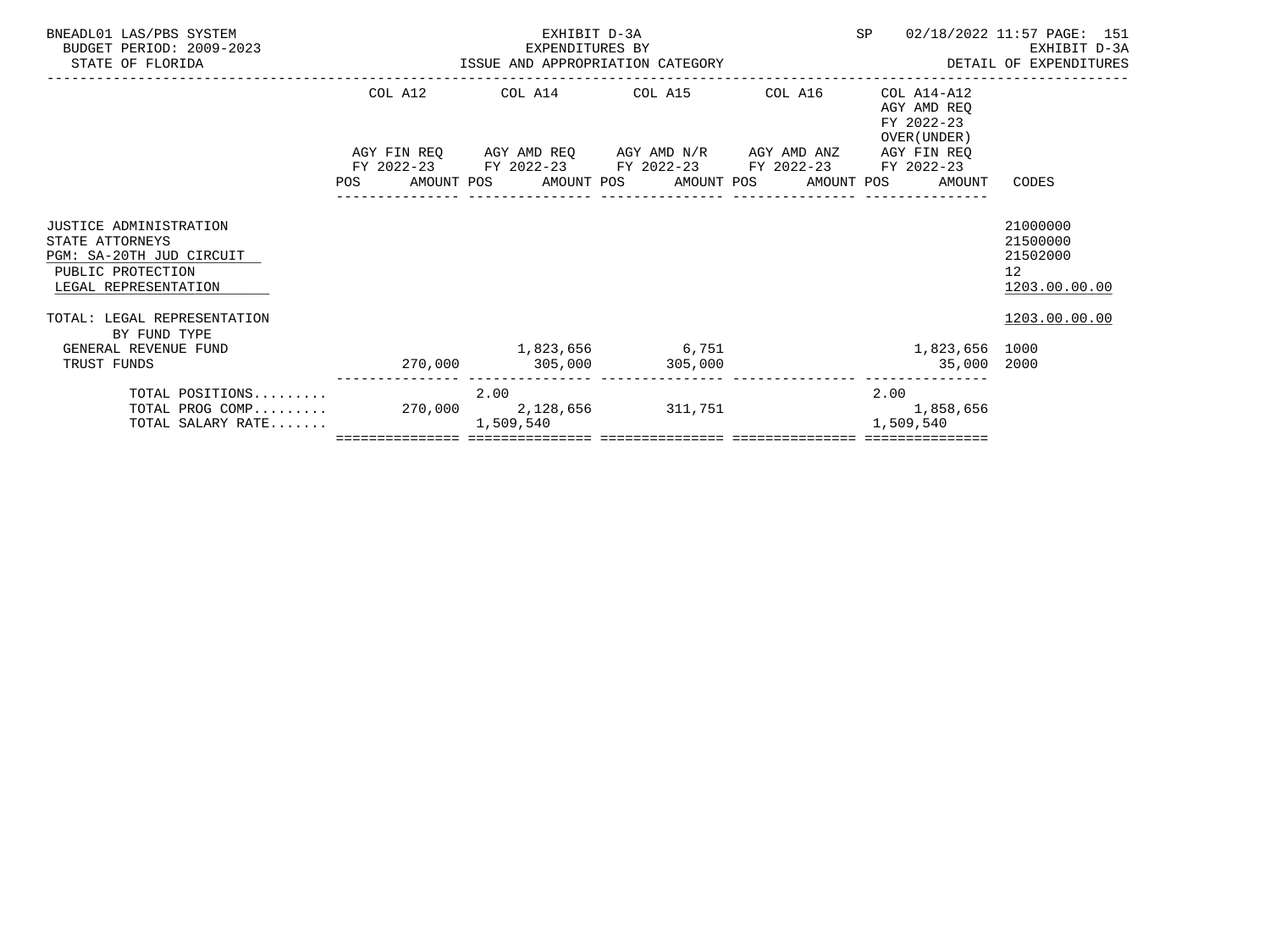| BNEADL01 LAS/PBS SYSTEM<br>BUDGET PERIOD: 2009-2023<br>STATE OF FLORIDA                                                                                                                                  | EXHIBIT D-3A<br>SP 02/18/2022 11:57 PAGE: 152<br>EXPENDITURES BY<br>EXPENDITURES BY<br>ISSUE AND APPROPRIATION CATEGORY<br>DETAIL OF EXPENDITURES                                                                                                                                           | EXHIBIT D-3A                                                                                         |
|----------------------------------------------------------------------------------------------------------------------------------------------------------------------------------------------------------|---------------------------------------------------------------------------------------------------------------------------------------------------------------------------------------------------------------------------------------------------------------------------------------------|------------------------------------------------------------------------------------------------------|
|                                                                                                                                                                                                          | $COL A12$ $COL A14$ $COL A15$ $COL A16$ $COL A14-A12$<br>AGY AMD REQ<br>FY 2022-23<br>OVER (UNDER)<br>AGY FIN REQ AGY AMD REQ AGY AMD N/R AGY AMD ANZ AGY FIN REQ<br>FY 2022-23 FY 2022-23 FY 2022-23 FY 2022-23 FY 2022-23<br>AMOUNT POS AMOUNT POS AMOUNT POS AMOUNT POS<br>POS<br>AMOUNT | CODES                                                                                                |
| JUSTICE ADMINISTRATION<br>PUBLIC DEFENDERS<br>PGM: PD-1ST JUD CIRCUIT<br>PUBLIC PROTECTION<br>LEGAL REPRESENTATION<br>OTHER PROGRAMS<br>ATTORNEY RECRUITMENT AND RETENTION<br>SALARY RATE<br>SALARY RATE | 640,000<br>640,000                                                                                                                                                                                                                                                                          | 21000000<br>21600000<br>21600100<br>12 <sup>°</sup><br>1203.00.00.00<br>4200000<br>4206A00<br>000000 |
| SALARIES AND BENEFITS                                                                                                                                                                                    |                                                                                                                                                                                                                                                                                             | 010000                                                                                               |
| $-STATE$<br>GENERAL REVENUE FUND                                                                                                                                                                         | 874.624<br>874.624 1000 1                                                                                                                                                                                                                                                                   |                                                                                                      |
| TOTAL: ATTORNEY RECRUITMENT AND RETENTION<br>TOTAL ISSUE<br>TOTAL SALARY RATE                                                                                                                            | 874,624<br>874,624<br>640,000<br>640.000                                                                                                                                                                                                                                                    | 4206A00                                                                                              |
| AGENCY ISSUE NARRATIVE:<br>2022-2023 BUDGET YEAR NARRATIVE:                                                                                                                                              | IT COMPONENT? NO                                                                                                                                                                                                                                                                            |                                                                                                      |

Amended 2022-23 Narrative after December 15, 2021

IC#4206A00 Attorney Recruitment and Retention

FPDA Priority Issue #1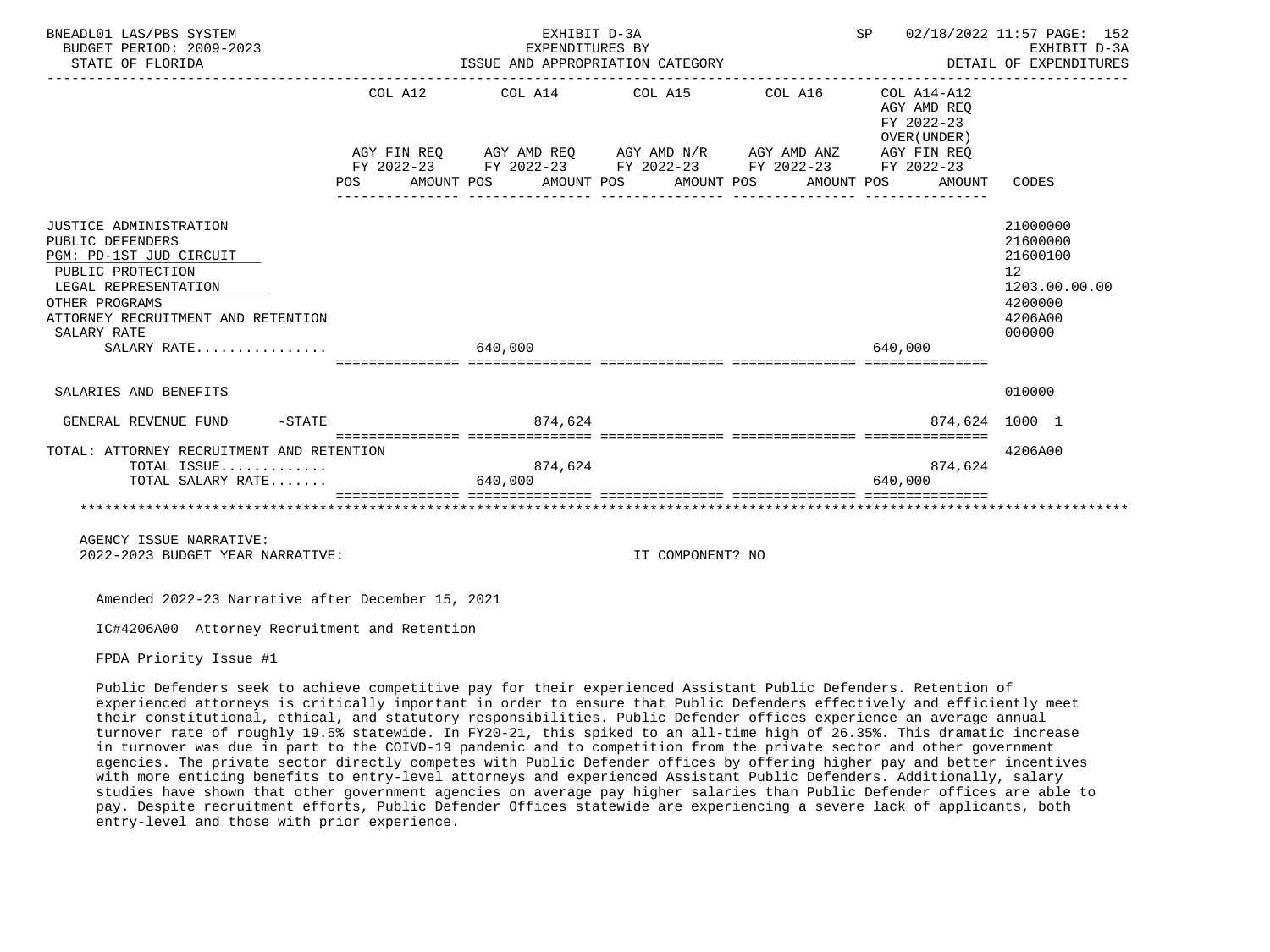| BNEADL01 LAS/PBS SYSTEM<br>BUDGET PERIOD: 2009-2023<br>STATE OF FLORIDA                                                                                                           |                   |  | EXHIBIT D-3A<br>EXPENDITURES BY |         | ISSUE AND APPROPRIATION CATEGORY                |         | SP |                                                                  | 02/18/2022 11:57 PAGE: 153<br>EXHIBIT D-3A<br>DETAIL OF EXPENDITURES                       |
|-----------------------------------------------------------------------------------------------------------------------------------------------------------------------------------|-------------------|--|---------------------------------|---------|-------------------------------------------------|---------|----|------------------------------------------------------------------|--------------------------------------------------------------------------------------------|
|                                                                                                                                                                                   | COL A12           |  |                                 |         | COL A14 COL A15 COL A16                         |         |    | COL A14-A12<br>AGY AMD REO<br>FY 2022-23<br>OVER (UNDER )        |                                                                                            |
|                                                                                                                                                                                   | AGY FIN REO       |  |                                 |         | AGY AMD REQ       AGY AMD N/R       AGY AMD ANZ |         |    | AGY FIN REO                                                      |                                                                                            |
|                                                                                                                                                                                   | FY 2022-23<br>POS |  |                                 |         | FY 2022-23 FY 2022-23 FY 2022-23                |         |    | FY 2022-23<br>AMOUNT POS AMOUNT POS AMOUNT POS AMOUNT POS AMOUNT | CODES                                                                                      |
| <b>JUSTICE ADMINISTRATION</b><br>PUBLIC DEFENDERS<br>PGM: PD-1ST JUD CIRCUIT<br>PUBLIC PROTECTION<br>LEGAL REPRESENTATION<br>OTHER PROGRAMS<br>ATTORNEY RECRUITMENT AND RETENTION |                   |  |                                 |         |                                                 |         |    |                                                                  | 21000000<br>21600000<br>21600100<br>12 <sup>°</sup><br>1203.00.00.00<br>4200000<br>4206A00 |
|                                                                                                                                                                                   | FY17-18           |  | FY18-19                         | FY19-20 | 3 yr avg                                        | FY20-21 |    |                                                                  |                                                                                            |

|           | - - - <i>-</i> - - - | ----- <b>---</b> | ---- <i>-</i> -- | $J \rightarrow J + \alpha V +$ | ------ |
|-----------|----------------------|------------------|------------------|--------------------------------|--------|
| STATEWIDE | 18.78%               | 20.96%           | 18.78%           | 19.51%                         | 26.35% |
| APPEALS   | 14.36%               | 9.94%            | 14.36%           | 12.89%                         | 12.42% |
| TRIALS    | 19.16%               | 21.90%           | 19.16%           | 20.07%                         | 27.50% |
|           |                      |                  |                  |                                |        |

 Additionally, the recent base salary increase to \$50,000 for starting attorneys has created serious salary compression issues for Assistant Public Defenders who have more experience than their entry level counterparts, with a lack of attrition to meet this compression advancement in pay.

 Public Defenders seek a competitive pay increase of \$10,000 for all Assistant Public Defenders and Chief Assistant Public Defenders positions (5901 and 5909 class codes respectively), to be distributed by the Public Defenders as necessary to recruit and retain qualified personnel. The calculation of this increase should be based on authorized positions, both filled and vacant, under the aforementioned class codes. The estimated cost of this increase statewide for the Florida Public Defender Association circuits is \$15.7 million, plus associated benefits.

 New General Revenue (GR) funds are requested because statewide the Indigent Criminal Defense Trust Fund (ICDTF) and Grants and Donations Trust Fund (G&DTF) will not have the recurring cash necessary to fund this issue long term.

This issue impacts all agency activities.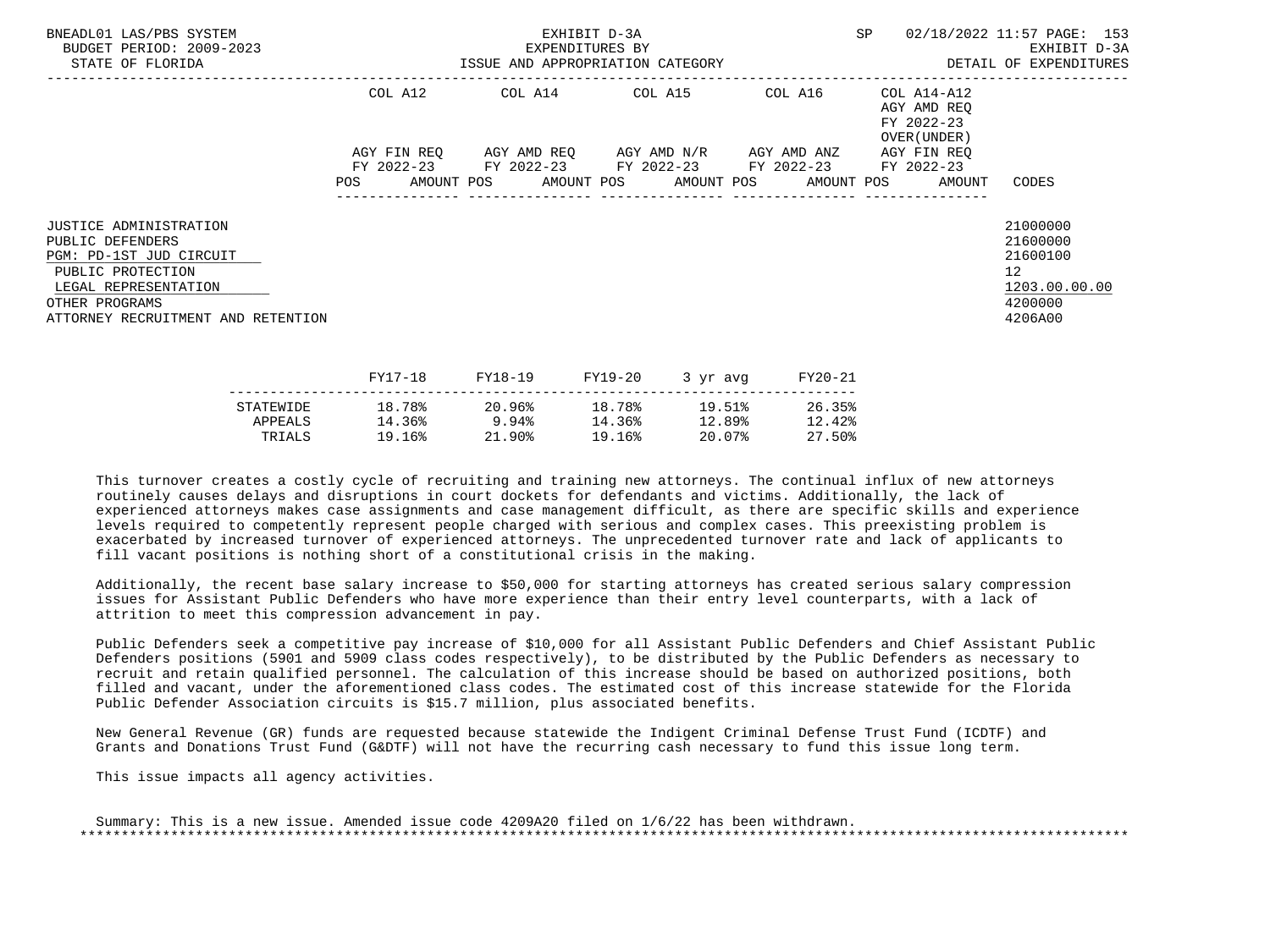| BNEADL01 LAS/PBS SYSTEM<br>BUDGET PERIOD: 2009-2023                                                                                                                        |            | EXHIBIT D-3A<br>EXPENDITURES BY                                                                                                                               |                 |                                      | SP 02/18/2022 11:57 PAGE: 154<br>EXHIBIT D-3A                                             |               |                                                                               |
|----------------------------------------------------------------------------------------------------------------------------------------------------------------------------|------------|---------------------------------------------------------------------------------------------------------------------------------------------------------------|-----------------|--------------------------------------|-------------------------------------------------------------------------------------------|---------------|-------------------------------------------------------------------------------|
| STATE OF FLORIDA                                                                                                                                                           |            | ISSUE AND APPROPRIATION CATEGORY                                                                                                                              |                 |                                      |                                                                                           |               | DETAIL OF EXPENDITURES                                                        |
|                                                                                                                                                                            | COL A12    | AGY FIN REQ AGY AMD REQ AGY AMD N/R AGY AMD ANZ AGY FIN REQ<br>FY 2022-23 FY 2022-23 FY 2022-23 FY 2022-23 FY 2022-23<br>POS AMOUNT POS AMOUNT POS AMOUNT POS | COL A14 COL A15 | COL A16<br>________________          | COL A14-A12<br>AGY AMD REO<br>FY 2022-23<br>OVER (UNDER)<br>AMOUNT POS<br>--------------- | AMOUNT        | CODES                                                                         |
| JUSTICE ADMINISTRATION<br>PUBLIC DEFENDERS<br>PGM: PD-1ST JUD CIRCUIT<br>PUBLIC PROTECTION<br>LEGAL REPRESENTATION<br>OTHER PROGRAMS<br>ATTORNEY RECRUITMENT AND RETENTION |            |                                                                                                                                                               |                 |                                      |                                                                                           |               | 21000000<br>21600000<br>21600100<br>12<br>1203.00.00.00<br>4200000<br>4206A00 |
| POSITION DETAIL OF SALARIES AND BENEFITS:                                                                                                                                  |            |                                                                                                                                                               |                 |                                      |                                                                                           |               | LAPSE LAPSED SALARIES                                                         |
|                                                                                                                                                                            | <b>FTE</b> | BASE RATE                                                                                                                                                     | ADDITIVES       | <b>BENEFITS</b>                      | SUBTOTAL                                                                                  | $\sim$ $\sim$ | AND BENEFITS                                                                  |
| A14 - AGY AMD REO FY 2022-23                                                                                                                                               |            |                                                                                                                                                               |                 |                                      |                                                                                           |               |                                                                               |
| CHANGES TO CURRENTLY AUTHORIZED POSITIONS<br>RA01 RATE & SALARY ADJ - BENEFITS NO FTE                                                                                      |            |                                                                                                                                                               |                 |                                      |                                                                                           |               |                                                                               |
| N0001 001                                                                                                                                                                  | 0.00       | 640,000                                                                                                                                                       |                 | $234,624$ $874,624$ $0.00$ $874,624$ |                                                                                           |               |                                                                               |
| TOTALS FOR ISSUE BY FUND<br>1000 GENERAL REVENUE FUND                                                                                                                      |            | .i iliailiailiailia tittivateista tittivateistaa tittivateistaa                                                                                               |                 |                                      |                                                                                           |               | 874,624<br>--------------                                                     |
|                                                                                                                                                                            |            | $0.00$ 640,000                                                                                                                                                |                 | 234,624 874,624                      |                                                                                           |               | 874,624<br>==============                                                     |
|                                                                                                                                                                            |            |                                                                                                                                                               |                 |                                      |                                                                                           |               |                                                                               |
| TOTAL: LEGAL REPRESENTATION                                                                                                                                                |            |                                                                                                                                                               |                 |                                      |                                                                                           |               | 1203.00.00.00                                                                 |
| BY FUND TYPE                                                                                                                                                               |            |                                                                                                                                                               |                 |                                      |                                                                                           |               |                                                                               |
| GENERAL REVENUE FUND<br>SALARY RATE                                                                                                                                        |            | 874,624<br>640,000                                                                                                                                            |                 |                                      | 640,000                                                                                   | 874,624 1000  |                                                                               |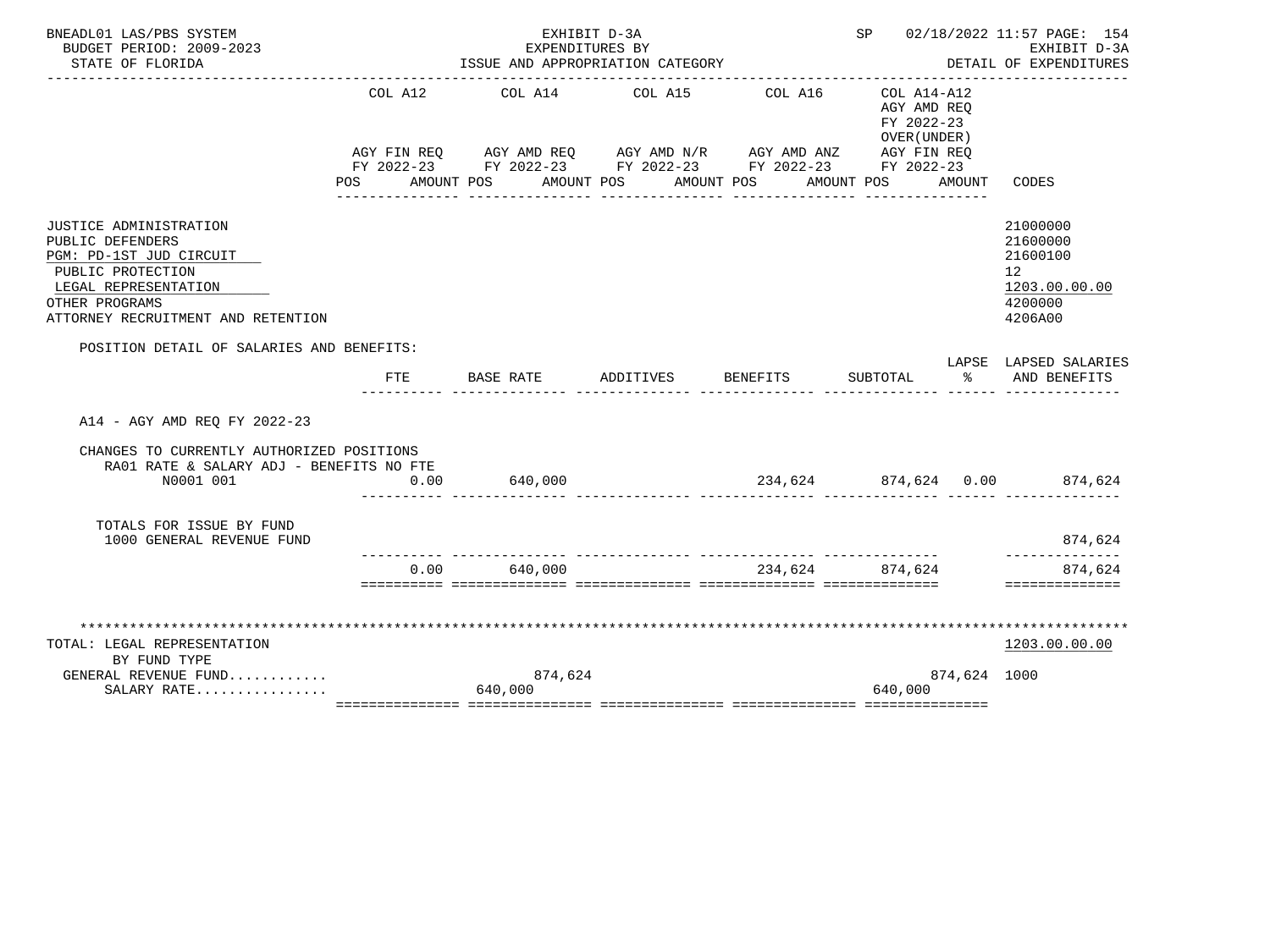| BNEADL01 LAS/PBS SYSTEM<br>BUDGET PERIOD: 2009-2023<br>STATE OF FLORIDA                                                                                                                                  | ------------- | EXHIBIT D-3A<br>EXPENDITURES BY<br>ISSUE AND APPROPRIATION CATEGORY                                                                                                                                                                                                                                                                                                                                                                                                                                                                                                                          |  | SP<br>DETAIL OF EXPENDITURES | 02/18/2022 11:57 PAGE: 155<br>EXHIBIT D-3A                         |                                                                                         |
|----------------------------------------------------------------------------------------------------------------------------------------------------------------------------------------------------------|---------------|----------------------------------------------------------------------------------------------------------------------------------------------------------------------------------------------------------------------------------------------------------------------------------------------------------------------------------------------------------------------------------------------------------------------------------------------------------------------------------------------------------------------------------------------------------------------------------------------|--|------------------------------|--------------------------------------------------------------------|-----------------------------------------------------------------------------------------|
|                                                                                                                                                                                                          | POS           | COL A12 COL A14 COL A15 COL A16<br>$\verb AGY FIN REQ  \qquad \verb AGY AMD REQ  \qquad \verb AGY AMD N/R  \qquad \verb AGY AMD ANZ  \qquad \verb AGY FIN REQ  \qquad \verb AGY AMD ANZ  \qquad \verb AGY FIN REQ  \qquad \verb AGY AMD ANZ  \qquad \verb AGY EN REQ  \qquad \verb AGY AMD ANZ  \qquad \verb AGY EN REQ  \qquad \verb AGY AMD ANZ  \qquad \verb AGY EN REQ  \qquad \verb AdS3  \qquad \verb AdS3  \qquad \verb AdS3  \qquad \verb AdS3  \qquad \verb AdS3  \qquad \verb AdS3 $<br>FY 2022-23 FY 2022-23 FY 2022-23 FY 2022-23 FY 2022-23<br>AMOUNT POS AMOUNT POS AMOUNT POS |  | AMOUNT POS                   | COL A14-A12<br>AGY AMD REO<br>FY 2022-23<br>OVER (UNDER)<br>AMOUNT | CODES                                                                                   |
| JUSTICE ADMINISTRATION<br>PUBLIC DEFENDERS<br>PGM: PD-2ND JUD CIRCUIT<br>PUBLIC PROTECTION<br>LEGAL REPRESENTATION<br>OTHER PROGRAMS<br>ATTORNEY RECRUITMENT AND RETENTION<br>SALARY RATE<br>SALARY RATE |               | 430,000                                                                                                                                                                                                                                                                                                                                                                                                                                                                                                                                                                                      |  |                              | 430,000                                                            | 21000000<br>21600000<br>21600200<br>12<br>1203.00.00.00<br>4200000<br>4206A00<br>000000 |
|                                                                                                                                                                                                          |               | =================================                                                                                                                                                                                                                                                                                                                                                                                                                                                                                                                                                            |  |                              |                                                                    |                                                                                         |
| SALARIES AND BENEFITS                                                                                                                                                                                    |               |                                                                                                                                                                                                                                                                                                                                                                                                                                                                                                                                                                                              |  |                              |                                                                    | 010000                                                                                  |
| $-STATE$<br>GENERAL REVENUE FUND                                                                                                                                                                         |               | 587.638                                                                                                                                                                                                                                                                                                                                                                                                                                                                                                                                                                                      |  |                              |                                                                    | 587,638 1000 1                                                                          |
| TOTAL: ATTORNEY RECRUITMENT AND RETENTION<br>TOTAL ISSUE<br>TOTAL SALARY RATE                                                                                                                            |               | 587,638<br>430,000                                                                                                                                                                                                                                                                                                                                                                                                                                                                                                                                                                           |  |                              | 587,638<br>430.000                                                 | 4206A00                                                                                 |
|                                                                                                                                                                                                          |               |                                                                                                                                                                                                                                                                                                                                                                                                                                                                                                                                                                                              |  |                              |                                                                    |                                                                                         |
| AGENCY ISSUE NARRATIVE:                                                                                                                                                                                  |               |                                                                                                                                                                                                                                                                                                                                                                                                                                                                                                                                                                                              |  |                              |                                                                    |                                                                                         |

2022-2023 BUDGET YEAR NARRATIVE: IT COMPONENT? NO

Amended 2022-23 Narrative after December 15, 2021

IC#4206A00 Attorney Recruitment and Retention

FPDA Priority Issue #1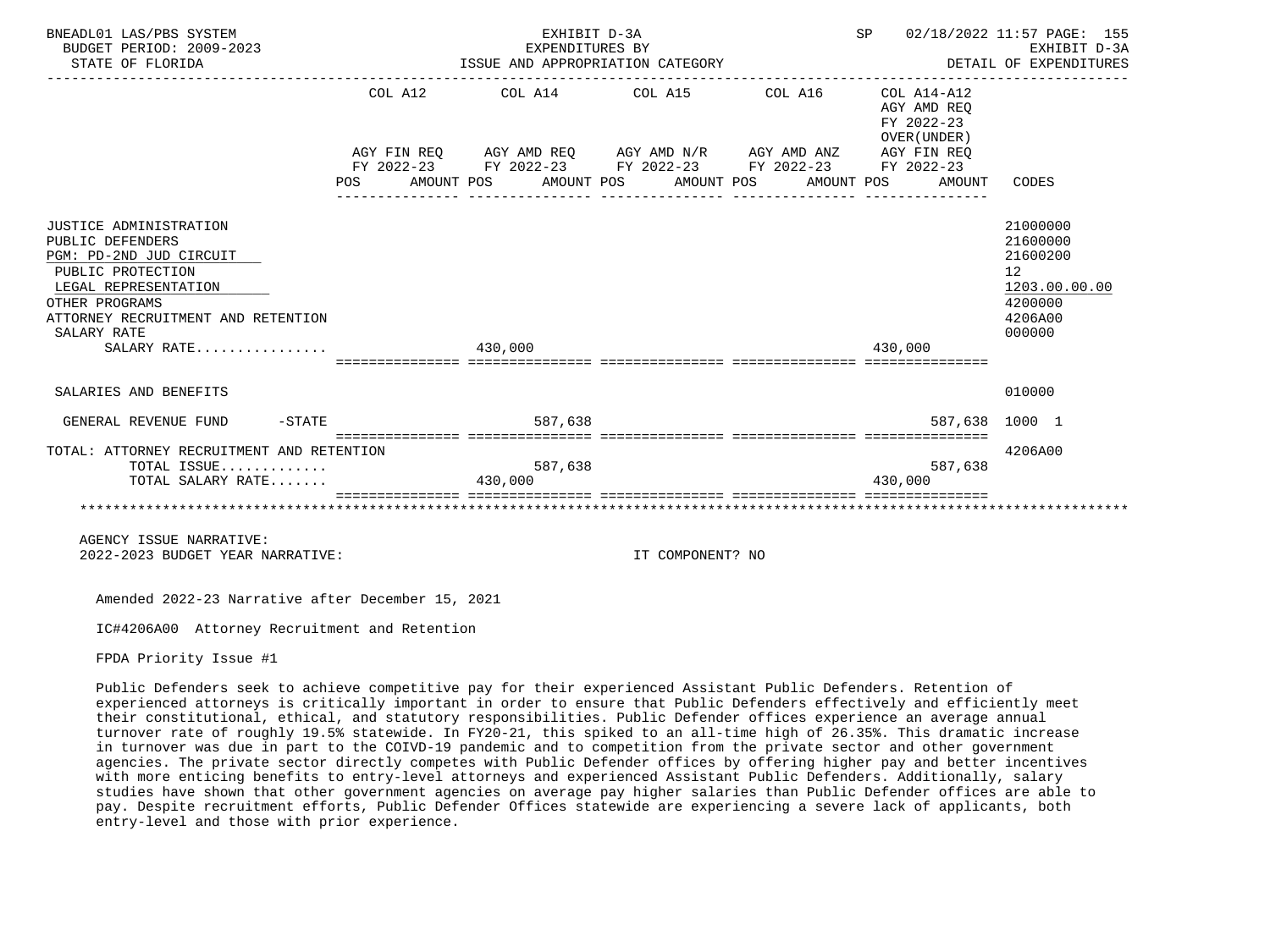| BNEADL01 LAS/PBS SYSTEM<br>BUDGET PERIOD: 2009-2023<br>STATE OF FLORIDA                                                                                                           |                   |             | EXHIBIT D-3A<br>EXPENDITURES BY |         | ISSUE AND APPROPRIATION CATEGORY                |         | SP |                                                                  | 02/18/2022 11:57 PAGE: 156<br>EXHIBIT D-3A<br>DETAIL OF EXPENDITURES                       |
|-----------------------------------------------------------------------------------------------------------------------------------------------------------------------------------|-------------------|-------------|---------------------------------|---------|-------------------------------------------------|---------|----|------------------------------------------------------------------|--------------------------------------------------------------------------------------------|
|                                                                                                                                                                                   | COL A12           |             |                                 |         | COL A14 COL A15 COL A16                         |         |    | COL A14-A12<br>AGY AMD REO<br>FY 2022-23<br>OVER (UNDER )        |                                                                                            |
|                                                                                                                                                                                   |                   | AGY FIN REO |                                 |         | AGY AMD REQ       AGY AMD N/R       AGY AMD ANZ |         |    | AGY FIN REO                                                      |                                                                                            |
|                                                                                                                                                                                   | FY 2022-23<br>POS |             |                                 |         | FY 2022-23 FY 2022-23 FY 2022-23                |         |    | FY 2022-23<br>AMOUNT POS AMOUNT POS AMOUNT POS AMOUNT POS AMOUNT | CODES                                                                                      |
| <b>JUSTICE ADMINISTRATION</b><br>PUBLIC DEFENDERS<br>PGM: PD-2ND JUD CIRCUIT<br>PUBLIC PROTECTION<br>LEGAL REPRESENTATION<br>OTHER PROGRAMS<br>ATTORNEY RECRUITMENT AND RETENTION |                   |             |                                 |         |                                                 |         |    |                                                                  | 21000000<br>21600000<br>21600200<br>12 <sup>°</sup><br>1203.00.00.00<br>4200000<br>4206A00 |
|                                                                                                                                                                                   | FY17-18           |             | FY18-19                         | FY19-20 | 3 yr avg                                        | FY20-21 |    |                                                                  |                                                                                            |

|           | - - - <i>-</i> - - - | ----- <b>---</b> | ---- <i>-</i> -- | $J + M + M$ | ------ |
|-----------|----------------------|------------------|------------------|-------------|--------|
| STATEWIDE | 18.78%               | 20.96%           | 18.78%           | 19.51%      | 26.35% |
| APPEALS   | 14.36%               | 9.94%            | 14.36%           | 12.89%      | 12.42% |
| TRIALS    | 19.16%               | $21.90\%$        | 19.16%           | 20.07%      | 27.50% |
|           |                      |                  |                  |             |        |

 Additionally, the recent base salary increase to \$50,000 for starting attorneys has created serious salary compression issues for Assistant Public Defenders who have more experience than their entry level counterparts, with a lack of attrition to meet this compression advancement in pay.

 Public Defenders seek a competitive pay increase of \$10,000 for all Assistant Public Defenders and Chief Assistant Public Defenders positions (5901 and 5909 class codes respectively), to be distributed by the Public Defenders as necessary to recruit and retain qualified personnel. The calculation of this increase should be based on authorized positions, both filled and vacant, under the aforementioned class codes. The estimated cost of this increase statewide for the Florida Public Defender Association circuits is \$15.7 million, plus associated benefits.

 New General Revenue (GR) funds are requested because statewide the Indigent Criminal Defense Trust Fund (ICDTF) and Grants and Donations Trust Fund (G&DTF) will not have the recurring cash necessary to fund this issue long term.

This issue impacts all agency activities.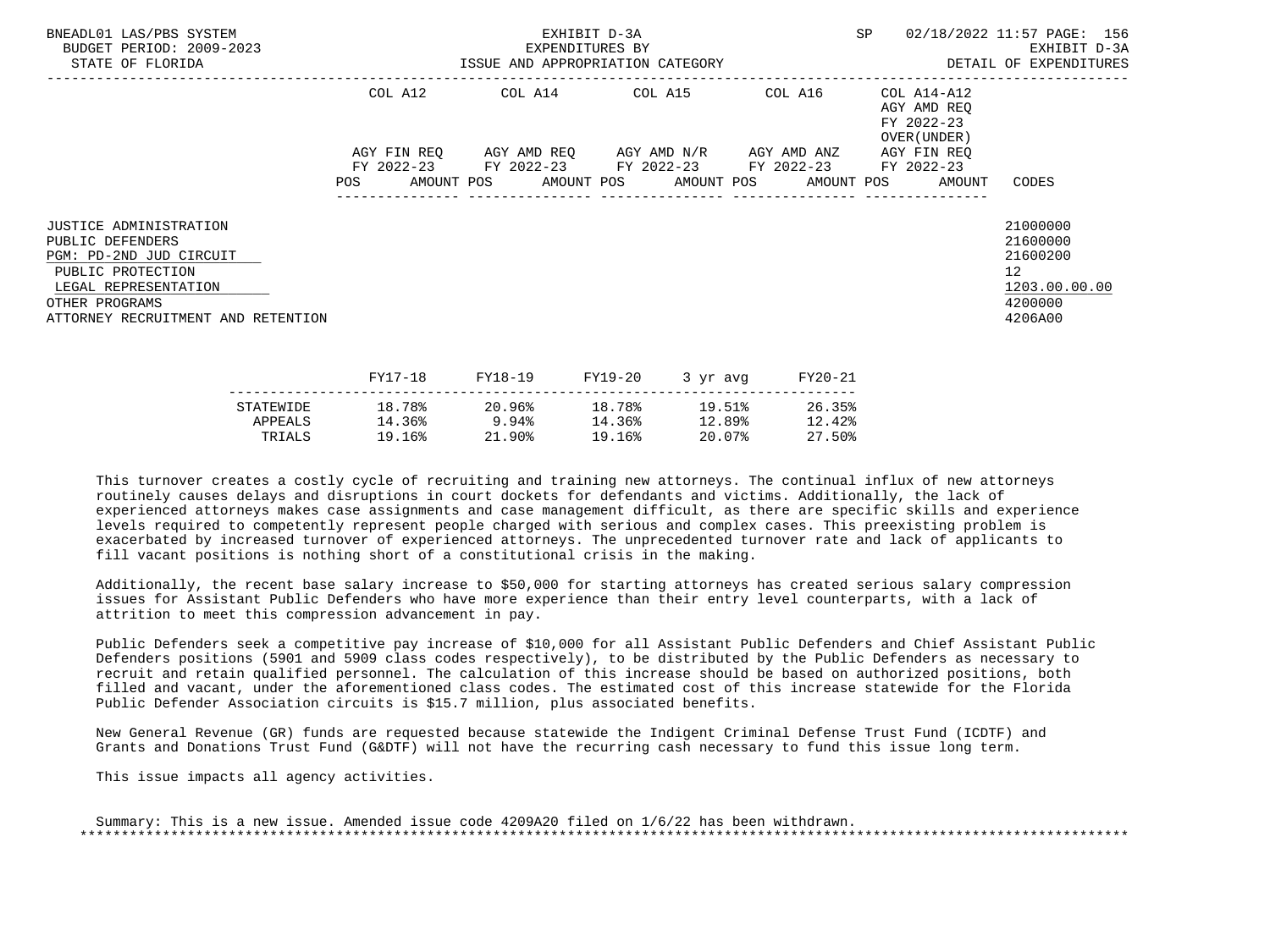| BNEADL01 LAS/PBS SYSTEM                                                                                                                                                           |         | EXHIBIT D-3A                                                                                                                                                                              |                            |                            | SP 02/18/2022 11:57 PAGE: 157                                                             |              |                                                                               |
|-----------------------------------------------------------------------------------------------------------------------------------------------------------------------------------|---------|-------------------------------------------------------------------------------------------------------------------------------------------------------------------------------------------|----------------------------|----------------------------|-------------------------------------------------------------------------------------------|--------------|-------------------------------------------------------------------------------|
| BUDGET PERIOD: 2009-2023<br>STATE OF FLORIDA                                                                                                                                      |         | EXPENDITURES BY<br>ISSUE AND APPROPRIATION CATEGORY                                                                                                                                       |                            |                            | EXHIBIT D-3A<br>DETAIL OF EXPENDITURES                                                    |              |                                                                               |
|                                                                                                                                                                                   | COL A12 | COL A14<br>AGY FIN REQ AGY AMD REQ AGY AMD N/R AGY AMD ANZ AGY FIN REQ<br>FY 2022-23 FY 2022-23 FY 2022-23 FY 2022-23 FY 2022-23<br>POS AMOUNT POS AMOUNT POS AMOUNT POS<br>------------- | COL A15<br>_______________ | COL A16<br>_______________ | COL A14-A12<br>AGY AMD REO<br>FY 2022-23<br>OVER (UNDER)<br>AMOUNT POS<br>--------------- | AMOUNT       | CODES                                                                         |
| <b>JUSTICE ADMINISTRATION</b><br>PUBLIC DEFENDERS<br>PGM: PD-2ND JUD CIRCUIT<br>PUBLIC PROTECTION<br>LEGAL REPRESENTATION<br>OTHER PROGRAMS<br>ATTORNEY RECRUITMENT AND RETENTION |         |                                                                                                                                                                                           |                            |                            |                                                                                           |              | 21000000<br>21600000<br>21600200<br>12<br>1203.00.00.00<br>4200000<br>4206A00 |
| POSITION DETAIL OF SALARIES AND BENEFITS:                                                                                                                                         |         |                                                                                                                                                                                           |                            |                            |                                                                                           |              | LAPSE LAPSED SALARIES                                                         |
|                                                                                                                                                                                   | FTE     | BASE RATE                                                                                                                                                                                 | ADDITIVES                  | BENEFITS                   | SUBTOTAL %                                                                                |              | AND BENEFITS                                                                  |
| A14 - AGY AMD REO FY 2022-23                                                                                                                                                      |         |                                                                                                                                                                                           |                            |                            |                                                                                           |              |                                                                               |
| CHANGES TO CURRENTLY AUTHORIZED POSITIONS<br>RA01 RATE & SALARY ADJ - BENEFITS NO FTE                                                                                             |         |                                                                                                                                                                                           |                            |                            |                                                                                           |              |                                                                               |
| N0001 001                                                                                                                                                                         | 0.00    | 430,000                                                                                                                                                                                   |                            | 157,638 587,638 0.00       |                                                                                           |              | 587,638                                                                       |
| TOTALS FOR ISSUE BY FUND<br>1000 GENERAL REVENUE FUND                                                                                                                             |         |                                                                                                                                                                                           |                            |                            |                                                                                           |              | 587,638                                                                       |
|                                                                                                                                                                                   | 0.00    | 430,000                                                                                                                                                                                   |                            | 157,638 587,638            |                                                                                           |              | 587,638<br>==============                                                     |
|                                                                                                                                                                                   |         |                                                                                                                                                                                           |                            |                            |                                                                                           |              |                                                                               |
| TOTAL: LEGAL REPRESENTATION                                                                                                                                                       |         |                                                                                                                                                                                           |                            |                            |                                                                                           |              | 1203.00.00.00                                                                 |
| BY FUND TYPE<br>GENERAL REVENUE FUND                                                                                                                                              |         | 587,638                                                                                                                                                                                   |                            |                            |                                                                                           | 587,638 1000 |                                                                               |
| SALARY RATE                                                                                                                                                                       |         |                                                                                                                                                                                           |                            |                            | 430,000                                                                                   |              |                                                                               |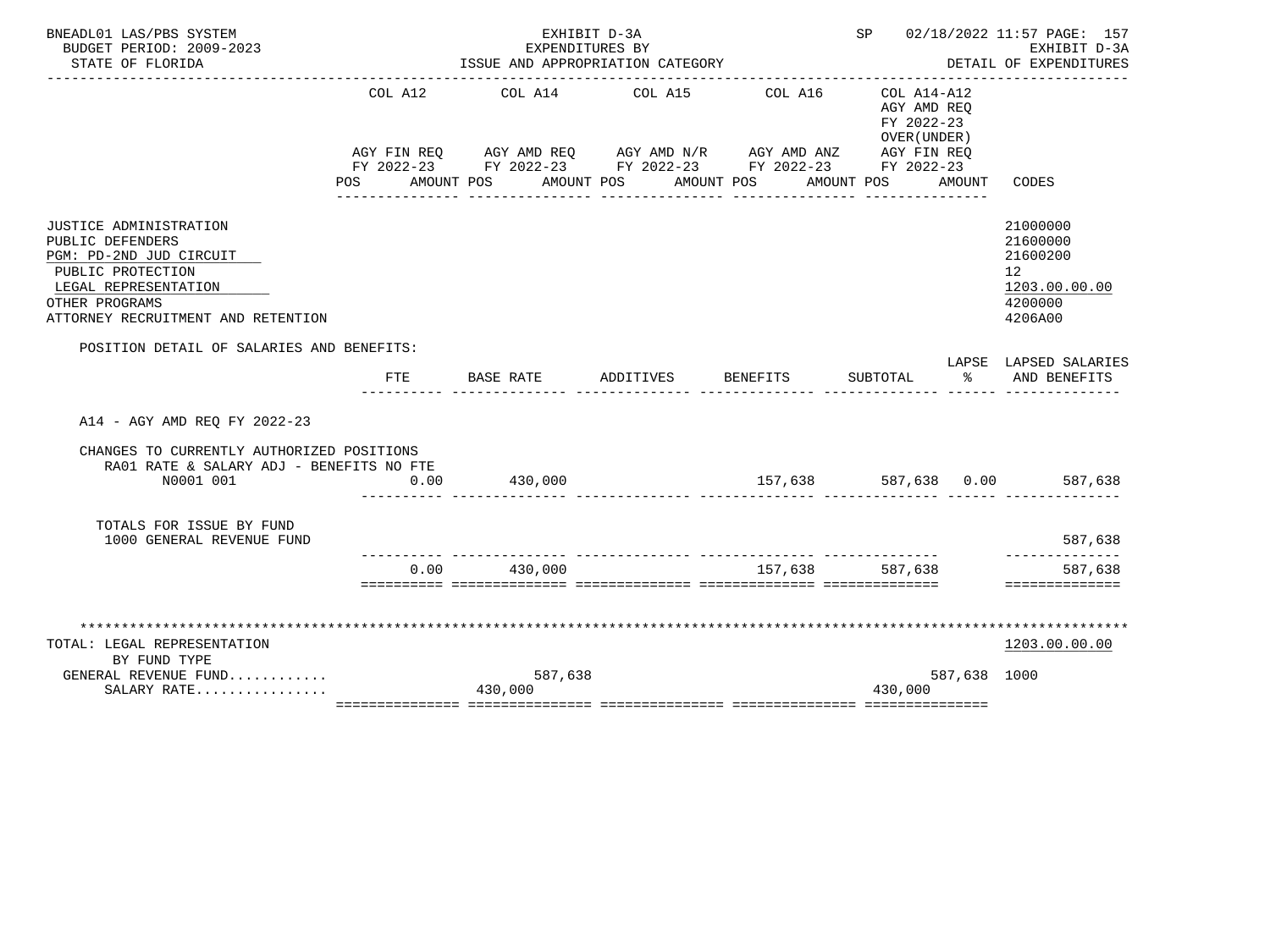| BNEADL01 LAS/PBS SYSTEM<br>BUDGET PERIOD: 2009-2023<br>STATE OF FLORIDA                                                                                                                                                                                                                                                                                                                                                                                                                                                                                                                                                                                                                                                                                                                                                                                                                                                                                                                                                                                                                                                                                                                                             |            | EXHIBIT D-3A       | EXPENDITURES BY<br>ISSUE AND APPROPRIATION CATEGORY                                                                                                                                                                                                                                                                                                                                               | SP                                                                               | 02/18/2022 11:57 PAGE: 158<br>EXHIBIT D-3A<br>DETAIL OF EXPENDITURES                              |
|---------------------------------------------------------------------------------------------------------------------------------------------------------------------------------------------------------------------------------------------------------------------------------------------------------------------------------------------------------------------------------------------------------------------------------------------------------------------------------------------------------------------------------------------------------------------------------------------------------------------------------------------------------------------------------------------------------------------------------------------------------------------------------------------------------------------------------------------------------------------------------------------------------------------------------------------------------------------------------------------------------------------------------------------------------------------------------------------------------------------------------------------------------------------------------------------------------------------|------------|--------------------|---------------------------------------------------------------------------------------------------------------------------------------------------------------------------------------------------------------------------------------------------------------------------------------------------------------------------------------------------------------------------------------------------|----------------------------------------------------------------------------------|---------------------------------------------------------------------------------------------------|
|                                                                                                                                                                                                                                                                                                                                                                                                                                                                                                                                                                                                                                                                                                                                                                                                                                                                                                                                                                                                                                                                                                                                                                                                                     | <b>POS</b> | AMOUNT POS         | COL A12 COL A14 COL A15 COL A16<br>$\begin{array}{lllllll} {\text{AGY}} & {\text{FIN}} & {\text{REG}} & {\text{AGY}} & {\text{AMP}} & {\text{AGY}} & {\text{AMP}} & {\text{MY}} & {\text{MID}} & {\text{ANY}} & {\text{AGY}} & {\text{FIN}} & {\text{REG}} \\ {\text{FY}} & 2022-23 & {\text{FY}} & 2022-23 & {\text{FY}} & 2022-23 & {\text{FY}} & 2022-23 \end{array}$<br>AMOUNT POS AMOUNT POS | COL A14-A12<br>AGY AMD REO<br>FY 2022-23<br>OVER (UNDER)<br>AMOUNT POS<br>AMOUNT | CODES                                                                                             |
| JUSTICE ADMINISTRATION<br>PUBLIC DEFENDERS<br>PGM: PD-3RD JUD CIRCUIT<br>PUBLIC PROTECTION<br>LEGAL REPRESENTATION<br>EOUIPMENT NEEDS<br>REPLACEMENT OF MOTOR VEHICLES<br>SPECIAL CATEGORIES<br>ACQUISITION/MOTOR VEHICLES                                                                                                                                                                                                                                                                                                                                                                                                                                                                                                                                                                                                                                                                                                                                                                                                                                                                                                                                                                                          |            |                    |                                                                                                                                                                                                                                                                                                                                                                                                   |                                                                                  | 21000000<br>21600000<br>21600300<br>12<br>1203.00.00.00<br>2400000<br>2401500<br>100000<br>100021 |
| INDIGENT CRIM DEFENSE TF -STATE 35,000 35,000 35,000 35,000                                                                                                                                                                                                                                                                                                                                                                                                                                                                                                                                                                                                                                                                                                                                                                                                                                                                                                                                                                                                                                                                                                                                                         |            |                    | soccoccoccoco ococcoccococo coccoccoccoco escoccoccoco espectocococo                                                                                                                                                                                                                                                                                                                              |                                                                                  | 2974 1                                                                                            |
|                                                                                                                                                                                                                                                                                                                                                                                                                                                                                                                                                                                                                                                                                                                                                                                                                                                                                                                                                                                                                                                                                                                                                                                                                     |            |                    |                                                                                                                                                                                                                                                                                                                                                                                                   |                                                                                  |                                                                                                   |
| AGENCY ISSUE NARRATIVE:<br>2022-2023 BUDGET YEAR NARRATIVE:                                                                                                                                                                                                                                                                                                                                                                                                                                                                                                                                                                                                                                                                                                                                                                                                                                                                                                                                                                                                                                                                                                                                                         |            |                    | IT COMPONENT? NO                                                                                                                                                                                                                                                                                                                                                                                  |                                                                                  |                                                                                                   |
| The Third Circuit Public Defender's Office (PD3) consists of seven, rural north Florida counties. A substantial majority<br>of the roads are unpaved, and many can become impassable to smaller, 2WD vehicles. Our investigators and supervisors<br>need larger vehicles that can better maneuver over rural unpaved roads. Recent vehicle prices are higher and vehicle<br>sizes are becoming smaller. Small front wheel drive Sports Utility Vehicles (SUV's) can cost up to \$30,000. PD3<br>currently has a vehicle replacement appropriation of \$30,000 in the Indigent Criminal Defense Trust Fund. However, due to<br>the extensive unpaved rural roads throughout the Third Circuit, PD3 will need to begin to migrate to mid-size four-wheel<br>drive SUV's in the coming years. They will better accommodate the unpaved roads and employees and/or non-employees<br>(i.e., witnesses) who have some physical mobility deficits and cannot easily access the smaller vehicles. These models<br>are available for \$30,000 - \$35,000. Our oldest unit is a 2010 Ford Crown Victoria. It will be need to be replaced in<br>FY 21-22. PD3 has sufficient trust funds to cover the increased appropriation. |            |                    |                                                                                                                                                                                                                                                                                                                                                                                                   |                                                                                  |                                                                                                   |
| OTHER PROGRAMS<br>ATTORNEY RECRUITMENT AND RETENTION<br>SALARY RATE<br>SALARY RATE                                                                                                                                                                                                                                                                                                                                                                                                                                                                                                                                                                                                                                                                                                                                                                                                                                                                                                                                                                                                                                                                                                                                  |            | 195,000            |                                                                                                                                                                                                                                                                                                                                                                                                   | 195,000                                                                          | 4200000<br>4206A00<br>000000                                                                      |
| SALARIES AND BENEFITS                                                                                                                                                                                                                                                                                                                                                                                                                                                                                                                                                                                                                                                                                                                                                                                                                                                                                                                                                                                                                                                                                                                                                                                               |            |                    |                                                                                                                                                                                                                                                                                                                                                                                                   |                                                                                  | 010000                                                                                            |
| $-$ STATE<br>GENERAL REVENUE FUND                                                                                                                                                                                                                                                                                                                                                                                                                                                                                                                                                                                                                                                                                                                                                                                                                                                                                                                                                                                                                                                                                                                                                                                   |            | 266,488            |                                                                                                                                                                                                                                                                                                                                                                                                   | 266,488                                                                          | 1000 1                                                                                            |
| TOTAL: ATTORNEY RECRUITMENT AND RETENTION                                                                                                                                                                                                                                                                                                                                                                                                                                                                                                                                                                                                                                                                                                                                                                                                                                                                                                                                                                                                                                                                                                                                                                           |            |                    |                                                                                                                                                                                                                                                                                                                                                                                                   |                                                                                  | 4206A00                                                                                           |
| TOTAL ISSUE<br>TOTAL SALARY RATE                                                                                                                                                                                                                                                                                                                                                                                                                                                                                                                                                                                                                                                                                                                                                                                                                                                                                                                                                                                                                                                                                                                                                                                    |            | 266,488<br>195,000 |                                                                                                                                                                                                                                                                                                                                                                                                   | 266,488<br>195,000                                                               |                                                                                                   |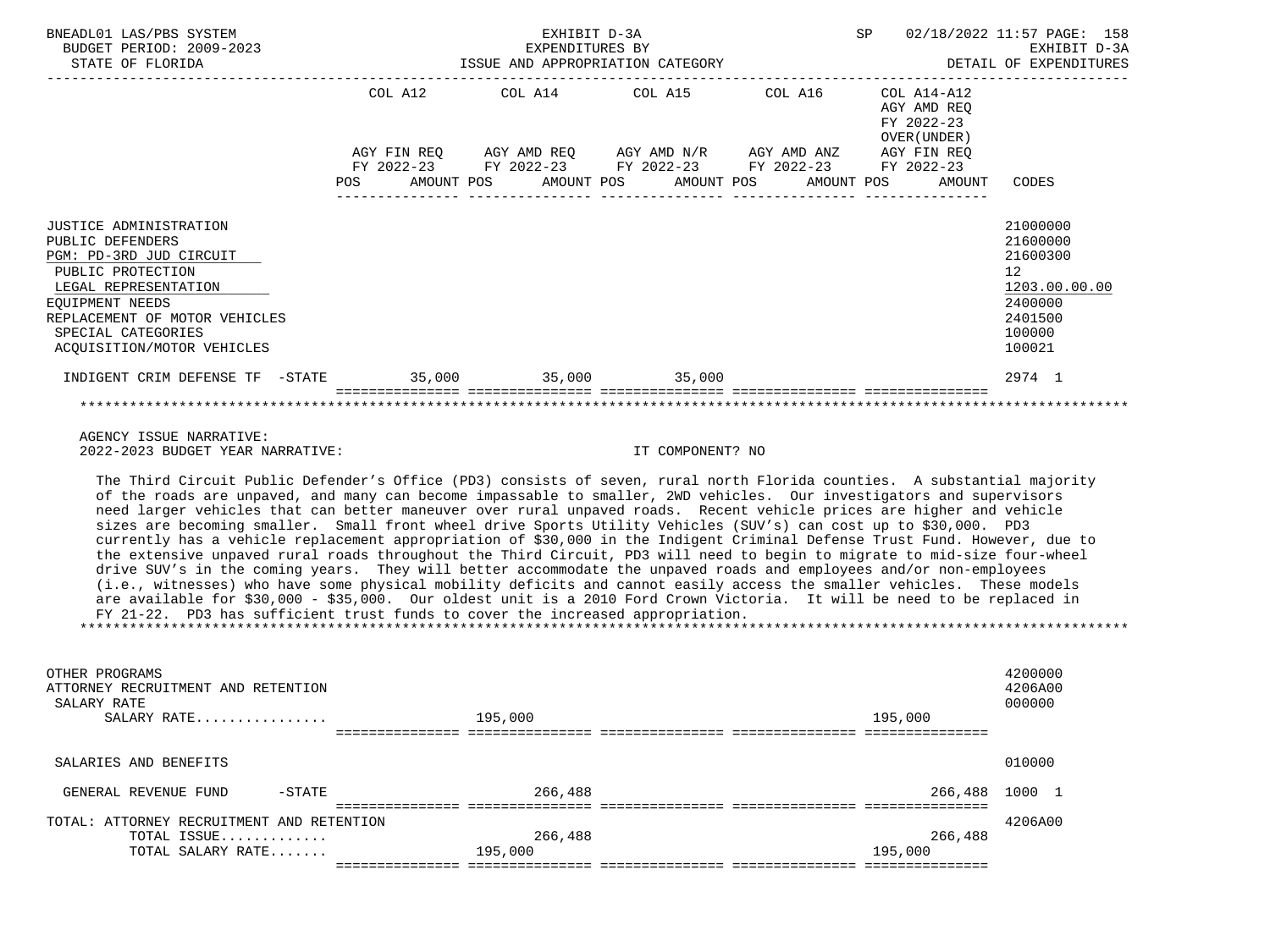| BNEADL01 LAS/PBS SYSTEM<br>BUDGET PERIOD: 2009-2023<br>STATE OF FLORIDA | ISSUE AND APPROPRIATION CATEGORY       | <b>SP</b>                | 02/18/2022 11:57 PAGE: 159<br>EXHIBIT D-3A<br>DETAIL OF EXPENDITURES |                          |                                                          |                     |
|-------------------------------------------------------------------------|----------------------------------------|--------------------------|----------------------------------------------------------------------|--------------------------|----------------------------------------------------------|---------------------|
|                                                                         | COL A12                                | COL A14                  | COL A15                                                              | COL A16                  | COL A14-A12<br>AGY AMD REO<br>FY 2022-23<br>OVER (UNDER) |                     |
|                                                                         | AGY FIN REO                            | AGY AMD REO              | AGY AMD N/R                                                          | AGY AMD ANZ              | AGY FIN REO                                              |                     |
|                                                                         | FY 2022-23<br>AMOUNT POS<br><b>POS</b> | FY 2022-23<br>AMOUNT POS | FY 2022-23<br>AMOUNT POS                                             | FY 2022-23<br>AMOUNT POS | FY 2022-23<br>AMOUNT                                     | CODES               |
| JUSTICE ADMINISTRATION                                                  |                                        |                          |                                                                      |                          |                                                          | 21000000            |
| PUBLIC DEFENDERS                                                        |                                        |                          |                                                                      |                          |                                                          | 21600000            |
| PGM: PD-3RD JUD CIRCUIT                                                 |                                        |                          |                                                                      |                          |                                                          | 21600300            |
| PUBLIC PROTECTION<br>LEGAL REPRESENTATION                               |                                        |                          |                                                                      |                          |                                                          | 12<br>1203.00.00.00 |
| OTHER PROGRAMS                                                          |                                        |                          |                                                                      |                          |                                                          | 4200000             |
| ATTORNEY RECRUITMENT AND RETENTION                                      |                                        |                          |                                                                      |                          |                                                          | 4206A00             |

 AGENCY ISSUE NARRATIVE: 2022-2023 BUDGET YEAR NARRATIVE: IT COMPONENT? NO

Amended 2022-23 Narrative after December 15, 2021

IC#4206A00 Attorney Recruitment and Retention

FPDA Priority Issue #1

 Public Defenders seek to achieve competitive pay for their experienced Assistant Public Defenders. Retention of experienced attorneys is critically important in order to ensure that Public Defenders effectively and efficiently meet their constitutional, ethical, and statutory responsibilities. Public Defender offices experience an average annual turnover rate of roughly 19.5% statewide. In FY20-21, this spiked to an all-time high of 26.35%. This dramatic increase in turnover was due in part to the COIVD-19 pandemic and to competition from the private sector and other government agencies. The private sector directly competes with Public Defender offices by offering higher pay and better incentives with more enticing benefits to entry-level attorneys and experienced Assistant Public Defenders. Additionally, salary studies have shown that other government agencies on average pay higher salaries than Public Defender offices are able to pay. Despite recruitment efforts, Public Defender Offices statewide are experiencing a severe lack of applicants, both entry-level and those with prior experience.

|                      | FY17-18          | FY18-19         | FY19-20          | 3 vr avg         | FY20-21          |
|----------------------|------------------|-----------------|------------------|------------------|------------------|
| STATEWIDE<br>APPEALS | 18.78%<br>14.36% | 20.96%<br>9.94% | 18.78%<br>14.36% | 19.51%<br>12.89% | 26.35%<br>12.42% |
| TRIALS               | 19.16%           | 21.90%          | 19.16%           | 20.07%           | 27.50%           |

 This turnover creates a costly cycle of recruiting and training new attorneys. The continual influx of new attorneys routinely causes delays and disruptions in court dockets for defendants and victims. Additionally, the lack of experienced attorneys makes case assignments and case management difficult, as there are specific skills and experience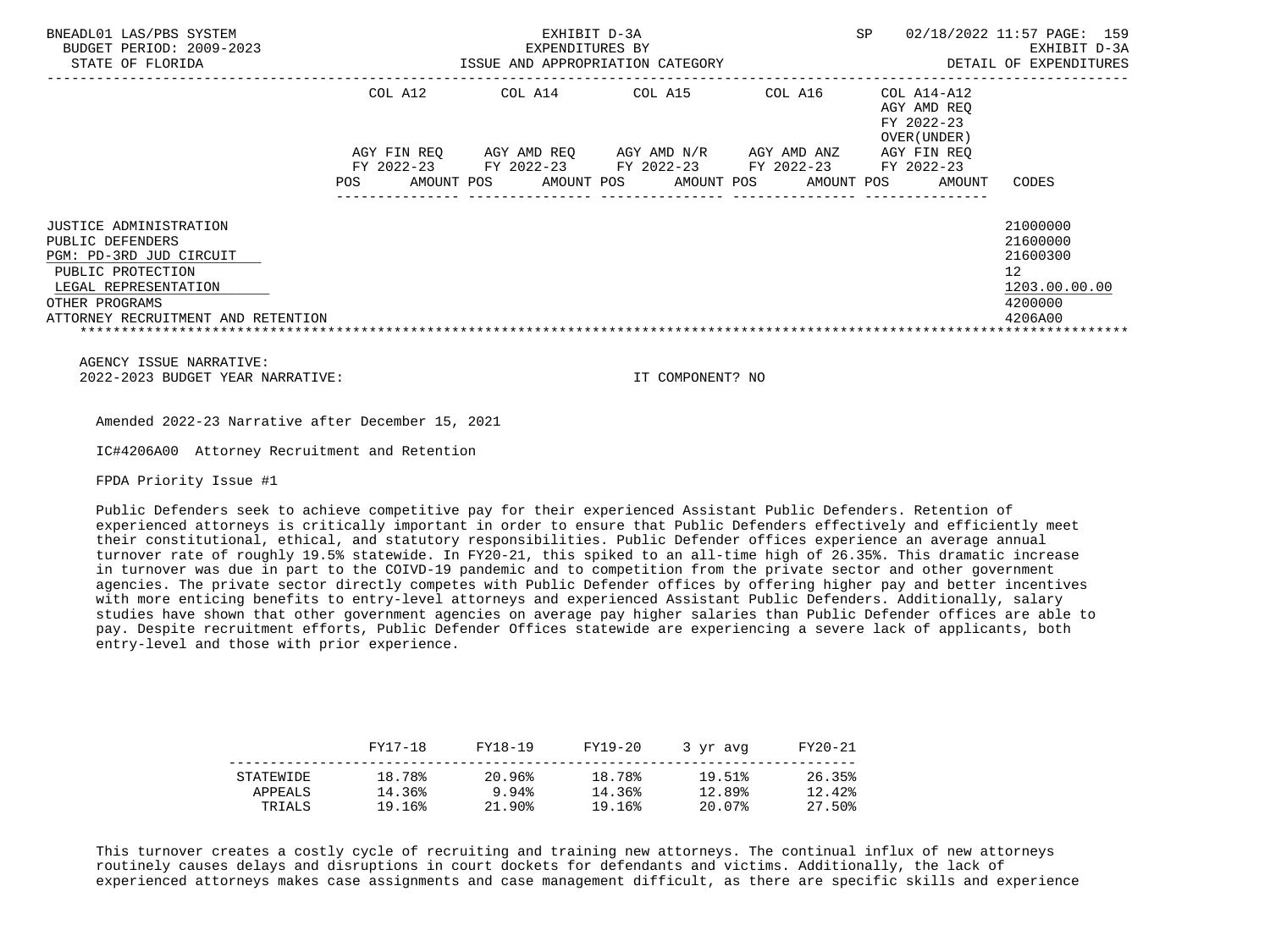| BNEADL01 LAS/PBS SYSTEM<br>BUDGET PERIOD: 2009-2023<br>STATE OF FLORIDA |     |                          | EXHIBIT D-3A<br>EXPENDITURES BY<br>ISSUE AND APPROPRIATION CATEGORY |         |            |                     | <b>SP</b> |                                           | 02/18/2022 11:57 PAGE: 160<br>EXHIBIT D-3A<br>DETAIL OF EXPENDITURES |
|-------------------------------------------------------------------------|-----|--------------------------|---------------------------------------------------------------------|---------|------------|---------------------|-----------|-------------------------------------------|----------------------------------------------------------------------|
|                                                                         |     | COL A12                  | COL A14                                                             | COL A15 |            | COL A16 COL A14-A12 |           | AGY AMD REO<br>FY 2022-23<br>OVER (UNDER) |                                                                      |
|                                                                         |     | AGY FIN REO              | AGY AMD REO AGY AMD N/R                                             |         |            | AGY AMD ANZ         |           | AGY FIN REO                               |                                                                      |
|                                                                         | POS | FY 2022-23<br>AMOUNT POS | FY 2022-23 FY 2022-23 FY 2022-23<br>AMOUNT POS                      |         | AMOUNT POS | AMOUNT POS          |           | FY 2022-23<br>AMOUNT                      | CODES                                                                |
| <b>JUSTICE ADMINISTRATION</b>                                           |     |                          |                                                                     |         |            |                     |           |                                           | 21000000                                                             |
| PUBLIC DEFENDERS                                                        |     |                          |                                                                     |         |            |                     |           |                                           | 21600000                                                             |
| PGM: PD-3RD JUD CIRCUIT                                                 |     |                          |                                                                     |         |            |                     |           |                                           | 21600300                                                             |
| PUBLIC PROTECTION                                                       |     |                          |                                                                     |         |            |                     |           |                                           | 12 <sup>°</sup>                                                      |
| LEGAL REPRESENTATION                                                    |     |                          |                                                                     |         |            |                     |           |                                           | 1203.00.00.00                                                        |
| OTHER PROGRAMS                                                          |     |                          |                                                                     |         |            |                     |           |                                           | 4200000                                                              |
| ATTORNEY RECRUITMENT AND RETENTION                                      |     |                          |                                                                     |         |            |                     |           |                                           | 4206A00                                                              |

 levels required to competently represent people charged with serious and complex cases. This preexisting problem is exacerbated by increased turnover of experienced attorneys. The unprecedented turnover rate and lack of applicants to fill vacant positions is nothing short of a constitutional crisis in the making.

 Additionally, the recent base salary increase to \$50,000 for starting attorneys has created serious salary compression issues for Assistant Public Defenders who have more experience than their entry level counterparts, with a lack of attrition to meet this compression advancement in pay.

 Public Defenders seek a competitive pay increase of \$10,000 for all Assistant Public Defenders and Chief Assistant Public Defenders positions (5901 and 5909 class codes respectively), to be distributed by the Public Defenders as necessary to recruit and retain qualified personnel. The calculation of this increase should be based on authorized positions, both filled and vacant, under the aforementioned class codes. The estimated cost of this increase statewide for the Florida Public Defender Association circuits is \$15.7 million, plus associated benefits.

 New General Revenue (GR) funds are requested because statewide the Indigent Criminal Defense Trust Fund (ICDTF) and Grants and Donations Trust Fund (G&DTF) will not have the recurring cash necessary to fund this issue long term.

This issue impacts all agency activities.

| Summary: This is a new issue. Amended issue code 4209A20 filed on 1/6/22 has been withdrawn. |  |  |  |  |  |  |  |  |  |
|----------------------------------------------------------------------------------------------|--|--|--|--|--|--|--|--|--|
|                                                                                              |  |  |  |  |  |  |  |  |  |

POSITION DETAIL OF SALARIES AND BENEFITS:

|                                           | FTE  | BASE RATE | ADDITIVES | BENEFITS | SUBTOTAL | LAPSE<br>°≈ | LAPSED SALARIES<br>AND BENEFITS |
|-------------------------------------------|------|-----------|-----------|----------|----------|-------------|---------------------------------|
|                                           |      |           |           |          |          |             |                                 |
| A14 - AGY AMD REO FY 2022-23              |      |           |           |          |          |             |                                 |
| CHANGES TO CURRENTLY AUTHORIZED POSITIONS |      |           |           |          |          |             |                                 |
| RA01 RATE & SALARY ADJ - BENEFITS NO FTE  |      |           |           |          |          |             |                                 |
| N0001 001                                 | 0.00 | 195,000   |           | 71,488   | 266,488  | 0.00        | 266,488                         |
|                                           |      |           |           |          |          |             |                                 |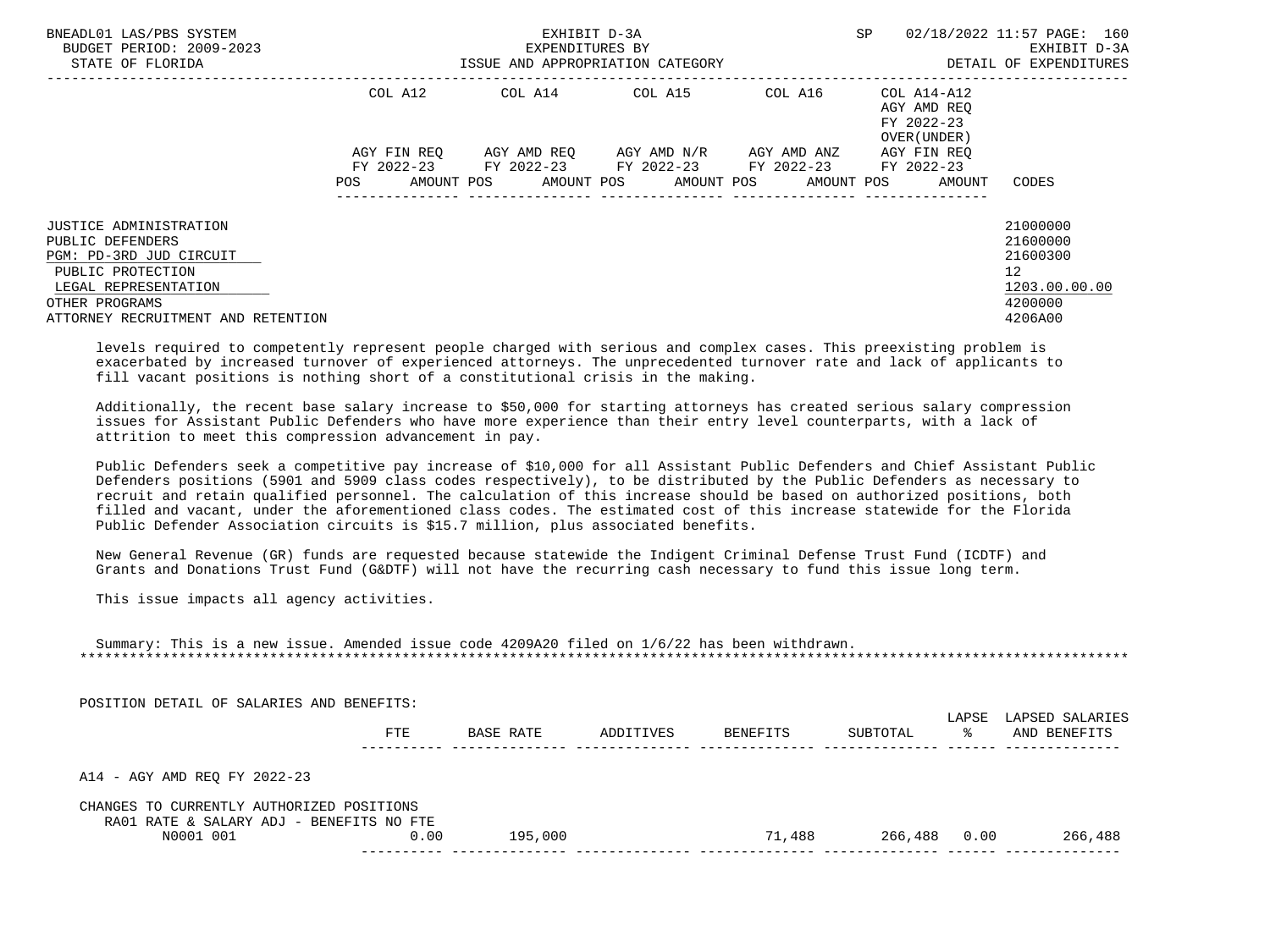| BNEADL01 LAS/PBS SYSTEM<br>BUDGET PERIOD: 2009-2023                                                                                                                        |                | EXHIBIT D-3A<br>EXPENDITURES BY           |                                                                                                                                                             |                                          |                                                                                  | SP 02/18/2022 11:57 PAGE: 161<br>EXHIBIT D-3A                                 |  |
|----------------------------------------------------------------------------------------------------------------------------------------------------------------------------|----------------|-------------------------------------------|-------------------------------------------------------------------------------------------------------------------------------------------------------------|------------------------------------------|----------------------------------------------------------------------------------|-------------------------------------------------------------------------------|--|
| STATE OF FLORIDA                                                                                                                                                           |                |                                           | ISSUE AND APPROPRIATION CATEGORY                                                                                                                            | __________________________________       |                                                                                  | DETAIL OF EXPENDITURES                                                        |  |
|                                                                                                                                                                            | COL A12<br>POS | AMOUNT POS AMOUNT POS<br>---------------- | COL A14 COL A15<br>AGY FIN REQ AGY AMD REQ AGY AMD N/R AGY AMD ANZ AGY FIN REQ<br>FY 2022-23 FY 2022-23 FY 2022-23 FY 2022-23 FY 2022-23<br>_______________ | COL A16<br>AMOUNT POS<br>_______________ | COL A14-A12<br>AGY AMD REO<br>FY 2022-23<br>OVER (UNDER)<br>AMOUNT POS<br>AMOUNT | CODES                                                                         |  |
| JUSTICE ADMINISTRATION<br>PUBLIC DEFENDERS<br>PGM: PD-3RD JUD CIRCUIT<br>PUBLIC PROTECTION<br>LEGAL REPRESENTATION<br>OTHER PROGRAMS<br>ATTORNEY RECRUITMENT AND RETENTION |                |                                           |                                                                                                                                                             |                                          |                                                                                  | 21000000<br>21600000<br>21600300<br>12<br>1203.00.00.00<br>4200000<br>4206A00 |  |
| POSITION DETAIL OF SALARIES AND BENEFITS:                                                                                                                                  |                |                                           |                                                                                                                                                             |                                          |                                                                                  | LAPSE LAPSED SALARIES                                                         |  |
|                                                                                                                                                                            | FTE            | BASE RATE                                 | ADDITIVES                                                                                                                                                   | <b>BENEFITS</b>                          | SUBTOTAL<br>ော အေ                                                                | AND BENEFITS                                                                  |  |
| A14 - AGY AMD REO FY 2022-23                                                                                                                                               |                |                                           |                                                                                                                                                             |                                          |                                                                                  |                                                                               |  |
| CHANGES TO CURRENTLY AUTHORIZED POSITIONS                                                                                                                                  |                |                                           |                                                                                                                                                             |                                          |                                                                                  |                                                                               |  |
| TOTALS FOR ISSUE BY FUND<br>1000 GENERAL REVENUE FUND                                                                                                                      |                |                                           |                                                                                                                                                             |                                          |                                                                                  | 266,488                                                                       |  |
|                                                                                                                                                                            |                | $0.00$ 195,000                            | <u>sisisisis sisisisisisis sisisisisisis sisisisisisis sisisisisisis</u>                                                                                    |                                          | 71,488 266,488                                                                   | 266,488<br>==============                                                     |  |
| TOTAL: LEGAL REPRESENTATION<br>BY FUND TYPE<br>GENERAL REVENUE FUND<br>TRUST FUNDS<br>TOTAL PROG COMP 35,000 301,488<br>TOTAL SALARY RATE                                  |                | 266,488<br>195,000                        | $35,000$ $35,000$ $35,000$<br>35,000                                                                                                                        |                                          | 266,488 1000<br>266,488<br>195,000                                               | 1203.00.00.00<br>2000                                                         |  |
|                                                                                                                                                                            |                |                                           |                                                                                                                                                             |                                          |                                                                                  |                                                                               |  |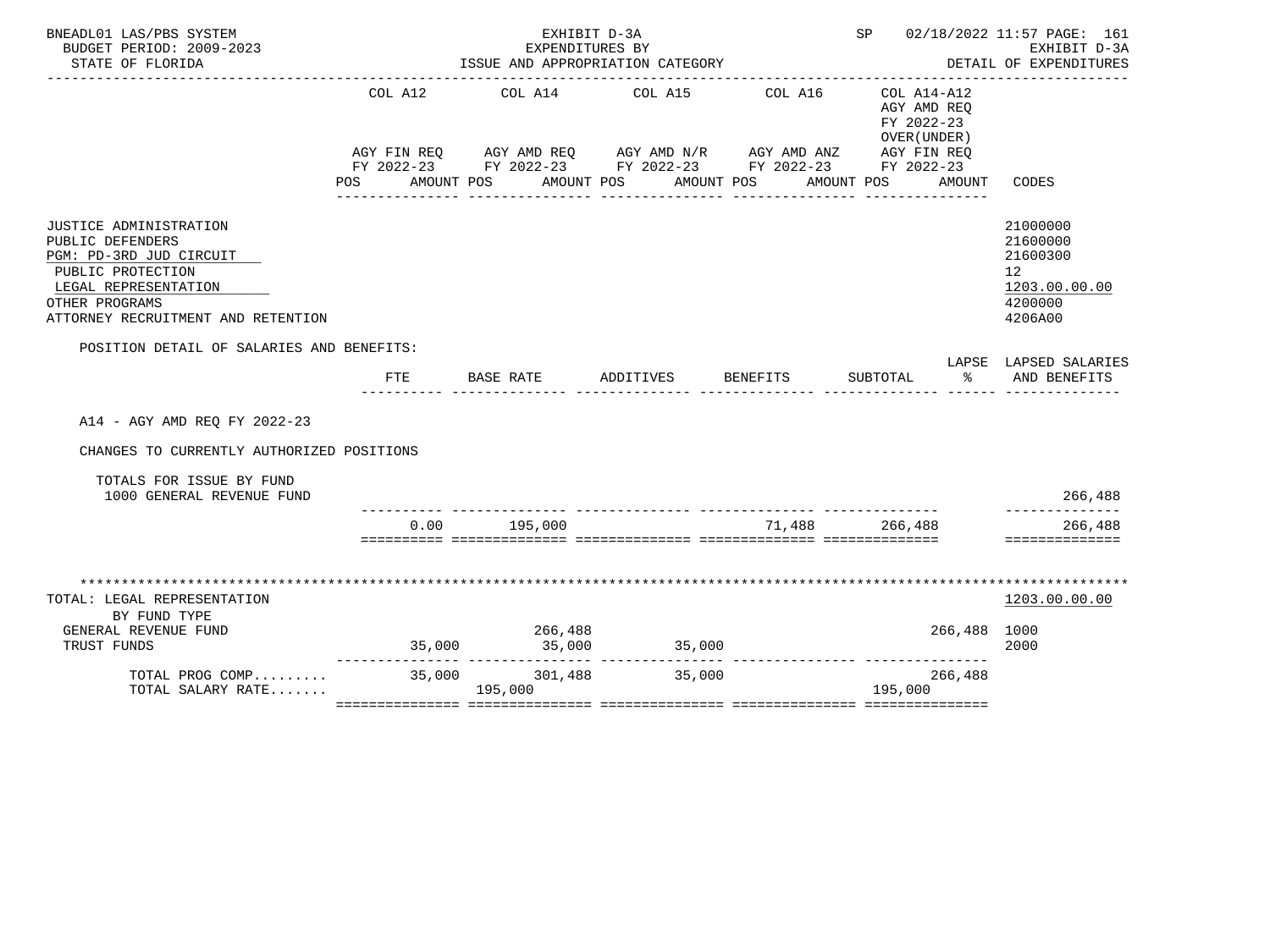| BNEADL01 LAS/PBS SYSTEM<br>BUDGET PERIOD: 2009-2023<br>STATE OF FLORIDA                                                                                                                                                    | EXHIBIT D-3A<br>EXPENDITURES BY<br>ISSUE AND APPROPRIATION CATEGORY |         |  |  |  |                                                                                                                                                  |  | SP |  | 02/18/2022 11:57 PAGE: 162<br>EXHIBIT D-3A<br>DETAIL OF EXPENDITURES |                                                                                                                |  |
|----------------------------------------------------------------------------------------------------------------------------------------------------------------------------------------------------------------------------|---------------------------------------------------------------------|---------|--|--|--|--------------------------------------------------------------------------------------------------------------------------------------------------|--|----|--|----------------------------------------------------------------------|----------------------------------------------------------------------------------------------------------------|--|
|                                                                                                                                                                                                                            |                                                                     | COL A12 |  |  |  | COL A14 COL A15 COL A16<br>AGY FIN REQ AGY AMD REQ AGY AMD N/R AGY AMD ANZ AGY FIN REQ<br>FY 2022-23 FY 2022-23 FY 2022-23 FY 2022-23 FY 2022-23 |  |    |  | COL A14-A12<br>AGY AMD REO<br>FY 2022-23<br>OVER (UNDER )            |                                                                                                                |  |
|                                                                                                                                                                                                                            | <b>POS</b>                                                          |         |  |  |  | AMOUNT POS AMOUNT POS AMOUNT POS AMOUNT POS                                                                                                      |  |    |  | AMOUNT                                                               | CODES                                                                                                          |  |
| JUSTICE ADMINISTRATION<br>PUBLIC DEFENDERS<br>PGM: PD-4TH JUD CIRCUIT<br>PUBLIC PROTECTION<br>LEGAL REPRESENTATION<br>EOUIPMENT NEEDS<br>REPLACEMENT OF MOTOR VEHICLES<br>SPECIAL CATEGORIES<br>ACOUISITION/MOTOR VEHICLES |                                                                     |         |  |  |  |                                                                                                                                                  |  |    |  |                                                                      | 21000000<br>21600000<br>21600400<br>12 <sup>°</sup><br>1203.00.00.00<br>2400000<br>2401500<br>100000<br>100021 |  |
| INDIGENT CRIM DEFENSE TF -STATE 56,000 56,000 56,000 56,000                                                                                                                                                                |                                                                     |         |  |  |  |                                                                                                                                                  |  |    |  |                                                                      | 2974 1                                                                                                         |  |
|                                                                                                                                                                                                                            |                                                                     |         |  |  |  |                                                                                                                                                  |  |    |  |                                                                      |                                                                                                                |  |

 AGENCY ISSUE NARRATIVE: 2022-2023 BUDGET YEAR NARRATIVE: IT COMPONENT? NO

 The Public Defender's Office, Fourth Judicial Circuit requests funds to purchase two replacement vehicles due to high mileage. The following vehicles will meet the mileage criteria for replacement as specified by the Department of Management Services within FY 2021-2022. Since the Fourth Judicial Circuit serves a three-county area, reliable vehicles are needed for investigation of cases as well as pool cars for attorneys to visit outlying detention facilities, attend court proceedings located within the three-county area, and attend out of town trainings.

The vehicles meeting the requirement for replacement are as follows:

| Year | Make/Model       | Identification Number | 6/21 Mileage | Estimated 6/22 Mileage |
|------|------------------|-----------------------|--------------|------------------------|
| 2013 | Ford Taurus      | 1FAHP2D85DG222465     | 122,560      | 134,645                |
| 2014 | Chevrolet Impala | 2G1WA5E35E1140055     | 108,261      | 122,631                |

 The present elected Public Defender declined to have an office car assigned to him as was the case with his predecessor. This has reduced the overall demand on the office's vehicles. Even with this change, the listed vehicles will meet the mileage guidelines for replacement and the Office is requesting to replace them with the purchase of one (1) similar full-size vehicle @ \$25,000 and one (1) mid-size sport utility vehicle (suv) @ \$31,000 for a total of \$56,000. \*\*\*\*\*\*\*\*\*\*\*\*\*\*\*\*\*\*\*\*\*\*\*\*\*\*\*\*\*\*\*\*\*\*\*\*\*\*\*\*\*\*\*\*\*\*\*\*\*\*\*\*\*\*\*\*\*\*\*\*\*\*\*\*\*\*\*\*\*\*\*\*\*\*\*\*\*\*\*\*\*\*\*\*\*\*\*\*\*\*\*\*\*\*\*\*\*\*\*\*\*\*\*\*\*\*\*\*\*\*\*\*\*\*\*\*\*\*\*\*\*\*\*\*\*\*\*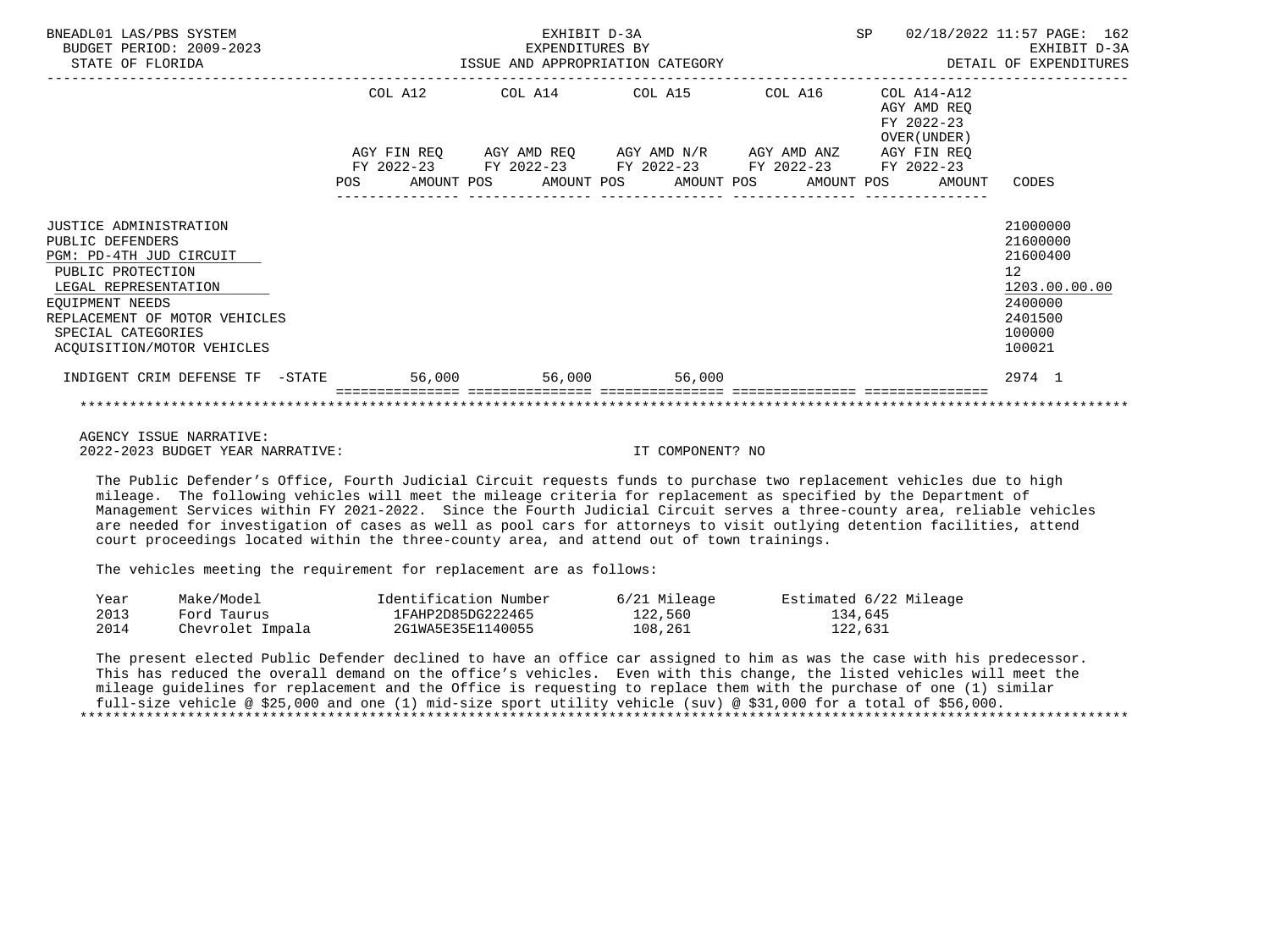| BNEADL01 LAS/PBS SYSTEM<br>BUDGET PERIOD: 2009-2023<br>STATE OF FLORIDA                                                                                                                                  | ISSUE AND APPROPRIATION CATEGORY | SP 02/18/2022 11:57 PAGE: 163<br>EARLBII D-3A<br>DETAIL OF EXPENDITURES<br>----------------------------------                                                                                            | EXHIBIT D-3A |                                                     |                                                                                         |
|----------------------------------------------------------------------------------------------------------------------------------------------------------------------------------------------------------|----------------------------------|----------------------------------------------------------------------------------------------------------------------------------------------------------------------------------------------------------|--------------|-----------------------------------------------------|-----------------------------------------------------------------------------------------|
|                                                                                                                                                                                                          | POS                              | COL A12 COL A14 COL A15 COL A16 COL A14-A12<br>AGY FIN REQ AGY AMD REQ AGY AMD N/R AGY AMD ANZ AGY FIN REQ<br>FY 2022-23 FY 2022-23 FY 2022-23 FY 2022-23 FY 2022-23<br>AMOUNT POS AMOUNT POS AMOUNT POS | AMOUNT POS   | AGY AMD REO<br>FY 2022-23<br>OVER (UNDER)<br>AMOUNT | CODES                                                                                   |
| JUSTICE ADMINISTRATION<br>PUBLIC DEFENDERS<br>PGM: PD-4TH JUD CIRCUIT<br>PUBLIC PROTECTION<br>LEGAL REPRESENTATION<br>OTHER PROGRAMS<br>ATTORNEY RECRUITMENT AND RETENTION<br>SALARY RATE<br>SALARY RATE |                                  | 880,000                                                                                                                                                                                                  |              | 880,000                                             | 21000000<br>21600000<br>21600400<br>12<br>1203.00.00.00<br>4200000<br>4206A00<br>000000 |
|                                                                                                                                                                                                          |                                  |                                                                                                                                                                                                          |              |                                                     |                                                                                         |
| SALARIES AND BENEFITS                                                                                                                                                                                    |                                  |                                                                                                                                                                                                          |              |                                                     | 010000                                                                                  |
| $-$ STATE<br>GENERAL REVENUE FUND                                                                                                                                                                        |                                  | 1,202,608                                                                                                                                                                                                |              | 1,202,608 1000 1                                    |                                                                                         |
| TOTAL: ATTORNEY RECRUITMENT AND RETENTION<br>TOTAL ISSUE<br>TOTAL SALARY RATE                                                                                                                            |                                  | 1,202,608<br>880,000                                                                                                                                                                                     |              | 1,202,608<br>880,000                                | 4206A00                                                                                 |
|                                                                                                                                                                                                          |                                  |                                                                                                                                                                                                          |              |                                                     |                                                                                         |
| AGENCY ISSUE NARRATIVE:                                                                                                                                                                                  |                                  |                                                                                                                                                                                                          |              |                                                     |                                                                                         |

2022-2023 BUDGET YEAR NARRATIVE: IT COMPONENT? NO

Amended 2022-23 Narrative after December 15, 2021

IC#4206A00 Attorney Recruitment and Retention

FPDA Priority Issue #1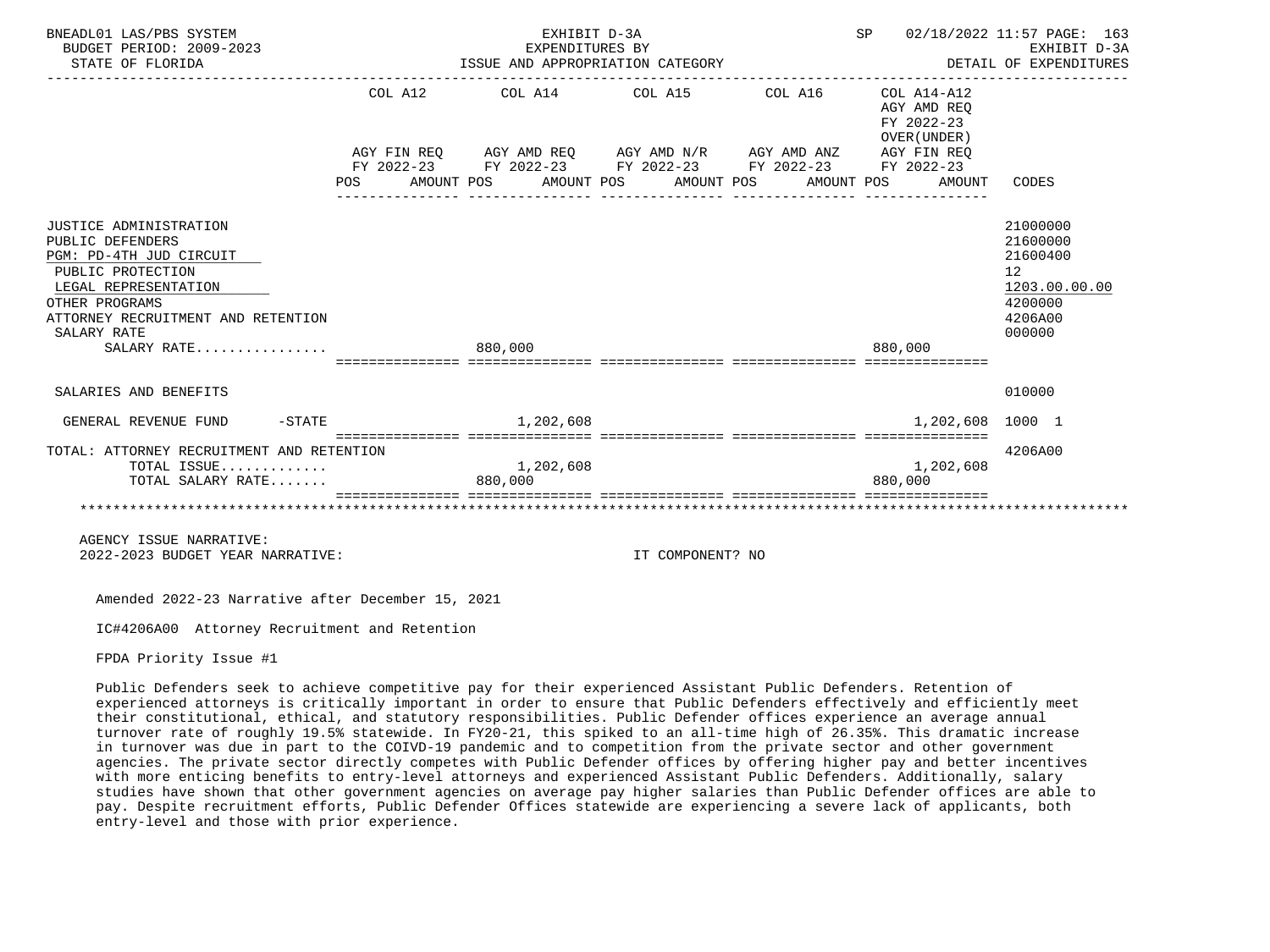| BNEADL01 LAS/PBS SYSTEM<br>BUDGET PERIOD: 2009-2023<br>STATE OF FLORIDA                                                                                                           | EXHIBIT D-3A<br>EXPENDITURES BY<br>ISSUE AND APPROPRIATION CATEGORY <b>Experience CONTA</b> DETAIL OF EXPENDITURES |  |  |         |         |                                                                                                           |          | SP      |  | 02/18/2022 11:57 PAGE: 164<br>EXHIBIT D-3A                            |                                                                                            |  |
|-----------------------------------------------------------------------------------------------------------------------------------------------------------------------------------|--------------------------------------------------------------------------------------------------------------------|--|--|---------|---------|-----------------------------------------------------------------------------------------------------------|----------|---------|--|-----------------------------------------------------------------------|--------------------------------------------------------------------------------------------|--|
|                                                                                                                                                                                   | COL A12                                                                                                            |  |  |         |         | COL A14 COL A15 COL A16                                                                                   |          |         |  | COL A14-A12<br>AGY AMD REQ<br>FY 2022-23<br>OVER (UNDER )             |                                                                                            |  |
|                                                                                                                                                                                   |                                                                                                                    |  |  |         |         | AGY FIN REO AGY AMD REO AGY AMD N/R AGY AMD ANZ<br>FY 2022-23 FY 2022-23 FY 2022-23 FY 2022-23 FY 2022-23 |          |         |  | AGY FIN REO<br>POS AMOUNT POS AMOUNT POS AMOUNT POS AMOUNT POS AMOUNT | CODES                                                                                      |  |
| <b>JUSTICE ADMINISTRATION</b><br>PUBLIC DEFENDERS<br>PGM: PD-4TH JUD CIRCUIT<br>PUBLIC PROTECTION<br>LEGAL REPRESENTATION<br>OTHER PROGRAMS<br>ATTORNEY RECRUITMENT AND RETENTION |                                                                                                                    |  |  |         |         |                                                                                                           |          |         |  |                                                                       | 21000000<br>21600000<br>21600400<br>12 <sup>°</sup><br>1203.00.00.00<br>4200000<br>4206A00 |  |
|                                                                                                                                                                                   | FY17-18                                                                                                            |  |  | FY18-19 | FY19-20 |                                                                                                           | 3 yr avg | FY20-21 |  |                                                                       |                                                                                            |  |

|           | - - - <i>-</i> - - - | ----- <b>---</b> | ---- <i>-</i> -- | $J + M + M$ | ------ |
|-----------|----------------------|------------------|------------------|-------------|--------|
| STATEWIDE | 18.78%               | 20.96%           | 18.78%           | 19.51%      | 26.35% |
| APPEALS   | 14.36%               | 9.94%            | 14.36%           | 12.89%      | 12.42% |
| TRIALS    | 19.16%               | $21.90\%$        | 19.16%           | 20.07%      | 27.50% |
|           |                      |                  |                  |             |        |

 Additionally, the recent base salary increase to \$50,000 for starting attorneys has created serious salary compression issues for Assistant Public Defenders who have more experience than their entry level counterparts, with a lack of attrition to meet this compression advancement in pay.

 Public Defenders seek a competitive pay increase of \$10,000 for all Assistant Public Defenders and Chief Assistant Public Defenders positions (5901 and 5909 class codes respectively), to be distributed by the Public Defenders as necessary to recruit and retain qualified personnel. The calculation of this increase should be based on authorized positions, both filled and vacant, under the aforementioned class codes. The estimated cost of this increase statewide for the Florida Public Defender Association circuits is \$15.7 million, plus associated benefits.

 New General Revenue (GR) funds are requested because statewide the Indigent Criminal Defense Trust Fund (ICDTF) and Grants and Donations Trust Fund (G&DTF) will not have the recurring cash necessary to fund this issue long term.

This issue impacts all agency activities.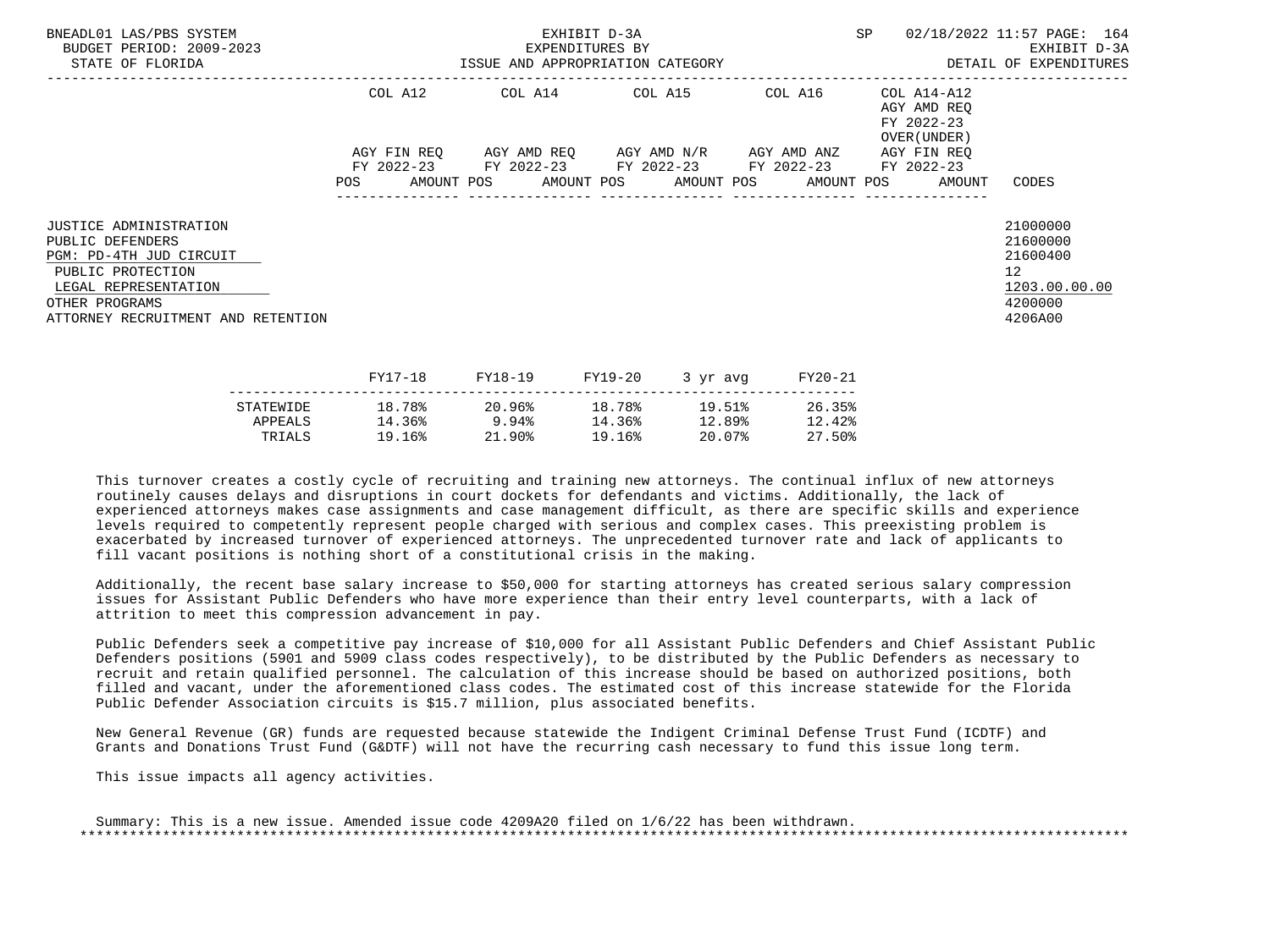| BNEADL01 LAS/PBS SYSTEM<br>BUDGET PERIOD: 2009-2023                                                                                                                        |                | EXHIBIT D-3A<br>EXPENDITURES BY                                                                                                                                      |                 | SP 02/18/2022 11:57 PAGE: 165<br>EXHIBIT D-3A |                                                                       |                                                                                             |
|----------------------------------------------------------------------------------------------------------------------------------------------------------------------------|----------------|----------------------------------------------------------------------------------------------------------------------------------------------------------------------|-----------------|-----------------------------------------------|-----------------------------------------------------------------------|---------------------------------------------------------------------------------------------|
| STATE OF FLORIDA                                                                                                                                                           |                | ISSUE AND APPROPRIATION CATEGORY                                                                                                                                     |                 |                                               |                                                                       | DETAIL OF EXPENDITURES                                                                      |
|                                                                                                                                                                            | COL A12<br>POS | AGY FIN REQ AGY AMD REQ AGY AMD N/R AGY AMD ANZ AGY FIN REQ<br>FY 2022-23 FY 2022-23 FY 2022-23 FY 2022-23 FY 2022-23<br>AMOUNT POS AMOUNT POS AMOUNT POS AMOUNT POS | COL A14 COL A15 | COL A16                                       | $COL A14- A12$<br>AGY AMD REQ<br>FY 2022-23<br>OVER (UNDER)<br>AMOUNT | CODES                                                                                       |
| JUSTICE ADMINISTRATION<br>PUBLIC DEFENDERS<br>PGM: PD-4TH JUD CIRCUIT<br>PUBLIC PROTECTION<br>LEGAL REPRESENTATION<br>OTHER PROGRAMS<br>ATTORNEY RECRUITMENT AND RETENTION |                |                                                                                                                                                                      |                 |                                               |                                                                       | 21000000<br>21600000<br>21600400<br>12 <sup>12</sup><br>1203.00.00.00<br>4200000<br>4206A00 |
| POSITION DETAIL OF SALARIES AND BENEFITS:                                                                                                                                  | FTE            | BASE RATE                                                                                                                                                            | ADDITIVES       | <b>BENEFITS</b>                               | SUBTOTAL<br>$\sim$ $\sim$                                             | LAPSE LAPSED SALARIES<br>AND BENEFITS                                                       |
| A14 - AGY AMD REQ FY 2022-23<br>CHANGES TO CURRENTLY AUTHORIZED POSITIONS<br>RA01 RATE & SALARY ADJ - BENEFITS NO FTE<br>N0001 001                                         | 0.00           | 880,000                                                                                                                                                              |                 |                                               | 322,608 1,202,608 0.00 1,202,608                                      |                                                                                             |
| TOTALS FOR ISSUE BY FUND<br>1000 GENERAL REVENUE FUND                                                                                                                      |                |                                                                                                                                                                      |                 |                                               |                                                                       | 1,202,608                                                                                   |
|                                                                                                                                                                            |                | $0.00$ 880,000                                                                                                                                                       |                 | 322,608 1,202,608                             |                                                                       | ______________<br>1,202,608<br>==============                                               |
| **********************************<br>TOTAL: LEGAL REPRESENTATION<br>BY FUND TYPE<br>GENERAL REVENUE FUND<br>TRUST FUNDS                                                   |                | 1,202,608                                                                                                                                                            | 56,000          |                                               | 1,202,608 1000                                                        | ****************<br>1203.00.00.00<br>2000                                                   |
| TOTAL PROG COMP<br>TOTAL SALARY RATE                                                                                                                                       |                | $56,000$ $1,258,608$<br>880,000                                                                                                                                      | 56,000          |                                               | 1,202,608<br>880,000                                                  |                                                                                             |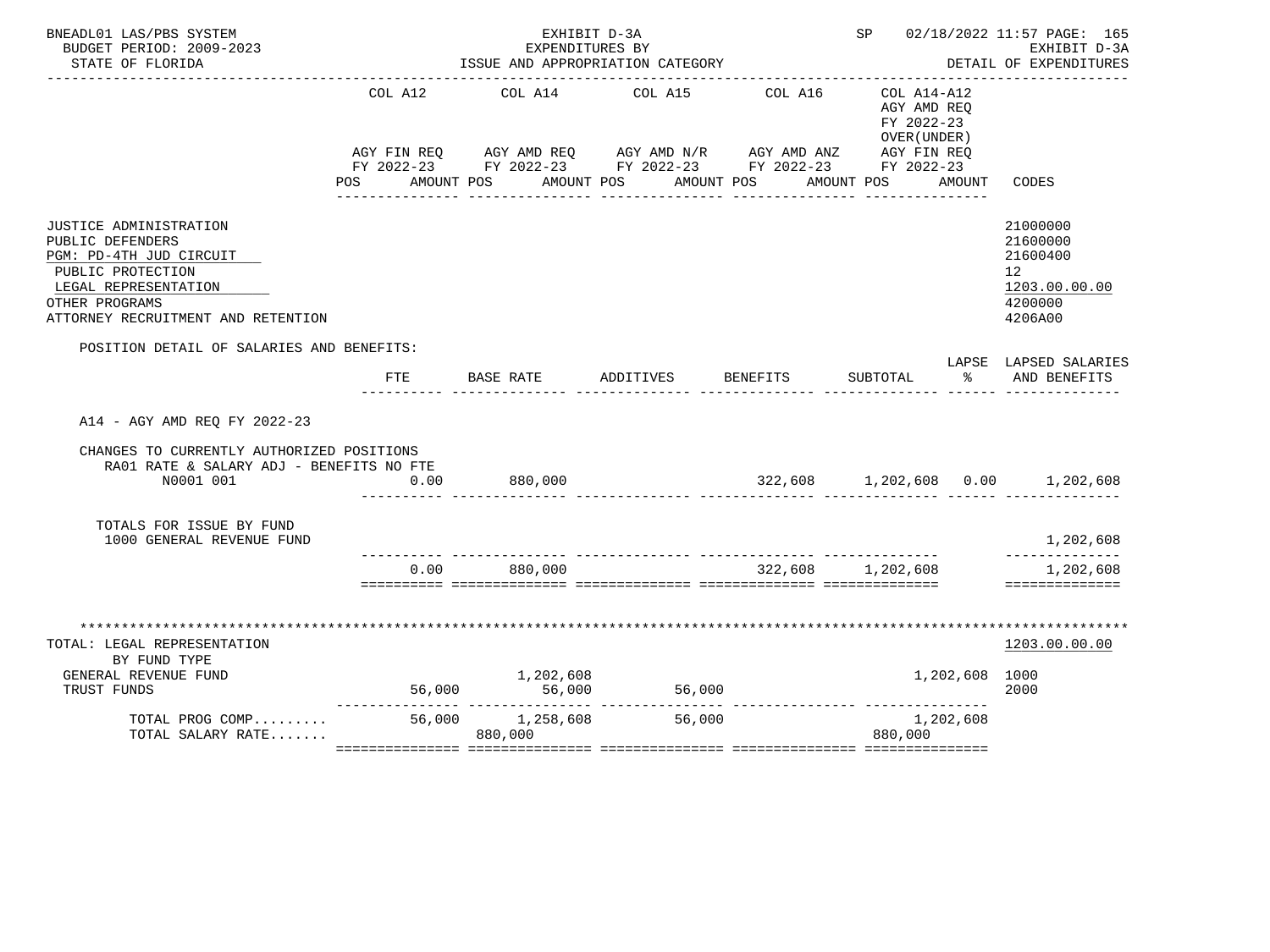| BNEADL01 LAS/PBS SYSTEM<br>BUDGET PERIOD: 2009-2023<br>STATE OF FLORIDA                                                                                                                                  |     | EXHIBIT D-3A<br>EXPENDITURES BY<br>EXPENDITURES BY<br>ISSUE AND APPROPRIATION CATEGORY                                                                                                                                        | SP 02/18/2022 11:57 PAGE: 166<br>DETAIL OF EXPENDITURES | EXHIBIT D-3A |                                                     |                                                                                                      |
|----------------------------------------------------------------------------------------------------------------------------------------------------------------------------------------------------------|-----|-------------------------------------------------------------------------------------------------------------------------------------------------------------------------------------------------------------------------------|---------------------------------------------------------|--------------|-----------------------------------------------------|------------------------------------------------------------------------------------------------------|
|                                                                                                                                                                                                          | POS | $COL A12$ $COL A14$ $COL A15$ $COL A16$ $COL A14-A12$<br>AGY FIN REQ AGY AMD REQ AGY AMD N/R AGY AMD ANZ AGY FIN REQ<br>FY 2022-23 FY 2022-23 FY 2022-23 FY 2022-23 FY 2022-23<br>AMOUNT POS AMOUNT POS AMOUNT POS AMOUNT POS |                                                         |              | AGY AMD REQ<br>FY 2022-23<br>OVER (UNDER)<br>AMOUNT | CODES                                                                                                |
| JUSTICE ADMINISTRATION<br>PUBLIC DEFENDERS<br>PGM: PD-5TH JUD CIRCUIT<br>PUBLIC PROTECTION<br>LEGAL REPRESENTATION<br>OTHER PROGRAMS<br>ATTORNEY RECRUITMENT AND RETENTION<br>SALARY RATE<br>SALARY RATE |     | 710,000<br>siciciosicios ciclosiciosi ciclosicios ciclosicum contectosicum ciclosiciosic                                                                                                                                      |                                                         |              | 710,000                                             | 21000000<br>21600000<br>21600500<br>12 <sup>°</sup><br>1203.00.00.00<br>4200000<br>4206A00<br>000000 |
| SALARIES AND BENEFITS                                                                                                                                                                                    |     |                                                                                                                                                                                                                               |                                                         |              |                                                     | 010000                                                                                               |
| $-STATE$<br>GENERAL REVENUE FUND                                                                                                                                                                         |     | 970,286                                                                                                                                                                                                                       |                                                         |              | 970.286 1000 1                                      |                                                                                                      |
| TOTAL: ATTORNEY RECRUITMENT AND RETENTION<br>TOTAL ISSUE<br>TOTAL SALARY RATE                                                                                                                            |     | 970,286<br>710,000                                                                                                                                                                                                            |                                                         |              | 970,286<br>710,000                                  | 4206A00                                                                                              |
| AGENCY ISSUE NARRATIVE:<br>2022-2023 BUDGET YEAR NARRATIVE:                                                                                                                                              |     |                                                                                                                                                                                                                               | IT COMPONENT? NO                                        |              |                                                     |                                                                                                      |

Amended 2022-23 Narrative after December 15, 2021

IC#4206A00 Attorney Recruitment and Retention

FPDA Priority Issue #1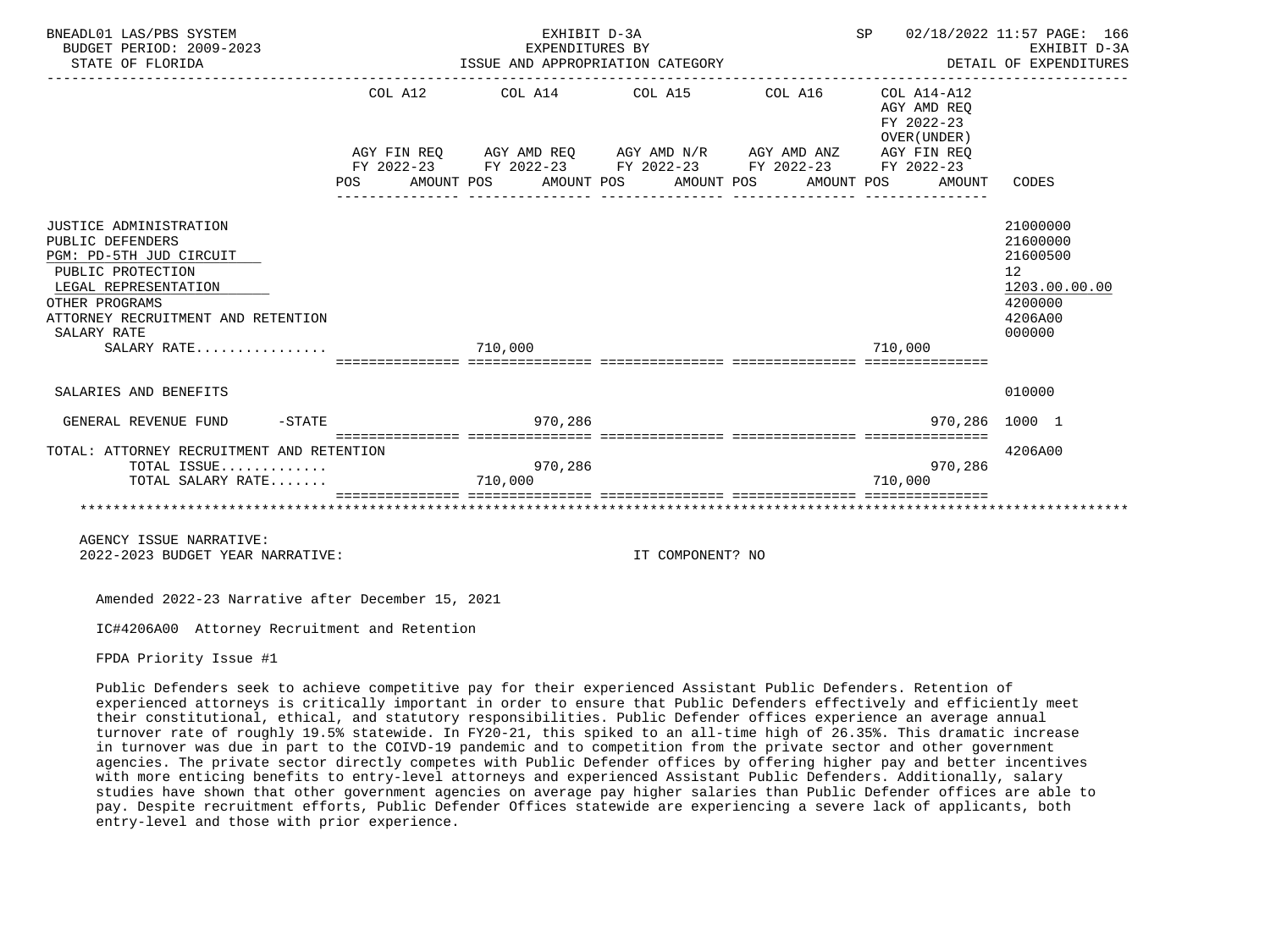| BNEADL01 LAS/PBS SYSTEM<br>BUDGET PERIOD: 2009-2023<br>STATE OF FLORIDA                                                                                                    | EXHIBIT D-3A<br>EXPENDITURES BY<br>ISSUE AND APPROPRIATION CATEGORY |             |  |                 |  |                                                        |  | SP      |  | 02/18/2022 11:57 PAGE: 167<br>EXHIBIT D-3A<br>DETAIL OF EXPENDITURES |                                                                                            |
|----------------------------------------------------------------------------------------------------------------------------------------------------------------------------|---------------------------------------------------------------------|-------------|--|-----------------|--|--------------------------------------------------------|--|---------|--|----------------------------------------------------------------------|--------------------------------------------------------------------------------------------|
|                                                                                                                                                                            |                                                                     |             |  |                 |  | COL A12 COL A14 COL A15 COL A16                        |  |         |  | COL A14-A12<br>AGY AMD REO<br>FY 2022-23<br>OVER (UNDER )            |                                                                                            |
|                                                                                                                                                                            |                                                                     | AGY FIN REO |  |                 |  | AGY AMD REQ       AGY AMD N/R       AGY AMD ANZ        |  |         |  | AGY FIN REO                                                          |                                                                                            |
|                                                                                                                                                                            |                                                                     |             |  |                 |  | FY 2022-23 FY 2022-23 FY 2022-23 FY 2022-23 FY 2022-23 |  |         |  | POS AMOUNT POS AMOUNT POS AMOUNT POS AMOUNT POS AMOUNT               | CODES                                                                                      |
| JUSTICE ADMINISTRATION<br>PUBLIC DEFENDERS<br>PGM: PD-5TH JUD CIRCUIT<br>PUBLIC PROTECTION<br>LEGAL REPRESENTATION<br>OTHER PROGRAMS<br>ATTORNEY RECRUITMENT AND RETENTION |                                                                     |             |  |                 |  |                                                        |  |         |  |                                                                      | 21000000<br>21600000<br>21600500<br>12 <sup>°</sup><br>1203.00.00.00<br>4200000<br>4206A00 |
|                                                                                                                                                                            |                                                                     | FY17-18     |  | FY18-19 FY19-20 |  | 3 yr avg                                               |  | FY20-21 |  |                                                                      |                                                                                            |

|           | - - - <i>-</i> - - - | ----- <b>---</b> | ---- <i>-</i> -- | $J + M + M$ | ------ |
|-----------|----------------------|------------------|------------------|-------------|--------|
| STATEWIDE | 18.78%               | 20.96%           | 18.78%           | 19.51%      | 26.35% |
| APPEALS   | 14.36%               | 9.94%            | 14.36%           | 12.89%      | 12.42% |
| TRIALS    | 19.16%               | $21.90\%$        | 19.16%           | 20.07%      | 27.50% |
|           |                      |                  |                  |             |        |

 Additionally, the recent base salary increase to \$50,000 for starting attorneys has created serious salary compression issues for Assistant Public Defenders who have more experience than their entry level counterparts, with a lack of attrition to meet this compression advancement in pay.

 Public Defenders seek a competitive pay increase of \$10,000 for all Assistant Public Defenders and Chief Assistant Public Defenders positions (5901 and 5909 class codes respectively), to be distributed by the Public Defenders as necessary to recruit and retain qualified personnel. The calculation of this increase should be based on authorized positions, both filled and vacant, under the aforementioned class codes. The estimated cost of this increase statewide for the Florida Public Defender Association circuits is \$15.7 million, plus associated benefits.

 New General Revenue (GR) funds are requested because statewide the Indigent Criminal Defense Trust Fund (ICDTF) and Grants and Donations Trust Fund (G&DTF) will not have the recurring cash necessary to fund this issue long term.

This issue impacts all agency activities.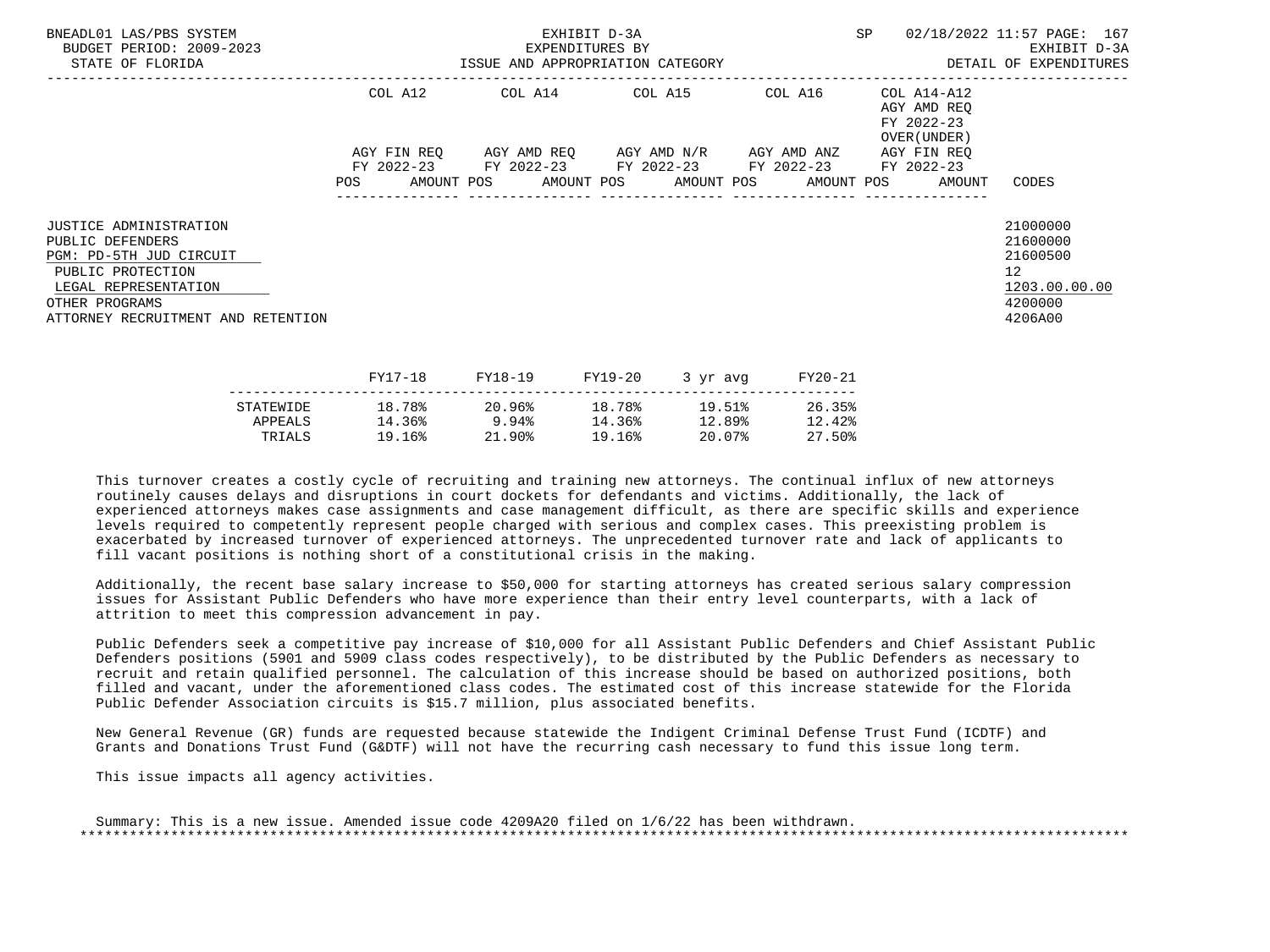| BNEADL01 LAS/PBS SYSTEM<br>BUDGET PERIOD: 2009-2023                                                                                                                        |                | EXHIBIT D-3A<br>EXPENDITURES BY                                                                                                                           |                                                         |                              | SP 02/18/2022 11:57 PAGE: 168<br>EXHIBIT D-3A                          |              |                                                                               |
|----------------------------------------------------------------------------------------------------------------------------------------------------------------------------|----------------|-----------------------------------------------------------------------------------------------------------------------------------------------------------|---------------------------------------------------------|------------------------------|------------------------------------------------------------------------|--------------|-------------------------------------------------------------------------------|
| STATE OF FLORIDA                                                                                                                                                           |                | ISSUE AND APPROPRIATION CATEGORY                                                                                                                          |                                                         |                              |                                                                        |              | DETAIL OF EXPENDITURES                                                        |
|                                                                                                                                                                            | COL A12<br>POS | AGY FIN REQ AGY AMD REQ AGY AMD N/R AGY AMD ANZ AGY FIN REQ<br>FY 2022-23 FY 2022-23 FY 2022-23 FY 2022-23 FY 2022-23<br>AMOUNT POS AMOUNT POS AMOUNT POS | COL A14 COL A15<br>____________________________________ | COL A16<br>_______________   | COL A14-A12<br>AGY AMD REO<br>FY 2022-23<br>OVER (UNDER)<br>AMOUNT POS | AMOUNT       | CODES                                                                         |
| JUSTICE ADMINISTRATION<br>PUBLIC DEFENDERS<br>PGM: PD-5TH JUD CIRCUIT<br>PUBLIC PROTECTION<br>LEGAL REPRESENTATION<br>OTHER PROGRAMS<br>ATTORNEY RECRUITMENT AND RETENTION |                |                                                                                                                                                           |                                                         |                              |                                                                        |              | 21000000<br>21600000<br>21600500<br>12<br>1203.00.00.00<br>4200000<br>4206A00 |
| POSITION DETAIL OF SALARIES AND BENEFITS:                                                                                                                                  |                |                                                                                                                                                           |                                                         |                              |                                                                        |              | LAPSE LAPSED SALARIES                                                         |
|                                                                                                                                                                            | <b>FTE</b>     | BASE RATE                                                                                                                                                 | ADDITIVES                                               | BENEFITS                     | SUBTOTAL                                                               | ော အေ        | AND BENEFITS                                                                  |
| A14 - AGY AMD REO FY 2022-23                                                                                                                                               |                |                                                                                                                                                           |                                                         |                              |                                                                        |              |                                                                               |
| CHANGES TO CURRENTLY AUTHORIZED POSITIONS<br>RA01 RATE & SALARY ADJ - BENEFITS NO FTE                                                                                      |                |                                                                                                                                                           |                                                         |                              |                                                                        |              |                                                                               |
| N0001 001                                                                                                                                                                  | 0.00           | 710,000                                                                                                                                                   |                                                         | 260,286 970,286 0.00 970,286 |                                                                        |              |                                                                               |
| TOTALS FOR ISSUE BY FUND<br>1000 GENERAL REVENUE FUND                                                                                                                      |                | .i iliailiailiailia tittivateista tittivateistaa tittivateistaa                                                                                           |                                                         |                              |                                                                        |              | 970,286                                                                       |
|                                                                                                                                                                            | 0.00           | 710,000                                                                                                                                                   |                                                         | 260,286 970,286              |                                                                        |              | 970,286<br>==============                                                     |
|                                                                                                                                                                            |                |                                                                                                                                                           |                                                         |                              |                                                                        |              |                                                                               |
| TOTAL: LEGAL REPRESENTATION                                                                                                                                                |                |                                                                                                                                                           |                                                         |                              |                                                                        |              | 1203.00.00.00                                                                 |
| BY FUND TYPE                                                                                                                                                               |                |                                                                                                                                                           |                                                         |                              |                                                                        |              |                                                                               |
| GENERAL REVENUE FUND<br>SALARY RATE                                                                                                                                        |                | 970,286<br>710,000                                                                                                                                        |                                                         |                              | 710,000                                                                | 970,286 1000 |                                                                               |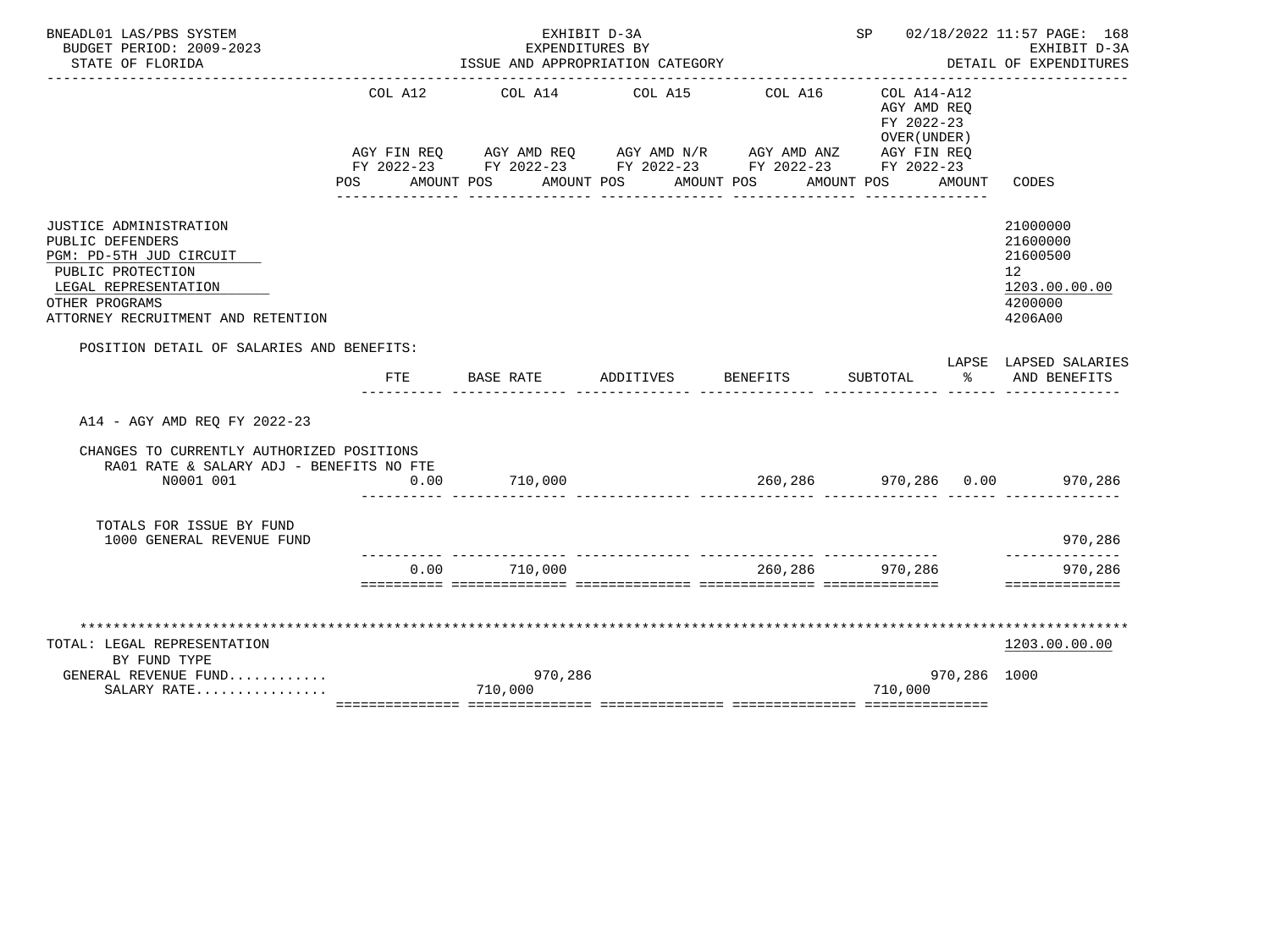| BNEADL01 LAS/PBS SYSTEM<br>BUDGET PERIOD: 2009-2023<br>STATE OF FLORIDA                                                                                                                                  | ISSUE AND APPROPRIATION CATEGORY | __________________________________                                                                                                                                                                                     | SP 02/18/2022 11:57 PAGE: 169<br>EXHIBIT D-3A<br>DETAIL OF EXPENDITURES |  |                                                                                                     |                                                                                                      |
|----------------------------------------------------------------------------------------------------------------------------------------------------------------------------------------------------------|----------------------------------|------------------------------------------------------------------------------------------------------------------------------------------------------------------------------------------------------------------------|-------------------------------------------------------------------------|--|-----------------------------------------------------------------------------------------------------|------------------------------------------------------------------------------------------------------|
|                                                                                                                                                                                                          |                                  | ------------------------------------<br>$COL A12$ $COL A14$ $COL A15$ $COL A16$ $COL A14-A12$<br>AGY FIN REQ AGY AMD REQ AGY AMD N/R AGY AMD ANZ AGY FIN REQ<br>FY 2022-23 FY 2022-23 FY 2022-23 FY 2022-23 FY 2022-23 |                                                                         |  | AGY AMD REO<br>FY 2022-23<br>OVER (UNDER)<br>POS AMOUNT POS AMOUNT POS AMOUNT POS AMOUNT POS AMOUNT | CODES                                                                                                |
| JUSTICE ADMINISTRATION<br>PUBLIC DEFENDERS<br>PGM: PD-6TH JUD CIRCUIT<br>PUBLIC PROTECTION<br>LEGAL REPRESENTATION<br>OTHER PROGRAMS<br>ATTORNEY RECRUITMENT AND RETENTION<br>SALARY RATE<br>SALARY RATE |                                  | 1,237,500                                                                                                                                                                                                              |                                                                         |  | 1,237,500                                                                                           | 21000000<br>21600000<br>21600600<br>12 <sup>°</sup><br>1203.00.00.00<br>4200000<br>4206A00<br>000000 |
| SALARIES AND BENEFITS                                                                                                                                                                                    |                                  |                                                                                                                                                                                                                        |                                                                         |  |                                                                                                     | 010000                                                                                               |
| $-STATE$<br>GENERAL REVENUE FUND                                                                                                                                                                         |                                  | 1.691.168                                                                                                                                                                                                              |                                                                         |  | 1,691,168 1000 1                                                                                    |                                                                                                      |
| TOTAL: ATTORNEY RECRUITMENT AND RETENTION<br>TOTAL ISSUE<br>TOTAL SALARY RATE                                                                                                                            |                                  | 1,691,168<br>1,237,500                                                                                                                                                                                                 |                                                                         |  | 1,691,168<br>1,237,500                                                                              | 4206A00                                                                                              |
|                                                                                                                                                                                                          |                                  |                                                                                                                                                                                                                        |                                                                         |  |                                                                                                     |                                                                                                      |
| AGENCY ISSUE NARRATIVE:<br>2022-2023 BUDGET YEAR NARRATIVE:                                                                                                                                              |                                  |                                                                                                                                                                                                                        | IT COMPONENT? NO                                                        |  |                                                                                                     |                                                                                                      |

Amended 2022-23 Narrative after December 15, 2021

IC#4206A00 Attorney Recruitment and Retention

FPDA Priority Issue #1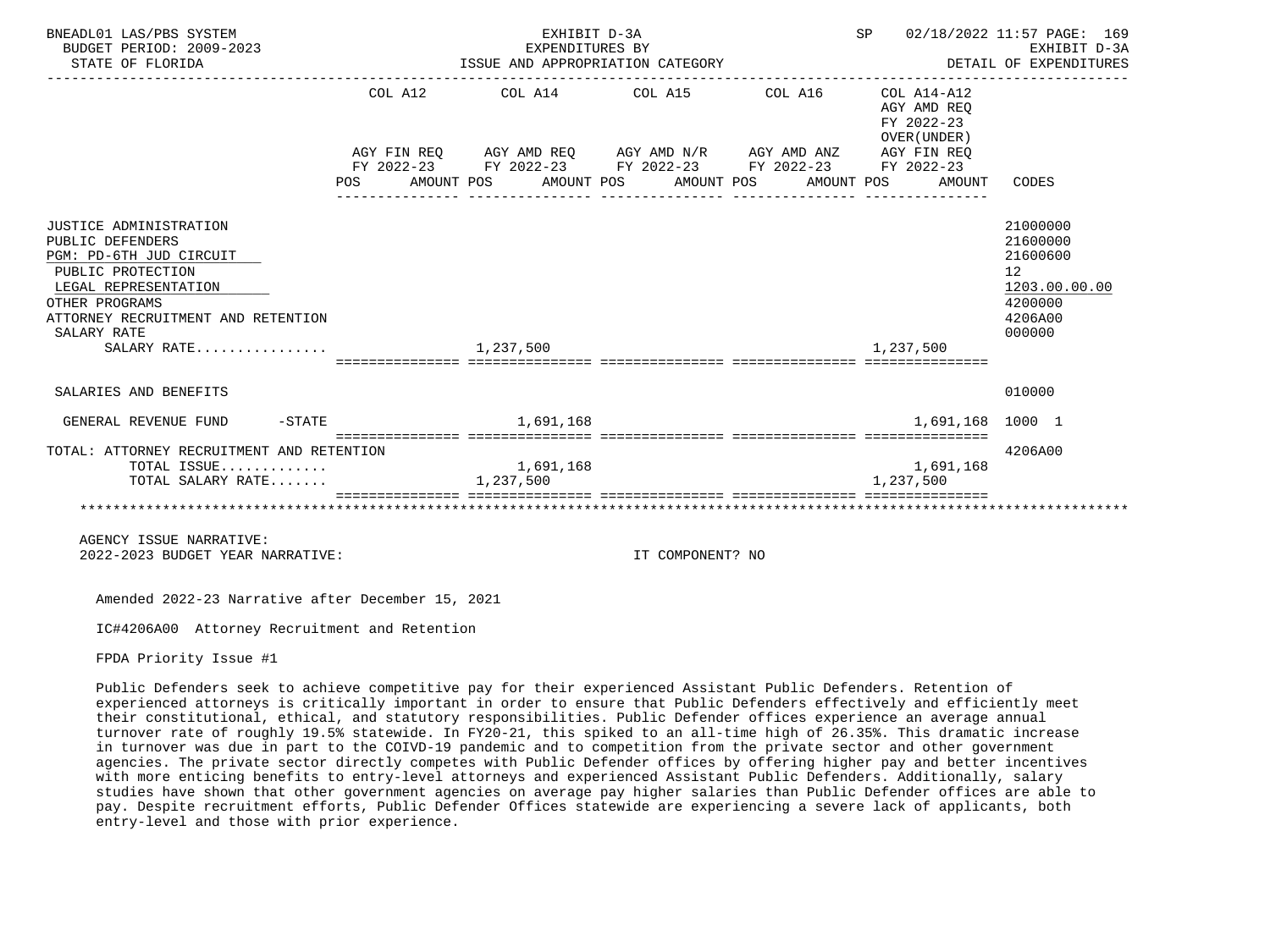| BNEADL01 LAS/PBS SYSTEM<br>BUDGET PERIOD: 2009-2023<br>STATE OF FLORIDA                                                                                                           | EXHIBIT D-3A<br>EXPENDITURES BY<br>ISSUE AND APPROPRIATION CATEGORY |             |  |         |         |                                                 |  | SP      |  | 02/18/2022 11:57 PAGE: 170<br>EXHIBIT D-3A<br>DETAIL OF EXPENDITURES |                                                                                            |
|-----------------------------------------------------------------------------------------------------------------------------------------------------------------------------------|---------------------------------------------------------------------|-------------|--|---------|---------|-------------------------------------------------|--|---------|--|----------------------------------------------------------------------|--------------------------------------------------------------------------------------------|
|                                                                                                                                                                                   | COL A12                                                             |             |  |         |         | COL A14 COL A15 COL A16                         |  |         |  | COL A14-A12<br>AGY AMD REO<br>FY 2022-23<br>OVER (UNDER )            |                                                                                            |
|                                                                                                                                                                                   |                                                                     | AGY FIN REO |  |         |         | AGY AMD REQ       AGY AMD N/R       AGY AMD ANZ |  |         |  | AGY FIN REO                                                          |                                                                                            |
|                                                                                                                                                                                   | FY 2022-23<br>POS                                                   |             |  |         |         | FY 2022-23 FY 2022-23 FY 2022-23                |  |         |  | FY 2022-23<br>AMOUNT POS AMOUNT POS AMOUNT POS AMOUNT POS AMOUNT     | CODES                                                                                      |
| <b>JUSTICE ADMINISTRATION</b><br>PUBLIC DEFENDERS<br>PGM: PD-6TH JUD CIRCUIT<br>PUBLIC PROTECTION<br>LEGAL REPRESENTATION<br>OTHER PROGRAMS<br>ATTORNEY RECRUITMENT AND RETENTION |                                                                     |             |  |         |         |                                                 |  |         |  |                                                                      | 21000000<br>21600000<br>21600600<br>12 <sup>°</sup><br>1203.00.00.00<br>4200000<br>4206A00 |
|                                                                                                                                                                                   | FY17-18                                                             |             |  | FY18-19 | FY19-20 | 3 yr avg                                        |  | FY20-21 |  |                                                                      |                                                                                            |

|           | - - - <i>-</i> - - - | ----- <b>---</b> | ---- <i>-</i> -- | $J + M + M$ | ------ |
|-----------|----------------------|------------------|------------------|-------------|--------|
| STATEWIDE | 18.78%               | 20.96%           | 18.78%           | 19.51%      | 26.35% |
| APPEALS   | 14.36%               | 9.94%            | 14.36%           | 12.89%      | 12.42% |
| TRIALS    | 19.16%               | $21.90\%$        | 19.16%           | 20.07%      | 27.50% |
|           |                      |                  |                  |             |        |

 Additionally, the recent base salary increase to \$50,000 for starting attorneys has created serious salary compression issues for Assistant Public Defenders who have more experience than their entry level counterparts, with a lack of attrition to meet this compression advancement in pay.

 Public Defenders seek a competitive pay increase of \$10,000 for all Assistant Public Defenders and Chief Assistant Public Defenders positions (5901 and 5909 class codes respectively), to be distributed by the Public Defenders as necessary to recruit and retain qualified personnel. The calculation of this increase should be based on authorized positions, both filled and vacant, under the aforementioned class codes. The estimated cost of this increase statewide for the Florida Public Defender Association circuits is \$15.7 million, plus associated benefits.

 New General Revenue (GR) funds are requested because statewide the Indigent Criminal Defense Trust Fund (ICDTF) and Grants and Donations Trust Fund (G&DTF) will not have the recurring cash necessary to fund this issue long term.

This issue impacts all agency activities.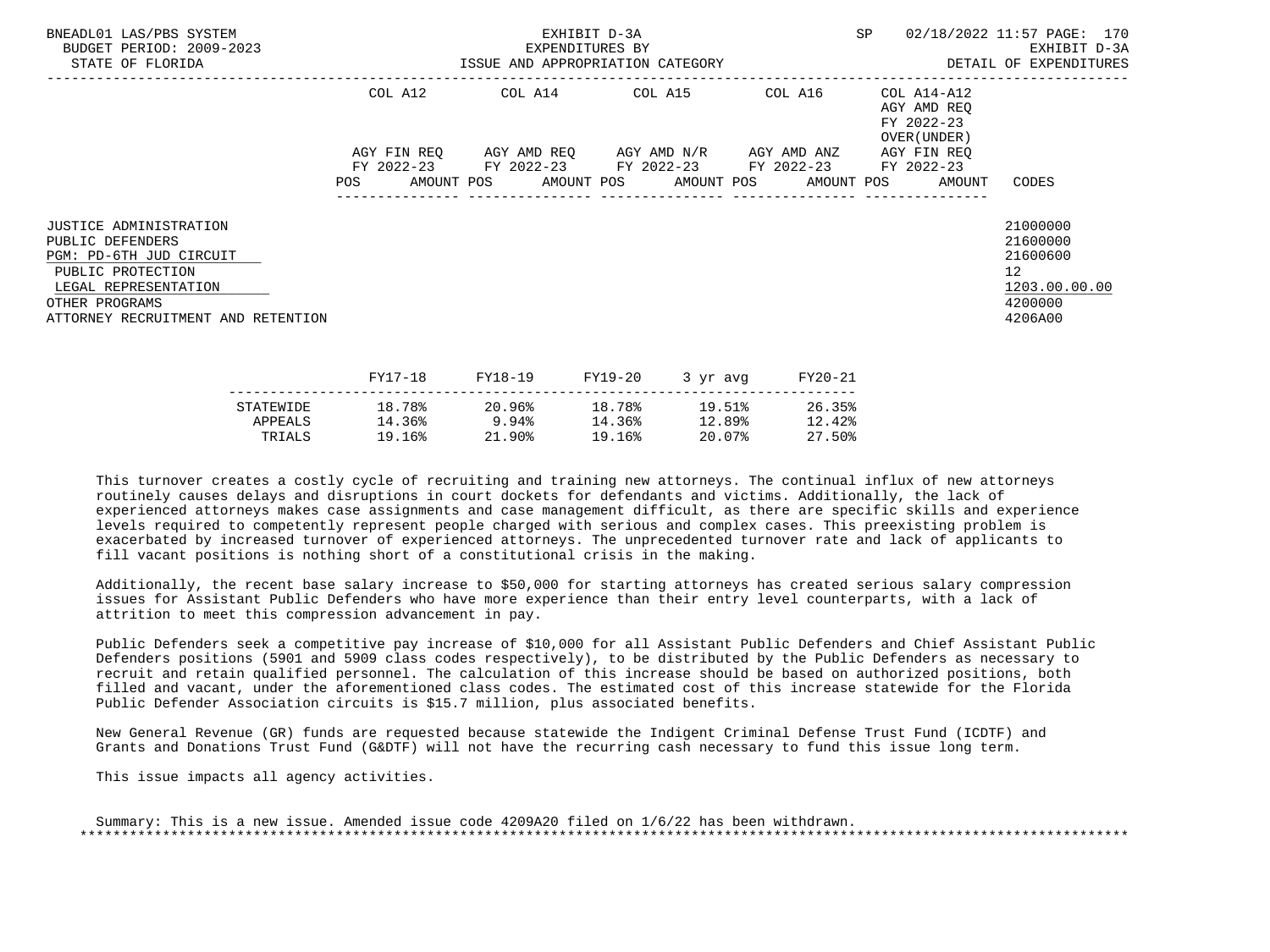| BNEADL01 LAS/PBS SYSTEM<br>BUDGET PERIOD: 2009-2023<br>STATE OF FLORIDA                                                                                                    |                                          | EXHIBIT D-3A<br>EXPENDITURES BY<br>ISSUE AND APPROPRIATION CATEGORY                                               |                                  |             | SP 02/18/2022 11:57 PAGE: 171                                                                | EXHIBIT D-3A<br>DETAIL OF EXPENDITURES                                                      |
|----------------------------------------------------------------------------------------------------------------------------------------------------------------------------|------------------------------------------|-------------------------------------------------------------------------------------------------------------------|----------------------------------|-------------|----------------------------------------------------------------------------------------------|---------------------------------------------------------------------------------------------|
|                                                                                                                                                                            | COL A12<br>AGY FIN REQ<br>POS AMOUNT POS | COL A14<br>AGY AMD REQ      AGY AMD N/R     AGY AMD ANZ<br>FY 2022-23 FY 2022-23 FY 2022-23 FY 2022-23 FY 2022-23 | COL A15<br>AMOUNT POS AMOUNT POS | COL A16     | COL A14-A12<br>AGY AMD REQ<br>FY 2022-23<br>OVER (UNDER)<br>AGY FIN REQ<br>AMOUNT POS AMOUNT | CODES                                                                                       |
| JUSTICE ADMINISTRATION<br>PUBLIC DEFENDERS<br>PGM: PD-6TH JUD CIRCUIT<br>PUBLIC PROTECTION<br>LEGAL REPRESENTATION<br>OTHER PROGRAMS<br>ATTORNEY RECRUITMENT AND RETENTION |                                          |                                                                                                                   |                                  |             |                                                                                              | 21000000<br>21600000<br>21600600<br>12 <sup>12</sup><br>1203.00.00.00<br>4200000<br>4206A00 |
| POSITION DETAIL OF SALARIES AND BENEFITS:                                                                                                                                  | <b>FTE</b>                               | BASE RATE                                                                                                         | ADDITIVES BENEFITS               |             | SUBTOTAL<br>$\sim$ $\sim$                                                                    | LAPSE LAPSED SALARIES<br>AND BENEFITS                                                       |
| A14 - AGY AMD REO FY 2022-23<br>CHANGES TO CURRENTLY AUTHORIZED POSITIONS                                                                                                  |                                          |                                                                                                                   |                                  |             |                                                                                              |                                                                                             |
| RA01 RATE & SALARY ADJ - BENEFITS NO FTE<br>N0001 001                                                                                                                      | 0.00                                     | 1,237,500                                                                                                         |                                  | --- ------- |                                                                                              |                                                                                             |
| TOTALS FOR ISSUE BY FUND<br>1000 GENERAL REVENUE FUND                                                                                                                      |                                          |                                                                                                                   |                                  |             |                                                                                              | 1,691,168<br>--------------                                                                 |
|                                                                                                                                                                            | 0.00                                     | 1,237,500                                                                                                         |                                  | 453,668     | 1,691,168                                                                                    | 1,691,168<br>==============                                                                 |
|                                                                                                                                                                            |                                          |                                                                                                                   |                                  |             |                                                                                              |                                                                                             |
| IMPROVED PROGRAMS<br>TREATMENT AND JOB PLACEMENT FOR<br>MENTALLY ILL DEFENDANTS<br>SALARY RATE<br>SALARY RATE                                                              |                                          | 130,024                                                                                                           |                                  |             | 130,024                                                                                      | 5000000<br>5000550<br>000000                                                                |
| SALARIES AND BENEFITS                                                                                                                                                      |                                          |                                                                                                                   |                                  |             |                                                                                              | 010000                                                                                      |
| $-STATE$<br>GENERAL REVENUE FUND                                                                                                                                           |                                          | 3.00<br>206,944                                                                                                   |                                  |             | 3.00<br>206,944 1000 1                                                                       |                                                                                             |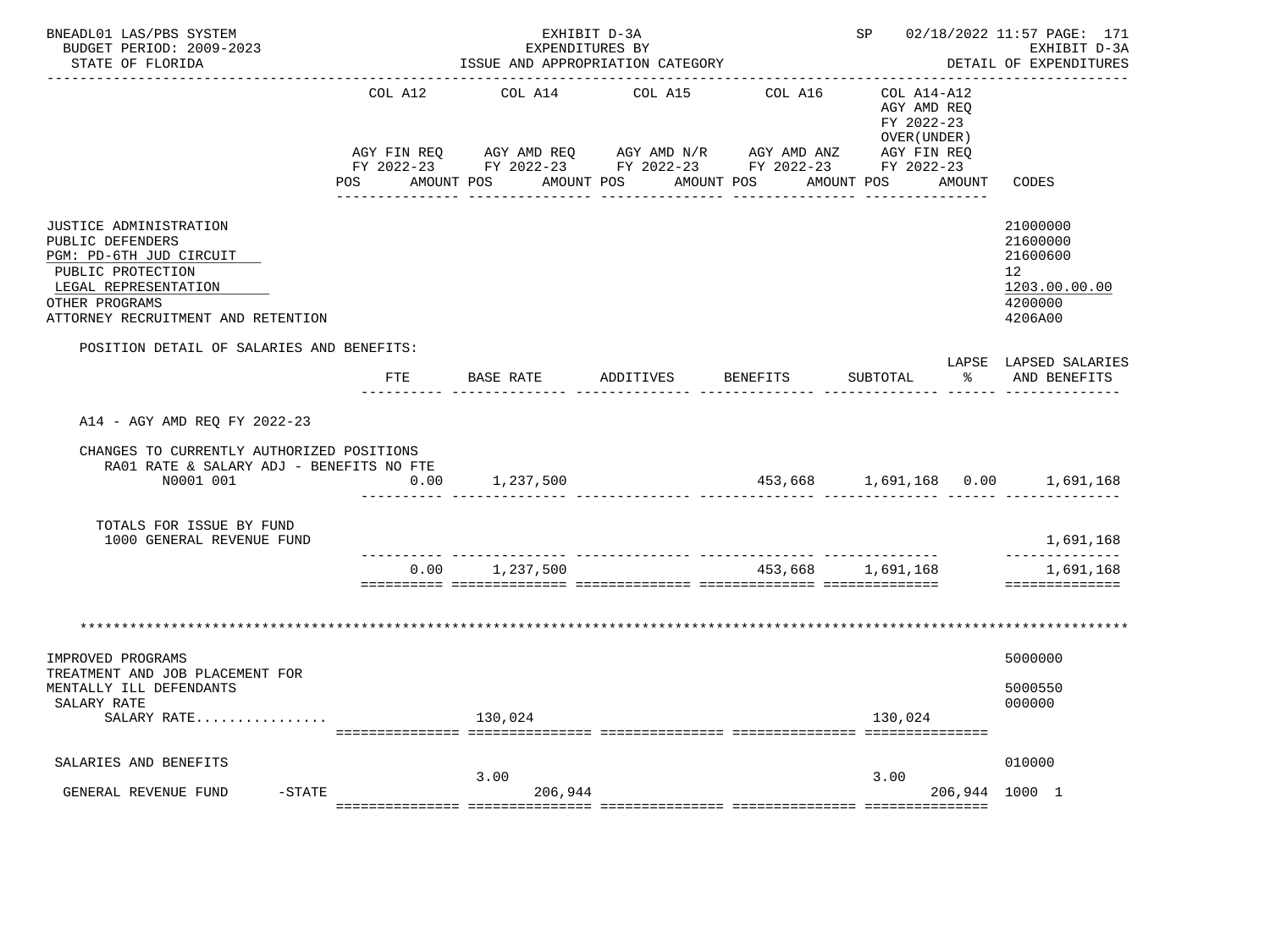| BNEADL01 LAS/PBS SYSTEM<br>BUDGET PERIOD: 2009-2023<br>STATE OF FLORIDA                                                                                                                                                          |                   |                       | EXHIBIT D-3A<br>EXPENDITURES BY | ISSUE AND APPROPRIATION CATEGORY                                                                                                                          |                       | SP 02/18/2022 11:57 PAGE: 172                                      | EXHIBIT D-3A<br>DETAIL OF EXPENDITURES                                                  |
|----------------------------------------------------------------------------------------------------------------------------------------------------------------------------------------------------------------------------------|-------------------|-----------------------|---------------------------------|-----------------------------------------------------------------------------------------------------------------------------------------------------------|-----------------------|--------------------------------------------------------------------|-----------------------------------------------------------------------------------------|
|                                                                                                                                                                                                                                  |                   | COL A12<br><b>POS</b> | COL A14<br>AMOUNT POS           | COL A15<br>AGY FIN REQ AGY AMD REQ AGY AMD N/R AGY AMD ANZ AGY FIN REQ<br>FY 2022-23 FY 2022-23 FY 2022-23 FY 2022-23 FY 2022-23<br>AMOUNT POS AMOUNT POS | COL A16<br>AMOUNT POS | COL A14-A12<br>AGY AMD REO<br>FY 2022-23<br>OVER (UNDER)<br>AMOUNT | CODES                                                                                   |
| JUSTICE ADMINISTRATION<br>PUBLIC DEFENDERS<br>PGM: PD-6TH JUD CIRCUIT<br>PUBLIC PROTECTION<br>LEGAL REPRESENTATION<br>IMPROVED PROGRAMS<br>TREATMENT AND JOB PLACEMENT FOR<br>MENTALLY ILL DEFENDANTS<br>OTHER PERSONAL SERVICES |                   |                       |                                 |                                                                                                                                                           |                       |                                                                    | 21000000<br>21600000<br>21600600<br>12<br>1203.00.00.00<br>5000000<br>5000550<br>030000 |
| GENERAL REVENUE FUND                                                                                                                                                                                                             | $-$ STATE         |                       | 20,000                          |                                                                                                                                                           |                       |                                                                    | 20,000 1000 1                                                                           |
| SPECIAL CATEGORIES<br>PUBLIC DEFENDER OPERATIONS                                                                                                                                                                                 |                   |                       |                                 |                                                                                                                                                           |                       |                                                                    | 100000<br>103226                                                                        |
| GENERAL REVENUE FUND                                                                                                                                                                                                             | $-\mathtt{STATE}$ |                       |                                 | 15,457 10,650                                                                                                                                             |                       |                                                                    | 15,457 1000 1                                                                           |
| TR/DMS/HR SVCS/STW CONTRCT                                                                                                                                                                                                       |                   |                       |                                 |                                                                                                                                                           |                       |                                                                    | 107040                                                                                  |
| GENERAL REVENUE FUND                                                                                                                                                                                                             | $-$ STATE         |                       | 642                             |                                                                                                                                                           |                       |                                                                    | 642 1000 1                                                                              |
| TOTAL: TREATMENT AND JOB PLACEMENT FOR<br>MENTALLY ILL DEFENDANTS<br>TOTAL POSITIONS<br>TOTAL ISSUE<br>TOTAL SALARY RATE                                                                                                         |                   |                       | 3.00<br>130,024                 | 243,043 10,650                                                                                                                                            |                       | 3.00<br>243,043<br>130,024                                         | 5000550                                                                                 |
| AGENCY ISSUE NARRATIVE:<br>2022-2023 BUDGET YEAR NARRATIVE:<br>2022-23 Amended Narrative After December 15, 2021                                                                                                                 |                   |                       |                                 | IT COMPONENT? NO                                                                                                                                          |                       |                                                                    |                                                                                         |

 In 2005, Florida's Mental Health Act was modified to include involuntary outpatient services as an alternative to inpatient commitment. The hope was to reduce the overwhelming number of individuals committed under Florida's Baker Act by assisting individuals before they are in need of acute inpatient treatment. Although outpatient services are cheaper than an inpatient stay, most communities do not have the manpower and resources to independently fund an additional court treatment program. With the assistance of a Substance Abuse and Mental Health Services Administration (SAMHSA) Grant, the Office of the Public Defender of the 6th Judicial Circuit has partnered with the State Attorney's Office, the Judiciary, Pinellas County Board of County Commissioners, the Florida Department of Health, and local treatment providers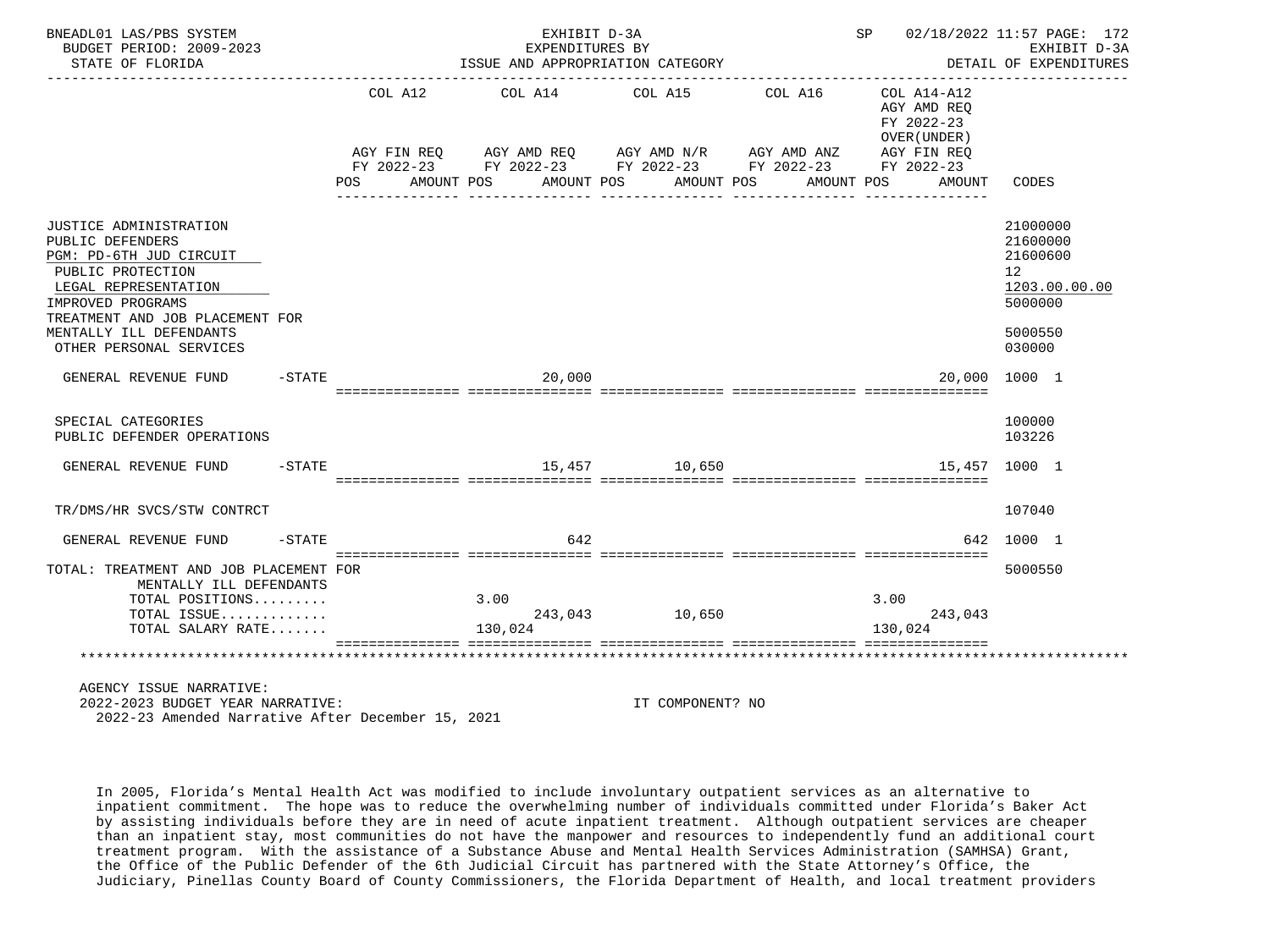| BNEADL01 LAS/PBS SYSTEM<br>BUDGET PERIOD: 2009-2023<br>STATE OF FLORIDA                                                                                                           | EXHIBIT D-3A<br>EXPENDITURES BY<br>ISSUE AND APPROPRIATION CATEGORY THE SERIES OF DETAIL OF EXPENDITURES |  |                                                                                                           |  | SP                                                                | 02/18/2022 11:57 PAGE: 173<br>EXHIBIT D-3A                         |
|-----------------------------------------------------------------------------------------------------------------------------------------------------------------------------------|----------------------------------------------------------------------------------------------------------|--|-----------------------------------------------------------------------------------------------------------|--|-------------------------------------------------------------------|--------------------------------------------------------------------|
|                                                                                                                                                                                   |                                                                                                          |  | COL A12 COL A14 COL A15 COL A16                                                                           |  | COL A14-A12<br>AGY AMD REO<br>FY 2022-23<br>OVER (UNDER )         |                                                                    |
|                                                                                                                                                                                   | <b>POS</b>                                                                                               |  | AGY FIN REO AGY AMD REO AGY AMD N/R AGY AMD ANZ<br>FY 2022-23 FY 2022-23 FY 2022-23 FY 2022-23 FY 2022-23 |  | AGY FIN REO<br>AMOUNT POS AMOUNT POS AMOUNT POS AMOUNT POS AMOUNT | CODES                                                              |
| <b>JUSTICE ADMINISTRATION</b><br>PUBLIC DEFENDERS<br>PGM: PD-6TH JUD CIRCUIT<br>PUBLIC PROTECTION<br>LEGAL REPRESENTATION<br>IMPROVED PROGRAMS<br>TREATMENT AND JOB PLACEMENT FOR |                                                                                                          |  |                                                                                                           |  |                                                                   | 21000000<br>21600000<br>21600600<br>12<br>1203.00.00.00<br>5000000 |
| MENTALLY ILL DEFENDANTS                                                                                                                                                           |                                                                                                          |  |                                                                                                           |  |                                                                   | 5000550                                                            |

 developed the Assisted Outpatient Treatment (AOT) Program modeled from the statutory provision for involuntary outpatient services. Despite obstacles created from the COVID-19 Pandemic, the Pinellas County AOT Program has served over 150 individuals. By providing mental health treatment, social services, and court supervision to individuals for 6-12 months, AOT reduces the financial burden on our local emergency rooms and public mental health receiving facilities by decreasing the number of those in need of acute emergency services. AOT could also reduce the number of defendants filtered through the criminal justice system based upon a 2016 statutory amendment which allows for criminal county court judges to order involuntary outpatient services for those deemed appropriate. The SAMHSA grant support for this program will end in September 2022. PD 6 hopes to maintain the current program as well as to expand and offer the program as a resource to the criminal court judges. In order for the Public Defender's Office to continue to operate the AOT program, this request is for funding for a full time assistant public defender, a full-time mitigation specialist and a full-time disposition specialist from General Revenue Salaries and Benefits, as well as a Court Liaison from OPS.

This issue impacts all agency activities.

| POSITION DETAIL OF SALARIES AND BENEFITS:      |            |           |           |                 |          |            |                                 |
|------------------------------------------------|------------|-----------|-----------|-----------------|----------|------------|---------------------------------|
|                                                | <b>FTE</b> | BASE RATE | ADDITIVES | <b>BENEFITS</b> | SUBTOTAL | LAPSE<br>ႜ | LAPSED SALARIES<br>AND BENEFITS |
|                                                |            |           |           |                 |          |            |                                 |
| A14 - AGY AMD REQ FY 2022-23                   |            |           |           |                 |          |            |                                 |
|                                                |            |           |           |                 |          |            |                                 |
| NEW POSITIONS<br>5571 DISPOSITION SPECIALIST I |            |           |           |                 |          |            |                                 |
| N0002 001                                      | 1.00       | 38,000    |           | 21,549          | 59,549   | 0.00       | 59,549                          |
| N0003 001                                      | 1.00       | 38,000    |           | 21,549          | 59,549   | 0.00       |                                 |
| 5901 ASST PUBLIC DEFENDER                      |            |           |           |                 |          |            | 59,549                          |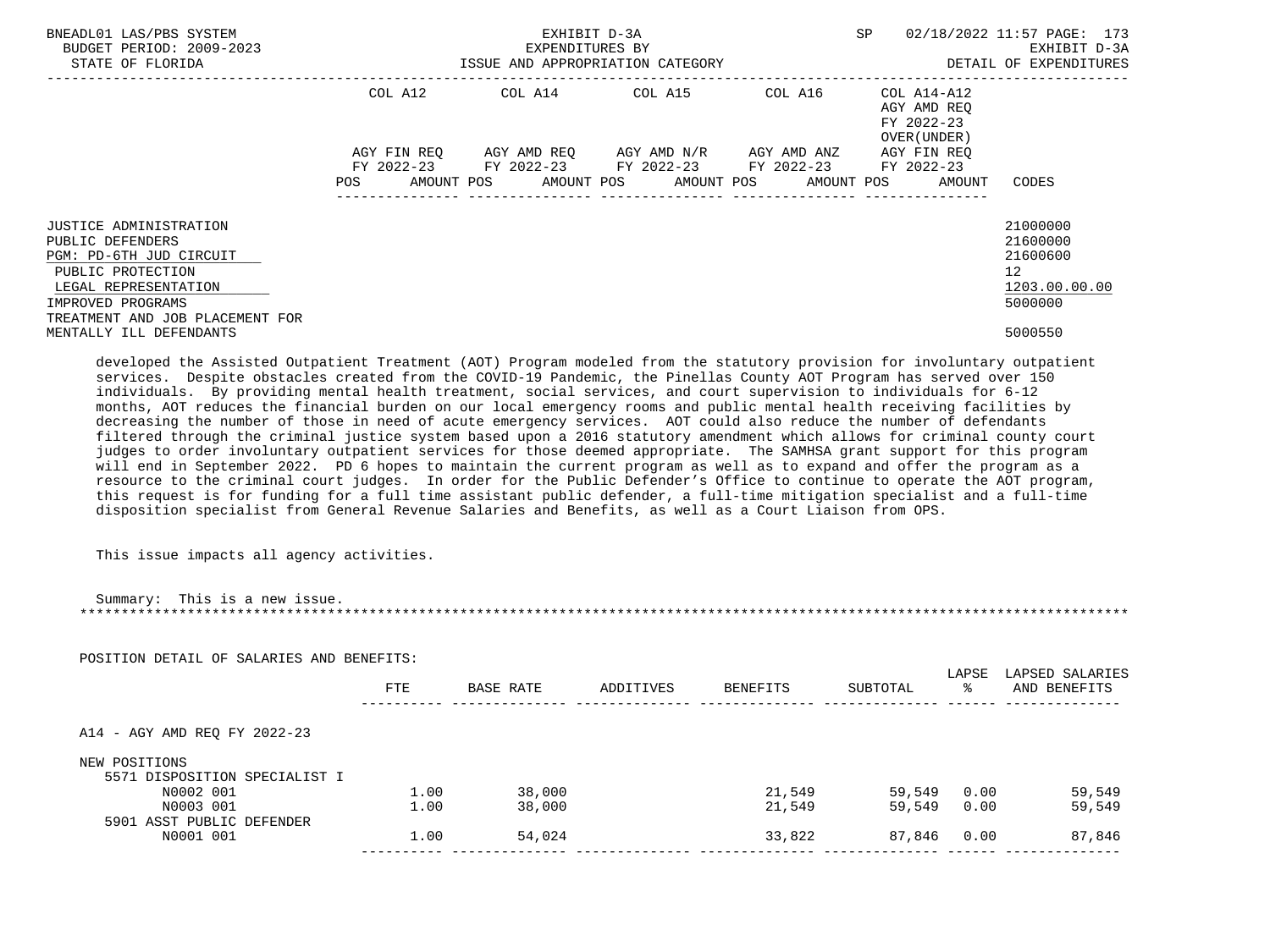| BNEADL01 LAS/PBS SYSTEM<br>BUDGET PERIOD: 2009-2023<br>STATE OF FLORIDA                                                                                                                               |                    | EXHIBIT D-3A<br>EXPENDITURES BY<br>ISSUE AND APPROPRIATION CATEGORY                                                                                    |                               |                       | SP 02/18/2022 11:57 PAGE: 174                                                    | EXHIBIT D-3A<br>DETAIL OF EXPENDITURES                                                     |
|-------------------------------------------------------------------------------------------------------------------------------------------------------------------------------------------------------|--------------------|--------------------------------------------------------------------------------------------------------------------------------------------------------|-------------------------------|-----------------------|----------------------------------------------------------------------------------|--------------------------------------------------------------------------------------------|
|                                                                                                                                                                                                       | COL A12<br>POS FOR | AGY FIN REQ AGY AMD REQ AGY AMD N/R AGY AMD ANZ AGY FIN REQ<br>FY 2022-23 FY 2022-23 FY 2022-23 FY 2022-23 FY 2022-23<br>AMOUNT POS<br>_______________ | COL A14 COL A15<br>AMOUNT POS | COL A16<br>AMOUNT POS | COL A14-A12<br>AGY AMD REO<br>FY 2022-23<br>OVER (UNDER)<br>AMOUNT POS<br>AMOUNT | CODES                                                                                      |
| JUSTICE ADMINISTRATION<br>PUBLIC DEFENDERS<br>PGM: PD-6TH JUD CIRCUIT<br>PUBLIC PROTECTION<br>LEGAL REPRESENTATION<br>IMPROVED PROGRAMS<br>TREATMENT AND JOB PLACEMENT FOR<br>MENTALLY ILL DEFENDANTS |                    |                                                                                                                                                        |                               |                       |                                                                                  | 21000000<br>21600000<br>21600600<br>12 <sup>°</sup><br>1203.00.00.00<br>5000000<br>5000550 |
| POSITION DETAIL OF SALARIES AND BENEFITS:                                                                                                                                                             | <b>FTE</b>         | BASE RATE                                                                                                                                              | ADDITIVES                     | <b>BENEFITS</b>       | SUBTOTAL<br>$\approx$                                                            | LAPSE LAPSED SALARIES<br>AND BENEFITS                                                      |
| A14 - AGY AMD REO FY 2022-23                                                                                                                                                                          |                    |                                                                                                                                                        |                               |                       |                                                                                  |                                                                                            |
| NEW POSITIONS                                                                                                                                                                                         |                    |                                                                                                                                                        |                               |                       |                                                                                  |                                                                                            |
| TOTALS FOR ISSUE BY FUND<br>1000 GENERAL REVENUE FUND                                                                                                                                                 |                    |                                                                                                                                                        |                               |                       |                                                                                  | 206,944                                                                                    |
|                                                                                                                                                                                                       | 3.00               | 130,024                                                                                                                                                |                               | 76,920                | 206,944                                                                          | -----------<br>206,944<br>==============                                                   |
| TOTAL: LEGAL REPRESENTATION<br>BY FUND TYPE<br>GENERAL REVENUE FUND<br>SALARY RATE                                                                                                                    |                    | 3.00<br>1,367,524                                                                                                                                      | 1,934,211 10,650              |                       | 3.00<br>1,934,211 1000<br>1,367,524                                              | 1203.00.00.00                                                                              |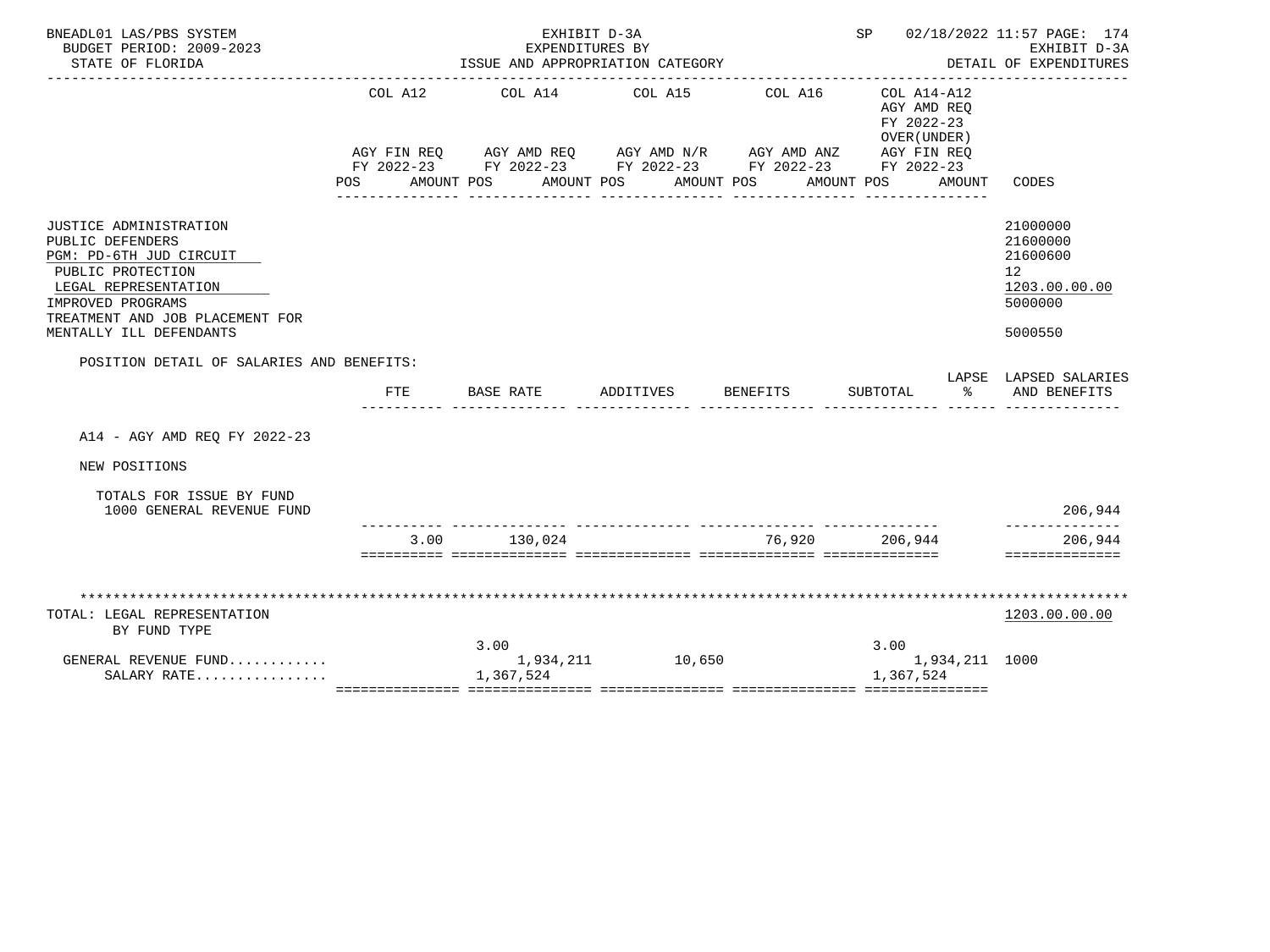| BNEADL01 LAS/PBS SYSTEM<br>BUDGET PERIOD: 2009-2023<br>STATE OF FLORIDA                                                                                                                                                                                                                                                                                                                                                                                                                                                                                                                                                                                                                                               |                                                                                                                | ISSUE AND APPROPRIATION CATEGORY                                                                                      | EXHIBIT D-3A<br>EXPENDITURES BY |                                                           |        | SP 02/18/2022 11:57 PAGE: 175<br>EXHIBIT D-3A<br>DETAIL OF EXPENDITURES |
|-----------------------------------------------------------------------------------------------------------------------------------------------------------------------------------------------------------------------------------------------------------------------------------------------------------------------------------------------------------------------------------------------------------------------------------------------------------------------------------------------------------------------------------------------------------------------------------------------------------------------------------------------------------------------------------------------------------------------|----------------------------------------------------------------------------------------------------------------|-----------------------------------------------------------------------------------------------------------------------|---------------------------------|-----------------------------------------------------------|--------|-------------------------------------------------------------------------|
|                                                                                                                                                                                                                                                                                                                                                                                                                                                                                                                                                                                                                                                                                                                       |                                                                                                                | COL A12 COL A14 COL A15 COL A16                                                                                       |                                 | COL A14-A12<br>AGY AMD REO<br>FY 2022-23<br>OVER (UNDER ) |        |                                                                         |
|                                                                                                                                                                                                                                                                                                                                                                                                                                                                                                                                                                                                                                                                                                                       |                                                                                                                | AGY FIN REQ AGY AMD REQ AGY AMD N/R AGY AMD ANZ AGY FIN REQ<br>FY 2022-23 FY 2022-23 FY 2022-23 FY 2022-23 FY 2022-23 |                                 |                                                           |        |                                                                         |
|                                                                                                                                                                                                                                                                                                                                                                                                                                                                                                                                                                                                                                                                                                                       | POS FOR THE POST OF THE POST OF THE POST OF THE POST OF THE POST OF THE POST OF THE POST OF THE POST OF THE PO | AMOUNT POS                                                                                                            | AMOUNT POS AMOUNT POS           | AMOUNT POS                                                | AMOUNT | CODES                                                                   |
| JUSTICE ADMINISTRATION<br>PUBLIC DEFENDERS<br>PGM: PD-7TH JUD CIRCUIT<br>PUBLIC PROTECTION<br>LEGAL REPRESENTATION<br>AGENCY-WIDE INFORMATION TECHNOLOGY                                                                                                                                                                                                                                                                                                                                                                                                                                                                                                                                                              |                                                                                                                |                                                                                                                       |                                 |                                                           |        | 21000000<br>21600000<br>21600700<br>12<br>1203.00.00.00<br>3620000      |
| COUNTY AGREEMENT FOR INFORMATION                                                                                                                                                                                                                                                                                                                                                                                                                                                                                                                                                                                                                                                                                      |                                                                                                                |                                                                                                                       |                                 |                                                           |        |                                                                         |
| TECHNOLOGY PERSONNEL SERVICES<br>SALARIES AND BENEFITS                                                                                                                                                                                                                                                                                                                                                                                                                                                                                                                                                                                                                                                                |                                                                                                                |                                                                                                                       |                                 |                                                           |        | 36224C0<br>010000                                                       |
| GRANTS AND DONATIONS TF - STATE 25,000 25,000                                                                                                                                                                                                                                                                                                                                                                                                                                                                                                                                                                                                                                                                         |                                                                                                                |                                                                                                                       |                                 |                                                           |        | 2339 1                                                                  |
| AGENCY ISSUE NARRATIVE:<br>2022-2023 BUDGET YEAR NARRATIVE:<br>Office of the Public Defender, 7th Circuit (PD7) is requesting additional budget authority in the Grants and Donations<br>Trust Fund. This fund provides PD7 with the much needed resources to pay Salaries and Benefits to Information Technology<br>(IT) personnel. Due to the rising salary cost of quality IT personnel, PD7 requests \$25,000 in additional authority to<br>ensure that we have the best available IT personnel. PD7 has the available cash to cover the additional requested<br>authority.<br>Note: The Other Salary Amount (OAD) transaction was used to request the Salaries and Benefits without adding positions<br>or rate. |                                                                                                                |                                                                                                                       | IT COMPONENT? YES               |                                                           |        |                                                                         |
| POSITION DETAIL OF SALARIES AND BENEFITS:                                                                                                                                                                                                                                                                                                                                                                                                                                                                                                                                                                                                                                                                             |                                                                                                                |                                                                                                                       |                                 |                                                           |        |                                                                         |
|                                                                                                                                                                                                                                                                                                                                                                                                                                                                                                                                                                                                                                                                                                                       | FTE                                                                                                            | BASE RATE                                                                                                             | ADDITIVES BENEFITS              | SUBTOTAL                                                  | န္က    | LAPSE LAPSED SALARIES<br>AND BENEFITS                                   |
| A12 - AGY FIN REQ FY 2022-23                                                                                                                                                                                                                                                                                                                                                                                                                                                                                                                                                                                                                                                                                          |                                                                                                                |                                                                                                                       |                                 |                                                           |        |                                                                         |
| CHANGES TO CURRENTLY AUTHORIZED POSITIONS<br>OTHER SALARY AMOUNT<br>2339 GRANTS AND DONATIONS TF                                                                                                                                                                                                                                                                                                                                                                                                                                                                                                                                                                                                                      |                                                                                                                |                                                                                                                       |                                 |                                                           |        | 25,000                                                                  |
|                                                                                                                                                                                                                                                                                                                                                                                                                                                                                                                                                                                                                                                                                                                       |                                                                                                                |                                                                                                                       |                                 |                                                           |        | 25,000                                                                  |
|                                                                                                                                                                                                                                                                                                                                                                                                                                                                                                                                                                                                                                                                                                                       |                                                                                                                |                                                                                                                       |                                 |                                                           |        | ==============                                                          |
|                                                                                                                                                                                                                                                                                                                                                                                                                                                                                                                                                                                                                                                                                                                       |                                                                                                                |                                                                                                                       |                                 |                                                           |        |                                                                         |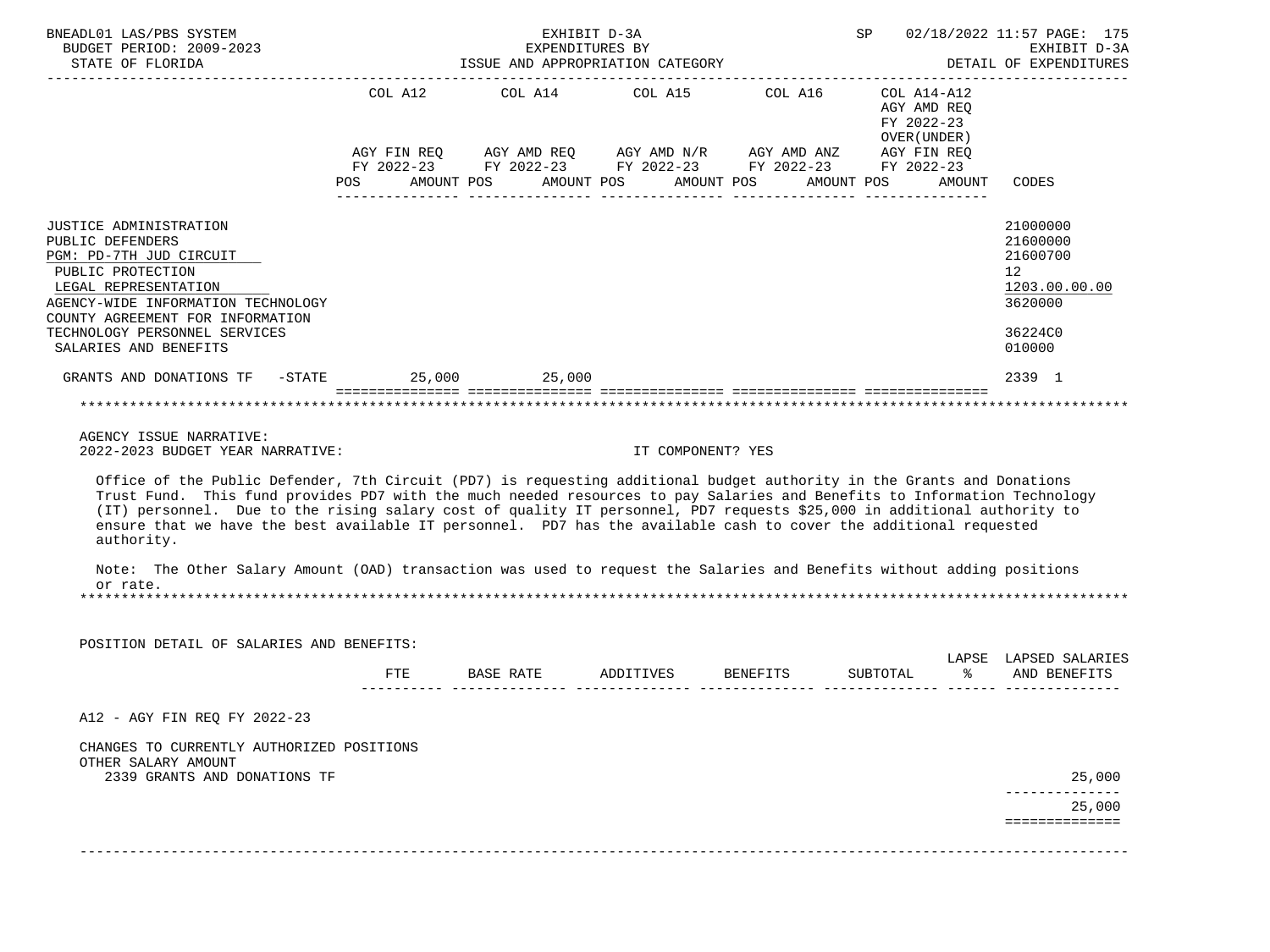| BNEADL01 LAS/PBS SYSTEM<br>BUDGET PERIOD: 2009-2023                                                                                                                                          |         | EXHIBIT D-3A<br>EXPENDITURES BY |                                                                                                                                                                          |              | SP 02/18/2022 11:57 PAGE: 176                                                 | EXHIBIT D-3A                                                                    |
|----------------------------------------------------------------------------------------------------------------------------------------------------------------------------------------------|---------|---------------------------------|--------------------------------------------------------------------------------------------------------------------------------------------------------------------------|--------------|-------------------------------------------------------------------------------|---------------------------------------------------------------------------------|
| STATE OF FLORIDA                                                                                                                                                                             |         |                                 | ISSUE AND APPROPRIATION CATEGORY                                                                                                                                         |              |                                                                               | DETAIL OF EXPENDITURES                                                          |
|                                                                                                                                                                                              | COL A12 | COL A14                         | COL A15<br>AGY FIN REQ AGY AMD REQ AGY AMD N/R AGY AMD ANZ AGY FIN REQ<br>FY 2022-23 FY 2022-23 FY 2022-23 FY 2022-23 FY 2022-23<br>POS AMOUNT POS AMOUNT POS AMOUNT POS | COL A16      | COL A14-A12<br>AGY AMD REO<br>FY 2022-23<br>OVER (UNDER)<br>AMOUNT POS AMOUNT | CODES                                                                           |
|                                                                                                                                                                                              |         | ------------                    | -------------                                                                                                                                                            | ------------ | ---------------                                                               |                                                                                 |
| JUSTICE ADMINISTRATION<br>PUBLIC DEFENDERS<br>PGM: PD-7TH JUD CIRCUIT<br>PUBLIC PROTECTION<br>LEGAL REPRESENTATION<br>AGENCY-WIDE INFORMATION TECHNOLOGY<br>COUNTY AGREEMENT FOR INFORMATION |         |                                 |                                                                                                                                                                          |              |                                                                               | 21000000<br>21600000<br>21600700<br>12 <sup>°</sup><br>1203.00.00.00<br>3620000 |
| TECHNOLOGY PERSONNEL SERVICES                                                                                                                                                                |         |                                 |                                                                                                                                                                          |              |                                                                               | 36224C0                                                                         |
| POSITION DETAIL OF SALARIES AND BENEFITS:                                                                                                                                                    | FTE     | BASE RATE                       | ADDITIVES                                                                                                                                                                | BENEFITS     | SUBTOTAL<br>ႜႜ                                                                | LAPSE LAPSED SALARIES<br>AND BENEFITS                                           |
| A14 - AGY AMD REQ FY 2022-23                                                                                                                                                                 |         |                                 |                                                                                                                                                                          |              |                                                                               |                                                                                 |
| CHANGES TO CURRENTLY AUTHORIZED POSITIONS<br>OTHER SALARY AMOUNT                                                                                                                             |         |                                 |                                                                                                                                                                          |              |                                                                               |                                                                                 |
| 2339 GRANTS AND DONATIONS TF                                                                                                                                                                 |         |                                 |                                                                                                                                                                          |              |                                                                               | 25,000<br>------------                                                          |
|                                                                                                                                                                                              |         |                                 |                                                                                                                                                                          |              |                                                                               | 25,000<br>==============                                                        |
|                                                                                                                                                                                              |         |                                 |                                                                                                                                                                          |              |                                                                               |                                                                                 |
| OTHER PROGRAMS<br>ATTORNEY RECRUITMENT AND RETENTION<br>SALARY RATE<br>SALARY RATE                                                                                                           |         | 670,000                         |                                                                                                                                                                          |              | 670,000                                                                       | 4200000<br>4206A00<br>000000                                                    |
| SALARIES AND BENEFITS                                                                                                                                                                        |         |                                 |                                                                                                                                                                          |              |                                                                               | 010000                                                                          |
| GENERAL REVENUE FUND<br>$ STATE$                                                                                                                                                             |         | 915,622                         |                                                                                                                                                                          |              | 915,622                                                                       | 1000 1                                                                          |
| TOTAL: ATTORNEY RECRUITMENT AND RETENTION                                                                                                                                                    |         |                                 |                                                                                                                                                                          |              |                                                                               | 4206A00                                                                         |
| TOTAL ISSUE<br>TOTAL SALARY RATE                                                                                                                                                             |         | 915,622<br>670,000              |                                                                                                                                                                          |              | 915,622<br>670,000                                                            |                                                                                 |
|                                                                                                                                                                                              |         |                                 |                                                                                                                                                                          |              |                                                                               |                                                                                 |
| AGENCY ISSUE NARRATIVE:<br>2022-2023 BUDGET YEAR NARRATIVE:                                                                                                                                  |         |                                 | IT COMPONENT? NO                                                                                                                                                         |              |                                                                               |                                                                                 |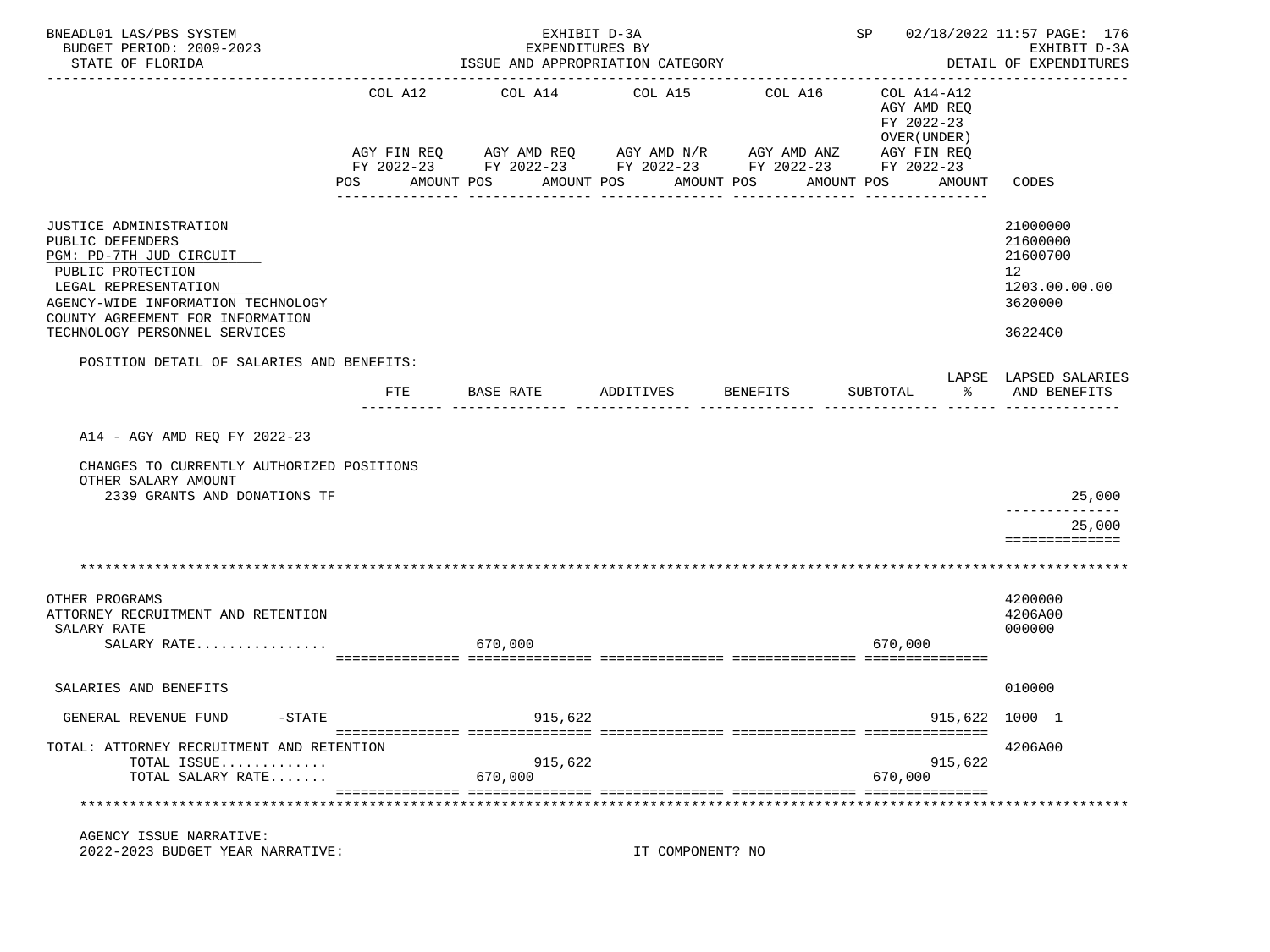| BNEADL01 LAS/PBS SYSTEM<br>BUDGET PERIOD: 2009-2023<br>STATE OF FLORIDA                                                                                                           | EXHIBIT D-3A<br>EXPENDITURES BY<br>ISSUE AND APPROPRIATION CATEGORY                                                           |                                             |                                     |  | <b>SP</b>                                                                       | 02/18/2022 11:57 PAGE: 177<br>EXHIBIT D-3A<br>DETAIL OF EXPENDITURES                        |
|-----------------------------------------------------------------------------------------------------------------------------------------------------------------------------------|-------------------------------------------------------------------------------------------------------------------------------|---------------------------------------------|-------------------------------------|--|---------------------------------------------------------------------------------|---------------------------------------------------------------------------------------------|
|                                                                                                                                                                                   | COL A12                                                                                                                       | COL A14 COL A15 COL A16                     |                                     |  | COL A14-A12<br>AGY AMD REO<br>FY 2022-23<br>OVER (UNDER)                        |                                                                                             |
|                                                                                                                                                                                   | AGY FIN REO<br>POS FOR THE POST OF THE STATE STATE STATE STATE STATE STATE STATE STATE STATE STATE STATE STATE STATE STATE ST | FY 2022-23 FY 2022-23 FY 2022-23 FY 2022-23 | AGY AMD REO AGY AMD N/R AGY AMD ANZ |  | AGY FIN REO<br>FY 2022-23<br>AMOUNT POS AMOUNT POS AMOUNT POS AMOUNT POS AMOUNT | CODES                                                                                       |
| <b>JUSTICE ADMINISTRATION</b><br>PUBLIC DEFENDERS<br>PGM: PD-7TH JUD CIRCUIT<br>PUBLIC PROTECTION<br>LEGAL REPRESENTATION<br>OTHER PROGRAMS<br>ATTORNEY RECRUITMENT AND RETENTION |                                                                                                                               |                                             |                                     |  |                                                                                 | 21000000<br>21600000<br>21600700<br>12 <sup>12</sup><br>1203.00.00.00<br>4200000<br>4206A00 |

Amended 2022-23 Narrative after December 15, 2021

IC#4206A00 Attorney Recruitment and Retention

FPDA Priority Issue #1

 Public Defenders seek to achieve competitive pay for their experienced Assistant Public Defenders. Retention of experienced attorneys is critically important in order to ensure that Public Defenders effectively and efficiently meet their constitutional, ethical, and statutory responsibilities. Public Defender offices experience an average annual turnover rate of roughly 19.5% statewide. In FY20-21, this spiked to an all-time high of 26.35%. This dramatic increase in turnover was due in part to the COIVD-19 pandemic and to competition from the private sector and other government agencies. The private sector directly competes with Public Defender offices by offering higher pay and better incentives with more enticing benefits to entry-level attorneys and experienced Assistant Public Defenders. Additionally, salary studies have shown that other government agencies on average pay higher salaries than Public Defender offices are able to pay. Despite recruitment efforts, Public Defender Offices statewide are experiencing a severe lack of applicants, both entry-level and those with prior experience.

|                   | FY17-18          | FY18-19         | FY19-20          | 3 yr avg         | FY20-21          |
|-------------------|------------------|-----------------|------------------|------------------|------------------|
| STATEWIDE         | 18.78%           | 20.96%          | 18.78%           | 19.51%           | 26.35%           |
| APPEALS<br>TRIALS | 14.36%<br>19.16% | 9.94%<br>21.90% | 14.36%<br>19.16% | 12.89%<br>20.07% | 12.42%<br>27.50% |
|                   |                  |                 |                  |                  |                  |

 This turnover creates a costly cycle of recruiting and training new attorneys. The continual influx of new attorneys routinely causes delays and disruptions in court dockets for defendants and victims. Additionally, the lack of experienced attorneys makes case assignments and case management difficult, as there are specific skills and experience levels required to competently represent people charged with serious and complex cases. This preexisting problem is exacerbated by increased turnover of experienced attorneys. The unprecedented turnover rate and lack of applicants to fill vacant positions is nothing short of a constitutional crisis in the making.

Additionally, the recent base salary increase to \$50,000 for starting attorneys has created serious salary compression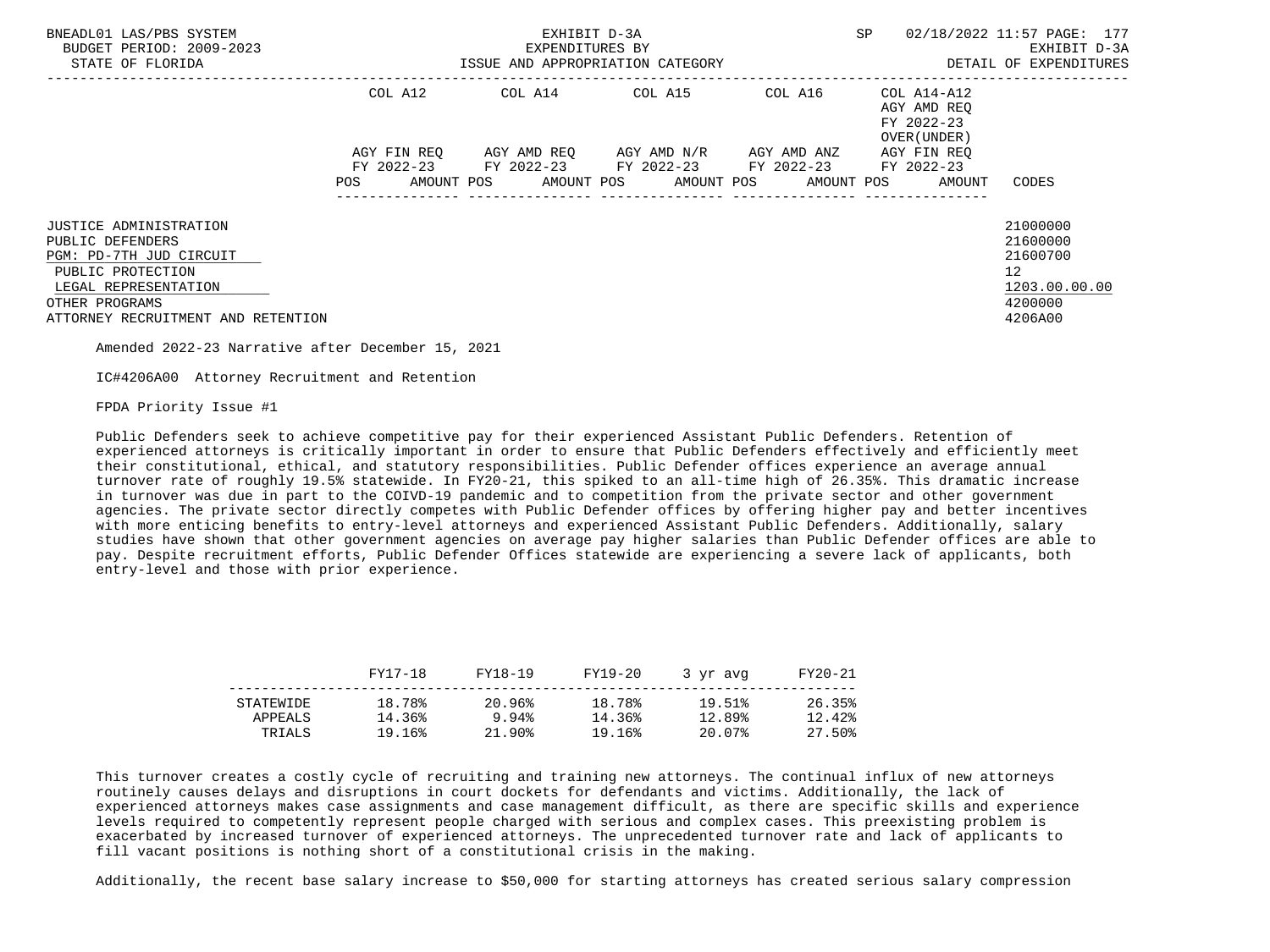| BNEADL01 LAS/PBS SYSTEM<br>BUDGET PERIOD: 2009-2023<br>STATE OF FLORIDA                           | EXHIBIT D-3A<br>EXPENDITURES BY<br>ISSUE AND APPROPRIATION CATEGORY |                                                        |                                     |                     | SP                                         | 02/18/2022 11:57 PAGE: 178<br>EXHIBIT D-3A<br>DETAIL OF EXPENDITURES |
|---------------------------------------------------------------------------------------------------|---------------------------------------------------------------------|--------------------------------------------------------|-------------------------------------|---------------------|--------------------------------------------|----------------------------------------------------------------------|
|                                                                                                   | COL A12                                                             | COL A14 COL A15                                        |                                     | COL A16 COL A14-A12 | AGY AMD REO<br>FY 2022-23<br>OVER (UNDER ) |                                                                      |
|                                                                                                   | AGY FIN REO                                                         |                                                        | AGY AMD REO AGY AMD N/R AGY AMD ANZ |                     | AGY FIN REO                                |                                                                      |
|                                                                                                   | AMOUNT POS<br>POS                                                   | FY 2022-23 FY 2022-23 FY 2022-23 FY 2022-23 FY 2022-23 | AMOUNT POS AMOUNT POS               | AMOUNT POS          | AMOUNT                                     | CODES                                                                |
| <b>JUSTICE ADMINISTRATION</b><br>PUBLIC DEFENDERS<br>PGM: PD-7TH JUD CIRCUIT<br>PUBLIC PROTECTION |                                                                     |                                                        |                                     |                     |                                            | 21000000<br>21600000<br>21600700<br>12                               |
| LEGAL REPRESENTATION<br>OTHER PROGRAMS<br>ATTORNEY RECRUITMENT AND RETENTION                      |                                                                     |                                                        |                                     |                     |                                            | 1203.00.00.00<br>4200000<br>4206A00                                  |

 issues for Assistant Public Defenders who have more experience than their entry level counterparts, with a lack of attrition to meet this compression advancement in pay.

 Public Defenders seek a competitive pay increase of \$10,000 for all Assistant Public Defenders and Chief Assistant Public Defenders positions (5901 and 5909 class codes respectively), to be distributed by the Public Defenders as necessary to recruit and retain qualified personnel. The calculation of this increase should be based on authorized positions, both filled and vacant, under the aforementioned class codes. The estimated cost of this increase statewide for the Florida Public Defender Association circuits is \$15.7 million, plus associated benefits.

 New General Revenue (GR) funds are requested because statewide the Indigent Criminal Defense Trust Fund (ICDTF) and Grants and Donations Trust Fund (G&DTF) will not have the recurring cash necessary to fund this issue long term.

This issue impacts all agency activities.

| <b>FTE</b> | BASE RATE                                                                             | ADDITIVES | BENEFITS | SUBTOTAL | ႜႂ              | AND BENEFITS |
|------------|---------------------------------------------------------------------------------------|-----------|----------|----------|-----------------|--------------|
|            |                                                                                       |           |          |          |                 |              |
|            |                                                                                       |           |          |          |                 |              |
|            |                                                                                       |           |          |          |                 |              |
| 0.00       | 670,000                                                                               |           | 245,622  |          |                 | 915,622      |
|            |                                                                                       |           |          |          |                 |              |
|            |                                                                                       |           |          |          |                 | 915,622      |
| 0.00       | 670,000                                                                               |           |          |          |                 | 915,622      |
|            |                                                                                       |           |          |          |                 |              |
|            | CHANGES TO CURRENTLY AUTHORIZED POSITIONS<br>RA01 RATE & SALARY ADJ - BENEFITS NO FTE |           |          |          | 245,622 915,622 | 915,622 0.00 |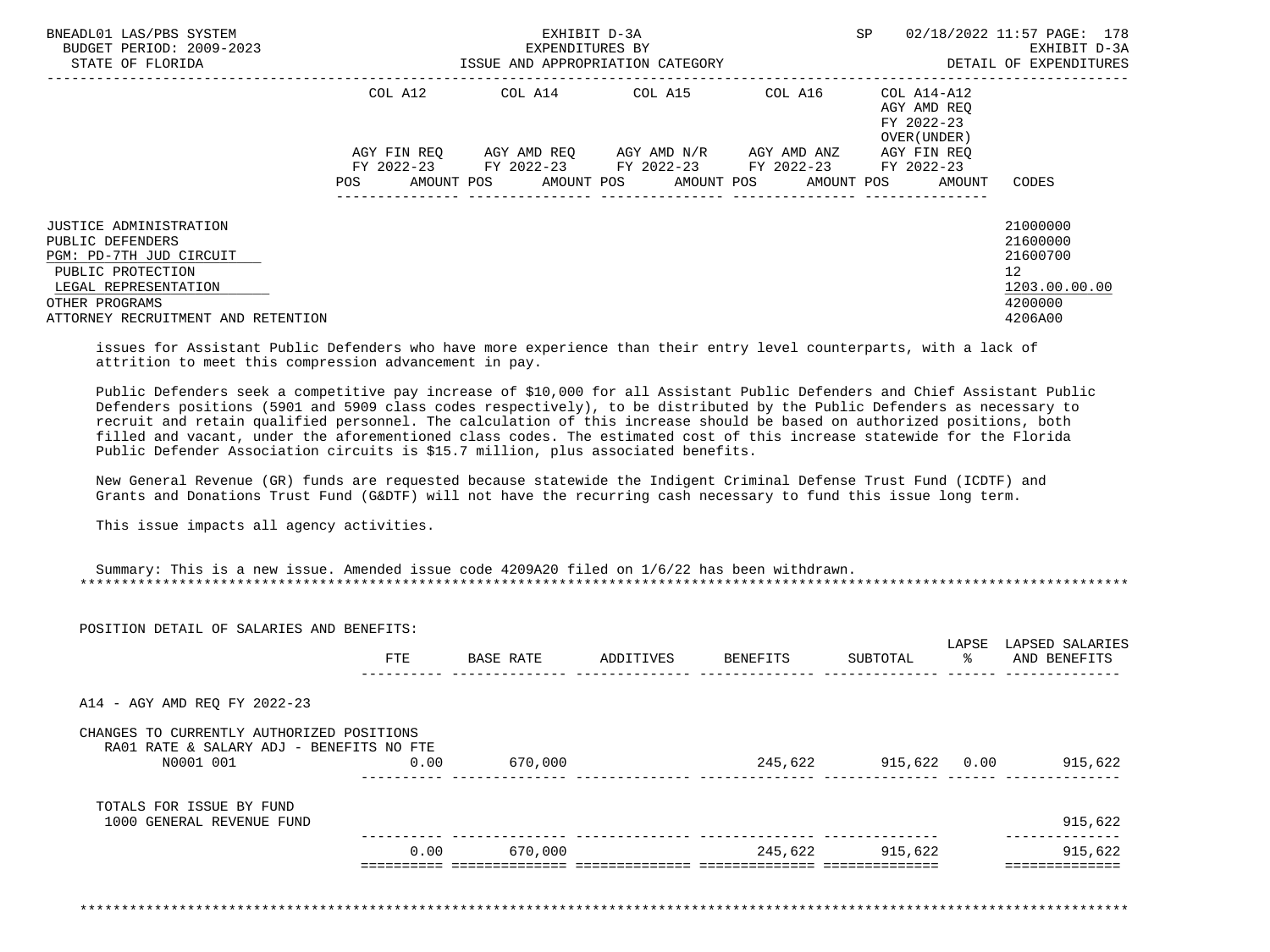| BNEADL01 LAS/PBS SYSTEM<br>BUDGET PERIOD: 2009-2023<br>STATE OF FLORIDA                                                   | EXHIBIT D-3A<br>EXPENDITURES BY<br>EXPENDITURES BY<br>ISSUE AND APPROPRIATION CATEGORY                      |         | <b>SP</b>                                                                                           | 02/18/2022 11:57 PAGE: 179<br>EXHIBIT D-3A<br>DETAIL OF EXPENDITURES |
|---------------------------------------------------------------------------------------------------------------------------|-------------------------------------------------------------------------------------------------------------|---------|-----------------------------------------------------------------------------------------------------|----------------------------------------------------------------------|
|                                                                                                                           | COL A12 COL A14 COL A15                                                                                     | COL A16 | COL A14-A12<br>AGY AMD REQ<br>FY 2022-23                                                            |                                                                      |
|                                                                                                                           | AGY FIN REQ      AGY AMD REQ     AGY AMD N/R     AGY AMD ANZ<br>FY 2022-23 FY 2022-23 FY 2022-23 FY 2022-23 |         | OVER (UNDER)<br>AGY FIN REO<br>FY 2022-23<br>POS AMOUNT POS AMOUNT POS AMOUNT POS AMOUNT POS AMOUNT | CODES                                                                |
| <b>JUSTICE ADMINISTRATION</b><br>PUBLIC DEFENDERS<br>PGM: PD-7TH JUD CIRCUIT<br>PUBLIC PROTECTION<br>LEGAL REPRESENTATION |                                                                                                             |         |                                                                                                     | 21000000<br>21600000<br>21600700<br>12 <sup>°</sup><br>1203.00.00.00 |
| TOTAL: LEGAL REPRESENTATION<br>BY FUND TYPE<br>GENERAL REVENUE FUND                                                       | 915,622                                                                                                     |         | 915,622 1000                                                                                        | 1203.00.00.00                                                        |
| TRUST FUNDS<br>TOTAL PROG COMP<br>TOTAL SALARY RATE                                                                       | 25,000 25,000<br>25,000 940,622<br>670,000                                                                  |         | 915,622<br>670,000                                                                                  | 2000                                                                 |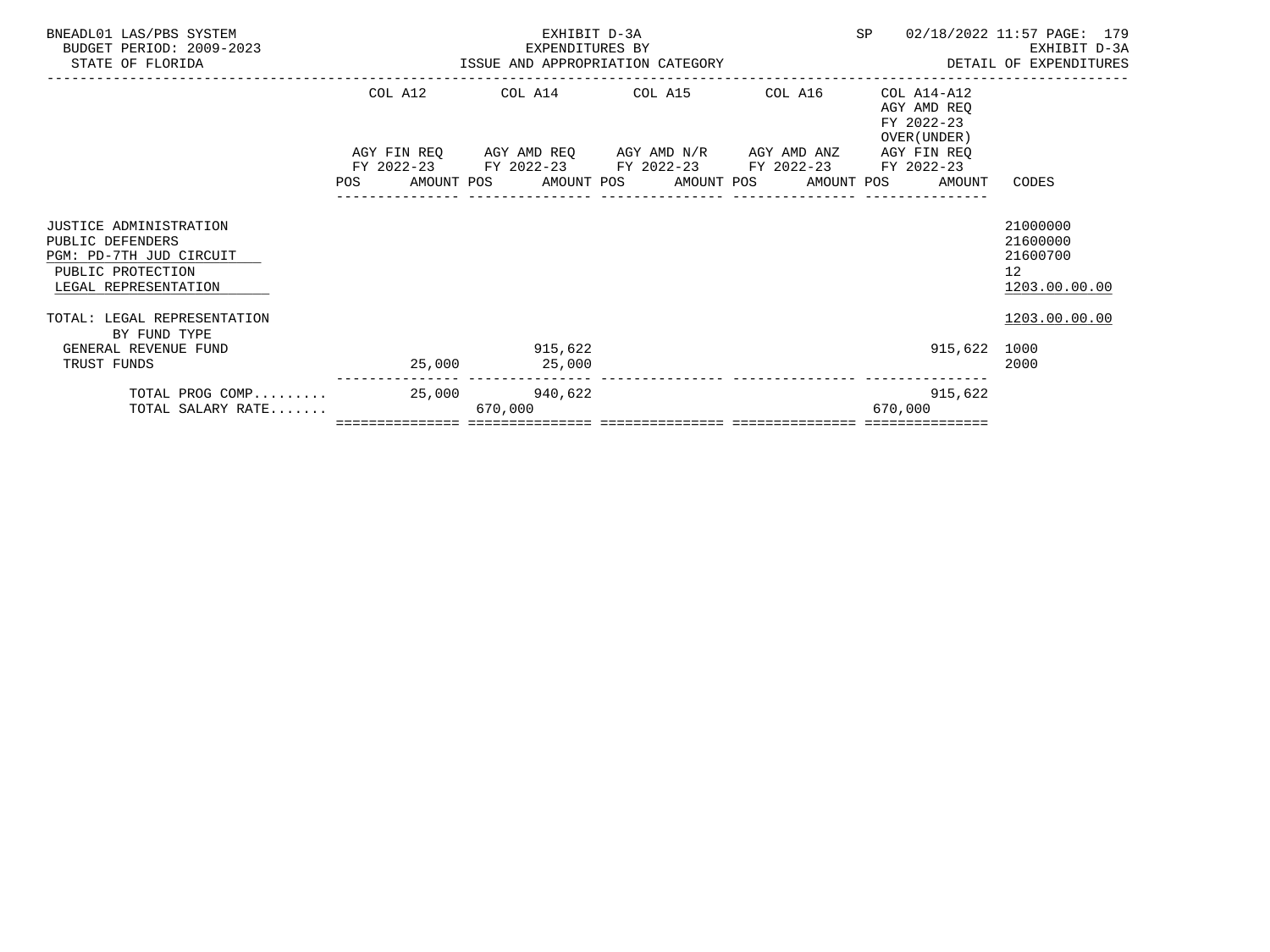| BNEADL01 LAS/PBS SYSTEM<br>BUDGET PERIOD: 2009-2023                                                                                                                                                                                                                                                                                                                                                                                                                                                                                                                                                                                                                                                                                                                                                                                         |                          | EXHIBIT D-3A<br>EXPENDITURES BY  | 02/18/2022 11:57 PAGE: 180<br>SP<br>EXHIBIT D-3A |                                                                                                                       |                                                           |                                                                                                   |
|---------------------------------------------------------------------------------------------------------------------------------------------------------------------------------------------------------------------------------------------------------------------------------------------------------------------------------------------------------------------------------------------------------------------------------------------------------------------------------------------------------------------------------------------------------------------------------------------------------------------------------------------------------------------------------------------------------------------------------------------------------------------------------------------------------------------------------------------|--------------------------|----------------------------------|--------------------------------------------------|-----------------------------------------------------------------------------------------------------------------------|-----------------------------------------------------------|---------------------------------------------------------------------------------------------------|
| STATE OF FLORIDA                                                                                                                                                                                                                                                                                                                                                                                                                                                                                                                                                                                                                                                                                                                                                                                                                            |                          | ISSUE AND APPROPRIATION CATEGORY |                                                  |                                                                                                                       |                                                           | DETAIL OF EXPENDITURES<br>. <u>.</u>                                                              |
|                                                                                                                                                                                                                                                                                                                                                                                                                                                                                                                                                                                                                                                                                                                                                                                                                                             |                          | COL A12 COL A14 COL A15 COL A16  |                                                  | AGY FIN REQ AGY AMD REQ AGY AMD N/R AGY AMD ANZ AGY FIN REQ<br>FY 2022-23 FY 2022-23 FY 2022-23 FY 2022-23 FY 2022-23 | COL A14-A12<br>AGY AMD REQ<br>FY 2022-23<br>OVER (UNDER ) |                                                                                                   |
|                                                                                                                                                                                                                                                                                                                                                                                                                                                                                                                                                                                                                                                                                                                                                                                                                                             | AMOUNT POS<br><b>POS</b> |                                  | AMOUNT POS                                       | AMOUNT POS<br>AMOUNT POS                                                                                              | AMOUNT                                                    | CODES                                                                                             |
| <b>JUSTICE ADMINISTRATION</b><br>PUBLIC DEFENDERS<br>PGM: PD-8TH JUD CIRCUIT<br>PUBLIC PROTECTION<br>LEGAL REPRESENTATION<br>EQUIPMENT NEEDS<br>REPLACEMENT OF MOTOR VEHICLES<br>SPECIAL CATEGORIES<br>ACQUISITION/MOTOR VEHICLES                                                                                                                                                                                                                                                                                                                                                                                                                                                                                                                                                                                                           |                          |                                  |                                                  |                                                                                                                       |                                                           | 21000000<br>21600000<br>21600800<br>12<br>1203.00.00.00<br>2400000<br>2401500<br>100000<br>100021 |
| INDIGENT CRIM DEFENSE TF -STATE 34,000 34,000 34,000                                                                                                                                                                                                                                                                                                                                                                                                                                                                                                                                                                                                                                                                                                                                                                                        |                          |                                  |                                                  |                                                                                                                       |                                                           | 2974 1                                                                                            |
| AGENCY ISSUE NARRATIVE:<br>2022-2023 BUDGET YEAR NARRATIVE:<br>The Eighth Circuit Public Defender's Office is requesting \$34,000 for a mid-size sedan or sports utility vehicle (SUV)to<br>replace an existing state vehicle that has reached replacement mileage. The vehicle is a 2014 Ford Fusion, 4 Door Sedan,<br>VIN# 3FA6P0G72ER394171 that had 152,627 miles on June 30, 2021. The Eighth Circuit has a very large geographical area<br>that consists of six counties that stretch from the Gulf of Mexico to the Georgia state line. Attorneys and<br>investigators must travel extensively throughout the circuit to contact clients and witnesses. Additionally, attorneys,<br>investigators, and administrators regularly travel throughout the state for various training seminars, conferences, and<br>association meetings. |                          |                                  | IT COMPONENT? NO                                 |                                                                                                                       |                                                           |                                                                                                   |
| OTHER PROGRAMS<br>ATTORNEY RECRUITMENT AND RETENTION<br>SALARY RATE<br>SALARY RATE                                                                                                                                                                                                                                                                                                                                                                                                                                                                                                                                                                                                                                                                                                                                                          |                          | 410,000                          |                                                  |                                                                                                                       | 410,000                                                   | 4200000<br>4206A00<br>000000                                                                      |
| SALARIES AND BENEFITS                                                                                                                                                                                                                                                                                                                                                                                                                                                                                                                                                                                                                                                                                                                                                                                                                       |                          |                                  |                                                  |                                                                                                                       |                                                           | 010000                                                                                            |
| GENERAL REVENUE FUND<br>$-STATE$                                                                                                                                                                                                                                                                                                                                                                                                                                                                                                                                                                                                                                                                                                                                                                                                            |                          | 560,306                          |                                                  |                                                                                                                       | 560,306                                                   | 1000 1                                                                                            |
| TOTAL: ATTORNEY RECRUITMENT AND RETENTION<br>TOTAL ISSUE<br>TOTAL SALARY RATE                                                                                                                                                                                                                                                                                                                                                                                                                                                                                                                                                                                                                                                                                                                                                               |                          | 560,306<br>410,000               |                                                  |                                                                                                                       | 560,306<br>410,000                                        | 4206A00                                                                                           |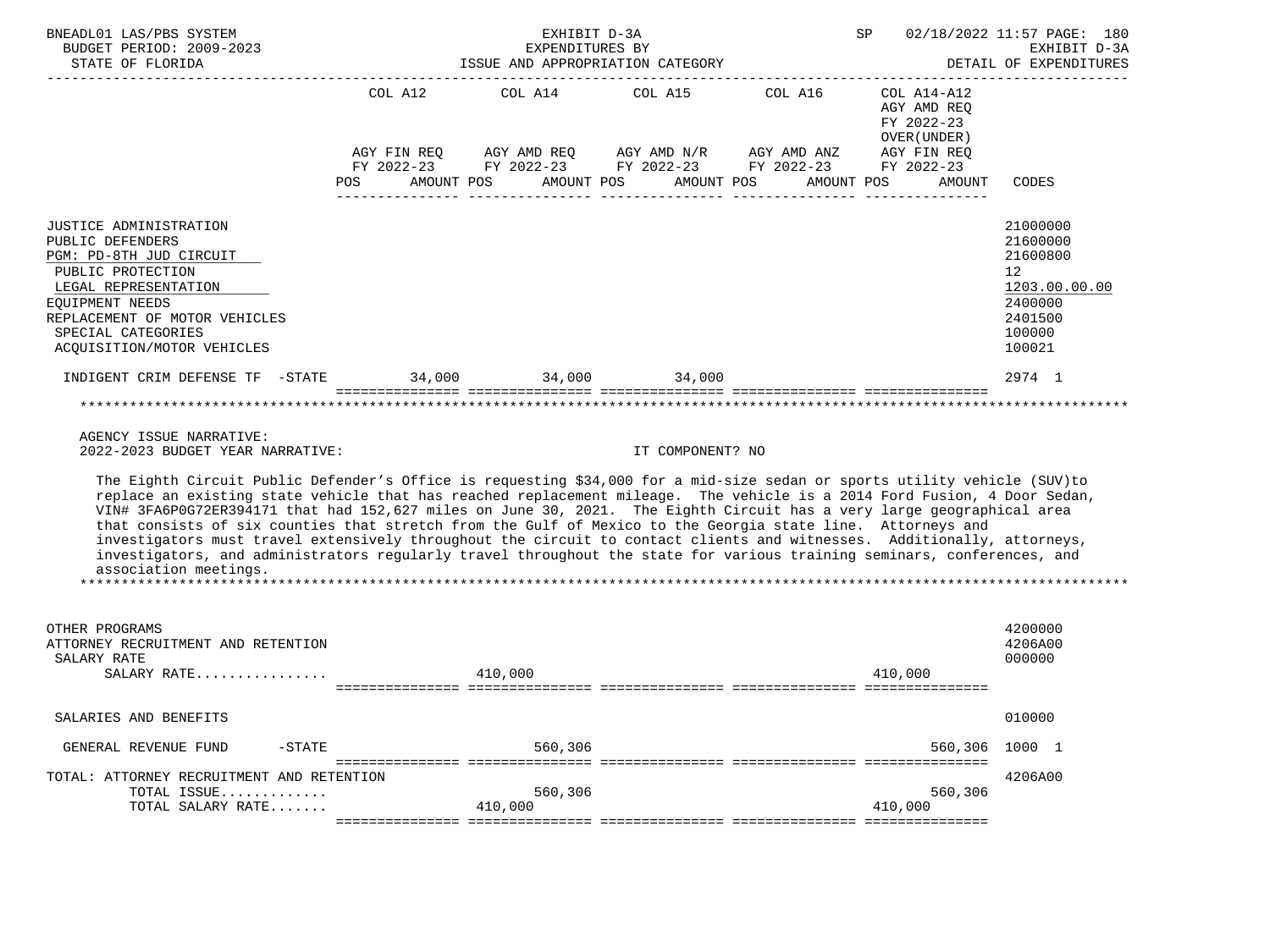| BNEADL01 LAS/PBS SYSTEM<br>BUDGET PERIOD: 2009-2023<br>STATE OF FLORIDA |                                        | EXHIBIT D-3A<br>EXPENDITURES BY<br>ISSUE AND APPROPRIATION CATEGORY | <b>SP</b>                | 02/18/2022 11:57 PAGE: 181<br>EXHIBIT D-3A<br>DETAIL OF EXPENDITURES |                                                          |                     |
|-------------------------------------------------------------------------|----------------------------------------|---------------------------------------------------------------------|--------------------------|----------------------------------------------------------------------|----------------------------------------------------------|---------------------|
|                                                                         | COL A12                                | COL A14                                                             | COL A15                  | COL A16                                                              | COL A14-A12<br>AGY AMD REO<br>FY 2022-23<br>OVER (UNDER) |                     |
|                                                                         | AGY FIN REO                            | AGY AMD REO                                                         | AGY AMD N/R              | AGY AMD ANZ                                                          | AGY FIN REO                                              |                     |
|                                                                         | FY 2022-23<br>AMOUNT POS<br><b>POS</b> | FY 2022-23<br>AMOUNT POS                                            | FY 2022-23<br>AMOUNT POS | FY 2022-23<br>AMOUNT POS                                             | FY 2022-23<br>AMOUNT                                     | CODES               |
| JUSTICE ADMINISTRATION                                                  |                                        |                                                                     |                          |                                                                      |                                                          | 21000000            |
| PUBLIC DEFENDERS                                                        |                                        |                                                                     |                          |                                                                      |                                                          | 21600000            |
| PGM: PD-8TH JUD CIRCUIT                                                 |                                        |                                                                     |                          |                                                                      |                                                          | 21600800            |
| PUBLIC PROTECTION<br>LEGAL REPRESENTATION                               |                                        |                                                                     |                          |                                                                      |                                                          | 12<br>1203.00.00.00 |
| OTHER PROGRAMS                                                          |                                        |                                                                     |                          |                                                                      |                                                          | 4200000             |
| ATTORNEY RECRUITMENT AND RETENTION                                      |                                        |                                                                     |                          |                                                                      |                                                          | 4206A00             |

Amended 2022-23 Narrative after December 15, 2021

IC#4206A00 Attorney Recruitment and Retention

FPDA Priority Issue #1

 Public Defenders seek to achieve competitive pay for their experienced Assistant Public Defenders. Retention of experienced attorneys is critically important in order to ensure that Public Defenders effectively and efficiently meet their constitutional, ethical, and statutory responsibilities. Public Defender offices experience an average annual turnover rate of roughly 19.5% statewide. In FY20-21, this spiked to an all-time high of 26.35%. This dramatic increase in turnover was due in part to the COIVD-19 pandemic and to competition from the private sector and other government agencies. The private sector directly competes with Public Defender offices by offering higher pay and better incentives with more enticing benefits to entry-level attorneys and experienced Assistant Public Defenders. Additionally, salary studies have shown that other government agencies on average pay higher salaries than Public Defender offices are able to pay. Despite recruitment efforts, Public Defender Offices statewide are experiencing a severe lack of applicants, both entry-level and those with prior experience.

|                      | FY17-18          | FY18-19         | FY19-20          | 3 vr avg         | FY20-21          |
|----------------------|------------------|-----------------|------------------|------------------|------------------|
| STATEWIDE<br>APPEALS | 18.78%<br>14.36% | 20.96%<br>9.94% | 18.78%<br>14.36% | 19.51%<br>12.89% | 26.35%<br>12.42% |
| TRIALS               | 19.16%           | 21.90%          | 19.16%           | 20.07%           | 27.50%           |

 This turnover creates a costly cycle of recruiting and training new attorneys. The continual influx of new attorneys routinely causes delays and disruptions in court dockets for defendants and victims. Additionally, the lack of experienced attorneys makes case assignments and case management difficult, as there are specific skills and experience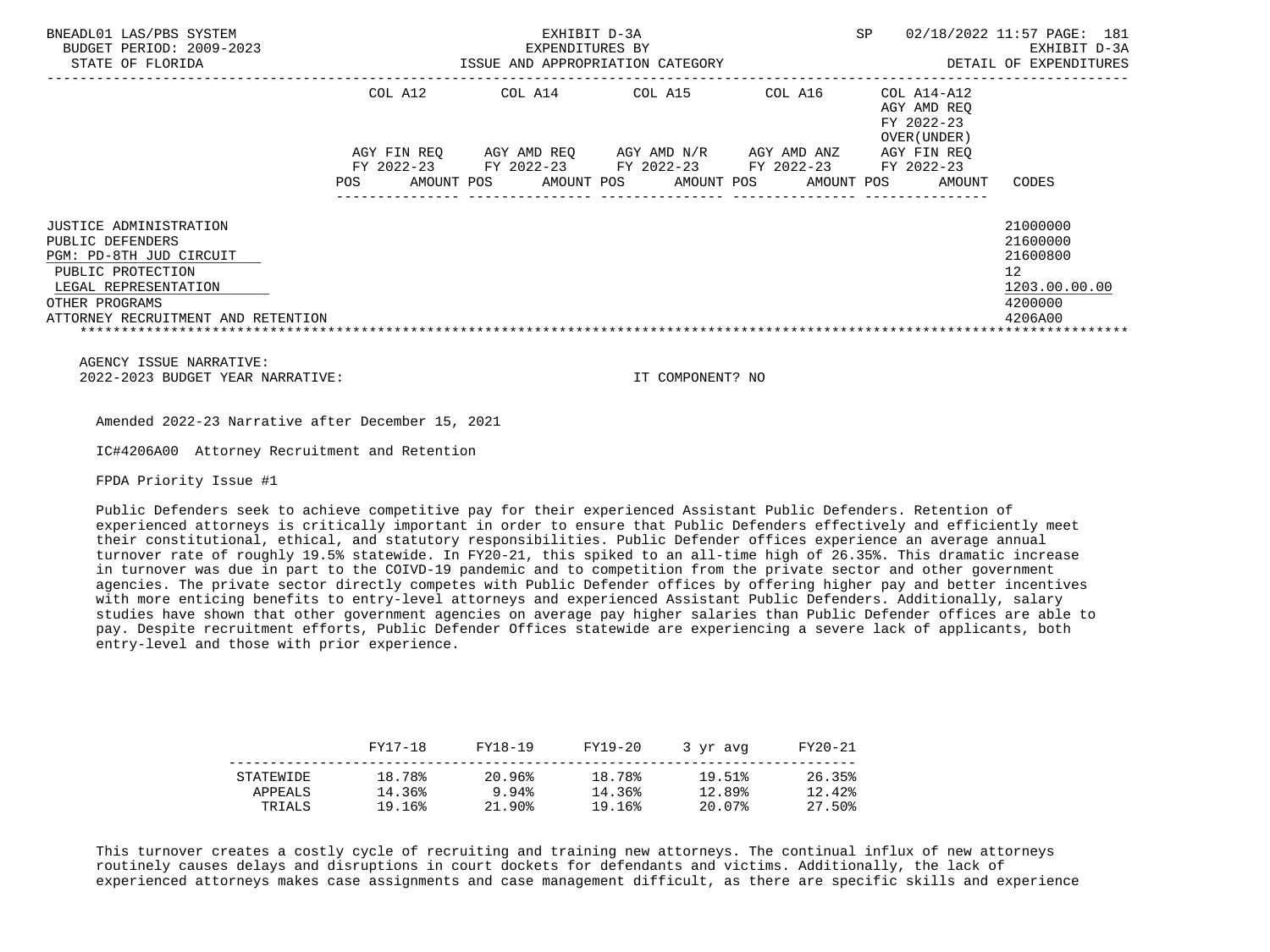| BNEADL01 LAS/PBS SYSTEM<br>BUDGET PERIOD: 2009-2023<br>STATE OF FLORIDA |             | EXHIBIT D-3A<br>EXPENDITURES BY<br>ISSUE AND APPROPRIATION CATEGORY | SP                               | 02/18/2022 11:57 PAGE: 182<br>EXHIBIT D-3A<br>DETAIL OF EXPENDITURES |                                           |                 |
|-------------------------------------------------------------------------|-------------|---------------------------------------------------------------------|----------------------------------|----------------------------------------------------------------------|-------------------------------------------|-----------------|
|                                                                         | COL A12     |                                                                     |                                  |                                                                      | AGY AMD REO<br>FY 2022-23<br>OVER (UNDER) |                 |
|                                                                         | AGY FIN REO |                                                                     | AGY AMD REQ       AGY AMD N/R    | AGY AMD ANZ                                                          | AGY FIN REO                               |                 |
|                                                                         | POS         | FY 2022-23 FY 2022-23 FY 2022-23 FY 2022-23<br>AMOUNT POS           | AMOUNT POS AMOUNT POS AMOUNT POS |                                                                      | FY 2022-23<br>AMOUNT                      | CODES           |
| <b>JUSTICE ADMINISTRATION</b>                                           |             |                                                                     |                                  |                                                                      |                                           | 21000000        |
| PUBLIC DEFENDERS                                                        |             |                                                                     |                                  |                                                                      |                                           | 21600000        |
| PGM: PD-8TH JUD CIRCUIT                                                 |             |                                                                     |                                  |                                                                      |                                           | 21600800        |
| PUBLIC PROTECTION                                                       |             |                                                                     |                                  |                                                                      |                                           | 12 <sup>°</sup> |
| LEGAL REPRESENTATION                                                    |             |                                                                     |                                  |                                                                      |                                           | 1203.00.00.00   |
| OTHER PROGRAMS                                                          |             |                                                                     |                                  |                                                                      |                                           | 4200000         |
| ATTORNEY RECRUITMENT AND RETENTION                                      |             |                                                                     |                                  |                                                                      |                                           | 4206A00         |

 levels required to competently represent people charged with serious and complex cases. This preexisting problem is exacerbated by increased turnover of experienced attorneys. The unprecedented turnover rate and lack of applicants to fill vacant positions is nothing short of a constitutional crisis in the making.

 Additionally, the recent base salary increase to \$50,000 for starting attorneys has created serious salary compression issues for Assistant Public Defenders who have more experience than their entry level counterparts, with a lack of attrition to meet this compression advancement in pay.

 Public Defenders seek a competitive pay increase of \$10,000 for all Assistant Public Defenders and Chief Assistant Public Defenders positions (5901 and 5909 class codes respectively), to be distributed by the Public Defenders as necessary to recruit and retain qualified personnel. The calculation of this increase should be based on authorized positions, both filled and vacant, under the aforementioned class codes. The estimated cost of this increase statewide for the Florida Public Defender Association circuits is \$15.7 million, plus associated benefits.

 New General Revenue (GR) funds are requested because statewide the Indigent Criminal Defense Trust Fund (ICDTF) and Grants and Donations Trust Fund (G&DTF) will not have the recurring cash necessary to fund this issue long term.

This issue impacts all agency activities.

 Summary: This is a new issue. Amended issue code 4209A20 filed on 1/6/22 has been withdrawn. \*\*\*\*\*\*\*\*\*\*\*\*\*\*\*\*\*\*\*\*\*\*\*\*\*\*\*\*\*\*\*\*\*\*\*\*\*\*\*\*\*\*\*\*\*\*\*\*\*\*\*\*\*\*\*\*\*\*\*\*\*\*\*\*\*\*\*\*\*\*\*\*\*\*\*\*\*\*\*\*\*\*\*\*\*\*\*\*\*\*\*\*\*\*\*\*\*\*\*\*\*\*\*\*\*\*\*\*\*\*\*\*\*\*\*\*\*\*\*\*\*\*\*\*\*\*\*

POSITION DETAIL OF SALARIES AND BENEFITS:

|                                           | FTE  | BASE RATE | ADDITIVES | BENEFITS | SUBTOTAL | LAPSE<br>ႜႜ | LAPSED SALARIES<br>AND BENEFITS |
|-------------------------------------------|------|-----------|-----------|----------|----------|-------------|---------------------------------|
|                                           |      |           |           |          |          |             |                                 |
| A14 - AGY AMD REO FY 2022-23              |      |           |           |          |          |             |                                 |
| CHANGES TO CURRENTLY AUTHORIZED POSITIONS |      |           |           |          |          |             |                                 |
| RA01 RATE & SALARY ADJ - BENEFITS NO FTE  |      |           |           |          |          |             |                                 |
| N0001 001                                 | 0.00 | 410,000   |           | 150,306  | 560,306  | 0.00        | 560,306                         |
|                                           |      |           |           |          |          |             |                                 |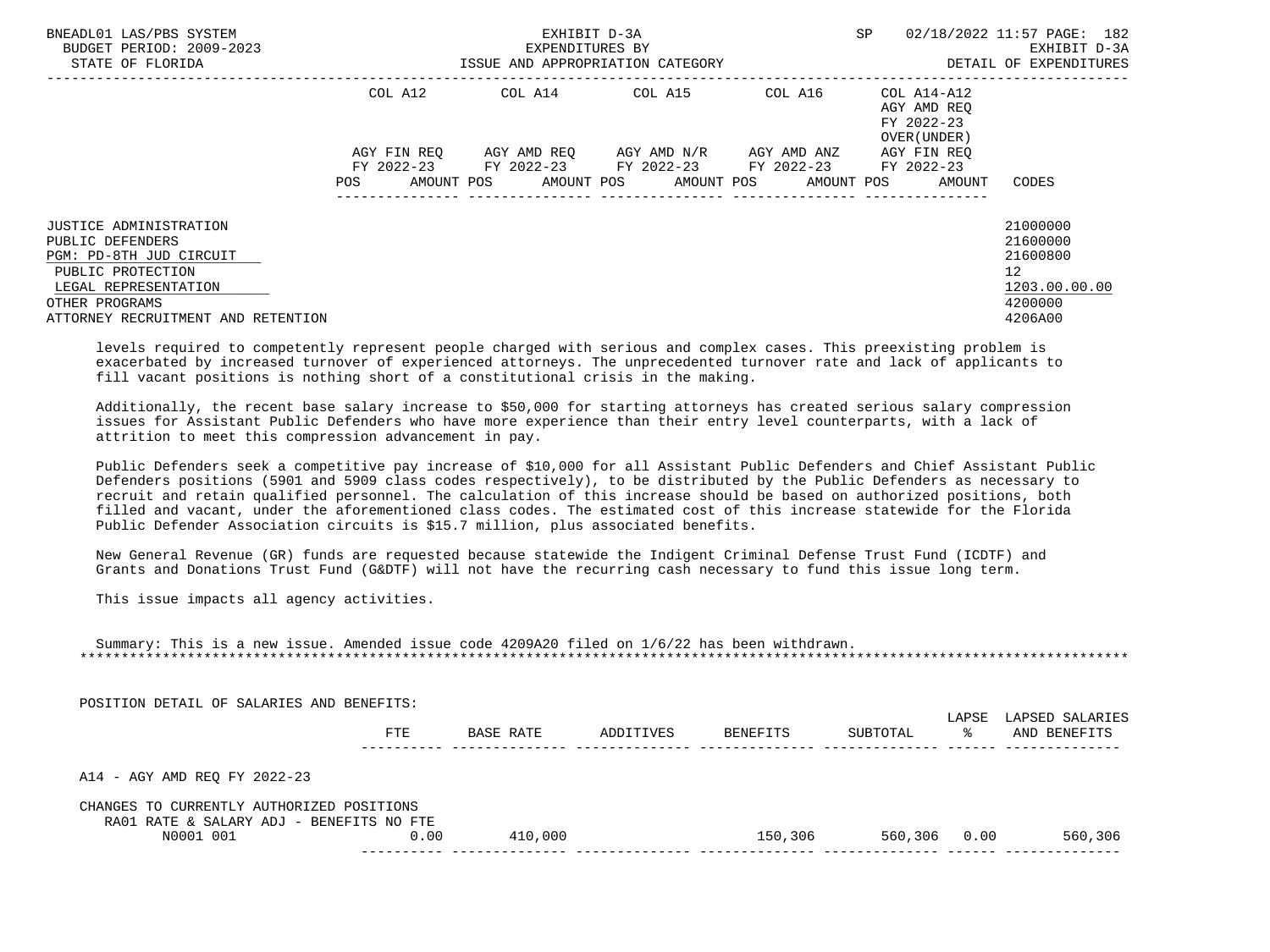| BNEADL01 LAS/PBS SYSTEM<br>BUDGET PERIOD: 2009-2023<br>STATE OF FLORIDA                                                                                                    |                       | EXHIBIT D-3A<br>EXPENDITURES BY | ISSUE AND APPROPRIATION CATEGORY                                                                                                                                                               |                                                                                | SP 02/18/2022 11:57 PAGE: 183                                                    | EXHIBIT D-3A<br>DETAIL OF EXPENDITURES                                        |
|----------------------------------------------------------------------------------------------------------------------------------------------------------------------------|-----------------------|---------------------------------|------------------------------------------------------------------------------------------------------------------------------------------------------------------------------------------------|--------------------------------------------------------------------------------|----------------------------------------------------------------------------------|-------------------------------------------------------------------------------|
|                                                                                                                                                                            | COL A12<br><b>POS</b> | AMOUNT POS                      | COL A14 COL A15<br>AGY FIN REQ AGY AMD REQ AGY AMD N/R AGY AMD ANZ AGY FIN REQ<br>FY 2022-23 FY 2022-23 FY 2022-23 FY 2022-23 FY 2022-23<br>AMOUNT POS<br>____________________________________ | __________________________________<br>COL A16<br>AMOUNT POS<br>_______________ | COL A14-A12<br>AGY AMD REO<br>FY 2022-23<br>OVER (UNDER)<br>AMOUNT POS<br>AMOUNT | CODES                                                                         |
| JUSTICE ADMINISTRATION<br>PUBLIC DEFENDERS<br>PGM: PD-8TH JUD CIRCUIT<br>PUBLIC PROTECTION<br>LEGAL REPRESENTATION<br>OTHER PROGRAMS<br>ATTORNEY RECRUITMENT AND RETENTION |                       |                                 |                                                                                                                                                                                                |                                                                                |                                                                                  | 21000000<br>21600000<br>21600800<br>12<br>1203.00.00.00<br>4200000<br>4206A00 |
| POSITION DETAIL OF SALARIES AND BENEFITS:                                                                                                                                  |                       |                                 |                                                                                                                                                                                                |                                                                                |                                                                                  | LAPSE LAPSED SALARIES                                                         |
|                                                                                                                                                                            | <b>FTE</b>            | BASE RATE                       | ADDITIVES                                                                                                                                                                                      | BENEFITS                                                                       | $\frac{8}{3}$<br>SUBTOTAL                                                        | AND BENEFITS                                                                  |
| A14 - AGY AMD REO FY 2022-23                                                                                                                                               |                       |                                 |                                                                                                                                                                                                |                                                                                |                                                                                  |                                                                               |
| CHANGES TO CURRENTLY AUTHORIZED POSITIONS                                                                                                                                  |                       |                                 |                                                                                                                                                                                                |                                                                                |                                                                                  |                                                                               |
| TOTALS FOR ISSUE BY FUND<br>1000 GENERAL REVENUE FUND                                                                                                                      |                       |                                 |                                                                                                                                                                                                |                                                                                |                                                                                  | 560,306                                                                       |
|                                                                                                                                                                            |                       | $0.00$ 410,000                  |                                                                                                                                                                                                | 150,306 560,306                                                                |                                                                                  | 560,306<br>==============                                                     |
| TOTAL: LEGAL REPRESENTATION<br>BY FUND TYPE<br>GENERAL REVENUE FUND<br>TRUST FUNDS                                                                                         |                       | 560,306                         | $34,000$ $34,000$ $34,000$                                                                                                                                                                     |                                                                                | 560,306 1000                                                                     | 1203.00.00.00<br>2000                                                         |
| TOTAL PROG COMP<br>TOTAL SALARY RATE                                                                                                                                       | 34,000                | 594,306<br>410,000              | 34,000                                                                                                                                                                                         |                                                                                | --------------- ----------------<br>560,306<br>410,000                           |                                                                               |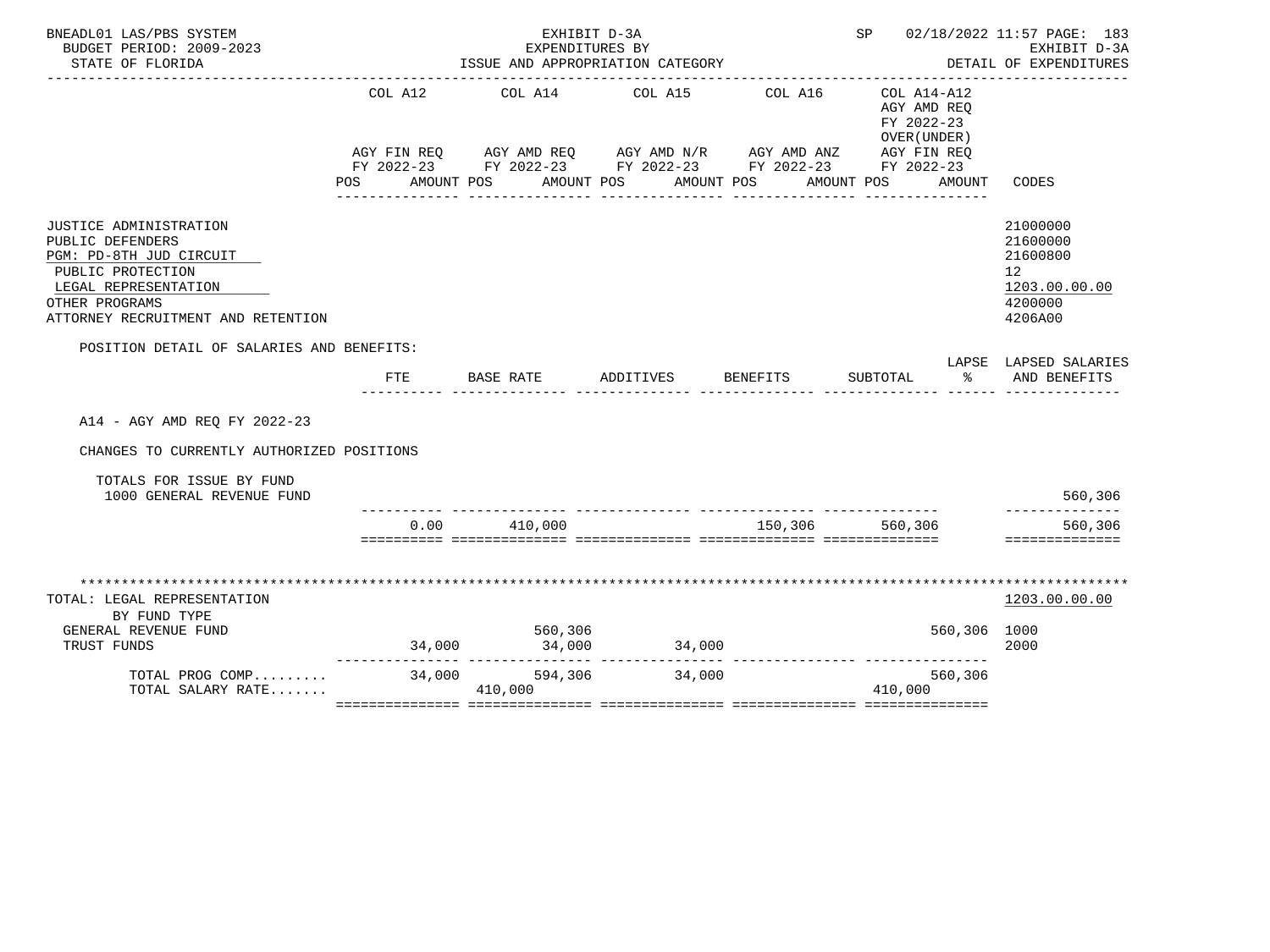| BNEADL01 LAS/PBS SYSTEM<br>BUDGET PERIOD: 2009-2023<br>STATE OF FLORIDA                                                                                                                                  | EXHIBIT D-3A<br>EXPENDITURES BY                   | ISSUE AND APPROPRIATION CATEGORY                                                                                                                                               |                                                                                                     | SP 02/18/2022 11:57 PAGE: 184<br>EXHIBIT D-3A<br>DETAIL OF EXPENDITURES                              |
|----------------------------------------------------------------------------------------------------------------------------------------------------------------------------------------------------------|---------------------------------------------------|--------------------------------------------------------------------------------------------------------------------------------------------------------------------------------|-----------------------------------------------------------------------------------------------------|------------------------------------------------------------------------------------------------------|
|                                                                                                                                                                                                          |                                                   | $COL A12$ $COL A14$ $COL A15$ $COL A16$ $COL A14-A12$<br>AGY FIN REQ AGY AMD REQ AGY AMD N/R AGY AMD ANZ AGY FIN REQ<br>FY 2022-23 FY 2022-23 FY 2022-23 FY 2022-23 FY 2022-23 | AGY AMD REQ<br>FY 2022-23<br>OVER (UNDER)<br>POS AMOUNT POS AMOUNT POS AMOUNT POS AMOUNT POS AMOUNT | CODES                                                                                                |
| JUSTICE ADMINISTRATION<br>PUBLIC DEFENDERS<br>PGM: PD-9TH JUD CIRCUIT<br>PUBLIC PROTECTION<br>LEGAL REPRESENTATION<br>OTHER PROGRAMS<br>ATTORNEY RECRUITMENT AND RETENTION<br>SALARY RATE<br>SALARY RATE | 1,400,000                                         |                                                                                                                                                                                | 1,400,000                                                                                           | 21000000<br>21600000<br>21600900<br>12 <sup>°</sup><br>1203.00.00.00<br>4200000<br>4206A00<br>000000 |
| SALARIES AND BENEFITS                                                                                                                                                                                    |                                                   |                                                                                                                                                                                |                                                                                                     | 010000                                                                                               |
| $-STATE$<br>GENERAL REVENUE FUND                                                                                                                                                                         | 1,913,240                                         |                                                                                                                                                                                | 1,913,240 1000 1                                                                                    |                                                                                                      |
| TOTAL: ATTORNEY RECRUITMENT AND RETENTION<br>TOTAL ISSUE<br>TOTAL SALARY RATE                                                                                                                            | 1,913,240<br>1,400,000<br>======================= |                                                                                                                                                                                | 1,913,240<br>1,400,000                                                                              | 4206A00                                                                                              |
|                                                                                                                                                                                                          |                                                   |                                                                                                                                                                                |                                                                                                     |                                                                                                      |
| AGENCY ISSUE NARRATIVE:<br>2022-2023 BUDGET YEAR NARRATIVE:                                                                                                                                              |                                                   | IT COMPONENT? NO                                                                                                                                                               |                                                                                                     |                                                                                                      |

 The Ninth Circuit Public Defender Office requests a competitive pay increase of \$10,000 for all Assistant Public Defenders (5901 and 5909 class codes respectively). The cost is \$1.4 million plus associated benefits for 140 Assistant Public Defender positions authorized as of 6/30/21. We are requesting new General Revenue funds for this increase due to the recurring nature of the cost.

 Despite our recruitment and training efforts, we have experienced a severely high turnover rate due to an increase in demand from the private sector. Our attorneys have been actively approached by the private sector at unprecedented rates by firms that offer substantially higher pay. Our turnover rates are as follows:

FY17-18: 30.80%

FY18-19: 37.91%

FY19-20: 24.58%

FY20-21: 48.10%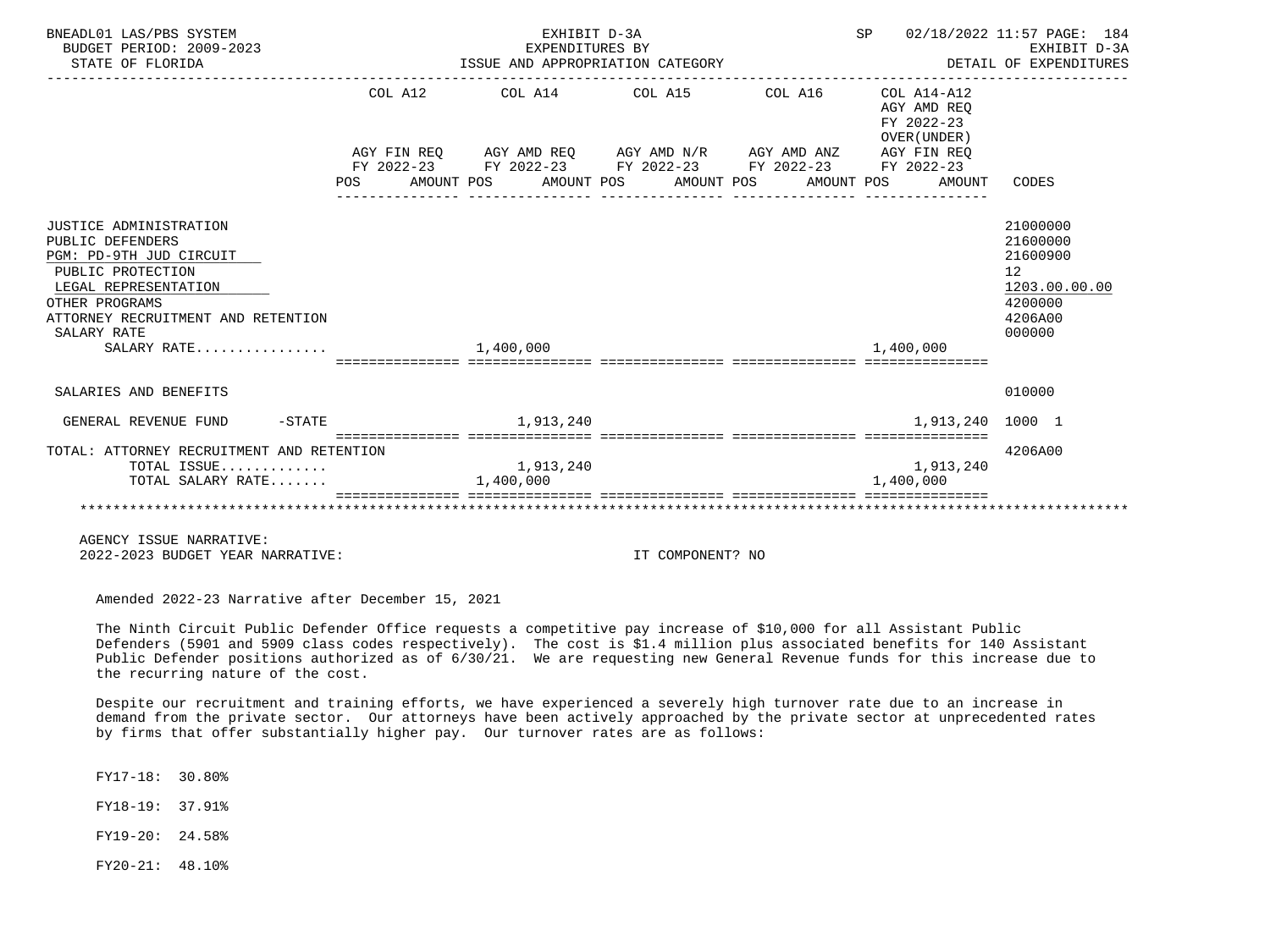| BNEADL01 LAS/PBS SYSTEM<br>BUDGET PERIOD: 2009-2023<br>STATE OF FLORIDA                                                                                                                                                                                                                                                                                                                                                                                              | ISSUE AND APPROPRIATION CATEGORY | SP 02/18/2022 11:57 PAGE: 185<br>EXHIBIT D-3A<br>DETAIL OF EXPENDITURES                                                                                                                                             |  |                                           |        |                                                                                            |
|----------------------------------------------------------------------------------------------------------------------------------------------------------------------------------------------------------------------------------------------------------------------------------------------------------------------------------------------------------------------------------------------------------------------------------------------------------------------|----------------------------------|---------------------------------------------------------------------------------------------------------------------------------------------------------------------------------------------------------------------|--|-------------------------------------------|--------|--------------------------------------------------------------------------------------------|
|                                                                                                                                                                                                                                                                                                                                                                                                                                                                      | POS                              | COL A12 COL A14 COL A15 COL A16 COL A14-A12<br>AGY FIN REQ AGY AMD REQ AGY AMD N/R AGY AMD ANZ AGY FIN REQ<br>FY 2022-23 FY 2022-23 FY 2022-23 FY 2022-23 FY 2022-23<br>AMOUNT POS AMOUNT POS AMOUNT POS AMOUNT POS |  | AGY AMD REO<br>FY 2022-23<br>OVER (UNDER) | AMOUNT | CODES                                                                                      |
| JUSTICE ADMINISTRATION<br>PUBLIC DEFENDERS<br>PGM: PD-9TH JUD CIRCUIT<br>PUBLIC PROTECTION<br>LEGAL REPRESENTATION<br>OTHER PROGRAMS<br>ATTORNEY RECRUITMENT AND RETENTION                                                                                                                                                                                                                                                                                           |                                  |                                                                                                                                                                                                                     |  |                                           |        | 21000000<br>21600000<br>21600900<br>12 <sup>°</sup><br>1203.00.00.00<br>4200000<br>4206A00 |
| The growing departure of Assistant Public Defenders significantly impacts the court system as well. The cost of inaction<br>will be a delay in the resolution of cases which leads to increased costs throughout the system. This situation also<br>creates higher caseloads for the attorneys left behind, which exacerbates the problem.<br>This pay increase will help with the recruiting and retention of Assistant Public Defenders needed to reduce delays in |                                  |                                                                                                                                                                                                                     |  |                                           |        |                                                                                            |
| the court proceedings as well as to avoid the complications and errors derived from vacancies and inexperience.<br>Summary: This is a new issue.                                                                                                                                                                                                                                                                                                                     |                                  |                                                                                                                                                                                                                     |  |                                           |        |                                                                                            |
| POSITION DETAIL OF SALARIES AND BENEFITS:                                                                                                                                                                                                                                                                                                                                                                                                                            |                                  |                                                                                                                                                                                                                     |  |                                           |        | LAPSE LAPSED SALARIES                                                                      |
|                                                                                                                                                                                                                                                                                                                                                                                                                                                                      | FTE                              | BASE RATE ADDITIVES BENEFITS                                                                                                                                                                                        |  |                                           |        | SUBTOTAL % AND BENEFITS                                                                    |
| A14 - AGY AMD REO FY 2022-23                                                                                                                                                                                                                                                                                                                                                                                                                                         |                                  |                                                                                                                                                                                                                     |  |                                           |        |                                                                                            |
| CHANGES TO CURRENTLY AUTHORIZED POSITIONS<br>RA01 RATE & SALARY ADJ - BENEFITS NO FTE                                                                                                                                                                                                                                                                                                                                                                                |                                  |                                                                                                                                                                                                                     |  |                                           |        |                                                                                            |

| N0001 001                   | 0.00 | 1,400,000 | 513,240 | 1,913,240 | 0.00 | 1,913,240     |
|-----------------------------|------|-----------|---------|-----------|------|---------------|
| TOTALS FOR ISSUE BY FUND    |      |           |         |           |      |               |
| 1000 GENERAL REVENUE FUND   |      |           |         |           |      | 1,913,240     |
|                             | 0.00 | 1,400,000 | 513,240 | 1,913,240 |      | 1,913,240     |
|                             |      |           |         |           |      |               |
|                             |      |           |         |           |      |               |
| TOTAL: LEGAL REPRESENTATION |      |           |         |           |      | 1203.00.00.00 |
| BY FUND TYPE                |      |           |         |           |      |               |

| SALARY<br>$R^{\prime}$<br>.            | ,400,000 | ,400,000                           |
|----------------------------------------|----------|------------------------------------|
| FUNL<br>REVENUE<br>H.NF<br>'ERA1.<br>. | ' 4⊥     | 1000<br>$\Omega$ 1 $\Omega$<br>240 |
|                                        |          |                                    |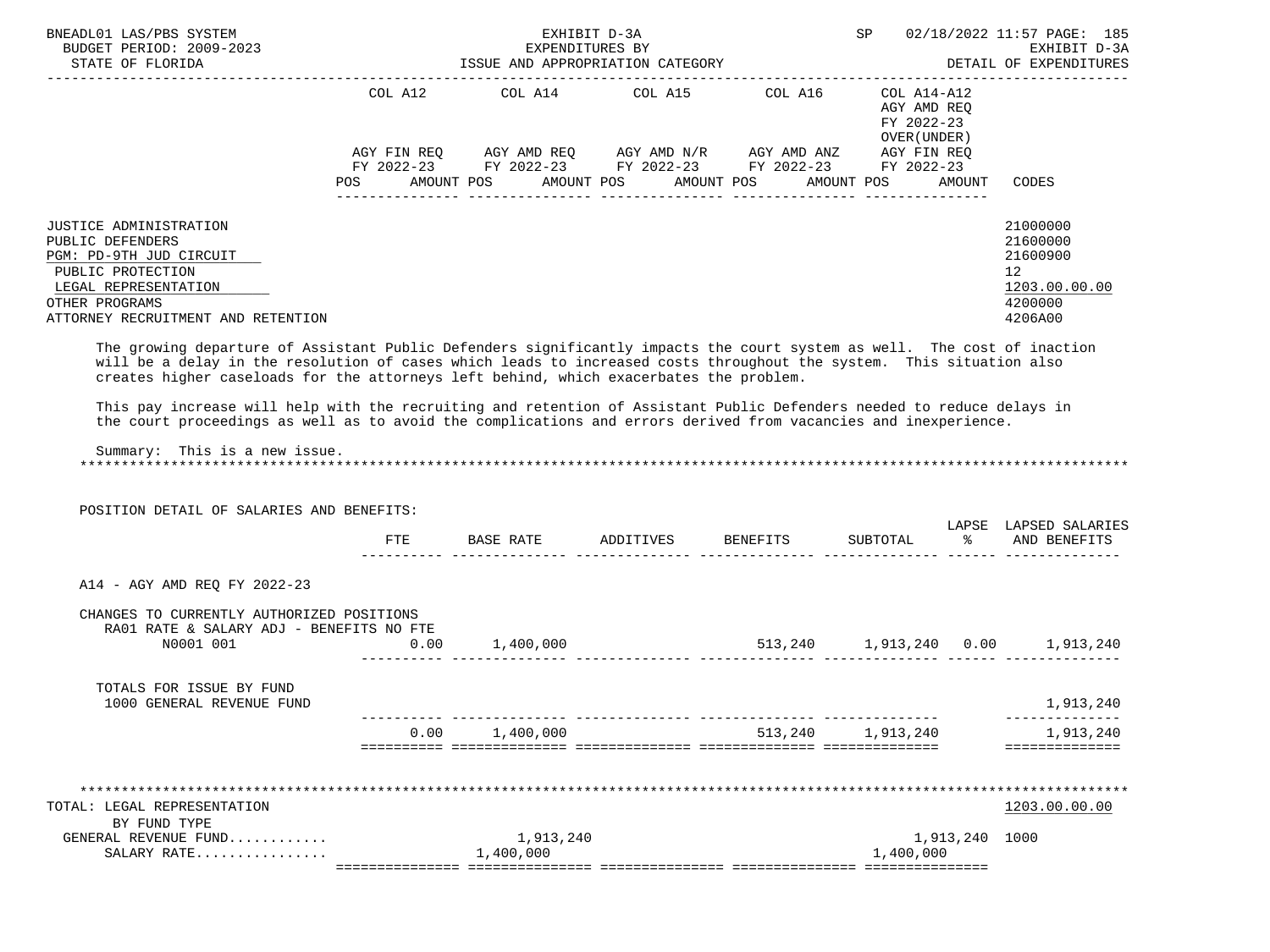| BNEADL01 LAS/PBS SYSTEM<br>BUDGET PERIOD: 2009-2023<br>STATE OF FLORIDA                                                                                                                                                            | EXHIBIT D-3A<br>EXPENDITURES BY<br>ISSUE AND APPROPRIATION CATEGORY |  |  |  |  |  | SP 02/18/2022 11:57 PAGE: 186<br>EXHIBIT D-3A<br>DETAIL OF EXPENDITURES                                                                       |                                                                        |                                                                                                                 |
|------------------------------------------------------------------------------------------------------------------------------------------------------------------------------------------------------------------------------------|---------------------------------------------------------------------|--|--|--|--|--|-----------------------------------------------------------------------------------------------------------------------------------------------|------------------------------------------------------------------------|-----------------------------------------------------------------------------------------------------------------|
|                                                                                                                                                                                                                                    |                                                                     |  |  |  |  |  | COL A12 COL A14 COL A15 COL A16<br>AGY FIN REQ AGY AMD REQ AGY AMD N/R AGY AMD ANZ AGY FIN REQ<br>FY 2022-23 FY 2022-23 FY 2022-23 FY 2022-23 | COL A14-A12<br>AGY AMD REO<br>FY 2022-23<br>OVER (UNDER)<br>FY 2022-23 |                                                                                                                 |
|                                                                                                                                                                                                                                    |                                                                     |  |  |  |  |  | POS AMOUNT POS AMOUNT POS AMOUNT POS AMOUNT POS AMOUNT                                                                                        |                                                                        | CODES                                                                                                           |
| <b>JUSTICE ADMINISTRATION</b><br>PUBLIC DEFENDERS<br>PGM: PD-10TH JUD CIRCUIT<br>PUBLIC PROTECTION<br>LEGAL REPRESENTATION<br>EQUIPMENT NEEDS<br>REPLACEMENT OF MOTOR VEHICLES<br>SPECIAL CATEGORIES<br>ACOUISITION/MOTOR VEHICLES |                                                                     |  |  |  |  |  |                                                                                                                                               |                                                                        | 21000000<br>21600000<br>21601000<br>12 <sup>12</sup><br>1203.00.00.00<br>2400000<br>2401500<br>100000<br>100021 |
| INDIGENT CRIM DEFENSE TF -STATE 30,000 30,000 30,000 30,000                                                                                                                                                                        |                                                                     |  |  |  |  |  |                                                                                                                                               |                                                                        | 2974 1                                                                                                          |
|                                                                                                                                                                                                                                    |                                                                     |  |  |  |  |  |                                                                                                                                               |                                                                        |                                                                                                                 |

 2008 Ford Focus, Vehicle Identification Number 1FAHP35N38W254742, Mileage as of 6/30/21 was 92,486, Estimated Mileage for 6/30/22 is 95,000

 The above referenced vehicle has reached the age standards for replacement. The vehicle is currently operational, but requires extensive maintenance on the air conditioner. The investigators for this Agency conduct field investigations and transport witnesses subpoenaed to appear at trial for defense of criminal charges filed against our clients. The interviewers for this Agency utilize the vehicles to travel to the South County Jail to conduct initial interviews with the client. The South County Jail is 52 miles round-trip from the main office located at the Polk County Courthouse. It is imperative to have a safe and reliable vehicle for employees who drive the vehicles and members of the public who are transported in them. Failure to obtain a vehicle replacement would hamper the investigation of evidence and the transportation of critical defense witnessses. \*\*\*\*\*\*\*\*\*\*\*\*\*\*\*\*\*\*\*\*\*\*\*\*\*\*\*\*\*\*\*\*\*\*\*\*\*\*\*\*\*\*\*\*\*\*\*\*\*\*\*\*\*\*\*\*\*\*\*\*\*\*\*\*\*\*\*\*\*\*\*\*\*\*\*\*\*\*\*\*\*\*\*\*\*\*\*\*\*\*\*\*\*\*\*\*\*\*\*\*\*\*\*\*\*\*\*\*\*\*\*\*\*\*\*\*\*\*\*\*\*\*\*\*\*\*\*

| OTHER PROGRAMS<br>ATTORNEY RECRUITMENT AND RETENTION<br>SALARY RATE<br>SALARY RATE |          | 595,000 | 595,000 | 4200000<br>4206A00<br>000000 |
|------------------------------------------------------------------------------------|----------|---------|---------|------------------------------|
|                                                                                    |          |         |         |                              |
| SALARIES AND BENEFITS                                                              |          |         |         | 010000                       |
| GENERAL REVENUE FUND                                                               | $-STATE$ | 813,128 |         | 813,128 1000 1               |
| TOTAL: ATTORNEY RECRUITMENT AND RETENTION                                          |          |         |         | 4206A00                      |
| TOTAL ISSUE                                                                        |          | 813,128 | 813,128 |                              |
| TOTAL SALARY RATE                                                                  |          | 595,000 | 595,000 |                              |
|                                                                                    |          |         |         |                              |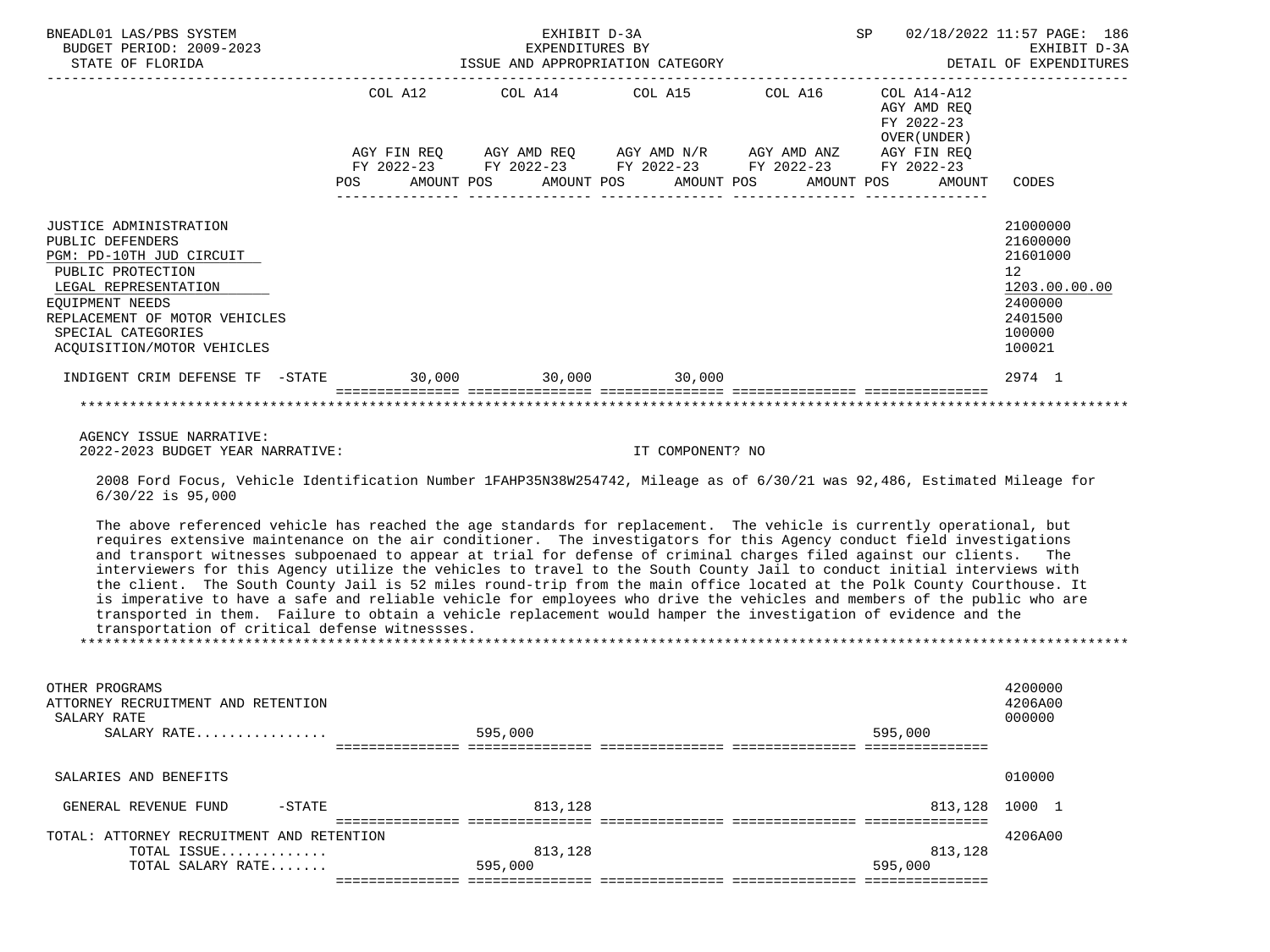| BNEADL01 LAS/PBS SYSTEM<br>BUDGET PERIOD: 2009-2023<br>STATE OF FLORIDA |                                        | EXHIBIT D-3A<br>EXPENDITURES BY<br>ISSUE AND APPROPRIATION CATEGORY | <b>SP</b>                | 02/18/2022 11:57 PAGE: 187<br>EXHIBIT D-3A<br>DETAIL OF EXPENDITURES |                                                          |                      |
|-------------------------------------------------------------------------|----------------------------------------|---------------------------------------------------------------------|--------------------------|----------------------------------------------------------------------|----------------------------------------------------------|----------------------|
|                                                                         | COL A12                                | COL A14                                                             | COL A15                  | COL A16                                                              | COL A14-A12<br>AGY AMD REO<br>FY 2022-23<br>OVER (UNDER) |                      |
|                                                                         | AGY FIN REO                            | AGY AMD REO                                                         | AGY AMD N/R              | AGY AMD ANZ                                                          | AGY FIN REO                                              |                      |
|                                                                         | FY 2022-23<br>AMOUNT POS<br><b>POS</b> | FY 2022-23<br>AMOUNT POS                                            | FY 2022-23<br>AMOUNT POS | FY 2022-23<br>AMOUNT POS                                             | FY 2022-23<br>AMOUNT                                     | CODES                |
|                                                                         |                                        |                                                                     |                          |                                                                      |                                                          |                      |
| JUSTICE ADMINISTRATION<br>PUBLIC DEFENDERS                              |                                        |                                                                     |                          |                                                                      |                                                          | 21000000<br>21600000 |
| PGM: PD-10TH JUD CIRCUIT                                                |                                        |                                                                     |                          |                                                                      |                                                          | 21601000             |
| PUBLIC PROTECTION                                                       |                                        |                                                                     |                          |                                                                      |                                                          | 12                   |
| LEGAL REPRESENTATION                                                    |                                        |                                                                     |                          |                                                                      |                                                          | 1203.00.00.00        |
| OTHER PROGRAMS                                                          |                                        |                                                                     |                          |                                                                      |                                                          | 4200000              |
| ATTORNEY RECRUITMENT AND RETENTION                                      |                                        |                                                                     |                          |                                                                      |                                                          | 4206A00              |
|                                                                         |                                        |                                                                     |                          |                                                                      |                                                          |                      |

Amended 2022-23 Narrative after December 15, 2021

IC#4206A00 Attorney Recruitment and Retention

FPDA Priority Issue #1

 Public Defenders seek to achieve competitive pay for their experienced Assistant Public Defenders. Retention of experienced attorneys is critically important in order to ensure that Public Defenders effectively and efficiently meet their constitutional, ethical, and statutory responsibilities. Public Defender offices experience an average annual turnover rate of roughly 19.5% statewide. In FY20-21, this spiked to an all-time high of 26.35%. This dramatic increase in turnover was due in part to the COIVD-19 pandemic and to competition from the private sector and other government agencies. The private sector directly competes with Public Defender offices by offering higher pay and better incentives with more enticing benefits to entry-level attorneys and experienced Assistant Public Defenders. Additionally, salary studies have shown that other government agencies on average pay higher salaries than Public Defender offices are able to pay. Despite recruitment efforts, Public Defender Offices statewide are experiencing a severe lack of applicants, both entry-level and those with prior experience.

|                      | FY17-18          | FY18-19         | FY19-20          | 3 vr avg         | FY20-21          |
|----------------------|------------------|-----------------|------------------|------------------|------------------|
| STATEWIDE<br>APPEALS | 18.78%<br>14.36% | 20.96%<br>9.94% | 18.78%<br>14.36% | 19.51%<br>12.89% | 26.35%<br>12.42% |
| TRIALS               | 19.16%           | 21.90%          | 19.16%           | 20.07%           | 27.50%           |

 This turnover creates a costly cycle of recruiting and training new attorneys. The continual influx of new attorneys routinely causes delays and disruptions in court dockets for defendants and victims. Additionally, the lack of experienced attorneys makes case assignments and case management difficult, as there are specific skills and experience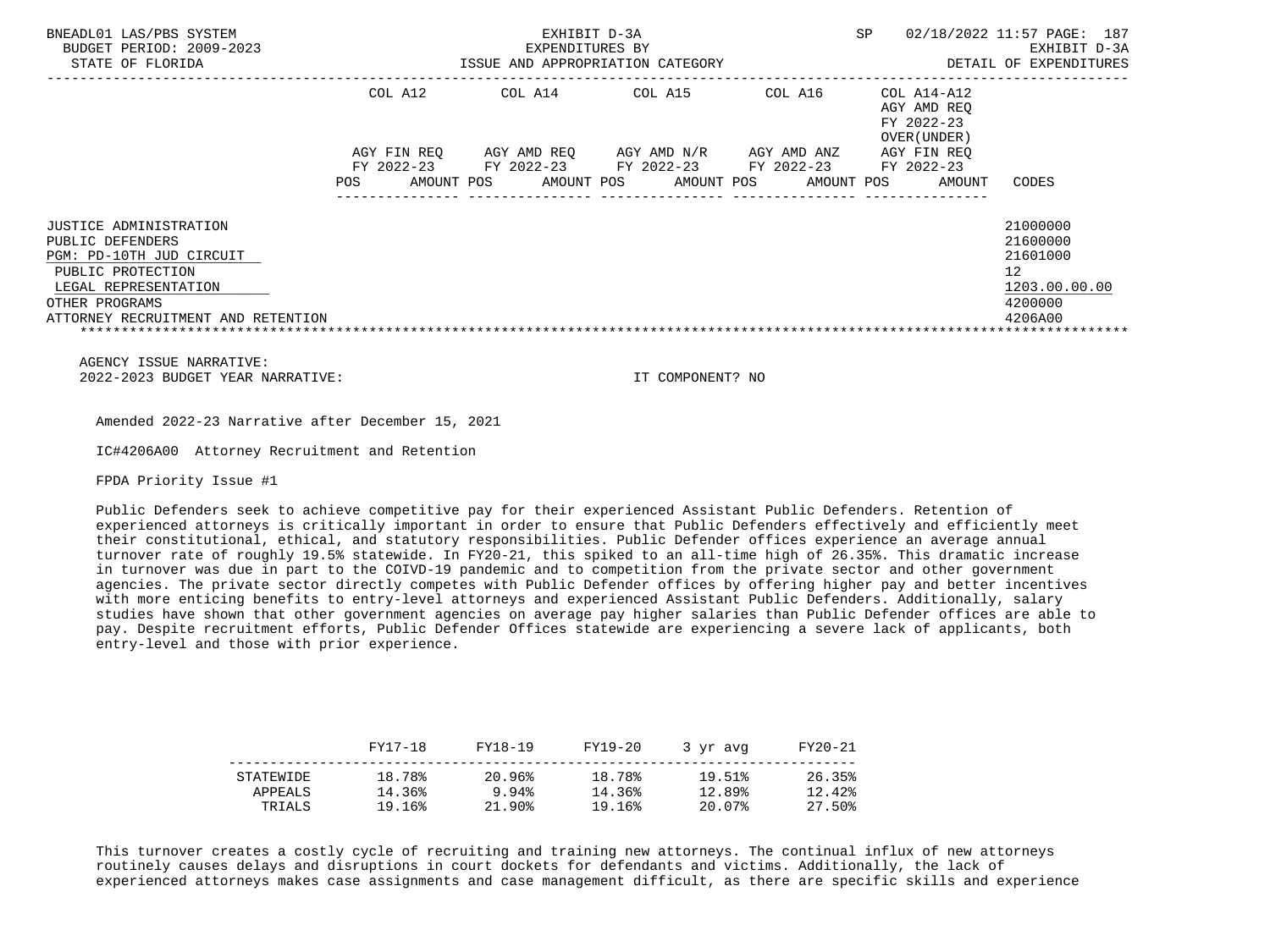| BNEADL01 LAS/PBS SYSTEM<br>BUDGET PERIOD: 2009-2023<br>STATE OF FLORIDA | EXHIBIT D-3A<br>EXPENDITURES BY<br>ISSUE AND APPROPRIATION CATEGORY |            |  |                                             |  |                         |  |                     |  |                                           | 02/18/2022 11:57 PAGE: 188<br>EXHIBIT D-3A<br>DETAIL OF EXPENDITURES |
|-------------------------------------------------------------------------|---------------------------------------------------------------------|------------|--|---------------------------------------------|--|-------------------------|--|---------------------|--|-------------------------------------------|----------------------------------------------------------------------|
|                                                                         | COL A12                                                             |            |  | COL A14                                     |  | COL A15                 |  | COL A16 COL A14-A12 |  | AGY AMD REO<br>FY 2022-23<br>OVER (UNDER) |                                                                      |
|                                                                         | AGY FIN REO                                                         |            |  | FY 2022-23 FY 2022-23 FY 2022-23 FY 2022-23 |  | AGY AMD REO AGY AMD N/R |  | AGY AMD ANZ         |  | AGY FIN REO                               |                                                                      |
|                                                                         | POS                                                                 | AMOUNT POS |  |                                             |  | AMOUNT POS AMOUNT POS   |  | AMOUNT POS          |  | FY 2022-23<br>AMOUNT                      | CODES                                                                |
| JUSTICE ADMINISTRATION                                                  |                                                                     |            |  |                                             |  |                         |  |                     |  |                                           | 21000000                                                             |
| PUBLIC DEFENDERS                                                        |                                                                     |            |  |                                             |  |                         |  |                     |  |                                           | 21600000                                                             |
| PGM: PD-10TH JUD CIRCUIT                                                |                                                                     |            |  |                                             |  |                         |  |                     |  |                                           | 21601000                                                             |
| PUBLIC PROTECTION                                                       |                                                                     |            |  |                                             |  |                         |  |                     |  |                                           | 12 <sup>°</sup>                                                      |
| LEGAL REPRESENTATION                                                    |                                                                     |            |  |                                             |  |                         |  |                     |  |                                           | 1203.00.00.00                                                        |
| OTHER PROGRAMS                                                          |                                                                     |            |  |                                             |  |                         |  |                     |  |                                           | 4200000                                                              |
| ATTORNEY RECRUITMENT AND RETENTION                                      |                                                                     |            |  |                                             |  |                         |  |                     |  |                                           | 4206A00                                                              |

 levels required to competently represent people charged with serious and complex cases. This preexisting problem is exacerbated by increased turnover of experienced attorneys. The unprecedented turnover rate and lack of applicants to fill vacant positions is nothing short of a constitutional crisis in the making.

 Additionally, the recent base salary increase to \$50,000 for starting attorneys has created serious salary compression issues for Assistant Public Defenders who have more experience than their entry level counterparts, with a lack of attrition to meet this compression advancement in pay.

 Public Defenders seek a competitive pay increase of \$10,000 for all Assistant Public Defenders and Chief Assistant Public Defenders positions (5901 and 5909 class codes respectively), to be distributed by the Public Defenders as necessary to recruit and retain qualified personnel. The calculation of this increase should be based on authorized positions, both filled and vacant, under the aforementioned class codes. The estimated cost of this increase statewide for the Florida Public Defender Association circuits is \$15.7 million, plus associated benefits.

 New General Revenue (GR) funds are requested because statewide the Indigent Criminal Defense Trust Fund (ICDTF) and Grants and Donations Trust Fund (G&DTF) will not have the recurring cash necessary to fund this issue long term.

This issue impacts all agency activities.

|  |  |  |  | Summary: This is a new issue. Amended issue code 4209A20 filed on 1/6/22 has been withdrawn. |  |  |
|--|--|--|--|----------------------------------------------------------------------------------------------|--|--|
|  |  |  |  |                                                                                              |  |  |

POSITION DETAIL OF SALARIES AND BENEFITS:

|                                                                                       | FTE  | BASE RATE | ADDITIVES | BENEFITS | SUBTOTAL | LAPSE<br>°≈ | LAPSED SALARIES<br>AND BENEFITS |
|---------------------------------------------------------------------------------------|------|-----------|-----------|----------|----------|-------------|---------------------------------|
| A14 - AGY AMD REO FY 2022-23                                                          |      |           |           |          |          |             |                                 |
| CHANGES TO CURRENTLY AUTHORIZED POSITIONS<br>RA01 RATE & SALARY ADJ - BENEFITS NO FTE |      |           |           |          |          |             |                                 |
| N0001 001                                                                             | 0.00 | 595,000   |           | 218,128  | 813,128  | 0.00        | 813,128                         |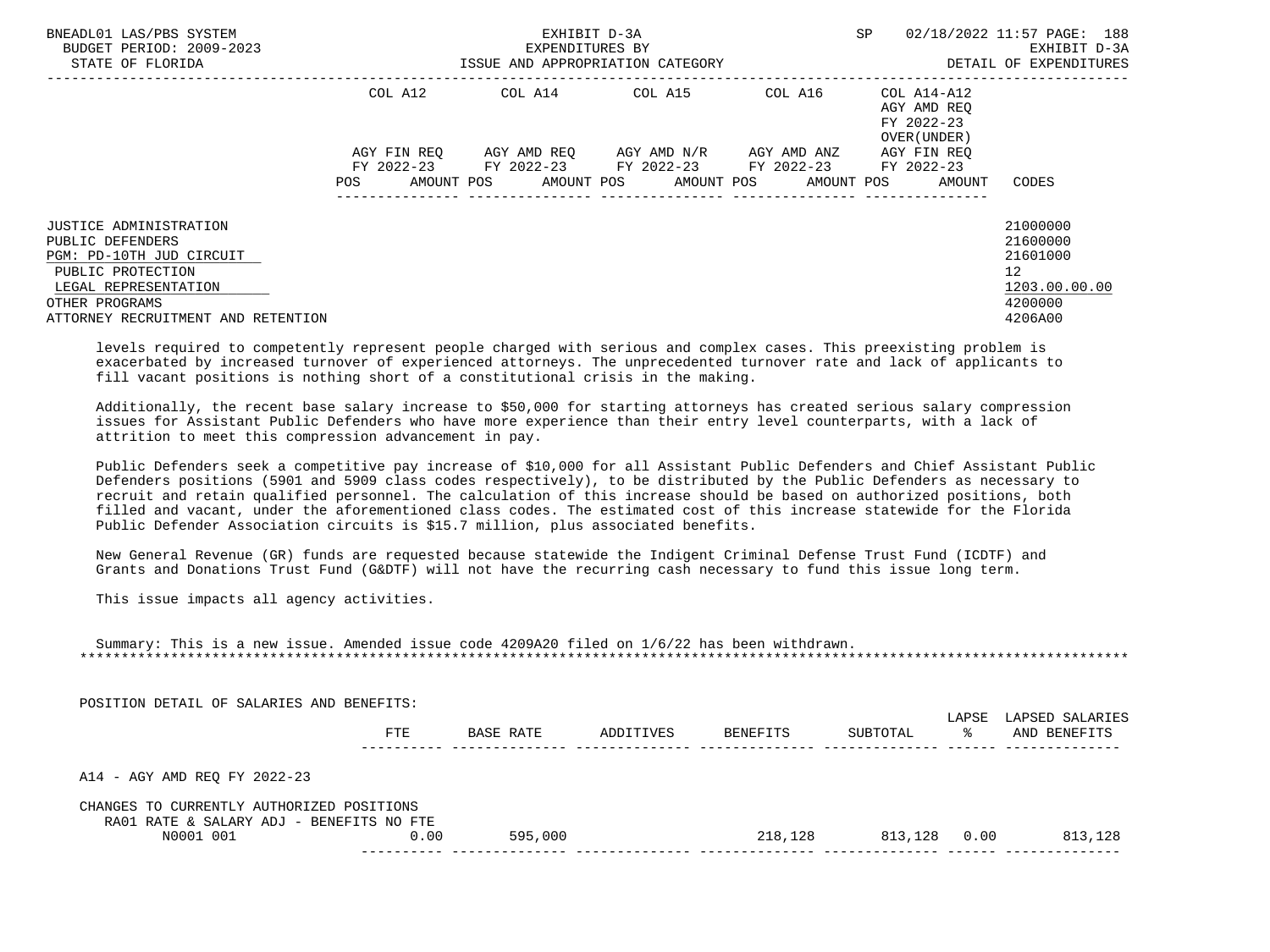| BNEADL01 LAS/PBS SYSTEM<br>BUDGET PERIOD: 2009-2023                                                                                                                         |                | EXHIBIT D-3A<br>EXPENDITURES BY           | SP 02/18/2022 11:57 PAGE: 189                                                                                                                               | EXHIBIT D-3A                                                                    |                                                                                  |                                                                               |
|-----------------------------------------------------------------------------------------------------------------------------------------------------------------------------|----------------|-------------------------------------------|-------------------------------------------------------------------------------------------------------------------------------------------------------------|---------------------------------------------------------------------------------|----------------------------------------------------------------------------------|-------------------------------------------------------------------------------|
| STATE OF FLORIDA                                                                                                                                                            |                | ISSUE AND APPROPRIATION CATEGORY          |                                                                                                                                                             | DETAIL OF EXPENDITURES                                                          |                                                                                  |                                                                               |
|                                                                                                                                                                             | COL A12<br>POS | AMOUNT POS AMOUNT POS<br>---------------- | COL A14 COL A15<br>AGY FIN REQ AGY AMD REQ AGY AMD N/R AGY AMD ANZ AGY FIN REQ<br>FY 2022-23 FY 2022-23 FY 2022-23 FY 2022-23 FY 2022-23<br>_______________ | -----------------------------------<br>COL A16<br>AMOUNT POS<br>_______________ | COL A14-A12<br>AGY AMD REO<br>FY 2022-23<br>OVER (UNDER)<br>AMOUNT POS<br>AMOUNT | CODES                                                                         |
| JUSTICE ADMINISTRATION<br>PUBLIC DEFENDERS<br>PGM: PD-10TH JUD CIRCUIT<br>PUBLIC PROTECTION<br>LEGAL REPRESENTATION<br>OTHER PROGRAMS<br>ATTORNEY RECRUITMENT AND RETENTION |                |                                           |                                                                                                                                                             |                                                                                 |                                                                                  | 21000000<br>21600000<br>21601000<br>12<br>1203.00.00.00<br>4200000<br>4206A00 |
| POSITION DETAIL OF SALARIES AND BENEFITS:                                                                                                                                   |                |                                           |                                                                                                                                                             |                                                                                 |                                                                                  |                                                                               |
|                                                                                                                                                                             | FTE            | BASE RATE                                 | ADDITIVES                                                                                                                                                   | <b>BENEFITS</b>                                                                 | $\sim$<br>SUBTOTAL                                                               | LAPSE LAPSED SALARIES<br>AND BENEFITS                                         |
| A14 - AGY AMD REO FY 2022-23                                                                                                                                                |                |                                           |                                                                                                                                                             |                                                                                 |                                                                                  |                                                                               |
| CHANGES TO CURRENTLY AUTHORIZED POSITIONS                                                                                                                                   |                |                                           |                                                                                                                                                             |                                                                                 |                                                                                  |                                                                               |
| TOTALS FOR ISSUE BY FUND<br>1000 GENERAL REVENUE FUND                                                                                                                       |                |                                           |                                                                                                                                                             |                                                                                 |                                                                                  | 813,128                                                                       |
|                                                                                                                                                                             | 0.00           | 595,000                                   | <u>sisisisis sisisisisisis sisisisisisis sisisisisisis sisisisisisis</u>                                                                                    |                                                                                 | 218,128 813,128                                                                  | 813,128<br>==============                                                     |
| TOTAL: LEGAL REPRESENTATION<br>BY FUND TYPE<br>GENERAL REVENUE FUND<br>TRUST FUNDS<br>TOTAL PROG COMP 30,000 843,128<br>TOTAL SALARY RATE                                   |                | 813,128<br>595,000                        | $30,000$ $30,000$ $30,000$ $30,000$<br>30,000                                                                                                               |                                                                                 | 813,128 1000<br>____________________________________<br>813,128<br>595,000       | 1203.00.00.00<br>2000                                                         |
|                                                                                                                                                                             |                |                                           |                                                                                                                                                             |                                                                                 |                                                                                  |                                                                               |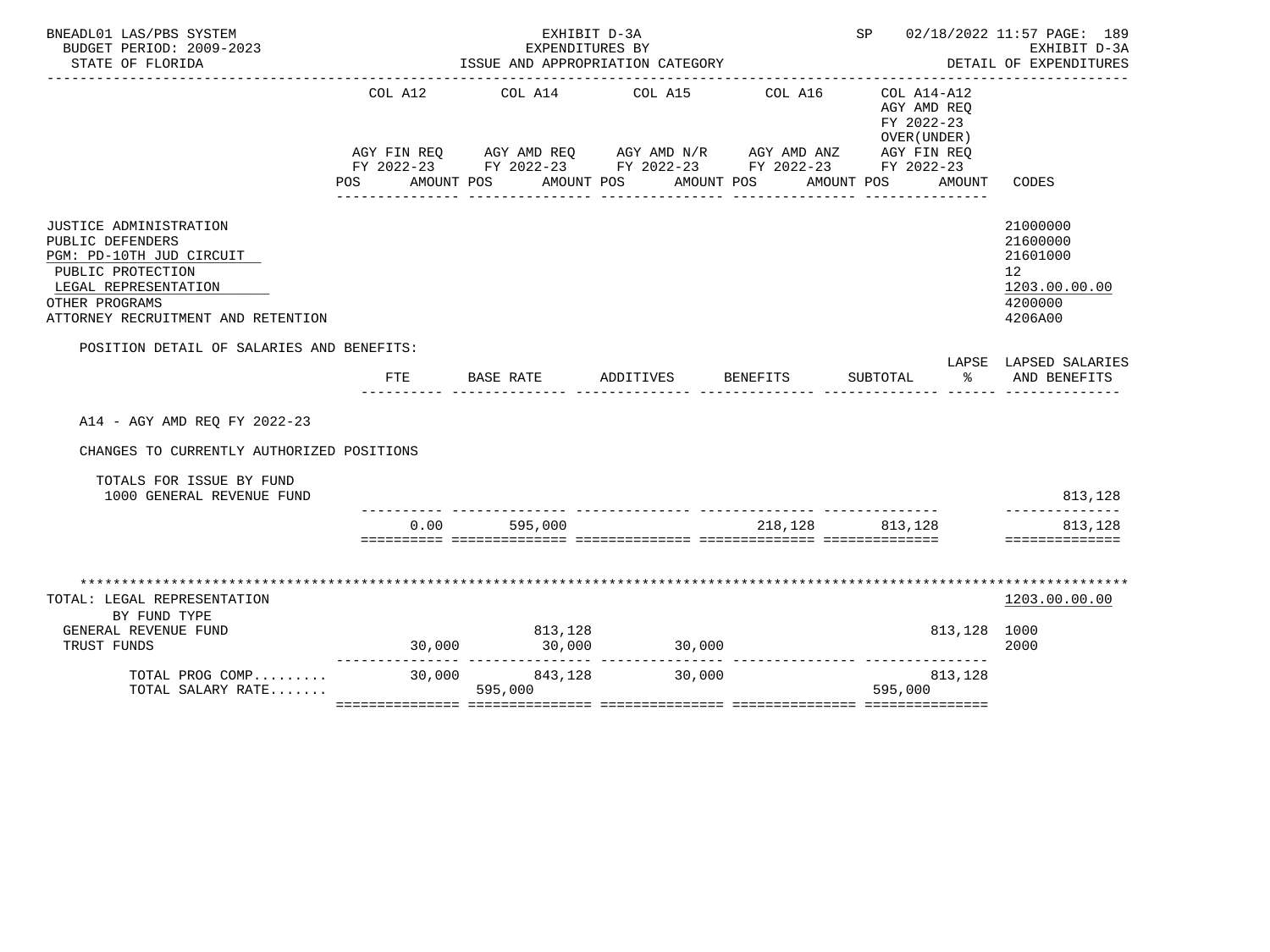| BNEADL01 LAS/PBS SYSTEM<br>BUDGET PERIOD: 2009-2023<br>STATE OF FLORIDA                                                                                                                          | ISSUE AND APPROPRIATION CATEGORY | SP 02/18/2022 11:57 PAGE: 190<br>EXHIBIT D-3A<br>DETAIL OF EXPENDITURES                                                                                              |                  |                                       |                                           |                                                                                                      |
|--------------------------------------------------------------------------------------------------------------------------------------------------------------------------------------------------|----------------------------------|----------------------------------------------------------------------------------------------------------------------------------------------------------------------|------------------|---------------------------------------|-------------------------------------------|------------------------------------------------------------------------------------------------------|
|                                                                                                                                                                                                  |                                  | COL A12 COL A14 COL A15 COL A16 COL A14-A12<br>AGY FIN REQ AGY AMD REQ AGY AMD N/R AGY AMD ANZ AGY FIN REQ<br>FY 2022-23 FY 2022-23 FY 2022-23 FY 2022-23 FY 2022-23 |                  | ------------------------------------- | AGY AMD REO<br>FY 2022-23<br>OVER (UNDER) |                                                                                                      |
|                                                                                                                                                                                                  | POS                              | AMOUNT POS AMOUNT POS AMOUNT POS                                                                                                                                     |                  | AMOUNT POS                            | AMOUNT                                    | CODES                                                                                                |
| JUSTICE ADMINISTRATION<br>PUBLIC DEFENDERS<br>PGM: PD-11TH JUD CIRCUIT<br>PUBLIC PROTECTION<br>LEGAL REPRESENTATION<br>OTHER PROGRAMS<br>COMPETITIVE AREA DIFFERENTIAL<br>FUNDING<br>SALARY RATE |                                  |                                                                                                                                                                      |                  |                                       |                                           | 21000000<br>21600000<br>21601100<br>12 <sup>°</sup><br>1203.00.00.00<br>4200000<br>4200A60<br>000000 |
| SALARY RATE                                                                                                                                                                                      |                                  | 1,904,000                                                                                                                                                            |                  |                                       | 1,904,000                                 |                                                                                                      |
|                                                                                                                                                                                                  |                                  |                                                                                                                                                                      |                  |                                       |                                           |                                                                                                      |
| SALARIES AND BENEFITS                                                                                                                                                                            |                                  |                                                                                                                                                                      |                  |                                       |                                           | 010000                                                                                               |
| GENERAL REVENUE FUND                                                                                                                                                                             | $-$ STATE                        | 2,602,006                                                                                                                                                            |                  |                                       | 2,602,006 1000 1                          |                                                                                                      |
| TOTAL: COMPETITIVE AREA DIFFERENTIAL<br>FUNDING<br>TOTAL ISSUE                                                                                                                                   |                                  | 2,602,006                                                                                                                                                            |                  |                                       | 2,602,006                                 | 4200A60                                                                                              |
| TOTAL SALARY RATE                                                                                                                                                                                |                                  | 1,904,000                                                                                                                                                            |                  |                                       | 1,904,000                                 |                                                                                                      |
|                                                                                                                                                                                                  |                                  |                                                                                                                                                                      |                  |                                       |                                           |                                                                                                      |
| AGENCY ISSUE NARRATIVE:<br>2022-2023 BUDGET YEAR NARRATIVE:<br>2022-23 Amended Narrative after December 15, 2021                                                                                 |                                  |                                                                                                                                                                      | IT COMPONENT? NO |                                       |                                           |                                                                                                      |

 Salary and benefits and associated rate funding is requested to support a Comparative Area Differential for all Assistant Public Defenders (APD). The rationale for paying comparative area differentials is that the cost of living is higher in certain parts of the state. The substantial difference in the cost of living between Miami-Dade County and other parts of the state severely affects our ability to recruit and retain quality defenders and to compete with local government agencies and other state agencies for attorneys. The cost of living in Miami Dade is 14% higher than the national average with housing 44% higher than the national average. Even within the state of Florida, the cost of living in Miami-Dade remains higher than every other county (salary.com). It is no surprise that our APD turnover rate remains very high and continues to go up.

 PD-11 Turnover Rate FY18-19 FY19-20 FY20-21 Trials 19.94% 19.44% 35.63%<br>Appellate 14.81% 16.67% 16.67% Appellate 14.81%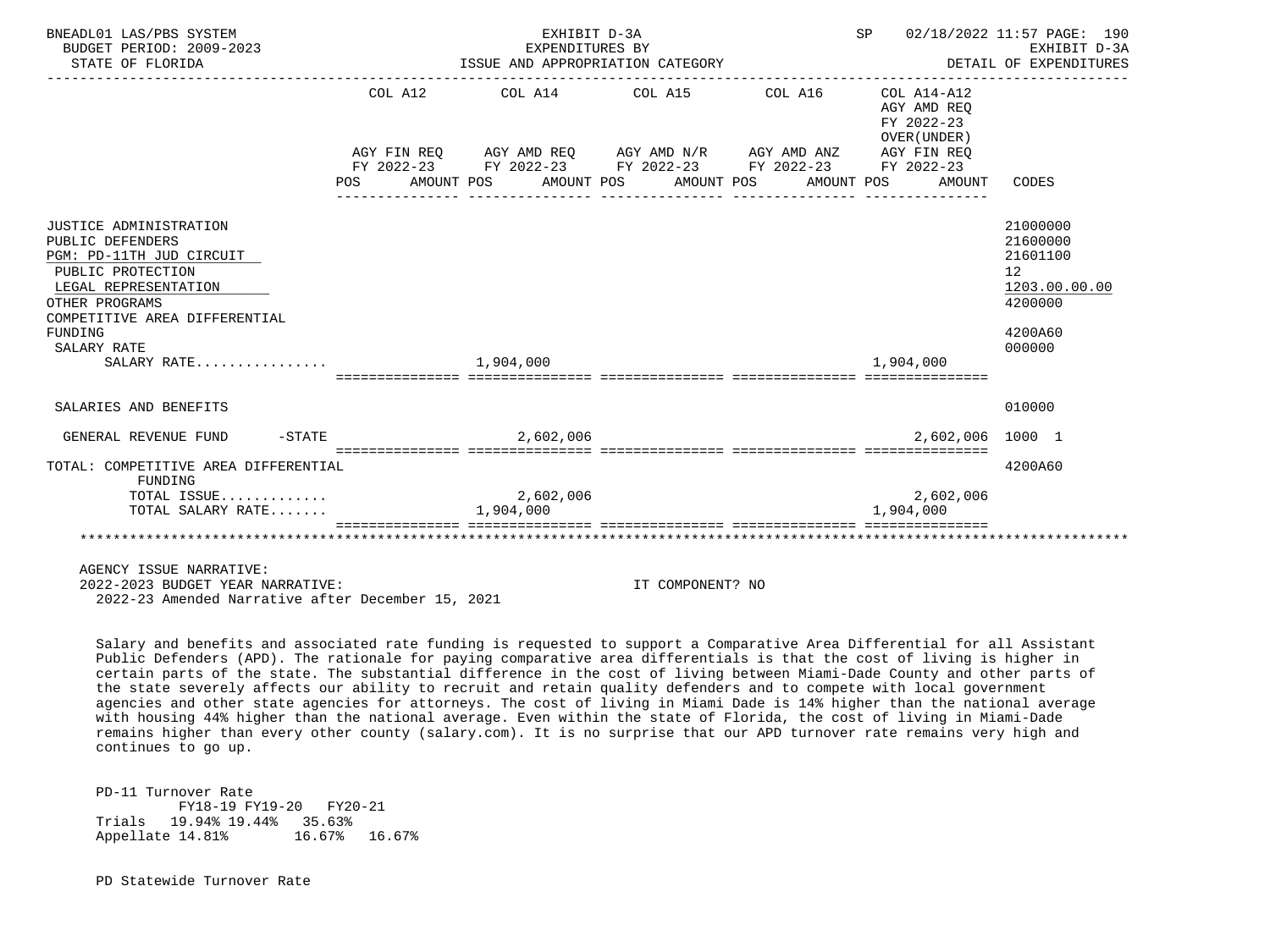| BNEADL01 LAS/PBS SYSTEM<br>BUDGET PERIOD: 2009-2023<br>STATE OF FLORIDA                                                                                                           |                            | EXHIBIT D-3A<br>EXPENDITURES BY<br>EXHIBIT D-3A EXHIBIT D-3A EXHIBIT D-3A<br>ISSUE AND APPROPRIATION CATEGORY SAND AND APPROPRIATION CATEGORY |                     |  |  |  |                                                                                                                       |  |  | SP 02/18/2022 11:57 PAGE: 191<br>EXHIBIT D-3A                |                                                                                            |
|-----------------------------------------------------------------------------------------------------------------------------------------------------------------------------------|----------------------------|-----------------------------------------------------------------------------------------------------------------------------------------------|---------------------|--|--|--|-----------------------------------------------------------------------------------------------------------------------|--|--|--------------------------------------------------------------|--------------------------------------------------------------------------------------------|
|                                                                                                                                                                                   |                            |                                                                                                                                               |                     |  |  |  | COL A12 COL A14 COL A15 COL A16 COL A14-A12                                                                           |  |  | AGY AMD REO<br>FY 2022-23<br>OVER (UNDER )                   |                                                                                            |
|                                                                                                                                                                                   |                            |                                                                                                                                               |                     |  |  |  | AGY FIN REQ AGY AMD REQ AGY AMD N/R AGY AMD ANZ AGY FIN REQ<br>FY 2022-23 FY 2022-23 FY 2022-23 FY 2022-23 FY 2022-23 |  |  | POS AMOUNT POS AMOUNT POS AMOUNT POS AMOUNT POS AMOUNT CODES |                                                                                            |
| JUSTICE ADMINISTRATION<br>PUBLIC DEFENDERS<br>PGM: PD-11TH JUD CIRCUIT<br>PUBLIC PROTECTION<br>LEGAL REPRESENTATION<br>OTHER PROGRAMS<br>COMPETITIVE AREA DIFFERENTIAL<br>FUNDING |                            |                                                                                                                                               |                     |  |  |  |                                                                                                                       |  |  |                                                              | 21000000<br>21600000<br>21601100<br>12 <sup>1</sup><br>1203.00.00.00<br>4200000<br>4200A60 |
| Statewide 20.96% 18.78%                                                                                                                                                           | FY 18-19 FY 19-20 FY 20-21 |                                                                                                                                               | 26.35%              |  |  |  |                                                                                                                       |  |  |                                                              |                                                                                            |
| Trials 21.90% 19.16%<br>Appellate 9.94% 14.36%                                                                                                                                    |                            |                                                                                                                                               | $27.50\%$<br>12.42% |  |  |  |                                                                                                                       |  |  |                                                              |                                                                                            |

 Our annual turnover requires that we hire a "medium-sized law firm" every year, which for the last 5 fiscal years has required us to hire and train more than 40 new hires and lateral transfers annually. This is due to the low salaries paid to Assistant Public Defenders residing in Miami-Dade County and the exorbitant costs of residing here. The federal government recognizes this and as of 2021, has a Locality Pay Adjustment for Miami that is 23.51%, which means that federal employees in this area are paid 23.51% more than the General Schedule Base Pay in locality pay alone. This in conjunction with higher starting salaries makes it very difficult to recruit and nearly impossible to retain qualified attorneys. As such, we are requesting a Comparative Area Differential be provided to the Assistant Public Defenders of the Miami-Dade Public Defender's Office. Request S&B funding for: 238 FTE Assistant Public Defenders CAD of \$8,000. No additional FTE's or standard #3 cost are requested. This issue impacts all agency activities.

 Summary: This is a new issue. \*\*\*\*\*\*\*\*\*\*\*\*\*\*\*\*\*\*\*\*\*\*\*\*\*\*\*\*\*\*\*\*\*\*\*\*\*\*\*\*\*\*\*\*\*\*\*\*\*\*\*\*\*\*\*\*\*\*\*\*\*\*\*\*\*\*\*\*\*\*\*\*\*\*\*\*\*\*\*\*\*\*\*\*\*\*\*\*\*\*\*\*\*\*\*\*\*\*\*\*\*\*\*\*\*\*\*\*\*\*\*\*\*\*\*\*\*\*\*\*\*\*\*\*\*\*\*

POSITION DETAIL OF SALARIES AND BENEFITS:

|                                                           | FTE  | BASE RATE | ADDITIVES | BENEFITS | SUBTOTAL  | LAPSE<br>°≈ | LAPSED SALARIES<br>AND BENEFITS |
|-----------------------------------------------------------|------|-----------|-----------|----------|-----------|-------------|---------------------------------|
| A14 - AGY AMD REQ FY 2022-23                              |      |           |           |          |           |             |                                 |
| NEW POSITIONS<br>RA01 RATE & SALARY ADJ - BENEFITS NO FTE |      |           |           |          |           |             |                                 |
| N0001 001                                                 | 0.00 | 1,904,000 |           | 698,006  | 2,602,006 | 0.00        | 2,602,006                       |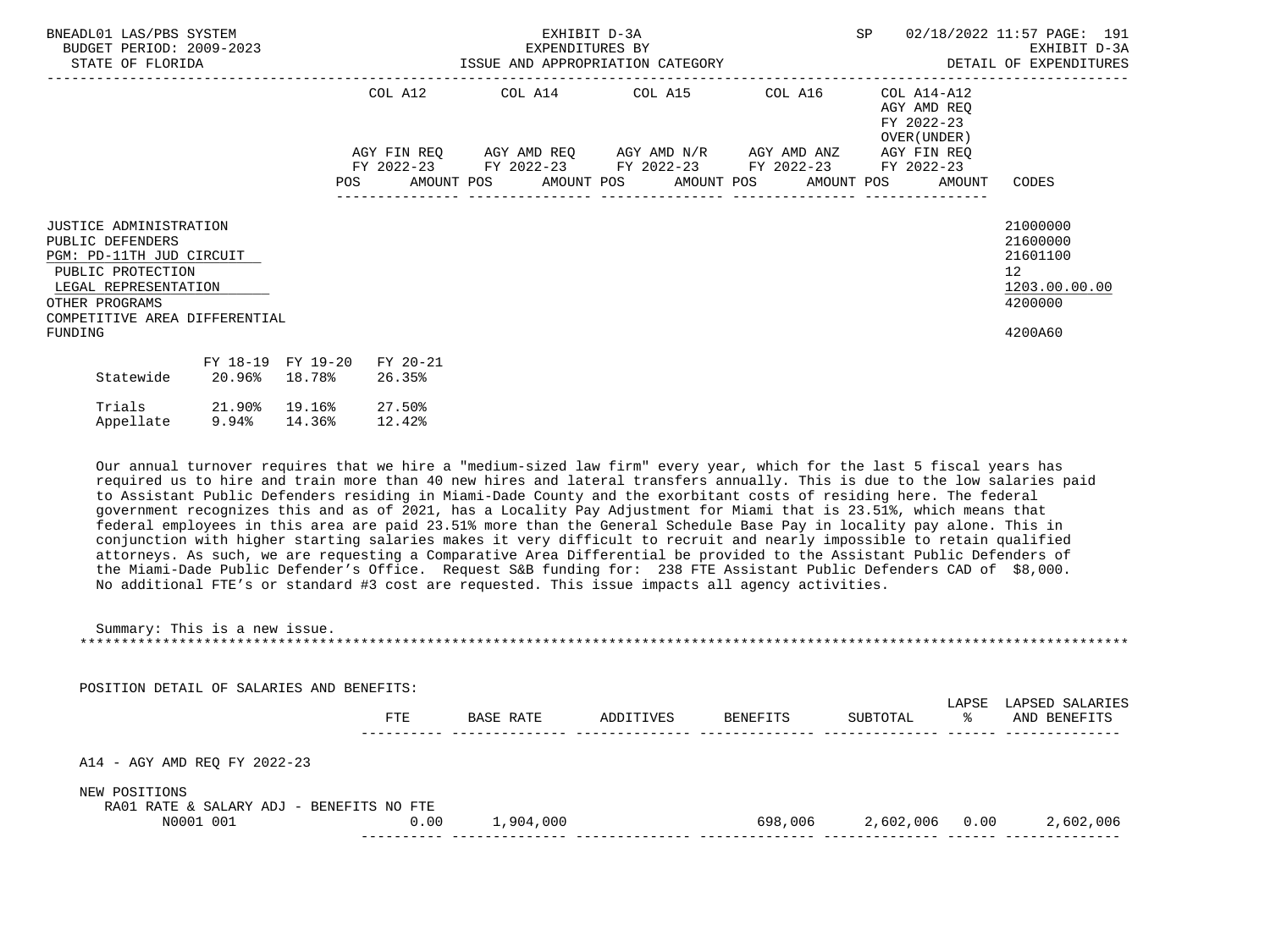| BNEADL01 LAS/PBS SYSTEM<br>BUDGET PERIOD: 2009-2023                                                                                                                               |                | EXHIBIT D-3A<br>EXPENDITURES BY                   |                                                                                                                                                                | SP 02/18/2022 11:57 PAGE: 192<br>EXHIBIT D-3A |                                                                                                                 |                                                                               |
|-----------------------------------------------------------------------------------------------------------------------------------------------------------------------------------|----------------|---------------------------------------------------|----------------------------------------------------------------------------------------------------------------------------------------------------------------|-----------------------------------------------|-----------------------------------------------------------------------------------------------------------------|-------------------------------------------------------------------------------|
| STATE OF FLORIDA                                                                                                                                                                  |                |                                                   | ISSUE AND APPROPRIATION CATEGORY                                                                                                                               |                                               |                                                                                                                 | DETAIL OF EXPENDITURES                                                        |
|                                                                                                                                                                                   | COL A12<br>POS | COL A14<br>AMOUNT POS<br>AMOUNT POS               | COL A15<br>AGY FIN REQ AGY AMD REQ AGY AMD N/R AGY AMD ANZ AGY FIN REQ<br>FY 2022-23 FY 2022-23 FY 2022-23 FY 2022-23 FY 2022-23<br>AMOUNT POS<br>------------ | COL A16<br>----------                         | COL A14-A12<br>AGY AMD REO<br>FY 2022-23<br>OVER (UNDER)<br>AMOUNT POS<br>AMOUNT<br><u> Le Belese Belese Be</u> | <b>CODES</b>                                                                  |
| JUSTICE ADMINISTRATION<br>PUBLIC DEFENDERS<br>PGM: PD-11TH JUD CIRCUIT<br>PUBLIC PROTECTION<br>LEGAL REPRESENTATION<br>OTHER PROGRAMS<br>COMPETITIVE AREA DIFFERENTIAL<br>FUNDING |                |                                                   |                                                                                                                                                                |                                               |                                                                                                                 | 21000000<br>21600000<br>21601100<br>12<br>1203.00.00.00<br>4200000<br>4200A60 |
| POSITION DETAIL OF SALARIES AND BENEFITS:                                                                                                                                         |                |                                                   |                                                                                                                                                                |                                               |                                                                                                                 | LAPSE LAPSED SALARIES                                                         |
|                                                                                                                                                                                   | <b>FTE</b>     | BASE RATE                                         | ADDITIVES                                                                                                                                                      | <b>BENEFITS</b>                               | SUBTOTAL<br>°≈                                                                                                  | AND BENEFITS                                                                  |
| NEW POSITIONS<br>TOTALS FOR ISSUE BY FUND<br>1000 GENERAL REVENUE FUND                                                                                                            |                |                                                   |                                                                                                                                                                |                                               |                                                                                                                 | 2,602,006                                                                     |
|                                                                                                                                                                                   |                | -------------------------------<br>0.00 1,904,000 |                                                                                                                                                                |                                               | 698,006 2,602,006                                                                                               | 2,602,006<br>==============                                                   |
| ATTORNEY RECRUITMENT AND RETENTION<br>SALARY RATE<br>SALARY RATE                                                                                                                  |                | 2,150,000                                         |                                                                                                                                                                |                                               | 2,150,000                                                                                                       | 4206A00<br>000000                                                             |
| SALARIES AND BENEFITS                                                                                                                                                             |                |                                                   |                                                                                                                                                                |                                               |                                                                                                                 | 010000                                                                        |
| GENERAL REVENUE FUND<br>$-$ STATE                                                                                                                                                 |                | 2,938,190                                         |                                                                                                                                                                |                                               | 2,938,190 1000 1                                                                                                |                                                                               |
| TOTAL: ATTORNEY RECRUITMENT AND RETENTION<br>TOTAL ISSUE<br>TOTAL SALARY RATE                                                                                                     |                | 2,938,190<br>2,150,000                            |                                                                                                                                                                |                                               | 2,938,190<br>2,150,000                                                                                          | 4206A00                                                                       |
| AGENCY ISSUE NARRATIVE:<br>2022-2023 BUDGET YEAR NARRATIVE:                                                                                                                       |                |                                                   | IT COMPONENT? NO                                                                                                                                               |                                               |                                                                                                                 |                                                                               |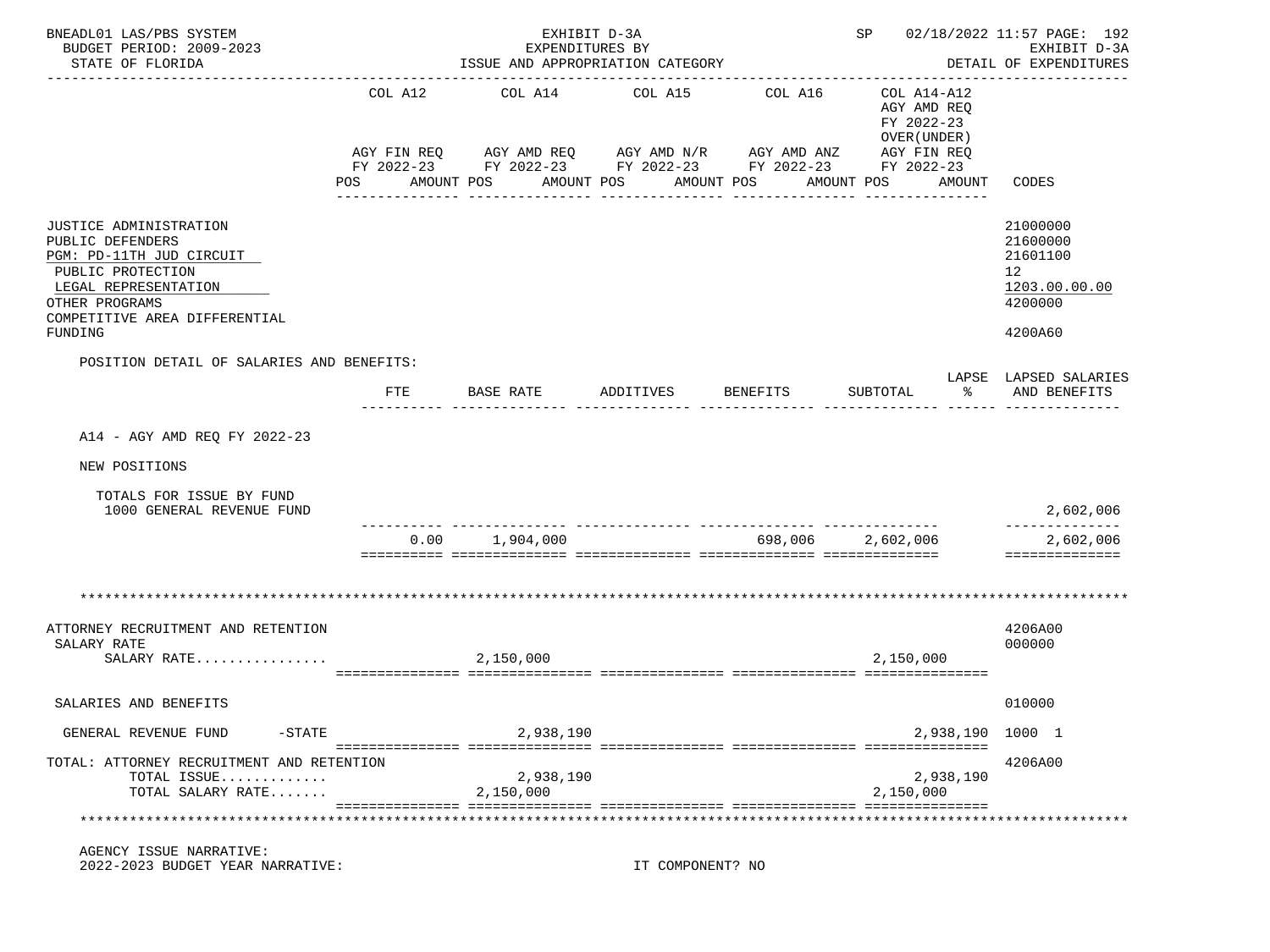| BNEADL01 LAS/PBS SYSTEM<br>BUDGET PERIOD: 2009-2023<br>STATE OF FLORIDA | EXHIBIT D-3A<br>EXPENDITURES BY<br>ISSUE AND APPROPRIATION CATEGORY |             |  |  |  |                                                                                                   |  |                     | <b>SP</b> |                                            | 02/18/2022 11:57 PAGE: 193<br>EXHIBIT D-3A<br>DETAIL OF EXPENDITURES |
|-------------------------------------------------------------------------|---------------------------------------------------------------------|-------------|--|--|--|---------------------------------------------------------------------------------------------------|--|---------------------|-----------|--------------------------------------------|----------------------------------------------------------------------|
|                                                                         |                                                                     | COL A12     |  |  |  | COL A14 COL A15                                                                                   |  | COL A16 COL A14-A12 |           | AGY AMD REO<br>FY 2022-23<br>OVER (UNDER ) |                                                                      |
|                                                                         |                                                                     | AGY FIN REO |  |  |  | AGY AMD REO      AGY AMD N/R      AGY AMD ANZ                                                     |  |                     |           | AGY FIN REO                                |                                                                      |
|                                                                         | POS                                                                 |             |  |  |  | FY 2022-23 FY 2022-23 FY 2022-23 FY 2022-23<br>AMOUNT POS AMOUNT POS AMOUNT POS AMOUNT POS AMOUNT |  |                     |           | FY 2022-23                                 | CODES                                                                |
| JUSTICE ADMINISTRATION<br>PUBLIC DEFENDERS<br>PGM: PD-11TH JUD CIRCUIT  |                                                                     |             |  |  |  |                                                                                                   |  |                     |           |                                            | 21000000<br>21600000<br>21601100                                     |
| PUBLIC PROTECTION<br>LEGAL REPRESENTATION                               |                                                                     |             |  |  |  |                                                                                                   |  |                     |           |                                            | 12 <sup>°</sup><br>1203.00.00.00                                     |
| OTHER PROGRAMS                                                          |                                                                     |             |  |  |  |                                                                                                   |  |                     |           |                                            | 4200000                                                              |
| ATTORNEY RECRUITMENT AND RETENTION                                      |                                                                     |             |  |  |  |                                                                                                   |  |                     |           |                                            | 4206A00                                                              |

IC#4206A00 Attorney Recruitment and Retention

FPDA Priority Issue #1

 Public Defenders seek to achieve competitive pay for their experienced Assistant Public Defenders. Retention of experienced attorneys is critically important in order to ensure that Public Defenders effectively and efficiently meet their constitutional, ethical, and statutory responsibilities. Public Defender offices experience an average annual turnover rate of roughly 19.5% statewide. In FY20-21, this spiked to an all-time high of 26.35%. This dramatic increase in turnover was due in part to the COIVD-19 pandemic and to competition from the private sector and other government agencies. The private sector directly competes with Public Defender offices by offering higher pay and better incentives with more enticing benefits to entry-level attorneys and experienced Assistant Public Defenders. Additionally, salary studies have shown that other government agencies on average pay higher salaries than Public Defender offices are able to pay. Despite recruitment efforts, Public Defender Offices statewide are experiencing a severe lack of applicants, both entry-level and those with prior experience.

|           | FY17-18 | FY18-19 | FY19-20 | 3 vr avg | FY20-21 |
|-----------|---------|---------|---------|----------|---------|
| STATEWIDE | 18.78%  | 20.96%  | 18.78%  | 19.51%   | 26.35%  |
| APPEALS   | 14.36%  | 9.94%   | 14.36%  | 12.89%   | 12.42%  |
| TRIALS    | 19.16%  | 21.90%  | 19.16%  | 20.07%   | 27.50%  |

 This turnover creates a costly cycle of recruiting and training new attorneys. The continual influx of new attorneys routinely causes delays and disruptions in court dockets for defendants and victims. Additionally, the lack of experienced attorneys makes case assignments and case management difficult, as there are specific skills and experience levels required to competently represent people charged with serious and complex cases. This preexisting problem is exacerbated by increased turnover of experienced attorneys. The unprecedented turnover rate and lack of applicants to fill vacant positions is nothing short of a constitutional crisis in the making.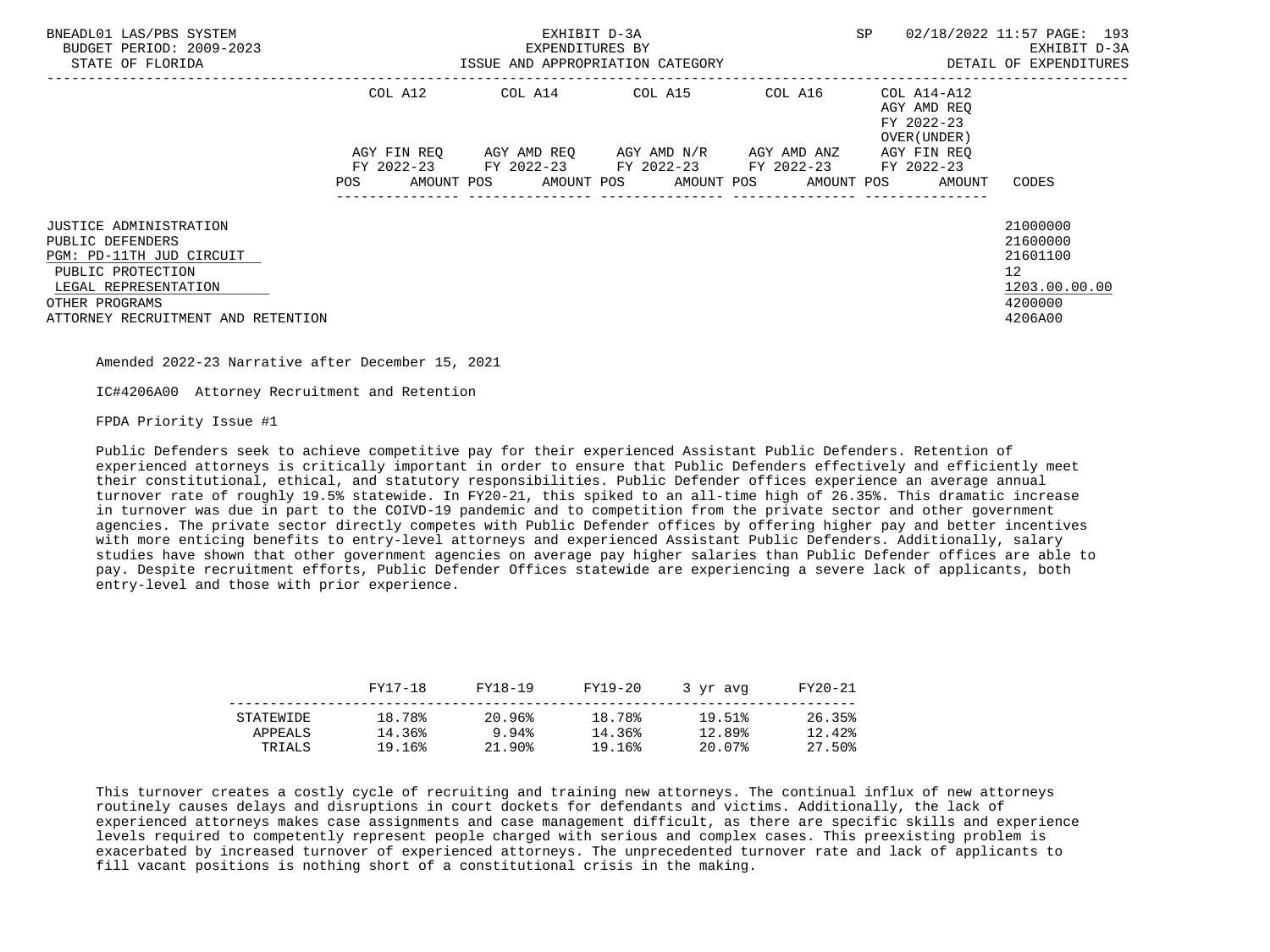| BNEADL01 LAS/PBS SYSTEM<br>BUDGET PERIOD: 2009-2023<br>STATE OF FLORIDA | EXHIBIT D-3A<br>EXPENDITURES BY<br>ISSUE AND APPROPRIATION CATEGORY |             |  |                                                        |  |                         |  |             | SP |                                           | 02/18/2022 11:57 PAGE: 194<br>EXHIBIT D-3A<br>DETAIL OF EXPENDITURES |
|-------------------------------------------------------------------------|---------------------------------------------------------------------|-------------|--|--------------------------------------------------------|--|-------------------------|--|-------------|----|-------------------------------------------|----------------------------------------------------------------------|
|                                                                         |                                                                     | COL A12     |  |                                                        |  |                         |  |             |    | AGY AMD REO<br>FY 2022-23<br>OVER (UNDER) |                                                                      |
|                                                                         |                                                                     | AGY FIN REO |  | FY 2022-23 FY 2022-23 FY 2022-23 FY 2022-23 FY 2022-23 |  | AGY AMD REO AGY AMD N/R |  | AGY AMD ANZ |    | AGY FIN REO                               |                                                                      |
|                                                                         | <b>POS</b>                                                          | AMOUNT POS  |  | AMOUNT POS AMOUNT POS                                  |  |                         |  | AMOUNT POS  |    | AMOUNT                                    | CODES                                                                |
| JUSTICE ADMINISTRATION                                                  |                                                                     |             |  |                                                        |  |                         |  |             |    |                                           | 21000000                                                             |
| PUBLIC DEFENDERS                                                        |                                                                     |             |  |                                                        |  |                         |  |             |    |                                           | 21600000                                                             |
| PGM: PD-11TH JUD CIRCUIT                                                |                                                                     |             |  |                                                        |  |                         |  |             |    |                                           | 21601100                                                             |
| PUBLIC PROTECTION                                                       |                                                                     |             |  |                                                        |  |                         |  |             |    |                                           | 12 <sup>°</sup>                                                      |
| LEGAL REPRESENTATION                                                    |                                                                     |             |  |                                                        |  |                         |  |             |    |                                           | 1203.00.00.00                                                        |
| OTHER PROGRAMS                                                          |                                                                     |             |  |                                                        |  |                         |  |             |    |                                           | 4200000                                                              |
| ATTORNEY RECRUITMENT AND RETENTION                                      |                                                                     |             |  |                                                        |  |                         |  |             |    |                                           | 4206A00                                                              |

 Additionally, the recent base salary increase to \$50,000 for starting attorneys has created serious salary compression issues for Assistant Public Defenders who have more experience than their entry level counterparts, with a lack of attrition to meet this compression advancement in pay.

 Public Defenders seek a competitive pay increase of \$10,000 for all Assistant Public Defenders and Chief Assistant Public Defenders positions (5901 and 5909 class codes respectively), to be distributed by the Public Defenders as necessary to recruit and retain qualified personnel. The calculation of this increase should be based on authorized positions, both filled and vacant, under the aforementioned class codes. The estimated cost of this increase statewide for the Florida Public Defender Association circuits is \$15.7 million, plus associated benefits.

 New General Revenue (GR) funds are requested because statewide the Indigent Criminal Defense Trust Fund (ICDTF) and Grants and Donations Trust Fund (G&DTF) will not have the recurring cash necessary to fund this issue long term.

This issue impacts all agency activities.

| Summary: This is a new issue. Amended issue code 4209A20 filed on 1/6/22 has been withdrawn. |  |
|----------------------------------------------------------------------------------------------|--|
|                                                                                              |  |

| POSITION DETAIL OF SALARIES AND BENEFITS:                                             |      |           |           |          |           |             |                                 |
|---------------------------------------------------------------------------------------|------|-----------|-----------|----------|-----------|-------------|---------------------------------|
|                                                                                       | FTE  | BASE RATE | ADDITIVES | BENEFITS | SUBTOTAL  | LAPSE<br>°≈ | LAPSED SALARIES<br>AND BENEFITS |
| A14 - AGY AMD REQ FY 2022-23                                                          |      |           |           |          |           |             |                                 |
| CHANGES TO CURRENTLY AUTHORIZED POSITIONS<br>RA01 RATE & SALARY ADJ - BENEFITS NO FTE |      |           |           |          |           |             |                                 |
| N0001 001                                                                             | 0.00 | 2,150,000 |           | 788,190  | 2,938,190 | 0.00        | 2,938,190                       |
|                                                                                       |      |           |           |          |           |             |                                 |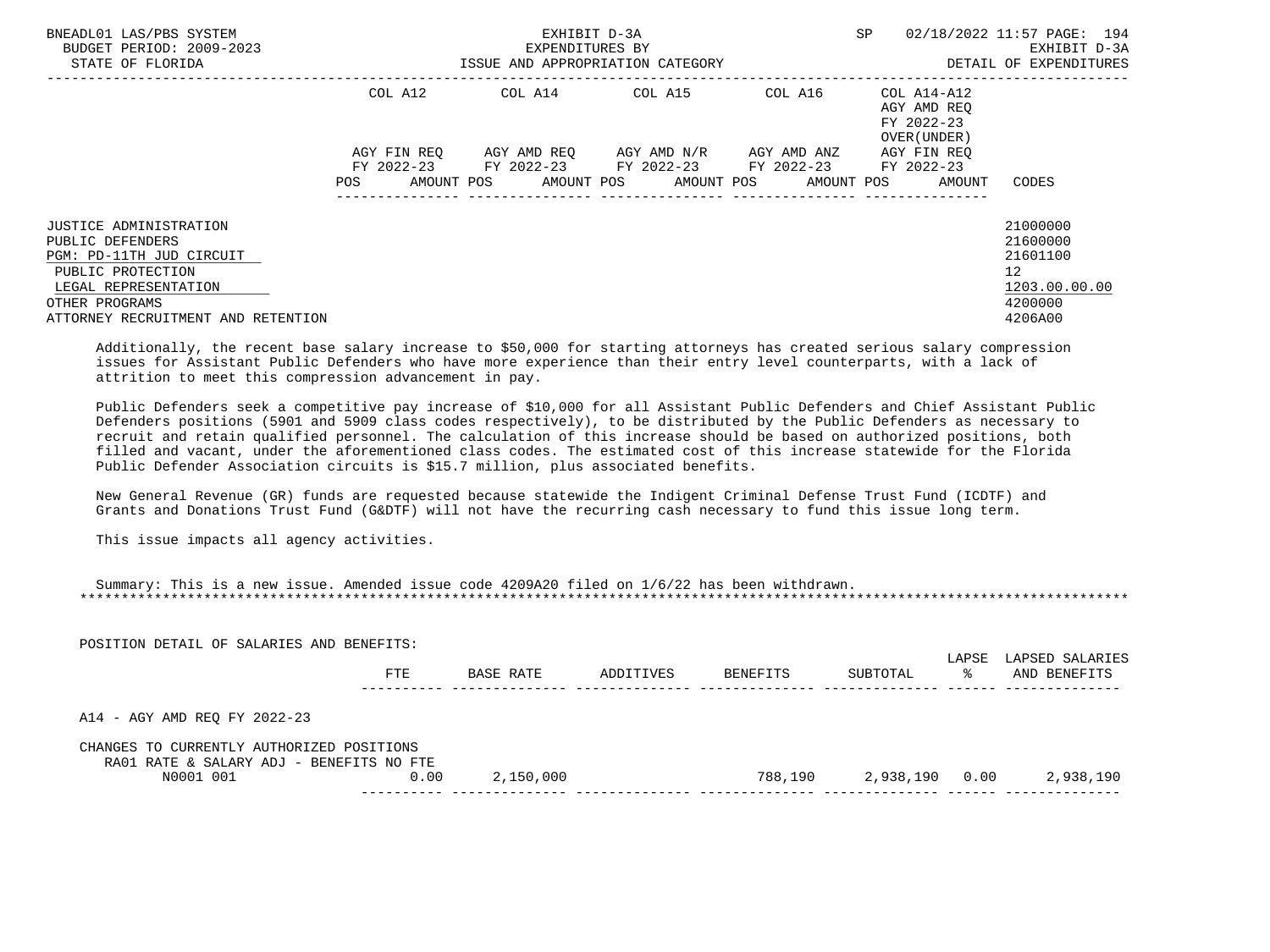| BNEADL01 LAS/PBS SYSTEM<br>BUDGET PERIOD: 2009-2023                                                                                                                                |                | EXPENDITURES BY                                                                                 | EXHIBIT D-3A                  |         |                                                                                                                                                 | SP 02/18/2022 11:57 PAGE: 195<br>EXHIBIT D-3A                                 |
|------------------------------------------------------------------------------------------------------------------------------------------------------------------------------------|----------------|-------------------------------------------------------------------------------------------------|-------------------------------|---------|-------------------------------------------------------------------------------------------------------------------------------------------------|-------------------------------------------------------------------------------|
| STATE OF FLORIDA                                                                                                                                                                   |                | ISSUE AND APPROPRIATION CATEGORY                                                                |                               |         |                                                                                                                                                 | DETAIL OF EXPENDITURES                                                        |
|                                                                                                                                                                                    | COL A12<br>POS | FY 2022-23 FY 2022-23 FY 2022-23 FY 2022-23 FY 2022-23<br>AMOUNT POS AMOUNT POS                 | COL A14 COL A15<br>AMOUNT POS | COL A16 | COL A14-A12<br>AGY AMD REO<br>FY 2022-23<br>OVER (UNDER)<br>AGY FIN REQ AGY AMD REQ AGY AMD N/R AGY AMD ANZ AGY FIN REQ<br>AMOUNT POS<br>AMOUNT | CODES                                                                         |
| <b>JUSTICE ADMINISTRATION</b><br>PUBLIC DEFENDERS<br>PGM: PD-11TH JUD CIRCUIT<br>PUBLIC PROTECTION<br>LEGAL REPRESENTATION<br>OTHER PROGRAMS<br>ATTORNEY RECRUITMENT AND RETENTION |                |                                                                                                 |                               |         |                                                                                                                                                 | 21000000<br>21600000<br>21601100<br>12<br>1203.00.00.00<br>4200000<br>4206A00 |
| POSITION DETAIL OF SALARIES AND BENEFITS:                                                                                                                                          |                |                                                                                                 |                               |         |                                                                                                                                                 |                                                                               |
|                                                                                                                                                                                    | FTE            | BASE RATE                                                                                       | ADDITIVES BENEFITS            |         | SUBTOTAL<br>ႜ                                                                                                                                   | LAPSE LAPSED SALARIES<br>AND BENEFITS                                         |
| A14 - AGY AMD REQ FY 2022-23                                                                                                                                                       |                |                                                                                                 |                               |         |                                                                                                                                                 |                                                                               |
| CHANGES TO CURRENTLY AUTHORIZED POSITIONS                                                                                                                                          |                |                                                                                                 |                               |         |                                                                                                                                                 |                                                                               |
| TOTALS FOR ISSUE BY FUND<br>1000 GENERAL REVENUE FUND                                                                                                                              |                |                                                                                                 |                               |         |                                                                                                                                                 | 2,938,190                                                                     |
|                                                                                                                                                                                    |                | $0.00$ 2.150.000<br><u>sisisisis sisisisisisis sisisisisisi sisisisisisisi sisisisisisisisi</u> |                               |         | 788,190 2,938,190                                                                                                                               | 2,938,190<br>==============                                                   |
|                                                                                                                                                                                    |                |                                                                                                 |                               |         |                                                                                                                                                 |                                                                               |
| TOTAL: LEGAL REPRESENTATION                                                                                                                                                        |                |                                                                                                 |                               |         |                                                                                                                                                 | 1203.00.00.00                                                                 |
| BY FUND TYPE                                                                                                                                                                       |                |                                                                                                 |                               |         |                                                                                                                                                 |                                                                               |
| GENERAL REVENUE FUND<br>SALARY RATE                                                                                                                                                |                | 5,540,196<br>4,054,000                                                                          |                               |         | 5,540,196 1000<br>4,054,000                                                                                                                     |                                                                               |
|                                                                                                                                                                                    |                |                                                                                                 |                               |         |                                                                                                                                                 |                                                                               |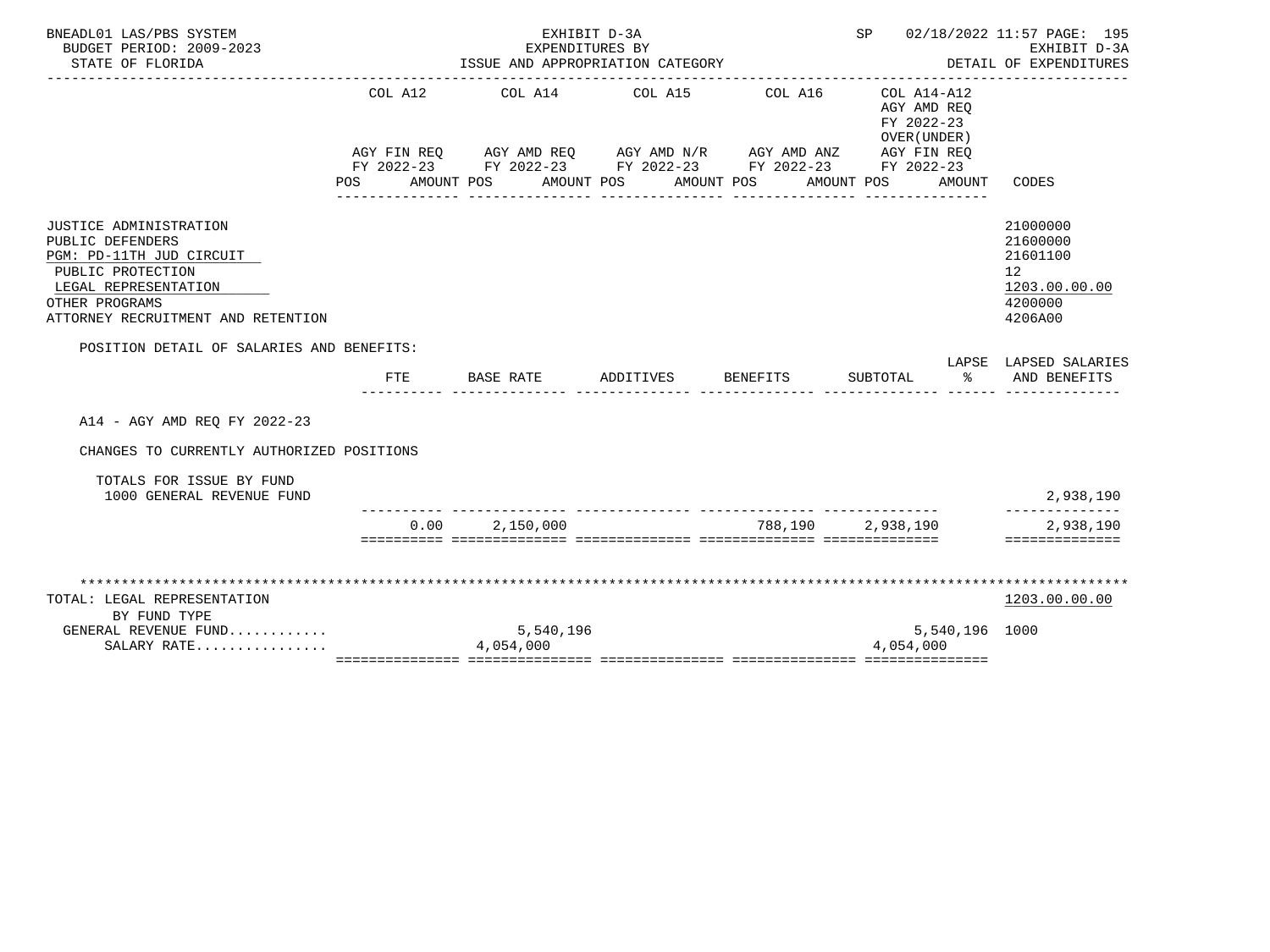| BNEADL01 LAS/PBS SYSTEM<br>BUDGET PERIOD: 2009-2023<br>STATE OF FLORIDA                                                                                                                                   |  |         | EXHIBIT D-3A<br>EXPENDITURES BY<br>ISSUE AND APPROPRIATION CATEGORY<br>------------------------------------                                                                                                                       |                  | SP 02/18/2022 11:57 PAGE: 196<br>DETAIL OF EXPENDITURES |         | EXHIBIT D-3A                                        |                                                                                     |               |
|-----------------------------------------------------------------------------------------------------------------------------------------------------------------------------------------------------------|--|---------|-----------------------------------------------------------------------------------------------------------------------------------------------------------------------------------------------------------------------------------|------------------|---------------------------------------------------------|---------|-----------------------------------------------------|-------------------------------------------------------------------------------------|---------------|
|                                                                                                                                                                                                           |  |         | $COL A12$ $COL A14$ $COL A15$ $COL A16$ $COL A14-A12$<br>AGY FIN REQ AGY AMD REQ AGY AMD N/R AGY AMD ANZ AGY FIN REQ<br>FY 2022-23 FY 2022-23 FY 2022-23 FY 2022-23 FY 2022-23<br>POS AMOUNT POS AMOUNT POS AMOUNT POS AMOUNT POS |                  |                                                         |         | AGY AMD REO<br>FY 2022-23<br>OVER (UNDER)<br>AMOUNT | CODES                                                                               |               |
| JUSTICE ADMINISTRATION<br>PUBLIC DEFENDERS<br>PGM: PD-12TH JUD CIRCUIT<br>PUBLIC PROTECTION<br>LEGAL REPRESENTATION<br>OTHER PROGRAMS<br>ATTORNEY RECRUITMENT AND RETENTION<br>SALARY RATE<br>SALARY RATE |  | 455,000 |                                                                                                                                                                                                                                   |                  |                                                         | 455.000 |                                                     | 21000000<br>21600000<br>21601200<br>12 <sup>°</sup><br>4200000<br>4206A00<br>000000 | 1203.00.00.00 |
| SALARIES AND BENEFITS                                                                                                                                                                                     |  |         |                                                                                                                                                                                                                                   |                  |                                                         |         |                                                     | 010000                                                                              |               |
| $-STATE$<br>GENERAL REVENUE FUND                                                                                                                                                                          |  |         | 621,804                                                                                                                                                                                                                           |                  |                                                         |         | 621,804 1000 1                                      |                                                                                     |               |
| TOTAL: ATTORNEY RECRUITMENT AND RETENTION<br>TOTAL ISSUE<br>TOTAL SALARY RATE                                                                                                                             |  | 455,000 | 621,804                                                                                                                                                                                                                           |                  |                                                         |         | 621,804<br>455,000                                  | 4206A00                                                                             |               |
| AGENCY ISSUE NARRATIVE:<br>2022-2023 BUDGET YEAR NARRATIVE:                                                                                                                                               |  |         |                                                                                                                                                                                                                                   | IT COMPONENT? NO |                                                         |         |                                                     |                                                                                     |               |

IC#4206A00 Attorney Recruitment and Retention

FPDA Priority Issue #1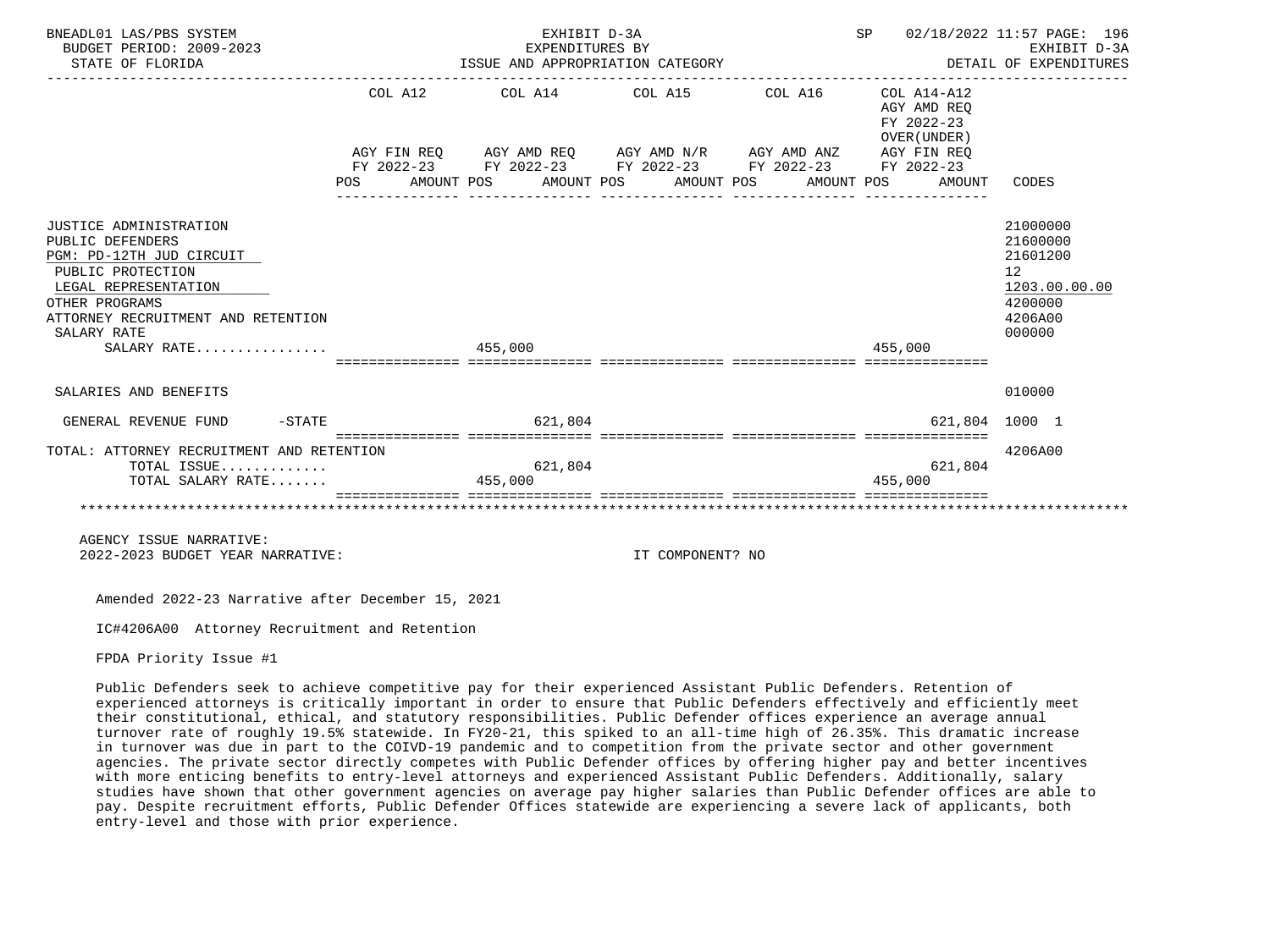| BNEADL01 LAS/PBS SYSTEM<br>BUDGET PERIOD: 2009-2023<br>STATE OF FLORIDA                                                                                                            |     |             | EXHIBIT D-3A<br>EXPENDITURES BY |         | ISSUE AND APPROPRIATION CATEGORY                |         | SP |                                                                  | 02/18/2022 11:57 PAGE: 197<br>EXHIBIT D-3A<br>DETAIL OF EXPENDITURES                       |
|------------------------------------------------------------------------------------------------------------------------------------------------------------------------------------|-----|-------------|---------------------------------|---------|-------------------------------------------------|---------|----|------------------------------------------------------------------|--------------------------------------------------------------------------------------------|
|                                                                                                                                                                                    |     | COL A12     |                                 |         | COL A14 COL A15 COL A16                         |         |    | COL A14-A12<br>AGY AMD REO<br>FY 2022-23<br>OVER (UNDER )        |                                                                                            |
|                                                                                                                                                                                    |     | AGY FIN REO |                                 |         | AGY AMD REQ       AGY AMD N/R       AGY AMD ANZ |         |    | AGY FIN REO                                                      |                                                                                            |
|                                                                                                                                                                                    | POS |             |                                 |         | FY 2022-23 FY 2022-23 FY 2022-23 FY 2022-23     |         |    | FY 2022-23<br>AMOUNT POS AMOUNT POS AMOUNT POS AMOUNT POS AMOUNT | CODES                                                                                      |
| <b>JUSTICE ADMINISTRATION</b><br>PUBLIC DEFENDERS<br>PGM: PD-12TH JUD CIRCUIT<br>PUBLIC PROTECTION<br>LEGAL REPRESENTATION<br>OTHER PROGRAMS<br>ATTORNEY RECRUITMENT AND RETENTION |     |             |                                 |         |                                                 |         |    |                                                                  | 21000000<br>21600000<br>21601200<br>12 <sup>°</sup><br>1203.00.00.00<br>4200000<br>4206A00 |
|                                                                                                                                                                                    |     | FY17-18     | FY18-19                         | FY19-20 | 3 yr avg                                        | FY20-21 |    |                                                                  |                                                                                            |

|           | - - - <i>-</i> - - - | ----- <b>---</b> | ---- <i>-</i> -- | $J \rightarrow J + U V T$ | ------ |
|-----------|----------------------|------------------|------------------|---------------------------|--------|
| STATEWIDE | 18.78%               | 20.96%           | 18.78%           | 19.51%                    | 26.35% |
| APPEALS   | 14.36%               | 9.94%            | 14.36%           | 12.89%                    | 12.42% |
| TRIALS    | 19.16%               | 21.90%           | 19.16%           | 20.07%                    | 27.50% |
|           |                      |                  |                  |                           |        |

 Additionally, the recent base salary increase to \$50,000 for starting attorneys has created serious salary compression issues for Assistant Public Defenders who have more experience than their entry level counterparts, with a lack of attrition to meet this compression advancement in pay.

 Public Defenders seek a competitive pay increase of \$10,000 for all Assistant Public Defenders and Chief Assistant Public Defenders positions (5901 and 5909 class codes respectively), to be distributed by the Public Defenders as necessary to recruit and retain qualified personnel. The calculation of this increase should be based on authorized positions, both filled and vacant, under the aforementioned class codes. The estimated cost of this increase statewide for the Florida Public Defender Association circuits is \$15.7 million, plus associated benefits.

 New General Revenue (GR) funds are requested because statewide the Indigent Criminal Defense Trust Fund (ICDTF) and Grants and Donations Trust Fund (G&DTF) will not have the recurring cash necessary to fund this issue long term.

This issue impacts all agency activities.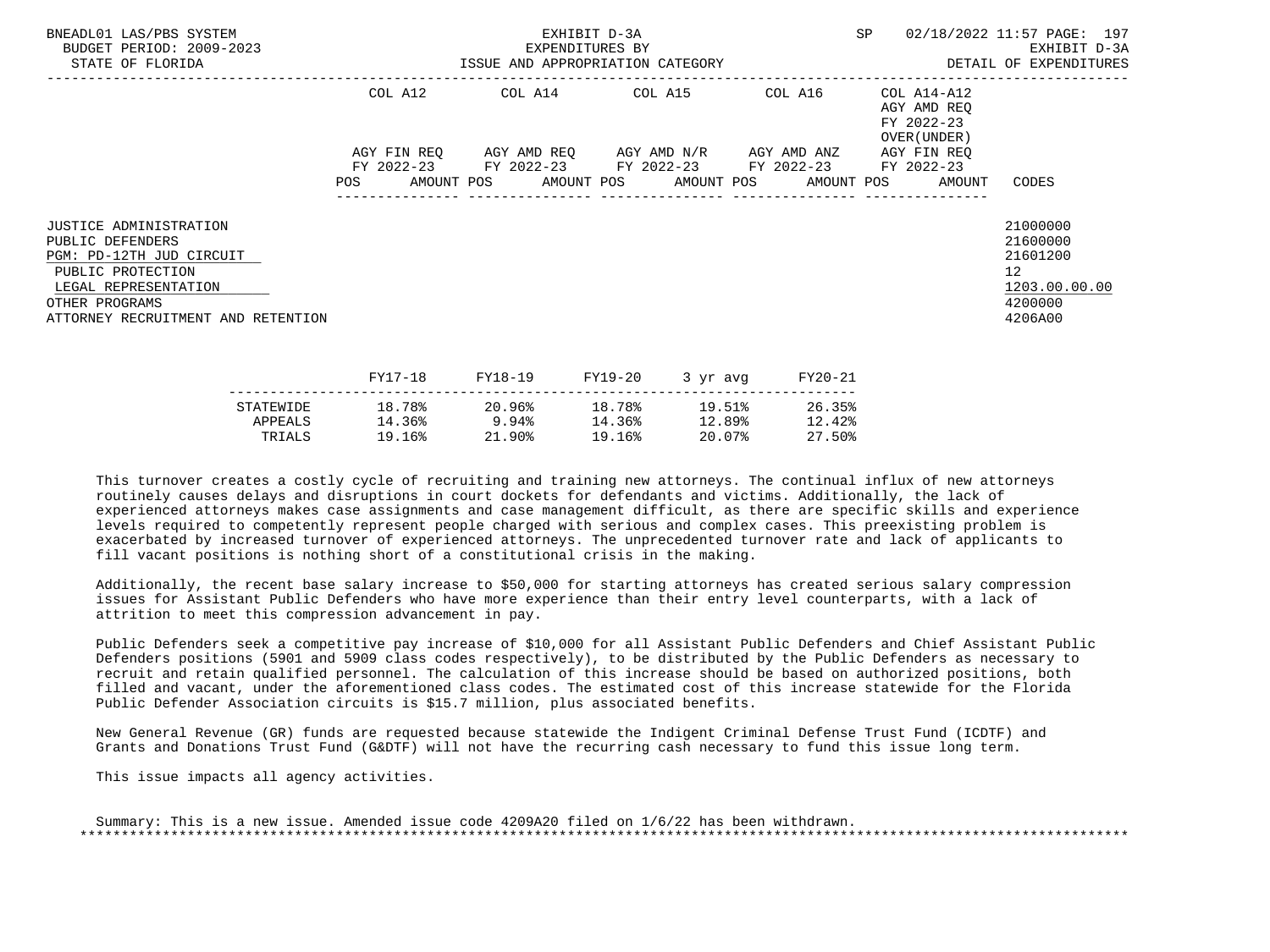| BNEADL01 LAS/PBS SYSTEM                                                                                                                                                     |         | EXHIBIT D-3A                                                                                                          |                                       |                                      |                                                          |               | SP 02/18/2022 11:57 PAGE: 198                                                 |  |
|-----------------------------------------------------------------------------------------------------------------------------------------------------------------------------|---------|-----------------------------------------------------------------------------------------------------------------------|---------------------------------------|--------------------------------------|----------------------------------------------------------|---------------|-------------------------------------------------------------------------------|--|
| BUDGET PERIOD: 2009-2023<br>STATE OF FLORIDA                                                                                                                                |         | EXPENDITURES BY<br>ISSUE AND APPROPRIATION CATEGORY                                                                   |                                       |                                      |                                                          |               | EXHIBIT D-3A<br>DETAIL OF EXPENDITURES                                        |  |
|                                                                                                                                                                             |         |                                                                                                                       |                                       |                                      |                                                          |               |                                                                               |  |
|                                                                                                                                                                             | COL A12 | AGY FIN REQ AGY AMD REQ AGY AMD N/R AGY AMD ANZ AGY FIN REQ<br>FY 2022-23 FY 2022-23 FY 2022-23 FY 2022-23 FY 2022-23 | COL A14 COL A15                       | COL A16                              | COL A14-A12<br>AGY AMD REO<br>FY 2022-23<br>OVER (UNDER) |               |                                                                               |  |
|                                                                                                                                                                             |         | POS AMOUNT POS AMOUNT POS AMOUNT POS                                                                                  | _____________________________________ | ________________                     | AMOUNT POS<br>_______________                            | AMOUNT        | CODES                                                                         |  |
| JUSTICE ADMINISTRATION<br>PUBLIC DEFENDERS<br>PGM: PD-12TH JUD CIRCUIT<br>PUBLIC PROTECTION<br>LEGAL REPRESENTATION<br>OTHER PROGRAMS<br>ATTORNEY RECRUITMENT AND RETENTION |         |                                                                                                                       |                                       |                                      |                                                          |               | 21000000<br>21600000<br>21601200<br>12<br>1203.00.00.00<br>4200000<br>4206A00 |  |
| POSITION DETAIL OF SALARIES AND BENEFITS:                                                                                                                                   |         |                                                                                                                       |                                       |                                      |                                                          |               |                                                                               |  |
|                                                                                                                                                                             | FTE     | BASE RATE                                                                                                             | ADDITIVES                             | <b>BENEFITS</b>                      | SUBTOTAL                                                 | $\sim$ $\sim$ | LAPSE LAPSED SALARIES<br>AND BENEFITS                                         |  |
| A14 - AGY AMD REO FY 2022-23                                                                                                                                                |         |                                                                                                                       |                                       |                                      |                                                          |               |                                                                               |  |
| CHANGES TO CURRENTLY AUTHORIZED POSITIONS<br>RA01 RATE & SALARY ADJ - BENEFITS NO FTE                                                                                       |         |                                                                                                                       |                                       |                                      |                                                          |               |                                                                               |  |
| N0001 001                                                                                                                                                                   | 0.00    | 455,000                                                                                                               |                                       | $166,804$ $621,804$ $0.00$ $621,804$ |                                                          |               |                                                                               |  |
| TOTALS FOR ISSUE BY FUND<br>1000 GENERAL REVENUE FUND                                                                                                                       |         |                                                                                                                       |                                       |                                      |                                                          |               | 621,804<br>--------------                                                     |  |
|                                                                                                                                                                             |         | $0.00$ 455,000                                                                                                        |                                       | 166,804 621,804                      |                                                          |               | 621,804<br>==============                                                     |  |
|                                                                                                                                                                             |         |                                                                                                                       |                                       |                                      |                                                          |               |                                                                               |  |
| TOTAL: LEGAL REPRESENTATION                                                                                                                                                 |         |                                                                                                                       |                                       |                                      |                                                          |               | 1203.00.00.00                                                                 |  |
| BY FUND TYPE                                                                                                                                                                |         |                                                                                                                       |                                       |                                      |                                                          |               |                                                                               |  |
| GENERAL REVENUE FUND<br>SALARY RATE                                                                                                                                         |         | 621,804<br>455,000                                                                                                    |                                       |                                      | 455,000                                                  | 621,804 1000  |                                                                               |  |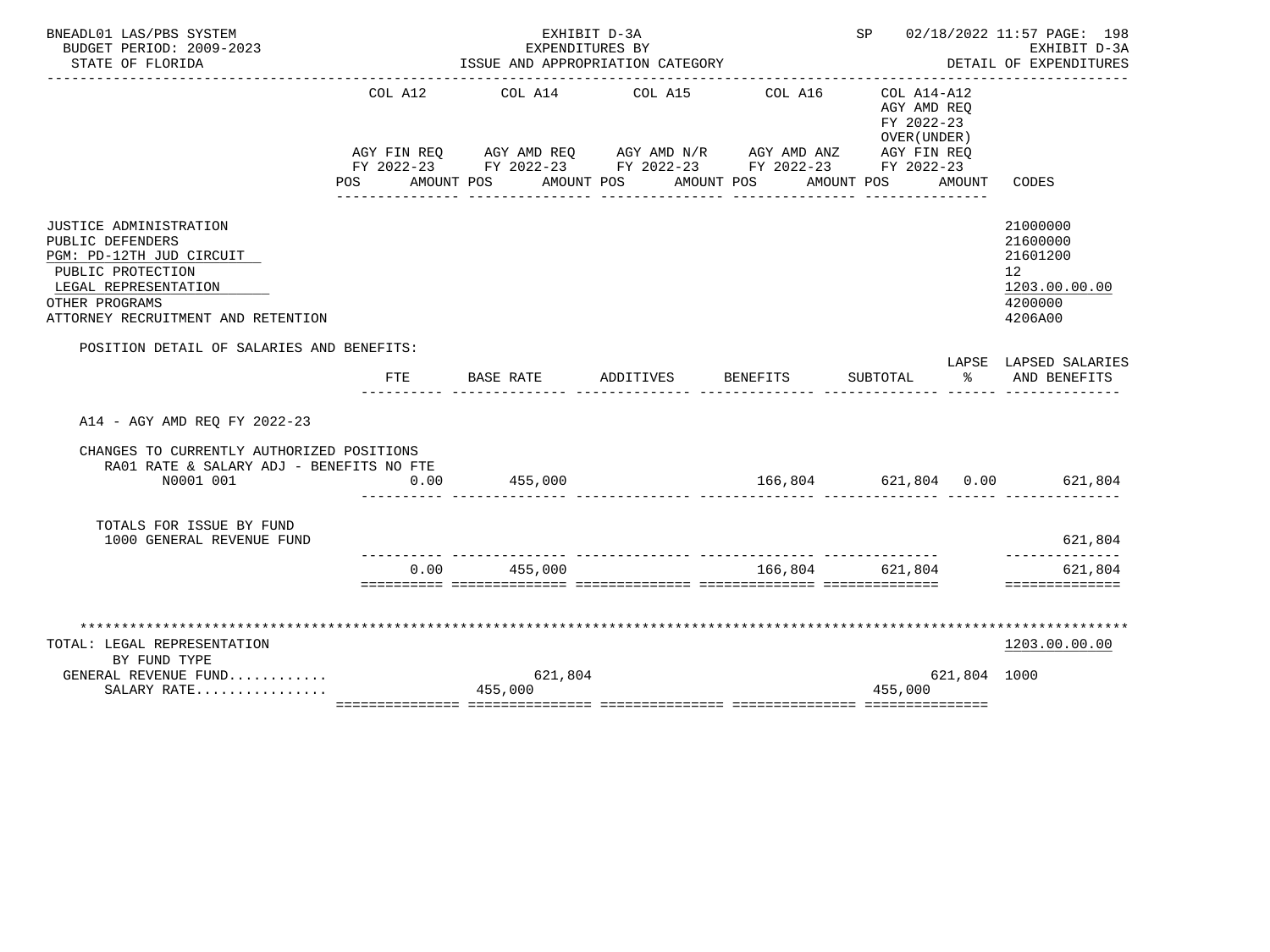| BNEADL01 LAS/PBS SYSTEM<br>BUDGET PERIOD: 2009-2023<br>STATE OF FLORIDA                                                                                                                                                            |     |  | EXHIBIT D-3A<br>EXPENDITURES BY | ISSUE AND APPROPRIATION CATEGORY                                                                                                                                                                        |  | SP |                                                                     | 02/18/2022 11:57 PAGE: 199<br>EXHIBIT D-3A<br>DETAIL OF EXPENDITURES                                           |  |
|------------------------------------------------------------------------------------------------------------------------------------------------------------------------------------------------------------------------------------|-----|--|---------------------------------|---------------------------------------------------------------------------------------------------------------------------------------------------------------------------------------------------------|--|----|---------------------------------------------------------------------|----------------------------------------------------------------------------------------------------------------|--|
|                                                                                                                                                                                                                                    | POS |  |                                 | COL A12 COL A14 COL A15 COL A16<br>AGY FIN REQ AGY AMD REQ AGY AMD N/R AGY AMD ANZ AGY FIN REQ<br>FY 2022-23 FY 2022-23 FY 2022-23 FY 2022-23 FY 2022-23<br>AMOUNT POS AMOUNT POS AMOUNT POS AMOUNT POS |  |    | COL A14-A12<br>AGY AMD REO<br>FY 2022-23<br>OVER (UNDER )<br>AMOUNT | CODES                                                                                                          |  |
| <b>JUSTICE ADMINISTRATION</b><br>PUBLIC DEFENDERS<br>PGM: PD-13TH JUD CIRCUIT<br>PUBLIC PROTECTION<br>LEGAL REPRESENTATION<br>EOUIPMENT NEEDS<br>REPLACEMENT OF MOTOR VEHICLES<br>SPECIAL CATEGORIES<br>ACQUISITION/MOTOR VEHICLES |     |  |                                 |                                                                                                                                                                                                         |  |    |                                                                     | 21000000<br>21600000<br>21601300<br>12 <sup>°</sup><br>1203.00.00.00<br>2400000<br>2401500<br>100000<br>100021 |  |
| INDIGENT CRIM DEFENSE TF -STATE 90,000 90,000 90,000                                                                                                                                                                               |     |  |                                 |                                                                                                                                                                                                         |  |    |                                                                     | 2974 1                                                                                                         |  |
|                                                                                                                                                                                                                                    |     |  |                                 |                                                                                                                                                                                                         |  |    |                                                                     |                                                                                                                |  |

 All vehicles listed below meet the Department of Management Services criteria for replacement by either being 12 years of age or older or having in excess of 120,000 miles:

| YEAR: | MAKE/MODEL:           | MILEAGE: | VEHICLE ID (VIN): |
|-------|-----------------------|----------|-------------------|
| 2007  | Chevrolet Trailblazer | 86,176   | 1GNDT13S872272037 |
| 2009  | Chevrolet Malibu      | 72,655   | 1G1ZF57599F200558 |
| 2012  | Toyota Hiqhlander     | 132,453  | 5TDZK3EH4CS072922 |

 The Public Defender, 13th Judicial Circuit is requesting \$90,000 in Indigent Trust Fund spending authority for the replacement of three motor vehicles that have or will have reached the mandatory "drop-dread" criteria for replacement at the end of FY 21/22.

 These vehicles are mission critical for the service of process, transportation of office supplies and equipment, computer equipment, audio visual equipment and office mail to and from our satellite offices, our offices located at each jail, and various other sites throughout Hillsborough County. Furthermore, investigators for this agency utilize fleet vehicles to conduct case-related field investigations.

 Finally, fleet vehicles are used for group travel as a cost-efficient means to attend training and educational opportunities as part of the official state duties in lieu of mileage reimbursement to each individual traveling to and from said activities.<br>\*\*\*\*\*\*\*\*\*\*\*\*\*\*\*\*\*\*\*\*\*\*\*\*\*\*\*\*\*\*\*\*

\*\*\*\*\*\*\*\*\*\*\*\*\*\*\*\*\*\*\*\*\*\*\*\*\*\*\*\*\*\*\*\*\*\*\*\*\*\*\*\*\*\*\*\*\*\*\*\*\*\*\*\*\*\*\*\*\*\*\*\*\*\*\*\*\*\*\*\*\*\*\*\*\*\*\*\*\*\*\*\*\*\*\*\*\*\*\*\*\*\*\*\*\*\*\*\*\*\*\*\*\*\*\*\*\*\*\*\*\*\*\*\*\*\*\*\*\*\*\*\*\*\*\*\*\*\*\*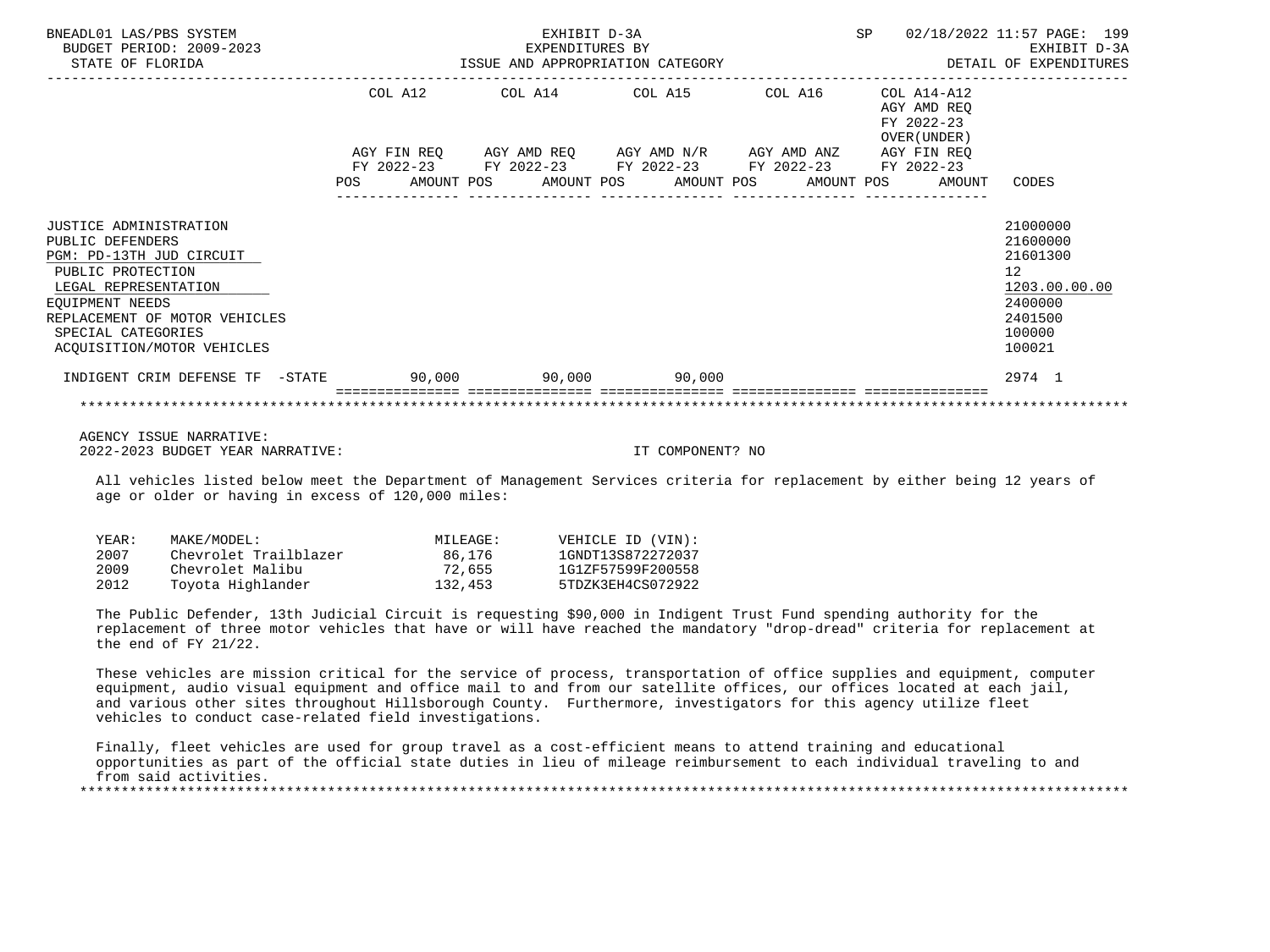| BNEADL01 LAS/PBS SYSTEM<br>BUDGET PERIOD: 2009-2023<br>STATE OF FLORIDA                                                                                                                                                   |  |                        | EXHIBIT D-3A<br>EXPENDITURES BY |                                                                            | ISSUE AND APPROPRIATION CATEGORY                                                                          |  |  | SP                                                        |        | 02/18/2022 11:57 PAGE: 200<br>EXHIBIT D-3A<br>DETAIL OF EXPENDITURES                                 |
|---------------------------------------------------------------------------------------------------------------------------------------------------------------------------------------------------------------------------|--|------------------------|---------------------------------|----------------------------------------------------------------------------|-----------------------------------------------------------------------------------------------------------|--|--|-----------------------------------------------------------|--------|------------------------------------------------------------------------------------------------------|
|                                                                                                                                                                                                                           |  | COL A12<br>AGY FIN REO |                                 | COL A14 COL A15 COL A16<br>AGY AMD REQ AGY AMD N/R AGY AMD ANZ AGY FIN REQ |                                                                                                           |  |  | COL A14-A12<br>AGY AMD REO<br>FY 2022-23<br>OVER (UNDER ) |        |                                                                                                      |
|                                                                                                                                                                                                                           |  |                        |                                 |                                                                            | FY 2022-23 FY 2022-23 FY 2022-23 FY 2022-23 FY 2022-23<br>POS AMOUNT POS AMOUNT POS AMOUNT POS AMOUNT POS |  |  |                                                           | AMOUNT | CODES                                                                                                |
| JUSTICE ADMINISTRATION<br>PUBLIC DEFENDERS<br>PGM: PD-13TH JUD CIRCUIT<br>PUBLIC PROTECTION<br>LEGAL REPRESENTATION<br>WORKLOAD<br>STAFFING ADJUSTMENTS FOR WORKLOAD<br>AND INCREASED JUDGESHIPS<br>SALARIES AND BENEFITS |  |                        |                                 |                                                                            |                                                                                                           |  |  |                                                           |        | 21000000<br>21600000<br>21601300<br>12 <sup>°</sup><br>1203.00.00.00<br>3000000<br>3001060<br>010000 |
| GENERAL REVENUE FUND                                                                                                                                                                                                      |  |                        | -STATE 357,918 357,918          |                                                                            |                                                                                                           |  |  |                                                           |        | 1000 1                                                                                               |
|                                                                                                                                                                                                                           |  |                        |                                 |                                                                            |                                                                                                           |  |  |                                                           |        |                                                                                                      |

 The Office of the Public Defender, 13th Judicial Circuit, requests the funding necessary to staff two (2) county criminal divisions. The Chief Judge in the Thirteenth Judicial Circuit has reinstated county criminal division B and plans to create one (1) new county criminal division based on new county judge positions. County criminal division B was previously dissolved in January 2021 by order of the Chief Judge. Assistant Public Defenders were moved into existing divisions and support staff were moved to other divisions with existing vacancies. As a result, we no longer have funding to fill support staff positions in county criminal division B; and therefore, we are requesting three (3) Assistant Public Defender positions and two (2) support staff positions for the newly created county criminal divisions. The new county criminal division is being created to keep up with the increased number of cases and case assignments in Hillsborough County.

 The reinstated County Criminal Division B requires the following positions and funding: Two (2) Legal Assistants at \$32,400 each to include salaries and benefits. Three (3) Assistant Public Defenders at \$50,000 each to include salaries and benefits.

 The Office of the Public Defender, 13th Judicial Circuit is not requesting additional Full-Time Equivalents (FTEs) or Rate as existing vacant positions will be used.

 \*It may be necessary to make changes to this Issue Code at a later date depending upon additional Administrative Orders issued by the Chief Judge. \*\*\*\*\*\*\*\*\*\*\*\*\*\*\*\*\*\*\*\*\*\*\*\*\*\*\*\*\*\*\*\*\*\*\*\*\*\*\*\*\*\*\*\*\*\*\*\*\*\*\*\*\*\*\*\*\*\*\*\*\*\*\*\*\*\*\*\*\*\*\*\*\*\*\*\*\*\*\*\*\*\*\*\*\*\*\*\*\*\*\*\*\*\*\*\*\*\*\*\*\*\*\*\*\*\*\*\*\*\*\*\*\*\*\*\*\*\*\*\*\*\*\*\*\*\*\*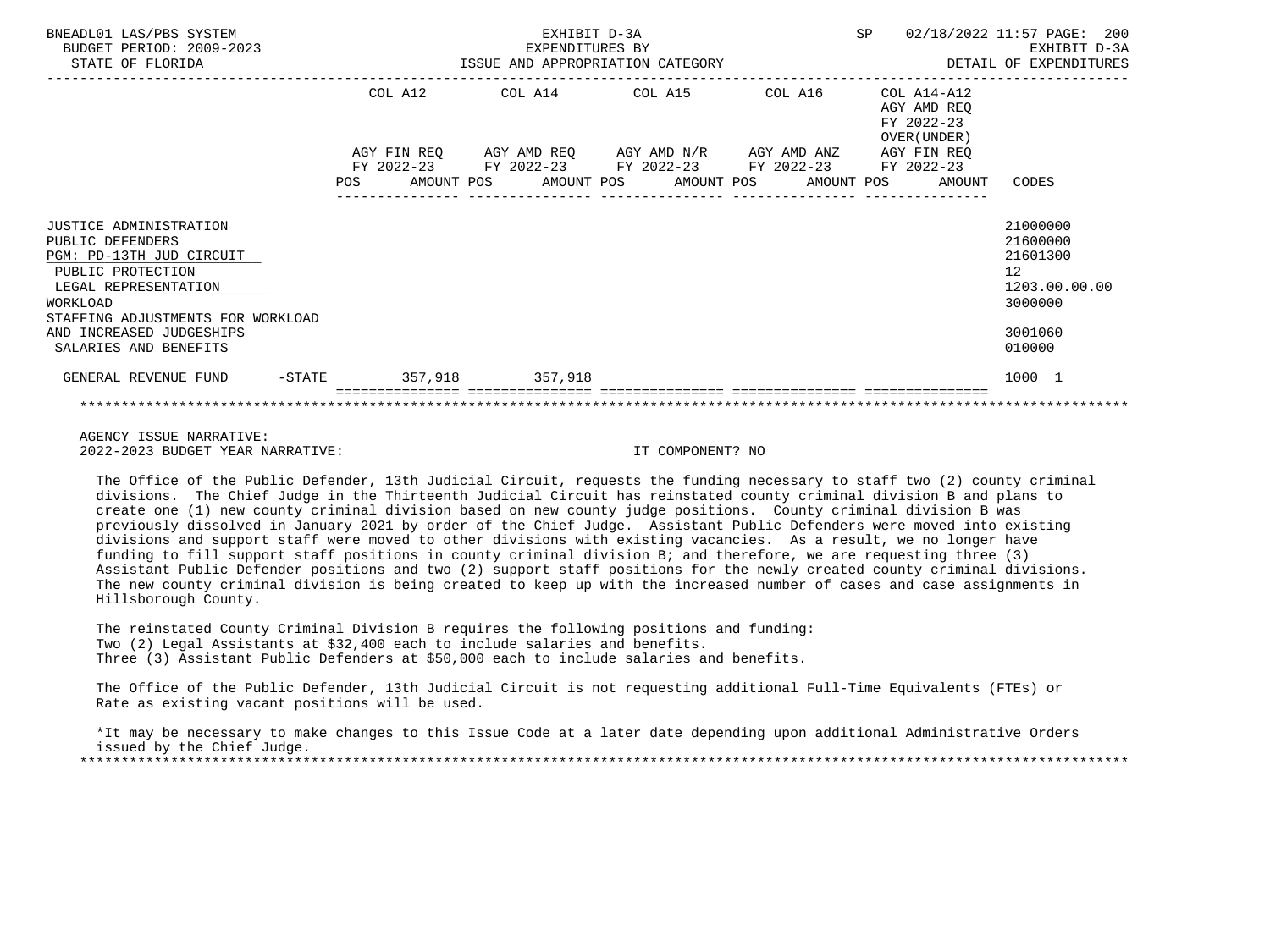| BNEADL01 LAS/PBS SYSTEM<br>BUDGET PERIOD: 2009-2023<br>STATE OF FLORIDA                                                                                                                          |                                   |            |           | EXHIBIT D-3A<br>EXPENDITURES BY<br>ISSUE AND APPROPRIATION CATEGORY                                              |            |            |                    |            |          |                                                                                      | SP 02/18/2022 11:57 PAGE: 201<br>EXHIBIT D-3A<br>DETAIL OF EXPENDITURES<br><u>u dia dia dia dia dia 4</u> |
|--------------------------------------------------------------------------------------------------------------------------------------------------------------------------------------------------|-----------------------------------|------------|-----------|------------------------------------------------------------------------------------------------------------------|------------|------------|--------------------|------------|----------|--------------------------------------------------------------------------------------|-----------------------------------------------------------------------------------------------------------|
|                                                                                                                                                                                                  | COL A12<br>AGY FIN REQ<br>POS FOR | AMOUNT POS |           | COL A14 COL A15<br>AGY AMD REQ AGY AMD N/R AGY AMD ANZ<br>FY 2022-23 FY 2022-23 FY 2022-23 FY 2022-23 FY 2022-23 | AMOUNT POS | AMOUNT POS | COL A16            | AMOUNT POS |          | $COL A14- A12$<br>AGY AMD REO<br>FY 2022-23<br>OVER (UNDER)<br>AGY FIN REQ<br>AMOUNT | CODES                                                                                                     |
| JUSTICE ADMINISTRATION<br>PUBLIC DEFENDERS<br>PGM: PD-13TH JUD CIRCUIT<br>PUBLIC PROTECTION<br>LEGAL REPRESENTATION<br>WORKLOAD<br>STAFFING ADJUSTMENTS FOR WORKLOAD<br>AND INCREASED JUDGESHIPS |                                   |            |           |                                                                                                                  |            |            |                    |            |          |                                                                                      | 21000000<br>21600000<br>21601300<br>12 <sup>12</sup><br>1203.00.00.00<br>3000000<br>3001060               |
| POSITION DETAIL OF SALARIES AND BENEFITS:                                                                                                                                                        | FTE                               |            | BASE RATE |                                                                                                                  |            |            | ADDITIVES BENEFITS |            | SUBTOTAL | ွေ                                                                                   | LAPSE LAPSED SALARIES<br>AND BENEFITS                                                                     |
| A12 - AGY FIN REO FY 2022-23                                                                                                                                                                     |                                   |            |           |                                                                                                                  |            |            |                    |            |          |                                                                                      |                                                                                                           |
| CHANGES TO CURRENTLY AUTHORIZED POSITIONS<br>OTHER SALARY AMOUNT                                                                                                                                 |                                   |            |           |                                                                                                                  |            |            |                    |            |          |                                                                                      |                                                                                                           |
| 1000 GENERAL REVENUE FUND                                                                                                                                                                        |                                   |            |           |                                                                                                                  |            |            |                    |            |          |                                                                                      | 357,918<br>-------------                                                                                  |
|                                                                                                                                                                                                  |                                   |            |           |                                                                                                                  |            |            |                    |            |          |                                                                                      | 357,918<br>==============                                                                                 |
| A14 - AGY AMD REQ FY 2022-23                                                                                                                                                                     |                                   |            |           |                                                                                                                  |            |            |                    |            |          |                                                                                      |                                                                                                           |
| CHANGES TO CURRENTLY AUTHORIZED POSITIONS<br>OTHER SALARY AMOUNT                                                                                                                                 |                                   |            |           |                                                                                                                  |            |            |                    |            |          |                                                                                      |                                                                                                           |
| 1000 GENERAL REVENUE FUND                                                                                                                                                                        |                                   |            |           |                                                                                                                  |            |            |                    |            |          |                                                                                      | 357,918<br>. _ _ _ _ _ _ _ _ _ _ .                                                                        |
|                                                                                                                                                                                                  |                                   |            |           |                                                                                                                  |            |            |                    |            |          |                                                                                      | 357,918<br>==============                                                                                 |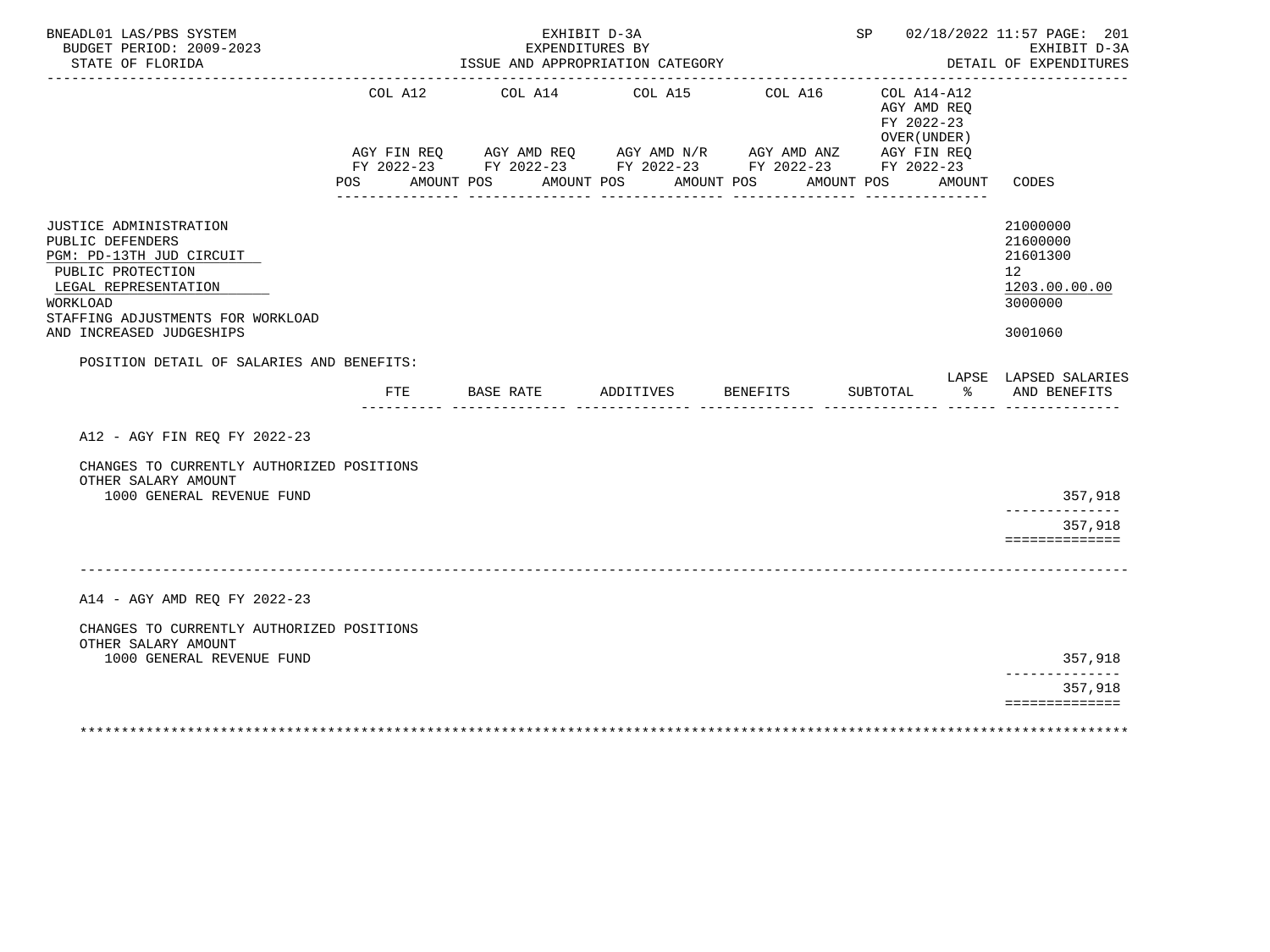| BNEADL01 LAS/PBS SYSTEM<br>BUDGET PERIOD: 2009-2023<br>STATE OF FLORIDA                                                                                                                                   | EXHIBIT D-3A<br>EXPENDITURES BY<br>ISSUE AND APPROPRIATION CATEGORY                                                                                                                                                     |                  | SP 02/18/2022 11:57 PAGE: 202<br>EXHIBIT D-3A<br>DETAIL OF EXPENDITURES |                                                                                                      |
|-----------------------------------------------------------------------------------------------------------------------------------------------------------------------------------------------------------|-------------------------------------------------------------------------------------------------------------------------------------------------------------------------------------------------------------------------|------------------|-------------------------------------------------------------------------|------------------------------------------------------------------------------------------------------|
|                                                                                                                                                                                                           | COL A12 COL A14 COL A15 COL A16 COL A14-A12<br>AGY FIN REQ AGY AMD REQ AGY AMD N/R AGY AMD ANZ AGY FIN REQ<br>FY 2022-23 FY 2022-23 FY 2022-23 FY 2022-23 FY 2022-23<br>POS AMOUNT POS AMOUNT POS AMOUNT POS AMOUNT POS |                  | AGY AMD REO<br>FY 2022-23<br>OVER (UNDER)<br>AMOUNT                     | CODES                                                                                                |
| JUSTICE ADMINISTRATION<br>PUBLIC DEFENDERS<br>PGM: PD-13TH JUD CIRCUIT<br>PUBLIC PROTECTION<br>LEGAL REPRESENTATION<br>OTHER PROGRAMS<br>ATTORNEY RECRUITMENT AND RETENTION<br>SALARY RATE<br>SALARY RATE | 1,315,000                                                                                                                                                                                                               |                  | 1,315,000                                                               | 21000000<br>21600000<br>21601300<br>12 <sup>°</sup><br>1203.00.00.00<br>4200000<br>4206A00<br>000000 |
| SALARIES AND BENEFITS                                                                                                                                                                                     |                                                                                                                                                                                                                         |                  |                                                                         | 010000                                                                                               |
| $-STATE$<br>GENERAL REVENUE FUND                                                                                                                                                                          | 1,797,080                                                                                                                                                                                                               |                  | 1,797,080 1000 1                                                        |                                                                                                      |
| TOTAL: ATTORNEY RECRUITMENT AND RETENTION<br>TOTAL ISSUE<br>TOTAL SALARY RATE                                                                                                                             | 1,797,080<br>1,315,000                                                                                                                                                                                                  |                  | 1,797,080<br>1,315,000                                                  | 4206A00                                                                                              |
| AGENCY ISSUE NARRATIVE:<br>2022-2023 BUDGET YEAR NARRATIVE:                                                                                                                                               |                                                                                                                                                                                                                         | IT COMPONENT? NO |                                                                         |                                                                                                      |

IC#4206A00 Attorney Recruitment and Retention

FPDA Priority Issue #1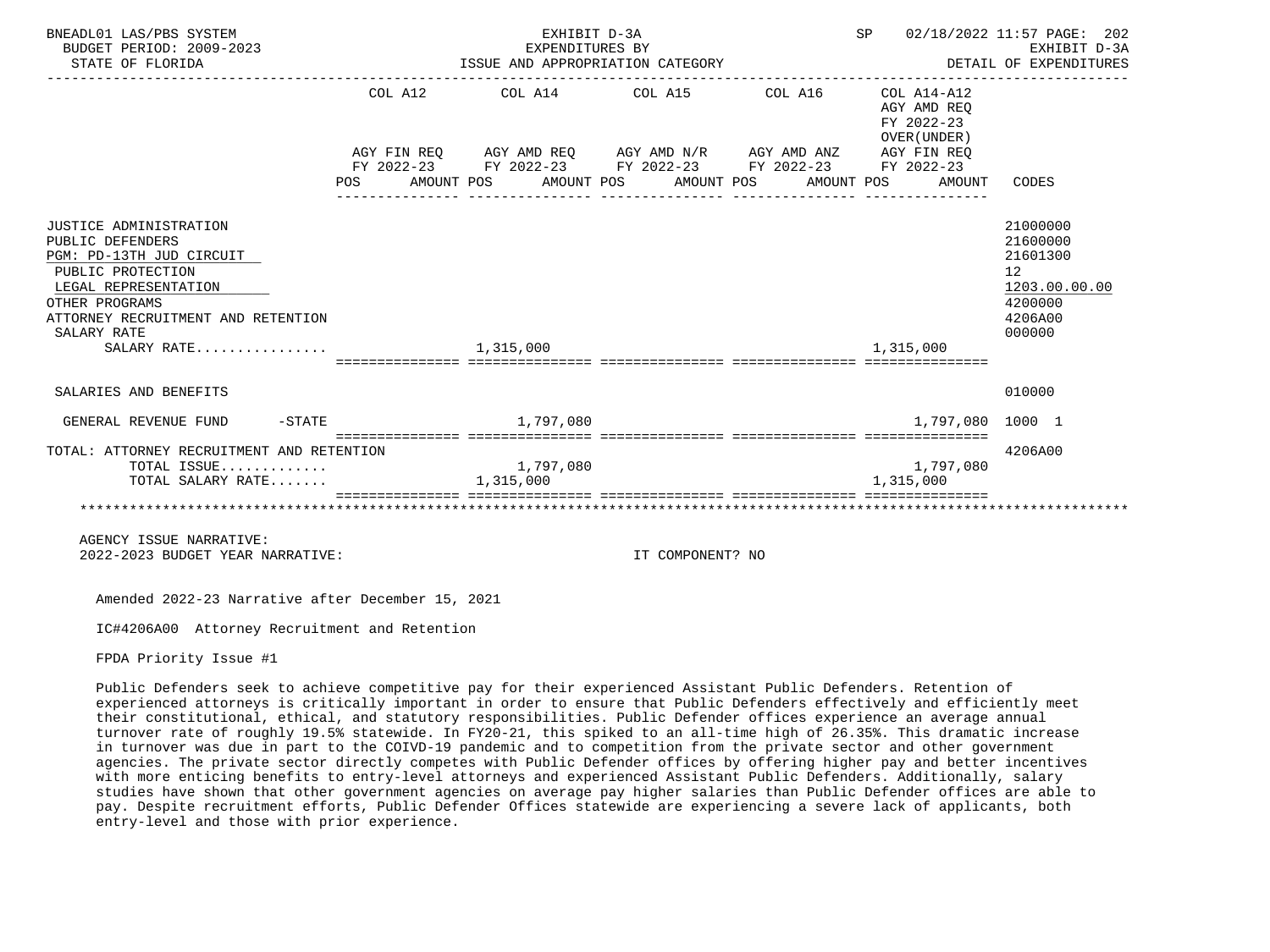| BNEADL01 LAS/PBS SYSTEM<br>BUDGET PERIOD: 2009-2023<br>STATE OF FLORIDA                                                                                                            | EXHIBIT D-3A<br>EXPENDITURES BY<br>ISSUE AND APPROPRIATION CATEGORY <b>Experience CONTA</b> DETAIL OF EXPENDITURES |  |  |         |                         |                                                                                                           |          |         |                                                           | SP 02/18/2022 11:57 PAGE: 203<br>EXHIBIT D-3A                         |                                                                                            |  |
|------------------------------------------------------------------------------------------------------------------------------------------------------------------------------------|--------------------------------------------------------------------------------------------------------------------|--|--|---------|-------------------------|-----------------------------------------------------------------------------------------------------------|----------|---------|-----------------------------------------------------------|-----------------------------------------------------------------------|--------------------------------------------------------------------------------------------|--|
|                                                                                                                                                                                    | COL A12                                                                                                            |  |  |         | COL A14 COL A15 COL A16 |                                                                                                           |          |         | COL A14-A12<br>AGY AMD REQ<br>FY 2022-23<br>OVER (UNDER ) |                                                                       |                                                                                            |  |
|                                                                                                                                                                                    |                                                                                                                    |  |  |         |                         | AGY FIN REO AGY AMD REO AGY AMD N/R AGY AMD ANZ<br>FY 2022-23 FY 2022-23 FY 2022-23 FY 2022-23 FY 2022-23 |          |         |                                                           | AGY FIN REO<br>POS AMOUNT POS AMOUNT POS AMOUNT POS AMOUNT POS AMOUNT | CODES                                                                                      |  |
| <b>JUSTICE ADMINISTRATION</b><br>PUBLIC DEFENDERS<br>PGM: PD-13TH JUD CIRCUIT<br>PUBLIC PROTECTION<br>LEGAL REPRESENTATION<br>OTHER PROGRAMS<br>ATTORNEY RECRUITMENT AND RETENTION |                                                                                                                    |  |  |         |                         |                                                                                                           |          |         |                                                           |                                                                       | 21000000<br>21600000<br>21601300<br>12 <sup>°</sup><br>1203.00.00.00<br>4200000<br>4206A00 |  |
|                                                                                                                                                                                    | FY17-18                                                                                                            |  |  | FY18-19 | FY19-20                 |                                                                                                           | 3 yr avg | FY20-21 |                                                           |                                                                       |                                                                                            |  |

|           | - - - <i>-</i> - - - | ----- <b>---</b> | ---- <i>-</i> -- | $J + M + M$ | ------ |
|-----------|----------------------|------------------|------------------|-------------|--------|
| STATEWIDE | 18.78%               | 20.96%           | 18.78%           | 19.51%      | 26.35% |
| APPEALS   | 14.36%               | 9.94%            | 14.36%           | 12.89%      | 12.42% |
| TRIALS    | 19.16%               | $21.90\%$        | 19.16%           | 20.07%      | 27.50% |
|           |                      |                  |                  |             |        |

 Additionally, the recent base salary increase to \$50,000 for starting attorneys has created serious salary compression issues for Assistant Public Defenders who have more experience than their entry level counterparts, with a lack of attrition to meet this compression advancement in pay.

 Public Defenders seek a competitive pay increase of \$10,000 for all Assistant Public Defenders and Chief Assistant Public Defenders positions (5901 and 5909 class codes respectively), to be distributed by the Public Defenders as necessary to recruit and retain qualified personnel. The calculation of this increase should be based on authorized positions, both filled and vacant, under the aforementioned class codes. The estimated cost of this increase statewide for the Florida Public Defender Association circuits is \$15.7 million, plus associated benefits.

 New General Revenue (GR) funds are requested because statewide the Indigent Criminal Defense Trust Fund (ICDTF) and Grants and Donations Trust Fund (G&DTF) will not have the recurring cash necessary to fund this issue long term.

This issue impacts all agency activities.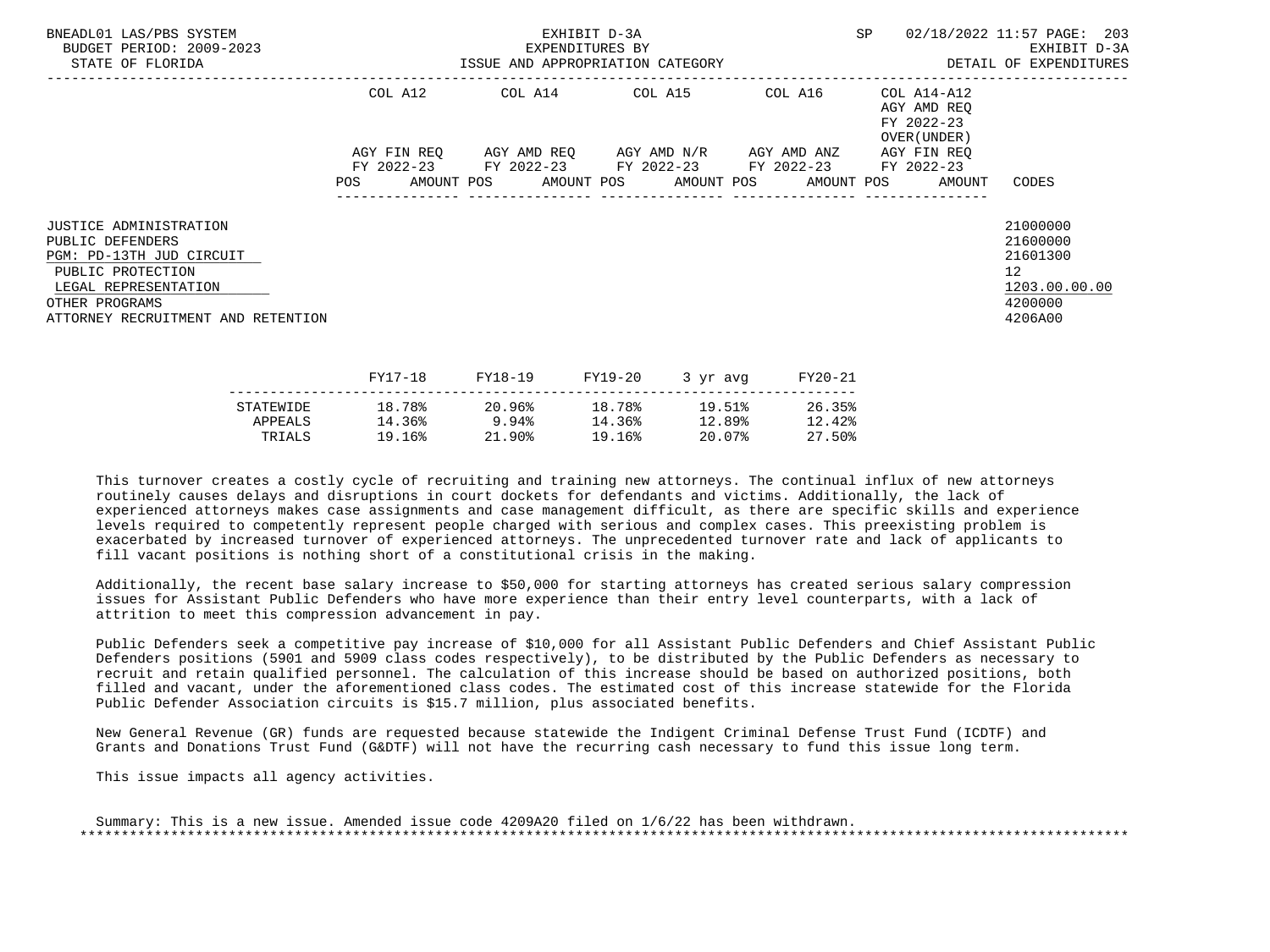| BNEADL01 LAS/PBS SYSTEM<br>BUDGET PERIOD: 2009-2023<br>STATE OF FLORIDA                                                                                                     |                | EXHIBIT D-3A<br>EXPENDITURES BY<br>ISSUE AND APPROPRIATION CATEGORY |                                                                                                                                                                                                       | SP 02/18/2022 11:57 PAGE: 204 | EXHIBIT D-3A<br>DETAIL OF EXPENDITURES                                                                                                                                                                                                           |                                                                                             |
|-----------------------------------------------------------------------------------------------------------------------------------------------------------------------------|----------------|---------------------------------------------------------------------|-------------------------------------------------------------------------------------------------------------------------------------------------------------------------------------------------------|-------------------------------|--------------------------------------------------------------------------------------------------------------------------------------------------------------------------------------------------------------------------------------------------|---------------------------------------------------------------------------------------------|
|                                                                                                                                                                             | COL A12<br>POS |                                                                     | COL A14 COL A15<br>AGY FIN REQ AGY AMD REQ AGY AMD N/R AGY AMD ANZ AGY FIN REQ<br>FY 2022-23 FY 2022-23 FY 2022-23 FY 2022-23 FY 2022-23<br>AMOUNT POS      AMOUNT POS      AMOUNT POS     AMOUNT POS | COL A16                       | $COL A14- A12$<br>AGY AMD REQ<br>FY 2022-23<br>OVER (UNDER)<br>AMOUNT                                                                                                                                                                            | CODES                                                                                       |
| JUSTICE ADMINISTRATION<br>PUBLIC DEFENDERS<br>PGM: PD-13TH JUD CIRCUIT<br>PUBLIC PROTECTION<br>LEGAL REPRESENTATION<br>OTHER PROGRAMS<br>ATTORNEY RECRUITMENT AND RETENTION |                |                                                                     |                                                                                                                                                                                                       |                               |                                                                                                                                                                                                                                                  | 21000000<br>21600000<br>21601300<br>12 <sup>12</sup><br>1203.00.00.00<br>4200000<br>4206A00 |
| POSITION DETAIL OF SALARIES AND BENEFITS:                                                                                                                                   | FTE            | BASE RATE                                                           | ADDITIVES                                                                                                                                                                                             | BENEFITS                      | SUBTOTAL<br>$\sim$ $\sim$                                                                                                                                                                                                                        | LAPSE LAPSED SALARIES<br>AND BENEFITS                                                       |
| A14 - AGY AMD REQ FY 2022-23                                                                                                                                                |                |                                                                     |                                                                                                                                                                                                       |                               |                                                                                                                                                                                                                                                  |                                                                                             |
| CHANGES TO CURRENTLY AUTHORIZED POSITIONS<br>RA01 RATE & SALARY ADJ - BENEFITS NO FTE<br>N0001 001                                                                          | 0.00           | 1,315,000                                                           |                                                                                                                                                                                                       |                               | 482,080 1,797,080 0.00 1,797,080                                                                                                                                                                                                                 |                                                                                             |
| TOTALS FOR ISSUE BY FUND<br>1000 GENERAL REVENUE FUND                                                                                                                       |                |                                                                     |                                                                                                                                                                                                       |                               |                                                                                                                                                                                                                                                  | 1,797,080                                                                                   |
|                                                                                                                                                                             |                | $0.00$ 1,315,000                                                    |                                                                                                                                                                                                       |                               |                                                                                                                                                                                                                                                  | ______________<br>1,797,080<br>==============                                               |
| *********************************<br>TOTAL: LEGAL REPRESENTATION<br>BY FUND TYPE<br>GENERAL REVENUE FUND<br>TRUST FUNDS                                                     |                | 357,918 2,154,998                                                   |                                                                                                                                                                                                       |                               | 1,797,080 1000<br>90,000 90,000 90,000 90,000 90,000 90,000 90,000 90,000 90,000 expressional extension of the state of the state of the state of the state of the state of the state of the state of the state of the state of the state of the | ****************<br>1203.00.00.00<br>2000                                                   |
| TOTAL PROG COMP 447,918 2,244,998<br>TOTAL SALARY RATE 1,315,000                                                                                                            |                |                                                                     | 90,000                                                                                                                                                                                                |                               | 1,797,080<br>1,315,000                                                                                                                                                                                                                           |                                                                                             |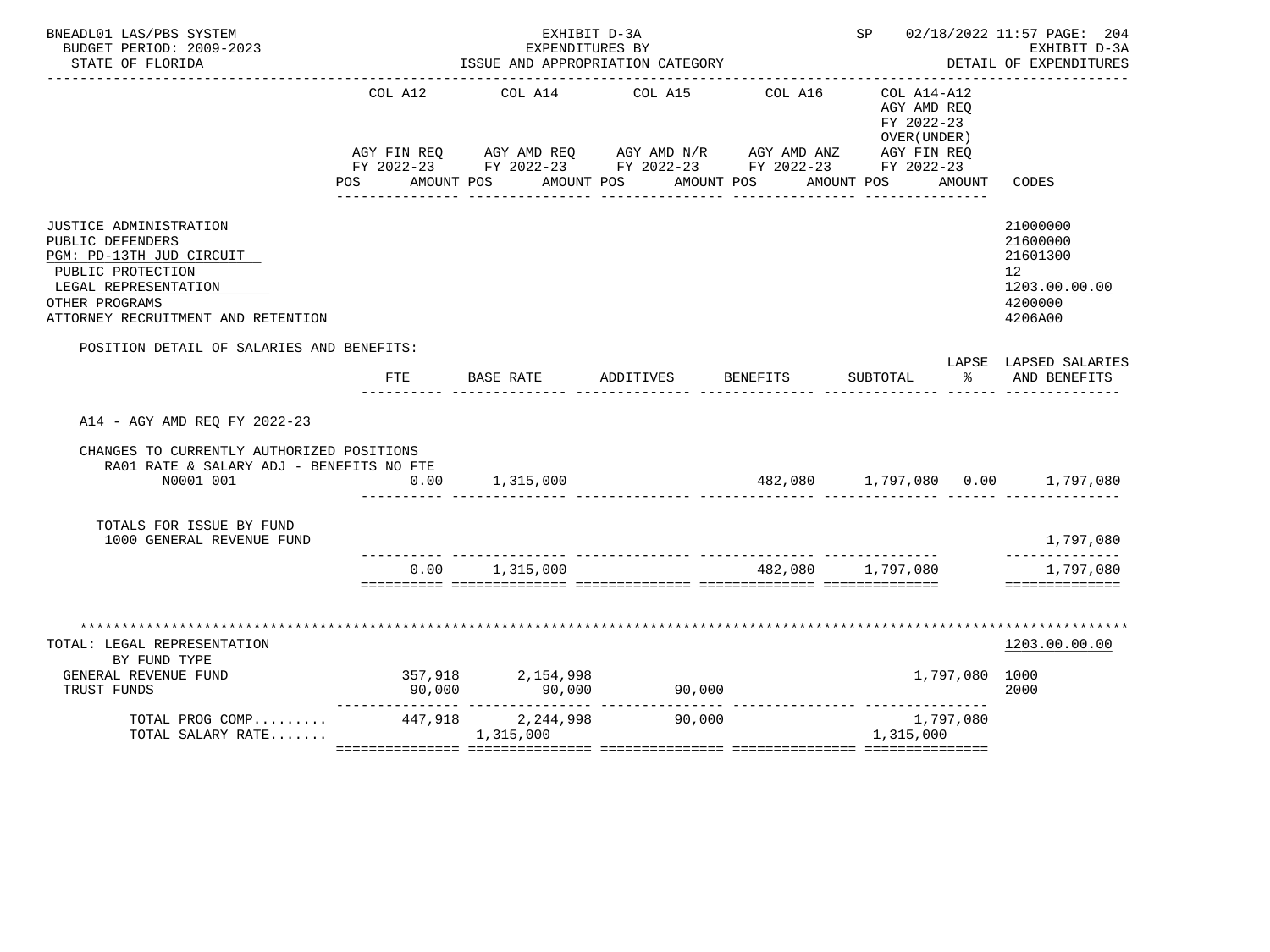| BNEADL01 LAS/PBS SYSTEM<br>BUDGET PERIOD: 2009-2023<br>STATE OF FLORIDA                                                                                                                                   |     | EXHIBIT D-3A<br>EXPENDITURES BY<br>ISSUE AND APPROPRIATION CATEGORY                                                                                                                                                                                                                                       |  | SP 02/18/2022 11:57 PAGE: 205<br>DETAIL OF EXPENDITURES<br>________________________________ | EXHIBIT D-3A                                                       |                                                                                                      |
|-----------------------------------------------------------------------------------------------------------------------------------------------------------------------------------------------------------|-----|-----------------------------------------------------------------------------------------------------------------------------------------------------------------------------------------------------------------------------------------------------------------------------------------------------------|--|---------------------------------------------------------------------------------------------|--------------------------------------------------------------------|------------------------------------------------------------------------------------------------------|
|                                                                                                                                                                                                           | POS | COL A12 COL A14 COL A15 COL A16<br>$\verb AGY\text{ FIN REQ} \qquad \verb AGY\text{ AMD REQ} \qquad \verb AGY\text{ AMD N/R} \qquad \verb AGY\text{ AMD ANZ} \qquad \verb AGY\text{ FIN REQ} \qquad \qquad$<br>FY 2022-23 FY 2022-23 FY 2022-23 FY 2022-23 FY 2022-23<br>AMOUNT POS AMOUNT POS AMOUNT POS |  | AMOUNT POS                                                                                  | COL A14-A12<br>AGY AMD REO<br>FY 2022-23<br>OVER (UNDER)<br>AMOUNT | CODES                                                                                                |
| JUSTICE ADMINISTRATION<br>PUBLIC DEFENDERS<br>PGM: PD-14TH JUD CIRCUIT<br>PUBLIC PROTECTION<br>LEGAL REPRESENTATION<br>OTHER PROGRAMS<br>ATTORNEY RECRUITMENT AND RETENTION<br>SALARY RATE<br>SALARY RATE |     | 365,000<br>==================================                                                                                                                                                                                                                                                             |  |                                                                                             | 365,000<br>==========================                              | 21000000<br>21600000<br>21601400<br>12 <sup>°</sup><br>1203.00.00.00<br>4200000<br>4206A00<br>000000 |
|                                                                                                                                                                                                           |     |                                                                                                                                                                                                                                                                                                           |  |                                                                                             |                                                                    |                                                                                                      |
| SALARIES AND BENEFITS                                                                                                                                                                                     |     |                                                                                                                                                                                                                                                                                                           |  |                                                                                             |                                                                    | 010000                                                                                               |
| $-STATE$<br>GENERAL REVENUE FUND                                                                                                                                                                          |     | 498,810                                                                                                                                                                                                                                                                                                   |  |                                                                                             | 498,810 1000 1                                                     |                                                                                                      |
| TOTAL: ATTORNEY RECRUITMENT AND RETENTION<br>TOTAL ISSUE<br>TOTAL SALARY RATE                                                                                                                             |     | 498,810<br>365,000                                                                                                                                                                                                                                                                                        |  |                                                                                             | 498,810<br>365,000                                                 | 4206A00                                                                                              |
|                                                                                                                                                                                                           |     |                                                                                                                                                                                                                                                                                                           |  |                                                                                             |                                                                    |                                                                                                      |
| AGENCY ISSUE NARRATIVE:                                                                                                                                                                                   |     |                                                                                                                                                                                                                                                                                                           |  |                                                                                             |                                                                    |                                                                                                      |

2022-2023 BUDGET YEAR NARRATIVE: IT COMPONENT? NO

Amended 2022-23 Narrative after December 15, 2021

IC#4206A00 Attorney Recruitment and Retention

FPDA Priority Issue #1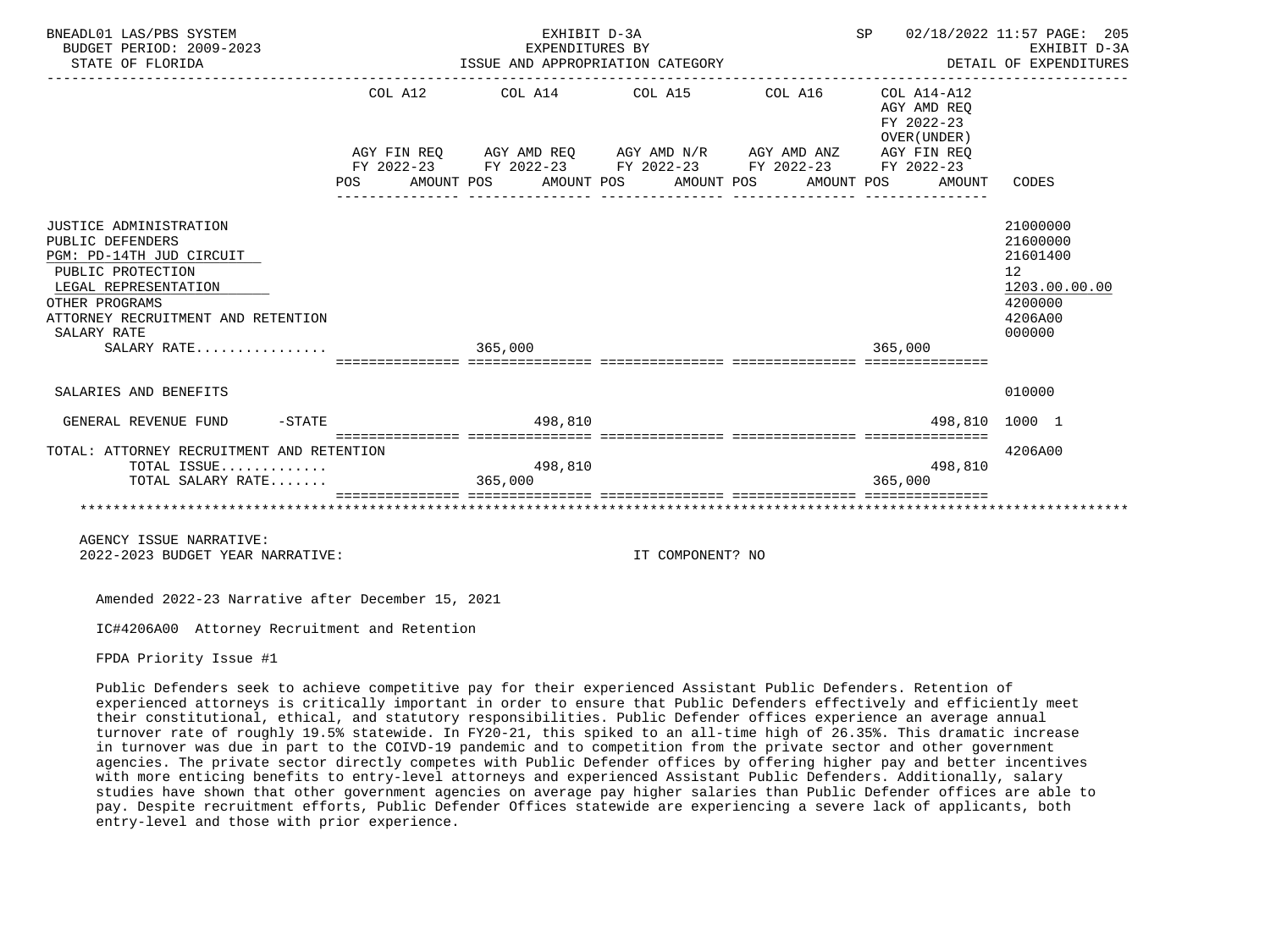| BNEADL01 LAS/PBS SYSTEM<br>BUDGET PERIOD: 2009-2023<br>STATE OF FLORIDA                                                                                                            |         | EXHIBIT D-3A<br>EXPENDITURES BY<br>ISSUE AND APPROPRIATION CATEGORY <b>Experience ASSESS</b> DETAIL OF EXPENDITURES |  |                         |         |                                                                                                           |          |                                                           |  | SP                                                                    | 02/18/2022 11:57 PAGE: 206<br>EXHIBIT D-3A                                                 |  |
|------------------------------------------------------------------------------------------------------------------------------------------------------------------------------------|---------|---------------------------------------------------------------------------------------------------------------------|--|-------------------------|---------|-----------------------------------------------------------------------------------------------------------|----------|-----------------------------------------------------------|--|-----------------------------------------------------------------------|--------------------------------------------------------------------------------------------|--|
|                                                                                                                                                                                    | COL A12 |                                                                                                                     |  | COL A14 COL A15 COL A16 |         |                                                                                                           |          | COL A14-A12<br>AGY AMD REQ<br>FY 2022-23<br>OVER (UNDER ) |  |                                                                       |                                                                                            |  |
|                                                                                                                                                                                    |         |                                                                                                                     |  |                         |         | AGY FIN REO AGY AMD REO AGY AMD N/R AGY AMD ANZ<br>FY 2022-23 FY 2022-23 FY 2022-23 FY 2022-23 FY 2022-23 |          |                                                           |  | AGY FIN REO<br>POS AMOUNT POS AMOUNT POS AMOUNT POS AMOUNT POS AMOUNT | CODES                                                                                      |  |
| <b>JUSTICE ADMINISTRATION</b><br>PUBLIC DEFENDERS<br>PGM: PD-14TH JUD CIRCUIT<br>PUBLIC PROTECTION<br>LEGAL REPRESENTATION<br>OTHER PROGRAMS<br>ATTORNEY RECRUITMENT AND RETENTION |         |                                                                                                                     |  |                         |         |                                                                                                           |          |                                                           |  |                                                                       | 21000000<br>21600000<br>21601400<br>12 <sup>°</sup><br>1203.00.00.00<br>4200000<br>4206A00 |  |
|                                                                                                                                                                                    | FY17-18 |                                                                                                                     |  | FY18-19                 | FY19-20 |                                                                                                           | 3 yr avg | FY20-21                                                   |  |                                                                       |                                                                                            |  |

|           |        | 1110 12  | 111 <i>1</i> 40 | $J = \mu \nu$ | 1140 AT |
|-----------|--------|----------|-----------------|---------------|---------|
| STATEWIDE | 18.78% | 20.96%   | 18.78%          | 19.51%        | 26.35%  |
| APPEALS   | 14.36% | 9.94%    | 14.36%          | 12.89%        | 12.42%  |
| TRIALS    | 19.16% | $21.90*$ | 19.16%          | 20.07%        | 27.50%  |
|           |        |          |                 |               |         |

 Additionally, the recent base salary increase to \$50,000 for starting attorneys has created serious salary compression issues for Assistant Public Defenders who have more experience than their entry level counterparts, with a lack of attrition to meet this compression advancement in pay.

 Public Defenders seek a competitive pay increase of \$10,000 for all Assistant Public Defenders and Chief Assistant Public Defenders positions (5901 and 5909 class codes respectively), to be distributed by the Public Defenders as necessary to recruit and retain qualified personnel. The calculation of this increase should be based on authorized positions, both filled and vacant, under the aforementioned class codes. The estimated cost of this increase statewide for the Florida Public Defender Association circuits is \$15.7 million, plus associated benefits.

 New General Revenue (GR) funds are requested because statewide the Indigent Criminal Defense Trust Fund (ICDTF) and Grants and Donations Trust Fund (G&DTF) will not have the recurring cash necessary to fund this issue long term.

This issue impacts all agency activities.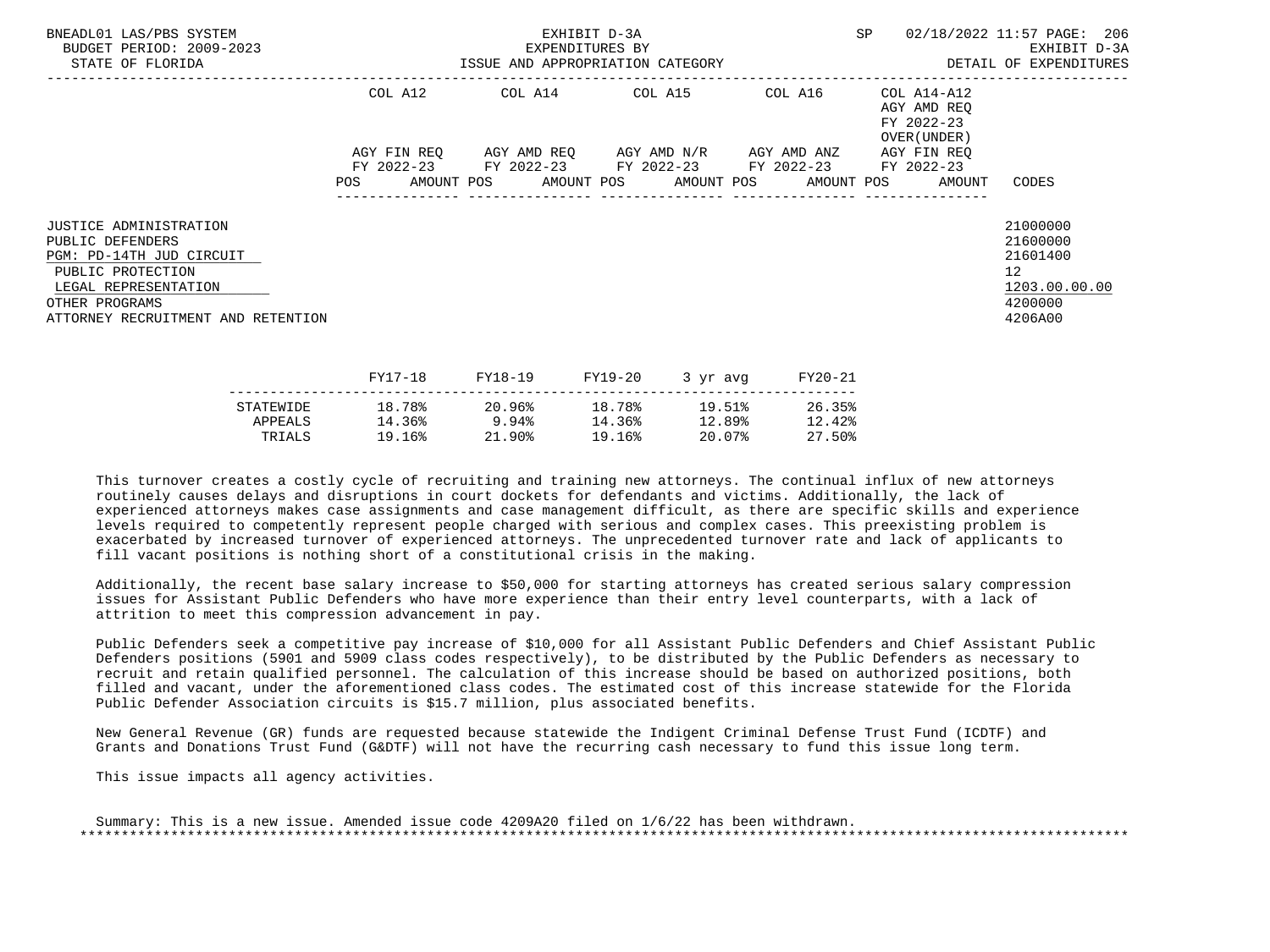| BNEADL01 LAS/PBS SYSTEM                                                                                                                                                     | EXHIBIT D-3A |                                                                                                                                                                                   |                                     |                              |                                                                                           |                      |                                                                               |  |  |  |
|-----------------------------------------------------------------------------------------------------------------------------------------------------------------------------|--------------|-----------------------------------------------------------------------------------------------------------------------------------------------------------------------------------|-------------------------------------|------------------------------|-------------------------------------------------------------------------------------------|----------------------|-------------------------------------------------------------------------------|--|--|--|
| BUDGET PERIOD: 2009-2023                                                                                                                                                    |              | EXPENDITURES BY                                                                                                                                                                   |                                     |                              |                                                                                           |                      | EXHIBIT D-3A<br>DETAIL OF EXPENDITURES                                        |  |  |  |
| STATE OF FLORIDA                                                                                                                                                            |              | ISSUE AND APPROPRIATION CATEGORY                                                                                                                                                  |                                     |                              |                                                                                           |                      |                                                                               |  |  |  |
|                                                                                                                                                                             | COL A12      | AGY FIN REQ AGY AMD REQ AGY AMD N/R AGY AMD ANZ AGY FIN REQ<br>FY 2022-23 FY 2022-23 FY 2022-23 FY 2022-23 FY 2022-23<br>POS AMOUNT POS AMOUNT POS AMOUNT POS<br>---------------- | COL A14 COL A15<br>________________ | COL A16<br>_______________   | COL A14-A12<br>AGY AMD REO<br>FY 2022-23<br>OVER (UNDER)<br>AMOUNT POS<br>--------------- | AMOUNT               | CODES                                                                         |  |  |  |
| JUSTICE ADMINISTRATION<br>PUBLIC DEFENDERS<br>PGM: PD-14TH JUD CIRCUIT<br>PUBLIC PROTECTION<br>LEGAL REPRESENTATION<br>OTHER PROGRAMS<br>ATTORNEY RECRUITMENT AND RETENTION |              |                                                                                                                                                                                   |                                     |                              |                                                                                           |                      | 21000000<br>21600000<br>21601400<br>12<br>1203.00.00.00<br>4200000<br>4206A00 |  |  |  |
| POSITION DETAIL OF SALARIES AND BENEFITS:                                                                                                                                   |              |                                                                                                                                                                                   |                                     |                              |                                                                                           |                      |                                                                               |  |  |  |
|                                                                                                                                                                             | FTE          | BASE RATE                                                                                                                                                                         | ADDITIVES                           | <b>BENEFITS</b>              | SUBTOTAL                                                                                  | $\sim$ $\sim$ $\sim$ | LAPSE LAPSED SALARIES<br>AND BENEFITS                                         |  |  |  |
| A14 - AGY AMD REO FY 2022-23                                                                                                                                                |              |                                                                                                                                                                                   |                                     |                              |                                                                                           |                      |                                                                               |  |  |  |
| CHANGES TO CURRENTLY AUTHORIZED POSITIONS<br>RA01 RATE & SALARY ADJ - BENEFITS NO FTE                                                                                       |              |                                                                                                                                                                                   |                                     |                              |                                                                                           |                      |                                                                               |  |  |  |
| N0001 001                                                                                                                                                                   | 0.00         | 365,000                                                                                                                                                                           |                                     | 133,810 498,810 0.00 498,810 |                                                                                           |                      |                                                                               |  |  |  |
| TOTALS FOR ISSUE BY FUND<br>1000 GENERAL REVENUE FUND                                                                                                                       |              |                                                                                                                                                                                   |                                     |                              |                                                                                           |                      | 498,810<br>--------------                                                     |  |  |  |
|                                                                                                                                                                             | 0.00         | 365,000                                                                                                                                                                           |                                     | 133,810 498,810              |                                                                                           |                      | 498,810<br>==============                                                     |  |  |  |
|                                                                                                                                                                             |              |                                                                                                                                                                                   |                                     |                              |                                                                                           |                      |                                                                               |  |  |  |
| TOTAL: LEGAL REPRESENTATION<br>BY FUND TYPE                                                                                                                                 |              |                                                                                                                                                                                   |                                     |                              |                                                                                           |                      | 1203.00.00.00                                                                 |  |  |  |
| GENERAL REVENUE FUND<br>SALARY RATE                                                                                                                                         |              | 498,810<br>365,000                                                                                                                                                                |                                     |                              | 365,000                                                                                   | 498,810 1000         |                                                                               |  |  |  |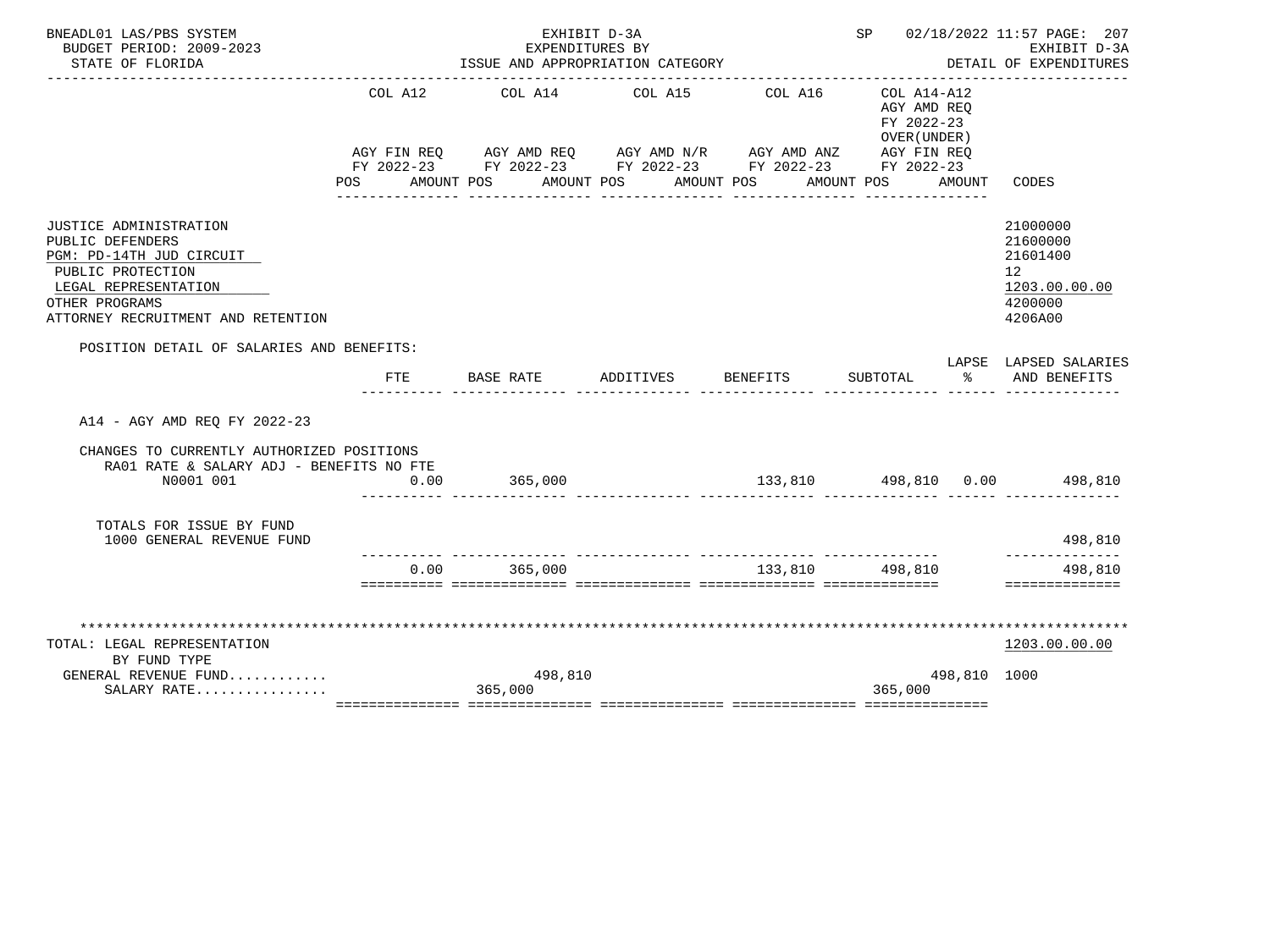| BNEADL01 LAS/PBS SYSTEM<br>BUDGET PERIOD: 2009-2023<br>STATE OF FLORIDA                                                                                                                                   | EXHIBIT D-3A<br>EXPENDITURES BY<br>ISSUE AND APPROPRIATION CATEGORY |  |           |           |  |                  |  |                                                                                                                                                                                                                         |  | SP 02/18/2022 11:57 PAGE: 208<br>DETAIL OF EXPENDITURES |                                                                                     | EXHIBIT D-3A  |
|-----------------------------------------------------------------------------------------------------------------------------------------------------------------------------------------------------------|---------------------------------------------------------------------|--|-----------|-----------|--|------------------|--|-------------------------------------------------------------------------------------------------------------------------------------------------------------------------------------------------------------------------|--|---------------------------------------------------------|-------------------------------------------------------------------------------------|---------------|
|                                                                                                                                                                                                           |                                                                     |  |           |           |  |                  |  | COL A12 COL A14 COL A15 COL A16 COL A14-A12<br>AGY FIN REQ AGY AMD REQ AGY AMD N/R AGY AMD ANZ AGY FIN REQ<br>FY 2022-23 FY 2022-23 FY 2022-23 FY 2022-23 FY 2022-23<br>POS AMOUNT POS AMOUNT POS AMOUNT POS AMOUNT POS |  | AGY AMD REO<br>FY 2022-23<br>OVER (UNDER)<br>AMOUNT     | CODES                                                                               |               |
| JUSTICE ADMINISTRATION<br>PUBLIC DEFENDERS<br>PGM: PD-15TH JUD CIRCUIT<br>PUBLIC PROTECTION<br>LEGAL REPRESENTATION<br>OTHER PROGRAMS<br>ATTORNEY RECRUITMENT AND RETENTION<br>SALARY RATE<br>SALARY RATE |                                                                     |  | 1,110,000 |           |  |                  |  |                                                                                                                                                                                                                         |  | 1,110,000                                               | 21000000<br>21600000<br>21601500<br>12 <sup>°</sup><br>4200000<br>4206A00<br>000000 | 1203.00.00.00 |
| SALARIES AND BENEFITS                                                                                                                                                                                     |                                                                     |  |           |           |  |                  |  |                                                                                                                                                                                                                         |  |                                                         | 010000                                                                              |               |
| $-STATE$<br>GENERAL REVENUE FUND                                                                                                                                                                          |                                                                     |  |           | 1,516,926 |  |                  |  |                                                                                                                                                                                                                         |  | 1,516,926 1000 1                                        |                                                                                     |               |
| TOTAL: ATTORNEY RECRUITMENT AND RETENTION<br>TOTAL ISSUE<br>TOTAL SALARY RATE                                                                                                                             |                                                                     |  | 1,110,000 | 1,516,926 |  |                  |  |                                                                                                                                                                                                                         |  | 1,516,926<br>1,110,000                                  | 4206A00                                                                             |               |
| AGENCY ISSUE NARRATIVE:<br>2022-2023 BUDGET YEAR NARRATIVE:                                                                                                                                               |                                                                     |  |           |           |  | IT COMPONENT? NO |  |                                                                                                                                                                                                                         |  |                                                         |                                                                                     |               |

IC#4206A00 Attorney Recruitment and Retention

FPDA Priority Issue #1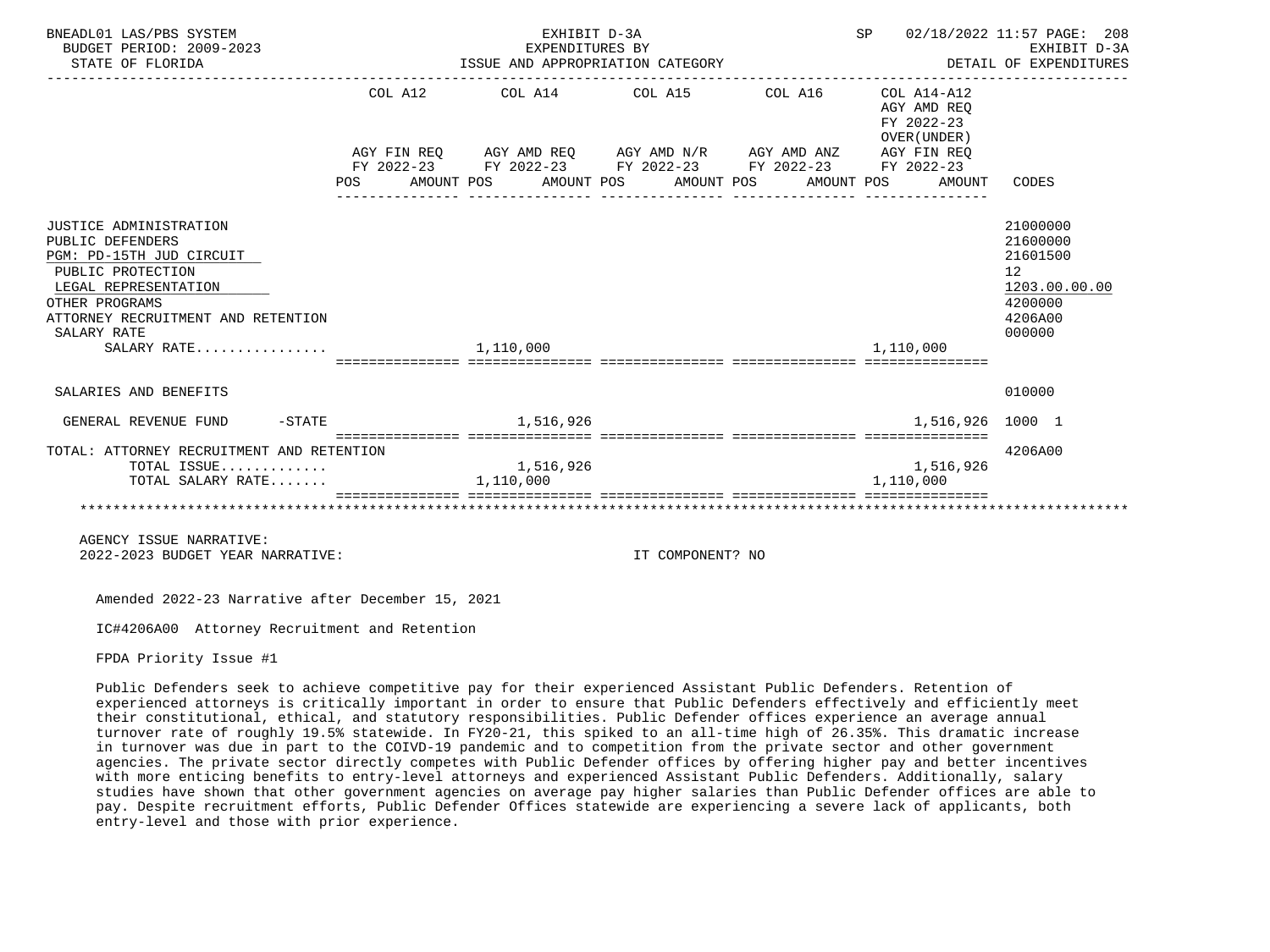| BNEADL01 LAS/PBS SYSTEM<br>BUDGET PERIOD: 2009-2023<br>STATE OF FLORIDA                                                                                                            | EXHIBIT D-3A<br>EXPENDITURES BY<br>ISSUE AND APPROPRIATION CATEGORY |             |  |         |         |                                                 |                                                           | SP      |  | 02/18/2022 11:57 PAGE: 209<br>EXHIBIT D-3A<br>DETAIL OF EXPENDITURES |                                                                                            |
|------------------------------------------------------------------------------------------------------------------------------------------------------------------------------------|---------------------------------------------------------------------|-------------|--|---------|---------|-------------------------------------------------|-----------------------------------------------------------|---------|--|----------------------------------------------------------------------|--------------------------------------------------------------------------------------------|
|                                                                                                                                                                                    | COL A14 COL A15 COL A16<br>COL A12                                  |             |  |         |         |                                                 | COL A14-A12<br>AGY AMD REO<br>FY 2022-23<br>OVER (UNDER ) |         |  |                                                                      |                                                                                            |
|                                                                                                                                                                                    |                                                                     | AGY FIN REO |  |         |         | AGY AMD REQ       AGY AMD N/R       AGY AMD ANZ |                                                           |         |  | AGY FIN REO                                                          |                                                                                            |
|                                                                                                                                                                                    | POS                                                                 |             |  |         |         | FY 2022-23 FY 2022-23 FY 2022-23 FY 2022-23     |                                                           |         |  | FY 2022-23<br>AMOUNT POS AMOUNT POS AMOUNT POS AMOUNT POS AMOUNT     | CODES                                                                                      |
| <b>JUSTICE ADMINISTRATION</b><br>PUBLIC DEFENDERS<br>PGM: PD-15TH JUD CIRCUIT<br>PUBLIC PROTECTION<br>LEGAL REPRESENTATION<br>OTHER PROGRAMS<br>ATTORNEY RECRUITMENT AND RETENTION |                                                                     |             |  |         |         |                                                 |                                                           |         |  |                                                                      | 21000000<br>21600000<br>21601500<br>12 <sup>°</sup><br>1203.00.00.00<br>4200000<br>4206A00 |
|                                                                                                                                                                                    |                                                                     | FY17-18     |  | FY18-19 | FY19-20 | 3 yr avg                                        |                                                           | FY20-21 |  |                                                                      |                                                                                            |

|           | - - - <i>-</i> - - - | ----- <b>---</b> | ---- <i>-</i> -- | $J \rightarrow J + U V T$ | ------ |
|-----------|----------------------|------------------|------------------|---------------------------|--------|
| STATEWIDE | 18.78%               | 20.96%           | 18.78%           | 19.51%                    | 26.35% |
| APPEALS   | 14.36%               | 9.94%            | 14.36%           | 12.89%                    | 12.42% |
| TRIALS    | 19.16%               | 21.90%           | 19.16%           | 20.07%                    | 27.50% |
|           |                      |                  |                  |                           |        |

 Additionally, the recent base salary increase to \$50,000 for starting attorneys has created serious salary compression issues for Assistant Public Defenders who have more experience than their entry level counterparts, with a lack of attrition to meet this compression advancement in pay.

 Public Defenders seek a competitive pay increase of \$10,000 for all Assistant Public Defenders and Chief Assistant Public Defenders positions (5901 and 5909 class codes respectively), to be distributed by the Public Defenders as necessary to recruit and retain qualified personnel. The calculation of this increase should be based on authorized positions, both filled and vacant, under the aforementioned class codes. The estimated cost of this increase statewide for the Florida Public Defender Association circuits is \$15.7 million, plus associated benefits.

 New General Revenue (GR) funds are requested because statewide the Indigent Criminal Defense Trust Fund (ICDTF) and Grants and Donations Trust Fund (G&DTF) will not have the recurring cash necessary to fund this issue long term.

This issue impacts all agency activities.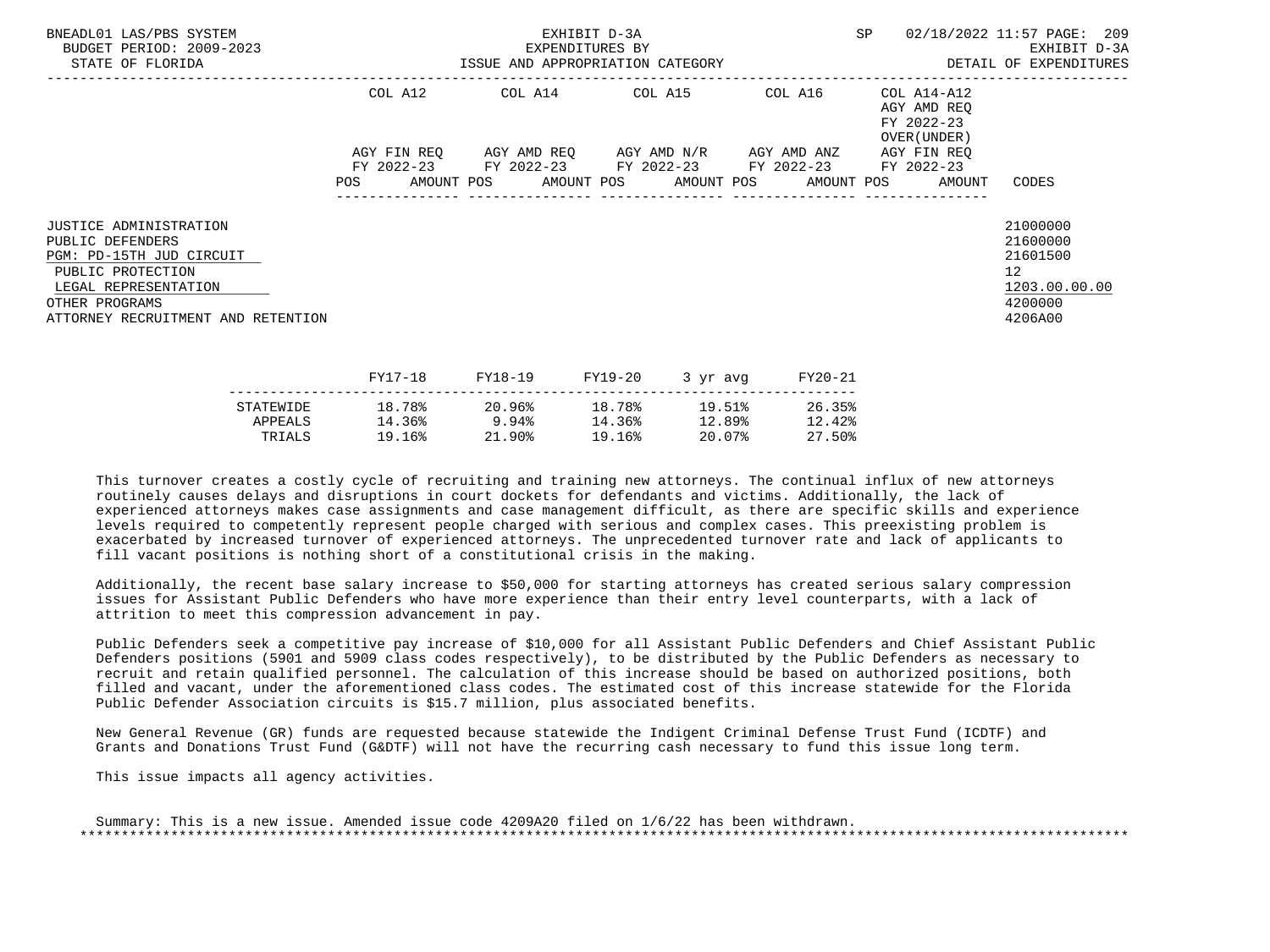| BNEADL01 LAS/PBS SYSTEM                                                                                                                                                     |         |                                                                                                                                                                          |                 | SP 02/18/2022 11:57 PAGE: 210          |                                                          |                |                                                                               |
|-----------------------------------------------------------------------------------------------------------------------------------------------------------------------------|---------|--------------------------------------------------------------------------------------------------------------------------------------------------------------------------|-----------------|----------------------------------------|----------------------------------------------------------|----------------|-------------------------------------------------------------------------------|
| BUDGET PERIOD: 2009-2023<br>STATE OF FLORIDA                                                                                                                                |         | EXPENDITURES BY<br>ISSUE AND APPROPRIATION CATEGORY                                                                                                                      |                 |                                        |                                                          |                | EXHIBIT D-3A<br>DETAIL OF EXPENDITURES                                        |
|                                                                                                                                                                             | COL A12 | AGY FIN REQ AGY AMD REQ AGY AMD N/R AGY AMD ANZ AGY FIN REQ<br>FY 2022-23 FY 2022-23 FY 2022-23 FY 2022-23 FY 2022-23<br>POS AMOUNT POS AMOUNT POS AMOUNT POS AMOUNT POS | COL A14 COL A15 | COL A16                                | COL A14-A12<br>AGY AMD REO<br>FY 2022-23<br>OVER (UNDER) | AMOUNT         | CODES                                                                         |
| JUSTICE ADMINISTRATION<br>PUBLIC DEFENDERS<br>PGM: PD-15TH JUD CIRCUIT<br>PUBLIC PROTECTION<br>LEGAL REPRESENTATION<br>OTHER PROGRAMS<br>ATTORNEY RECRUITMENT AND RETENTION |         |                                                                                                                                                                          |                 |                                        |                                                          |                | 21000000<br>21600000<br>21601500<br>12<br>1203.00.00.00<br>4200000<br>4206A00 |
| POSITION DETAIL OF SALARIES AND BENEFITS:                                                                                                                                   |         |                                                                                                                                                                          |                 |                                        |                                                          |                |                                                                               |
|                                                                                                                                                                             | FTE     | BASE RATE                                                                                                                                                                | ADDITIVES       | BENEFITS                               | SUBTOTAL                                                 | $\sim$ $\sim$  | LAPSE LAPSED SALARIES<br>AND BENEFITS                                         |
| A14 - AGY AMD REO FY 2022-23                                                                                                                                                |         |                                                                                                                                                                          |                 |                                        |                                                          |                |                                                                               |
| CHANGES TO CURRENTLY AUTHORIZED POSITIONS<br>RA01 RATE & SALARY ADJ - BENEFITS NO FTE                                                                                       |         |                                                                                                                                                                          |                 |                                        |                                                          |                |                                                                               |
| N0001 001                                                                                                                                                                   | 0.00    | 1,110,000                                                                                                                                                                |                 | 406,926   1,516,926   0.00   1,516,926 |                                                          |                |                                                                               |
| TOTALS FOR ISSUE BY FUND<br>1000 GENERAL REVENUE FUND                                                                                                                       |         |                                                                                                                                                                          |                 |                                        |                                                          |                | 1,516,926<br>______________                                                   |
|                                                                                                                                                                             |         | 0.00 1,110,000                                                                                                                                                           |                 | 406,926 1,516,926                      |                                                          |                | 1,516,926<br>==============                                                   |
|                                                                                                                                                                             |         |                                                                                                                                                                          |                 |                                        |                                                          |                |                                                                               |
| TOTAL: LEGAL REPRESENTATION                                                                                                                                                 |         |                                                                                                                                                                          |                 |                                        |                                                          |                | 1203.00.00.00                                                                 |
| BY FUND TYPE                                                                                                                                                                |         |                                                                                                                                                                          |                 |                                        |                                                          |                |                                                                               |
| GENERAL REVENUE FUND<br>SALARY RATE                                                                                                                                         |         | 1,516,926<br>1,110,000                                                                                                                                                   |                 |                                        | 1,110,000                                                | 1,516,926 1000 |                                                                               |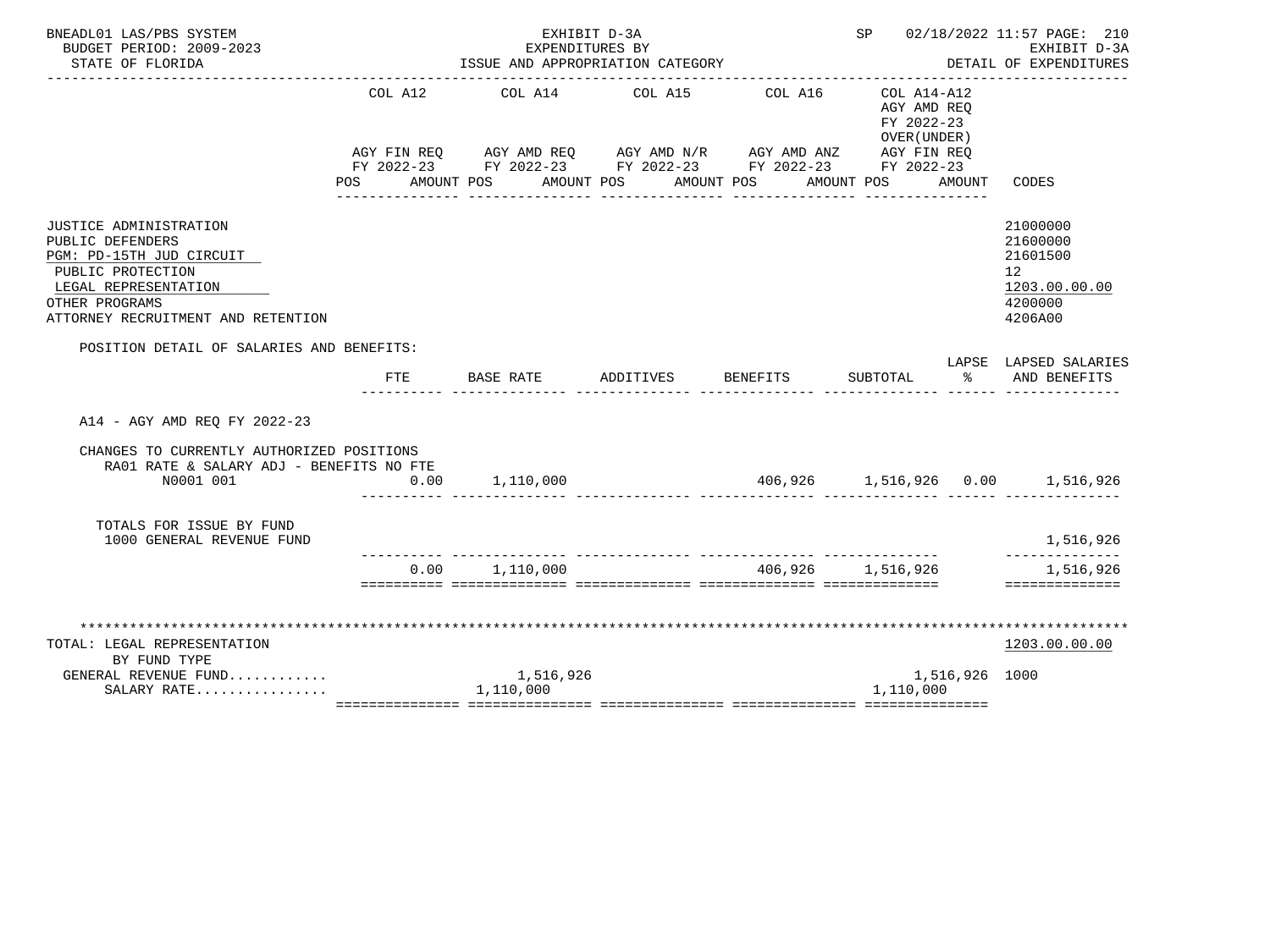| BNEADL01 LAS/PBS SYSTEM<br>BUDGET PERIOD: 2009-2023<br>STATE OF FLORIDA                                                                                                                                   |                                                 |         | EXHIBIT D-3A<br>EXPENDITURES BY<br>ISSUE AND APPROPRIATION CATEGORY<br>------------------------------------                                                                    |                  | SP 02/18/2022 11:57 PAGE: 211<br>DETAIL OF EXPENDITURES |         | EXHIBIT D-3A                                        |                                                                                     |               |
|-----------------------------------------------------------------------------------------------------------------------------------------------------------------------------------------------------------|-------------------------------------------------|---------|--------------------------------------------------------------------------------------------------------------------------------------------------------------------------------|------------------|---------------------------------------------------------|---------|-----------------------------------------------------|-------------------------------------------------------------------------------------|---------------|
|                                                                                                                                                                                                           | POS AMOUNT POS AMOUNT POS AMOUNT POS AMOUNT POS |         | $COL A12$ $COL A14$ $COL A15$ $COL A16$ $COL A14-A12$<br>AGY FIN REQ AGY AMD REQ AGY AMD N/R AGY AMD ANZ AGY FIN REQ<br>FY 2022-23 FY 2022-23 FY 2022-23 FY 2022-23 FY 2022-23 |                  |                                                         |         | AGY AMD REO<br>FY 2022-23<br>OVER (UNDER)<br>AMOUNT | CODES                                                                               |               |
| JUSTICE ADMINISTRATION<br>PUBLIC DEFENDERS<br>PGM: PD-16TH JUD CIRCUIT<br>PUBLIC PROTECTION<br>LEGAL REPRESENTATION<br>OTHER PROGRAMS<br>ATTORNEY RECRUITMENT AND RETENTION<br>SALARY RATE<br>SALARY RATE |                                                 | 190,000 |                                                                                                                                                                                |                  |                                                         | 190.000 |                                                     | 21000000<br>21600000<br>21601600<br>12 <sup>°</sup><br>4200000<br>4206A00<br>000000 | 1203.00.00.00 |
| SALARIES AND BENEFITS                                                                                                                                                                                     |                                                 |         |                                                                                                                                                                                |                  |                                                         |         |                                                     | 010000                                                                              |               |
| $-STATE$<br>GENERAL REVENUE FUND                                                                                                                                                                          |                                                 |         | 259,654                                                                                                                                                                        |                  |                                                         |         | 259,654 1000 1                                      |                                                                                     |               |
| TOTAL: ATTORNEY RECRUITMENT AND RETENTION<br>TOTAL ISSUE<br>TOTAL SALARY RATE                                                                                                                             |                                                 | 190,000 | 259,654                                                                                                                                                                        |                  |                                                         | 190,000 | 259,654                                             | 4206A00                                                                             |               |
| AGENCY ISSUE NARRATIVE:<br>2022-2023 BUDGET YEAR NARRATIVE:                                                                                                                                               |                                                 |         |                                                                                                                                                                                | IT COMPONENT? NO |                                                         |         |                                                     |                                                                                     |               |

IC#4206A00 Attorney Recruitment and Retention

FPDA Priority Issue #1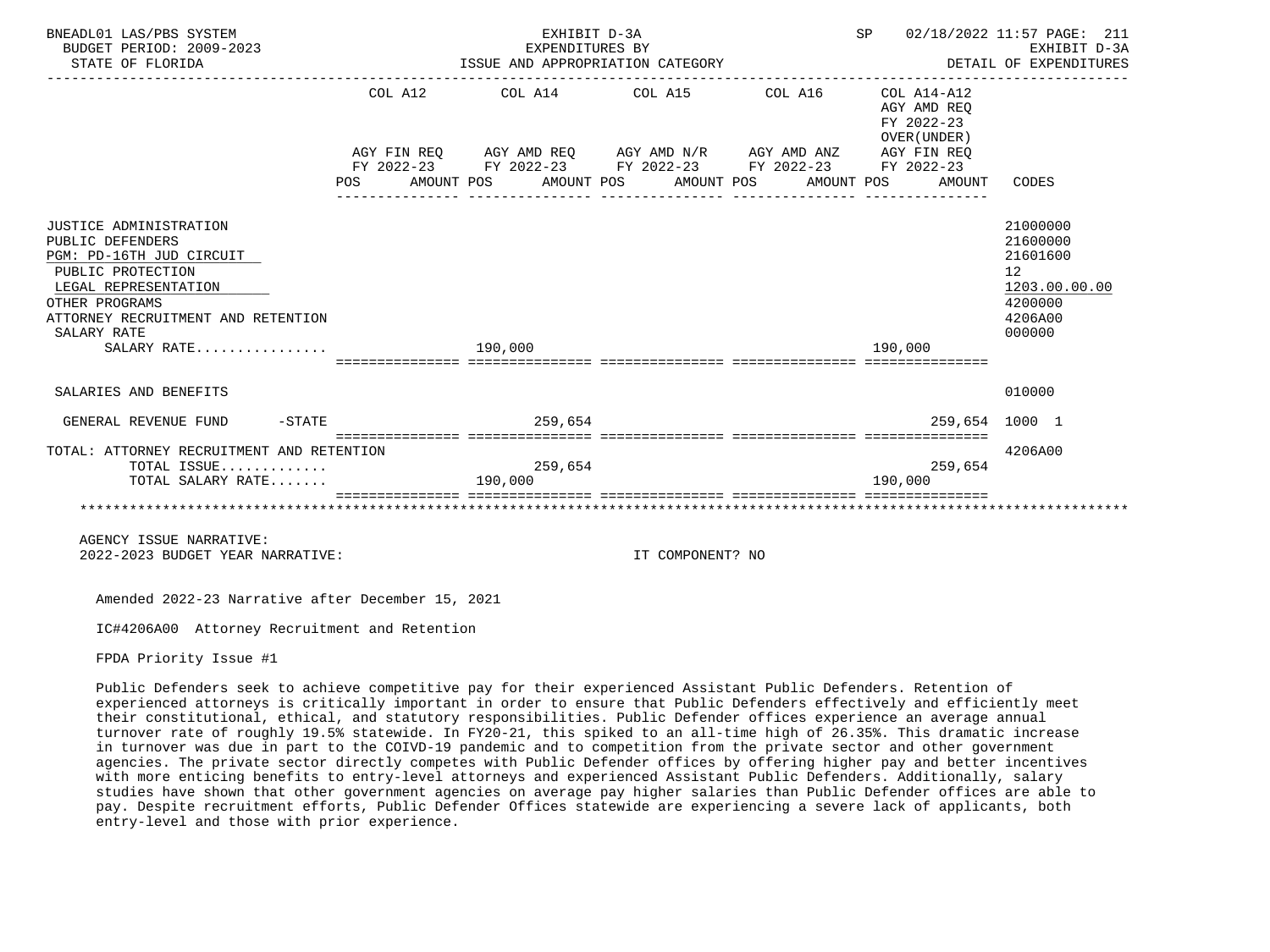| BNEADL01 LAS/PBS SYSTEM<br>BUDGET PERIOD: 2009-2023<br>STATE OF FLORIDA                                                                                                            | EXHIBIT D-3A<br>EXPENDITURES BY<br>ISSUE AND APPROPRIATION CATEGORY |  |  |         |         |                                                                                                | SP      |  | 02/18/2022 11:57 PAGE: 212<br>EXHIBIT D-3A<br>DETAIL OF EXPENDITURES |                                                                                            |
|------------------------------------------------------------------------------------------------------------------------------------------------------------------------------------|---------------------------------------------------------------------|--|--|---------|---------|------------------------------------------------------------------------------------------------|---------|--|----------------------------------------------------------------------|--------------------------------------------------------------------------------------------|
|                                                                                                                                                                                    | COL A12                                                             |  |  |         |         | COL A14 COL A15 COL A16                                                                        |         |  | COL A14-A12<br>AGY AMD REO<br>FY 2022-23<br>OVER (UNDER )            |                                                                                            |
|                                                                                                                                                                                    | AGY FIN REO                                                         |  |  |         |         | AGY AMD REQ       AGY AMD N/R       AGY AMD ANZ<br>FY 2022-23 FY 2022-23 FY 2022-23 FY 2022-23 |         |  | AGY FIN REO<br>FY 2022-23                                            |                                                                                            |
|                                                                                                                                                                                    | POS                                                                 |  |  |         |         |                                                                                                |         |  | AMOUNT POS AMOUNT POS AMOUNT POS AMOUNT POS AMOUNT                   | CODES                                                                                      |
| <b>JUSTICE ADMINISTRATION</b><br>PUBLIC DEFENDERS<br>PGM: PD-16TH JUD CIRCUIT<br>PUBLIC PROTECTION<br>LEGAL REPRESENTATION<br>OTHER PROGRAMS<br>ATTORNEY RECRUITMENT AND RETENTION |                                                                     |  |  |         |         |                                                                                                |         |  |                                                                      | 21000000<br>21600000<br>21601600<br>12 <sup>°</sup><br>1203.00.00.00<br>4200000<br>4206A00 |
|                                                                                                                                                                                    | FY17-18                                                             |  |  | FY18-19 | FY19-20 | 3 yr avg                                                                                       | FY20-21 |  |                                                                      |                                                                                            |

|           |        | 1110 12  | 111 <i>1</i> 40 | $J = \mu \nu$ | 1140 AT |
|-----------|--------|----------|-----------------|---------------|---------|
| STATEWIDE | 18.78% | 20.96%   | 18.78%          | 19.51%        | 26.35%  |
| APPEALS   | 14.36% | 9.94%    | 14.36%          | 12.89%        | 12.42%  |
| TRIALS    | 19.16% | $21.90*$ | 19.16%          | 20.07%        | 27.50%  |
|           |        |          |                 |               |         |

 Additionally, the recent base salary increase to \$50,000 for starting attorneys has created serious salary compression issues for Assistant Public Defenders who have more experience than their entry level counterparts, with a lack of attrition to meet this compression advancement in pay.

 Public Defenders seek a competitive pay increase of \$10,000 for all Assistant Public Defenders and Chief Assistant Public Defenders positions (5901 and 5909 class codes respectively), to be distributed by the Public Defenders as necessary to recruit and retain qualified personnel. The calculation of this increase should be based on authorized positions, both filled and vacant, under the aforementioned class codes. The estimated cost of this increase statewide for the Florida Public Defender Association circuits is \$15.7 million, plus associated benefits.

 New General Revenue (GR) funds are requested because statewide the Indigent Criminal Defense Trust Fund (ICDTF) and Grants and Donations Trust Fund (G&DTF) will not have the recurring cash necessary to fund this issue long term.

This issue impacts all agency activities.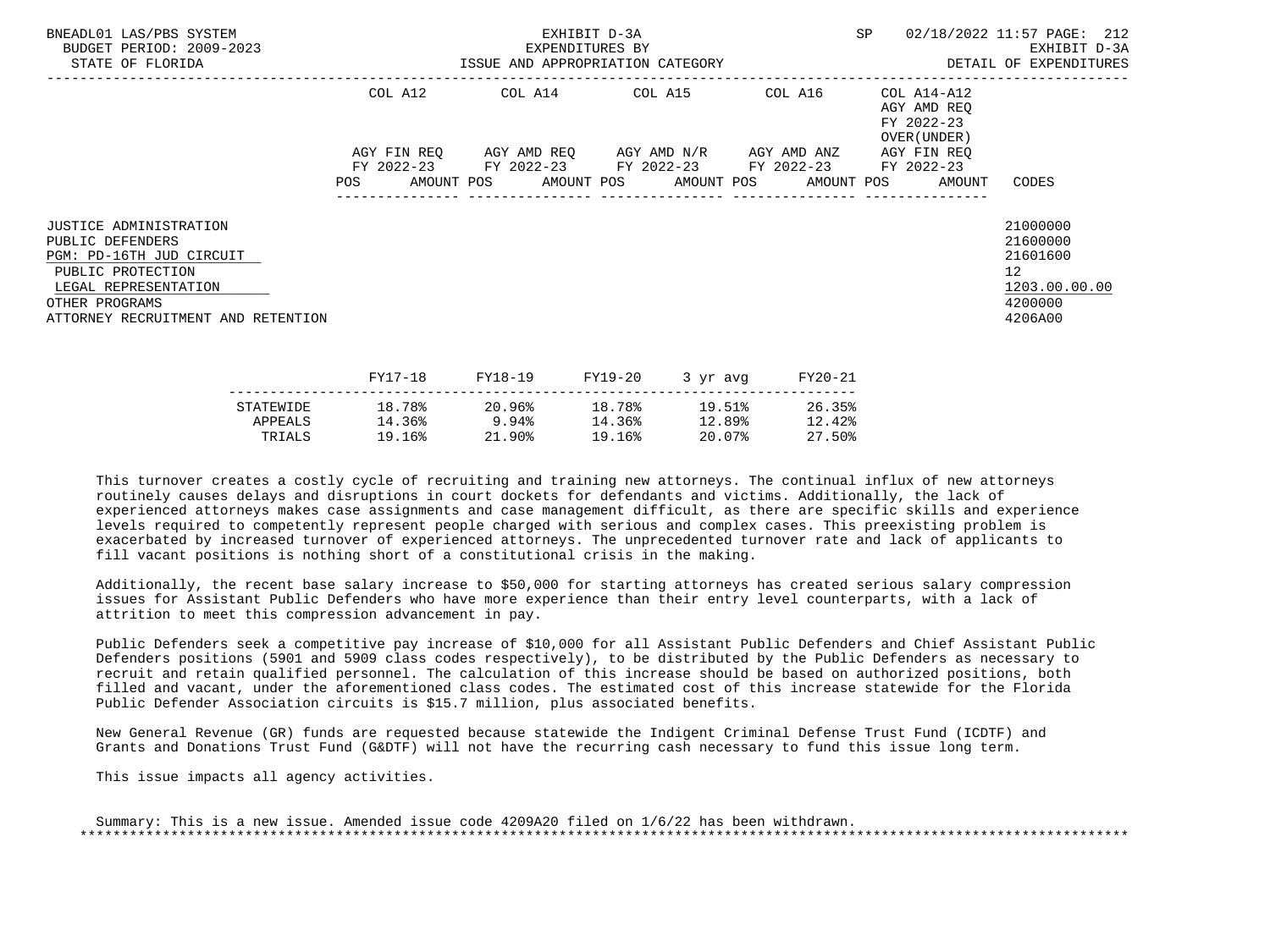| BNEADL01 LAS/PBS SYSTEM                                                               |         | EXHIBIT D-3A                                                |           |                  | SP 02/18/2022 11:57 PAGE: 213<br>EXHIBIT D-3A<br>DETAIL OF EXPENDITURES |               |                                       |
|---------------------------------------------------------------------------------------|---------|-------------------------------------------------------------|-----------|------------------|-------------------------------------------------------------------------|---------------|---------------------------------------|
| BUDGET PERIOD: 2009-2023<br>STATE OF FLORIDA                                          |         | EXPENDITURES BY<br>ISSUE AND APPROPRIATION CATEGORY         |           |                  |                                                                         |               |                                       |
|                                                                                       |         |                                                             |           |                  |                                                                         |               |                                       |
|                                                                                       | COL A12 | COL A14 COL A15                                             |           | COL A16          | COL A14-A12<br>AGY AMD REO<br>FY 2022-23                                |               |                                       |
|                                                                                       |         |                                                             |           |                  | OVER (UNDER )                                                           |               |                                       |
|                                                                                       |         | AGY FIN REQ AGY AMD REQ AGY AMD N/R AGY AMD ANZ AGY FIN REQ |           |                  |                                                                         |               |                                       |
|                                                                                       |         | FY 2022-23 FY 2022-23 FY 2022-23 FY 2022-23 FY 2022-23      |           |                  |                                                                         |               |                                       |
|                                                                                       |         | POS AMOUNT POS AMOUNT POS AMOUNT POS AMOUNT POS             |           | ________________ | _______________                                                         | AMOUNT        | CODES                                 |
| JUSTICE ADMINISTRATION                                                                |         |                                                             |           |                  |                                                                         |               | 21000000                              |
| PUBLIC DEFENDERS                                                                      |         |                                                             |           |                  |                                                                         |               | 21600000                              |
| PGM: PD-16TH JUD CIRCUIT                                                              |         |                                                             |           |                  |                                                                         |               | 21601600                              |
| PUBLIC PROTECTION                                                                     |         |                                                             |           |                  |                                                                         |               | 12                                    |
| LEGAL REPRESENTATION                                                                  |         |                                                             |           |                  |                                                                         |               | 1203.00.00.00                         |
| OTHER PROGRAMS                                                                        |         |                                                             |           |                  |                                                                         |               | 4200000                               |
| ATTORNEY RECRUITMENT AND RETENTION                                                    |         |                                                             |           |                  |                                                                         |               | 4206A00                               |
| POSITION DETAIL OF SALARIES AND BENEFITS:                                             |         |                                                             |           |                  |                                                                         |               |                                       |
|                                                                                       | FTE     | BASE RATE                                                   | ADDITIVES | BENEFITS         | SUBTOTAL                                                                | $\sim$ $\sim$ | LAPSE LAPSED SALARIES<br>AND BENEFITS |
| A14 - AGY AMD REO FY 2022-23                                                          |         |                                                             |           |                  |                                                                         |               |                                       |
| CHANGES TO CURRENTLY AUTHORIZED POSITIONS<br>RA01 RATE & SALARY ADJ - BENEFITS NO FTE |         |                                                             |           |                  |                                                                         |               |                                       |
| N0001 001                                                                             | 0.00    | 190,000                                                     |           |                  |                                                                         |               | 69,654  259,654  0.00  259,654        |
|                                                                                       |         |                                                             |           |                  |                                                                         |               |                                       |
| TOTALS FOR ISSUE BY FUND                                                              |         |                                                             |           |                  |                                                                         |               |                                       |
| 1000 GENERAL REVENUE FUND                                                             |         |                                                             |           |                  |                                                                         |               | 259,654<br>--------------             |
|                                                                                       |         | $0.00$ 190.000                                              |           |                  | 69,654 259,654                                                          |               | 259,654                               |
|                                                                                       |         |                                                             |           |                  |                                                                         |               | ==============                        |
|                                                                                       |         |                                                             |           |                  |                                                                         |               |                                       |
| TOTAL: LEGAL REPRESENTATION                                                           |         |                                                             |           |                  |                                                                         |               | 1203.00.00.00                         |
| BY FUND TYPE                                                                          |         |                                                             |           |                  |                                                                         |               |                                       |
| GENERAL REVENUE FUND                                                                  |         | 259,654                                                     |           |                  |                                                                         | 259,654 1000  |                                       |
| SALARY RATE                                                                           |         | 190,000                                                     |           |                  | 190,000                                                                 |               |                                       |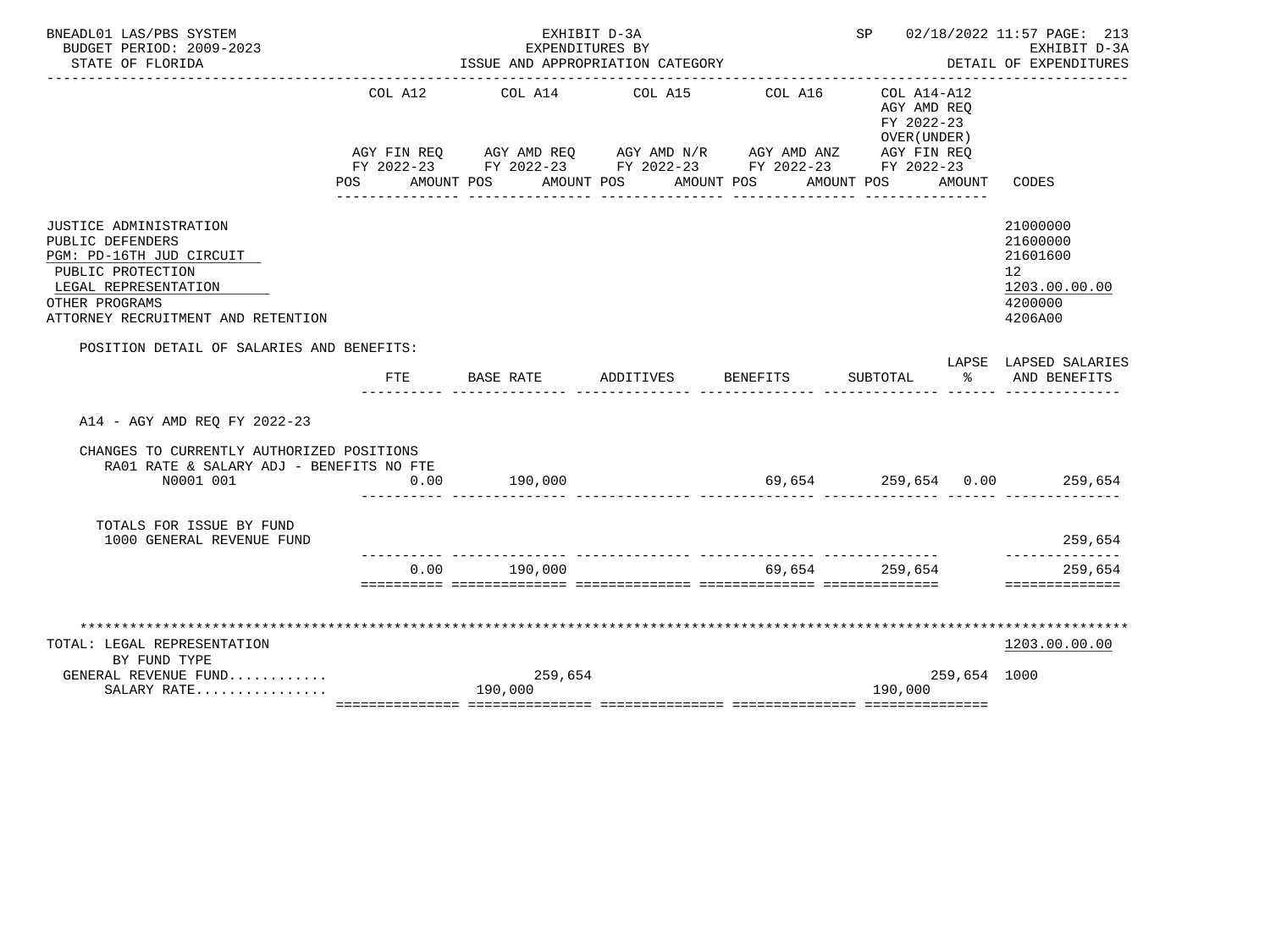| BNEADL01 LAS/PBS SYSTEM<br>BUDGET PERIOD: 2009-2023<br>STATE OF FLORIDA                                                                                                                                                                                 | EXHIBIT D-3A<br>EXPENDITURES BY<br>ISSUE AND APPROPRIATION CATEGORY |         |  |                                                                                                                                                          |  |  | <b>SP</b> |  | 02/18/2022 11:57 PAGE:<br>EXHIBIT D-3A<br>DETAIL OF EXPENDITURES | 214                                                                                     |  |
|---------------------------------------------------------------------------------------------------------------------------------------------------------------------------------------------------------------------------------------------------------|---------------------------------------------------------------------|---------|--|----------------------------------------------------------------------------------------------------------------------------------------------------------|--|--|-----------|--|------------------------------------------------------------------|-----------------------------------------------------------------------------------------|--|
|                                                                                                                                                                                                                                                         |                                                                     | COL A12 |  | COL A14 COL A15 COL A16                                                                                                                                  |  |  |           |  | COL A14-A12<br>AGY AMD REO<br>FY 2022-23<br>OVER (UNDER)         |                                                                                         |  |
|                                                                                                                                                                                                                                                         | POS                                                                 |         |  | AGY FIN REO AGY AMD REO AGY AMD N/R AGY AMD ANZ<br>FY 2022-23 FY 2022-23 FY 2022-23 FY 2022-23 FY 2022-23<br>AMOUNT POS AMOUNT POS AMOUNT POS AMOUNT POS |  |  |           |  | AGY FIN REO<br>AMOUNT                                            | CODES                                                                                   |  |
| JUSTICE ADMINISTRATION<br>PUBLIC DEFENDERS<br>PGM: PD-17TH JUD CIRCUIT<br>PUBLIC PROTECTION<br>LEGAL REPRESENTATION<br>AGENCY-WIDE INFORMATION TECHNOLOGY<br>COUNTY AGREEMENT FOR INFORMATION<br>TECHNOLOGY PERSONNEL SERVICES<br>SALARIES AND BENEFITS |                                                                     |         |  |                                                                                                                                                          |  |  |           |  |                                                                  | 21000000<br>21600000<br>21601700<br>12<br>1203.00.00.00<br>3620000<br>36224C0<br>010000 |  |
| GRANTS AND DONATIONS TF -STATE                                                                                                                                                                                                                          |                                                                     |         |  | 400,000                                                                                                                                                  |  |  |           |  |                                                                  | 400.000 2339 1                                                                          |  |
|                                                                                                                                                                                                                                                         |                                                                     |         |  |                                                                                                                                                          |  |  |           |  |                                                                  |                                                                                         |  |
| AGENCY ISSUE NARRATIVE:                                                                                                                                                                                                                                 |                                                                     |         |  |                                                                                                                                                          |  |  |           |  |                                                                  |                                                                                         |  |

 2022-2023 BUDGET YEAR NARRATIVE: IT COMPONENT? YES Amended 2022-23 Narrative After December 15, 2021

 Due to the pandemic, our technology consulting fees, hardware and software needs have greatly increased. Staff has also been hired to assist with zoom and remote visitations. The County has allowed us to reallocate amongst our funds to shift appropriations to our salary needs. With this increase in IT based salaries, we request an Authority increase of \$400,000 in our Grants and Donations Trust Fund. This would bring the total G&D Authority to \$1,338,773. Similar to our current ICDTF Trust Fund Authority for salaries.

The OAD transaction was utilized with this request. No additional rate or positions are being requested.

 Summary: This is a new issue. \*\*\*\*\*\*\*\*\*\*\*\*\*\*\*\*\*\*\*\*\*\*\*\*\*\*\*\*\*\*\*\*\*\*\*\*\*\*\*\*\*\*\*\*\*\*\*\*\*\*\*\*\*\*\*\*\*\*\*\*\*\*\*\*\*\*\*\*\*\*\*\*\*\*\*\*\*\*\*\*\*\*\*\*\*\*\*\*\*\*\*\*\*\*\*\*\*\*\*\*\*\*\*\*\*\*\*\*\*\*\*\*\*\*\*\*\*\*\*\*\*\*\*\*\*\*\*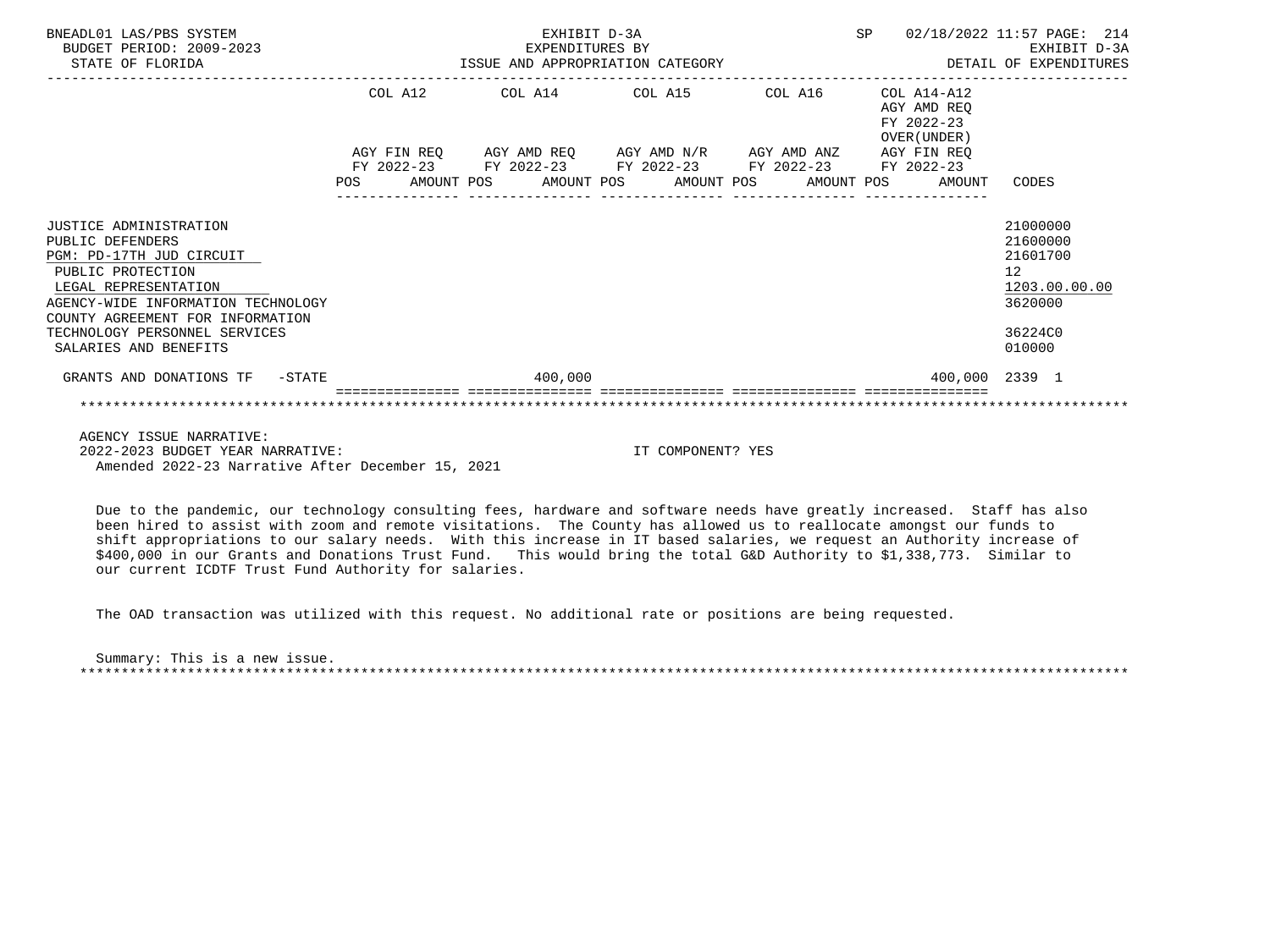| BNEADL01 LAS/PBS SYSTEM<br>BUDGET PERIOD: 2009-2023                                                                                                                                                                            |         | EXHIBIT D-3A<br>EXPENDITURES BY                                                                                             | SP 02/18/2022 11:57 PAGE: 215 | EXHIBIT D-3A               |                                                                         |                                                                                            |
|--------------------------------------------------------------------------------------------------------------------------------------------------------------------------------------------------------------------------------|---------|-----------------------------------------------------------------------------------------------------------------------------|-------------------------------|----------------------------|-------------------------------------------------------------------------|--------------------------------------------------------------------------------------------|
| STATE OF FLORIDA                                                                                                                                                                                                               |         | ISSUE AND APPROPRIATION CATEGORY                                                                                            |                               |                            |                                                                         | DETAIL OF EXPENDITURES                                                                     |
|                                                                                                                                                                                                                                | COL A12 | COL A14<br>AGY FIN REQ 6 AGY AMD REQ 6 AGY AMD N/R 66 AGY AMD ANZ<br>FY 2022-23 FY 2022-23 FY 2022-23 FY 2022-23 FY 2022-23 | COL A15                       | COL A16                    | COL A14-A12<br>AGY AMD REQ<br>FY 2022-23<br>OVER (UNDER)<br>AGY FIN REQ |                                                                                            |
|                                                                                                                                                                                                                                |         | POS AMOUNT POS AMOUNT POS<br>_____________                                                                                  | _____________                 | AMOUNT POS<br>------------ | AMOUNT<br>AMOUNT POS<br>---------------                                 | CODES                                                                                      |
| JUSTICE ADMINISTRATION<br>PUBLIC DEFENDERS<br>PGM: PD-17TH JUD CIRCUIT<br>PUBLIC PROTECTION<br>LEGAL REPRESENTATION<br>AGENCY-WIDE INFORMATION TECHNOLOGY<br>COUNTY AGREEMENT FOR INFORMATION<br>TECHNOLOGY PERSONNEL SERVICES |         |                                                                                                                             |                               |                            |                                                                         | 21000000<br>21600000<br>21601700<br>12 <sup>°</sup><br>1203.00.00.00<br>3620000<br>36224C0 |
|                                                                                                                                                                                                                                |         |                                                                                                                             |                               |                            |                                                                         |                                                                                            |
| POSITION DETAIL OF SALARIES AND BENEFITS:                                                                                                                                                                                      | FTE     | BASE RATE                                                                                                                   | ADDITIVES                     | BENEFITS                   | SUBTOTAL<br>ႜ                                                           | LAPSE LAPSED SALARIES<br>AND BENEFITS                                                      |
| A14 - AGY AMD REQ FY 2022-23<br>CHANGES TO CURRENTLY AUTHORIZED POSITIONS<br>OTHER SALARY AMOUNT                                                                                                                               |         |                                                                                                                             |                               |                            |                                                                         |                                                                                            |
| 2339 GRANTS AND DONATIONS TF                                                                                                                                                                                                   |         |                                                                                                                             |                               |                            |                                                                         | 400,000                                                                                    |
|                                                                                                                                                                                                                                |         |                                                                                                                             |                               |                            |                                                                         | 400,000<br>==============                                                                  |
|                                                                                                                                                                                                                                |         |                                                                                                                             |                               |                            |                                                                         |                                                                                            |
| OTHER PROGRAMS<br>ATTORNEY RECRUITMENT AND RETENTION<br>SALARY RATE<br>SALARY RATE                                                                                                                                             |         | 1,280,000                                                                                                                   |                               |                            | 1,280,000                                                               | 4200000<br>4206A00<br>000000                                                               |
| SALARIES AND BENEFITS                                                                                                                                                                                                          |         |                                                                                                                             |                               |                            |                                                                         | 010000                                                                                     |
| GENERAL REVENUE FUND<br>$-$ STATE                                                                                                                                                                                              |         | ,749,248                                                                                                                    |                               |                            | 1,749,248                                                               | 1000 1                                                                                     |
| TOTAL: ATTORNEY RECRUITMENT AND RETENTION<br>TOTAL ISSUE<br>TOTAL SALARY RATE                                                                                                                                                  |         | 1,749,248<br>1,280,000                                                                                                      |                               |                            | 1,749,248<br>1,280,000                                                  | 4206A00                                                                                    |
|                                                                                                                                                                                                                                |         |                                                                                                                             |                               |                            |                                                                         |                                                                                            |
| AGENCY ISSUE NARRATIVE:<br>2022-2023 BUDGET YEAR NARRATIVE:                                                                                                                                                                    |         |                                                                                                                             | IT COMPONENT? NO              |                            |                                                                         |                                                                                            |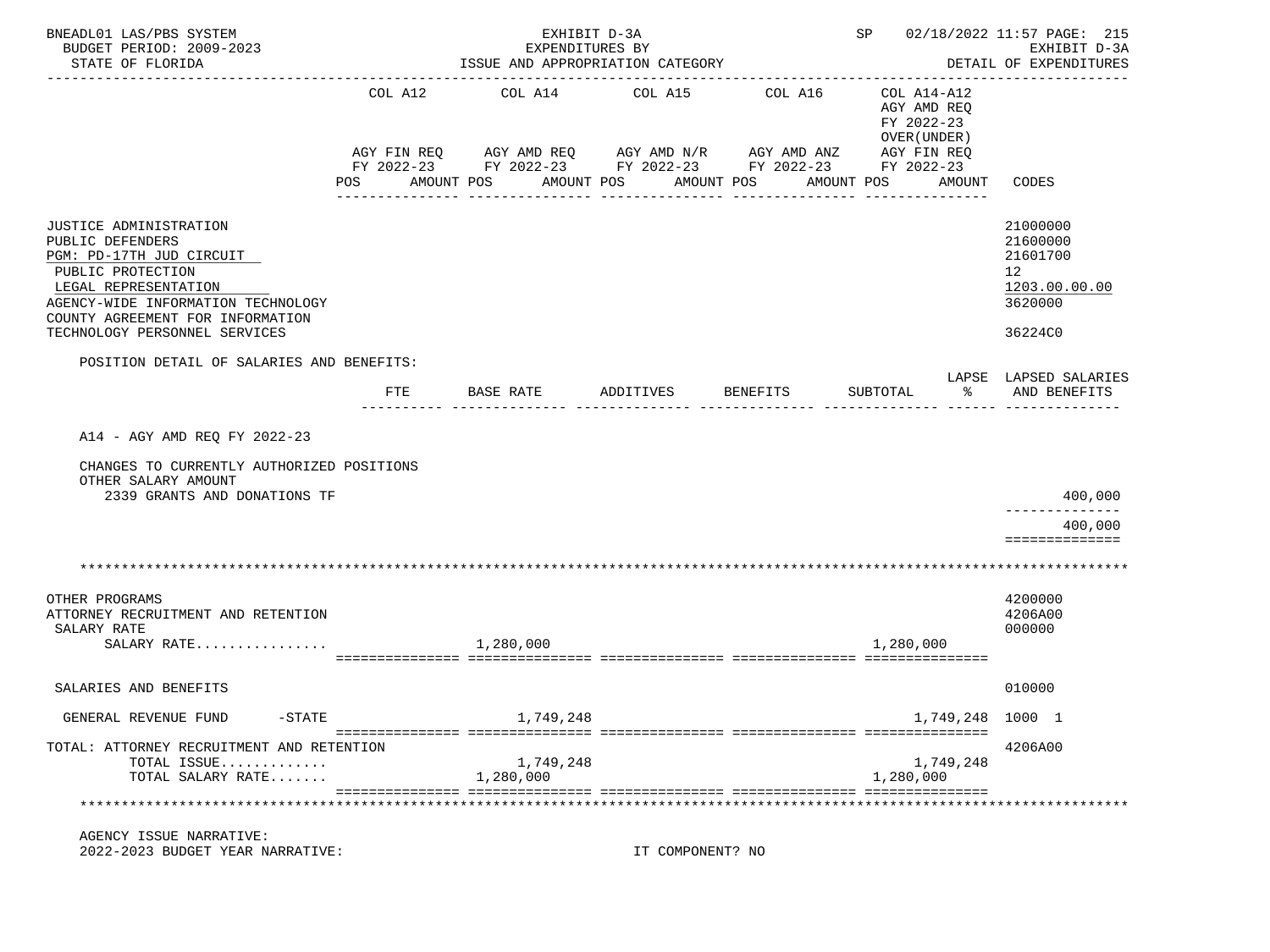| BNEADL01 LAS/PBS SYSTEM<br>BUDGET PERIOD: 2009-2023<br>STATE OF FLORIDA                                                                                                            |                                                                                                                               | EXHIBIT D-3A<br>EXPENDITURES BY<br>ISSUE AND APPROPRIATION CATEGORY                        | <b>SP</b>                           | 02/18/2022 11:57 PAGE: 216<br>EXHIBIT D-3A<br>DETAIL OF EXPENDITURES |                                                          |                                                                                             |
|------------------------------------------------------------------------------------------------------------------------------------------------------------------------------------|-------------------------------------------------------------------------------------------------------------------------------|--------------------------------------------------------------------------------------------|-------------------------------------|----------------------------------------------------------------------|----------------------------------------------------------|---------------------------------------------------------------------------------------------|
|                                                                                                                                                                                    | COL A12                                                                                                                       | COL A14 COL A15 COL A16                                                                    |                                     |                                                                      | COL A14-A12<br>AGY AMD REO<br>FY 2022-23<br>OVER (UNDER) |                                                                                             |
|                                                                                                                                                                                    | AGY FIN REO<br>POS FOR THE POST OF THE POST OF THE POST OF THE POST OF THE POST OF THE POST OF THE POST OF THE POST OF THE PO | FY 2022-23 FY 2022-23 FY 2022-23 FY 2022-23<br>AMOUNT POS AMOUNT POS AMOUNT POS AMOUNT POS | AGY AMD REO AGY AMD N/R AGY AMD ANZ |                                                                      | AGY FIN REO<br>FY 2022-23<br>AMOUNT                      | CODES                                                                                       |
| <b>JUSTICE ADMINISTRATION</b><br>PUBLIC DEFENDERS<br>PGM: PD-17TH JUD CIRCUIT<br>PUBLIC PROTECTION<br>LEGAL REPRESENTATION<br>OTHER PROGRAMS<br>ATTORNEY RECRUITMENT AND RETENTION |                                                                                                                               |                                                                                            |                                     |                                                                      |                                                          | 21000000<br>21600000<br>21601700<br>12 <sup>12</sup><br>1203.00.00.00<br>4200000<br>4206A00 |

IC#4206A00 Attorney Recruitment and Retention

FPDA Priority Issue #1

 Public Defenders seek to achieve competitive pay for their experienced Assistant Public Defenders. Retention of experienced attorneys is critically important in order to ensure that Public Defenders effectively and efficiently meet their constitutional, ethical, and statutory responsibilities. Public Defender offices experience an average annual turnover rate of roughly 19.5% statewide. In FY20-21, this spiked to an all-time high of 26.35%. This dramatic increase in turnover was due in part to the COIVD-19 pandemic and to competition from the private sector and other government agencies. The private sector directly competes with Public Defender offices by offering higher pay and better incentives with more enticing benefits to entry-level attorneys and experienced Assistant Public Defenders. Additionally, salary studies have shown that other government agencies on average pay higher salaries than Public Defender offices are able to pay. Despite recruitment efforts, Public Defender Offices statewide are experiencing a severe lack of applicants, both entry-level and those with prior experience.

|           | FY17-18 | FY18-19 | FY19-20 | 3 yr avg | FY20-21 |
|-----------|---------|---------|---------|----------|---------|
| STATEWIDE | 18.78%  | 20.96%  | 18.78%  | 19.51%   | 26.35%  |
| APPEALS   | 14.36%  | 9.94%   | 14.36%  | 12.89%   | 12.42%  |
| TRIALS    | 19.16%  | 21.90%  | 19.16%  | 20.07%   | 27.50%  |

 This turnover creates a costly cycle of recruiting and training new attorneys. The continual influx of new attorneys routinely causes delays and disruptions in court dockets for defendants and victims. Additionally, the lack of experienced attorneys makes case assignments and case management difficult, as there are specific skills and experience levels required to competently represent people charged with serious and complex cases. This preexisting problem is exacerbated by increased turnover of experienced attorneys. The unprecedented turnover rate and lack of applicants to fill vacant positions is nothing short of a constitutional crisis in the making.

Additionally, the recent base salary increase to \$50,000 for starting attorneys has created serious salary compression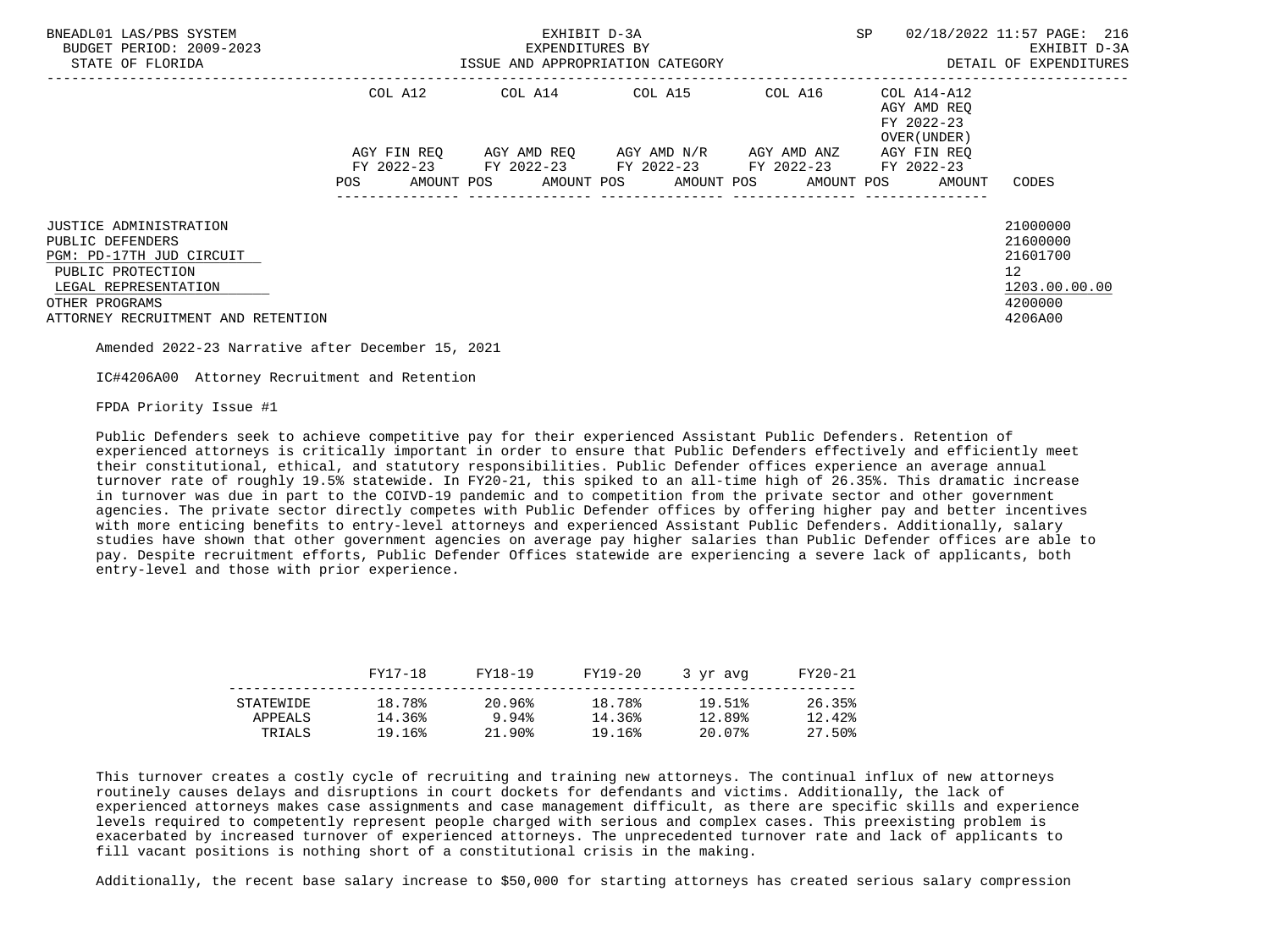| BNEADL01 LAS/PBS SYSTEM<br>BUDGET PERIOD: 2009-2023<br>STATE OF FLORIDA                                                                                                     |             | EXHIBIT D-3A<br>EXPENDITURES BY<br>ISSUE AND APPROPRIATION CATEGORY |                                     |                     | SP                                        | 02/18/2022 11:57 PAGE: 217<br>EXHIBIT D-3A<br>DETAIL OF EXPENDITURES          |
|-----------------------------------------------------------------------------------------------------------------------------------------------------------------------------|-------------|---------------------------------------------------------------------|-------------------------------------|---------------------|-------------------------------------------|-------------------------------------------------------------------------------|
|                                                                                                                                                                             | COL A12     | COL A14 COL A15                                                     |                                     | COL A16 COL A14-A12 | AGY AMD REO<br>FY 2022-23<br>OVER (UNDER) |                                                                               |
|                                                                                                                                                                             | AGY FIN REO | FY 2022-23 FY 2022-23 FY 2022-23 FY 2022-23 FY 2022-23              | AGY AMD REO AGY AMD N/R AGY AMD ANZ |                     | AGY FIN REO                               |                                                                               |
|                                                                                                                                                                             | POS.        | AMOUNT POS                                                          | AMOUNT POS AMOUNT POS AMOUNT POS    |                     | AMOUNT                                    | CODES                                                                         |
| JUSTICE ADMINISTRATION<br>PUBLIC DEFENDERS<br>PGM: PD-17TH JUD CIRCUIT<br>PUBLIC PROTECTION<br>LEGAL REPRESENTATION<br>OTHER PROGRAMS<br>ATTORNEY RECRUITMENT AND RETENTION |             |                                                                     |                                     |                     |                                           | 21000000<br>21600000<br>21601700<br>12<br>1203.00.00.00<br>4200000<br>4206A00 |

 issues for Assistant Public Defenders who have more experience than their entry level counterparts, with a lack of attrition to meet this compression advancement in pay.

 Public Defenders seek a competitive pay increase of \$10,000 for all Assistant Public Defenders and Chief Assistant Public Defenders positions (5901 and 5909 class codes respectively), to be distributed by the Public Defenders as necessary to recruit and retain qualified personnel. The calculation of this increase should be based on authorized positions, both filled and vacant, under the aforementioned class codes. The estimated cost of this increase statewide for the Florida Public Defender Association circuits is \$15.7 million, plus associated benefits.

 New General Revenue (GR) funds are requested because statewide the Indigent Criminal Defense Trust Fund (ICDTF) and Grants and Donations Trust Fund (G&DTF) will not have the recurring cash necessary to fund this issue long term.

This issue impacts all agency activities.

|                                                       | <b>FTE</b> | BASE RATE | ADDITIVES | BENEFITS | SUBTOTAL          | LAPSE<br>ႜႂ | LAPSED SALARIES<br>AND BENEFITS |
|-------------------------------------------------------|------------|-----------|-----------|----------|-------------------|-------------|---------------------------------|
|                                                       |            |           |           |          |                   |             |                                 |
| A14 - AGY AMD REQ FY 2022-23                          |            |           |           |          |                   |             |                                 |
| CHANGES TO CURRENTLY AUTHORIZED POSITIONS             |            |           |           |          |                   |             |                                 |
| RA01 RATE & SALARY ADJ - BENEFITS NO FTE<br>N0001 001 | 0.00       | 1,280,000 |           | 469,248  | 1,749,248 0.00    |             | 1,749,248                       |
|                                                       |            |           |           |          |                   |             |                                 |
| TOTALS FOR ISSUE BY FUND<br>1000 GENERAL REVENUE FUND |            |           |           |          |                   |             | 1,749,248                       |
|                                                       | 0.00       | 1,280,000 |           |          | 469,248 1,749,248 |             | 1,749,248                       |
|                                                       |            |           |           |          |                   |             |                                 |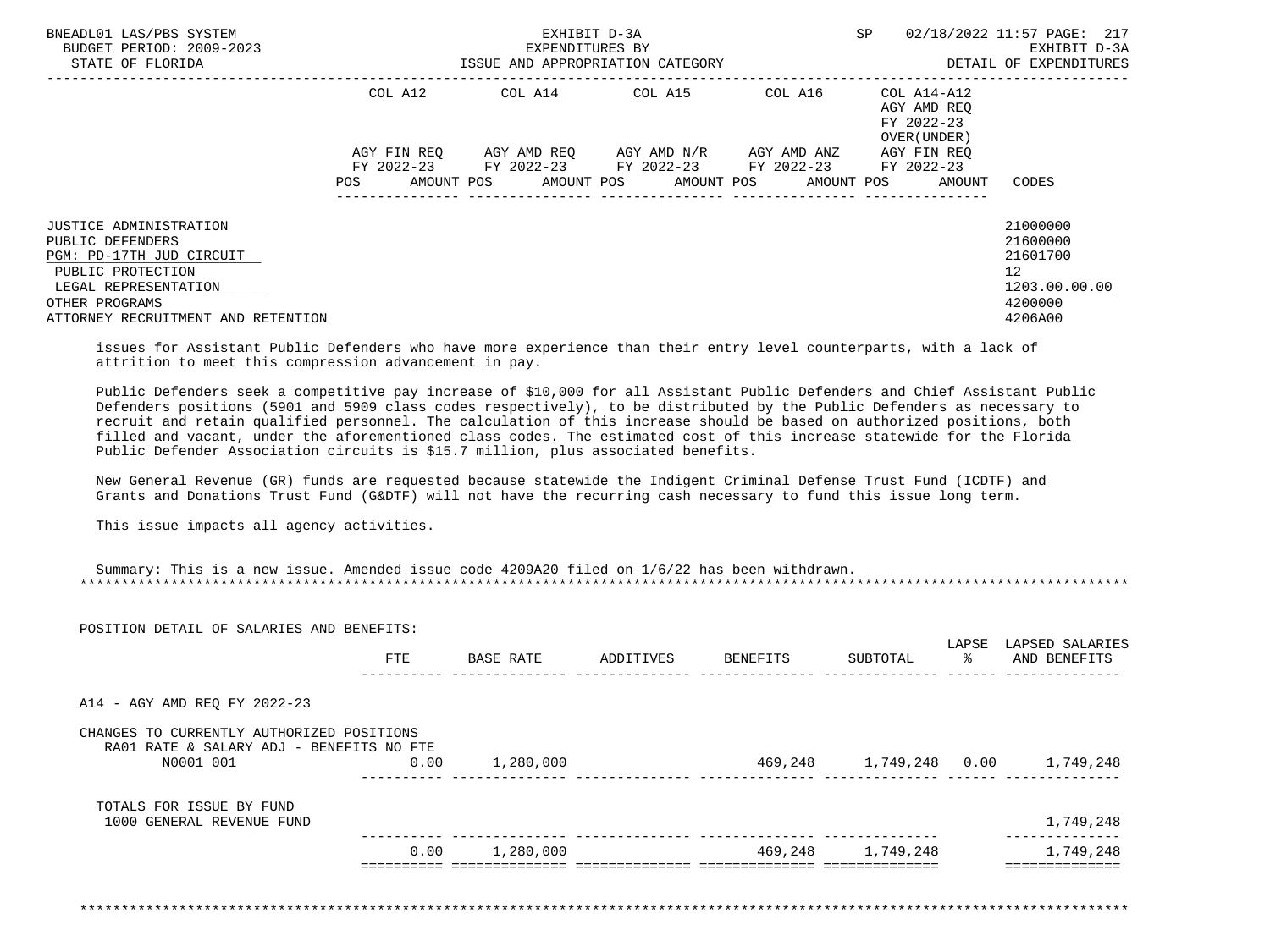| BNEADL01 LAS/PBS SYSTEM<br>BUDGET PERIOD: 2009-2023<br>EXPENDITURES BY<br>ISSUE AND APPROPRIATION CATEGORY<br>STATE OF FLORIDA |  |           | EXHIBIT D-3A<br>EXPENDITURES BY |                                                                                                                        |  | SP |                                                                                       | 02/18/2022 11:57 PAGE: 218<br>EXHIBIT D-3A<br>DETAIL OF EXPENDITURES |
|--------------------------------------------------------------------------------------------------------------------------------|--|-----------|---------------------------------|------------------------------------------------------------------------------------------------------------------------|--|----|---------------------------------------------------------------------------------------|----------------------------------------------------------------------|
|                                                                                                                                |  |           |                                 | COL A12 COL A14 COL A15 COL A16                                                                                        |  |    | COL A14-A12<br>AGY AMD REO<br>FY 2022-23                                              |                                                                      |
|                                                                                                                                |  |           |                                 | AGY FIN REQ      AGY AMD REQ     AGY AMD N/R     AGY AMD ANZ<br>FY 2022-23 FY 2022-23 FY 2022-23 FY 2022-23 FY 2022-23 |  |    | OVER (UNDER)<br>AGY FIN REO<br>POS AMOUNT POS AMOUNT POS AMOUNT POS AMOUNT POS AMOUNT | CODES                                                                |
|                                                                                                                                |  |           |                                 |                                                                                                                        |  |    |                                                                                       |                                                                      |
| JUSTICE ADMINISTRATION<br>PUBLIC DEFENDERS<br>PGM: PD-17TH JUD CIRCUIT<br>PUBLIC PROTECTION<br>LEGAL REPRESENTATION            |  |           |                                 |                                                                                                                        |  |    |                                                                                       | 21000000<br>21600000<br>21601700<br>12 <sup>°</sup><br>1203.00.00.00 |
| TOTAL: LEGAL REPRESENTATION<br>BY FUND TYPE                                                                                    |  |           |                                 |                                                                                                                        |  |    |                                                                                       | 1203.00.00.00                                                        |
| GENERAL REVENUE FUND<br>TRUST FUNDS                                                                                            |  |           | 1,749,248<br>400,000            |                                                                                                                        |  |    | 1,749,248 1000<br>400,000 2000                                                        |                                                                      |
| TOTAL PROG COMP<br>TOTAL SALARY RATE                                                                                           |  | 1,280,000 | 2, 149, 248                     |                                                                                                                        |  |    | 2,149,248<br>1,280,000                                                                |                                                                      |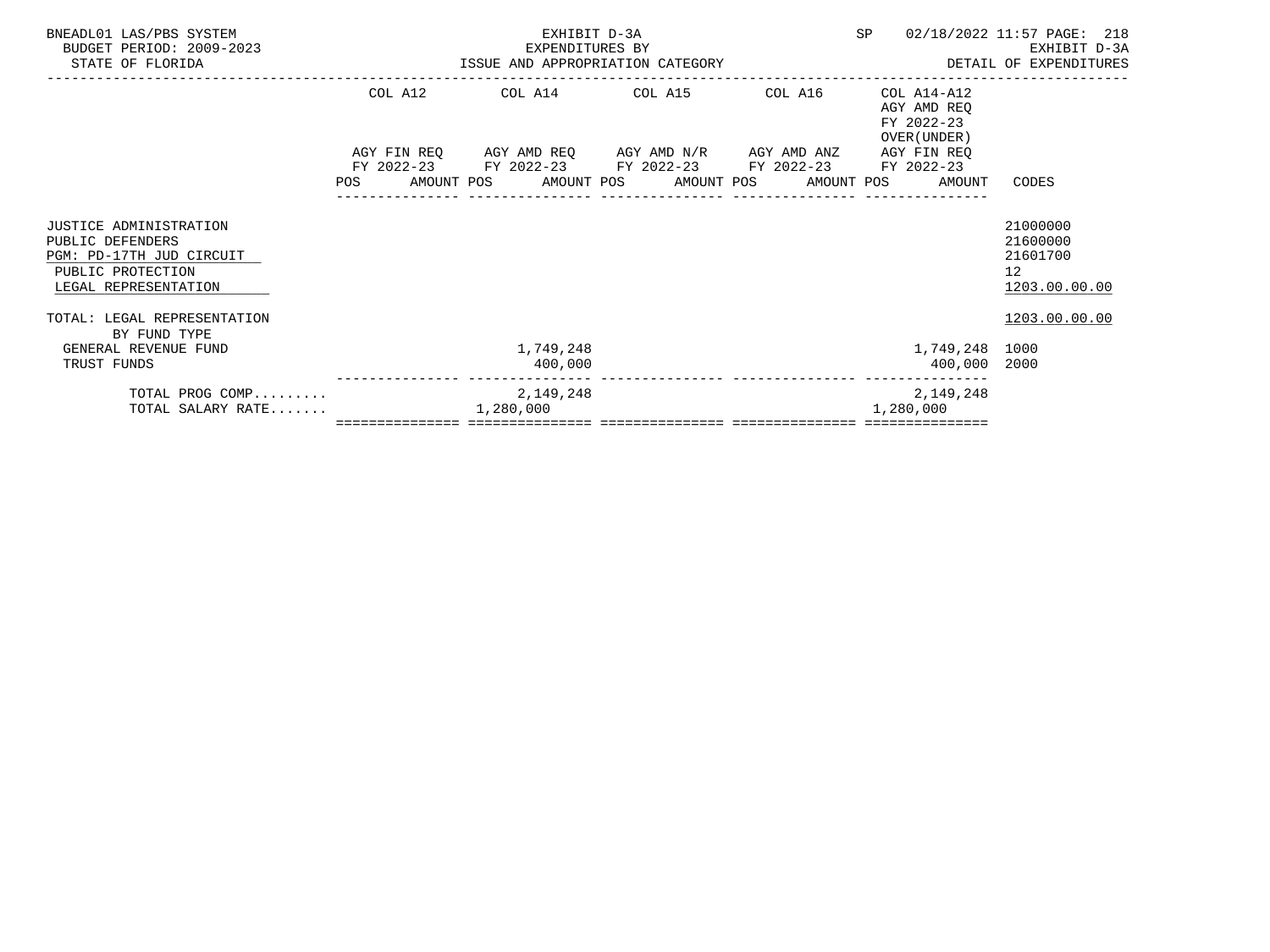| BNEADL01 LAS/PBS SYSTEM<br>BUDGET PERIOD: 2009-2023<br>STATE OF FLORIDA                                                                                                                                                                                                                                                                                                                                                                                                                                                                                                                                    | 02/18/2022 11:57 PAGE: 219<br>EXHIBIT D-3A<br>SP<br>EXPENDITURES BY<br>ISSUE AND APPROPRIATION CATEGORY<br>DETAIL OF EXPENDITURES |                                 |                  |                                                                                    |                                                          |                                                                                                                  |  |
|------------------------------------------------------------------------------------------------------------------------------------------------------------------------------------------------------------------------------------------------------------------------------------------------------------------------------------------------------------------------------------------------------------------------------------------------------------------------------------------------------------------------------------------------------------------------------------------------------------|-----------------------------------------------------------------------------------------------------------------------------------|---------------------------------|------------------|------------------------------------------------------------------------------------|----------------------------------------------------------|------------------------------------------------------------------------------------------------------------------|--|
|                                                                                                                                                                                                                                                                                                                                                                                                                                                                                                                                                                                                            |                                                                                                                                   | COL A12 COL A14 COL A15 COL A16 |                  | AGY FIN REQ AGY AMD REQ AGY AMD N/R AGY AMD ANZ AGY FIN REQ                        | COL A14-A12<br>AGY AMD REQ<br>FY 2022-23<br>OVER (UNDER) |                                                                                                                  |  |
|                                                                                                                                                                                                                                                                                                                                                                                                                                                                                                                                                                                                            | POS                                                                                                                               | AMOUNT POS                      | AMOUNT POS       | FY 2022-23 FY 2022-23 FY 2022-23 FY 2022-23 FY 2022-23<br>AMOUNT POS<br>AMOUNT POS | AMOUNT                                                   | CODES                                                                                                            |  |
| JUSTICE ADMINISTRATION<br>PUBLIC DEFENDERS<br>PGM: PD-18TH JUD CIRCUIT<br>PUBLIC PROTECTION<br>LEGAL REPRESENTATION<br>EQUIPMENT NEEDS<br>REPLACEMENT OF MOTOR VEHICLES<br>SPECIAL CATEGORIES<br>ACQUISITION/MOTOR VEHICLES                                                                                                                                                                                                                                                                                                                                                                                |                                                                                                                                   |                                 |                  |                                                                                    |                                                          | 21000000<br>21600000<br>21601800<br>$12 \overline{ }$<br>1203.00.00.00<br>2400000<br>2401500<br>100000<br>100021 |  |
| INDIGENT CRIM DEFENSE TF -STATE $26,000$ 26,000 26,000                                                                                                                                                                                                                                                                                                                                                                                                                                                                                                                                                     |                                                                                                                                   |                                 |                  |                                                                                    |                                                          | 2974 1                                                                                                           |  |
| AGENCY ISSUE NARRATIVE:<br>2022-2023 BUDGET YEAR NARRATIVE:<br>This request is for an investigative and administrative use vehicle to replace a vehicle which has exceeded the required<br>age and/or mileage criteria as defined by the Department of Management Services for replacement. The vehicle will<br>require additional engine and transmission cooling features commonly found on investigative, high use vehicles. The<br>vehicle will require room to carry up to five adults and baggage in order to meet the administrative needs for<br>transporting attorney staff to training programs. |                                                                                                                                   |                                 | IT COMPONENT? NO |                                                                                    |                                                          |                                                                                                                  |  |
| OTHER PROGRAMS<br>ATTORNEY RECRUITMENT AND RETENTION<br>SALARY RATE<br>SALARY RATE                                                                                                                                                                                                                                                                                                                                                                                                                                                                                                                         |                                                                                                                                   | 605,000                         |                  |                                                                                    | 605.000                                                  | 4200000<br>4206A00<br>000000                                                                                     |  |
| SALARIES AND BENEFITS                                                                                                                                                                                                                                                                                                                                                                                                                                                                                                                                                                                      |                                                                                                                                   |                                 |                  |                                                                                    |                                                          | 010000                                                                                                           |  |
| GENERAL REVENUE FUND<br>$-$ STATE                                                                                                                                                                                                                                                                                                                                                                                                                                                                                                                                                                          |                                                                                                                                   | 826,794                         |                  |                                                                                    |                                                          | 826,794 1000 1                                                                                                   |  |
| TOTAL: ATTORNEY RECRUITMENT AND RETENTION<br>TOTAL ISSUE<br>TOTAL SALARY RATE                                                                                                                                                                                                                                                                                                                                                                                                                                                                                                                              |                                                                                                                                   | 826,794<br>605,000              |                  |                                                                                    | 826,794<br>605,000                                       | 4206A00                                                                                                          |  |
|                                                                                                                                                                                                                                                                                                                                                                                                                                                                                                                                                                                                            |                                                                                                                                   |                                 |                  |                                                                                    |                                                          |                                                                                                                  |  |
| AGENCY ISSUE NARRATIVE:<br>2022-2023 BUDGET YEAR NARRATIVE:                                                                                                                                                                                                                                                                                                                                                                                                                                                                                                                                                |                                                                                                                                   |                                 | IT COMPONENT? NO |                                                                                    |                                                          |                                                                                                                  |  |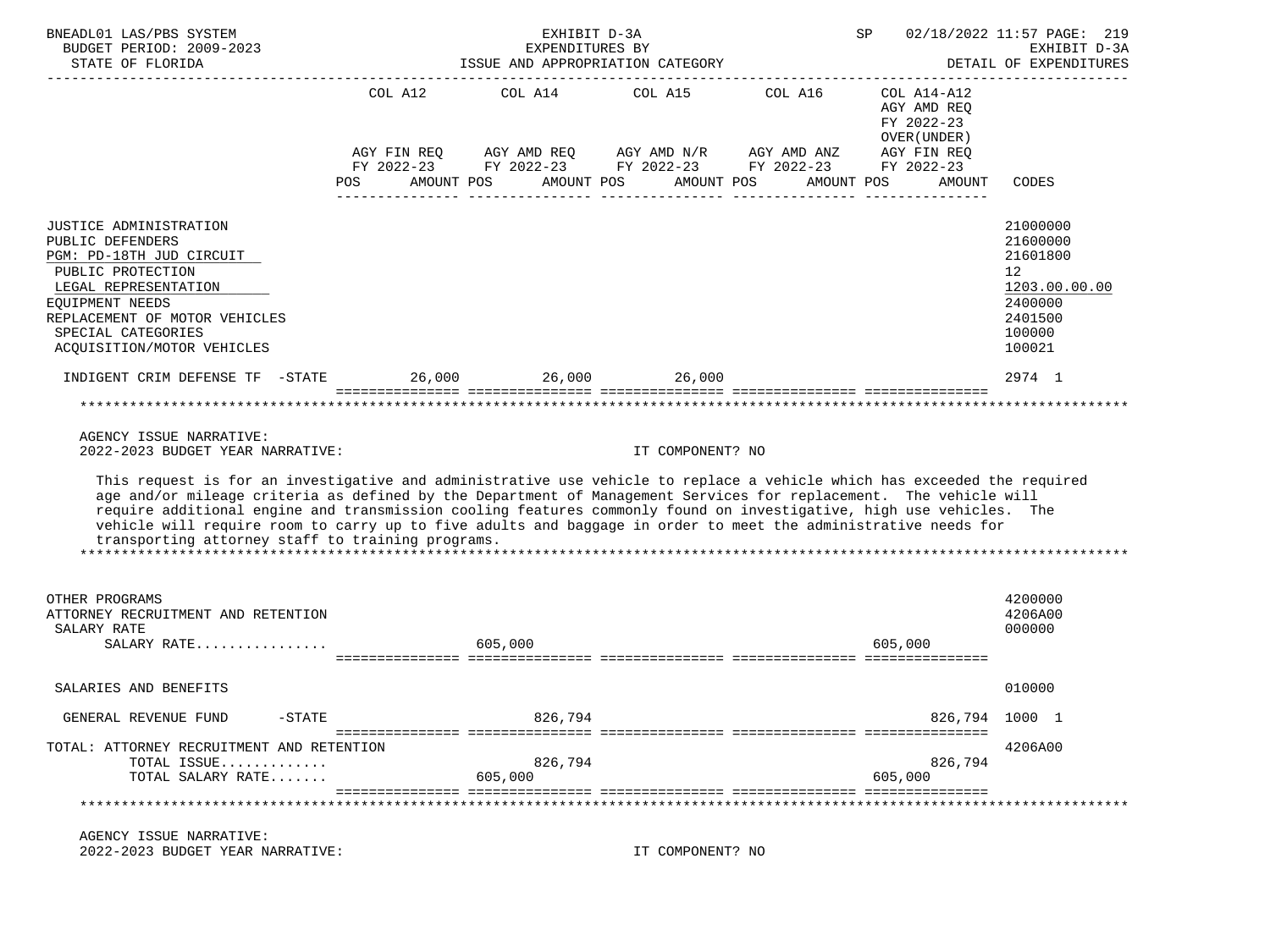| BNEADL01 LAS/PBS SYSTEM<br>BUDGET PERIOD: 2009-2023<br>STATE OF FLORIDA                                                                                                            |                                                                                                                | EXHIBIT D-3A<br>EXPENDITURES BY<br>ISSUE AND APPROPRIATION CATEGORY | <b>SP</b>                                                                                                                                     | 02/18/2022 11:57 PAGE: 220<br>EXHIBIT D-3A<br>DETAIL OF EXPENDITURES |                                                          |                                                                               |
|------------------------------------------------------------------------------------------------------------------------------------------------------------------------------------|----------------------------------------------------------------------------------------------------------------|---------------------------------------------------------------------|-----------------------------------------------------------------------------------------------------------------------------------------------|----------------------------------------------------------------------|----------------------------------------------------------|-------------------------------------------------------------------------------|
|                                                                                                                                                                                    | COL A12                                                                                                        |                                                                     | COL A14 COL A15                                                                                                                               | COL A16                                                              | COL A14-A12<br>AGY AMD REO<br>FY 2022-23<br>OVER (UNDER) |                                                                               |
|                                                                                                                                                                                    | POS FOR THE POST OF THE STATE STATE STATE STATE STATE STATE STATE STATE STATE STATE STATE STATE STATE STATE ST |                                                                     | AGY FIN REO AGY AMD REO AGY AMD N/R AGY AMD ANZ<br>FY 2022-23 FY 2022-23 FY 2022-23 FY 2022-23<br>AMOUNT POS AMOUNT POS AMOUNT POS AMOUNT POS |                                                                      | AGY FIN REO<br>FY 2022-23<br>AMOUNT                      | CODES                                                                         |
| <b>JUSTICE ADMINISTRATION</b><br>PUBLIC DEFENDERS<br>PGM: PD-18TH JUD CIRCUIT<br>PUBLIC PROTECTION<br>LEGAL REPRESENTATION<br>OTHER PROGRAMS<br>ATTORNEY RECRUITMENT AND RETENTION |                                                                                                                |                                                                     |                                                                                                                                               |                                                                      |                                                          | 21000000<br>21600000<br>21601800<br>12<br>1203.00.00.00<br>4200000<br>4206A00 |

IC#4206A00 Attorney Recruitment and Retention

FPDA Priority Issue #1

 Public Defenders seek to achieve competitive pay for their experienced Assistant Public Defenders. Retention of experienced attorneys is critically important in order to ensure that Public Defenders effectively and efficiently meet their constitutional, ethical, and statutory responsibilities. Public Defender offices experience an average annual turnover rate of roughly 19.5% statewide. In FY20-21, this spiked to an all-time high of 26.35%. This dramatic increase in turnover was due in part to the COIVD-19 pandemic and to competition from the private sector and other government agencies. The private sector directly competes with Public Defender offices by offering higher pay and better incentives with more enticing benefits to entry-level attorneys and experienced Assistant Public Defenders. Additionally, salary studies have shown that other government agencies on average pay higher salaries than Public Defender offices are able to pay. Despite recruitment efforts, Public Defender Offices statewide are experiencing a severe lack of applicants, both entry-level and those with prior experience.

|           | FY17-18           | FY18-19 | FY19-20 | 3 yr avg | FY20-21 |
|-----------|-------------------|---------|---------|----------|---------|
| STATEWIDE | 18.78%            | 20.96%  | 18.78%  | 19.51%   | 26.35%  |
|           | 14.36%<br>APPEALS | 9.94%   | 14.36%  | 12.89%   | 12.42%  |
|           | 19.16%<br>TRIALS  | 21.90%  | !9.16%  | 20.07%   | 27.50%  |

 This turnover creates a costly cycle of recruiting and training new attorneys. The continual influx of new attorneys routinely causes delays and disruptions in court dockets for defendants and victims. Additionally, the lack of experienced attorneys makes case assignments and case management difficult, as there are specific skills and experience levels required to competently represent people charged with serious and complex cases. This preexisting problem is exacerbated by increased turnover of experienced attorneys. The unprecedented turnover rate and lack of applicants to fill vacant positions is nothing short of a constitutional crisis in the making.

Additionally, the recent base salary increase to \$50,000 for starting attorneys has created serious salary compression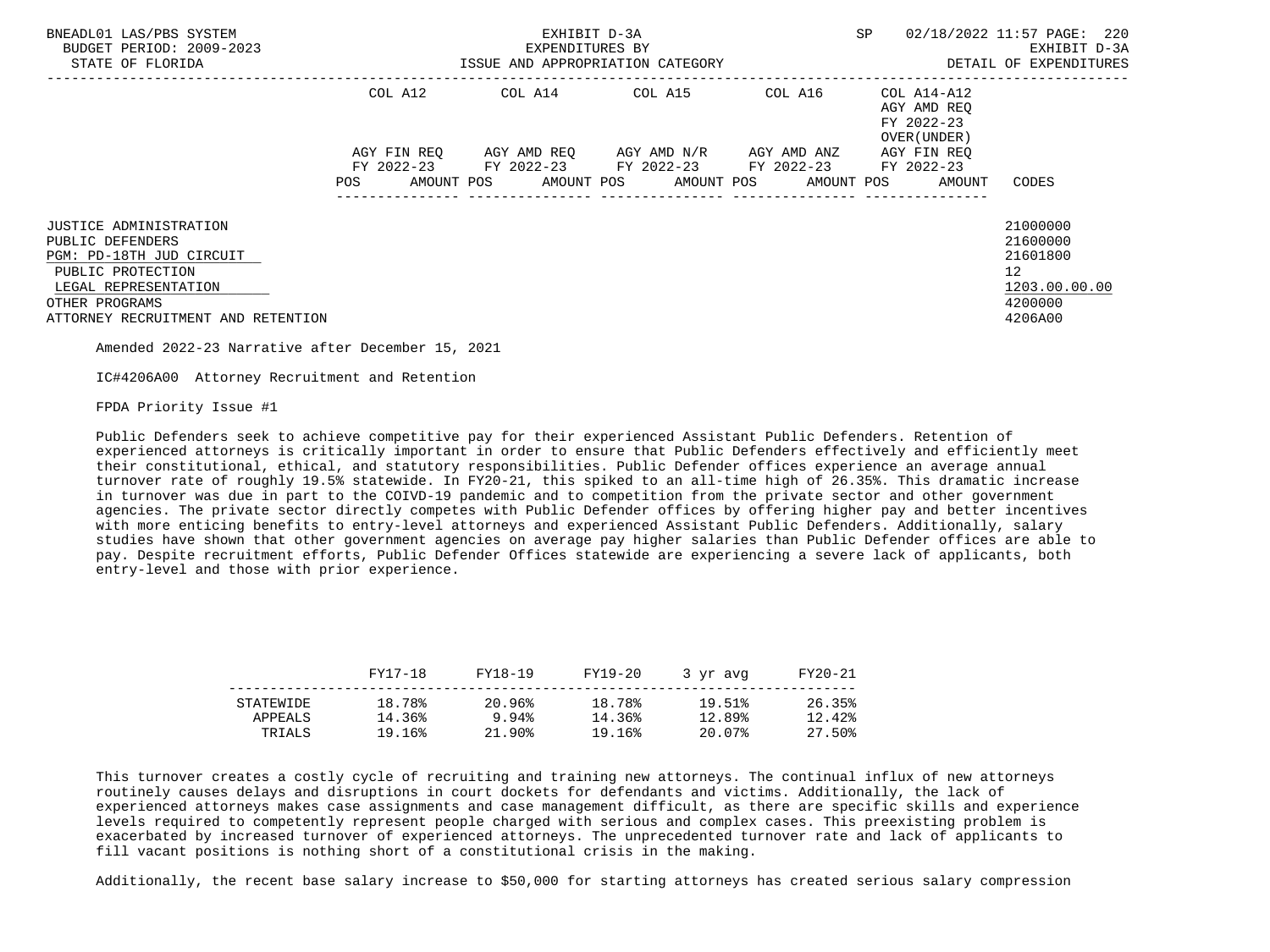| BNEADL01 LAS/PBS SYSTEM<br>BUDGET PERIOD: 2009-2023<br>STATE OF FLORIDA                                                                      |     |             | EXHIBIT D-3A<br>EXPENDITURES BY | ISSUE AND APPROPRIATION CATEGORY                                                |                     | SP |                                            | 02/18/2022 11:57 PAGE: 221<br>EXHIBIT D-3A<br>DETAIL OF EXPENDITURES |  |
|----------------------------------------------------------------------------------------------------------------------------------------------|-----|-------------|---------------------------------|---------------------------------------------------------------------------------|---------------------|----|--------------------------------------------|----------------------------------------------------------------------|--|
|                                                                                                                                              |     | COL A12     | COL A14 COL A15                 |                                                                                 | COL A16 COL A14-A12 |    | AGY AMD REO<br>FY 2022-23<br>OVER (UNDER ) |                                                                      |  |
|                                                                                                                                              |     | AGY FIN REO |                                 | AGY AMD REO AGY AMD N/R AGY AMD ANZ                                             |                     |    | AGY FIN REO                                |                                                                      |  |
|                                                                                                                                              | POS | AMOUNT POS  |                                 | FY 2022-23 FY 2022-23 FY 2022-23 FY 2022-23 FY 2022-23<br>AMOUNT POS AMOUNT POS | AMOUNT POS          |    | AMOUNT                                     | CODES                                                                |  |
| <b>JUSTICE ADMINISTRATION</b><br>PUBLIC DEFENDERS<br>PGM: PD-18TH JUD CIRCUIT<br>PUBLIC PROTECTION<br>LEGAL REPRESENTATION<br>OTHER PROGRAMS |     |             |                                 |                                                                                 |                     |    |                                            | 21000000<br>21600000<br>21601800<br>12<br>1203.00.00.00<br>4200000   |  |
| ATTORNEY RECRUITMENT AND RETENTION                                                                                                           |     |             |                                 |                                                                                 |                     |    |                                            | 4206A00                                                              |  |

 issues for Assistant Public Defenders who have more experience than their entry level counterparts, with a lack of attrition to meet this compression advancement in pay.

 Public Defenders seek a competitive pay increase of \$10,000 for all Assistant Public Defenders and Chief Assistant Public Defenders positions (5901 and 5909 class codes respectively), to be distributed by the Public Defenders as necessary to recruit and retain qualified personnel. The calculation of this increase should be based on authorized positions, both filled and vacant, under the aforementioned class codes. The estimated cost of this increase statewide for the Florida Public Defender Association circuits is \$15.7 million, plus associated benefits.

 New General Revenue (GR) funds are requested because statewide the Indigent Criminal Defense Trust Fund (ICDTF) and Grants and Donations Trust Fund (G&DTF) will not have the recurring cash necessary to fund this issue long term.

This issue impacts all agency activities.

|                                                       | <b>FTE</b> | BASE RATE | ADDITIVES | BENEFITS | SUBTOTAL        | LAPSE<br>ႜၟ | LAPSED SALARIES<br>AND BENEFITS |
|-------------------------------------------------------|------------|-----------|-----------|----------|-----------------|-------------|---------------------------------|
|                                                       |            |           |           |          |                 |             |                                 |
| A14 - AGY AMD REQ FY 2022-23                          |            |           |           |          |                 |             |                                 |
| CHANGES TO CURRENTLY AUTHORIZED POSITIONS             |            |           |           |          |                 |             |                                 |
| RA01 RATE & SALARY ADJ - BENEFITS NO FTE<br>N0001 001 | 0.00       | 605,000   |           | 221,794  | 826,794 0.00    |             | 826,794                         |
|                                                       |            |           |           |          |                 |             |                                 |
| TOTALS FOR ISSUE BY FUND<br>1000 GENERAL REVENUE FUND |            |           |           |          |                 |             | 826,794                         |
|                                                       | 0.00       | 605,000   |           |          | 221,794 826,794 |             | 826,794                         |
|                                                       |            |           |           |          |                 |             |                                 |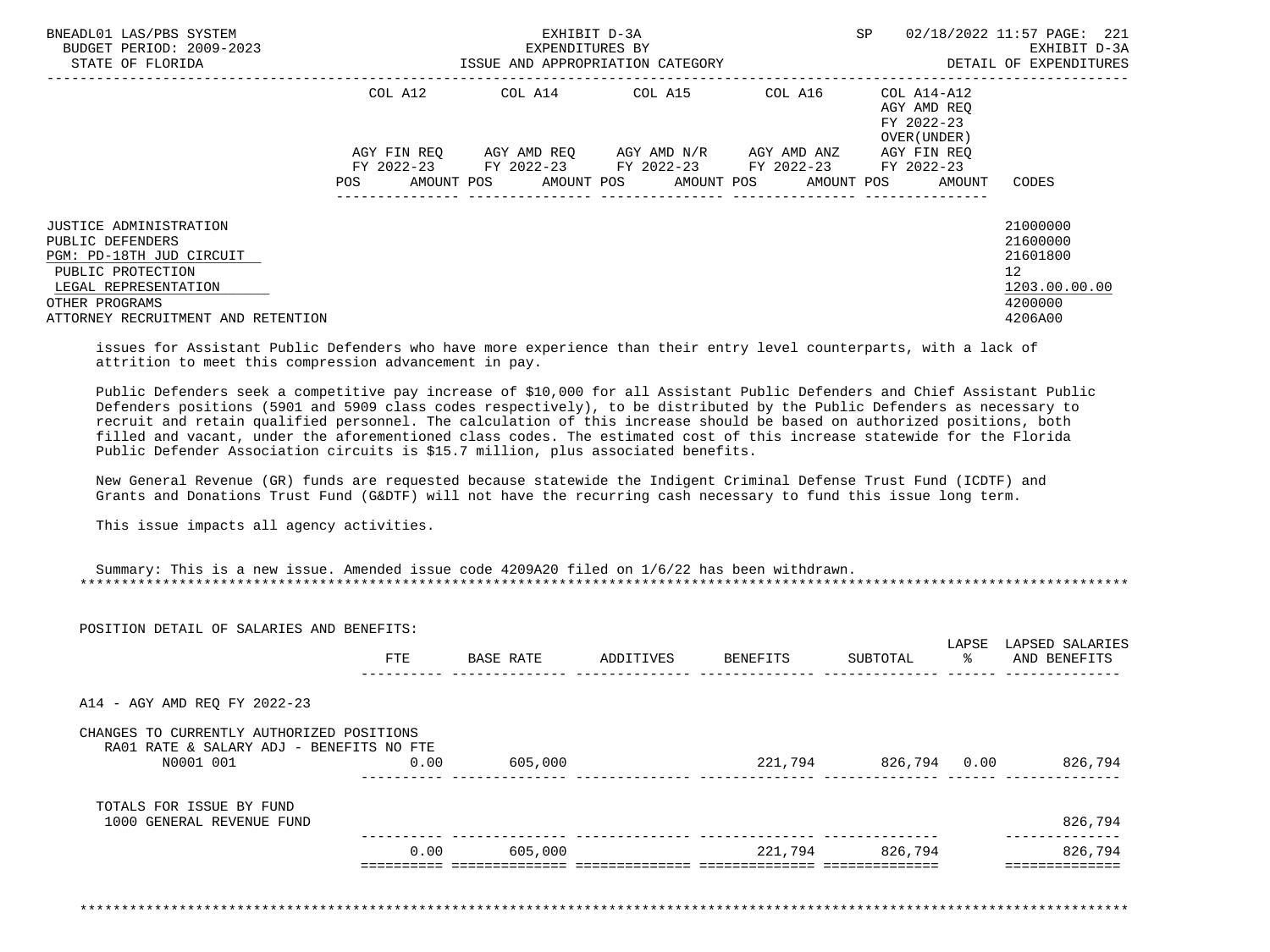| TOTAL PROG COMP<br>TOTAL SALARY RATE                                                                                            |                                                     | 26,000 852,794<br>605,000       | 26,000                                                                                         |         | 826,794<br>605,000                                                                                                               |                                                                      |
|---------------------------------------------------------------------------------------------------------------------------------|-----------------------------------------------------|---------------------------------|------------------------------------------------------------------------------------------------|---------|----------------------------------------------------------------------------------------------------------------------------------|----------------------------------------------------------------------|
| PUBLIC PROTECTION<br>LEGAL REPRESENTATION<br>TOTAL: LEGAL REPRESENTATION<br>BY FUND TYPE<br>GENERAL REVENUE FUND<br>TRUST FUNDS |                                                     | 826,794                         | 26,000 26,000 26,000                                                                           |         | 826,794 1000                                                                                                                     | 12 <sup>°</sup><br>1203.00.00.00<br>1203.00.00.00<br>2000            |
| <b>JUSTICE ADMINISTRATION</b><br>PUBLIC DEFENDERS<br>PGM: PD-18TH JUD CIRCUIT                                                   |                                                     |                                 |                                                                                                |         |                                                                                                                                  | 21000000<br>21600000<br>21601800                                     |
|                                                                                                                                 |                                                     |                                 | AGY FIN REQ AGY AMD REQ AGY AMD N/R AGY AMD ANZ<br>FY 2022-23 FY 2022-23 FY 2022-23 FY 2022-23 |         | AGY AMD REO<br>FY 2022-23<br>OVER (UNDER)<br>AGY FIN REO<br>FY 2022-23<br>POS AMOUNT POS AMOUNT POS AMOUNT POS AMOUNT POS AMOUNT | CODES                                                                |
|                                                                                                                                 | COL A12                                             |                                 | COL A14 COL A15                                                                                | COL A16 | COL A14-A12                                                                                                                      |                                                                      |
| BNEADL01 LAS/PBS SYSTEM<br>BUDGET PERIOD: 2009-2023<br>STATE OF FLORIDA                                                         | EXPENDITURES BY<br>ISSUE AND APPROPRIATION CATEGORY | EXHIBIT D-3A<br>EXPENDITURES BY |                                                                                                |         | SP                                                                                                                               | 02/18/2022 11:57 PAGE: 222<br>EXHIBIT D-3A<br>DETAIL OF EXPENDITURES |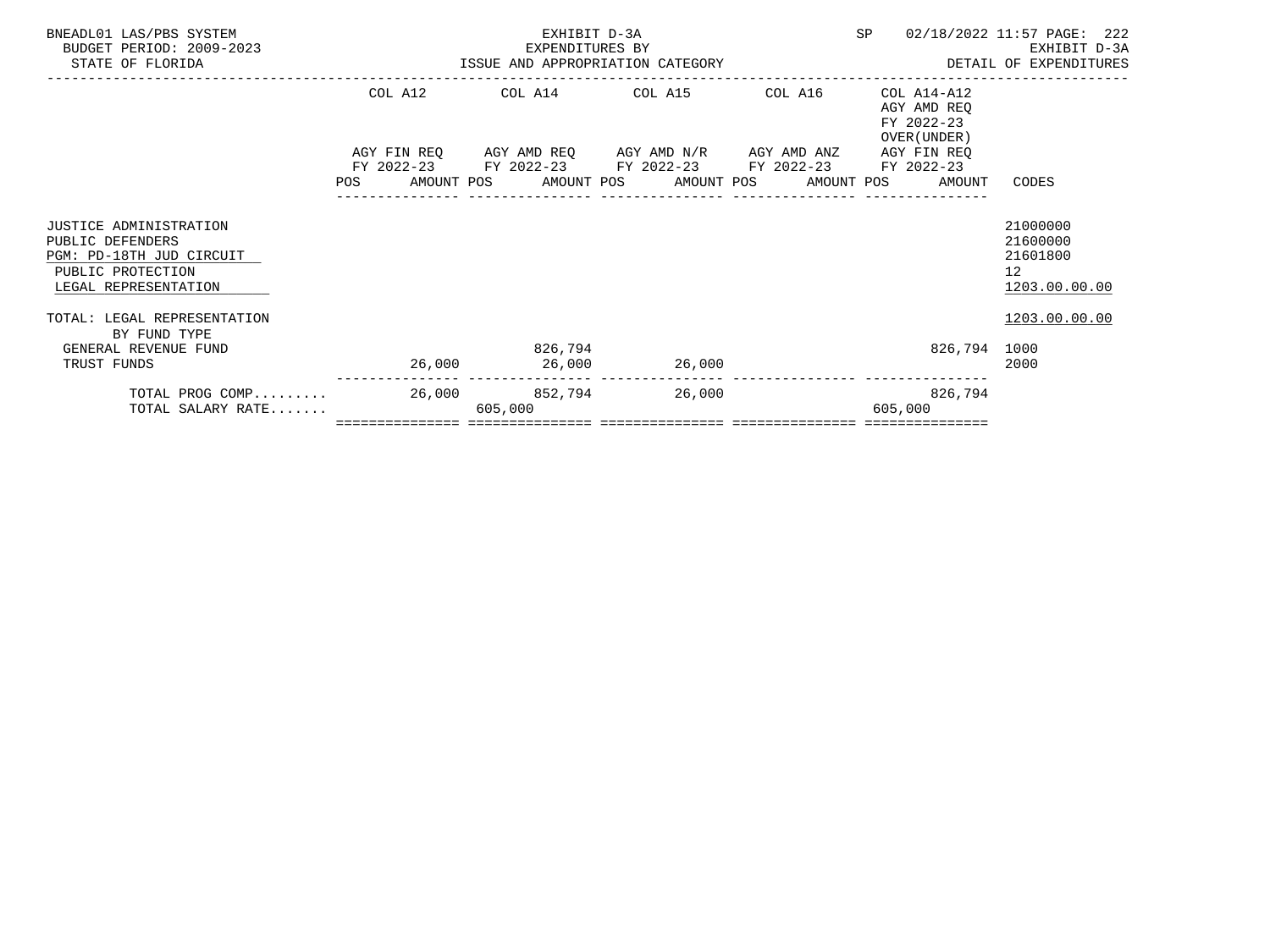| BNEADL01 LAS/PBS SYSTEM<br>BUDGET PERIOD: 2009-2023<br>STATE OF FLORIDA                                                                                                                                                            |                                                                                                                | EXHIBIT D-3A<br>EXPENDITURES BY | ISSUE AND APPROPRIATION CATEGORY                                                                                                                                     | SP                                                                                               | 02/18/2022 11:57 PAGE: 223<br>EXHIBIT D-3A<br>DETAIL OF EXPENDITURES                                           |
|------------------------------------------------------------------------------------------------------------------------------------------------------------------------------------------------------------------------------------|----------------------------------------------------------------------------------------------------------------|---------------------------------|----------------------------------------------------------------------------------------------------------------------------------------------------------------------|--------------------------------------------------------------------------------------------------|----------------------------------------------------------------------------------------------------------------|
|                                                                                                                                                                                                                                    | POS FOR THE POST OF THE STATE STATE STATE STATE STATE STATE STATE STATE STATE STATE STATE STATE STATE STATE ST |                                 | COL A12 COL A14 COL A15 COL A16 COL A14-A12<br>AGY FIN REQ AGY AMD REQ AGY AMD N/R AGY AMD ANZ AGY FIN REQ<br>FY 2022-23 FY 2022-23 FY 2022-23 FY 2022-23 FY 2022-23 | AGY AMD REO<br>FY 2022-23<br>OVER (UNDER )<br>AMOUNT POS AMOUNT POS AMOUNT POS AMOUNT POS AMOUNT | CODES                                                                                                          |
| <b>JUSTICE ADMINISTRATION</b><br>PUBLIC DEFENDERS<br>PGM: PD-19TH JUD CIRCUIT<br>PUBLIC PROTECTION<br>LEGAL REPRESENTATION<br>EOUIPMENT NEEDS<br>REPLACEMENT OF MOTOR VEHICLES<br>SPECIAL CATEGORIES<br>ACQUISITION/MOTOR VEHICLES |                                                                                                                |                                 |                                                                                                                                                                      |                                                                                                  | 21000000<br>21600000<br>21601900<br>12 <sup>°</sup><br>1203.00.00.00<br>2400000<br>2401500<br>100000<br>100021 |
| INDIGENT CRIM DEFENSE TF -STATE 32,000 32,000 32,000 32,000                                                                                                                                                                        |                                                                                                                |                                 |                                                                                                                                                                      |                                                                                                  | 2974 1                                                                                                         |
|                                                                                                                                                                                                                                    |                                                                                                                |                                 |                                                                                                                                                                      |                                                                                                  |                                                                                                                |

 AGENCY ISSUE NARRATIVE: 2022-2023 BUDGET YEAR NARRATIVE: IT COMPONENT? NO

 All vehicles listed below meet the Department of Management Services criteria for replacement by either being 12 years of age or older or having 120,000 or more miles.

| Year | Make/Model         | Identification (VIN) Number |         | Current Mileage Estimated Mileage at 6/30/22 |
|------|--------------------|-----------------------------|---------|----------------------------------------------|
| 2011 | Chevrolet/ Equinox | #2CNALBEC9B6448785          | 115,237 | 125,000                                      |

 The Public Defender's Office, 19th Circuit, is comprised of Martin, St. Lucie, Indian River and Okeechobee Counties. The 19th Circuit purchased a Chevrolet Equinox, VIN #2CNALBEC9B6448785, in 2011, which will meet it's drop-dead age of 12 years in FY 22-23. The vehicle will continue to be used to transport up to 5-6 people, plus luggage, to conferences, seminars and meetings throughout the state, as well as throughout the circuit for various trainings, meetings, depositions, jail visits and other case related travel. This vehicle is also used to transport supplies and equipment, including computer Information Technology equipment throughout the circuit when necessary for replacement and repair.

 Budget authority totaling \$32,000 for FY22-23 is being requested for the replacement of the vehicle with another Sports Utility Vehicle that can hold multiple passengers. \*\*\*\*\*\*\*\*\*\*\*\*\*\*\*\*\*\*\*\*\*\*\*\*\*\*\*\*\*\*\*\*\*\*\*\*\*\*\*\*\*\*\*\*\*\*\*\*\*\*\*\*\*\*\*\*\*\*\*\*\*\*\*\*\*\*\*\*\*\*\*\*\*\*\*\*\*\*\*\*\*\*\*\*\*\*\*\*\*\*\*\*\*\*\*\*\*\*\*\*\*\*\*\*\*\*\*\*\*\*\*\*\*\*\*\*\*\*\*\*\*\*\*\*\*\*\*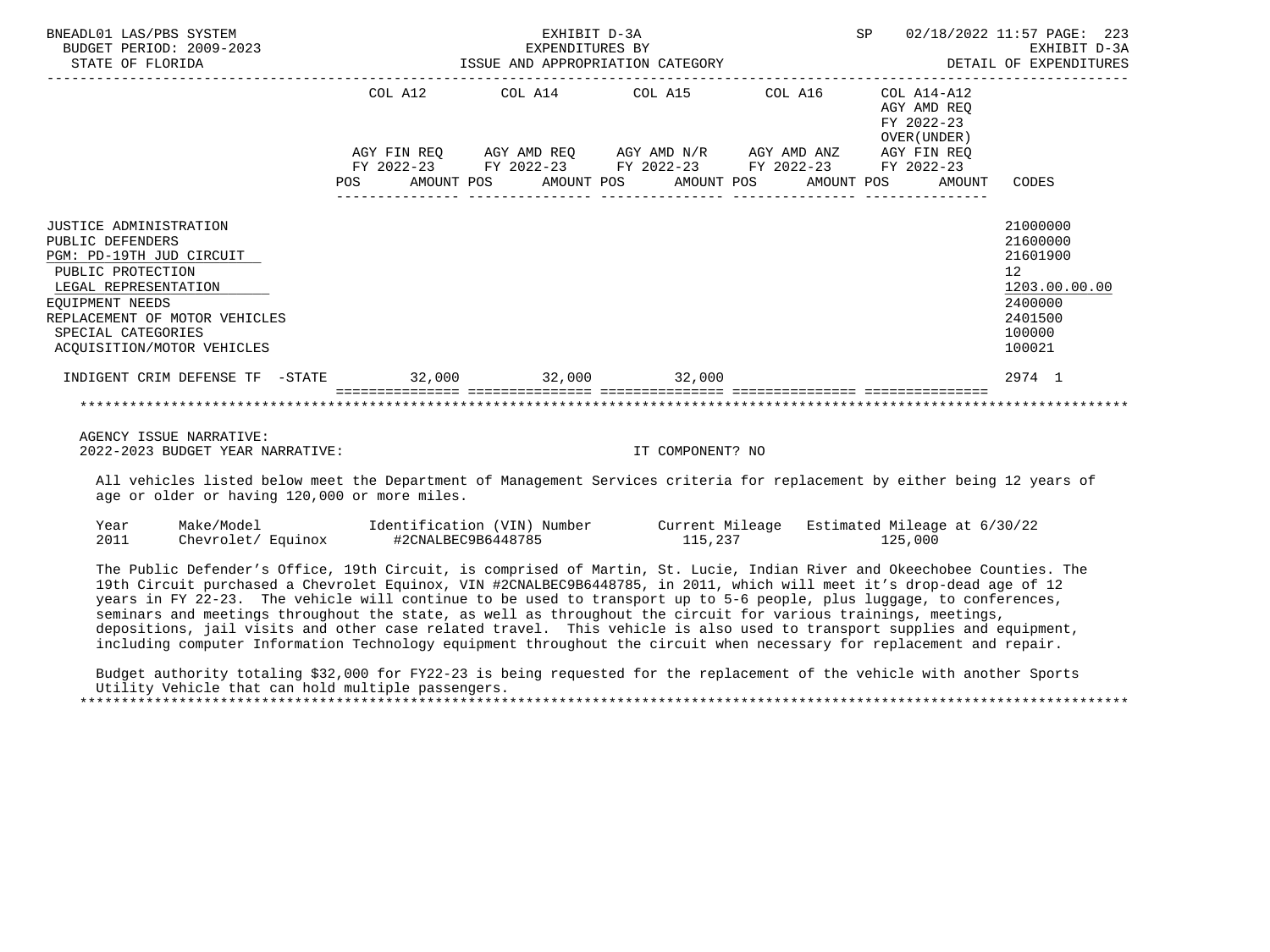| BNEADL01 LAS/PBS SYSTEM<br>BUDGET PERIOD: 2009-2023<br>STATE OF FLORIDA                                                                                                                    |     | EXHIBIT D-3A<br>EXPENDITURES BY<br>EXPENDITURES BY<br>ISSUE AND APPROPRIATION CATEGORY                                                                                                       |            | SP<br>DETAIL OF EXPENDITURES                                       | 02/18/2022 11:57 PAGE: 224<br>EXHIBIT D-3A                                              |
|--------------------------------------------------------------------------------------------------------------------------------------------------------------------------------------------|-----|----------------------------------------------------------------------------------------------------------------------------------------------------------------------------------------------|------------|--------------------------------------------------------------------|-----------------------------------------------------------------------------------------|
|                                                                                                                                                                                            | POS | COL A12 COL A14 COL A15 COL A16<br>AGY FIN REQ AGY AMD REQ AGY AMD N/R AGY AMD ANZ AGY FIN REQ<br>FY 2022-23 FY 2022-23 FY 2022-23 FY 2022-23 FY 2022-23<br>AMOUNT POS AMOUNT POS AMOUNT POS | AMOUNT POS | COL A14-A12<br>AGY AMD REO<br>FY 2022-23<br>OVER (UNDER)<br>AMOUNT | CODES                                                                                   |
| JUSTICE ADMINISTRATION<br>PUBLIC DEFENDERS<br>PGM: PD-19TH JUD CIRCUIT<br>PUBLIC PROTECTION<br>LEGAL REPRESENTATION<br>OTHER PROGRAMS<br>ATTORNEY RECRUITMENT AND RETENTION<br>SALARY RATE |     |                                                                                                                                                                                              |            |                                                                    | 21000000<br>21600000<br>21601900<br>12<br>1203.00.00.00<br>4200000<br>4206A00<br>000000 |
| SALARY RATE                                                                                                                                                                                |     | 370,000                                                                                                                                                                                      |            | 370,000                                                            |                                                                                         |
| SALARIES AND BENEFITS                                                                                                                                                                      |     |                                                                                                                                                                                              |            |                                                                    | 010000                                                                                  |
| $-$ STATE<br>GENERAL REVENUE FUND                                                                                                                                                          |     | 505,642                                                                                                                                                                                      |            |                                                                    | 505,642 1000 1                                                                          |
| TOTAL: ATTORNEY RECRUITMENT AND RETENTION<br>TOTAL ISSUE<br>TOTAL SALARY RATE                                                                                                              |     | 505,642<br>370,000                                                                                                                                                                           |            | 505,642<br>370,000                                                 | 4206A00                                                                                 |
|                                                                                                                                                                                            |     |                                                                                                                                                                                              |            |                                                                    |                                                                                         |
| AGENCY ISSUE NARRATIVE:                                                                                                                                                                    |     |                                                                                                                                                                                              |            |                                                                    |                                                                                         |

2022-2023 BUDGET YEAR NARRATIVE: IT COMPONENT? NO

Amended 2022-23 Narrative after December 15, 2021

IC#4206A00 Attorney Recruitment and Retention

FPDA Priority Issue #1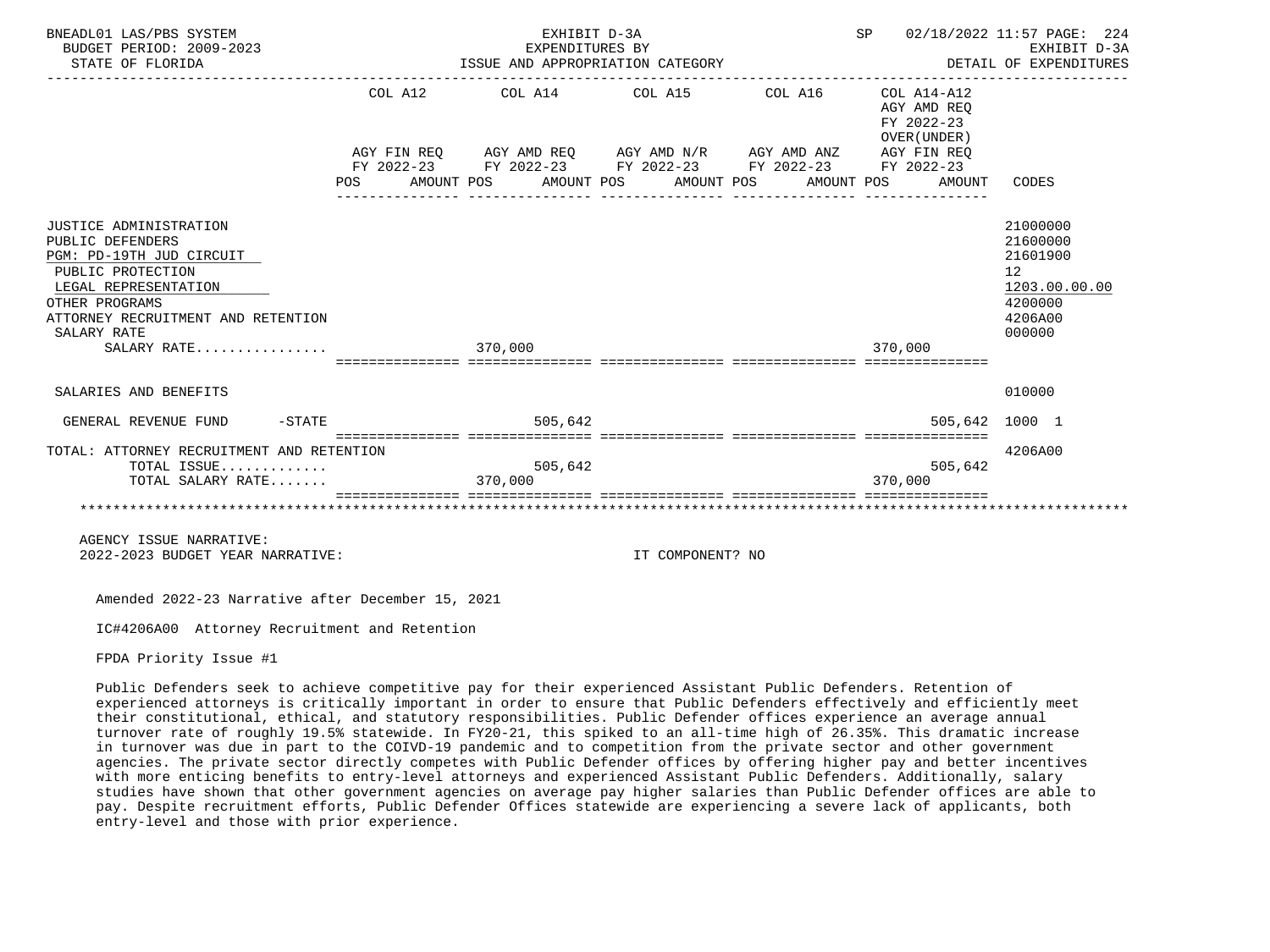| BNEADL01 LAS/PBS SYSTEM<br>BUDGET PERIOD: 2009-2023<br>STATE OF FLORIDA                                                                                                            | EXHIBIT D-3A<br>EXPENDITURES BY<br>ISSUE AND APPROPRIATION CATEGORY <b>Experience CONTA</b> DETAIL OF EXPENDITURES |  |  |         |         |                                                                                                           |          |         | SP |                                                                       | 02/18/2022 11:57 PAGE: 225<br>EXHIBIT D-3A                                                 |  |
|------------------------------------------------------------------------------------------------------------------------------------------------------------------------------------|--------------------------------------------------------------------------------------------------------------------|--|--|---------|---------|-----------------------------------------------------------------------------------------------------------|----------|---------|----|-----------------------------------------------------------------------|--------------------------------------------------------------------------------------------|--|
|                                                                                                                                                                                    | COL A12                                                                                                            |  |  |         |         | COL A14 COL A15 COL A16                                                                                   |          |         |    | COL A14-A12<br>AGY AMD REQ<br>FY 2022-23<br>OVER (UNDER )             |                                                                                            |  |
|                                                                                                                                                                                    |                                                                                                                    |  |  |         |         | AGY FIN REO AGY AMD REO AGY AMD N/R AGY AMD ANZ<br>FY 2022-23 FY 2022-23 FY 2022-23 FY 2022-23 FY 2022-23 |          |         |    | AGY FIN REO<br>POS AMOUNT POS AMOUNT POS AMOUNT POS AMOUNT POS AMOUNT | CODES                                                                                      |  |
| <b>JUSTICE ADMINISTRATION</b><br>PUBLIC DEFENDERS<br>PGM: PD-19TH JUD CIRCUIT<br>PUBLIC PROTECTION<br>LEGAL REPRESENTATION<br>OTHER PROGRAMS<br>ATTORNEY RECRUITMENT AND RETENTION |                                                                                                                    |  |  |         |         |                                                                                                           |          |         |    |                                                                       | 21000000<br>21600000<br>21601900<br>12 <sup>°</sup><br>1203.00.00.00<br>4200000<br>4206A00 |  |
|                                                                                                                                                                                    | FY17-18                                                                                                            |  |  | FY18-19 | FY19-20 |                                                                                                           | 3 yr avg | FY20-21 |    |                                                                       |                                                                                            |  |

|           |        | 1110 12  | 111 <i>1</i> 40 | $J = \mu \nu$ | 1140 AT |
|-----------|--------|----------|-----------------|---------------|---------|
| STATEWIDE | 18.78% | 20.96%   | 18.78%          | 19.51%        | 26.35%  |
| APPEALS   | 14.36% | 9.94%    | 14.36%          | 12.89%        | 12.42%  |
| TRIALS    | 19.16% | $21.90*$ | 19.16%          | 20.07%        | 27.50%  |
|           |        |          |                 |               |         |

 Additionally, the recent base salary increase to \$50,000 for starting attorneys has created serious salary compression issues for Assistant Public Defenders who have more experience than their entry level counterparts, with a lack of attrition to meet this compression advancement in pay.

 Public Defenders seek a competitive pay increase of \$10,000 for all Assistant Public Defenders and Chief Assistant Public Defenders positions (5901 and 5909 class codes respectively), to be distributed by the Public Defenders as necessary to recruit and retain qualified personnel. The calculation of this increase should be based on authorized positions, both filled and vacant, under the aforementioned class codes. The estimated cost of this increase statewide for the Florida Public Defender Association circuits is \$15.7 million, plus associated benefits.

 New General Revenue (GR) funds are requested because statewide the Indigent Criminal Defense Trust Fund (ICDTF) and Grants and Donations Trust Fund (G&DTF) will not have the recurring cash necessary to fund this issue long term.

This issue impacts all agency activities.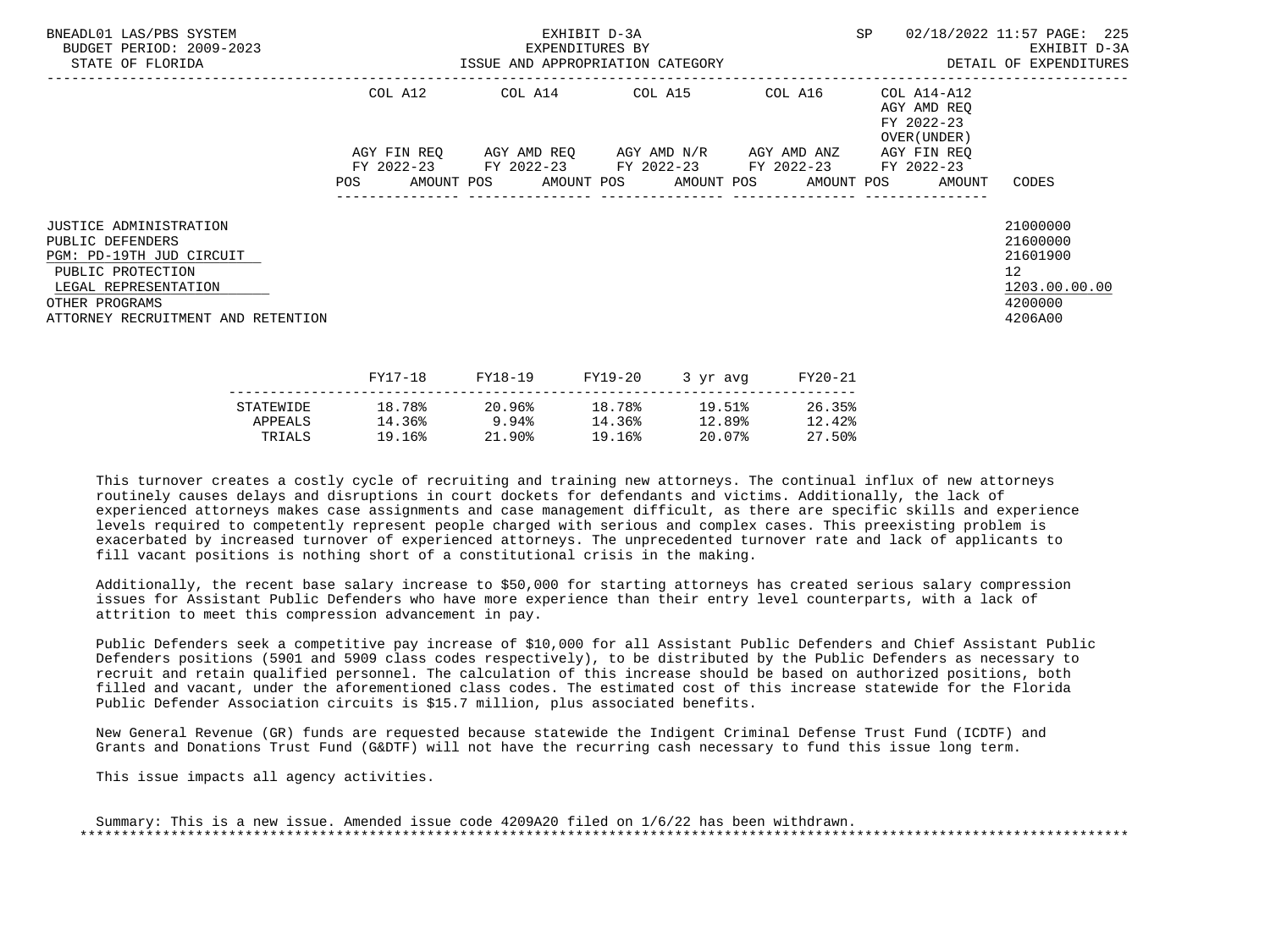| BNEADL01 LAS/PBS SYSTEM<br>BUDGET PERIOD: 2009-2023<br>STATE OF FLORIDA                                                                                                     |                | EXHIBIT D-3A<br>EXPENDITURES BY<br>ISSUE AND APPROPRIATION CATEGORY                                                                                       | SP 02/18/2022 11:57 PAGE: 226 | EXHIBIT D-3A<br>DETAIL OF EXPENDITURES |                                                                                     |                                                                               |
|-----------------------------------------------------------------------------------------------------------------------------------------------------------------------------|----------------|-----------------------------------------------------------------------------------------------------------------------------------------------------------|-------------------------------|----------------------------------------|-------------------------------------------------------------------------------------|-------------------------------------------------------------------------------|
|                                                                                                                                                                             | COL A12<br>POS | AGY FIN REQ AGY AMD REQ AGY AMD N/R AGY AMD ANZ AGY FIN REQ<br>FY 2022-23 FY 2022-23 FY 2022-23 FY 2022-23 FY 2022-23<br>AMOUNT POS AMOUNT POS AMOUNT POS | COL A14 COL A15               | COL A16                                | $COL A14- A12$<br>AGY AMD REQ<br>FY 2022-23<br>OVER (UNDER)<br>AMOUNT POS<br>AMOUNT | CODES                                                                         |
| JUSTICE ADMINISTRATION<br>PUBLIC DEFENDERS<br>PGM: PD-19TH JUD CIRCUIT<br>PUBLIC PROTECTION<br>LEGAL REPRESENTATION<br>OTHER PROGRAMS<br>ATTORNEY RECRUITMENT AND RETENTION |                |                                                                                                                                                           |                               |                                        |                                                                                     | 21000000<br>21600000<br>21601900<br>12<br>1203.00.00.00<br>4200000<br>4206A00 |
| POSITION DETAIL OF SALARIES AND BENEFITS:                                                                                                                                   | FTE            | BASE RATE                                                                                                                                                 | ADDITIVES                     | BENEFITS                               | SUBTOTAL<br>$\sim$ $\sim$                                                           | LAPSE LAPSED SALARIES<br>AND BENEFITS                                         |
| A14 - AGY AMD REQ FY 2022-23<br>CHANGES TO CURRENTLY AUTHORIZED POSITIONS<br>RA01 RATE & SALARY ADJ - BENEFITS NO FTE<br>N0001 001                                          | 0.00           | 370,000                                                                                                                                                   |                               |                                        | 135,642 505,642 0.00 505,642                                                        |                                                                               |
| TOTALS FOR ISSUE BY FUND<br>1000 GENERAL REVENUE FUND                                                                                                                       |                |                                                                                                                                                           |                               |                                        |                                                                                     | 505,642                                                                       |
|                                                                                                                                                                             |                | $0.00$ 370,000                                                                                                                                            |                               | 135,642 505,642                        |                                                                                     | ------------<br>505,642<br>==============                                     |
| **************************************<br>TOTAL: LEGAL REPRESENTATION<br>BY FUND TYPE<br>GENERAL REVENUE FUND<br>TRUST FUNDS                                                |                | 505,642<br>32,000 32,000                                                                                                                                  | 32,000                        |                                        | 505,642 1000                                                                        | ****************<br>1203.00.00.00<br>2000                                     |
| TOTAL PROG COMP<br>TOTAL SALARY RATE                                                                                                                                        |                | $32,000$ $537,642$<br>$370,000$<br>370,000                                                                                                                | 32,000                        |                                        | 505,642<br>370,000                                                                  |                                                                               |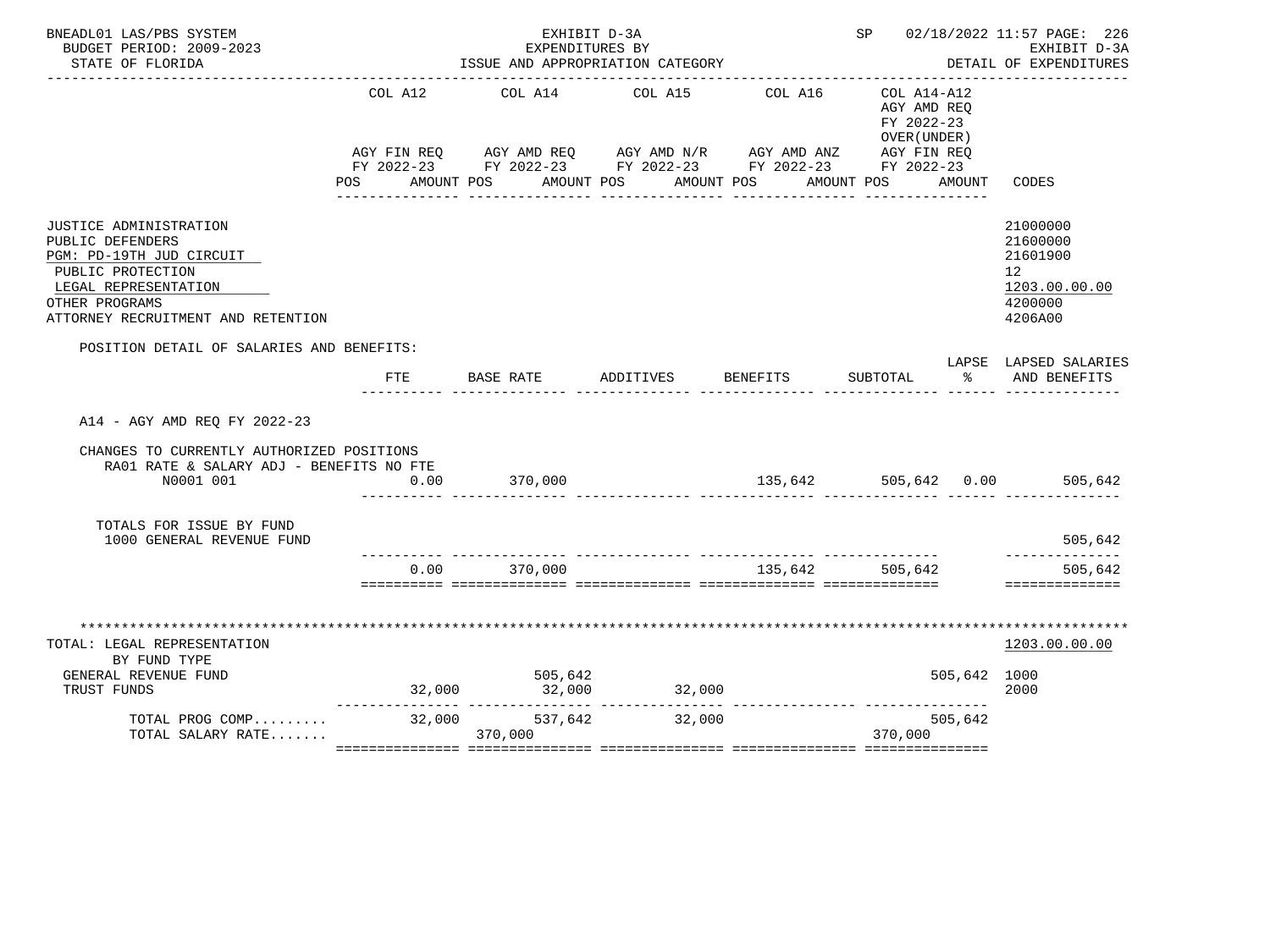| BNEADL01 LAS/PBS SYSTEM<br>BUDGET PERIOD: 2009-2023<br>STATE OF FLORIDA                                                                                                                                   |     | EXHIBIT D-3A<br>EXPENDITURES BY<br>ISSUE AND APPROPRIATION CATEGORY                                                                                                                                      |  | SP 02/18/2022 11:57 PAGE: 227<br>EARLBII D-3A<br>DETAIL OF EXPENDITURES<br>---------------------------------- | EXHIBIT D-3A                                        |                                                                                         |
|-----------------------------------------------------------------------------------------------------------------------------------------------------------------------------------------------------------|-----|----------------------------------------------------------------------------------------------------------------------------------------------------------------------------------------------------------|--|---------------------------------------------------------------------------------------------------------------|-----------------------------------------------------|-----------------------------------------------------------------------------------------|
|                                                                                                                                                                                                           | POS | COL A12 COL A14 COL A15 COL A16 COL A14-A12<br>AGY FIN REQ AGY AMD REQ AGY AMD N/R AGY AMD ANZ AGY FIN REQ<br>FY 2022-23 FY 2022-23 FY 2022-23 FY 2022-23 FY 2022-23<br>AMOUNT POS AMOUNT POS AMOUNT POS |  | AMOUNT POS                                                                                                    | AGY AMD REO<br>FY 2022-23<br>OVER (UNDER)<br>AMOUNT | CODES                                                                                   |
| JUSTICE ADMINISTRATION<br>PUBLIC DEFENDERS<br>PGM: PD-20TH JUD CIRCUIT<br>PUBLIC PROTECTION<br>LEGAL REPRESENTATION<br>OTHER PROGRAMS<br>ATTORNEY RECRUITMENT AND RETENTION<br>SALARY RATE<br>SALARY RATE |     | 880,000                                                                                                                                                                                                  |  |                                                                                                               | 880,000                                             | 21000000<br>21600000<br>21602000<br>12<br>1203.00.00.00<br>4200000<br>4206A00<br>000000 |
|                                                                                                                                                                                                           |     | , ----------- ---------------                                                                                                                                                                            |  |                                                                                                               |                                                     |                                                                                         |
| SALARIES AND BENEFITS                                                                                                                                                                                     |     |                                                                                                                                                                                                          |  |                                                                                                               |                                                     | 010000                                                                                  |
| $-STATE$<br>GENERAL REVENUE FUND                                                                                                                                                                          |     | 1,202,608                                                                                                                                                                                                |  |                                                                                                               | 1,202,608 1000 1                                    |                                                                                         |
| TOTAL: ATTORNEY RECRUITMENT AND RETENTION<br>TOTAL ISSUE<br>TOTAL SALARY RATE                                                                                                                             |     | 1,202,608<br>880,000                                                                                                                                                                                     |  |                                                                                                               | 1,202,608<br>880,000                                | 4206A00                                                                                 |
|                                                                                                                                                                                                           |     |                                                                                                                                                                                                          |  |                                                                                                               |                                                     |                                                                                         |
| AGENCY ISSUE NARRATIVE:                                                                                                                                                                                   |     |                                                                                                                                                                                                          |  |                                                                                                               |                                                     |                                                                                         |

2022-2023 BUDGET YEAR NARRATIVE: IT COMPONENT? NO

Amended 2022-23 Narrative after December 15, 2021

IC#4206A00 Attorney Recruitment and Retention

FPDA Priority Issue #1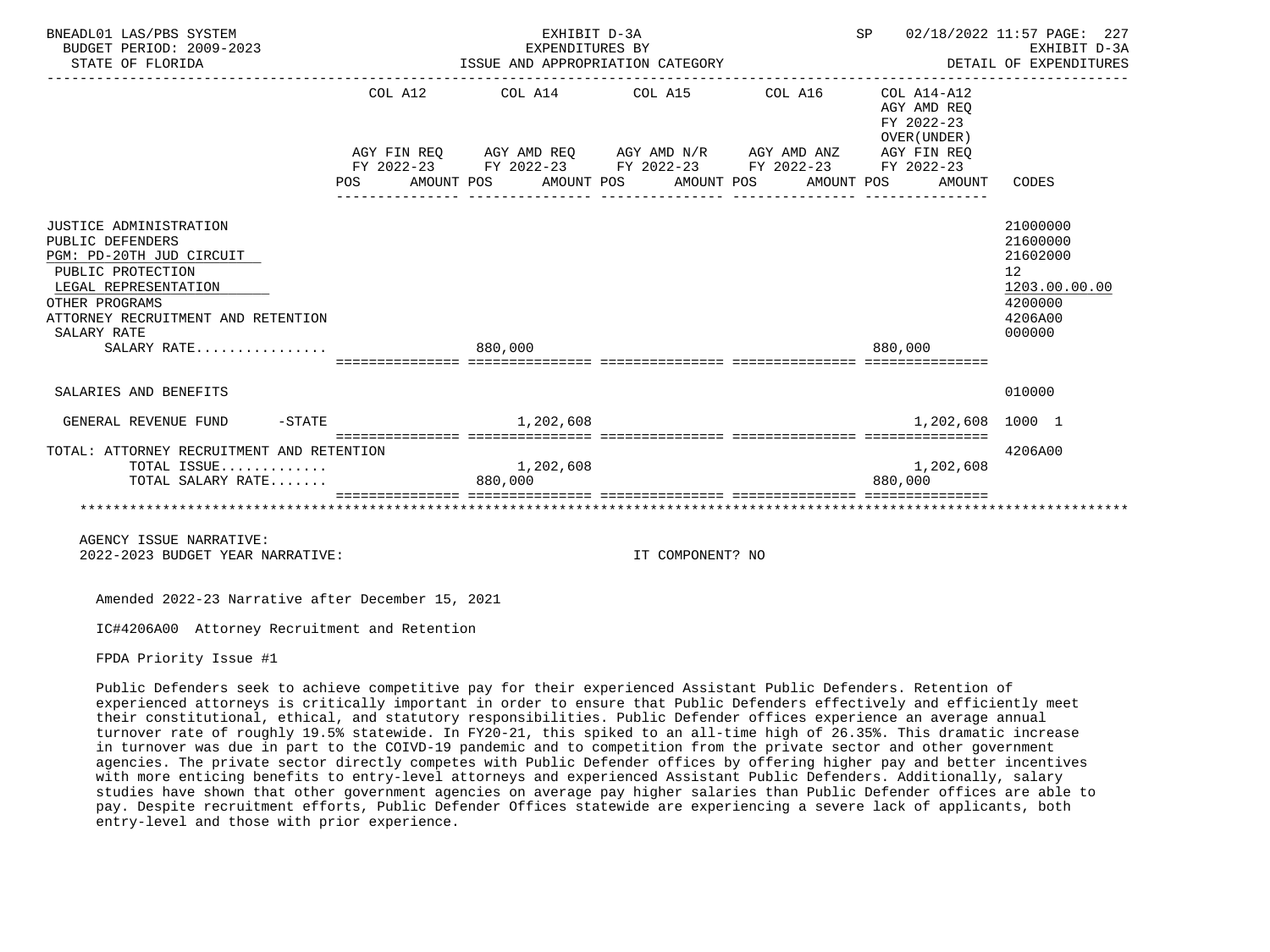| BNEADL01 LAS/PBS SYSTEM<br>BUDGET PERIOD: 2009-2023<br>STATE OF FLORIDA                                                                                                            | EXHIBIT D-3A<br>EXPENDITURES BY<br>ISSUE AND APPROPRIATION CATEGORY |             |  |         |         |                                                 |  | SP      |  | 02/18/2022 11:57 PAGE: 228<br>EXHIBIT D-3A<br>DETAIL OF EXPENDITURES |                                                                                            |
|------------------------------------------------------------------------------------------------------------------------------------------------------------------------------------|---------------------------------------------------------------------|-------------|--|---------|---------|-------------------------------------------------|--|---------|--|----------------------------------------------------------------------|--------------------------------------------------------------------------------------------|
|                                                                                                                                                                                    |                                                                     | COL A12     |  |         |         | COL A14 COL A15 COL A16                         |  |         |  | COL A14-A12<br>AGY AMD REO<br>FY 2022-23<br>OVER (UNDER )            |                                                                                            |
|                                                                                                                                                                                    |                                                                     | AGY FIN REO |  |         |         | AGY AMD REQ       AGY AMD N/R       AGY AMD ANZ |  |         |  | AGY FIN REO                                                          |                                                                                            |
|                                                                                                                                                                                    | POS                                                                 |             |  |         |         | FY 2022-23 FY 2022-23 FY 2022-23 FY 2022-23     |  |         |  | FY 2022-23<br>AMOUNT POS AMOUNT POS AMOUNT POS AMOUNT POS AMOUNT     | CODES                                                                                      |
| <b>JUSTICE ADMINISTRATION</b><br>PUBLIC DEFENDERS<br>PGM: PD-20TH JUD CIRCUIT<br>PUBLIC PROTECTION<br>LEGAL REPRESENTATION<br>OTHER PROGRAMS<br>ATTORNEY RECRUITMENT AND RETENTION |                                                                     |             |  |         |         |                                                 |  |         |  |                                                                      | 21000000<br>21600000<br>21602000<br>12 <sup>°</sup><br>1203.00.00.00<br>4200000<br>4206A00 |
|                                                                                                                                                                                    |                                                                     | FY17-18     |  | FY18-19 | FY19-20 | 3 yr avg                                        |  | FY20-21 |  |                                                                      |                                                                                            |

|           | - - - <i>-</i> - - - | ----- <b>---</b> | ---- <i>-</i> -- | $J \rightarrow J + \alpha V +$ | ------ |
|-----------|----------------------|------------------|------------------|--------------------------------|--------|
| STATEWIDE | 18.78%               | 20.96%           | 18.78%           | 19.51%                         | 26.35% |
| APPEALS   | 14.36%               | 9.94%            | 14.36%           | 12.89%                         | 12.42% |
| TRIALS    | 19.16%               | 21.90%           | 19.16%           | 20.07%                         | 27.50% |
|           |                      |                  |                  |                                |        |

 Additionally, the recent base salary increase to \$50,000 for starting attorneys has created serious salary compression issues for Assistant Public Defenders who have more experience than their entry level counterparts, with a lack of attrition to meet this compression advancement in pay.

 Public Defenders seek a competitive pay increase of \$10,000 for all Assistant Public Defenders and Chief Assistant Public Defenders positions (5901 and 5909 class codes respectively), to be distributed by the Public Defenders as necessary to recruit and retain qualified personnel. The calculation of this increase should be based on authorized positions, both filled and vacant, under the aforementioned class codes. The estimated cost of this increase statewide for the Florida Public Defender Association circuits is \$15.7 million, plus associated benefits.

 New General Revenue (GR) funds are requested because statewide the Indigent Criminal Defense Trust Fund (ICDTF) and Grants and Donations Trust Fund (G&DTF) will not have the recurring cash necessary to fund this issue long term.

This issue impacts all agency activities.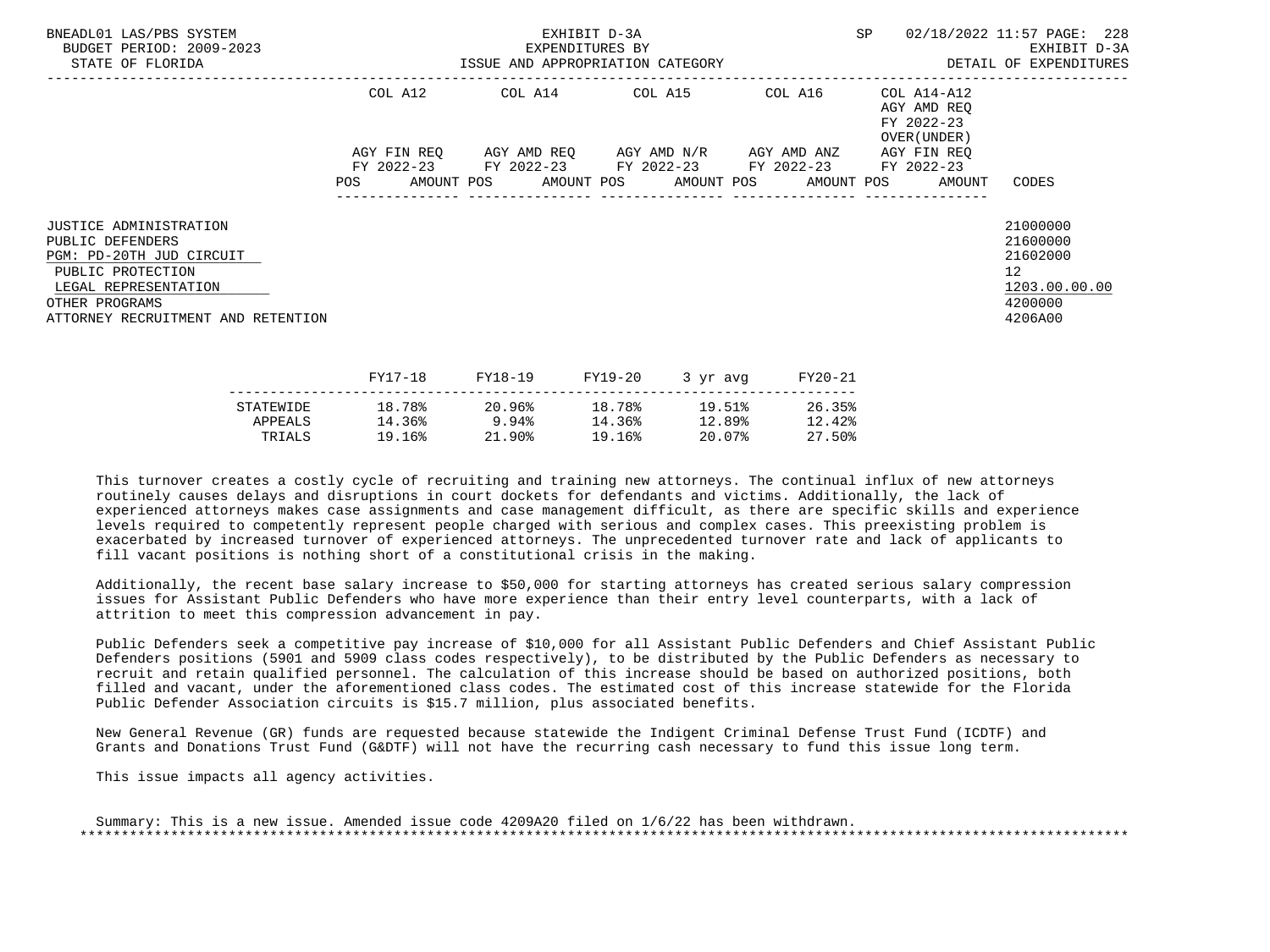| BNEADL01 LAS/PBS SYSTEM                                                                                                                                                     |         | EXHIBIT D-3A                                                                                                                                                                                |           |                   | SP 02/18/2022 11:57 PAGE: 229                            |                |                                                                               |
|-----------------------------------------------------------------------------------------------------------------------------------------------------------------------------|---------|---------------------------------------------------------------------------------------------------------------------------------------------------------------------------------------------|-----------|-------------------|----------------------------------------------------------|----------------|-------------------------------------------------------------------------------|
| BUDGET PERIOD: 2009-2023<br>STATE OF FLORIDA                                                                                                                                |         | EXPENDITURES BY<br>ISSUE AND APPROPRIATION CATEGORY                                                                                                                                         |           |                   |                                                          |                | EXHIBIT D-3A<br>DETAIL OF EXPENDITURES                                        |
|                                                                                                                                                                             | COL A12 | COL A14 COL A15<br>AGY FIN REQ AGY AMD REQ AGY AMD N/R AGY AMD ANZ AGY FIN REQ<br>FY 2022-23 FY 2022-23 FY 2022-23 FY 2022-23 FY 2022-23<br>POS AMOUNT POS AMOUNT POS AMOUNT POS AMOUNT POS |           | COL A16           | COL A14-A12<br>AGY AMD REO<br>FY 2022-23<br>OVER (UNDER) | AMOUNT         | CODES                                                                         |
| JUSTICE ADMINISTRATION<br>PUBLIC DEFENDERS<br>PGM: PD-20TH JUD CIRCUIT<br>PUBLIC PROTECTION<br>LEGAL REPRESENTATION<br>OTHER PROGRAMS<br>ATTORNEY RECRUITMENT AND RETENTION |         |                                                                                                                                                                                             |           |                   | _______________                                          |                | 21000000<br>21600000<br>21602000<br>12<br>1203.00.00.00<br>4200000<br>4206A00 |
| POSITION DETAIL OF SALARIES AND BENEFITS:                                                                                                                                   |         |                                                                                                                                                                                             |           |                   |                                                          |                |                                                                               |
|                                                                                                                                                                             | FTE     | BASE RATE                                                                                                                                                                                   | ADDITIVES | BENEFITS          | SUBTOTAL                                                 | $\sim$ $\sim$  | LAPSE LAPSED SALARIES<br>AND BENEFITS                                         |
| A14 - AGY AMD REO FY 2022-23                                                                                                                                                |         |                                                                                                                                                                                             |           |                   |                                                          |                |                                                                               |
| CHANGES TO CURRENTLY AUTHORIZED POSITIONS<br>RA01 RATE & SALARY ADJ - BENEFITS NO FTE                                                                                       |         |                                                                                                                                                                                             |           |                   |                                                          |                |                                                                               |
| N0001 001                                                                                                                                                                   | 0.00    | 880,000                                                                                                                                                                                     |           |                   |                                                          |                | $322,608$ $1,202,608$ $0.00$ $1,202,608$                                      |
| TOTALS FOR ISSUE BY FUND<br>1000 GENERAL REVENUE FUND                                                                                                                       |         |                                                                                                                                                                                             |           |                   |                                                          |                | 1,202,608<br>--------------                                                   |
|                                                                                                                                                                             | 0.00    | 880,000                                                                                                                                                                                     |           | 322,608 1,202,608 |                                                          |                | 1,202,608<br>==============                                                   |
|                                                                                                                                                                             |         |                                                                                                                                                                                             |           |                   |                                                          |                |                                                                               |
| TOTAL: LEGAL REPRESENTATION                                                                                                                                                 |         |                                                                                                                                                                                             |           |                   |                                                          |                | 1203.00.00.00                                                                 |
| BY FUND TYPE                                                                                                                                                                |         |                                                                                                                                                                                             |           |                   |                                                          |                |                                                                               |
| GENERAL REVENUE FUND<br>SALARY RATE                                                                                                                                         |         | 1,202,608<br>880,000                                                                                                                                                                        |           |                   | 880,000                                                  | 1,202,608 1000 |                                                                               |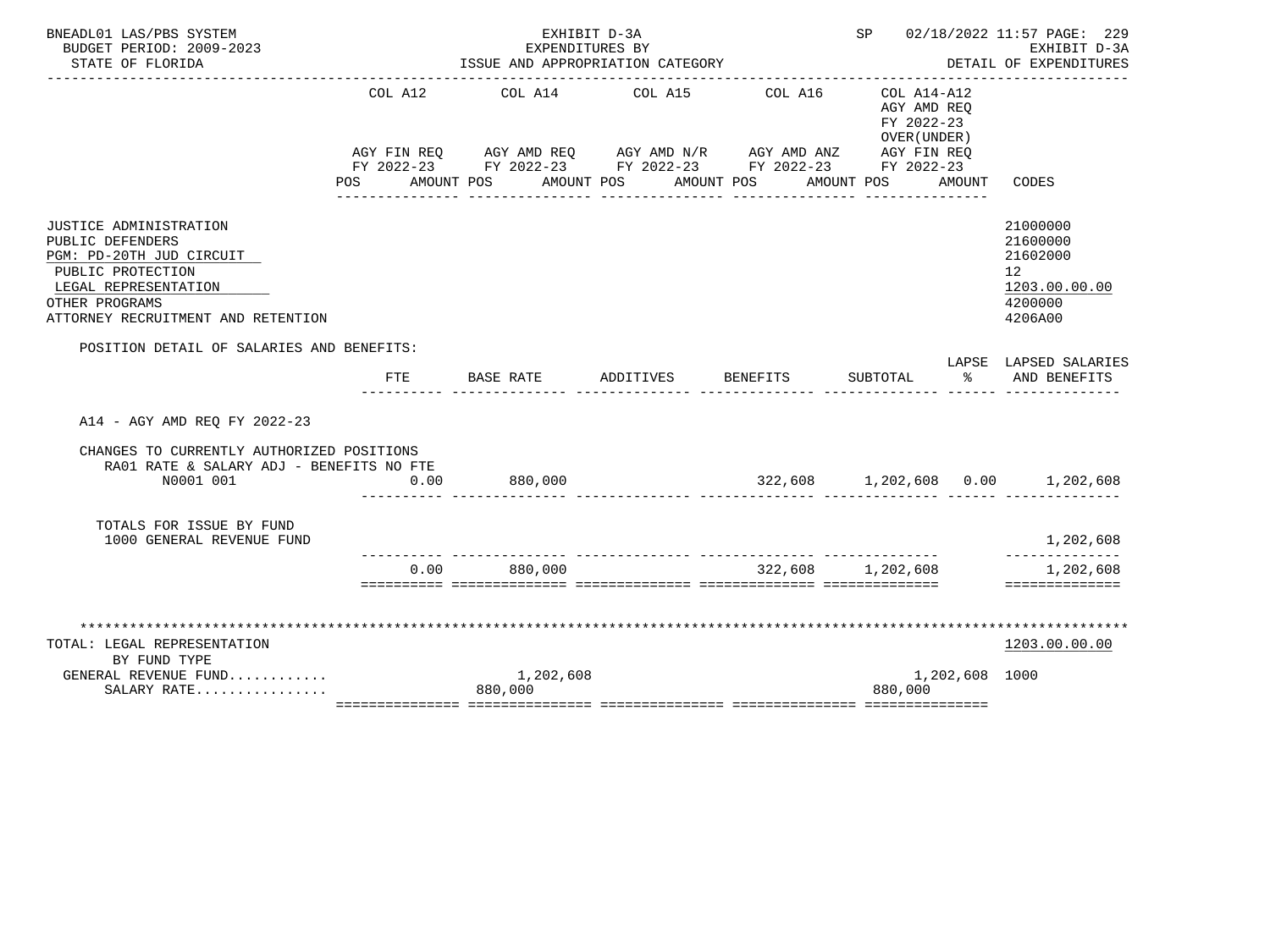| BNEADL01 LAS/PBS SYSTEM<br>BUDGET PERIOD: 2009-2023<br>STATE OF FLORIDA                                                                                                                                             |     | EXHIBIT D-3A<br>EXPENDITURES BY<br>ISSUE AND APPROPRIATION CATEGORY                                                                                                                                      | SP 02/18/2022 11:57 PAGE: 230<br>DETAIL OF EXPENDITURES<br>---------------------------------- | EXHIBIT D-3A                                        |                                                                                         |
|---------------------------------------------------------------------------------------------------------------------------------------------------------------------------------------------------------------------|-----|----------------------------------------------------------------------------------------------------------------------------------------------------------------------------------------------------------|-----------------------------------------------------------------------------------------------|-----------------------------------------------------|-----------------------------------------------------------------------------------------|
|                                                                                                                                                                                                                     | POS | COL A12 COL A14 COL A15 COL A16 COL A14-A12<br>AGY FIN REQ AGY AMD REQ AGY AMD N/R AGY AMD ANZ AGY FIN REQ<br>FY 2022-23 FY 2022-23 FY 2022-23 FY 2022-23 FY 2022-23<br>AMOUNT POS AMOUNT POS AMOUNT POS | AMOUNT POS                                                                                    | AGY AMD REO<br>FY 2022-23<br>OVER (UNDER)<br>AMOUNT | CODES                                                                                   |
| JUSTICE ADMINISTRATION<br>PUBLIC DEFENDERS APPEL DIV<br>PGM: PDA-2ND JUD CIRCUIT<br>PUBLIC PROTECTION<br>LEGAL REPRESENTATION<br>OTHER PROGRAMS<br>ATTORNEY RECRUITMENT AND RETENTION<br>SALARY RATE<br>SALARY RATE |     | 280,000                                                                                                                                                                                                  |                                                                                               | 280,000                                             | 21000000<br>21650000<br>21650200<br>12<br>1203.00.00.00<br>4200000<br>4206A00<br>000000 |
|                                                                                                                                                                                                                     |     | :===========================                                                                                                                                                                             |                                                                                               |                                                     |                                                                                         |
| SALARIES AND BENEFITS                                                                                                                                                                                               |     |                                                                                                                                                                                                          |                                                                                               |                                                     | 010000                                                                                  |
| $-STATE$<br>GENERAL REVENUE FUND                                                                                                                                                                                    |     | 382,648                                                                                                                                                                                                  |                                                                                               |                                                     | 382,648 1000 1                                                                          |
| TOTAL: ATTORNEY RECRUITMENT AND RETENTION<br>TOTAL ISSUE<br>TOTAL SALARY RATE                                                                                                                                       |     | 382,648<br>280,000                                                                                                                                                                                       |                                                                                               | 382,648<br>280,000                                  | 4206A00                                                                                 |
|                                                                                                                                                                                                                     |     |                                                                                                                                                                                                          |                                                                                               |                                                     |                                                                                         |
| AGENCY ISSUE NARRATIVE:                                                                                                                                                                                             |     |                                                                                                                                                                                                          |                                                                                               |                                                     |                                                                                         |

2022-2023 BUDGET YEAR NARRATIVE: IT COMPONENT? NO

Amended 2022-23 Narrative after December 15, 2021

IC#4206A00 Attorney Recruitment and Retention

FPDA Priority Issue #1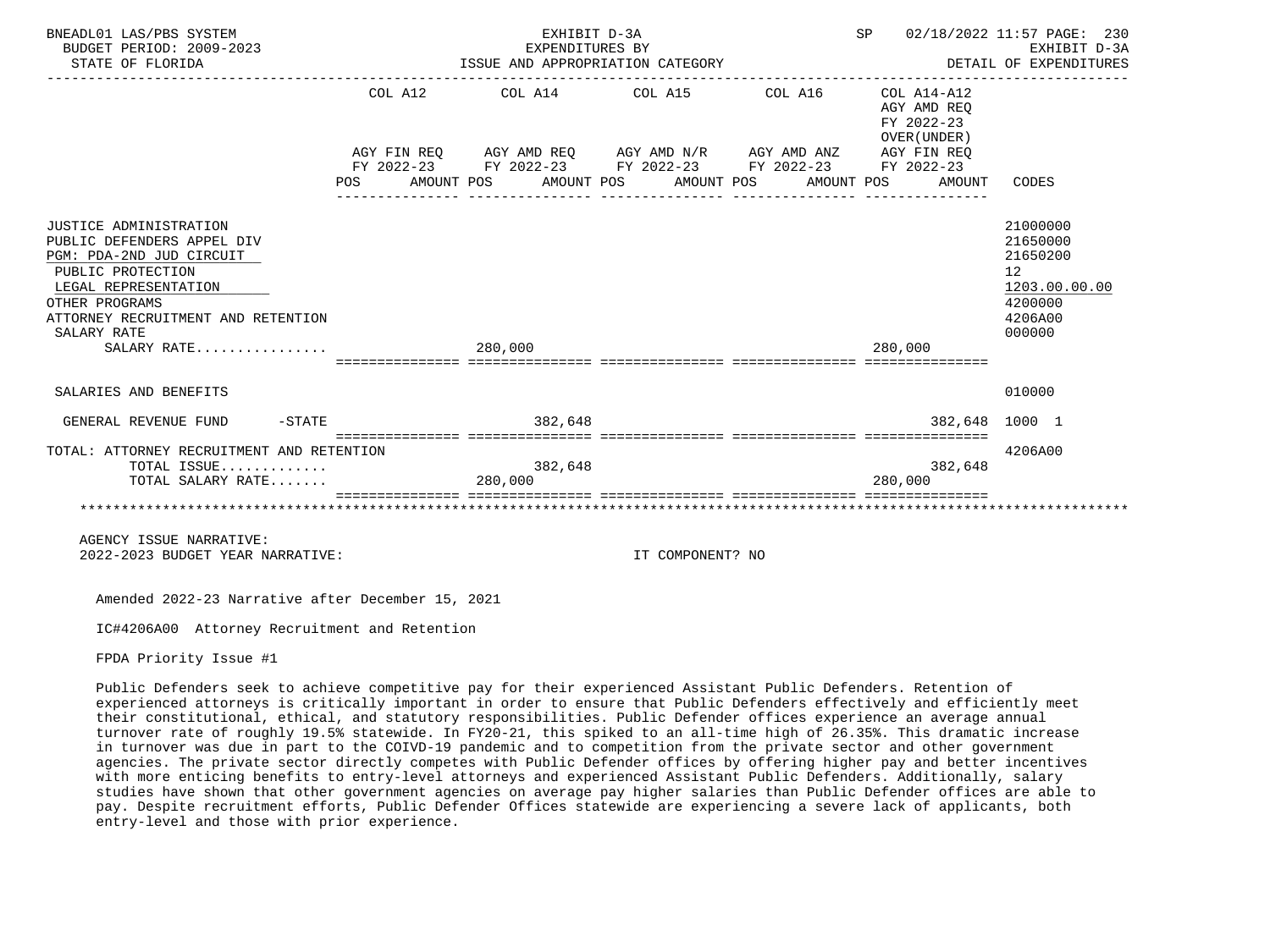| BNEADL01 LAS/PBS SYSTEM<br>BUDGET PERIOD: 2009-2023<br>STATE OF FLORIDA                                                                                                               | EXHIBIT D-3A<br>EXPENDITURES BY<br>ISSUE AND APPROPRIATION CATEGORY <b>Experience CONTA</b> DETAIL OF EXPENDITURES |  |  |         |         |                                                                                                                 |          |         | SP 02/18/2022 11:57 PAGE: 231                                               | EXHIBIT D-3A                                                                  |  |
|---------------------------------------------------------------------------------------------------------------------------------------------------------------------------------------|--------------------------------------------------------------------------------------------------------------------|--|--|---------|---------|-----------------------------------------------------------------------------------------------------------------|----------|---------|-----------------------------------------------------------------------------|-------------------------------------------------------------------------------|--|
|                                                                                                                                                                                       |                                                                                                                    |  |  |         |         | COL A12 COL A14 COL A15 COL A16                                                                                 |          |         | COL A14-A12<br>AGY AMD REO<br>FY 2022-23<br>OVER (UNDER )                   |                                                                               |  |
|                                                                                                                                                                                       |                                                                                                                    |  |  |         |         | AGY FIN REQ 6 AGY AMD REQ 6 AGY AMD N/R 6 AGY AMD ANZ<br>FY 2022-23 FY 2022-23 FY 2022-23 FY 2022-23 FY 2022-23 |          |         | AGY FIN REO<br>POS AMOUNT POS AMOUNT POS AMOUNT POS AMOUNT POS AMOUNT CODES |                                                                               |  |
| JUSTICE ADMINISTRATION<br>PUBLIC DEFENDERS APPEL DIV<br>PGM: PDA-2ND JUD CIRCUIT<br>PUBLIC PROTECTION<br>LEGAL REPRESENTATION<br>OTHER PROGRAMS<br>ATTORNEY RECRUITMENT AND RETENTION |                                                                                                                    |  |  |         |         |                                                                                                                 |          |         |                                                                             | 21000000<br>21650000<br>21650200<br>12<br>1203.00.00.00<br>4200000<br>4206A00 |  |
|                                                                                                                                                                                       | FY17-18                                                                                                            |  |  | FY18-19 | FY19-20 |                                                                                                                 | 3 yr avg | FY20-21 |                                                                             |                                                                               |  |

|           | ------ | -----    | --------- | $\sim$ $\sim$ $\sim$ $\sim$ $\sim$ $\sim$ $\sim$ | ------ |
|-----------|--------|----------|-----------|--------------------------------------------------|--------|
| STATEWIDE | 18.78% | 20.96%   | 18.78%    | 19.51%                                           | 26.35% |
| APPEALS   | 14.36% | 9.94%    | 14.36%    | 12.89%                                           | 12.42% |
| TRIALS    | 19.16% | $21.90*$ | 19.16%    | 20.07%                                           | 27.50% |
|           |        |          |           |                                                  |        |

 Additionally, the recent base salary increase to \$50,000 for starting attorneys has created serious salary compression issues for Assistant Public Defenders who have more experience than their entry level counterparts, with a lack of attrition to meet this compression advancement in pay.

 Public Defenders seek a competitive pay increase of \$10,000 for all Assistant Public Defenders and Chief Assistant Public Defenders positions (5901 and 5909 class codes respectively), to be distributed by the Public Defenders as necessary to recruit and retain qualified personnel. The calculation of this increase should be based on authorized positions, both filled and vacant, under the aforementioned class codes. The estimated cost of this increase statewide for the Florida Public Defender Association circuits is \$15.7 million, plus associated benefits.

 New General Revenue (GR) funds are requested because statewide the Indigent Criminal Defense Trust Fund (ICDTF) and Grants and Donations Trust Fund (G&DTF) will not have the recurring cash necessary to fund this issue long term.

This issue impacts all agency activities.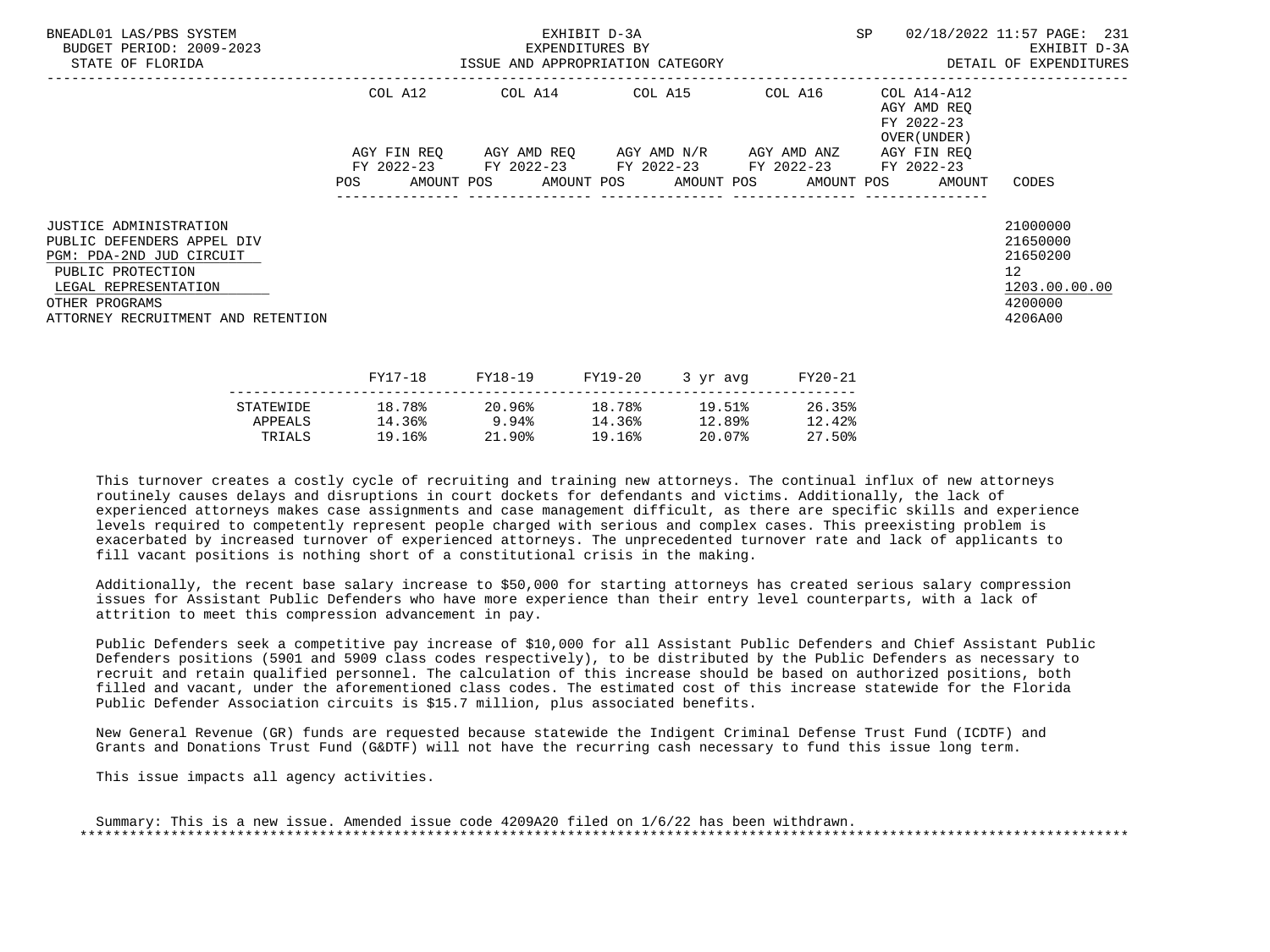| BNEADL01 LAS/PBS SYSTEM                                                                                                                                                                      |            | EXHIBIT D-3A                                                                                                                                                                                 |                                     |                              | SP 02/18/2022 11:57 PAGE: 232<br>EXHIBIT D-3A                               |              |                                                                               |
|----------------------------------------------------------------------------------------------------------------------------------------------------------------------------------------------|------------|----------------------------------------------------------------------------------------------------------------------------------------------------------------------------------------------|-------------------------------------|------------------------------|-----------------------------------------------------------------------------|--------------|-------------------------------------------------------------------------------|
| BUDGET PERIOD: 2009-2023<br>STATE OF FLORIDA                                                                                                                                                 |            | EXPENDITURES BY<br>ISSUE AND APPROPRIATION CATEGORY                                                                                                                                          |                                     |                              |                                                                             |              | DETAIL OF EXPENDITURES                                                        |
|                                                                                                                                                                                              | COL A12    | AGY FIN REQ AGY AMD REQ AGY AMD N/R AGY AMD ANZ AGY FIN REQ<br>FY 2022-23 FY 2022-23 FY 2022-23 FY 2022-23 FY 2022-23<br>POS AMOUNT POS AMOUNT POS AMOUNT POS AMOUNT POS<br>---------------- | COL A14 COL A15<br>________________ | COL A16<br>________________  | COL A14-A12<br>AGY AMD REO<br>FY 2022-23<br>OVER (UNDER)<br>_______________ | AMOUNT       | CODES                                                                         |
| <b>JUSTICE ADMINISTRATION</b><br>PUBLIC DEFENDERS APPEL DIV<br>PGM: PDA-2ND JUD CIRCUIT<br>PUBLIC PROTECTION<br>LEGAL REPRESENTATION<br>OTHER PROGRAMS<br>ATTORNEY RECRUITMENT AND RETENTION |            |                                                                                                                                                                                              |                                     |                              |                                                                             |              | 21000000<br>21650000<br>21650200<br>12<br>1203.00.00.00<br>4200000<br>4206A00 |
| POSITION DETAIL OF SALARIES AND BENEFITS:                                                                                                                                                    |            |                                                                                                                                                                                              |                                     |                              |                                                                             |              | LAPSE LAPSED SALARIES                                                         |
|                                                                                                                                                                                              | <b>FTE</b> | BASE RATE                                                                                                                                                                                    | ADDITIVES                           | <b>BENEFITS</b>              | SUBTOTAL                                                                    | $rac{1}{2}$  | AND BENEFITS                                                                  |
| A14 - AGY AMD REO FY 2022-23                                                                                                                                                                 |            |                                                                                                                                                                                              |                                     |                              |                                                                             |              |                                                                               |
| CHANGES TO CURRENTLY AUTHORIZED POSITIONS<br>RA01 RATE & SALARY ADJ - BENEFITS NO FTE                                                                                                        |            |                                                                                                                                                                                              |                                     |                              |                                                                             |              |                                                                               |
| N0001 001                                                                                                                                                                                    | 0.00       | 280,000                                                                                                                                                                                      |                                     | 102,648 382,648 0.00 382,648 |                                                                             |              |                                                                               |
| TOTALS FOR ISSUE BY FUND<br>1000 GENERAL REVENUE FUND                                                                                                                                        |            |                                                                                                                                                                                              |                                     |                              |                                                                             |              | 382,648<br>--------------                                                     |
|                                                                                                                                                                                              | 0.00       | 280,000                                                                                                                                                                                      |                                     | 102,648 382,648              |                                                                             |              | 382,648<br>==============                                                     |
|                                                                                                                                                                                              |            |                                                                                                                                                                                              |                                     |                              |                                                                             |              |                                                                               |
| TOTAL: LEGAL REPRESENTATION                                                                                                                                                                  |            |                                                                                                                                                                                              |                                     |                              |                                                                             |              | 1203.00.00.00                                                                 |
| BY FUND TYPE                                                                                                                                                                                 |            |                                                                                                                                                                                              |                                     |                              |                                                                             |              |                                                                               |
| GENERAL REVENUE FUND                                                                                                                                                                         |            | 382,648                                                                                                                                                                                      |                                     |                              |                                                                             | 382,648 1000 |                                                                               |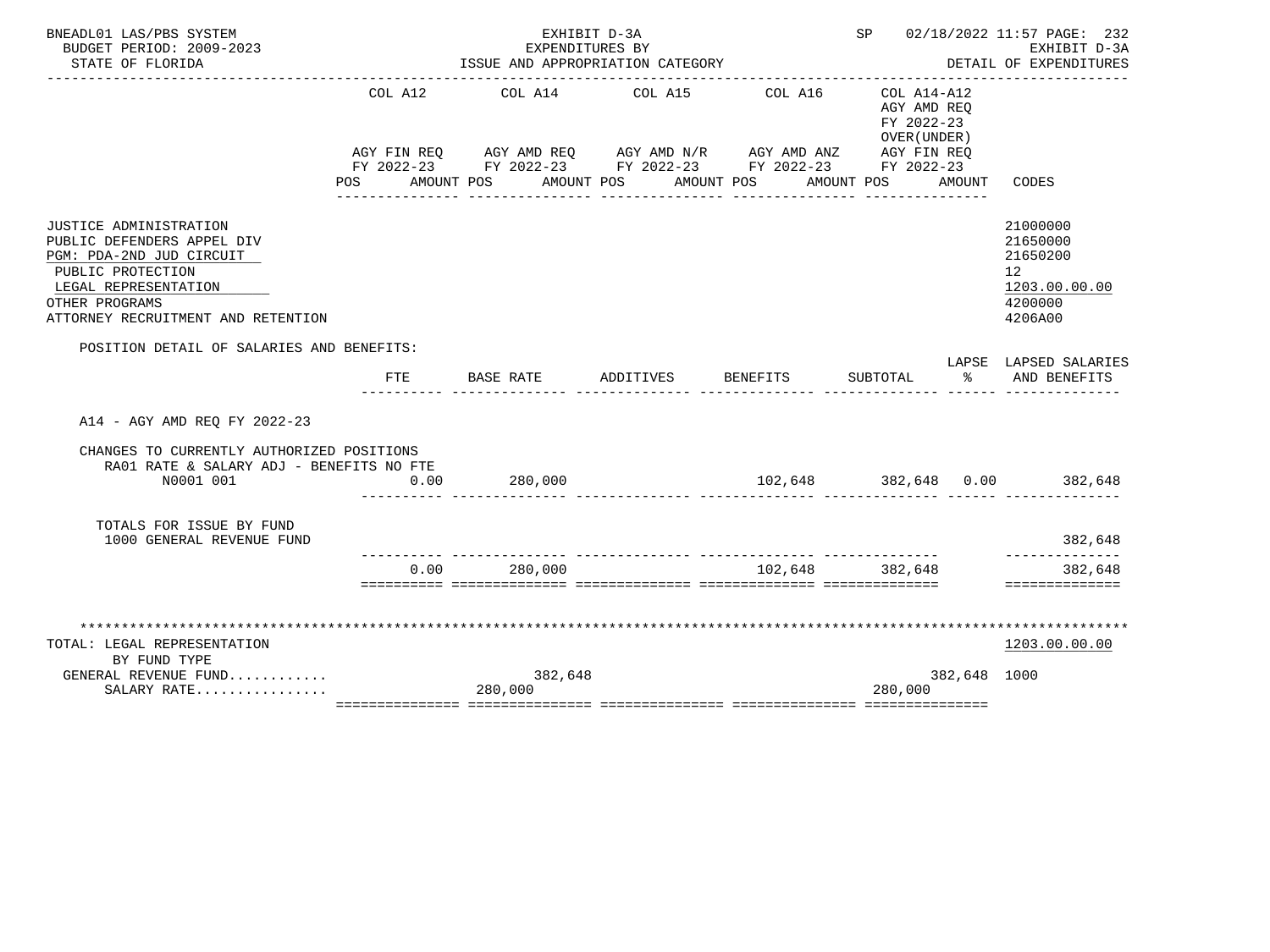| BNEADL01 LAS/PBS SYSTEM<br>BUDGET PERIOD: 2009-2023<br>STATE OF FLORIDA                                                                                                                                             |            |         | EXHIBIT D-3A<br>EXPENDITURES BY<br>ISSUE AND APPROPRIATION CATEGORY<br>------------------------------------                                                                                                                   |                  | SP 02/18/2022 11:57 PAGE: 233<br>EXHIBIT D-3A<br>EXHIBII D-3A<br>DETAIL OF EXPENDITURES |                                                     |                                                                                     |               |
|---------------------------------------------------------------------------------------------------------------------------------------------------------------------------------------------------------------------|------------|---------|-------------------------------------------------------------------------------------------------------------------------------------------------------------------------------------------------------------------------------|------------------|-----------------------------------------------------------------------------------------|-----------------------------------------------------|-------------------------------------------------------------------------------------|---------------|
|                                                                                                                                                                                                                     | <b>POS</b> |         | $COL A12$ $COL A14$ $COL A15$ $COL A16$ $COL A14-A12$<br>AGY FIN REQ AGY AMD REQ AGY AMD N/R AGY AMD ANZ AGY FIN REQ<br>FY 2022-23 FY 2022-23 FY 2022-23 FY 2022-23 FY 2022-23<br>AMOUNT POS AMOUNT POS AMOUNT POS AMOUNT POS |                  |                                                                                         | AGY AMD REO<br>FY 2022-23<br>OVER (UNDER)<br>AMOUNT | CODES                                                                               |               |
| JUSTICE ADMINISTRATION<br>PUBLIC DEFENDERS APPEL DIV<br>PGM: PDA-7TH JUD CIRCUIT<br>PUBLIC PROTECTION<br>LEGAL REPRESENTATION<br>OTHER PROGRAMS<br>ATTORNEY RECRUITMENT AND RETENTION<br>SALARY RATE<br>SALARY RATE |            | 260,000 |                                                                                                                                                                                                                               |                  |                                                                                         | 260.000                                             | 21000000<br>21650000<br>21650700<br>12 <sup>°</sup><br>4200000<br>4206A00<br>000000 | 1203.00.00.00 |
| SALARIES AND BENEFITS                                                                                                                                                                                               |            |         |                                                                                                                                                                                                                               |                  |                                                                                         |                                                     | 010000                                                                              |               |
| $-STATE$<br>GENERAL REVENUE FUND                                                                                                                                                                                    |            |         | 355,316                                                                                                                                                                                                                       |                  |                                                                                         | 355,316 1000 1                                      |                                                                                     |               |
| TOTAL: ATTORNEY RECRUITMENT AND RETENTION<br>TOTAL ISSUE<br>TOTAL SALARY RATE                                                                                                                                       |            | 260,000 | 355,316                                                                                                                                                                                                                       |                  |                                                                                         | 355,316<br>260,000                                  | 4206A00                                                                             |               |
| AGENCY ISSUE NARRATIVE:<br>2022-2023 BUDGET YEAR NARRATIVE:                                                                                                                                                         |            |         |                                                                                                                                                                                                                               | IT COMPONENT? NO |                                                                                         |                                                     |                                                                                     |               |

IC#4206A00 Attorney Recruitment and Retention

FPDA Priority Issue #1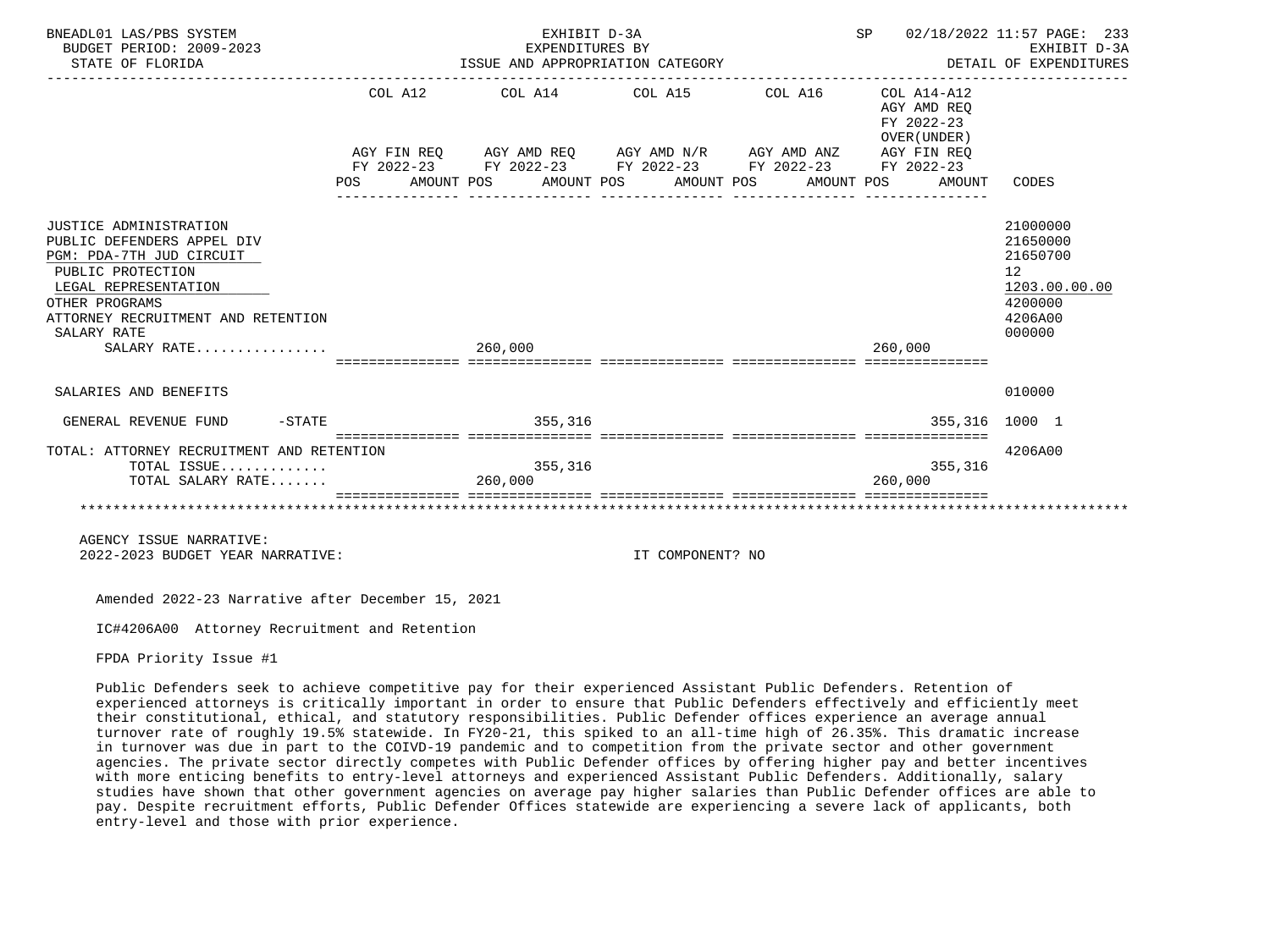| BNEADL01 LAS/PBS SYSTEM<br>BUDGET PERIOD: 2009-2023<br>STATE OF FLORIDA                                                                                                               | EXHIBIT D-3A<br>EXPENDITURES BY<br>ISSUE AND APPROPRIATION CATEGORY |  |  |                 |  |                                                                                                | SP      |  | 02/18/2022 11:57 PAGE: 234<br>EXHIBIT D-3A<br>DETAIL OF EXPENDITURES                |                                                                                            |
|---------------------------------------------------------------------------------------------------------------------------------------------------------------------------------------|---------------------------------------------------------------------|--|--|-----------------|--|------------------------------------------------------------------------------------------------|---------|--|-------------------------------------------------------------------------------------|--------------------------------------------------------------------------------------------|
|                                                                                                                                                                                       | COL A12                                                             |  |  |                 |  | COL A14 COL A15 COL A16                                                                        |         |  | COL A14-A12<br>AGY AMD REQ<br>FY 2022-23<br>OVER (UNDER )                           |                                                                                            |
|                                                                                                                                                                                       |                                                                     |  |  |                 |  | AGY FIN REQ AGY AMD REQ AGY AMD N/R AGY AMD ANZ<br>FY 2022-23 FY 2022-23 FY 2022-23 FY 2022-23 |         |  | AGY FIN REO<br>FY 2022-23<br>POS AMOUNT POS AMOUNT POS AMOUNT POS AMOUNT POS AMOUNT | CODES                                                                                      |
| JUSTICE ADMINISTRATION<br>PUBLIC DEFENDERS APPEL DIV<br>PGM: PDA-7TH JUD CIRCUIT<br>PUBLIC PROTECTION<br>LEGAL REPRESENTATION<br>OTHER PROGRAMS<br>ATTORNEY RECRUITMENT AND RETENTION |                                                                     |  |  |                 |  |                                                                                                |         |  |                                                                                     | 21000000<br>21650000<br>21650700<br>12 <sup>7</sup><br>1203.00.00.00<br>4200000<br>4206A00 |
|                                                                                                                                                                                       | FY17-18                                                             |  |  | FY18-19 FY19-20 |  | 3 yr avg                                                                                       | FY20-21 |  |                                                                                     |                                                                                            |

|           | - - - <i>-</i> - - - | ----- <b>---</b> | ---- <i>-</i> -- | $J + M + M$ | ------ |
|-----------|----------------------|------------------|------------------|-------------|--------|
| STATEWIDE | 18.78%               | 20.96%           | 18.78%           | 19.51%      | 26.35% |
| APPEALS   | 14.36%               | 9.94%            | 14.36%           | 12.89%      | 12.42% |
| TRIALS    | 19.16%               | $21.90\%$        | 19.16%           | 20.07%      | 27.50% |
|           |                      |                  |                  |             |        |

 Additionally, the recent base salary increase to \$50,000 for starting attorneys has created serious salary compression issues for Assistant Public Defenders who have more experience than their entry level counterparts, with a lack of attrition to meet this compression advancement in pay.

 Public Defenders seek a competitive pay increase of \$10,000 for all Assistant Public Defenders and Chief Assistant Public Defenders positions (5901 and 5909 class codes respectively), to be distributed by the Public Defenders as necessary to recruit and retain qualified personnel. The calculation of this increase should be based on authorized positions, both filled and vacant, under the aforementioned class codes. The estimated cost of this increase statewide for the Florida Public Defender Association circuits is \$15.7 million, plus associated benefits.

 New General Revenue (GR) funds are requested because statewide the Indigent Criminal Defense Trust Fund (ICDTF) and Grants and Donations Trust Fund (G&DTF) will not have the recurring cash necessary to fund this issue long term.

This issue impacts all agency activities.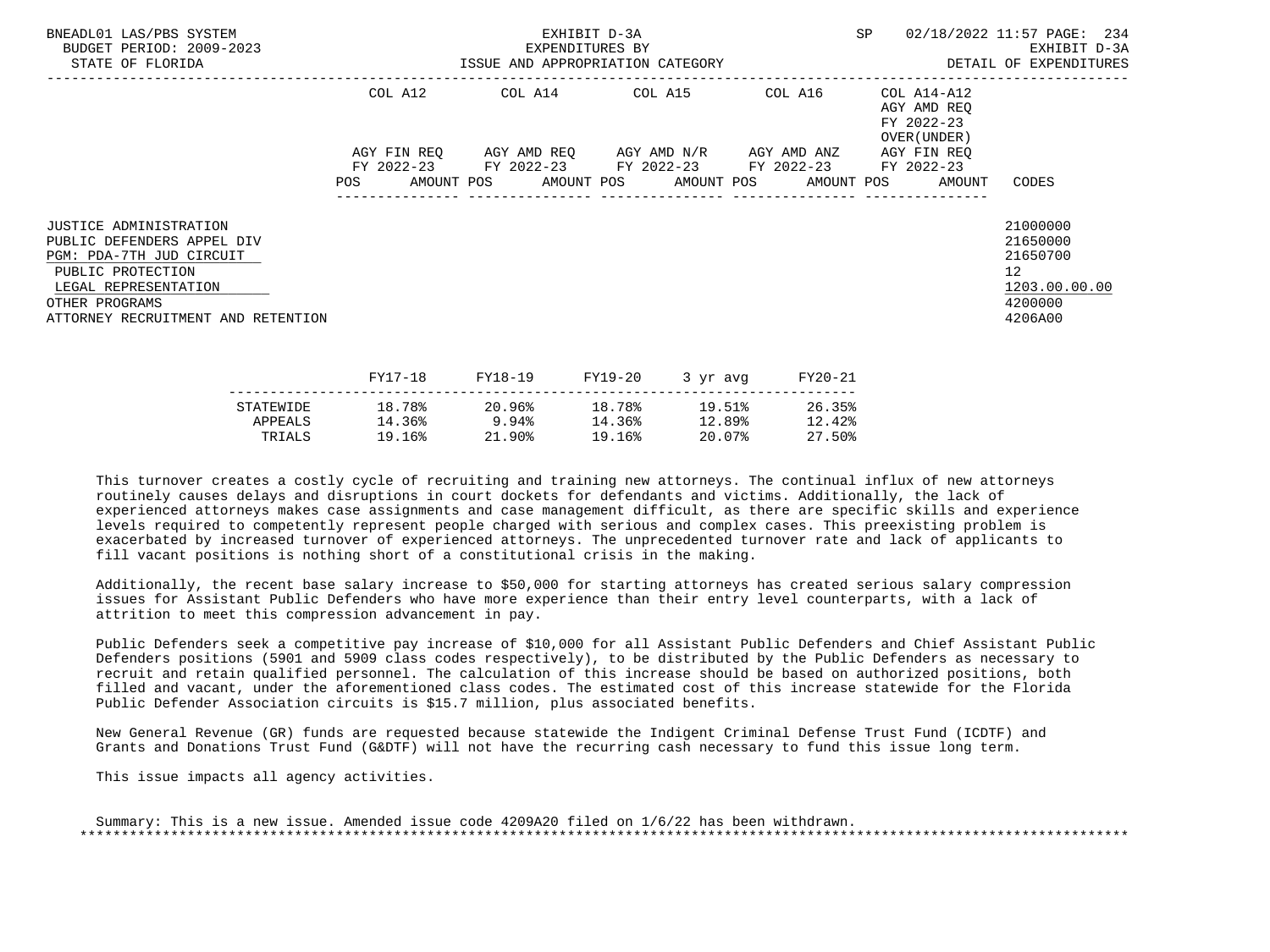| BNEADL01 LAS/PBS SYSTEM<br>BUDGET PERIOD: 2009-2023                                                                                                                                   |         | EXHIBIT D-3A<br>EXPENDITURES BY                                                                                                                                                           |                                    |                             | SP 02/18/2022 11:57 PAGE: 235<br>EXHIBIT D-3A                               |              |                                                                                            |
|---------------------------------------------------------------------------------------------------------------------------------------------------------------------------------------|---------|-------------------------------------------------------------------------------------------------------------------------------------------------------------------------------------------|------------------------------------|-----------------------------|-----------------------------------------------------------------------------|--------------|--------------------------------------------------------------------------------------------|
| STATE OF FLORIDA                                                                                                                                                                      |         | ISSUE AND APPROPRIATION CATEGORY                                                                                                                                                          |                                    |                             | DETAIL OF EXPENDITURES                                                      |              |                                                                                            |
|                                                                                                                                                                                       | COL A12 | AGY FIN REQ AGY AMD REQ AGY AMD N/R AGY AMD ANZ AGY FIN REQ<br>FY 2022-23 FY 2022-23 FY 2022-23 FY 2022-23 FY 2022-23<br>POS AMOUNT POS AMOUNT POS AMOUNT POS AMOUNT POS<br>------------- | COL A14 COL A15<br>_______________ | COL A16<br>_______________  | COL A14-A12<br>AGY AMD REO<br>FY 2022-23<br>OVER (UNDER)<br>--------------- | AMOUNT       | CODES                                                                                      |
| JUSTICE ADMINISTRATION<br>PUBLIC DEFENDERS APPEL DIV<br>PGM: PDA-7TH JUD CIRCUIT<br>PUBLIC PROTECTION<br>LEGAL REPRESENTATION<br>OTHER PROGRAMS<br>ATTORNEY RECRUITMENT AND RETENTION |         |                                                                                                                                                                                           |                                    |                             |                                                                             |              | 21000000<br>21650000<br>21650700<br>12 <sup>°</sup><br>1203.00.00.00<br>4200000<br>4206A00 |
| POSITION DETAIL OF SALARIES AND BENEFITS:                                                                                                                                             |         |                                                                                                                                                                                           |                                    |                             |                                                                             |              | LAPSE LAPSED SALARIES                                                                      |
|                                                                                                                                                                                       | FTE     | BASE RATE                                                                                                                                                                                 | ADDITIVES                          | <b>BENEFITS</b>             | SUBTOTAL %                                                                  |              | AND BENEFITS                                                                               |
| A14 - AGY AMD REO FY 2022-23                                                                                                                                                          |         |                                                                                                                                                                                           |                                    |                             |                                                                             |              |                                                                                            |
| CHANGES TO CURRENTLY AUTHORIZED POSITIONS<br>RA01 RATE & SALARY ADJ - BENEFITS NO FTE                                                                                                 |         |                                                                                                                                                                                           |                                    |                             |                                                                             |              |                                                                                            |
| N0001 001                                                                                                                                                                             | 0.00    | 260,000                                                                                                                                                                                   |                                    | 95,316 355,316 0.00 355,316 |                                                                             |              |                                                                                            |
| TOTALS FOR ISSUE BY FUND<br>1000 GENERAL REVENUE FUND                                                                                                                                 |         |                                                                                                                                                                                           |                                    |                             |                                                                             |              | 355,316<br>--------------                                                                  |
|                                                                                                                                                                                       | 0.00    | 260,000                                                                                                                                                                                   |                                    |                             | 95,316 355,316                                                              |              | 355,316<br>==============                                                                  |
|                                                                                                                                                                                       |         |                                                                                                                                                                                           |                                    |                             |                                                                             |              |                                                                                            |
| TOTAL: LEGAL REPRESENTATION                                                                                                                                                           |         |                                                                                                                                                                                           |                                    |                             |                                                                             |              | 1203.00.00.00                                                                              |
| BY FUND TYPE                                                                                                                                                                          |         |                                                                                                                                                                                           |                                    |                             |                                                                             |              |                                                                                            |
| GENERAL REVENUE FUND<br>SALARY RATE                                                                                                                                                   |         | 355,316<br>260,000                                                                                                                                                                        |                                    |                             | 260,000                                                                     | 355,316 1000 |                                                                                            |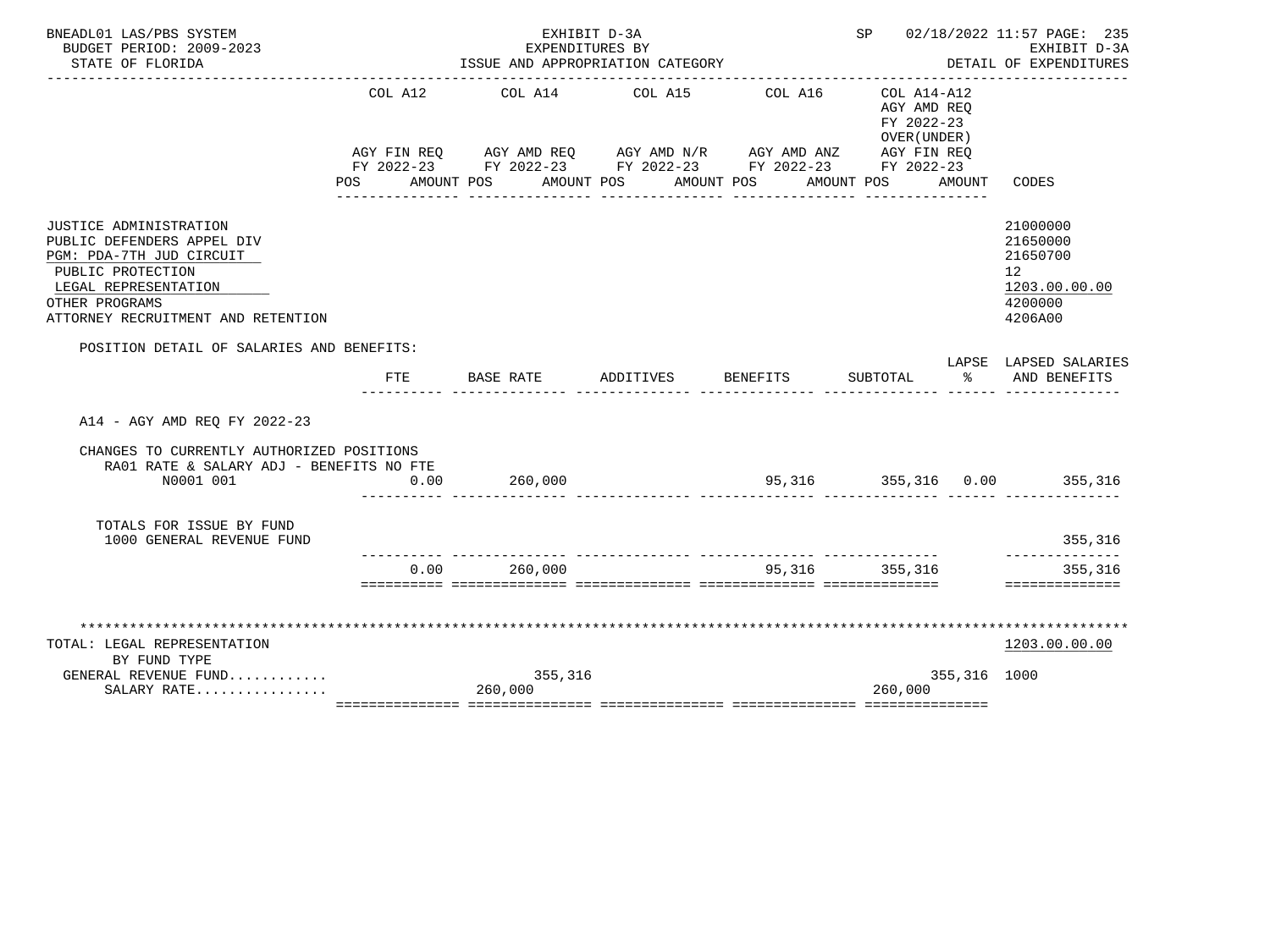| BNEADL01 LAS/PBS SYSTEM<br>BUDGET PERIOD: 2009-2023<br>STATE OF FLORIDA                                                                                                                                              | EXHIBIT D-3A<br>EXPENDITURES BY<br>ISSUE AND APPROPRIATION CATEGORY<br>------------------------------------                                                                                                                       | SP 02/18/2022 11:57 PAGE: 236<br>DETAIL OF EXPENDITURES<br>--------------------------------- | EXHIBIT D-3A                                        |                                                                                                      |
|----------------------------------------------------------------------------------------------------------------------------------------------------------------------------------------------------------------------|-----------------------------------------------------------------------------------------------------------------------------------------------------------------------------------------------------------------------------------|----------------------------------------------------------------------------------------------|-----------------------------------------------------|------------------------------------------------------------------------------------------------------|
|                                                                                                                                                                                                                      | $COL A12$ $COL A14$ $COL A15$ $COL A16$ $COL A14-A12$<br>AGY FIN REQ AGY AMD REQ AGY AMD N/R AGY AMD ANZ AGY FIN REQ<br>FY 2022-23 FY 2022-23 FY 2022-23 FY 2022-23 FY 2022-23<br>POS AMOUNT POS AMOUNT POS AMOUNT POS AMOUNT POS |                                                                                              | AGY AMD REO<br>FY 2022-23<br>OVER (UNDER)<br>AMOUNT | CODES                                                                                                |
| JUSTICE ADMINISTRATION<br>PUBLIC DEFENDERS APPEL DIV<br>PGM: PDA-10TH JUD CIRCUIT<br>PUBLIC PROTECTION<br>LEGAL REPRESENTATION<br>OTHER PROGRAMS<br>ATTORNEY RECRUITMENT AND RETENTION<br>SALARY RATE<br>SALARY RATE | 250,000                                                                                                                                                                                                                           |                                                                                              | 250,000                                             | 21000000<br>21650000<br>21651000<br>12 <sup>°</sup><br>1203.00.00.00<br>4200000<br>4206A00<br>000000 |
| SALARIES AND BENEFITS                                                                                                                                                                                                |                                                                                                                                                                                                                                   |                                                                                              |                                                     | 010000                                                                                               |
| $-STATE$<br>GENERAL REVENUE FUND                                                                                                                                                                                     | 341,650                                                                                                                                                                                                                           |                                                                                              | 341,650 1000 1                                      |                                                                                                      |
| TOTAL: ATTORNEY RECRUITMENT AND RETENTION<br>TOTAL ISSUE<br>TOTAL SALARY RATE                                                                                                                                        | 341,650<br>250,000                                                                                                                                                                                                                |                                                                                              | 341,650<br>250,000                                  | 4206A00                                                                                              |
| AGENCY ISSUE NARRATIVE:<br>2022-2023 BUDGET YEAR NARRATIVE:                                                                                                                                                          |                                                                                                                                                                                                                                   | IT COMPONENT? NO                                                                             |                                                     |                                                                                                      |

IC#4206A00 Attorney Recruitment and Retention

FPDA Priority Issue #1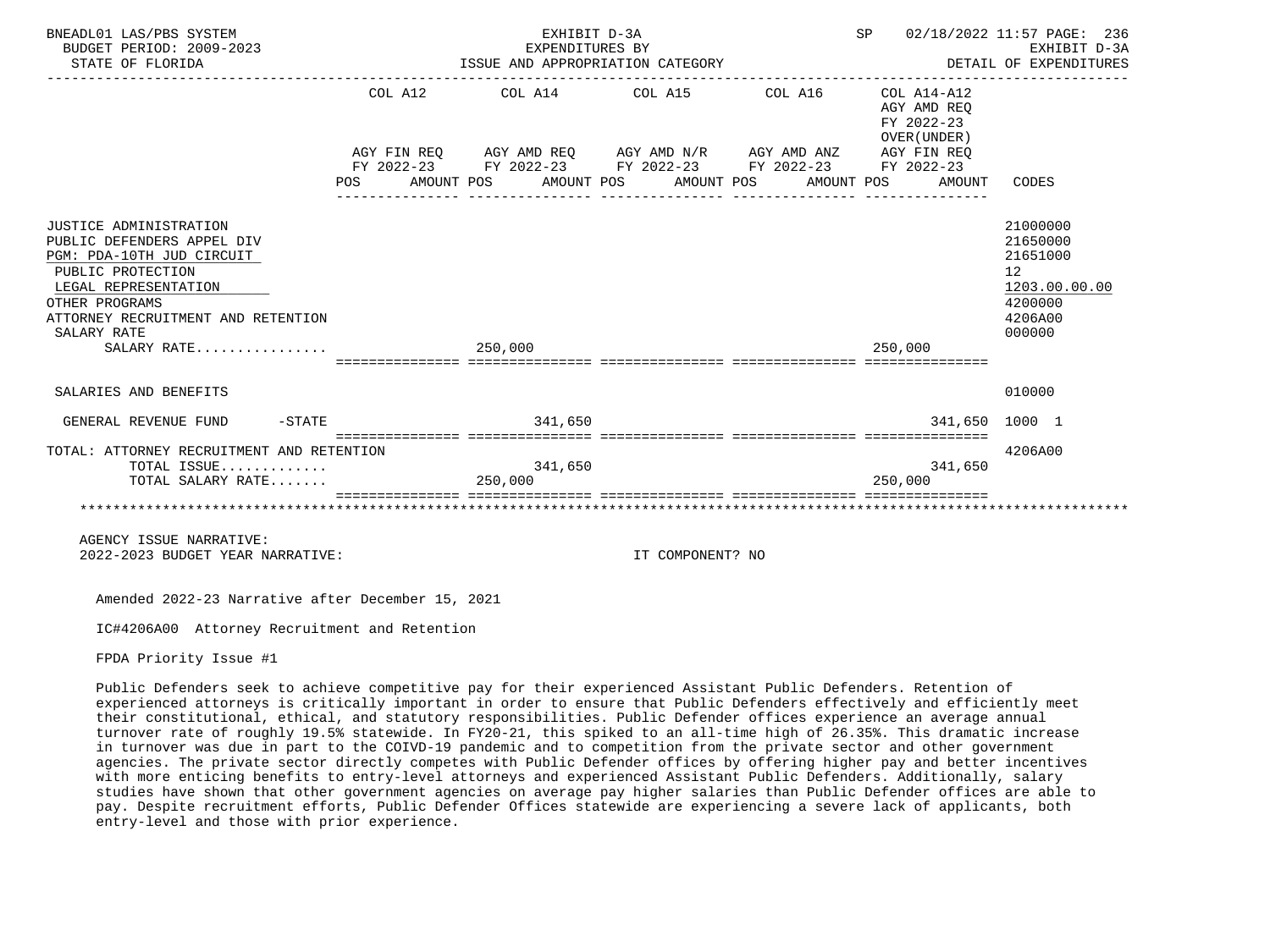| BNEADL01 LAS/PBS SYSTEM<br>BUDGET PERIOD: 2009-2023<br>STATE OF FLORIDA                                                                                                                | EXHIBIT D-3A<br>EXPENDITURES BY<br>ISSUE AND APPROPRIATION CATEGORY |         |  |  |  |                                                                                                |         | SP 02/18/2022 11:57 PAGE: 237<br>EXHIBIT D-3A<br>DETAIL OF EXPENDITURES                   |                                                                               |
|----------------------------------------------------------------------------------------------------------------------------------------------------------------------------------------|---------------------------------------------------------------------|---------|--|--|--|------------------------------------------------------------------------------------------------|---------|-------------------------------------------------------------------------------------------|-------------------------------------------------------------------------------|
|                                                                                                                                                                                        |                                                                     |         |  |  |  | COL A12 COL A14 COL A15 COL A16                                                                |         | COL A14-A12<br>AGY AMD REO<br>FY 2022-23<br>OVER (UNDER )                                 |                                                                               |
|                                                                                                                                                                                        |                                                                     |         |  |  |  | AGY FIN REO AGY AMD REO AGY AMD N/R AGY AMD ANZ<br>FY 2022-23 FY 2022-23 FY 2022-23 FY 2022-23 |         | AGY FIN REO<br>FY 2022-23<br>POS AMOUNT POS AMOUNT POS AMOUNT POS AMOUNT POS AMOUNT CODES |                                                                               |
| JUSTICE ADMINISTRATION<br>PUBLIC DEFENDERS APPEL DIV<br>PGM: PDA-10TH JUD CIRCUIT<br>PUBLIC PROTECTION<br>LEGAL REPRESENTATION<br>OTHER PROGRAMS<br>ATTORNEY RECRUITMENT AND RETENTION |                                                                     |         |  |  |  |                                                                                                |         |                                                                                           | 21000000<br>21650000<br>21651000<br>12<br>1203.00.00.00<br>4200000<br>4206A00 |
|                                                                                                                                                                                        |                                                                     | FY17-18 |  |  |  | FY18-19 FY19-20 3 yr avq                                                                       | FY20-21 |                                                                                           |                                                                               |

|           | ------ | -----  | --------- | $\sim$ $\sim$ $\sim$ $\sim$ $\sim$ $\sim$ $\sim$ | ------ |
|-----------|--------|--------|-----------|--------------------------------------------------|--------|
| STATEWIDE | 18.78% | 20.96% | 18.78%    | 19.51%                                           | 26.35% |
| APPEALS   | 14.36% | 9.94%  | 14.36%    | 12.89%                                           | 12.42% |
| TRIALS    | 19.16% | 21.90% | 19.16%    | 20.07%                                           | 27.50% |
|           |        |        |           |                                                  |        |

 Additionally, the recent base salary increase to \$50,000 for starting attorneys has created serious salary compression issues for Assistant Public Defenders who have more experience than their entry level counterparts, with a lack of attrition to meet this compression advancement in pay.

 Public Defenders seek a competitive pay increase of \$10,000 for all Assistant Public Defenders and Chief Assistant Public Defenders positions (5901 and 5909 class codes respectively), to be distributed by the Public Defenders as necessary to recruit and retain qualified personnel. The calculation of this increase should be based on authorized positions, both filled and vacant, under the aforementioned class codes. The estimated cost of this increase statewide for the Florida Public Defender Association circuits is \$15.7 million, plus associated benefits.

 New General Revenue (GR) funds are requested because statewide the Indigent Criminal Defense Trust Fund (ICDTF) and Grants and Donations Trust Fund (G&DTF) will not have the recurring cash necessary to fund this issue long term.

This issue impacts all agency activities.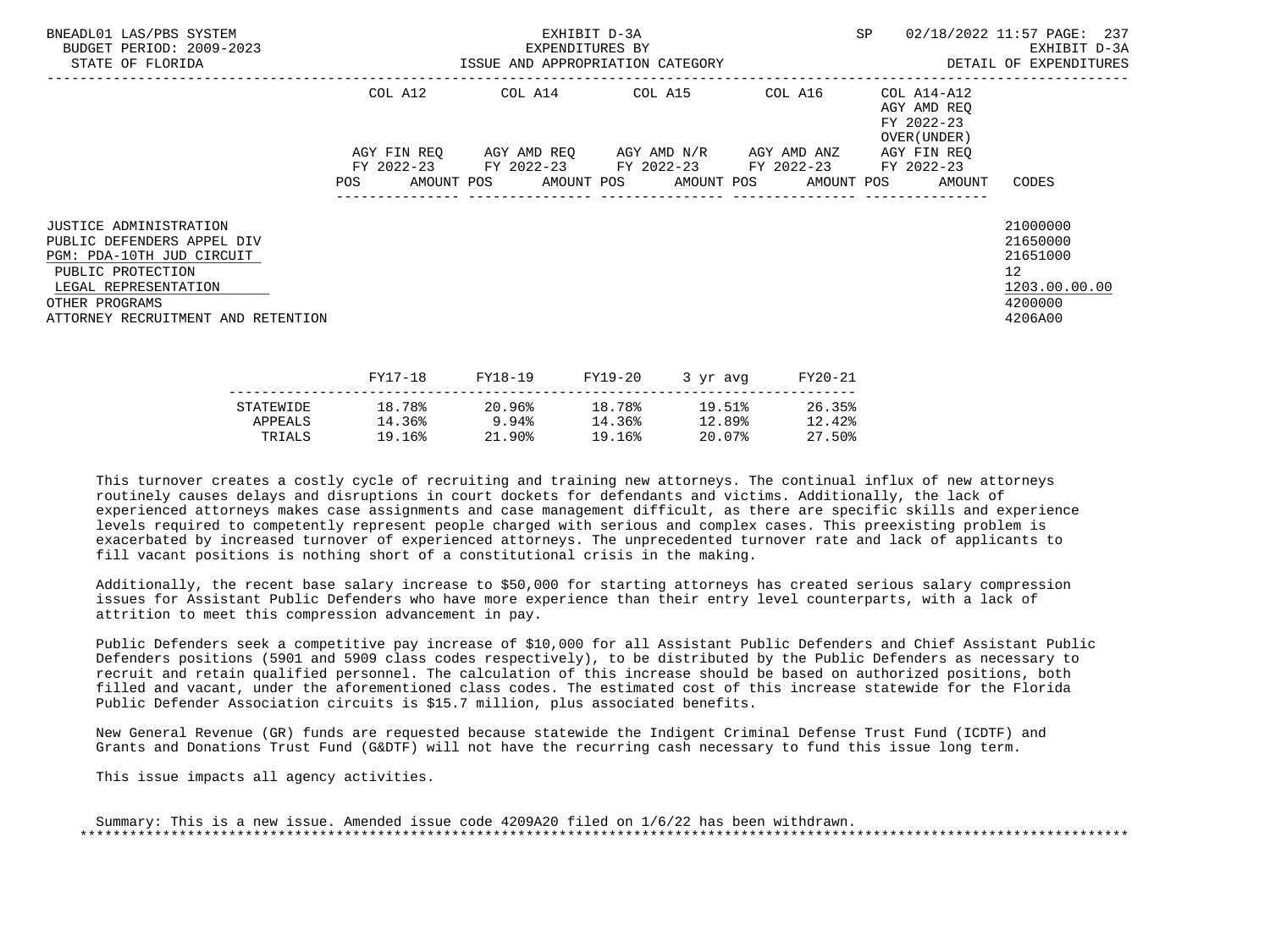| BNEADL01 LAS/PBS SYSTEM<br>BUDGET PERIOD: 2009-2023                                                                                                                                           |            | EXHIBIT D-3A<br>EXPENDITURES BY                                                                                                                                                              |                                     |                             | SP 02/18/2022 11:57 PAGE: 238<br>EXHIBIT D-3A                               |               |                                                                               |
|-----------------------------------------------------------------------------------------------------------------------------------------------------------------------------------------------|------------|----------------------------------------------------------------------------------------------------------------------------------------------------------------------------------------------|-------------------------------------|-----------------------------|-----------------------------------------------------------------------------|---------------|-------------------------------------------------------------------------------|
| STATE OF FLORIDA                                                                                                                                                                              |            | ISSUE AND APPROPRIATION CATEGORY                                                                                                                                                             |                                     |                             |                                                                             |               | DETAIL OF EXPENDITURES                                                        |
|                                                                                                                                                                                               | COL A12    | AGY FIN REQ AGY AMD REQ AGY AMD N/R AGY AMD ANZ AGY FIN REQ<br>FY 2022-23 FY 2022-23 FY 2022-23 FY 2022-23 FY 2022-23<br>POS AMOUNT POS AMOUNT POS AMOUNT POS AMOUNT POS<br>---------------- | COL A14 COL A15<br>________________ | COL A16<br>________________ | COL A14-A12<br>AGY AMD REO<br>FY 2022-23<br>OVER (UNDER)<br>_______________ | AMOUNT        | CODES                                                                         |
| <b>JUSTICE ADMINISTRATION</b><br>PUBLIC DEFENDERS APPEL DIV<br>PGM: PDA-10TH JUD CIRCUIT<br>PUBLIC PROTECTION<br>LEGAL REPRESENTATION<br>OTHER PROGRAMS<br>ATTORNEY RECRUITMENT AND RETENTION |            |                                                                                                                                                                                              |                                     |                             |                                                                             |               | 21000000<br>21650000<br>21651000<br>12<br>1203.00.00.00<br>4200000<br>4206A00 |
| POSITION DETAIL OF SALARIES AND BENEFITS:                                                                                                                                                     |            |                                                                                                                                                                                              |                                     |                             |                                                                             |               | LAPSE LAPSED SALARIES                                                         |
|                                                                                                                                                                                               | <b>FTE</b> | BASE RATE                                                                                                                                                                                    | ADDITIVES                           | <b>BENEFITS</b>             | SUBTOTAL                                                                    | $\sim$ $\sim$ | AND BENEFITS                                                                  |
| A14 - AGY AMD REO FY 2022-23                                                                                                                                                                  |            |                                                                                                                                                                                              |                                     |                             |                                                                             |               |                                                                               |
| CHANGES TO CURRENTLY AUTHORIZED POSITIONS<br>RA01 RATE & SALARY ADJ - BENEFITS NO FTE                                                                                                         |            |                                                                                                                                                                                              |                                     |                             |                                                                             |               |                                                                               |
| N0001 001                                                                                                                                                                                     | 0.00       | 250,000                                                                                                                                                                                      |                                     |                             |                                                                             |               | 91,650 341,650 0.00 341,650                                                   |
| TOTALS FOR ISSUE BY FUND<br>1000 GENERAL REVENUE FUND                                                                                                                                         |            | .i ililililililili titulilililili tuttililililili titulilililili                                                                                                                             |                                     |                             |                                                                             |               | 341,650<br>--------------                                                     |
|                                                                                                                                                                                               | 0.00       | 250,000                                                                                                                                                                                      |                                     |                             | 91,650 341,650                                                              |               | 341,650<br>==============                                                     |
|                                                                                                                                                                                               |            |                                                                                                                                                                                              |                                     |                             |                                                                             |               |                                                                               |
| TOTAL: LEGAL REPRESENTATION                                                                                                                                                                   |            |                                                                                                                                                                                              |                                     |                             |                                                                             |               | 1203.00.00.00                                                                 |
| BY FUND TYPE                                                                                                                                                                                  |            |                                                                                                                                                                                              |                                     |                             |                                                                             |               |                                                                               |
| GENERAL REVENUE FUND<br>SALARY RATE                                                                                                                                                           |            | 341,650<br>250,000                                                                                                                                                                           |                                     |                             | 250,000                                                                     | 341,650 1000  |                                                                               |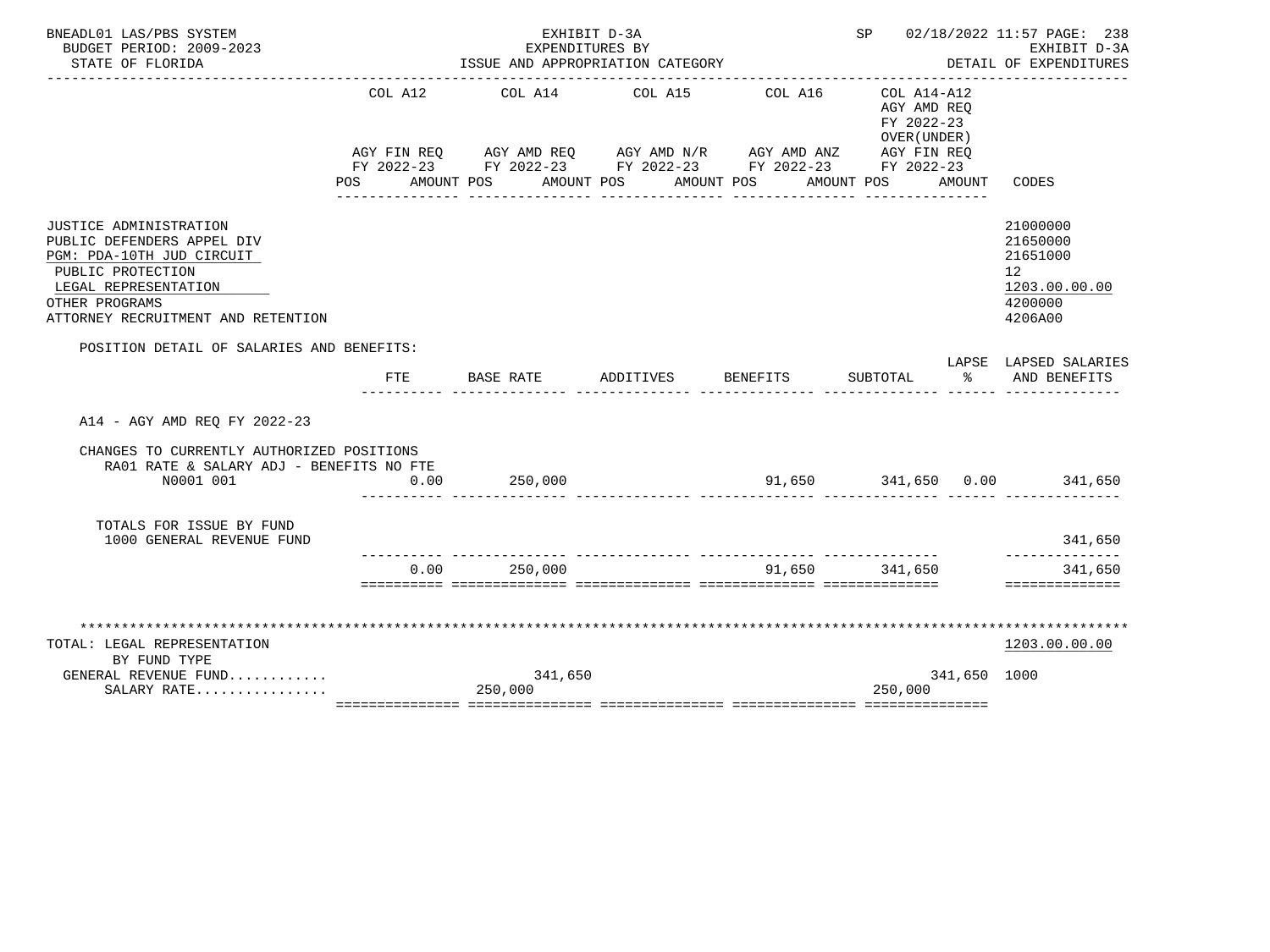| BNEADL01 LAS/PBS SYSTEM<br>BUDGET PERIOD: 2009-2023<br>STATE OF FLORIDA      |     |         |         | EXHIBIT D-3A<br>EXPENDITURES BY | ISSUE AND APPROPRIATION CATEGORY |                                                             | SP      |                                                          | 02/18/2022 11:57 PAGE: 239<br>EXHIBIT D-3A<br>DETAIL OF EXPENDITURES |
|------------------------------------------------------------------------------|-----|---------|---------|---------------------------------|----------------------------------|-------------------------------------------------------------|---------|----------------------------------------------------------|----------------------------------------------------------------------|
|                                                                              |     |         |         |                                 |                                  |                                                             |         |                                                          |                                                                      |
|                                                                              |     |         |         |                                 |                                  | COL A12 COL A14 COL A15 COL A16                             |         | COL A14-A12<br>AGY AMD REO<br>FY 2022-23<br>OVER (UNDER) |                                                                      |
|                                                                              |     |         |         |                                 |                                  | AGY FIN REQ AGY AMD REQ AGY AMD N/R AGY AMD ANZ AGY FIN REQ |         |                                                          |                                                                      |
|                                                                              | POS |         |         |                                 | AMOUNT POS AMOUNT POS AMOUNT POS | FY 2022-23 FY 2022-23 FY 2022-23 FY 2022-23<br>AMOUNT POS   |         | FY 2022-23<br>AMOUNT                                     | CODES                                                                |
| JUSTICE ADMINISTRATION                                                       |     |         |         |                                 |                                  |                                                             |         |                                                          | 21000000                                                             |
| PUBLIC DEFENDERS APPEL DIV<br>PGM: PDA-11TH JUD CIRCUIT<br>PUBLIC PROTECTION |     |         |         |                                 |                                  |                                                             |         |                                                          | 21650000<br>21651100<br>12                                           |
| LEGAL REPRESENTATION<br>OTHER PROGRAMS                                       |     |         |         |                                 |                                  |                                                             |         |                                                          | 1203.00.00.00<br>4200000                                             |
| COMPETITIVE AREA DIFFERENTIAL<br>FUNDING                                     |     |         |         |                                 |                                  |                                                             |         |                                                          | 4200A60                                                              |
| SALARY RATE<br>SALARY RATE                                                   |     | 120,000 |         |                                 |                                  |                                                             | 120,000 |                                                          | 000000                                                               |
|                                                                              |     |         |         |                                 |                                  |                                                             |         |                                                          |                                                                      |
| SALARIES AND BENEFITS                                                        |     |         |         |                                 |                                  |                                                             |         |                                                          | 010000                                                               |
| GENERAL REVENUE FUND<br>$-$ STATE                                            |     |         |         | 163,992                         |                                  |                                                             |         | 163.992                                                  | 1000 1                                                               |
| TOTAL: COMPETITIVE AREA DIFFERENTIAL<br>FUNDING                              |     |         |         |                                 |                                  |                                                             |         |                                                          | 4200A60                                                              |
| TOTAL ISSUE<br>TOTAL SALARY RATE                                             |     |         | 120,000 | 163,992                         |                                  |                                                             | 120,000 | 163,992                                                  |                                                                      |
|                                                                              |     |         |         |                                 |                                  |                                                             |         |                                                          |                                                                      |
| AGENCY ISSUE NARRATIVE:                                                      |     |         |         |                                 |                                  |                                                             |         |                                                          |                                                                      |
| 2022-2023 BUDGET YEAR NARRATIVE:                                             |     |         |         |                                 | IT COMPONENT? NO                 |                                                             |         |                                                          |                                                                      |

 Salary and benefits and associated rate funding is requested to support a Comparative Area Differential for all Assistant Public Defenders (APD). The rationale for paying comparative area differentials is that the cost of living is higher in certain parts of the state. The substantial difference in the cost of living between Miami-Dade County and other parts of the state severely affects our ability to recruit and retain quality defenders and to compete with local government agencies and other state agencies for attorneys. The cost of living in Miami Dade is 14% higher than the national average with housing 44% higher than the national average. Even within the state of Florida, the cost of living in Miami-Dade remains higher than every other county (salary.com). It is no surprise that our APD turnover rate remains very high and continues to go up.

|                | PD-11 Turnover Rate |         |
|----------------|---------------------|---------|
| FY18-19        | FY19-20             | FY20-21 |
| Trials 19.94%  | 19.44%              | 35.63%  |
| Appeals 14.81% | 16.67%              | 16.67%  |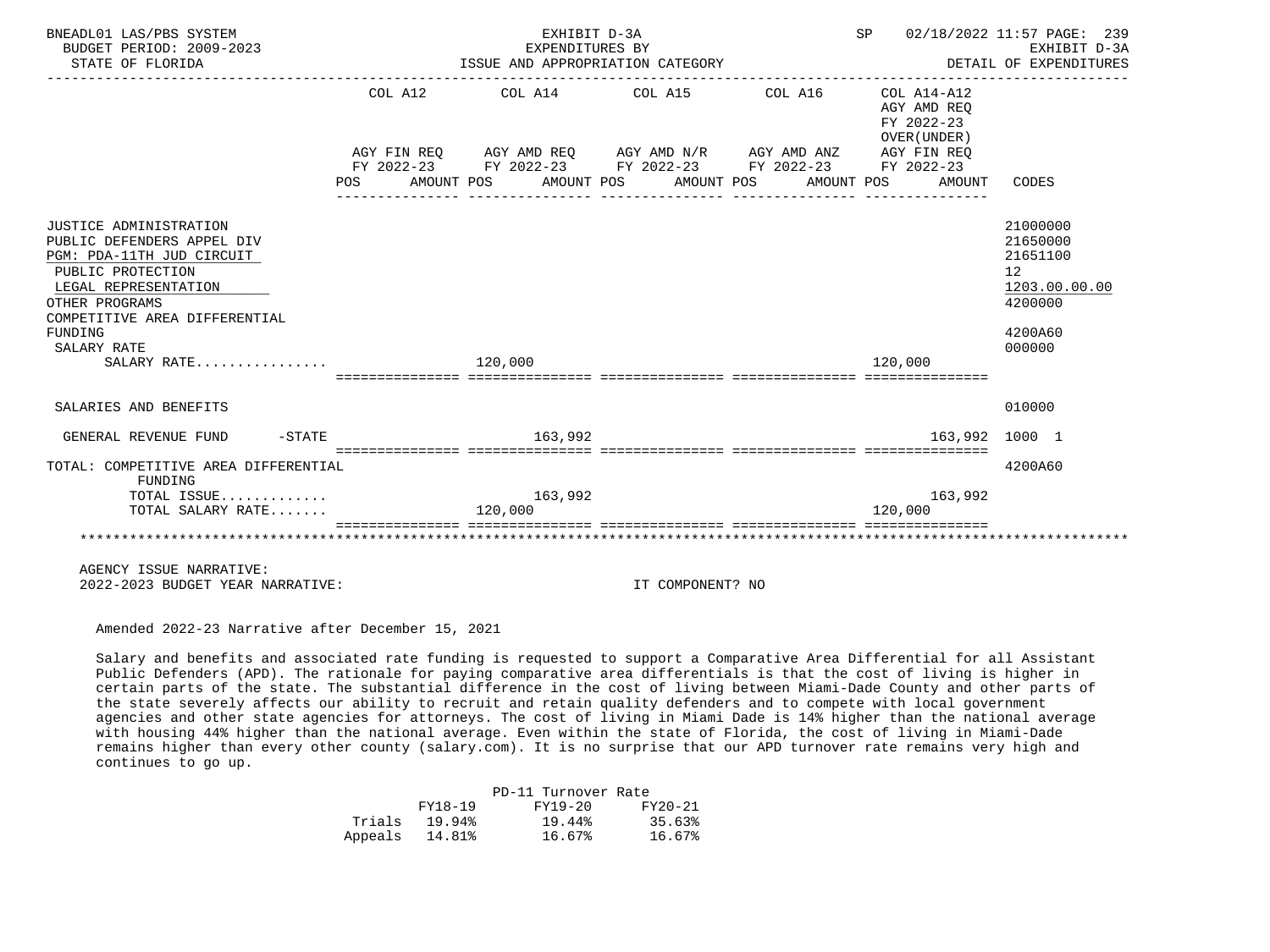| BNEADL01 LAS/PBS SYSTEM<br>BUDGET PERIOD: 2009-2023<br>STATE OF FLORIDA                                                                                                                             |                        |                   | EXHIBIT D-3A<br>EXPENDITURES BY | ISSUE AND APPROPRIATION CATEGORY                                                |            | SP |                                                                         | 02/18/2022 11:57 PAGE: 240<br>EXHIBIT D-3A<br>DETAIL OF EXPENDITURES                       |
|-----------------------------------------------------------------------------------------------------------------------------------------------------------------------------------------------------|------------------------|-------------------|---------------------------------|---------------------------------------------------------------------------------|------------|----|-------------------------------------------------------------------------|--------------------------------------------------------------------------------------------|
|                                                                                                                                                                                                     | COL A12<br>AGY FIN REO |                   |                                 | COL A14 COL A15 COL A16<br>AGY AMD REQ        AGY AMD N/R        AGY AMD ANZ    |            |    | COL A14-A12<br>AGY AMD REO<br>FY 2022-23<br>OVER (UNDER)<br>AGY FIN REO |                                                                                            |
|                                                                                                                                                                                                     | POS                    |                   |                                 | FY 2022-23 FY 2022-23 FY 2022-23 FY 2022-23<br>AMOUNT POS AMOUNT POS AMOUNT POS | AMOUNT POS |    | FY 2022-23<br>AMOUNT                                                    | CODES                                                                                      |
| <b>JUSTICE ADMINISTRATION</b><br>PUBLIC DEFENDERS APPEL DIV<br>PGM: PDA-11TH JUD CIRCUIT<br>PUBLIC PROTECTION<br>LEGAL REPRESENTATION<br>OTHER PROGRAMS<br>COMPETITIVE AREA DIFFERENTIAL<br>FUNDING |                        |                   |                                 |                                                                                 |            |    |                                                                         | 21000000<br>21650000<br>21651100<br>12 <sup>°</sup><br>1203.00.00.00<br>4200000<br>4200A60 |
|                                                                                                                                                                                                     |                        |                   | PD Statewide Turnover Rate      |                                                                                 |            |    |                                                                         |                                                                                            |
|                                                                                                                                                                                                     | Statewide<br>Trials    | FY18-19<br>21.90% | FY19-20<br>19.16%               | FY20-21<br>$20.96\%$ 18.78% 26.35%<br>27.50%                                    |            |    |                                                                         |                                                                                            |

 Our annual turnover requires that we hire a "medium-sized law firm" every year, which for the last 5 fiscal years has required us to hire and train more than 40 new hires and lateral transfers annually. This is due to the low salaries paid to Assistant Public Defenders residing in Miami-Dade County and the exorbitant costs of residing here. The federal government recognizes this and as of 2021, has a Locality Pay Adjustment for Miami that is 23.51%, which means that federal employees in this area are paid 23.51% more than the General Schedule Base Pay in locality pay alone. This in conjunction with higher starting salaries makes it very difficult to recruit and nearly impossible to retain qualified attorneys. As such, we are requesting a Comparative Area Differential to be provided to Assistant Public Defenders of the Miami-Dade Public Defender's Office.

Appeals 9.94% 14.36% 12.42%

 Request S&B funding for: 15 FTE Assistant Public Defenders CAD of \$8,000. No additional FTE's or Standard #3 costs are requested. This issue impacts all agency activities.

 Summary: This is a new issue. \*\*\*\*\*\*\*\*\*\*\*\*\*\*\*\*\*\*\*\*\*\*\*\*\*\*\*\*\*\*\*\*\*\*\*\*\*\*\*\*\*\*\*\*\*\*\*\*\*\*\*\*\*\*\*\*\*\*\*\*\*\*\*\*\*\*\*\*\*\*\*\*\*\*\*\*\*\*\*\*\*\*\*\*\*\*\*\*\*\*\*\*\*\*\*\*\*\*\*\*\*\*\*\*\*\*\*\*\*\*\*\*\*\*\*\*\*\*\*\*\*\*\*\*\*\*\*

POSITION DETAIL OF SALARIES AND BENEFITS:

|                                               | FTE  | BASE RATE | ADDITIVES | BENEFITS | SUBTOTAL | LAPSE<br>°≈ | LAPSED SALARIES<br>AND BENEFITS |
|-----------------------------------------------|------|-----------|-----------|----------|----------|-------------|---------------------------------|
|                                               |      |           |           |          |          |             |                                 |
| A14 - AGY AMD REQ FY 2022-23<br>NEW POSITIONS |      |           |           |          |          |             |                                 |
| RA01 RATE & SALARY ADJ - BENEFITS NO FTE      |      |           |           |          |          |             |                                 |
| N0001 001                                     | 0.00 | 120,000   |           | 43,992   | 163,992  | 0.00        | 163,992                         |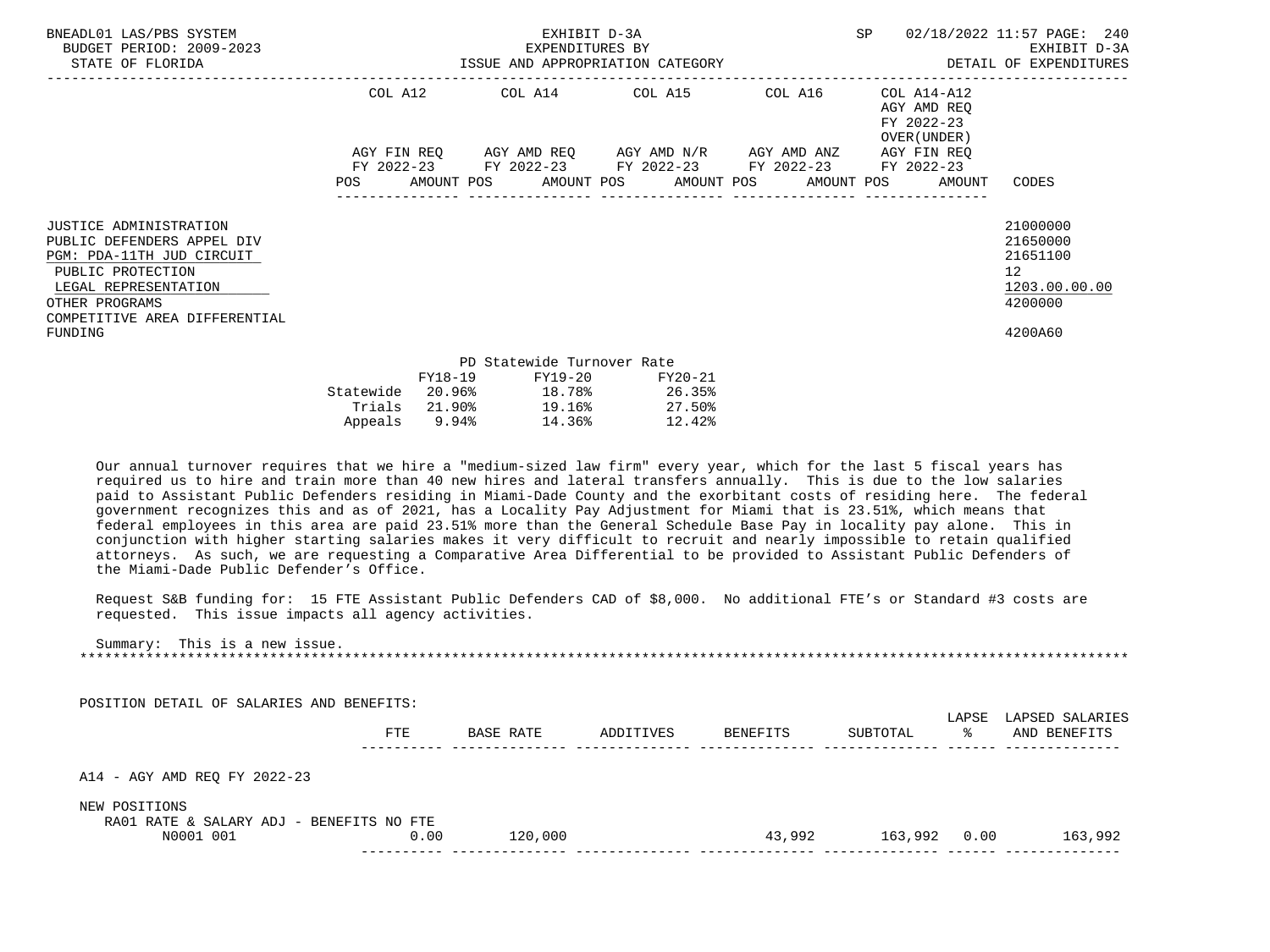| BNEADL01 LAS/PBS SYSTEM<br>BUDGET PERIOD: 2009-2023<br>STATE OF FLORIDA                                                                                                                      |                | ISSUE AND APPROPRIATION CATEGORY                                                                                                                        | EXHIBIT D-3A<br>EXPENDITURES BY  |          |                                                                                                 | SP 02/18/2022 11:57 PAGE: 241<br>EXHIBIT D-3A<br>DETAIL OF EXPENDITURES                    |
|----------------------------------------------------------------------------------------------------------------------------------------------------------------------------------------------|----------------|---------------------------------------------------------------------------------------------------------------------------------------------------------|----------------------------------|----------|-------------------------------------------------------------------------------------------------|--------------------------------------------------------------------------------------------|
|                                                                                                                                                                                              | COL A12<br>POS | COL A14<br>AGY FIN REQ        AGY AMD REQ        AGY AMD N/R        AGY AMD ANZ<br>FY 2022-23 FY 2022-23 FY 2022-23 FY 2022-23 FY 2022-23<br>AMOUNT POS | COL A15<br>AMOUNT POS AMOUNT POS | COL A16  | COL A14-A12<br>AGY AMD REQ<br>FY 2022-23<br>OVER (UNDER)<br>AGY FIN REQ<br>AMOUNT<br>AMOUNT POS | CODES                                                                                      |
| JUSTICE ADMINISTRATION<br>PUBLIC DEFENDERS APPEL DIV<br>PGM: PDA-11TH JUD CIRCUIT<br>PUBLIC PROTECTION<br>LEGAL REPRESENTATION<br>OTHER PROGRAMS<br>COMPETITIVE AREA DIFFERENTIAL<br>FUNDING |                |                                                                                                                                                         |                                  |          |                                                                                                 | 21000000<br>21650000<br>21651100<br>12 <sup>°</sup><br>1203.00.00.00<br>4200000<br>4200A60 |
| POSITION DETAIL OF SALARIES AND BENEFITS:                                                                                                                                                    | FTE            | BASE RATE                                                                                                                                               | ADDITIVES                        | BENEFITS | SUBTOTAL<br>ႜ                                                                                   | LAPSE LAPSED SALARIES<br>AND BENEFITS                                                      |
| A14 - AGY AMD REQ FY 2022-23<br>NEW POSITIONS<br>TOTALS FOR ISSUE BY FUND<br>1000 GENERAL REVENUE FUND                                                                                       |                |                                                                                                                                                         |                                  |          |                                                                                                 | 163,992                                                                                    |
|                                                                                                                                                                                              | 0.00           | 120,000                                                                                                                                                 |                                  |          | 43,992 163,992                                                                                  | 163,992<br>==============                                                                  |
| ATTORNEY RECRUITMENT AND RETENTION<br>SALARY RATE<br>SALARY RATE                                                                                                                             |                | 150,000                                                                                                                                                 |                                  |          | 150,000                                                                                         | 4206A00<br>000000                                                                          |
| SALARIES AND BENEFITS                                                                                                                                                                        |                |                                                                                                                                                         |                                  |          |                                                                                                 | 010000                                                                                     |
| GENERAL REVENUE FUND<br>$-$ STATE                                                                                                                                                            |                | 204,990                                                                                                                                                 |                                  |          |                                                                                                 | 204,990 1000 1                                                                             |
| TOTAL: ATTORNEY RECRUITMENT AND RETENTION<br>TOTAL ISSUE<br>TOTAL SALARY RATE                                                                                                                |                | 204,990<br>150,000                                                                                                                                      |                                  |          | 204,990<br>150,000                                                                              | 4206A00                                                                                    |
|                                                                                                                                                                                              |                |                                                                                                                                                         |                                  |          |                                                                                                 | ******************                                                                         |
| AGENCY ISSUE NARRATIVE:<br>2022-2023 BUDGET YEAR NARRATIVE:                                                                                                                                  |                |                                                                                                                                                         | IT COMPONENT? NO                 |          |                                                                                                 |                                                                                            |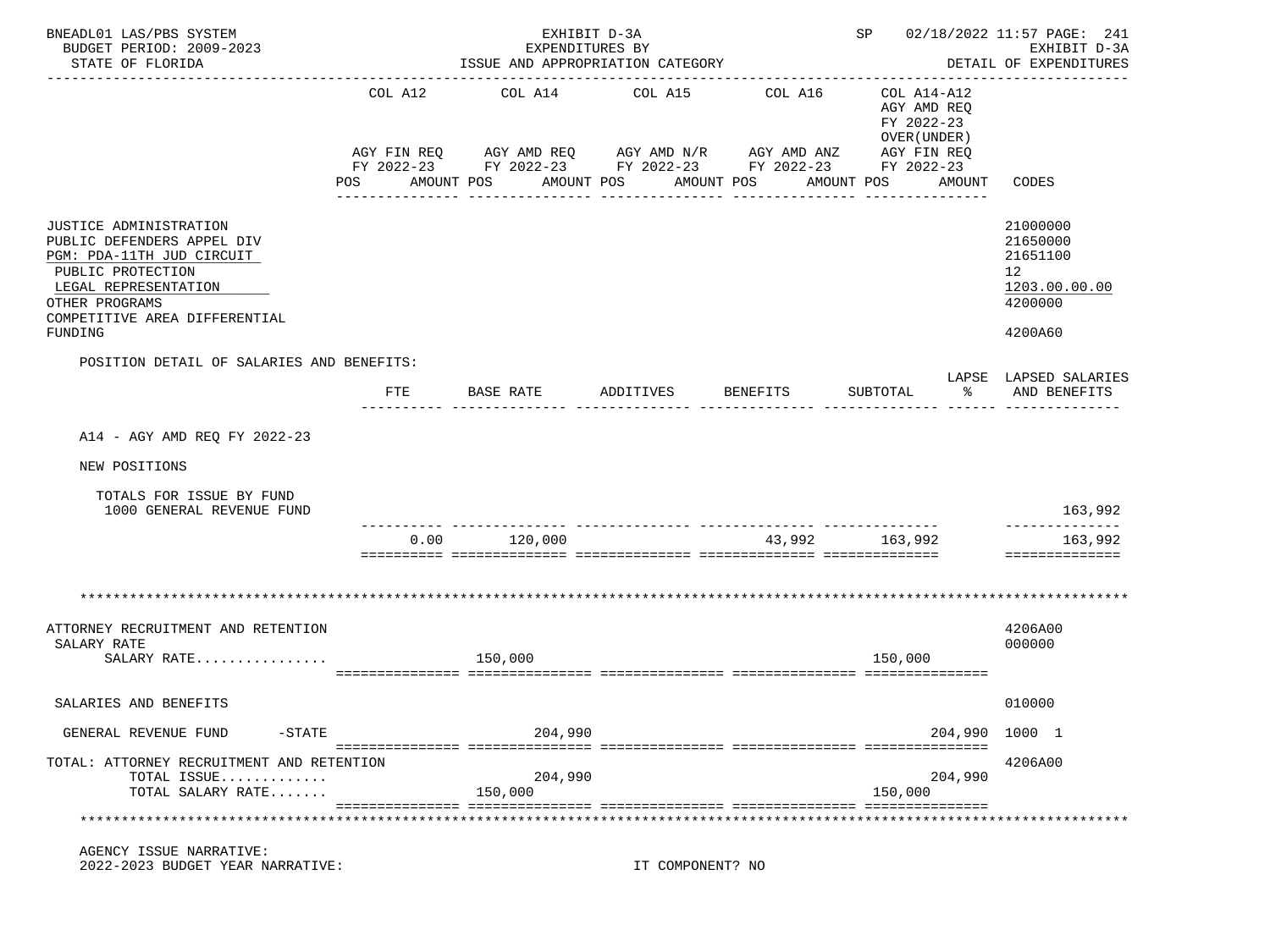| BNEADL01 LAS/PBS SYSTEM<br>BUDGET PERIOD: 2009-2023<br>STATE OF FLORIDA | EXHIBIT D-3A<br>EXPENDITURES BY<br>ISSUE AND APPROPRIATION CATEGORY |             |  |  |  |                                                                                                              |  | SP |                                           | 02/18/2022 11:57 PAGE: 242<br>EXHIBIT D-3A<br>DETAIL OF EXPENDITURES |  |
|-------------------------------------------------------------------------|---------------------------------------------------------------------|-------------|--|--|--|--------------------------------------------------------------------------------------------------------------|--|----|-------------------------------------------|----------------------------------------------------------------------|--|
|                                                                         |                                                                     | COL A12     |  |  |  |                                                                                                              |  |    | AGY AMD REO<br>FY 2022-23<br>OVER (UNDER) |                                                                      |  |
|                                                                         |                                                                     | AGY FIN REO |  |  |  | AGY AMD REO      AGY AMD N/R      AGY AMD ANZ                                                                |  |    | AGY FIN REO                               |                                                                      |  |
|                                                                         | POS FOR                                                             |             |  |  |  | FY 2022-23 FY 2022-23 FY 2022-23 FY 2022-23 FY 2022-23<br>AMOUNT POS AMOUNT POS AMOUNT POS AMOUNT POS AMOUNT |  |    |                                           | CODES                                                                |  |
| <b>JUSTICE ADMINISTRATION</b>                                           |                                                                     |             |  |  |  |                                                                                                              |  |    |                                           | 21000000                                                             |  |
| PUBLIC DEFENDERS APPEL DIV                                              |                                                                     |             |  |  |  |                                                                                                              |  |    |                                           | 21650000                                                             |  |
| PGM: PDA-11TH JUD CIRCUIT                                               |                                                                     |             |  |  |  |                                                                                                              |  |    |                                           | 21651100                                                             |  |
| PUBLIC PROTECTION                                                       |                                                                     |             |  |  |  |                                                                                                              |  |    |                                           | 12 <sup>°</sup>                                                      |  |
| LEGAL REPRESENTATION                                                    |                                                                     |             |  |  |  |                                                                                                              |  |    |                                           | 1203.00.00.00                                                        |  |
| OTHER PROGRAMS                                                          |                                                                     |             |  |  |  |                                                                                                              |  |    |                                           | 4200000                                                              |  |
| ATTORNEY RECRUITMENT AND RETENTION                                      |                                                                     |             |  |  |  |                                                                                                              |  |    |                                           | 4206A00                                                              |  |

IC#4206A00 Attorney Recruitment and Retention

FPDA Priority Issue #1

 Public Defenders seek to achieve competitive pay for their experienced Assistant Public Defenders. Retention of experienced attorneys is critically important in order to ensure that Public Defenders effectively and efficiently meet their constitutional, ethical, and statutory responsibilities. Public Defender offices experience an average annual turnover rate of roughly 19.5% statewide. In FY20-21, this spiked to an all-time high of 26.35%. This dramatic increase in turnover was due in part to the COIVD-19 pandemic and to competition from the private sector and other government agencies. The private sector directly competes with Public Defender offices by offering higher pay and better incentives with more enticing benefits to entry-level attorneys and experienced Assistant Public Defenders. Additionally, salary studies have shown that other government agencies on average pay higher salaries than Public Defender offices are able to pay. Despite recruitment efforts, Public Defender Offices statewide are experiencing a severe lack of applicants, both entry-level and those with prior experience.

|           | FY17-18 | FY18-19 | FY19-20 | 3 vr avg | FY20-21 |
|-----------|---------|---------|---------|----------|---------|
| STATEWIDE | 18.78%  | 20.96%  | 18.78%  | 19.51%   | 26.35%  |
| APPEALS   | 14.36%  | 9.94%   | 14.36%  | 12.89%   | 12.42%  |
| TRIALS    | 19.16%  | 21.90%  | 19.16%  | 20.07%   | 27.50%  |

 This turnover creates a costly cycle of recruiting and training new attorneys. The continual influx of new attorneys routinely causes delays and disruptions in court dockets for defendants and victims. Additionally, the lack of experienced attorneys makes case assignments and case management difficult, as there are specific skills and experience levels required to competently represent people charged with serious and complex cases. This preexisting problem is exacerbated by increased turnover of experienced attorneys. The unprecedented turnover rate and lack of applicants to fill vacant positions is nothing short of a constitutional crisis in the making.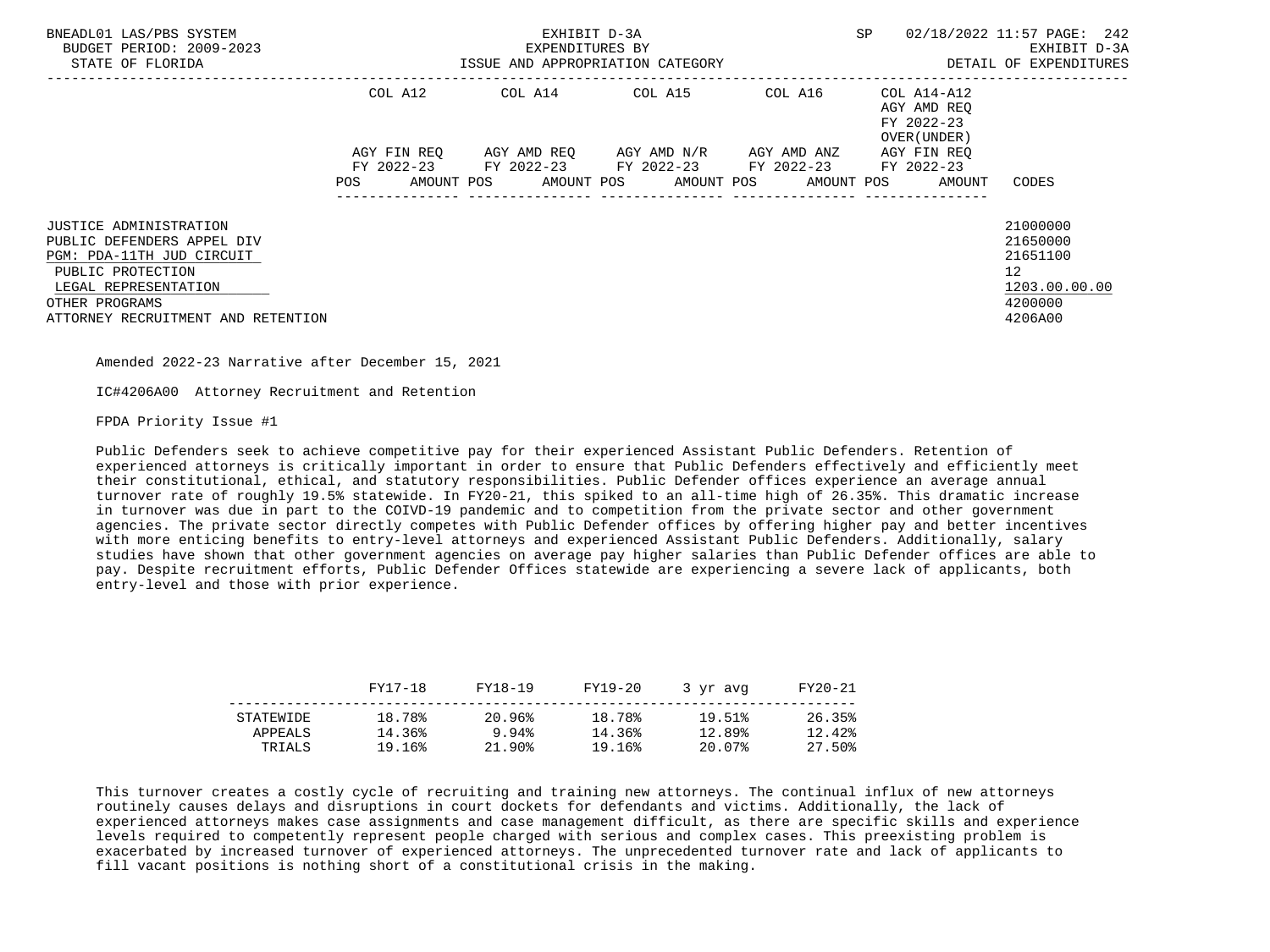| BNEADL01 LAS/PBS SYSTEM<br>BUDGET PERIOD: 2009-2023<br>STATE OF FLORIDA | EXHIBIT D-3A<br>EXPENDITURES BY<br>ISSUE AND APPROPRIATION CATEGORY |             |  |                                                                                 |  |  | SP          |            | 02/18/2022 11:57 PAGE: 243<br>EXHIBIT D-3A<br>DETAIL OF EXPENDITURES |                                           |                   |
|-------------------------------------------------------------------------|---------------------------------------------------------------------|-------------|--|---------------------------------------------------------------------------------|--|--|-------------|------------|----------------------------------------------------------------------|-------------------------------------------|-------------------|
|                                                                         |                                                                     | COL A12     |  |                                                                                 |  |  |             |            |                                                                      | AGY AMD REO<br>FY 2022-23<br>OVER (UNDER) |                   |
|                                                                         |                                                                     | AGY FIN REO |  | AGY AMD REO AGY AMD N/R                                                         |  |  | AGY AMD ANZ |            |                                                                      | AGY FIN REO                               |                   |
|                                                                         | POS                                                                 | AMOUNT POS  |  | FY 2022-23 FY 2022-23 FY 2022-23 FY 2022-23 FY 2022-23<br>AMOUNT POS AMOUNT POS |  |  |             | AMOUNT POS |                                                                      | AMOUNT                                    | CODES             |
| <b>JUSTICE ADMINISTRATION</b>                                           |                                                                     |             |  |                                                                                 |  |  |             |            |                                                                      |                                           | 21000000          |
| PUBLIC DEFENDERS APPEL DIV                                              |                                                                     |             |  |                                                                                 |  |  |             |            |                                                                      |                                           | 21650000          |
| PGM: PDA-11TH JUD CIRCUIT                                               |                                                                     |             |  |                                                                                 |  |  |             |            |                                                                      |                                           | 21651100          |
| PUBLIC PROTECTION                                                       |                                                                     |             |  |                                                                                 |  |  |             |            |                                                                      |                                           | $12 \overline{ }$ |
| LEGAL REPRESENTATION                                                    |                                                                     |             |  |                                                                                 |  |  |             |            |                                                                      |                                           | 1203.00.00.00     |
| OTHER PROGRAMS                                                          |                                                                     |             |  |                                                                                 |  |  |             |            |                                                                      |                                           | 4200000           |
| ATTORNEY RECRUITMENT AND RETENTION                                      |                                                                     |             |  |                                                                                 |  |  |             |            |                                                                      |                                           | 4206A00           |

 Additionally, the recent base salary increase to \$50,000 for starting attorneys has created serious salary compression issues for Assistant Public Defenders who have more experience than their entry level counterparts, with a lack of attrition to meet this compression advancement in pay.

 Public Defenders seek a competitive pay increase of \$10,000 for all Assistant Public Defenders and Chief Assistant Public Defenders positions (5901 and 5909 class codes respectively), to be distributed by the Public Defenders as necessary to recruit and retain qualified personnel. The calculation of this increase should be based on authorized positions, both filled and vacant, under the aforementioned class codes. The estimated cost of this increase statewide for the Florida Public Defender Association circuits is \$15.7 million, plus associated benefits.

 New General Revenue (GR) funds are requested because statewide the Indigent Criminal Defense Trust Fund (ICDTF) and Grants and Donations Trust Fund (G&DTF) will not have the recurring cash necessary to fund this issue long term.

This issue impacts all agency activities.

POSITION DETAIL OF SALARIES AND BENEFITS:

| Summary: This is a new issue. Amended issue code 4209A20 filed on 1/6/22 has been withdrawn. |  |
|----------------------------------------------------------------------------------------------|--|
|                                                                                              |  |

| LODILION DUINIU OL DNUMINIUD IMVO DUNULIIO'                                           | FTE  | BASE RATE | ADDITIVES | BENEFITS | SUBTOTAL | LAPSE<br>°≈ | LAPSED SALARIES<br>AND BENEFITS |
|---------------------------------------------------------------------------------------|------|-----------|-----------|----------|----------|-------------|---------------------------------|
| A14 - AGY AMD REO FY 2022-23                                                          |      |           |           |          |          |             |                                 |
| CHANGES TO CURRENTLY AUTHORIZED POSITIONS<br>RA01 RATE & SALARY ADJ - BENEFITS NO FTE |      |           |           |          |          |             |                                 |
| N0001 001                                                                             | 0.00 | 150,000   |           | 54,990   | 204,990  | 0.00        | 204,990                         |
|                                                                                       |      |           |           |          |          |             |                                 |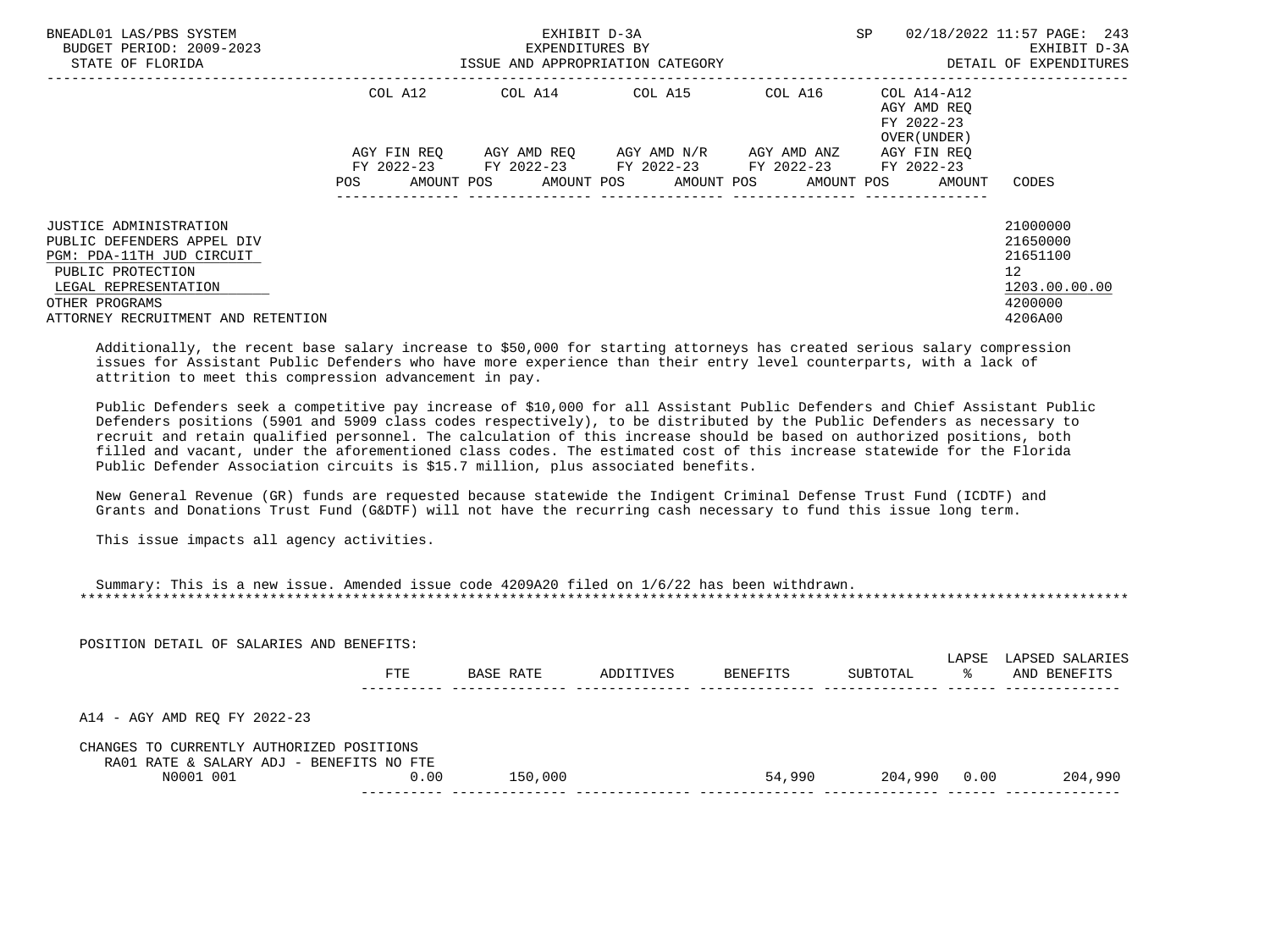| BNEADL01 LAS/PBS SYSTEM<br>BUDGET PERIOD: 2009-2023<br>STATE OF FLORIDA                                                                                                                |                | EXHIBIT D-3A<br>EXPENDITURES BY<br>ISSUE AND APPROPRIATION CATEGORY                                                                                    |                          |                       | SP 02/18/2022 11:57 PAGE: 244                                                                                   | EXHIBIT D-3A<br>DETAIL OF EXPENDITURES                                        |
|----------------------------------------------------------------------------------------------------------------------------------------------------------------------------------------|----------------|--------------------------------------------------------------------------------------------------------------------------------------------------------|--------------------------|-----------------------|-----------------------------------------------------------------------------------------------------------------|-------------------------------------------------------------------------------|
|                                                                                                                                                                                        | COL A12<br>POS | COL A14 COL A15<br>AGY FIN REQ AGY AMD REQ AGY AMD N/R AGY AMD ANZ AGY FIN REQ<br>FY 2022-23 FY 2022-23 FY 2022-23 FY 2022-23 FY 2022-23<br>AMOUNT POS | AMOUNT POS<br>AMOUNT POS | COL A16<br>AMOUNT POS | COL A14-A12<br>AGY AMD REO<br>FY 2022-23<br>OVER (UNDER)<br>AMOUNT                                              | CODES                                                                         |
| JUSTICE ADMINISTRATION<br>PUBLIC DEFENDERS APPEL DIV<br>PGM: PDA-11TH JUD CIRCUIT<br>PUBLIC PROTECTION<br>LEGAL REPRESENTATION<br>OTHER PROGRAMS<br>ATTORNEY RECRUITMENT AND RETENTION |                |                                                                                                                                                        |                          |                       |                                                                                                                 | 21000000<br>21650000<br>21651100<br>12<br>1203.00.00.00<br>4200000<br>4206A00 |
| POSITION DETAIL OF SALARIES AND BENEFITS:                                                                                                                                              | FTE            | <b>BASE RATE</b>                                                                                                                                       | ADDITIVES BENEFITS       |                       | SUBTOTAL<br>ာ အောက် အောက် အောက် အောက် အောက် အောက် အောက် အောက် အောက် အောက် အောက် အောက် အောက် အောက် အောက် အောက် အ | LAPSE LAPSED SALARIES<br>AND BENEFITS                                         |
|                                                                                                                                                                                        |                |                                                                                                                                                        |                          |                       |                                                                                                                 |                                                                               |
| A14 - AGY AMD REO FY 2022-23                                                                                                                                                           |                |                                                                                                                                                        |                          |                       |                                                                                                                 |                                                                               |
| CHANGES TO CURRENTLY AUTHORIZED POSITIONS                                                                                                                                              |                |                                                                                                                                                        |                          |                       |                                                                                                                 |                                                                               |
| TOTALS FOR ISSUE BY FUND<br>1000 GENERAL REVENUE FUND                                                                                                                                  |                |                                                                                                                                                        |                          |                       |                                                                                                                 | 204,990                                                                       |
|                                                                                                                                                                                        | 0.00           | 150,000                                                                                                                                                |                          |                       | 54,990 204,990                                                                                                  | 204,990                                                                       |
|                                                                                                                                                                                        |                |                                                                                                                                                        |                          |                       |                                                                                                                 | ==============                                                                |
| TOTAL: LEGAL REPRESENTATION<br>BY FUND TYPE                                                                                                                                            |                |                                                                                                                                                        |                          |                       |                                                                                                                 | 1203.00.00.00                                                                 |
| GENERAL REVENUE FUND<br>SALARY RATE                                                                                                                                                    |                | 368,982<br>270,000                                                                                                                                     |                          |                       | 368,982 1000<br>270,000                                                                                         |                                                                               |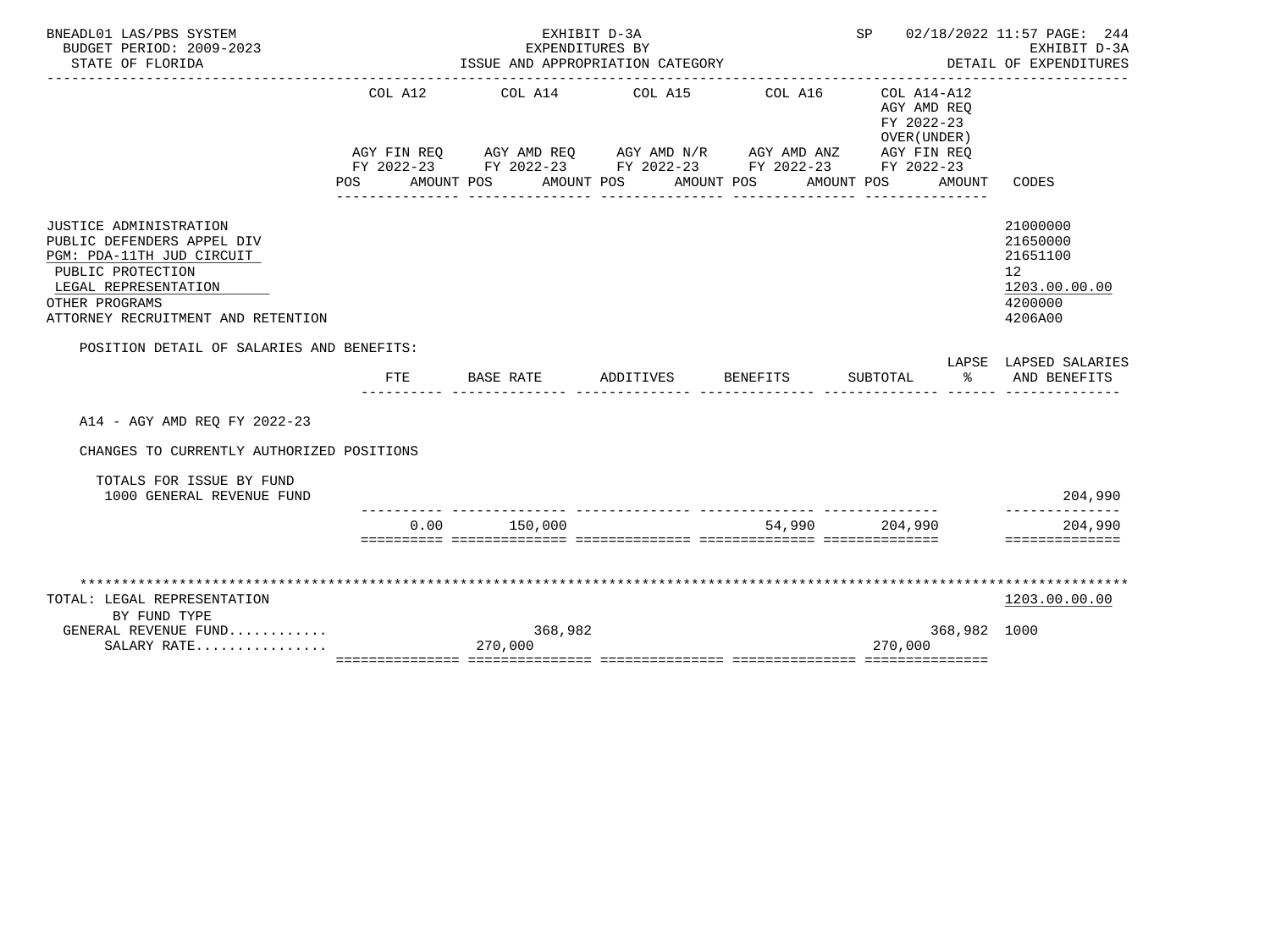| BNEADL01 LAS/PBS SYSTEM<br>BUDGET PERIOD: 2009-2023<br>STATE OF FLORIDA                                                                                                                                              | EXHIBIT D-3A<br>EXPENDITURES BY<br>ISSUE AND APPROPRIATION CATEGORY<br>------------------------------------                                                                                                                       |                  | SP 02/18/2022 11:57 PAGE: 245<br>DETAIL OF EXPENDITURES | EXHIBIT D-3A                                                                                         |
|----------------------------------------------------------------------------------------------------------------------------------------------------------------------------------------------------------------------|-----------------------------------------------------------------------------------------------------------------------------------------------------------------------------------------------------------------------------------|------------------|---------------------------------------------------------|------------------------------------------------------------------------------------------------------|
|                                                                                                                                                                                                                      | $COL A12$ $COL A14$ $COL A15$ $COL A16$ $COL A14-A12$<br>AGY FIN REQ AGY AMD REQ AGY AMD N/R AGY AMD ANZ AGY FIN REQ<br>FY 2022-23 FY 2022-23 FY 2022-23 FY 2022-23 FY 2022-23<br>POS AMOUNT POS AMOUNT POS AMOUNT POS AMOUNT POS |                  | AGY AMD REO<br>FY 2022-23<br>OVER (UNDER)<br>AMOUNT     | CODES                                                                                                |
| JUSTICE ADMINISTRATION<br>PUBLIC DEFENDERS APPEL DIV<br>PGM: PDA-15TH JUD CIRCUIT<br>PUBLIC PROTECTION<br>LEGAL REPRESENTATION<br>OTHER PROGRAMS<br>ATTORNEY RECRUITMENT AND RETENTION<br>SALARY RATE<br>SALARY RATE | 290,000                                                                                                                                                                                                                           |                  | 290.000                                                 | 21000000<br>21650000<br>21651500<br>12 <sup>°</sup><br>1203.00.00.00<br>4200000<br>4206A00<br>000000 |
| SALARIES AND BENEFITS                                                                                                                                                                                                |                                                                                                                                                                                                                                   |                  |                                                         | 010000                                                                                               |
| $-STATE$<br>GENERAL REVENUE FUND                                                                                                                                                                                     | 396,314                                                                                                                                                                                                                           |                  | 396,314 1000 1                                          |                                                                                                      |
| TOTAL: ATTORNEY RECRUITMENT AND RETENTION<br>TOTAL ISSUE<br>TOTAL SALARY RATE                                                                                                                                        | 396,314<br>290,000                                                                                                                                                                                                                |                  | 396,314<br>290,000                                      | 4206A00                                                                                              |
| AGENCY ISSUE NARRATIVE:<br>2022-2023 BUDGET YEAR NARRATIVE:                                                                                                                                                          |                                                                                                                                                                                                                                   | IT COMPONENT? NO |                                                         |                                                                                                      |

IC#4206A00 Attorney Recruitment and Retention

FPDA Priority Issue #1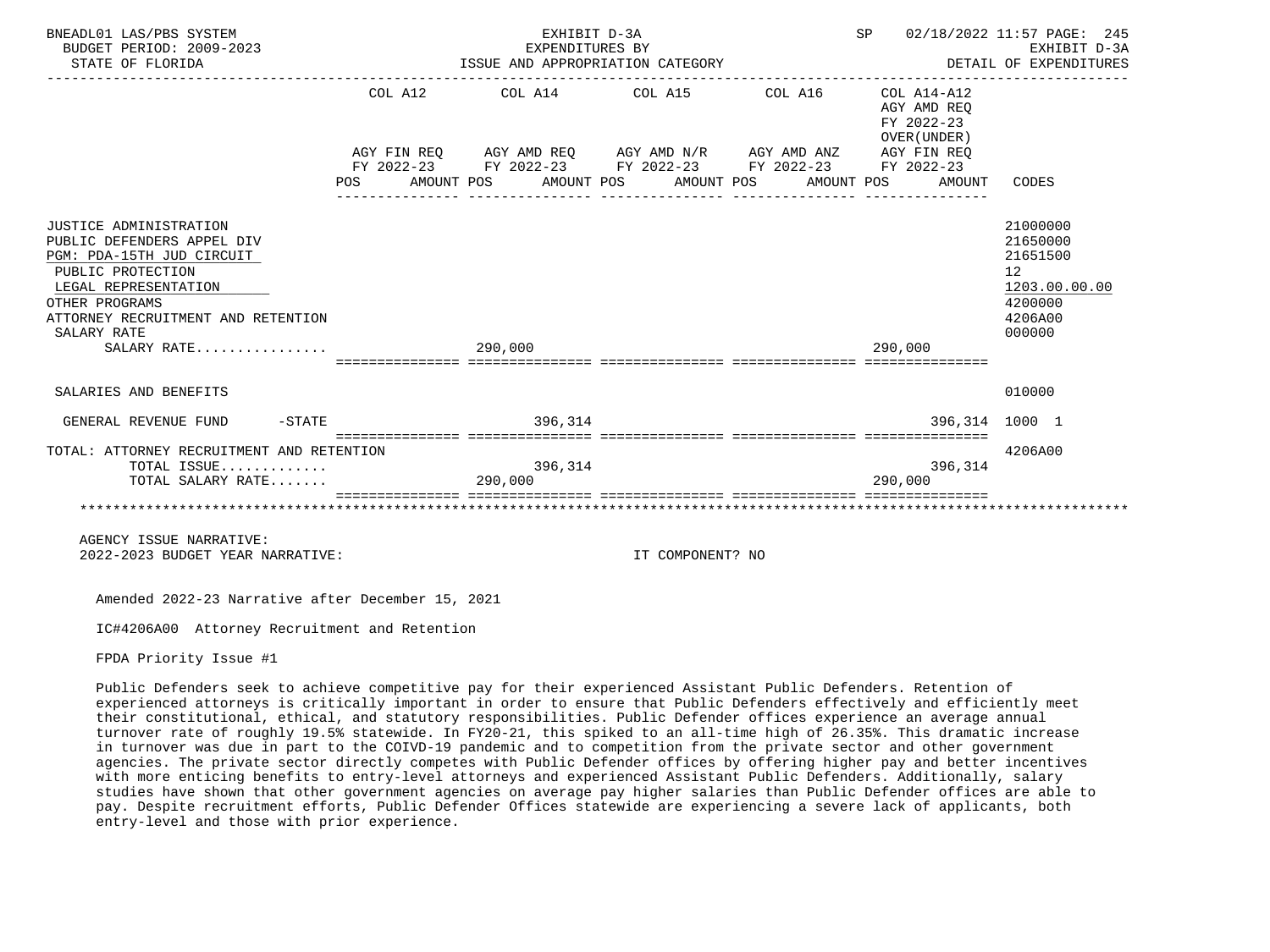| BNEADL01 LAS/PBS SYSTEM<br>BUDGET PERIOD: 2009-2023<br>STATE OF FLORIDA                                                                                                                       | EXHIBIT D-3A<br>EXPENDITURES BY<br>ISSUE AND APPROPRIATION CATEGORY |  |  |  |  |                                                                                                                       |  |         | SP 02/18/2022 11:57 PAGE: 246<br>EXHIBIT D-3A<br>DETAIL OF EXPENDITURES |                                                                               |
|-----------------------------------------------------------------------------------------------------------------------------------------------------------------------------------------------|---------------------------------------------------------------------|--|--|--|--|-----------------------------------------------------------------------------------------------------------------------|--|---------|-------------------------------------------------------------------------|-------------------------------------------------------------------------------|
|                                                                                                                                                                                               |                                                                     |  |  |  |  | COL A12 COL A14 COL A15 COL A16                                                                                       |  |         | COL A14-A12<br>AGY AMD REQ<br>FY 2022-23<br>OVER (UNDER )               |                                                                               |
|                                                                                                                                                                                               |                                                                     |  |  |  |  | AGY FIN REO AGY AMD REO AGY AMD N/R AGY AMD ANZ AGY FIN REO<br>FY 2022-23 FY 2022-23 FY 2022-23 FY 2022-23 FY 2022-23 |  |         | POS AMOUNT POS AMOUNT POS AMOUNT POS AMOUNT POS AMOUNT CODES            |                                                                               |
| <b>JUSTICE ADMINISTRATION</b><br>PUBLIC DEFENDERS APPEL DIV<br>PGM: PDA-15TH JUD CIRCUIT<br>PUBLIC PROTECTION<br>LEGAL REPRESENTATION<br>OTHER PROGRAMS<br>ATTORNEY RECRUITMENT AND RETENTION |                                                                     |  |  |  |  |                                                                                                                       |  |         |                                                                         | 21000000<br>21650000<br>21651500<br>12<br>1203.00.00.00<br>4200000<br>4206A00 |
|                                                                                                                                                                                               | FY17-18                                                             |  |  |  |  | FY18-19 FY19-20 3 yr avq                                                                                              |  | FY20-21 |                                                                         |                                                                               |

|           | ------ | -----  | --------- | $\sim$ $\sim$ $\sim$ $\sim$ $\sim$ $\sim$ $\sim$ | ------ |
|-----------|--------|--------|-----------|--------------------------------------------------|--------|
| STATEWIDE | 18.78% | 20.96% | 18.78%    | 19.51%                                           | 26.35% |
| APPEALS   | 14.36% | 9.94%  | 14.36%    | 12.89%                                           | 12.42% |
| TRIALS    | 19.16% | 21.90% | 19.16%    | 20.07%                                           | 27.50% |
|           |        |        |           |                                                  |        |

 Additionally, the recent base salary increase to \$50,000 for starting attorneys has created serious salary compression issues for Assistant Public Defenders who have more experience than their entry level counterparts, with a lack of attrition to meet this compression advancement in pay.

 Public Defenders seek a competitive pay increase of \$10,000 for all Assistant Public Defenders and Chief Assistant Public Defenders positions (5901 and 5909 class codes respectively), to be distributed by the Public Defenders as necessary to recruit and retain qualified personnel. The calculation of this increase should be based on authorized positions, both filled and vacant, under the aforementioned class codes. The estimated cost of this increase statewide for the Florida Public Defender Association circuits is \$15.7 million, plus associated benefits.

 New General Revenue (GR) funds are requested because statewide the Indigent Criminal Defense Trust Fund (ICDTF) and Grants and Donations Trust Fund (G&DTF) will not have the recurring cash necessary to fund this issue long term.

This issue impacts all agency activities.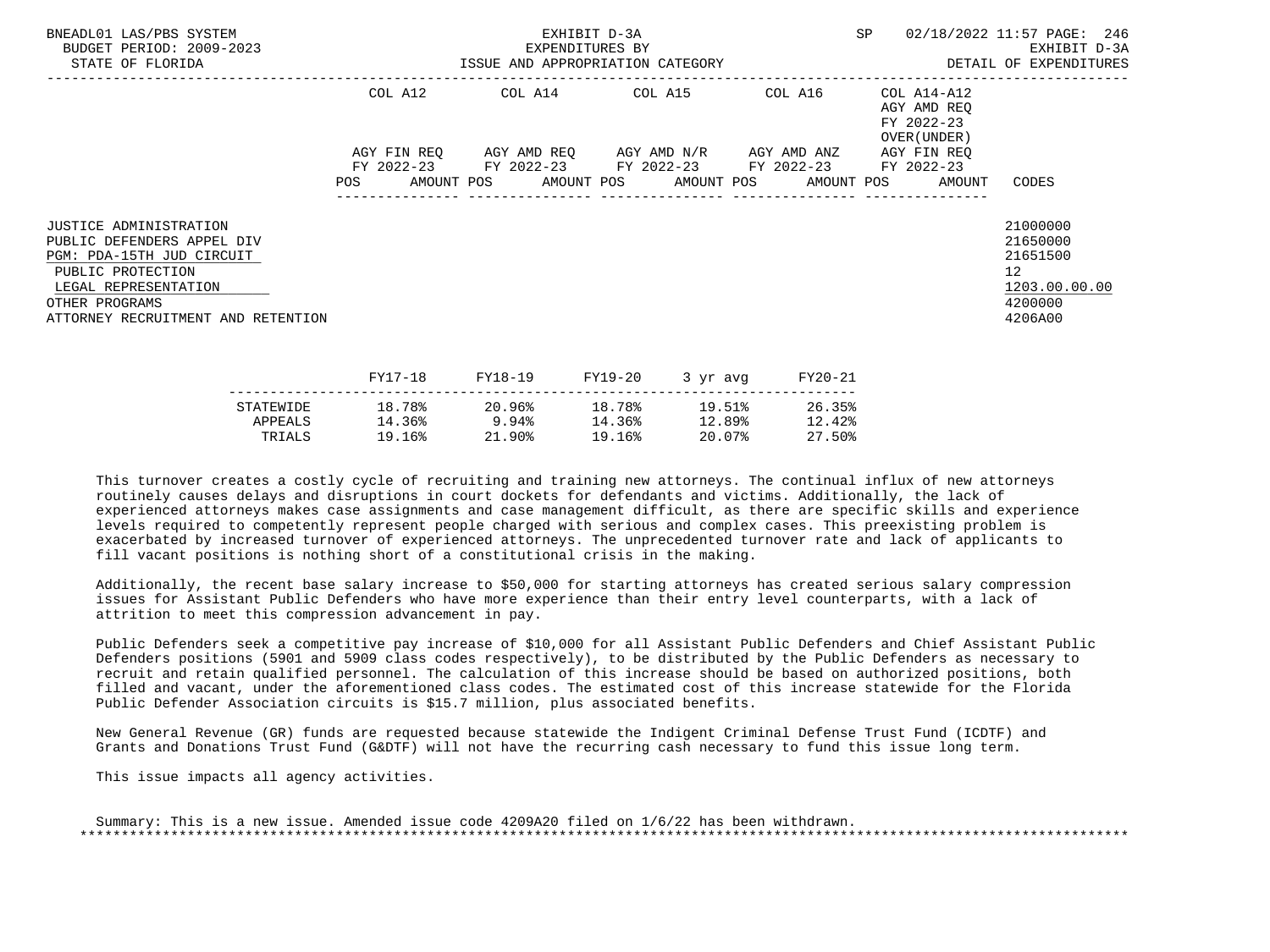| BNEADL01 LAS/PBS SYSTEM<br>BUDGET PERIOD: 2009-2023                                                                                                                                           |            | EXHIBIT D-3A<br>EXPENDITURES BY                                                                                                                                                              |                                     |                                      | SP 02/18/2022 11:57 PAGE: 247<br>EXHIBIT D-3A |                                                                                       |                                                                               |
|-----------------------------------------------------------------------------------------------------------------------------------------------------------------------------------------------|------------|----------------------------------------------------------------------------------------------------------------------------------------------------------------------------------------------|-------------------------------------|--------------------------------------|-----------------------------------------------|---------------------------------------------------------------------------------------|-------------------------------------------------------------------------------|
| STATE OF FLORIDA                                                                                                                                                                              |            | ISSUE AND APPROPRIATION CATEGORY                                                                                                                                                             |                                     |                                      | DETAIL OF EXPENDITURES                        |                                                                                       |                                                                               |
|                                                                                                                                                                                               | COL A12    | AGY FIN REQ AGY AMD REQ AGY AMD N/R AGY AMD ANZ AGY FIN REQ<br>FY 2022-23 FY 2022-23 FY 2022-23 FY 2022-23 FY 2022-23<br>POS AMOUNT POS AMOUNT POS AMOUNT POS AMOUNT POS<br>---------------- | COL A14 COL A15<br>________________ | COL A16<br>________________          |                                               | COL A14-A12<br>AGY AMD REO<br>FY 2022-23<br>OVER (UNDER)<br>AMOUNT<br>_______________ | CODES                                                                         |
| <b>JUSTICE ADMINISTRATION</b><br>PUBLIC DEFENDERS APPEL DIV<br>PGM: PDA-15TH JUD CIRCUIT<br>PUBLIC PROTECTION<br>LEGAL REPRESENTATION<br>OTHER PROGRAMS<br>ATTORNEY RECRUITMENT AND RETENTION |            |                                                                                                                                                                                              |                                     |                                      |                                               |                                                                                       | 21000000<br>21650000<br>21651500<br>12<br>1203.00.00.00<br>4200000<br>4206A00 |
| POSITION DETAIL OF SALARIES AND BENEFITS:                                                                                                                                                     |            |                                                                                                                                                                                              |                                     |                                      |                                               |                                                                                       | LAPSE LAPSED SALARIES                                                         |
|                                                                                                                                                                                               | <b>FTE</b> | BASE RATE                                                                                                                                                                                    | ADDITIVES                           | <b>BENEFITS</b>                      | SUBTOTAL                                      | $\sim$ $\sim$                                                                         | AND BENEFITS                                                                  |
| A14 - AGY AMD REO FY 2022-23                                                                                                                                                                  |            |                                                                                                                                                                                              |                                     |                                      |                                               |                                                                                       |                                                                               |
| CHANGES TO CURRENTLY AUTHORIZED POSITIONS<br>RA01 RATE & SALARY ADJ - BENEFITS NO FTE                                                                                                         |            |                                                                                                                                                                                              |                                     |                                      |                                               |                                                                                       |                                                                               |
| N0001 001                                                                                                                                                                                     | 0.00       | 290,000                                                                                                                                                                                      |                                     | $106,314$ $396,314$ $0.00$ $396,314$ |                                               |                                                                                       |                                                                               |
| TOTALS FOR ISSUE BY FUND<br>1000 GENERAL REVENUE FUND                                                                                                                                         |            |                                                                                                                                                                                              |                                     |                                      |                                               |                                                                                       | 396,314<br>--------------                                                     |
|                                                                                                                                                                                               | 0.00       | 290,000                                                                                                                                                                                      |                                     | 106,314 396,314                      |                                               |                                                                                       | 396,314<br>==============                                                     |
|                                                                                                                                                                                               |            |                                                                                                                                                                                              |                                     |                                      |                                               |                                                                                       |                                                                               |
| TOTAL: LEGAL REPRESENTATION                                                                                                                                                                   |            |                                                                                                                                                                                              |                                     |                                      |                                               |                                                                                       | 1203.00.00.00                                                                 |
| BY FUND TYPE                                                                                                                                                                                  |            |                                                                                                                                                                                              |                                     |                                      |                                               |                                                                                       |                                                                               |
| GENERAL REVENUE FUND<br>SALARY RATE                                                                                                                                                           |            | 396,314<br>290,000                                                                                                                                                                           |                                     |                                      | 290,000                                       | 396,314 1000                                                                          |                                                                               |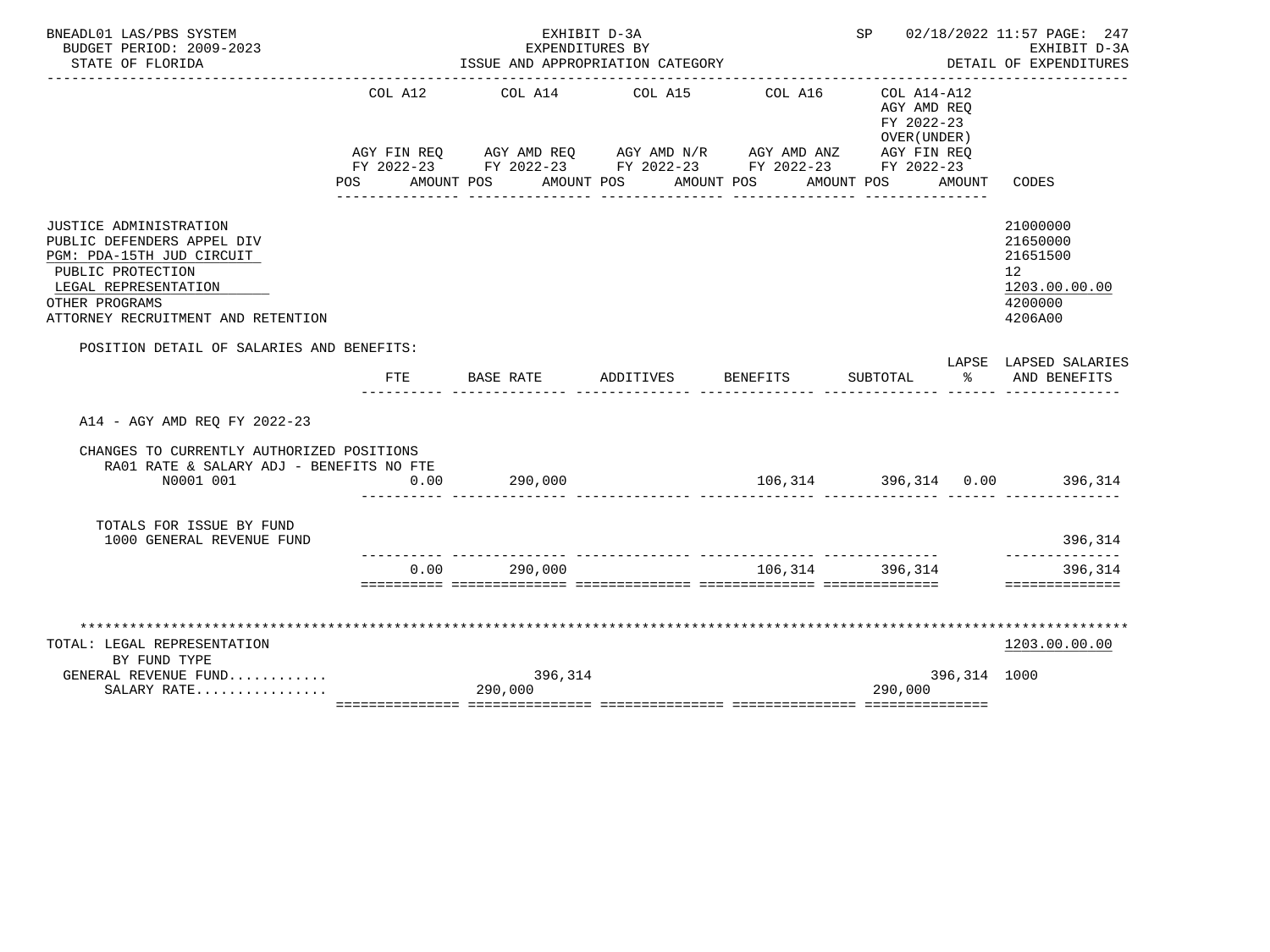| BNEADL01 LAS/PBS SYSTEM<br>BUDGET PERIOD: 2009-2023<br>STATE OF FLORIDA                                                                                                                                               |         | EXHIBIT D-3A<br>EXPENDITURES BY | ISSUE AND APPROPRIATION CATEGORY                                                                                                                                         | SP 02/18/2022 11:57 PAGE: 248<br>DETAIL OF EXPENDITURES | EXHIBIT D-3A                                                                            |
|-----------------------------------------------------------------------------------------------------------------------------------------------------------------------------------------------------------------------|---------|---------------------------------|--------------------------------------------------------------------------------------------------------------------------------------------------------------------------|---------------------------------------------------------|-----------------------------------------------------------------------------------------|
|                                                                                                                                                                                                                       | COL A12 |                                 | $COL A14$ $COL A15$ $COL A16$ $COL A14-A12$                                                                                                                              | AGY AMD REO<br>FY 2022-23<br>OVER (UNDER)               |                                                                                         |
|                                                                                                                                                                                                                       |         |                                 | AGY FIN REQ AGY AMD REQ AGY AMD N/R AGY AMD ANZ AGY FIN REQ<br>FY 2022-23 FY 2022-23 FY 2022-23 FY 2022-23 FY 2022-23<br>POS AMOUNT POS AMOUNT POS AMOUNT POS AMOUNT POS | AMOUNT                                                  | CODES                                                                                   |
| JUSTICE ADMINISTRATION<br>REGIONAL CONFLICT COUNSELS<br>PGM: REG CONFLICT CNSL-1ST<br>PUBLIC PROTECTION<br>LEGAL REPRESENTATION<br>OTHER PROGRAMS<br>ATTORNEY RECRUITMENT AND RETENTION<br>SALARY RATE<br>SALARY RATE |         | ----------------<br>810,000     |                                                                                                                                                                          | 810.000                                                 | 21000000<br>21800000<br>21800100<br>12<br>1203.00.00.00<br>4200000<br>4206A00<br>000000 |
| SALARIES AND BENEFITS                                                                                                                                                                                                 |         |                                 |                                                                                                                                                                          |                                                         | 010000                                                                                  |
| GENERAL REVENUE FUND -STATE                                                                                                                                                                                           |         | 961,426                         |                                                                                                                                                                          | 961,426 1000 1<br>------------ ----------------         |                                                                                         |
| TOTAL: ATTORNEY RECRUITMENT AND RETENTION<br>TOTAL ISSUE<br>TOTAL SALARY RATE                                                                                                                                         |         | 961,426<br>810,000              |                                                                                                                                                                          | 961,426<br>810.000                                      | 4206A00                                                                                 |
|                                                                                                                                                                                                                       |         |                                 |                                                                                                                                                                          |                                                         |                                                                                         |

 AGENCY ISSUE NARRATIVE: 2022-2023 BUDGET YEAR NARRATIVE: IT COMPONENT? NO

Amended 2021-22 Narrative after December 15, 2021

 The Regional Counsels seek to achieve competitive pay for their experienced Assistant Regional Counsels. Just as other similarly situated judicially related offices like the Public Defenders and the State Attorneys, retention of experienced attorneys is critically important in order to ensure that Regional Counsels effectively and efficiently meet their constitutional, ethical, and statutory responsibilities. Regional Counsel offices experience turnover due in part to the COVID-19 pandemic and to competition from the private sector and other government agencies. But the more current, pervasive, and alarming problem is the lack of qualified applicants. The private sector directly competes with Regional Counsel offices by offering higher pay and better incentives with more enticing benefits to entry-level attorneys and experienced Assistant Regional Counsels. The Regional Counsels must also compete with salary increases granted to other government agencies meant to combat the same issues.

 The failure to be able to retain and now recruit qualified attorneys makes case assignments and case management difficult, as there are specific skills and experience levels required to competently represent people in serious and complex cases as is statutorily required. The Regional Counsels are experiencing the same unprecedented lack of applicants to fill vacant positions as the Public Defenders and State Attorneys. Like those agencies, the Regional Counsels are an integral part of the justice system and the failure to be able to recruit qualified attorneys will result in inability to fulfill their constitutional responsibilities.

 Additionally, a recent base salary increase was provided to the Public Defender and State Attorney offices to \$50,000 for starting attorneys, but Assistant Regional Counsels were not included in this mandatory increase. The Regional Counsels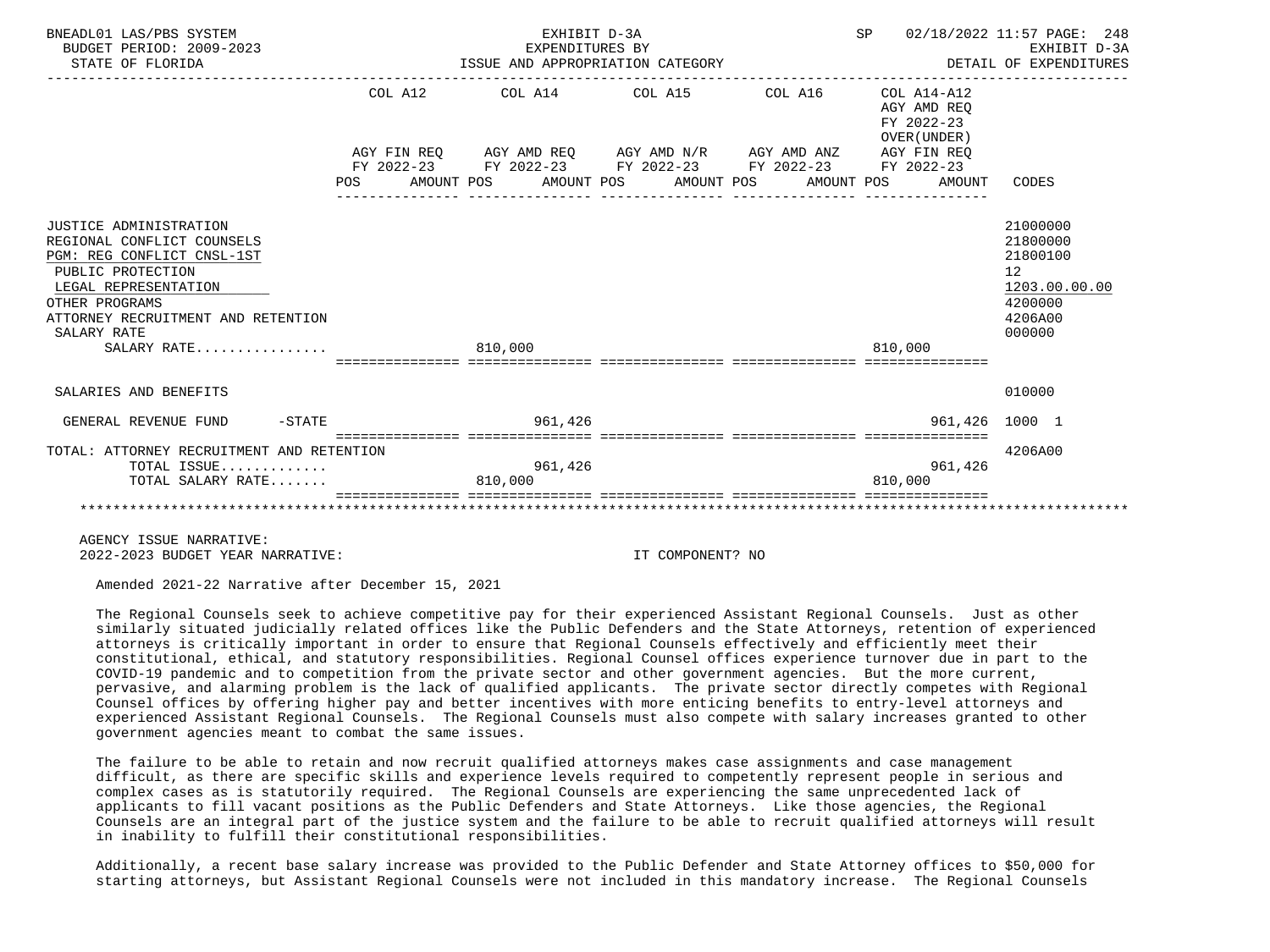| BNEADL01 LAS/PBS SYSTEM<br>BUDGET PERIOD: 2009-2023<br>STATE OF FLORIDA                                                                                                                        | ISSUE AND APPROPRIATION CATEGORY | EXHIBIT D-3A<br>EXPENDITURES BY                                                                   | SP                                  | 02/18/2022 11:57 PAGE: 249<br>EXHIBIT D-3A<br>DETAIL OF EXPENDITURES |                                                          |                                                                                            |
|------------------------------------------------------------------------------------------------------------------------------------------------------------------------------------------------|----------------------------------|---------------------------------------------------------------------------------------------------|-------------------------------------|----------------------------------------------------------------------|----------------------------------------------------------|--------------------------------------------------------------------------------------------|
|                                                                                                                                                                                                | COL A12                          |                                                                                                   | COL A14 COL A15                     | COL A16                                                              | COL A14-A12<br>AGY AMD REO<br>FY 2022-23<br>OVER (UNDER) |                                                                                            |
|                                                                                                                                                                                                | AGY FIN REO<br><b>POS</b>        | FY 2022-23 FY 2022-23 FY 2022-23 FY 2022-23<br>AMOUNT POS AMOUNT POS AMOUNT POS AMOUNT POS AMOUNT | AGY AMD REO AGY AMD N/R AGY AMD ANZ |                                                                      | AGY FIN REO<br>FY 2022-23                                | CODES                                                                                      |
| <b>JUSTICE ADMINISTRATION</b><br>REGIONAL CONFLICT COUNSELS<br>PGM: REG CONFLICT CNSL-1ST<br>PUBLIC PROTECTION<br>LEGAL REPRESENTATION<br>OTHER PROGRAMS<br>ATTORNEY RECRUITMENT AND RETENTION |                                  |                                                                                                   |                                     |                                                                      |                                                          | 21000000<br>21800000<br>21800100<br>12 <sup>°</sup><br>1203.00.00.00<br>4200000<br>4206A00 |

have had to absorb the effects of this increase to remain competitive in the market.

 Like our counterparts in the judicial system, the Public Defenders, and the State Attorneys, the Regional Counsels seek a competitive pay increase of \$10,000 for all Assistant Regional Counsel, Assistant Regional Counsel - Supervisor, and Chief Assistant Regional Counsel positions (9901, 9903, and 9909 class codes respectively), to be distributed by the Regional Counsels as necessary to recruit and retain qualified personnel. The calculation of this increase should be based on authorized positions, both filled and vacant, under the aforementioned class codes. The estimated cost of this increase for RC1 is \$961,426 including benefits.

This issue impacts all agency activities.

 Summary: This is a new issue. \*\*\*\*\*\*\*\*\*\*\*\*\*\*\*\*\*\*\*\*\*\*\*\*\*\*\*\*\*\*\*\*\*\*\*\*\*\*\*\*\*\*\*\*\*\*\*\*\*\*\*\*\*\*\*\*\*\*\*\*\*\*\*\*\*\*\*\*\*\*\*\*\*\*\*\*\*\*\*\*\*\*\*\*\*\*\*\*\*\*\*\*\*\*\*\*\*\*\*\*\*\*\*\*\*\*\*\*\*\*\*\*\*\*\*\*\*\*\*\*\*\*\*\*\*\*\*

| POSITION DETAIL OF SALARIES AND BENEFITS:             |      |           |           |          |             |            |                                 |
|-------------------------------------------------------|------|-----------|-----------|----------|-------------|------------|---------------------------------|
|                                                       | FTE  | BASE RATE | ADDITIVES | BENEFITS | SUBTOTAL    | LAPSE<br>ိ | LAPSED SALARIES<br>AND BENEFITS |
| A14 - AGY AMD REO FY 2022-23                          |      |           |           |          |             |            |                                 |
| CHANGES TO CURRENTLY AUTHORIZED POSITIONS             |      |           |           |          |             |            |                                 |
| RA01 RATE & SALARY ADJ - BENEFITS NO FTE<br>N0001 001 | 0.00 | 10,000    |           | 3,666    | 13,666 0.00 |            | 13,666                          |
| N0002 001                                             | 0.00 | 800,000   |           | 147,760  | 947,760     | 0.00       | 947,760                         |
| TOTALS FOR ISSUE BY FUND                              |      |           |           |          |             |            |                                 |
| 1000 GENERAL REVENUE FUND                             |      |           |           |          |             |            | 961,426                         |
|                                                       |      |           |           |          |             |            |                                 |

\*\*\*\*\*\*\*\*\*\*\*\*\*\*\*\*\*\*\*\*\*\*\*\*\*\*\*\*\*\*\*\*\*\*\*\*\*\*\*\*\*\*\*\*\*\*\*\*\*\*\*\*\*\*\*\*\*\*\*\*\*\*\*\*\*\*\*\*\*\*\*\*\*\*\*\*\*\*\*\*\*\*\*\*\*\*\*\*\*\*\*\*\*\*\*\*\*\*\*\*\*\*\*\*\*\*\*\*\*\*\*\*\*\*\*\*\*\*\*\*\*\*\*\*\*\*\*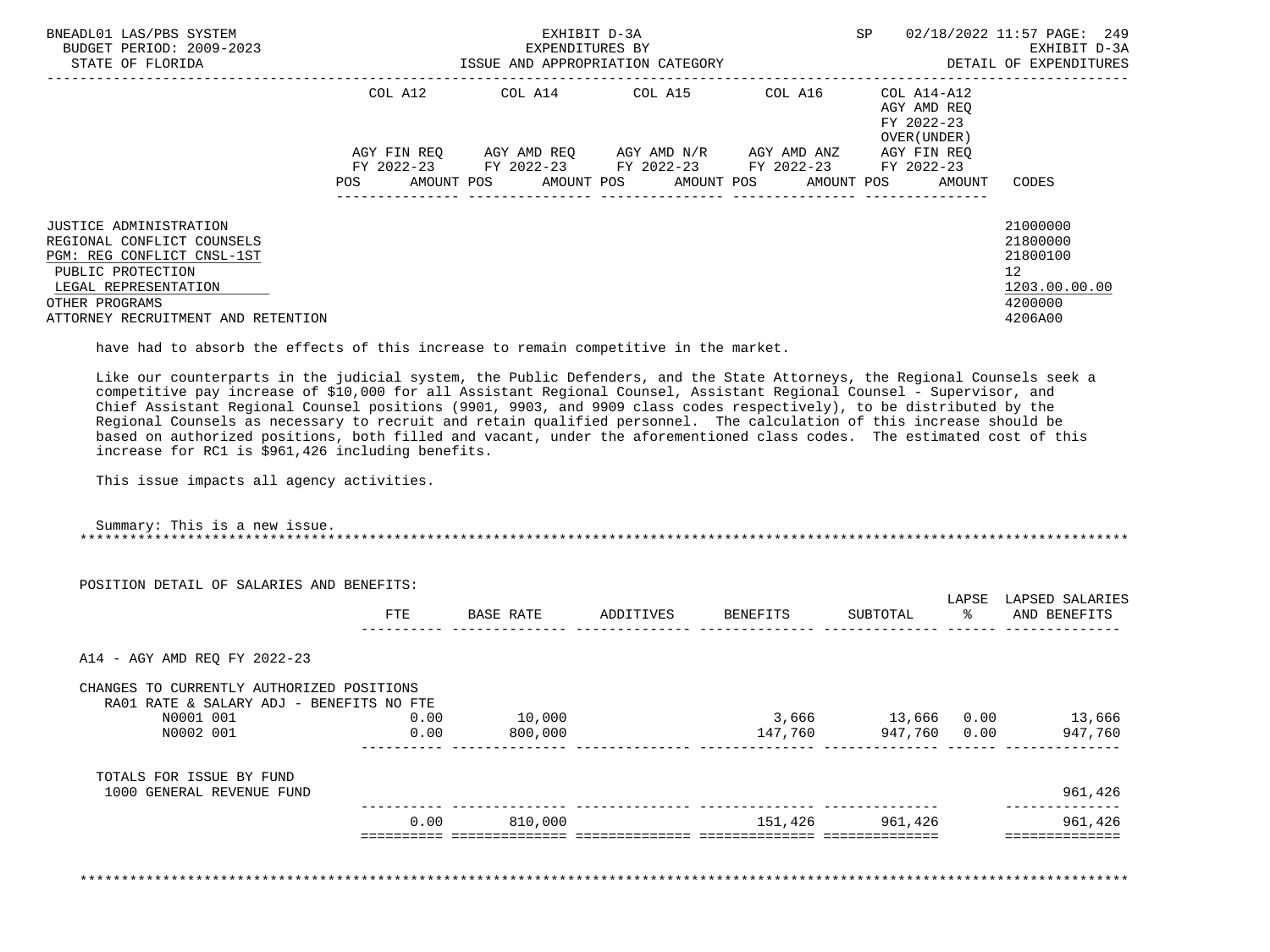| BNEADL01 LAS/PBS SYSTEM<br>BUDGET PERIOD: 2009-2023<br>STATE OF FLORIDA                                                         |                                                                                                                | EXHIBIT D-3A<br>EXPENDITURES BY<br>ISSUE AND APPROPRIATION CATEGORY | SP                                                                                                                                                              |         | 02/18/2022 11:57 PAGE: 250<br>EXHIBIT D-3A<br>DETAIL OF EXPENDITURES |              |                                                                      |
|---------------------------------------------------------------------------------------------------------------------------------|----------------------------------------------------------------------------------------------------------------|---------------------------------------------------------------------|-----------------------------------------------------------------------------------------------------------------------------------------------------------------|---------|----------------------------------------------------------------------|--------------|----------------------------------------------------------------------|
|                                                                                                                                 | COL A12                                                                                                        |                                                                     | COL A14 COL A15                                                                                                                                                 | COL A16 | COL A14-A12<br>AGY AMD REO<br>FY 2022-23<br>OVER (UNDER )            |              |                                                                      |
|                                                                                                                                 | POS FOR THE POST OF THE STATE STATE STATE STATE STATE STATE STATE STATE STATE STATE STATE STATE STATE STATE ST |                                                                     | AGY FIN REQ 6 AGY AMD REQ 6 AGY AMD N/R 66 AGY AMD ANZ<br>FY 2022-23 FY 2022-23 FY 2022-23 FY 2022-23 FY 2022-23<br>AMOUNT POS AMOUNT POS AMOUNT POS AMOUNT POS |         | AGY FIN REO                                                          | AMOUNT       | CODES                                                                |
| JUSTICE ADMINISTRATION<br>REGIONAL CONFLICT COUNSELS<br>PGM: REG CONFLICT CNSL-1ST<br>PUBLIC PROTECTION<br>LEGAL REPRESENTATION |                                                                                                                |                                                                     |                                                                                                                                                                 |         |                                                                      |              | 21000000<br>21800000<br>21800100<br>12 <sup>°</sup><br>1203.00.00.00 |
| TOTAL: LEGAL REPRESENTATION<br>BY FUND TYPE<br>GENERAL REVENUE FUND<br>SALARY RATE                                              |                                                                                                                | 961,426<br>810,000                                                  |                                                                                                                                                                 |         | 810,000                                                              | 961,426 1000 | 1203.00.00.00                                                        |
|                                                                                                                                 |                                                                                                                |                                                                     |                                                                                                                                                                 |         |                                                                      |              |                                                                      |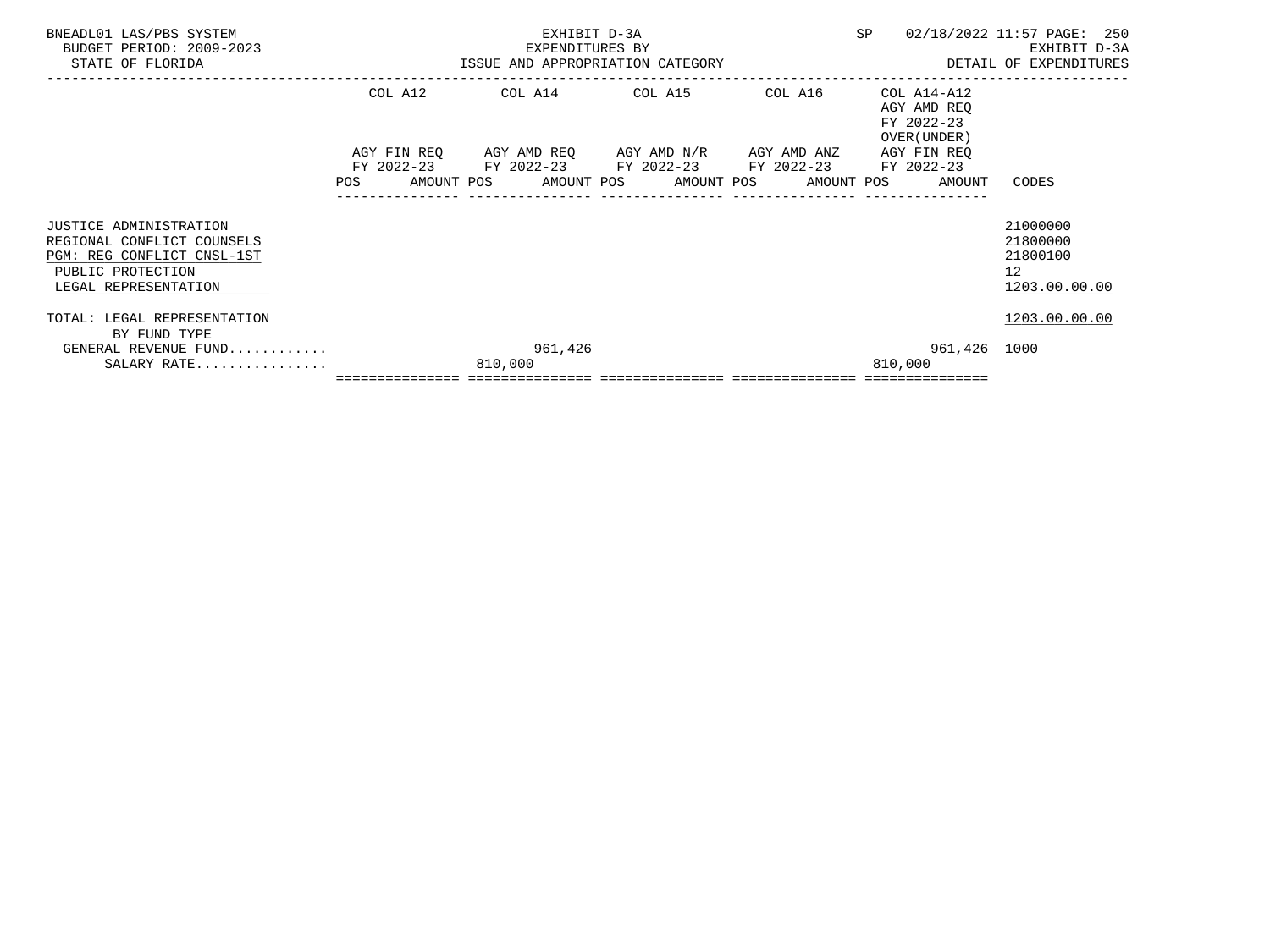| BNEADL01 LAS/PBS SYSTEM<br>BUDGET PERIOD: 2009-2023<br>STATE OF FLORIDA                                                                                                                                                                                                                                                                                                                                                         |           |                                                |            |  | EXHIBIT D-3A<br>EXPENDITURES BY |            | ISSUE AND APPROPRIATION CATEGORY               |            | SP          |                                                                         | 02/18/2022 11:57 PAGE: 251<br>EXHIBIT D-3A<br>DETAIL OF EXPENDITURES<br>-------------------------------- |  |
|---------------------------------------------------------------------------------------------------------------------------------------------------------------------------------------------------------------------------------------------------------------------------------------------------------------------------------------------------------------------------------------------------------------------------------|-----------|------------------------------------------------|------------|--|---------------------------------|------------|------------------------------------------------|------------|-------------|-------------------------------------------------------------------------|----------------------------------------------------------------------------------------------------------|--|
|                                                                                                                                                                                                                                                                                                                                                                                                                                 |           | COL A12 COL A14 COL A15 COL A16<br>AGY FIN REQ |            |  |                                 |            | AGY AMD REQ AGY AMD N/R AGY AMD ANZ            |            |             | COL A14-A12<br>AGY AMD REQ<br>FY 2022-23<br>OVER (UNDER)<br>AGY FIN REQ |                                                                                                          |  |
|                                                                                                                                                                                                                                                                                                                                                                                                                                 |           | FY 2022-23<br>POS                              | AMOUNT POS |  |                                 | AMOUNT POS | FY 2022-23 FY 2022-23 FY 2022-23<br>AMOUNT POS | AMOUNT POS |             | FY 2022-23<br>AMOUNT                                                    | CODES                                                                                                    |  |
| JUSTICE ADMINISTRATION<br>REGIONAL CONFLICT COUNSELS<br>PGM: REG CONFLICT CNSL-2ND<br>PUBLIC PROTECTION<br>LEGAL REPRESENTATION<br>WORKLOAD<br>ADDITIONAL OPERATIONAL EXPENSES<br>SPECIAL CATEGORIES<br>REG CONFLICT COUNSEL OPER                                                                                                                                                                                               |           |                                                |            |  |                                 |            |                                                |            |             |                                                                         | 21000000<br>21800000<br>21800200<br>12<br>1203.00.00.00<br>3000000<br>3000510<br>100000<br>103227        |  |
| GENERAL REVENUE FUND                                                                                                                                                                                                                                                                                                                                                                                                            | $-$ STATE | $32.836$ $32.836$ $32.836$                     |            |  |                                 |            |                                                |            |             |                                                                         | 1000 1                                                                                                   |  |
|                                                                                                                                                                                                                                                                                                                                                                                                                                 |           |                                                |            |  |                                 |            |                                                |            |             |                                                                         |                                                                                                          |  |
| AGENCY ISSUE NARRATIVE:<br>2022-2023 BUDGET YEAR NARRATIVE:                                                                                                                                                                                                                                                                                                                                                                     |           |                                                |            |  |                                 |            | IT COMPONENT? NO                               |            |             |                                                                         |                                                                                                          |  |
| Due to the ongoing transmission of COVID 19 virus, additional and specialty janitorial services are required to protect<br>our staff, clients and community from contracting and further spread of this virus. The Office of Criminal Conflict and<br>Civil Regional Counsel in the 2nd District Court of Appeals (RCO2) is requesting non-recurring funds for these additional<br>janitorial services for a total of \$32,836. |           |                                                |            |  |                                 |            |                                                |            |             |                                                                         |                                                                                                          |  |
| CRIMINAL CONFLICT AND CIVIL<br>REGIONAL COUNSEL WORKLOAD<br>SALARY RATE                                                                                                                                                                                                                                                                                                                                                         |           |                                                |            |  |                                 |            |                                                |            |             |                                                                         | 3001360<br>000000                                                                                        |  |
| SALARY RATE 715,000                                                                                                                                                                                                                                                                                                                                                                                                             |           |                                                |            |  |                                 |            |                                                |            | $715.000 -$ |                                                                         |                                                                                                          |  |
| SALARIES AND BENEFITS                                                                                                                                                                                                                                                                                                                                                                                                           |           |                                                |            |  |                                 |            |                                                |            |             |                                                                         | 010000                                                                                                   |  |
| GENERAL REVENUE FUND                                                                                                                                                                                                                                                                                                                                                                                                            | $-$ STATE | 13.00                                          | 1,147,716  |  |                                 |            |                                                |            | $13.00 -$   | 1, 147, 716 - 1000 1                                                    |                                                                                                          |  |
| SPECIAL CATEGORIES<br>REG CONFLICT COUNSEL OPER                                                                                                                                                                                                                                                                                                                                                                                 |           |                                                |            |  |                                 |            |                                                |            |             |                                                                         | 100000<br>103227                                                                                         |  |
| GENERAL REVENUE FUND                                                                                                                                                                                                                                                                                                                                                                                                            | $-$ STATE |                                                | 153,978    |  |                                 |            |                                                |            |             | 153,978-1000 1                                                          |                                                                                                          |  |
| TR/DMS/HR SVCS/STW CONTRCT                                                                                                                                                                                                                                                                                                                                                                                                      |           |                                                |            |  |                                 |            |                                                |            |             |                                                                         | 107040                                                                                                   |  |
| GENERAL REVENUE FUND                                                                                                                                                                                                                                                                                                                                                                                                            | $-$ STATE |                                                | 2,782      |  |                                 |            |                                                |            |             |                                                                         | 2,782-1000 1                                                                                             |  |
|                                                                                                                                                                                                                                                                                                                                                                                                                                 |           |                                                |            |  |                                 |            |                                                |            |             |                                                                         |                                                                                                          |  |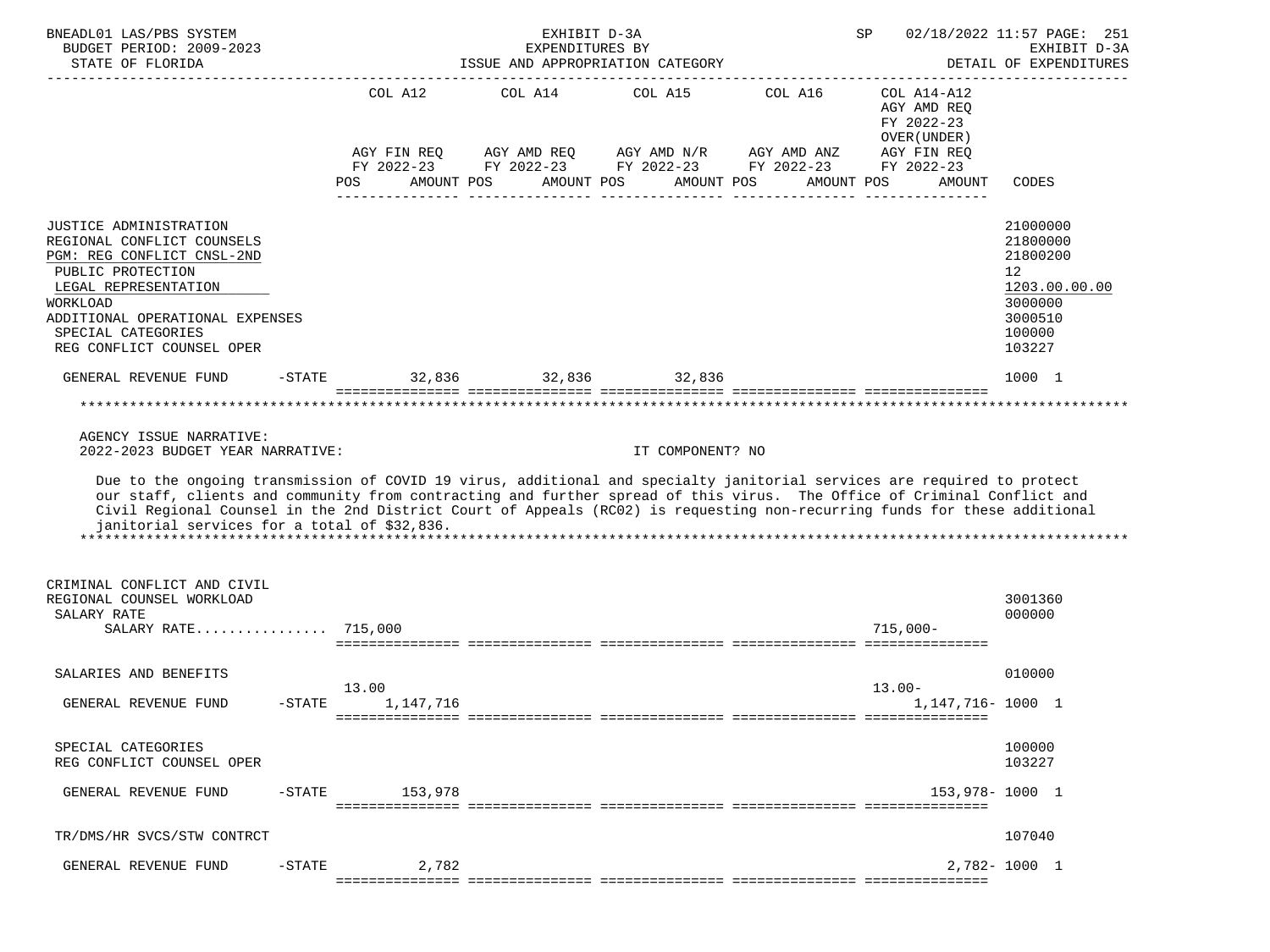| BNEADL01 LAS/PBS SYSTEM<br>BUDGET PERIOD: 2009-2023<br>STATE OF FLORIDA                                                                                                                                               | EXHIBIT D-3A<br>EXPENDITURES BY<br>ISSUE AND APPROPRIATION CATEGORY |  |  |                                                                                                                                                                                                                                                                                                                                                                                                                                                            |                                 |  |  |  |            |                                                          | SP 02/18/2022 11:57 PAGE: 252<br>EXHIBIT D-3A<br>DETAIL OF EXPENDITURES       |
|-----------------------------------------------------------------------------------------------------------------------------------------------------------------------------------------------------------------------|---------------------------------------------------------------------|--|--|------------------------------------------------------------------------------------------------------------------------------------------------------------------------------------------------------------------------------------------------------------------------------------------------------------------------------------------------------------------------------------------------------------------------------------------------------------|---------------------------------|--|--|--|------------|----------------------------------------------------------|-------------------------------------------------------------------------------|
|                                                                                                                                                                                                                       |                                                                     |  |  |                                                                                                                                                                                                                                                                                                                                                                                                                                                            | COL A12 COL A14 COL A15 COL A16 |  |  |  |            | COL A14-A12<br>AGY AMD REO<br>FY 2022-23<br>OVER (UNDER) |                                                                               |
|                                                                                                                                                                                                                       |                                                                     |  |  | $\verb AGY FIN REQ  \qquad \verb AGY AMD REQ  \qquad \verb AGY AMD N/R  \qquad \verb AGY AMD ANZ  \qquad \verb AGY FIN REQ  \qquad \verb AGY AMD ANZ  \qquad \verb AGY FIN REQ  \qquad \verb AGY AMD ANZ  \qquad \verb AGY EN REQ  \qquad \verb AGY AMD ANZ  \qquad \verb AGY EN REQ  \qquad \verb AGY AMD ANZ  \qquad \verb AGY EN REQ  \qquad \verb AdS: ASSR  \qquad \verb AdS: ASSR  \qquad \verb AdS: ASSR  \qquad \verb AdS: ASSR  \qquad \verb AdS$ |                                 |  |  |  |            |                                                          |                                                                               |
|                                                                                                                                                                                                                       |                                                                     |  |  | FY 2022-23 FY 2022-23 FY 2022-23 FY 2022-23 FY 2022-23<br>POS AMOUNT POS AMOUNT POS AMOUNT POS AMOUNT POS AMOUNT CODES<br>________________                                                                                                                                                                                                                                                                                                                 |                                 |  |  |  |            |                                                          |                                                                               |
| <b>JUSTICE ADMINISTRATION</b><br>REGIONAL CONFLICT COUNSELS<br>PGM: REG CONFLICT CNSL-2ND<br>PUBLIC PROTECTION<br>LEGAL REPRESENTATION<br><b>WORKLOAD</b><br>CRIMINAL CONFLICT AND CIVIL<br>REGIONAL COUNSEL WORKLOAD |                                                                     |  |  |                                                                                                                                                                                                                                                                                                                                                                                                                                                            |                                 |  |  |  |            |                                                          | 21000000<br>21800000<br>21800200<br>12<br>1203.00.00.00<br>3000000<br>3001360 |
| TOTAL: CRIMINAL CONFLICT AND CIVIL<br>REGIONAL COUNSEL WORKLOAD                                                                                                                                                       |                                                                     |  |  |                                                                                                                                                                                                                                                                                                                                                                                                                                                            |                                 |  |  |  |            |                                                          | 3001360                                                                       |
| TOTAL POSITIONS 13.00                                                                                                                                                                                                 |                                                                     |  |  |                                                                                                                                                                                                                                                                                                                                                                                                                                                            |                                 |  |  |  | $13.00 -$  |                                                          |                                                                               |
| TOTAL ISSUE $1,304,476$                                                                                                                                                                                               |                                                                     |  |  |                                                                                                                                                                                                                                                                                                                                                                                                                                                            |                                 |  |  |  |            | 1,304,476-                                               |                                                                               |
| $TOTAL$ SALARY RATE $715.000$                                                                                                                                                                                         |                                                                     |  |  |                                                                                                                                                                                                                                                                                                                                                                                                                                                            |                                 |  |  |  | $715,000-$ |                                                          |                                                                               |
|                                                                                                                                                                                                                       |                                                                     |  |  |                                                                                                                                                                                                                                                                                                                                                                                                                                                            |                                 |  |  |  |            |                                                          |                                                                               |

 AGENCY ISSUE NARRATIVE: 2022-2023 BUDGET YEAR NARRATIVE: IT COMPONENT? NO

 The Office of Criminal Conflict & Civil Regional Counsel, 2nd District Court of Appeals (RC2) requests five (5) Full-Time Equivalent (FTE) dependency attorneys, five (5) FTE Criminal attorneys and three (3) Forensic Social workers to handle the additional caseload requirements resulting from the backlog of Covid 19 cases (approximately 1,000 cases).

RC2 is requesting corresponding rate and Salaries and Benefits for the 13 requested positions.

 Standard #3 is essential for the onboarding and set up for the new employees statewide. Operating Expenditures (category 103227) per Standard #3 for 13 positions will be \$153,978 total, of which \$59,683 is non-recurring. Standard #3 includes Voice over IP phone systems for attorneys and non-attorney professional staff.

Transfer for Human Resource Services for 13 positions will be \$2,782 (13 x \$214).

Total request is \$1,304,476

Amended 2022-23 Narrative after December 15, 2021

 Summary: This issue has been deleted. \*\*\*\*\*\*\*\*\*\*\*\*\*\*\*\*\*\*\*\*\*\*\*\*\*\*\*\*\*\*\*\*\*\*\*\*\*\*\*\*\*\*\*\*\*\*\*\*\*\*\*\*\*\*\*\*\*\*\*\*\*\*\*\*\*\*\*\*\*\*\*\*\*\*\*\*\*\*\*\*\*\*\*\*\*\*\*\*\*\*\*\*\*\*\*\*\*\*\*\*\*\*\*\*\*\*\*\*\*\*\*\*\*\*\*\*\*\*\*\*\*\*\*\*\*\*\*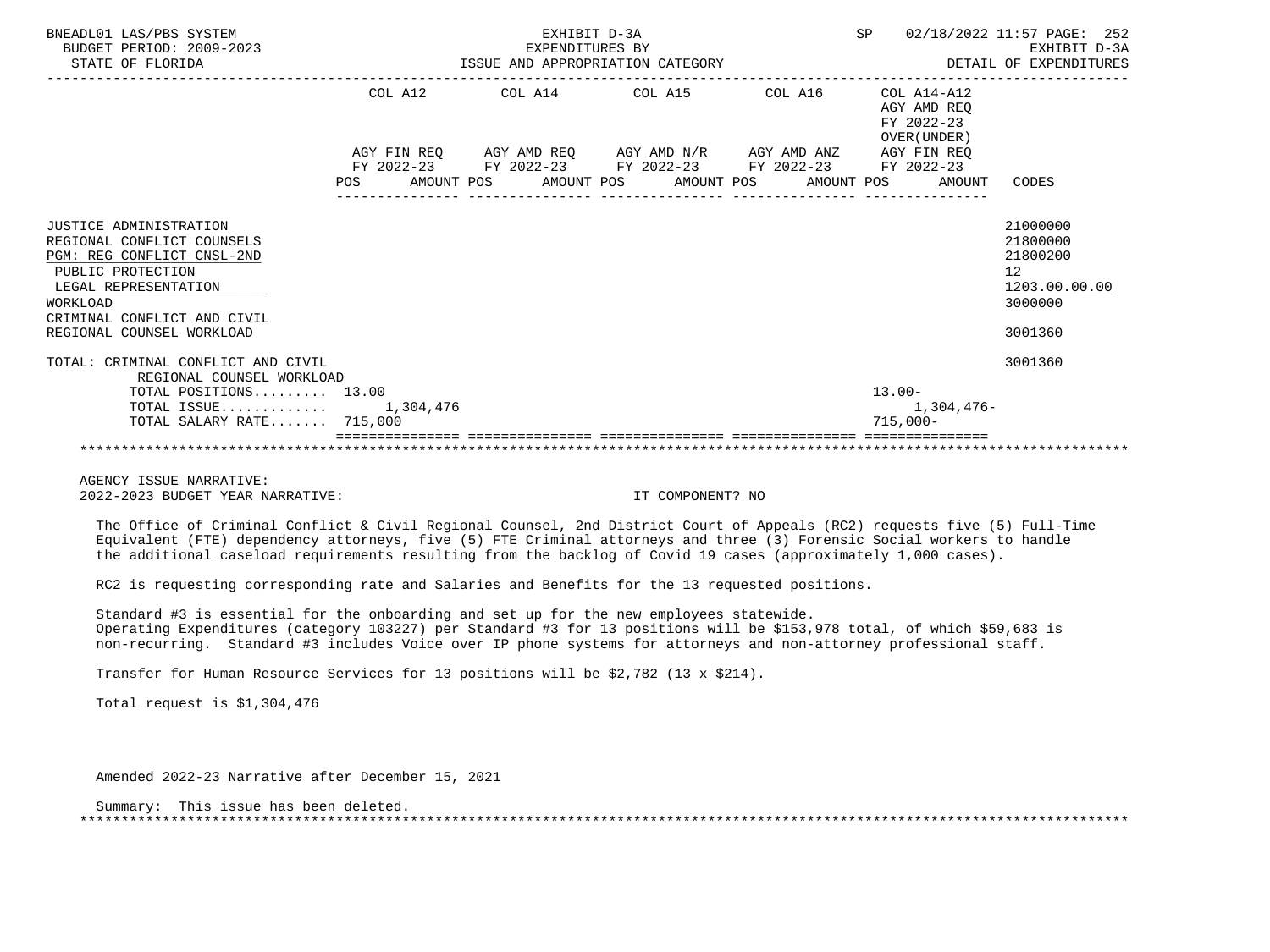| BUDGET PERIOD: 2009-2023<br>STATE OF FLORIDA                                                                                                                                                                   |                | EXHIBIT D-3A<br>ISSUE AND APPROPRIATION CATEGORY                                                                                                                  | EXPENDITURES BY    |                                  |                                                          |             | SP 02/18/2022 11:57 PAGE: 253<br>EXHIBIT D-3A<br>DETAIL OF EXPENDITURES                    |
|----------------------------------------------------------------------------------------------------------------------------------------------------------------------------------------------------------------|----------------|-------------------------------------------------------------------------------------------------------------------------------------------------------------------|--------------------|----------------------------------|----------------------------------------------------------|-------------|--------------------------------------------------------------------------------------------|
|                                                                                                                                                                                                                | COL A12<br>POS | COL A14 COL A15<br>AGY FIN REQ AGY AMD REQ AGY AMD N/R AGY AMD ANZ AGY FIN REQ<br>FY 2022-23 FY 2022-23 FY 2022-23 FY 2022-23 FY 2022-23<br>AMOUNT POS AMOUNT POS |                    | COL A16<br>AMOUNT POS AMOUNT POS | COL A14-A12<br>AGY AMD REO<br>FY 2022-23<br>OVER (UNDER) | AMOUNT      | CODES                                                                                      |
| <b>JUSTICE ADMINISTRATION</b><br>REGIONAL CONFLICT COUNSELS<br>PGM: REG CONFLICT CNSL-2ND<br>PUBLIC PROTECTION<br>LEGAL REPRESENTATION<br>WORKLOAD<br>CRIMINAL CONFLICT AND CIVIL<br>REGIONAL COUNSEL WORKLOAD |                |                                                                                                                                                                   |                    |                                  |                                                          |             | 21000000<br>21800000<br>21800200<br>12 <sup>°</sup><br>1203.00.00.00<br>3000000<br>3001360 |
| POSITION DETAIL OF SALARIES AND BENEFITS:                                                                                                                                                                      |                |                                                                                                                                                                   |                    |                                  |                                                          |             |                                                                                            |
|                                                                                                                                                                                                                |                |                                                                                                                                                                   |                    |                                  |                                                          |             | LAPSE LAPSED SALARIES                                                                      |
|                                                                                                                                                                                                                | <b>FTE</b>     | BASE RATE                                                                                                                                                         | ADDITIVES BENEFITS |                                  | SUBTOTAL                                                 | $rac{8}{6}$ | AND BENEFITS                                                                               |
| A12 - AGY FIN REO FY 2022-23<br>NEW POSITIONS<br>9668 FORENSIC SOCIAL WORKER<br>N0002 001<br>9901 ASSISTANT REGIONAL COUNSEL                                                                                   | 3.00 165,000   |                                                                                                                                                                   |                    |                                  |                                                          |             | 74,066  239,066  0.00  239,066                                                             |
| N0001 001<br>TOTALS FOR ISSUE BY FUND<br>1000 GENERAL REVENUE FUND                                                                                                                                             | 10.00          | 550,000                                                                                                                                                           |                    | 358,650                          | 908,650 0.00                                             |             | 908,650<br>1,147,716<br>--------------                                                     |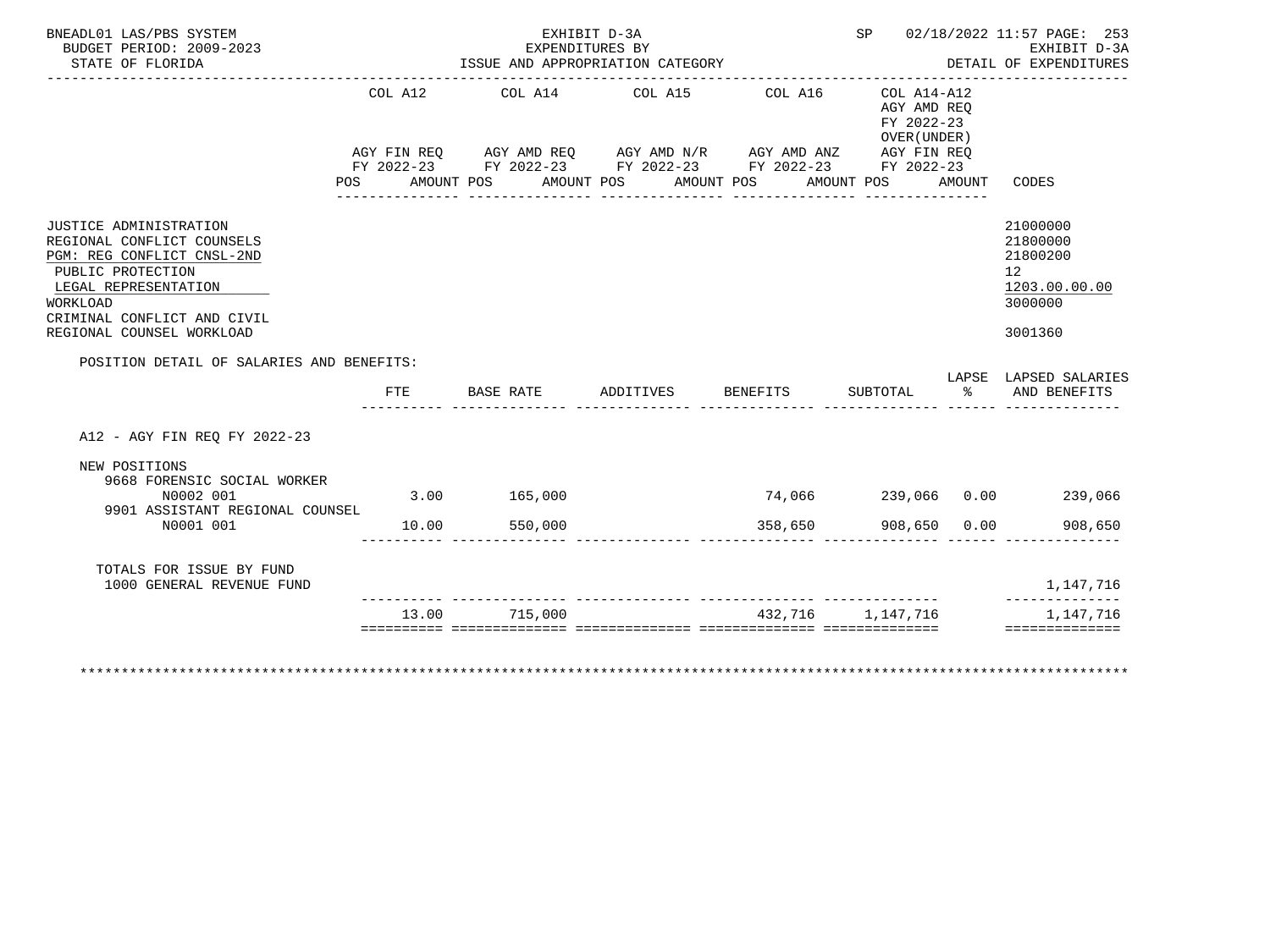| BNEADL01 LAS/PBS SYSTEM<br>BUDGET PERIOD: 2009-2023                                                                                                                                                                                     |            | EXHIBIT D-3A<br>EXPENDITURES BY                                                                            |                  |            | SP 02/18/2022 11:57 PAGE: 254             | EXHIBIT D-3A                                                                            |  |  |  |
|-----------------------------------------------------------------------------------------------------------------------------------------------------------------------------------------------------------------------------------------|------------|------------------------------------------------------------------------------------------------------------|------------------|------------|-------------------------------------------|-----------------------------------------------------------------------------------------|--|--|--|
| STATE OF FLORIDA                                                                                                                                                                                                                        |            | ISSUE AND APPROPRIATION CATEGORY<br>DETAIL OF EXPENDITURES                                                 |                  |            |                                           |                                                                                         |  |  |  |
|                                                                                                                                                                                                                                         |            | COL A12 COL A14 COL A15 COL A16 COL A14-A12<br>AGY FIN REQ AGY AMD REQ AGY AMD N/R AGY AMD ANZ AGY FIN REQ |                  |            | AGY AMD REO<br>FY 2022-23<br>OVER (UNDER) |                                                                                         |  |  |  |
|                                                                                                                                                                                                                                         | <b>POS</b> | FY 2022-23 FY 2022-23 FY 2022-23 FY 2022-23 FY 2022-23<br>AMOUNT POS AMOUNT POS AMOUNT POS                 |                  | AMOUNT POS | AMOUNT                                    | CODES                                                                                   |  |  |  |
|                                                                                                                                                                                                                                         |            |                                                                                                            |                  |            |                                           |                                                                                         |  |  |  |
| JUSTICE ADMINISTRATION<br>REGIONAL CONFLICT COUNSELS<br>PGM: REG CONFLICT CNSL-2ND<br>PUBLIC PROTECTION<br>LEGAL REPRESENTATION<br>OTHER PROGRAMS<br>SALARY ADJUSTMENT FOR ASSISTANT<br>REGIONAL COUNSELS<br>SALARY RATE<br>SALARY RATE |            | 836,700                                                                                                    |                  |            | 836,700                                   | 21000000<br>21800000<br>21800200<br>12<br>1203.00.00.00<br>4200000<br>4203A10<br>000000 |  |  |  |
|                                                                                                                                                                                                                                         |            |                                                                                                            |                  |            |                                           |                                                                                         |  |  |  |
| SALARIES AND BENEFITS                                                                                                                                                                                                                   |            |                                                                                                            |                  |            |                                           | 010000                                                                                  |  |  |  |
| $-$ STATE<br>GENERAL REVENUE FUND                                                                                                                                                                                                       |            | 1, 143, 435                                                                                                |                  |            | 1,143,435                                 | 1000 1                                                                                  |  |  |  |
| TOTAL: SALARY ADJUSTMENT FOR ASSISTANT<br>REGIONAL COUNSELS                                                                                                                                                                             |            |                                                                                                            |                  |            |                                           | 4203A10                                                                                 |  |  |  |
| TOTAL ISSUE<br>TOTAL SALARY RATE                                                                                                                                                                                                        |            | 1,143,435<br>836,700                                                                                       |                  |            | 1,143,435<br>836,700                      |                                                                                         |  |  |  |
|                                                                                                                                                                                                                                         |            |                                                                                                            |                  |            |                                           |                                                                                         |  |  |  |
| AGENCY ISSUE NARRATIVE:<br>2022-2023 BUDGET YEAR NARRATIVE:                                                                                                                                                                             |            |                                                                                                            | IT COMPONENT? NO |            |                                           |                                                                                         |  |  |  |

Amended 2022-23 Narrative after December 15, 2021

 Regional Counsel 2nd District (RC2) experiences an exceedingly high annual turnover of Assistant Regional Counsel (ARC) attorneys and endures a costly cycle of recruiting and training new attorneys. ARC attorneys are leaving RC2 for more lucrative positions in the private sector. The previous two years of the pandemic has increased this turnover with our agency's ARC attorney's leaving the remaining attorneys with an excessive case load which perpetuates the lack of retention of our competent attorneys. Offering competitive salaries for our existing attorneys and potential new hire attorneys is critical in our associate retention and filling open positions that need to be filled in order to provide adequate representation for the clientele of the State of Florida.

 The appropriation of this salary adjustment for retention and onboarding new attorneys will improve core functionality for RC2 attorneys, the represented of the State of Florida and Florida's judicial system.

| FTE  |  | # of attorneys x amount |         | Total  |
|------|--|-------------------------|---------|--------|
| 0.50 |  | 18                      | x 5,000 | 90,000 |
| 0.75 |  | 11                      | x 7,500 | 82,500 |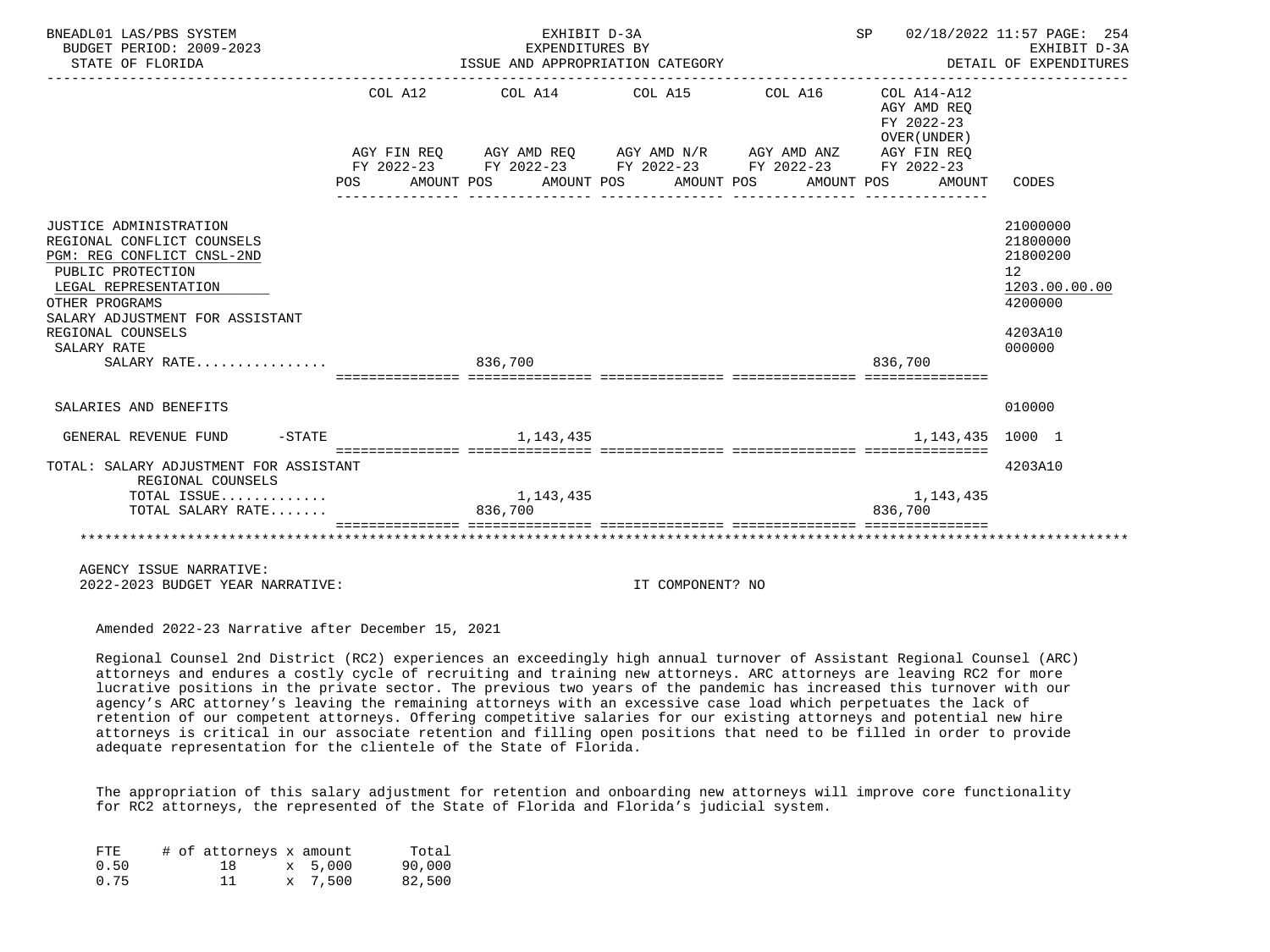| COL A12<br>JUSTICE ADMINISTRATION<br>REGIONAL CONFLICT COUNSELS<br>PGM: REG CONFLICT CNSL-2ND<br>PUBLIC PROTECTION<br>LEGAL REPRESENTATION<br>OTHER PROGRAMS<br>SALARY ADJUSTMENT FOR ASSISTANT<br>REGIONAL COUNSELS<br>$0.80$ $1$ $x$ $8,000$ $8,000$<br>96 total: \$836,700<br>Summary: This is the new issue.<br>POSITION DETAIL OF SALARIES AND BENEFITS:<br>FTE | 8,700<br>9,000<br>49,500<br>580,000 |         | COL A14 COL A15 COL A16<br>AGY FIN REQ AGY AMD REQ AGY AMD N/R AGY AMD ANZ AGY FIN REQ<br>FY 2022-23 FY 2022-23 FY 2022-23 FY 2022-23 FY 2022-23<br>POS AMOUNT POS AMOUNT POS AMOUNT POS AMOUNT POS AMOUNT CODES | COL A14-A12<br>AGY AMD REQ<br>FY 2022-23<br>OVER (UNDER ) | 21000000<br>21800000<br>21800200<br>12 <sup>°</sup><br>1203.00.00.00<br>4200000<br>4203A10 |
|----------------------------------------------------------------------------------------------------------------------------------------------------------------------------------------------------------------------------------------------------------------------------------------------------------------------------------------------------------------------|-------------------------------------|---------|------------------------------------------------------------------------------------------------------------------------------------------------------------------------------------------------------------------|-----------------------------------------------------------|--------------------------------------------------------------------------------------------|
|                                                                                                                                                                                                                                                                                                                                                                      |                                     |         |                                                                                                                                                                                                                  |                                                           |                                                                                            |
|                                                                                                                                                                                                                                                                                                                                                                      |                                     |         |                                                                                                                                                                                                                  |                                                           |                                                                                            |
|                                                                                                                                                                                                                                                                                                                                                                      |                                     |         |                                                                                                                                                                                                                  |                                                           |                                                                                            |
|                                                                                                                                                                                                                                                                                                                                                                      |                                     |         |                                                                                                                                                                                                                  |                                                           |                                                                                            |
|                                                                                                                                                                                                                                                                                                                                                                      |                                     |         |                                                                                                                                                                                                                  |                                                           |                                                                                            |
|                                                                                                                                                                                                                                                                                                                                                                      |                                     |         |                                                                                                                                                                                                                  |                                                           |                                                                                            |
|                                                                                                                                                                                                                                                                                                                                                                      |                                     |         |                                                                                                                                                                                                                  |                                                           |                                                                                            |
|                                                                                                                                                                                                                                                                                                                                                                      |                                     |         |                                                                                                                                                                                                                  |                                                           |                                                                                            |
|                                                                                                                                                                                                                                                                                                                                                                      |                                     |         | BASE RATE ADDITIVES BENEFITS                                                                                                                                                                                     | SUBTOTAL                                                  | LAPSE LAPSED SALARIES<br>% AND BENEFITS                                                    |
| A14 - AGY AMD REQ FY 2022-23                                                                                                                                                                                                                                                                                                                                         |                                     |         |                                                                                                                                                                                                                  |                                                           |                                                                                            |
| CHANGES TO CURRENTLY AUTHORIZED POSITIONS<br>RA01 RATE & SALARY ADJ - BENEFITS NO FTE<br>N0001 001<br>0.00                                                                                                                                                                                                                                                           |                                     | 836,700 | $306,735$ 1,143,435 0.00 1,143,435                                                                                                                                                                               |                                                           |                                                                                            |
|                                                                                                                                                                                                                                                                                                                                                                      |                                     |         |                                                                                                                                                                                                                  |                                                           |                                                                                            |
| TOTALS FOR ISSUE BY FUND<br>1000 GENERAL REVENUE FUND                                                                                                                                                                                                                                                                                                                |                                     |         |                                                                                                                                                                                                                  |                                                           | 1,143,435                                                                                  |
|                                                                                                                                                                                                                                                                                                                                                                      | 0.00                                | 836,700 | 306,735                                                                                                                                                                                                          | 1,143,435                                                 | 1,143,435<br>==============                                                                |
|                                                                                                                                                                                                                                                                                                                                                                      |                                     |         |                                                                                                                                                                                                                  |                                                           |                                                                                            |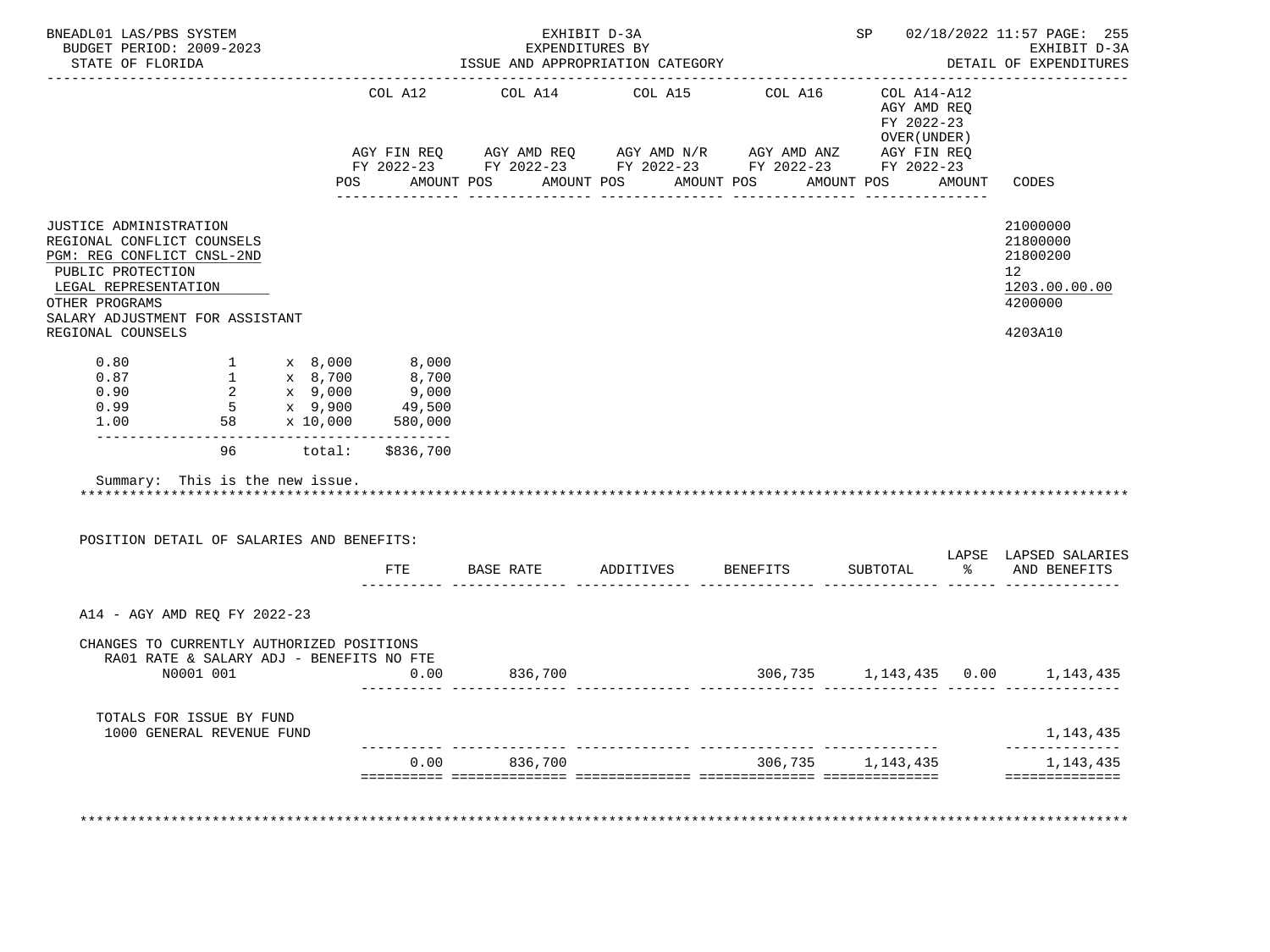| BNEADL01 LAS/PBS SYSTEM<br>BUDGET PERIOD: 2009-2023<br>STATE OF FLORIDA                                                                                                             |          |                                                                                     |         | EXHIBIT D-3A<br>EXPENDITURES BY | ISSUE AND APPROPRIATION CATEGORY                           |            |                         |                                            |                                                                           | SP 02/18/2022 11:57 PAGE: 256<br>EXHIBIT D-3A<br>DETAIL OF EXPENDITURES |
|-------------------------------------------------------------------------------------------------------------------------------------------------------------------------------------|----------|-------------------------------------------------------------------------------------|---------|---------------------------------|------------------------------------------------------------|------------|-------------------------|--------------------------------------------|---------------------------------------------------------------------------|-------------------------------------------------------------------------|
|                                                                                                                                                                                     |          | COL A12                                                                             | COL A14 |                                 | COL A15                                                    | COL A16    | FY 2022-23              | COL A14-A12<br>AGY AMD REO<br>OVER (UNDER) |                                                                           |                                                                         |
|                                                                                                                                                                                     | POS      | AGY FIN REQ<br>FY 2022-23 FY 2022-23 FY 2022-23 FY 2022-23 FY 2022-23<br>AMOUNT POS |         | AMOUNT POS                      | AGY AMD REQ      AGY AMD N/R     AGY AMD ANZ<br>AMOUNT POS | AMOUNT POS |                         | AGY FIN REQ<br>AMOUNT CODES                |                                                                           |                                                                         |
| JUSTICE ADMINISTRATION<br>REGIONAL CONFLICT COUNSELS<br>PGM: REG CONFLICT CNSL-2ND<br>PUBLIC PROTECTION<br>LEGAL REPRESENTATION<br>OTHER PROGRAMS<br>ESTABLISH TRUST FUND AUTHORITY |          |                                                                                     |         |                                 |                                                            |            |                         |                                            | 21000000<br>21800000<br>21800200<br>12 <sup>°</sup><br>4200000<br>4203300 | 1203.00.00.00                                                           |
| SALARY RATE<br>SALARY RATE $400,000$                                                                                                                                                |          |                                                                                     |         |                                 |                                                            |            | $400,000 -$             |                                            | 000000                                                                    |                                                                         |
| SALARIES AND BENEFITS                                                                                                                                                               | 8.00     |                                                                                     |         |                                 |                                                            |            | $8.00 -$                |                                            | 010000                                                                    |                                                                         |
| GENERAL REVENUE FUND                                                                                                                                                                | $-STATE$ | 641,445                                                                             |         |                                 |                                                            |            |                         | 641,445-1000 1                             |                                                                           |                                                                         |
| SPECIAL CATEGORIES<br>REG CONFLICT COUNSEL OPER                                                                                                                                     |          |                                                                                     |         |                                 |                                                            |            |                         |                                            | 100000<br>103227                                                          |                                                                         |
| GRANTS AND DONATIONS TF<br>$-{\rm RECPNT}$                                                                                                                                          |          | 93,948                                                                              |         |                                 |                                                            |            |                         | $93,948 - 2339$ 9                          |                                                                           |                                                                         |
| RCC DUE PROCESS                                                                                                                                                                     |          |                                                                                     |         |                                 |                                                            |            |                         |                                            | 103542                                                                    |                                                                         |
| GRANTS AND DONATIONS TF                                                                                                                                                             |          | -RECPNT 167,273                                                                     |         |                                 |                                                            |            |                         | 167, 273 - 2339 9                          |                                                                           |                                                                         |
| TR/DMS/HR SVCS/STW CONTRCT                                                                                                                                                          |          |                                                                                     |         |                                 |                                                            |            |                         |                                            | 107040                                                                    |                                                                         |
| GRANTS AND DONATIONS TF                                                                                                                                                             |          | $-RECPNT$ 1,712                                                                     |         |                                 |                                                            |            |                         |                                            | 1,712-2339 9                                                              |                                                                         |
| TOTAL: ESTABLISH TRUST FUND AUTHORITY<br>TOTAL POSITIONS 8.00<br>TOTAL ISSUE<br>TOTAL SALARY RATE 400,000                                                                           |          | 904,378                                                                             |         |                                 |                                                            |            | $8.00 -$<br>$400.000 -$ | $904,378-$                                 | 4203300                                                                   |                                                                         |
|                                                                                                                                                                                     |          |                                                                                     |         |                                 |                                                            |            |                         |                                            |                                                                           |                                                                         |
| AGENCY ISSUE NARRATIVE:<br>2022-2023 BUDGET YEAR NARRATIVE:                                                                                                                         |          |                                                                                     |         |                                 | IT COMPONENT? NO                                           |            |                         |                                            |                                                                           |                                                                         |

 The Office of Criminal Conflict and Civil Regional Counsel, 2nd District Court of Appeals (RC2) is requesting authority for \$904,378 in anticipated revenue from the Federal Title IV-E Grant. RC2 will need the authority for Salaries and Benefits, Operations, Human Resources Assessment and Due Process in order to utilize the Title IV-E revenue.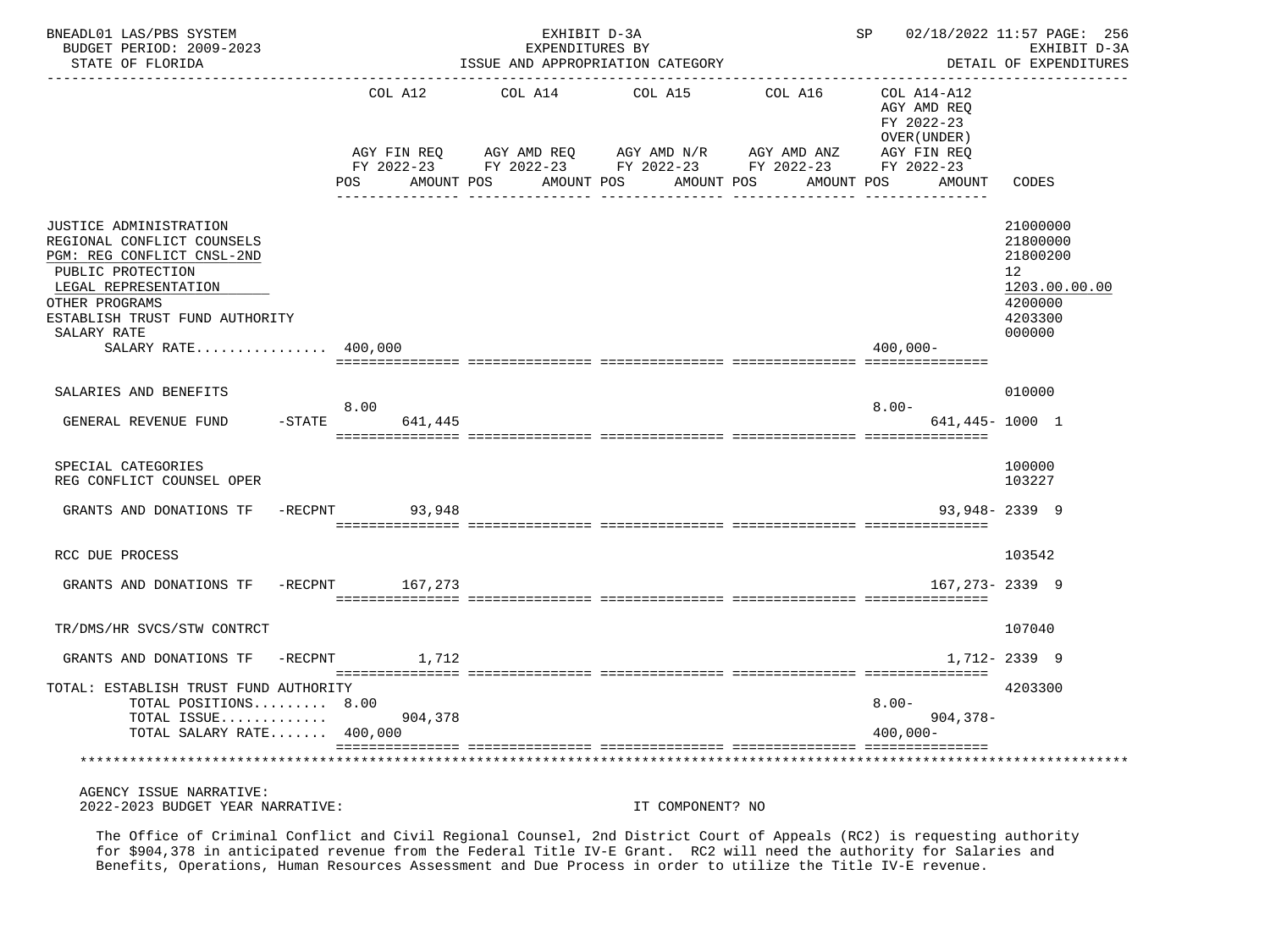| BNEADL01 LAS/PBS SYSTEM<br>BUDGET PERIOD: 2009-2023<br>STATE OF FLORIDA<br>---------------                                                                                                               |      |           | EXHIBIT D-3A<br>EXPENDITURES BY<br>ISSUE AND APPROPRIATION CATEGORY                                                                                                                                                     |                 |                                            |        | SP 02/18/2022 11:57 PAGE: 257<br>EXHIBIT D-3A<br>DETAIL OF EXPENDITURES       |
|----------------------------------------------------------------------------------------------------------------------------------------------------------------------------------------------------------|------|-----------|-------------------------------------------------------------------------------------------------------------------------------------------------------------------------------------------------------------------------|-----------------|--------------------------------------------|--------|-------------------------------------------------------------------------------|
|                                                                                                                                                                                                          |      |           | COL A12 COL A14 COL A15 COL A16 COL A14-A12<br>AGY FIN REQ AGY AMD REQ AGY AMD N/R AGY AMD ANZ AGY FIN REQ<br>FY 2022-23 FY 2022-23 FY 2022-23 FY 2022-23 FY 2022-23<br>POS AMOUNT POS AMOUNT POS AMOUNT POS AMOUNT POS |                 | AGY AMD REQ<br>FY 2022-23<br>OVER (UNDER ) | AMOUNT | <b>CODES</b>                                                                  |
| JUSTICE ADMINISTRATION<br>REGIONAL CONFLICT COUNSELS<br>PGM: REG CONFLICT CNSL-2ND<br>PUBLIC PROTECTION<br>LEGAL REPRESENTATION<br>OTHER PROGRAMS<br>ESTABLISH TRUST FUND AUTHORITY                      |      |           |                                                                                                                                                                                                                         |                 |                                            |        | 21000000<br>21800000<br>21800200<br>12<br>1203.00.00.00<br>4200000<br>4203300 |
| RC2 is requesting five (5) Full-Time Equivalent (FTE) dependency attorneys and three (3) forensic social workers to<br>handle Title IV-E cases. Salaries and Benefits (category 010000) = \$641,445      |      |           |                                                                                                                                                                                                                         |                 |                                            |        |                                                                               |
| Funding for Operations (category 103227) per Standard #3 for 8 positions of dependency attorneys and forensic workers<br>will be \$93,948 (total) of which \$36,728 is non-recurring.                    |      |           |                                                                                                                                                                                                                         |                 |                                            |        |                                                                               |
| Transfer to the Department of Management Services for Human Resource Services (category 107040) for 8 positions of<br>dependency attorneys and forensic workers will be $$1,712$ (8 X $$214 = $1,712$ ). |      |           |                                                                                                                                                                                                                         |                 |                                            |        |                                                                               |
| Due Process authority (category $103542$ ) = \$167,723                                                                                                                                                   |      |           |                                                                                                                                                                                                                         |                 |                                            |        |                                                                               |
| Amended 2022-23 Narrative after December 15, 2021                                                                                                                                                        |      |           |                                                                                                                                                                                                                         |                 |                                            |        |                                                                               |
| Summary: This issue has been deleted.                                                                                                                                                                    |      |           |                                                                                                                                                                                                                         |                 |                                            |        |                                                                               |
| POSITION DETAIL OF SALARIES AND BENEFITS:                                                                                                                                                                |      |           |                                                                                                                                                                                                                         |                 |                                            |        |                                                                               |
|                                                                                                                                                                                                          | FTE  | BASE RATE | ADDITIVES                                                                                                                                                                                                               | <b>BENEFITS</b> | SUBTOTAL                                   |        | LAPSE LAPSED SALARIES<br>AND BENEFITS                                         |
| A12 - AGY FIN REQ FY 2022-23                                                                                                                                                                             |      |           |                                                                                                                                                                                                                         |                 |                                            |        |                                                                               |
| NEW POSITIONS<br>9668 FORENSIC SOCIAL WORKER<br>N0002 001                                                                                                                                                | 3.00 | 150,000   |                                                                                                                                                                                                                         | 71,295          | 221,295 0.00                               |        | 221,295                                                                       |
| 9901 ASSISTANT REGIONAL COUNSEL<br>N0001 001                                                                                                                                                             | 5.00 | 250,000   |                                                                                                                                                                                                                         | 170,150         | 420,150                                    | 0.00   | 420,150                                                                       |
|                                                                                                                                                                                                          |      |           |                                                                                                                                                                                                                         |                 |                                            |        |                                                                               |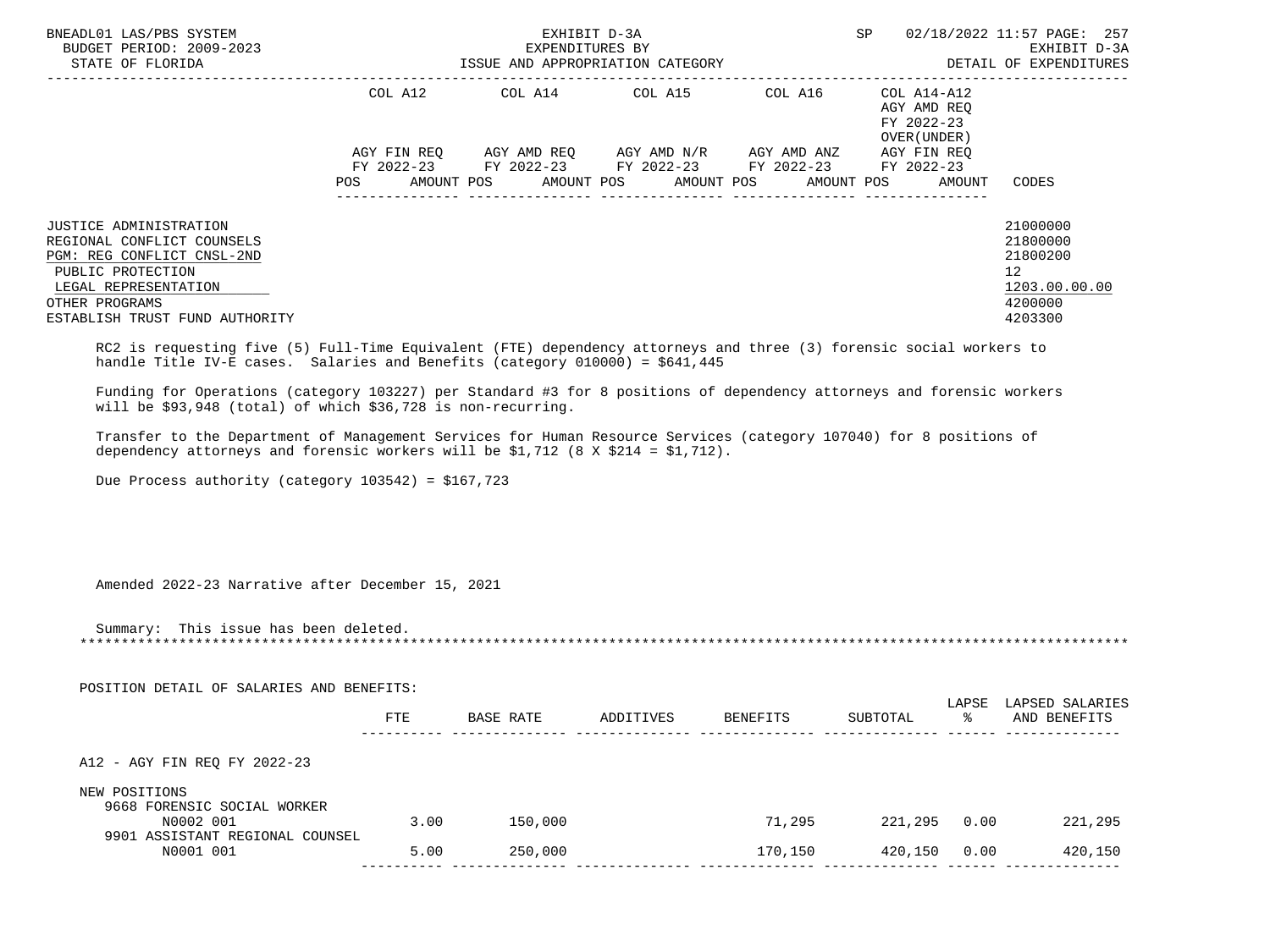| BNEADL01 LAS/PBS SYSTEM<br>BUDGET PERIOD: 2009-2023<br>STATE OF FLORIDA                                                                                                             |                    | EXHIBIT D-3A<br>EXPENDITURES BY          | ISSUE AND APPROPRIATION CATEGORY                                                                                      |                       | SP 02/18/2022 11:57 PAGE: 258                                          | EXHIBIT D-3A<br>DETAIL OF EXPENDITURES                                                     |
|-------------------------------------------------------------------------------------------------------------------------------------------------------------------------------------|--------------------|------------------------------------------|-----------------------------------------------------------------------------------------------------------------------|-----------------------|------------------------------------------------------------------------|--------------------------------------------------------------------------------------------|
|                                                                                                                                                                                     | COL A12<br>POS FOR | COL A14 COL A15<br>AMOUNT POS AMOUNT POS | AGY FIN REQ AGY AMD REQ AGY AMD N/R AGY AMD ANZ AGY FIN REQ<br>FY 2022-23 FY 2022-23 FY 2022-23 FY 2022-23 FY 2022-23 | COL A16<br>AMOUNT POS | COL A14-A12<br>AGY AMD REQ<br>FY 2022-23<br>OVER (UNDER)<br>AMOUNT POS | AMOUNT CODES                                                                               |
| JUSTICE ADMINISTRATION<br>REGIONAL CONFLICT COUNSELS<br>PGM: REG CONFLICT CNSL-2ND<br>PUBLIC PROTECTION<br>LEGAL REPRESENTATION<br>OTHER PROGRAMS<br>ESTABLISH TRUST FUND AUTHORITY |                    |                                          |                                                                                                                       |                       |                                                                        | 21000000<br>21800000<br>21800200<br>12 <sup>°</sup><br>1203.00.00.00<br>4200000<br>4203300 |
| POSITION DETAIL OF SALARIES AND BENEFITS:                                                                                                                                           |                    |                                          |                                                                                                                       |                       |                                                                        | LAPSE LAPSED SALARIES                                                                      |
|                                                                                                                                                                                     | FTE                |                                          | BASE RATE ADDITIVES BENEFITS                                                                                          |                       | SUBTOTAL % AND BENEFITS                                                |                                                                                            |
| A12 - AGY FIN REO FY 2022-23                                                                                                                                                        |                    |                                          |                                                                                                                       |                       |                                                                        |                                                                                            |
| NEW POSITIONS                                                                                                                                                                       |                    |                                          |                                                                                                                       |                       |                                                                        |                                                                                            |
| TOTALS FOR ISSUE BY FUND<br>1000 GENERAL REVENUE FUND                                                                                                                               |                    |                                          |                                                                                                                       |                       |                                                                        | 641,445                                                                                    |
|                                                                                                                                                                                     | 8.00               | 400,000                                  |                                                                                                                       | 241,445 641,445       |                                                                        | 641,445<br>==============                                                                  |
| TOTAL: LEGAL REPRESENTATION<br>BY FUND TYPE<br>GENERAL REVENUE FUND                                                                                                                 |                    |                                          | 1,978,757 1,176,271 32,836                                                                                            |                       | 802,486- 1000                                                          | 1203.00.00.00                                                                              |
| TRUST FUNDS                                                                                                                                                                         | 262,933            |                                          |                                                                                                                       |                       | 262,933- 2000                                                          |                                                                                            |
| TOTAL POSITIONS $21.00$<br>TOTAL PROG COMP 2, 241, 690 1, 176, 271 32, 836<br>TOTAL SALARY RATE 1,115,000 836,700                                                                   |                    |                                          |                                                                                                                       |                       | 21.00-<br>$1,065,419-$<br>$278, 300 -$                                 |                                                                                            |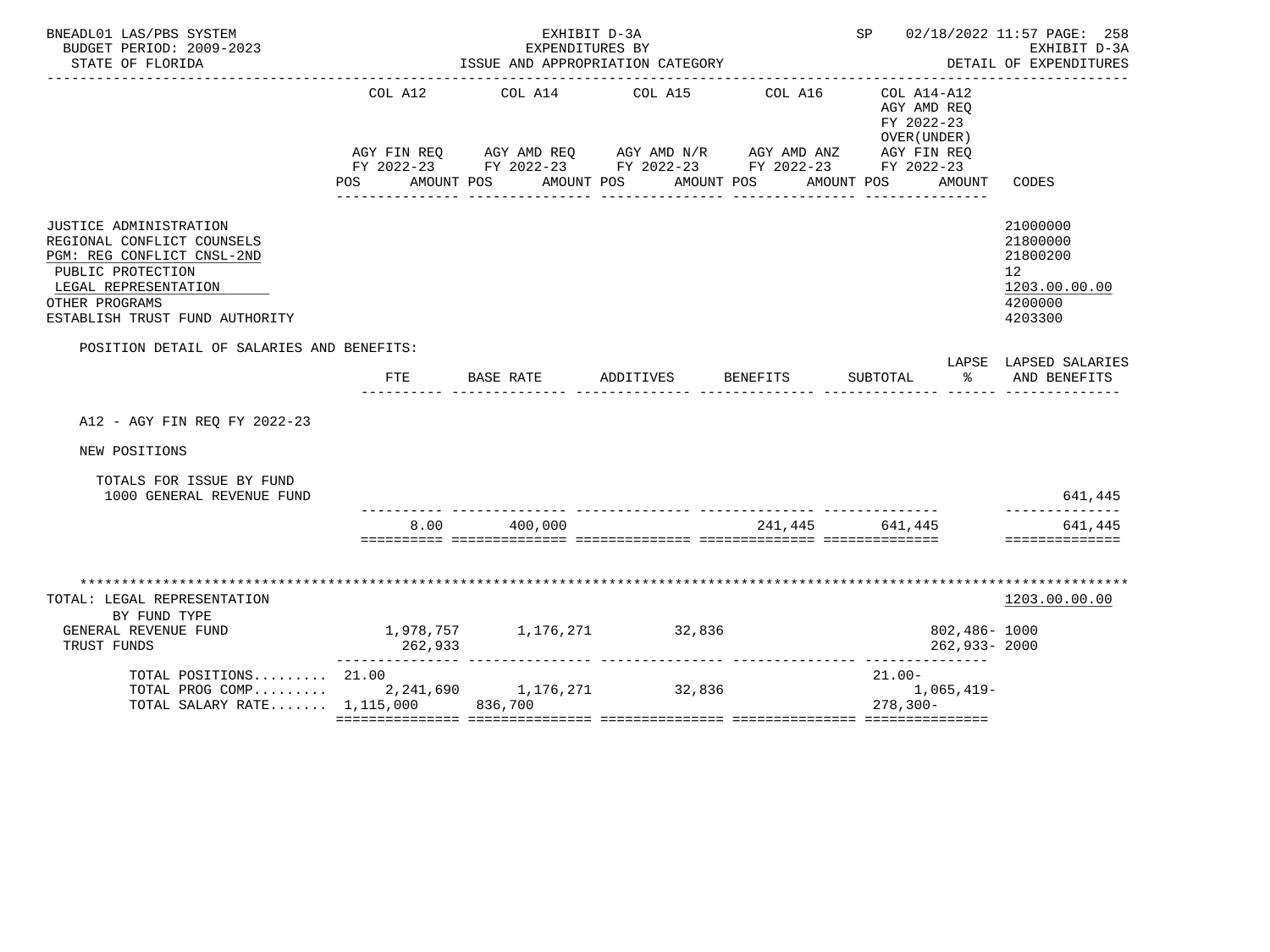| BNEADL01 LAS/PBS SYSTEM<br>BUDGET PERIOD: 2009-2023<br>STATE OF FLORIDA<br>------------------                                                                                                                           |         | EXHIBIT D-3A<br>EXPENDITURES BY | ISSUE AND APPROPRIATION CATEGORY                                                                                      | SP 02/18/2022 11:57 PAGE: 259<br>DETAIL OF EXPENDITURES  | EXHIBIT D-3A                                                                            |
|-------------------------------------------------------------------------------------------------------------------------------------------------------------------------------------------------------------------------|---------|---------------------------------|-----------------------------------------------------------------------------------------------------------------------|----------------------------------------------------------|-----------------------------------------------------------------------------------------|
|                                                                                                                                                                                                                         | COL A12 |                                 | COL A14 COL A15 COL A16                                                                                               | COL A14-A12<br>AGY AMD REO<br>FY 2022-23<br>OVER (UNDER) |                                                                                         |
|                                                                                                                                                                                                                         |         |                                 | AGY FIN REQ AGY AMD REQ AGY AMD N/R AGY AMD ANZ AGY FIN REQ<br>FY 2022-23 FY 2022-23 FY 2022-23 FY 2022-23 FY 2022-23 |                                                          |                                                                                         |
|                                                                                                                                                                                                                         | POS FOR |                                 | AMOUNT POS      AMOUNT POS      AMOUNT POS      AMOUNT POS                                                            | AMOUNT CODES                                             |                                                                                         |
| JUSTICE ADMINISTRATION<br>REGIONAL CONFLICT COUNSELS<br>PGM: REG CONFLICT CNSL-3RD<br>PUBLIC PROTECTION<br>LEGAL REPRESENTATION<br>OTHER PROGRAMS<br>ATTORNEY RECRUITMENT AND RETENTION<br>SALARY RATE<br>$SALARY$ RATE |         | 510,000                         |                                                                                                                       | 510.000                                                  | 21000000<br>21800000<br>21800300<br>12<br>1203.00.00.00<br>4200000<br>4206A00<br>000000 |
| SALARIES AND BENEFITS                                                                                                                                                                                                   |         |                                 |                                                                                                                       |                                                          | 010000                                                                                  |
| GENERAL REVENUE FUND<br>$-$ STATE                                                                                                                                                                                       |         | 607,835                         |                                                                                                                       | 607.835 1000 1                                           |                                                                                         |
| TOTAL: ATTORNEY RECRUITMENT AND RETENTION<br>TOTAL ISSUE<br>TOTAL SALARY RATE                                                                                                                                           |         | 607,835<br>510,000              |                                                                                                                       | 607,835<br>510,000                                       | 4206A00                                                                                 |
|                                                                                                                                                                                                                         |         |                                 |                                                                                                                       |                                                          |                                                                                         |
| AGENCY ISSUE NARRATIVE:                                                                                                                                                                                                 |         |                                 |                                                                                                                       |                                                          |                                                                                         |

2022-2023 BUDGET YEAR NARRATIVE: IT COMPONENT? NO

2022-23 Amended Narrative after December 15, 2021

 Regional Counsels seek to achieve competitive pay for their experienced Assistant Regional Counsels. Retention of experienced attorneys is critically important in order to ensure that Regional Counsels effectively and efficiently meet their constitutional, ethical, and statutory responsibilities. Regional Counsel offices experience an average annual turnover rate of roughly 7.65% statewide. A portion of the turnover was due in part to the COIVD-19 pandemic and to competition from the private sector and other government agencies. The private sector directly competes with Regional Counsel offices by offering higher pay and better incentives with more enticing benefits to entry-level attorneys and experienced Assistant Regional Counsels. Additionally, salary studies have shown that other government agencies on average pay higher salaries than Regional Counsel offices are able to pay. Despite recruitment efforts, Regional Counsel Offices statewide are experiencing a severe lack of applicants, both entry-level and those with prior experience.

| $FY17-18$<br>$\sim$ | FY18-19 | FY19-20<br>__             | yr avq | FV20-21 |
|---------------------|---------|---------------------------|--------|---------|
| 84 %                | 922     | 20 <sub>8</sub><br>Q<br>. | .65%   | 942     |

 This turnover creates a costly cycle of recruiting and training new attorneys. The continual influx of new attorneys routinely causes delays and disruptions in court dockets for defendants and victims. Additionally, the lack of experienced attorneys makes case assignments and case management difficult, as there are specific skills and experience levels required to competently represent people charged with serious and complex cases. This preexisting problem is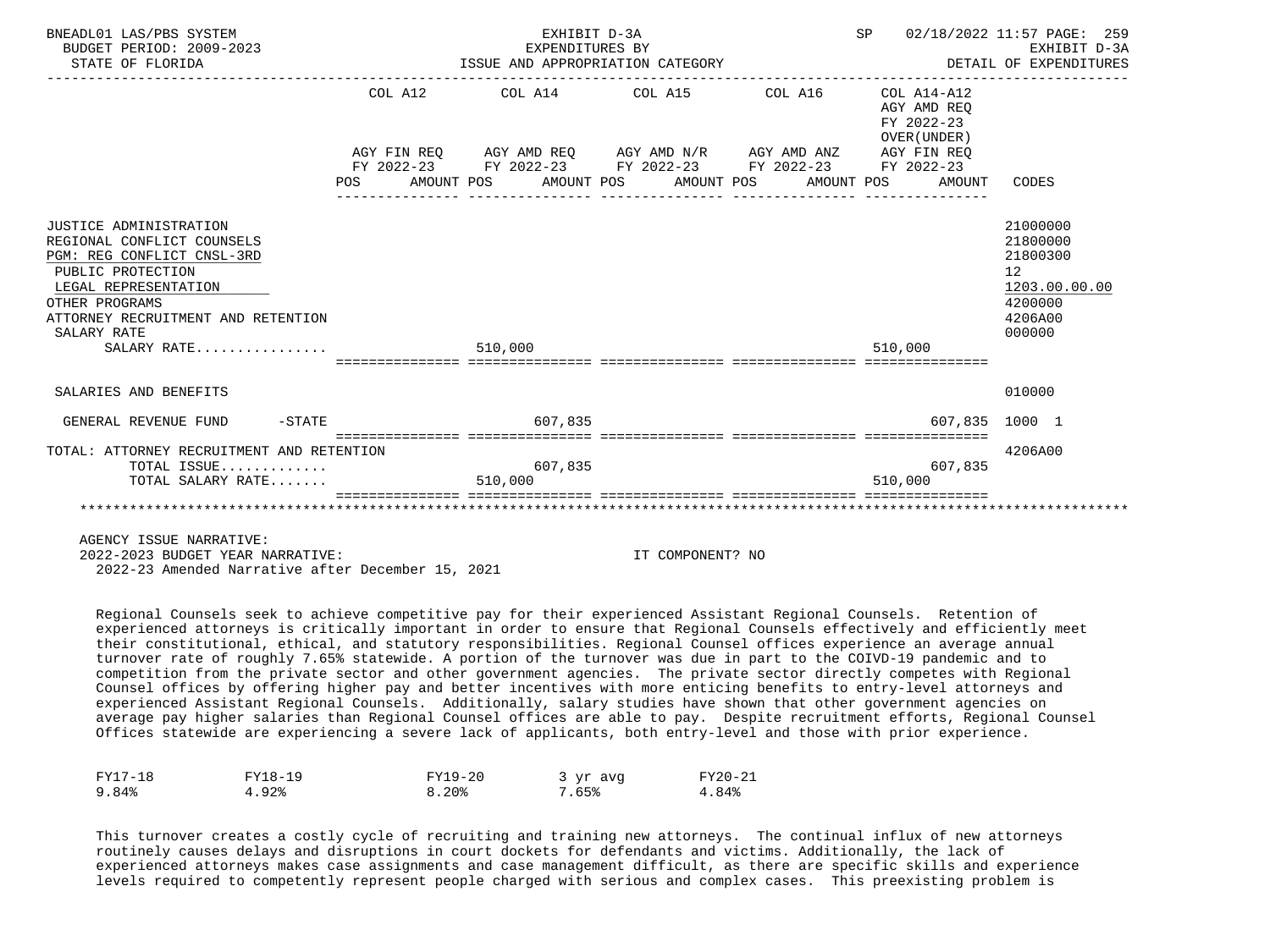| BNEADL01 LAS/PBS SYSTEM<br>BUDGET PERIOD: 2009-2023<br>STATE OF FLORIDA |             | EXHIBIT D-3A<br>EXPENDITURES BY<br>ISSUE AND APPROPRIATION CATEGORY | SP                                  | 02/18/2022 11:57 PAGE: 260<br>EXHIBIT D-3A<br>DETAIL OF EXPENDITURES |                 |
|-------------------------------------------------------------------------|-------------|---------------------------------------------------------------------|-------------------------------------|----------------------------------------------------------------------|-----------------|
|                                                                         | COL A12     | COL A14 COL A15                                                     |                                     | COL A16 COL A14-A12<br>AGY AMD REO<br>FY 2022-23<br>OVER (UNDER)     |                 |
|                                                                         | AGY FIN REO |                                                                     | AGY AMD REO AGY AMD N/R AGY AMD ANZ | AGY FIN REO                                                          |                 |
|                                                                         | POS         | FY 2022-23 FY 2022-23 FY 2022-23 FY 2022-23<br>AMOUNT POS           | AMOUNT POS AMOUNT POS AMOUNT POS    | FY 2022-23<br>AMOUNT                                                 | CODES           |
| JUSTICE ADMINISTRATION                                                  |             |                                                                     |                                     |                                                                      | 21000000        |
| REGIONAL CONFLICT COUNSELS                                              |             |                                                                     |                                     |                                                                      | 21800000        |
| PGM: REG CONFLICT CNSL-3RD                                              |             |                                                                     |                                     |                                                                      | 21800300        |
| PUBLIC PROTECTION                                                       |             |                                                                     |                                     |                                                                      | 12 <sup>°</sup> |
| LEGAL REPRESENTATION                                                    |             |                                                                     |                                     |                                                                      | 1203.00.00.00   |
| OTHER PROGRAMS                                                          |             |                                                                     |                                     |                                                                      | 4200000         |
| ATTORNEY RECRUITMENT AND RETENTION                                      |             |                                                                     |                                     |                                                                      | 4206A00         |

 exacerbated by increased turnover of experienced attorneys. The unprecedented lack of applicants to fill vacant positions is nothing short of a constitutional crisis in the making.

 Additionally, the recent base salary increase to \$50,000 for starting attorneys has created serious salary compression issues for Assistant Regional Counsels who have more experience than their entry level counterparts, with a lack of attrition to meet this compression advancement in pay.

 The Regional Counsels seek a competitive pay increase of \$10,000 for all Assistant Regional Counsel, Assistant Regional Counsel - Supervisor, and Chief Assistant Regional Counsel positions (9901, 9903, and 9909 class codes respectively), to be distributed by the Regional Counsels as necessary to recruit and retain qualified personnel. The calculation of this increase should be based on authorized positions, both filled and vacant, under the aforementioned class codes. The estimated cost of this increase for RC3 is \$607,835 including benefits.

 This is a new issue. This issue impacts all agency activities. \*\*\*\*\*\*\*\*\*\*\*\*\*\*\*\*\*\*\*\*\*\*\*\*\*\*\*\*\*\*\*\*\*\*\*\*\*\*\*\*\*\*\*\*\*\*\*\*\*\*\*\*\*\*\*\*\*\*\*\*\*\*\*\*\*\*\*\*\*\*\*\*\*\*\*\*\*\*\*\*\*\*\*\*\*\*\*\*\*\*\*\*\*\*\*\*\*\*\*\*\*\*\*\*\*\*\*\*\*\*\*\*\*\*\*\*\*\*\*\*\*\*\*\*\*\*\*

| POSITION DETAIL OF SALARIES AND BENEFITS: |      |           |           |          |          |             |                                 |
|-------------------------------------------|------|-----------|-----------|----------|----------|-------------|---------------------------------|
|                                           | FTE  | BASE RATE | ADDITIVES | BENEFITS | SUBTOTAL | LAPSE<br>°≈ | LAPSED SALARIES<br>AND BENEFITS |
| A14 - AGY AMD REQ FY 2022-23              |      |           |           |          |          |             |                                 |
| CHANGES TO CURRENTLY AUTHORIZED POSITIONS |      |           |           |          |          |             |                                 |
| RA01 RATE & SALARY ADJ - BENEFITS NO FTE  |      |           |           |          |          |             |                                 |
| N0001 001                                 | 0.00 | 490,000   |           | 90,503   | 580,503  | 0.00        | 580,503                         |
| N0002 001                                 | 0.00 | 20,000    |           | 7,332    | 27,332   | 0.00        | 27,332                          |
|                                           |      |           |           |          |          |             |                                 |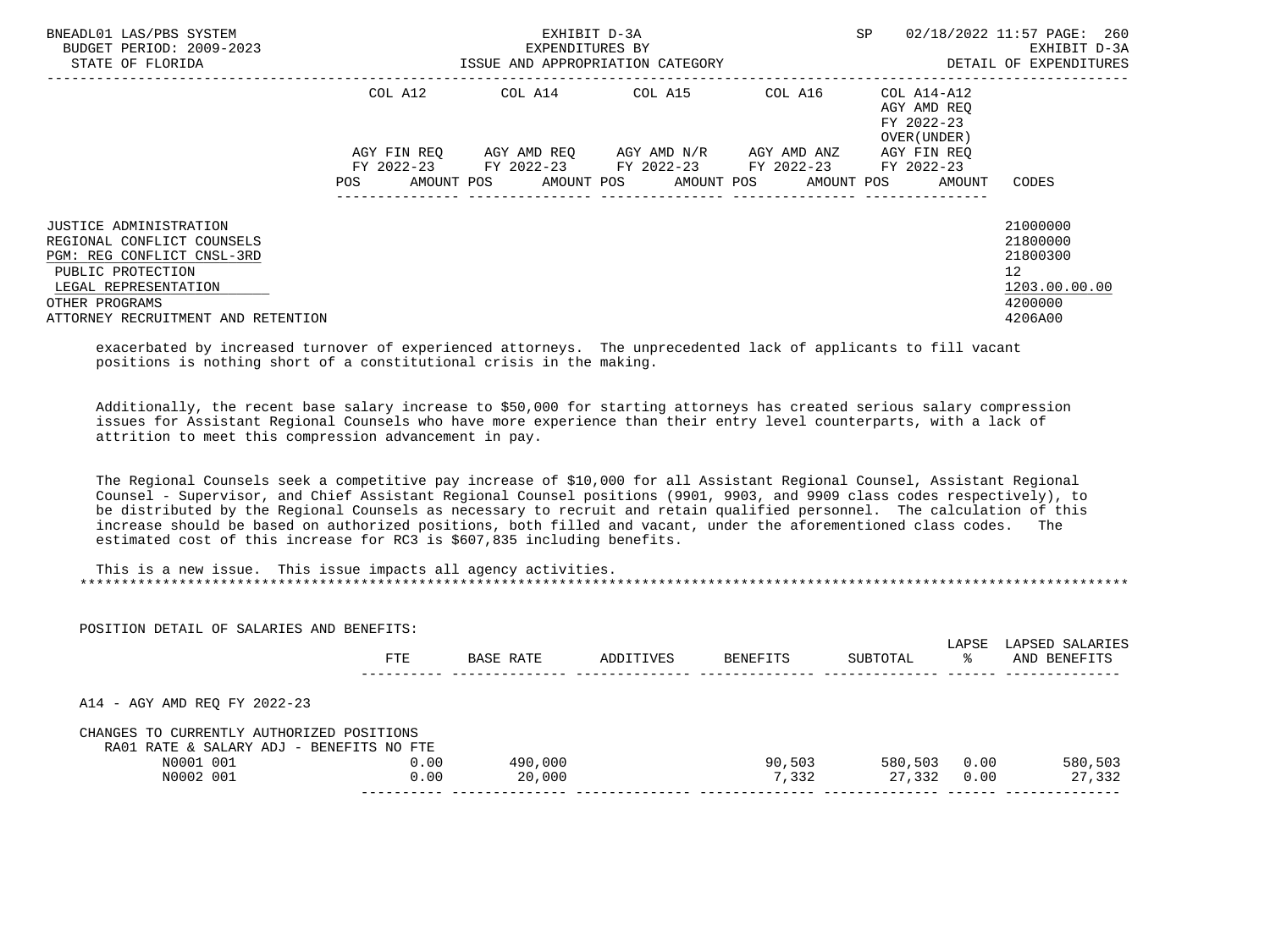|                                     |                                                                                        |                      |                                                                     |                                                                                                 | EXHIBIT D-3A<br>DETAIL OF EXPENDITURES                                                                                                                                                 |
|-------------------------------------|----------------------------------------------------------------------------------------|----------------------|---------------------------------------------------------------------|-------------------------------------------------------------------------------------------------|----------------------------------------------------------------------------------------------------------------------------------------------------------------------------------------|
| COL A12<br>POS                      |                                                                                        |                      |                                                                     | COL A14-A12<br>AGY AMD REO<br>FY 2022-23<br>OVER (UNDER)<br>AMOUNT                              | CODES                                                                                                                                                                                  |
|                                     |                                                                                        |                      |                                                                     |                                                                                                 | 21000000<br>21800000<br>21800300<br>12<br>1203.00.00.00<br>4200000<br>4206A00                                                                                                          |
| FTE                                 |                                                                                        |                      |                                                                     | SUBTOTAL<br>ႜ                                                                                   | LAPSE LAPSED SALARIES<br>AND BENEFITS                                                                                                                                                  |
|                                     |                                                                                        |                      |                                                                     |                                                                                                 |                                                                                                                                                                                        |
|                                     |                                                                                        |                      |                                                                     |                                                                                                 | 607,835                                                                                                                                                                                |
| 0.00                                |                                                                                        |                      |                                                                     |                                                                                                 | --------------<br>607,835<br>==============                                                                                                                                            |
|                                     | 510,000                                                                                |                      |                                                                     | 607,835 1000<br>510,000                                                                         | 1203.00.00.00                                                                                                                                                                          |
| GENERAL REVENUE FUND<br>SALARY RATE | POSITION DETAIL OF SALARIES AND BENEFITS:<br>CHANGES TO CURRENTLY AUTHORIZED POSITIONS | BASE RATE<br>510,000 | EXHIBIT D-3A<br>EXPENDITURES BY<br>AMOUNT POS AMOUNT POS<br>607,835 | ISSUE AND APPROPRIATION CATEGORY<br>COL A14 COL A15 COL A16<br>AMOUNT POS<br>ADDITIVES BENEFITS | SP 02/18/2022 11:57 PAGE: 261<br>AGY FIN REQ AGY AMD REQ AGY AMD N/R AGY AMD ANZ AGY FIN REQ<br>FY 2022-23 FY 2022-23 FY 2022-23 FY 2022-23 FY 2022-23<br>AMOUNT POS<br>97,835 607,835 |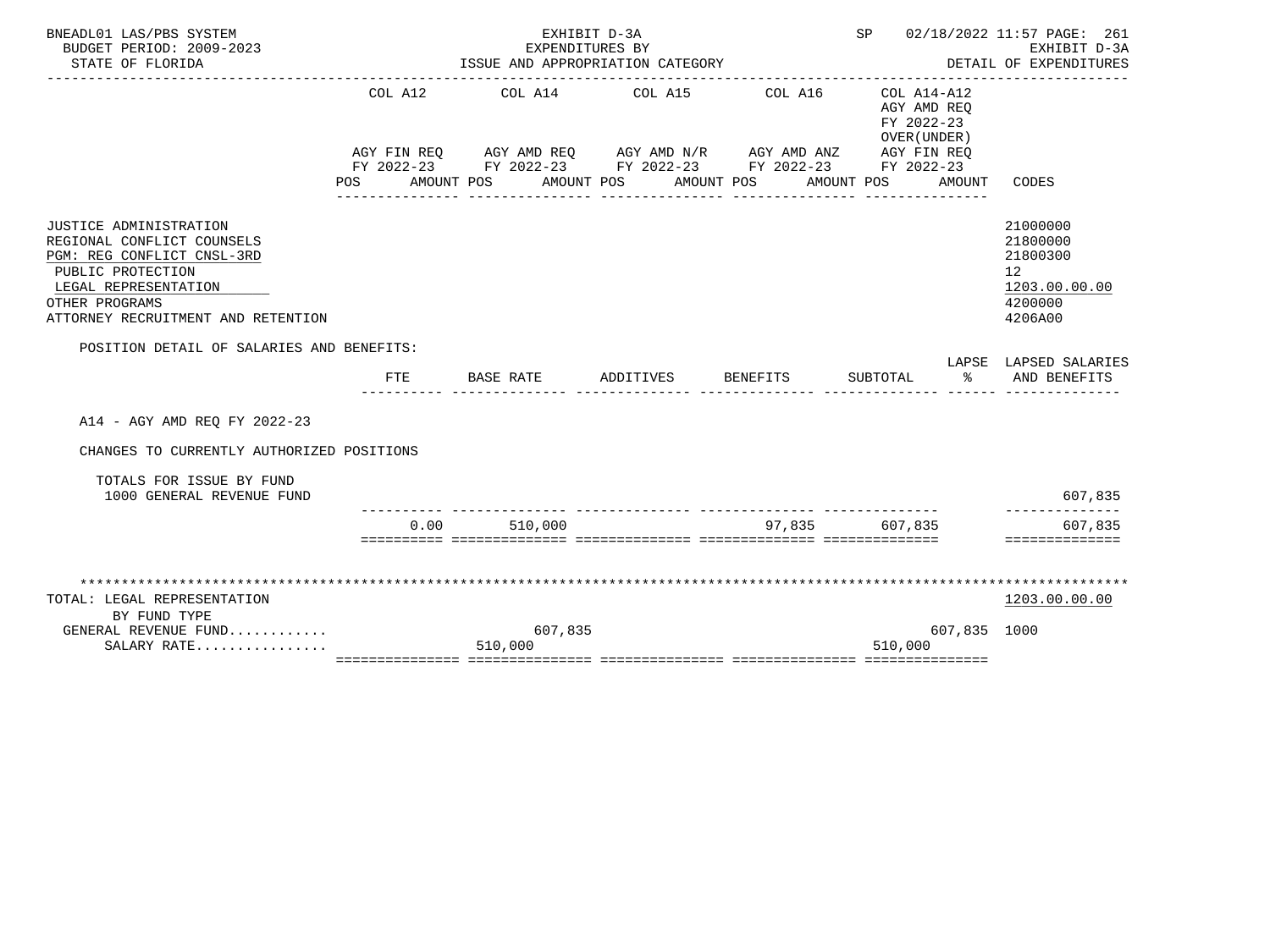| BNEADL01 LAS/PBS SYSTEM<br>BUDGET PERIOD: 2009-2023<br>STATE OF FLORIDA                                                                                                                                                           | EXHIBIT D-3A<br>EXPENDITURES BY | ISSUE AND APPROPRIATION CATEGORY                            | ------------------------------------ | SP 02/18/2022 11:57 PAGE: 262<br>DETAIL OF EXPENDITURES | EXHIBIT D-3A                                                                                         |
|-----------------------------------------------------------------------------------------------------------------------------------------------------------------------------------------------------------------------------------|---------------------------------|-------------------------------------------------------------|--------------------------------------|---------------------------------------------------------|------------------------------------------------------------------------------------------------------|
|                                                                                                                                                                                                                                   |                                 | $COL A12$ $COL A14$ $COL A15$ $COL A16$ $COL A14-A12$       |                                      | AGY AMD REO<br>FY 2022-23<br>OVER (UNDER)               |                                                                                                      |
|                                                                                                                                                                                                                                   |                                 | AGY FIN REQ AGY AMD REQ AGY AMD N/R AGY AMD ANZ AGY FIN REQ |                                      |                                                         |                                                                                                      |
|                                                                                                                                                                                                                                   |                                 | FY 2022-23 FY 2022-23 FY 2022-23 FY 2022-23 FY 2022-23      |                                      |                                                         |                                                                                                      |
|                                                                                                                                                                                                                                   |                                 |                                                             |                                      | POS AMOUNT POS AMOUNT POS AMOUNT POS AMOUNT POS AMOUNT  | CODES                                                                                                |
|                                                                                                                                                                                                                                   |                                 |                                                             |                                      |                                                         |                                                                                                      |
| JUSTICE ADMINISTRATION<br>REGIONAL CONFLICT COUNSELS<br>PGM: REG CONFLICT CNSL-4TH<br>PUBLIC PROTECTION<br>LEGAL REPRESENTATION<br>OTHER PROGRAMS<br>SALARY AND BENEFITS ADJUSTMENT<br>SALARY RATE<br>SALARY RATE 471,380 471,380 |                                 |                                                             |                                      |                                                         | 21000000<br>21800000<br>21800400<br>12 <sup>°</sup><br>1203.00.00.00<br>4200000<br>4205A40<br>000000 |
| SALARIES AND BENEFITS                                                                                                                                                                                                             |                                 |                                                             |                                      |                                                         | 010000                                                                                               |
| GENERAL REVENUE FUND -STATE 558,444 558,444                                                                                                                                                                                       |                                 |                                                             |                                      |                                                         | 1000 1                                                                                               |
| TOTAL: SALARY AND BENEFITS ADJUSTMENT<br>TOTAL SALARY RATE 471,380 471,380                                                                                                                                                        |                                 |                                                             |                                      |                                                         | 4205A40                                                                                              |
|                                                                                                                                                                                                                                   |                                 |                                                             |                                      |                                                         |                                                                                                      |

## AGENCY ISSUE NARRATIVE:

2022-2023 BUDGET YEAR NARRATIVE: IT COMPONENT? NO

 A six percent (6%) increase in the amount of \$558,442.68 to RC4's current salary and benefits allocation is requested to more reasonably and more equitably compensate both assistant regional counsel attorneys and non-attorney staff members. The increase would permit RC4 to be competitive with comparable agencies in establishing the salary of both entry level positions and of advanced managerial & supervisory positions, and would, further, permit RC4 to award increases based on meritorious performance and continued dedicated service.

 Core functionality and long-term stability of the agency depends upon the ability to hire qualified entry level assistant regional counsel attorneys ("ARCs") and for those ARCs to be well supervised by an experienced management & supervisory team. Additionally, RC4's non-attorney support staff -- which includes both non-attorney professionals such as Forensic Social Workers and Mitigation Specialists, who hold special educational credentials and skill sets, and general support staff such as legal assistants -- are also mission critical to agency functionality and stability.

 In recent years, comparable stakeholder agencies have received funding to establish base, entry level salaries for new attorneys. This has necessitated issuing raises at RC4 in multiple offices and divisions, without new funding for this purpose, to correct serious imbalances in the pay scale when compared to "sister" agencies and in order to establish a competitive (but still lower than other agencies) base threshold for new hire attorneys. Moreover, throughout the years, it has been occasionally necessary to issue raises, without the requisite funding for this purpose, to staff members who have been promoted and tasked with additional responsibilities or to retain staff members who would otherwise depart the agency for better compensation in the private sector. Both factors have combined over time to create a competitiveness and compression gap in RC4's Salaries & Benefits budget category which the funding sought in this issue will rectify.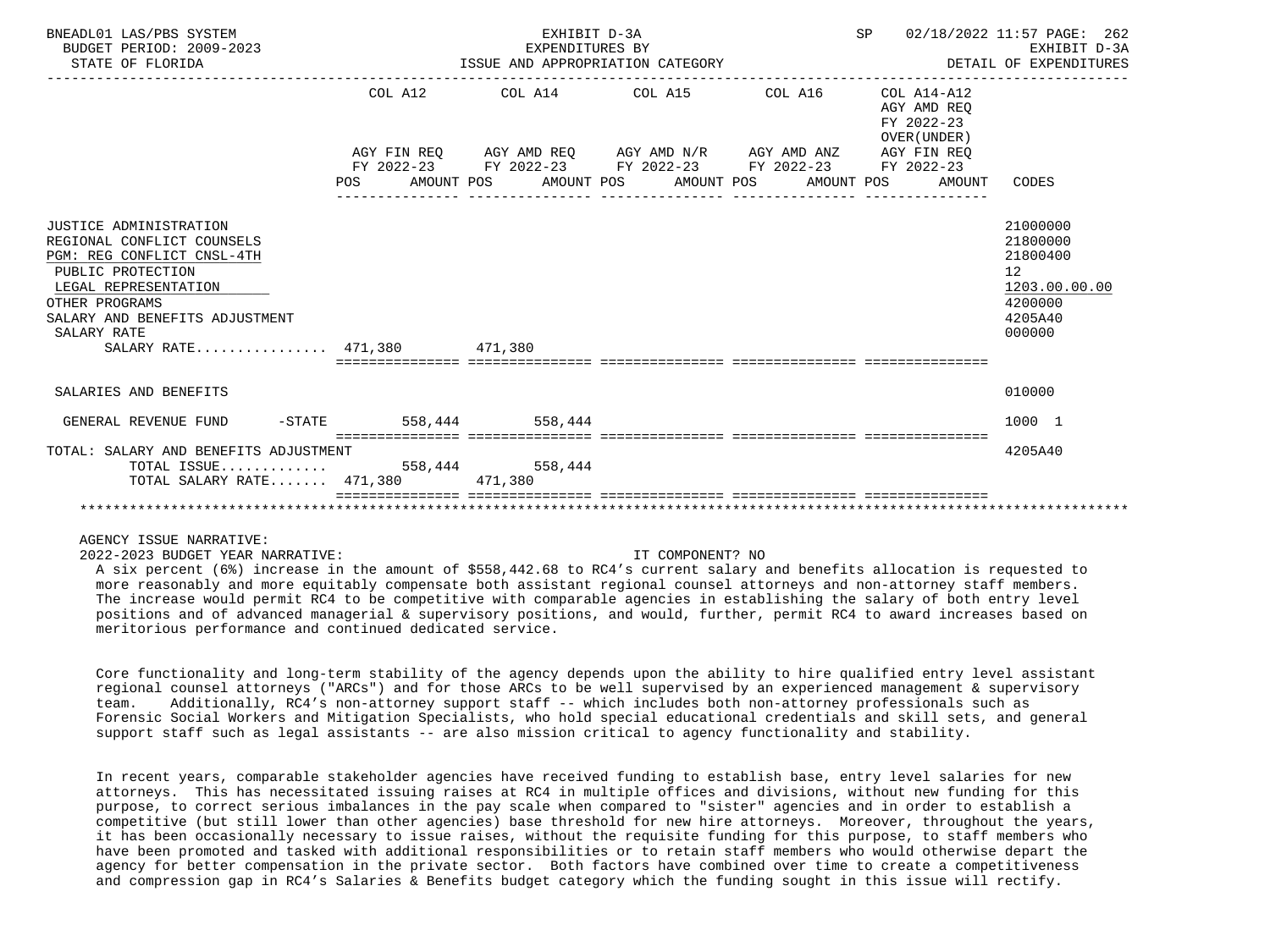| BNEADL01 LAS/PBS SYSTEM<br>BUDGET PERIOD: 2009-2023<br>STATE OF FLORIDA                                                                                                             |                           | EXHIBIT D-3A<br>EXPENDITURES BY<br>ISSUE AND APPROPRIATION CATEGORY                        | SP.                                 | 02/18/2022 11:57 PAGE: 263<br>EXHIBIT D-3A<br>DETAIL OF EXPENDITURES |                                                           |                                                                               |
|-------------------------------------------------------------------------------------------------------------------------------------------------------------------------------------|---------------------------|--------------------------------------------------------------------------------------------|-------------------------------------|----------------------------------------------------------------------|-----------------------------------------------------------|-------------------------------------------------------------------------------|
|                                                                                                                                                                                     | COL A12                   | COL A14 COL A15 COL A16                                                                    |                                     |                                                                      | COL A14-A12<br>AGY AMD REO<br>FY 2022-23<br>OVER (UNDER ) |                                                                               |
|                                                                                                                                                                                     | AGY FIN REO<br><b>POS</b> | FY 2022-23 FY 2022-23 FY 2022-23 FY 2022-23<br>AMOUNT POS AMOUNT POS AMOUNT POS AMOUNT POS | AGY AMD REO AGY AMD N/R AGY AMD ANZ |                                                                      | AGY FIN REO<br>FY 2022-23<br>AMOUNT                       | CODES                                                                         |
| JUSTICE ADMINISTRATION<br>REGIONAL CONFLICT COUNSELS<br>PGM: REG CONFLICT CNSL-4TH<br>PUBLIC PROTECTION<br>LEGAL REPRESENTATION<br>OTHER PROGRAMS<br>SALARY AND BENEFITS ADJUSTMENT |                           |                                                                                            |                                     |                                                                      |                                                           | 21000000<br>21800000<br>21800400<br>12<br>1203.00.00.00<br>4200000<br>4205A40 |

 Note: An informal analysis done at the beginning of FY 2021-22 in which the salaries of RC4 class title positions were compared to those of counterpart positions at six other state government agencies in the RC4 region showed the salaries of RC4's assistant regional counsel attorneys to be 11.36% lower than attorneys at the other agencies and the salaries of RC4's legal assistants and paralegals to be 6.88% lower than their legal assistant and paralegal counterparts.

 The Offices of Criminal Conflict & Civil Regional Counsel are proven successes in fulfilling the legislature's intent to create a fiscally conservative, costs-savings model for safeguarding the representation of the indigent entitled to court-appointed counsel. This increase permitting salary adjustments will guarantee the agency's long-term, continued success. No additional FTEs are requested with this issue. \*\*\*\*\*\*\*\*\*\*\*\*\*\*\*\*\*\*\*\*\*\*\*\*\*\*\*\*\*\*\*\*\*\*\*\*\*\*\*\*\*\*\*\*\*\*\*\*\*\*\*\*\*\*\*\*\*\*\*\*\*\*\*\*\*\*\*\*\*\*\*\*\*\*\*\*\*\*\*\*\*\*\*\*\*\*\*\*\*\*\*\*\*\*\*\*\*\*\*\*\*\*\*\*\*\*\*\*\*\*\*\*\*\*\*\*\*\*\*\*\*\*\*\*\*\*\*

| POSITION DETAIL OF SALARIES AND BENEFITS:                                             |      |           |           |          |              | LAPSE | LAPSED SALARIES       |
|---------------------------------------------------------------------------------------|------|-----------|-----------|----------|--------------|-------|-----------------------|
|                                                                                       | FTE  | BASE RATE | ADDITIVES | BENEFITS | SUBTOTAL     | ႜၟ    | AND BENEFITS          |
| A12 - AGY FIN REQ FY 2022-23                                                          |      |           |           |          |              |       |                       |
| CHANGES TO CURRENTLY AUTHORIZED POSITIONS<br>RA01 RATE & SALARY ADJ - BENEFITS NO FTE |      |           |           |          |              |       |                       |
| N0001 001                                                                             | 0.00 | 471,380   |           | 87,064   | 558,444 0.00 |       | 558,444               |
| TOTALS FOR ISSUE BY FUND                                                              |      |           |           |          |              |       |                       |
| 1000 GENERAL REVENUE FUND                                                             |      |           |           |          |              |       | 558,444<br>---------- |
|                                                                                       | 0.00 | 471,380   |           | 87,064   | 558,444      |       | 558,444               |
|                                                                                       |      |           |           |          |              |       |                       |
|                                                                                       |      |           |           |          |              |       |                       |
|                                                                                       |      |           |           |          |              |       |                       |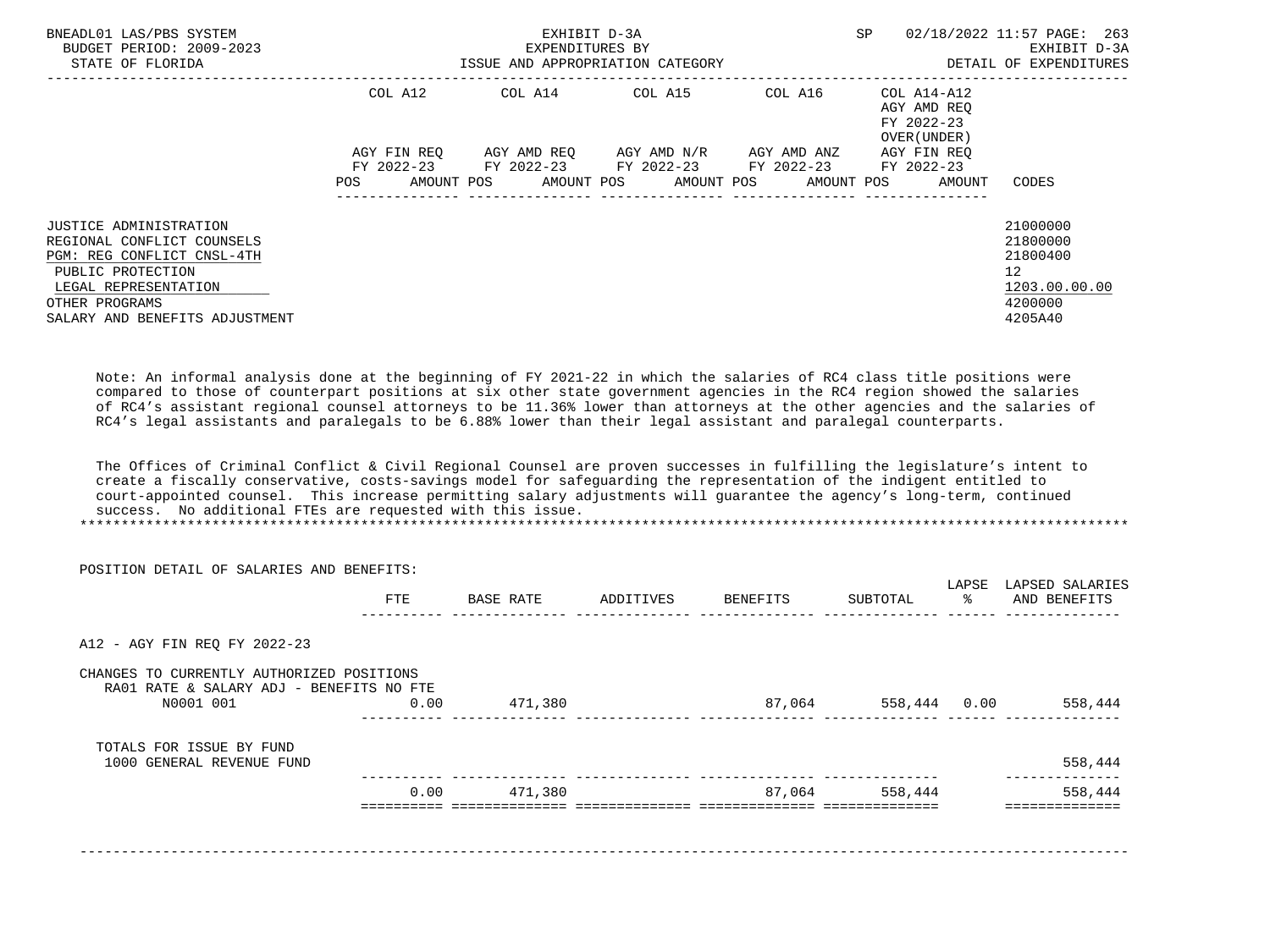| BNEADL01 LAS/PBS SYSTEM                                             |         | EXHIBIT D-3A                                                |                 |                     |                                        |        | SP 02/18/2022 11:57 PAGE: 264    |
|---------------------------------------------------------------------|---------|-------------------------------------------------------------|-----------------|---------------------|----------------------------------------|--------|----------------------------------|
| BUDGET PERIOD: 2009-2023<br>STATE OF FLORIDA                        |         | EXPENDITURES BY<br>ISSUE AND APPROPRIATION CATEGORY         |                 |                     | EXHIBIT D-3A<br>DETAIL OF EXPENDITURES |        |                                  |
|                                                                     |         |                                                             |                 |                     |                                        |        |                                  |
|                                                                     | COL A12 |                                                             | COL A14 COL A15 | COL A16             | $COL A14- A12$                         |        |                                  |
|                                                                     |         |                                                             |                 |                     | AGY AMD REO<br>FY 2022-23              |        |                                  |
|                                                                     |         |                                                             |                 |                     | OVER (UNDER)                           |        |                                  |
|                                                                     |         | AGY FIN REQ AGY AMD REQ AGY AMD N/R AGY AMD ANZ AGY FIN REQ |                 |                     |                                        |        |                                  |
|                                                                     |         | FY 2022-23 FY 2022-23 FY 2022-23 FY 2022-23 FY 2022-23      |                 |                     |                                        |        |                                  |
|                                                                     |         | POS AMOUNT POS AMOUNT POS AMOUNT POS                        | _____________   | ___________         | AMOUNT POS                             | AMOUNT | CODES                            |
|                                                                     |         |                                                             |                 |                     |                                        |        |                                  |
| JUSTICE ADMINISTRATION                                              |         |                                                             |                 |                     |                                        |        | 21000000                         |
| REGIONAL CONFLICT COUNSELS                                          |         |                                                             |                 |                     |                                        |        | 21800000                         |
| PGM: REG CONFLICT CNSL-4TH                                          |         |                                                             |                 |                     |                                        |        | 21800400                         |
| PUBLIC PROTECTION<br>LEGAL REPRESENTATION                           |         |                                                             |                 |                     |                                        |        | 12 <sup>°</sup><br>1203.00.00.00 |
| OTHER PROGRAMS                                                      |         |                                                             |                 |                     |                                        |        | 4200000                          |
| SALARY AND BENEFITS ADJUSTMENT                                      |         |                                                             |                 |                     |                                        |        | 4205A40                          |
|                                                                     |         |                                                             |                 |                     |                                        |        |                                  |
| POSITION DETAIL OF SALARIES AND BENEFITS:                           |         |                                                             |                 |                     |                                        |        | LAPSE LAPSED SALARIES            |
|                                                                     | FTE     | BASE RATE                                                   | ADDITIVES       | <b>BENEFITS</b>     | SUBTOTAL %                             |        | AND BENEFITS                     |
| A14 - AGY AMD REO FY 2022-23                                        |         |                                                             |                 |                     |                                        |        |                                  |
| CHANGES TO CURRENTLY AUTHORIZED POSITIONS                           |         |                                                             |                 |                     |                                        |        |                                  |
| RA01 RATE & SALARY ADJ - BENEFITS NO FTE                            |         |                                                             |                 |                     |                                        |        |                                  |
| N0001 001                                                           | 0.00    | 471,380                                                     |                 | 87,064 558,444 0.00 |                                        |        | 558,444                          |
| TOTALS FOR ISSUE BY FUND                                            |         |                                                             |                 |                     |                                        |        |                                  |
| 1000 GENERAL REVENUE FUND                                           |         |                                                             |                 |                     |                                        |        | 558,444<br>--------------        |
|                                                                     |         | $0.00$ 471.380                                              |                 |                     | 87,064 558,444                         |        | 558,444                          |
|                                                                     |         |                                                             |                 |                     |                                        |        | ==============                   |
|                                                                     |         |                                                             |                 |                     |                                        |        |                                  |
| TOTAL: LEGAL REPRESENTATION                                         |         |                                                             |                 |                     |                                        |        | 1203.00.00.00                    |
| BY FUND TYPE                                                        |         |                                                             |                 |                     |                                        |        |                                  |
| GENERAL REVENUE FUND 558,444 558,444<br>SALARY RATE 471,380 471,380 |         |                                                             |                 |                     |                                        |        | 1000                             |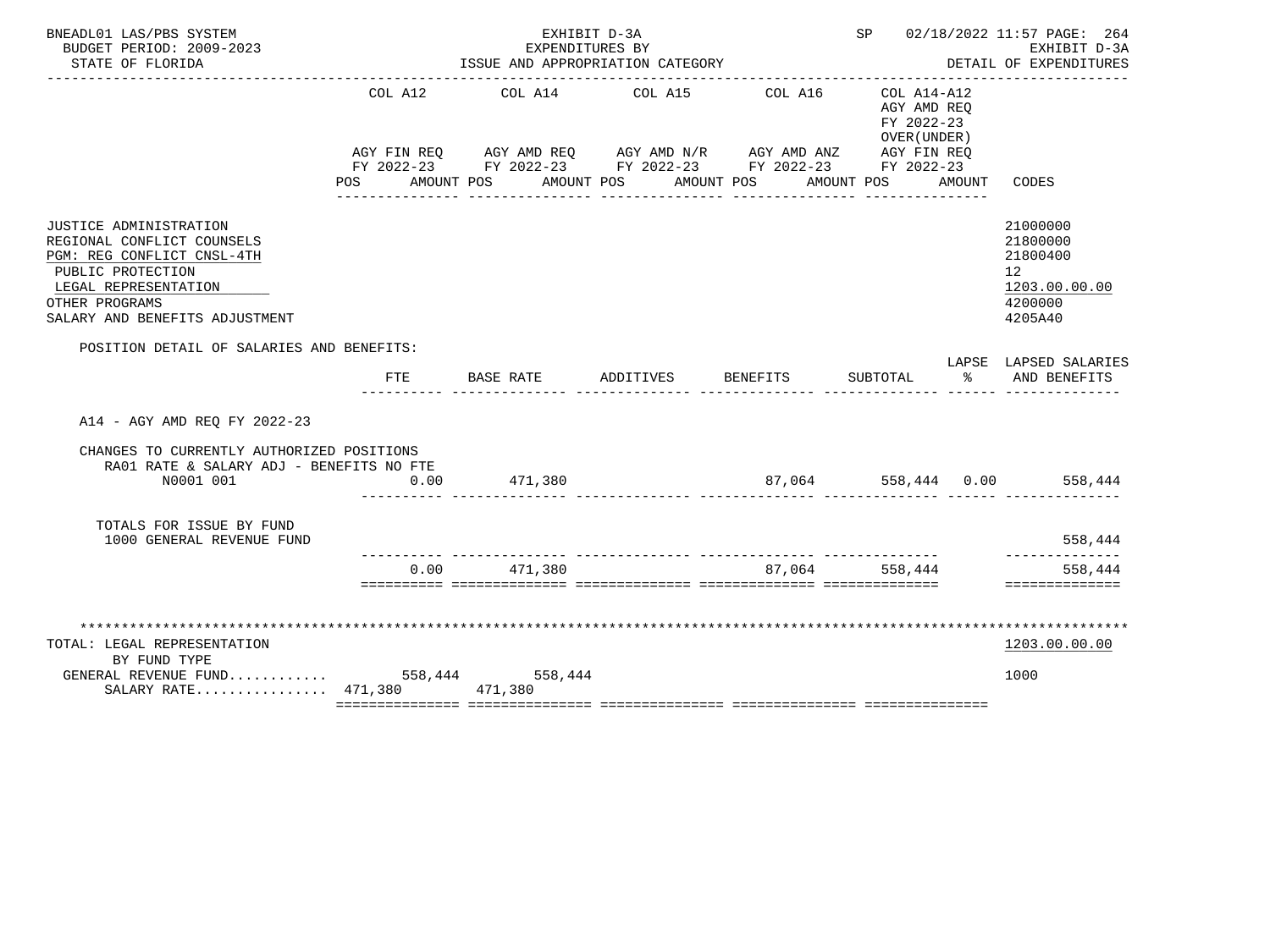| BNEADL01 LAS/PBS SYSTEM<br>BUDGET PERIOD: 2009-2023<br>STATE OF FLORIDA                                                                                                                                               |         | EXHIBIT D-3A<br>EXPENDITURES BY | ISSUE AND APPROPRIATION CATEGORY                                                                                                        | SP 02/18/2022 11:57 PAGE: 265<br>EARLBII D-3A<br>DETAIL OF EXPENDITURES | EXHIBIT D-3A                                                                            |
|-----------------------------------------------------------------------------------------------------------------------------------------------------------------------------------------------------------------------|---------|---------------------------------|-----------------------------------------------------------------------------------------------------------------------------------------|-------------------------------------------------------------------------|-----------------------------------------------------------------------------------------|
|                                                                                                                                                                                                                       |         |                                 | COL A12 COL A14 COL A15 COL A16 COL A14-A12                                                                                             | AGY AMD REO<br>FY 2022-23<br>OVER (UNDER)                               |                                                                                         |
|                                                                                                                                                                                                                       |         |                                 | $AGY \texttt{ FIN REQ} \qquad \texttt{AGY AMD REQ} \qquad \texttt{AGY AMD N/R} \qquad \texttt{AGY AMD ANZ} \qquad \texttt{AGY FIN REQ}$ |                                                                         |                                                                                         |
|                                                                                                                                                                                                                       |         |                                 | FY 2022-23 FY 2022-23 FY 2022-23 FY 2022-23 FY 2022-23                                                                                  |                                                                         |                                                                                         |
|                                                                                                                                                                                                                       |         |                                 |                                                                                                                                         | POS AMOUNT POS AMOUNT POS AMOUNT POS AMOUNT POS AMOUNT                  | CODES                                                                                   |
|                                                                                                                                                                                                                       |         |                                 |                                                                                                                                         |                                                                         |                                                                                         |
| JUSTICE ADMINISTRATION<br>REGIONAL CONFLICT COUNSELS<br>PGM: REG CONFLICT CNSL-5TH<br>PUBLIC PROTECTION<br>LEGAL REPRESENTATION<br>OTHER PROGRAMS<br>ATTORNEY RECRUITMENT AND RETENTION<br>SALARY RATE<br>SALARY RATE | 600,000 |                                 |                                                                                                                                         | 600,000                                                                 | 21000000<br>21800000<br>21800500<br>12<br>1203.00.00.00<br>4200000<br>4206A00<br>000000 |
| SALARIES AND BENEFITS                                                                                                                                                                                                 |         |                                 |                                                                                                                                         |                                                                         | 010000                                                                                  |
| $-STATE$<br>GENERAL REVENUE FUND                                                                                                                                                                                      |         | 716,277                         |                                                                                                                                         | 716.277 1000 1                                                          |                                                                                         |
|                                                                                                                                                                                                                       |         |                                 |                                                                                                                                         |                                                                         |                                                                                         |
| TOTAL: ATTORNEY RECRUITMENT AND RETENTION<br>TOTAL ISSUE                                                                                                                                                              |         | 716,277                         |                                                                                                                                         | 716,277                                                                 | 4206A00                                                                                 |
| TOTAL SALARY RATE                                                                                                                                                                                                     |         | 600,000                         |                                                                                                                                         | 600,000                                                                 |                                                                                         |
|                                                                                                                                                                                                                       |         |                                 |                                                                                                                                         |                                                                         |                                                                                         |

 AGENCY ISSUE NARRATIVE: 2022-2023 BUDGET YEAR NARRATIVE: IT COMPONENT? NO

Amended 2022-23 Narrative after December 15, 2021

 The Office of Criminal Conflict and Civil Regional Counsel, Fifth Region (RC5), seeks to achieve competitive pay for their experienced Assistant Regional Counsels. Retention of experienced attorneys is critically important in order to ensure that Regional Counsels effectively and efficiently meet their constitutional, ethical, and statutory responsibilities. Since July 1, 2018 to December 2021 (a three and one half fiscal year period) RC5 has experienced a total turnover rate of 37%. A portion of the turnover was due in part to the COIVD-19 pandemic and to competition from the private sector and other government agencies. The private sector directly competes with Regional Counsel offices by offering higher pay and better incentives with more enticing benefits to entry-level attorneys and experienced Assistant Regional Counsels. Additionally, salary studies have shown that other government agencies on average pay higher salaries than Regional Counsel offices are able to pay. Despite recruitment efforts, Regional Counsel Offices statewide are experiencing a severe lack of applicants, both entry-level and those with prior experience.

 This turnover creates a costly cycle of recruiting and training new attorneys. The continual influx of new attorneys routinely causes delays and disruptions in court dockets for defendants and victims. Additionally, the lack of experienced attorneys makes case assignments and case management difficult, as there are specific skills and experience levels required to competently represent people charged with serious and complex cases. This preexisting problem is exacerbated by increased turnover of experienced attorneys. The unprecedented lack of applicants to fill vacant positions is nothing short of a constitutional crisis in the making.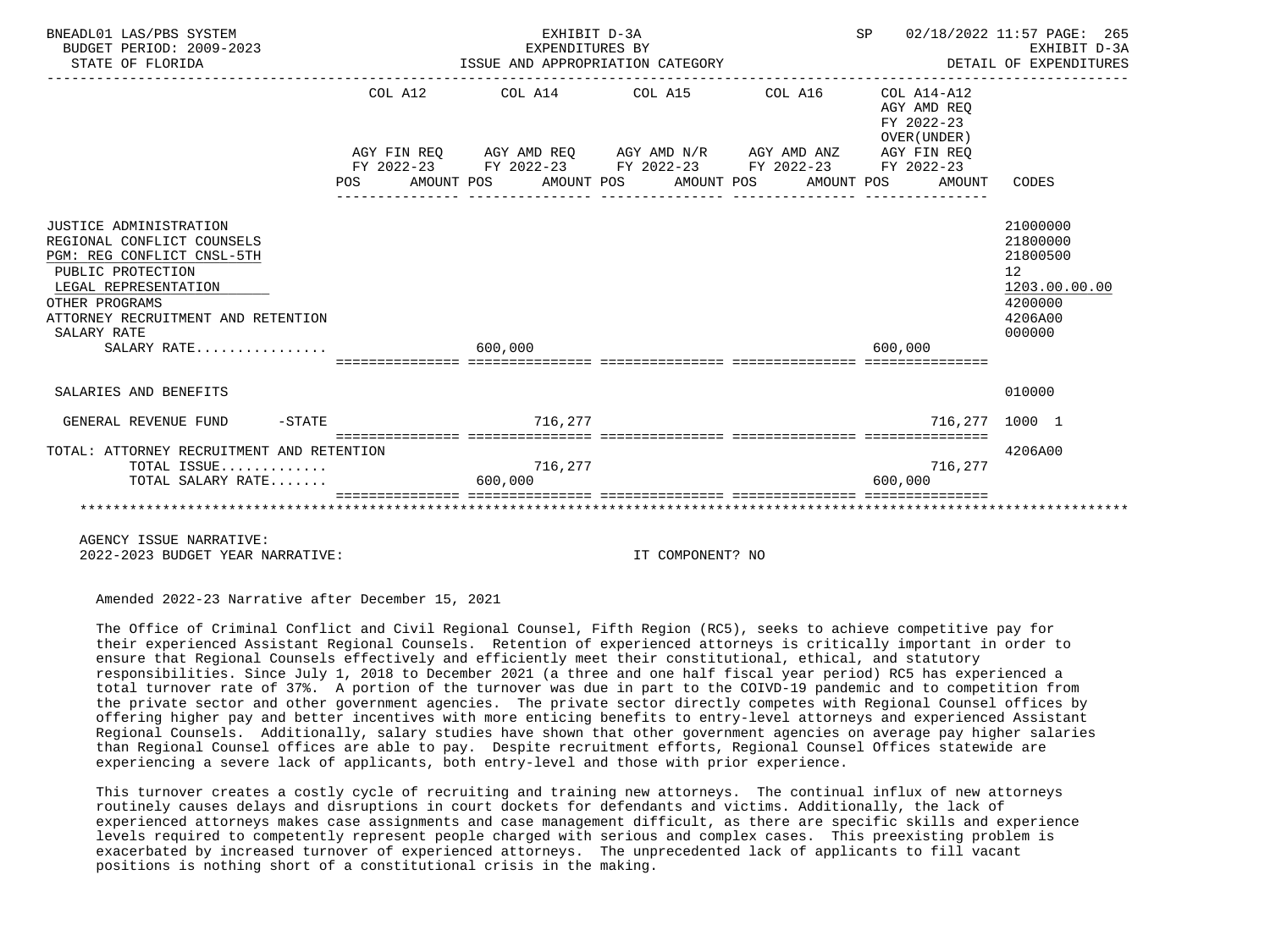| BNEADL01 LAS/PBS SYSTEM<br>BUDGET PERIOD: 2009-2023                                                                                                                                            | EXHIBIT D-3A<br>EXPENDITURES BY |                                                                       |  |                                                                                              |  |  |  |         |  |                                                          | 02/18/2022 11:57 PAGE: 266<br>EXHIBIT D-3A                                                 |
|------------------------------------------------------------------------------------------------------------------------------------------------------------------------------------------------|---------------------------------|-----------------------------------------------------------------------|--|----------------------------------------------------------------------------------------------|--|--|--|---------|--|----------------------------------------------------------|--------------------------------------------------------------------------------------------|
| STATE OF FLORIDA                                                                                                                                                                               |                                 | ISSUE AND APPROPRIATION CATEGORY                                      |  |                                                                                              |  |  |  |         |  |                                                          | DETAIL OF EXPENDITURES                                                                     |
|                                                                                                                                                                                                |                                 | COL A12                                                               |  | COL A14 COL A15                                                                              |  |  |  | COL A16 |  | COL A14-A12<br>AGY AMD REO<br>FY 2022-23<br>OVER (UNDER) |                                                                                            |
|                                                                                                                                                                                                | POS                             | AGY FIN REO<br>FY 2022-23 FY 2022-23 FY 2022-23 FY 2022-23 FY 2022-23 |  | AGY AMD REO      AGY AMD N/R      AGY AMD ANZ<br>AMOUNT POS AMOUNT POS AMOUNT POS AMOUNT POS |  |  |  |         |  | AGY FIN REO<br>AMOUNT                                    | CODES                                                                                      |
|                                                                                                                                                                                                |                                 |                                                                       |  |                                                                                              |  |  |  |         |  |                                                          |                                                                                            |
| <b>JUSTICE ADMINISTRATION</b><br>REGIONAL CONFLICT COUNSELS<br>PGM: REG CONFLICT CNSL-5TH<br>PUBLIC PROTECTION<br>LEGAL REPRESENTATION<br>OTHER PROGRAMS<br>ATTORNEY RECRUITMENT AND RETENTION |                                 |                                                                       |  |                                                                                              |  |  |  |         |  |                                                          | 21000000<br>21800000<br>21800500<br>12 <sup>°</sup><br>1203.00.00.00<br>4200000<br>4206A00 |
|                                                                                                                                                                                                |                                 |                                                                       |  |                                                                                              |  |  |  |         |  |                                                          |                                                                                            |

 Additionally, the recent base salary increase to \$50,000 for starting attorneys has created serious salary compression issues for Assistant Regional Counsels who have more experience than their entry level counterparts, with a lack of attrition to meet this compression advancement in pay.

 RC5 seeks a competitive pay increase of \$10,000 for all Assistant Regional Counsels and Chief Assistant Regional Counsel positions (9901 and 9909 class codes respectively), to be distributed by the Regional Counsels as necessary to recruit and retain qualified personnel. The calculation of this increase should be based on authorized positions, both filled and vacant, under the aforementioned class codes. The estimated cost of this increase for RC5 is \$716,277 including benefits.

This issue impacts all agency activities.

 Summary: This is a new issue. \*\*\*\*\*\*\*\*\*\*\*\*\*\*\*\*\*\*\*\*\*\*\*\*\*\*\*\*\*\*\*\*\*\*\*\*\*\*\*\*\*\*\*\*\*\*\*\*\*\*\*\*\*\*\*\*\*\*\*\*\*\*\*\*\*\*\*\*\*\*\*\*\*\*\*\*\*\*\*\*\*\*\*\*\*\*\*\*\*\*\*\*\*\*\*\*\*\*\*\*\*\*\*\*\*\*\*\*\*\*\*\*\*\*\*\*\*\*\*\*\*\*\*\*\*\*\*

| POSITION DETAIL OF SALARIES AND BENEFITS:                                             |      |           |           |          |              | LAPSE |                                 |
|---------------------------------------------------------------------------------------|------|-----------|-----------|----------|--------------|-------|---------------------------------|
|                                                                                       | FTE  | BASE RATE | ADDITIVES | BENEFITS | SUBTOTAL     | ႜၟ    | LAPSED SALARIES<br>AND BENEFITS |
| A14 - AGY AMD REQ FY 2022-23                                                          |      |           |           |          |              |       |                                 |
| CHANGES TO CURRENTLY AUTHORIZED POSITIONS<br>RA01 RATE & SALARY ADJ - BENEFITS NO FTE |      |           |           |          |              |       |                                 |
| N0001 001                                                                             | 0.00 | 570,000   |           | 105,279  | 675,279 0.00 |       | 675,279                         |
| N0002 001                                                                             | 0.00 | 30,000    |           | 10,998   | 40,998       | 0.00  | 40,998                          |
| TOTALS FOR ISSUE BY FUND                                                              |      |           |           |          |              |       |                                 |
| 1000 GENERAL REVENUE FUND                                                             |      |           |           |          |              |       | 716,277                         |
|                                                                                       |      | 600,000   |           | 116,277  | 716,277      |       | 716,277                         |

\*\*\*\*\*\*\*\*\*\*\*\*\*\*\*\*\*\*\*\*\*\*\*\*\*\*\*\*\*\*\*\*\*\*\*\*\*\*\*\*\*\*\*\*\*\*\*\*\*\*\*\*\*\*\*\*\*\*\*\*\*\*\*\*\*\*\*\*\*\*\*\*\*\*\*\*\*\*\*\*\*\*\*\*\*\*\*\*\*\*\*\*\*\*\*\*\*\*\*\*\*\*\*\*\*\*\*\*\*\*\*\*\*\*\*\*\*\*\*\*\*\*\*\*\*\*\*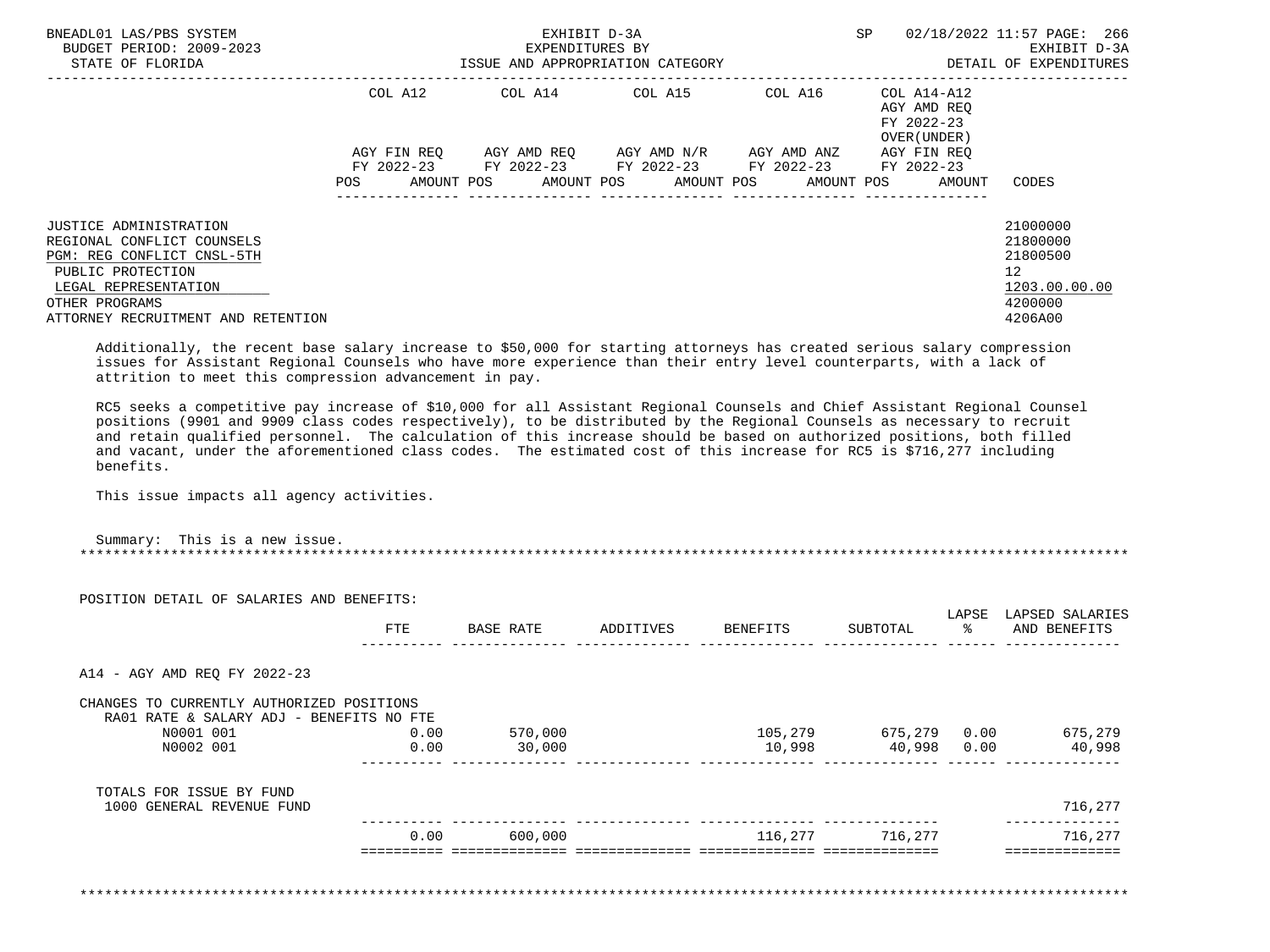| BNEADL01 LAS/PBS SYSTEM<br>BUDGET PERIOD: 2009-2023<br>STATE OF FLORIDA                                                                                                                                                     |           |     |         | EXHIBIT D-3A<br>EXPENDITURES BY<br>ISSUE AND APPROPRIATION CATEGORY                                                   |                 |         | <b>SP</b> |                                                          | 02/18/2022 11:57 PAGE: 267<br>EXHIBIT D-3A<br>DETAIL OF EXPENDITURES                              |
|-----------------------------------------------------------------------------------------------------------------------------------------------------------------------------------------------------------------------------|-----------|-----|---------|-----------------------------------------------------------------------------------------------------------------------|-----------------|---------|-----------|----------------------------------------------------------|---------------------------------------------------------------------------------------------------|
|                                                                                                                                                                                                                             |           |     | COL A12 | -------------------------------<br>COL A14 COL A15                                                                    |                 | COL A16 |           | COL A14-A12<br>AGY AMD REO<br>FY 2022-23<br>OVER (UNDER) |                                                                                                   |
|                                                                                                                                                                                                                             |           |     |         | AGY FIN REQ AGY AMD REQ AGY AMD N/R AGY AMD ANZ AGY FIN REQ<br>FY 2022-23 FY 2022-23 FY 2022-23 FY 2022-23 FY 2022-23 |                 |         |           |                                                          |                                                                                                   |
|                                                                                                                                                                                                                             |           | POS |         | AMOUNT POS AMOUNT POS AMOUNT POS AMOUNT POS                                                                           |                 |         |           | AMOUNT                                                   | CODES                                                                                             |
| JUSTICE ADMINISTRATION<br>REGIONAL CONFLICT COUNSELS<br>PGM: REG CONFLICT CNSL-5TH<br>PUBLIC PROTECTION<br>LEGAL REPRESENTATION<br>CAPITAL IMPROVEMENT PLAN<br>OFFICE SPACE<br>FIXED CAPITAL OUTLAY<br>RC05 OFFICE BUILDING |           |     |         |                                                                                                                       |                 |         |           |                                                          | 21000000<br>21800000<br>21800500<br>12<br>1203.00.00.00<br>9900000<br>990A000<br>080000<br>080031 |
| GENERAL REVENUE FUND                                                                                                                                                                                                        | $-$ STATE |     |         |                                                                                                                       | 286,000 286,000 |         |           | 286,000 1000 1                                           |                                                                                                   |
|                                                                                                                                                                                                                             |           |     |         |                                                                                                                       |                 |         |           |                                                          |                                                                                                   |
| <b>AGENCY NARRATIVE:</b>                                                                                                                                                                                                    |           |     |         |                                                                                                                       |                 |         |           |                                                          |                                                                                                   |

2022-2023 BUDGET YEAR NARRATIVE: RC05 OFFICE BUILDING IT COMPONENT? NO

Amended FY2022-23 Narrative after December 15, 2021

 The Office of Criminal Conflict and Civil Regional Counsel, 5th District Court of Appeals (DCA) Region ("RC5") is requesting the nonrecurring sum of \$286,000 for capital outlay, to allow RC5 to initiate, negotiate, and purchase property located at 307 NW 3rd Street, Ocala, FL 34475 ("307 NW 3rd"). RC5 has leased and occupied 307 NW 3rd in its entirety since 2013 at a current rate of \$3,579.55 per month. 307 NW 3rd is directly across the street from the Public Defender's office; within eye site and walking distance of the Marion County Courthouse; and essentially "on campus" referring to the same geographic location that houses the Clerk of Courts, Public Defender, State Attorney, and Judges. It is the only standing office space that meets the needs of RC5 in the area. RC5 currently has eight (8) attorneys and two (2) legal assistants working at that location and will hire two (2) additional attorneys due to the current caseload in Marion County. A Broker Opinion of Value from July 2021 list the value at \$286,000 (4,400 square feet x \$65 per square foot).

 Should RC5 purchase this property, the building and the land will be owned by the Department of Environmental Protection Board of Trustees of the Internal Improvement Trust Fund and maintained by RC5 with legislative appropriations.

 307 NW 3rd is currently owned by a private entity, NW THIRD ST PARTNERSHIP INC. In addition to cost savings to the state over a long-term period, should 307 NW 3rd ever be sold by current ownership and RC5 was no longer able to occupy the building there would be a detrimental impact to RC5's critical Marion County operations. Owning 307 NW 3rd would allow RC5 predictability in both operational cost and facility location in Marion County for an infinite amount of time. Ownership would also be beneficial to hiring and retention due to the proximity to the Marion County Courthouse.

 Summary: This is a new issue. \*\*\*\*\*\*\*\*\*\*\*\*\*\*\*\*\*\*\*\*\*\*\*\*\*\*\*\*\*\*\*\*\*\*\*\*\*\*\*\*\*\*\*\*\*\*\*\*\*\*\*\*\*\*\*\*\*\*\*\*\*\*\*\*\*\*\*\*\*\*\*\*\*\*\*\*\*\*\*\*\*\*\*\*\*\*\*\*\*\*\*\*\*\*\*\*\*\*\*\*\*\*\*\*\*\*\*\*\*\*\*\*\*\*\*\*\*\*\*\*\*\*\*\*\*\*\*